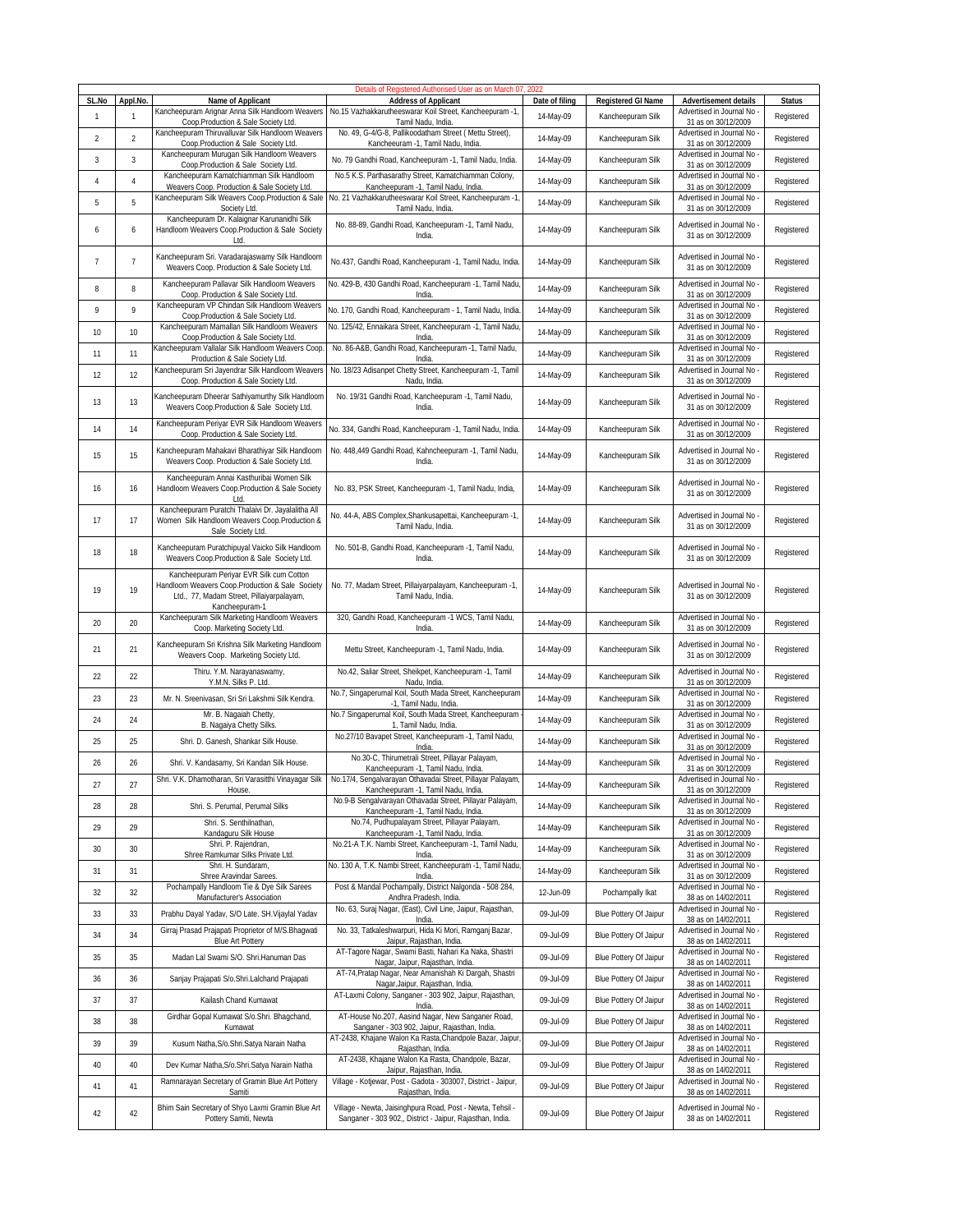| 43 | 43 | M/s. Sree Chikan Handicrafts                                                                                                               | No. 106-107 1st Floor, Ram Bazar, Khun Khun JI<br>Road,Chowk,Lucknow-226003, India                                                                            | 22-Sep-09 | Lucknow Chikan Craft   | Advertised in Journal No<br>46 as on 28/09/2012   | Registered |
|----|----|--------------------------------------------------------------------------------------------------------------------------------------------|---------------------------------------------------------------------------------------------------------------------------------------------------------------|-----------|------------------------|---------------------------------------------------|------------|
| 44 | 44 | M/s. Jai Maa Creations                                                                                                                     | No. C-223, Indira Nagar, Near H.A.L. Main Gate, Lucknow-<br>226016, India                                                                                     | 22-Sep-09 | Lucknow Chikan Craft   | Advertised in Journal No<br>46 as on 28/09/2012   | Registered |
| 45 | 45 | Jivika Handicrafts(India)Pvt. Ltd                                                                                                          | No. 14, Ram Block, Sector-11, Rajaji Puram, lucknow-226017,<br>India                                                                                          | 22-Sep-09 | Lucknow Chikan Craft   | Advertised in Journal No -<br>38 as on 14/02/2011 | Registered |
| 46 | 46 | Umrao Khan, S/O.SH. Jamal Shah                                                                                                             | AT Post - Mahala, VIA - Bagru, Tehsil - Dudu, District - Jaipur<br>Rajasthan, India.                                                                          | 09-Oct-09 | Blue Pottery Of Jaipur | Advertised in Journal No<br>38 as on 14/02/2011   | Registered |
| 47 | 47 | Smt.Rampayari Devi W/O.SH.Bhagchand Kumawat<br>Proprietor of M/s. Indian Blue Art Pottery At Laxmi<br>Colony, Sanganer, Jaipur (Rajasthan) | Smt.Rampayari Devi W/O.SH.Bhagchand Kumawat Proprietor<br>of M/s. Indian Blue Art Pottery At Laxmi Colony, Sanganer -<br>303 902, Jaipur, (Rajasthan), India. | 09-Oct-09 | Blue Pottery Of Jaipur | Advertised in Journal No<br>38 as on 14/02/2011   | Registered |
| 48 | 48 | Bhupendra Doraya Proprietor of M/S.Shiv Kripa<br>Enterprises                                                                               | At - Laxmi Colony, Sanganer - 303 902, Jaipur, Rajasthan,<br>India.                                                                                           | 09-Oct-09 | Blue Pottery Of Jaipur | Advertised in Journal No<br>38 as on 14/02/2011   | Registered |
| 49 | 49 | Mohan Lal kumar Pachwar, Tehsil - Malpura, District -<br>Tonk (Raj.)                                                                       | Village & Post: Pachewar, Tehsil-Malpura, Dist-Tonk,<br>Rajasthan - 304, India.                                                                               | 09-Oct-09 | Blue Pottery Of Jaipur | Advertised in Journal No<br>57 as on 07/05/2014   | Registered |
| 50 | 50 | Ashok Vyas S/O. SH. Roop Narayan Proprietor of<br>M/S.Radhika Art Potteries                                                                | Village - Kotjewar, Post - Boraj - 303338, Tehsil - Dudu,<br>District - Jaipur, Rajasthan, India.                                                             | 09-Oct-09 | Blue Pottery Of Jaipur | Advertised in Journal No<br>38 as on 14/02/2011   | Registered |
| 51 | 51 | Kamaludin S/O.Late.SH.Mohd.Aikil Proprietor of<br>M/S.Kamai Blue Art Pottery                                                               | At C - 449, Sanjay Nagar, Bhatta Basti, Housing Board,<br>Shastri Nagar - 302016, Jaipur, Rajasthan, India.                                                   | 09-Oct-09 | Blue Pottery Of Jaipur | Advertised in Journal No<br>38 as on 14/02/2011   | Registered |
| 52 | 52 | Gopal Saini, S/O. SH. Babul Al Saini Proprietor of<br>M/S.Ram Gopal Blue Bottary                                                           | At - 81, Vishnu Garden, opp. Sanganer Airport, Tonk Road,<br>Jaipur, Rajasthan, India.                                                                        | 09-Oct-09 | Blue Pottery Of Jaipur | Advertised in Journal No<br>38 as on 14/02/2011   | Registered |
| 53 | 53 | Anil Doraya S/O. Sh. Sitaram Ji Proprietor of<br>M/S.Jaipur Blue Pottery                                                                   | At - Art Centre, Near Jain Temple, Amer Road, Jaipur,<br>Rajasthan, India.                                                                                    | 09-Oct-09 | Blue Pottery Of Jaipur | Advertised in Journal No<br>38 as on 14/02/2011   | Registered |
| 54 | 54 | Ramdev Prajapat S/O.Sh.Suraj Karan Prajapat                                                                                                | At - Head Post - Ghatyali - 303005, Tehsil - Phagi, District -<br>Jaipur, Rajasthan, India.                                                                   | 09-Oct-09 | Blue Pottery Of Jaipur | Advertised in Journal No<br>38 as on 14/02/2011   | Registered |
| 55 | 55 | Ramlal Sen S/O. Sh.Amar Chand sen Proprietor of<br>M/S. Ram Blue Art Pottery                                                               | No. 536, Jayanti Nagar, 51 Feet Hanumanji in front of Agra<br>Road, Jaipur, Rajasthan, India.                                                                 | 09-Oct-09 | Blue Pottery Of Jaipur | Advertised in Journal No<br>38 as on 14/02/2011   | Registered |
| 56 | 56 | Dev Narayan S/O.Sh.Ram Chandra                                                                                                             | Post - Kasel Via - Mojmabad, Tehsil - Phagi, District - Jaipur,<br>Rajasthan, India.                                                                          | 09-Oct-09 | Blue Pottery Of Jaipur | Advertised in Journal No<br>38 as on 14/02/2011   | Registered |
| 57 | 57 | Narbada Chakravati Proprietor of M/S.Reena Kala<br>Kendra                                                                                  | No. 86, Gali No - 6, Pratap Nagar, Shastri Nagar - 302016,<br>Jaipur, Rajasthan, India.                                                                       | 09-Oct-09 | Blue Pottery Of Jaipur | Advertised in Journal No<br>38 as on 14/02/2011   | Registered |
| 58 | 58 | Kanhaiya Lal S/O.Sh.Nand Ram Ji                                                                                                            | Pachewar Tehsil - Malpura, District -Tonk Rajasthan, India.                                                                                                   | 09-Oct-09 | Blue Pottery Of Jaipur | Advertised in Journal No<br>57 as on 07/05/2014   | Registered |
| 59 | 59 | Hansraj Gujar S/O.Sh.Ram Dev Gujar                                                                                                         | Post Ghatyali - 303005, Tehsil - Phagi, District - Jaipur<br>Rajasthan, India.                                                                                | 09-Oct-09 | Blue Pottery Of Jaipur | Advertised in Journal No<br>38 as on 14/02/2011   | Registered |
| 60 | 60 | Smt.Meenakshi Rathore W/O.Late.SH. Kripal Singh<br>Shekhawat proprietor of M/S.Kripal -Kumbh                                               | At - B -18 - A, Bani Park, Shiv Marg, Jaipur, Rajasthan, India.                                                                                               | 09-Oct-09 | Blue Pottery Of Jaipur | Advertised in Journal No<br>38 as on 14/02/2011   | Registered |
| 61 | 61 | Kota Mahila Bunkar Sansthan @ Kota Women<br>Weavers Organisation(KWWO)                                                                     | Mohalla Chandaliya, Shahura Bazaar, Kaithun, District.<br>Kota, Rajasthan, India                                                                              | 13-Oct-09 | Kota Doria             | Advertised in Journal No<br>38 as on 14/02/2011   | Registered |
| 62 | 62 | Kota Doria Development Hadauti Foundation(KDHF)                                                                                            | Sadar Bazaar, Kaithun, District-Kota, Rajasthan, India                                                                                                        | 13-Oct-09 | Kota Doria             | Advertised in Journal No<br>38 as on 14/02/2011   | Registered |
| 63 | 63 | Janta Hathkargha Vastra Udpadak Avam Kray Vikray<br>Sahkari Samiti Ltd.                                                                    | Mangrol, Dist.-Baran, Rajasthan, India                                                                                                                        | 19-Oct-09 | Kota Doria             | Advertised in Journal No<br>38 as on 14/02/2011   | Registered |
| 64 | 64 | Regional Artisan & Female Establishment<br>Centre(RAFEC)                                                                                   | No. 15/45, Indira Nagar, Lucknow-226 016, Uttar Pradesh,<br>India.                                                                                            | 19-Oct-09 | Lucknow Chikan Craft   | Advertised in Journal No<br>46 as on 28/09/2012   | Registered |
| 65 | 65 | Blue Pottery Jan Kalyan Samiti                                                                                                             | No. C-22, Nawab Kalan Ka Baag, M.I.Road, Jaipur,<br>Rajasthan, India.                                                                                         | 26-Nov-09 | Blue Pottery Of Jaipur | Advertised in Journal No<br>38 as on 14/02/2011   | Registered |
| 66 | 66 | Erode Cooperative Intensive Handloom Development<br>Project Ltd., E.H.55                                                                   | No.31 Ayankadu, A Sokapuram, Veerappan Sathuram (post),<br>Erode - 638 004, Tamil Nadu, India.                                                                | 02-Mar-10 | Bhavani Jamakkalam     | Advertised in Journal No<br>38 as on 14/02/2011   | Registered |
| 67 | 67 | Alampalayam Weaver's Co-op. Production & Sale<br>Society Ltd., A.A 316                                                                     | Alampalayam (P.O). Anthiyur Via - 638 501, Bhavani - Taluk,<br>Erode District, Tamil Nadu, India.                                                             | 02-Mar-10 | Bhavani Jamakkalam     | Advertised in Journal No<br>38 as on 14/02/2011   | Registered |
| 68 | 68 | Arignar Anna Handloom Weaver's Co-op. Production &<br>Sale Society Ltd. E.H.200                                                            | No.109, Varnapuram, 5th Street, Bhavani - 638 301, Erode<br>District, Tamil Nadu, India.                                                                      | 02-Mar-10 | Bhavani Jamakkalam     | Advertised in Journal No<br>38 as on 14/02/2011   | Registered |
| 69 | 69 | The Bhavani Kudal Bagath Singh Primary Cut<br>Industrial Weavers, Co-op. Production & Sale Society<br>Ltd., E.H.68                         | Kadayampatti - 638 312, Bhavani Taluk, Erode District, Tamil<br>Nadu, India.                                                                                  | 02-Mar-10 | Bhavani Jamakkalam     | Advertised in Journal No<br>38 as on 14/02/2011   | Registered |
| 70 | 70 | Appakkudal Harijan Primary-Cum-Industrial Handloom<br>Weavers, Co-op. Production & Sale Society Ltd.,<br>E.H.134                           | Appakkudal, Sakthinagar - 638 315, Bhavani - Taluk, Erode<br>District, Tamil Nadu, India.                                                                     | 02-Mar-10 | Bhavani Jamakkalam     | Advertised in Journal No<br>38 as on 14/02/2011   | Registered |
| 71 | 71 | Elango Weavers, Co-op. Production & Sale Society<br>Ltd., E.H.71                                                                           | Kuruppanaickenpalayam (P.O), - 638301, Bhavani-Taluk,<br>Erode District, Tamil Nadu, India.                                                                   | 02-Mar-10 | Bhavani Jamakkalam     | Advertised in Journal No<br>38 as on 14/02/2011   | Registered |
| 72 | 72 | Annai Sathya Weavers, Co-op. Production & Sale<br>Society Ltd., F.H.62                                                                     | No. 2/1060, Main Road, Kuruppanaickenpalayam (P.O),<br>Bhavani-Taluk, Frode District, Tamil Nadu, India.                                                      | 02-Mar-10 | Bhavani Jamakkalam     | Advertised in Journal No<br>38 as on 14/02/2011   | Registered |
| 73 | 73 | The Jambai Industrial Weavers, Co-op. Production &<br>Sale Society Ltd., A.A.468                                                           | Jambai - 638 312, Bhavani - Taluk, Erode District, Tamil<br>Nadu, India.                                                                                      | 02-Mar-10 | Bhavani Jamakkalam     | Advertised in Journal No<br>38 as on 14/02/2011   | Registered |
| 74 | 74 | Thavittupalayam Weavers, Co-op. Production & Sale<br>Society Ltd., E.H.180                                                                 | Thavittupalayam, Anthiyur (P.O) 638 501, Bhavani - Taluk,<br>Erode District, Tamil Nadu, India.                                                               | 02-Mar-10 | Bhavani Jamakkalam     | Advertised in Journal No<br>38 as on 14/02/2011   | Registered |
| 75 | 75 | Athiparasakthi Weavers, Co-op. Production & Sale<br>Society Ltd., E.H.84                                                                   | Thavittupalayam, Anthiyur (P.O) 638 501, Bhavani - Taluk,<br>Erode District, Tamil Nadu, India.                                                               | 02-Mar-10 | Bhavani Jamakkalam     | Advertised in Journal No -<br>38 as on 14/02/2011 | Registered |
| 76 | 76 | Annai Indira Gandhi Weavers, Co-op. Production &<br>Sale Society Ltd., E.H.149                                                             | Brammadesam (P.O), Sakthi Nagar Via - 638 315, Bhavani -<br>Taluk, Erode District, Tamil Nadu, India.                                                         | 02-Mar-10 | Bhavani Jamakkalam     | Advertised in Journal No<br>38 as on 14/02/2011   | Registered |
| 77 | 77 | Rani Anna Weavers, Co-op. Production & Sale<br>Society Ltd., E.H.78                                                                        | Bommanpatti, Kavindapadi (P.O) - 638 455, Bhavani - Taluk,<br>Erode District, Tamil Nadu, India.                                                              | 02-Mar-10 | Bhavani Jamakkalam     | Advertised in Journal No<br>38 as on 14/02/2011   | Registered |
| 78 | 78 | Bharathi Weavers, Co-op. Production & Sale Society<br>Ltd., E.H.128                                                                        | Vinayagar Kovil St, Dalavoipettai (P.O) - 638 327, Bhavani<br>Taluk, Erode District, Tamil Nadu, India.                                                       | 02-Mar-10 | Bhavani Jamakkalam     | Advertised in Journal No -<br>38 as on 14/02/2011 | Registered |
| 79 | 79 | Bommanpatti Weaver's Co-op. Production & Sale<br>Society Ltd., E.H.141                                                                     | Bommanpatti, Vellithirupur (P.O) - 638 314, Bhavani Taluk,<br>Erode District, Tamil Nadu, India.                                                              | 02-Mar-10 | Bhavani Jamakkalam     | Advertised in Journal No<br>38 as on 14/02/2011   | Registered |
| 80 | 80 | Thiru.VI.KA Weavers, Co-op. Production & Sale<br>Society Ltd., E.H.61                                                                      | Moongilpatti - Kilvani (P.O) Bhavani - 638 301, Erode District,<br>Tamil Nadu, India.                                                                         | 02-Mar-10 | Bhavani Jamakkalam     | Advertised in Journal No<br>38 as on 14/02/2011   | Registered |
| 81 | 81 | Sakthi Vinayaga Handloom Weavers, Co-op.<br>Production & Sale Society Ltd., E.H.195,                                                       | A. Pudupalayam, Sakthi Nagar (P.O) - 638315, Bhavani<br>Taluk, Erode District, Tamil Nadu, India.                                                             | 02-Mar-10 | Bhavani Jamakkalam     | Advertised in Journal No<br>38 as on 14/02/2011   | Registered |
| 82 | 82 | Tamilan Handloom Weavers, Co-op. Production &<br>Sale Society Ltd., E.H.202                                                                | Oricheri Pudur, Oricheri (P.O) - 638 315, Bhavani Taluk,<br>Erode District, Tamil Nadu, India.                                                                | 02-Mar-10 | Bhavani Jamakkalam     | Advertised in Journal No<br>38 as on 14/02/2011   | Registered |
| 83 | 83 | The Chennimalai Weaver's Co-op. Production & Sale<br>Society Ltd., No.K.885                                                                | AppaiChetty Street, Chennimalai - 638 051, Erode District,<br>Tamil Nadu, India.                                                                              | 02-Mar-10 | Bhavani Jamakkalam     | Advertised in Journal No<br>38 as on 14/02/2011   | Registered |
| 84 | 84 | Urachikottai Weavers, Co-op. Production & Sale<br>Society Ltd., E.H.158                                                                    | Urachikottai, Kuruppannaickenpalayam - 638 301, Bhavani<br>Taluk, Erode District, Tamil Nadu, India.                                                          | 02-Mar-10 | Bhavani Jamakkalam     | Advertised in Journal No<br>38 as on 14/02/2011   | Registered |
| 85 | 85 | Bhavani Weaver's Co-op. Production and Sale Society<br>Ltd., No.E.H,29                                                                     | No. 80 Main Road, Bhavani - 638 301, Erode District, Tamil<br>Nadu, India.                                                                                    | 02-Mar-10 | Bhavani Jamakkalam     | Advertised in Journal No<br>38 as on 14/02/2011   | Registered |
| 86 | 86 | Shri. B.S.Kanniyappan, Proprietor, Jayabal Textiles                                                                                        | No. 164 Palaniandaver Kovil Street, Opp. Omkaliamman<br>Kovil, Bhavani - 638 301, Erode District, Tamil Nadu, India.                                          | 02-Mar-10 | Bhavani Jamakkalam     | Advertised in Journal No -<br>38 as on 14/02/2011 | Registered |
| 87 | 87 | Sri Madheswaran Weavers, Co-op. Production & Sale<br>Society Ltd., E.H.82                                                                  | Sethunampalayam, Chinthagoundampalayam (P.O) Bhavani<br>Taluk - 638 301, Erode District, Tamil Nadu, India.                                                   | 02-Mar-10 | Bhavani Jamakkalam     | Advertised in Journal No<br>38 as on 14/02/2011   | Registered |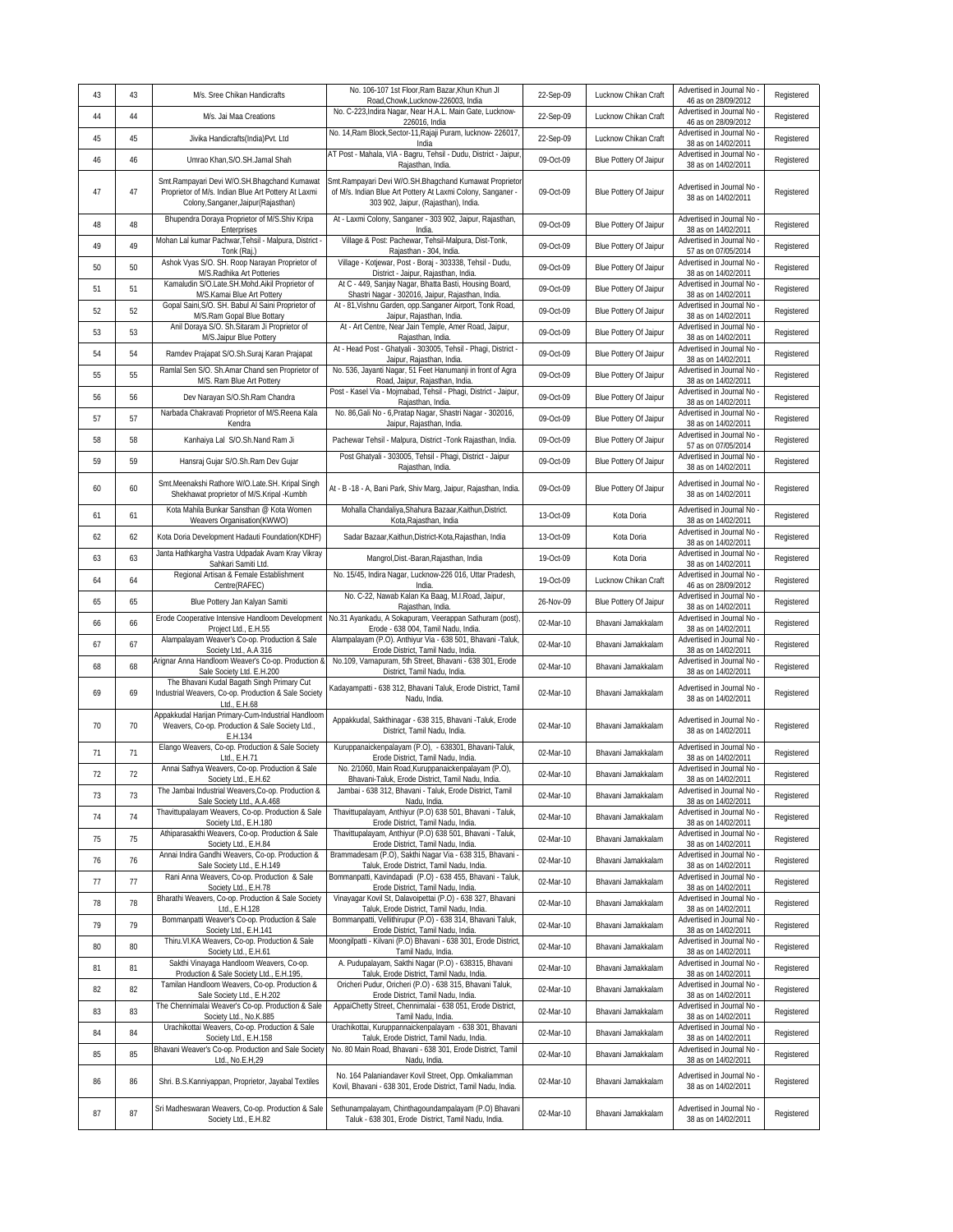| 88  | 88  | The Moolapalayam Primary Cum Industrial Weaver's<br>Co-op. Production and Sale Society Ltd., No.E.H.70                           | Moolapalayam, Elavamalai (P.O) - 638 316, Erode Taluk &<br>District. Tamil Nadu. India.                                           | 02-Mar-10 | Bhavani Jamakkalam           | Advertised in Journal No<br>38 as on 14/02/2011   | Registered |
|-----|-----|----------------------------------------------------------------------------------------------------------------------------------|-----------------------------------------------------------------------------------------------------------------------------------|-----------|------------------------------|---------------------------------------------------|------------|
| 89  | 89  | Sri Venkateswara Weavers, Co-op. Production & Sale<br>Society Ltd., No.E.H.109                                                   | Paruvachi Kattur, Paruvachi (P.O) - 638 312, Bhavani Taluk,<br>Erode District, Tamil Nadu, India.                                 | 02-Mar-10 | Bhavani Jamakkalam           | Advertised in Journal No<br>38 as on 14/02/2011   | Registered |
| 90  | 90  | Annai Bhavani Weaver's Co-op. Production and Sale<br>Society Ltd., No.E.H.106                                                    | No.112, Sathy Main Road, Jambai - 638 312, Bhavani Taluk,<br>Erode District, Tamil Nadu, India.                                   | 02-Mar-10 | Bhavani Jamakkalam           | Advertised in Journal No<br>38 as on 14/02/2011   | Registered |
| 91  | 91  | The Moovendar Weaver's Co-op. Production and Sale<br>Society Ltd., No.E.H.88                                                     | Main Road, Kuruppanaickenpalayam - 638 301, Bhavani<br>Taluk, Erode District, Tamil Nadu, India.                                  | 02-Mar-10 | Bhavani Jamakkalam           | Advertised in Journal No<br>38 as on 14/02/2011   | Registered |
| 92  | 92  | Annai Bagavathiamman Cotton Cum Silk Weavers, Co<br>op. Production & Sale Society Ltd., E.H.212                                  | Thavittupalayam (P.O) - 638 501, Bhavani Taluk, Erode<br>District, Tamil Nadu, India.                                             | 02-Mar-10 | Bhavani Jamakkalam           | Advertised in Journal No<br>38 as on 14/02/2011   | Registered |
| 93  | 93  | The Chinthamani Weavers, Co-op. Production & Sale<br>Society Ltd., E.H.74                                                        | No.186, Palaniandavar Kovil St, Bhavani (P.O) - 638301,<br>Erode District, Tamil Nadu, India.                                     | 02-Mar-10 | Bhavani Jamakkalam           | Advertised in Journal No<br>38 as on 14/02/2011   | Registered |
| 94  | 94  | Arul Jothi Handloom Weavers, Co-op. Production &<br>Sale Society Ltd., A.A.378                                                   | Kondayampalayam (P.O) Gobi Taluk - 638 505, Erode<br>District, Tamil Nadu, India.                                                 | 02-Mar-10 | Bhavani Jamakkalam           | Advertised in Journal No<br>38 as on 14/02/2011   | Registered |
| 95  | 95  | Guruvareddiyur Kumaran Weavers, Co-op. Production<br>& Sale Society Ltd., K.1173                                                 | Guruvareddiyur (P.O) - 638504, Bhavani Taluk, Erode District,<br>Tamil Nadu, India.                                               | 02-Mar-10 | Bhavani Jamakkalam           | Advertised in Journal No<br>38 as on 14/02/2011   | Registered |
| 96  | 96  | M/S. Sitara Handloom Silk Bunkar Co-op Society<br>Limited                                                                        | Surhan, Mirzapur, Uttar Pradesh, India.                                                                                           | 25-Mar-10 | Banaras Brocades &<br>Saress | Advertised in Journal No<br>38 as on 14/02/2011   | Registered |
| 97  | 97  | M/S. Swaraj Destitute Silk Handloom Co-op Society<br>Limited                                                                     | Harsose (DIH), Varanasi, Uttar Pradesh, India.                                                                                    | 25-Mar-10 | Banaras Brocades &<br>Saress | Advertised in Journal No<br>38 as on 14/02/2011   | Registered |
| 98  | 98  | M/S.Shamiya Handloom Co-op. Society Limited                                                                                      | Lal Colony, Sahapuri, Chaudauli, Uttar Pradesh, India.                                                                            | 25-Mar-10 | Banaras Brocades &<br>Saress | Advertised in Journal No<br>38 as on 14/02/2011   | Registered |
| 99  | 99  | Mr. Ganesh Prasad Maurya, S/O.Late Lalu Ramu<br>Maurya                                                                           | R/O. Heeramanpur, Saranath, Varanasi, Uttar Pradesh, India.                                                                       | 25-Mar-10 | Banaras Brocades &<br>Saress | Advertised in Journal No<br>38 as on 14/02/2011   | Registered |
| 100 | 100 | Mr. Bachcha Lal, S/O.Shivanath                                                                                                   | R/O.Chhahi, Sultanpur, Saranath, Varanasi, Uttar Pradesh,<br>India.                                                               | 25-Mar-10 | Banaras Brocades &<br>Saress | Advertised in Journal No<br>38 as on 14/02/2011   | Registered |
| 101 | 101 | M/S. Angika Hathkargha Vikas Udyog Sahkari Samiti<br>Limited                                                                     | Golaghat, Ramnaghar, Varanasi, Uttar Pradesh, India.                                                                              | 25-Mar-10 | Banaras Brocades &<br>Saress | Advertised in Journal No<br>38 as on 14/02/2011   | Registered |
| 102 | 102 | Shri. Sita Ram Regar, S/O. Molchand Regar, Ajay<br><b>Blue Pottery Arts</b>                                                      | Village - Newta, Sanganer - 302029, District: Jaipur,<br>Rajasthan, India.                                                        | 01-Jun-10 | Blue Pottery Of Jaipur       | Advertised in Journal No<br>38 as on 14/02/2011   | Registered |
| 103 | 103 | Shri. Anil Kumar Jain, S/O. Nirmal KR Jain                                                                                       | No. 57, Sindhi Colony, Raja Park - 302004, District: Jaipur,<br>Rajasthan, India.                                                 | 01-Jun-10 | Blue Pottery Of Jaipur       | Advertised in Journal No<br>38 as on 14/02/2011   | Registered |
| 104 | 104 | M/s. Naga Indigenous Foods                                                                                                       | Post Box No-278, Kohima-797001, Kohima (South),<br>Nagaland, India.                                                               | 25-Jun-10 | Naga Mircha                  | Advertised in Journal No<br>38 as on 14/02/2011   | Registered |
| 105 | 105 | Ayub                                                                                                                             | Mr. Ramzan Ali, Prop.of Ramzan Sarees, S/O. Mohd. R/O. H. No. A- 31/196, Nawapura, Phulwariya, Varanasi, Uttar<br>Pradesh, India. | 09-Jul-10 | Banaras Brocades &<br>Saress | Advertised in Journal No<br>38 as on 14/02/2011   | Registered |
| 106 | 106 | Mr. Mohd Yamin, Prop. Of Resham India, S/O.<br>Maqbool Hasan                                                                     | R/O. H.No.J.3/105, Pilikothi, Varanasi, Uttar Pradesh, India.                                                                     | 09-Jul-10 | Banaras Brocades &<br>Saress | Advertised in Journal No<br>38 as on 14/02/2011   | Registered |
| 107 | 107 | Shri. Awadhesh Singh, S/O. Shri. Nath Singh                                                                                      | R/O.Hridaypur- Village, Post- Sarnath, Varanasi, Uttar<br>Pradesh, India.                                                         | 09-Jul-10 | Banaras Brocades &<br>Saress | Advertised in Journal No<br>38 as on 14/02/2011   | Registered |
| 108 | 108 | Shri. Dinesh Maurya, S/O.Late Laloo Ram Maurya                                                                                   | Village-Heeramanpur, Post-Sarnath, Varanasi, Uttar Pradesh,<br>India.                                                             | 09-Jul-10 | Banaras Brocades &<br>Saress | Advertised in Journal No<br>38 as on 14/02/2011   | Registered |
| 109 | 109 | Shri. Ramashrya Maurya, S/O. Sri Bachche Lal<br>Maurya                                                                           | Village-Chhahi, Post- Sarnath, Varanasi, Uttar Pradesh, India.                                                                    | 09-Jul-10 | Banaras Brocades &<br>Saress | Advertised in Journal No<br>38 as on 14/02/2011   | Registered |
| 110 | 110 | M/S. Kasim Silk Emporium, Represented by Mr.<br>Badruddin Ansari, S/O. Late Nuroodadeene                                         | J.3/50-51, Katehar, Pilikothi, Varanasi, Uttar Pradesh, India.                                                                    | 09-Jul-10 | Banaras Brocades &<br>Saress | Advertised in Journal No<br>38 as on 14/02/2011   | Registered |
| 111 | 111 | M/S. Bunkar Silk Co-op Society Limited, Represented<br>by its Chairman Shri. Harkishan, S/O.Jagganath<br>Prasad                  | Maliya Khala, Ramnagar, Varanasi, Uttar Pradesh, India.                                                                           | 09-Jul-10 | Banaras Brocades &<br>Saress | Advertised in Journal No<br>38 as on 14/02/2011   | Registered |
| 112 | 111 | M/s. Over Nice Silk Mfg. Co-Op. Society Limited,<br>Represented by its Chairman, Mr. Jalish Ahmed, S/O.<br>late Haji Lukman Ali. | J.11/63-101, Bunkar Colony (In Front of Panna Masjid), Nati<br>Imli, Varanasi, Uttar Pradesh, India.                              | 09-Jul-10 | Banaras Brocades &<br>Saress | Advertised in Journal No<br>38 as on 14/02/2011   | Registered |
| 113 | 113 | Mr. Md. Idarish Ahmed, S/O. Late Kallu                                                                                           | R/O.Jalhupur, Post-Jalhupur, Varanasi, Uttar Pradesh, India.                                                                      | 09-Jul-10 | Banaras Brocades &<br>Saress | Advertised in Journal No<br>38 as on 14/02/2011   | Registered |
| 114 | 114 | Shri. Om Prakash Maurya, S/O. Sri. Heera Lal Maurya                                                                              | Village- Chhahi, Post-Sarnath, Varanasi, Uttar Pradesh,<br>India.                                                                 | 09-Jul-10 | Banaras Brocades &<br>Saress | Advertised in Journal No<br>38 as on 14/02/2011   | Registered |
| 115 | 115 | M/s. Sarvodaya Silk Udyog Sahkari Samiti Limited                                                                                 | Utkhana, Ramnagar, Varanasi, Uttar Pradesh, India.                                                                                | 09-Jul-10 | Banaras Brocades &<br>Saress | Advertised in Journal No<br>38 as on 14/02/2011   | Registered |
| 116 | 116 | Mr. Jamaluddin Ansari, S/O. late Hazi Masiuliah                                                                                  | Village Kotwa(Dihwa), P.O. Koraut, Varanasi, Uttar Pradesh,<br>India.                                                             | 09-Jul-10 | Banaras Brocades &<br>Saress | Advertised in Journal No<br>38 as on 14/02/2011   | Registered |
| 117 | 117 | Shri. Sitaram Somra, S/o. Ramu Somra                                                                                             | Village & Post Newta, Jaisinghpura Road, Sanganer -<br>302029, District Jaipur, Rajasthan, India.                                 | 28-Jul-10 | Blue Pottery Of Jaipur       | Advertised in Journal No<br>38 as on 14/02/2011   | Registered |
| 118 | 118 | Shri. Ramjeet Prajapat, S/O. Ram Bahal Prajapat                                                                                  | Plot No-18, Ayodhya Nagar Agra Road, District- Jaipur,<br>Rajasthan, India.                                                       | 28-Jul-10 | Blue Pottery Of Jaipur       | Advertised in Journal No -<br>38 as on 14/02/2011 | Registered |
| 119 | 119 | Ammapet Silk Handloom Weavers Co-op Production &<br>Sale Society Ltd., S. No.-532.                                               | Office at Ammapet, Salem-636003, Salem District, Tamil<br>Nadu, India.                                                            | 09-Aug-10 | Salem Silk                   | Advertised in Journal No<br>46 as on 28/09/2012   | Registered |
| 120 | 120 | The Salem Silk Handloom Weavers Co-op Production<br>& Sale Society Ltd., No.S.A.-1227                                            | No.-83/34 Second Agraharam, Salem-636001, Salem District,<br>Tamil Nadu, India.                                                   | 09-Aug-10 | Salem Silk                   | Advertised in Journal No<br>46 as on 28/09/2012   | Registered |
| 121 | 121 | Salem Sowrastra Silk Handloom Weavers Co-op<br>Production & Sale Society Ltd., No.-S.A.No-141                                    | Office at 207, Second Agraharam, Salem-636001, Salem<br>District, Tamil Nadu, India.                                              | 09-Aug-10 | Salem Silk                   | Advertised in Journal No<br>46 as on 28/09/2012   | Registered |
| 122 | 122 | Super Silk Handloom Weavers Co-op Production &<br>Sale Society Ltd., S.A. No-22                                                  | Office at No.-14, 2nd Agraharam, Salem-636001, Salem<br>District, Tamil Nadu, India.                                              | 09-Aug-10 | Salem Silk                   | Advertised in Journal No<br>46 as on 28/09/2012   | Registered |
| 123 | 123 | Sri. Sowdeswari Silk Handloom Weavers Co-op<br>Production & Sale Society Ltd., No. S.A. 144                                      | Office at No-21, Malli Street, Ponnammapet, Salem-636001.,<br>Salem District, Tamil Nadu, India.                                  | 09-Aug-10 | Salem Silk                   | Advertised in Journal No<br>46 as on 28/09/2012   | Registered |
| 124 | 124 | Salem Sri Rajaganapathi Silk Handloom Weavers Co-<br>op Production & Sale Society Ltd., No.S.A.77                                | No 23, Second Agraharam, Salem-636001, Salem District,<br>Tamil Nadu, India.                                                      | 09-Aug-10 | Salem Silk                   | Advertised in Journal No -<br>46 as on 28/09/2012 | Registered |
| 125 | 125 | Puratchi Thalavi Jayalalitha Women Silk Handloom<br>Weavers Co-op Production & sale Society Ltd., No.<br>S.A.145                 | 14 Third Agraharam, Salem-636001, Salem District, Tamil<br>Nadu, India.                                                           | 09-Aug-10 | Salem Silk                   | Advertised in Journal No<br>46 as on 28/09/2012   | Registered |
| 126 | 126 | CH.24 Doodampalayam Anna Weaver Co-operative<br>Production & Sales Society Ltd.                                                  | Doodampalayam (PO), Bavanisagar (Via), Sathyamangalam<br>(T.K), Pin - 638451, Tamil Nadu, India                                   | 16-Sep-10 | Kovai Kora Cotton Sarees     | Advertised in Journal No<br>53 as on 12/11/2013   | Registered |
| 127 | 127 | EH.176 Vallalar Magalir Weaver Co-operative<br>Production & Sales Society Ltd.                                                   | Doodampalayam (PO), Bavanisagar (Via), Sathyamangalam<br>(T.K), Pin - 638451, Tamil Nadu, India                                   | 16-Sep-10 | Kovai Kora Cotton Sarees     | Advertised in Journal No<br>53 as on 12/11/2013   | Registered |
| 128 | 128 | EH.254 Banari Mariamman Weaver Co-operative<br>Production & Sales Society Ltd.                                                   | Doodampalayam (PO), Bavanisagar (Via), Sathyamangalam<br>(T.K), Pin - 638451, Tamil Nadu, India                                   | 16-Sep-10 | Kovai Kora Cotton Sarees     | Advertised in Journal No<br>53 as on 12/11/2013   | Registered |
| 129 | 129 | EH.215 Malleswari Weaver Co-operative Production &<br>Sales Society Ltd.                                                         | No. 203, Gandhi St, Devangapuram (PO), Kangeyam (T.K),<br>Erode - 638701, Tamil Nadu, India                                       | 16-Sep-10 | Kovai Kora Cotton Sarees     | Advertised in Journal No<br>53 as on 12/11/2013   | Registered |
| 130 | 130 | EH.196 Sakthy Sowdeswari Weaver Co-operative<br>Production & Sales Society Ltd.                                                  | Bellampatti (Po), Gundadam (Via), Dharapuram (T.K), Pin -<br>638702, Tamil Nadu, India                                            | 16-Sep-10 | Kovai Kora Cotton Sarees     | Advertised in Journal No<br>53 as on 12/11/2013   | Registered |
| 131 | 131 | CH.17 Savakkattupalayam, Dr. M.G.R. Weaver<br>Cooperative Production & Sales Society Ltd.                                        | Savakkattupalayam (PO), Numbiyur (Via), Gobi (T.K), Pin<br>638460, Tamil Nadu, India                                              | 16-Sep-10 | Kovai Kora Cotton Sarees     | Advertised in Journal No<br>53 as on 12/11/2013   | Registered |
| 132 | 132 | K.1130 Savakkattupalayam Weaver Co-operative<br>Production & Sales Society Ltd.                                                  | Savakkattupalayam (P.O), Numbiyur (Via), Gobi (T.K.) Pin<br>638460, Tamil Nadu, India                                             | 16-Sep-10 | Kovai Kora Cotton Sarees     | Advertised in Journal No<br>53 as on 12/11/2013   | Registered |
| 133 | 133 | EH.242 Inaitha kaikal Mahalir Weaver Co-operative<br>Production & Sales Society Ltd.                                             | Sadhumugai (PO), D.G. Pudur (Via), Erode - 658 503, Tamil<br>Nadu, India                                                          | 16-Sep-10 | Kovai Kora Cotton Sarees     | Advertised in Journal No<br>53 as on 12/11/2013   | Registered |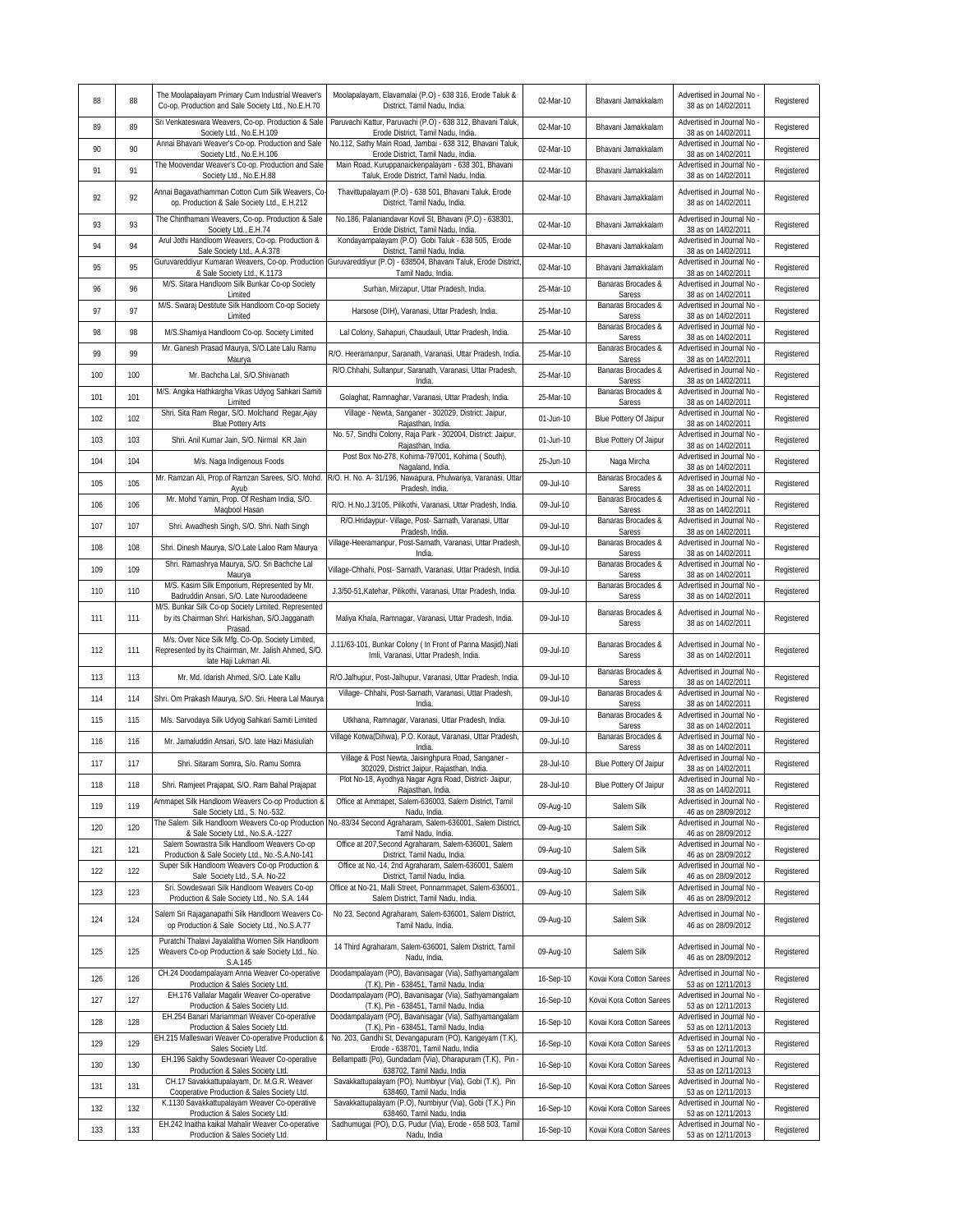| 134 | 134 | EH.164 Mahathma Weaver Co-operative Production &<br>Sales Society Ltd.                                                                   | Kembanaickenpalayam (Po), DG Pudur (Via),<br>Sathyamangalam (T.K) Pin 638 503, Tamil Nadu, India                                        | 16-Sep-10 | Kovai Kora Cotton Sarees | Advertised in Journal No<br>53 as on 12/11/2013 | Registered |
|-----|-----|------------------------------------------------------------------------------------------------------------------------------------------|-----------------------------------------------------------------------------------------------------------------------------------------|-----------|--------------------------|-------------------------------------------------|------------|
| 135 | 135 | EH/173 Pariyur Amman Weaver Co-operative<br>Production & Sales Society Ltd.                                                              | Sengottai Nagar, D.G. Pudur (PO), Gobi (TK) Pin 638503,<br>Tamil Nadu, India                                                            | 16-Sep-10 | Kovai Kora Cotton Sarees | Advertised in Journal No<br>53 as on 12/11/2013 | Registered |
| 136 | 136 | EH.183 Kaliyur Weaver Cooperative Production &<br>Sales Society Ltd.                                                                     | Kaliyur, D.G. Pudur (PO), Gobi (T.K) Pin 638 503, Tamil<br>Nadu, India                                                                  | 16-Sep-10 | Kovai Kora Cotton Sarees | Advertised in Journal No<br>53 as on 12/11/2013 | Registered |
| 137 | 137 | EH 192 Muthamil Weaver Co-operative Production &<br>Sales Society Ltd.                                                                   | A Ponnammal Street, D.G. Pudur (PO), Gobi (TK), Pin 638<br>503. Tamil Nadu. India                                                       | 16-Sep-10 | Kovai Kora Cotton Sarees | Advertised in Journal No<br>53 as on 12/11/2013 | Registered |
| 138 | 138 | EH 171 Sri Bannari Amman Weaver Co-operative<br>Production & Sales Society Ltd.                                                          | Sathumugai (P.O), Sathyamangalam (T.K), Pin 638 503,<br>Tamil Nadu, India                                                               | 16-Sep-10 | Kovai Kora Cotton Sarees | Advertised in Journal No<br>53 as on 12/11/2013 | Registered |
| 139 | 139 | EH 139 Ponmanam Weaver Co-operative Production<br>& Sales Society Ltd.                                                                   | D.G. Pudur, Gobi (T.K), Pin 638 503, Tamil Nadu, India                                                                                  | 16-Sep-10 | Kovai Kora Cotton Sarees | Advertised in Journal No<br>53 as on 12/11/2013 | Registered |
| 140 | 140 | EH 169 Nethaji Weaver Co-operative Production &<br>Sales Society Ltd.                                                                    | No. 2/155 Sadumugai (PO), D.G. Pudur (Via),<br>Sathyamangalam (T.K) Pin 638 503, Tamil Nadu, India                                      | 16-Sep-10 | Kovai Kora Cotton Sarees | Advertised in Journal No<br>53 as on 12/11/2013 | Registered |
| 141 | 141 | EH.168 Sadumugai Soweswari Amman Magalir<br>Weaver Co-operative Production & Sales Society Ltd.                                          | Sadumugai (PO), D.G. Gudur (Via), Sathyamangalam (T.K)<br>Pin-638 503, Tamil Nadu, India                                                | 16-Sep-10 | Kovai Kora Cotton Sarees | Advertised in Journal No<br>53 as on 12/11/2013 | Registered |
| 142 | 142 | EH 156 Nanjappachettipudur Weaver Co-operative<br>Production & Sales Society Ltd.                                                        | Nanjappachettipudur, D.G. Pudur (PO), Sathyamangalam<br>(T.K) Pin -638 503, Tamil Nadu, India                                           | 16-Sep-10 | Kovai Kora Cotton Sarees | Advertised in Journal No<br>53 as on 12/11/2013 | Registered |
| 143 | 143 | EH.154 Bhagavathi Amman Weaver Co-operative<br>Production & Sales Society Ltd.                                                           | Dasappaagoundenpudur (PO), Gobichettipalayam (T.K) Pin<br>638 503, Tamil Nadu, India                                                    | 16-Sep-10 | Kovai Kora Cotton Sarees | Advertised in Journal No<br>53 as on 12/11/2013 | Registered |
| 144 | 144 | EH 157 Sri Sowdeswari Weaver Co-operative<br>Production & Sales Society Ltd                                                              | Doddampalayam (PO), Bavanisagar (Via), Sathyamangalam<br>(T.K), Pin 638451, Tamil Nadu, India                                           | 16-Sep-10 | Kovai Kora Cotton Sarees | Advertised in Journal No<br>53 as on 12/11/2013 | Registered |
| 145 | 145 | EH.184 Erankattur Sri Ramakrishnan Weaver Co-<br>operative Production & Sales Society Ltd.                                               | Doddampalayam (PO), Sathyamangalam (T.K), Pin 638451,<br>Tamil Nadu, India                                                              | 16-Sep-10 | Kovai Kora Cotton Sarees | Advertised in Journal No<br>53 as on 12/11/2013 | Registered |
| 146 | 146 | EH.189 Angalamman Weaver Co-operative Productior<br>& Sales Society Ltd.                                                                 | No. 54-A, Kodiveri Road, D.G. Pudur (PO), Gobi (T.K), Pin-<br>638 503, Tamil Nadu, India                                                | 21-Sep-10 | Kovai Kora Cotton Sarees | Advertised in Journal No<br>53 as on 12/11/2013 | Registered |
| 147 | 147 | EH.48 Kangayam Weaver Co-operative Production &<br>Sales Society Ltd.                                                                    | No. 20 Kovai Road, Kangayam (PO), Pin-638701, Tamil<br>Nadu, India                                                                      | 21-Sep-10 | Kovai Kora Cotton Sarees | Advertised in Journal No<br>53 as on 12/11/2013 | Registered |
| 148 | 148 | EH.208 Manimegali Weaver Co-operative Production<br>& Sales Society Ltd.                                                                 | No.15/107, Puthu Vinayakar Kovil Street, Thiruppur Road,<br>Kangeyam (PO), Kangeyam (T.K), Erode Dist, Pin 638701,<br>Tamil Nadu, India | 21-Sep-10 | Kovai Kora Cotton Sarees | Advertised in Journal No<br>53 as on 12/11/2013 | Registered |
| 149 | 149 | EH.214 Therpatti Devanga Weaver Co-operative<br>Production & Sales Society Ltd.                                                          | Therpatti (PO), Dharapuram (T.K), Erode- (D.T) Pin 638673,<br>Tamil Nadu, India                                                         | 21-Sep-10 | Kovai Kora Cotton Sarees | Advertised in Journal No<br>53 as on 12/11/2013 | Registered |
| 150 | 150 | EH 209 Sri Kamatchiamman Weaver Co-operative<br>Production & Sales Society Ltd.                                                          | No.19 Chennomalai Road, Kangeyam (PO), Pin 638701,<br>Tamil Nadu, India                                                                 | 21-Sep-10 | Kovai Kora Cotton Sarees | Advertised in Journal No<br>53 as on 12/11/2013 | Registered |
| 151 | 151 | CH 27 Anna weaver Co-operative Production & Sales<br>Society Ltd.                                                                        | D.G.Pudur (Po), Gobi (T.K.), Pin-638503, Tamil Nadu, India                                                                              | 21-Sep-10 | Kovai Kora Cotton Sarees | Advertised in Journal No<br>53 as on 12/11/2013 | Registered |
| 152 | 152 | EH.58 Thanthai Periyar Indl.Weaver Co-operative<br>Production & Sales Society Ltd.                                                       | No. 143 Doddampalayam (Po), Bhavanisagar (via),<br>Sathyamanagalayam (T.K), Pin 638451, Tamil Nadu, India                               | 21-Sep-10 | Kovai Kora Cotton Sarees | Advertised in Journal No<br>53 as on 12/11/2013 | Registered |
| 153 | 153 | EH.211 D.G.Pudur Mahalir Weavr Co-operative<br>Production & Sales Society Ltd.                                                           | D.G Pudur (Po), Gobi (T.K), Tamil Nadu, India                                                                                           | 21-Sep-10 | Kovai Kora Cotton Sarees | Advertised in Journal No<br>53 as on 12/11/2013 | Registered |
| 154 | 154 | EH.125 Kamarajar Weaver Co-operative Production &<br>Sales Society Ltd                                                                   | Doodampalayam (Po), Bavanisagar (Via), Sathyamangalam<br>(T.K), Pin - 638451, Tamil Nadu, India                                         | 21-Sep-10 | Kovai Kora Cotton Sarees | Advertised in Journal No<br>53 as on 12/11/2013 | Registered |
| 155 | 155 | EH199 Sri Balaji Weaver Co-operative Production &<br>Sales Society Ltd.                                                                  | Pasuvapalayam (Po) Govinda Rajapuram, & Ranga<br>Samuthiram, Sathiyamanglam (T.K), Tamil Nadu, India                                    | 21-Sep-10 | Kovai Kora Cotton Sarees | Advertised in Journal No<br>53 as on 12/11/2013 | Registered |
| 156 | 156 | CH.68 Sathiyamanglam Devanga Weaver Co-<br>operative Production & Sales Society Ltd                                                      | Rajapuram, Sathiyamanglam (T.K), Pin- 638402, Tamil<br>Nadu, India                                                                      | 21-Sep-10 | Kovai Kora Cotton Sarees | Advertised in Journal No<br>53 as on 12/11/2013 | Registered |
| 157 | 157 | EH.248. Sri Mahalakshmi Mahalir Weaver Co-<br>operative Production & Sales Society Ltd.                                                  | Dharapuram Bus stand (Back), Dharapuram (Po), Thiruppur,<br>Tamil Nadu, India                                                           | 21-Sep-10 | Kovai Kora Cotton Sarees | Advertised in Journal No<br>53 as on 12/11/2013 | Registered |
| 158 | 158 | AA.135 Uthandiyur Weaver Co-operative Production &<br>Sales Society Ltd.                                                                 | Uthandiyur (Po), Sathyamangalam (T.K), Pin-638402, Tamil<br>Nadu, India                                                                 | 21-Sep-10 | Kovai Kora Cotton Sarees | Advertised in Journal No<br>53 as on 12/11/2013 | Registered |
| 159 | 159 | CH.116 Illupalayam Cotton Cum Silk Handloom<br>Weavers Co-operative Production & Sales Society Ltd.                                      | 12/371, Mahalakshmi Theater, Sirumugai,<br>District: Coimbatore - 641 302, Tamil Nadu, India                                            | 22-Sep-10 | Kovai Kora Cotton Sarees | Advertised in Journal No<br>53 as on 12/11/2013 | Registered |
| 160 | 160 | C.H 99 Veera Sowdeswari Amman, Weaver Co-<br>operativeProduction & Sales Society Ltd.                                                    | Bagathur, Sakthi Main Road, Mettupalayam Taluk, Sirumuga i<br>641302, Tamil Nadu, India                                                 | 22-Sep-10 | Kovai Kora Cotton Sarees | Advertised in Journal No<br>53 as on 12/11/2013 | Registered |
| 161 | 161 | K.1502 Subbarayanpudur Devanga, Weaver Co-<br>operative Production & Sales Society Ltd.                                                  | Pillaiyar Kovil Street, Subbarayanpudur Post, Somanur (Via),<br>Palladam Taluk, Tamil Nadu, India                                       | 22-Sep-10 | Kovai Kora Cotton Sarees | Advertised in Journal No<br>53 as on 12/11/2013 | Registered |
| 162 | 162 | CH.91 Arulmiqu Kamatchiamman Weaver Co-<br>operative Production & Sales Society Ltd.                                                     | No.5/124-A, Pichampalayam Pudur, P.N Road, Sri Nagar,<br>Tirupur - 641603, Tamil Nadu, India                                            | 22-Sep-10 | Kovai Kora Cotton Sarees | Advertised in Journal No<br>53 as on 12/11/2013 | Registered |
| 163 | 163 | K.1529 The Sirumugai Pudur Devanga Weaver Co-<br>operative Production & Sales Society Ltd.                                               | 4/26, Sirumuqai Pudur, Mettupalayam Taluk, Sirumuqai -<br>641302, Tamil Nadu, India                                                     | 22-Sep-10 | Kovai Kora Cotton Sarees | Advertised in Journal No<br>53 as on 12/11/2013 | Registered |
| 164 | 164 | CH.156 Kullakapalayam Aringar Anna Weaver Co-<br>operative Production & Sales Society Ltd.                                               | Raja Street, Kullakapalayam Palanigoundanpudur Post,<br>Pollachi Taluk, Coimbatore - 641302, Tamil Nadu, India                          | 22-Sep-10 | Kovai Kora Cotton Sarees | Advertised in Journal No<br>53 as on 12/11/2013 | Registered |
| 165 | 165 | K.1317 Alangombu Devanga Cotton cum Silk<br>Handloom Weaver Co-operative Production & Sales<br>Society Ltd.                              | Main Road, Alangombu, Mettupalayam Taluk, Sirumugai-<br>641302, Tamil Nadu, India                                                       | 22-Sep-10 | Kovai Kora Cotton Sarees | Advertised in Journal No<br>53 as on 12/11/2013 | Registered |
| 166 | 166 | K.901 Tirupur Weavar Co-operative Production &<br>Sales Society Ltd.                                                                     | Post Box No.20, 221 Kumaran Road, Tirupur-638601, Tamil<br>Nadu, India                                                                  | 22-Sep-10 | Kovai Kora Cotton Sarees | Advertised in Journal No<br>53 as on 12/11/2013 | Registered |
| 167 | 167 | CH,97 Sri Sowdeswari - Veerapandi Weaver Co-<br>operative Production & Sales Society Ltd.                                                | Veerapandi, (Post), Tirupur, Tamil Nadu, India                                                                                          | 22-Sep-10 | Kovai Kora Cotton Sarees | Advertised in Journal No<br>53 as on 12/11/2013 | Registered |
| 168 | 168 | CH.77, Bagathur Sri Sowdeswari Weaver Co-operative<br>production & Sales Society Ltd.                                                    | New Road, Srimugai (Via), Mettupalayam, Srirumugai-<br>641302, Tamil Nadu, India                                                        | 22-Sep-10 | Kovai Kora Cotton Sarees | Advertised in Journal No<br>53 as on 12/11/2013 | Registered |
| 169 | 169 | CH.119 Alangombu Handloom Weaver Co-operative<br>Production & Sales Society.                                                             | Thanneer Thadam, Alangombu, Sirumugai-641302, Tamil<br>Nadu. India                                                                      | 22-Sep-10 | Kovai Kora Cotton Sarees | Advertised in Journal No<br>53 as on 12/11/2013 | Registered |
| 170 | 170 | CH. 115 Bellapalayam Sri Sowdeswari Weaver Co-<br>operative Production & Sales Socity Ltd.                                               | Bellapalayam Post, 229, Primary co-operative Bank Complex,<br>Annur Road, Sirumugai- 641302, Tamil Nadu, India                          | 22-Sep-10 | Kovai Kora Cotton Sarees | Advertised in Journal No<br>53 as on 12/11/2013 | Registered |
| 171 | 171 | CH.34 Vadambacery Sri Natarajar, Weaver Co-<br>operative Production & Sales Society Ltd.                                                 | Vadambachery, Sulthanpet Via, Vadambachery Post,<br>Palladam Taluk.-641669, Tamil Nadu, India                                           | 22-Sep-10 | Kovai Kora Cotton Sarees | Advertised in Journal No<br>53 as on 12/11/2013 | Registered |
| 172 | 172 | Vellikuppampalayam Sri Sakthi Vinayagar Cotton cum<br>Silk Handloom Weavers Co operative Production and<br>Sales Society Ltd, No. CH.81  | 11/113 D, Annur Road, Sirumugai, Taluk:<br>Mettupalyam, Coimbatore - 641 302, Tamil Nadu,<br>India                                      | 03-Dec-10 | Kovai Kora Cotton Sarees | Advertised in Journal No<br>53 as on 12/11/2013 | Registered |
| 173 | 173 | Sennampalayam Magalir Handloom Weavers<br>Cooperative Society Ltd, No.CH.168                                                             | 11/141, Annur Road, Sirumugai, Taluk: Mettupalyam,<br>Coimbatore - 641 302,<br>Tamil Nadu, India                                        | 03-Dec-10 | Kovai Kora Cotton Sarees | Advertised in Journal No<br>53 as on 12/11/2013 | Registered |
| 174 | 174 | Thanthai periyar Cotton Cum Silk Handloom Weavers<br>Co operative Production and sale Society Ltd, No.78                                 | 5/156, Sri Nagar, Pichampalayam Pudur Post, Tirupur-<br>641603, Tamil Nadu, India                                                       | 03-Dec-10 | Kovai Kora Cotton Sarees | Advertised in Journal No<br>53 as on 12/11/2013 | Registered |
| 175 | 175 | Alangombu Sri Sowdeswari Amman Cotton Cum Silk<br>Handloom Weavers Co- operative Production and Sale<br>Society Ltd, No, CH.79           | Main Road, Alangombu, Sirumugai, Mettupalayam Talu,<br>Coimbatore-641302, Tamil Nadu, India                                             | 03-Dec-10 | Kovai Kora Cotton Sarees | Advertised in Journal No<br>53 as on 12/11/2013 | Registered |
| 176 | 176 | Sirumugai Pudur Sri Ramailnga Sowdambigai Cotton<br>cum Silk Handloom Weavers Co-operative Production<br>And Sale Society Ltd, No.CH.14. | Mahalakshmi Theater Road, Sirumugaipudur, Sirumugai<br>Mettupalayam Taluk, Coimbatore-641302, Tamil Nadu, India                         | 03-Dec-10 | Kovai Kora Cotton Sarees | Advertised in Journal No<br>53 as on 12/11/2013 | Registered |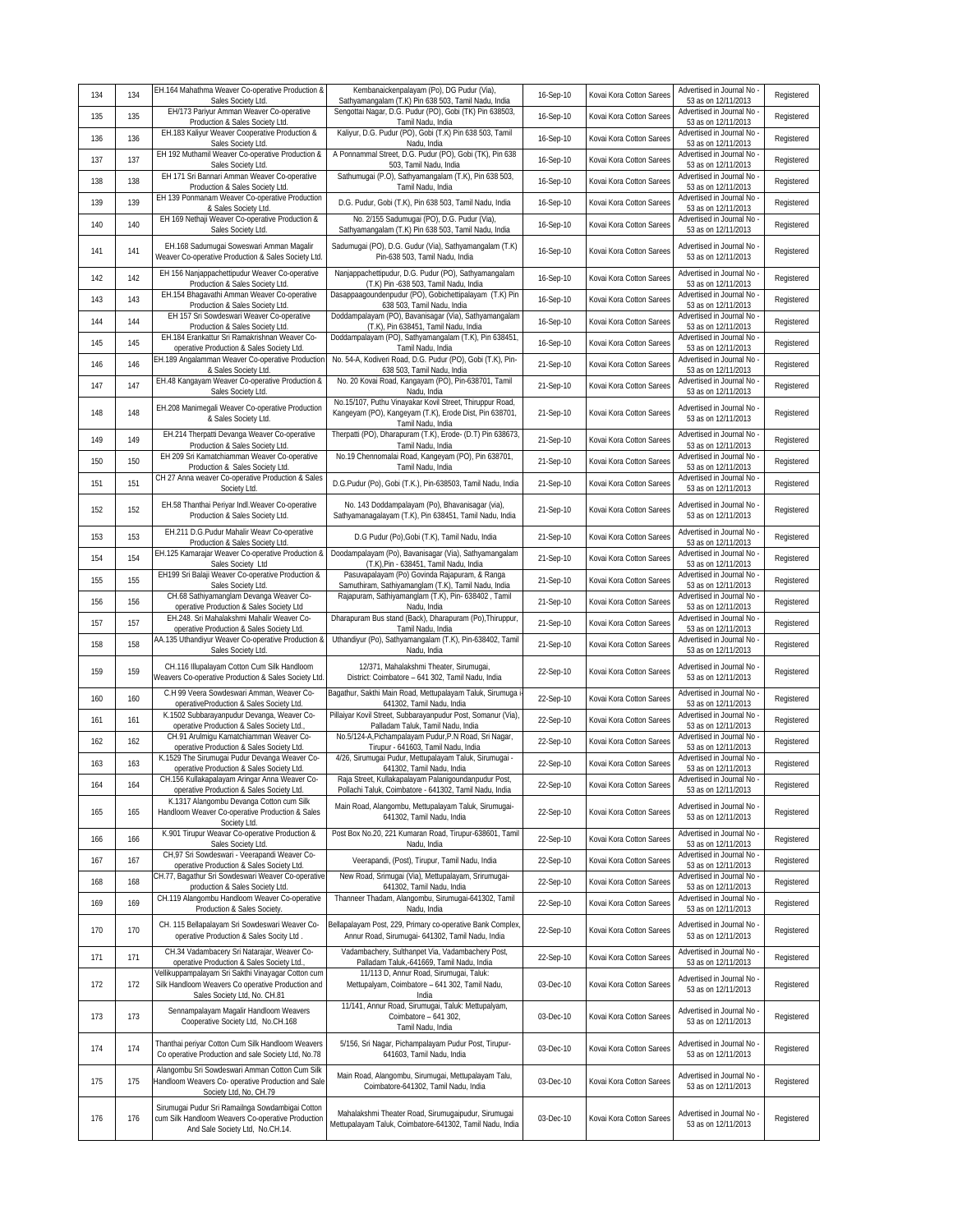| 177 | 177 | The Sakthi Cotton Cum Silk Handloom Weavers Co-<br>operative Production and Sale Society Ltd,<br>No.CH.169.                            | A.R.G Building Ram Nagar, Sirmugai,<br>District: Coimbatore - 641 302, Tamil<br>Nadu, India                                      | 03-Dec-10 | Kovai Kora Cotton Sarees | Advertised in Journal No<br>53 as on 12/11/2013                        | Registered |
|-----|-----|----------------------------------------------------------------------------------------------------------------------------------------|----------------------------------------------------------------------------------------------------------------------------------|-----------|--------------------------|------------------------------------------------------------------------|------------|
| 178 | 178 | Sirumugai Perarignar Anna Cotton Cum Silk<br>Handloom Weavers Co-operative Production and Sale<br>Society LTD, No.178                  | 35, Nehru Street, Sirumugai, Mettupalayam T.K, Coimbatore-<br>641302, Tamil Nadu, India                                          | 03-Dec-10 | Kovai Kora Cotton Sarees | Advertised in Journal No<br>53 as on 12/11/2013                        | Registered |
| 179 | 179 | Sri Ramailnga Sowdeswari Amman Handloom<br>Weavers Co-operative Society Ltd, No. CH.105                                                | 11/75A, Sathy Road, Sirumugai, Taluk: Mettupalyam,<br>Coimbatore, - 641 302, Tamil Nadu, India.                                  | 03-Dec-10 | Kovai Kora Cotton Sarees | Advertised in Journal No<br>53 as on 12/11/2013                        | Registered |
| 180 | 180 | Sri Annai Thresa Mahalir Handloom Wevers Co-<br>operative Society Ltd, No.CH.113                                                       | Amman Kovil Street, Moolathurai, Illuppapalayam Taluk,<br>Coimbatore-641302, Tamil Nadu, India                                   | 03-Dec-10 | Kovai Kora Cotton Sarees | Advertised in Journal No<br>53 as on 12/11/2013                        | Registered |
| 181 | 181 | Sirumugai Pudur Sri Sowdeswari Cotton Cum Silk<br>Handloom Weavers Co-operative Production And Sale<br>Society Ltd, No.CH.122.         | 11/237 Annur Road, Opposite V, N.K. Theatre,<br>Sirumugaipudur, Mettupalayam Taluk, Coimbatore-641302,<br>Tamil Nadu, India      | 03-Dec-10 | Kovai Kora Cotton Sarees | Advertised in Journal No<br>53 as on 12/11/2013                        | Registered |
| 182 | 182 | Sirumugai Mahalir Cotton Cum Silk Handloom<br>Weavers Co-operative Production and Sales Society<br>Ltd, No.CH.181                      | 241, V.O.C Nagar, lind Street, Sirumugai (Via) Mettupalaam<br>Taluk, Coimbatore-641302, Tamil Nadu, India                        | 03-Dec-10 | Kovai Kora Cotton Sarees | Advertised in Journal No<br>53 as on 12/11/2013                        | Registered |
| 183 | 183 | Kollupalayam Sri Ramalinga Sowdambigai Handloom<br>weavers Co-operative Society Ltd, No. CH.75                                         | Kollupalayam, Thippampatti Post, pollachi, Coimbatore-<br>641107, Tamil Nadu, India                                              | 03-Dec-10 | Kovai Kora Cotton Sarees | Advertised in Journal No<br>53 as on 12/11/2013                        | Registered |
| 184 | 184 | Seripalayam Sri Ramalinga Sowdeswari Handloom<br>weavers Co-operative Society Ltd.                                                     | No.93 Andipalayam Post, Seripalayam pollachi, Coimbatore-<br>642120, Tamil Nadu, India                                           | 03-Dec-10 | Kovai Kora Cotton Sarees | Advertised in Journal No<br>53 as on 12/11/2013                        | Registered |
| 185 | 185 | Poolavadi Sri Ramalinga Sowdesari Handloom<br>Weavers Co-operaive Society Ltd, No.AA.75                                                | Poolavadi Post, Udumalpet, Tirupur-642206, Tamil Nadu,<br>India                                                                  | 03-Dec-10 | Kovai Kora Cotton Sarees | Advertised in Journal No<br>53 as on 12/11/2013                        | Registered |
| 186 | 186 | Sivasakthi Handloom weavers Co-operative<br>Production and Sale Society Ltd, No.K.1938                                                 | No.9/4, Kurunji Complex, Thadagam Road, Edayarpalayam,<br>Coimbatore-641025, Tamil Nadu, India                                   | 03-Dec-10 | Kovai Kora Cotton Sarees | Advertised in Journal No<br>53 as on 12/11/2013                        | Registered |
| 187 | 187 | Kovilvazhi Cotton Cum Silk Handloom Weacers Co-<br>operative Production and Sale Society Ltd.                                          | No.31,60 Feet Road, Dharapuram Road, D.S.K Nagar (Near<br>Govt.Hospital) Tirupur-641608, Tamil Nadu, India                       | 03-Dec-10 | Kovai Kora Cotton Sarees | Advertised in Journal No<br>53 as on 12/11/2013                        | Registered |
| 188 | 188 | Sakthi Sowdeswari Amman Handloom weavers Co-                                                                                           | No.9/8 Vadavalli Road, Edayarpalayam Post, Coimbatore-                                                                           | 03-Dec-10 | Kovai Kora Cotton Sarees | Advertised in Journal No                                               | Registered |
| 189 | 189 | operative Society Ltd, No. CH, 121.<br>Avinashi Shree Sowdambigai Cotton Cum Silk<br>Handloom Weavers Co-operative Production and Sale | 641025, Tamil Nadu, India<br>18/45, Convent Street, Seyur<br>Road, Avinashi, Tirupur - 641 654, Tamil Nadu,                      | 03-Dec-10 | Kovai Kora Cotton Sarees | 53 as on 12/11/2013<br>Advertised in Journal No<br>53 as on 12/11/2013 | Registered |
| 190 | 190 | Society Ltd, CH.No.9.<br>Vellampalayam Industrial Handloom Weavers<br>Handloom Weavers Co-operative Society Ltd,                       | India.<br>15, Vellampalayam, Tirupur-641652, Tamil Nadu, India                                                                   | 03-Dec-10 | Kovai Kora Cotton Sarees | Advertised in Journal No<br>53 as on 12/11/2013                        | Registered |
| 191 | 191 | No.CH.80<br>Ganapathipalayam Cotton Cum Silk Handloom<br>Weavers Co-operative Production and Sale Socity Ltd,                          | 10, KP.R.Layout Mangalam Road, Tirupur-641604, Tamil<br>Nadu, India                                                              | 03-Dec-10 | Kovai Kora Cotton Sarees | Advertised in Journal No<br>53 as on 12/11/2013                        | Registered |
| 192 | 192 | No. CH.32<br>Amman Magalir Cotton Cum Silk Handloom Weavers<br>Co-operative Production and Sale Socity Ltd, No                         | Avanashi Road, Annur, Coimbatore-641 653, Tamil Nadu,<br>India                                                                   | 03-Dec-10 | Kovai Kora Cotton Sarees | Advertised in Journal No<br>53 as on 12/11/2013                        | Registered |
| 193 | 193 | CH.118<br>Seeranaickenpalayam Handloom Weavers Co-<br>operative Society Ltd, No.1136                                                   | 170, Nethaji Road, Annur, Coimbatore-641653, Tamil Nadu,<br>India                                                                | 03-Dec-10 | Kovai Kora Cotton Sarees | Advertised in Journal No<br>53 as on 12/11/2013                        | Registered |
| 194 | 194 | Sri Balaji Handloom Weavers Co-operative Society<br>Ltd, No. CH.153                                                                    | 133/174, Soundamman Kovil Street, Samichettipalayam,<br>Jothipuram Post, Coimbtore-641047, Tamil Nadu, India                     | 03-Dec-10 | Kovai Kora Cotton Sarees | Advertised in Journal No<br>53 as on 12/11/2013                        | Registered |
| 195 | 195 | Kembanaickenpalayam Sri Ramalinga Sowdeswari<br>Handloom Weavers Co-operative Society Ltd,<br>No.CH.No.162.                            | 6/13. Kembanaicken palayam Post, Coimbatore Taluk,<br>Coimbatore-641 697, Tamil Nadu, India                                      | 03-Dec-10 | Kovai Kora Cotton Sarees | Advertised in Journal No<br>53 as on 12/11/2013                        | Registered |
| 196 | 196 | Sree Lakshmi Vinayagar Cotton Cum Silk Handloom<br>Weavers Co-operative Society Ltd, CH.33                                             | 139- H1, Rukmani Gardens, Ondipudur, Coimbatore-641<br>016, Tamil Nadu, India                                                    | 03-Dec-10 | Kovai Kora Cotton Sarees | Advertised in Journal No<br>53 as on 12/11/2013                        | Registered |
| 197 | 197 | Peraringar Anna Handloom Weavers Co-operative<br>Society Ltd, No. CH.98                                                                | 8/320, pudhayal Street Pandian Nagar, P.N.Road, District:<br>Tirupur-641 602, Tamil Nadu, India                                  | 03-Dec-10 | Kovai Kora Cotton Sarees | Advertised in Journal No -<br>53 as on 12/11/2013                      | Registered |
| 198 | 198 | Perunthalaivar Kamarajar Industrial Handloom<br>Weavers Co-operative Society Ltd, No. CH.89                                            | Pandiyan Nagar, Neruperachal, P.N.Road, Tirupur-641 602,<br>Tamil Nadu, India                                                    | 03-Dec-10 | Kovai Kora Cotton Sarees | Advertised in Journal No<br>53 as on 12/11/2013                        | Registered |
| 199 | 199 | Vagai Vivekanandar Handloom Weavers Co-operative<br>Society Ltd, No. CH.152                                                            | 8/31, Thiruvalluvar Street, Vagarayampalayam Post,<br>Karumathampatti Via, Sulur Taluk, Coimbatore-641 659,<br>Tamil Nadu, India | 03-Dec-10 | Kovai Kora Cotton Sarees | Advertised in Journal No<br>53 as on 12/11/2013                        | Registered |
| 200 | 200 | Semmandam Palayam Sri Ramalinga Sowdambigai<br>Handloom Weavers Co-operative Society Ltd, No<br>K.1744                                 | 8/84, Sri Sowdeswari Amman Koil<br>Street, Taluk: Sulur, District: Coimbatore- 641 669, Tamil<br>Nadu, India                     | 03-Dec-10 | Kovai Kora Cotton Sarees | Advertised in Journal No<br>53 as on 12/11/2013                        | Registered |
| 201 | 201 | Kanjampatti Sri Ramalinga Sowdeswari Handloom<br>Weavers Co-operative Society Ltd., No. CH.76                                          | 2/309A, Taluk: Kanjampatti Pollachi, Coimbatore - 642 003,<br>Tamil Nadu, India                                                  | 03-Dec-10 | Kovai Kora Cotton Sarees | Advertised in Journal No -<br>53 as on 12/11/2013                      | Registered |
| 202 | 202 | Kamatchiamman Handloom Weavers Co-operative<br>Society Ltd, No.CH.76                                                                   | 1/79, Kanjampatti Pollachi Taluk, Coimbatore-641 603, Tamil<br>Nadu, India                                                       | 03-Dec-10 | Kovai Kora Cotton Sarees | Advertised in Journal No -<br>53 as on 12/11/2013                      | Registered |
| 203 | 203 | Annur Kumarapalayam Kamatchi Amman Handloom<br>Weavers Co-operative Society., No.K.1453                                                | 87, Tennampalayam Road, Annur, District: Coimbatore - 641<br>653, Tamil Nadu, India                                              | 03-Dec-10 | Kovai Kora Cotton Sarees | Advertised in Journal No<br>53 as on 12/11/2013                        | Registered |
| 204 | 204 | Om Sivasakthi Cotton Cum Silk Handloom Weavers<br>Co-operative Production and Sale Society Ltd, No.<br>CH.128                          | Vellikuppampalayam Annur Road, Sirumuqai Mettupalayam<br>Taluk, Coimbatore-641 302, Tamil Nadu, India                            | 03-Dec-10 | Kovai Kora Cotton Sarees | Advertised in Journal No -<br>53 as on 12/11/2013                      | Registered |
| 205 | 205 | Ondipudur Handloom Weavers Co-operative Society<br>Ltd, K.894                                                                          | Krishna Naidu Street, Ondipudur (Post), Coimbatore- 641<br>016, Tamil Nadu, India                                                | 03-Dec-10 | Kovai Kora Cotton Sarees | Advertised in Journal No<br>53 as on 12/11/2013                        | Registered |
| 206 | 206 | Periyayeepalayam Sri Ambal Handloom Weavers Co-<br>operative Society Ltd, No.K. 1463                                                   | Periyayeepalayam, Palakkarai Avinashi, Tirupur-641 654,<br>Tamil Nadu, India                                                     | 03-Dec-10 | Kovai Kora Cotton Sarees | Advertised in Journal No<br>53 as on 12/11/2013                        | Registered |
| 207 | 207 | Vadambachery Sri Ramalinga Choodambiga Cotton<br>Cum Silk Handloom Weavers Cooperative Production<br>and Sale Society Ltd, No.K.905    | 4/340 Chinna Vadambachery, Vadambachery (PO),<br>Sulthanpet Via, Sulur Taluk, Coimbatore-641 669, Tamil<br>Nadu, India           | 03-Dec-10 | Kovai Kora Cotton Sarees | Advertised in Journal No<br>53 as on 12/11/2013                        | Registered |
| 208 | 208 | Senthamiz Selvar C.V.M.Annamalai Silk Handloom<br>Weaers CO-Operative & Sales Socity K.H.52                                            | No.122-M, Ennaikkara Street, Kanchipuram, Tamil Nadu,<br>India                                                                   | 03-Dec-10 | Kancheepuram Silk        | Advertised in Journal No<br>57 as on 07/05/2014                        | Registered |
| 209 | 209 | Kanchipuram Sudantra Poratta Veear, Thozhar<br>K.S.Parthasarathy Silk Handloom Weavers Co-Op<br>Production & Sale Socity Ltd KH 310    | No. 50, Vilakkadi Koil Street, Kanchipuram - 631 501, Tamil<br>Nadu, India                                                       | 03-Dec-10 | Kancheepuram Silk        | Advertised in Journal No -<br>57 as on 07/05/2014                      | Registered |
| 210 | 211 | Shivdeep Industries Ltd                                                                                                                | No. F-196/197, Bichhwal Industrial Area, Bikaner-334006,<br>Rajasthan, India                                                     | 07-Feb-11 | Bikaner Bhujia           | Advertised in Journal No<br>41 as on 11/08/2011                        | Registered |
| 211 | 212 | Shri. Kushal Chand.Kharol, S/o. Bhairu Ram Kharol                                                                                      | Village / Post: Meglan, Via. Bagru - 303007, Jaipur,                                                                             | 07-Feb-11 | Blue Pottery Of Jaipur   | Advertised in Journal No                                               | Registered |
| 212 | 213 | Shri. Ghasi Lal Gahlot                                                                                                                 | Rajasthan, India.<br>Village & Post: Mehlan, Via. Bagru - 303007, District: Jaipur,<br>Rajasthan, India.                         | 07-Feb-11 | Blue Pottery Of Jaipur   | 46 as on 28/09/2012<br>Advertised in Journal No<br>46 as on 28/09/2012 | Registered |
| 213 | 214 | Shri. Radha Kishan Gahlot                                                                                                              | Village & Post: Mehlan, ViaBagru - 303007, District: Jaipur,<br>Rajasthan, India.                                                | 07-Feb-11 | Blue Pottery Of Jaipur   | Advertised in Journal No                                               | Registered |
| 214 | 215 | Shri. Ram Niwas Kumhar                                                                                                                 | Village & Post: Kot Javer, Boraj, Via. Phulera - 303338,                                                                         | 07-Feb-11 | Blue Pottery Of Jaipur   | 46 as on 28/09/2012<br>Advertised in Journal No                        | Registered |
|     |     |                                                                                                                                        | Jaipur, Rajasthan, India.                                                                                                        |           |                          | 46 as on 28/09/2012                                                    |            |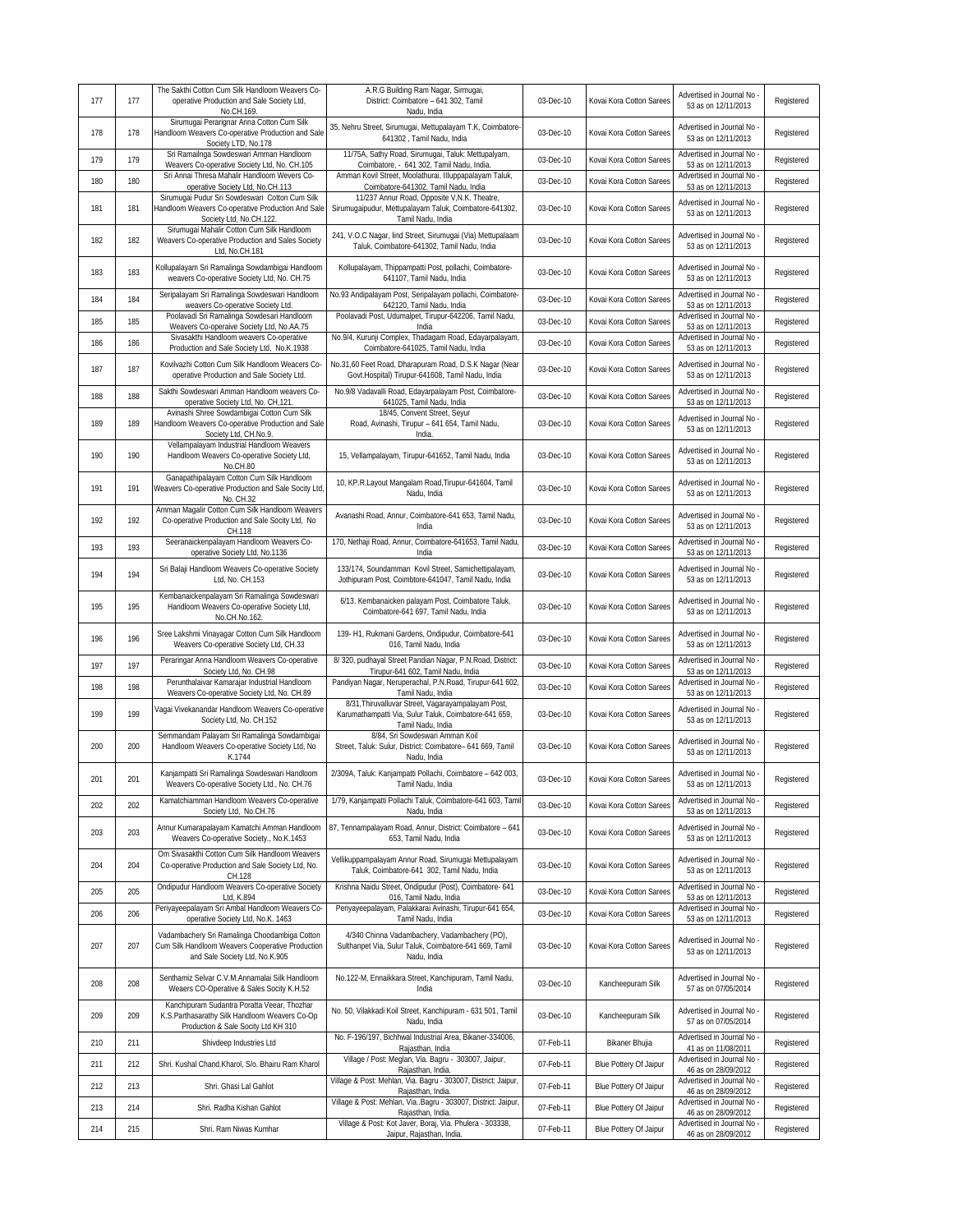| 215 | 224 | P.Narayanan Unny Navara ECO-Farm                                                                                                                                                                    | Karnkamani Kerala Chittur Collage PO Palakkad-Kerala-<br>678104, India                                                                                                                                                                                                                                                                     | 01-Mar-11 | Navara Rice             | Advertised in Journal No<br>41 as on 11/08/2011                        | Registered |
|-----|-----|-----------------------------------------------------------------------------------------------------------------------------------------------------------------------------------------------------|--------------------------------------------------------------------------------------------------------------------------------------------------------------------------------------------------------------------------------------------------------------------------------------------------------------------------------------------|-----------|-------------------------|------------------------------------------------------------------------|------------|
| 216 | 225 | K.Sundarasuwaran                                                                                                                                                                                    | Managing Director, Palakkadan Matta Formers Producers<br>Compeny Ltd Palakkad.(Dt)-678104                                                                                                                                                                                                                                                  | 01-Mar-11 | Palakkadan Matta Rice   | Advertised in Journal No<br>41 as on 11/08/2011                        | Registered |
| 217 | 226 | M.A. Mohsi                                                                                                                                                                                          | PISTA HOUSE, No. 9 - 4 - 77/3/g/21, Yousuf Tekri, Toli<br>Chowki, Hyderabad- 500 008, Andhra Pradesh, India.                                                                                                                                                                                                                               | 07-Apr-11 | Hyderabad Haleem        | Advertised in Journal No<br>41 as on 11/08/2011                        | Registered |
| 218 | 227 | The Ambur Tannery Natam Leathers                                                                                                                                                                    | T.S.No.2, Near Bethesda Hospital, Ambur - 635 802, Vellore<br>District, Tamil Nadu, India.                                                                                                                                                                                                                                                 | 15-Apr-11 | East India Leather      | Advertised in Journal No<br>46 as on 28/09/2012                        | Registered |
| 219 | 228 | The karnataka state handicraft Development<br>Corparation limited, a State government undertaking                                                                                                   | # 45, M.G. Road, District- Bangalore - 560 001, Karnataka,<br>India                                                                                                                                                                                                                                                                        | 27-Jun-11 | Navalgund Durries       | Advertised in Journal No<br>59 as on 13/11/2014                        | Registered |
| 220 | 229 | The karnataka state handicraft Development<br>Corparation limited, a State government undertaking,<br>Whose office is situated at                                                                   | #45, M.G. Road, Bangalore - 560 001.                                                                                                                                                                                                                                                                                                       | 27-Jun-11 | Karnataka Bronze Ware   | Advertised in Journal No<br>59 as on 13/11/2014                        | Registered |
| 221 | 230 | The karnataka state handicraft Development<br>Corparation limited, a State government undertaking                                                                                                   | At # 45, M.G. Road, Bangalore - 560 001.                                                                                                                                                                                                                                                                                                   | 27-Jun-11 | Ganjifa Cards of Mysore | Advertised in Journal No<br>59 as on 13/11/2014                        | Registered |
| 222 | 231 | Sethia Sweet products                                                                                                                                                                               | No. F-262, Bichhwal Industrial Area, Bikaner - 334006,<br>Rajasthan, India                                                                                                                                                                                                                                                                 | 04-Jul-11 | Bikaner Bhujia          | Advertised in Journal No<br>46 as on 28/09/2012                        | Registered |
| 223 | 232 | M/s. Sunshine Food Products                                                                                                                                                                         | No. F-88/89, Bichhwal Industrial Area, Bikaner - 334006,<br>Rajasthan, India.                                                                                                                                                                                                                                                              | 04-Jul-11 | Bikaner Bhujia          | Advertised in Journal No<br>46 as on 28/09/2012                        | Registered |
| 224 | 233 | Navhari Food Products PVT LTD                                                                                                                                                                       | No. F-210, Bichhwal Industrial Area, Bikaner - 334006,<br>Rajasthan, India.                                                                                                                                                                                                                                                                | 04-Jul-11 | Bikaner Bhujia          | Advertised in Journal No<br>46 as on 28/09/2012                        | Registered |
| 225 | 234 | Sethia Foods                                                                                                                                                                                        | No. F-263A, 264 Bichhwal Industrial Area, Bikaner - 334006,<br>Rajasthan, India.                                                                                                                                                                                                                                                           | 17-Jul-11 | Bikaner Bhujia          | Advertised in Journal No<br>46 as on 28/09/2012                        | Registered |
| 226 | 235 | Shri. Baldev Krishan                                                                                                                                                                                | The Peej Weavers Supply & Marketing Co-op. Industrial<br>Society Ltd., Peej, Distt. Kullu, Himachal Pradesh - 175126,<br>India                                                                                                                                                                                                             | 08-Aug-11 | Kullu Shawl             | Advertised in Journal No<br>46 as on 28/09/2012                        | Registered |
| 227 | 236 | Smt. Usha Kiran                                                                                                                                                                                     | The Ganpati Handloom : & Handicraft Co-op. Industrial<br>Society Ltd. Vill. Ramshilla P.O. Akhara Bazaar, Tehsil &<br>Distt. Kullu, Himachal Pradesh- 175101, India                                                                                                                                                                        | 08-Aug-11 | Kullu Shawl             | Advertised in Journal No<br>46 as on 28/09/2012                        | Registered |
| 228 | 237 | Shri. Gurmit Singh Mann, M/S Dharmshala Tea<br>Company                                                                                                                                              | Dharmshala - 176215, Distt. Kangra, Himachal Pradesh,<br>India.                                                                                                                                                                                                                                                                            | 08-Aug-11 | Kangra Tea              | Advertised in Journal No<br>46 as on 28/09/2012                        | Registered |
| 229 | 238 | Shri. Ajbinder singh, Sangat tea Factory                                                                                                                                                            | Bhadal Devi, P.O. Bhawarna - 176083, Tehsil Palampur,<br>Distt. Kangra, Himachal Pradesh, India.                                                                                                                                                                                                                                           | 08-Aug-11 | Kangra Tea              | Advertised in Journal No<br>46 as on 28/09/2012                        | Registered |
| 230 | 239 | Shri. Rampal behman                                                                                                                                                                                 | Village Tanda, P.O: Rajpur - 176061, Tecsil Palampur, Distt.<br>Kangra, Himachal Pradesh, India.                                                                                                                                                                                                                                           | 08-Aug-11 | Kangra Tea              | Advertised in Journal No<br>46 as on 28/09/2012                        | Registered |
| 231 | 240 | Shri. Hari Nath Gaur                                                                                                                                                                                | WAH Tea Estate, Palampur - 176061, District: Kangra,<br>Himachal Pradesh, India.                                                                                                                                                                                                                                                           | 08-Aug-11 | Kangra Tea              | Advertised in Journal No<br>46 as on 28/09/2012                        | Registered |
| 232 | 241 | Shri. Subhash Chand Sangrai                                                                                                                                                                         | Village: Chogan P.O: Bir - 176077, Tehsil Baijnath, District:<br>Kangra, Himachal Pradesh, India.                                                                                                                                                                                                                                          | 08-Aug-11 | Kangra Tea              | Advertised in Journal No<br>46 as on 28/09/2012                        | Registered |
| 233 | 242 | Head, Deptt of Tea Husbandry and Agroforestry,<br>Department of Tea Husbandry & Agri Forestry,<br>Chaudhary Sarvan kumar, Himachal Pradesh Krishi<br>Vishwavidyalaya Palampur, Distt. Kangra (H.P.) | Head, Deptt of Tea Husbandry and Agroforestry, Department<br>of Tea Husbandry & Agri Forestry, Chaudhary Sarvan kumar,<br>Himachal Pradesh Krishi Vishwavidyalaya Palampur, Distt.<br>Kangra, Himachal Pradesh, India.                                                                                                                     | 08-Aug-11 | Kangra Tea              | Advertised in Journal No<br>57 as on 07/05/2014                        | Registered |
| 234 | 243 | Shri. Rajender Singh                                                                                                                                                                                | Khalate Tea Estate Village, Khalate, Tehsil: Palampur -<br>176061, District: Kangra, Himachal Pradesh, India.                                                                                                                                                                                                                              | 08-Aug-11 | Kangra Tea              | Advertised in Journal No<br>46 as on 28/09/2012                        | Registered |
| 235 | 244 | Shri. Ranjith Singh Angaria, Shri. Roshal Lal                                                                                                                                                       | Village: Tanda, P.O: Rajpur, Tehsil: Palampur - 176061,<br>District: Kangra, Himachal Pradesh, India.                                                                                                                                                                                                                                      | 12-Aug-11 | Kangra Tea              | Advertised in Journal No<br>46 as on 28/09/2012                        | Registered |
| 236 | 245 | Shri. Chander paul                                                                                                                                                                                  | Paul tea Estate, Village: Dheluhar, P.O: Dohag -175015,<br>Tehsil: Jogindernagar, District: Mandi, Himachal Pradesh,<br>India                                                                                                                                                                                                              | 12-Aug-11 | Kangra Tea              | Advertised in Journal No<br>46 as on 28/09/2012                        | Registered |
| 237 | 246 | Ms. Satya Devi                                                                                                                                                                                      | Village & P.O. Dharer, Tehsil: Baijnath - 176125, District:<br>Kangra, Himachal Pradesh, India.                                                                                                                                                                                                                                            | 12-Aug-11 | Kangra Tea              | Advertised in Journal No<br>46 as on 28/09/2012                        | Registered |
| 238 | 247 | Shri. Amit patgiri                                                                                                                                                                                  | House No. 5,2nd Bylane Right Maszid Road, South Sarania<br>Ulubari, Guwahati - 781007, Assam, India.                                                                                                                                                                                                                                       | 18-Aug-11 | Muga silk of Assam      | Advertised in Journal No<br>46 as on 28/09/2012                        | Registered |
| 239 | 248 | Shri. K.G. Butail                                                                                                                                                                                   | Sungal Tea Esate, Palampur - 176061, Tehsil: Palampur,<br>District: Kangra, Himachal Pradesh, India.                                                                                                                                                                                                                                       | 18-Aug-11 | Kangra Tea              | Advertised in Journal No<br>46 as on 28/09/2012                        | Registered |
| 240 | 249 | Dr. Surjeet Singh Bhatia                                                                                                                                                                            | Village: Tanda P.O: Rajpur - 176061, Tehsil: Palampur,<br>District: Kangra, Himahcal Pradesh, India.                                                                                                                                                                                                                                       | 18-Aug-11 | Kangra Tea              | Advertised in Journal No<br>46 as on 28/09/2012                        | Registered |
| 241 | 250 | M/s. Moti Handloom Industry, Represented by Shri.                                                                                                                                                   | V.P.O. Chajaun, Tehsil Nichar, District. Kinnaur - 172104,                                                                                                                                                                                                                                                                                 | 18-Aug-11 | Kinnauri Shawl          | Advertised in Journal No<br>57 as on 07/05/2014                        | Registered |
| 242 | 251 | Moti Ram<br>M/s. Mani Handloom, Represented by Smt. Data Mani                                                                                                                                       | Himachal Pradesh, India<br>Plot No. 7 A Industrial Area Reckong-peo District. Kinnaaur,                                                                                                                                                                                                                                                    | 18-Aug-11 | Kinnauri Shawl          | Advertised in Journal No -                                             | Registered |
| 243 | 252 | M/s. Shiv Handloom Industry, Represented by Shri.<br>Kirpa Ram                                                                                                                                      | Himachal Pradesh, India<br>Vill. Yangpa - II, PO Huri,<br>Tehsil Nichar, District. Kinnaur,<br>Himachal Pradesh, India                                                                                                                                                                                                                     | 18-Aug-11 | Kinnauri Shawl          | 57 as on 07/05/2014<br>Advertised in Journal No<br>57 as on 07/05/2014 | Registered |
| 244 | 253 | M/s. Prem Handloom Unit, Represented by Shri. Dhan                                                                                                                                                  | VPO Bhaba nagar, Tehsil Nichar, District. Kinnaur- 172115,<br>Himachal Pradesh, India                                                                                                                                                                                                                                                      | 18-Aug-11 | Kinnauri Shawl          | Advertised in Journal No<br>57 as on 07/05/2014                        | Registered |
| 245 | 254 | Singh<br>M/s. Narayan Handloom Industry, Represented by                                                                                                                                             | Bhaba Nagar, District. Kinnaur - 172115, Himachal Pradesh,                                                                                                                                                                                                                                                                                 | 18-Aug-11 | Kinnauri Shawl          | Advertised in Journal No                                               | Registered |
| 246 | 255 | Shri. Narayan Jeet Negi<br>W/s. Premier Handloom Industry, Represented by Shri                                                                                                                      | India<br>Vill Shudarang, Tehsil Kalpa, P.O. Reckong-peo, District.                                                                                                                                                                                                                                                                         | 18-Aug-11 | Kinnauri Shawl          | 57 as on 07/05/2014<br>Advertised in Journal No                        | Registered |
| 247 | 256 | Subhash chand Negi<br>M/s. Gian Handloom Industry, Represented by Shri.                                                                                                                             | Kangra - 172107, Himachal Pradesh, India<br>Vill. Beri, Tehsil Nichar, District. Kinnaur - 172115, Himachal                                                                                                                                                                                                                                | 18-Aug-11 | Kinnauri Shawl          | 57 as on 07/05/2014<br>Advertised in Journal No                        | Registered |
| 248 | 257 | Gian Dev<br>M/s. Yog Handloom Industry, Represented by Shri.                                                                                                                                        | Pradesh, India<br>Vill. Lutukasa, P.O. Solding, District. Kinnaur - 172115,                                                                                                                                                                                                                                                                | 18-Aug-11 | Kinnauri Shawl          | 57 as on 07/05/2014<br>Advertised in Journal No                        | Registered |
| 249 | 258 | Hukam Chand<br>Ms. Meena Handloom Industry, Represented by Smt.                                                                                                                                     | Himachal Pradesh, India<br>Vill & P.O. Sungra, Tehsil Nichar, District. Kinnaur -172115,                                                                                                                                                                                                                                                   | 18-Aug-11 | Kinnauri Shawl          | 57 as on 07/05/2014<br>Advertised in Journal No                        | Registered |
|     |     | Meena<br>The Vishnu Weaver's Co-operative Society Ltd,                                                                                                                                              | Himachal Pradesh, India                                                                                                                                                                                                                                                                                                                    |           |                         | 57 as on 07/05/2014<br>Advertised in Journal No                        |            |
| 250 | 259 | Represented by Shri. Anand Kumar Negi                                                                                                                                                               | Kalpa, District. Kinnaur, Himachal Pradesh, India                                                                                                                                                                                                                                                                                          | 18-Aug-11 | Kinnauri Shawl          | 57 as on 07/05/2014                                                    | Registered |
| 251 | 260 | Sobha Ram                                                                                                                                                                                           | (Kullu fashion Vastroudhyog H/C Prodution cum sale<br>multipurpose co-op. Indust. Society Ltd.) V.P.O. Mohal, Tehsil<br>& Distt. Kullu, Himachal Pradesh-175126, India                                                                                                                                                                     | 29-Aug-11 | Kullu Shawl             | Advertised in Journal No<br>58 as on 09/05/2014                        | Registered |
| 252 | 261 | Simbru Ram                                                                                                                                                                                          | Bargran Handloom Weavers, Village: Sarwari Bazar, Post:<br>Bhutti, Tehsil & District: Kullu - 175102, Himachal Pradesh,<br>India.                                                                                                                                                                                                          | 29-Aug-11 | Kullu Shawl             | Advertised in Journal No<br>58 as on 09/05/2014                        | Registered |
| 253 | 262 | Rukmani Devi                                                                                                                                                                                        | (The Sarswati Shawls Handloom & Handicraft Weavers co.<br>Industrial Society Ltd.) C/O Smt. Shauni Devi, Bhoothnath<br>Road, H.No. 46/A, Ward no.3, Near kailash Theatre, Sarwari<br>Bazar, Kullu, Himachal Pradesh-175101, India Or Village:<br>Bijal, Post: Suchain, Tehsil: Sainj, District: Kullu - 175134,<br>Himachal Pradesh, India | 29-Aug-11 | Kullu Shawl             | Advertised in Journal No<br>58 as on 09/05/2014                        | Registered |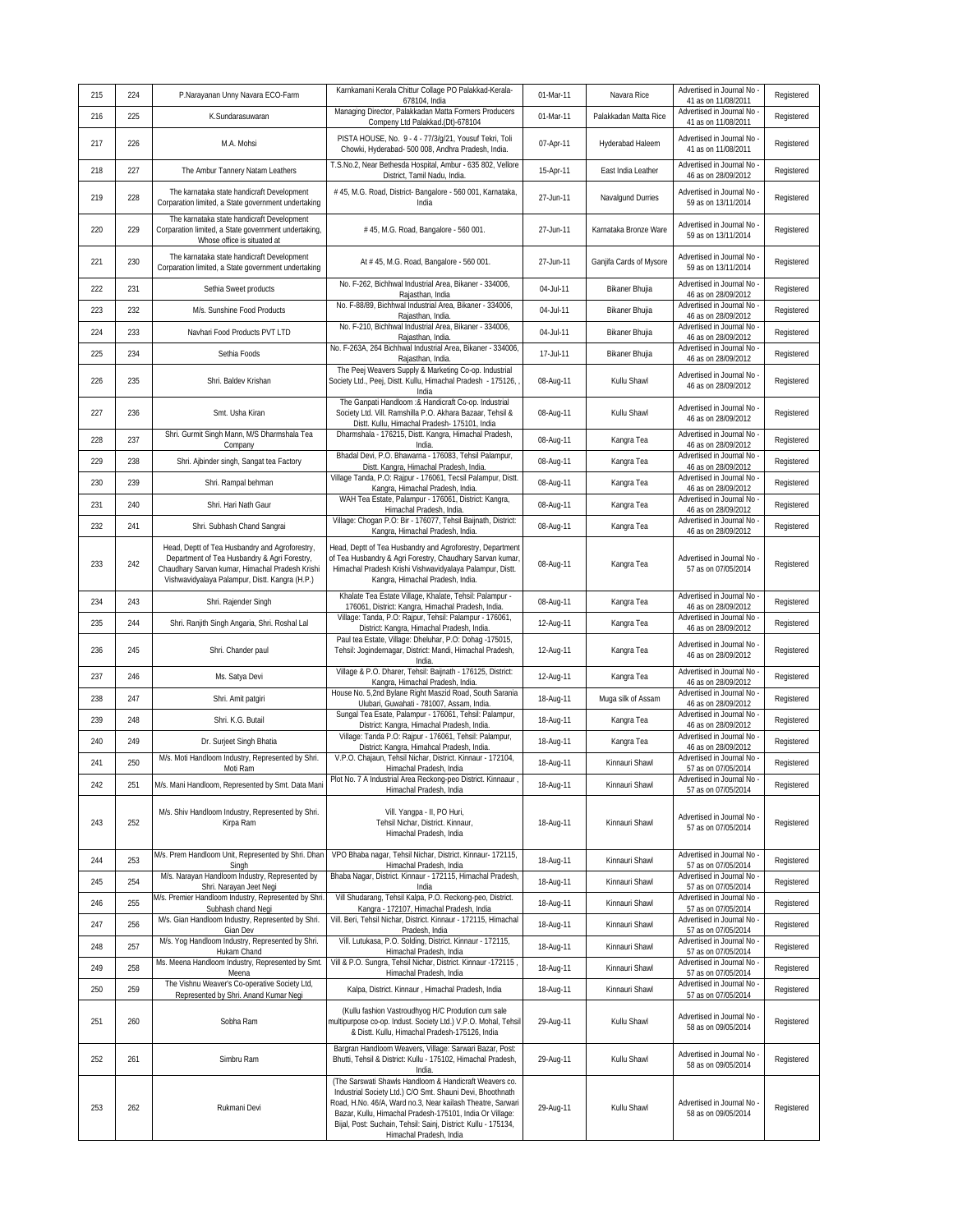| 254 | 263 | M/s. Badrol Schedule Caste Women Handloom &<br>Handicraft Weavers Co-operative Industrial Society<br>Ltd.Smt. Banti Devi, W/o. Puran Chand, | Vill. Badrol, Tehsil & Distt. Kullu, Himachal Pradesh, India                                                                                                                                                                                                                  | 29-Aug-11 | Kullu Shawl | Advertised in Journal No<br>58 as on 09/05/2014   | Registered |
|-----|-----|---------------------------------------------------------------------------------------------------------------------------------------------|-------------------------------------------------------------------------------------------------------------------------------------------------------------------------------------------------------------------------------------------------------------------------------|-----------|-------------|---------------------------------------------------|------------|
| 255 | 264 | M/s. Bharti Shawl Industry, Represented by Smt.<br>Rama Rani                                                                                | Shiva Chawk, Bhutti Colony, Post: Shamshi, Tehsil & Distt.<br>Kullu, Himachal Pradesh, India                                                                                                                                                                                  | 29-Aug-11 | Kullu Shawl | Advertised in Journal No<br>58 as on 09/05/2014   | Registered |
| 256 | 265 | Shri.Tek Singh                                                                                                                              | Dev Bhoomi Shawl Industries, House No.110, Ward No.9,<br>P.O.Dhalpur, Tehsil & District: Kullu, Himachal Pradesh, India                                                                                                                                                       | 29-Aug-11 | Kullu Shawl | Advertised in Journal No<br>49 as on 30/11/2012   | Registered |
| 257 | 266 | M/s. Goldi Kullu Shawls, Represented by Smt.<br>Rukmani Devi, C/O S.M.T Shauni Devi,                                                        | Bhootnath Road, H. No. 46/A, Ward No.3, Near Kailash<br>Theatre, Sarwari Bazaar, Kullu - 175101, Himachal Pradesh,<br>India                                                                                                                                                   | 29-Aug-11 | Kullu Shawl | Advertised in Journal No<br>58 as on 09/05/2014   | Registered |
| 258 | 267 | Shri. Diwan Chand, Proprietor of M/s. Chandrawati<br>Shawls Industry                                                                        | Village: Chowki Dobi, P.O. Puid, Tehsil & Distt. Kullu,<br>Himachal Pradesh, India                                                                                                                                                                                            | 29-Aug-11 | Kullu Shawl | Advertised in Journal No<br>49 as on 30/11/2012   | Registered |
| 259 | 268 | M/s. Kubja Shawl Industy, Represented by Smt. Kubja<br>Devi                                                                                 | (Navchetna Self Help Grp.) W/O Shri Chajju Ram, Vill. Burata<br>P.O. Banjar, Teh Banjar, Distt. Kullu, Himachal Pradesh, India                                                                                                                                                | 29-Aug-11 | Kullu Shawl | Advertised in Journal No<br>58 as on 09/05/2014   | Registered |
| 260 | 269 | Shri. Rajinder Singh                                                                                                                        | M/s. Beas Valley Kullu Shawl Industry, Village: Zarad Bhutti<br>Colony, Post: Shamsi, Distt. Kullu, Himachal Pradesh-<br>175126, India                                                                                                                                        | 29-Aug-11 | Kullu Shawl | Advertised in Journal No<br>58 as on 09/05/2014   | Registered |
| 261 | 270 | The Bijleshwer Handloom Handicrafts Weavers<br>Upliftment Co-operative Industrial Society Ltd, Ajay<br>Sharma                               | Village: Shangribag (Mahadev Colony) P.O. Neoli Distt.<br>Kullu, Himachal Pradesh-175138, India                                                                                                                                                                               | 29-Aug-11 | Kullu Shawl | Advertised in Journal No<br>58 as on 09/05/2014   | Registered |
| 262 | 271 | The Tripura naggar Handloom, Handicrafts Weavers<br>Welfare Co-operative Industrial Sociey Ltd, Kamla<br>Sharma                             | Village & P.O. Naggar, Distt. Kullu - 175130, Himachal<br>Pradesh, India                                                                                                                                                                                                      | 29-Aug-11 | Kullu Shawl | Advertised in Journal No<br>58 as on 09/05/2014   | Registered |
| 263 | 272 | The Chogi Handloom and Handicraft Weaver Co-<br>operative Society Limited, Maheshwar singh                                                  | Village Chogi, P.O. Chethar, Tehsil: Banjar, Distt. Kullu, -<br>175123, Himachal Pradesh, India                                                                                                                                                                               | 29-Aug-11 | Kullu Shawl | Advertised in Journal No<br>58 as on 09/05/2014   | Registered |
| 264 | 273 | Shri. Paljor Both                                                                                                                           | M/s. Both Shawl Weavers, Opp. P.W.D. Workshop, P.O.<br>Shamsi, Kullu, HImachal Pradesh, India                                                                                                                                                                                 | 29-Aug-11 | Kullu Shawl | Advertised in Journal No<br>49 as on 30/11/2012   | Registered |
| 265 | 274 | Ram Nath Vidyarthy                                                                                                                          | The Him shakti Handloom & Handicraft Co-op Society Ltd.<br>Balabehar Factory-Cum-Shop room Mohal, Distt. Kullu,<br>Himachal Pradesh-175126, India                                                                                                                             | 29-Aug-11 | Kullu Shawl | Advertised in Journal No<br>49 as on 30/11/2012   | Registered |
| 266 | 275 | M.R. Bhardwaj                                                                                                                               | The H.P. State Handloom & Handicrafts Development Co-<br>operatvie Federation, N.H.-21, Bhunter, Tehsil & Distt. Kullku<br>175125, Himachal Pradesh, India                                                                                                                    | 29-Aug-11 | Kullu Shawl | Advertised in Journal No<br>49 as on 30/11/2012   | Registered |
| 267 | 276 | Kalu Ram                                                                                                                                    | M/s. Jai Jeeva Narayan Handloom & Handicraft Weavers<br>Industrial Co-operative Society Limited, Vill. Nathan, P.o.<br>Bhekhli, Tehsil & Distt. Kullu, Himachal Pradesh, India or<br>Village & Post: Sultanpur, Tehsil & District: Kullu - 175101,<br>Himachal Pradesh, India | 29-Aug-11 | Kullu Shawl | Advertised in Journal No<br>58 as on 09/05/2014   | Registered |
| 268 | 277 | Duni Chand                                                                                                                                  | The Modern Weavers Handloom & Handicrafts Production<br>cum Sale Co-operative Society, Vill. Baragran, P.O. Bhutti,<br>Tehsil & Distt. Kullu - 175129, Himachal Pradesh, India                                                                                                | 29-Aug-11 | Kullu Shawl | Advertised in Journal No<br>58 as on 09/05/2014   | Registered |
| 269 | 278 | Balak Ram                                                                                                                                   | (Luxmi H/L & H/C Weavers Coop. Society Ltd.) Vill. & P.O.<br>Bhunter, Distt. Kullu, Himachal Pradesh, India                                                                                                                                                                   | 29-Aug-11 | Kullu Shawl | Advertised in Journal No<br>49 as on 30/11/2012   | Registered |
| 270 | 279 | Smt. Pushpa Devi                                                                                                                            | (Ghepan handloom self Help Grp.) W/O Satish kumar,<br>Vill.Pandit Behar, P.O.Mohal, Tehsil & Distt. Kullu, Himachal<br>Pradesh, India                                                                                                                                         | 29-Aug-11 | Kullu Shawl | Advertised in Journal No<br>58 as on 09/05/2014   | Registered |
|     |     |                                                                                                                                             | (Bhutti Weavers Coop. Society Ltd.) Bhutti Colony, P.O.                                                                                                                                                                                                                       |           |             | Advertised in Journal No                          |            |
| 271 | 280 | Braham Swaroop Thakur                                                                                                                       | Shamsi, Distt. Kullu, Himachal Pradesh, India                                                                                                                                                                                                                                 | 29-Aug-11 | Kullu Shawl | 58 as on 09/05/2014                               | Registered |
| 272 | 281 | Beni Prashad                                                                                                                                | (Vijay Carpet H/L & H/C Weavers coop. Industry Society Ltd.)<br>Vill LagarBhati P.O. Neoli The & Distt. Kullu, Himachal<br>Pradesh, India                                                                                                                                     | 29-Aug-11 | Kullu Shawl | Advertised in Journal No<br>58 as on 09/05/2014   | Registered |
| 273 | 282 | Sarbjeet singh                                                                                                                              | (Choparsa H/L 7H/C Weavers Coop. Indus. Society Ltd.)<br>Dalighat, Kullu, Himachal Pradesh, India                                                                                                                                                                             | 29-Aug-11 | Kullu Shawl | Advertised in Journal No<br>58 as on 09/05/2014   | Registered |
| 274 | 283 | Chhering Derje                                                                                                                              | (Himalayan Bodh Womens, Galicha H/L & H/C Coop. Society<br>Itd.) Gompa Road, Manali, Distt. Kullu, Himachal Pradesh,<br>India                                                                                                                                                 | 29-Aug-11 | Kullu Shawl | Advertised in Journal No<br>58 as on 09/05/2014   | Registered |
| 275 | 284 | Gautam Chand                                                                                                                                | (Kullu Kinnori Shawls Ind./ Janta weavers coop.society Itd.)<br>Goutam Chand Vill. Chhoyal P.O. Khokhan, Distt. Kullu,<br>Himachal Pradesh-175125, India                                                                                                                      | 29-Aug-11 | Kullu Shawl | Advertised in Journal No<br>58 as on 09/05/2014   | Registered |
| 276 | 285 | Raman Kumar                                                                                                                                 | (The Patlikuhl Women H/L & H/C weavers welfare<br>coop.indust.Society Ltd.) vill.& P.O. Patlikuhl, Tehsil & Distt.<br>Kullu, Himachal Pradesh, India                                                                                                                          | 29-Aug-11 | Kullu Shawl | Advertised in Journal No<br>49 as on 30/11/2012   | Registered |
| 277 | 286 | Uttam Chand                                                                                                                                 | (Kiran Shawl industry) S/O Shri. Sangat Ram, Vill. Khokhan,<br>Tehsil & Distt. Kullu, Himachal Pradesh, India                                                                                                                                                                 | 29-Aug-11 | Kullu Shawl | Advertised in Journal No<br>58 as on 09/05/2014   | Registered |
| 278 | 287 | Lot Ram                                                                                                                                     | (Bharat Shawl Indus.) Sarwari Bazaar, Kullu, Distt. Kullu,<br>Himachal Pradesh, India                                                                                                                                                                                         | 29-Aug-11 | Kullu Shawl | Advertised in Journal No<br>58 as on 09/05/2014   | Registered |
| 279 | 288 | Veena Rajgaur                                                                                                                               | (The Maruti H/L & H/C P.C.S. Indus. Coop. Society Ltd.)<br>Shastri Bazaar, Kullu, Tehsil & Distt. Kullu, Himachal<br>Pradesh, India                                                                                                                                           | 29-Aug-11 | Kullu Shawl | Advertised in Journal No<br>58 as on 09/05/2014   | Registered |
| 280 | 289 | Sheela Thakur                                                                                                                               | (Monu Shawl Industries) Vill. P.O. Mohal Tehsil kullu.<br>Himachal Pradesh, India                                                                                                                                                                                             | 29-Aug-11 | Kullu Shawl | Advertised in Journal No<br>58 as on 09/05/2014   | Registered |
| 281 | 290 | Prem Chand                                                                                                                                  | (Pammo Shawl Industries) Vill. Chhoyal, P.O.Khokhan, Tehsil<br>& Distt. Kullu, Himachal Pradesh, India                                                                                                                                                                        | 29-Aug-11 | Kullu Shawl | Advertised in Journal No<br>58 as on 09/05/2014   | Registered |
| 282 | 291 | Anil mehra                                                                                                                                  | (Manu Weavers HL/HC PCS Coop. Indust. Welfare Society)<br>S/O Shri Inderieet Mehra, Manali, P.O. & Tech, Manali, Distt.<br>Kullu Himachal Pradesh, India                                                                                                                      | 29-Aug-11 | Kullu Shawl | Advertised in Journal No -<br>49 as on 30/11/2012 | Registered |
| 283 | 292 | Gulshan Kumar                                                                                                                               | (Mahadev H/L & H/C PC Indust. Coop. Society Ltd.) S/O C.R.<br>Thakur, Vill. Thrman, P.O. Neoli, Tehsil & Distt. Kullu,<br>Himachal Pradesh, India                                                                                                                             | 29-Aug-11 | Kullu Shawl | Advertised in Journal No<br>58 as on 09/05/2014   | Registered |
| 284 | 293 | Devi Dass                                                                                                                                   | (Deeepa Shawls Industries) Vill Tequberh, P.O. Khokhan,<br>Tehsil & Distt. Kullu, Himachal Pradesh, India                                                                                                                                                                     | 29-Aug-11 | Kullu Shawl | Advertised in Journal No<br>58 as on 09/05/2014   | Registered |
| 285 | 294 | Bhagat Ram                                                                                                                                  | (M/S The Dehra Wool Workers Sales Coop. Society Ltd.) Vill<br>Dehra, P.O. Fozal, Tehsil & Distt. Kullu, Himachal Pradesh,<br>India                                                                                                                                            | 29-Aug-11 | Kullu Shawl | Advertised in Journal No<br>49 as on 30/11/2012   | Registered |
| 286 | 295 | Sawar Chand                                                                                                                                 | J.J. Handloom H/C Welfare & Tourism Development Coop.<br>Indst society Ltd, V.P.O. Shamshi, Tehsil & Distt. Kullu,<br>Himachal Pradesh, India                                                                                                                                 | 29-Aug-11 | Kullu Shawl | Advertised in Journal No<br>58 as on 09/05/2014   | Registered |
| 287 | 296 | Ganga Ram                                                                                                                                   | New Himachal Coop. Society Bunker, Vill. Chhiyal, P.O.<br>Khokhan, Tehsil & Distt, Kullu, Himachal Pradesh, India                                                                                                                                                             | 29-Aug-11 | Kullu Shawl | Advertised in Journal No<br>49 as on 30/11/2012   | Registered |
| 288 | 297 | Dole Singh                                                                                                                                  | The Kullu Kinnor H/L & HC, Vill. Pori, P.O. Mohani, Teh.<br>Banjar, distt. Kullu, Himachal Pradesh, India<br>(Shallang Women Weavers H/L & H/C Coop. Society) S/O                                                                                                             | 29-Aug-11 | Kullu Shawl | Advertised in Journal No<br>58 as on 09/05/2014   | Registered |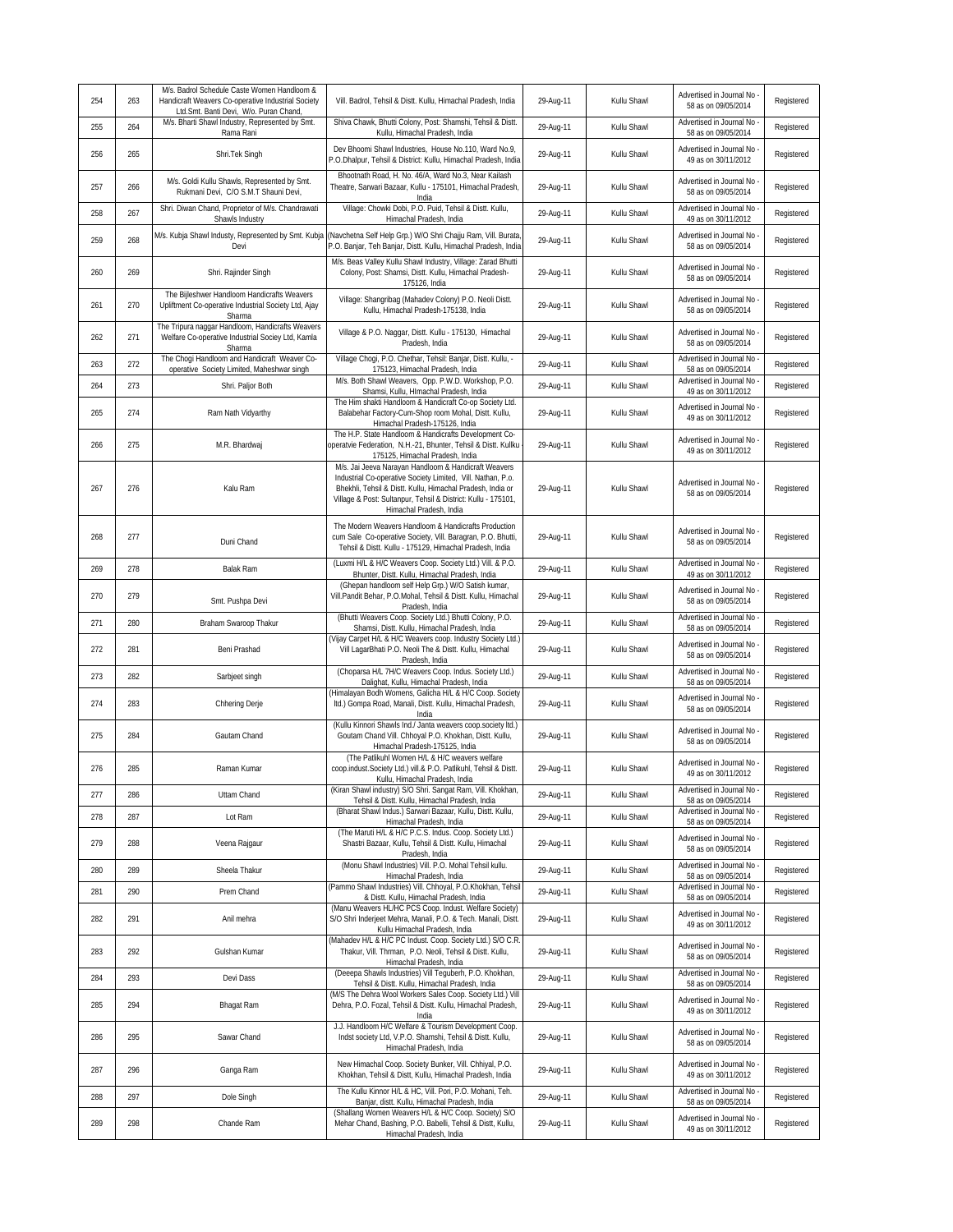| 290 | 299 | Chaman lal                                                                    | The Kullu Kinnar H/L :& H/C S.C. Production cum Sale Coop<br>Indust. & Welfarew Society Ltd.) Vill. Suiropa gahar, P.O.<br>Seobagh, Tehsil & Distt. Kullu, Himachal Pradesh, India                                                 | 29-Aug-11 | Kullu Shawl             | Advertised in Journal No<br>58 as on 09/05/2014                             | Registered |
|-----|-----|-------------------------------------------------------------------------------|------------------------------------------------------------------------------------------------------------------------------------------------------------------------------------------------------------------------------------|-----------|-------------------------|-----------------------------------------------------------------------------|------------|
| 291 | 300 | Bala Ram                                                                      | (Giridhar H/L & H/C Coop Indust. Society Ltd.) V.P.O Bharai,<br>Tehsil & Distt. Kullu, Himachal Pradesh, India                                                                                                                     | 29-Aug-11 | Kullu Shawl             | Advertised in Journal No<br>49 as on 30/11/2012                             | Registered |
| 292 | 301 | Tule Ram                                                                      | (Aeyan Shawl Industeries) Vill. Mashna, P.O. Dogri, Tehsil &<br>Distt. Kullu, Himachal Pradesh, India                                                                                                                              | 29-Aug-11 | Kullu Shawl             | Advertised in Journal No<br>58 as on 09/05/2014                             | Registered |
| 293 | 302 | Shanti Swroop                                                                 | (The Shiva Ji Weavers Mutipurpose H/L & H/C Indust. Coop.<br>Society) Vill. Jhakri, P.O. Fozal, Tehsil & Distt. Kullu,<br>Himachal Pradesh, India                                                                                  | 29-Aug-11 | Kullu Shawl             | Advertised in Journal No<br>58 as on 09/05/2014                             | Registered |
| 294 | 303 | Tej Singh                                                                     | (The Mohal Harijan H/L & H/C) V.P.O. Mohal, Tehsil & Distt.<br>Kullu, Himachal Pradesh, India                                                                                                                                      | 29-Aug-11 | Kullu Shawl             | Advertised in Journal No<br>58 as on 09/05/2014                             | Registered |
| 295 | 304 | P.B.L.Nagendra Rao Proprietor of M/s.Bundar<br>Kalamkari House.               | Near Brahmapuram Railway Gate, PEDANA 521366 Krishna<br>Dist., Pedana Mandal, Andhra Pradesh, India. Ph: 08672<br>248265 Mobile:09393911454                                                                                        | 12-Sep-11 | Machilipatnam Kalamkari | Advertised in Journal No<br>46 as on 28/09/2012                             | Registered |
| 296 | 305 | Ms.Heera Devi M/s Heera Handloom, Prop. Swd<br>Heera Devi, W/o Sh Krishan Dev | R/o Vill & P.O. Shudarang (Dakho), Via Reckong peo,<br>Teh.Kalpa, District. Kinnaur - 172107, Himachal Pradesh,<br>India                                                                                                           | 26-Sep-11 | Kinnauri Shawl          | Advertised in Journal No<br>57 as on 07/05/2014                             | Registered |
| 297 | 306 | Smt. Heera Devi M/s Hit-Hit Kinnaur Wool Product<br>Industry                  | Plot No. 26, Industrial area Reckong Peo P.O. Reckong Peo,<br>Teh. Kalpa, District. Kinnaur - 172107, Himachal Pradesh,<br>India                                                                                                   | 26-Sep-11 | Kinnauri Shawl          | Advertised in Journal No<br>57 as on 07/05/2014                             | Registered |
| 298 | 307 | M/s. Aarhi Shilpa, Mrs. Manasmrita Hazarika                                   | Old Address: Block-F/312, Rukminigaon Housefed Apartment<br>Dispur, Guwahati - 781022, Assam, India, Mobile No: +91-<br>94355-48493, New Address: C/o: Bani Mandir, M.M.C.<br>Bhawan, Hedayetpur, Guwahati - 781003, Assam, India. | 10-Oct-11 | Muga silk of Assam      | Advertised in Journal No<br>57 as on 07/05/2014                             | Registered |
| 299 | 308 | M/s. Palampur Cooperative Tea Factory Ltd                                     | Kallu Di Hatti, P.O. Maranda - 176102, Tehsil: Palampur,<br>District: Kangra, Himachal Pradesh, India.                                                                                                                             | 25-Oct-11 | Kangra Tea              | Advertised in Journal No<br>57 as on 07/05/2014                             | Registered |
| 300 | 309 | Rajeev Kumar                                                                  | The Rai Handloom shawls Ind., S/o shri, Paras Ram V.P.O.<br>Mohal Dist. Kullu, Himachal Pradesh- 175126, India Mobile<br>No: 9418691305                                                                                            | 08-Nov-11 | Kullu Shawl             | Advertised in Journal No<br>49 as on 30/11/2012                             | Registered |
| 301 | 310 | Dole Ram                                                                      | The Royal Harijan weavers Coop. ind. Society Itd., S/o Shri<br>Mehar Singh, Vill. Parganu, P.O. Bhunter, Tehsil & Dist. Kullu,<br>Himachal Pradesh, India                                                                          | 08-Nov-11 | Kullu Shawl             | Advertised in Journal No<br>49 as on 30/11/2012                             | Registered |
| 302 | 311 | Vinod Kumar                                                                   | Bhagwati Handloom Weavers H/L & H/C PCS Coop. Society,<br>Butti Colony, Shamshi Parla Bhunter & Sainj, Kullu, Himachal<br>Pradesh, India                                                                                           | 08-Nov-11 | Kullu Shawl             | Advertised in Journal No<br>49 as on 30/11/2012                             | Registered |
| 303 | 312 | Pritam Chand                                                                  | suraj self help grp., Vill. Suma, P.O. Dugilagh, Tehsil & Dist.<br>Kullu, Himachal Pradesh- 175101, India                                                                                                                          | 08-Nov-11 | Kullu Shawl             | Advertised in Journal No<br>58 as on 09/05/2014                             | Registered |
| 304 | 313 | Tek Ram Thakur                                                                | The Thakur H/L & H/C Weavers welfare coop. Indus. Society,<br>Vill. & P.O. Bhunter, Tehsil & Distt. Kullu, Himachal Pradesh,<br>India                                                                                              | 08-Nov-11 | Kullu Shawl             | Advertised in Journal No<br>58 as on 09/05/2014                             | Registered |
| 305 | 314 | Sita Ram Negi                                                                 | M/S Kannauri Shawls, Tribal Weavers Production, Shop No.<br>22, 27, NAC Market, Manali, Tehsil & Distt. Kullu, Himachal<br>Pradesh, India                                                                                          | 08-Nov-11 | Kullu Shawl             | Advertised in Journal No<br>49 as on 30/11/2012                             | Registered |
| 306 | 315 | Murat Ram, Panchali Handloom Industry                                         | Vill. Karown, P.O. Bhutti, Teh. & Distt. Kullu, Himachal<br>Pradesh, India, Mobile No: 9418062465.                                                                                                                                 | 08-Nov-11 | Kullu Shawl             | Advertised in Journal No<br>49 as on 30/11/2012                             | Registered |
| 307 | 316 | Ayodhya Sharma                                                                | Akshay Shawls Industry, Near Apple Valley Resorts, Mohal<br>P.O. Mohal, Teh. & Distt. Kullu, Himachal Pradesh, India                                                                                                               | 08-Nov-11 | Kullu Shawl             | Advertised in Journal No<br>58 as on 09/05/2014                             | Registered |
| 308 | 317 | Vikas Sood                                                                    | Vikas Shawl Industry, Vill. Samshi, Near S.S.B. Gate, Kullu,<br>Teh. & Distt. Kullu, Himachal Pradesh, India                                                                                                                       | 08-Nov-11 | Kullu Shawl             | Advertised in Journal No<br>58 as on 09/05/2014                             | Registered |
| 309 | 318 | M/s. Kailash Handloom, Represented by Shri.<br>Bhagwan Singh                  | Village: Homte, Post: Huri, Tehsil: Nichar, District: Kinnaur,<br>Himachal Pradesh, India                                                                                                                                          | 08-Nov-11 | Kinnauri Shawl          | Advertised in Journal No<br>62 as on 25/11/2014                             | Registered |
| 310 | 319 | Shri. Bhagwan Singh, M/S Kailash Handloom                                     | Village Homte, P.O. HURI, Tehsil Nichar, Distt. Kinnaur,<br>Himachal Pradesh, India                                                                                                                                                | 08-Nov-11 | Kinnauri Shawl          | Advertised in Journal No.<br>102 as on 30/11/2017                           | Registered |
| 311 | 320 | Manohar Lal Kaushal                                                           | (Chitra Handloom Coop. Society) Vill. Badah, P.O. Mohal,<br>Tehsil & Distt. Kullu, Himachal Pradesh, India                                                                                                                         | 28-Nov-11 | Kullu Shawl             | Advertised in Journal No<br>49 as on 30/11/2012                             | Registered |
| 312 | 321 | Prem Lata                                                                     | Bhekhalti Anchal H/L H/C Coop. Society, Vill. Devdhar, P.O.<br>Neoli, Tehsil & Distt. Kullu, Himachal Pradesh, India                                                                                                               | 28-Nov-11 | Kullu Shawl             | Advertised in Journal No<br>58 as on 09/05/2014                             | Registered |
| 313 | 322 | Tara Chand Sharma                                                             | The Raina H/L & H/C Weavers Coop. Society Industries Ltd,<br>V.P.O. Bhrain, Tehsil & Distt. Kullu, Himachal Pradesh -<br>175101, India                                                                                             | 28-Nov-11 | Kullu Shawl             | Advertised in Journal No<br>49 as on 30/11/2012                             | Registered |
| 314 | 323 | Naresh Kumar                                                                  | Shisham Shawl Industries, V.P.O. Mohal, Tehsil & Distt.<br>Kullu, Himachal Pradesh-175126, India                                                                                                                                   | 28-Nov-11 | Kullu Shawl             | Advertised in Journal No<br>58 as on 09/05/2014<br>Advertised in Journal No | Registered |
| 315 | 324 | Shanti Devi                                                                   | Fancy Kullu Shawls, Akhara Bazar, Kullu, Tehsil & Distt.<br>Kullu, Himachal Pradesh, India                                                                                                                                         | 28-Nov-11 | Kullu Shawl             | 58 as on 09/05/2014                                                         | Registered |
| 316 | 325 | Mehar Singh                                                                   | The Great Hadimba S.C, Weavers H/L & H/C Priduction cum<br>sale Coop. Industries Society Ltd. V.P.O. Old Manali, Teh.<br>Manali, Distt. Kullu, Himachal Pradesh, India                                                             | 28-Nov-11 | Kullu Shawl             | Advertised in Journal No<br>49 as on 30/11/2012                             | Registered |
| 317 | 326 | Ram Nath                                                                      | The Him Parvat H/L & H/C Weavers Coop. Society, Vill.<br>Suma, P.O. Dughilag, Tehsil & Distt. Kullu, Himachal Pradesh-<br>175127, India                                                                                            | 28-Nov-11 | Kullu Shawl             | Advertised in Journal No<br>49 as on 30/11/2012                             | Registered |
| 318 | 327 | Mr. Baba                                                                      | The Swadeshi H/L & H/C Coop. Society Ltd, Rambani, Akhara<br>Bazar, Kullu, Tehsil & Distt. Kullu, Himachal Pradesh-175101,<br>India                                                                                                | 28-Nov-11 | Kullu Shawl             | Advertised in Journal No<br>58 as on 09/05/2014                             | Registered |
| 319 | 328 | <b>Balbir Singh</b>                                                           | The Nai Disha H/L & H/C Coop. Society, Vill. Devdhar, P.O.<br>Dhalpur, Tehsil & Distt. Kullu, Himachal Pradesh-175101,<br>India                                                                                                    | 28-Nov-11 | Kullu Shawl             | Advertised in Journal No -<br>58 as on 09/05/2014                           | Registered |
| 320 | 329 | Rakeshwar Chander                                                             | Jamdagini Mohila Weavers H/L & H/C Coop. Society, Vill.<br>Bhutti Colony, P.O. Shamshi, Tehsil & Distt. Kullu, Himachal<br>Pradesh-175126, India                                                                                   | 28-Nov-11 | Kullu Shawl             | Advertised in Journal No<br>58 as on 09/05/2014                             | Registered |
| 321 | 330 | Luharu Ram                                                                    | Mahabir Shawl Industry, Vill. Lot, P.O. Mohal, Tehsil & Distt.<br>Kullu, Himachal Pradesh-175126, India                                                                                                                            | 28-Nov-11 | Kullu Shawl             | Advertised in Journal No<br>58 as on 09/05/2014                             | Registered |
| 322 | 331 | Dwarika Thakur                                                                | Khokhan mhadev H/L & H/C Coop. Industries Society Ltd,<br>V.P.O. Khokhan, Tehsil & Distt. Kullu, Himachal Pradesh-<br>175125, India                                                                                                | 28-Nov-11 | Kullu Shawl             | Advertised in Journal No<br>58 as on 09/05/2014                             | Registered |
| 323 | 332 | Rajeev Sharma                                                                 | Shikhar H/L & H/C Weavers Welfare PCS Coop. Society Ltd,<br>Vill. Brow, Teh. Nirmand, Distt. Kullu, Himachal Pradesh,<br>India                                                                                                     | 28-Nov-11 | Kullu Shawl             | Advertised in Journal No<br>58 as on 09/05/2014                             | Registered |
| 324 | 333 | Sena Pal Sharma                                                               | Vikas H/L & H/C Weavers PCS Coop. Society, Vill. Jalugran,<br>Tehsil & Distt. Kullu, Himachal Pradesh-175105, India                                                                                                                | 28-Nov-11 | Kullu Shawl             | Advertised in Journal No<br>58 as on 09/05/2014                             | Registered |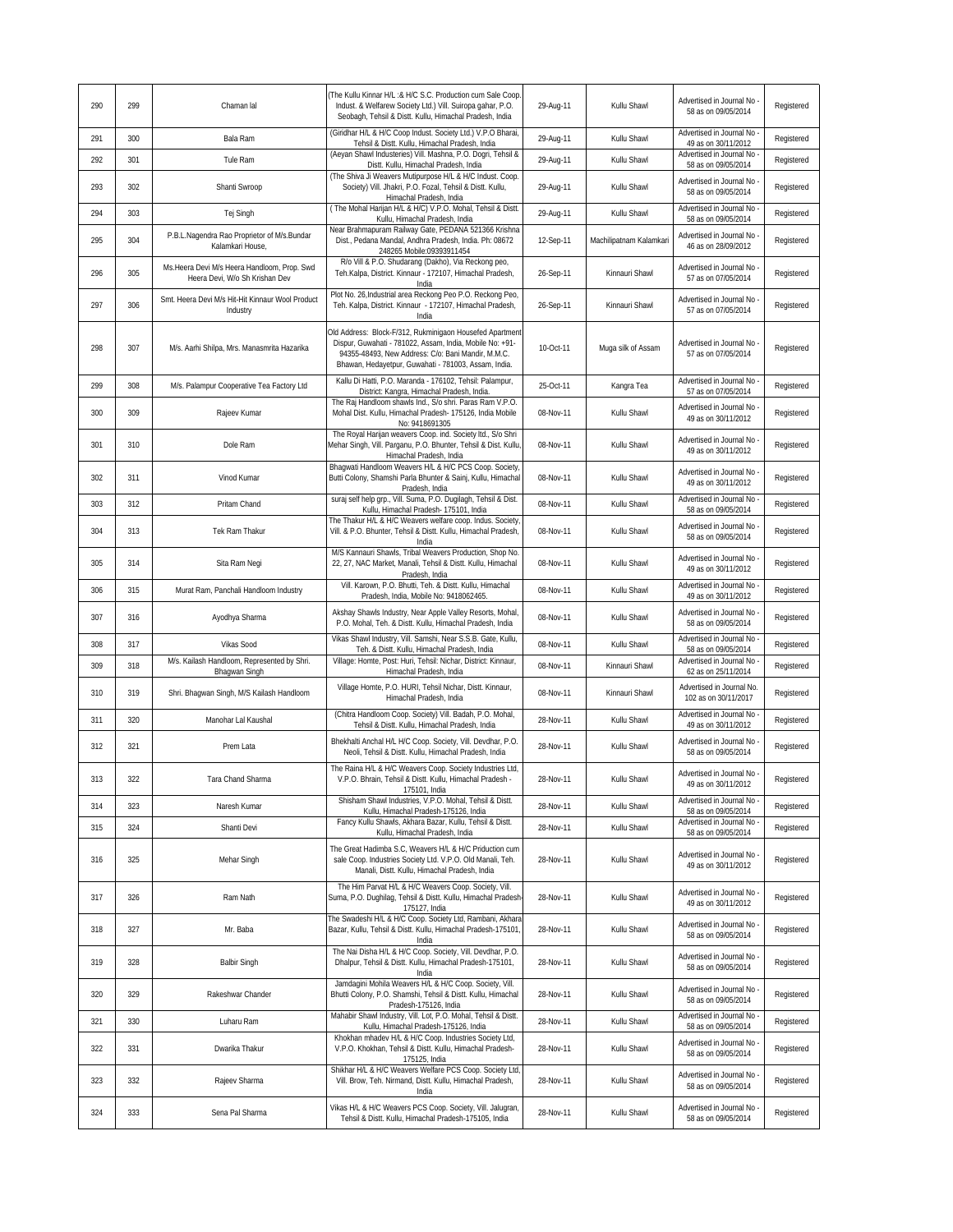| 325 | 334 | Urmila Sood                                                                        | Ramshilla Weavers H/L & H/C Industries Coop. Society,<br>Ramshilla, Kullu, Tehsil & Distt. Kullu, Himachal Pradesh-<br>175101, India                                                                                                             | 28-Nov-11 | Kullu Shawl                   | Advertised in Journal No<br>58 as on 09/05/2014   | Registered |
|-----|-----|------------------------------------------------------------------------------------|--------------------------------------------------------------------------------------------------------------------------------------------------------------------------------------------------------------------------------------------------|-----------|-------------------------------|---------------------------------------------------|------------|
| 326 | 335 | Jog Dhyan                                                                          | New Light Shawl industries, Lower Dhalpur, kullu, Tehsil &<br>Distt, Kullu, Himachal Pradesh-175101, India                                                                                                                                       | 28-Nov-11 | Kullu Shawl                   | Advertised in Journal No<br>58 as on 09/05/2014   | Registered |
| 327 | 336 | Mohar Singh                                                                        | Shiv Nath Shawl Emporium, Vipasha Market, Beasa Mour,<br>Kullu, Tehsil & Distt. Kullu, Himachal Pradesh-175101, India                                                                                                                            | 28-Nov-11 | Kullu Shawl                   | Advertised in Journal No<br>58 as on 09/05/2014   | Registered |
| 328 | 337 | Aarti Mehta                                                                        | Sapna Kullu Shawl Industries, Vill. Bashing, P.O. Babeli,<br>Tehsil & Distt. Kullu, Himachal Pradesh-175138, India                                                                                                                               | 28-Nov-11 | Kullu Shawl                   | Advertised in Journal No<br>58 as on 09/05/2014   | Registered |
| 329 | 338 | Krishan Lal                                                                        | Shiv Shakti H/L & H/C PCO Society Ltd., Vill. Sarsei, P.O.<br>Haripur, Tehsil & Distt. Kullu, Himachal Pradesh-175131,<br>India                                                                                                                  | 28-Nov-11 | Kullu Shawl                   | Advertised in Journal No<br>58 as on 09/05/2014   | Registered |
| 330 | 339 | Shivani Thakur                                                                     | Dev Bhoomi H/L & H/C Coop. Industries, Bharai, Kullu, Tehsi<br>& Distt. Kullu, Himachal Pradesh, India                                                                                                                                           | 28-Nov-11 | Kullu Shawl                   | Advertised in Journal No<br>49 as on 30/11/2012   | Registered |
| 331 | 340 | Poonam                                                                             | Kullu Handloom Weavers PCS Coop. Society, Bhutty Colony<br>P.O. Shamshi, Tehsil & Distt. Kullu, Himachal Pradesh-<br>175126, India                                                                                                               | 28-Nov-11 | Kullu Shawl                   | Advertised in Journal No<br>58 as on 09/05/2014   | Registered |
| 332 | 341 | Satish Awasthi                                                                     | The Kullu Shawl Industries, Akhara Bazar, Kullu, Tehsil &<br>Distt. Kullu, Himachal Pradesh-175101, India                                                                                                                                        | 28-Nov-11 | Kullu Shawl                   | Advertised in Journal No<br>58 as on 09/05/2014   | Registered |
| 333 | 342 | Palmo                                                                              | M/S Trishla Shawls Industries, Opp. ITBP, Vill. Babeli, Tehsil<br>& Distt. Kullu, Himachal Pradesh-175138, India                                                                                                                                 | 28-Nov-11 | Kullu Shawl                   | Advertised in Journal No<br>58 as on 09/05/2014   | Registered |
| 334 | 343 | Shyama                                                                             | Akhara Bazar H/L & H/C Coop. Society Ltd, Akhara Bazar,<br>Kullu, Tehsil & Distt. Kullu, Himachal Pradesh, India                                                                                                                                 | 28-Nov-11 | Kullu Shawl                   | Advertised in Journal No<br>49 as on 30/11/2012   | Registered |
| 335 | 344 | <b>Ishwari Dass</b>                                                                | M/S Jamlu H/L & H/C Coop. Indus. Society, Barabhuin<br>Village, P.O. Bari, Tehsil & Distt. Kullu, Himachal Pradesh-<br>175101, India                                                                                                             | 28-Nov-11 | Kullu Shawl                   | Advertised in Journal No<br>49 as on 30/11/2012   | Registered |
| 336 | 345 | Sagar Singh                                                                        | M/S Sunil Shawl Industries, V.P.O. Jia, Tehsil & Distt. Kullu,<br>Himachal Pradesh-175125, India                                                                                                                                                 | 28-Nov-11 | Kullu Shawl                   | Advertised in Journal No<br>49 as on 30/11/2012   | Registered |
| 337 | 346 | Jitender Thakur                                                                    | Haritage H/L & H/C Sheep & Angora Rabbit Woo Products &<br>Allied Indus. Coop. Society, Vill. Dashal, P.O. Haripur, Tehsil &<br>Distt. Kullu, Himachal Pradesh-175136, India                                                                     | 28-Nov-11 | Kullu Shawl                   | Advertised in Journal No<br>58 as on 09/05/2014   | Registered |
| 338 | 347 | Joginder Shukla                                                                    | Shuklaco H/L & H/C Weavers PCS Coop. Society, Dharam<br>Nagar, P.O. Koil, Teh. Nirmand, Distt. Kullu, Himachal<br>Pradesh-1512023, India                                                                                                         | 28-Nov-11 | Kullu Shawl                   | Advertised in Journal No<br>58 as on 09/05/2014   | Registered |
| 339 | 348 | Prem Singh                                                                         | M/S Katrusi Narayan Shawl Indus., Vill. Darka, P.O. bhutti,<br>Tehsil & Distt. Kullu, Himachal Pradesh-175102                                                                                                                                    | 28-Nov-11 | Kullu Shawl                   | Advertised in Journal No<br>58 as on 09/05/2014   | Registered |
| 340 | 349 | Dalip Singh                                                                        | The Durga H/L & H/C Coop. Society, Vill. Kutlugran, P.O.<br>Bharai, Tehsil & Distt. Kullu, Himachal Pradesh-175101, India                                                                                                                        | 28-Nov-11 | Kullu Shawl                   | Advertised in Journal No<br>58 as on 09/05/2014   | Registered |
| 341 | 350 | Punit Thaman                                                                       | Adhunik Angora Wool Producer H/L & H/C Coop. Society Ltd.<br>V.P.O. Bhuter, Tehsil & Distt. Kullu, Himachal Pradesh-<br>175125, India                                                                                                            | 28-Nov-11 | Kullu Shawl                   | Advertised in Journal No<br>58 as on 09/05/2014   | Registered |
| 342 | 351 | Pushpa Negi                                                                        | The Mahila Seva Sadan H/L & H/C Shawl Weavers, V.P.O.<br>Jagatsukh, Teh. Manali, Distt. Kullu, Himachal Pradesh-<br>175143, India                                                                                                                | 28-Nov-11 | Kullu Shawl                   | Advertised in Journal No<br>58 as on 09/05/2014   | Registered |
| 343 | 352 | Hari Chand                                                                         | Koshla H/L & H/C Shawl Weavers Society Ltd., Vill. Koshla,<br>P.O. Bashishat, Teh. Manali, Distt. Kullu, Himachal Pradesh-<br>175103, India                                                                                                      | 28-Nov-11 | Kullu Shawl                   | Advertised in Journal No<br>49 as on 30/11/2012   | Registered |
| 344 | 353 | Pritam Singh                                                                       | Pritam Shawl Industries, Vill. Chanjar, P.O. Puid, Tehsil &<br>Distt. Kullu, Himachal Pradesh-175101, India                                                                                                                                      | 28-Nov-11 | Kullu Shawl                   | Advertised in Journal No<br>49 as on 30/11/2012   | Registered |
| 345 | 354 | Daulat Ram                                                                         | Hill Queen H/L & H/C Weavers Welfare Coop. Industries<br>Society Ltd., Model town Manali, Teh. Manali, Distt. Kullu,<br>Himachal Pradesh-175131. India                                                                                           | 28-Nov-11 | Kullu Shawl                   | Advertised in Journal No<br>58 as on 09/05/2014   | Registered |
| 346 | 356 | Nokh Ram                                                                           | Himachal H/L & H/C tourism Development Industries.<br>Coop.Society, Vill. Doghri II, P.O. Dogri I, Tehsil & Distt. Kullu,<br>Himachal Pradesh-175102, India                                                                                      | 28-Nov-11 | Kullu Shawl                   | Advertised in Journal No<br>49 as on 30/11/2012   | Registered |
| 347 | 357 | Prem Singh                                                                         | Bagan Harijan Weavers PCS Coop. Industries Society Ltd,<br>Vill. Bagan, P.O. Bharai, Tehsil & Distt. Kullu, Himachal<br>Pradesh-175101, India                                                                                                    | 28-Nov-11 | Kullu Shawl                   | Advertised in Journal No<br>58 as on 09/05/2014   | Registered |
| 348 | 358 | Prem Chand                                                                         | The Sandhya Welfare H/L & H/C Society Ltd, V.P.O.<br>Jagatsukh, Teh. Manali, Distt. Kullu, Himachal Pradesh-<br>175143, India                                                                                                                    | 28-Nov-11 | Kullu Shawl                   | Advertised in Journal No<br>58 as on 09/05/2014   | Registered |
| 349 | 359 | Bansi Lal                                                                          | Shakti Mahila H/L & H/C Coop. Society, V.P.O. Chowal,<br>Tehsil Anni, Distt. Kullu, Himachal Pradesh-172032, India                                                                                                                               | 28-Nov-11 | Kullu Shawl                   | Advertised in Journal No -<br>58 as on 09/05/2014 | Registered |
| 350 | 360 | Tara Chand                                                                         | M/S Pavita Shawls Industries, Vill. Dhara, P.O. Fozal, tehsil &<br>Distt. Kullu, Himachal Pradesh, India                                                                                                                                         | 28-Nov-11 | Kullu Shawl                   | Advertised in Journal No<br>58 as on 09/05/2014   | Registered |
| 351 | 361 | Ritu Prarthi                                                                       | The Vipasha Sangam H/L & H/C Coop. Industries Society,<br>Vill. Barabhuin, P.O. Bhunter, Tehsil & Distt. Kullu, Himachal<br>Pradesh, India                                                                                                       | 28-Nov-11 | Kullu Shawl                   | Advertised in Journal No<br>58 as on 09/05/2014   | Registered |
| 352 | 362 | Bilal Ahmed Kawoosa, M/S kashmir silk Producers<br>Coop. Limited                   | 1st Floor, Near Boys Hr. Secondary School, Bilal Colony,<br>Soura, District- Srinagar 190011 J&K India. Email:<br>kashsilk@gmail.com, Fax No: 0194-2400118, Cell no:<br>9858458177, 9419155629                                                   | 21-Dec-11 | Kashmir Pashmina              | Advertised in Journal No<br>46 as on 28/09/2012   | Registered |
| 353 | 363 | Bilal Ahmed Kawoosa, M/S Kashmir silk Producers<br>Coop. Limited                   | M/S Kashmir silk Producers Coop. Limited, 1st Floor, Near<br>Boys Hr. Secondary School, Bilal Colony, Soura, Srinagar-<br>190011 Jammu & Kashmir India. Email: kashsilk@gmail.com,<br>Fax No: 0194-2400118,                                      | 21-Dec-11 | Kani Shawl                    | Advertised in Journal No<br>46 as on 28/09/2012   | Registered |
| 354 | 364 | Bilal Ahmed Kawoosa, M/S kashmir silk Producers<br>Coop. Limited                   | M/S kashmir silk Producers Coop. Limited, 1st Floor, Near<br>Boys Hr. Secondary School, Bilal Colony, Soura, Srinagar-<br>190011, Jammu & Kashmir, India. Email:<br>kashsilk@gmail.com, Fax No: 0194-2400118, Cell no:<br>9858458177, 9419155629 | 21-Dec-11 | Kashmir Sozani Craft          | Advertised in Journal No<br>46 as on 28/09/2012   | Registered |
| 355 | 365 | Rekha Mann D/o Sh. Hans Raj Batra                                                  | The Patiala Handicraft W.C.I.S. Ltd, 36 Raghbir Marg, Model<br>Town, Patiala - 147001, Punjab, India., Mobile NO: 91<br>9814806299                                                                                                               | 09-Jan-12 | Phulkari                      | Advertised in Journal No<br>46 as on 28/09/2012   | Registered |
| 356 | 366 | M/s. Ideal Light Society, Represented by Mrs. Renu<br>Singh, D/o Sri Harihar Singh | No. C-4/2, Nirala Nagar, Lal Colony, Lucknow, India.                                                                                                                                                                                             | 30-Jan-12 | Lucknow Chikan Craft          | Advertised in Journal No<br>50 as on 07/05/2013   | Registered |
| 357 | 367 | Dr. P.P.Joy, Associate Professor & Head                                            | Pineapple Research Station, Vazhakulam, Muvattupuzha,<br>Eranakulam Dist. Pin: 686 670                                                                                                                                                           | 03-Feb-12 | Vazhakkulam Pineapple         | Advertised in Journal No<br>46 as on 28/09/2012   | Registered |
| 358 | 368 | Sri. Baby John, President                                                          | Pineapple Farmers Association, Vazhakkulam,<br>Muvattupuzha, Eranakulam Dist., Pin: 686 670                                                                                                                                                      | 03-Feb-12 | Vazhakkulam Pineapple         | Advertised in Journal No<br>46 as on 28/09/2012   | Registered |
| 359 | 369 | Dr. Sosamma Cherian, The Professor & Head                                          | Aykarayil House, Kunnamthanam P.O., Agricultural Research<br>Station, Thiruvalla, Kerala                                                                                                                                                         | 03-Feb-12 | Central Travancore<br>Jaggery | Advertised in Journal No -<br>57 as on 07/05/2014 | Registered |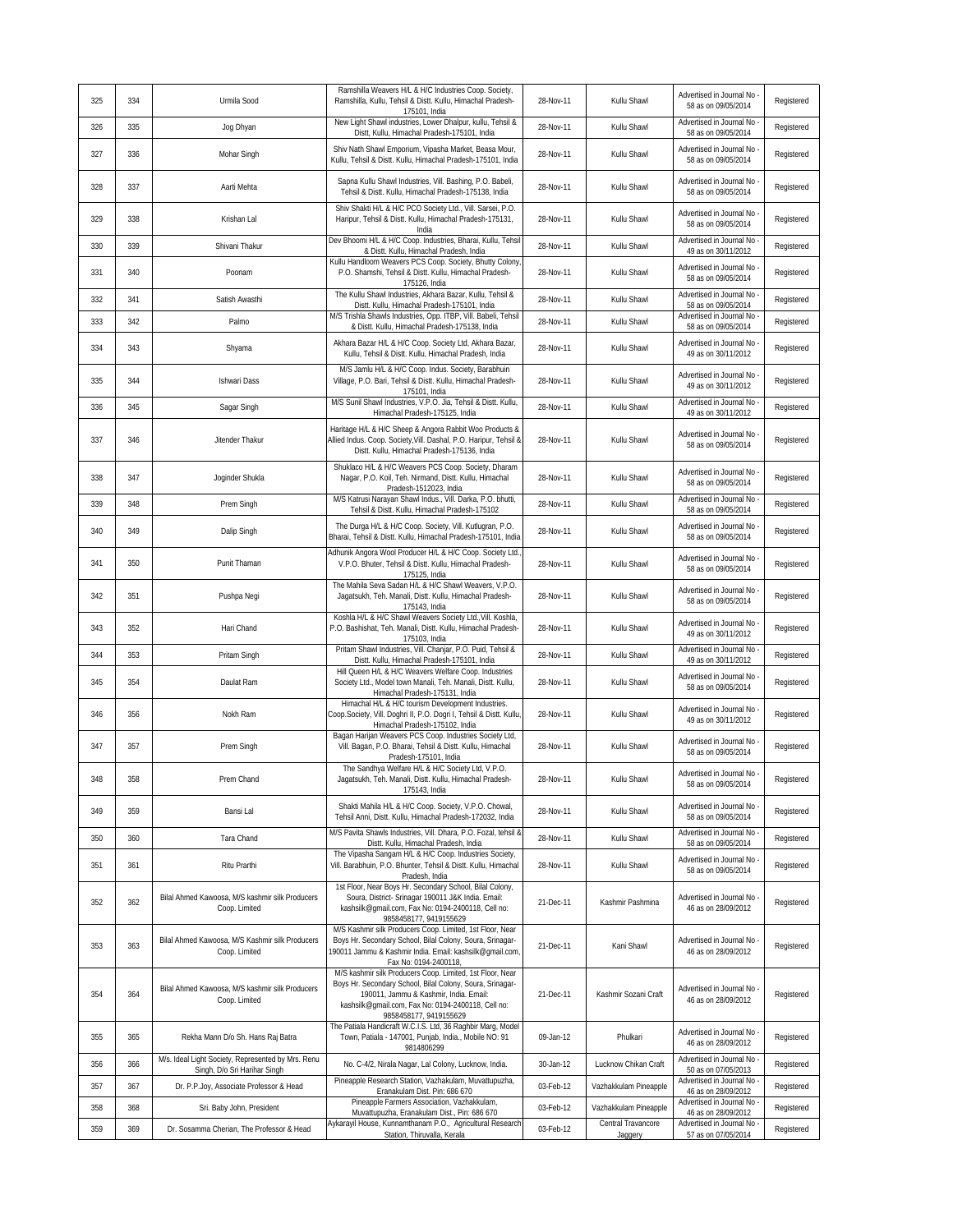| 360 | 370 | Shri. T.A. Gopinatha Pillai S/o Parameswaran Pillai                                 | Vallavumkala House, Thengeli. P.O. Kuttoor, Thiruvalla,<br>Kerala, and President, Madhya Thiruvithamcore Karimpu<br>Vikasana Samithi, Alleppey, Kerala.                    | 03-Feb-12 | Central Travancore<br>Jaggery | Advertised in Journal No<br>57 as on 07/05/2014                        | Registered |
|-----|-----|-------------------------------------------------------------------------------------|----------------------------------------------------------------------------------------------------------------------------------------------------------------------------|-----------|-------------------------------|------------------------------------------------------------------------|------------|
| 361 | 371 | Shri. Swami Dev Sharma                                                              | M/s The Bala Bunkar Hadloom & Handicraft Co-op. Siciety<br>Ltd., Vill. Bala, P.O. Banjar, Tehsil Banjar, Distt. Kullu,<br>Himachal Pradesh - 175123, India                 | 09-Apr-12 | Kullu Shawl                   | Advertised in Journal No<br>58 as on 09/05/2014                        | Registered |
| 362 | 372 | Shri. Vishwa Nath                                                                   | M/s Aklisht Kullu Shawls, Vill. Suma, P.O. Dughilag, Tehsil &<br>Distt. Kullu, Himachal Pradesh - 175101, India                                                            | 09-Apr-12 | Kullu Shawl                   | Advertised in Journal No<br>49 as on 30/11/2012                        | Registered |
| 363 | 373 | Shri. Pratap, Secretaty                                                             | M/s Pulag Mahila Handloom Handicrat Co op society, Villa &<br>P.O. Naggar and Distt. Kullu Himachal Pradesh -175130,<br>India                                              | 09-Apr-12 | Kullu Shawl                   | Advertised in Journal No<br>58 as on 09/05/2014                        | Registered |
| 364 | 374 | Shri. Sonam Funachok                                                                | Sonam Handloom Shawl Industry, Vill. Sharabai, P.O.<br>Bhunter, Tehsil & Distt. Kullu, Himachal Pradesh - 175125,<br>India                                                 | 09-Apr-12 | Kullu Shawl                   | Advertised in Journal No<br>58 as on 09/05/2014                        | Registered |
| 365 | 375 | Shri. Vinod Kumar                                                                   | The Bhagwati Handloom and Handicraft Societies, Vill.<br>Shiyaugi, P.O. Dhaugi, Sub Tehsil Sainj, District Kullu,<br>Himachal Pradesh, India                               | 09-Apr-12 | Kullu Shawl                   | Advertised in Journal No<br>58 as on 09/05/2014                        | Registered |
| 366 | 376 | Shri. Vijay Thakur                                                                  | M/S Indu Kullu Shawl Industry, Vill. Palalang, P.O. Bhutti,<br>Tehsil & Distt. Kullu, Himachal Pradesh - 175102, India                                                     | 09-Apr-12 | Kullu Shawl                   | Advertised in Journal No<br>58 as on 09/05/2014                        | Registered |
| 367 | 377 | Ms. Dev kala                                                                        | M/s. Jawala Shawl,s Industry, Vill. Jamot, P.O. Khokhan,<br>Tehsil & Distt. Kullu, Himachal Pradesh- 175126, India                                                         | 09-Apr-12 | Kullu Shawl                   | Advertised in Journal No<br>58 as on 09/05/2014                        | Registered |
| 368 | 378 | Shir. Shyam Lal                                                                     | M/s Deepak Shawl Industry, Vill. Khanipandh, P.O. Dughilag,<br>Tehsil & Distt. Kullu, Himachal Pradesh - 175702, India                                                     | 09-Apr-12 | Kullu Shawl                   | Advertised in Journal No<br>58 as on 09/05/2014                        | Registered |
| 369 | 379 | Shri. Malu Ram                                                                      | M/s Beena Shawls Industries, Vill. Tiun, P.O. Doghari, Tehsil<br>& Distt. Kullu, Himachal Pradesh, India                                                                   | 09-Apr-12 | Kullu Shawl                   | Advertised in Journal No<br>58 as on 09/05/2014                        | Registered |
| 370 | 380 | Shri, Sohan Singh                                                                   | M/s Hadimba Shawls industries, Vill. Barshogi, P.O. Pipalage,<br>Tehsil & Distt. Kullu, Himachal Pradesh, India                                                            | 09-Apr-12 | Kullu Shawl                   | Advertised in Journal No<br>58 as on 09/05/2014                        | Registered |
| 371 | 381 | Shri. Ramesh Kumar                                                                  | M/s The Ranghri handloom & Handicraft co-operative<br>Industrial Society Ltd., Vill. Ranghri, P.O. Haripur, Tehsil &<br>Distt. Kullu, Himachal Pradesh- 175136, India      | 09-Apr-12 | Kullu Shawl                   | Advertised in Journal No<br>58 as on 09/05/2014                        | Registered |
| 372 | 382 | Shri. Rama Kant                                                                     | M/s The Banjar Handloom & Handicraft co opretive Society,<br>Vill & P.O. Banjar, Distt. Kullu, Himachal Pradesh - 175123,<br>India                                         | 09-Apr-12 | Kullu Shawl                   | Advertised in Journal No<br>49 as on 30/11/2012                        | Registered |
| 373 | 383 | Shri. Chande Ram                                                                    | M/s Jai Shri Phungni Handloom & Handicraft Cooperative<br>Society, Vill. Jindi, P.O. Shalang, Tehsil & Distt. Kullu,<br>Himachal Pradesh - 175102, India                   | 09-Apr-12 | Kullu Shawl                   | Advertised in Journal No<br>58 as on 09/05/2014                        | Registered |
| 374 | 384 | Ms. Sarla Devi                                                                      | M/s. Mahadev Shawl Industry, vill. Dehuri, P.O. Banogi,<br>Tehsil Banjar, Distt. Kullu, Himachal Pradesh - 175134, India                                                   | 09-Apr-12 | Kullu Shawl                   | Advertised in Journal No<br>58 as on 09/05/2014                        | Registered |
| 375 | 385 | Shri. Bishan Lal Babu Lal                                                           | Darsaniyo Ka Chowk, Bikaner - 334001, Rajasthan, India.                                                                                                                    | 21-May-12 | Bikaner Bhujia                | Advertised in Journal No<br>50 as on 07/05/2013                        | Registered |
| 376 | 386 | Shri. Bhatta Mohana Rao, Kanti Textiles                                             | Polavarapupeta, Pedana - 521 366, Krishna Dist., Andhra<br>Pradesh, India.                                                                                                 | 04-Jun-12 | Machilipatnam Kalamkari       | Advertised in Journal No<br>46 as on 28/09/2012                        | Registered |
| 377 | 387 | Smt. Bhatta Hymavathi, Sri Venkateswara Kalamkari<br>Fabrics                        | Ganesh Nagar, Pedana - 521 366, Krishna Dist., Andhra<br>Pradesh, India.                                                                                                   | 04-Jun-12 | Machilipatnam Kalamkari       | Advertised in Journal No<br>46 as on 28/09/2012                        | Registered |
| 378 | 388 | Shri. Sajja Nageswara Rao, S.P. Textiles                                            | Agestheswarapuram, Pedana - 521 366, Krishna Dist.,<br>Andhra Pradesh, India.                                                                                              | 04-Jun-12 | Machilipatnam Kalamkari       | Advertised in Journal No<br>46 as on 28/09/2012                        | Registered |
| 379 | 389 | Shri. Metla Durga Nageswara Rao, Hemalatha<br>Kalamkara Fabrics                     | Door No. 14-184-13, Polavarapupeta, Pedana - 521 366<br>Krishna District, Andhra Pradesh, India.                                                                           | 04-Jun-12 | Machilipatnam Kalamkari       | Advertised in Journal No<br>46 as on 28/09/2012                        | Registered |
| 380 | 390 | Shri. Katta Nirmal Kumar, Nirmal Kalamkari House                                    | Door No. 1/310-10, Matam "Street, Pedana - 521 366,<br>Krishna District, Andhra Pradesh, India.                                                                            | 04-Jun-12 | Machilipatnam Kalamkari       | Advertised in Journal No<br>46 as on 28/09/2012                        | Registered |
| 381 | 391 | Shri. Sajja Nageswara Rao, Vijaya Bandar Kalamkari                                  | D.No. 14-168-13, Polavarapupet, Pedana - 521 366, Krishna                                                                                                                  | 04-Jun-12 | Machilipatnam Kalamkari       | Advertised in Journal No                                               | Registered |
| 382 | 392 | House<br>Shri. Bulasara Viswanadham, Viswanadha Kalamkari                           | Dist., Andhra Pradesh, India.<br>Door No. 13/16-3, Kolukulavari Street, Pedana - 521 366,                                                                                  | 04-Jun-12 | Machilipatnam Kalamkari       | 46 as on 28/09/2012<br>Advertised in Journal No                        | Registered |
| 383 | 393 | Fabrics<br>Shri. Yakkala Sukumar, Vasanta Lakshmi Textile                           | Krishna District, Andhra Pradesh, India.<br>Brahmapuram, Pedana - 521 366, Krishna District., Andhra                                                                       | 04-Jun-12 | Machilipatnam Kalamkari       | 46 as on 28/09/2012<br>Advertised in Journal No                        | Registered |
| 384 | 394 | Smt. Pitchuka Hemakshi, Jhansi Kalamkari Fabrics                                    | Pradesh, India.<br>Door No. 11-120-18, Brahmapuram, Pedana - 521 366,<br>Krashna District, Andhra Pradesh, India. Cell No:                                                 | 04-Jun-12 | Machilipatnam Kalamkari       | 46 as on 28/09/2012<br>Advertised in Journal No<br>46 as on 28/09/2012 | Registered |
| 385 | 395 | Shri. Balla Surya Chandra Rao, Prasanna Sai Fabrics                                 | 9440535702, 08672248348<br>Door No. 9-177-1, Brahmapuram, Pedana - 521 366, Krishna<br>District, Andhra Pradesh, India. Cell No. 9490091994,                               | 04-Jun-12 | Machilipatnam Kalamkari       | Advertised in Journal No<br>46 as on 28/09/2012                        | Registered |
| 386 | 396 | Shri. Bandaru Sri Siva Nageswara Anand Prasad,<br>Mallishri Textile                 | 08672248555.<br>Door No. 7/114-2, Temple street, Pedana - 521 366, Krishna<br>District, Andhra Pradesh, India. Cell No. 9885333355,                                        | 04-Jun-12 | Machilipatnam Kalamkari       | Advertised in Journal No<br>46 as on 28/09/2012                        | Registered |
| 387 | 397 | Shri. Prasad Kalamkari, Prop: Balla Prasad                                          | 08672248211.<br>D.NO. 12-138-15, Kothapet, Pedana - 521 366, Krishna Dist.                                                                                                 | 04-Jun-12 | Machilipatnam Kalamkari       | Advertised in Journal No                                               | Registered |
| 388 | 398 | Dr. V. Sreekumaran                                                                  | Andhra Pradesh, India.<br>Professor & Head, Rice Research Station, Vyttila. P.O. -                                                                                         | 25-Jun-12 | Pokkali Rice                  | 46 as on 28/09/2012<br>Advertised in Journal No                        | Registered |
| 389 | 399 | K.A. Thomas                                                                         | 682019, Ernakulam District, Kerala, India.<br>Secretary, Kadamakudy - Varapuzha Jaiva Pokkali ICS,<br>Kadamakudy- 682027, Ernakulam District, Kerala, India.               | 25-Jun-12 | Pokkali Rice                  | 46 as on 28/09/2012<br>Advertised in Journal No<br>46 as on 28/09/2012 | Registered |
| 390 | 400 | M/s. Syamala Arts & Crafts                                                          | Near Brahmapuram Railway Gate, Pedana 521 366, Krishna<br>Dist., Pedana Mandal, Andhra Pradesh, India. Ph: 08672                                                           | 27-Jul-12 | Machilipatnam Kalamkari       | Advertised in Journal No<br>46 as on 28/09/2012                        | Registered |
| 391 | 401 | Shri. Rajinder Kumar                                                                | 248424 Mobile: 09441370498<br>M/s Jagriti Women Weavers Handloom & Handicraft Society,<br>Vill. Dev Shala, P.O. Haripur, Tehsil & Distt. Kullu, Himachal<br>Pradesh, India | 27-Aug-12 | Kullu Shawl                   | Advertised in Journal No<br>49 as on 30/11/2012                        | Registered |
| 392 | 402 | Shir. Rameshwar Dass                                                                | M/s. Mahila Shakti Handloom & Handicraft Society, Vill.<br>Sarsai, P.O. Haripur, Tehsil & Distt. Kullu, Himachal Pradesh,<br>India                                         | 27-Aug-12 | Kullu Shawl                   | Advertised in Journal No.<br>58 as on 09/05/2014                       | Registered |
| 393 | 403 | Shri. Vinay Kumar Bodh                                                              | M/s. Tribal Weavers co-op Society Pvt. Ltd, Vill. Parganu,<br>P.O. Bhuntar, Tehsil & Distt. Kullu, Himachal Pradesh, India                                                 | 27-Aug-12 | Kullu Shawl                   | Advertised in Journal No<br>58 as on 09/05/2014                        | Registered |
| 394 | 404 | Shri. Chande Ram                                                                    | M/s Pratap Shawl Industries, Vill. Gadauri, P.O. Shamshi,                                                                                                                  | 27-Aug-12 | Kullu Shawl                   | Advertised in Journal No -                                             | Registered |
| 395 | 405 | M/s. Kantilal Jariwala & Co                                                         | Distt. Kullu, Himachal Pradesh, India<br>7/2718, Bordi Sheri, Sayedpura, Surat - 395003, India.                                                                            | 07-Sep-12 | Surat Zari Craft              | 58 as on 09/05/2014<br>Advertised in Journal No                        | Registered |
| 396 | 407 | Mr. Sanjay Mishra, Partner of M/s. Dharwad Mishra                                   | G.A. Mishra House, Near Navodaya School, Kyarkoppa<br>Road, Dharwad - 580 007                                                                                              | 21-Sep-12 | Dharwad Pedha                 | 49 as on 30/11/2012<br>Advertised in Journal No                        | Registered |
| 397 | 408 | Pedha & Food Processing Industry<br>Sri Gangadhara Moharana, S/o - Jayadeb Moharana | At. Raghurajpur, PO. - Chandanpur - 752012, Dist. - Puri,<br>Odisha, India.                                                                                                | 05-Oct-12 | Orissa Pattachitra            | 57 as on 07/05/2014<br>Advertised in Journal No<br>57 as on 07/05/2014 | Registered |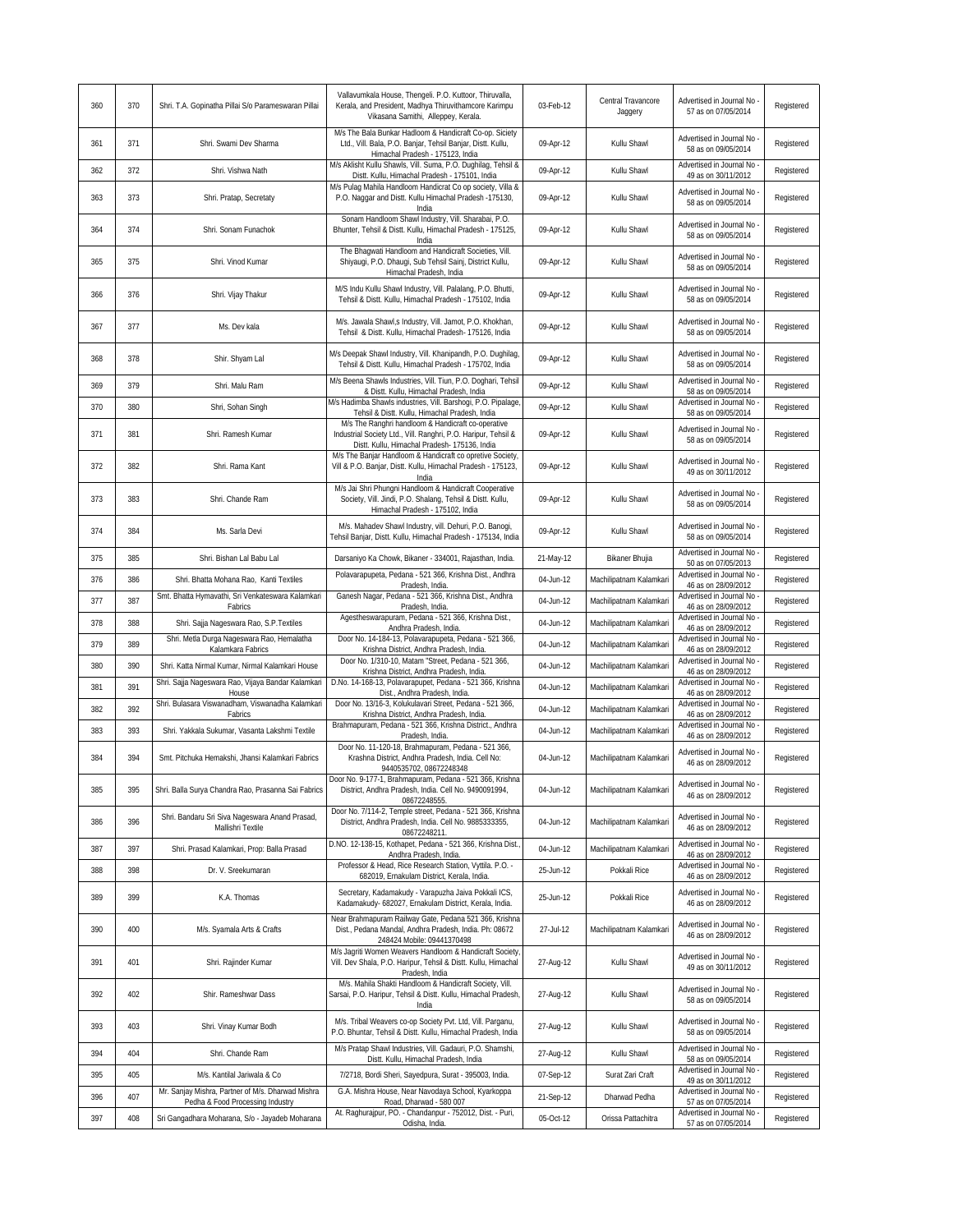| 398 | 409 | Sri Bijaya Ku. Parida, S/o - Late Maheswar Parida         | Gangotree Nagar, Sisupalgarh - 752012, Distirct: Khorda,<br>Bhubaneswar, Odisha, India.                                                        | 05-Oct-12 | Orissa Pattachitra | Advertised in Journal No<br>57 as on 07/05/2014                             | Registered |
|-----|-----|-----------------------------------------------------------|------------------------------------------------------------------------------------------------------------------------------------------------|-----------|--------------------|-----------------------------------------------------------------------------|------------|
| 399 | 410 | Sri Dinabandhu Moharana, S/o - Late Basudeb<br>Moharana   | Village & Post: Pokhariput - 751020, District: Khorda,<br>Bhubaneswar, Odihsa, India.                                                          | 05-Oct-12 | Orissa Pattachitra | Advertised in Journal No<br>57 as on 07/05/2014                             | Registered |
| 400 | 411 | Sri Sudhir Ku. Moharana, S/o - Kishore Ch. Moharana       | Village & Post: Canal Road, Sasan Padia, Bhubaneswar,<br>Odihsa, India.                                                                        | 05-Oct-12 | Orissa Pattachitra | Advertised in Journal No<br>57 as on 07/05/2014                             | Registered |
| 401 | 412 | Sri Sharat Kumar. Sahu, S/o. - Late Muralidhara Sahu      | Village & Post: Raghurajpur, Chandanpur - 752102, Dist. -<br>Puri, Odisha, India.                                                              | 05-Oct-12 | Orissa Pattachitra | Advertised in Journal No<br>57 as on 07/05/2014                             | Registered |
| 402 | 413 | Sri Kalu Charan Bariki, S/o - Krushna Ch. Bariki          | Village & Post: Raghurajpur, Chandanpur - 752102, Dist. -<br>Puri, Odisha, India.                                                              | 05-Oct-12 | Orissa Pattachitra | Advertised in Journal No<br>57 as on 07/05/2014                             | Registered |
| 403 | 414 | Sri Niranjan Moharana, S/o - Nrusingh Moharana            | Village & Post: Dandasahi, Birapratappur - 752102, District:<br>Puri, Odisha, India.                                                           | 05-Oct-12 | Orissa Pattachitra | Advertised in Journal No<br>57 as on 07/05/2014                             | Registered |
| 404 | 415 | Sri Rabindra Behera, S/o - Late Prahallad Behera          | Mahatab Road, District: Khorda, Bhubaneswar, Odisha,<br>India.                                                                                 | 05-Oct-12 | Orissa Pattachitra | Advertised in Journal No<br>57 as on 07/05/2014                             | Registered |
| 405 | 416 | Sri Umesh Chandra Behera, S/o. - Late Prahallad<br>Hehera | Village & Post: Ganailo, Rahadinga - 754104, District -<br>Jagatsinghpur, Odisha, India.                                                       | 05-Oct-12 | Orissa Pattachitra | Advertised in Journal No<br>57 as on 07/05/2014                             | Registered |
| 406 | 417 | Sri Purna Chandra Moharana, S/o. - Bhikari Moharana       | Village & Post: Sasana Padia, Old Town - 751002, District:<br>Khorda, Bhubaneswar, Odisha, India.                                              | 05-Oct-12 | Orissa Pattachitra | Advertised in Journal No<br>57 as on 07/05/2014                             | Registered |
| 407 | 418 | Sri Bhikari Moharana, S/o. - Late Basudeba Moharana       | Village & Post: Sasana Padia, Old Town - 751002, District:<br>Khorda, Bhubaneswar, Odisha, India.                                              | 05-Oct-12 | Orissa Pattachitra | Advertised in Journal No<br>57 as on 07/05/2014                             | Registered |
| 408 | 419 | Sri Bharamarabar Nayak, S/o. - Late Chandramani<br>Nayak  | Village & Post: Gangotree Nagar, Sisupagarh - 751002,<br>District: Khorda, Bhubaneswar, Odisha, India.                                         | 05-Oct-12 | Orissa Pattachitra | Advertised in Journal No<br>57 as on 07/05/2014                             | Registered |
| 409 | 420 | Sri Gokul Bihari Pattnaik, S/o. - Giridhari Pattnaik      | District: Khorda, Bhubaneswar, Odisha, India.                                                                                                  | 05-Oct-12 | Orissa Pattachitra | Advertised in Journal No<br>57 as on 07/05/2014                             | Registered |
| 410 | 421 | Smt. Sasmita Jena, W/o. - Anil Pradhan                    | Vilage & Post: Gohala, Jagannathpur - 752101, District.-<br>Khurda, Odisha, India.                                                             | 05-Oct-12 | Orissa Pattachitra | Advertised in Journal No<br>57 as on 07/05/2014                             | Registered |
| 411 | 422 | Shri. Raj Krishan Mahant                                  | M/s Mahalakshmi Handloom & Handicraft Co-op. Society Ltd,<br>Villa. Chowki, P.O. Kullu, Distt. Kullu, Himachal Pradesh,<br>India               | 11-Oct-12 | Kullu Shawl        | Advertised in Journal No<br>58 as on 09/05/2014                             | Registered |
| 412 | 423 | Champaklal G. Jariwala                                    | 9/733, Gandhrak Falia, Wadifalia, Surat - 395 003, India.                                                                                      | 11-Oct-12 | Surat Zari Craft   | Advertised in Journal No<br>49 as on 30/11/2012                             | Registered |
| 413 | 424 | M/s. Nimesh Jari Industry                                 | 8/2275-A, Parsiwad, Gopipura, Surat - 395 001, India.                                                                                          | 11-Oct-12 | Surat Zari Craft   | Advertised in Journal No<br>49 as on 30/11/2012                             | Registered |
| 414 | 425 | Deepak Ratilal Jariwala                                   | 8/55, Gopipura, Sanghdiyawad, Surat - 395 001, India.                                                                                          | 11-Oct-12 | Surat Zari Craft   | Advertised in Journal No<br>49 as on 30/11/2012                             | Registered |
| 415 | 426 | Rakesh Ratilal Jariwala                                   | 8B/2364, Gopipura, Moti Chipwad, Surat - 395 001, India.                                                                                       | 11-Oct-12 | Surat Zari Craft   | Advertised in Journal No<br>49 as on 30/11/2012                             | Registered |
| 416 | 427 | Minaxi Jari Traders                                       | 8/2264, Gopipura, Sanghadiyawad, Surat - 395 001, India.                                                                                       | 11-Oct-12 | Surat Zari Craft   | Advertised in Journal No<br>49 as on 30/11/2012                             | Registered |
| 417 | 428 | Jayantilal and Company                                    | 8/2102, 2103, "Kalpvrux", Nani Chhipwad, Gopipura, Surat -<br>395 003, India.                                                                  | 11-Oct-12 | Surat Zari Craft   | Advertised in Journal No<br>49 as on 30/11/2012                             | Registered |
| 418 | 429 | M/s. Mahendrakumar & Co                                   | 9/160/A, Khandwala Street, Wadifalia, Surat - 395001, India.                                                                                   | 11-Oct-12 | Surat Zari Craft   | Advertised in Journal No<br>49 as on 30/11/2012                             | Registered |
| 419 | 430 | Sri Laxmi Jari Traders                                    | 3/757 Mani Vaid's Khancha, Bhatni Pith, Navapura, Surat -<br>395 003, India.                                                                   | 11-Oct-12 | Surat Zari Craft   | Advertised in Journal No<br>49 as on 30/11/2012                             | Registered |
| 420 | 431 | Kamakshi Jari Trading Co                                  | 3/757 Mani Vaid's Khancha, Bhatni Pith, Navapura, Surat,<br>India.                                                                             | 11-Oct-12 | Surat Zari Craft   | Advertised in Journal No<br>49 as on 30/11/2012                             | Registered |
| 421 | 432 | M/s. Hirala Sons Jariwala                                 | 3/757 Mani Vaid's Khancha, Bhatni Pith, Navapura, Surat,<br>India.                                                                             | 11-Oct-12 | Surat Zari Craft   | Advertised in Journal No<br>49 as on 30/11/2012                             | Registered |
| 422 | 433 | M/s. Dhananjay Ishverlal Jariwala                         | 9/418, Wadifalia, Store Street, Surat - 395 003, India.                                                                                        | 29-Oct-12 | Surat Zari Craft   | Advertised in Journal No<br>49 as on 30/11/2012                             | Registered |
| 423 | 434 | M/s. Usha Industry                                        | 2/1935, Kailash Nagar, Nr. Madhur Milan vadi, Sagrampura,<br>Surat - 395002, India.                                                            | 30-Oct-12 | Surat Zari Craft   | Advertised in Journal No<br>49 as on 30/11/2012                             | Registered |
| 424 | 435 | M.D. Industries                                           | 9/154, Khandwala Street, Wadifalia, Surat - 395 003, India.                                                                                    | 30-Oct-12 | Surat Zari Craft   | Advertised in Journal No<br>49 as on 30/11/2012                             | Registered |
| 425 | 436 | Parvati Enterprise                                        | 9/404, Store Street, Wadifalia, Surat - 395 003, India.                                                                                        | 30-Oct-12 | Surat Zari Craft   | Advertised in Journal No<br>49 as on 30/11/2012                             | Registered |
| 426 | 437 | Shri. Chaitan Singh S/o. Late Gochi Ram                   | Village: Post Narainpal, District: Bastar, Chhattisgarh, India.                                                                                | 05-Nov-12 | Bastar Dhokra      | Advertised in Journal No<br>52 as on 30/10/2013                             | Registered |
| 427 | 438 | Shri. Nilendra Kashyap S/o. Balku Ram Kashyap,            | Village: Alwahi, Post: Ghotia, District: Bastar, Chhattisgarh,<br>India.                                                                       | 05-Nov-12 | Bastar Dhokra      | Advertised in Journal No<br>52 as on 30/10/2013                             | Registered |
| 428 | 439 | Shri. Siboram Kashyap S/o. Late Loknath Kashyap           | Village: Kurushpal, District: Bastar, Chhattisgarh, India.                                                                                     | 05-Nov-12 | Bastar Dhokra      | Advertised in Journal No<br>52 as on 30/10/2013                             | Registered |
| 429 | 440 | Shri, Bansi Lal Baidh S/o. Sakharam                       | Village & Post: Barkai, District: Bastar, Chhattisgarh, India.                                                                                 | 05-Nov-12 | Bastar Dhokra      | Advertised in Journal No -<br>52 as on 30/10/2013                           | Registered |
| 430 | 441 | Shri. Banu Ram S/o. Sakharam                              | Village & Post: Barkai, District: Bastar, Chhattisgarh, India.                                                                                 | 05-Nov-12 | Bastar Dhokra      | Advertised in Journal No<br>52 as on 30/10/2013<br>Advertised in Journal No | Registered |
| 431 | 442 | Shri. Irpul Besra S/o. Fulsih Besra                       | Village & Post: Bhelwapadar, Kondagaon, District: Bastar,<br>Chhattisgarh, India.<br>Village & Post: Bhelwapadar, Kondagaon, District: Bastar, | 05-Nov-12 | Bastar Dhokra      | 52 as on 30/10/2013<br>Advertised in Journal No                             | Registered |
| 432 | 443 | Shri. Phul Singh S/o. Jugdur Saga                         | Chhattisgarh, India.<br>Village & Post: Bhelwapadar, Kondagaon, District: Bastar,                                                              | 05-Nov-12 | Bastar Dhokra      | 52 as on 30/10/2013<br>Advertised in Journal No                             | Registered |
| 433 | 444 | Shrimati Tijhin Besra W/o. Ram Singh Besra                | Chhattisgarh, India.<br>Village & Post: Khorkhosa, Jagdalpur, Bastar, Chhattisgarh,                                                            | 05-Nov-12 | Bastar Dhokra      | 52 as on 30/10/2013<br>Advertised in Journal No                             | Registered |
| 434 | 445 | Shri. Loknath Kashyap S/o. Late Pendu Kashyap             | India.<br>Village & Post: Bhelwapadar, Kondagaon, Jagdalpur, District:                                                                         | 05-Nov-12 | Bastar Dhokra      | 52 as on 30/10/2013<br>Advertised in Journal No                             | Registered |
| 435 | 446 | Savita Sagar W/o. Sitaram                                 | Bastar, Chhattisgarh, India.<br>Village & Post: Bhelwapadar, Kondagaon, Jagdalpur, District:                                                   | 05-Nov-12 | Bastar Dhokra      | 52 as on 30/10/2013<br>Advertised in Journal No                             | Registered |
| 436 | 447 | Sunitha Baghel W/o. Ramesh Baghel                         | Bastar, Chhattisgarh, India.<br>Village & Post: Bhelwapadar, Kondagaon, District: Jagdalpur,                                                   | 05-Nov-12 | Bastar Dhokra      | 52 as on 30/10/2013<br>Advertised in Journal No                             | Registered |
| 437 | 448 | Shri. Lalit Kumar Besra S/o. Sundar Singh                 | Chhattisgarh, India.<br>Village & Post: Bhelwapadar, Kondagaon, District: Jagdalpur,                                                           | 05-Nov-12 | Bastar Dhokra      | 52 as on 30/10/2013<br>Advertised in Journal No                             | Registered |
| 438 | 449 | Shri. Sunder Singh Besra S/o. Kejuram Besra               | Chhattisgarh, India.<br>Village & Post: Bhelwapadar, Kondagaon, District: Bastar,                                                              | 05-Nov-12 | Bastar Dhokra      | 52 as on 30/10/2013<br>Advertised in Journal No                             | Registered |
| 439 | 450 | Shri. Jugal Kiran Besra S/o. Fulsing Besra                | Chhattisgarh, India.<br>Village & Post: Bhelwapadar, Kondagaon, District: Jagdalpur,                                                           | 05-Nov-12 | Bastar Dhokra      | 52 as on 30/10/2013<br>Advertised in Journal No                             | Registered |
| 440 | 451 | Shri. Mahendra Besra S/o. Ramsingh Besra                  | Chhattisgarh, India.<br>Village & Post: Kondagaon, District: Jagdalpur, Chhattisgarh,                                                          | 05-Nov-12 | Bastar Dhokra      | 52 as on 30/10/2013<br>Advertised in Journal No                             | Registered |
| 441 | 452 | Shri. Ramsingh Besra S/o. Kejuram Besra                   | India.<br>Village & Post: Bhelwapadar, Kondagaon, District: Bastar,                                                                            | 05-Nov-12 | Bastar Dhokra      | 52 as on 30/10/2013<br>Advertised in Journal No                             | Registered |
| 442 | 453 | Tilo Bai W/o. Fulsingh Besra                              | Chhattisgarh, India.                                                                                                                           | 05-Nov-12 | Bastar Dhokra      | 52 as on 30/10/2013<br>Advertised in Journal No                             | Registered |
| 443 | 454 | Sudhir Kumar Netam S/o. Kapur Nath Netam                  | Village & Post: Bhelwapadar, Kondagaon, Chhattisgarh, India.<br>Village & Post: Bhelwapadar, Jagdalpur, Kondagaon, District:                   | 05-Nov-12 | Bastar Dhokra      | 52 as on 30/10/2013<br>Advertised in Journal No                             | Registered |
| 444 | 455 | Smt. Basanti Besta D/o. Chantisingh Besra                 | Bastar, Chhattisgarh, India.<br>Village & Post: Bhelwapadar, Kondagaon, District: Bastar,                                                      | 05-Nov-12 | Bastar Dhokra      | 52 as on 30/10/2013<br>Advertised in Journal No                             | Registered |
| 445 | 456 | Smt. Meera Baghel D/o. Sukhdev Baghel                     | Chhattisgarh, India.                                                                                                                           | 05-Nov-12 | Bastar Dhokra      | 52 as on 30/10/2013                                                         | Registered |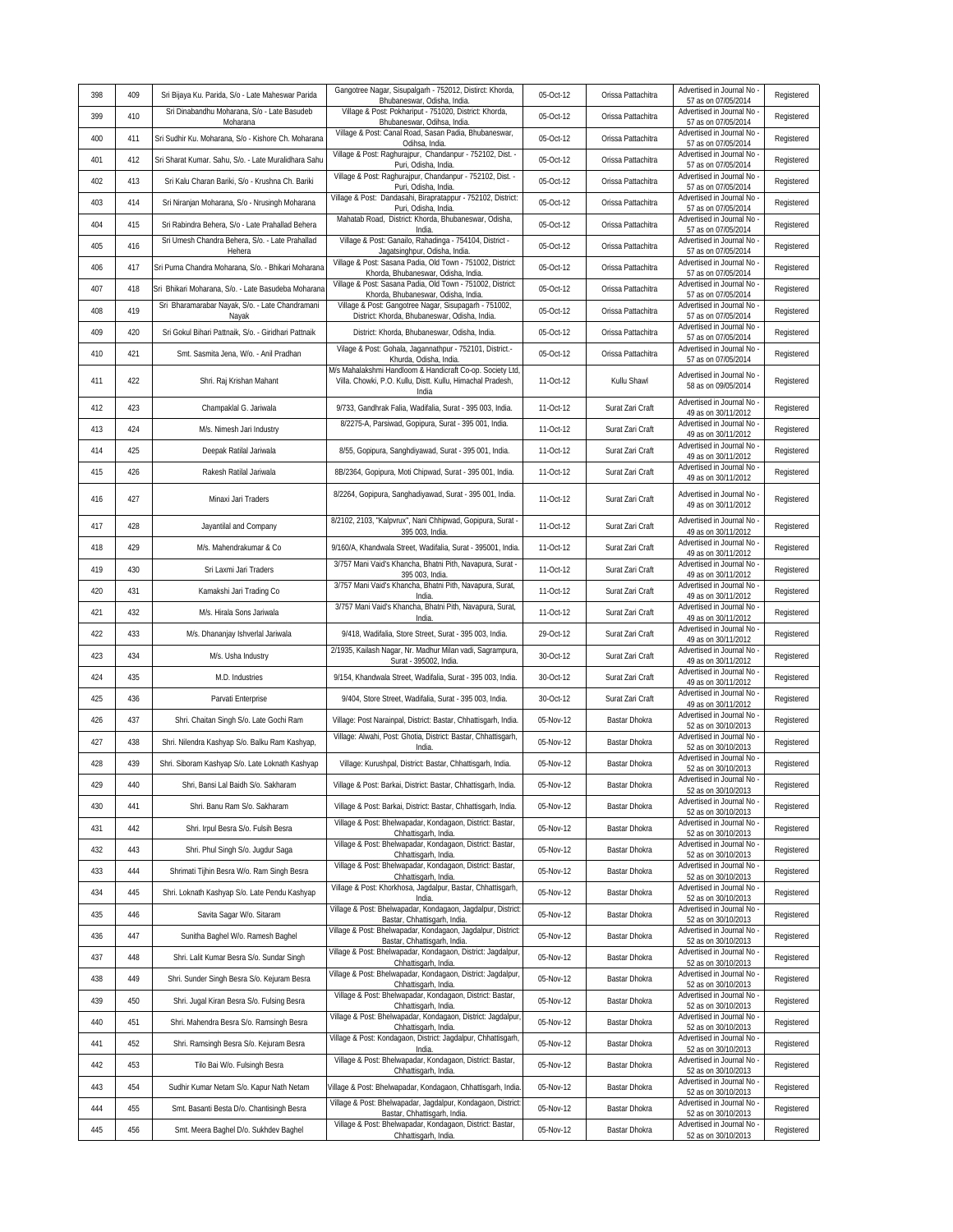| 446 | 457 | Shri. Bhupendra Baghel S/o. Jaidev Baghel,                                                  | Village & Post: Bhelwapadarpara, Kondagaon, District:                                                                 | 05-Nov-12 | Bastar Dhokra                                   | Advertised in Journal No                                               | Registered |
|-----|-----|---------------------------------------------------------------------------------------------|-----------------------------------------------------------------------------------------------------------------------|-----------|-------------------------------------------------|------------------------------------------------------------------------|------------|
| 447 | 458 | Lalita Besra W/o. Sadara Singh Besra                                                        | Bastar, Chhattisgarh, India.<br>Village & Post: Bhelwapadar, Kondagaon, District: Bastar,                             | 05-Nov-12 | Bastar Dhokra                                   | 52 as on 30/10/2013<br>Advertised in Journal No                        | Registered |
| 448 | 459 | Bhagwati Besra W/o. Chamsingh                                                               | Chhattisgarh, India<br>Village & Post: Bhelwapadar, Kondagaon, Jagdalpur, District:<br>Bastar, Chhattisgarh, India.   | 05-Nov-12 | Bastar Dhokra                                   | 52 as on 30/10/2013<br>Advertised in Journal No                        | Registered |
| 449 | 460 | Shri. Mohan Netam S/o. Late Chandan Netam                                                   | Village & Post: Bhelwapadar, Kondagaon, District: Bastar,<br>Chhattisgarh, India.                                     | 05-Nov-12 | Bastar Dhokra                                   | 52 as on 30/10/2013<br>Advertised in Journal No<br>52 as on 30/10/2013 | Registered |
| 450 | 461 | Shri. Shiv Lal S/o. Lachhu                                                                  | Village & Post: Bhelwapadarpara, Kondagaon, District:                                                                 | 05-Nov-12 | Bastar Dhokra                                   | Advertised in Journal No                                               | Registered |
| 451 | 462 | Sonarin Besra W/o. Shiv Lal Besra                                                           | Bastar, Chhattisgarh, India.<br>Village & Post: Bhelwapadar, Kondagaon, Jagdalpur, District:                          | 05-Nov-12 | Bastar Dhokra                                   | 52 as on 30/10/2013<br>Advertised in Journal No                        | Registered |
| 452 | 463 | Shri. Amit Besra S/o. Shiv Lal                                                              | Bastar, Chhattisgarh, India.<br>Village & Post: Bhelwapadar, Kondagaon, Jagdalpur, District                           | 05-Nov-12 | Bastar Dhokra                                   | 52 as on 30/10/2013<br>Advertised in Journal No<br>52 as on 30/10/2013 | Registered |
| 453 | 464 | Shri. Amrit Besra S/o. Maniram                                                              | Bastar, Chhattisgarh, India.<br>Village & Post: Kondagaon, District: Bastar, Chhattisgarh,<br>India.                  | 05-Nov-12 | Bastar Dhokra                                   | Advertised in Journal No<br>52 as on 30/10/2013                        | Registered |
| 454 | 465 | Ujalbati Besra W/o. Sundar Singh Besra                                                      | Village & Post: Bhelwapadar, Kondagaon, Jagdalpur,<br>District: Bastar, Chhattisgarh, India.                          | 05-Nov-12 | Bastar Dhokra                                   | Advertised in Journal No<br>52 as on 30/10/2013                        | Registered |
| 455 | 466 | Shri. Ramesh Baghel S/o. Sukul Baghel                                                       | Village & Post: Bhelwapadarpara, Kondagaon, District:<br>Bastar, Chhattisgarh, India.                                 | 05-Nov-12 | Bastar Dhokra                                   | Advertised in Journal No<br>52 as on 30/10/2013                        | Registered |
| 456 | 467 | Shri. Mahesh Lal Netam S/o. Suk Chand Netam                                                 | Village & Post: Bhelwapadarpara, Kondagaon, District:<br>Bastar, Chhattisgarh, India.                                 | 05-Nov-12 | Bastar Dhokra                                   | Advertised in Journal No<br>52 as on 30/10/2013                        | Registered |
| 457 | 468 | Shri. Guddu Ram Baghel S/o. Somaru Baghel,                                                  | Village: Alwahi, Post: Ghotia, District: Bastar, Chhattisgarh,<br>India.                                              | 05-Nov-12 | Bastar Dhokra                                   | Advertised in Journal No<br>52 as on 30/10/2013                        | Registered |
| 458 | 469 | Shri. Keval Singh Baghel S/o. Dandu Ram Baghel                                              | Village: Alwahi, Post: Ghotia, Jagdalpur, District: Bastar,<br>Chhattisgarh, India.                                   | 05-Nov-12 | Bastar Dhokra                                   | Advertised in Journal No<br>52 as on 30/10/2013                        | Registered |
| 459 | 470 | Shri. Madan Netam S/o. Mahan Netam                                                          | Village: Bandepara, Kondagaon, Jagdalpur, District: Bastar,                                                           | 05-Nov-12 | Bastar Dhokra                                   | Advertised in Journal No                                               | Registered |
| 460 | 471 | Mandai Netam W/o. Mohan Netam                                                               | Chhattisgarh, India.<br>Tehsil: Kondagaon, Jagdalpur, District: Bastar, Chhattisgarh,                                 | 05-Nov-12 | Bastar Dhokra                                   | 52 as on 30/10/2013<br>Advertised in Journal No                        | Registered |
| 461 | 472 | Shri. Ladu Ram Baghel S/o. Bhondu Ram Baghel                                                | India<br>Village: Alwahi, Post: Ghotia, Jagdalpur, District: Bastar,                                                  | 05-Nov-12 | Bastar Dhokra                                   | 52 as on 30/10/2013<br>Advertised in Journal No                        | Registered |
| 462 | 473 | Shri. Khemsingh Baghel S/o. Somaru Ram                                                      | Chhattisgarh, India.<br>Village: Alwahi, Post: Ghotia, Jagdalpur, District: Bastar,                                   | 05-Nov-12 | Bastar Dhokra                                   | 52 as on 30/10/2013<br>Advertised in Journal No                        | Registered |
| 463 | 474 | Shri. Khageshwar Baghel S/o. Gabduram                                                       | Chhattisgarh, India.<br>Village: Alwahi, Post: Ghotia, Jagdalpur, District: Bastar,                                   | 05-Nov-12 | Bastar Dhokra                                   | 52 as on 30/10/2013<br>Advertised in Journal No                        | Registered |
| 464 | 475 | Shri. Parasram Kashyap S/o. Balkuram                                                        | Chhattisgarh, India<br>Village: Alwahi, Post: Ghotia, Jagdalpur, District: Bastar,                                    | 05-Nov-12 | Bastar Dhokra                                   | 52 as on 30/10/2013<br>Advertised in Journal No                        | Registered |
| 465 | 476 | Shri. Chamsingh Besra S/o. Kelu Ram                                                         | Chhattisgarh, India.<br>Tehsil: Kondagaon, Jagdalpur, District: Bastar, Chhattisgarh,                                 | 05-Nov-12 | Bastar Dhokra                                   | 52 as on 30/10/2013<br>Advertised in Journal No                        | Registered |
| 466 | 477 | Shakuntala Sagar W/o. Pradeep Saga                                                          | India.<br>Village & Post: Bhelwapadarpara, Kondagaon, District:                                                       | 05-Nov-12 | Bastar Dhokra                                   | 52 as on 30/10/2013<br>Advertised in Journal No                        | Registered |
| 467 | 478 | Shri. Pekhan Singh Thakur S/o. Chitru Singh                                                 | Bastar, Chhattisgarh, India.<br>Tehsil: Kondagaon, Jagdalpur, District: Bastar, Chhattisgarh,                         | 05-Nov-12 | Bastar Dhokra                                   | 52 as on 30/10/2013<br>Advertised in Journal No                        | Registered |
| 468 | 479 | Shri. Jayhind Thakur S/o. Pekhan Singh Thakur                                               | India<br>Village & Post: Bhelwapadarpara, Kondagaon, Jagdalpur,                                                       | 05-Nov-12 | Bastar Dhokra                                   | 52 as on 30/10/2013<br>Advertised in Journal No                        | Registered |
| 469 | 480 | Shri. Pradeep Kumar Singh S/o. Kalyan Singh Sagar                                           | District: Bastar, Chhattisgarh, India<br>Village & Post: Bhelwapadar, Kondagaon, District: Bastar,                    | 05-Nov-12 | Bastar Dhokra                                   | 52 as on 30/10/2013<br>Advertised in Journal No                        | Registered |
| 470 | 481 | Ramshila Thakur W/o. Rajesh Thakur                                                          | Chhattisgarh, India.<br>Village & Post: Bhelwapadar, Kondagaon, Jagdalpur, District                                   | 05-Nov-12 | Bastar Dhokra                                   | 52 as on 30/10/2013<br>Advertised in Journal No                        | Registered |
| 471 | 482 | Shanti Bagal W/o. Bihari Lal                                                                | Bastar, Chhattisgarh, India<br>Village & Post: Bhelwapadarpara, Kondagaon, District:                                  | 05-Nov-12 | Bastar Dhokra                                   | 52 as on 30/10/2013<br>Advertised in Journal No                        | Registered |
| 472 | 483 | Neetu Thakur W/o. Jayhind Thakur                                                            | Bastar, Chhattisgarh, India.<br>Village & Post: Bhelwapadarpara, Kondagaon, Jagdalpur,                                | 05-Nov-12 | Bastar Dhokra                                   | 52 as on 30/10/2013<br>Advertised in Journal No                        | Registered |
| 473 | 484 | Shri. Pankaj Netam S/o. Kanhaiyalal Netam                                                   | District: Bastar, Chhattisgarh, India.<br>Village & Post: Bhelwapadar, Kondagaon, Jagdalpur, District:                | 05-Nov-12 | Bastar Dhokra                                   | 52 as on 30/10/2013<br>Advertised in Journal No                        | Registered |
| 474 | 485 | Jaisuri Netam D/o. Bhursu Ram, Village & Post:<br>Narainpur, District: Bastar, Chhattisgarh | Bastar, Chhattisgarh, India.<br>Village & Post: Narayanpur, District: Bastar, Chhattisgarh,                           | 05-Nov-12 | Bastar Dhokra                                   | 52 as on 30/10/2013<br>Advertised in Journal No<br>52 as on 30/10/2013 | Registered |
| 475 | 486 | Shri. Sunher Netam S/o. Ayutu Ram Netam                                                     | India.<br>Village & Post: Bhelwapadarpara, Kondagaon, District:                                                       | 05-Nov-12 | Bastar Dhokra                                   | Advertised in Journal No                                               | Registered |
| 476 | 487 | Shri. Sukh Chand Ghadva S/o. Budhiya Ram,                                                   | Bastar, Chhattisgarh, India.<br>Village & Post: Bhelwapadarpara, Kondagaon, District:                                 | 05-Nov-12 | Bastar Dhokra                                   | 52 as on 30/10/2013<br>Advertised in Journal No                        | Registered |
| 477 | 488 | Shri. Ram Charan Poyam S/o. Sukh Chand Poyam                                                | Bastar, Chhattisgarh, India.<br>Village & Post: Bhelwapadarpara, Kondagaon, District:<br>Bastar, Chhattisgarh, India. | 05-Nov-12 | Bastar Dhokra                                   | 52 as on 30/10/2013<br>Advertised in Journal No<br>52 as on 30/10/2013 | Registered |
| 478 | 489 | Shri. Sukh Das Nag S/o. Budhsun Nag                                                         | Village & Post: Bhelwapadarpara, Kondagaon, District:<br>Bastar, Chhattisgarh, India.                                 | 05-Nov-12 | Bastar Dhokra                                   | Advertised in Journal No -<br>52 as on 30/10/2013                      | Registered |
| 479 | 490 | Shri. Sikandar Baghel S/o. Komalram Baghel,                                                 | Village & Post: Bhelwapadar, Kondagaon, District: Bastar,<br>Chhattisgarh, India.                                     | 05-Nov-12 | Bastar Dhokra                                   | Advertised in Journal No<br>52 as on 30/10/2013                        | Registered |
| 480 | 491 | Shri. Amin Netam S/o. Late Kanhiya Netam                                                    | Village & Post: Bhelwapadarpara, Kondagaon, District:<br>Bastar, Chhattisgarh, India.                                 | 05-Nov-12 | Bastar Dhokra                                   | Advertised in Journal No<br>52 as on 30/10/2013                        | Registered |
| 481 | 492 | Shri. Mansha Ram Baghel S/o. Bhursu Ram Baghel                                              | Village & Post: Bhelwapadarpara, Kondagaon, District:<br>Bastar, Chhattisgarh, India.                                 | 05-Nov-12 | Bastar Dhokra                                   | Advertised in Journal No<br>52 as on 30/10/2013                        | Registered |
| 482 | 493 | Smt. Nirmala Baghel W/o. Mansha Ram Baghel                                                  | Village & Post: Bhelwapadarpara, Kondagaon, District:<br>Bastar, Chhattisgarh, India.                                 | 05-Nov-12 | Bastar Dhokra                                   | Advertised in Journal No<br>52 as on 30/10/2013                        | Registered |
| 483 | 494 | Kullu Shawl Weavers Association, Regd.                                                      | No. 467/2004 C/o, Himbunkar Building, N.H. 21, Bhuntar,<br>District: Kullu, Himachal Pradesh, India                   | 09-Nov-12 | Kullu Shawl                                     | Advertised in Journal No<br>58 as on 09/05/2014                        | Registered |
| 484 | 495 | Vijay Arvindlal Jariwala                                                                    | 9/512 - DEV-ASHISH, Kotsafil Main Road, Surat - 395 003,<br>India.                                                    | 12-Nov-12 | Surat Zari Craft                                | Advertised in Journal No<br>49 as on 30/11/2012                        | Registered |
| 485 | 496 | Sudha Industries                                                                            | 2/1935, Kailash Nagar, Nr. Madhur Milan vadi, Sagrampura,<br>Surat - 395002, India.                                   | 12-Nov-12 | Surat Zari Craft                                | Advertised in Journal No<br>49 as on 30/11/2012                        | Registered |
| 486 | 497 | Siddhi Vinayak Traders                                                                      | 4/3816, Kharadi Sheri, Opp. Yarn Market, Zampa Bazar,<br>Surat - 395 003, India.                                      | 12-Nov-12 | Surat Zari Craft                                | Advertised in Journal No<br>49 as on 30/11/2012                        | Registered |
| 487 | 498 | Ritesh Arvindlal Jariwala                                                                   | 9/512-DEV-ASHISH, Kotsafil Main Road, Surat - 395 003,<br>India.                                                      | 12-Nov-12 | Surat Zari Craft                                | Advertised in Journal No<br>49 as on 30/11/2012                        | Registered |
| 488 | 499 | Hasmukhlal & Bros                                                                           | 5/838, Mahidharpura, Ghiya Sheri, Surat - 395 003, India.                                                             | 12-Nov-12 | Surat Zari Craft                                | Advertised in Journal No<br>49 as on 30/11/2012                        | Registered |
| 489 | 500 | Ojas Jari Industry                                                                          | 4/1108, Begampura, Tulsi Falia, Near Moti Cinema, Surat -<br>395 003, India.                                          | 12-Nov-12 | Surat Zari Craft                                | Advertised in Journal No<br>49 as on 30/11/2012                        | Registered |
| 490 | 501 | Shri. Ashok Kumar Soni                                                                      | Raj Mahal Road, Tikamgarh C/o Lovely Jewellers, Madhya<br>Pradesh, India                                              | 11-Dec-12 | Bell Metal Ware of Datia<br>and Tikamgarh & 102 | Advertised in Journal No<br>57 as on 07/05/2014                        | Registered |
| 491 | 502 | Shri. Dhani Ram Soni                                                                        | Raj Mahal Road, Mansau Mata Mandir, Tikamgarh, Madhya<br>Pradesh, India                                               | 11-Dec-12 | Bell Metal Ware of Datia<br>and Tikamgarh & 102 | Advertised in Journal No<br>57 as on 07/05/2014                        | Registered |
| 492 | 503 | Shri. Ramesh Kumar Soni                                                                     | Gangotri Bhavan Raj Mahal Road, Near Mansau Mata,<br>Tikamgarh, Madhya Pradesh, India                                 | 11-Dec-12 | Bell Metal Ware of Datia<br>and Tikamgarh & 102 | Advertised in Journal No<br>57 as on 07/05/2014                        | Registered |
| 493 | 504 | Shri. Panna Lal Soni                                                                        | Matra Chaya Raj Mahal Road, Tikamgarh, Madhya Pradesh,<br>India                                                       | 11-Dec-12 | Bell Metal Ware of Datia<br>and Tikamgarh & 102 | Advertised in Journal No<br>57 as on 07/05/2014                        | Registered |
| 494 | 505 | Shri. Kuldeep Soni                                                                          | Raj Mahal Road, Lasgar Ki Gali, Tikamgarh, Madhya<br>Pradesh, India                                                   | 11-Dec-12 | Bell Metal Ware of Datia<br>and Tikamgarh & 102 | Advertised in Journal No -<br>57 as on 07/05/2014                      | Registered |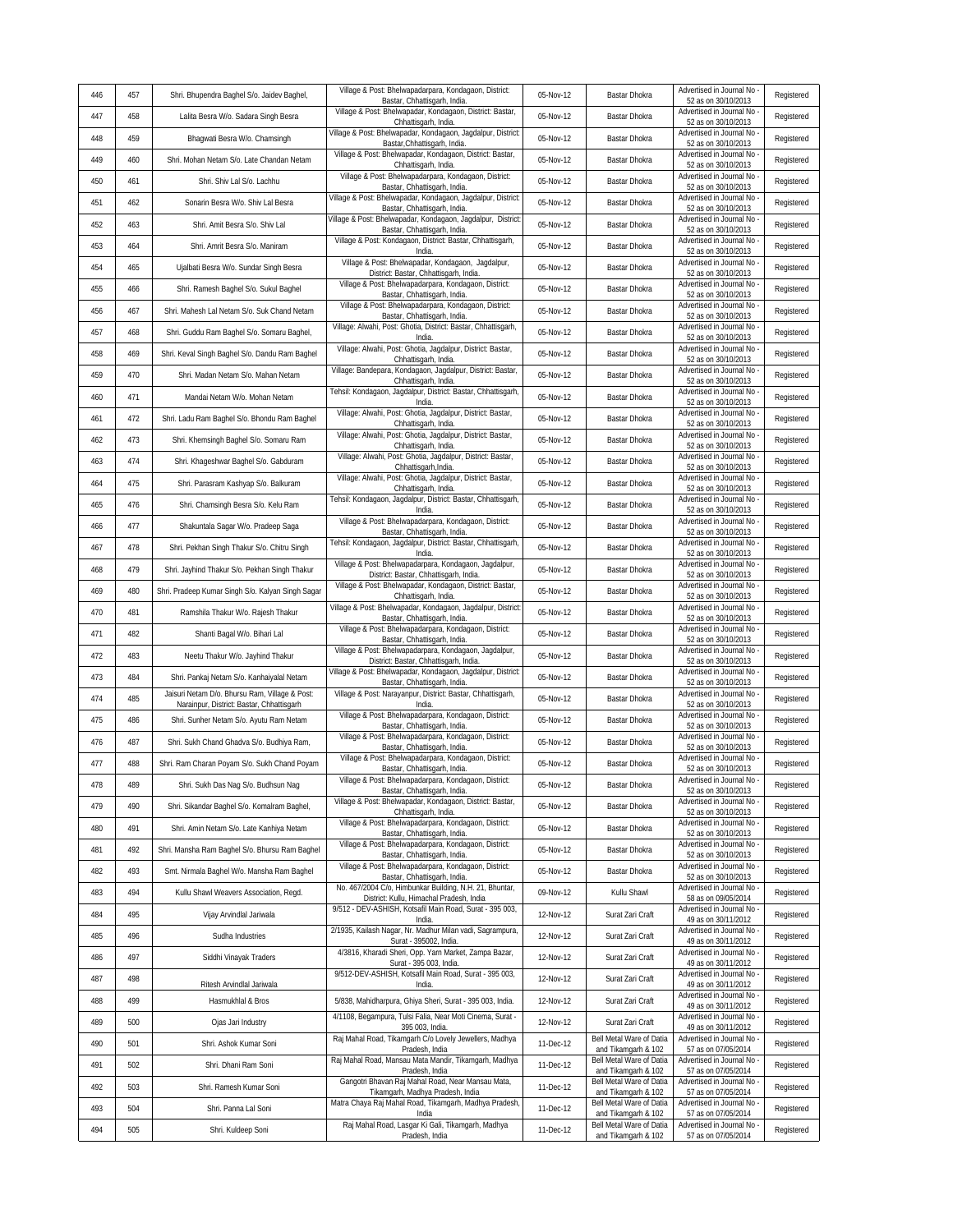| 495        | 506 | Shri. Ram Bharose Soni                                                                          | Opp. Guhara Raj Mahal Road, Tikamgarh, Madhya Pradesh,                                                                                                                   | 11-Dec-12              | Bell Metal Ware of Datia                        | Advertised in Journal No                                                 | Registered |
|------------|-----|-------------------------------------------------------------------------------------------------|--------------------------------------------------------------------------------------------------------------------------------------------------------------------------|------------------------|-------------------------------------------------|--------------------------------------------------------------------------|------------|
| 496        | 507 | Shri. Dayaram Soni                                                                              | India<br>Mote Ka Mohalla Opp. Karim Wakil, Tikamgarh, Madhya                                                                                                             | 11-Dec-12              | and Tikamgarh & 102<br>Bell Metal Ware of Datia | 57 as on 07/05/2014<br>Advertised in Journal No                          | Registered |
| 497        | 508 | Shri. Lala Ram Soni                                                                             | Pradesh, India<br>Dhoga Road, Nr. Pani Ki Tanki, Tikamgarh, Madhya Pradesh,                                                                                              | 11-Dec-12              | and Tikamgarh & 102<br>Bell Metal Ware of Datia | 57 as on 07/05/2014<br>Advertised in Journal No                          | Registered |
| 498        | 509 | Shri. Manish Soni                                                                               | India<br>Dhoga Road, Tikamgarh, Madhya Pradesh, India                                                                                                                    | 11-Dec-12              | and Tikamgarh & 102<br>Bell Metal Ware of Datia | 57 as on 07/05/2014<br>Advertised in Journal No                          | Registered |
| 499        | 510 | Shri. Rama Nand Soni                                                                            | Mote Ka Mohalla, Tikamgarh, Madhya Pradesh, India                                                                                                                        | 11-Dec-12              | and Tikamgarh & 102<br>Bell Metal Ware of Datia | 57 as on 07/05/2014<br>Advertised in Journal No                          | Registered |
| 500        | 511 | Sheetal Soni                                                                                    |                                                                                                                                                                          | 11-Dec-12              | and Tikamgarh & 102<br>Bell Metal Ware of Datia | 57 as on 07/05/2014<br>Advertised in Journal No                          | Registered |
|            | 512 | Shri. Sunil Soni                                                                                | Mote Ka Mohalla, Tikamgarh, Madhya Pradesh, India                                                                                                                        |                        | and Tikamgarh & 102<br>Bell Metal Ware of Datia | 57 as on 07/05/2014<br>Advertised in Journal No                          |            |
| 501<br>502 | 513 |                                                                                                 | Mote Ka Mohalla, Tikamgarh, Madhya Pradesh, India<br>Village & Post Office: Patha, District: Tikamgarh, Madhya                                                           | 11-Dec-12<br>11-Dec-12 | and Tikamgarh & 102<br>Bell Metal Ware of Datia | 57 as on 07/05/2014<br>Advertised in Journal No                          | Registered |
|            |     | Shri. Harkishan Soni                                                                            | Pradesh, India                                                                                                                                                           |                        | and Tikamgarh & 102<br>Bell Metal Ware of Datia | 57 as on 07/05/2014<br>Advertised in Journal No                          | Registered |
| 503        | 514 | Devki Nandan Soni                                                                               | Soni Mohalla Khargapur, Tikamgarh, Madhya Pradesh, India<br>Nagar & Post Office: Khargapur Soni Mohalla, District:                                                       | 11-Dec-12              | and Tikamgarh & 102<br>Bell Metal Ware of Datia | 57 as on 07/05/2014<br>Advertised in Journal No                          | Registered |
| 504        | 515 | Shri. Prem Narayan Soni                                                                         | Tikamgarh, Madhya Pradesh, India<br>Near Poddar Tractor Agency, Tikamgarh, Madhya Pradesh,                                                                               | 11-Dec-12              | and Tikamgarh & 102<br>Bell Metal Ware of Datia | 57 as on 07/05/2014<br>Advertised in Journal No                          | Registered |
| 505        | 516 | Laxmi Narayan Soni                                                                              | India<br>Roraiya Darwaja Dhoga Road, Tikamgarh, Madhya Pradesh,                                                                                                          | 11-Dec-12              | and Tikamgarh & 102<br>Bell Metal Ware of Datia | 57 as on 07/05/2014<br>Advertised in Journal No                          | Registered |
| 506        | 517 | Shobha Soni                                                                                     | India<br>Raj Mahal Road, Mansau Mata Mandir, Tikamgarh, Madhya                                                                                                           | 11-Dec-12              | and Tikamgarh & 102<br>Bell Metal Ware of Datia | 57 as on 07/05/2014<br>Advertised in Journal No                          | Registered |
| 507        | 518 | Shri. Sunder Lal Soni                                                                           | Pradesh, India                                                                                                                                                           | 11-Dec-12              | and Tikamgarh & 102<br>Bell Metal Ware of Datia | 57 as on 07/05/2014<br>Advertised in Journal No                          | Registered |
| 508        | 519 | Shri. Madan lal Soni, S/o. Late Govindash Soni                                                  | Add-Raj Mahal Road, Tikamgarh, Madhya Pradesh, India                                                                                                                     | 17-Dec-12              | and Tikamgarh & 102<br>Bell Metal Ware of Datia | 57 as on 07/05/2014<br>Advertised in Journal No                          | Registered |
| 509        | 520 | Shri. Rakesh Kumar Soni, S/o. Shri. Heera Lal Soni                                              | Add-Roraiya Darwaja, Tikamgarh, Madhya Pradesh, India                                                                                                                    | 17-Dec-12              | and Tikamgarh & 102                             | 57 as on 07/05/2014<br>Advertised in Journal No                          | Registered |
| 510        | 521 | Shri. Om Prakash Soni. S/o. Heera Lal Soni                                                      | Add-Roraiya Darwaja, Tikamgarh, Madhya Pradesh, India                                                                                                                    | 17-Dec-12              | Bell Metal Ware of Datia<br>and Tikamgarh & 102 | 57 as on 07/05/2014                                                      | Registered |
| 511        | 522 | Smt. Godawari Soni, W/o. Ram Swarup Soni,                                                       | Add-Tarmrai Gali, Raj Mahal Road, Tikamgarh, Madhya<br>Pradesh, India                                                                                                    | 17-Dec-12              | Bell Metal Ware of Datia<br>and Tikamgarh & 102 | Advertised in Journal No<br>57 as on 07/05/2014                          | Registered |
| 512        | 523 | Shri. Rajesh kumar Soni, S/o. Late Babu Lal Soni                                                | Add-Raj Mahal Road, Tikamgarh, Madhya Pradesh, India                                                                                                                     | 17-Dec-12              | Bell Metal Ware of Datia<br>and Tikamgarh & 102 | Advertised in Journal No<br>57 as on 07/05/2014                          | Registered |
| 513        | 524 | Shri. Harish Kumar Soni, S/o. Late Sukai Soni                                                   | Add-Raj Mahal Road, Mansav Mata Mandir Ke Pass,<br>Tikamgarh, Madhya Pradesh, India                                                                                      | 17-Dec-12              | Bell Metal Ware of Datia<br>and Tikamgarh & 102 | Advertised in Journal No<br>57 as on 07/05/2014                          | Registered |
| 514        | 525 | Shri. Hari Ram Soni, S/o. Late Sukai Soni                                                       | Add-Raj Mahal Road, Mansav Mata Mandir Ke Pass,<br>Tikamgarh, Madhya Pradesh, India                                                                                      | 17-Dec-12              | Bell Metal Ware of Datia<br>and Tikamgarh & 102 | Advertised in Journal No<br>57 as on 07/05/2014                          | Registered |
| 515        | 526 | Shri. Krishan Lal Soni, S/o. Panna Lal Soni                                                     | Add-Dikshit mohalla, Vori Darwaja, Tikamgarh, Madhya<br>Pradesh, India                                                                                                   | 17-Dec-12              | Bell Metal Ware of Datia<br>and Tikamgarh & 102 | Advertised in Journal No<br>57 as on 07/05/2014                          | Registered |
| 516        | 527 | Shri. Ashok kumar Soni, S/o. Shri. Sita Ram Soni                                                | Add-Raj Mahal Road, Tikamgarh, Madhya Pradesh, India                                                                                                                     | 17-Dec-12              | Bell Metal Ware of Datia<br>and Tikamgarh & 102 | Advertised in Journal No<br>57 as on 07/05/2014                          | Registered |
| 517        | 528 | Shri. Vijay kumar, S/o. Late Ram Sewak Soni                                                     | Add-Raj Mahal Road, Tikamgarh, Madhya Pradesh, India                                                                                                                     | 17-Dec-12              | Bell Metal Ware of Datia<br>and Tikamgarh & 102 | Advertised in Journal No<br>57 as on 07/05/2014                          | Registered |
| 518        | 529 | The Swamimalai Icon Manufacturer's Co-operative<br>Cottage Industrial Society Ltd, Ind. No. 285 | No. 1, South North Raja Veethi, Swamimalai - 612303,<br>District: Thanjavur, Tamil Nadu, India                                                                           | 26-Dec-12              | Swamimalai Bronze Icons                         | Advertised in Journal No.<br>102 as on 30/11/2017                        | Registered |
|            |     |                                                                                                 |                                                                                                                                                                          |                        |                                                 |                                                                          |            |
| 519        | 530 | Thanjavur Art Plate Workers, Cottage Industrial ICo-                                            | No. 147 Sangeetha Mahal Upstairs, Palace Building, District-                                                                                                             | 26-Dec-12              | Thanjavur Art Plates                            | Advertised in Journal No<br>58 as on 09/05/2014                          | Registered |
| 520        | 531 | operative Society Ltd - Ind<br>Shri. J.Sankaran                                                 | Thanjavur - 613009, Tamil Nadu, India<br>No. 2340, Krishnarayar Lane, Ellaiamman Kovil Street,                                                                           | 01-Jan-13              | Thanjavur Art Plates                            | Advertised in Journal No                                                 | Registered |
| 521        | 532 | Shri. T. Ashok,                                                                                 | District- Thanjavur - 613001, Tamil Nadu, India<br>No. 22/2520, Sonjiappa Lane, South Main Road, District-<br>Thanjavur- 316009, Tamil Nadu, India                       | 01-Jan-13              | Thanjavur Art Plates                            | 58 as on 09/05/2014<br>Advertised in Journal No.<br>102 as on 30/11/2017 | Registered |
| 522        | 533 | Shri. K. Selvam                                                                                 | No. 23, Malligai Street, Thiru Nagar Colony, District-                                                                                                                   | 01-Jan-13              | Thanjavur Art Plates                            | Advertised in Journal No                                                 | Registered |
| 523        | 534 | Shri. S. Murali                                                                                 | Thanjavur - 613009, Tamil Nadu, India<br>No. 17/2098, Sankkarappa Vathiyar Lane, Manojiappa Street,                                                                      | 01-Jan-13              | Thanjavur Art Plates                            | 58 as on 09/05/2014<br>Advertised in Journal No                          | Registered |
| 524        | 535 | Shri. R. Thirumaran                                                                             | District- Thanjavur- 613009, Tamil Nadu, India<br>No. 943, Ranivaikkal Lane, North Main Street, District-                                                                | 01-Jan-13              | Thanjavur Art Plates                            | 58 as on 09/05/2014<br>Advertised in Journal No                          | Registered |
| 525        | 536 | Shri. S. Muruqan                                                                                | Thanjavur-613001, Tamil Nadu, India<br>No. 17/2098, Sankkarappa Vathiyar Lane, Monojiappa                                                                                | 01-Jan-13              | Thanjavur Art Plates                            | 58 as on 09/05/2014<br>Advertised in Journal No                          | Registered |
| 526        | 537 | Shri. Marimuthu                                                                                 | Street, District-Thanjavur- 613009, TamilNadu, India<br>No. 1090, Arikara Street, Karanthai, District-Thanjavur-<br>613002, Tamil Nadu, India                            | 01-Jan-13              | Thanjavur Art Plates                            | 58 as on 09/05/2014<br>Advertised in Journal No.<br>102 as on 30/11/2017 | Registered |
| 527        | 538 | Shri. P.G. A. Senthil Kumar                                                                     | No. 2852, Narayakkara Chetty Street, District- Thanjavur -                                                                                                               | 01-Jan-13              | Thanjavur Art Plates                            | Advertised in Journal No                                                 | Registered |
| 528        | 539 | Shri. P.G.A. Babu                                                                               | 613009, Tamil Nadu, India<br>No. 2852, Nanayakkara Chetty Street, District-Thanjavur,                                                                                    | 01-Jan-13              | Thanjavur Art Plates                            | 58 as on 09/05/2014<br>Advertised in Journal No                          | Registered |
| 529        | 540 | Shri. M. Dhashnamoorthi                                                                         | Tamil Nadu - 613009, India<br>No. 07/2827, Nanayakara Chetty Street, District-Thanjavur,                                                                                 | 01-Jan-13              | Thanjavur Art Plates                            | 58 as on 09/05/2014<br>Advertised in Journal No                          | Registered |
| 530        | 541 | Shri. S. Vedhalingam                                                                            | Tamil Nadu - 613009, India<br>No. 18/2406, Gopalamuthaliyar Lane, Ellaiamman Kovil                                                                                       | 01-Jan-13              | Thanjavur Art Plates                            | 58 as on 09/05/2014<br>Advertised in Journal No                          | Registered |
| 531        | 542 | Shri. N. Thiyakarajan                                                                           | Street, District- Thanjavur- 613009, Tamil Nadu, India<br>No. 2034, Lakshmana Pandithar Lane, Ellaiamman Kovil<br>Street, District- Thanjavur- 613001, Tamil Nadu, India | 01-Jan-13              | Thanjavur Art Plates                            | 58 as on 09/05/2014<br>Advertised in Journal No<br>58 as on 09/05/2014   | Registered |
| 532        | 543 | Shri. G. Karthikeyan                                                                            | No. 1902, South Main Road, District- Thanjavur- 613009,<br>Tamil Nadu, India                                                                                             | 01-Jan-13              | Thanjavur Art Plates                            | Advertised in Journal No.<br>102 as on 30/11/2017                        | Registered |
| 533        | 544 | Shri. G. Chidamparam                                                                            | No. 2833, Nanayakara Chetty Street, District- Thanjavur-<br>613001, Tamil Nadu, India                                                                                    | 01-Jan-13              | Thanjavur Art Plates                            | Advertised in Journal No.<br>102 as on 30/11/2017                        | Registered |
| 534        | 545 | Shri. G. Sivakumar                                                                              | No. 2708, Nanayakara Chetty Street, District-Thanjavur-<br>613001, Tamil Nadu, India                                                                                     | 01-Jan-13              | Thanjavur Art Plates                            | Advertised in Journal No.<br>102 as on 30/11/2017                        | Registered |
| 535        | 546 | Shri. K.S. Raja                                                                                 | No. 1810, Keeraikkadai Lane, South Main Street, District-<br>Thanjavur- 613009, Tamil Nadu, India                                                                        | 01-Jan-13              | Thanjavur Art Plates                            | Advertised in Journal No.<br>102 as on 30/11/2017                        | Registered |
| 536        | 547 | Shri. M. Muthukrishnan                                                                          | No. 1746, Sattaiyappa Vathiyar Lane, Manojiyappa Street,<br>District-Thanjavur- 613009, Tamil Nadu, India                                                                | 01-Jan-13              | Thanjavur Art Plates                            | Advertised in Journal No<br>58 as on 09/05/2014                          | Registered |
| 537        | 548 | Shri. M. Natrajan                                                                               | No. 107/2827, Nanayakkara Chetty Street, District-Thanjavur-<br>613009, Tamil Nadu, India                                                                                | 01-Jan-13              | Thanjavur Art Plates                            | Advertised in Journal No.<br>102 as on 30/11/2017                        | Registered |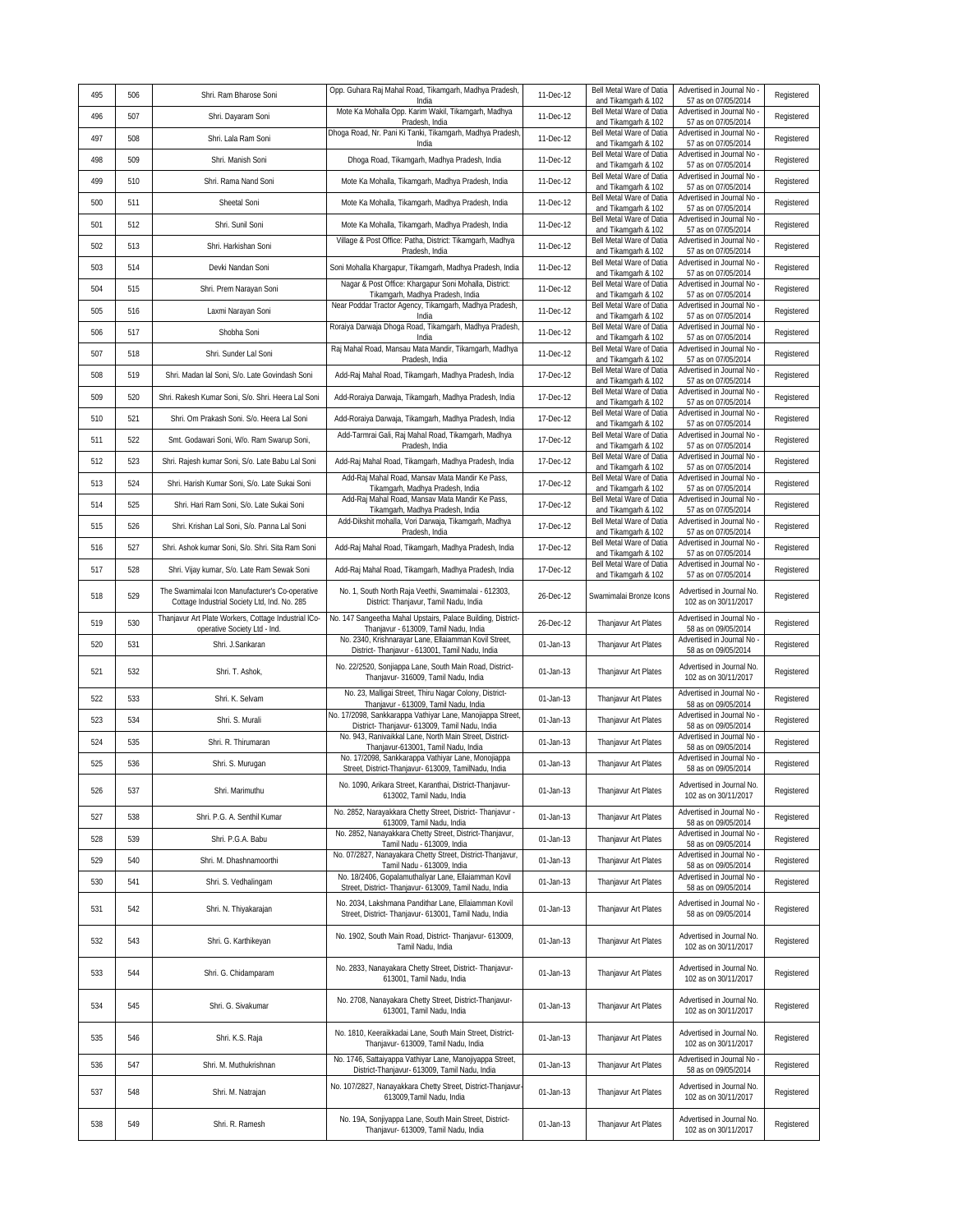| 539 | 550 | Shri. K. Karunanithi        | No. 23, Malligai Street, Thiru Nagar Colony, District-<br>Thanjavur- 613009, Tamil Nadu, India                                                                          | 01-Jan-13 | Thanjavur Art Plates    | Advertised in Journal No<br>58 as on 09/05/2014                             | Registered |
|-----|-----|-----------------------------|-------------------------------------------------------------------------------------------------------------------------------------------------------------------------|-----------|-------------------------|-----------------------------------------------------------------------------|------------|
| 540 | 551 | Shri. M. Ambethkar          | No. 55, Vandayar Colony, Srinivasapuram, District- Thanjavur<br>- 613009, Tamil Nadu, India                                                                             | 02-Jan-13 | Thanjavur Art Plates    | Advertised in Journal No.<br>102 as on 30/11/2017                           | Registered |
| 541 | 552 | Shri. N. Sekar              | No. 4/792, Kittappa Vettram, Rajagopala Swamy Kovil Street<br>District- Thanjavur- 613009, Tamil Nadu, India                                                            | 02-Jan-13 | Thanjavur Art Plates    | Advertised in Journal No<br>58 as on 09/05/2014                             | Registered |
| 542 | 553 | Shri. G. Padmanaban         | No. 94/2778, 2779, Nanayakara Chetty Street, District-<br>Thanjavur - 613001, Tamil Nadu, India                                                                         | 02-Jan-13 | Thanjavur Art Plates    | Advertised in Journal No<br>58 as on 09/05/2014                             | Registered |
| 543 | 554 | Shri. V. Govindan           | No. 102/2200, Indra Pattu Store, SakkaNayakkan Street,<br>District-Thanjavur - 613001, Tamil Nadu, India                                                                | 02-Jan-13 | Thanjavur Art Plates    | Advertised in Journal No<br>58 as on 09/05/2014                             | Registered |
| 544 | 555 | Shri. V. Ramesh             | No. 2385, Ellaiamman Koil Street, District-Thanjavur- 613<br>009, Tamil Nadu, India                                                                                     | 02-Jan-13 | Thanjavur Art Plates    | Advertised in Journal No<br>58 as on 09/05/2014                             | Registered |
| 545 | 556 | Shri. M. Paramasivam        | No. 2887, Nanayakara Chetty Street, District- Thanjavur -                                                                                                               | 02-Jan-13 | Thanjavur Art Plates    | Advertised in Journal No                                                    | Registered |
|     |     |                             | 613009, Tamil Nadu, India<br>No. 55 Vandayar Colony, Srinivasapuram, District- Thanjavur-                                                                               |           |                         | 58 as on 09/05/2014<br>Advertised in Journal No.                            |            |
| 546 | 557 | Shri. N.K. Manikandan       | 613009, Tamil Nadu, India                                                                                                                                               | 02-Jan-13 | Thanjavur Art Plates    | 102 as on 30/11/2017                                                        | Registered |
| 547 | 558 | Shri. A. Raja               | No. 55, Vandayar Colony, Srinivasapuram, District- Thanjavur-<br>613009, Tamil Nadu, India                                                                              | 02-Jan-13 | Thanjavur Art Plates    | Advertised in Journal No.<br>102 as on 30/11/2017                           | Registered |
| 548 | 559 | Shri. Durai                 | No. 8, Ellayamman Koil Street, Swamimalai, Kumbakonam,<br>Thanjavur, Swamimalai - 612302, Thanjavur, Tamil Nadu,<br>India                                               | 04-Jan-13 | Swamimalai Bronze Icons | Advertised in Journal No.<br>102 as on 30/11/2017                           | Registered |
| 549 | 560 | Shri. Kandasamy             | No. 3/828, Amman Street, Thiruvalanchuli, Kumbakonam<br>Taluka, Swamimalai - 612302, Thanjavur, Tamil Nadu, India                                                       | 04-Jan-13 | Swamimalai Bronze Icons | Advertised in Journal No.<br>102 as on 30/11/2017                           | Registered |
| 550 | 561 | Shri. M. Sampath            | No. 3A, Kallar Street, Swamimalai - 612302, Kumbakonam<br>Taluka, Thanjavur District, Tamilnadu, India                                                                  | 04-Jan-13 | Swamimalai Bronze Icons | Advertised in Journal No.<br>102 as on 30/11/2017                           | Registered |
| 551 | 562 | Shri. A. Venkatesan         | No. 434/99, Abdul Wakap Nagar, Rettipalayam Road, District<br>Thanjavur- 613009, Tamil Nadu, India                                                                      | 04-Jan-13 | Thanjavur Art Plates    | Advertised in Journal No<br>58 as on 09/05/2014                             | Registered |
| 552 | 563 | Shri. P. Balasubramaniyan   | No. 2818 Nanayakara chetty Street, District-Thanjavur-<br>613001, Tamil Nadu, India                                                                                     | 04-Jan-13 | Thanjavur Art Plates    | Advertised in Journal No<br>58 as on 09/05/2014                             | Registered |
| 553 | 564 | Shri. N. Paramasivam        | No. 55, Vandayar Colony, Srinivasapuram, District- Thanjavur<br>- 613009, Tamil Nadu, India                                                                             | 04-Jan-13 | Thanjavur Art Plates    | Advertised in Journal No.<br>102 as on 30/11/2017                           | Registered |
| 554 | 565 | Shri. Swami. V. Murugan     | No. 1013, Rani vaikkal Lane, Nalukkal Mandabam, District-<br>Thanjavur - 613009, Tamil Nadu, India                                                                      | 04-Jan-13 | Thanjavur Art Plates    | Advertised in Journal No.<br>102 as on 30/11/2017                           | Registered |
| 555 | 566 | Shri. N. Hariharan          | No. 2832, Nanayakara Chetty Street, District-Thanjavur-<br>613001. Tamil Nadu. India                                                                                    | 04-Jan-13 | Thanjavur Art Plates    | Advertised in Journal No<br>58 as on 09/05/2014                             | Registered |
| 556 | 567 | Shri. P. Navaneethakrishnan | No.55, Vandayar Colony, Srinivasapuram, District-Thanjavur-<br>613009, Tamil Nadu, India                                                                                | 04-Jan-13 | Thanjavur Art Plates    | Advertised in Journal No.<br>102 as on 30/11/2017                           | Registered |
| 557 | 568 | Shri. M. Dhanavel           | No. 19/625, Thirunagar, 2nd Street, Singaperumalkulam<br>Rettypalayam Road, District-Thanjavur- 613009, Tamil Nadu,<br>India                                            | 04-Jan-13 | Thanjavur Art Plates    | Advertised in Journal No<br>58 as on 09/05/2014                             | Registered |
| 558 | 569 | Shri. R. Devendran          | No. 35/30, P.S. Puram, Srinivasapuram, District-Thanjavur-<br>613 009, Tamil Nadu, India                                                                                | 04-Jan-13 | Thanjavur Art Plates    | Advertised in Journal No<br>58 as on 09/05/2014                             | Registered |
| 559 | 570 | Shri. P. Swaminathan        | No. 2818 Nanayakara Chetty Street, District-Thanjavur, Tamil<br>Nadu - 613 001                                                                                          | 04-Jan-13 | Thanjavur Art Plates    | Advertised in Journal No<br>58 as on 09/05/2014                             | Registered |
| 560 | 571 | Shri. M. Chandrasekaran     | No. 2768, Sonjiappa Lane, South Main Street, District-<br>Thanjavur-- 613009, Tamil Nadu, India                                                                         | 04-Jan-13 | Thanjavur Art Plates    | Advertised in Journal No.<br>102 as on 30/11/2017                           | Registered |
| 561 | 572 | Shri. U. Subramaniyan       | No. 2677B, South Main Street, District- Thanjavur- - 613 001<br>Tamil Nadu, India                                                                                       | 04-Jan-13 | Thanjavur Art Plates    | Advertised in Journal No<br>58 as on 09/05/2014                             | Registered |
| 562 | 573 | Shri. M. Sekar              | No. 2708, Nanayakkara Chetty Street, District-Thanjavur--                                                                                                               | 04-Jan-13 | Thanjavur Art Plates    | Advertised in Journal No                                                    | Registered |
| 563 | 574 | Shri. R. Raja               | 613001, Tamil Nadu, India<br>No. 26/11, Sunnambukalavai Road, North Gate P.O, District-                                                                                 | 04-Jan-13 | Thanjavur Art Plates    | 58 as on 09/05/2014<br>Advertised in Journal No                             | Registered |
|     |     |                             | Thanjavur-- 613008, Tamil Nadu, India<br>No. 35/2229, Iyankaddai Lane, Manojiappa Road, District-                                                                       |           | Thanjavur Art Plates    | 58 as on 09/05/2014<br>Advertised in Journal No                             |            |
| 564 | 575 | Shri. T. Venugopal          | Thanjavur- 613009, Tamil Nadu, India<br>No. 17/2098, Sankkarappa Vathiyar Lane, Manojiappa Street,                                                                      | 04-Jan-13 |                         | 58 as on 09/05/2014<br>Advertised in Journal No                             | Registered |
| 565 | 576 | Shri. S. Prabaharan         | District-Thaniavur-- 613009. Tamil Nadu, India                                                                                                                          | 04-Jan-13 | Thanjavur Art Plates    | 58 as on 09/05/2014                                                         | Registered |
| 566 | 577 | Shri. T. Kumar              | No. 3/2/2034, Lakshmana Pandithar Lane, Ellaiamman Koil<br>Street, District- Thanjavur-- 613009, Tamil Nadu, India                                                      | 04-Jan-13 | Thanjavur Art Plates    | Advertised in Journal No<br>58 as on 09/05/2014                             | Registered |
| 567 | 578 | Shri. T. Kathirvel          | No. 3/2/2034, Lakshmana Pandithar Lane, Ellaiamman Koil<br>Street, District-Thanjavur- 613009, Tamil Nadu, India<br>No. 24/2365, Gopalamudhaliyar Lane, Ellaiamman Koil | 04-Jan-13 | Thanjavur Art Plates    | Advertised in Journal No<br>58 as on 09/05/2014<br>Advertised in Journal No | Registered |
| 568 | 579 | Shri. M. Murugesan          | Street, District- Thanjavur- 613009, Tamil Nadu, India                                                                                                                  | 04-Jan-13 | Thanjavur Art Plates    | 58 as on 09/05/2014                                                         | Registered |
| 569 | 580 | Shri. P. Baskar             | No. 1690, Ramaiyerr Lane, West Main Road, District-<br>Thanjavur- 613009, Tamil Nadu, India                                                                             | 04-Jan-13 | Thanjavur Art Plates    | Advertised in Journal No.<br>102 as on 30/11/2017                           | Registered |
| 570 | 581 | Shri. M. Rajamanickam       | No. 25, Anadha Nagar, 3rd Street, Srinivasapuram, District-<br>Thanjavur, Tamil Nadu                                                                                    | 04-Jan-13 | Thanjavur Art Plates    | Advertised in Journal No -<br>58 as on 09/05/2014                           | Registered |
| 571 | 582 | Shri. U. Rengaraj,          | No. 2677B, South Main Street, District- Thanjavur, - 613001,<br>Tamil Nadu, India                                                                                       | 04-Jan-13 | Thanjavur Art Plates    | Advertised in Journal No.<br>102 as on 30/11/2017                           | Registered |
| 572 | 583 | Shri. T. Senthil Kumar      | No. 2563, Sonjiappa Lane, Javuli Chetty Street, South Main<br>Road, Thanjavur- 613009, Tamil Nadu, India                                                                | 04-Jan-13 | Thanjavur Art Plates    | Advertised in Journal No<br>58 as on 09/05/2014                             | Registered |
| 573 | 584 | Shri. N. Ravichandran,      | No. 2/2370, Krishana Rayar Lane, Ellaiamman Koil Street,<br>Thanjavur- 613009, Tamil Nadu, India                                                                        | 04-Jan-13 | Thanjavur Art Plates    | Advertised in Journal No.<br>102 as on 30/11/2017                           | Registered |
| 574 | 585 | Shri. S. Kirubakaran        | No. 2952, Nanayakkara Chetty Street, Thanjavur- 613001,<br>Tamil Nadu, India                                                                                            | 04-Jan-13 | Thanjavur Art Plates    | Advertised in Journal No<br>58 as on 09/05/2014                             | Registered |
| 575 | 586 | Shri. K. Balu               | No. 23, Malligai Street, Thirunagar, Srinivasapuram,<br>Thanjavur-613009, Tamil Nadu, India                                                                             | 04-Jan-13 | Thanjavur Art Plates    | Advertised in Journal No<br>58 as on 09/05/2014                             | Registered |
| 576 | 587 | Shri. T.Raju                | No. 17/2098, Sankkarappa Vathiyar Lane, Manojiappa                                                                                                                      | 04-Jan-13 | Thanjavur Art Plates    | Advertised in Journal No                                                    | Registered |
| 577 | 588 | Shir. A. Baskar             | Street, District-Thanjavur- 613009, Tamil Nadu, India<br>No. 15/1911, Javuli Chetty Street, District- Thanjavur- 613                                                    | 04-Jan-13 | Thanjavur Art Plates    | 58 as on 09/05/2014<br>Advertised in Journal No                             | Registered |
| 578 |     |                             | 009, Tamil Nadu, India<br>No. 23, Malligai Street, Thirunagar, Srinivasapuram, District-                                                                                |           |                         | 58 as on 09/05/2014<br>Advertised in Journal No                             | Registered |
|     | 589 | Shri. S, Kaliaperumal       | Thanjavur- 613009, Tamil Nadu, India<br>No. 39/506, Melakara Street, North min Street, District-                                                                        | 04-Jan-13 | Thanjavur Art Plates    | 58 as on 09/05/2014<br>Advertised in Journal No                             |            |
| 579 | 590 | Shri. S. Sanmugam           | Thanjavur - 613001, Tamil Nadu, India                                                                                                                                   | 04-Jan-13 | Thanjavur Art Plates    | 58 as on 09/05/2014                                                         | Registered |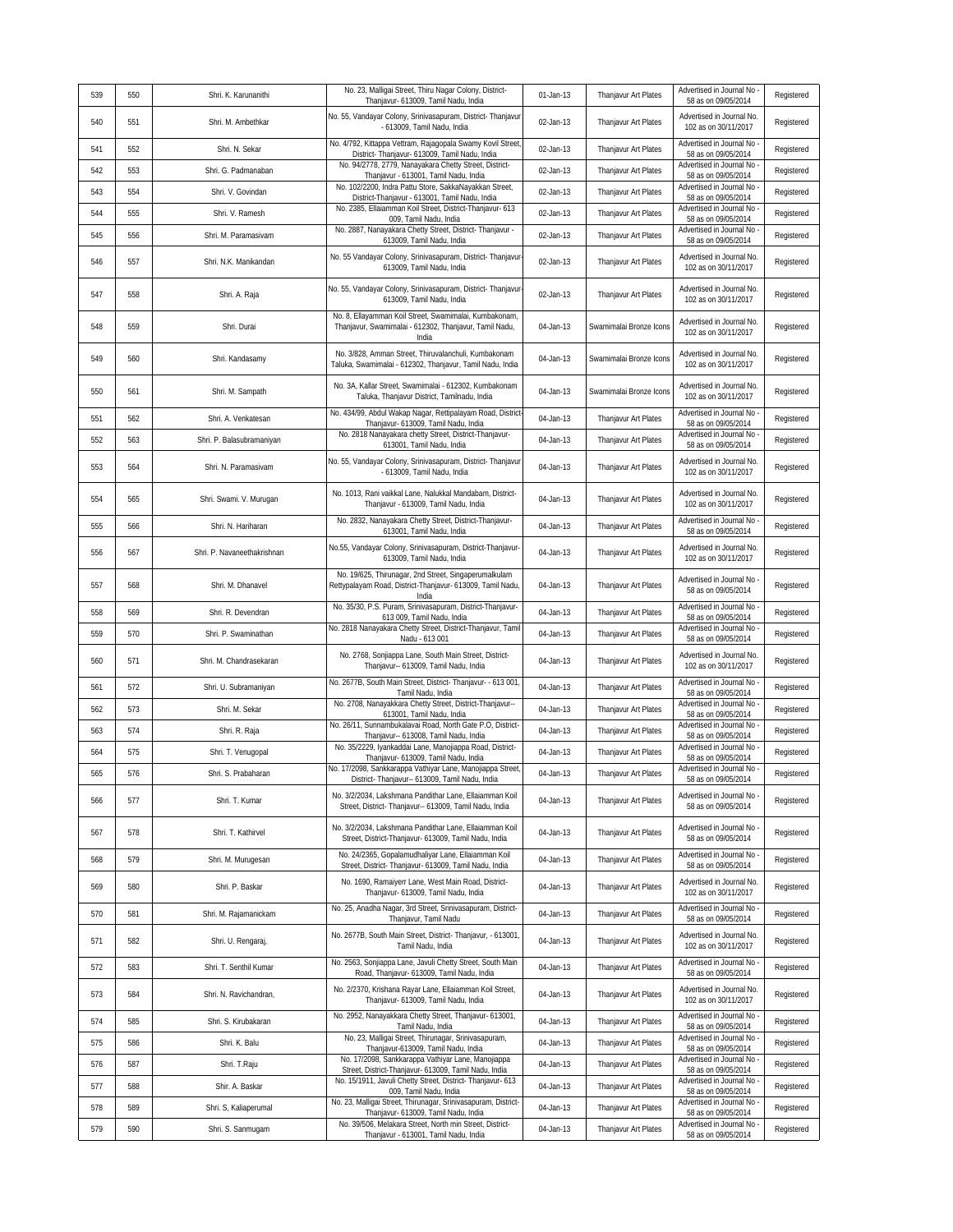| 580 | 591  | Shri. M. Gapalakrishnan                                    | No. 18, Singaperumal Kulam, Keelkarait, Thiru Nagar Extn.,<br>5th Cross, District-Thanjavur- 613009, Tamil Nadu, India | 04-Jan-13 | Thanjavur Art Plates             | Advertised in Journal No<br>58 as on 09/05/2014                        | Registered |
|-----|------|------------------------------------------------------------|------------------------------------------------------------------------------------------------------------------------|-----------|----------------------------------|------------------------------------------------------------------------|------------|
| 581 | 592  | Shri. K. Ramachandran                                      | No. 2874, Nanayakkara Chetty Street, District-Thanjavur -<br>613001, Tamil Nadu, India                                 | 04-Jan-13 | Thanjavur Art Plates             | Advertised in Journal No<br>102 as on 30/11/2017                       | Registered |
| 582 | 593  | Shri. M. Muthukumar                                        | No. 1013, Rani Vaikkal Lane, Nalukkal Mandabam, District-<br>Thanjavur - 613009, Tamil Nadu, India                     | 04-Jan-13 | Thanjavur Art Plates             | Advertised in Journal No<br>58 as on 09/05/2014                        | Registered |
| 583 | 594  | Shri. N. Panchabikesan                                     | No. 55, Vandayar Colony, Srinivasapuram, District- Thanjavur<br>- 613009, Tamil Nadu, India                            | 04-Jan-13 | Thanjavur Art Plates             | Advertised in Journal No.<br>102 as on 30/11/2017                      | Registered |
| 584 | 595  | Shri. A. Thiyagarajan                                      | No. 2342, Krishna Rayar Lane, Ellaiamman Koil Street,<br>District- Thanjavur - 613009, Tamil Nadu, India               | 04-Jan-13 | Thanjavur Art Plates             | Advertised in Journal No<br>58 as on 09/05/2014                        | Registered |
| 585 | 596  | Shri. N. Boopathi                                          | No. 55, Vandayar Colony, Srinivasapuram, District-<br>Thanjavur- 613009, Tamil Nadu, India                             | 04-Jan-13 | Thanjavur Art Plates             | Advertised in Journal No<br>58 as on 09/05/2014                        | Registered |
| 586 | 597  | Shri. S. Siva                                              | No. 39/506, Melakara Street, North Main Street, District-<br>Thanjavur- 613001, Tamil Nadu, India                      | 04-Jan-13 | Thanjavur Art Plates             | Advertised in Journal No<br>58 as on 09/05/2014                        | Registered |
| 587 | 598  | Shri. Ganesan                                              | No. 94/2778, 2779, Nanayakara Chetty Street, District-                                                                 | 04-Jan-13 | Thanjavur Art Plates             | Advertised in Journal No<br>58 as on 09/05/2014                        | Registered |
| 588 | 599  | Shri. P. Sampath                                           | Thanjavur- 613001, Tamil Nadu, India<br>No. 12/2280, Sakka Nayakan Street, District-Thanjavur-                         | 04-Jan-13 | Thanjavur Art Plates             | Advertised in Journal No                                               | Registered |
| 589 | 600  | Shri. S. Selvaraj                                          | 613009, Tamil Nadu, India<br>No. 2952, Nanayakara Chetty Street, District- Thanjavur--                                 | 04-Jan-13 | Thanjavur Art Plates             | 58 as on 09/05/2014<br>Advertised in Journal No                        | Registered |
| 590 | 601  | Shri. R. Marimuthu                                         | 613001, Tamil Nadu, India<br>No. 25, Anadha Nagar, 3rd Street, Srinivasapuram, District-                               | 04-Jan-13 | Thanjavur Art Plates             | 58 as on 09/05/2014<br>Advertised in Journal No                        | Registered |
| 591 | 602  | Shri. T. Karthikeyan                                       | Thanjavur- 613009, Tamil Nadu, India<br>No. 2563, Sonjiappa Lane, Javuli Chetty Street, South Main                     | 04-Jan-13 | Thanjavur Art Plates             | 58 as on 09/05/2014<br>Advertised in Journal No                        | Registered |
|     |      |                                                            | Road, District- Thanjavur-613009, Tamil Nadu, India<br>No. 25, Anadha Nagar, 3rd Street, Srinivasapuram, District-     |           |                                  | 58 as on 09/05/2014<br>Advertised in Journal No                        |            |
| 592 | 603  | Shri. R. Loganathan                                        | Thanjavur- 613009, Tamil Nadu, India<br>No. 19/625, Thirunagar, 2nd Street, Singaperumalkulam                          | 04-Jan-13 | Thanjavur Art Plates             | 58 as on 09/05/2014                                                    | Registered |
| 593 | 604  | Shri. T. Saravanan                                         | Rettypalayam Road, District-Thanjavur - 613009, Tamil<br>Nadu, India                                                   | 04-Jan-13 | Thanjavur Art Plates             | Advertised in Journal No.<br>102 as on 30/11/2017                      | Registered |
| 594 | 605  | Shri. M. Sambandam                                         | No. 107/2827, Nanayakara Chetty Street, District-Thanjavur-<br>613001, Tamil Nadu, India                               | 04-Jan-13 | Thanjavur Art Plates             | Advertised in Journal No.<br>102 as on 30/11/2017                      | Registered |
| 595 | 606  | Shri. T.K. Laxmanan                                        | No.2828, Nanayakara Chetty Street, District-Thanjavur-<br>613001, Tamil Nadu, India                                    | 04-Jan-13 | Thanjavur Art Plates             | Advertised in Journal No<br>58 as on 09/05/2014                        | Registered |
| 596 | 607  | Shri. G. Rathinam                                          | No. 26/11, Sunnambukalavai Road, North Gate P.O.<br>Thanjavur, D.T. Tamil Nadu - 613008, India                         | 04-Jan-13 | Thanjavur Art Plates             | Advertised in Journal No<br>58 as on 09/05/2014                        | Registered |
| 597 | 608  | Shri. N. Jayachandran                                      | No. 55, Vandayar Colony, Srinivasapuram, District-Thanjavur-<br>613009, Tamil Nadu, India                              | 04-Jan-13 | Thanjavur Art Plates             | Advertised in Journal No.<br>102 as on 30/11/2017                      | Registered |
| 598 | 609  | Smt. S. Chitra                                             | Arokyamadha 2nd Street, Madhakkottai, Thanjavur-- 613005,<br>Tamil Nadu, India                                         | 08-Jan-13 | Thanjavur Painting               | Advertised in Journal<br>No.102 as on 30/11/2017                       | Registered |
| 599 | 610  | Ms. M. Bhavani                                             | No. 83B, 4th Street, Municipal Colony, Medical College Road,<br>Thanjavur- 613007, Tamil Nadu, India                   | 08-Jan-13 | Thanjavur Painting               | Advertised in Journal<br>No.102 as on 30/11/2017                       | Registered |
| 600 | 611  | Shri. M. Radhakrishnan                                     | No. 644, Koniraja Pallaiyam, East Main Street, Thanjavur--<br>613001, Tamil Nadu, India                                | 08-Jan-13 | Thanjavur Painting               | Advertised in Journal<br>No.102 as on 30/11/2017                       | Registered |
| 601 | 612  | Shri. T. Swaminathan                                       | No. 14, Barath Nagar, Karanthai, Thanjavur-- 613002, Tamil<br>Nadu, India                                              | 08-Jan-13 | Thanjavur Painting               | Advertised in Journal<br>No.102 as on 30/11/2017                       | Registered |
| 602 | 663  | Shri. B. Lakshmanan                                        | Old No. 60, New No. 36, Kanakamoolam Palla Street,<br>Vadasery, Nagercoil, K.K District - 629001                       | 11-Jan-13 | Temple Jewellery of<br>Nagercoil | Advertised in Journal No.<br>102 as on 30/11/2017                      | Registered |
| 603 | 664  | Shri. Kalamani, S. Muthuswamy                              | "Sri Kamatchi Amman Temple Jewellery", 122, Acharymar<br>North Street, Vadasery, Nagercoil - 629001                    | 11-Jan-13 | Temple Jewellery of<br>Nagercoil | Advertised in Journal No.<br>102 as on 30/11/2017                      | Registered |
| 604 | 665  | The Tamil Nadu Handicrafts Development Corporation<br>Ltd  | No. 759, Anna Salai, Opp TVS, Chennai - 600002, Tamil<br>Nadu, India.                                                  | 11-Jan-13 | Swamimalai Bronze Icons          | Advertised in Journal No<br>102 as on 30/11/2017                       | Registered |
| 605 | 666  | The Tamil Nadu Handicrafts Development Corporation<br>Ltd. | No. 759, Anna Salai, Opp TVS, Chennai - 600002, Tamil<br>Nadu, India.                                                  | 11-Jan-13 | Swamimalai Bronze Icons          | Advertised in Journal No.<br>102 as on 30/11/2017                      | Registered |
| 606 | 667  | The Tamil Nadu Handicrafts Development Corporation<br>Ltd. | No. 759, Anna Salai, Opp TVS, Chennai - 600002, Tamil<br>Nadu, India.                                                  | 11-Jan-13 | Thanjavur Painting               | Advertised in Journal<br>No.102 as on 30/11/2017                       | Registered |
| 607 | 966  | Shareef Khan, Shareef Arts                                 | No.141, Netaji Subhash Nagar Marg, Indore, Madhya<br>Pradesh, India                                                    | 21-Jan-13 | Leather Toys of Indore           | Advertised in Journal No<br>89 as on 02/08/2016                        | Registered |
| 608 | 979  | Vidhya Handicrafts, Mahesh Bamne,                          | No. 391, Rustam Ka Bagicha, Malwa Mill, Indore, Madhya<br>Pradesh, India                                               | 21-Jan-13 | Leather Toys of Indore           | Advertised in Journal No<br>89 as on 02/08/2016                        | Registered |
| 609 | 986  | Shri. Phul Chand Jatav                                     | No. 522, Patni Pura, Indore, Madhya Pradesh, India                                                                     | 21-Jan-13 | Leather Toys of Indore           | Advertised in Journal No<br>89 as on 02/08/2016                        | Registered |
| 610 | 987  | Santosh Mandloi                                            | No.391, Rustam Ka Bagicha, Malwa Mill, Indore, Madhya<br>Pradesh, India                                                | 21-Jan-13 | Leather Toys of Indore           | Advertised in Journal No<br>89 as on 02/08/2016                        | Registered |
| 611 | 996  | Phoolwati Jatav, W/o. Phoolchand Jatav                     | No. 522, Patnipura, Narayan Seth Compound, Indore,<br>Madhya Pradesh, India                                            | 21-Jan-13 | Leather Toys of Indore           | Advertised in Journal No<br>89 as on 02/08/2016                        | Registered |
| 612 | 997  | Shri. Hamir Chand                                          | No. 125, Rustam Ka Bagicha, Indore, Madhya Pradesh, India                                                              | 21-Jan-13 | Leather Toys of Indore           | Advertised in Journal No<br>89 as on 02/08/2016                        | Registered |
| 613 | 1009 | Shri. Rajesh Singh Rathour                                 | No. 301/2, Patnipura, Indore, Madhya Pradesh, India                                                                    | 21-Jan-13 | Leather Toys of Indore           | Advertised in Journal No<br>89 as on 02/08/2016                        | Registered |
| 614 | 1011 | Shri. Azmat Husain                                         | T-510, LIG Colony, Choti Khajrani, Indore, Madhya Pradesh,<br>India                                                    | 21-Jan-13 | Leather Toys of Indore           | Advertised in Journal No<br>89 as on 02/08/2016                        | Registered |
| 615 | 1015 | Shri. Rafiq                                                | No. 56, Shantinagar, Jain Colony, Chhipabakhal, Indore,<br>Madhya Pradesh, India                                       | 21-Jan-13 | Leather Toys of Indore           | Advertised in Journal No<br>89 as on 02/08/2016                        | Registered |
| 616 | 1034 | Bhagwati Rathore, W/o. Parkath Rathore                     | No. 522, Patnipura, Narayan Seth Compound, Indore,<br>Madhya Pradesh, India                                            | 21-Jan-13 | Leather Toys of Indore           | Advertised in Journal No<br>89 as on 02/08/2016                        | Registered |
| 617 | 1075 | Shri. Manoj Malwiya                                        | No. 107/2, Dev Nagar, Indore, Madhya Pradesh, India                                                                    | 21-Jan-13 | Leather Toys of Indore           | Advertised in Journal No<br>89 as on 02/08/2016                        | Registered |
| 618 | 1077 | Gulab                                                      | No. 505, Rustam Ka Bagicha, Malwa Mill, Indore, Madhya<br>Pradesh, India                                               | 21-Jan-13 | Leather Toys of Indore           | Advertised in Journal No<br>89 as on 02/08/2016                        | Registered |
| 619 | 1121 | Durga Jatav                                                | No. 522, Narayan Seth Compound, Patnipura, Indore,<br>Madhya Pradesh, India                                            | 21-Jan-13 | Leather Toys of Indore           | Advertised in Journal No<br>89 as on 02/08/2016                        | Registered |
| 620 | 1131 | Prem Bai Narwaria                                          | No. 493, Rustam Ka Bagicha, Indore, Madhya Pradesh, India                                                              | 21-Jan-13 | Leather Toys of Indore           | Advertised in Journal No<br>89 as on 02/08/2016                        | Registered |
| 621 | 1151 | Smt. Vidhya Jatav                                          | No. 1, Rupesh Yadav Nagar, Road No. 9, Nehru Nagar,                                                                    | 21-Jan-13 | Leather Toys of Indore           | Advertised in Journal No                                               | Registered |
| 622 | 1156 | Manish Kumar Jatav                                         | Indore, Madhya pradesh, India<br>No.01, Rupesh Yadav Nagar, Road No. 9, Nehru Nagar,<br>Indore, Madhya pradesh, India  | 21-Jan-13 | Leather Toys of Indore           | 89 as on 02/08/2016<br>Advertised in Journal No<br>89 as on 02/08/2016 | Registered |
|     |      |                                                            |                                                                                                                        |           |                                  |                                                                        |            |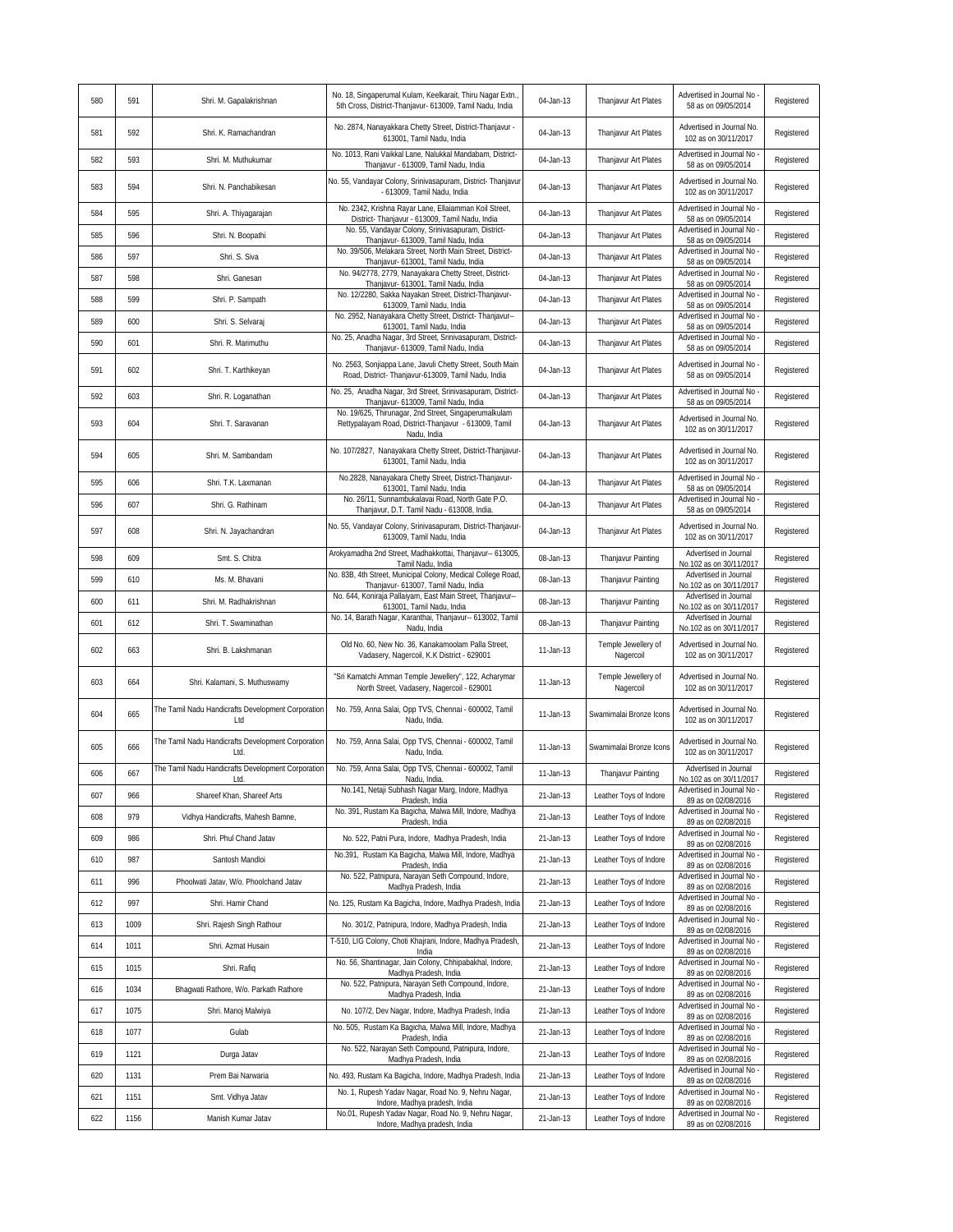| 623 | 1164 | Sachin, S/o. Ramchandra Karosiya                    | No.113/1, Nehru Nagar, Patni Pura, Indore, Madhya                                                           | 21-Jan-13 | Leather Toys of Indore | Advertised in Journal No                                               | Registered |
|-----|------|-----------------------------------------------------|-------------------------------------------------------------------------------------------------------------|-----------|------------------------|------------------------------------------------------------------------|------------|
| 624 | 1172 | Narayan, Rasile                                     | Pradesh, India<br>No.233, Jagjivan Nagar, Indore, Madhya Pradesh, India                                     | 21-Jan-13 | Leather Toys of Indore | 89 as on 02/08/2016<br>Advertised in Journal No                        | Registered |
| 625 | 1346 | Anand Kumar Raikwar, S/o. Shivshankar Raikwar       | 263/B, Sangam Nagar, Indore, Madhya Pradesh, India                                                          | 04-Feb-13 | Leather Toys of Indore | 89 as on 02/08/2016<br>Advertised in Journal No                        | Registered |
| 626 | 1348 | Shri. Vijay Sheroke, S/o. Kishanlal Sheroke         | No.67/3, Rustam Ka Bagicha, Malwa Mill, Indore, Madhya                                                      | 04-Feb-13 | Leather Toys of Indore | 57 as on 07/05/2014<br>Advertised in Journal No                        | Registered |
| 627 | 1349 | Shri. Kelash Jayswal, S/o. Late Poonam Chand        | Pradesh, India<br>No.197, Rustam Ka Bagicha, Malwa Mill, Indore, Madhya                                     | 04-Feb-13 | Leather Toys of Indore | 57 as on 07/05/2014<br>Advertised in Journal No                        | Registered |
| 628 | 1352 | Shri. Nand Ram Ahirwar, S/o. Geanesh Dham Colony    | Pradesh, India<br>Sanwer Road, Indor, Mathya Pradesh, India                                                 | 04-Feb-13 | Leather Toys of Indore | 57 as on 07/05/2014<br>Advertised in Journal No                        | Registered |
| 629 | 1353 | Shri. Govind Singh, S/o. Mansingh Gangore           | No.760, Bajrang Nagar, Indore, Madhya Pradesh, India                                                        | 04-Feb-13 | Leather Toys of Indore | 89 as on 02/08/2016<br>Advertised in Journal No                        | Registered |
| 630 | 1354 | Shri. Shankar Singh Sekhawat, S/o. Surajbhan Singh  | No.79, Patnipura, Indore, Madhya Pradesh, India                                                             | 04-Feb-13 | Leather Toys of Indore | 57 as on 07/05/2014<br>Advertised in Journal No                        | Registered |
| 631 | 1355 | Sekhawat<br>Munni Bai Raikwar, W/o. Vikram Raikwar  |                                                                                                             | 04-Feb-13 | Leather Toys of Indore | 57 as on 07/05/2014<br>Advertised in Journal No                        | Registered |
| 632 | 1357 |                                                     | No.108, Ram Bali Nagar, Indore, Madhya Pradesh, India<br>185, Rustam Ka Bagicha, Malwa Mill, Indore, Madhya | 04-Feb-13 | Leather Toys of Indore | 57 as on 07/05/2014<br>Advertised in Journal No                        |            |
|     |      | Shri. Satish Pal, S/o. Kamal Pal                    | Pradesh, India<br>No.209, Rustam Ka Bagicha, Malwa Mill, Indore, Madhya                                     |           |                        | 57 as on 07/05/2014<br>Advertised in Journal No                        | Registered |
| 633 | 1358 | Shri. Bhupendra Bagele, S/o. Late Badrilal Bagele   | Pradesh, India<br>No.56, Shanti Nagar, Jain Colony, Chhipa, Bakhal, Indore,                                 | 04-Feb-13 | Leather Toys of Indore | 57 as on 07/05/2014<br>Advertised in Journal No                        | Registered |
| 634 | 1359 | Shri. Abdul Lateef, S/o. Shafi Mohammad             | Madhya Pradesh, India<br>No.279, Sanjay Gandhi Nagar, Indore, Madhya Pradesh,                               | 04-Feb-13 | Leather Toys of Indore | 57 as on 07/05/2014<br>Advertised in Journal No                        | Registered |
| 635 | 1362 | Shri. Gokul Prasad Narvaria, S/o. Asharam Narvaria  | India                                                                                                       | 04-Feb-13 | Leather Toys of Indore | 57 as on 07/05/2014<br>Advertised in Journal No                        | Registered |
| 636 | 1365 | Shri. Umashankar Gangore, S/o. Mansingh             | No.760, Bajrang Nagar, Indore, Madhya Pradesh, India                                                        | 04-Feb-13 | Leather Toys of Indore | 57 as on 07/05/2014<br>Advertised in Journal No                        | Registered |
| 637 | 1366 | Shri. Ajay Jayswal, S/o. Kailash Jaswal             | No.198, Rustam Ka Bagicha, Indore, Madhya Pradesh, India                                                    | 04-Feb-13 | Leather Toys of Indore | 57 as on 07/05/2014<br>Advertised in Journal No                        | Registered |
| 638 | 1367 | Anita Gangore, W/o. Govind Singh                    | No.760, Bajrang Nagar, Indore, Madhya Pradesh, India                                                        | 04-Feb-13 | Leather Toys of Indore | 57 as on 07/05/2014                                                    | Registered |
| 639 | 1369 | Shri. Abdul Saleem, S/o. Abdul Gaffar Khan          | No.52, Tukoganj Road, Dewas, Indore, Madhya Pradesh,<br>India                                               | 04-Feb-13 | Leather Toys of Indore | Advertised in Journal No<br>57 as on 07/05/2014                        | Registered |
| 640 | 1370 | Shri. Prakash Rasile, S/o. Manak Chand              | No.233, Jagjivan Ram Nagar, Indore, Madhya Pradesh, India                                                   | 04-Feb-13 | Leather Toys of Indore | Advertised in Journal No<br>57 as on 07/05/2014                        | Registered |
| 641 | 1372 | Shri. Dipak Dohake, S/o. Haridas Dahake             | No.13, Durga Nagar Colony, Marimata Bazar, Indore, Madhya<br>Pradesh, India                                 | 04-Feb-13 | Leather Toys of Indore | Advertised in Journal No<br>57 as on 07/05/2014                        | Registered |
| 642 | 1373 | Shri. Yaswant Panchalkar, S/o. Vishnurao Panchalkar | No.25/1, Vandna Nagar Main, Behind Tilak Nagar, Indore,<br>Madhya Pradesh, India                            | 04-Feb-13 | Leather Toys of Indore | Advertised in Journal No<br>57 as on 07/05/2014                        | Registered |
| 643 | 1374 | Shri. Ashok Narwariya, S/o. Kamal Kumar Narwariya   | No.493, Rustam Ka Bagicha, Indore, Madhya Pradesh, India                                                    | 04-Feb-13 | Leather Toys of Indore | Advertised in Journal No<br>89 as on 02/08/2016                        | Registered |
| 644 | 1376 | Shri. Deepak Bhandari, S/o. Mohan Lal Bhandari      | No.282, Rustam Ka Bagicha, Indore, Madhya Pradesh, India                                                    | 04-Feb-13 | Leather Toys of Indore | Advertised in Journal No<br>57 as on 07/05/2014                        | Registered |
| 645 | 1377 | Shri. Rajendra Roshan, S/o. Badi Lal Roshan         | 482, Rustam Ka Bagicha, Indore, Madhya Pradesh, India                                                       | 04-Feb-13 | Leather Toys of Indore | Advertised in Journal No<br>57 as on 07/05/2014                        | Registered |
| 646 | 1378 | Shri. Bherulal Ujjaini S/o. Madan Lal Ujjaini       | No.501, Rustam Ka Bagicha, Indore, Madhya Pradesh, India                                                    | 04-Feb-13 | Leather Toys of Indore | Advertised in Journal No<br>57 as on 07/05/2014                        | Registered |
| 647 | 1380 | Smt. Vandana Chappe, W/o. Karan Chappe              | No.501, Rustam Ka Bagicha, Indore, Madhya Pradesh, India                                                    | 04-Feb-13 | Leather Toys of Indore | Advertised in Journal No<br>57 as on 07/05/2014                        | Registered |
| 648 | 1384 | Shri. Dhhanalal Bijore, S/o. Buddhalal              | No. 498, Rustam Ka Bagicha, Indore, Madhya Pradesh, India                                                   | 04-Feb-13 | Leather Toys of Indore | Advertised in Journal No<br>57 as on 07/05/2014                        | Registered |
| 649 | 1385 | Sita Bijore, W/o. Tulsiram Bijore                   | No. 491, Rustam Ka Bagicha, Indore, Madhya Pradesh, India                                                   | 04-Feb-13 | Leather Toys of Indore | Advertised in Journal No<br>57 as on 07/05/2014                        | Registered |
| 650 | 1386 | Shri. Prakash Jatav, S/o. Kamal Singh Jatav         | No. 522, Naran Seth Compound, Patnipura, Indore, Madhya<br>Pradesh, India                                   | 04-Feb-13 | Leather Toys of Indore | Advertised in Journal No<br>57 as on 07/05/2014                        | Registered |
| 651 | 1387 | Shri. Vijay Narwariya, S/o. Ashok Narwariya         | No. 493, Triveni Mohalla, Rustam Ka Bagicha, Indore,<br>Madhya Pradesh, India                               | 04-Feb-13 | Leather Toys of Indore | Advertised in Journal No<br>57 as on 07/05/2014                        | Registered |
| 652 | 1388 | Shri. Karan Chhape, S/o. Lala Ram Chhape            | No. 501, Rustam Ka Bagicha, Indore, Madhya Pradesh, India                                                   | 04-Feb-13 | Leather Toys of Indore | Advertised in Journal No<br>57 as on 07/05/2014                        | Registered |
| 653 | 1389 | Pinky Bhandari, W/o. Deepak Bhandari                | No. 282, Rustam Ka Bagicha, Indore, Madhya Pradesh, India                                                   | 04-Feb-13 | Leather Toys of Indore | Advertised in Journal No<br>57 as on 07/05/2014                        | Registered |
| 654 | 1390 | Sarita Roshan, W/o. Rajendra Roshan                 | No. 482, Rustam Ka Bagicha, Indore, Madhya Pradesh, India                                                   | 04-Feb-13 | Leather Toys of Indore | Advertised in Journal No<br>89 as on 02/08/2016                        | Registered |
| 655 | 1391 | Aasha Ujjaini, W/o. Madanlal Ujjaini                | No. 501, Triveni Mohalla, Rustam Ka Bagicha, Indore,<br>Madhya Pradesh, India                               | 04-Feb-13 | Leather Toys of Indore | Advertised in Journal No -<br>57 as on 07/05/2014                      | Registered |
| 656 | 1392 | Premlata Bijore, W/o. Dhanna Lal Bijore             | No. 498, Triveni Mohalla, Rustam Ka Bagicha, Indore,<br>Madhya Pradesh, India                               | 04-Feb-13 | Leather Toys of Indore | Advertised in Journal No<br>57 as on 07/05/2014                        | Registered |
| 657 | 1393 | Shri. Chhotelal Ghanghore, S/o. Mangal Ghanghore    | No. 505, Rustam Ka Bagicha, Indore, Madhya Pradesh, India                                                   | 04-Feb-13 | Leather Toys of Indore | Advertised in Journal No<br>57 as on 07/05/2014                        | Registered |
| 658 | 1395 | Nikita Jatav, W/o. Foolchand Jatav                  | No. 322, Narain Seth Compound, Patnipura, Indore, Madhya                                                    | 04-Feb-13 | Leather Toys of Indore | Advertised in Journal No                                               | Registered |
| 659 | 1398 | Shri. Tulsi Ram Bezore, S/o. Balchand Bezore        | Pradesh, India<br>No.491, Rustam Ka Bagicha, Malwa Mill, Indore, Madhya                                     | 04-Feb-13 | Leather Toys of Indore | 57 as on 07/05/2014<br>Advertised in Journal No<br>89 as on 02/08/2016 | Registered |
| 660 | 1537 | Smt. Akkamma Krishna Bojedar                        | Pradesh, India<br>Kumbhar Oni, Navalgund, District- Dharwad-580022,                                         | 11-Mar-13 | Navalgund Durries      | Advertised in Journal No                                               | Registered |
| 661 | 1539 | Smt. Meenakshi Chandrashekhar                       | Karnataka, India<br>Kumbhar Oni, Navalgund, District- Dharwad-580022,                                       | 11-Mar-13 | Navalgund Durries      | 121 as on 26/04/2019<br>Advertised in Journal No -                     | Registered |
| 662 | 1541 | Smt. Mahaboobi Hussainsab Sottaknad                 | Karnataka, India<br>Kumbhar Oni, Navalgund, District- Dharwad-580022,                                       | 11-Mar-13 | Navalgund Durries      | 121 as on 26/04/2019<br>Advertised in Journal No                       | Registered |
| 663 | 1543 | Smt. Nagaveni Belurappa Sheral                      | Karnataka, India<br>Kumbhar Oni, Navalgund, District- Dharwad-580022,                                       | 11-Mar-13 | Navalgund Durries      | 121 as on 26/04/2019<br>Advertised in Journal No                       | Registered |
| 664 | 1544 | Smt. Nagavva N Bojedar                              | Karnataka, India<br>Kumbhar Oni, Navalgund, District- Dharwad-580022,                                       | 11-Mar-13 | Navalgund Durries      | 121 as on 26/04/2019<br>Advertised in Journal No                       | Registered |
| 665 | 1545 | Smt. Laxmavva T.Bajanthri                           | Karnataka, India<br>Kumbhar Oni, Navalgund, District- Dharwad-580022,                                       | 11-Mar-13 | Navalgund Durries      | 121 as on 26/04/2019<br>Advertised in Journal No                       | Registered |
| 666 | 1546 | Smt. Thippavasappa Bajanthri                        | Karnataka, India<br>Kumbhar Oni, Navalgund, District- Dharwad-580022,                                       | 11-Mar-13 | Navalgund Durries      | 121 as on 26/04/2019<br>Advertised in Journal No                       | Registered |
| 667 | 1547 | Smt. Safura Bengum Makkandar                        | Karnataka, India<br>Malaisen Dargah, Navalgund, District- Dharwad-580022,                                   | 11-Mar-13 | Navalgund Durries      | 121 as on 26/04/2019<br>Advertised in Journal No                       | Registered |
| 668 | 1550 | Smt. Rekha Bai Manjunath Gondle                     | Karnataka, India<br>Kumbhar Oni, Navalgund, District- Dharwad-580022,                                       | 11-Mar-13 | Navalgund Durries      | 121 as on 26/04/2019<br>Advertised in Journal No -                     | Registered |
|     |      |                                                     | Karnataka, India<br>Kumbhar Oni, Navalgund, District- Dharwad-580022,                                       |           |                        | 121 as on 26/04/2019<br>Advertised in Journal No                       |            |
| 669 | 1551 | Smt. Parrava Bhimappa Badami                        | Karnataka, India<br>Manjunath Oni, Navalgund, District- Dharwad-580022,                                     | 11-Mar-13 | Navalgund Durries      | 121 as on 26/04/2019<br>Advertised in Journal No                       | Registered |
| 670 | 1552 | Smt. Parava Shivananda Khataraki                    | Karnataka, India<br>Jamkhan Oni, Navalgund, District- Dharwad-580022,                                       | 11-Mar-13 | Navalgund Durries      | 121 as on 26/04/2019<br>Advertised in Journal No                       | Registered |
| 671 | 1554 | Smt. Mehaboobi Khader Khan Patvegar                 | Karnataka, India                                                                                            | 11-Mar-13 | Navalgund Durries      | 121 as on 26/04/2019                                                   | Registered |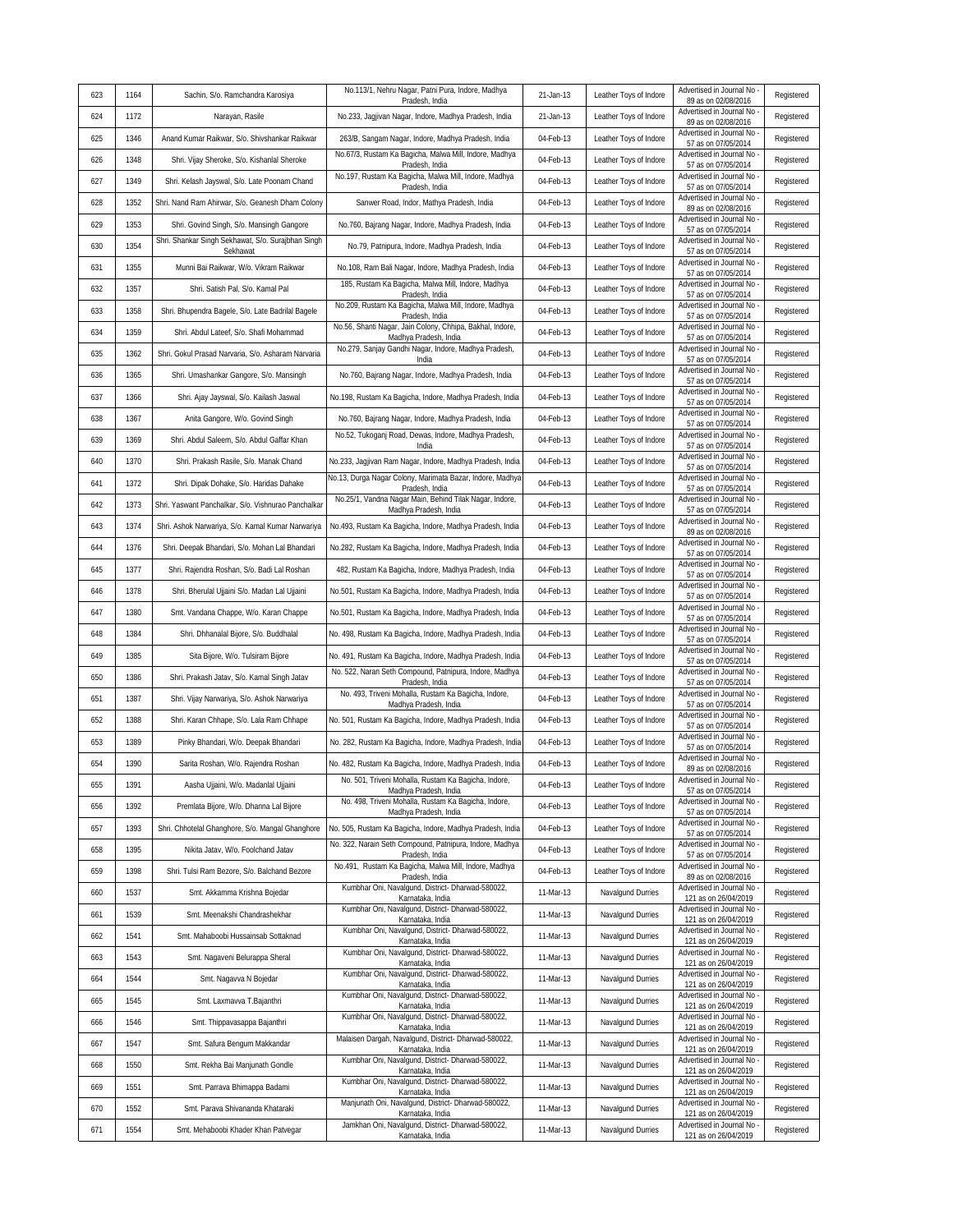| 672 | 1561 | Smt. Bibijan B Devaradu                                                                                          | Kumbhar Oni, Navalgund, District- Dharwad-580022,                                                                                | 11-Mar-13 | Navalgund Durries      | Advertised in Journal No<br>121 as on 26/04/2019  | Registered |
|-----|------|------------------------------------------------------------------------------------------------------------------|----------------------------------------------------------------------------------------------------------------------------------|-----------|------------------------|---------------------------------------------------|------------|
| 673 | 1562 | Smt. Abida Begum Moinudin Mullah                                                                                 | Karnataka, India<br>Kumbhar Oni, Navalgund, District- Dharwad-580022,                                                            | 11-Mar-13 | Navalgund Durries      | Advertised in Journal No<br>121 as on 26/04/2019  | Registered |
| 674 | 1571 | Shri. Fulsingh Nag, S/o. Shukh Ram                                                                               | Karnataka, India<br>Village & Post: Karanpur, Mohali, District: Bastar, Kondagaon<br>Chhattisgarh, India.                        | 06-May-13 | Bastar Dhokra          | Advertised in Journal No<br>57 as on 07/05/2014   | Registered |
| 675 | 1572 | Shri. Amru Ram Bagel, S/o. Bhandia Bagel, Vill &<br>Post: Karanpur, Pometaloi, District: Bastar,<br>Chhattisgarh | Village & Post: Karanpur, Pometaloi, District: Bastar,<br>Chhattisgarh, India.                                                   | 06-May-13 | Bastar Dhokra          | Advertised in Journal No<br>57 as on 07/05/2014   | Registered |
| 676 | 1573 | Shri. Sibdshwar Kashyap, S/o. Bijoram                                                                            | Village & Post: Dahikonga, Post: Kondagaon, Chhattisgarh,<br>India                                                               | 06-May-13 | Bastar Dhokra          | Advertised in Journal No<br>57 as on 07/05/2014   | Registered |
| 677 | 1574 | Shri. Ludru Ram Manikpuri, S/o. Kandey Ram                                                                       | Village & Post: Dahikonga, Post: Kondagaon, Chhattisgarh,<br>India.                                                              | 06-May-13 | Bastar Dhokra          | Advertised in Journal No<br>57 as on 07/05/2014   | Registered |
| 678 | 1575 | Ombatti Kashyap, W/o. Viseshwar                                                                                  | Village & Post: Dahikonga, Post: Kondagaon, Chhattisgarh,<br>India.                                                              | 06-May-13 | Bastar Dhokra          | Advertised in Journal No<br>57 as on 07/05/2014   | Registered |
| 679 | 1576 | Viseshwar Kashyap, S/o. Biju Kashyap                                                                             | Village & Post: Dahikonga, Jagdalpur, Chhattisgarh, India.                                                                       | 06-May-13 | Bastar Dhokra          | Advertised in Journal No<br>57 as on 07/05/2014   | Registered |
| 680 | 1577 | Shri. Panku Ram Baghel, S/o. Kamluram                                                                            | Village & Post: Karanpur, Mohali, Kondagaon, Chhattisgarh,<br>India                                                              | 06-May-13 | Bastar Dhokra          | Advertised in Journal No<br>57 as on 07/05/2014   | Registered |
| 681 | 1578 | Ayati Baghel, W/o. Bhondiya                                                                                      | Village & Post: Karanpur, Thana & Tehsil: Kondagaon,<br>Chhattisgarh, India.                                                     | 06-May-13 | Bastar Dhokra          | Advertised in Journal No<br>57 as on 07/05/2014   | Registered |
| 682 | 1579 | Budhni Baghel, S/o. Mankoo Baghel                                                                                | Village & Post: Karanpur, Thana & Tehsil: Kondagaon,<br>Chhattisgarh, India.                                                     | 06-May-13 | Bastar Dhokra          | Advertised in Journal No<br>57 as on 07/05/2014   | Registered |
| 683 | 1580 | Shri. Lalit Kumar Sagar, S/o. Gajral                                                                             | Village & Post: Karanpur, Tehsil: Kondagaon, Jagdalpur,<br>Chhattisgarh, India.                                                  | 06-May-13 | Bastar Dhokra          | Advertised in Journal No<br>57 as on 07/05/2014   | Registered |
| 684 | 1581 | Shri. Jayadhar Yadav, S/o. Jaggoo Yadav                                                                          | Village & Post: Karanpur, Thana & Tehsil: Kondagaon,<br>Chhattisgarh, India.                                                     | 06-May-13 | Bastar Dhokra          | Advertised in Journal No<br>57 as on 07/05/2014   | Registered |
| 685 | 1582 | Shri. Gajral Sagar, S/o. Jhimtu Ram                                                                              | Village & Post: Karanpur, Post Office: Mohali, Kondagaon,<br>Chhattisgarh, India.                                                | 06-May-13 | Bastar Dhokra          | Advertised in Journal No<br>57 as on 07/05/2014   | Registered |
| 686 | 1583 | Shri. Suresh Kumar Baghel, S/o. Deuram Baghel                                                                    | Village & Post: Karanpur, Post Office: Mohali, Tehsil:<br>Kondagaon, Chhattisgarh, India.                                        | 06-May-13 | Bastar Dhokra          | Advertised in Journal No<br>57 as on 07/05/2014   | Registered |
| 687 | 1584 | Shri. Mangdoo Baghel, S/o. Bhondiya Baghel                                                                       | Village & Post: Karanpur, Thana & Tehsil: Kondagaon,<br>Chhattisgarh, India.                                                     | 06-May-13 | Bastar Dhokra          | Advertised in Journal No<br>57 as on 07/05/2014   | Registered |
| 688 | 1585 | Shri. Bhondiya Baghel, S/o. Kamloo Baghel                                                                        | Village & Post: Karanpur, Thana & Tehsil: Kondagaon,<br>District: Bastar, Chhattisgarh, India.                                   | 06-May-13 | Bastar Dhokra          | Advertised in Journal No<br>57 as on 07/05/2014   | Registered |
| 689 | 1586 | Shri. Chhedoo Ram Baghel, S/o. Mandoo Baghel                                                                     | Village & Post: Karanpur, Thana & Tehsil: Kondagaon,<br>District: Bastar, Chhattisgarh, India.                                   | 06-May-13 | Bastar Dhokra          | Advertised in Journal No<br>57 as on 07/05/2014   | Registered |
| 690 | 1587 | Shri. Dhedoo Ram Maghel, S/o. Mandoo Ram Baghel                                                                  | Village & Post: Karanpur, Thana & Tehsil: Kondagaon,<br>District: Bastar, Chhattisgarh, India.                                   | 06-May-13 | Bastar Dhokra          | Advertised in Journal No<br>57 as on 07/05/2014   | Registered |
| 691 | 1588 | Shri. Rameshwar Baghel, S/o. Bomala Baghel                                                                       | Village & Post: Bhelwa Padar Para, Tehsil: Kondagaon,<br>District: Bastar, Chhattisgarh, India.                                  | 06-May-13 | Bastar Dhokra          | Advertised in Journal No<br>57 as on 07/05/2014   | Registered |
| 692 | 1591 | Mrs. Muthsin                                                                                                     | Having business at Manjakkalmund, Ooty, Tamil Nadu, India                                                                        | 23-May-13 | <b>Toda Embroidery</b> | Advertised in Journal No<br>69 as on 24/07/2015   | Registered |
| 693 | 1592 | Mrs. Roopavathi                                                                                                  | Having business at Thavittukkodu Mund, Door No. 148,<br>Sandynallah PO, Ooty, Tamil Nadu, India                                  | 23-May-13 | <b>Toda Embroidery</b> | Advertised in Journal No<br>69 as on 24/07/2015   | Registered |
| 694 | 1593 | Mrs. Allirani                                                                                                    | Having business at Muthunadumund, Thalailundha PO, Ooty,<br>Tamil Nadu, India                                                    | 23-May-13 | <b>Toda Embroidery</b> | Advertised in Journal No<br>69 as on 24/07/2015   | Registered |
| 695 | 1594 | Mrs. Thamarai                                                                                                    | Having business at Pudumund, Door No. 34/34, Glenmargen<br>PO, Ooty, Tamil Nadu, India                                           | 23-May-13 | <b>Toda Embroidery</b> | Advertised in Journal No<br>69 as on 24/07/2015   | Registered |
| 696 | 1595 | Mrs. Sheela                                                                                                      | Having business at Shalom Self Help Group, Claremont, Club<br>Road, Ooty - 643001, Tamil Nadu, India                             | 23-May-13 | <b>Toda Embroidery</b> | Advertised in Journal No<br>69 as on 24/07/2015   | Registered |
| 697 | 1596 | Mrs. Jalirani, W/o. Dheralikuttan                                                                                | Having business at Nedimund, Ullikal PO, Coonoor, Nilgris -<br>643234 Tamil Nadu, India                                          | 23-May-13 | <b>Toda Embroidery</b> | Advertised in Journal No<br>69 as on 24/07/2015   | Registered |
| 698 | 1597 | Mrs. Nilasin                                                                                                     | Having business at Manjakkalmund, Ooty, Tamil Nadu, India                                                                        | 23-May-13 | <b>Toda Embroidery</b> | Advertised in Journal No<br>69 as on 24/07/2015   | Registered |
| 699 | 1598 | Mrs. Vijindra                                                                                                    | Having business at Muthunadmund, Thalaikunda PO, Ooty,<br>Tamil Nadu, India                                                      | 23-May-13 | <b>Toda Embroidery</b> | Advertised in Journal No<br>69 as on 24/07/2015   | Registered |
| 700 | 1601 | Mrs. Ragumalli                                                                                                   | Having business at Koddhunimund, Kotagiri Kodanadu PO,<br>Ooty, Tamil Nadu, India                                                | 23-May-13 | <b>Toda Embroidery</b> | Advertised in Journal No<br>69 as on 24/07/2015   | Registered |
| 701 | 1602 | Mrs. Aasaikili                                                                                                   | Having business at Kombuthookkimund, Thalaikundha PO,<br>Ooty, Tamil Nadu, India                                                 | 23-May-13 | <b>Toda Embroidery</b> | Advertised in Journal No<br>69 as on 24/07/2015   | Registered |
| 702 | 1603 | Mrs. Poovinthi                                                                                                   | Having business at Kondalmund, Door No. 160, Oory Tamil<br>Nadu, India                                                           | 23-May-13 | <b>Toda Embroidery</b> | Advertised in Journal No<br>69 as on 24/07/2015   | Registered |
| 703 | 1604 | Mrs. Simmarani                                                                                                   | Having business at Karikadu Mund, (Toda Village), Ithalar<br>PO, Ooty - 643001, Tamil Nadu, India                                | 23-May-13 | <b>Toda Embroidery</b> | Advertised in Journal No -<br>69 as on 24/07/2015 | Registered |
| 704 | 1605 | Mr. Ambulakshmi                                                                                                  | Having business at Thavanadu Mund, Glenmargen PO, Ooty,<br>Tamil Nadu, India                                                     | 23-May-13 | <b>Toda Embroidery</b> | Advertised in Journal No<br>69 as on 24/07/2015   | Registered |
| 705 | 1606 | Mrs. Jainila                                                                                                     | Having business at Aganadu Mund, Parcenceually PO, Ooty,<br>Tamil Nadu, India                                                    | 23-May-13 | <b>Toda Embroidery</b> | Advertised in Journal No<br>69 as on 24/07/2015   | Registered |
| 706 | 1607 | Mrs. Vasamalli                                                                                                   | Having business at Nigaci Mund, 'Karsh', D. No. 4,<br>Tamilagam Salai, Thodamund, Ooty - 643001, Tamil Nadu,<br>India            | 23-May-13 | <b>Toda Embroidery</b> | Advertised in Journal No<br>69 as on 24/07/2015   | Registered |
| 707 | 1608 | Mrs. Daivalakshmi                                                                                                | Having business at Vikkapathymund, Ebbanadu PO, Nilgiri,<br>Ooty, Tamil Nadu, India                                              | 23-May-13 | <b>Toda Embroidery</b> | Advertised in Journal No -<br>69 as on 24/07/2015 | Registered |
| 708 | 1609 | Mrs. Jeyneethi                                                                                                   | Having business at Bedmund, Kattabettu PO, Ooty, Tamil<br>Nadu, India                                                            | 23-May-13 | <b>Toda Embroidery</b> | Advertised in Journal No<br>69 as on 24/07/2015   | Registered |
| 709 | 1610 | Shri. Mohammad Saleem Sofi                                                                                       | R/o. Rathpora Eidgah Safakadel, District- Srinagar - 190002,<br>Jammu & Kashmir, India                                           | 25-Jun-13 | Kashmir Pashmina       | Advertised in Journal No<br>56 as on 21/01/2014   | Registered |
| 710 | 1611 | Shri. Monzoor Ahmad Pahalwan                                                                                     | R/o. Malapora, Wantapora, Sazgaripora, Hawal, District-<br>Srinagar - 190002, Jammu & Kashmir, India                             | 25-Jun-13 | Kashmir Pashmina       | Advertised in Journal No<br>56 as on 21/01/2014   | Registered |
| 711 | 1612 | Shri. Ghulam Hassan Hafiz                                                                                        | R/o. Rathpora Eidgah, District- Srinagar- 190002, Jammu &<br>Kashmir, India                                                      | 25-Jun-13 | Kashmir Pashmina       | Advertised in Journal No<br>56 as on 21/01/2014   | Registered |
| 712 | 1613 | Shri. Javaid Ahmad Mir                                                                                           | R/o. Baugertaug Narware Edigah, Behind Govt. Secondary<br>School for Boys, District- Srinagar- 190002, Jammu &<br>Kashmir, India | 25-Jun-13 | Kashmir Pashmina       | Advertised in Journal No -<br>56 as on 21/01/2014 | Registered |
| 713 | 1614 | Shri. Syed Nisar Ahmad                                                                                           | R/o. Khaiwan, Narwara, District- Srinagar- 190002, Jammu &<br>Kashmir, India                                                     | 25-Jun-13 | Kashmir Pashmina       | Advertised in Journal No<br>56 as on 21/01/2014   | Registered |
| 714 | 1615 | Shri. Muhammad Hayaat Wani                                                                                       | R/o. Kodhripora, Nowshehra, District- Srinagar- 190011,<br>Jammu & Kashmir, India                                                | 25-Jun-13 | Kashmir Pashmina       | Advertised in Journal No<br>56 as on 21/01/2014   | Registered |
| 715 | 1616 | Shir. Nisar Ahmad Bhat                                                                                           | R/o. Dulla Bagh, Soura, District- Srinagar - 190011, Jammu &<br>Kashmir, India                                                   | 25-Jun-13 | Kashmir Pashmina       | Advertised in Journal No<br>56 as on 21/01/2014   | Registered |
| 716 | 1617 | Kashmir Handmade Pashmina Promotion<br>Trust(KHPPT)                                                              | Mir Mangil, Near Govt. Boys High School, Narwara, Eidgah,<br>District- Srinagar- 190002, Jammu & Kashmir, India                  | 25-Jun-13 | Kashmir Pashmina       | Advertised in Journal No<br>56 as on 21/01/2014   | Registered |
| 717 | 1618 | M/s. Pashmir - the Pashmina Traditions of Kashmir                                                                | R/o. Bangtang Narwara, District- Srinagar- 190002, Jammu &<br>Kashmir, India                                                     | 25-Jun-13 | Kashmir Pashmina       | Advertised in Journal No<br>84 as on 08/06/2016   | Registered |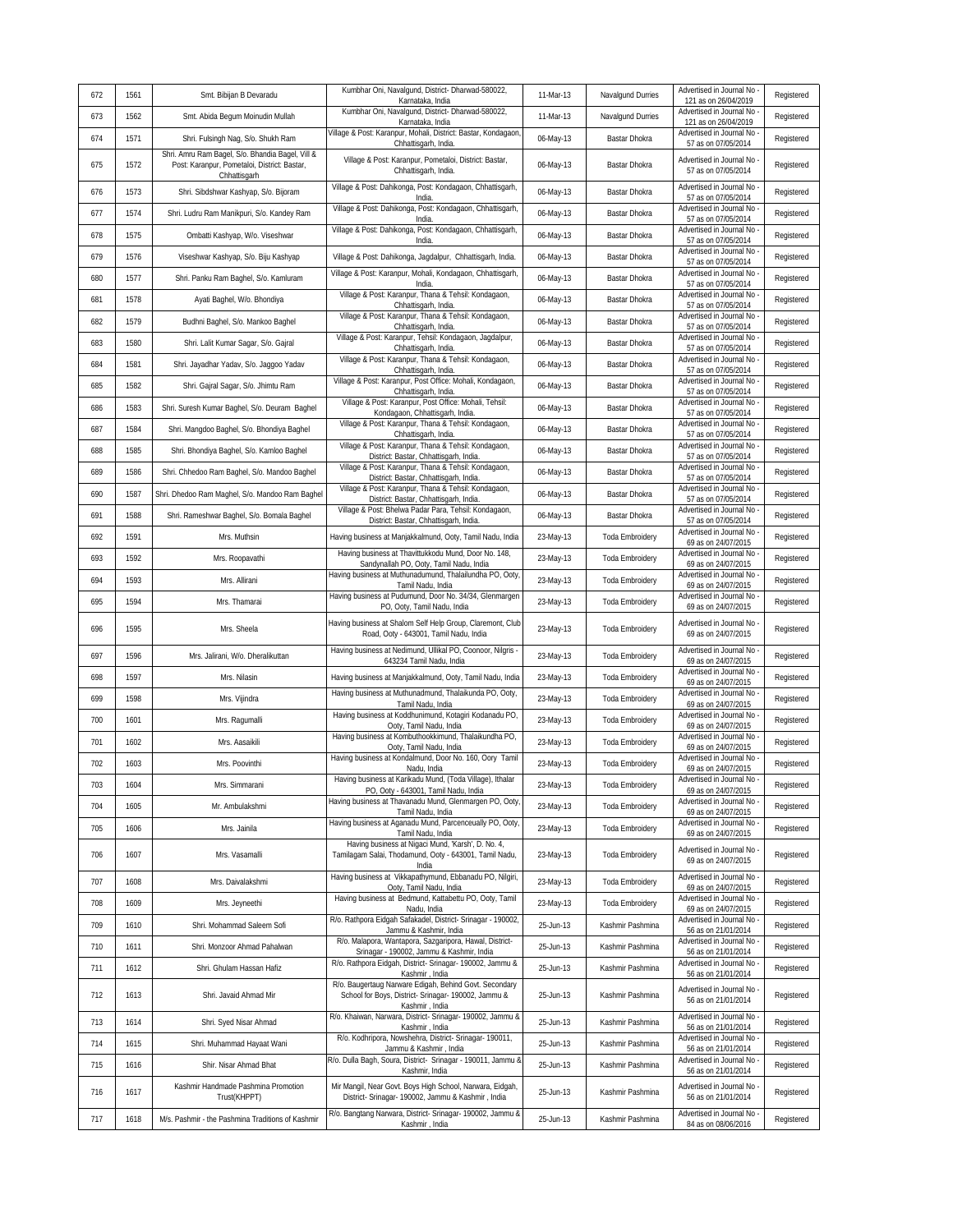| 718 | 1619 | M/s. Kashmir Handmade Pashmina Company (KHPC)           | R/o. Narwara Eidgah, District- Srinagar- 190002, Jammu &<br>Kashmir, India                                                                                                  | 25-Jun-13     | Kashmir Pashmina                | Advertised in Journal No<br>84 as on 08/06/2016   | Registered |
|-----|------|---------------------------------------------------------|-----------------------------------------------------------------------------------------------------------------------------------------------------------------------------|---------------|---------------------------------|---------------------------------------------------|------------|
| 719 | 1620 | Shri. Mushtaq Ahmad Mir                                 | R/o. Rathpora Eidgah Safakadal, District- Srinagar - 190002,<br>Jammu & Kashmir, India                                                                                      | 25-Jun-13     | Kashmir Pashmina                | Advertised in Journal No<br>84 as on 08/06/2016   | Registered |
| 720 | 1621 | Shri. Manzoor Ahmad Mir, S/o. Ghulam Rasool Mir         | R/o. Tangpora Zoonimar Soura, District- Srinagar- 190011,<br>Jammu & Kashmir, India                                                                                         | 25-Jun-13     | Kashmir Pashmina                | Advertised in Journal No<br>56 as on 21/01/2014   | Registered |
| 721 | 1622 | Smt. Sarindra, W/o. Shri. Koduthey Kuttan               | Doo No. 9/237, Nedimund, Hulical Post, Coonoor Taluk, The<br>Nilgiris District - 643 213, Tamil Nadu, India.                                                                | $01$ -Jul-13  | <b>Toda Embroidery</b>          | Advertised in Journal No<br>70 as on 25/08/2015   | Registered |
| 722 | 1623 | Smt. Jothilakshmi, W/o. Shri. Hedker Kuttan             | Door No.9/208, Nedimund, Hulical Post, Coonoor Taluk, The<br>Nilgiris District - 643 213, Tamil Nadu, India.                                                                | 01-Jul-13     | <b>Toda Embroidery</b>          | Advertised in Journal No<br>70 as on 25/08/2015   | Registered |
| 723 | 1624 | Smt. Daivanidhi or Deivaneethi, W/o. Shri. Meenpikker   | Nedimund, Hulical Post, Coonoor Taluk, The Nilgiris District<br>643213, Tamil Nadu, India.                                                                                  | 01-Jul-13     | <b>Toda Embroidery</b>          | Advertised in Journal No<br>70 as on 25/08/2015   | Registered |
| 724 | 1626 | Smt. Devikilli, W/o. Shri. Aradukuttan                  | Door No.3/81, Bikkapathy Mund, Ebbanadu Post, Ooty Taluk<br>The Nilgiris District - 643 206, Tamil Nadu, India.                                                             | 01-Jul-13     | Toda Embroidery                 | Advertised in Journal No<br>70 as on 25/08/2015   | Registered |
| 725 | 1627 | Smt. Bhuvanarani (Bhuvana), W/o. Shri. Thudas<br>Kuttan | Bikkapathy Mund, Ebbanadu Post, Ooty Taluk, The Nilgiris<br>District - 643206, Tamil Nadu, India.                                                                           | $01$ -Jul-13  | <b>Toda Embroidery</b>          | Advertised in Journal No<br>70 as on 25/08/2015   | Registered |
| 726 | 1628 | Smt. Vettri Killi, W/o. Shri. Peteker Kuttan            | Door No.3/81, Bikkapathy Mund, Ebbanadu Post, Ooty Taluk,<br>The Nilgiris District - 643206, Tamil Nadu, India.                                                             | 01-Jul-13     | <b>Toda Embroidery</b>          | Advertised in Journal No<br>70 as on 25/08/2015   | Registered |
| 727 | 1629 | Smt. Pudhusin, W/o. Shri. Kodikal Kuttan                | Door No. 1/6, Bikkapathy Mund, Ebbanadu Post, Ooty Taluk,<br>The Nilgiris District - 643206, Tamil Nadu, India                                                              | $01$ -Jul-13  | <b>Toda Embroidery</b>          | Advertised in Journal No<br>70 as on 25/08/2015   | Registered |
| 728 | 1630 | Smt. Yashotha, W/o. Shri. Yenashkuttan                  | Door No. 1/8, Bikkapathy Mund, Ebbanadu Post, Ooty Taluk,<br>The Nilgiris District - 643206, Tamil Nadu, India.                                                             | $01$ -Jul-13  | <b>Toda Embroidery</b>          | Advertised in Journal No<br>70 as on 25/08/2015   | Registered |
| 729 | 1631 | Smt. Kava Lakshmi, W/o. Shri. Thinerkuttan              | Door No. 1/4, Bikkapathy Mund, Ebbanadu Post, Ooty Taluk,<br>The Nilgiris District - 643206, Tamil Nadu, India.                                                             | $01$ -Jul-13  | <b>Toda Embroidery</b>          | Advertised in Journal No<br>70 as on 25/08/2015   | Registered |
| 730 | 1632 | Smt. Sangeetha, W/o. Thildas Kuttan                     | Bikkapathy Mund, Ebbanadu Post, Ooty Taluk, The Nilgiris<br>District - 643206, Tamil Nadu, India                                                                            | $01$ -Jul-13  | Toda Embroidery                 | Advertised in Journal No<br>70 as on 25/08/2015   | Registered |
| 731 | 1634 | Smt. Soundari, W/o. Shri. Sinvaadhu                     | Door No. 2/76 B, Bettu Mund, Kattabettu Post, Ooty Taluk,<br>The Nilgiris District - 643214, Tamil Nadu, India.                                                             | $01$ -Jul-13  | <b>Toda Embroidery</b>          | Advertised in Journal No<br>70 as on 25/08/2015   | Registered |
| 732 | 1635 | Smt. Jayamuthu, W/o. Shri. Neraj,                       | 24 Type 3, HPF Quarters, Indu Nagar, Ooty Taluk, The<br>Nilgiris District - 643214                                                                                          | $01 -$ Jul-13 | <b>Toda Embroidery</b>          | Advertised in Journal No<br>70 as on 25/08/2015   | Registered |
| 733 | 1636 | Smt. Sivaspuri, W/o. Shri. Karneesh Kuttan              | Door No. 2/76C, Bettu Mund, Kattabettu Post, Ooty Taluk,<br>The Nilgiris District - 643 214, Tamil Nadu, India.                                                             | $01 -$ Jul-13 | <b>Toda Embroidery</b>          | Advertised in Journal No<br>70 as on 25/08/2015   | Registered |
| 734 | 1637 | Smt. Savithiri, W/o. Shri. Thanbaraj                    | Door No. 2/74, Bettu Mund, Kattabettu Post, Ooty Taluk, The<br>Nilgiris District - 643214, Tamil Nadu, India.                                                               | $01$ -Jul-13  | <b>Toda Embroidery</b>          | Advertised in Journal No<br>70 as on 25/08/2015   | Registered |
| 735 | 1638 | Smt. Geethasin, W/o. Shri. Ponmusk Kuttan               | No. 4/64, Kodutheni Mund, Kodanadu Post, Kotaqiri Taluk,<br>The Nilgiris District - 643217, Tamil Nadu, India.                                                              | $01$ -Jul-13  | <b>Toda Embroidery</b>          | Advertised in Journal No<br>70 as on 25/08/2015   | Registered |
| 736 | 1639 | Smt. Priya, W/o. Shri. Thumushk Kuttan (Suresh)         | Kodutheni Mund, Kodanadu Post, Kotagiri Taluk, The Nilgiris<br>District - 643217, Tamil Nadu, India.                                                                        | $01$ -Jul-13  | <b>Toda Embroidery</b>          | Advertised in Journal No<br>70 as on 25/08/2015   | Registered |
| 737 | 1640 | Smt. Raghumalli Sarindra, W/o. Shri. Puvadu Kuttan      | Kodutheni Mund, Kodanadu Post, Kotagiri Taluk, The Nilgiris<br>District - 643 217, Tamil Nadu, India.                                                                       | $01$ -Jul-13  | <b>Toda Embroidery</b>          | Advertised in Journal No<br>70 as on 25/08/2015   | Registered |
| 738 | 1641 | Smt. Missisin, W/o. Shri. Sambath Kuttan                | Door No. 4/65, Kodutheni Mund, Kodanadu Post, Kotagiri<br>Taluk, The Nilgiris District - 643217, Tamil Nadu, India.                                                         | 01-Jul-13     | <b>Toda Embroidery</b>          | Advertised in Journal No<br>70 as on 25/08/2015   | Registered |
| 739 | 1642 | Shri. Sangat Ram                                        | M/s. The Radhika Kinner Handloom and Handicrafts Co-<br>operative Society Ltd., Village: Reri, Post Office: Bhunter,<br>Tehsil and District: Kullu, Himachal Pradesh, India | 17-Jul-13     | Kullu Shawl                     | Advertised in Journal No<br>62 as on 25/11/2014   | Registered |
| 740 | 1643 | Shri. Asgar Ali Kachara                                 | Ward No. 14, Near Police Chowki, Kaithoon - 325001, District:<br>Kota, Rajasthan, India                                                                                     | 29-Jul-13     | Kota Doria                      | Advertised in Journal No<br>57 as on 07/05/2014   | Registered |
| 741 | 1644 | Shri. Aabid Hussain Kachara                             | Ward No. 14, Mohalla Kot, P.O. Kaithoon- 325001, District:<br>Kota, Rajasthan, India                                                                                        | 29-Jul-13     | Kota Doria                      | Advertised in Journal No<br>57 as on 07/05/2014   | Registered |
| 742 | 1645 | Shri. Abdul Jabbar Rahi, S/o. Vasal Ali                 | Ward No. 7, Kuvaghai Talhati, P.O. Kaithoon- 325001,<br>District: Kota, Rajasthan, India                                                                                    | 29-Jul-13     | Kota Doria                      | Advertised in Journal No<br>57 as on 07/05/2014   | Registered |
| 743 | 1646 | Shri. Aabid Hussain Bunkar                              | No. 41-K, Talhati Charhatdi, Ward No. 6, Kaithoon- 325001,<br>Kota, Rajasthan, India                                                                                        | 29-Jul-13     | Kota Doria                      | Advertised in Journal No<br>57 as on 07/05/2014   | Registered |
| 744 | 1647 | Shri. G. Ashok Kumar                                    | No. 6-1-46, Ashok Nagar,<br>Karimnagar- 505001, Andhra Pradesh, India                                                                                                       | 29-Jul-13     | Silver Filigree of<br>Karimagar | Advertised in Journal No<br>57 as on 07/05/2014   | Registered |
| 745 | 1648 | Shri. A. Venkateswaralu                                 | No. 2-3-204, Kaman Road, Besides SBI, Karimnagar-<br>505001<br>Andhra Pradesh, India                                                                                        | 29-Jul-13     | Silver Filigree of<br>Karimagar | Advertised in Journal No<br>57 as on 07/05/2014   | Registered |
| 746 | 1649 | Ms.A. Dhanalakshmi                                      | No. 6-6477, Sharma nagar, Karimnagar- 505001,<br>Andhra Pradesh, India                                                                                                      | 29-Jul-13     | Silver Filigree of<br>Karimagar | Advertised in Journal No<br>57 as on 07/05/2014   | Registered |
| 747 | 1650 | A. Anjali                                               | No. 2-3-207, Kaman Road, Karimnagar-505001,<br>Andhra Pradesh, India                                                                                                        | 29-Jul-13     | Silver Filigree of<br>Karimagar | Advertised in Journal No<br>57 as on 07/05/2014   | Registered |
| 748 | 1754 | Shri. Sushil Bagri                                      | M/s. Ganesh Spices Pvt. Limited, Represented by No. F-231/232A I.G.C. Khara, Bikaner - 334001, Rajasthan,<br>India.                                                         | 12-Aug-13     | Bikaner Bhujia                  | Advertised in Journal No -<br>57 as on 07/05/2014 | Registered |
| 749 | 1755 | Shri. Deepak Kumar                                      | Village: Bashing, P.O. Babeli, Tehsil & District: Kullu,<br>Himachal Pradesh, India                                                                                         | 29-Aug-13     | Kullu Shawl                     | Advertised in Journal No<br>62 as on 25/11/2014   | Registered |
| 750 | 1756 | Shri. Tariq Ahmed Sofi                                  | R/o. Rathpura Eidgah Safakadel, District-Srinagar- 190002,<br>Jammu & Kashmir, India                                                                                        | 05-Sep-13     | Kashmir Pashmina                | Advertised in Journal No<br>56 as on 21/01/2014   | Registered |
| 751 | 1757 | Shri. Abdul Aziz Lone                                   | R/o. Zooninar, Eidgah, District- Srinagar- 190002, Jammu &<br>Kashmir, India                                                                                                | 05-Sep-13     | Kashmir Pashmina                | Advertised in Journal No<br>56 as on 21/01/2014   | Registered |
| 752 | 1758 | Shri. Hakeem Golam Rasool Shah                          | R/o. Rath pura, Eidgah, District-Srinagar - 190002, Jammu &<br>Kashmir, India                                                                                               | 05-Sep-13     | Kashmir Pashmina                | Advertised in Journal No<br>56 as on 21/01/2014   | Registered |
| 753 | 1759 | Shri. Manzoor Ahmad Dar                                 | R/o. Rathpora Eidgar Safakadel, District- Srinagar- 190002,<br>Jammu & Kashmir, India                                                                                       | 05-Sep-13     | Kashmir Pashmina                | Advertised in Journal No<br>58 as on 09/05/2014   | Registered |
| 754 | 1760 | Shri. Mohammad Rafiq Sofi                               | R/o. Rathpora Eidgar Safakadel, District- Srinagar- 190002,<br>Jammu & Kashmir, India                                                                                       | 05-Sep-13     | Kashmir Pashmina                | Advertised in Journal No<br>56 as on 21/01/2014   | Registered |
| 755 | 1761 | Shri. Mohammad Zubair UR Rahman                         | No. 15-H-18-7/415/79/1, Bhavani Nagar, Talab Katta,<br>Hyderabad - 500002, Andhra Pradesh, India.                                                                           | 16-Sep-13     | Hyderabad Haleem                | Advertised in Journal No.<br>102 as on 30/11/2017 | Registered |
| 756 | 1762 | Shri. Mirza Qaiser Baig                                 | No. 17-3/189/17/9, Yakutpura, Hyderabad - 500023, Andhra<br>Pradesh, India.                                                                                                 | 16-Sep-13     | Hyderabad Haleem                | Advertised in Journal No.<br>102 as on 30/11/2017 | Registered |
| 757 | 1763 | Shri. Syed Ismail Shafiq                                | No. 6-4-746, Chanchalguda, Hyderabad - 500020, Andhra<br>Pradesh, India.                                                                                                    | 16-Sep-13     | Hyderabad Haleem                | Advertised in Journal No.<br>102 as on 30/11/2017 | Registered |
| 758 | 1764 | Shri. Mir Zaheer Ali Khan                               | No. 23-1-1025, Moghulpura, Hyderabad - 500002, Andhra<br>Pradesh, India.                                                                                                    | 16-Sep-13     | Hyderabad Haleem                | Advertised in Journal No.<br>102 as on 30/11/2017 | Registered |
| 759 | 1765 | M/s. Jan Handicrafts, Altaf Hussain Jan                 | Alamgari Bazar, District- Srinagar- 190011, Jammu &<br>Kashmir, India                                                                                                       | 19-Sep-13     | Kashmir Pashmina                | Advertised in Journal No<br>56 as on 21/01/2014   | Registered |
| 760 | 1767 | Shri. GH. Mohammad Mir                                  | Khaiwan, Narwara Iddgah, District- Srinagar- 190002, Jammu<br>& Kashmir, India                                                                                              | 19-Sep-13     | Kashmir Pashmina                | Advertised in Journal No<br>73 as on 27/10/15     | Registered |
| 761 | 1768 | M/s. Mir Pashmina House, Mohammad Shafi Mir             | Alipora, New Bota Kadal Lal Bazar, District-Srinagar- 190011,<br>Jammu & Kashmir, India                                                                                     | 19-Sep-13     | Kashmir Pashmina                | Advertised in Journal No<br>56 as on 21/01/2014   | Registered |
| 762 | 1769 | M/s. Shaw & Brothers                                    | The Bund Poloview, District- Srinagar, Jammu & Kashmir,<br>India                                                                                                            | 19-Sep-13     | Kashmir Pashmina                | Advertised in Journal No<br>58 as on 09/05/2014   | Registered |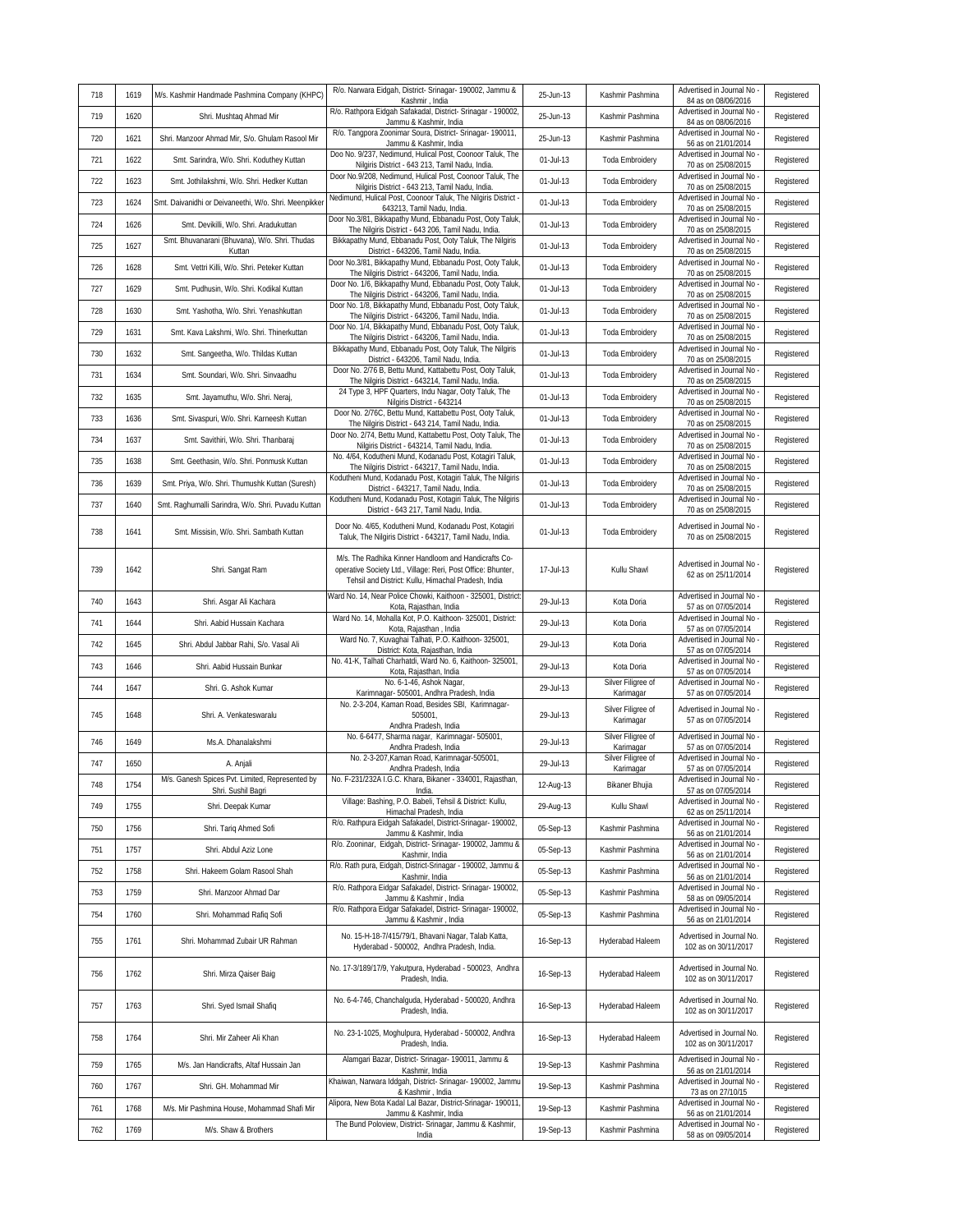| 763 | 1770 | M/s. Khasawaal Arts, Khajawaal House                                   | H.No. 66, Kanitar Chowk, District- Srinagar, Jammu &<br>Kashmir, India                                                                                                                | 19-Sep-13 | Kashmir Pashmina       | Advertised in Journal No<br>56 as on 21/01/2014   | Registered |
|-----|------|------------------------------------------------------------------------|---------------------------------------------------------------------------------------------------------------------------------------------------------------------------------------|-----------|------------------------|---------------------------------------------------|------------|
| 764 | 1771 | M/s. AL. Buraq Fabrics, Mohammad Hussain Mir                           | Ali Pora, Bota Kadal Lal Bazar, District- Srinagar- 190011,<br>Jammu & Kashmir, India                                                                                                 | 19-Sep-13 | Kashmir Pashmina       | Advertised in Journal No<br>56 as on 21/01/2014   | Registered |
| 765 | 1772 | Shri. Javid Ahmad Mgray                                                | Mohalla: Gilli Kadal, Zoominar Near B.S.N.L. Tower, District-<br>Srinagar-190011, Jammu & Kashmir, India                                                                              | 19-Sep-13 | Kashmir Pashmina       | Advertised in Journal No<br>56 as on 21/01/2014   | Registered |
| 766 | 1773 | Shri. Ishiaq Ahmed Phalaroo                                            | M/s. Ishique Shawls, Naid Kadal Kalal Doori, District-<br>Srinagar-190002, Jammu & Kashmir, India                                                                                     | 19-Sep-13 | Kashmir Pashmina       | Advertised in Journal No<br>56 as on 21/01/2014   | Registered |
| 767 | 1774 | Shri. Majid Ahmad Mir                                                  | R/o. Khaiwan, Narwara, District-Srinagar, Jammu & Kashmir,<br>India                                                                                                                   | 19-Sep-13 | Kashmir Pashmina       | Advertised in Journal No<br>56 as on 21/01/2014   | Registered |
| 768 | 1775 | M/s. Odds & Ends                                                       | Naribal Lal Bazar, District- Srinagar, Jammu & Kashmir, India                                                                                                                         | 19-Sep-13 | Kashmir Pashmina       | Advertised in Journal No<br>56 as on 21/01/2014   | Registered |
| 769 | 1776 | Shri. Ajaz Ahmad Kapra                                                 | Kanitar Lane No-5, Naseemabad Saderabal, District-<br>Srinagar, Jammu & Kashmir, India                                                                                                | 19-Sep-13 | Kashmir Pashmina       | Advertised in Journal No<br>56 as on 21/01/2014   | Registered |
| 770 | 1778 | M/s. Mubrik'z, Syed Mubarik Kashani                                    | No. 171, Lane-04, Sector - 3, Gulberg Colony, Hyderpora,<br>District- Srinagar - 190005, Jammu & Kashmir, India                                                                       | 19-Sep-13 | Kashmir Pashmina       | Advertised in Journal No<br>56 as on 21/01/2014   | Registered |
| 771 | 1779 | Shri. Abdul Rashid Magray                                              | Gilli Kadal, Zoonimar, District- Srinagar, Jammu & Kashmir,<br>India                                                                                                                  | 19-Sep-13 | Kashmir Pashmina       | Advertised in Journal No<br>56 as on 21/01/2014   | Registered |
| 772 | 1782 | Shri. Shabir Ahmad Bhat                                                | Amda Kadal, Near Airtel Tower, Amda Kadal, District-<br>Srinagar - 190011, Jammu & Kashmir, India                                                                                     | 19-Sep-13 | Kashmir Pashmina       | Advertised in Journal No<br>56 as on 21/01/2014   | Registered |
| 773 | 1783 | Mustaq Ahmad Beigh                                                     | Guzarbal Chatabal Pattipora Bala, District- Srinagar, Jammu<br>& Kashmir, India                                                                                                       | 19-Sep-13 | Kashmir Pashmina       | Advertised in Journal No<br>56 as on 21/01/2014   | Registered |
| 774 | 1784 | M/s. Imperial Arts and Crafts, Shri. Haji Bashir Ahmad<br>Rather       | Nowshera, Khawaja Pora -B, District- Srinagar, Jammu &<br>Kashmir, India                                                                                                              | 19-Sep-13 | Kashmir Pashmina       | Advertised in Journal No<br>56 as on 21/01/2014   | Registered |
| 775 | 1785 | Shri. Zaffar Iqbal Bhat                                                | R/o. Amda Kadal Near Airtel Tower, Amba Kadal, District-<br>Srinagar- 190011, Jammu & Kashmir, India                                                                                  | 19-Sep-13 | Kashmir Pashmina       | Advertised in Journal No<br>56 as on 21/01/2014   | Registered |
| 776 | 1786 | Shri. Farroq Ahmad Ganie                                               | R/o. Gander Poro Eidgah, District-Srinagar- 190002, Jammu<br>& Kashmir, India                                                                                                         | 19-Sep-13 | Kashmir Pashmina       | Advertised in Journal No<br>56 as on 21/01/2014   | Registered |
| 777 | 1787 | Shri. Mushtaq Ahmad Reshi                                              | Mushtaq Art Palace, Dr. Ali Jan Road, Tengapora Zoonimar,<br>District- Srinagar- 190011, Jammu & Kashmir, India                                                                       | 19-Sep-13 | Kashmir Pashmina       | Advertised in Journal No<br>58 as on 09/05/2014   | Registered |
| 778 | 1788 | Shri. Fayaz Ahmad Dar                                                  | Nassrullah Pora, Budgam Near Masjid Baba Naseeyudin<br>(R.W), Budgam - 191111, Jammu & Kashmir, India                                                                                 | 19-Sep-13 | Kashmir Pashmina       | Advertised in Journal No<br>56 as on 21/01/2014   | Registered |
| 779 | 1789 | Shri. Monzoor Ahmad Tromboo, Cashmere Trading                          | Tromboo Villa, Bismallah Colony, Zakura, District- Srinagar -<br>190006, Jammu & Kashmir, India                                                                                       | 19-Sep-13 | Kashmir Pashmina       | Advertised in Journal No<br>56 as on 21/01/2014   | Registered |
| 780 | 1790 | Shaw Brothers, Miftah Majid Shaw                                       | Tara Bhawan Oberi (Boule Yard), District- Srinagar, Jammu<br>& Kashmir - 190001, India                                                                                                | 19-Sep-13 | Kashmir Pashmina       | Advertised in Journal No<br>58 as on 09/05/2014   | Registered |
| 781 | 1791 | Mr. Abdul Rashid Magray                                                | Gilli Kadal, Zoonimar, District- Srinagar - 190011, Jammu &<br>Kashmir, India                                                                                                         | 19-Sep-13 | Kashmir Pashmina       | Advertised in Journal No<br>84 as on 08/06/2016   | Registered |
| 782 | 1792 | Shri. Mohammad Maqbool Sheikh, S/o. Abdul Salam<br>Sheikh              | R/o. Noor Bagh Baghwan Pora, District- Srinagar - 190002,<br>Jammu & Kashmir, India                                                                                                   | 19-Sep-13 | Kashmir Pashmina       | Advertised in Journal No<br>56 as on 21/01/2014   | Registered |
| 783 | 1794 | M/s. Shaw Brothers (H), Mohmid Hussain Shaw                            | Tara Bhawan, Bolevard Road, District-Srinagar - 190001,<br>Jammu & Kashmir, India                                                                                                     | 19-Sep-13 | Kashmir Pashmina       | Advertised in Journal No<br>56 as on 21/01/2014   | Registered |
| 784 | 1795 | Shri. Azara Shaw                                                       | Tara Bhawn, Boleward Road, District-Srinagar - 190001,<br>Jammu & Kashmir, India                                                                                                      | 19-Sep-13 | Kashmir Pashmina       | Advertised in Journal No<br>56 as on 21/01/2014   | Registered |
| 785 | 1796 | Shri. Yasir Hussain Shaw                                               | Tara Bhawan, Bolevard Road, District- Srinagar - 190001,<br>Jammu & Kashmir, India                                                                                                    | 19-Sep-13 | Kashmir Pashmina       | Advertised in Journal No<br>56 as on 21/01/2014   | Registered |
| 786 | 1797 | Shri. Suzana                                                           | Tara Bhawan, Bolevard Road, District- Srinagar - 190001,<br>Jammu & Kashmir, India                                                                                                    | 19-Sep-13 | Kashmir Pashmina       | Advertised in Journal No<br>56 as on 21/01/2014   | Registered |
| 787 | 1798 | Shri. Abdul Rashid Parimoo,                                            | House No. 50, Lane No. 1, Umer Colony 'B', Lal Bazar,<br>District-Srinagar - 190023, Jammu & Kashmir, India                                                                           | 19-Sep-13 | Kashmir Pashmina       | Advertised in Journal No<br>56 as on 21/01/2014   | Registered |
| 788 | 1799 | Shri. Mohammad Ashraf Wani                                             | Khaiwan Narwara Near Masjid Sharif Khaiwan, District-<br>Srinagar - 190001, Jammu & Kashmir, India                                                                                    | 19-Sep-13 | Kashmir Pashmina       | Advertised in Journal No<br>56 as on 21/01/2014   | Registered |
| 789 | 1800 | M/s. Haleesh International, Saleema Wani,                              | Khajabagh, Zakura, District- Srinagar - 190006, Jammu &<br>Kashmir, India                                                                                                             | 19-Sep-13 | Kashmir Pashmina       | Advertised in Journal No<br>58 as on 09/05/2014   | Registered |
| 790 | 1801 | M/s. Crafted In Kashmir, Mahum Shabir                                  | School Enclave, Old Airport Road, Rawalpora, District-<br>Srinagar - 190005, Jammu & kashmir, India                                                                                   | 19-Sep-13 | Kashmir Pashmina       | Advertised in Journal No<br>56 as on 21/01/2014   | Registered |
| 791 | 1802 | M/s. Shaw Brothers - GS, Represented by Mr.<br>Ghulam Saydain Shaw     | GS, 215 Dr. Ali Jan Shopping Plaza, M.A. Road, District-<br>Srinagar- 190001, Jammu & Kashmir, India                                                                                  | 19-Sep-13 | Kashmir Pashmina       | Advertised in Journal No<br>66 as on 26/02/2015   | Registered |
| 792 | 1803 | M/s. Garments Chikan Industries, Represented by<br>Shri. Manoj Rastogi | 1st floor, Ram Bazaar, Chowk, Lucknow - 226003, Uttar<br>Pradesh, India                                                                                                               | 23-Sep-13 | Lucknow Chikan Craft   | Advertised in Journal No<br>57 as on 07/05/2014   | Registered |
| 793 | 1804 | M/s The Naina Handloom & Handicraft Co-<br>op.Industrial Society Ltd.  | Kalehali P.O.BhunterTehsil And Distt. Kullu, Himachal<br>Pradseh, India                                                                                                               | 26-Sep-13 | Kullu Shawl            | Advertised in Journal No<br>62 as on 25/11/2014   | Registered |
| 794 | 1805 | M/s. Panchveer Mahila Kalyan Society                                   | Village Chhanalti P.O. Naggar Tehsil and Distt. Kullu,<br>Himachal Pradesh, India                                                                                                     | 26-Sep-13 | Kullu Shawl            | Advertised in Journal No<br>62 as on 25/11/2014   | Registered |
| 795 | 1806 | Smt. Anandhi (Alandhipoof) ,w/o Shri. Kinraap Kuttan,                  | Door No. 7, Garden (Manjakal) Mund above Govt. Botanical<br>Garden, Ootacamund-643001, Nilgiris District, Tamil Nadu,<br>India.<br>Door No. 14/B, Garden (Manjakal) Mund, above Govt. | 30-Sep-13 | <b>Toda Embroidery</b> | Advertised in Journal No<br>70 as on 25/08/2015   | Registered |
| 796 | 1807 | Smt.Nalmarani, D/o Shri. Puvikarozn                                    | Botanical Garden, Ootacamund, The Nilgiris District - 643001,<br>Tamil Nadu, India.<br>Door No. 9/9C2, Tarnad Mund, Glen Morgan P.O.- 643 237,                                        | 30-Sep-13 | <b>Toda Embroidery</b> | Advertised in Journal No<br>70 as on 25/08/2015   | Registered |
| 797 | 1808 | Smt. Ranmally, W/o Shri. All Kuttan                                    | The Nilgiris District, Tamil Nadu, India.                                                                                                                                             | 30-Sep-13 | <b>Toda Embroidery</b> | Advertised in Journal No -<br>70 as on 25/08/2015 | Registered |
| 798 | 1809 | Smt. Sailakshmi, W/o. Shri. Pethey Kuttan                              | Door No. 12, Garden (Manjakal) Mund above Govt. Botanical<br>Garden, Ootacamund-643001 Nilgiris District, Tamil Nadu,<br>India.                                                       | 30-Sep-13 | <b>Toda Embroidery</b> | Advertised in Journal No<br>70 as on 25/08/2015   | Registered |
| 799 | 1810 | Smt. Poofsed, W/o. Shri. Thillyker Kuttan                              | Door No. 380-C, Tarnad Mund Glen Morgan P.O.- 643 237,<br>The Nilgiris District, Tamil Nadu, India<br>Door No. 18, Garden (Manjakal) Mund, above Govt.                                | 30-Sep-13 | Toda Embroidery        | Advertised in Journal No<br>70 as on 25/08/2015   | Registered |
| 800 | 1811 | Smt. Anitha, W/o. Shri. Velithi Kuttan                                 | Botanical Garden, Ootacamund - 643 001 Nilgiris District,<br>Tamil Nadu, India.                                                                                                       | 30-Sep-13 | Toda Embroidery        | Advertised in Journal No<br>70 as on 25/08/2015   | Registered |
| 801 | 1812 | Smt.Ysed, W/o. Shri. Adeli Kuttan                                      | Door No. 98, Aganad Mund Governor's Shola, The Nilgiris<br>Dist.-643 004, Tamil Nadu, India.                                                                                          | 30-Sep-13 | <b>Toda Embroidery</b> | Advertised in Journal No<br>70 as on 25/08/2015   | Registered |
| 802 | 1813 | Smt. Magasin, W/o. Shri. Pillnarsh Kuttan                              | Door No. 64, Aganad Mund, Governor's Shola, The Nilgiris<br>Dist- 643 004, Tamil Nadu, India.                                                                                         | 30-Sep-13 | <b>Toda Embroidery</b> | Advertised in Journal No<br>70 as on 25/08/2015   | Registered |
| 803 | 1814 | Smt. Sumathy Nalasin, W/o Sittarse Kuttan                              | Door No. 2/11, Keel Kavakadu Mund, Governor's Shola, The<br>Nilgiris Dist. - 643 004, Tamil Nadu, India.                                                                              | 30-Sep-13 | <b>Toda Embroidery</b> | Advertised in Journal No<br>70 as on 25/08/2015   | Registered |
| 804 | 1815 | Smt. Sikzamally, W/o. Shri. Malliarsh,                                 | Door No. 70, Mel Kavakadu Mund Governor's Shola, (above<br>Kurthukuli Road), The Nilgiris Dist.-643 004, Tamil Nadu,<br>India.                                                        | 30-Sep-13 | <b>Toda Embroidery</b> | Advertised in Journal No<br>70 as on 25/08/2015   | Registered |
| 805 | 1816 | Smt. Narmashthpoof, W/o. Shri. Panthilly Kuttan                        | Door No. 11/1, Onnaimund, Korakundah P.O. - 643219, The<br>Nilgiris District, Tamil Nadu, India.                                                                                      | 30-Sep-13 | <b>Toda Embroidery</b> | Advertised in Journal No<br>70 as on 25/08/2015   | Registered |
| 806 | 1817 | Smt. Sodamally, W/o. Shri. Kolthokh Kuttan                             | Door No.6/22, Tebbekodu Mund, (Near Mullimund),<br>Avalanche P.O., The Nilgiris District - 643 209, Tamil Nadu,<br>India.                                                             | 30-Sep-13 | <b>Toda Embroidery</b> | Advertised in Journal No<br>70 as on 25/08/2015   | Registered |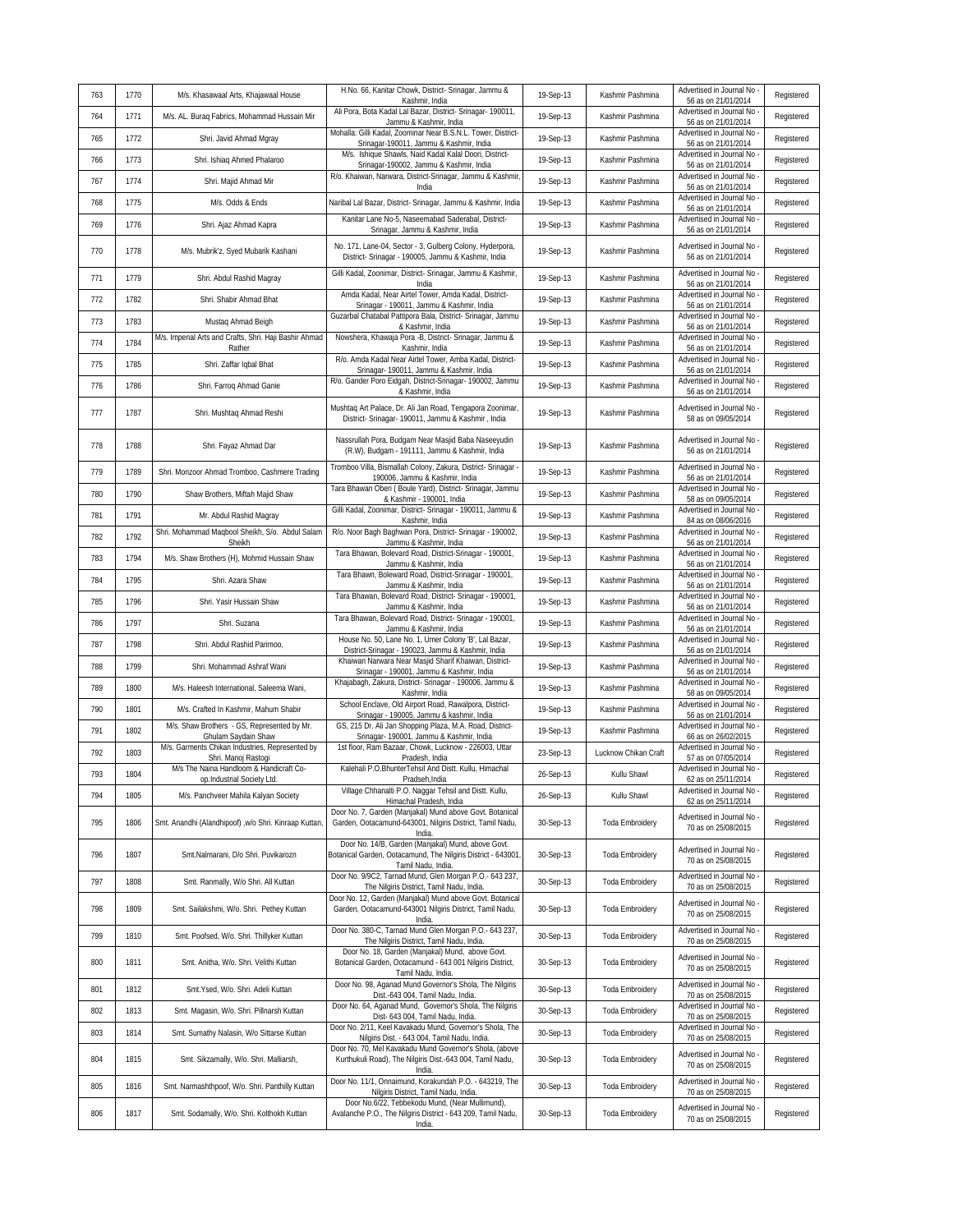| 807 | 1818 | Smt. Poysin, W/o. Shri. Parthili Kuttan           | Door No. 12, Muthanad Mund, Thalaikundah P.O., The<br>Nilgiris District- 643 205, Tamil Nadu, India.                                           | 30-Sep-13 | Toda Embroidery        | Advertised in Journal No<br>70 as on 25/08/2015   | Registered |
|-----|------|---------------------------------------------------|------------------------------------------------------------------------------------------------------------------------------------------------|-----------|------------------------|---------------------------------------------------|------------|
| 808 | 1819 | Smt. Rasinthi, W/o. Shri. Baladi Kuttan           | Kallakorai Mund, Parson's Valley P.O., The Nilgiris District<br>643 004, India.                                                                | 30-Sep-13 | <b>Toda Embroidery</b> | Advertised in Journal No<br>70 as on 25/08/2015   | Registered |
| 809 | 1820 | Smt. Magadevi, W/o. Shri. Bramharaj               | Door No. 6/24, Tebbekodu Mund, (Near Mullimund),<br>Avalanche P.O., The Nilgiris District -643 209, Tamil Nadu,<br>India.                      | 30-Sep-13 | <b>Toda Embroidery</b> | Advertised in Journal No<br>70 as on 25/08/2015   | Registered |
| 810 | 1821 | Smt. Nerinthamalli, W/o. Shri. Arshoy Kuttan      | Door No. 940/1, Kodudthen Mund, Kodanad P.O., The<br>Nilgiris District - 643 217, Tamil Nadu, India.                                           | 30-Sep-13 | <b>Toda Embroidery</b> | Advertised in Journal No<br>70 as on 25/08/2015   | Registered |
| 811 | 1822 | Smt. Yetrumally, W/o. Shri. Krishnaraj            | Door No. 7/2, Kombuthuki Mund, Thalaikundah P.O., The<br>Nilgiris District - 643 005, Tamil Nadu, India.                                       | 30-Sep-13 | Toda Embroidery        | Advertised in Journal No<br>70 as on 25/08/2015   | Registered |
| 812 | 1823 | Smt. Meena, W/o. Shri. Nawrawr Kuttan (Prabhuraj) | Tebbekodu Mund Mullimund, Avalanche P.O., The Nilgiris<br>District - 643 209, Tamil Nadu, India                                                | 30-Sep-13 | Toda Embroidery        | Advertised in Journal No<br>70 as on 25/08/2015   | Registered |
| 813 | 1824 | Smt. Tansimissy, W/o. Shri. T. Pottro             | Door No. 7/159, Kombuthuki Mund, Thalaikundah P.O., The<br>Nilgiris District - 643 005, Tamil Nadu, India                                      | 30-Sep-13 | Toda Embroidery        | Advertised in Journal No<br>70 as on 25/08/2015   | Registered |
| 814 | 1825 | Smt. Vijayarani, W/o. Shri. Bheemraj              | Door No. 14Y-001, Kandal Mund, Thamizhagam Road,<br>Kandal P.O., Ootacamund, The Nilgiris District - 643 001,<br>Tamil Nadu, India.            | 30-Sep-13 | Toda Embroidery        | Advertised in Journal No<br>70 as on 25/08/2015   | Registered |
| 815 | 1826 | Smt. Padmavathy, W/o. Shri. Petraj                | Door No. 669, Pagalkodu Mund, Sandymullah P.O., The<br>Nilgiris District - 643 237, Tamil Nadu, India.                                         | 30-Sep-13 | Toda Embroidery        | Advertised in Journal No<br>70 as on 25/08/2015   | Registered |
| 816 | 1827 | Smt. Damayanthi, W/o. Shri. Poof Kuttan           | Door No. 359, Gadimund, Sandynullah, P.O., The Nilgiris<br>District - 643 237, Tamil Nadu, India                                               | 30-Sep    | <b>Toda Embroidery</b> | Advertised in Journal No<br>70 as on 25/08/2015   | Registered |
| 817 | 1828 | Smt. Rajakily, W/o. Shri. Sathiyaraj              | Door No. 7/B, Tarnad Mund, Glen Morgan, P.O., The Nilgiris<br>District - 643 237, Tamil Nadu, India.                                           | 30-Sep-13 | Toda Embroidery        | Advertised in Journal No<br>70 as on 25/08/2015   | Registered |
| 818 | 1829 | Smt. Radhamally, W/o. Shri. Kissal Kuttan         | Door No. 96-B-2, Tarnad Mund, Glen Morgan P.O., The<br>Nilgiris District - 643 237, Tamil Nadu, India.                                         | 30-Sep-13 | Toda Embroidery        | Advertised in Journal No<br>70 as on 25/08/2015   | Registered |
| 819 | 1830 | Smt. Annasin , W/o. Shri. Kerval Kuttan           | Door No. 380C, Pudumund, Glen Morgan, P.O., The Nilgiris<br>District - 643 237, Tamil Nadu, India.                                             | 30-Sep-13 | Toda Embroidery        | Advertised in Journal No<br>70 as on 25/08/2015   | Registered |
| 820 | 1831 | Smt. Missy (Mushkin), W/o. Shri. Thethilly Kuttan | Door No. 2/26, Mullimund, Avalanche P.O., The Nilgiris<br>District - 643 209, Tamil Nadu, India.                                               | 30-Sep-13 | <b>Toda Embroidery</b> | Advertised in Journal No<br>70 as on 25/08/2015   | Registered |
| 821 | 1832 | Smt. Lachins, W/o. Shri. Thillymudy               | Door No. 2/6, Kulkaady Mund, Parson's Valley P.O., The<br>Nilgiris District - 643 004, Tamil Nadu, India.                                      | 30-Sep-13 | <b>Toda Embroidery</b> | Advertised in Journal No<br>70 as on 25/08/2015   | Registered |
| 822 | 1833 | Smt. Poofdaelil (Daeli) , W/o. Shri. Kutraj       | Kalmund, Parson's Valley P.O., The Nilgiris Dist.- 643 004,<br>Tamil Nadu, India.                                                              | 30-Sep-13 | <b>Toda Embroidery</b> | Advertised in Journal No<br>70 as on 25/08/2015   | Registered |
| 823 | 1834 | Smt. Pachaikily, W/o. Shri. Kartah Kuttan         | Thuvalkodu Mund, Glen Morgan P.O., The Nilgiris District -<br>643 237, Tamil Nadu, India.                                                      | 30-Sep-13 | <b>Toda Embroidery</b> | Advertised in Journal No<br>70 as on 25/08/2015   | Registered |
| 824 | 1835 | Smt. Shenbagavalli, W/o. Shri. Shreekanth         | Door No. 148, Thuvatkodu Mund, (Near Govt. Sheep<br>Breeding Centre), Sandynullah P.O., The Nilgiris District - 643<br>237 ,Tamil Nadu, India. | 30-Sep-13 | <b>Toda Embroidery</b> | Advertised in Journal No<br>70 as on 25/08/2015   | Registered |
| 825 | 1836 | G. Thangarasu, S/o V.Govindasamy                  | Plot No. 11, 12, S.S.nagar, Reddipalayam road, Thanjavur-<br>613004, Tamil Nadu, India.                                                        | 01-Oct-13 | Thanjavur Veenai       | Advertised in Journal No.<br>102 as on 30/11/2017 | Registered |
| 826 | 1837 | S. Dhamotaran, S/o M.Sammantham,                  | Business At, No.125 Ganthipuram, Srinivasapuram,<br>Thanjavur-613009, Tamil Nadu, India.                                                       | 01-Oct-13 | Thanjavur Veenai       | Advertised in Journal No.<br>102 as on 30/11/2017 | Registered |
| 827 | 1838 | Mr.R.Vengatesan S/o Radhakrishnan                 | 17/2566, Sonjiyappa Santhu, South Main Street, Thanjavur-<br>613009, Tamil Nadu, India.                                                        | 01-Oct-13 | Thanjavur Veenai       | Advertised in Journal No.<br>102 as on 30/11/2017 | Registered |
| 828 | 1839 | Mr. K. Reguraman, S/o N. Karuppaiya Achari        | No.39, Radha Nagar, Vagapu Nagar, Reddiyapalayam Road,<br>Thanjavur-613009, Tamil Nadu, India.                                                 | 01-Oct-13 | Thanjavur Veenai       | Advertised in Journal No.<br>102 as on 30/11/2017 | Registered |
| 829 | 1840 | Mr. P. Rajasekaran, S/o Pakkiri Achari            | 2644, South Main Street, Thanjavur-613009, Tamil Nadu,<br>India.                                                                               | 01-Oct-13 | Thanjavur Veenai       | Advertised in Journal No.<br>102 as on 30/11/2017 | Registered |
| 830 | 1841 | Mr.K. Swaminathan, S/o Kumaraswamy                | No.2894, South Main Street, Thanjavur- 613009, Tamil Nadu,<br>India.                                                                           | 01-Oct-13 | Thanjavur Veenai       | Advertised in Journal No.<br>102 as on 30/11/2017 | Registered |
| 831 | 1842 | Mr. T. Saminathan, S/o P. Thiyagarajan            | 2742, Nanayakara Chetti Street, Thanjavur-613009, Tamil<br>Nadu, India.                                                                        | 01-Oct-13 | Thanjavur Veenai       | Advertised in Journal No.<br>102 as on 30/11/2017 | Registered |
| 832 | 1843 | Mr. G. Selvaraj, S/o R. Govindaraj                | No.8, Nehruji Nagar Thanjavur-613009, Tamil Nadu, India.                                                                                       | 01-Oct-13 | Thanjavur Veenai       | Advertised in Journal No.<br>102 as on 30/11/2017 | Registered |
| 833 | 1844 | Mr.T.Rajendran, S/o.Thiyagarajan                  | 2468, Jewuli Chetty Theru, Thanjavur-613009, Tamil Nadu,<br>India.                                                                             | 01-Oct-13 | Thanjavur Veenai       | Advertised in Journal No.<br>102 as on 30/11/2017 | Registered |
| 834 | 1845 | Mr.V. Chinnappa, S/o Vengatachalam                | No.40/35 Parathapasimmapuram, Tamil Nadu, India.                                                                                               | 01-Oct-13 | Thanjavur Veenai       | Advertised in Journal No.<br>102 as on 30/11/2017 | Registered |
| 835 | 1846 | Mr.N.Theivasigamani, S/o Narayanasamy             | 1554, Kandithavuth Santhu, Melaalangam, Thanjavur-<br>613009, Tamil Nadu, India.                                                               | 01-Oct-13 | Thanjavur Veenai       | Advertised in Journal No.<br>102 as on 30/11/2017 | Registered |
| 836 | 1847 | Mr.M.Narayanan, S/o.Madhadeva Achari              | No.2654, South Main Street, Thanjavur-613009, Tamil Nadu,<br>India.                                                                            | 01-Oct-13 | Thanjavur Veenai       | Advertised in Journal No.<br>102 as on 30/11/2017 | Registered |
| 837 | 1848 | Mr.R. Krishanmoorthy, S/o M.Raman                 | 26/14, Anandan Nagar 3rd Street Srinivasapuram, Thanjavur-<br>613009, Tamil Nadu, India.                                                       | 01-Oct-13 | Thanjavur Veenai       | Advertised in Journal No.<br>102 as on 30/11/2017 | Registered |
| 838 | 1849 | Mr.N.Sankar, S/o D. Nalaiayyan                    | No.2615, Sonjiyapp Santhu, Thanjavur- 613009, Tamil Nadu,<br>India.                                                                            | 01-Oct-13 | Thanjavur Veenai       | Advertised in Journal No.<br>102 as on 30/11/2017 | Registered |
| 839 | 1850 | Mr. P.Sinivasan, S/o. K. Paramasivam              | No.2573, South Main Street, Thanjavur-613009, Tamil Nadu,<br>India.                                                                            | 01-Oct-13 | Thanjavur Veenai       | Advertised in Journal No.<br>102 as on 30/11/2017 | Registered |
| 840 | 1851 | Mr.N.Tamilmani, S/o M.Natarajan                   | No.2654, South Main Street, Thanjavur-613009, Tamil Nadu,<br>India.                                                                            | 01-Oct-13 | Thanjavur Veenai       | Advertised in Journal No.<br>102 as on 30/11/2017 | Registered |
| 841 | 1852 | Mr.N.Kannan, S/o N. Nagarajan                     | 77/65 A, Giri Road , Srinivasapuram, Thanjavur-613009, Tamil<br>Nadu, India.                                                                   | 01-Oct-13 | Thanjavur Veenai       | Advertised in Journal No.<br>102 as on 30/11/2017 | Registered |
| 842 | 1853 | Mr.S.Dhanapal, S/o S.Shanmugam                    | 48, K.V. Naidu Nagar, Singaperumalkulam, Reddipalayam<br>Road, Thanjavur-613009, Tamil Nadu, India.                                            | 01-Oct-13 | Thanjavur Veenai       | Advertised in Journal No.<br>102 as on 30/11/2017 | Registered |
| 843 | 1854 | Mr.N.Madhavan, S/o. Nagarajan                     | No.65 A Giri Road, Srinivasapuram, Thanjavur-613009, Tamil<br>Nadu, India.                                                                     | 01-Oct-13 | Thanjavur Veenai       | Advertised in Journal No.<br>102 as on 30/11/2017 | Registered |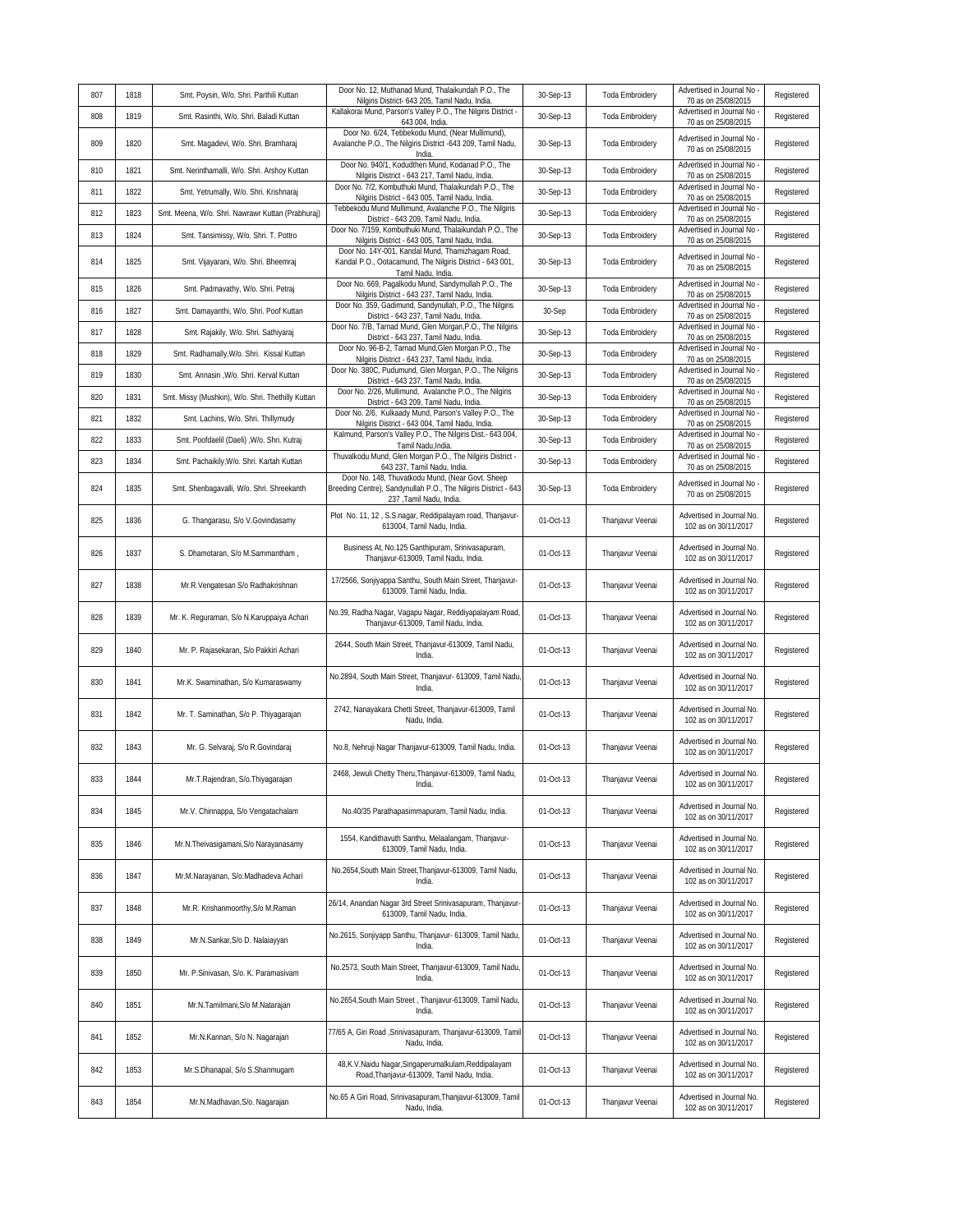| 844 | 1855 | Mr.N.Rajendran, S/o M.Natarajan                                              | No.28, Thiru Nagar, Srinivaspuram Extension, Thanjavur-<br>613009, Tamil Nadu, India.                                              | 01-Oct-13 | Thanjavur Veenai     | Advertised in Journal No.<br>102 as on 30/11/2017 | Registered |
|-----|------|------------------------------------------------------------------------------|------------------------------------------------------------------------------------------------------------------------------------|-----------|----------------------|---------------------------------------------------|------------|
| 845 | 1856 | Mr.M.Chandrasekaran, S/o.Mukkan Achariyar                                    | 26/15, Ananda Nagar, 2nd Street, Srinivasapuram,<br>Reddipalayam Road, Thanjavur-613009, Tamil Nadu, India.                        | 01-Oct-13 | Thanjavur Veenai     | Advertised in Journal No.<br>102 as on 30/11/2017 | Registered |
| 846 | 1857 | Mr.S.Swaminathan.S/o.T.P.Somasundaram                                        | Dasthamal Santhu, Thanjavur-613009, Tamil Nadu, India.                                                                             | 01-Oct-13 | Thanjavur Veenai     | Advertised in Journal No.<br>102 as on 30/11/2017 | Registered |
| 847 | 1858 | Mr.Fayaz Ahmad Magray                                                        | No. 174, Gilli Kadal, Zoonimar, District-Srinagar-190011,<br>Jammu & Kashmir, India                                                | 14-Oct-13 | Kashmir Pashmina     | Advertised in Journal No<br>56 as on 21/01/2014   | Registered |
| 848 | 1859 | Mr.Mohammad Rafia War                                                        | No. 217, Gilli Kadal, Zoonimar, District-Srinagar-190011,<br>Jammu & Kashmir, India                                                | 14-Oct-13 | Kashmir Pashmina     | Advertised in Journal No<br>56 as on 21/01/2014   | Registered |
| 849 | 1860 | Mr.Farooq Ahmad Shah                                                         | Chiner Kangan, Ganderbal-191202, Jammu & Kashmir, India                                                                            | 14-Oct-13 | Kashmir Pashmina     | Advertised in Journal No<br>73 as on 27/10/15     | Registered |
| 850 | 1861 | Mr. Bashir Ahmad Misger, C/o Darul Misger                                    | House No.1, Umer Colony 'A' Lal Bazar near Salfia<br>Masjid, Bus Stop, District- Srinagar-190023, Jammu &<br>Kashmir, India        | 14-Oct-13 | Kashmir Pashmina     | Advertised in Journal No<br>56 as on 21/01/2014   | Registered |
| 851 | 1862 | Mr.Meiraj-ud-din Misger                                                      | Umer Colony 'A' Near Salfia Masjid, Lal Bazar, District-<br>Srinagar-190023, Jammu & kashmir, India                                | 14-Oct-13 | Kashmir Pashmina     | Advertised in Journal No<br>56 as on 21/01/2014   | Registered |
| 852 | 1863 | Mr.Mohammad Amin Misger                                                      | Sheribhat gilli Kadal, Nowshera, District- Srinagar-190011,<br>Jammu & Kashmir, India                                              | 14-Oct-13 | Kashmir Pashmina     | Advertised in Journal No<br>56 as on 21/01/2014   | Registered |
| 853 | 1864 | Mr.Jan Mohammad Shah                                                         | Idgah, Near Masjid Bilal Ra. District- Srinagar-190002,<br>Jammu & kashmir, India                                                  | 14-Oct-13 | Kashmir Pashmina     | Advertised in Journal No<br>58 as on 09/05/2014   | Registered |
| 854 | 1865 | M/s. Natweave Textile Studio, Represented by<br>Ms.Subhabrata Sadhu          | C-7 Eastend Apts, Mayur Vihar Ph-1 Extension, New Delhi<br>110096                                                                  | 14-Oct-13 | Kashmir Pashmina     | Advertised in Journal No<br>58 as on 09/05/2014   | Registered |
|     |      | M/s. Kashmir Handlooms, Represented by Mr.Ajaz                               | Rather Complex, M.A.link Road Munnazabad Sgr Kashmir,                                                                              |           |                      | Advertised in Journal No                          |            |
| 855 | 1866 | Ashai                                                                        | District-Srinagar-190001, Jammu & Kashmir, India                                                                                   | 14-Oct-13 | Kashmir Pashmina     | 56 as on 21/01/2014                               | Registered |
| 856 | 1867 | Mr.Nisar Ahmad Khan                                                          | New Colony Haka bazar Badam wari Hawal District-Srinagar-<br>190003, Jammu & Kashmir, India                                        | 14-Oct-13 | Kashmir Pashmina     | Advertised in Journal No<br>56 as on 21/01/2014   | Registered |
| 857 | 1868 | Mr.Mushtaq Ahmad Khan                                                        | New colony Haka Bazar, Badamwari, District-Srinagar -<br>190003, Jammu & Kashmir, India                                            | 14-Oct-13 | Kashmir Pashmina     | Advertised in Journal No<br>56 as on 21/01/2014   | Registered |
| 858 | 1870 | M/s. Pashmina Sales Centre, Represented by Mr.<br>Syed Mohammed Shafi Rizvi  | Ali Pora Baghib Ali Mazdan Khan Masjid Lane opp Bisate Mill<br>District-Srinagar-190011, Jammu & Kashmir, India                    | 14-Oct-13 | Kashmir Pashmina     | Advertised in Journal No<br>56 as on 21/01/2014   | Registered |
| 859 | 1871 | M/s. Reshi Shawls, Represented by Mr.Fayaz Ahmad<br>Reshi                    | Rasmia lane Bota Shah Mahall - lal- Bazar, District- Srinagar-<br>190011, Jammu & Kashmir, India                                   | 14-Oct-13 | Kashmir Pashmina     | Advertised in Journal No<br>56 as on 21/01/2014   | Registered |
| 860 | 1872 | Mr. Vijaykumar Manharlal Jariwala                                            | No. 2/1078, Sagrampura, Chovala Sheri, Surat-395 002,<br>Gujrat, India                                                             | 29-Oct-13 | Surat Zari Craft     | Advertised in Journal No<br>57 as on 07/05/2014   | Registered |
| 861 | 1873 | Mr. Adil Ahmed Beigh                                                         | Naribal Lal Bazar, Srinagar -190011, Jammu & Kashmir,<br>India                                                                     | 29-Oct-13 | Kashmir Sozani Craft | Advertised in Journal No<br>62 as on 25/11/2014   | Registered |
| 862 | 1874 | Mr. Umer Farooq Dar                                                          | Shaheen Mohalla, Noor Bagh, Srinagar-190002, J&k, India                                                                            | 29-Oct-13 | Kani Shawl           | Advertised in Journal No<br>57 as on 07/05/2014   | Registered |
| 863 | 1875 | Mr. Abdul Bayoom Khan                                                        | Inside Kathi Darwaza, Mohhalla Ashraf Khan, Rainawari,<br>District-Srinagar-190003, Jammu & kashmir, India                         | 29-Oct-13 | Kashmir Pashmina     | Advertised in Journal No<br>58 as on 09/05/2014   | Registered |
| 864 | 1876 | M/s. Reshi & Reshi Shawls, Represented by Mr.<br>Ghulam Mohammad Reshi       | Buch Mohalla, Rajouri Kadal, District-Srinagar-190002,<br>Jammu & Kashmir, India                                                   | 29-Oct-13 | Kashmir Pashmina     | Advertised in Journal No<br>58 as on 09/05/2014   | Registered |
| 865 | 1877 | Mr. Ehsan Reshi                                                              | Buch Mohalla, Rajouri Kadal, District-Srinagar-190002,<br>Jammu & Kashmir, India                                                   | 29-Oct-13 | Kashmir Pashmina     | Advertised in Journal No<br>58 as on 09/05/2014   | Registered |
| 866 | 1878 | Mr. Fayaz Ahmad Wari                                                         | Kani Hama Magam, District- Srinagar-193401, Jammu &                                                                                | 29-Oct-13 | Kashmir Pashmina     | Advertised in Journal No                          | Registered |
| 867 | 1879 |                                                                              | Kashmir, India<br>M/s. Imperial Shawls & Apparels, Represented by Mrs. No. 214-Pazalpur, Shalimar, District-Srinagar-191121, Jammu | 29-Oct-13 | Kashmir Pashmina     | 58 as on 09/05/2014<br>Advertised in Journal No   | Registered |
| 868 | 1880 | Naheed Shaukat<br>Mr. Farooq Ahmed Dar                                       | & Kashmir, India<br>Shaheen Mohalla Noor Bagh, District-Srinagar-190002,                                                           | 29-Oct-13 | Kashmir Pashmina     | 66 as on 26/02/2015<br>Advertised in Journal No   | Registered |
| 869 | 1881 | M/s. H. B. Shawls, Mehraj -ud-din & Niyaz Ahmad                              | Jammu & Kashmir, India<br>Kawdara Chowr, Nallimar road, District-Srinagar-190002,                                                  | 29-Oct-13 | Kashmir Pashmina     | 58 as on 09/05/2014<br>Advertised in Journal No   | Registered |
| 870 | 1882 | M/s. Suhail Arts & Crafts, Represented by Mr. Suhail                         | Jammu & Kashmir, India<br>Nawaradal, Dangerpora, District-Srinagar-190002, Jammu &                                                 | 29-Oct-13 | Kashmir Pashmina     | 58 as on 09/05/2014<br>Advertised in Journal No   | Registered |
|     |      | Mehraj                                                                       | Kashmir, India<br>Rathpora Eidgah Safadkadal, District- Srinagar, Jammu &                                                          |           |                      | 73 as on 27/10/15<br>Advertised in Journal No     |            |
| 871 | 1883 | Mr. Farooq Ahmad wani                                                        | Kashmir, India<br>Lal Bazar, Near Masjid Rehmat, District-Srinagar-190002,                                                         | 29-Oct-13 | Kashmir Pashmina     | 58 as on 09/05/2014<br>Advertised in Journal No   | Registered |
| 872 | 1884 | Shri. Sajad Ahmad Khan, Mubarik Shawls                                       | Jammu & Kashimir, India<br>Botakadal Lal Bazar, Srinagar-190023, District-Srinagar,                                                | 02-Dec-13 | Kashmir Pashmina     | 58 as on 09/05/2014<br>Advertised in Journal No - | Registered |
| 873 | 1885 | M/s. A.Tromboo & Co, Ajaz Hussain Iromboo,                                   | Jammu & Kashmir, India<br>Gilli Kadal Zoonimar, Nowshara, Srinagar-190011, District-                                               | 02-Dec-13 | Kashmir Pashmina     | 58 as on 09/05/2014<br>Advertised in Journal No   | Registered |
| 874 | 1886 | Mohd Yousuf Dar                                                              | Srinagar, Jammu & Kashmir, India<br>Gilli Kadal Zoonimar, Nowshara, District- Srinagar-190011,                                     | 02-Dec-13 | Kashmir Pashmina     | 58 as on 09/05/2014                               | Registered |
| 875 | 1887 | Mohd Maqbool Dar                                                             | Jammu & Kashmir, India                                                                                                             | 02-Dec-13 | Kashmir Pashmina     | Advertised in Journal No<br>58 as on 09/05/2014   | Registered |
| 876 | 1888 | Shri. Irfan Habib Daga                                                       | Mohalla: Daga, Baghjogilander, Rainawari, District-Srinagar-<br>190003, Jammu & Kashmir, India                                     | 02-Dec-13 | Kashmir Pashmina     | Advertised in Journal No<br>58 as on 09/05/2014   | Registered |
| 877 | 1889 | Muniba Manzoor Beigh, M/s. Royal Kashmir Craft                               | Kanitaar, Naseemabad, Saderbal, District-Srinagar-190011,<br>Jammu & Kashmir, India                                                | 02-Dec-13 | Kashmir Pashmina     | Advertised in Journal No<br>58 as on 09/05/2014   | Registered |
| 878 | 1890 | Shri. ArifSultan Allaie                                                      | Sakidafer, District- Srinagar-190001, Jammu & Kashmir, India                                                                       | 02-Dec-13 | Kashmir Pashmina     | Advertised in Journal No<br>58 as on 09/05/2014   | Registered |
| 879 | 1891 | M/s. Irfan Handicrafts, AB Majeed Bhat                                       | B.K. Darwaza, Rainawari, District-Srinagar-190003, Jammu &<br>Kashmir, India                                                       | 02-Dec-13 | Kashmir Pashmina     | Advertised in Journal No<br>58 as on 09/05/2014   | Registered |
| 880 | 1892 | M/s. Kohimaram Impex, Asifa Mubeen                                           | National Highway sanwar, Present Buchawara "Alson Manzil"<br>District-Srinagar-190001, Jammu & Kashmir, India                      | 02-Dec-13 | Kashmir Pashmina     | Advertised in Journal No<br>58 as on 09/05/2014   | Registered |
| 881 | 1893 | M/s. Numan Textiles, Javid Ahmad Magray                                      | Gilli Kadal, Zoonimar, District-Srinagar-190011, Jammu &<br>Kashmir, India                                                         | 02-Dec-13 | Kashmir Pashmina     | Advertised in Journal No<br>58 as on 09/05/2014   | Registered |
| 882 | 1894 | M/s. Heritage Handicrafts, Abdul Bayoom Beigh                                | Kanitaar, Naseemabad, Saderabal, District- Srinagar-190006,<br>Jammu & Kashmir, India                                              | 02-Dec-13 | Kashmir Pashmina     | Advertised in Journal No<br>58 as on 09/05/2014   | Registered |
| 883 | 1895 | M/s. Oriental Handicrafts Exposition                                         | Oilshada Qayoom, Kanitaar, Naseemabad, Saderal, District-<br>Srinagar-190006, Jammu & Kashmir, India                               | 02-Dec-13 | Kashmir Pashmina     | Advertised in Journal No<br>58 as on 09/05/2014   | Registered |
| 884 | 1896 | M/s. Kashmir Heritage Exposition, Prof. Manzoor<br>Ahmad Beigh               | Kanitaar, Naseemabad, Saderal, District-Srinagar-190006,<br>Jammu & Kashmir, India                                                 | 02-Dec-13 | Kashmir Pashmina     | Advertised in Journal No<br>58 as on 09/05/2014   | Registered |
|     |      | M/s. Khalil Mohammad Kalwal, represented by Fayaz                            | H.No. 198 Pvt. Umer Colony 'A' Lane No.3, Sector 1, Lal                                                                            |           | Kashmir Walnut Wood  | Advertised in Journal No                          |            |
| 885 | 1897 | Ahmad and Zahoor Ahmad                                                       | Bazar, Near Salfia Masjid, Srinagar-190011, Jammu &<br>Kashmir, India                                                              | 02-Dec-13 | Carving              | 58 as on 09/05/2014                               | Registered |
| 886 | 1898 | Shri. Mohammad Maqbool Jan,                                                  | H.No. 7, Lan Bazar, Mohalla: Mughal, District-Srinagar-<br>190011, Jammu & Kashmir, India                                          | 02-Dec-13 | Kashmir Paper Machie | Advertised in Journal No<br>58 as on 09/05/2014   | Registered |
| 887 | 1899 | M/s. Jariwala Hiralaxmi Pariwar                                              | No. 3/757, Bhatni Pith, Mani Vaid's Kancho, Navapura, Surat<br>395 003, Gujrat, India                                              | 02-Dec-13 | Surat Zari Craft     | Advertised in Journal No<br>57 as on 07/05/2014   | Registered |
| 888 | 1900 | M/s. Nazrana Chikan Industries, Represented by Shri.<br>Khubchand Khairajani | 1st Floor, Arif Ashiyana, Nibu Bag, Chowk, Lucknow-226003,<br>Uttar Pradesh, India                                                 | 05-Dec-13 | Lucknow Chikan Craft | Advertised in Journal No<br>57 as on 07/05/2014   | Registered |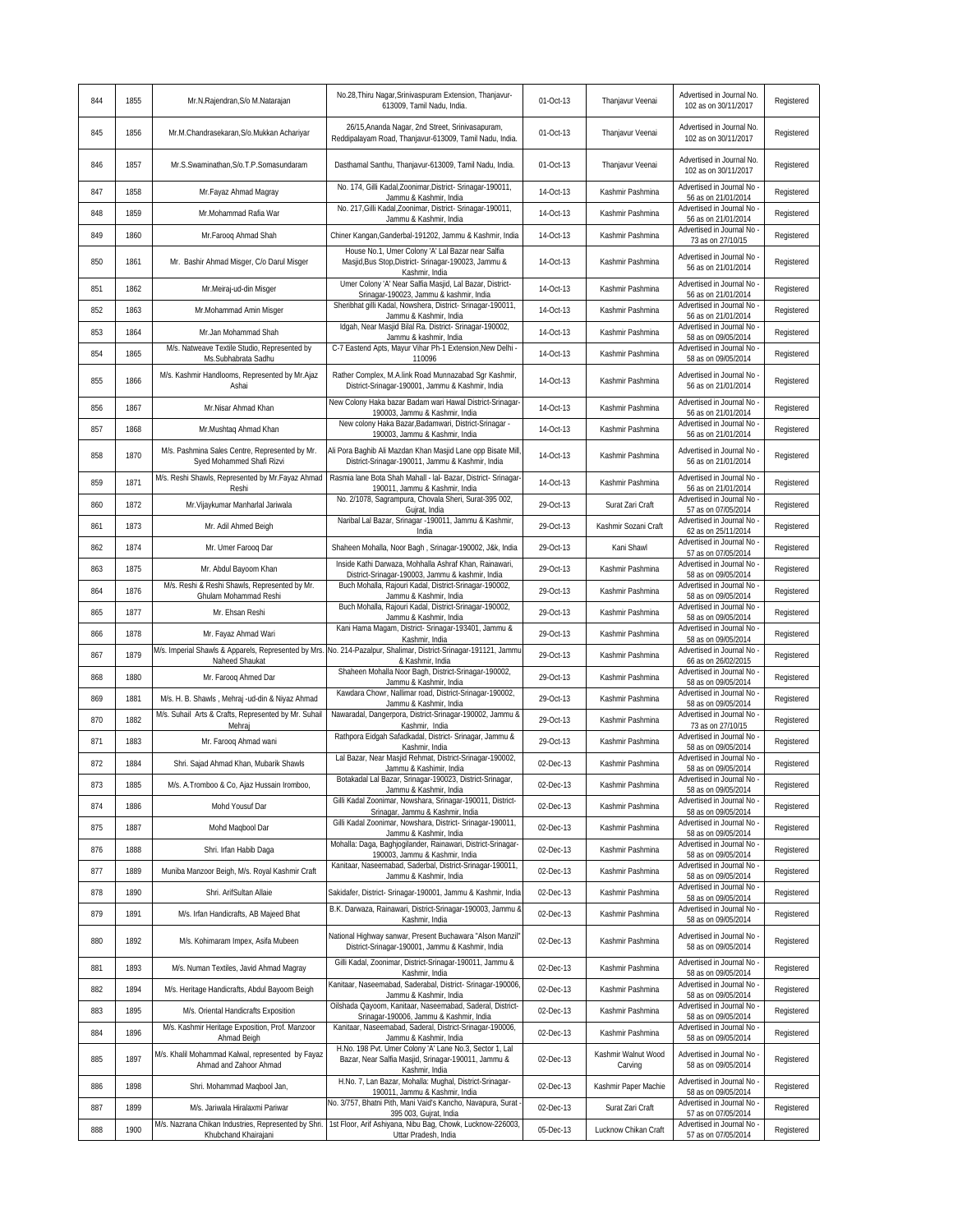| 889 | 1901 | M/s. Rugs International, Reprsented By Ms. Sidaga                                                                               | Sazgaripora Hawal, Srinagar - 190011, Jammu & Kashmir,<br>India.                                                                                         | 10-Jan-14 | Kashmir Pashmina                     | Advertised in Journal No<br>58 as on 09/05/2014 | Registered |
|-----|------|---------------------------------------------------------------------------------------------------------------------------------|----------------------------------------------------------------------------------------------------------------------------------------------------------|-----------|--------------------------------------|-------------------------------------------------|------------|
| 890 | 1902 | M/s. Rugs International, Reprsented By Mr. Zahoor<br>Ahmad Khan                                                                 | Sazgaripora Hawal, Srinagar - 190011, Jammu & Kashmir,<br>India.                                                                                         | 10-Jan-14 | Kashmir Pashmina                     | Advertised in Journal No<br>58 as on 09/05/2014 | Registered |
| 891 | 1903 | M/s. Mir Crafts, Represented By Mr. Mir Mushafiq Aziz                                                                           | Hawal Opposite, Firdous Cinema, W.No.8, P.O - Nowshera,<br>Srinagar - 190011, Jammu & Kashmir, India.                                                    | 10-Jan-14 | Kashmir Pashmina                     | Advertised in Journal No<br>58 as on 09/05/2014 | Registered |
| 892 | 1904 | M/s. Blue Berry International Represented by Mr.<br>Zahoor Ahmad Khan                                                           | Sazgaripora Hawal, Srinagar - 190011, Jammu & Kashmir,<br>India.                                                                                         | 10-Jan-14 | Kashmir Pashmina                     | Advertised in Journal No<br>58 as on 09/05/2014 | Registered |
| 893 | 1905 | M/s. Mir Brothers, Represented By Ghulam Mohi-ud-<br>Din-Mir                                                                    | Sazgaripora Hawal, Srinagar - 190011, Jammu & Kashmir,<br>India.                                                                                         | 10-Jan-14 | Kashmir Paper Machie                 | Advertised in Journal No<br>58 as on 09/05/2014 | Registered |
| 894 | 1906 | M/s. Molakalmuru Town Silk Handloom Weavers<br>Production and Sales Co-operative Society,<br>Represented By Shri. Vanjre Ramesh | Molakalmuru - 577 535, District: Chitradurga, Karnataka,<br>India.                                                                                       | 27-Jan-14 | Molakalmuru Sarees                   | Advertised in Journal No<br>73 as on 27/10/15   | Registered |
| 895 | 1907 | M/s. Jibhi Shawls Weavers, Represented by Shri.<br>Jagdish Chand                                                                | Village: Bhalagran, Post: Tandi, Tehsil: Banjar, District: Kullu,<br>Himachal Pradesh, India.                                                            | 18-Mar-14 | Kullu Shawl                          | Advertised in Journal No<br>62 as on 25/11/2014 | Registered |
| 896 | 1908 | M/s. Pride of Kashmir, Represented by Mr. Syed<br>Musadiq Shah                                                                  | Gupth Ganga, Ishber Nishat, Srinagar Presently H.No. 11B,<br>2nd Floor, Boulevard Complex, Boulevard Road, Srinager -<br>19001, Jammy & Kashmir, India.  | 24-Mar-14 | Kashmir Pashmina                     | Advertised in Journal No<br>66 as on 26/02/2015 | Registered |
| 897 | 1909 | M/s. Kashyaps, Represented by Shri. Sanjay Saigal,<br>S/o. Inder Nath Saigal                                                    | No.33, Goggi Bagh, Srinagar, Jammu & Kashmir, India.                                                                                                     | 24-Mar-14 | Kashmir Pashmina                     | Advertised in Journal No<br>66 as on 26/02/2015 | Registered |
| 898 | 1910 | Mr. Syed Musadiq Shah                                                                                                           | Gupth Ganga, Ishber Nishat, Srinagar Presently H.No. 11B,<br>2nd Floor, Boulevard Complex, Boulevard Road, Srinager -<br>190001, Jammu & Kashmir, India. | 25-Mar-14 | Kashmir Sozani Craft                 | Advertised in Journal No<br>62 as on 25/11/2014 | Registered |
| 899 | 1911 | Mr. Syed Musadiq Shah                                                                                                           | Gupth Ganga, Ishber Nishat, Srinagar Presently H.No. 11B,<br>2nd Floor, Boulevard Complex, Boulevard Road, Srinager -<br>190001, Jammy & Kashmir, India. | 25-Mar-14 | Kani Shawl                           | Advertised in Journal No<br>62 as on 25/11/2014 | Registered |
| 900 | 1912 | M/s. Cottage Carpet Industries Represented by Mr.<br>Abdul Rashid Banday                                                        | H.No. 218, Firdous Colony Main Road, Buchpora, Srinagar -<br>190020, Jammu & Kashmir, India.                                                             | 22-Apr-14 | Kashmir Pashmina                     | Advertised in Journal No<br>66 as on 26/02/2015 | Registered |
| 901 | 1913 | M/s. Cottage Handicrafts Exposition Represented by<br>Mr. Nayeem Rashid Banday                                                  | H.No. 218/A, Firdous Colony Main Road, Buchpora, Sringar -<br>190020, Jammu & Kashmir, India.                                                            | 22-Apr-14 | Kashmir Pashmina                     | Advertised in Journal No<br>66 as on 26/02/2015 | Registered |
| 902 | 1914 | M/s. Trueroots Impex Pvt, Ltd, Represented by Shri<br>Lokesh Kishan Bhojwani                                                    | No. 312A, Wave Silver Tower, Sector - 18, Noida - 201301,<br>Uttar Pradesh, India.                                                                       | 22-Apr-14 | Kashmir Pashmina                     | Advertised in Journal No<br>66 as on 26/02/2015 | Registered |
| 903 | 1915 | Mr. Tabish Ashraf Bazaz                                                                                                         | Khajapora, Nowshera, Srinagar - 190011, Jammu & Kashmir,<br>India                                                                                        | 22-Apr-14 | Kashmir Pashmina                     | Advertised in Journal No<br>66 as on 26/02/2015 | Registered |
| 904 | 1916 | M/s. Maajhdia International, Represented by                                                                                     | C-35, Chandra Residency, Hukulganj, Varanasi - 221002,<br>Uttar Pradesh                                                                                  | 28-Apr-14 | Hand Made Carpet of<br>Bhadohi       | Advertised in Journal No<br>63 as on 27/11/2014 | Registered |
| 905 | 1917 | M/s. Priya Exports, Represented by Mr. Puneet<br>Raman                                                                          | Raman Niwas, Mahmoorganj, Varanasi - 221010, Uttar<br>Pradesh                                                                                            | 28-Apr-14 | Hand Made Carpet of<br>Bhadohi       | Advertised in Journal No<br>63 as on 27/11/2014 | Registered |
| 906 | 1918 | M/s. Shilpi International, Represented by Mr. Anurag<br>Chandra                                                                 | S.2/638, A. Club Road, Rai Krishna Chandra Nagar, Varanasi<br>221002, Uttar Pradesh                                                                      | 28-Apr-14 | Hand Made Carpet of<br>Bhadohi       | Advertised in Journal No<br>63 as on 27/11/2014 | Registered |
| 907 | 1919 | M/s. Mahesh Carpets, Represented by Mr. Maniessh<br>Maheshwari                                                                  | Jaqatpur, SBI Compound, G.T. Road, Varanasi - 221313,<br>Uttar Pradesh                                                                                   | 28-Apr-14 | Hand Made Carpet of<br>Bhadohi       | Advertised in Journal No<br>63 as on 27/11/2014 | Registered |
| 908 | 1920 | M/s. Maurya Carpet Industries Represented by Mr.<br>Chandramani Maurya                                                          | Village: Mashaipur, Post: Khamaria, District: Bhadohi, Uttar<br>Pradesh                                                                                  | 28-Apr-14 | Hand Made Carpet of<br>Bhadohi       | Advertised in Journal No<br>63 as on 27/11/2014 | Registered |
| 909 | 1921 | M/s. B.W.M. International, Represented by Mr. Raj<br>Kumar Bothra                                                               | Meumann Villa, Rajpura By-Pass Road, Rajpura Bhadohi<br>(S.R.N) - 221401, Uttar Pradesh                                                                  | 28-Apr-14 | Hand Made Carpet of<br>Bhadohi       | Advertised in Journal No<br>63 as on 27/11/2014 | Registered |
| 910 | 1922 | M/s. Patodia Carpets, Represented by Paramanand<br>Patodia                                                                      | Maryadpatti, Bhadohi - 221401, Uttar Pradesh                                                                                                             | 28-Apr-14 | Hand Made Carpet of<br>Bhadohi       | Advertised in Journal No<br>63 as on 27/11/2014 | Registered |
| 911 | 1923 | M/s. Kerman International, Represented by Mr.<br>Mohammad Shafqat Imam Siddiqui                                                 | Chauri Road, Bhadohi - 221401, Uttar Pradesh                                                                                                             | 28-Apr-14 | Hand Made Carpet of<br>Bhadohi       | Advertised in Journal No<br>63 as on 27/11/2014 | Registered |
| 912 | 1924 | M/s. R.G. Patil & Co. Hubli Represented by S.R. Patil<br>Partner                                                                | CTS No - 22B/1901, B-25, APMC Yard, Amargol, Hubli,<br>District - Dharwad, Karnataka, India. Mob: 07760026777,<br>email-id: contactus@rgpatil.com        | 08-May-14 | Bydagi Chilli                        | Advertised in Journal No<br>59 as on 13/11/2014 | Registered |
| 913 | 1925 | Shri. Ramchandra Tosh, Secretary                                                                                                | Sambalpuri Bastralaya HLCS Ltd, District - Bargarh, Odisha                                                                                               | 23-May-14 | Sambalpuri Bandha Saree<br>& Fabrics | Advertised in Journal No<br>59 as on 13/11/2014 | Registered |
| 914 | 1926 | Shri. Basanta Kumar Meher, Secretary                                                                                            | Gudesira WCS Ltd, District - Bargarh, Odisha                                                                                                             | 23-May-14 | Sambalpuri Bandha Saree<br>& Fabrics | Advertised in Journal No<br>59 as on 13/11/2014 | Registered |
| 915 | 1927 | Shri. Kailashbas Pradharn, Secretary                                                                                            | Attabira WCS Ltd, District: Bargarh, Odisha                                                                                                              | 23-May-14 | Sambalpuri Bandha Saree<br>& Fabrics | Advertised in Journal No<br>59 as on 13/11/2014 | Registered |
| 916 | 1928 | Shri. Sudam Kumar Meher, Secretary                                                                                              | Barpali Mac HLCS, District: Bargarh, Odisha                                                                                                              | 23-May-14 | Sambalpuri Bandha Saree<br>& Fabrics | Advertised in Journal No<br>59 as on 13/11/2014 | Registered |
| 917 | 1929 | Shri. Prahallad Meher, Secretary                                                                                                | Debangan WCS, District: Bargarh, Odisha                                                                                                                  | 23-May-14 | Sambalpuri Bandha Saree<br>& Fabrics | Advertised in Journal No<br>59 as on 13/11/2014 | Registered |
| 918 | 1930 | Shri. Purandar Meher, Secretary                                                                                                 | Jalpali WCS, District: Bargarh, Odisha                                                                                                                   | 23-May-14 | Sambalpuri Bandha Saree<br>& Fabrics | Advertised in Journal No<br>59 as on 13/11/2014 | Registered |
| 919 | 1931 | Shri. Janardan Sahoo, Secretary                                                                                                 | Rajalaxmi WCS, District: Bargarh, Odisha                                                                                                                 | 23-May-14 | Sambalpuri Bandha Saree<br>& Fabrics | Advertised in Journal No<br>59 as on 13/11/2014 | Registered |
| 920 | 1932 | Shri. Krushna Chandra Meher, Secretary                                                                                          | Gourgaon WCS, District: Bargarh, Odisha                                                                                                                  | 23-May-14 | Sambalpuri Bandha Saree<br>& Fabrics | Advertised in Journal No<br>59 as on 13/11/2014 | Registered |
| 921 | 1933 | Shri. Mukteswar Joshi, Secretary                                                                                                | Sarkanda WCS, District: Bargarh, Odisha                                                                                                                  | 23-May-14 | Sambalpuri Bandha Saree<br>& Fabrics | Advertised in Journal No<br>59 as on 13/11/2014 | Registered |
| 922 | 1934 | Shri. Upendra Meher, Secretary                                                                                                  | Dahita WCS, District: Bargarh, Odisha                                                                                                                    | 23-May-14 | Sambalpuri Bandha Saree<br>& Fabrics | Advertised in Journal No<br>59 as on 13/11/2014 | Registered |
| 923 | 1935 | Shri. Surendra Meher, Secretary                                                                                                 | Village: Barapali, District: Bargarh, Odisha                                                                                                             | 23-May-14 | Sambalpuri Bandha Saree<br>& Fabrics | Advertised in Journal No<br>59 as on 13/11/2014 | Registered |
| 924 | 1936 | Shri. Khetra Mohan Meher, Secretary                                                                                             | Village: Barapalli, District: Bargarh, Odisha                                                                                                            | 23-May-14 | Sambalpuri Bandha Saree<br>& Fabrics | Advertised in Journal No<br>59 as on 13/11/2014 | Registered |
| 925 | 1937 | Smt. Sukanti Meher, Secretary                                                                                                   | Village: Barapalli, District: Bargarh, Odisha                                                                                                            | 23-May-14 | Sambalpuri Bandha Saree              | Advertised in Journal No                        | Registered |
| 926 | 1938 | Shri. Harilal Meher`                                                                                                            | Village: Jhiliminda, District: Bargarh, Odisha                                                                                                           | 23-May-14 | & Fabrics<br>Sambalpuri Bandha Saree | 59 as on 13/11/2014<br>Advertised in Journal No | Registered |
| 927 | 1939 | Shri. Rama Meher                                                                                                                | Village: Jhiliminda, District: Bargarh, Odisha                                                                                                           | 23-May-14 | & Fabrics<br>Sambalpuri Bandha Saree | 59 as on 13/11/2014<br>Advertised in Journal No | Registered |
| 928 | 1940 | Shri. Murali Meher                                                                                                              | Bajaranga Colony, Kapabari, Village: Jhiliminda, District:                                                                                               | 23-May-14 | & Fabrics<br>Sambalpuri Bandha Saree | 59 as on 13/11/2014<br>Advertised in Journal No | Registered |
| 929 | 1941 | Shri. Rajendra Meher                                                                                                            | Bargarh, Odisha<br>Village: Lurupali, District: Bargarh, Odisha                                                                                          | 23-May-14 | & Fabrics<br>Sambalpuri Bandha Saree | 59 as on 13/11/2014<br>Advertised in Journal No | Registered |
| 930 | 1942 | Shri. Shashidhar Meher                                                                                                          | Bargarh, District: Bargarh, Odisha                                                                                                                       | 23-May-14 | & Fabrics<br>Sambalpuri Bandha Saree | 59 as on 13/11/2014<br>Advertised in Journal No | Registered |
| 931 | 1943 | Shri. Iswar Meher                                                                                                               | Katapali, District: Bargarh, Odisha                                                                                                                      | 23-May-14 | & Fabrics<br>Sambalpuri Bandha Saree | 59 as on 13/11/2014<br>Advertised in Journal No | Registered |
| 932 | 1944 | Shri. Harishankar Meher                                                                                                         | Post: Chichinda, District: Bargarh, Odisha                                                                                                               | 23-May-14 | & Fabrics<br>Sambalpuri Bandha Saree | 59 as on 13/11/2014<br>Advertised in Journal No | Registered |
| 933 |      |                                                                                                                                 |                                                                                                                                                          |           | & Fabrics<br>Sambalpuri Bandha Saree | 59 as on 13/11/2014<br>Advertised in Journal No |            |
|     | 1945 | Smt. Parabati Meher, Secretary                                                                                                  | Rajadharani SHG, District: Bargarh, Odisha                                                                                                               | 23-May-14 | & Fabrics<br>Sambalpuri Bandha Saree | 59 as on 13/11/2014<br>Advertised in Journal No | Registered |
| 934 | 1946 | Smt. Sashi Meher, President                                                                                                     | Annapurna SHG, District: Bargarh, Odisha                                                                                                                 | 23-May-14 | & Fabrics                            | 59 as on 13/11/2014                             | Registered |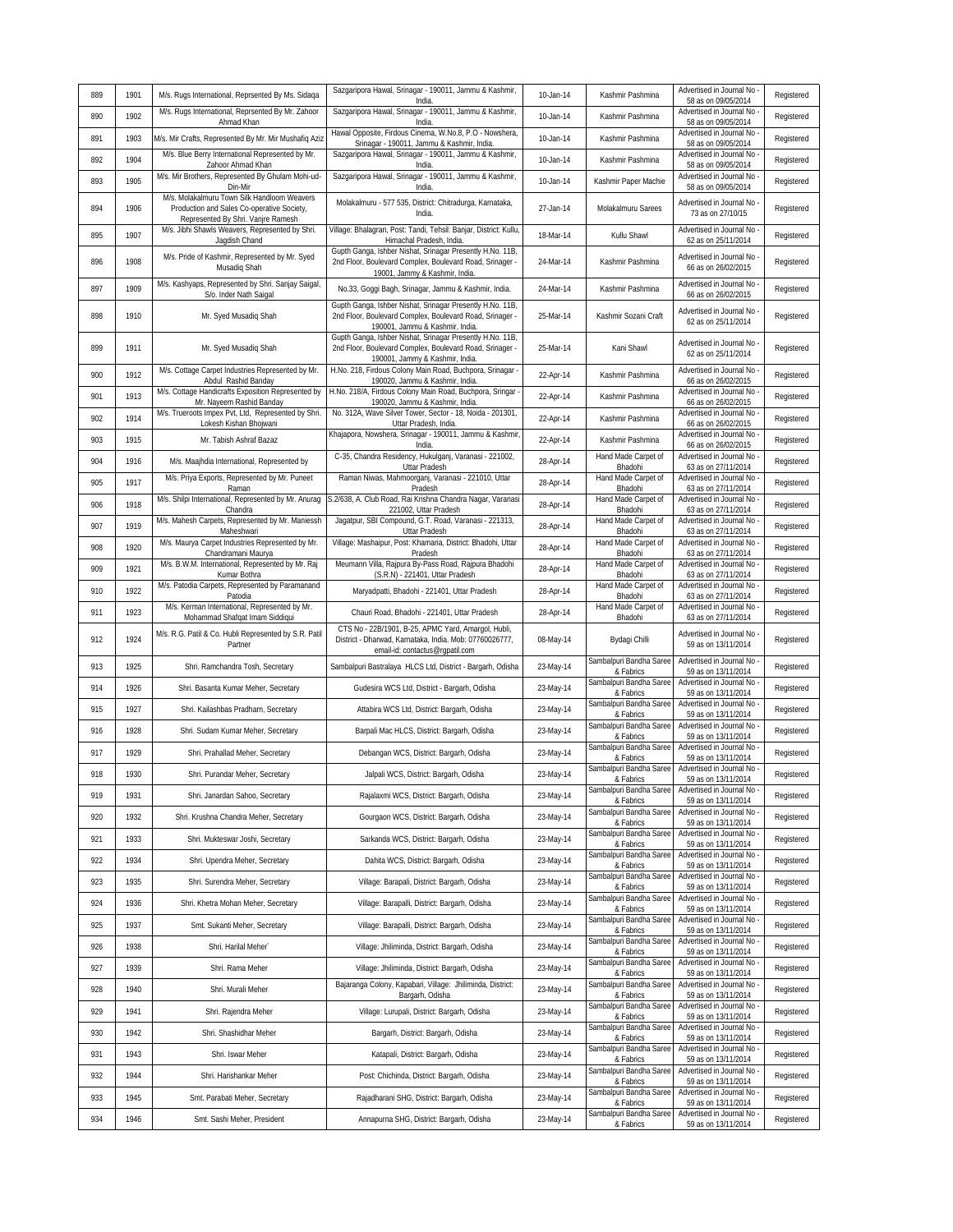| 935 | 1947 | Shri. Santosh Meher, Secretary                                                                               | Gangadhar Meher Ikat Club, District: Bargarh, Odisha                                                                  | 23-May-14 | Sambalpuri Bandha Saree<br>& Fabrics | Advertised in Journal No<br>59 as on 13/11/2014   | Registered |
|-----|------|--------------------------------------------------------------------------------------------------------------|-----------------------------------------------------------------------------------------------------------------------|-----------|--------------------------------------|---------------------------------------------------|------------|
| 936 | 1948 | Smt. Ahalya Meher, Secretary                                                                                 | Maa Gouri SHG, District: Bargarh, Odisha                                                                              | 23-May-14 | Sambalpuri Bandha Saree<br>& Fabrics | Advertised in Journal No<br>59 as on 13/11/2014   | Registered |
| 937 | 1949 | Shri. Jogendra Meher, President                                                                              | Birbajarangbali SHG, District: Bargarh, Odisha                                                                        | 23-May-14 | Sambalpuri Bandha Saree<br>& Fabrics | Advertised in Journal No<br>59 as on 13/11/2014   | Registered |
| 938 | 1950 | Shri. Brundaban Meher                                                                                        | Baijamunda, District: Sambalpuri, Odisha                                                                              | 23-May-14 | Sambalpuri Bandha Saree<br>& Fabrics | Advertised in Journal No<br>59 as on 13/11/2014   | Registered |
| 939 | 1951 | Shri. Prasanta Kumar Meher                                                                                   | At Ward No.13, Bargarh, Post: Bargarh, District: Bargarh,<br>Odisha                                                   | 23-May-14 | Sambalpuri Bandha Saree<br>& Fabrics | Advertised in Journal No<br>59 as on 13/11/2014   | Registered |
| 940 | 1952 | Shri. Jayadeva Meher                                                                                         | At Chichinda (Banjipali), District: Bargarh, Odisha                                                                   | 23-May-14 | Sambalpuri Bandha Saree<br>& Fabrics | Advertised in Journal No<br>59 as on 13/11/2014   | Registered |
| 941 | 1953 | Shri. Jhankaru Meher                                                                                         | At Post: Bhatli, District: Bargarh, Odisha                                                                            | 23-May-14 | Sambalpuri Bandha Saree<br>& Fabrics | Advertised in Journal No<br>59 as on 13/11/2014   | Registered |
| 942 | 1954 | Shri. Sanjay Kumar Meher                                                                                     | At Post: Hirapali, District: Bargarh, Odisha                                                                          | 23-May-14 | Sambalpuri Bandha Saree<br>& Fabrics | Advertised in Journal No<br>59 as on 13/11/2014   | Registered |
| 943 | 1955 | Shri. Kunja Meher                                                                                            | Village: Kendupali, Post: Kamalapur, Tehsil: Biramaharajpur,<br>District: Subarnapur, Odisha                          | 23-May-14 | Bomkai Sarees & Fabrics              | Advertised in Journal No<br>59 as on 13/11/2014   | Registered |
| 944 | 1956 | Shri. Dayanidhi Meher                                                                                        | Village: Kendupali, Biswabharati WCS, District: Subarnapur,<br>Odisha                                                 | 23-May-14 | Bomkai Sarees & Fabrics              | Advertised in Journal No<br>59 as on 13/11/2014   | Registered |
| 945 | 1957 | Shri. Sudam Meher                                                                                            | Village: Hanumanpali, Biramaharajpur Cluster, District:<br>Subarnapur, Odisha                                         | 23-May-14 | Bomkai Sarees & Fabrics              | Advertised in Journal No<br>59 as on 13/11/2014   | Registered |
| 946 | 1958 | Shri. Ganesh Meher                                                                                           | Village: Subalaya, Biswa Bajrang S.H.G, District: Subarnapur<br>Odisha                                                | 23-May-14 | Bomkai Sarees & Fabrics              | Advertised in Journal No<br>59 as on 13/11/2014   | Registered |
| 947 | 1959 | Shri. Raja Meher                                                                                             | Village: Tikirapada,, Post: Subalaya, Tehsil: Biramaharajpur,<br>District: Subarnapur, Odisha                         | 23-May-14 | Bomkai Sarees & Fabrics              | Advertised in Journal No<br>59 as on 13/11/2014   | Registered |
| 948 | 1960 | Shri. Purna Chandra Meher                                                                                    | Village: Rathipada, Post: B.M. Pur, Tehsil: Biramaharajpur,<br>District: Subarnapur, Odisha                           | 23-May-14 | Bomkai Sarees & Fabrics              | Advertised in Journal No<br>59 as on 13/11/2014   | Registered |
| 949 | 1961 | Shri. Bhola Meher                                                                                            | Village: Biramaharajpur, Biramaharajpur Cluster, District:<br>Subarnapur, Odisha                                      | 23-May-14 | Bomkai Sarees & Fabrics              | Advertised in Journal No<br>59 as on 13/11/2014   | Registered |
| 950 | 1962 | Shri. Bideshi Meher                                                                                          | Village: Amsarbhata, Post: Subalaya, Biramaharajpur Cluster<br>District: Subarnapur, Odisha                           | 23-May-14 | Bomkai Sarees & Fabrics              | Advertised in Journal No<br>59 as on 13/11/2014   | Registered |
| 951 | 1963 | Shri. Saumitri Meher                                                                                         | Village: Nimna, Post: Panchamahala, Tehsil: Ulunda, District:<br>Subarnapur, Odisha                                   | 23-May-14 | Bomkai Sarees & Fabrics              | Advertised in Journal No<br>59 as on 13/11/2014   | Registered |
| 952 | 1964 | Shri. Govinda Meher                                                                                          | Village: Nimna, Sri Nataraj WCS, District: Subarnapur, Odisha                                                         | 23-May-14 | Bomkai Sarees & Fabrics              | Advertised in Journal No<br>59 as on 13/11/2014   | Registered |
| 953 | 1965 | Shri. Gangadhar Meher                                                                                        | Village: Palas, Parameswari WCS, District: Subarnapur,<br>Odisha                                                      | 23-May-14 | Bomkai Sarees & Fabrics              | Advertised in Journal No<br>59 as on 13/11/2014   | Registered |
| 954 | 1966 | Shri. Baisakhu Meher                                                                                         | Village: Udepadar, Parameswari WCS, District: Subarnapur,<br>Odisha                                                   | 23-May-14 | Bomkai Sarees & Fabrics              | Advertised in Journal No<br>59 as on 13/11/2014   | Registered |
| 955 | 1967 | Shri. Jaganath Meher                                                                                         | Village: Dasarajpur, Parameswari WCS, District: Subarnapur<br>Odisha                                                  | 23-May-14 | Bomkai Sarees & Fabrics              | Advertised in Journal No<br>59 as on 13/11/2014   | Registered |
| 956 | 1968 | Shri. Loknath Meher                                                                                          | Village: Menda, Brajabihari SHG, District: Subarnapur, Odisha                                                         | 23-May-14 | Bomkai Sarees & Fabrics              | Advertised in Journal No<br>59 as on 13/11/2014   | Registered |
| 957 | 1969 | Shri. Sriram Meher                                                                                           | Village: Menda, Tarva Cluster, District: Subarnapur, Odisha                                                           | 23-May-14 | Bomkai Sarees & Fabrics              | Advertised in Journal No<br>59 as on 13/11/2014   | Registered |
| 958 | 1970 | Shri. Parama Meher                                                                                           | Village: Tarva, Tri Bikram WCS, District: Subarnapur, Odisha                                                          | 23-May-14 | Bomkai Sarees & Fabrics              | Advertised in Journal No<br>59 as on 13/11/2014   | Registered |
| 959 | 1971 | Shri. Nirakara Meher                                                                                         | Village: Binka, Binka Gopalji WCS, District: Subarnapur,<br>Odisha                                                    | 23-May-14 | Bomkai Sarees & Fabrics              | Advertised in Journal No<br>59 as on 13/11/2014   | Registered |
| 960 | 1972 | Shri. Keshaba Meher                                                                                          | Village: Binka, Binka Gopalji WCS, District: Subarnapur,<br>Odisha                                                    | 23-May-14 | Bomkai Sarees & Fabrics              | Advertised in Journal No<br>59 as on 13/11/2014   | Registered |
| 961 | 1973 | Shri. Iswar Meher                                                                                            | Village: Gulunda, Binka Cluster, District: Subarnapur, Odisha                                                         | 23-May-14 | Bomkai Sarees & Fabrics              | Advertised in Journal No<br>59 as on 13/11/2014   | Registered |
| 962 | 1974 | Shri. Kalakanhu Meher                                                                                        | Village: Hariharnagar, Swarnapuri Bastralaya WCS, District:<br>Subarnapur, Odisha                                     | 23-May-14 | Bomkai Sarees & Fabrics              | Advertised in Journal No<br>59 as on 13/11/2014   | Registered |
| 963 | 1975 | Shri. Hadu Meher                                                                                             | Village: Naikenpali, Kaikenpali WCS, District: Subarnapur,<br>Odisha                                                  | 23-May-14 | Bomkai Sarees & Fabrics              | Advertised in Journal No<br>59 as on 13/11/2014   | Registered |
| 964 | 1976 | Shri. Pradeep Meher                                                                                          | Village: Rampur, Dunguripali Cluster, District: Subarnapur,<br>Odisha                                                 | 23-May-14 | Bomkai Sarees & Fabrics              | Advertised in Journal No<br>59 as on 13/11/2014   | Registered |
| 965 | 1977 | Shri. Dilip Meher                                                                                            | Village: Rampur, Dunguripali Cluster, District: Subarnapur,<br>Odisha                                                 | 23-May-14 | Bomkai Sarees & Fabrics              | Advertised in Journal No<br>59 as on 13/11/2014   | Registered |
| 966 | 1978 | Shri. Ghanashyam Meher                                                                                       | Village: Baidyanath, Sonepur Cluster, District: Subarnapur,<br>Odisha                                                 | 23-May-14 | Bomkai Sarees & Fabrics              | Advertised in Journal No<br>59 as on 13/11/2014   | Registered |
| 967 | 1979 | Shri. Devendra Meher                                                                                         | Village: Sagarpali, Gangadhar WCS, District: Subarnapur,<br>Odisha                                                    | 23-May-14 | Bomkai Sarees & Fabrics              | Advertised in Journal No -<br>59 as on 13/11/2014 | Registered |
| 968 | 1980 | Shri. Duryodhan Meher                                                                                        | Village: Sagarpali, Tri Devi WCS, District: Subarnapur, Odisha                                                        | 23-May-14 | Bomkai Sarees & Fabrics              | Advertised in Journal No<br>59 as on 13/11/2014   | Registered |
| 969 | 1981 | Shri. Keshaba Meher                                                                                          | Village: Sagarpali, Jagruti Bunkar Sangha, District:<br>Subarnapur, Odisha                                            | 23-May-14 | Bomkai Sarees & Fabrics              | Advertised in Journal No<br>59 as on 13/11/2014   | Registered |
| 970 | 1982 | Shri. Sesha Meher                                                                                            | Village: Baghapali, Mahalaxmi WCS, District: Subarnapur,<br>Odisha                                                    | 23-May-14 | Bomkai Sarees & Fabrics              | Advertised in Journal No<br>59 as on 13/11/2014   | Registered |
| 971 | 1983 | Shri. Premananda Meher                                                                                       | Village: Baghapali, Mahalaxmi WCS, District: Subarnapur,<br>Odisha                                                    | 23-May-14 | Bomkai Sarees & Fabrics              | Advertised in Journal No<br>59 as on 13/11/2014   | Registered |
| 972 | 1984 | Shri. Sambod Meher                                                                                           | Village: Sagarpali, Sonepur Cluster, District: Subarnapur,<br>Odisha                                                  | 23-May-14 | Bomkai Sarees & Fabrics              | Advertised in Journal No<br>59 as on 13/11/2014   | Registered |
| 973 | 1985 | Adivasi Yuva Seva Sangh, Represented by Shri.<br>Sachin Bachhu Satvi                                         | AYUSH, Adivasi Yuva Seva Shakti, Waghadi, Post: Kasa,<br>Taluka: Dahanu, District: Thane, Mahrashtra - 401 607        | 23-May-14 | Warli Painting                       | Advertised in Journal No<br>59 as on 13/11/2014   | Registered |
| 974 | 1986 | Shri. Viral Nyukinbhai Salvi                                                                                 | Patolawala Farm House, O/s Phatipal Gate, Salviwado, City:<br>Patan, District: Patan, North Gujarat, Pincode - 384265 | 03-Jun-14 | Patan Patola                         | Advertised in Journal No<br>73 as on 27/10/15     | Registered |
| 975 | 1987 | Shri. Knaubhai Mafatbhai Salvi                                                                               | Narayanji no Pado, Salviwado, City: Patan, District: Patan,<br>North Gujarat, Pincode - 384265                        | 03-Jun-14 | Patan Patola                         | Advertised in Journal No<br>73 as on 27/10/15     | Registered |
| 976 | 1988 | Shri. Ashokbhai Sevantilal Salvi                                                                             | Patolawala Farm House, O/s Phatipal Gate, Salviwado, City:<br>Patan, District: Patan, North Gujarat, Pincode - 384265 | 03-Jun-14 | Patan Patola                         | Advertised in Journal No<br>73 as on 27/10/15     | Registered |
| 977 | 1989 | Shri. Nirmal Ashokbhai Salvi                                                                                 | Patolawala Farm House, O/s Phatipal Gate, Salviwado, City:<br>Patan, District: Patan, North Gujarat, Pincode - 384265 | 03-Jun-14 | Patan Patola                         | Advertised in Journal No<br>73 as on 27/10/15     | Registered |
| 978 | 1990 | Shri. Ujjval Nyuknbhai Salvi                                                                                 | Patolawala Farm House, O/s Phatipal Gate, Salviwado, City:<br>Patan, District: Patan, North Gujarat, Pincode - 384265 | 03-Jun-14 | Patan Patola                         | Advertised in Journal No -<br>73 as on 27/10/15   | Registered |
| 979 | 1991 | M/s. Numani Welfare Trust, Represented by Mr.<br>Javaid Masood Purra (President), S/o. Hakeem-Sad-<br>ud-din | Insdustrial Estate, Baghi Ali Mardan Khan, Srinagar - 190011                                                          | 02-Jul-14 | Kashmir Pashmina                     | Advertised in Journal No<br>66 as on 26/02/2015   | Registered |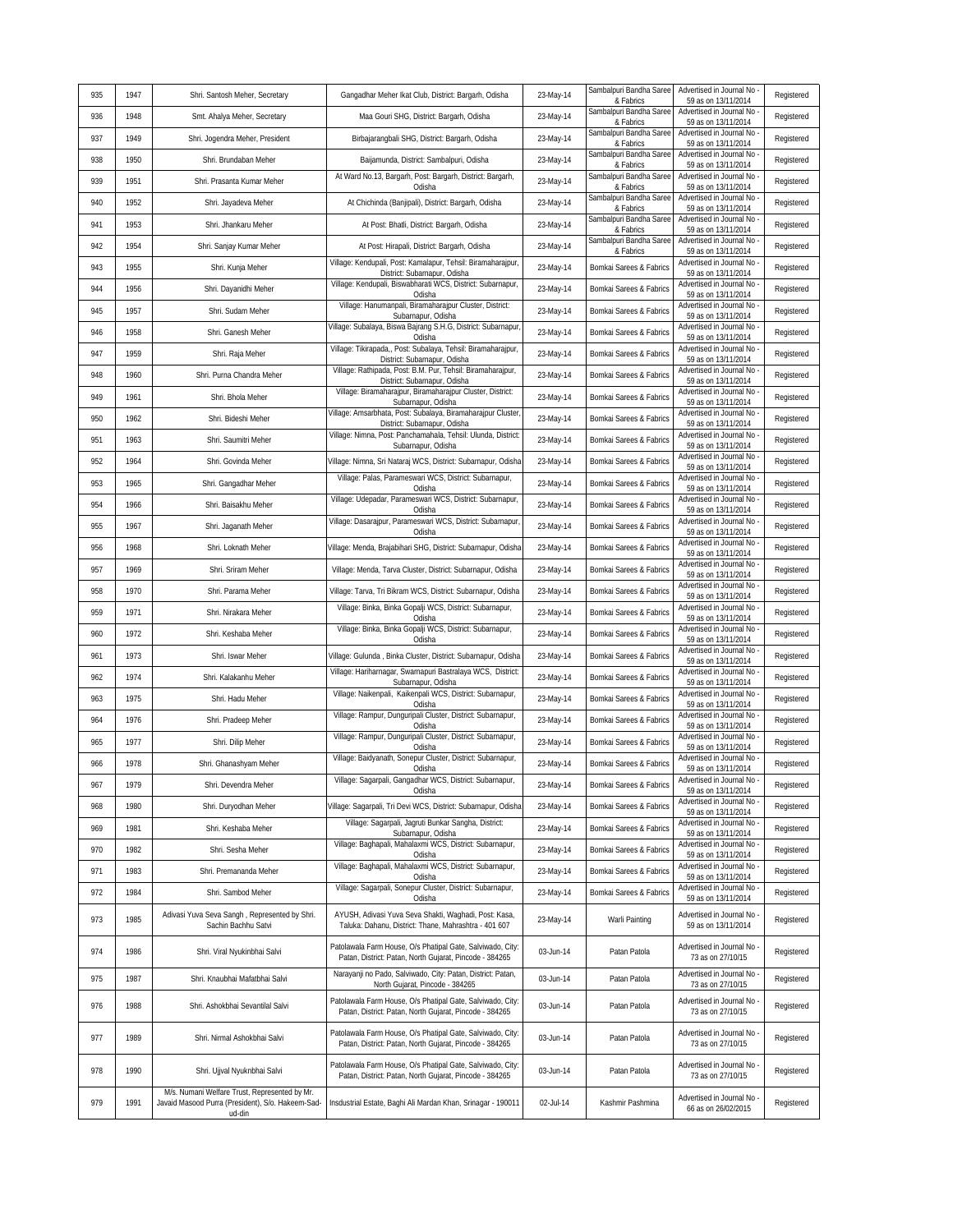| 980  | 1992 | M/s. Sik Route Handicrafts, Represented by Mr. Bilal<br>Mudasir Hassan, S/o. Mohammad Yousuf Sofi                               | Gousia Mohalla, Umer Colony "A" Lal Bazar, Srinagar -<br>190011                                                                          | 03-Jul-14 | Kashmir Pashmina   | Advertised in Journal No<br>66 as on 26/02/2015                             | Registered |
|------|------|---------------------------------------------------------------------------------------------------------------------------------|------------------------------------------------------------------------------------------------------------------------------------------|-----------|--------------------|-----------------------------------------------------------------------------|------------|
| 981  | 1993 | M/s. Chinar Kashmir Textiles Pvt Ltd, Represented By<br>Mr. Mohammed Shafi Khan, S/o. Ghulam Hassan<br>Khan                     | Soura, Near Petrol Pump, Srinagar - 190011                                                                                               | 03-Jul-14 | Kashmir Pashmina   | Advertised in Journal No<br>66 as on 26/02/2015                             | Registered |
| 982  | 1994 | M/s. Craft Cottage Industries, Represented by Mr.<br>Syed Aijaz Hussain, S/o. Aga Syed Hussain                                  | Masjid Lane, Dewan Colony Ishber Nishat, Srinagar - 190021                                                                               | 03-Jul-14 | Kashmir Pashmina   | Advertised in Journal No<br>66 as on 26/02/2015                             | Registered |
| 983  | 1995 | M/s. Pashmina Traders, Represented by Mr.<br>Mohammed Ashraf Mir, S/o. Assadullah Mir                                           | Firdous Colony, Iddgah, Lane No-3, H.No.2, Srinagar -<br>190002                                                                          | 03-Jul-14 | Kashmir Pashmina   | Advertised in Journal No<br>66 as on 26/02/2015                             | Registered |
| 984  | 1996 | Mr. Shabir Ahmed Parry, S/o. Ghulam Nabi Parry                                                                                  | Bakura, Alasteng, Ganderbal, Srinagar - 191201                                                                                           | 03-Jul-14 | Kashmir Pashmina   | Advertised in Journal No<br>66 as on 26/02/2015                             | Registered |
| 985  | 1997 | Mr. Chandan Keshab                                                                                                              | Village - Milanpu, P.O & S.O - BOKO, Kamrup Assam -<br>781123, India                                                                     | 18-Jul-14 | Muga silk of Assam | Advertised in Journal No<br>62 as on 25/11/2014                             | Registered |
| 986  | 1998 | M/s. Madhavi Handicraft Represented by Shri.<br>Sunilbhai Viruprasad Soni                                                       | Moti Bhatiyawad, Bh. Old Gunjbazar, Patan (North Gujarat)<br>384265, India                                                               | 21-Jul-14 | Patan Patola       | Adveritsed in Journal No<br>75 as on 26/11/2015                             | Registered |
| 987  | 1999 | Mr. Jitendra Bashiya, S/o. Arun Bashiya                                                                                         | Village - Hospital Road, Post: Sualkuchi, District: Kamrup R,<br>Assam - 781103                                                          | 05-Aug-14 | Muga silk of Assam | Advertised in Journal No<br>62 as on 25/11/2014                             | Registered |
| 988  | 2000 | Mr. Hira Lal Kalita, S/o. Late Harmohan Kalita                                                                                  | Village: Kalitapara, P.O. - Sulakuchi, Disttict - Kamrup, Assam<br>$-781103$                                                             | 05-Aug-14 | Muga silk of Assam | Advertised in Journal No<br>62 as on 25/11/2014                             | Registered |
| 989  | 2001 | Shri. Bipin Das, S/o. Late Karuna Kanta Das                                                                                     | Na-Keotpara, Sulakuchi, District - Kamrup R, Assam - 781103                                                                              | 18-Aug-14 | Muga silk of Assam | Advertised in Journal No<br>62 as on 25/11/2014                             | Registered |
| 990  | 2002 | M/s. M. Kantilal & Brothers represented by Shri.<br>Jignesh Kantilal Jariwala                                                   | 9/82, Wadifaliya Ghanti Steet, Surat - 395003                                                                                            | 18-Aug-14 | Surat Zari Craft   | Advertised in Journal No<br>62 as on 25/11/2014                             | Registered |
| 991  | 2003 | M/s. Alvin Leathers, Represented by Mr. K.M.<br>Mohamed Salih, S/o. K.M. Sahul Mohamed                                          | No. 6/2229, Bye-Pass, Batlagundu Road, Begampur Post,<br>Dindigul - 624 002, Tamil Nadu, India                                           | 26-Aug-14 | East India Leather | Advertised in Journal No<br>67 as on 09/03/2015                             | Registered |
| 992  | 2004 | V.M. Tanners, Represented by Mr. M. Shahul Hameed                                                                               | No. 116, VMT Road, Kamaraj Nagar, Airport, Trichy - 620007<br>Tamil Nadu, India                                                          | 26-Aug-14 | East India Leather | Advertised in Journal No<br>67 as on 09/03/2015                             | Registered |
| 993  | 2005 | M/s. C.K. C.M. Khadersha & Bros, Represented by Mr.<br>C.K.C.M. Mahaboob Subahani                                               | No. 19, Arasamarathu Street, Begampur Post, Dindigul - 624<br>002, Tamil Nadu, India                                                     | 26-Aug-14 | East India Leather | Advertised in Journal No<br>67 as on 09/03/2015                             | Registered |
| 994  | 2006 | M/s. A.K. Leathers, Represented by Mr. Al.<br>Karuppaiah                                                                        | No. 225/2, Madurai Road, Thomayarpuram, Begampur,<br>Dindigul - 624 002, Tamil Nadu, India                                               | 26-Aug-14 | East India Leather | Advertised in Journal No<br>67 as on 09/03/2015                             | Registered |
| 995  | 2007 | M/s. Meenakshi Tannery, Represented by Mr. K.<br>Rengasamy                                                                      | Boothamarathupatty Pudur, Begampur Post, Dindigul - 624<br>002, Tamil Nadu, India                                                        | 26-Aug-14 | East India Leather | Advertised in Journal No<br>67 as on 09/03/2015                             | Registered |
| 996  | 2008 | M/s. Sadique Leathers"B" Unit                                                                                                   | 223/3, Thomaiyarpuram, Madurai Road, Begampur Post,<br>Dindigul - 624 002, Tamil Nadu, India                                             | 26-Aug-14 | East India Leather | Advertised in Journal No<br>67 as on 09/03/2015                             | Registered |
| 997  | 2009 | M/s. Sadique Leathers, Represented by Mr. M.<br>Sadique                                                                         | No. 223/3, Thomayar Puram, Madurai Road, Begampur Post,<br>Dindigul - 624 002, Tamil Nadu, India                                         | 26-Aug-14 | East India Leather | Advertised in Journal No<br>67 as on 09/03/2015                             | Registered |
| 998  | 2010 | M/s. Syed Tannery "B" Unit, Represented by Mr. M.<br>Syed Ibrahim                                                               | No. 839/1, Madurai Road, Begampur Post, Dindigul - 624<br>002, Tamil Nadu, India                                                         | 26-Aug-14 | East India Leather | Advertised in Journal No<br>67 as on 09/03/2015                             | Registered |
| 999  | 2011 | M/s. Sahee Leathers, Represented by Mr. K.<br>Mohamed Abdullah                                                                  | Ponnimandurai Road, Begampur Post, Dindigul - 624 002,<br>Tamil Nadu, India                                                              | 26-Aug-14 | East India Leather | Advertised in Journal No<br>67 as on 09/03/2015                             | Registered |
| 1000 | 2012 | M/s. A.J.B. Leathers, Represented by Shri. A.J.<br>Balasubramanian                                                              | No. 743/5, Pallapatty Village, Madurai Road, Begampur Post,<br>Dindigul - 624 002, Tamil Nadu, India                                     | 26-Aug-14 | East India Leather | Advertised in Journal No<br>67 as on 09/03/2015                             | Registered |
| 1001 | 2013 | M/s. Shan Leathers, Represented by Mr. Jaffer<br>Sadique                                                                        | Madurai Road, Begampur Post, Dindigul - 624 002, Tamil<br>Nadu, India                                                                    | 26-Aug-14 | East India Leather | Advertised in Journal No<br>67 as on 09/03/2015                             | Registered |
| 1002 | 2014 | M/s. Meenatchi & Co, Represented by Shri. PL.<br>Muthukaruppan                                                                  | No. 731, Madurai Road, Begampur Post, Dindigul - 624 002,<br>Tamil Nadu, India<br>Madurai Road, Begampur Post, Dindigul - 624 002, Tamil | 26-Aug-14 | East India Leather | Advertised in Journal No<br>67 as on 09/03/2015                             | Registered |
| 1003 | 2015 | M/s. S. Mohamed Mohideen Tannery, Represented by<br>Mr. G. Mohamed Ibrahim<br>M/s. Syed Tannery "A" Unit, Represented by Mr. M. | Nadu, India<br>No. 839/1, Madurai Road, Begampur Post, Dindigul - 624                                                                    | 26-Aug-14 | East India Leather | Advertised in Journal No<br>67 as on 09/03/2015                             | Registered |
| 1004 | 2016 | Sultan Ibrahim<br>M/s. Sea Lord Leathers, Represented by Mr. S.                                                                 | 002, Tamil Nadu, India<br>Thomayar Puram, Madurai Road, Begampur Post, Dindigul                                                          | 26-Aug-14 | East India Leather | Advertised in Journal No<br>67 as on 09/03/2015<br>Advertised in Journal No | Registered |
| 1005 | 2017 | Kumaravelu<br>M/s. K. Mohamed Muthu Sons Tannery, Represented                                                                   | 624 002, Tamil Nadu, India<br>Madurai Road, Begampur Post, Dindigul - 624 002, Tamil                                                     | 26-Aug-14 | East India Leather | 67 as on 09/03/2015<br>Advertised in Journal No                             | Registered |
| 1006 | 2018 | by Mr. K.M. Saleem Raja<br>M/s. Yusuf & Co, Represented by Mr. E. Abdul                                                         | Nadu, India<br>SF No. 644, Batlagundu Road, Begampur Post, Dindigul - 624                                                                | 26-Aug-14 | East India Leather | 67 as on 09/03/2015<br>Advertised in Journal No                             | Registered |
| 1007 | 2019 | Muthalif, S/o. K. Eousuf<br>M/s. Mubarak Leather Exports 'B' Unit, Represented                                                  | 002, Tamil Nadu, India<br>Begam Saheba Nagar, Batlagundu Road, Begampur Post,                                                            | 26-Aug-14 | East India Leather | 67 as on 09/03/2015<br>Advertised in Journal No                             | Registered |
| 1008 | 2020 | by Mr. I. Nishar Ahamd Khan<br>M/s. Mubarak Leather Exports 'A' Unit, Represented                                               | Dindigul - 624 002, Tamil Nadu, India<br>No. 654, Begam Sahiba Nagar, Batlagundu Road, Begambur                                          | 26-Aug-14 | East India Leather | 67 as on 09/03/2015<br>Advertised in Journal No                             | Registered |
| 1009 | 2021 | by Mr. M. Saleem                                                                                                                | Post, Dindigul - 624 002, Tamil Nadu, India                                                                                              | 26-Aug-14 | East India Leather | 67 as on 09/03/2015                                                         | Registered |
| 1010 | 2022 | M/s. V.M.I Tannery, Represented by Mr. M. Saddique<br>Ali                                                                       | No. 614, Begam Sahiba Nagar, Batlagundu Road, Kuttiapatty<br>Pirivu, Begampur Post, Dindigul - 624 002, Tamil Nadu, India                | 26-Aug-14 | East India Leather | Advertised in Journal No<br>67 as on 09/03/2015                             | Registered |
| 1011 | 2023 | M/s. K.A.H. Leather Exports, Represented by Mr. H.<br>Sajahan                                                                   | No. 617/2, Batlagundu Road, Begampur Post, Dindigul - 642<br>002. Tamil Nadu, India                                                      | 26-Aug-14 | East India Leather | Advertised in Journal No<br>67 as on 09/03/2015                             | Registered |
| 1012 | 2024 | M/s. Mohamed Imran Tanners, Represented by Mr.<br>Mohamed Shamim                                                                | No. 140/1, Begam Shaiba Nagar, Batlagundu Road,<br>Begampur Post, Dindigul - 642 002, Tamil Nadu, India                                  | 26-Aug-14 | East India Leather | Advertised in Journal No<br>67 as on 09/03/2015                             | Registered |
| 1013 | 2025 | M/s. K. Kaja Mohideen Tannery, Represented by Mr.<br>K. Kaja Miohideen                                                          | Madurai Bye-pass Road, Begampur Post, Dindigul - 624 002,<br>Tamil Nadu, India                                                           | 26-Aug-14 | East India Leather | Advertised in Journal No<br>67 as on 09/03/2015                             | Registered |
| 1014 | 2026 | M/s. Sri Annai Abirami Tannery, Represented by Shri.<br>S.P. Natarajan                                                          | Batlagundu Bye-pass Road, Pallapatti Village, Begampur<br>Post, Dindigul - 624 002, Tamil Nadu, India                                    | 26-Aug-14 | East India Leather | Advertised in Journal No<br>67 as on 09/03/2015                             | Registered |
| 1015 | 2027 | M/s. S.M.A. Tanners, Represented by Mr. M. Meera<br>Maideen                                                                     | No. 6/230, Bye-pass Road, Begampur Post, Dindigul - 624<br>002, Tamil Nadu, India                                                        | 26-Aug-14 | East India Leather | Advertised in Journal No<br>67 as on 09/03/2015                             | Registered |
| 1016 | 2028 | M/s. National Leathers, Represented by Mr. A. Sahul<br>Hameed                                                                   | No. 521/522, Periya Pallapatty, Madurai Bye-pass Road,<br>Begampur Post, Dindigul - 624 002, Tamil Nadu, India                           | 26-Aug-14 | East India Leather | Advertised in Journal No<br>67 as on 09/03/2015                             | Registered |
| 1017 | 2029 | M/s. Vaigai Leather Corporation 'B' Tannery,<br>Represented by Shri. S.P. Mani                                                  | No. 580, Madurai Bye-pass Road, Begampur Post, Dindigul -<br>624 002, Tamil Nadu, India                                                  | 26-Aug-14 | East India Leather | Advertised in Journal No<br>67 as on 09/03/2015                             | Registered |
| 1018 | 2030 | M/s. Vaigai Leather Corporation, Represented by Shri.<br>S.P. Mani                                                              | No. 3/335, Ponnimandurai Road, Begampur Post, Dindigul -<br>624 002, Tamil Nadu, India                                                   | 26-Aug-14 | East India Leather | Advertised in Journal No -<br>67 as on 09/03/2015                           | Registered |
| 1019 | 2031 | M/s. T.M.S. Leathers, Represented by Mr.<br>T.M.Sajahan                                                                         | No. 553, 554, Ponnimandurai Road, Begampur Post, Dindigul<br>- 624 002, Tamil Nadu, India                                                | 26-Aug-14 | East India Leather | Advertised in Journal No<br>67 as on 09/03/2015                             | Registered |
| 1020 | 2032 | M/s. Kaku Syed Leathers, Reoresented by Mr. S<br>Mohamed Ali                                                                    | Ponnimandurai Road, Begampur Post, Dindigul - 624 002,<br>Tamil Nadu, India                                                              | 26-Aug-14 | East India Leather | Advertised in Journal No<br>67 as on 09/03/2015                             | Registered |
| 1021 | 2033 | M/s. Sai Chamois INC, Represented by Mr. C.<br>Rajeshwara Raja                                                                  | No. 114/8, Ponnimandurai Road, Begampur Post, Dindigul -<br>624 002, India                                                               | 26-Aug-14 | East India Leather | Advertised in Journal No<br>67 as on 09/03/2015                             | Registered |
| 1022 | 2034 | M/s. T.P. Khadersha Rowther & Sons Tannery,<br>Represented by Ms. A. Subaidha Begam                                             | No. 117/8, Ponnimandurai Road, Begampur Post, Dindigul -<br>624 002, India                                                               | 26-Aug-14 | East India Leather | Advertised in Journal No<br>67 as on 09/03/2015                             | Registered |
| 1023 | 2035 | M/s. Mohamed Ismail & Co, Represented by Mr. S.<br>Basheer Ahamed                                                               | No.116/8, Ponnimandurai Road, Begampur Post, Dindigul -<br>624 002, Tamil Nadu, India                                                    | 26-Aug-14 | East India Leather | Advertised in Journal No -<br>67 as on 09/03/2015                           | Registered |
| 1024 | 2036 | M/s. Abdul Azeez & Sons, Represented by Mr. U.<br>Suneer                                                                        | No. 550, Ponnimandurai Road, Begampur Post, Dindigul 624<br>002, Tamil Nadu, India                                                       | 26-Aug-14 | East India Leather | Advertised in Journal No<br>67 as on 09/03/2015                             | Registered |
| 1025 | 2037 | M/s. A.B.S Tanning Company, Represented Mr. G.<br>Sathasivam                                                                    | No. 161/4, Ponnimandurai Road, Begampur Post, Dindigul<br>624 002, Tamil Nadu, India                                                     | 26-Aug-14 | East India Leather | Advertised in Journal No<br>67 as on 09/03/2015                             | Registered |
| 1026 | 2038 | M/s. Farida Leather Company, Represented by Mr. A<br>Mujeeb Khan                                                                | No. 792/56 & 57, Ponnimandurai, Begampur Post, Dindigul -<br>624 002, Tamil Nadu, India.                                                 | 26-Aug-14 | East India Leather | Advertised in Journal No -<br>67 as on 09/03/2015                           | Registered |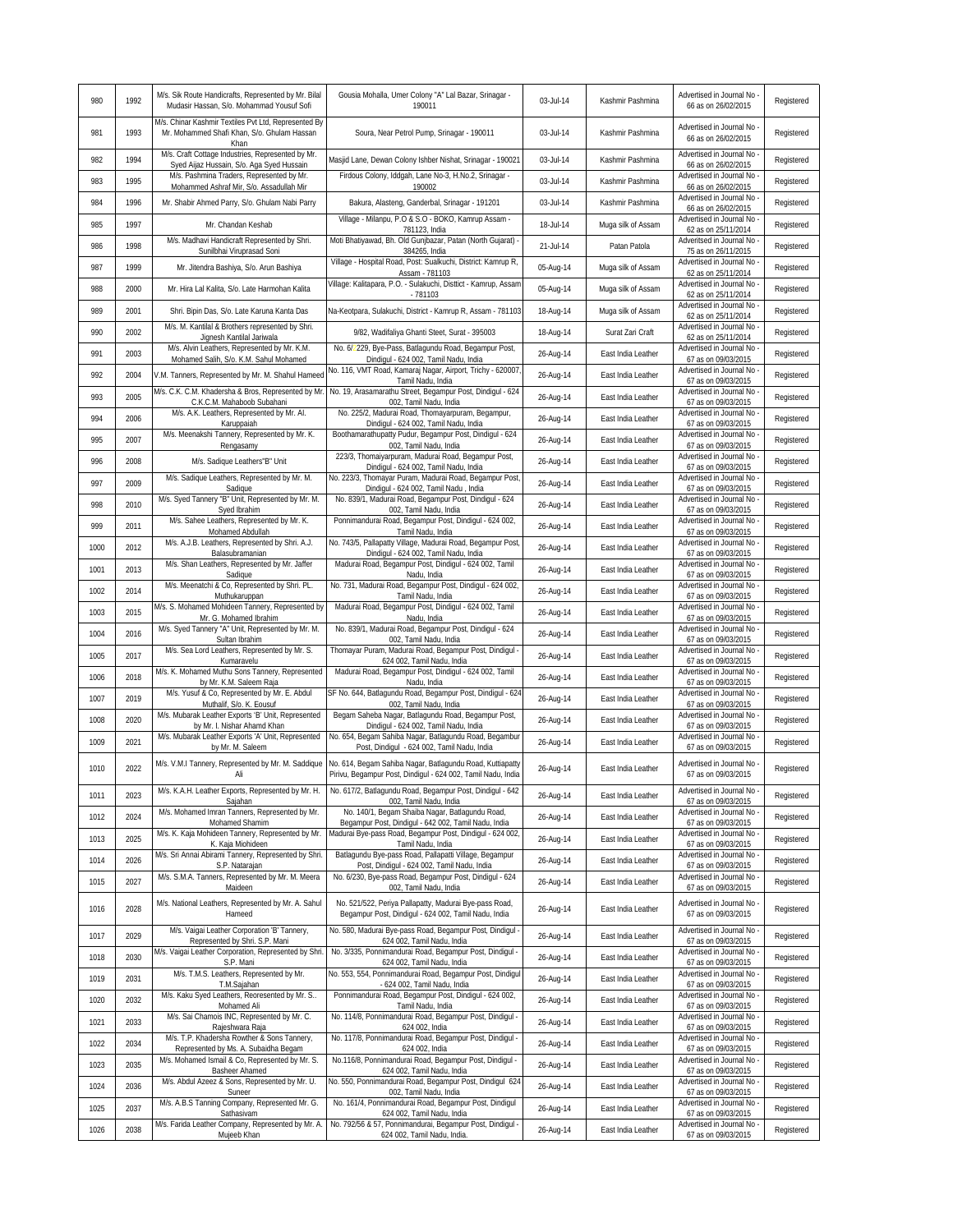| 1027 | 2039 | M/s. Thaya Tanning Company, Represented by Mr. S.<br>Prem Harikumar                                                          | No. 782, Ponnimandurai Road, Begampur Post, Dindigul -<br>624 002, Tamil Nadu, India                                                  | 26-Aug-14 | East India Leather   | Advertised in Journal No<br>67 as on 09/03/2015                               | Registered |
|------|------|------------------------------------------------------------------------------------------------------------------------------|---------------------------------------------------------------------------------------------------------------------------------------|-----------|----------------------|-------------------------------------------------------------------------------|------------|
| 1028 | 2040 | M/s. Khaja Mohideen Leather Company, Represented<br>by Mr. P.M. Peer Mohamed                                                 | No. 89/5, Ponnimandurai Road, Begampur Post, Dindigul -<br>624 002, Tamil Nadu, India                                                 | 26-Aug-14 | East India Leather   | Advertised in Journal No<br>67 as on 09/03/2015                               | Registered |
| 1029 | 2041 | M/s. Haji.Jamal Mohamed Tannery, Represented by<br>Mr. Haji Jamal Mohamed                                                    | S.F. No. 779/10, Ponmandurai Road, Begampur Post,<br>Dindigul 624 002, Tamil Nadu, India                                              | 26-Aug-14 | East India Leather   | Advertised in Journal No<br>67 as on 09/03/2015                               | Registered |
| 1030 | 2042 | M/s. S.R. Tanners, Represented by Mr. K.S. Shabeer<br>Ahamed                                                                 | No.3/640, Batlagundu Bye-pass Road, Pallapatty Village,<br>Begampur Post, Dindigul - 624 002, Tamil Nadu, India                       | 26-Aug-14 | East India Leather   | Advertised in Journal No<br>67 as on 09/03/2015                               | Registered |
| 1031 | 2043 | M/s. C.K.C.M. Tannery, Represented by Mr. C.K.C.M.<br>Seeni Masthan                                                          | No. 765/ 1, 2, 3, 7, 9 & 10, Pallapatty Village, Begampur Post<br>Dindigul - 624 002, Tamil Nadu, India                               | 26-Aug-14 | East India Leather   | Advertised in Journal No<br>67 as on 09/03/2015                               | Registered |
| 1032 | 2044 | M/s. S.S. International (Exports) Tanning, Represented<br>by Mr. R. Kannan                                                   | No. 825, Madurai Bye-pass Road, Begampur Post, Dindigul -<br>624 002, Tamil Nadu, India                                               | 26-Aug-14 | East India Leather   | Advertised in Journal No<br>67 as on 09/03/2015                               | Registered |
| 1033 | 2045 | M/s. K.A.R. Leathers Private Ltd, Represented by Mr.<br>A. Mohideen, S/o. K. Asan Rowther                                    | Kuttiapatty Pirivu, Batlagundu Road, Begampur Post, Dindigul<br>- 624 002, Tamil Nadu, India                                          | 26-Aug-14 | East India Leather   | Advertised in Journal No<br>67 as on 09/03/2015                               | Registered |
| 1034 | 2046 | M/s. K.M. Asrafnisha Dry Shop, Represented by Mr.<br>M. Habeeb Rahuman                                                       | No.819/1, Batlagundu Road, Begampur Post, Dindigul - 624<br>002, Tamil Nadu, India                                                    | 26-Aug-14 | East India Leather   | Advertised in Journal No<br>67 as on 09/03/2015                               | Registered |
| 1035 | 2047 | M/s. Zarina Leather Exports, Represented by Mr. N.<br>Abdul Rahim                                                            | No. 646/1, Batlagundu Road, Kuttiyapatti, Begampur Post,<br>Dindigul - 624 002, Tamil Nadu, India                                     | 26-Aug-14 | East India Leather   | Advertised in Journal No<br>67 as on 09/03/2015                               | Registered |
| 1036 | 2048 | M/s.K.M.A.'B' Tannery, Represented by Mr. K.M.<br>Mohamed Ismail Sait                                                        | No. 184, Madurai Road, Thomayarpuram Medu, Begampur,<br>Dindigul - 624 002, Tamil Nadu, India                                         | 26-Aug-14 | East India Leather   | Advertised in Journal No<br>67 as on 09/03/2015                               | Registered |
| 1037 | 2049 | M/s. K.M. Abdul Kader Firm-K.M.A 'A' Tannery,<br>Represented by Mr. K.M. Mohamed Abdul Gani                                  | Madurai Road, Begampur Dindigul - 624 002, Tamil Nadu,<br>India                                                                       | 26-Aug-14 | East India Leather   | Advertised in Journal No<br>67 as on 09/03/2015                               | Registered |
| 1038 | 2050 | M/s. PEE YEM Tanneries, Represented by Mr. P.<br>Mohamed Adam                                                                | No. 90/2, Gundur, Sembattu, Trichy - 620 007, Tamil Nadu,<br>India                                                                    | 26-Aug-14 | East India Leather   | Advertised in Journal No<br>67 as on 09/03/2015                               | Registered |
| 1039 | 2051 | M/s. Rasheeda Prime Tanners, Represented by Mr.<br>V.S.M. Varis Mohideen                                                     | New No. 90, Old No. 206/A, Pudukottai Road, Sembattu,<br>Trichy - 620007, Tamil Nadu, India                                           | 26-Aug-14 | East India Leather   | Advertised in Journal No<br>67 as on 09/03/2015                               | Registered |
| 1040 | 2052 | M/s. Bestan Leather Company (M.K. Tannery),<br>Represented by Mr. A. Sajith Ibrahim                                          | No.203, Pudukottai Road, Sembattu, Trichy - 620007, Tamil<br>Nadu, India                                                              | 26-Aug-14 | East India Leather   | Advertised in Journal No<br>67 as on 09/03/2015                               | Registered |
| 1041 | 2053 | M/s. Vignesh Leather Company, Represented by Mr.<br>S. Muthu Selvan                                                          | No. 35/5, 35/6, Pudukottai Road, Gundur, Trichy - 620007,<br>Tamil Nadu, India                                                        | 26-Aug-14 | East India Leather   | Advertised in Journal No<br>67 as on 09/03/2015                               | Registered |
| 1042 | 2054 | M/s. Trichy Prime Tannery, Represented by Mr. R.<br>Mohan Kumar                                                              | New No. 248, Pudukottai Road, Sembattu, Trichy - 620007,<br>Tamil Nadu, India                                                         | 26-Aug-14 | East India Leather   | Advertised in Journal No<br>67 as on 09/03/2015                               | Registered |
| 1043 | 2055 | M/s. Sri Shanmuga Prime Tannery, Represented by<br>Mr. K. Rajendran                                                          | No.5/206, Pudukottai Road, Gundur, Trichy - 620007, Tamil<br>Nadu, India                                                              | 26-Aug-14 | East India Leather   | Advertised in Journal No<br>67 as on 09/03/2015                               | Registered |
| 1044 | 2056 | M/s. K.M. Meera Mohideen Tannery, Represented by<br>Mr. K.M.M. Abdul Jabbar                                                  | Old No.251, New No. 24, Pudukottai Road, Sembattu, Trichy<br>620007, Tamil Nadu, India                                                | 26-Aug-14 | East India Leather   | Advertised in Journal No<br>67 as on 09/03/2015                               | Registered |
| 1045 | 2057 | M/s. N. Mohamed Mian Rowther Co. P Ltd,<br>Represented by Mr. K.K. Haafil                                                    | No. 206, Pudukottai Road, Sembattu, Trichy - 620007, Tamil<br>Nadu, India                                                             | 26-Aug-14 | East India Leather   | Advertised in Journal No<br>67 as on 09/03/2015                               | Registered |
| 1046 | 2058 | Shri. Ramen Talukdar, S/o. Kanti Ram Talukdar                                                                                | Village: Uparhali, Via: Bijoynagar, District: Kamrup - 781122,<br>Assam, India.                                                       | 30-Sep-14 | Muga silk of Assam   | Advertised in Journal No<br>59 as on 13/11/2014                               | Registered |
| 1047 | 2059 | Shri. Rakesh Mohan Das, S/o. Nripen Mohan Das                                                                                | Village: Bazarapara, Palashbari, District: Kamrup - 781128,<br>Assam, India                                                           | 30-Sep-14 | Muga silk of Assam   | Advertised in Journal No<br>59 as on 13/11/2014                               | Registered |
| 1048 | 2060 | Shri. Akhil Chandra Kalita, S/o. Late Chandra Kalita                                                                         | Village: Parlly (Nowapara), Palashbari, District: Kamrup -<br>781128, Assam, India.                                                   | 30-Sep-14 | Muga silk of Assam   | Advertised in Journal No<br>59 as on 13/11/2014                               | Registered |
| 1049 | 2061 | Ms. Reema R. Marak, D/o. Benedict Alok Areng                                                                                 | Village: Kinangaon (Chakrapani), Boko, District: Kamrup -<br>781123, Assam, India.                                                    | 30-Sep-14 | Muga silk of Assam   | Advertised in Journal No<br>59 as on 13/11/2014                               | Registered |
| 1050 | 2062 | Shri. Panha Janya Saha, S/o. Binay Bhusan Saha                                                                               | Village: Dhekenabari, Sub Division - Chayagaon, District:<br>Kamrup - 781124, Assam, India.                                           | 30-Sep-14 | Muga silk of Assam   | Advertised in Journal No<br>59 as on 13/11/2014                               | Registered |
| 1051 | 2063 | Shri. Gagan Chandra Kalita, S/o. Lal Mohan Kalita                                                                            | Village: Puran Katahi, Chaygaon, District: Kamrup - 781124,<br>Assam, India.                                                          | 30-Sep-14 | Muga silk of Assam   | Advertised in Journal No<br>59 as on 13/11/2014                               | Registered |
| 1052 | 2064 | Shri. Anil Das, S/o. Gauri Kanta Das                                                                                         | Village: Birpara, Boko, District: Kamrup - 781123, Assam,<br>India.                                                                   | 30-Sep-14 | Muga silk of Assam   | Advertised in Journal No<br>59 as on 13/11/2014                               | Registered |
| 1053 | 2065 | Shri. Harimohan Kalita, S/o. Gandhoram Kalita                                                                                | Village: Puran Katahi, Chaygaon, District: Kamrup - 781124,<br>Assam, India.                                                          | 30-Sep-14 | Muga silk of Assam   | Advertised in Journal No<br>59 as on 13/11/2014                               | Registered |
| 1054 | 2066 | Shri. Jiten Kalita, S/o. Naranath Kalita                                                                                     | Village: Puran Katahi, Chaygaon, District: Kamrup - 781124,<br>Assam, India.                                                          | 30-Sep-14 | Muga silk of Assam   | Advertised in Journal No<br>59 as on 13/11/2014                               | Registered |
| 1055 | 2067 | Mr.Ananda Talukdar, S/o. Late Bharat Chandra<br>Talukdar                                                                     | Village: Uparhali, Via: Bijaynagar, Palashbari, District: Kamrup<br>- 781122, Assam, India.                                           | 30-Sep-14 | Muga silk of Assam   | Advertised in Journal No<br>59 as on 13/11/2014                               | Registered |
| 1056 | 2068 | M/s. Hakak Trading, Represented by Mr. Mohammad<br>Mujtaba Hakak, S/o. Shafat Ahmad Hakak                                    | Iddgah, Tangbagh, Srinagar - 190002, Jammu & Kashmir,<br>India                                                                        | 27-Oct-14 | Kashmir Pashmina     | Advertised in Journal No<br>66 as on 26/02/2015                               | Registered |
| 1057 | 2069 | M/s. Blossom Craft Pvt. Ltd, Represented by Mr.<br>Faisal Shaw, S/o. Ghulam Saydain Shaw                                     | No. 215, Dr. Alijan Plaza, M.A. Road, Srinagar - 190001,<br>Jammu & Kashmir, India                                                    | 27-Oct-14 | Kashmir Pashmina     | Advertised in Journal No<br>66 as on 26/02/2015                               | Registered |
| 1058 | 2070 | Mr. Mohammad Ayob Najar, S/o. Mohammad Sidiq<br>Najar                                                                        | Zoonimar, Tangpora, Srinagar - 190011, Jammu & Kashmir,<br>India                                                                      | 27-Oct-14 | Kashmir Pashmina     | Advertised in Journal No -<br>66 as on 26/02/2015                             | Registered |
| 1059 | 2071 | Shri. Madan Chandra Kalita                                                                                                   | S/o. Ragh Kalita, Village: Parlly, P.O. - Palashbari, District -<br>Kamrup, Assam - 781128 Mob No: 94351-95290                        | 15-Dec-14 | Muga silk of Assam   | Advertised in Journal No<br>72 as on 16/10/2015                               | Registered |
| 1060 | 2072 | M/s. Dar Pashmina House, Represented by Mr. Hayat<br>Ahmad Dar                                                               | Gratabal, Nawakadal, Srinagar - 190002, Jammu & Kashmir,<br>India                                                                     | 23-Dec-14 | Kani Shawl           | Advertised in Journal No -<br>73 as on 27/10/15                               | Registered |
| 1061 | 2073 | M/s. Dar Pashmina House, Represented by Mr. Hayat<br>Ahmad Dar                                                               | Gratabal, Nawakadal, Srinagar - 190002, Jammu & Kashmir,<br>India                                                                     | 23-Dec-14 | Kashmir Pashmina     | Advertised in Journal No<br>66 as on 26/02/2015                               | Registered |
| 1062 | 2075 | M/s. M. Jaffar Mir & Sons, Represented by Mr. Bashir<br>Ahmad Mir                                                            | Khewan, Narwara, Srinagar - 190011, Jammu & Kashmir,<br>India                                                                         | 27-Jan-15 | Kashmir Pashmina     | Advertised in Journal No<br>73 as on 27/10/15                                 | Registered |
| 1063 | 2076 | M/s. Design Collections, Represented by Mr. Muntazir<br>Mir                                                                  | Hassanabad, near Bargah Rainawari, Srinagar - 190003,<br>Jammu & kashmir, India<br>No.250. Hassanabad, near Hussaini Park, Rainawari, | 27-Jan-15 | Kashmir Pashmina     | Advertised in Journal No<br>73 as on 27/10/15<br>Advertised in Journal No     | Registered |
| 1064 | 2077 | M/s. Mir Asian Crafts, Represented by Mr. Akhtar<br>Hussain Mir                                                              | Srinagar - 190003, Jammu & Kashmir, India<br>Khajayarbal, Saida kadal, Srinagar - 190003, Jammu &                                     | 27-Jan-15 | Kashmir Pashmina     | 73 as on 27/10/15                                                             | Registered |
| 1065 | 2078 | M/s. Cottage Industry of Kashmir, Represented by Mr.<br>Ghulam Mohammad Sofi<br>M/s. Pashme Ladakh, Represented by Mr. Imran | Kashmir, India                                                                                                                        | 27-Jan-15 | Kashmir Pashmina     | Advertised in Journal No -<br>73 as on 27/10/15                               | Registered |
| 1066 | 2079 | Rashid                                                                                                                       | Lane#1, 22- Firdous Colony, Buchpora, Srinagar - 190020,<br>Jammu & Kashmir, India                                                    | 27-Jan-15 | Kashmir Pashmina     | Advertised in Journal No -<br>73 as on 27/10/15                               | Registered |
| 1067 | 2080 | Mr. Amir Rasool                                                                                                              | Khanda Bhawan, Nawa Kadal, Srinagar - 190002, Jammu &<br>Kashmir, India<br>Dana Mazar, Safa Kadal, Srinagar - 190002, Jammu &         | 27-Jan-15 | Kashmir Pashmina     | Advertised in Journal No -<br>73 as on 27/10/15<br>Advertised in Journal No - | Registered |
| 1068 | 2081 | Mr. Mohammad Lateef Shah<br>M/s. Safara Wool Raffal Pashmina & Cotton I.C.S.                                                 | Kashmir, India<br>Inside kathi Darwaza, Rainawari, District-Srinagar-190003,                                                          | 27-Jan-15 | Kashmir Pashmina     | 73 as on 27/10/15<br>Advertised in Journal No -                               | Registered |
| 1069 | 2082 | Ltd, Represented by Noor UI Huda Kota<br>M/s. Unique Handloom Cottage Industries,                                            | Jammu & kashmir, India<br>Inside Kathi Darwaza Muma Khan Rainawari Srinagar -                                                         | 27-Jan-15 | Kashmir Pashmina     | 73 as on 27/10/15<br>Advertised in Journal No -                               | Registered |
| 1070 | 2083 | Represented by Mr. Mushtaq Ahmad Kota<br>M/s. Cottage Industry of Kashmir, Represented by Mr.                                | 190003, Jammu & Kashmir, India<br>Khajayarbal, Saida kadal, Srinagar - 190003, Jammu &                                                | 27-Jan-15 | Kashmir Pashmina     | 73 as on 27/10/15<br>Advertised in Journal No                                 | Registered |
| 1071 | 2084 | Ghulam Mohammad Sofi<br>M/s. SAE Exports INC, Represented by Mr. Syed                                                        | Kashmir, India<br>Chari boni, Shalimar Road, Srinagar - 191121, Jammu &                                                               | 27-Jan-15 | Kashmir Sozani Craft | 73 as on 27/10/15<br>Advertised in Journal No -                               | Registered |
| 1072 | 2085 | Mohsin Masood Shah<br>M/s. Shah Arts Emporium, Represented by Mr. Syed                                                       | Kashmir, India<br>Chari boni, Shalimar Road, Srinagar - 191121, Jammu &                                                               | 27-Jan-15 | Kashmir Pashmina     | 73 as on 27/10/15<br>Advertised in Journal No -                               | Registered |
| 1073 | 2086 | Masood Ahmad Shah                                                                                                            | Kashmir, India                                                                                                                        | 27-Jan-15 | Kashmir Pashmina     | 73 as on 27/10/15                                                             | Registered |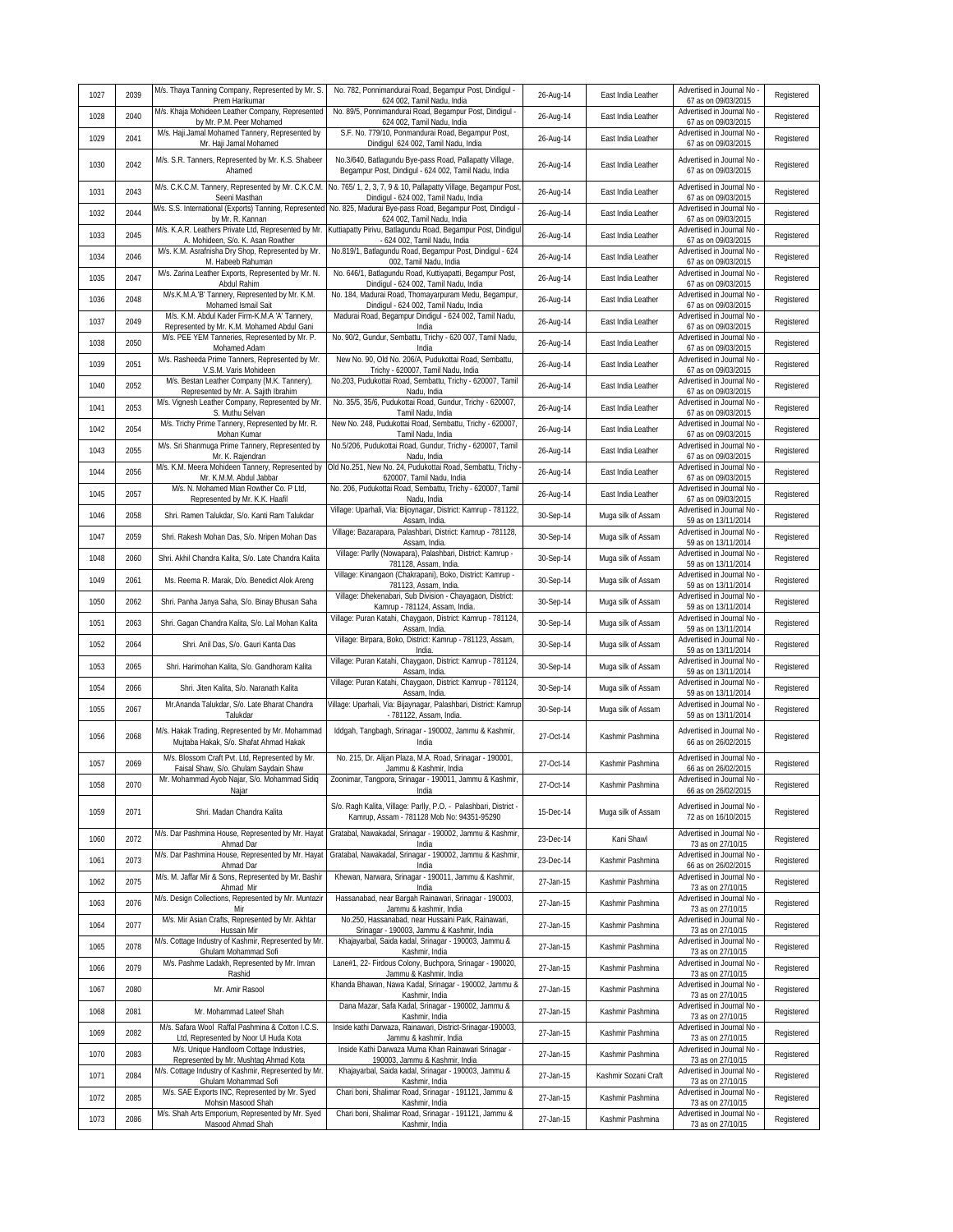| 1074 | 2087 | M/s. Ali Shah, Represented by Mr. Abdul Rashid Shah                           | No. 3, Nageen Lake Road, Srinagar - 190003, Jammu &<br>Kashmir, India                                              | 29-Jan-15 | Kashmir Pashmina             | Advertised in Journal No -<br>73 as on 27/10/15   | Registered |
|------|------|-------------------------------------------------------------------------------|--------------------------------------------------------------------------------------------------------------------|-----------|------------------------------|---------------------------------------------------|------------|
| 1075 | 2089 | Mr. Abdul Azim, S/o. Mohd. Ekram                                              | Village: Kotwa, Muslimpura, Post: Lohata, District: Varanasi,<br>221107, India                                     | 09-Feb-15 | Banaras Brocades &<br>Saress | Advertised in Journal No<br>71 as on 14/10/2015   | Registered |
| 1076 | 2090 | Mr. Abdul Khaliq, S/o. Late Gulsan                                            | Village: Sajoi, Post: Jansa - 221405, District: Varanasi, Uttar<br>Pradesh, India                                  | 09-Feb-15 | Banaras Brocades &<br>Saress | Advertised in Journal No<br>71 as on 14/10/2015   | Registered |
| 1077 | 2091 | Mr. Akram Ali, S/o. Haji Abdul Sattar                                         | Village: Mahmoodpur, Post: Lohata - 221107, District:<br>Varanasi, Uttar Pradesh, India                            | 09-Feb-15 | Banaras Brocades &<br>Saress | Advertised in Journal No<br>71 as on 14/10/2015   | Registered |
| 1078 | 2092 | Mr. Anwar Ali, S/o. Late Serajuddin                                           | Village: Mahmoodpur, Post: Lohata - 221107, District:<br>Varanasi, Uttar Pradesh, India                            | 09-Feb-15 | Banaras Brocades &<br>Saress | Advertised in Journal No<br>71 as on 14/10/2015   | Registered |
| 1079 | 2093 | M. Azad Ali Ansari, S/o. Mohd. Idrish Ansari                                  | Village: Khargupur, Post: Hathi Bazar - 221405, District:<br>Varanasi, Uttar Pradesh, India                        | 09-Feb-15 | Banaras Brocades &<br>Saress | Advertised in Journal No<br>71 as on 14/10/2015   | Registered |
| 1080 | 2094 | Mr. Babudeen, S/o. Reyasuddin                                                 | Village: Islampur, Post: Lohata - 221107, District: Varanasi,<br>Uttar Pradesh, India                              | 09-Feb-15 | Banaras Brocades &<br>Saress | Advertised in Journal No<br>71 as on 14/10/2015   | Registered |
| 1081 | 2095 | Mr. Mohd. Badruddin, S/o. Shafiulla                                           | Village: Kotwa, Dihawa, Post: Kauraut, District: Varanasi,                                                         | 09-Feb-15 | Banaras Brocades &<br>Saress | Advertised in Journal No<br>71 as on 14/10/2015   | Registered |
| 1082 | 2096 | Mr. Fariyad, S/o. Sri Kalim Ansari                                            | Village & Post: Kapsethi - 221403, District: Varanasi, Uttar<br>Pradesh, India                                     | 09-Feb-15 | Banaras Brocades &<br>Saress | Advertised in Journal No<br>71 as on 14/10/2015   | Registered |
| 1083 | 2097 | Mr. Firoz Ahmed, S/o. Mahboob Ali                                             | Village: Kotwa, Dihawa, Post: Koraut, District: Varanasi, Uttar<br>Pradesh, India                                  | 09-Feb-15 | Banaras Brocades &<br>Saress | Advertised in Journal No<br>71 as on 14/10/2015   | Registered |
| 1084 | 2098 | Mr. Hafiz Mohd. Asaraf, S/o. Sri Mohd. Nasir                                  | Village: Bhatpurva, Kardhana, Post: Bhatpurva, District:<br>Varanasi, Uttar Pradesh, India                         | 09-Feb-15 | Banaras Brocades &<br>Saress | Advertised in Journal No<br>71 as on 14/10/2015   | Registered |
| 1085 | 2099 | Mr. Hafiz Sageer Ahmed, S/o. Hafiz Rashid                                     | Village: Muslimpura, Kotwa, Post: Kauraut, District: Varanasi<br>Uttar Pradesh, India                              | 09-Feb-15 | Banaras Brocades &<br>Saress | Advertised in Journal No<br>71 as on 14/10/2015   | Registered |
| 1086 | 2100 | Mr. Jabir Ansari, S/o. Sri Nasir Ansari                                       | Village: Bhatpura, Karghana, Post: Bhatpurva, District:<br>Varanasi, Uttar Pradesh, India                          | 09-Feb-15 | Banaras Brocades &<br>Saress | Advertised in Journal No<br>71 as on 14/10/2015   | Registered |
| 1087 | 2101 | Mr. Jalauddin, S/o. Haji Masiullah                                            | Village: Kotwa, Dihawa, Post: Koraut, District: Varanasi, Uttar<br>Pradesh, India                                  | 09-Feb-15 | Banaras Brocades &<br>Saress | Advertised in Journal No<br>71 as on 14/10/2015   | Registered |
| 1088 | 2102 | Mrs. Jamila Banu, W/o. Mubarak Ali                                            | Village & Post: Kotwa, District: Varanasi, Uttar Pradesh, India                                                    | 09-Feb-15 | Banaras Brocades &<br>Saress | Advertised in Journal No<br>71 as on 14/10/2015   | Registered |
| 1089 | 2103 | Mr. Kittabuddin, S/o. Late Naseer                                             | Village: Sajoii, Post: Jansa, District: Varanasi, Uttar Pradesh,<br>India                                          | 09-Feb-15 | Banaras Brocades &<br>Saress | Advertised in Journal No<br>71 as on 14/10/2015   | Registered |
| 1090 | 2104 | Mr. Maqbool Alam, S/o. Rahmatulla                                             | Village: Kotwa, Post: Kauraut, District: Varanasi, Uttar<br>Pradesh, India                                         | 09-Feb-15 | Banaras Brocades &<br>Saress | Advertised in Journal No<br>71 as on 14/10/2015   | Registered |
| 1091 | 2105 | Mohd. Javed, S/o. Mustkin                                                     | Village: Kundariya, Post: Jansa, District: Varanasi, Uttar<br>Pradesh, India                                       | 09-Feb-15 | Banaras Brocades &<br>Saress | Advertised in Journal No<br>71 as on 14/10/2015   | Registered |
| 1092 | 2106 | Mohd. Rafik Ansari, S/o. Shaukat Ansari                                       | Village & Post: Bhatpurva, Kardhana, Bhatpurva, District:<br>Varanasi, Uttar Pradesh, India                        | 09-Feb-15 | Banaras Brocades &<br>Saress | Advertised in Journal No<br>71 as on 14/10/2015   | Registered |
| 1093 | 2107 | Mohd. Sabir, S/o. Mohd. Ramjan                                                | Village: Belouri, Post: Gangapur, District: Varanasi, Utar<br>Pradesh, India                                       | 09-Feb-15 | Banaras Brocades &<br>Saress | Advertised in Journal No<br>71 as on 14/10/2015   | Registered |
| 1094 | 2108 | Mr. Nasim Ahamad, S/o. Abdul Jabbar                                           | Village & Post: Dindaspur & Jansa, District: Varanasi, Uttar<br>Pradesh, India                                     | 09-Feb-15 | Banaras Brocades &<br>Saress | Advertised in Journal No<br>71 as on 14/10/2015   | Registered |
| 1095 | 2109 | Mr. Nurul Hasan, S/o.Late Barkatullah                                         | Village: Mahmoodpur, Post: Lohata, District: Varanasi,                                                             | 09-Feb-15 | Banaras Brocades &<br>Saress | Advertised in Journal No<br>71 as on 14/10/2015   | Registered |
| 1096 | 2110 | Mr. Nurul Hoda, S/o. Haji Abdul Salam                                         | Village: Kotwa, Muslimpura, Post: Lohata, District: Varanasi,<br>221107, India                                     | 09-Feb-15 | Banaras Brocades &<br>Saress | Advertised in Journal No<br>71 as on 14/10/2015   | Registered |
| 1097 | 2111 | Mr. Sahban, S/o. Masiullah                                                    | Village: Kotwa, Muslimpura, Post: Lohata, District: Varanasi,<br>221107, India                                     | 09-Feb-15 | Banaras Brocades &<br>Saress | Advertised in Journal No<br>71 as on 14/10/2015   | Registered |
| 1098 | 2112 | Mr. Shaid Ansari, S/o. Shamsuddin                                             | Village: Mominpur, Kardhana, Post: Kardhana, District:<br>Varanasi, Uttar Pradesh, India                           | 09-Feb-15 | Banaras Brocades &<br>Saress | Advertised in Journal No<br>71 as on 14/10/2015   | Registered |
| 1099 | 2113 | Mr. Shamsuddin, S/o. Abdul Kuddus                                             | Village: Sarai Surjan, Post: Bajardiha, District: Varanasi, Uttar<br>Pradesh, India                                | 09-Feb-15 | Banaras Brocades &<br>Saress | Advertised in Journal No<br>71 as on 14/10/2015   | Registered |
| 1100 | 2114 | M/s. Al-Araf, Proprietor of Mr. Mohammad Hussain<br>Nadroo                    | Sikh Bagh, Lal Bazar, Near Masjid Hubbi, Srinagar - 190023,<br>Jammu & Kashmir, India                              | 10-Feb-15 | Kashmir Pashmina             | Advertised in Journal No<br>73 as on 27/10/15     | Registered |
| 1101 | 2115 | M/s. Wani Pashmina Shawl Embroidery, Represented<br>by Mr. Mushtag Ahmad Wani | Sheikh Mohalla, Soura, Srinagar - 190011                                                                           | 10-Feb-15 | Kashmir Pashmina             | Advertised in Journal No -<br>73 as on 27/10/15   | Registered |
| 1102 | 2116 | M./s. G.N. Baba Shawls, Represented by Mr.Ghulam<br>Rasool Baba               | Neelam House, Zadipora, Zoonimar, Nowshera - 190011                                                                | 10-Feb-15 | Kashmir Pashmina             | Advertised in Journal No<br>73 as on 27/10/15     | Registered |
| 1103 | 2117 | Shri. Narmohan Das, Proprietor of M/s. Das Handloom<br>& Handicraft           | Village: Haropara, (3rd Part), Post Office: Jharobari - 781122,<br>Via: Bijoynagar, District: Kamrup, Assam, India | 02-Mar-15 | Muga silk of Assam           | Advertised in Journal No<br>72 as on 16/10/2015   | Registered |
| 1104 | 2118 | Shri. Nripen Kalita                                                           | Village: Parlly, Post Office: Palashbari - 781128, District:<br>Kamrup, Assam, India                               | 02-Mar-15 | Muga silk of Assam           | Advertised in Journal No<br>72 as on 16/10/2015   | Registered |
| 1105 | 2119 | Shri. Maheswar Boro                                                           | Village: Chakrapani, Post Office: Kinangaon - 781123, Boko,<br>District: Kamrup, Assam, India                      | 02-Mar-15 | Muga silk of Assam           | Advertised in Journal No<br>72 as on 16/10/2015   | Registered |
| 1106 | 2120 | Shri. Subhash Das                                                             | Village: Kochpara, Post Office: Kinangaon - 781123, Boko,<br>District: Kamrup, Assam, India                        | 02-Mar-15 | Muga silk of Assam           | Advertised in Journal No<br>72 as on 16/10/2015   | Registered |
| 1107 | 2121 | Mr. Basarat Ali, S/o. Mr. Liyakat Ali                                         | Village: Ghamariya, Post: Lohta, District: Varanasi, Uttar<br>Pradesh, India                                       | 09-Mar-15 | Banaras Brocades &<br>Saress | Advertised in Journal No<br>71 as on 14/10/2015   | Registered |
| 1108 | 2122 | Mrs. Farzana Begum, W/o. Istiaque Ahmad                                       | Village: Bankat-Nevada, Post: Nevada, District: Varanasi,<br>Uttar Pradesh, India                                  | 09-Mar-15 | Banaras Brocades &<br>Saress | Advertised in Journal No<br>71 as on 14/10/2015   | Registered |
| 1109 | 2123 | Mr. Gulam Mustafa, S/o. Mohammed Lukman                                       | Village: Alawal, Post: Lohata, District: Varanasi, Uttar<br>Pradesh, India                                         | 09-Mar-15 | Banaras Brocades &<br>Saress | Advertised in Journal No -<br>71 as on 14/10/2015 | Registered |
| 1110 | 2124 | Mr. Juned Ali Ansari, S/o. Shaukat Ali Ansari                                 | Village: Dindaspur - Naibasti Jansa, Post: Jansa, District:<br>Varanasi, Uttar Pradesh, India                      | 09-Mar-15 | Banaras Brocades &<br>Saress | Advertised in Journal No<br>71 as on 14/10/2015   | Registered |
| 1111 | 2125 | Mr. Kutubuddin, S/o. Mr. Alehim                                               | Village: Bhatpurva, Kardhana, Post: Bhatpurva, District:<br>Varanasi, Uttar Pradesh, India                         | 09-Mar-15 | Banaras Brocades &<br>Saress | Advertised in Journal No<br>71 as on 14/10/2015   | Registered |
| 1112 | 2126 | Mr. Mahmood Ansari, S/o. Hazi Amanullah                                       | Village: Dindaspur - Jansa, Post: Jansa, District: Varanasi,<br>Uttar Pradesh, India                               | 09-Mar-15 | Banaras Brocades &<br>Saress | Advertised in Journal No -<br>71 as on 14/10/2015 | Registered |
| 1113 | 2127 | Mr. Maturahman, S/o. Aziz                                                     | Village: Mangalpur, Bankat Newada, Post: Mangalpur,<br>District: Varanasi, Uttar Pradesh, India                    | 09-Mar-15 | Banaras Brocades &<br>Saress | Advertised in Journal No<br>71 as on 14/10/2015   | Registered |
| 1114 | 2128 | Mr. Mustaqu Ahmad, S/o. Late Hazi Wazid Ali                                   | Village: 407, Kotwa-Kharka, Post: Koraut, District: Varanasi,<br>Uttar Pradesh, India                              | 09-Mar-15 | Banaras Brocades &<br>Saress | Advertised in Journal No<br>71 as on 14/10/2015   | Registered |
| 1115 | 2129 | Mr. Mohammed Israil. S/o. Hazi Mohammed Ikram                                 | Village: Dindsapur, Mohammadpur, Post: Jansa, District:<br>Varanasi, Uttar Pradesh, India                          | 09-Mar-15 | Banaras Brocades &<br>Saress | Advertised in Journal No<br>71 as on 14/10/2015   | Registered |
| 1116 | 2130 | Mr. Mohammed Bansari, S/o. Harun Rashid                                       | Village: Dindaspur, Araziline, Post: Jansa, District: Varanasi,<br>Uttar Pradesh, India                            | 09-Mar-15 | Banaras Brocades &<br>Saress | Advertised in Journal No<br>71 as on 14/10/2015   | Registered |
| 1117 | 2131 | Mr. Mobin Ahmad Ansari, S/o. Asgar Ali                                        | Village: Kotwa, Kharka, Post: Koraut, District: Varanasi, Uttar<br>Pradesh, India                                  | 09-Mar-15 | Banaras Brocades &<br>Saress | Advertised in Journal No<br>71 as on 14/10/2015   | Registered |
| 1118 | 2132 | Mr. Nuruddin, S/o. Lal Muhammad                                               | Village: Kotwa-Dihwa, Post: Koraut, District: Varanasi, Uttar<br>Pradesh, India                                    | 09-Mar-15 | Banaras Brocades &<br>Saress | Advertised in Journal No<br>71 as on 14/10/2015   | Registered |
| 1119 | 2133 | Mr. Shamser, S/o. Late Mohammad Islam                                         | Village: Dindaspur, Mohammadpur, Post: Jansa, District:<br>Varanasi, Uttar Pradesh, India                          | 09-Mar-15 | Banaras Brocades &<br>Saress | Advertised in Journal No<br>71 as on 14/10/2015   | Registered |
| 1120 | 2134 | Mrs. Zarinsiah, W/o. Unus                                                     | Village: Dindaspur, Jansa, Post: Jansa, District: Varanasi,<br>Uttar Pradesh, India                                | 09-Mar-15 | Banaras Brocades &<br>Saress | Advertised in Journal No<br>71 as on 14/10/2015   | Registered |
| 1121 | 2135 | Mr. Aftab Alam. S/o. Shamsuddin                                               | Village: Ghamariya, Mominpura, Post: Lohata, District:<br>Varanasi, Uttar Pradesh, India                           | 09-Mar-15 | Banaras Brocades &<br>Saress | Advertised in Journal No<br>71 as on 14/10/2015   | Registered |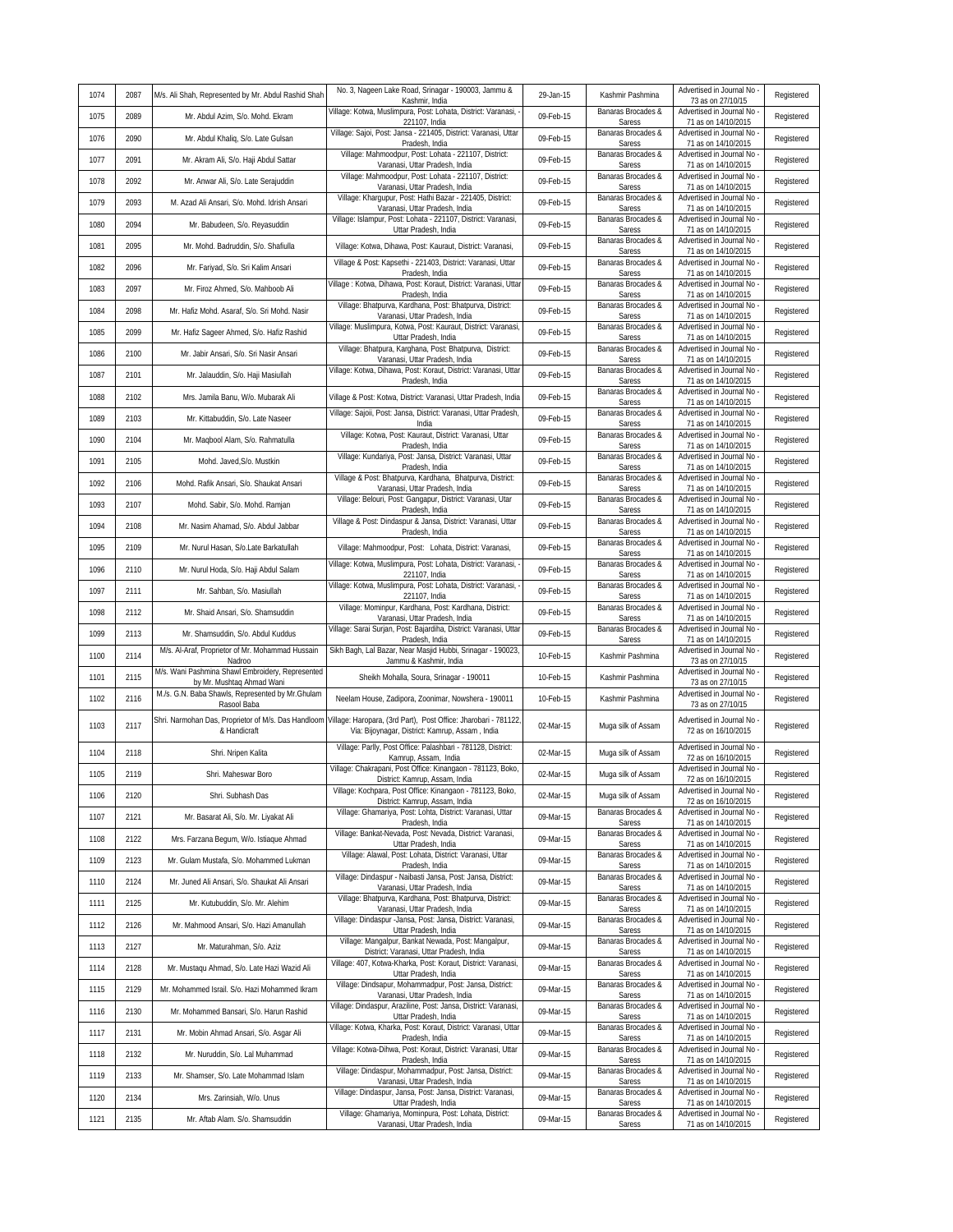|      |      |                                                                                              | Village: Kotwa-Dihwa, Post: Koraut, District: Varanasi, Uttar                                               |           | Banaras Brocades &           | Advertised in Journal No                          |            |
|------|------|----------------------------------------------------------------------------------------------|-------------------------------------------------------------------------------------------------------------|-----------|------------------------------|---------------------------------------------------|------------|
| 1122 | 2136 | Mr. Habibulla, S/o. Hazi Gaffar                                                              | Pradesh, India<br>Village: Badi Masjid, Mahmoodpur, Post: Lohata, District:                                 | 09-Mar-15 | Saress<br>Banaras Brocades & | 71 as on 14/10/2015<br>Advertised in Journal No   | Registered |
| 1123 | 2137 | Mr. Kasid Ali, S/o. Nadir Ali                                                                | Varanasi, Uttar Pradesh, India<br>Village: Kotwa-Muslimpura, Post: Lohata, District: Varanasi,              | 09-Mar-15 | Saress<br>Banaras Brocades & | 71 as on 14/10/2015<br>Advertised in Journal No   | Registered |
| 1124 | 2138 | Mr. Mohmmad Yunus, S/o. Haji Abbas                                                           | Uttar Pradesh, India<br>Village: Kotwa-Dihwa, Post: Koraut, District: Varanasi, Uttar                       | 09-Mar-15 | Saress<br>Banaras Brocades & | 71 as on 14/10/2015<br>Advertised in Journal No   | Registered |
| 1125 | 2139 | Mr. Mundruddin, S/o. Yar Mohammad                                                            | Pradesh, India<br>Village: Kotwa-Dihawa, Post: Koraut, District: Varanasi, Uttar                            | 09-Mar-15 | Saress<br>Banaras Brocades & | 71 as on 14/10/2015<br>Advertised in Journal No   | Registered |
| 1126 | 2140 | Mr. Nasim Ahmad, S/o. Nisar Ahmad                                                            | Pradesh, India                                                                                              | 09-Mar-15 | Saress                       | 71 as on 14/10/2015                               | Registered |
| 1127 | 2141 | Mrs. Noor Bibi                                                                               | Village: Kotwa-Dihwa, Post: Koraut, District: Varanasi, Uttar<br>Pradesh, India                             | 09-Mar-15 | Banaras Brocades &<br>Saress | Advertised in Journal No<br>71 as on 14/10/2015   | Registered |
| 1128 | 2142 | Mr. Ruhul Amin, S/o. Hazi Jamaluddin                                                         | Village: Kotwa Mulimpur, Post: Koruat, District: Varanasi,<br>Uttar Pradesh, India                          | 09-Mar-15 | Banaras Brocades &<br>Saress | Advertised in Journal No<br>71 as on 14/10/2015   | Registered |
| 1129 | 2143 | Mrs. Tayyaba Begum, W/o. Mohammad Kaseem                                                     | Village: Rahimpur, Lohta, Post: Lohata, District: Varanasi,<br>Uttar Pradesh, India                         | 09-Mar-15 | Banaras Brocades &<br>Saress | Advertised in Journal No<br>71 as on 14/10/2015   | Registered |
| 1130 | 2144 | Mr. Saleem Akhtar, S/o. Slate Abdul Sattar                                                   | Village: Kotwa-Dihwa, Post: Koraut, District: Varanasi, Uttar<br>Pradesh, India                             | 09-Mar-15 | Banaras Brocades &<br>Saress | Advertised in Journal No<br>71 as on 14/10/2015   | Registered |
| 1131 | 2145 | Mr. Mohammad Swaleh, S/o. Late Hasaruddin                                                    | Village: Kotwa-Kharka, Post: Koraut, District: Varanasi, Uttar<br>Pradesh, India                            | 09-Mar-15 | Banaras Brocades &<br>Saress | Advertised in Journal No<br>71 as on 14/10/2015   | Registered |
| 1132 | 2146 | Mr. Niyaz Ahmad Hafiz, S./o. Mohammad Amim Hafiz                                             | H. No. 28, Umer Colony 'B' Lane No. 2, Lal - Bazar - 190023,<br>Srinagar, Jammu & Kashmir, India            | 09-Mar-15 | Kashmir Pashmina             | Advertised in Journal No<br>73 as on 27/10/15     | Registered |
| 1133 | 2147 | M/s. A.K. Handicrafts, Represented by Mr. Asif Hassar<br>Khan                                | Gilli Kadal, Srinagar, Bussiness Address: Dhobiwan<br>Tangmarg, Gulmarg Road, Baramulla - 193121            | 24-Mar-15 | Kashmir Pashmina             | Advertised in Journal No<br>73 as on 27/10/15     | Registered |
| 1134 | 2149 | Mr. Khalilur Rehman, S/o. Abdul Matin                                                        | A.31/197, Navapura, Varanasi - 221001                                                                       | 26-Mar-15 | Banaras Brocades &<br>Saress | Advertised in Journal No -<br>71 as on 14/10/2015 | Registered |
| 1135 | 2150 | Mr. Abbas Alam, S/o. Late Hazimati Ullah                                                     | A.32/207, Chhitanpura, Adampura, Varanasi - 221001                                                          | 26-Mar-15 | Banaras Brocades &<br>Saress | Advertised in Journal No<br>71 as on 14/10/2015   | Registered |
| 1136 | 2151 | Mr. Amanat, S/o. Habibulla                                                                   | Belauri, Gangapur, Varanasi - 221001, Uttar Pradesh                                                         | 26-Mar-15 | Banaras Brocades &<br>Saress | Advertised in Journal No<br>71 as on 14/10/2015   | Registered |
| 1137 | 2152 | Mr. Anisur Rehman, S/o. Abdul Rasid                                                          | Kotwa, Lohta, Varanasi - 221001, Uttar Pradesh                                                              | 26-Mar-15 | Banaras Brocades &<br>Saress | Advertised in Journal No<br>71 as on 14/10/2015   | Registered |
| 1138 | 2153 | Mr. Hazi Shamsul Haq, S/o. Hazi Abdul Kuddus                                                 | Kotwa, Kharka, Lohta, Varanasi - 221001, Uttar Pradesh                                                      | 26-Mar-15 | Banaras Brocades &           | Advertised in Journal No                          | Registered |
| 1139 | 2154 | Mr. Mahboob Ali, S/o. Mahazud Ali                                                            | Kotwa, Kharka, Lohta, Varanasi - 221001, Uttar Pradesh                                                      | 26-Mar-15 | Saress<br>Banaras Brocades & | 71 as on 14/10/2015<br>Advertised in Journal No   | Registered |
| 1140 | 2155 | Mr. Abdul Haee, S/o. Late Hazi Abdullhaq                                                     | Kotwa, Kharka, Lohta, Varanasi - 221001, Uttar Pradesh                                                      | 26-Mar-15 | Saress<br>Banaras Brocades & | 71 as on 14/10/2015<br>Advertised in Journal No   | Registered |
| 1141 | 2156 | Mr. Abdul Vasid, S/o. Hazi Abdul Zabbar                                                      | Kotwa, Muslimpura, Varanasi - 221001, Uttar Pradesh                                                         | 26-Mar-15 | Saress<br>Banaras Brocades & | 71 as on 14/10/2015<br>Advertised in Journal No   | Registered |
| 1142 | 2157 |                                                                                              |                                                                                                             | 26-Mar-15 | Saress<br>Banaras Brocades & | 71 as on 14/10/2015<br>Advertised in Journal No   |            |
|      |      | Mr. Ilias, S/o. Samsuddin                                                                    | Kotwa, Muslimpura, Varanasi - 221001, Uttar Pradesh                                                         |           | Saress<br>Banaras Brocades & | 71 as on 14/10/2015<br>Advertised in Journal No   | Registered |
| 1143 | 2158 | Mr. Nasibuddin, S/o. Abdul Mazid                                                             | Kotwa, Muslimpura, Varanasi - 221001, Uttar Pradesh                                                         | 26-Mar-15 | Saress<br>Banaras Brocades & | 71 as on 14/10/2015<br>Advertised in Journal No   | Registered |
| 1144 | 2159 | Mr. Kamal Ahemad, S/o. Hafij Vali Mohammad                                                   | Kotwa, Koraut, Varanasi - 221001, Uttar Pradesh                                                             | 26-Mar-15 | Saress<br>Banaras Brocades & | 71 as on 14/10/2015<br>Advertised in Journal No   | Registered |
| 1145 | 2160 | Mr. Abid Husain, S/o. Bali Muhammad                                                          | Kotwa, Muslimpura, Varanasi - 221001, Uttar Pradesh                                                         | 26-Mar-15 | Saress<br>Banaras Brocades & | 71 as on 14/10/2015<br>Advertised in Journal No   | Registered |
| 1146 | 2161 | Mr. Nuruddin, S/o. Md. Sadique                                                               | Kotwa, Muslimpura, Varanasi - 221001, Uttar Pradesh                                                         | 26-Mar-15 | Saress<br>Banaras Brocades & | 71 as on 14/10/2015<br>Advertised in Journal No   | Registered |
| 1147 | 2162 | Mr. Habibulla, S/o. Late Rahmatullah                                                         | Kotwa, Dihwa, Lohta, Varanasi - 221001, Uttar Pradesh<br>Kotwa, Dihwa-Chowk Bazar, Varanasi - 221001, Uttar | 26-Mar-15 | Saress<br>Banaras Brocades & | 71 as on 14/10/2015<br>Advertised in Journal No   | Registered |
| 1148 | 2163 | Mr. Babuddin, S/o. Md. Daood                                                                 | Pradesh                                                                                                     | 26-Mar-15 | Saress                       | 71 as on 14/10/2015                               | Registered |
| 1149 | 2164 | Mr. Yahiya, S/o. Ayub Ansari                                                                 | Mangalpur, Rohaniya, Varanasi - 221001, Uttar Pradesh                                                       | 26-Mar-15 | Banaras Brocades &<br>Saress | Advertised in Journal No<br>71 as on 14/10/2015   | Registered |
| 1150 | 2165 | Mr. Tafzil Ahemad, S/o. Hazi Abdul Wahab                                                     | Mangalpur, Rohaniya, Varanasi - 221001, Uttar Pradesh                                                       | 26-Mar-15 | Banaras Brocades &<br>Saress | Advertised in Journal No<br>71 as on 14/10/2015   | Registered |
| 1151 | 2166 | Mr. Khurshid Alam, S/o. Samiullah                                                            | Beruka Naibasti, Mahmoodpur, Dindaspur, Varanasi -<br>221001, Uttar Pradesh                                 | 26-Mar-15 | Banaras Brocades &<br>Saress | Advertised in Journal No<br>71 as on 14/10/2015   | Registered |
| 1152 | 2167 | Mr. Md. Hafiz Ahemad, S/o. Md. Hanif Sardar                                                  | Dindaspur, Naibasti, Jansa, Varanasi - 221001, Uttar Pradesh                                                | 26-Mar-15 | Banaras Brocades &<br>Saress | Advertised in Journal No<br>71 as on 14/10/2015   | Registered |
| 1153 | 2168 | Mr. Ibrahim, S/o. Md. Salim                                                                  | Dindaspur, Naibasti, Jansa, Varanasi - 221001, Uttar Pradesh                                                | 26-Mar-15 | Banaras Brocades &<br>Saress | Advertised in Journal No<br>71 as on 14/10/2015   | Registered |
| 1154 | 2169 | Mr. Ubedullah, S/o. Late Hazi Abdul Rahman                                                   | N.15/277, Faruki Nagar, Bazardiha, Varanasi - 221001, Uttar<br>Pradesh                                      | 26-Mar-15 | Banaras Brocades &<br>Saress | Advertised in Journal No -<br>71 as on 14/10/2015 | Registered |
| 1155 | 2170 | Mr. Kanahiya, S/o. Chunni                                                                    | No.300, Kardhana, Varanasi - 221001, Uttar Pradesh                                                          | 26-Mar-15 | Banaras Brocades &<br>Saress | Advertised in Journal No<br>71 as on 14/10/2015   | Registered |
| 1156 | 2171 | Mr. Babulal, S/o. Ram Surat                                                                  | No. 300, Kardhana, Varanasi - 221001, Uttar Pradesh                                                         | 26-Mar-15 | Banaras Brocades &<br>Saress | Advertised in Journal No<br>71 as on 14/10/2015   | Registered |
| 1157 | 2172 | Ms. Savitri, D/o. Nanhey                                                                     | No.300, Khardhana, Mirzamurad, Varanasi - 221001, Uttar<br>Pradesh                                          | 26-Mar-15 | Banaras Brocades &<br>Saress | Advertised in Journal No<br>71 as on 14/10/2015   | Registered |
| 1158 | 2173 | Mr. Hasin Ahamad, S/o. Hazi Ahemad Ali                                                       | Kotwa, Dihwa, Koraut, Varanasi - 221001, Uttar Pradesh                                                      | 26-Mar-15 | Banaras Brocades &           | Advertised in Journal No<br>71 as on 14/10/2015   | Registered |
| 1159 | 2174 | Mr. Dipjyoti Baishya, S/o. Late Kamakhya Baishya                                             | Village: Napara, Sualkuchi, District: Kamrup R Assam -                                                      | 07-Apr-15 | Saress<br>Muga silk of Assam | Advertised in Journal No                          | Registered |
| 1160 | 2175 | Mr. Suraj Patil, S/o. Late Sharatchandra Patil                                               | 781103<br>H.No.MIG 2, Shanti Nagar, Opp. MSK Mill Main Gate, Mill                                           | 07-Apr-15 | Kamalapur Red Banana         | 72 as on 16/10/2015<br>Advertised in Journal No   | Registered |
| 1161 | 2176 | Shri. Biren Kalita, S/o. Late Praneswar Kalita                                               | Road Gulbarga - 585 103<br>Village: Kalita Para, Sualkuchi, District: Kamrup, Assam                         | 15-Apr-15 | Muga silk of Assam           | 73 as on 27/10/15<br>Advertised in Journal No     | Registered |
| 1162 | 2177 | M/s. Craft World, Represented by Mr. Mehraj-ud-din                                           | H.No: 499, Rathporag Edigah, Srinagar - 190002, Jammu &                                                     | 05-May-15 | Kashmir Pashmina             | 72 as on 16/10/2015<br>Advertised in Journal No   | Registered |
|      |      | Khan, S/o. Ghulam Mohammad Khan<br>M/s. Incredible Kashmiri Crafts, Represented by Mr.       | Kashmir, India<br>Zadi Musjid, Saffakadal, Srinagar - 190002, Jammu &                                       |           |                              | 73 as on 27/10/15<br>Advertised in Journal No     |            |
| 1163 | 2178 | Anifa Jan, S/o. Abdul Hamid Bhat                                                             | Kashmir, India                                                                                              | 05-May-15 | Kashmir Pashmina             | 73 as on 27/10/15                                 | Registered |
| 1164 | 2179 | M/s. Khan Brothers (KP), Represented by Mr. Bashir<br>Ahmad Khan, S/o. Ghulam Mohammad Khan  | Bakura, Alasteng, Ganderbal, Srinagar - 190002, Jammu &<br>Kashmir, India                                   | 05-May-15 | Kashmir Sozani Craft         | Advertised in Journal No<br>73 as on 27/10/15     | Registered |
| 1165 | 2180 | M/s. SAH - Shawls, Represented by Mr. Mohammad<br>Shafi Ganie, S/o. Ghulam Nabi Ganie        | Kurhama, Ganderbal, Jammu & Kashmir                                                                         | 05-May-15 | Kashmir Pashmina             | Advertised in Journal No<br>73 as on 27/10/15     | Registered |
| 1166 | 2181 | M/s. Qadeem Khatamband, Represented by Mr. Ali<br>Mohammad Najar, S/o. Ghulam Mohammad Najar | Hafat Yarabal, Safakadal, Srinagar - 190002, Jammu &<br>Kashmir, India                                      | 05-May-15 | Khatamband                   | Advertised in Journal No<br>73 as on 27/10/15     | Registered |
| 1167 | 2182 | M/s. Craft World, Represented by Mr. Mehraj-ud-din<br>Khan, S/o. Ghulam Mohammad Khan        | H.No: 499, Rathporaq Edigah, Srinagar - 190002, Jammu &<br>Kashmir, India                                   | 05-May-15 | Kani Shawl                   | Advertised in Journal No<br>73 as on 27/10/15     | Registered |
| 1168 | 2184 | Mr. Achinta Duarah, C/o. Mr. Ramen Duarah                                                    | Village: Panipukhuri, Nimuri - 4, Post: Dharamgarh - 784165,<br>District: Lakhimpur, Assam,                 | 19-May-15 | Muga silk of Assam           | Advertised in Journal No<br>72 as on 16/10/2015   | Registered |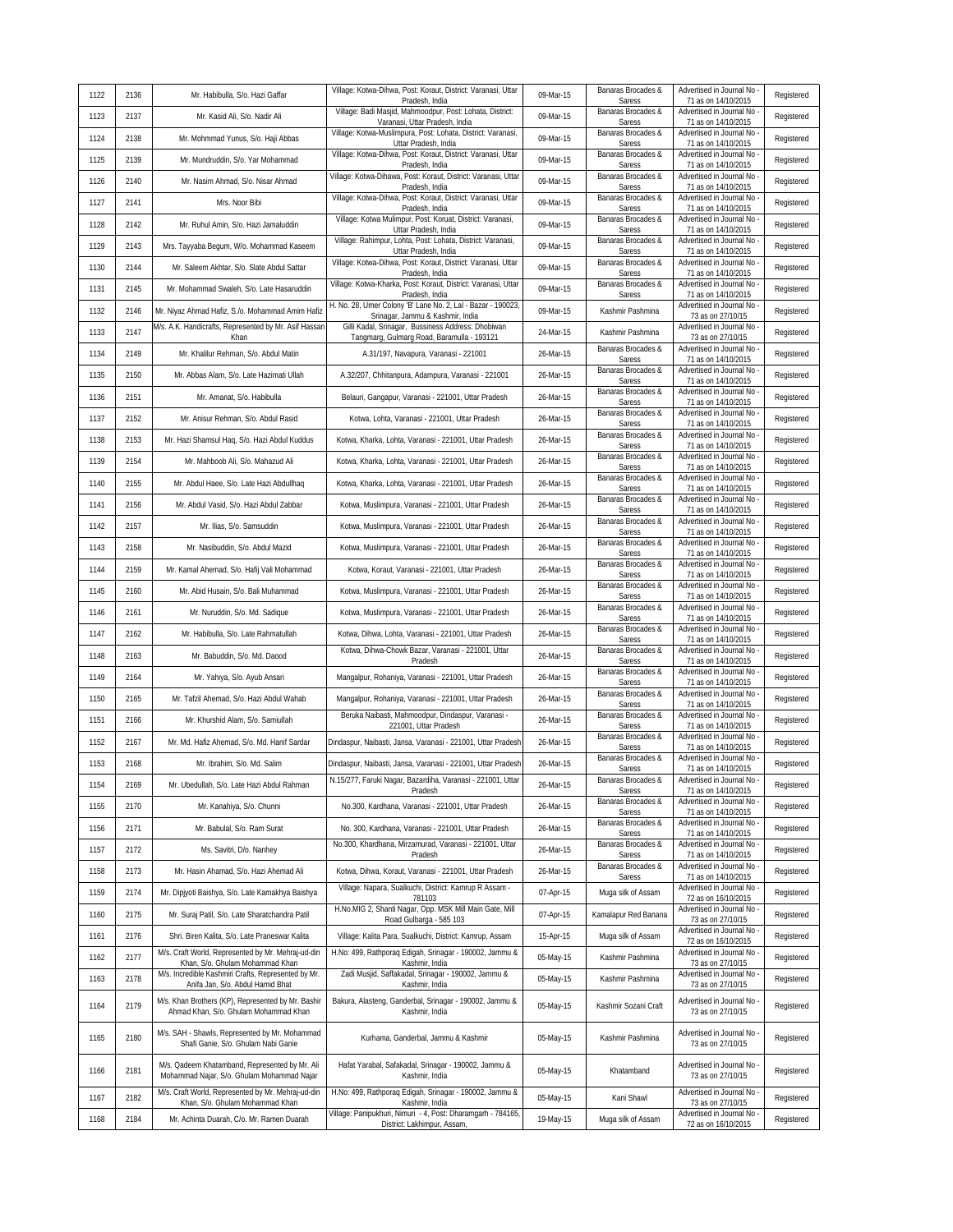| 1169 | 2185 | Mr. Amrit Konch                                | Village: Borimuri, Post: Saboti, District: Lakhimpur - 787051                                                                   | 19-May-15 | Muga silk of Assam | Advertised in Journal No<br>72 as on 16/10/2015   | Registered |
|------|------|------------------------------------------------|---------------------------------------------------------------------------------------------------------------------------------|-----------|--------------------|---------------------------------------------------|------------|
| 1170 | 2186 | Mrs. Anima Sonowal, C/o. Mr. Bhati Sonowal     | Village: Bantow Gaon, Post: Phukanarhat, P.S: Panigaon,<br>Subdivision: North Lakhimpur, District: Lakhimpur - 787052,<br>Assam | 19-May-15 | Muga silk of Assam | Advertised in Journal No<br>72 as on 16/10/2015   | Registered |
| 1171 | 2187 | Mr. Babul Dihingia                             | Village:Chinai Gohain, Post: Ghilamara, Subdivision:<br>Dhakuakhana, District: Lakhimpur - 787053, Assam                        | 19-May-15 | Muga silk of Assam | Advertised in Journal No<br>72 as on 16/10/2015   | Registered |
| 1172 | 2188 | Mr. Badan Bora                                 | Village: Dighali gaon, Post: Ghilamara - 787053, Subdivision:<br>Dhakuakhana, District: Lakhimpur, Assam                        | 19-May-15 | Muga silk of Assam | Advertised in Journal No<br>72 as on 16/10/2015   | Registered |
| 1173 | 2189 | Ms. Bidisha Borah                              | Village: Bilotia Adorsha Gaon, Post: Nowboicha, District:<br>Lakhimpur - 787023, Assam                                          | 19-May-15 | Muga silk of Assam | Advertised in Journal No<br>72 as on 16/10/2015   | Registered |
| 1174 | 2190 | Ms. Bidyamoni Gogai                            | Village: Boginadi Na-Gaon, Post: Boginadi, District:<br>Lakhimpur - 787032, Assam                                               | 19-May-15 | Muga silk of Assam | Advertised in Journal No<br>72 as on 16/10/2015   | Registered |
| 1175 | 2191 | Mrs. Biju Hazarika Boruah, C/o. Nogan Boruah   | Village: Khelmati, W/No - 14, Post: Khelmati, District:<br>Lakhimpur - 787031, Assam                                            | 19-May-15 | Muga silk of Assam | Advertised in Journal No<br>72 as on 16/10/2015   | Registered |
| 1176 | 2192 | Mr. Bikash Borah                               | Village: Nahor bari, Post: Nowboicha - 787023, District:<br>Lakhimpur, Assam                                                    | 19-May-15 | Muga silk of Assam | Advertised in Journal No<br>72 as on 16/10/2015   | Registered |
| 1177 | 2193 | Mr. Bikash Dutta                               | Village: Deolia gaon, Post: Ghilamara - 787053, District:<br>Lakhimpur, Assam                                                   | 19-May-15 | Muga silk of Assam | Advertised in Journal No<br>72 as on 16/10/2015   | Registered |
| 1178 | 2194 | Mr. Bipul Saikia                               | Village: Janakpur, Post: Moitri Ashram - 787051, District:<br>Lakhimpur, Assam                                                  | 19-May-15 | Muga silk of Assam | Advertised in Journal No<br>72 as on 16/10/2015   | Registered |
| 1179 | 2195 | Mr. Biren Baruah                               | Village: Gowal Gaon, Post: Dhakuakhana - 787055, District:<br>Dhemaji, Assam                                                    | 19-May-15 | Muga silk of Assam | Advertised in Journal No<br>72 as on 16/10/2015   | Registered |
| 1180 | 2196 | Mr. Biswajit Boruah                            | Village: Naharbari, Post: Nowboicha - 787023, District:<br>Lakhimpur, Assam                                                     | 19-May-15 | Muga silk of Assam | Advertised in Journal No<br>72 as on 16/10/2015   | Registered |
| 1181 | 2197 | Mr. Brojen Gohain                              | Village: Meleki, Post: Ghilamara - 787053, District:<br>Lakhimpur, Assam                                                        | 19-May-15 | Muga silk of Assam | Advertised in Journal No<br>72 as on 16/10/2015   | Registered |
| 1182 | 2198 | Ms. Dipshika Devi, D/o. Mr. Sugesh Sarmah      | Village: Gopalpur, Post: Ghilamara - 787053, District:<br>Lakhimpur, Assam                                                      | 19-May-15 | Muga silk of Assam | Advertised in Journal No<br>72 as on 16/10/2015   | Registered |
| 1183 | 2199 | Mr. Dhurbajit Changmai                         | Village: Majagunr, Post: Azad - 787031, District: Lakhimpur,<br>Assam                                                           | 19-May-15 | Muga silk of Assam | Advertised in Journal No<br>72 as on 16/10/2015   | Registered |
| 1184 | 2200 | Mr. Dibakar Buragohain                         | Village: Kekuri Dighali, P.S: Ghilamara, Post: Dhakuakhana -<br>787055, District: Lakhimpur, Assam                              | 19-May-15 | Muga silk of Assam | Advertised in Journal No<br>72 as on 16/10/2015   | Registered |
| 1185 | 2201 | Mr. Diganta Borgohain                          | Village: Gogamukh Chetia Gaon, Post: Mainapara - 787029,<br>District: Dhemaji, Assam                                            | 19-May-15 | Muga silk of Assam | Advertised in Journal No<br>72 as on 16/10/2015   | Registered |
| 1186 | 2202 | Mr. Diganta Rajkhowa                           | Village: Chungapara, Post: Panigaon - 787052, District:<br>Lakhimpur, Assam                                                     | 19-May-15 | Muga silk of Assam | Advertised in Journal No<br>72 as on 16/10/2015   | Registered |
| 1187 | 2203 | Mr. Dilip Dhingia                              | Village & Post: Ghilamara - 787053, District: Lakhimpur,<br>Assam                                                               | 19-May-15 | Muga silk of Assam | Advertised in Journal No<br>72 as on 16/10/2015   | Registered |
| 1188 | 2204 | Mr. Dilip Gogoi                                | Village: Dighali, Post & P.S: Ghilamara - 787053, District:<br>Lakhimpur, Assam                                                 | 19-May-15 | Muga silk of Assam | Advertised in Journal No<br>72 as on 16/10/2015   | Registered |
| 1189 | 2205 | Mr. Dulal Gohain                               | Village: Raiya Bakal, Post: Panigaon - 787052, District:<br>Lakhimpur, Assam                                                    | 19-May-15 | Muga silk of Assam | Advertised in Journal No<br>72 as on 16/10/2015   | Registered |
| 1190 | 2206 | Mr. Gobin Saikia                               | Village: Borkamalabaria, Post: Phukanar Hat - 787052,<br>District: Lakhimpur, Assam                                             | 19-May-15 | Muga silk of Assam | Advertised in Journal No<br>72 as on 16/10/2015   | Registered |
| 1191 | 2207 | Mr. Gokul Dhingia                              | Village: Chinai Gohain, Post: Ghilamara -787053, District:<br>Lakhimpur, Assam                                                  | 19-May-15 | Muga silk of Assam | Advertised in Journal No<br>72 as on 16/10/2015   | Registered |
| 1192 | 2208 | Mr. Hem Boruah                                 | Village: Guwal Gaon, Post: Gobindapur - 787055,<br>Dhakuwakhana, District: Lakhimpur, Assam                                     | 19-May-15 | Muga silk of Assam | Advertised in Journal No<br>72 as on 16/10/2015   | Registered |
| 1193 | 2209 | Mr. Hemanta Saikia                             | Village: Chinai, Post: Ghilamara - 787053, District: Lakhimpur,<br>Assam                                                        | 19-May-15 | Muga silk of Assam | Advertised in Journal No<br>72 as on 16/10/2015   | Registered |
| 1194 | 2210 | Indrani Dutta                                  | Village: Athakatia Gaon, Post: Azad - 787031, District:<br>Lakhimpur, Assam                                                     | 19-May-15 | Muga silk of Assam | Advertised in Journal No<br>72 as on 16/10/2015   | Registered |
| 1195 | 2211 | Mrs. Janmoni Boruah, C/o. Mr. Deepak Borgohain | Nakari, Ward No - 1 (Near Railway Gate), Post: North<br>Lakhimpur- 787001, District: Lakhimpur, Assam                           | 19-May-15 | Muga silk of Assam | Advertised in Journal No<br>72 as on 16/10/2015   | Registered |
| 1196 | 2212 | Mrs. Jonali Gogoi                              | Village: Chiring Chuk, Post: Angerkhowa - 787031,<br>Lakhimpur, Assam                                                           | 19-May-15 | Muga silk of Assam | Advertised in Journal No<br>72 as on 16/10/2015   | Registered |
| 1197 | 2213 | Mr. Kamal Boruah                               | Village: Dewalia Gaon, P.S: Dhakuwakhana, Post:<br>Gobindapur - 787055, District: Lakhimpur, Assam                              | 19-May-15 | Muga silk of Assam | Advertised in Journal No<br>72 as on 16/10/2015   | Registered |
| 1198 | 2214 | Mr. Kamal Gohain                               | Village: Royai Bakal Gaon, Post: Panigaon - 787052, District:<br>Lakhimpur, Assam                                               | 19-May-15 | Muga silk of Assam | Advertised in Journal No<br>72 as on 16/10/2015   | Registered |
| 1199 | 2215 | Ms. Kanaka Sonowal                             | Village: Bharti Sonowal Gaon, Post: Phukanar Hat- 787052,<br>District: Lakhimpur, Assam                                         | 19-May-15 | Muga silk of Assam | Advertised in Journal No<br>72 as on 16/10/2015   | Registered |
| 1200 | 2216 | Mr. Kula Gogoi                                 | Village: Dhulpeta (Kekuri Dighala), Post: Kekuri - 787055,<br>Dhakuwakhana, District: Lakhimpur, Assam                          | 19-May-15 | Muga silk of Assam | Advertised in Journal No<br>72 as on 16/10/2015   | Registered |
| 1201 | 2217 | Mr. Laba Krishna Rajkhowa                      | Village: Chaukham, P.S: North Lakhimpur, Post: Chaboti -<br>787051, District: Lakhimpur, Assam                                  | 19-May-15 | Muga silk of Assam | Advertised in Journal No<br>72 as on 16/10/2015   | Registered |
| 1202 | 2218 | Mr. Lalit Chetia                               | Village: Goagamukh Chetia Gaon, NHPC Road, Post:<br>Gogamukh - 787034, District: Dhemaji, Assam                                 | 19-May-15 | Muga silk of Assam | Advertised in Journal No<br>72 as on 16/10/2015   | Registered |
| 1203 | 2219 | Mrs. Lucky Dutta, C/o. Mr. Suren Dutta         | Village: Chinatolia, Post: Bogolijan - 787001, District:<br>Lakhimpur, Assam                                                    | 19-May-15 | Muga silk of Assam | Advertised in Journal No<br>72 as on 16/10/2015   | Registered |
| 1204 | 2220 | Mr. Manik Dutta                                | Village: Janakpur, Post: Moitri Ashram - 787051, District:<br>Lakhimpur, Assam                                                  | 19-May-15 | Muga silk of Assam | Advertised in Journal No<br>72 as on 16/10/2015   | Registered |
| 1205 | 2221 | Ms. Manju Dutta                                | Village: Padumoni Khat Gaon, Post: Bahadur Chock -<br>787031, District: Lakhimpur, Assam                                        | 19-May-15 | Muga silk of Assam | Advertised in Journal No<br>72 as on 16/10/2015   | Registered |
| 1206 | 2222 | Mrs. Manjusree Baruah                          | Village: Chutiakari, P.S & Post: North Lakhimpur - 787032,<br>District: Lakhimpur, Assam                                        | 19-May-15 | Muga silk of Assam | Advertised in Journal No<br>72 as on 16/10/2015   | Registered |
| 1207 | 2223 | Mrs. Moon Moon Dutta                           | Ward No - 8, Near Lilawati Bordoloi Hindi School, District &<br>Post: North Lakhimpur - 787001, Assam                           | 19-May-15 | Muga silk of Assam | Advertised in Journal No<br>72 as on 16/10/2015   | Registered |
| 1208 | 2224 | Mrs. Mousumi Borah, C/o. Mr. Mohan Ch. Borah   | Ward No. 14, Village: Bijoy Nagar, Post: Khelmati - 787031,<br>District: Lakhimpur, Assam                                       | 19-May-15 | Muga silk of Assam | Advertised in Journal No<br>72 as on 16/10/2015   | Registered |
| 1209 | 2225 | Mr. Munindra Gogoi                             | Village: Royai Bakal Gaon, Post: Panigaon - 787052, District:<br>Lakhimpur, Assam                                               | 19-May-15 | Muga silk of Assam | Advertised in Journal No<br>72 as on 16/10/2015   | Registered |
| 1210 | 2226 | Mr. Mohan Chandra Buragohain                   | Village: Nakari, Ward No - 1, Purnananda Gogoi Path, Post:<br>North Lakhimpur - 787001, District: Lakhimpur                     | 19-May-15 | Muga silk of Assam | Advertised in Journal No<br>72 as on 16/10/2015   | Registered |
| 1211 | 2227 | Ms. Nisisnigdha Sonowal                        | Village: Bharti Sonowal Gaon, Post: Phukanar Hat - 787052,<br>District: North Lakhimpur, Assam                                  | 19-May-15 | Muga silk of Assam | Advertised in Journal No<br>72 as on 16/10/2015   | Registered |
| 1212 | 2228 | Mrs. Nitumoni Sonowal                          | Village: Bharti Sonowal Gaon, Post: Phukanar Hat, District:<br>Lakhimpur - 787052, Assam                                        | 19-May-15 | Muga silk of Assam | Advertised in Journal No<br>72 as on 16/10/2015   | Registered |
| 1213 | 2229 | Mr. Nityananda Dihingia                        | Village: (Dhulpeta), Kekuri Dighala, Post: Kekuri, District:<br>Dhakuwakhana - 787055, Assam                                    | 19-May-15 | Muga silk of Assam | Advertised in Journal No<br>72 as on 16/10/2015   | Registered |
| 1214 | 2230 | Mr. Padmeswar Chetia                           | Village: Goagamukh Chetia Gaon, Post: Mainapara - 787029,<br>District: Dhemaji, Assam                                           | 19-May-15 | Muga silk of Assam | Advertised in Journal No<br>72 as on 16/10/2015   | Registered |
| 1215 | 2231 | Mrs. Pallabi Sonowal                           | Village: Bharti Sonowal Gaon, Post: Phukarnar hat - 787052,<br>District: Lakhimpur, Assam                                       | 19-May-15 | Muga silk of Assam | Advertised in Journal No<br>72 as on 16/10/2015   | Registered |
| 1216 | 2232 | Mr. Pravat Saikia                              | Village: Rayai Bakal Gaon, Post: Panigaon - 787052, District:<br>Lakhimpur, Assam                                               | 19-May-15 | Muga silk of Assam | Advertised in Journal No -<br>72 as on 16/10/2015 | Registered |
|      |      |                                                |                                                                                                                                 |           |                    |                                                   |            |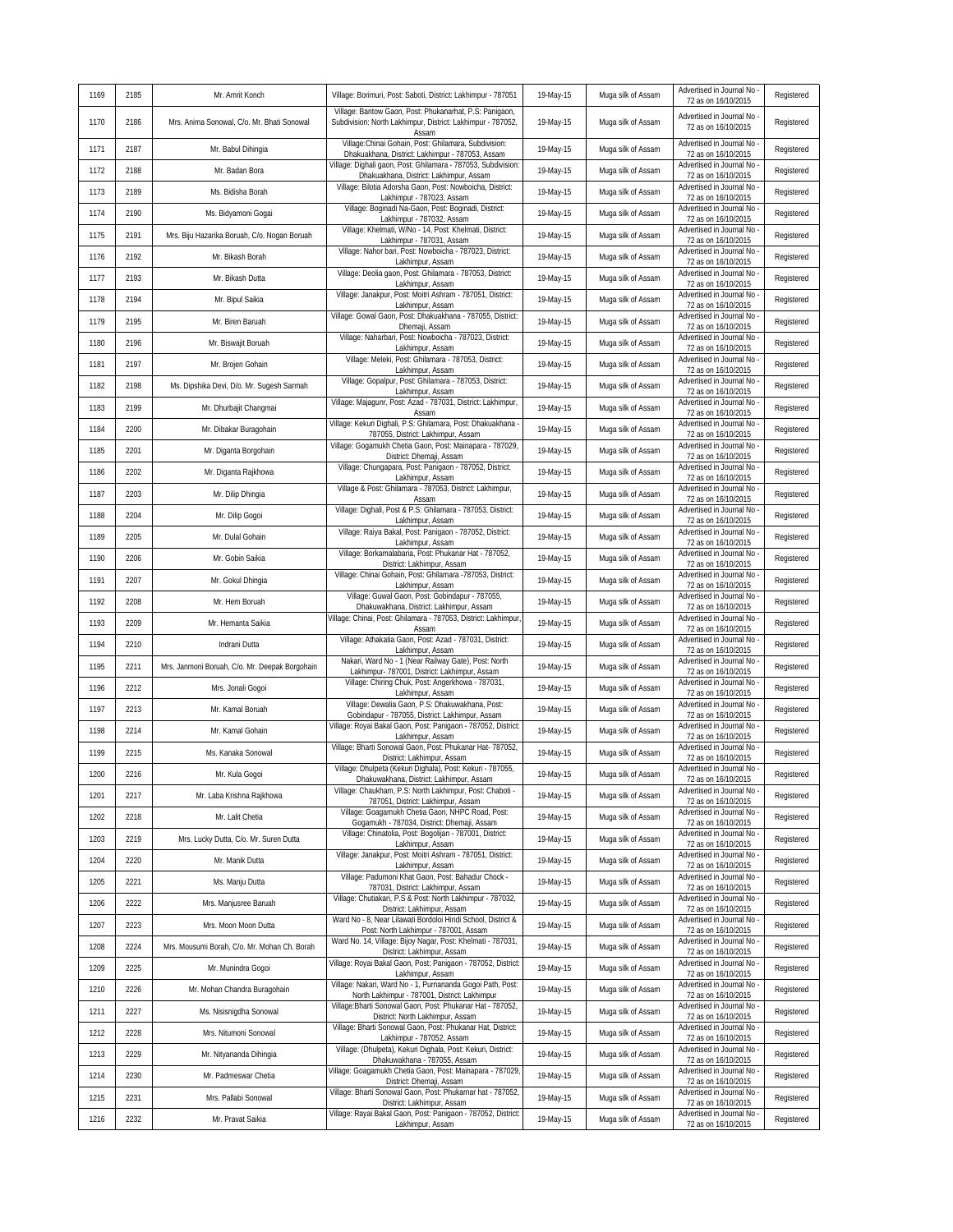| 1217 | 2233 | Mr. Prabin Kumar Changmai                                                                   | Village: Majaguri, Post: Azad - 787031, District: Lakhimpur,<br>Assam                                               | 19-May-15 | Muga silk of Assam           | Advertised in Journal No<br>72 as on 16/10/2015   | Registered |
|------|------|---------------------------------------------------------------------------------------------|---------------------------------------------------------------------------------------------------------------------|-----------|------------------------------|---------------------------------------------------|------------|
| 1218 | 2234 | Mr. Padip Borgohain                                                                         | Village: Goagamukh Chetia Gaon NHPC Road, Post:<br>Gogamukh - 787034, District: Dhemaji, Assam                      | 19-May-15 | Muga silk of Assam           | Advertised in Journal No<br>72 as on 16/10/2015   | Registered |
| 1219 | 2235 | Mrs. Paranati Saikia                                                                        | Village: Tintia, Post: Meramukh - 784164, District: Lakhimpur,<br>Assam                                             | 19-May-15 | Muga silk of Assam           | Advertised in Journal No<br>72 as on 16/10/2015   | Registered |
| 1220 | 2236 | Ms. Priyanka Dihingia                                                                       | Village: Majaguri, Post: Azad - 787031, District: Lakhimpur,<br>Assam                                               | 19-May-15 | Muga silk of Assam           | Advertised in Journal No<br>72 as on 16/10/2015   | Registered |
| 1221 | 2237 | Ms. Priyanka Phukan                                                                         | Village: Gohain Jekela, Post: Azad - 787031, District:<br>Lakhimpur, Assam                                          | 19-May-15 | Muga silk of Assam           | Advertised in Journal No<br>72 as on 16/10/2015   | Registered |
| 1222 | 2238 | Ms. Rajana Sonowal                                                                          | Village: Bharti Sonowal Gaon, Post: Phukanar hat - 787052,<br>District: Lakhimpur, Assam                            | 19-May-15 | Muga silk of Assam           | Advertised in Journal No<br>72 as on 16/10/2015   | Registered |
| 1223 | 2239 | Mr. Ranjit Dutta                                                                            | Village & Post: Gobindopur - 787055, Assam                                                                          | 19-May-15 | Muga silk of Assam           | Advertised in Journal No<br>72 as on 16/10/2015   | Registered |
| 1224 | 2240 | Mr. Sadananda Dihingia                                                                      | Village: Kekuri Dighali, Post: Kekuri, District: Lakhimpur,<br>Assam                                                | 19-May-15 | Muga silk of Assam           | Advertised in Journal No<br>72 as on 16/10/2015   | Registered |
| 1225 | 2241 | Mrs. Sangeeta Mahanta                                                                       | Village: Panindra Road, Ward No - 6, Post: North Lakhimpur<br>787001, District: Lakhimpur, Assam                    | 19-May-15 | Muga silk of Assam           | Advertised in Journal No<br>72 as on 16/10/2015   | Registered |
| 1226 | 2242 | Mr. Sanjib Dutta                                                                            | Village: Janakpur, Post: Moitri Ashram - 787051, District:<br>Lakhimpur, Assam                                      | 19-May-15 | Muga silk of Assam           | Advertised in Journal No<br>72 as on 16/10/2015   | Registered |
| 1227 | 2243 | Ms. Seema Sonowal                                                                           | Village: Bharti Sonowal Gaon, Post: Phukanar hat - 787052,<br>District: Lakhimpur, Assam                            | 19-May-15 | Muga silk of Assam           | Advertised in Journal No<br>72 as on 16/10/2015   | Registered |
| 1228 | 2244 | Mr. Shishuram Dutta                                                                         | Village: Kamar gaon, Post: Dhakuakhana - 787055, District:<br>Lakhimpur, Assam                                      | 19-May-15 | Muga silk of Assam           | Advertised in Journal No<br>72 as on 16/10/2015   | Registered |
| 1229 | 2245 | Mrs. Sima Chetry                                                                            | Village: Ratanpur, Post: Boginodi - 787030,                                                                         | 19-May-15 | Muga silk of Assam           | Advertised in Journal No<br>72 as on 16/10/2015   | Registered |
| 1230 | 2246 | Mr. Sujya Gohain                                                                            | Village: Dighali Gaon, Post: Ghilamara - 787053, District:<br>Lakhimpur, Assam                                      | 19-May-15 | Muga silk of Assam           | Advertised in Journal No<br>72 as on 16/10/2015   | Registered |
| 1231 | 2247 | Mr. Sushanta Saikia                                                                         | Village: Chutiakari, Post: Moldomia - 787032, District:<br>Lakhimpur, Assam                                         | 19-May-15 | Muga silk of Assam           | Advertised in Journal No<br>72 as on 16/10/2015   | Registered |
| 1232 | 2248 | Mr. Tankeswar Chutia                                                                        | Village: Dewalia Gaon, Post: Gobindapur - 787001, District:<br>Lakhimpur, Assam                                     | 19-May-15 | Muga silk of Assam           | Advertised in Journal No<br>72 as on 16/10/2015   | Registered |
| 1233 | 2249 | Mr. Thaneswar Gogoi                                                                         | Village: Chinnai Gohain, Post: Ghilamara - 787053, District:<br>Lakhimpur, Assam                                    | 19-May-15 | Muga silk of Assam           | Advertised in Journal No<br>72 as on 16/10/2015   | Registered |
| 1234 | 2250 | M/s. Consortium Handloom Cluster                                                            | Village: Narwara, Edigah, Srinagar - 190002, Jammu &<br>Kashmir, India                                              | 20-May-15 | Kashmir Pashmina             | Advertised in Journal No<br>73 as on 27/10/15     | Registered |
| 1235 | 2251 | Mr. Nizar Ahmad Bhat                                                                        | Umar Colony - B, Lane No. 3, Lal Bazar, Srinagar - 190023,<br>Jammu & Kashmir, India                                | 20-May-15 | Kashmir Pashmina             | Advertised in Journal No<br>73 as on 27/10/15     | Registered |
| 1236 | 2252 | M/s. Kashmir Oriental Craft Industries, Represented by<br>Mr. Muzaffar Majid Jan            | Qureshi Lane, Lal Bazar, Srinagar - 190023, Jammu &<br>Kashmir, India                                               | 20-May-15 | Kashmir Pashmina             | Advertised in Journal No<br>73 as on 27/10/15     | Registered |
| 1237 | 2253 | M/s. Kashmir Trade Centre, Represented by Mr. Syed<br>Altaf Ahmad Andrabi                   | Mir Mohalla Malaratta Near Jawia Masjid, Srinagar - 190002,<br>Jammu & Kashmir, India                               | 20-May-15 | Kashmir Pashmina             | Advertised in Journal No<br>73 as on 27/10/15     | Registered |
| 1238 | 2254 | M/s. Cottage Hand woven Handicrafts Exposition,<br>Represented by Ms. Nasreen Rashid Banday | 218 / B Firdous Colony, Main Road, Buchpora, Srinagar -<br>190020, Jammu & Kashmir, India                           | 20-May-15 | Kashmir Pashmina             | Advertised in Journal No<br>73 as on 27/10/15     | Registered |
| 1239 | 2255 | M/s. Kashmir Oriental Craft Industries, Represented by<br>Mr. Muzaffar Majid Jan            | Quershi Lane, Lal Bazar, Srinagar - 190023, Jammu &<br>Kashmir, India                                               | 20-May-15 | Kashmir Sozani Craft         | Advertised in Journal No<br>73 as on 27/10/15     | Registered |
| 1240 | 2256 | M/s. Kashmir Oriental Craft Industries, Represented by<br>Mr. Muzaffar Majid Jan            | Quershi Lane, Lal Bazar, Srinagar - 190023, Jammu &<br>Kashmir, India                                               | 20-May-15 | Kani Shawl                   | Advertised in Journal No<br>73 as on 27/10/15     | Registered |
| 1241 | 2257 | Ms. Seema Rani                                                                              | H. No. 382, Street No.6, Tripuri Town, Patiala - 147001,<br>Punjab, India                                           | 21-May-15 | Phulkari                     | Advertised in Journal No<br>73 as on 27/10/15     | Registered |
| 1242 | 2258 | Mr. Mohammad Iqbal Ganie                                                                    | Pazalpura, Zoonimar, Srinagar - 190011, Jammu & Kashmir,<br>India                                                   | 25-May-15 | Kashmir Pashmina             | Advertised in Journal No<br>73 as on 27/10/15     | Registered |
| 1243 | 2259 | Human Welfare Association                                                                   | Office atH. No. SA. 15/123-M-2, Mawaiya (Behind Anand<br>Backers), Sarnath, Varanasi - 221007, Uttar Pradesh, India | 27-May-15 | Banaras Brocades &<br>Saress | Advertised in Journal No<br>71 as on 14/10/2015   | Registered |
| 1244 | 2260 | Mr. Arun Bura Gohain                                                                        | Village: Gogamukh Chetia Gaon, Post: Gogamukh, District:<br>Dhemaji - 787034, Assam, India.                         | 12-Jun-15 | Muga silk of Assam           | Advertised in Journal No<br>72 as on 16/10/2015   | Registered |
| 1245 | 2261 | Mr. Bubul Rajkhowa                                                                          | Village: Pahumari, P.S: Panigaon, Subdivision: North<br>Lakhimpur - 787052, District: Lakhimpur, Assam, India.      | 12-Jun-15 | Muga silk of Assam           | Advertised in Journal No<br>72 as on 16/10/2015   | Registered |
| 1246 | 2262 | Ms. Bijoya Handique                                                                         | Village: Na-Pam Mouli Gaon, Post: Charaimoria - 787032,<br>District: Lakhimpur, Assam, India                        | 12-Jun-15 | Muga silk of Assam           | Advertised in Journal No<br>72 as on 16/10/2015   | Registered |
| 1247 | 2263 | Ms. Binu Kumari Gogoi                                                                       | Village: Boginadi Na-gaon, Post: Boginadi - 787030, District:<br>Lakhimpur, Assam, India                            | 12-Jun-15 | Muga silk of Assam           | Advertised in Journal No<br>72 as on 16/10/2015   | Registered |
| 1248 | 2264 | Mr. Balin Gohain                                                                            | Village: Dhuelpta, Kekuri, Dhakuakhana, Post: Kekuri -<br>787055, Assam                                             | 12-Jun-15 | Muga silk of Assam           | Advertised in Journal No -<br>72 as on 16/10/2015 | Registered |
| 1249 | 2265 | Mr.Budhin Sonowal                                                                           | Gagal Dubi Majgaon, Post: Borkhelia - 787032, District:<br>Lakhimpur, Assam                                         | 12-Jun-15 | Muga silk of Assam           | Advertised in Journal No<br>72 as on 16/10/2015   | Registered |
| 1250 | 2266 | Mr. Chiran Kumar Gogoi                                                                      | Village: Lakhtokia, Post: Ghuguha Dol - 787053, District:<br>Dhemaji, Assam, India                                  | 12-Jun-15 | Muga silk of Assam           | Advertised in Journal No<br>72 as on 16/10/2015   | Registered |
| 1251 | 2267 | Mr. Dandeswar Bura Gohain                                                                   | Village: Gogamukh Cheita Gaon, HHPC Road, Post:<br>Gogamukh - 787034, Distict: Dhemaji, Assam, India                | 12-Jun-15 | Muga silk of Assam           | Advertised in Journal No<br>72 as on 16/10/2015   | Registered |
| 1252 | 2268 | Ms. Debika Dutta                                                                            | Village: Tarioni Borbil, Post: Bhimpara Balizan - 787032,<br>District: Lakhimpur, Assam, India                      | 12-Jun-15 | Muga silk of Assam           | Advertised in Journal No<br>72 as on 16/10/2015   | Registered |
| 1253 | 2269 | Mrs. Dipanjali Sonowal                                                                      | Village: Bharti Sonowal gaon, Post: Phukanarhat - 787052,<br>District: Lakhimpur, Assam, India                      | 12-Jun-15 | Muga silk of Assam           | Advertised in Journal No<br>72 as on 16/10/2015   | Registered |
| 1254 | 2270 | Mr. Gandheswar Chetia                                                                       | Village: Gogamukh Chetia Gaon, Post: Gogamukh - 787034,<br>District: Dhemaji, Assam                                 | 12-Jun-15 | Muga silk of Assam           | Advertised in Journal No -<br>72 as on 16/10/2015 | Registered |
| 1255 | 2271 | Mr Hemanta Boruah                                                                           | Village: Gowal Gaon, Post: Dhakuakhana, District: Dhemaji,<br>Assam                                                 | 12-Jun-15 | Muga silk of Assam           | Advertised in Journal No<br>72 as on 16/10/2015   | Registered |
| 1256 | 2272 | Mr. Hemedhar Chetia                                                                         | Village: Gogamukh Cheita Gaon, NHPC Road, Post:<br>Goamukh - 787034, District: Dhemaji, Assam, India                | 12-Jun-15 | Muga silk of Assam           | Advertised in Journal No<br>72 as on 16/10/2015   | Registered |
| 1257 | 2273 | Mrs. Junaki Sonowal                                                                         | Village: Bharti Sonowal Gaon, Post: Phukanarhat - 787052,<br>District: Lakhimpur, Assam, India                      | 12-Jun-15 | Muga silk of Assam           | Advertised in Journal No<br>72 as on 16/10/2015   | Registered |
| 1258 | 2274 | Mrs. Jyoti Bhuyan Das                                                                       | Ward No.14, Post: Khelmati - 787031, District: Lakhimpur,<br>Assam                                                  | 12-Jun-15 | Muga silk of Assam           | Advertised in Journal No<br>72 as on 16/10/2015   | Registered |
| 1259 | 2275 | Mr. Khirud Dihingia                                                                         | Village: Dhulpeta, Post: Kekuri - 787055, District: Lakhimpur,<br>Assam                                             | 12-Jun-15 | Muga silk of Assam           | Advertised in Journal No<br>72 as on 16/10/2015   | Registered |
| 1260 | 2276 | Mr. Lakhidhar Gogoi                                                                         | Village: Dibrual Gaon, Post: Dhalpur - 784165, District:<br>Lakhimpur, Assam, India                                 | 12-Jun-15 | Muga silk of Assam           | Advertised in Journal No<br>72 as on 16/10/2015   | Registered |
| 1261 | 2277 | Mrs. Moneesa Borah                                                                          | Ward No - 14, Village & Post: Khelmati - 787031, District:<br>Lakhimpur, Assam, India                               | 12-Jun-15 | Muga silk of Assam           | Advertised in Journal No -<br>72 as on 16/10/2015 | Registered |
| 1262 | 2278 | Mrs. Madhurima Gogoi                                                                        | Ward No - 2, (Hawkushi), Post: Dikriong - 784164, District:<br>Lakhimpur, Assam, India                              | 12-Jun-15 | Muga silk of Assam           | Advertised in Journal No<br>72 as on 16/10/2015   | Registered |
| 1263 | 2279 | Mr. Partha Sarathi Gogoi                                                                    | Village: Sonari Chiring Chuk, Post: Angerkhowa - 787031,<br>District: Lakhimpur, Assam, India                       | 12-Jun-15 | Muga silk of Assam           | Advertised in Journal No<br>72 as on 16/10/2015   | Registered |
| 1264 | 2280 | Ms. Reema Chutia                                                                            | Village & Post: Boginadi - 787030, District: Lakhimpur,<br>Assam, India                                             | 12-Jun-15 | Muga silk of Assam           | Advertised in Journal No<br>72 as on 16/10/2015   | Registered |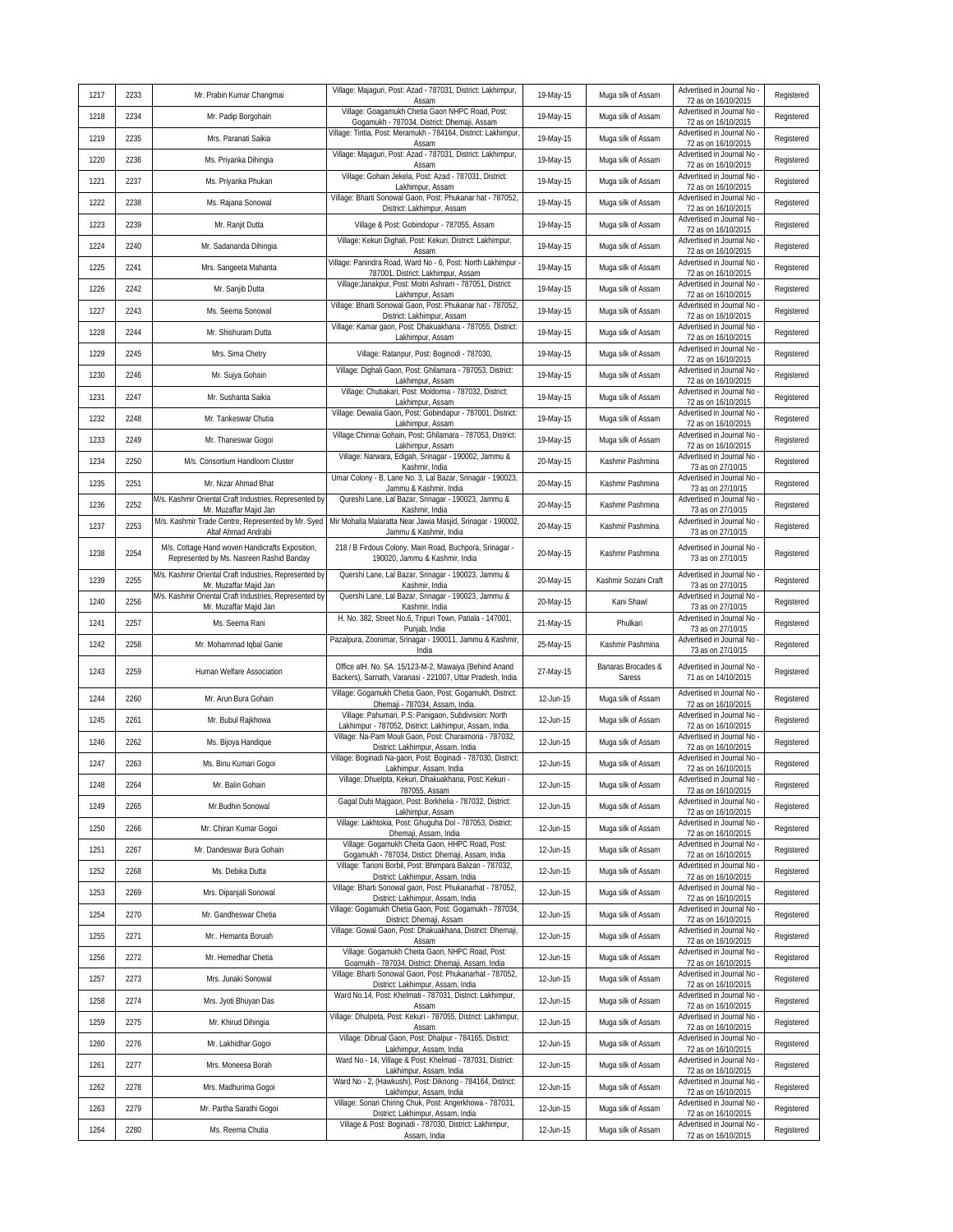| 1265 | 2281 | Mr. Ridip Dutta                                                                                                         | Village & Post: Gobindopur - 787055, P.S: Dhakuakhana,<br>Assam                                            | 12-Jun-15 | Muga silk of Assam   | Advertised in Journal No<br>72 as on 16/10/2015   | Registered |
|------|------|-------------------------------------------------------------------------------------------------------------------------|------------------------------------------------------------------------------------------------------------|-----------|----------------------|---------------------------------------------------|------------|
| 1266 | 2282 | Mr. Sunil Senapati                                                                                                      | Village: Moderguri, Post: Neogoghuli - 787055, District:<br>Lakhimpur, Assam, India                        | 12-Jun-15 | Muga silk of Assam   | Advertised in Journal No<br>72 as on 16/10/2015   | Registered |
| 1267 | 2283 | Mrs. Swarna Dihingia                                                                                                    | Village: Dholpeta, Post: Sonari Chapari - 787055, District:<br>Lakhimpur, Assam, India                     | 12-Jun-15 | Muga silk of Assam   | Advertised in Journal No<br>72 as on 16/10/2015   | Registered |
| 1268 | 2285 | Mrs. Renu Borah                                                                                                         | Village: Meraguria, Post: Lakuk - 784160, District: Lakhimpur,<br>Assam, India                             | 12-Jun-15 | Muga silk of Assam   | Advertised in Journal No<br>72 as on 16/10/2015   | Registered |
| 1269 | 2286 | Mr. Pradip Gogoi                                                                                                        | Village: Napaam, Rongpuria, Post: Lilabari - 787051, District:<br>Lakhimpur, Assam, India                  | 12-Jun-15 | Muga silk of Assam   | Advertised in Journal No<br>72 as on 16/10/2015   | Registered |
| 1270 | 2288 | Mr. Mohammad Latif Badro                                                                                                | Abdullah Budoo R/o. Narwara Iddgah, Srinagar - 190001,<br>Jammu & Kashmir, India                           | 07-Sep-15 | Kashmir Pashmina     | Advertised in Journal No<br>73 as on 27/10/15     | Registered |
| 1271 | 2289 | Mr. Fayaz Ahmad Khan, S/o. Mohammad Ramzan<br>Khan                                                                      | Firdous colony, Alijan Road, Iddgah, Srinagar - 190002,<br>Jammu & Kashmir, India                          | 07-Sep-15 | Kashmir Pashmina     | Advertised in Journal No<br>73 as on 27/10/15     | Registered |
| 1272 | 2290 | Mr. Mohammad Ashraf Bhat, S/o. Mohammad Sultan<br>Bhat                                                                  | Bahauddin Sahib, Nowhatta, Srinagar - 190002, Jammu &<br>Kashmir, India                                    | 07-Sep-15 | Kashmir Pashmina     | Advertised in Journal No<br>73 as on 27/10/15     | Registered |
| 1273 | 2291 | Mr. Rouf Ahmed Querieshi                                                                                                | Narwara, Iddgah Srinagar - 190002, Jammu & Kashmir, India                                                  | 07-Sep-15 | Kashmir Pashmina     | Advertised in Journal No<br>73 as on 27/10/15     | Registered |
| 1274 | 2292 | Mr. Abdul Qayoom Salati                                                                                                 | Narwara, Iddgah, Srinagar - 190002, Jammu & Kashmir, India                                                 | 07-Sep-15 | Kashmir Pashmina     | Advertised in Journal No<br>73 as on 27/10/15     | Registered |
| 1275 | 2293 | Mr. Farooq Ahmad Bhat                                                                                                   | Malapora, Wantapora, Srinagar - 190002, Jammu & Kashmir,<br>India                                          | 07-Sep-15 | Kashmir Pashmina     | Advertised in Journal No<br>73 as on 27/10/15     | Registered |
| 1276 | 2294 | Mr. Mohammad Shafi Mir                                                                                                  | Khaiwan, Narwara, Iddgah, Srinagar, Jammu & Kashmir,<br>India                                              | 07-Sep-15 | Kashmir Pashmina     | Advertised in Journal No<br>84 as on 08/06/2016   | Registered |
| 1277 | 2295 | Mr. Fayaz Ahmad Bhat                                                                                                    | Malapora, Wantapora, Srinagar - 190002, Jammu & Kashmir,<br>India                                          | 07-Sep-15 | Kashmir Pashmina     | Advertised in Journal No -<br>73 as on 27/10/15   | Registered |
| 1278 | 2296 | Mr. Mushtaq Ahmad Salati                                                                                                | Narawara, Iddgah, Srinagar - 190001, Jammu & Kashmir,<br>India                                             | 07-Sep-15 | Kashmir Pashmina     | Advertised in Journal No<br>73 as on 27/10/15     | Registered |
| 1279 | 2297 | Mr. Faheem Arafmand Salati                                                                                              | Narwara, Iddgah, Srinagar - 190002, Jammu & Kashmir, India                                                 | 07-Sep-15 | Kashmir Pashmina     | Advertised in Journal No<br>73 as on 27/10/15     | Registered |
| 1280 | 2298 | Mr. Showkat Amad Mir                                                                                                    | Khaiwan, Narwara, Iddgah, Srinagar - 190002, Jammu &<br>Kashmir, India                                     | 07-Sep-15 | Kashmir Pashmina     | Advertised in Journal No<br>73 as on 27/10/15     | Registered |
| 1281 | 2299 | Mr. Showkat Ahmad Baba                                                                                                  | Bota Kadal, Srinagar - 190011, Jammu & Kashmir, India                                                      | 07-Sep-15 | Kashmir Pashmina     | Advertised in Journal No<br>73 as on 27/10/15     | Registered |
| 1282 | 2300 | M/s. Khan Handicrafts, Represented by Mr. Ajaz<br>Ahmad Khan                                                            | Zaripora, Zoonimar, Srinagar - 190011, Jammu & Kashmir,<br>India                                           | 07-Sep-15 | Kashmir Pashmina     | Advertised in Journal No<br>73 as on 27/10/15     | Registered |
| 1283 | 2302 | M/s. Wani Pashmina Shawl Embroidery IC Ltd,<br>Represented by Mr. Zahoor Ahmad Wani                                     | Sheikh Mohalla, Soura, Srinagar - 190011, Jammu &<br>Kashmir, India                                        | 07-Sep-15 | Kani Shawl           | Advertised in Journal No<br>73 as on 27/10/15     | Registered |
| 1284 | 2303 | Mr. Mohammad Amin Wani                                                                                                  | Tara Bal, Nawa Kadal, Srinagar - 190002, Jammu & kashmir,<br>India                                         | 07-Sep-15 | Kashmir Pashmina     | Advertised in Journal No<br>73 as on 27/10/15     | Registered |
| 1285 | 2304 | Mr. Arshad Hussain Jaan                                                                                                 | Mandi Bal, Nowshera, Srinagar - 190011, Jammu & Kashmir,<br>India                                          | 07-Sep-15 | Kashmir Pashmina     | Advertised in Journal No<br>73 as on 27/10/15     | Registered |
| 1286 | 2305 | Mr. Shabir Hussain Jan                                                                                                  | Mandi Bal, Nowshera, Srinagar - 190011, Jammu & Kashmir<br>India                                           | 07-Sep-15 | Kashmir Pashmina     | Advertised in Journal No<br>73 as on 27/10/15     | Registered |
| 1287 | 2306 | M/s. Kashmir Loom Company Pvt Ltd Represent ed by<br>Mr. Hakim Asaf Ali                                                 | Gazi Doori Alam-gari bazar, Srinagar - 190011, Jammu &<br>Kashmir, India                                   | 07-Sep-15 | Kashmir Pashmina     | Advertised in Journal No<br>73 as on 27/10/15     | Registered |
| 1288 | 2308 | M/s. Dobhi Orchard Wool Workers Co-operative<br>Industrial Society Ltd. Represented by Mr. Prem Lal                     | Village: Darwara, Post: Dobhi, Tehsil & District: Kullu,<br>Himachal Pradesh, India                        | 05-Oct-15 | Kullu Shawl          | Advertised in Journal No<br>72 as on 16/10/2015   | Registered |
| 1289 | 2309 | M/s. Kailash Handloom and Handicraft Co-operative<br>cum Society Ltd                                                    | Village: Bagicha, Post: Piplage, Tehsil: Buntur, District: Kullu,<br>Himachal Pradesh - 175125, India      | 05-Oct-15 | Kullu Shawl          | Advertised in Journal No<br>72 as on 16/10/2015   | Registered |
| 1290 | 2310 | M/s. Samaj Seva Kalyan Society, Represented by<br>Smt. Omi Devi                                                         | Village & Post: Seobag, District: Kullu, Himachal Pradesh -<br>175138, India                               | 02-Nov-15 | Kullu Shawl          | Advertised in Journal No<br>82 as on 17/05/2016   | Registered |
| 1291 | 2311 | M/s. Shivani Bunkar Production cum sale Co-operative<br>Industrial Society Limited, Represented by Shri.<br>Tejaswi Ram | Village: Sari, Post: Brehain, Tehsil: Bhunter, District: Kullu,<br>Himachal Pradesh - 175134, India        | 02-Nov-15 | Kullu Shawl          | Advertised in Journal No<br>82 as on 17/05/2016   | Registered |
| 1292 | 2312 | M/s. Green Buds Enterprises, Represented by Shri.<br>Vinod Kumar Butail                                                 | Village: Lumbapatt, Post: Gopalpur, Tehsil: Palampur, District<br>Kangra, Himachal Pradesh - 176059, India | 02-Nov-15 | Kangra Tea           | Advertised in Journal No<br>85 as on 16/06/2016   | Registered |
| 1293 | 2313 | M/s. Shivam Handloom and Handicrafts Co-operative<br>Industries                                                         | Village: Kahala, PostL Bandrol, Tehsil & District: Kullu,<br>Himachal Pradesh - 175128, India              | 11-Nov-15 | Kullu Shawl          | Advertised in Journal No<br>82 as on 17/05/2016   | Registered |
| 1294 | 2314 | M/s. Percha Handloom & Handicraft Co-operative<br>Society, Represented by Gopi Chand                                    | Village: Kutla (Pori), Post: Mohani, Tehsil: Banjar - 175123,<br>Himachal Pradesh, India                   | 11-Nov-15 | Kullu Shawl          | Advertised in Journal No<br>82 as on 17/05/2016   | Registered |
| 1295 | 2315 | Shri. Pramod Kumar Das, S/o. Late Khagendra Mohan<br>Das                                                                | Village & Post: Barhanti, Rangamati, Bijaynagar, District:<br>Kamrup, Assam - 781122, India                | 11-Nov-15 | Muga silk of Assam   | Advertised in Journal No<br>82 as on 17/05/2016   | Registered |
| 1296 | 2316 | Shri. Bimal Chandra Das, S/o. Late Mahendra Das                                                                         | Village: Sarpara, Bijaynagar, District: Kamrup, Assam -<br>781122, India                                   | 11-Nov-15 | Muga silk of Assam   | Advertised in Journal No -<br>82 as on 17/05/2016 | Registered |
| 1297 | 2317 | Shri. Satya Ram Das, S/o. Prabhat Das                                                                                   | Village: Dakhala, Bijaynagar, District: Kamrup, Assam -<br>781122, India                                   | 11-Nov-15 | Muga silk of Assam   | Advertised in Journal No<br>82 as on 17/05/2016   | Registered |
| 1298 | 2318 | Mr. Rafikul Ali, S/o. Late Ali Mahammad                                                                                 | Village: Dahali (Haligaon), Bijaynagar, District: Kamrup,<br>Assam - 781122, India                         | 11-Nov-15 | Muga silk of Assam   | Advertised in Journal No<br>82 as on 17/05/2016   | Registered |
| 1299 | 2319 | Mr. Mohammad Amin Kumar, S/o. Late. Mohammad<br>Abdullah Kumar                                                          | Krala pora, Hawal, Srinagar - 190011, Jammu & Kashmir,<br>India                                            | 28-Dec-15 | Kani Shawl           | Advertised in Journal No<br>82 as on 17/05/2016   | Registered |
| 1300 | 2320 | Mr. Mohammad Amin Kumar, S/o. Late Mohammad<br>Abdullah                                                                 | Kral Pora, Hawal, Srinagar - 190011, Jammu & Kashmir, India                                                | 28-Dec-15 | Kashmir Pashmina     | Advertised in Journal No<br>84 as on 08/06/2016   | Registered |
| 1301 | 2321 | Mr. Mohmin Bashir Wani, S/o. Bashir Ahmad Wani                                                                          | Elegant Store, 3, Poloview, Residency Road, Srinagar -<br>190001, Jammu & Kashmir, India                   | 28-Dec-15 | Kashmir Sozani Craft | Advertised in Journal No<br>82 as on 17/05/2016   | Registered |
| 1302 | 2322 | M/s. Raja Sons, Represented by Mr. Sajjad Hussain<br>Raja & Mr. Mohammad Amin Raja                                      | Dar Mohalla Soura, Srinagar - 190011, Jammu & Kashmir,<br>India                                            | 28-Dec-15 | Kashmir Pashmina     | Advertised in Journal No<br>84 as on 08/06/2016   | registered |
| 1303 | 2323 | M/s. Azad Enterprises, Represented by Mrs. Padshah<br>Begum                                                             | Dar Mohalla Soura, Srinagar - 190011, Jammu & Kashmir,<br>India                                            | 28-Dec-15 | Kashmir Pashmina     | Advertised in Journal No<br>84 as on 08/06/2016   | Registered |
| 1304 | 2324 | M/s. Cashemire Handloom Weave, Represented by<br>Mrs. Farhat Fida                                                       | Shahdab Colony, 90 Feet Road, Ahmad Nagar, Srinagar -<br>190020, Srinagar, Jammu & Kashmir, India          | 28-Dec-15 | Kashmir Pashmina     | Advertised in Journal No<br>84 as on 08/06/2016   | Registered |
| 1305 | 2325 | M/s. Cashemire Handloom Fabrics, Mrs. Mudasir Safi                                                                      | Shahdab Colony, 90 Feet Road, Ahmad Nagar, Srinagar -<br>190020, Srinagar, Jammu & Kashmir, India          | 28-Dec-15 | Kashmir Pashmina     | Advertised in Journal No -<br>84 as on 08/06/2016 | Registered |
| 1306 | 2326 | M/s. All Kashmir Khatamband Celling Carpainters<br>Union, Represented by Mr. Ali Mohammad Geroo                         | Haftharbal, Safakadal, Srinagar - 190002, Jammu & Kashmir<br>India                                         | 28-Dec-15 | Khatamband           | Advertised in Journal No<br>84 as on 08/06/2016   | Registered |
| 1307 | 2327 | M/s. Cottage Hand Woven Handicrafts Explosion,<br>Represented by Mrs. Nasreen Rashid Banday                             | 218/B Firdous Colony, Buchpora, Srinagar - 190020, Jammu<br>& Kashmir, India                               | 28-Dec-15 | Kashmir Pashmina     | Advertised in Journal No<br>84 as on 08/06/2016   | Registered |
| 1308 | 2328 | M/s. Cottage Handwoven Handicrafts Exposition,<br>Represented by Mrs. Nasreen Rashid Banday                             | 218/B, Firdous Colony, Buchpora, Srinagar - 190020, Jammu<br>& Kashmir, India                              | 28-Dec-15 | Kani Shawl           | Advertised in Journal No<br>82 as on 17/05/2016   | Registered |
| 1309 | 2329 | M/s. Cottage Hand Woven Handicrafts Exposition,<br>Represented by Mrs. Nasreen Rashid Banday                            | 218/B, Firdous Colony, Buchpora, Srinagar - 190020, Jammu<br>& Kashmir, India                              | 28-Dec-15 | Kashmir Sozani Craft | Advertised in Journal No<br>82 as on 17/05/2016   | Registered |
| 1310 | 2330 | Mr. Mohmin Bashir Wani, S/o. Bashir Ahmad Wani                                                                          | Elegant Store, 3, Poloview, Residency Road, Srinagar -<br>190001, Jammu & Kashmir, India                   | 28-Dec-15 | Kani Shawl           | Advertised in Journal No<br>82 as on 17/05/2016   | Registered |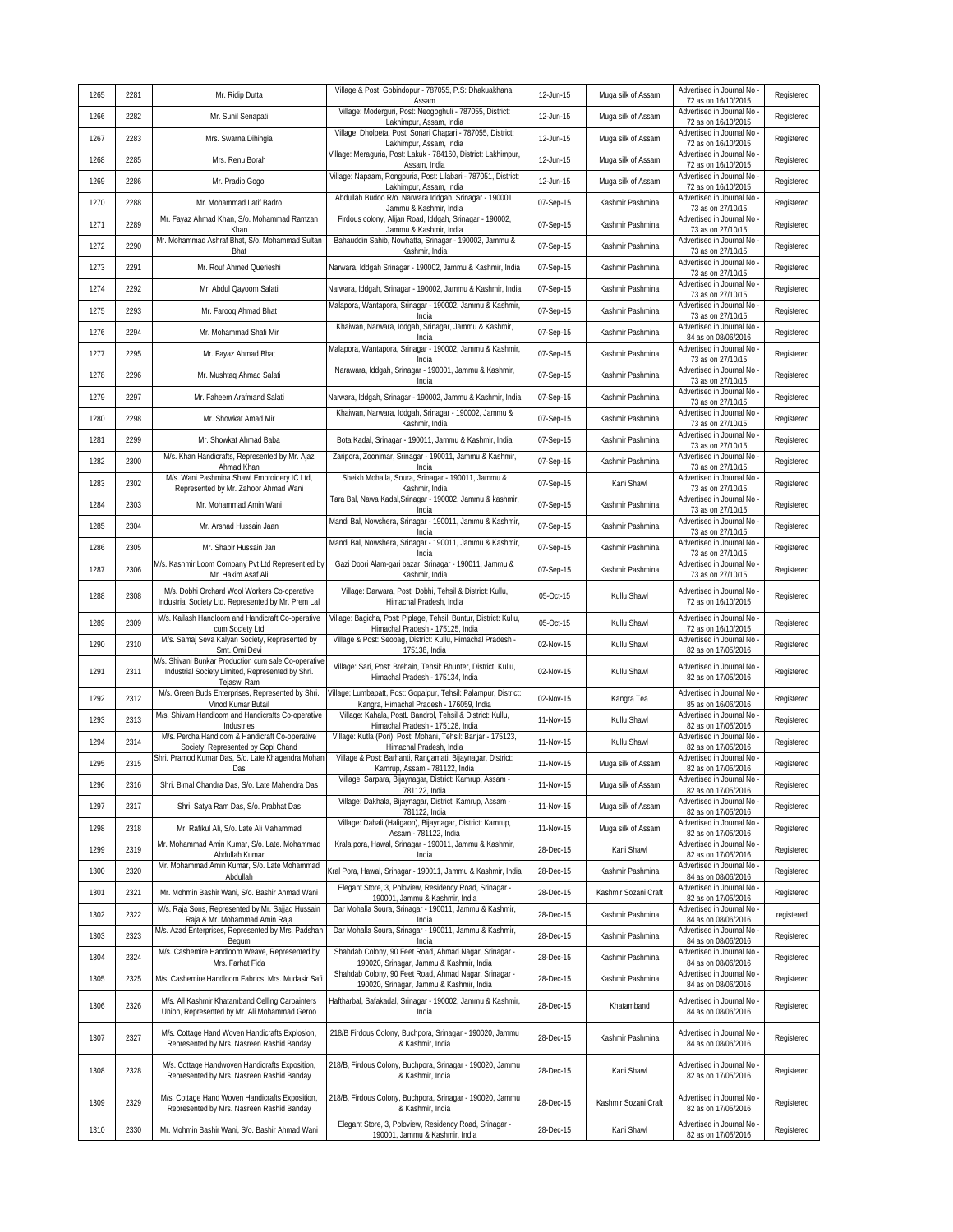| 1311 | 2331 | Mr. Iqbal Hussain Jan, S/o. Gulam Ahmad Jan                                     | Kathi Maidan, Alamgari Bazar, Srinagar - 190011, Jammu &<br>Kashmir, India                                                  | 28-Dec-15 | Kashmir Pashmina     | Advertised in Journal No<br>84 as on 08/06/2016   | Registered |
|------|------|---------------------------------------------------------------------------------|-----------------------------------------------------------------------------------------------------------------------------|-----------|----------------------|---------------------------------------------------|------------|
| 1312 | 2332 | M/s. Cottage Handicrafts Exposition, Represented by<br>Mr. Nayeem Rashid Banday | H. No. 218/B, Firdous Colony, Buchpora, Srinagar - 190020,<br>Jammu & Kashmir, India                                        | 28-Dec-15 | Kashmir Sozani Craft | Advertised in Journal No<br>82 as on 17/05/2016   | Registered |
| 1313 | 2333 | M./s. Cottage Carpet Industries, Represented by Mr.<br>Abdul Rashid Banday      | No. 218, Firdous Colony, Buchpora, Srinagar - 190020,<br>Jammu & Kashmir, India                                             | 28-Dec-15 | Kani Shawl           | Advertised in Journal No -<br>82 as on 17/05/2016 | Registered |
| 1314 | 2334 | M/s. Cottage Handicrafts Exposition, Represented by<br>Mr. Nayeem Rashid Banday | H. No. 218/B, Firdous Colony, Buchpora, Srinagar - 190020,<br>Jammu & Kashmir, India                                        | 28-Dec-15 | Kani Shawl           | Advertised in Journal No<br>82 as on 17/05/2016   | Registered |
| 1315 | 2335 | Mr. Mohmin Bashir Wani, S/o. Bashir Ahmad Wani                                  | Elegant Store, 3, Poloview, Residency Road, Srinagar -<br>190001, Jammu & Kashmir, India                                    | 28-Dec-15 | Kashmir Pashmina     | Advertised in Journal No<br>84 as on 08/06/2016   | Registered |
| 1316 | 2336 | M/s. Cottage Carpet Industries Represented by Mr.<br>Abdul Rashid Banday        | H. No. 218/B, Firdous Colony, Buchpora, Srinagar - 190020,<br>Jammu & Kashmir, India                                        | 28-Dec-15 | Kashmir Sozani Craft | Advertised in Journal No<br>82 as on 17/05/2016   | Registered |
| 1317 | 2337 | M/s. Phunguni Shawl Industry, Represented by Shri.<br>Krishnan Lal              | Village: Pashani, Post: Doghri, Tehsil & District: Kullu,<br>Himachal Pradesh - 175102, India                               | 11-Jan-16 | Kullu Shawl          | Advertised in Journal No<br>82 as on 17/05/2016   | Registered |
| 1318 | 2338 | M/s. MEE-AEE Trading Company, Represented by Mr.<br>Arshad Ahmad Sofi           | S.K. Colony Near Police Colony, Bemina, Srinagar - 190002,<br>Jammu & Kashmir, India                                        | 24-Feb-16 | Kashmir Pashmina     | Advertised in Journal No<br>84 as on 08/06/2016   | Registered |
| 1319 | 2339 | M/s. Ahuja Sons Shawl Wale Private Limited,<br>Represented by Mr. Bhuvan Ahuja  | #6/44, WEA, Ajmal Khan Road, Karol Bagh, New Delhi -<br>110005, India                                                       | 24-Feb-16 | Kashmir Pashmina     | Advertised in Journal No<br>84 as on 08/06/2016   | Registered |
| 1320 | 2340 | Mr. Hilal Ahmad Hamdani                                                         | Madh Bagh, Nowshera, Srinagar - 190011, Jammu &<br>Kashmir, India                                                           | 24-Feb-16 | Kashmir Pashmina     | Advertised in Journal No<br>84 as on 08/06/2016   | Registered |
| 1321 | 2341 | Mr. Mukhtar Ahmed Khan                                                          | Haka Bazar, Srinagar - 190003, Jammu & Kashmir, India                                                                       | 24-Feb-16 | Kani Shawl           | Advertised in Journal No<br>84 as on 08/06/2016   | Registered |
| 1322 | 2342 | M/s. Syed Meyanat Shah, Represented by Mr.<br>Kounsar Ahmad Shah                | Nowpora, Srinagar - 190003, Jammu & Kashmir, India                                                                          | 24-Feb-16 | Kashmir Paper Machie | Advertised in Journal No<br>84 as on 08/06/2016   | Registered |
| 1323 | 2343 | M/s. Imialiyah, Represented by Mr. Mohammad<br>Imaran Dijoo                     | Zoonimar, Tengapora, Srinagar - 190011, Jammu & Kashmi,<br>India                                                            | 10-Mar-16 | Kashmir Pashmina     | Advertised in Journal No<br>84 as on 08/06/2016   | Registered |
| 1324 | 2344 | M/s. Valley Shawls, Represented by Mr. Ishtiyak<br>Ahmad Shiekh                 | Awanta Bowan, Nowshera, Srinagar - 190011, Jammu &<br>Kashmir, India                                                        | 10-Mar-16 | Kashmir Sozani Craft | Advertised in Journal No<br>84 as on 08/06/2016   | Registered |
| 1325 | 2345 | M/s. Dastgar, Represented by Mr. Shiekh Faheem                                  | Nalabal, Nowshera, Soura, Srinagar - 190011, Jammu &<br>Kashmir, India                                                      | 10-Mar-16 | Kashmir Pashmina     | Advertised in Journal No<br>84 as on 08/06/2016   | Registered |
| 1326 | 2346 | Mr. Shafat Ahmad Wani                                                           | Saida Pora, Iddgah, Srinagar - 190011, Jammu & Kashmir,<br>India                                                            | 10-Mar-16 | Kashmir Pashmina     | Advertised in Journal No -<br>84 as on 08/06/2016 | Registered |
| 1327 | 2347 | M/s. Way 2 My Shop, Represented by Shri. Praveen                                | Near SBI, Main Bazar, Palampur, Village: Palampur,                                                                          | 15-Mar-16 |                      | Advertised in Journal No                          | Registered |
|      |      | Kumar Walia<br>M/s. Chander Khani Handloom / Handicraft Co-                     | Post:Kandwari, Tehsil & District: Kangra, Himachal Pradesh,<br>India                                                        |           | Kangra Tea           | 84 as on 08/06/2016                               |            |
| 1328 | 2348 | operative Industries Societies, Represented by Ms.                              | Village: Bashing, Post: Babeli, Tehsil & District: Kullu,<br>Himachal Pradesh, India                                        | 15-Mar-16 | Kullu Shawl          | Advertised in Journal No<br>84 as on 08/06/2016   | Registered |
| 1329 | 2349 | Anupama Thakur<br>M/s. Himton Wellness India, Represented by Mr.                | Village & Post: Dadh, Tehsil: Palampur, District: Kangra -                                                                  | 28-Mar-16 | Kangra Tea           | Advertised in Journal No                          | Registered |
| 1330 | 2350 | Kewal Krishan Sharma<br>Mr. Mohammad Shafi Najar                                | 176052, Himachal Pradesh, India<br>Haftyarbal, Safakadal, Srinagar - 190002, Jammu & Kashmir,                               | 05-Apr-16 | Khatamband           | 84 as on 08/06/2016<br>Advertised in Journal No   | Registered |
| 1331 | 2351 | Mr. Mohammad Iqbal Najar                                                        | India<br>Haftayarbal Safakadal, Srinagar - 190002, Jammu & Kashmir,                                                         | 05-Apr-16 | Khatamband           | 84 as on 08/06/2016<br>Advertised in Journal No   | Registered |
| 1332 | 2352 |                                                                                 | India<br>M/s. Phamb Fashions Private Limited, Represented by Ranger Stop, Khanyar, Srinagar - 190002, Jammu & Kashmir,      | 05-Apr-16 | Kashmir Sozani Craft | 84 as on 08/06/2016<br>Advertised in Journal No   | Registered |
| 1333 | 2353 | Mr. Junaid Shahdhar<br>M/s. Kamaash Handlooms, Represented by Mr.               | India<br>Firdous Colony, West Aali Masjid, Iddgah, Srinagar - 190002,                                                       | 05-Apr-16 | Kashmir Sozani Craft | 84 as on 08/06/2016<br>Advertised in Journal No   | Registered |
| 1334 | 2354 | Mushtaq Ahmad Shah<br>M/s. Baba Enterprises, Represented by Mr. Initizar        | Jammu & Kashmir, India<br>Rehi Lone Tarabal, Nawakadal, Srinagar - 190002, Jammu &                                          | 05-Apr-16 | Kashmir Sozani Craft | 84 as on 08/06/2016<br>Advertised in Journal No   | Registered |
| 1335 | 2355 | Ahmad Baba<br>M/s. Phamb Fashions Private Limited, Represented by               | Kashmir, India<br>Ranger Stop, Khanyar, Srinagar - 190002, Jammu & Kashmir,                                                 | 05-Apr-16 | Kani Shawl           | 84 as on 08/06/2016<br>Advertised in Journal No   | Registered |
| 1336 | 2356 | Mr. Junaid Shahdhar<br>M/s. Baba Enterprises, Represented by Mr. Initizar       | India<br>Rehi Lone Tarabal, Nawakadal, Srinagar - 190002, Jammu &                                                           | 05-Apr-16 | Kani Shawl           | 84 as on 08/06/2016<br>Advertised in Journal No   | Registered |
| 1337 | 2357 | Ahmad Baba<br>M/s. Kamaash Handlooms, Represented by Mr.                        | Kashmir, India<br>Firdous Colony, West Aali Masjid, Iddgah, Srinagar - 190002,                                              | 05-Apr-16 | Kani Shawl           | 84 as on 08/06/2016<br>Advertised in Journal No   | Registered |
| 1338 | 2358 | Mushtaq Ahmad Shah<br>Mr. Ajaz Ahmad Beigh                                      | Jammu & Kashmir, India<br>Bohlochi pora, Soura, Srinagar - 190011, Jammu & Kashmir,                                         | 05-Apr-16 | Kashmir Pashmina     | 84 as on 08/06/2016<br>Advertised in Journal No   | Registered |
| 1339 | 2359 | M/s. Shah And Shah Sons, Represented by Mr. Syed                                | India<br>19 - Usman Abad - 1, Umer Here, Buchpora, Srinagar -                                                               | 05-Apr-16 | Kashmir Pashmina     | 84 as on 08/06/2016<br>Advertised in Journal No   | Registered |
| 1340 | 2360 | Faizan Rahsid<br>M/s. Al-Dedmari Shawls, Represented by Mr. Altaf               | 190020, Jammu & Kashmir, India<br>Degdarhar, Zoonimar, Srinagar - 190011, Jammu & Kashmir,                                  | 05-Apr-16 | Kashmir Pashmina     | 84 as on 08/06/2016<br>Advertised in Journal No   | Registered |
| 1341 | 2361 | Ahmad<br>M/s. Baba Enterprises, Represented by Mr. Initizar                     | India<br>Rehi Lone Tarabal, Nawakadal, Srinagar - 190002, Jammu &                                                           | 05-Apr-16 | Kashmir Pashmina     | 84 as on 08/06/2016<br>Advertised in Journal No - | Registered |
| 1342 | 2362 | Ahmad Baba                                                                      | Kashmir, India<br>M/s. S.S.Shawls, Represented by Mr. Abdus Samad   Rathpora, Iddgah, Safakadal, Srinagar - 190002, Jammu & | 05-Apr-16 | Kashmir Pashmina     | 84 as on 08/06/2016<br>Advertised in Journal No - | Registered |
| 1343 | 2363 | Shah<br>M/s. Pashmina Handloom Shawls, Represented by                           | Kashmir, India<br>Mahraj Gunj, Srinagar - 190002, Jammu & Kashmir, India                                                    | 05-Apr-16 | Kashmir Pashmina     | 84 as on 08/06/2016<br>Advertised in Journal No   | Registered |
| 1344 | 2364 | Mr.Mohammad Yaqoob Sofi<br>M/s. Phamb Fashions Private Limited, Represented by  | Ranger Stop, Khanyar, Srinagar - 190002, Jammu & Kashmir,                                                                   | 05-Apr-16 | Kashmir Pashmina     | 84 as on 08/06/2016<br>Advertised in Journal No   | Registered |
| 1345 | 2365 | Mr. Junaid Shahdhar<br>Ms. Teheseena Shafi                                      | India<br>Nabdipora, Hawal, Srinagar - 190011, Jammu & Kashmir,                                                              | 05-Apr-16 | Kashmir Sozani Craft | 84 as on 08/06/2016<br>Advertised in Journal No   | Registered |
| 1346 | 2366 | Ms. Mehjabin Zohra                                                              | India<br>Nabdipora, Hawal, Srinagar - 190011, Jammu & Kashmir,                                                              | 05-Apr-16 | Kashmir Sozani Craft | 84 as on 08/06/2016<br>Advertised in Journal No   | Registered |
| 1347 | 2367 | M/s. Lucknow Chikan Emporium, Represented by Mr.                                | India<br>No. 6, Khun Khun Ji Road, Chowk, Lucknow - 226003, Uttar                                                           | 05-Apr-16 | Lucknow Chikan Craft | 84 as on 08/06/2016<br>Advertised in Journal No   | Registered |
|      |      | Vijay Kumar Kapoor<br>M/s. Palum Brewing, Represented by Mr. Shri.              | Pradesh, India<br>Village: Dhanater, Post: Chauntra, Tehsil: Jogindernagar,                                                 |           |                      | 84 as on 08/06/2016<br>Advertised in Journal No   |            |
| 1348 | 2368 | Paritosh Bhardwaj                                                               | District: Mandi, Himachal Pradesh - 175032, India.                                                                          | 15-Apr-16 | Kangra Tea           | 84 as on 08/06/2016                               | Registered |
| 1349 | 2369 | M/s. Triveni Chikan Arts, Represented by Mr. Suresh<br>Prasad Agarwal           | No. 242/89, Narayan Dass Lane, Yahiyaganj, Lucknow -<br>226003, Uttar Pradesh, India                                        | 25-Apr-16 | Lucknow Chikan Craft | Advertised in Journal No<br>84 as on 08/06/2016   | Registered |
| 1350 | 2370 | Mrs. Nasreen Siddiqui, W/o. Mohammad Shafiq<br>Ahmad                            | 266/2 A, Peer Bukhra, Hardoi Road, Sahadat Nagar, Lucknow<br>- 226003, Uttar Pradesh, India.                                | 26-Apr-16 | Lucknow Chikan Craft | Advertised in Journal No<br>84 as on 08/06/2016   | Registered |
| 1351 | 2371 | Ms. Reena, D/o. Mumtaz Ahmad                                                    | 477/78 Ka Sitapur Road, Reti, Nirala Nagar, Lucknow -<br>226020, Uttar Pradesh, India                                       | 26-Apr-16 | Lucknow Chikan Craft | Advertised in Journal No<br>84 as on 08/06/2016   | Registered |
| 1352 | 2372 | Mrs. Ruhi, W/o. Mukhtar Ahmad                                                   | 536 Ka / 66, Makkaganj, Lucknow - 226020, Uttar Pradesh,<br>India                                                           | 26-Apr-16 | Lucknow Chikan Craft | Advertised in Journal No<br>84 as on 08/06/2016   | Registered |
| 1353 | 2373 | Ms. Salma, D/o. Matroo                                                          | 482 / 7, New Basti, Iradat Nagar, Daliganj, Allu Nagar, Nirala<br>Nagar, Diguria, Lucknow - 226020, Uttar Pradesh, India    | 26-Apr-16 | Lucknow Chikan Craft | Advertised in Journal No<br>84 as on 08/06/2016   | Registered |
| 1354 | 2374 | Ms. Shamim Jhan, D/o. Jahoor Khan                                               | 482 / 17 B, Bhando ka Tola, Daliganj, Ghalia, Lucknow -<br>226020, Uttar Pradesh, India                                     | 26-Apr-16 | Lucknow Chikan Craft | Advertised in Journal No<br>84 as on 08/06/2016   | Registered |
| 1355 | 2375 | Ms. Tahseen, D/o. Noor Alam                                                     | 478 / 4, Jhabjali tola, Iradat Nagar, Daliganj, Allu Nagar<br>Diguria, Lucknow - 226020, Uttar Pradesh, India               | 26-Apr-16 | Lucknow Chikan Craft | Advertised in Journal No<br>84 as on 08/06/2016   | Registered |
| 1356 | 2376 | Mrs. Aasama, w/o. Mohammad Faheem                                               | 475 / 5, Sitapur Road, Qadam Rasool, Watertank Khadra,<br>Daliganj, Lucknow - 226020, Uttar Pradesh, India                  | 26-Apr-16 | Lucknow Chikan Craft | Advertised in Journal No<br>84 as on 08/06/2016   | Registered |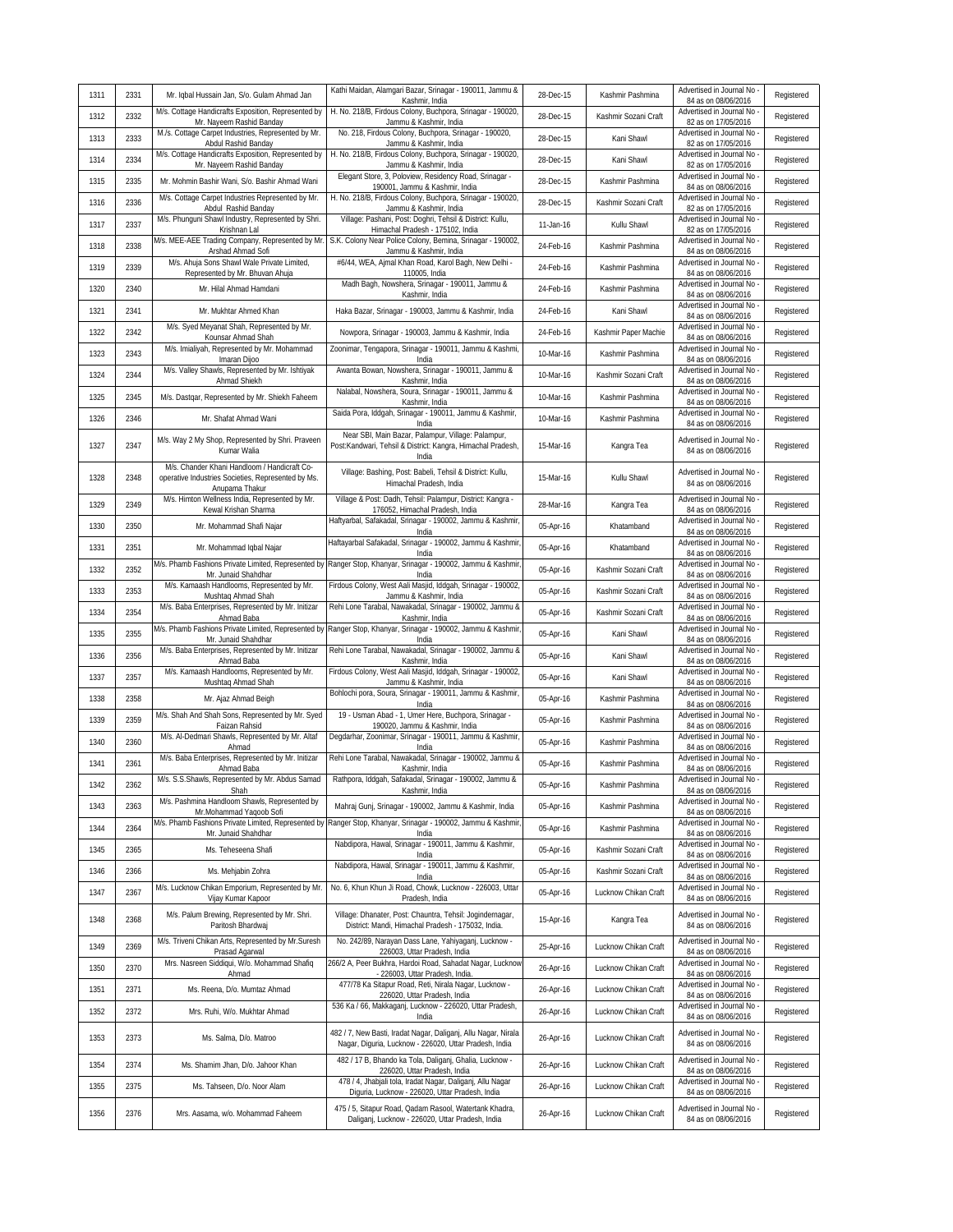| 1357 | 2377 | Mrs. Shama Parveen, W/o. Abdul Haseeb                                               | 484 / 53 Kh, Madarsa Jaliliya, Bhishti Tola, Daliganj, Nirala<br>Nagar, Lucknow - 226020, Uttar Pradesh, India | 26-Apr-16 | Lucknow Chikan Craft                  | Advertised in Journal No<br>84 as on 08/06/2016 | Registered |
|------|------|-------------------------------------------------------------------------------------|----------------------------------------------------------------------------------------------------------------|-----------|---------------------------------------|-------------------------------------------------|------------|
| 1358 | 2378 | Ms. Naziya, D/o. Musharraf                                                          | 536 / 936 Madehganj Anshik, Lucknow - 226021, Uttar<br>Pradesh, India                                          | 26-Apr-16 | Lucknow Chikan Craft                  | Advertised in Journal No<br>84 as on 08/06/2016 | Registered |
| 1359 | 2379 | Mrs. Naseema Khatoon, W/o. Mohammad Mubin                                           | 503 / 126, Barouliya, Daliganj, Diguria, Lucknow - 226020,<br>Uttar Pradesh, India                             | 26-Apr-16 | Lucknow Chikan Craft                  | Advertised in Journal No<br>84 as on 08/06/2016 | Registered |
| 1360 | 2380 | M/s. Self Employed Women's Association (SEWA),<br>Represented by Mrs. Runa Banerjee | 474 / 1 Ka / 4, Brahm Nagar, Sitapur Road, Lucknow -<br>226007, Uttar Pradesh, India                           | 26-Apr-16 | Lucknow Chikan Craft                  | Advertised in Journal No<br>84 as on 08/06/2016 | Registered |
| 1361 | 2381 | Mrs. Sunita Sharma, W/o. Ramesh Kumar Sharma                                        | SS / 135, Shram Vihar Nagar, Garahi Kanaura, Manaknagar,<br>Lucknow - 226011, Uttar Pradesh                    | 26-Apr-16 | Lucknow Chikan Craft                  | Advertised in Journal No<br>84 as on 08/06/2016 | Registered |
| 1362 | 2382 | Ms. Aneesa Bano, D/o. Ajmat ali                                                     | 502 / 17, Mukarim Nagar, Makamaeshwar Mandir, Daliganj,<br>Diguria, Lucknow - 226020, Uttar Pradesh, India     | 26-Apr-16 | Lucknow Chikan Craft                  | Advertised in Journal No<br>84 as on 08/06/2016 | Registered |
| 1363 | 2383 | Ms. Baby, D/o. Ramchandra Somkar                                                    | 475 / 28, Kadam Rasool Anshik - 1, Hasanganj Police Station,<br>Lucknow - 226020, Uttar Pradesh, India         | 26-Apr-16 | Lucknow Chikan Craft                  | Advertised in Journal No<br>84 as on 08/06/2016 | Registered |
| 1364 | 2384 | Ms. Ranjeeta, D/o. Mewa Lal                                                         | Sitapur Road, Purani Bansmandi, Khandra, Lucknow -<br>226020, Uttar Pradesh, India                             | 26-Apr-16 | Lucknow Chikan Craft                  | Advertised in Journal No<br>84 as on 08/06/2016 | Registered |
| 1365 | 2385 | Mrs. Khurshida, W/o. Ajij                                                           | 535 K / 101, Fatehpur, Indiranagti, Aliganj, Lucknow - 226024<br>Uttar Pradesh, India                          | 26-Apr-16 | Lucknow Chikan Craft                  | Advertised in Journal No<br>84 as on 08/06/2016 | Registered |
| 1366 | 2386 | Ms. Nazia, D/o. Mumtaz Ahmad                                                        | 480 / 13 Ka, Reti, Nirala Nagar, Lucknow - 226020, Uttar<br>Pradesh, India                                     | 26-Apr-16 | Lucknow Chikan Craft                  | Advertised in Journal No<br>84 as on 08/06/2016 | Registered |
| 1367 | 2387 | Mr. Manoj Kumar Jaiswal, S/o. Late Munni Lal Jaiswal                                | H.NO. B. 22/584, Chhitupur, Mahmoorganj, Varanasi -<br>221010, Uttar Pradesh, India                            | 11-May-16 | Varanasi Wooden<br>Lacquerware & Toys | Advertised in Journal No<br>85 as on 16/06/2016 | Registered |
| 1368 | 2388 | M/s. Balaji Handicraft, Represented by Mr. Raj Kumar<br>Singh                       | H. No. B.25/35-85, Jawahar Nagar Extension Hanumanpura,<br>Varanasi - 221005, Uttar Pradesh, India             | 11-May-16 | Varanasi Wooden<br>Lacquerware & Toys | Advertised in Journal No<br>85 as on 16/06/2016 | Registered |
| 1369 | 2389 | Mr. Gopeshwar Singh, S/o. Ram Khelawan Singh                                        | H.No. B. 24/93 A, Kashmiri Ganj, Khojwa, Varanasi - 221010,<br>Uttar Pradesh, India                            | 11-May-16 | Varanasi Wooden<br>Lacquerware & Toys | Advertised in Journal No<br>85 as on 16/06/2016 | Registered |
| 1370 | 2390 | M/s. Varanasi Kasth Kala Kendra, Represented by Mr.<br>Godawari Singh               | H. No. B. 24/100, Kashmiriganj, Khojwan, Varanasi - 221010,<br>Uttar Pradesh, India                            | 11-May-16 | Varanasi Wooden<br>Lacquerware & Toys | Advertised in Journal No<br>85 as on 16/06/2016 | Registered |
| 1371 | 2391 | M/s. Kum kum Handicraft, Represented by Mr.<br>Devendra Singh                       | H.No. B. 24/100, Kashmiriganj, Khojwan, Varanasi - 221010,<br>Uttar Pradesh, India                             | 11-May-16 | Varanasi Wooden<br>Lacquerware & Toys | Advertised in Journal No<br>85 as on 16/06/2016 | Registered |
| 1372 | 2392 | M/s. Ritik Handicraft, Represented by Mr. Munni Lal                                 | H.No. B. 22/416, Khojwa, Chhitupur, Varanasi - 221010, Uttar<br>Pradesh, India                                 | 11-May-16 | Varanasi Wooden<br>Lacquerware & Toys | Advertised in Journal No<br>85 as on 16/06/2016 | Registered |
| 1373 | 2393 | Mr. Anjay Singh, S/o. Late Bhagwan Singh                                            | H. No. B. 22/249 B-1, Kirahiya Khojwa, Varanasi - 221010,<br>Uttar Pradesh, India                              | 11-May-16 | Varanasi Wooden<br>Lacquerware & Toys | Advertised in Journal No<br>85 as on 16/06/2016 | Registered |
| 1374 | 2394 | Mr. Rajesh Kumar, S/o. Nand Lal                                                     | H.No. B. 22/79, Kashmiriganj, Khojwan, Varanasi - 221010,<br>Uttar Pradesh, India                              | 11-May-16 | Varanasi Wooden<br>Lacquerware & Toys | Advertised in Journal No<br>85 as on 16/06/2016 | Registered |
| 1375 | 2395 | M/s. Balaji Handicraft Co-operative Society Ltd,<br>Represented by Mrs. Anita Singh | H.No. B. 24/49, Kashmiri Ganj, Khojawa, Varanasi - 221010,<br>Uttar Pradesh, India                             | 11-May-16 | Varanasi Wooden<br>Lacquerware & Toys | Advertised in Journal No<br>85 as on 16/06/2016 | Registered |
| 1376 | 2396 | Mr. Sanjay Singh, S/o. Ram Khelawan Singh                                           | H. No. B. 24/93A, Kashmiri Ganj, Khojwa, Varanasi - 221010,<br>Uttar Pradesh, India                            | 11-May-16 | Varanasi Wooden<br>Lacquerware & Toys | Advertised in Journal No<br>85 as on 16/06/2016 | Registered |
| 1377 | 2397 | Mr. Rameshwar Singh, S/o. Ram Khelwan Singh                                         | H.No. B. 25/33-85, Jawahar Nagar Extension, Varanasi -<br>221005, Uttar Pradesh, India                         | 11-May-16 | Varanasi Wooden<br>Lacquerware & Toys | Advertised in Journal No<br>85 as on 16/06/2016 | Registered |
| 1378 | 2398 | M/s. Sarju Prasad & Company, Represented by Mr.<br>Har Prasad Agarwal               | Shiv Prasad Market, Chowk, Lucknow - 226003, Uttar<br>Pradesh, India                                           | 12-May-16 | Lucknow Chikan Craft                  | Advertised in Journal No<br>85 as on 16/06/2016 | Registered |
| 1379 | 2399 | M/s. Lucknowi Chikankari Mart, Represented by Mr.<br>Pankaj Arya                    | No. 14, Ram Block, Sector - 11, Rajaji Puram, Lucknow -<br>226017, Uttar Pradesh, India                        | 24-May-16 | Lucknow Chikan Craft                  | Advertised in Journal No<br>85 as on 16/06/2016 | Registered |
| 1380 | 2400 | M/s. Palamaz, Represented by Ms. Arti Mehta                                         | Village & Post: Paprola, Tehsil: Baijnath, District: Kangra,<br>Himachal Pradesh - 176115, India               | 25-May-16 | Kangra Tea                            | Advertised in Journal No<br>85 as on 16/06/2016 | Registered |
| 1381 | 2401 | M/s. Shadha Crafts, Represented by Mrs. Shahida<br>Masudi                           | No. 53, Gousiya Mohalla, Umar Colony A, Lal Bazar,<br>Srinagar - 190001, Jammu & Kashmir, India                | 07-Jun-16 | Kani Shawl                            | Advertised in Journal No<br>85 as on 16/06/2016 | Registered |
| 1382 | 2402 | Mr. Aashig Hussain Baba                                                             | Babapora, Zoonimar, Nowshera, Srinagar - 190011, Jammu &<br>Kashmir, India                                     | 07-Jun-16 | Kani Shawl                            | Advertised in Journal No<br>85 as on 16/06/2016 | Registered |
| 1383 | 2403 | Mr. Mohammad Haseen Lala, S/o. Ghulam Nabi Lala                                     | Khajapora, Nowshera, Soura, Srinagar - 190011, Jammu &<br>Kashmir, India.                                      | 07-Jun-16 | Kani Shawl                            | Advertised in Journal No<br>85 as on 16/06/2016 | Registered |
| 1384 | 2404 | M/s. Shadha Crafts, Represented by Mrs. Shahida<br>Masudi                           | No. 53, Gousiya Mohalla, Umar Colony A, Lal Bazar,<br>Srinagar - 190001, Jammu & Kashmir, India                | 07-Jun-16 | Kashmir Sozani Craft                  | Advertised in Journal No<br>85 as on 16/06/2016 | Registered |
| 1385 | 2405 | M/s. Dastgar, Represented by Mr. Shiekh Faheem                                      | Nalabal, Nowshera, Soura, Srinagar - 190011, Jammu &<br>Kashmir, India                                         | 07-Jun-16 | Kashmir Sozani Craft                  | Advertised in Journal No<br>85 as on 16/06/2016 | Registered |
| 1386 | 2406 | Mr. Shabir Ahmed Dar, S/o. Ghulam Mohammad Dar                                      | Batak Pora, Nowshera, Srinagar - 190011, Jammu &<br>Kashmir, India.                                            | 07-Jun-16 | Kashmir Pashmina                      | Advertised in Journal No<br>85 as on 16/06/2016 | Registered |
| 1387 | 2407 | M/s. Shadha Crafts, Represented by Mrs. Shahida<br>Masudi                           | No. 53, Gousiya Mohalla, Umar Colony A, Lal Bazar,<br>Srinagar - 190001, Jammu & Kashmir, India                | 07-Jun-16 | Kashmir Pashmina                      | Advertised in Journal No<br>85 as on 16/06/2016 | Registered |
| 1388 | 2408 | Mr. Umer Zahoor Reshi, S/o. Zahoor Ahmad Reshi                                      | Naribal Colony, Soura, Near Snober Bakery Shop, Srinagar -<br>190011, Jammu & Kashmir, India.                  | 07-Jun-16 | Kashmir Pashmina                      | Advertised in Journal No<br>85 as on 16/06/2016 | Registered |
| 1389 | 2409 | M/s. Elysian Arts Emporium, Represented by Mr.<br>Bashir Ahmad Jan                  | Kathimadian Alamgari Bazar, Srinagar - 190011, Jammu &<br>Kashmir, India.                                      | 07-Jun-16 | Kashmir Pashmina                      | Advertised in Journal No<br>85 as on 16/06/2016 | Registered |
| 1390 | 2410 | Mr. Mohammad Yousuf Dar, S/o. Abdul Aziz Dar                                        | Salfia Masjid, Jogowan, Hawal, Srinagar - 190011, Jammu &<br>Kashmir, India.                                   | 07-Jun-16 | Kashmir Pashmina                      | Advertised in Journal No<br>85 as on 16/06/2016 | Registered |
| 1391 | 2411 | M/s. Malik Trading Co., Represented by Mr. Gulzar<br>Ahmad Malik                    | Lakhripora, Nowhsera, Srinagar - 190011, Jammu & kashmir,<br>India.                                            | 07-Jun-16 | Kashmir Pashmina                      | Advertised in Journal No<br>85 as on 16/06/2016 | Registered |
| 1392 | 2412 | M/s. Lala Pashmina Traders, Represented by Mr.<br>Mohammad Haseen Lala              | Khawajapora, Nowshera, Srinagar - 190011, Jammu &<br>Kashmir, India.                                           | 07-Jun-16 | Kashmir Pashmina                      | Advertised in Journal No<br>85 as on 16/06/2016 | Registered |
| 1393 | 2413 | Mr. Khazir Mohammad Sofi                                                            | Ganderpora, Eidgah, Safa Kadal, Srinagar - 190011, Jammu<br>& Kashmir, India.                                  | 07-Jun-16 | Kashmir Pashmina                      | Advertised in Journal No<br>85 as on 16/06/2016 | Registered |
| 1394 | 2414 | M/s. Unique Art Exporters, Represented by Mr. Aashig<br>Hussain Ghani               | Zia Complex, 90 Feet Road, Soura, Srinagar - 190011,<br>Jammu & Kashmir, India.                                | 07-Jun-16 | Kashmir Pashmina                      | Advertised in Journal No<br>85 as on 16/06/2016 | Registered |
| 1395 | 2415 | M/s. Malik Trading Co., Represented by Mr. Ghulam<br>Ahmad Malik                    | Lokhripora, Nowshera, Srinagar - 190011, Jammu & Kashmir,<br>India.                                            | 07-Jun-16 | Kashmir Pashmina                      | Advertised in Journal No<br>85 as on 16/06/2016 | Registered |
| 1396 | 2416 | Mr. Ajit Rajkhowa                                                                   | Village & Post: Gobindapur, District: Lakhimpur - 787055,<br>Assam, India.                                     | 13-Jun-16 | Muga silk of Assam                    | Advertised in Journal No<br>90 as on 17/11/2016 | Registered |
| 1397 | 2417 | Mr. Ananda Bharali                                                                  | Village & Post: Gobindapur, P.S: Dhakuakhana, District:<br>Lakhimpur - 787055, Assam, India.                   | 13-Jun-16 | Muga silk of Assam                    | Advertised in Journal No<br>90 as on 17/11/2016 | Registered |
| 1398 | 2418 | Mr. Atul Konch                                                                      | Village & Post: Thekeraguri, Gobindapur, Dhakuakhana,<br>Dhemaji - 787055, Assam, India.                       | 13-Jun-16 | Muga silk of Assam                    | Advertised in Journal No<br>90 as on 17/11/2016 | Registered |
| 1399 | 2419 | Mr. Atul Dutta                                                                      | Village: Kamargaon, Post & P.S: Dhakuakhana - 787055,<br>Assam, India.                                         | 13-Jun-16 | Muga silk of Assam                    | Advertised in Journal No<br>90 as on 17/11/2016 | Registered |
| 1400 | 2420 | Mr. Arup Ranjan Dutta                                                               | Village: Machkhowa, Post: Gobindapur, P.S: Dhakuakhana,<br>District: Lakhimpur - 787055, Assam, India.         | 13-Jun-16 | Muga silk of Assam                    | Advertised in Journal No<br>90 as on 17/11/2016 | Registered |
| 1401 | 2421 | Mr. Bhupen Baruah                                                                   | Village: Borpatragaon, Post: Manikachuk, P.S: Dhemaji,<br>District: Lakhimpur - 787055, Assam, India.          | 13-Jun-16 | Muga silk of Assam                    | Advertised in Journal No<br>90 as on 17/11/2016 | Registered |
| 1402 | 2422 | Mr. Budhen Rajkhowa                                                                 | Village & Post: Gobindapur, P.S. Dhakuakhana, District:<br>Lakhimpur - 787055, Assam, India                    | 13-Jun-16 | Muga silk of Assam                    | Advertised in Journal No<br>90 as on 17/11/2016 | Registered |
| 1403 | 2423 | Mr. Bubul Borah                                                                     | Village & Post: Gobindapur, District: Lakhimpur - 787055,<br>Assam, India.                                     | 13-Jun-16 | Muga silk of Assam                    | Advertised in Journal No<br>90 as on 17/11/2016 | Registered |
| 1404 | 2424 | Mr. Balin Konch                                                                     | Village & Post: Gobindapur, P.S. Dhakuakhana, District:<br>Lakhimpur - 787055, Assam, India                    | 13-Jun-16 | Muga silk of Assam                    | Advertised in Journal No<br>90 as on 17/11/2016 | Registered |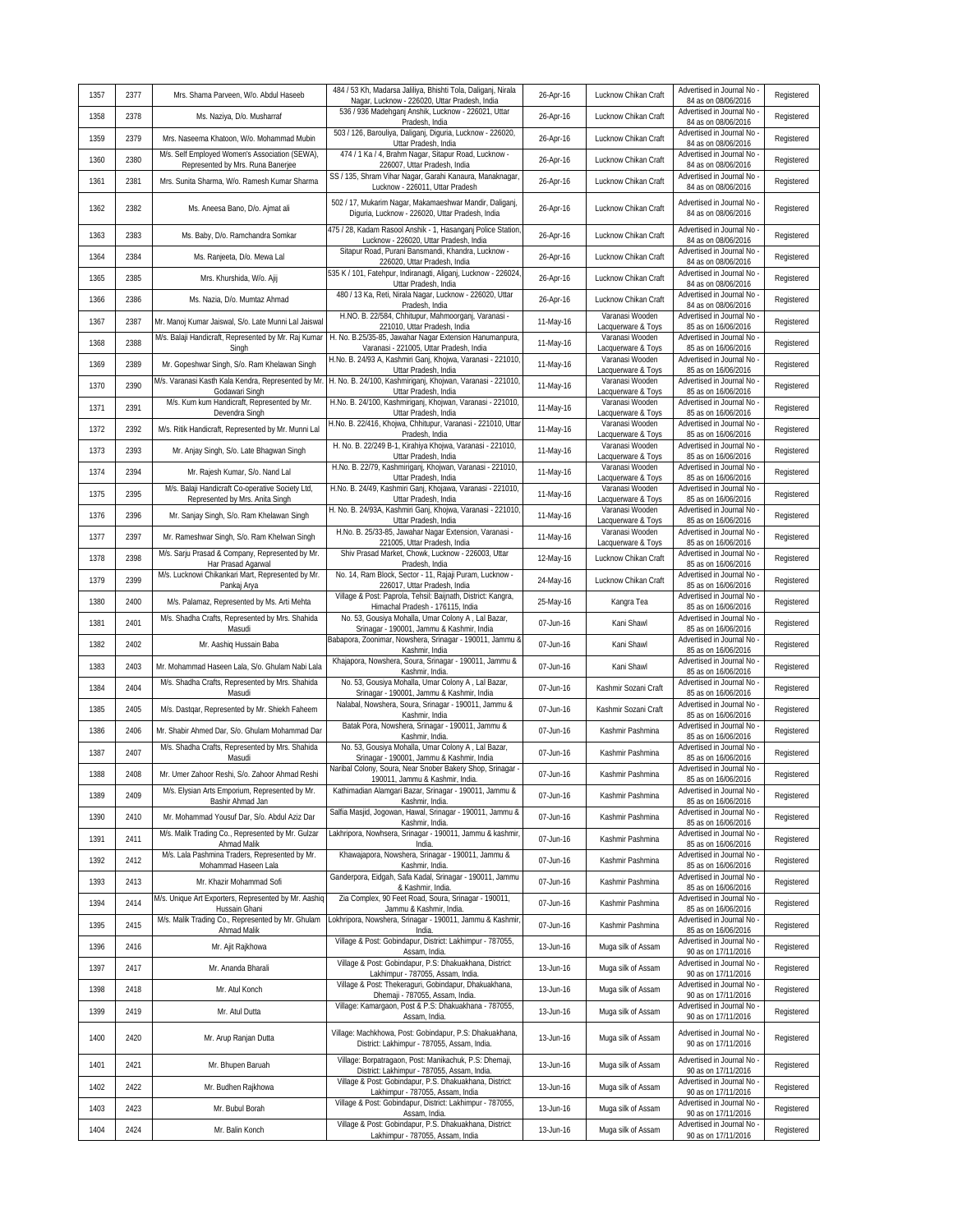| 1405 | 2425 | Mr. Bhogeswar Borgohain | Village: Bhakatiagaon, Post: Gatapara, District: Lakhimpur -<br>787055, Assam, India.                                                                                | 13-Jun-16 | Muga silk of Assam | Advertised in Journal No<br>90 as on 17/11/2016                             | Registered |
|------|------|-------------------------|----------------------------------------------------------------------------------------------------------------------------------------------------------------------|-----------|--------------------|-----------------------------------------------------------------------------|------------|
| 1406 | 2426 | Mr. Baga Saikia         | Village: Kamargaon, Post: Dhakuakhana, District: Lakhimpur<br>787055, Assam, India                                                                                   | 13-Jun-16 | Muga silk of Assam | Advertised in Journal No<br>90 as on 17/11/2016                             | Registered |
| 1407 | 2427 | Mr. Bhupen Gogoi        | Village: Kawoimari, Post: Kalakata, District: Lakhimpur -<br>787055, Assam, India.                                                                                   | 13-Jun-16 | Muga silk of Assam | Advertised in Journal No<br>90 as on 17/11/2016                             | Registered |
| 1408 | 2428 | Mr. Bipul Saikia        | Village & Post:Gobindapur, District: Lakhimpur - 787055,<br>Assam, India.                                                                                            | 13-Jun-16 | Muga silk of Assam | Advertised in Journal No<br>90 as on 17/11/2016                             | Registered |
| 1409 | 2429 | Mr. Bhupen Dutta        | Village & Post: Gobindapur, P.S. Dhakuakhana, District:<br>Lakhimpur - 787055, Assam, India                                                                          | 13-Jun-16 | Muga silk of Assam | Advertised in Journal No<br>90 as on 17/11/2016                             | Registered |
| 1410 | 2430 | Mr. Birendra Nath Das   | Village: Hujgaon, Post: Dakuakhana, District: Lakhimpur -<br>787055, Assam, India.                                                                                   | 13-Jun-16 | Muga silk of Assam | Advertised in Journal No<br>90 as on 17/11/2016                             | Registered |
| 1411 | 2431 | Mr. Bhogram Dutta       | Village: Kamargaon, Post: Dhakuakhana, District: Lakhimpur<br>787055, Assam, India                                                                                   | 13-Jun-16 | Muga silk of Assam | Advertised in Journal No<br>90 as on 17/11/2016                             | Registered |
| 1412 | 2432 | Mr. Cheni Ram Gogoi     | Village: Kawoimari, Post: Kalakata, District: Dhemaji -<br>787058, Assam, India.                                                                                     | 13-Jun-16 | Muga silk of Assam | Advertised in Journal No<br>90 as on 17/11/2016                             | Registered |
| 1413 | 2433 | Mr. Dimbeswar Chamuah   | Village: Gorimari, Post: Ghatapara, District: Lakhimpur -<br>787053, Assam, India.                                                                                   | 13-Jun-16 | Muga silk of Assam | Advertised in Journal No<br>90 as on 17/11/2016                             | Registered |
| 1414 | 2434 | Mr. Drorneshwar Gogoi   | Village & Post: Harhi dimuruguri, P.S. Dhakuakhana, District:<br>Dhemaji - 787055, Assam, India.                                                                     | 13-Jun-16 | Muga silk of Assam | Advertised in Journal No<br>90 as on 17/11/2016                             | Registered |
| 1415 | 2435 | Mr. Dimbeswar Chutia    | Village: Amguri, Post: Gobindapur, P.S. Dhakuakhana,<br>District: Lakhimpur - 787055, Assam, India.                                                                  | 13-Jun-16 | Muga silk of Assam | Advertised in Journal No<br>90 as on 17/11/2016                             | Registered |
| 1416 | 2436 | Mr. Dipak Dutta         | Village: Thekeraguri No. 1, Post: Gobindapur, P.S.<br>Dhakuakhana, District: Lakhimpur - 787055, Assam, India.                                                       | 13-Jun-16 | Muga silk of Assam | Advertised in Journal No<br>90 as on 17/11/2016                             | Registered |
| 1417 | 2437 | Mr. Dilip Borgohain     | Village: Vokatiyahula, Post: Ghatapara, District: Lakhimpur -<br>787053, Assam, India.                                                                               | 13-Jun-16 | Muga silk of Assam | Advertised in Journal No<br>90 as on 17/11/2016                             | Registered |
| 1418 | 2438 | Mr. Dimba Gogoi         | Village: Bormerh, Katakata, P.S. Dhakuakhana, District:<br>Lakhimpur - 787055, Assam, India.                                                                         | 13-Jun-16 | Muga silk of Assam | Advertised in Journal No<br>90 as on 17/11/2016                             | Registered |
| 1419 | 2439 | Mr. Dipen Dutta         | Village: Kamargaon, P.S. Dhakuakhana, District: Lakhimpur<br>787055, Assam, India.                                                                                   | 13-Jun-16 | Muga silk of Assam | Advertised in Journal No<br>90 as on 17/11/2016                             | Registered |
| 1420 | 2440 | Mrs. Dipika Dutta       | Village: Kekuri, Dhakuakhana - 787055, Assam, India.                                                                                                                 | 13-Jun-16 | Muga silk of Assam | Advertised in Journal No<br>90 as on 17/11/2016                             | Registered |
| 1421 | 2441 | Mr. Digen Dutta         | Village & Post: Gobindapur, P.S. Dhakuakhana, District:<br>Lakhimpur - 787055, Assam, India                                                                          | 13-Jun-16 | Muga silk of Assam | Advertised in Journal No<br>90 as on 17/11/2016                             | Registered |
| 1422 | 2442 | Mr. Dhaniram Dutta      | Village: Kamargaon, Post: Dhakuakhana, District: Lakhimpur<br>787055, Assam, India                                                                                   | 13-Jun-16 | Muga silk of Assam | Advertised in Journal No<br>90 as on 17/11/2016                             | Registered |
| 1423 | 2443 | Mr. Gulap Buragohain    | Village: Lahibarigaon, Ghatapara, P.S. Dhakuakhana -<br>787055, Assam, India.                                                                                        | 13-Jun-16 | Muga silk of Assam | Advertised in Journal No<br>90 as on 17/11/2016                             | Registered |
| 1424 | 2444 | Mr. Gagan Borgohain     | Village: Bhaatiakhula, Post: Gatapara, District: Lakhimpur -<br>787055, Assam, India.                                                                                | 13-Jun-16 | Muga silk of Assam | Advertised in Journal No<br>90 as on 17/11/2016                             | Registered |
| 1425 | 2445 | Mr. Ghana Saikia        | Village: Kamargaon, Post: Dhakuakhana, District: Lakhimpur<br>787055, Assam, India                                                                                   | 13-Jun-16 | Muga silk of Assam | Advertised in Journal No<br>90 as on 17/11/2016                             | Registered |
| 1426 | 2446 | Mr. Indra Saikia        | Village: Gobindapur, Post: Dhakuakhana, District: Lakhimpur<br>787055, Assam, India.                                                                                 | 13-Jun-16 | Muga silk of Assam | Advertised in Journal No<br>90 as on 17/11/2016                             | Registered |
| 1427 | 2447 | Mr. Indreshwar Dutta    | Village: Kamargaon, Post: Dhakuakhana, District: Lakhimpur<br>787055, Assam, India                                                                                   | 13-Jun-16 | Muga silk of Assam | Advertised in Journal No<br>90 as on 17/11/2016                             | Registered |
| 1428 | 2448 | Mr. Hareshwar Konch     | Village & Post: Gobindapur, P.S. Dhakuakhana, District:<br>Lakhimpur - 787055, Assam, India                                                                          | 13-Jun-16 | Muga silk of Assam | Advertised in Journal No<br>90 as on 17/11/2016                             | Registered |
| 1429 | 2449 | Mr. Hem Kanta Borah     | Village: Theherguri No: 1, Post: Gobindapur, District:<br>Dhakuakhana - 787055, Assam, India.                                                                        | 13-Jun-16 | Muga silk of Assam | Advertised in Journal No<br>90 as on 17/11/2016                             | Registered |
| 1430 | 2450 | Mr. HariChandra Chutia  | Village: Amguri, Post: Gobindapur, P.S. Dhakuakhana,<br>District: Lakhimpur - 787055, Assam, India.                                                                  | 13-Jun-16 | Muga silk of Assam | Advertised in Journal No<br>90 as on 17/11/2016                             | Registered |
| 1431 | 2451 | Mr. Rajib Saikia        | Village & Post: Gobindapur, P.S. Dhakuakhana, District:<br>Lakhimpur - 787055, Assam, India                                                                          | 13-Jun-16 | Muga silk of Assam | Advertised in Journal No<br>90 as on 17/11/2016                             | Registered |
| 1432 | 2452 | Mr. Rama Dutta          | Village: Pannigaon, Post: Dhakuakhana, District: Lakhimpur -<br>787055, Assam, India.                                                                                | 13-Jun-16 | Muga silk of Assam | Advertised in Journal No<br>90 as on 17/11/2016                             | Registered |
| 1433 | 2453 | Mr. Rabin Dutta         | Village: Kamargaon, Post: Gobindapur, P.S. Dhakuakhana,<br>District: Lakhimpur - 787055, Assam, India.<br>Village: Panigaon, Post: Gobindapur, District: Lakhimpur - | 13-Jun-16 | Muga silk of Assam | Advertised in Journal No<br>90 as on 17/11/2016<br>Advertised in Journal No | Registered |
| 1434 | 2454 | Mr. Ritu Dutta          | 787055, Assam, India.                                                                                                                                                | 13-Jun-16 | Muga silk of Assam | 90 as on 17/11/2016                                                         | Registered |
| 1435 | 2455 | Mr. Rinku Borgohain     | Village: Lahibari, Post: Ghatapara, P.S. Dhakuakhana,<br>District: Lakhimpur - 787055, Assam, India.                                                                 | 13-Jun-16 | Muga silk of Assam | Advertised in Journal No<br>90 as on 17/11/2016                             | Registered |
| 1436 | 2456 | Mr. Rangman Borah       | Village: Thekeraguri No. 1, Post: Gobindapur, District:<br>Lakhimpur - 787055, Assam, India.                                                                         | 13-Jun-16 | Muga silk of Assam | Advertised in Journal No<br>90 as on 17/11/2016                             | Registered |
| 1437 | 2457 | Mr. Ranjit Saikia       | Village & Post: Gobindapur, P.S. Dhakuakhana, District:<br>Lakhimpur - 787055, Assam, India.                                                                         | 13-Jun-16 | Muga silk of Assam | Advertised in Journal No<br>90 as on 17/11/2016                             | Registered |
| 1438 | 2458 | Mr. Ranjit Baruah       | Village: Guwalgaon, Post: Gobindapur, P.S. Dhakuakhana,<br>District: Lakhimpur - 787055, Assam, India,                                                               | 13-Jun-16 | Muga silk of Assam | Advertised in Journal No<br>90 as on 17/11/2016                             | Registered |
| 1439 | 2459 | Mr. Kushal Gogoi        | Village: Borpatragaon, Post: Manikachuk, Via: Dhakuakhana,<br>District: Lakhimpur - 787055, Assam, India.                                                            | 13-Jun-16 | Muga silk of Assam | Advertised in Journal No<br>90 as on 17/11/2016                             | Registered |
| 1440 | 2460 | Mr. Kushal Chetia       | Village: Itakhuli, Post: Ghatapara, P.S. Dhakuakhana, District<br>Lakhimpur - 787055, Assam, India.                                                                  | 13-Jun-16 | Muga silk of Assam | Advertised in Journal No<br>90 as on 17/11/2016                             | Registered |
| 1441 | 2461 | Mr. Kesharam Konch      | Village: Thekeraguri No. 1, Post: Gobindapur, P.S.<br>Dhakuakhana, District: Lakhimpur - 787055, Assam, India.                                                       | 13-Jun-16 | Muga silk of Assam | Advertised in Journal No<br>90 as on 17/11/2016                             | Registered |
| 1442 | 2462 | Mr. Khirod Borogohain   | Village: Lahibari, Post: Ghatapara, P.S. Dhakuakhana,<br>District: Dhemaji - 787055, Assam, India.                                                                   | 13-Jun-16 | Muga silk of Assam | Advertised in Journal No<br>90 as on 17/11/2016                             | Registered |
| 1443 | 2463 | Mr. Kamal Saikia        | Village: Guwalgaon, Post: Gobindapur, District: Lakhimpur -<br>787055, Assam, India,                                                                                 | 13-Jun-16 | Muga silk of Assam | Advertised in Journal No<br>90 as on 17/11/2016                             | Registered |
| 1444 | 2464 | Mr. Khirud Boroah       | Village: Gowalgaon, Post: Gobindapur, District: Lakhimpur -<br>787055, Assam, India.                                                                                 | 13-Jun-16 | Muga silk of Assam | Advertised in Journal No<br>90 as on 17/11/2016                             | Registered |
| 1445 | 2465 | Mr. Kshiren Dutta       | Village: Kamargoan, Dhakuakhana, District: Lakhimpur -<br>787055, Assam, India.                                                                                      | 13-Jun-16 | Muga silk of Assam | Advertised in Journal No<br>90 as on 17/11/2016                             | Registered |
| 1446 | 2466 | Mr. Prafulla Borah      | Village & Post: Gobindapur, District: Lakhimpur - 787055,<br>Assam, India.                                                                                           | 13-Jun-16 | Muga silk of Assam | Advertised in Journal No<br>90 as on 17/11/2016                             | Registered |
| 1447 | 2467 | Mr. Phuleshwar Dutta    | Village: Kamargaon, Post: Dhakuakhana, District: Lakhimpur<br>787055, Assam, India                                                                                   | 14-Jun-16 | Muga silk of Assam | Advertised in Journal No<br>90 as on 17/11/2016                             | Registered |
| 1448 | 2468 | Mr. Prasanta Saikia     | Village: Gowalgaon, Post: Gobindapur, District: Lakhimpur -<br>787055, Assam, India.                                                                                 | 14-Jun-16 | Muga silk of Assam | Advertised in Journal No<br>90 as on 17/11/2016                             | Registered |
| 1449 | 2469 | Mr. Pradip Kumar Saikia | Village: Gobindapur, Post: Dhakuakhana, District: Dhemaji<br>787055, Assam, India.                                                                                   | 14-Jun-16 | Muga silk of Assam | Advertised in Journal No<br>90 as on 17/11/2016                             | Registered |
| 1450 | 2470 | Mr. Pradip Hazarika     | Village: Kapahuwa, Post: Gobindapur, P.S. Dhakuakhana,<br>District: Lakhimpur - 787055, Assam, India.                                                                | 14-Jun-16 | Muga silk of Assam | Advertised in Journal No<br>90 as on 17/11/2016                             | Registered |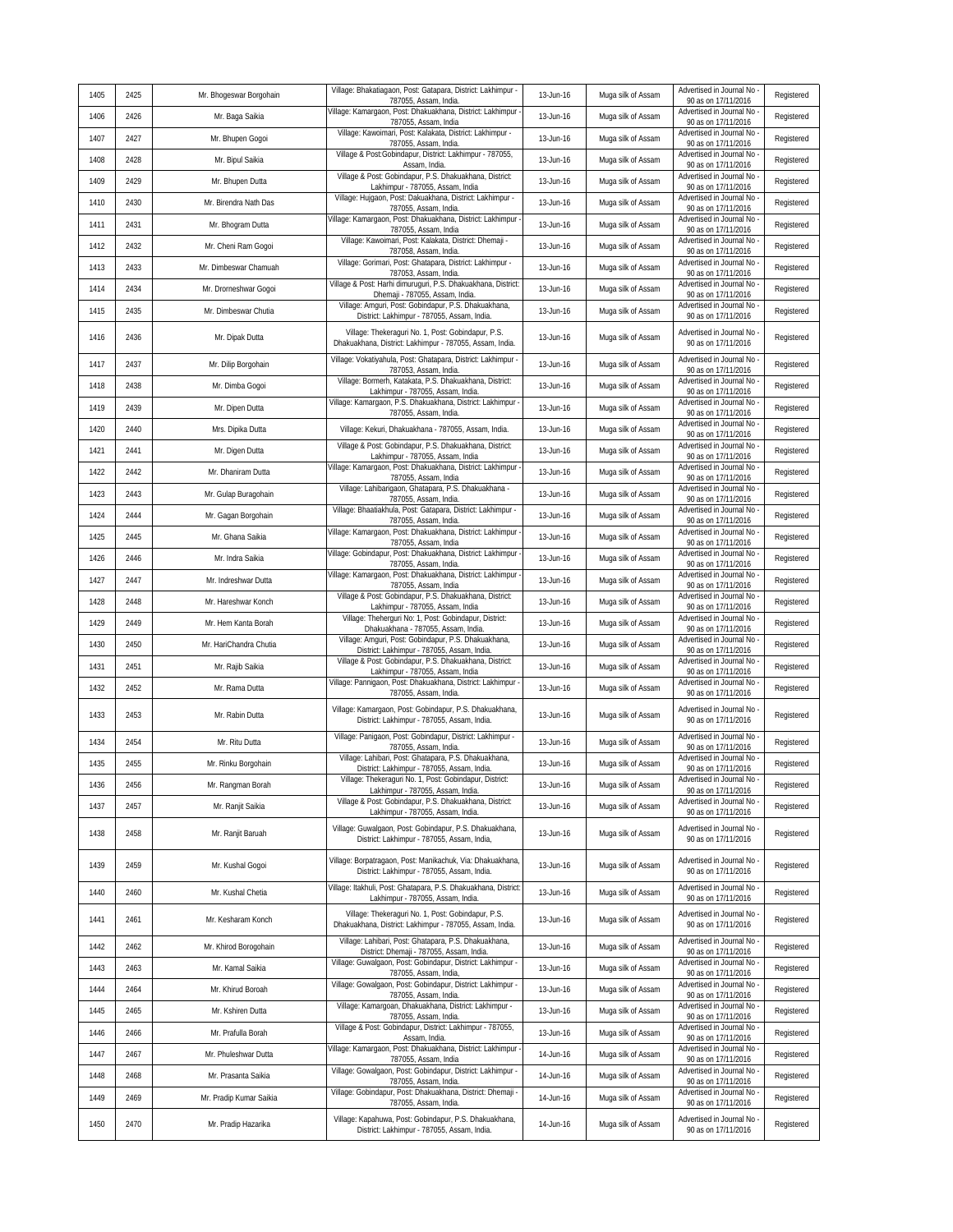| 1451 | 2471 | Mr. Pushpa Baruah           | Village: Borapatra, Post: Dhakuakhana, District: Lakhimpur -<br>787055, Assam, India.                           | 14-Jun-16 | Muga silk of Assam | Advertised in Journal No<br>90 as on 17/11/2016   | Registered |
|------|------|-----------------------------|-----------------------------------------------------------------------------------------------------------------|-----------|--------------------|---------------------------------------------------|------------|
| 1452 | 2472 | Mr. Padmeshwar Baruah       | Village: Borpatagaon, Post: Manikachuk, District: Lakhimpur<br>787055, Assam, India.                            | 14-Jun-16 | Muga silk of Assam | Advertised in Journal No<br>90 as on 17/11/2016   | Registered |
| 1453 | 2473 | Mr. Prafulla Dutta          | Village: Kamargaon, Post & P.S.: Dhakuakhana, District:<br>Lakhimpur - 787055, Assam, India.                    | 14-Jun-16 | Muga silk of Assam | Advertised in Journal No<br>90 as on 17/11/2016   | Registered |
| 1454 | 2474 | Mr. Pitambar Dutta          | Village: Panigaon, Post: Gobindapur, District: Lakhimpur -<br>787055, Assam, India.                             | 14-Jun-16 | Muga silk of Assam | Advertised in Journal No<br>90 as on 17/11/2016   | Registered |
| 1455 | 2475 | Mr. Pulin Bora              | Village: Amguri, Post: Dhakuakhana, District: Lakhimpur -<br>787055, Assam, India.                              | 14-Jun-16 | Muga silk of Assam | Advertised in Journal No<br>90 as on 17/11/2016   | Registered |
| 1456 | 2476 | Mrs. Padma Konwar           | Village: Lahibari, Post: Ghatapara, District: Lakhimpur -<br>787055, Assam, India.                              | 14-Jun-16 | Muga silk of Assam | Advertised in Journal No<br>90 as on 17/11/2016   | Registered |
| 1457 | 2477 | Mr. Pradip Borah            | Village & Post: Gobindapur, District: Lakhimpur - 787055,<br>Assam, India.                                      | 14-Jun-16 | Muga silk of Assam | Advertised in Journal No<br>90 as on 17/11/2016   | Registered |
| 1458 | 2478 | Mr. Pulendra Changmai       | Village: Bortangani, Post: Ghatapora, District: Lakhimpur -<br>787055, Assam, India.                            | 14-Jun-16 | Muga silk of Assam | Advertised in Journal No<br>90 as on 17/11/2016   | Registered |
| 1459 | 2479 | Mr. Pradip Dutta            | Village: Heraipuwa, Post: Nemutengani, District: Lakhimpur -<br>787055, Assam, India.                           | 14-Jun-16 | Muga silk of Assam | Advertised in Journal No<br>90 as on 17/11/2016   | Registered |
| 1460 | 2480 | Mr. Punedhar Baruah         | Village: Kamargaon, Post: Dhakuakhana, District: Lakhimpur<br>787055, Assam, India                              | 14-Jun-16 | Muga silk of Assam | Advertised in Journal No<br>90 as on 17/11/2016   | Registered |
| 1461 | 2481 | Mr. Pradip Handique         | Village: Chaigurigaon, Post: Ghatapora, District: Lakhimpur -<br>787055, Assam, India.                          | 14-Jun-16 | Muga silk of Assam | Advertised in Journal No<br>90 as on 17/11/2016   | Registered |
| 1462 | 2482 | Mr. Pradip Borah            | Village: Thekeraguri No. 1, Post: Gobindapur, District:<br>Lakhimpur - 787055, Assam, India.                    | 14-Jun-16 | Muga silk of Assam | Advertised in Journal No<br>90 as on 17/11/2016   | Registered |
| 1463 | 2483 | Mr. Prabin Bharali          | Village: Thekeraguri No.1, Post: Gobindapur, P.S.<br>Dhakuwakhana, District: Lakhimpur - 787055, Assam, India.  | 14-Jun-16 | Muga silk of Assam | Advertised in Journal No<br>90 as on 17/11/2016   | Registered |
| 1464 | 2484 | Mr. Nitya Konch             | Village & Post: Gobindapur, P.S. Dhakuakhana, District:<br>Lakhimpur - 787055, Assam, India.                    | 14-Jun-16 | Muga silk of Assam | Advertised in Journal No -<br>90 as on 17/11/2016 | Registered |
| 1465 | 2485 | Mr. Nomal Dutta             | Village & Post: Gobindapur, P.S. Dhakuwakhana, District:<br>Lakhimpur - 787055, Assam, India.                   | 14-Jun-16 | Muga silk of Assam | Advertised in Journal No<br>90 as on 17/11/2016   | Registered |
| 1466 | 2486 | Mr. Nabin Baruah            | Village: Guwalgaon, Post: Gobindapur, District: Lakhimpur -<br>787055, Assam, India,                            | 14-Jun-16 | Muga silk of Assam | Advertised in Journal No<br>90 as on 17/11/2016   | Registered |
| 1467 | 2487 | Mr. Lakhsi Borah            | Village: Kamargaon, Post: Dhakuakhana, District: Lakhimpur<br>787055, Assam, India                              | 14-Jun-16 | Muga silk of Assam | Advertised in Journal No<br>90 as on 17/11/2016   | Registered |
| 1468 | 2488 | Mr. Lila Dutta              | Village: Kamaragaon, Post: Dhakuakhana, District: Lakhimpur<br>- 787055, Assam, India.                          | 14-Jun-16 | Muga silk of Assam | Advertised in Journal No<br>90 as on 17/11/2016   | Registered |
| 1469 | 2489 | Mr. Manik Gogoi             | Village: Kawoimari, Post: Kalakata, District: Dhemaji -<br>787058, Assam, India.                                | 14-Jun-16 | Muga silk of Assam | Advertised in Journal No<br>90 as on 17/11/2016   | Registered |
| 1470 | 2490 | Mr. Monuj Kumar Chetia      | Village: Itakhuli, Post: Ghatapara, P.S. Dhakuakhana, District:<br>Lakhimpur - 787055, Assam, India.            | 14-Jun-16 | Muga silk of Assam | Advertised in Journal No<br>90 as on 17/11/2016   | Registered |
| 1471 | 2491 | Mrs. Monika Gogoi Borgohain | Village: Lahibari, Post: Ghatapara, District: Lakhimpur -<br>787055, Assam, India.                              | 14-Jun-16 | Muga silk of Assam | Advertised in Journal No<br>90 as on 17/11/2016   | Registered |
| 1472 | 2492 | Mrs. Mridula Saikia         | Village: Gowalgaon, Post: Dhakuakhana, District: Dhemaji -<br>787055, Assam, India.                             | 14-Jun-16 | Muga silk of Assam | Advertised in Journal No<br>90 as on 17/11/2016   | Registered |
| 1473 | 2493 | Mr. Sharat Gogoi            | Village & Post: Banhpara, District: Lakhimpur - 787055,<br>Assam, India.                                        | 14-Jun-16 | Muga silk of Assam | Advertised in Journal No<br>90 as on 17/11/2016   | Registered |
| 1474 | 2494 | Mr. Shaylen Baruah          | Village: Guwalgaon, Post: Gobindapur, District: Lakhimpur -<br>787055, Assam, India,                            | 14-Jun-16 | Muga silk of Assam | Advertised in Journal No<br>90 as on 17/11/2016   | Registered |
| 1475 | 2495 | Mr. Tularam Konch           | Village: Panigaon, Post: Gobindapur, District: Lakhimpur -<br>787055, Assam, India.                             | 14-Jun-16 | Muga silk of Assam | Advertised in Journal No<br>90 as on 17/11/2016   | Registered |
| 1476 | 2496 | Mr. Tarun Dutta             | Village: Thekeraguri No - 1, Post: Gobindapur, P.S.<br>Dhakuakhana, District: Lakhimpur - 787055, Assam, India. | 14-Jun-16 | Muga silk of Assam | Advertised in Journal No<br>90 as on 17/11/2016   | Registered |
| 1477 | 2497 | Mr. Tileshwar Phukan        | Village: Thekeraguri No - 2, Post: Gobindapur, P.S.<br>Dhakuakhana, District: Lakhimpur - 787055, Assam, India. | 14-Jun-16 | Muga silk of Assam | Advertised in Journal No<br>90 as on 17/11/2016   | Registered |
| 1478 | 2498 | Mr. Thaneshwar Boruah       | Village: Gowalgoan, Post: Gobindapur, District: Lakhimpur -<br>787055, Assam, India.                            | 14-Jun-16 | Muga silk of Assam | Advertised in Journal No<br>90 as on 17/11/2016   | Registered |
| 1479 | 2499 | Mr. Thanheswar Baruah       | Village: Gowalgaon, Post: Dhakuakhana, District: Dhemaji-<br>787055, Assam, India.                              | 14-Jun-16 | Muga silk of Assam | Advertised in Journal No<br>90 as on 17/11/2016   | Registered |
| 1480 | 2500 | Mr. Taranath Gohain         | Village: Baruatika, Post: Dhakuakhana, District: Lakhimpur -<br>787055, Assam, India.                           | 14-Jun-16 | Muga silk of Assam | Advertised in Journal No<br>90 as on 17/11/2016   | Registered |
| 1481 | 2501 | Mr. Tilen Barua             | Village: Kamargaon, Post: Dhakuakhana, District: Lakhimpur<br>787055, Assam, India                              | 14-Jun-16 | Muga silk of Assam | Advertised in Journal No<br>90 as on 17/11/2016   | Registered |
| 1482 | 2502 | Mr. Utpal Gogoi             | Village: Hari chapari, Post: Sapatia, District: Lakhimpur -<br>787055, Assam, India.                            | 14-Jun-16 | Muga silk of Assam | Advertised in Journal No<br>90 as on 17/11/2016   | Registered |
| 1483 | 2503 | Mr. Ujjal Deep Boruah       | Village: Gowalgaon, Post: Dhakuakhana, District: Lakhimpur<br>787055, Assam, India.                             | 14-Jun-16 | Muga silk of Assam | Advertised in Journal No<br>90 as on 17/11/2016   | Registered |
| 1484 | 2504 | Mr. Uttam Bura Gohain       | Village: Dhulpeta, Post: Kekuri, P.S. Dhakuakhana, District:<br>Lakhimpur - 787055, Assam, India.               | 14-Jun-16 | Muga silk of Assam | Advertised in Journal No -<br>90 as on 17/11/2016 | Registered |
| 1485 | 2505 | Mr. Jintu Bharali           | Village & Post: Gobindapur, P.S. Dhakuakhana, District:<br>Lakhimpur - 787055, Assam, India.                    | 14-Jun-16 | Muga silk of Assam | Advertised in Journal No<br>90 as on 17/11/2016   | Registered |
| 1486 | 2506 | Mr. Jintu Borogohain        | Village: Chaiguri, Post: Ghatapara, District: Lakhimpur -<br>787055, Assam, India.                              | 14-Jun-16 | Muga silk of Assam | Advertised in Journal No<br>90 as on 17/11/2016   | Registered |
| 1487 | 2507 | Mr. Jadab Prasad            | Village: Amguri, Post: Gobindapur, P.S. Dhakuakhana,<br>District: Lakhimpur - 787055, Assam, India.             | 14-Jun-16 | Muga silk of Assam | Advertised in Journal No<br>90 as on 17/11/2016   | Registered |
| 1488 | 2508 | Mr. Jyoti Prasad Dutta      | Village: Thekeraguri No - 1, Post: Gobindapur, P.S.<br>Dhakuakhana, District: Lakhimpur - 787055, Assam, India. | 14-Jun-16 | Muga silk of Assam | Advertised in Journal No<br>90 as on 17/11/2016   | Registered |
| 1489 | 2509 | Mr. Jiten Konch             | Village & Post: Gobindapur, P.S. Dhakuakhana, District:<br>Lakhimpur - 787055, Assam, India.                    | 14-Jun-16 | Muga silk of Assam | Advertised in Journal No<br>90 as on 17/11/2016   | Registered |
| 1490 | 2510 | Mr. Jiten Dutta             | Village: Kamargaon, Post: Dhakuakhana, District: Lakhimpur<br>787055, Assam, India                              | 14-Jun-16 | Muga silk of Assam | Advertised in Journal No<br>90 as on 17/11/2016   | Registered |
| 1491 | 2511 | Mrs. Jaya Boragohain        | Village: Lahibari, Post: Ghatapara, P.S. Dhakuakhana,<br>District: Dhemaji - 787055, Assam, India.              | 14-Jun-16 | Muga silk of Assam | Advertised in Journal No<br>90 as on 17/11/2016   | Registered |
| 1492 | 2512 | Mr. Jugen Dutta             | Village: Kamargaon, Post: Dhakuakhana, District: Lakhimpur<br>787055, Assam, India                              | 14-Jun-16 | Muga silk of Assam | Advertised in Journal No<br>90 as on 17/11/2016   | Registered |
| 1493 | 2513 | Mr. Jiban Das               | Village: Hujagaon, Post: Dhakuakhana, District: Lakhimpur -<br>787055, Assam, India.                            | 14-Jun-16 | Muga silk of Assam | Advertised in Journal No<br>90 as on 17/11/2016   | Registered |
| 1494 | 2514 | Mr. Jugen Borah             | Village:Gobindapur, Post: Dhakuakhana, District: Lakhimpur<br>787055, Assam, India.                             | 14-Jun-16 | Muga silk of Assam | Advertised in Journal No<br>90 as on 17/11/2016   | Registered |
| 1495 | 2515 | Mr. Khagen Handique         | VillageL Lahibari, Post: Ghatapara, P.S. Dhakuakhana,<br>District: Lakhimpur - 787055, Assam, India.            | 14-Jun-16 | Muga silk of Assam | Advertised in Journal No<br>90 as on 17/11/2016   | Registered |
| 1496 | 2516 | Ms. Konchuwalli Konch       | Village: Thekeraguri No - 1, Post: Gobindapur, District:<br>Lakhimpur - 787055, Assam, India.                   | 14-Jun-16 | Muga silk of Assam | Advertised in Journal No<br>90 as on 17/11/2016   | Registered |
| 1497 | 2517 | Mr. Rajen Bora              | Village: Jiamoria Gaon, Post: Dhakuakhana, District:<br>Lakhimpur - 787055, Assam, India.                       | 14-Jun-16 | Muga silk of Assam | Advertised in Journal No<br>90 as on 17/11/2016   | Registered |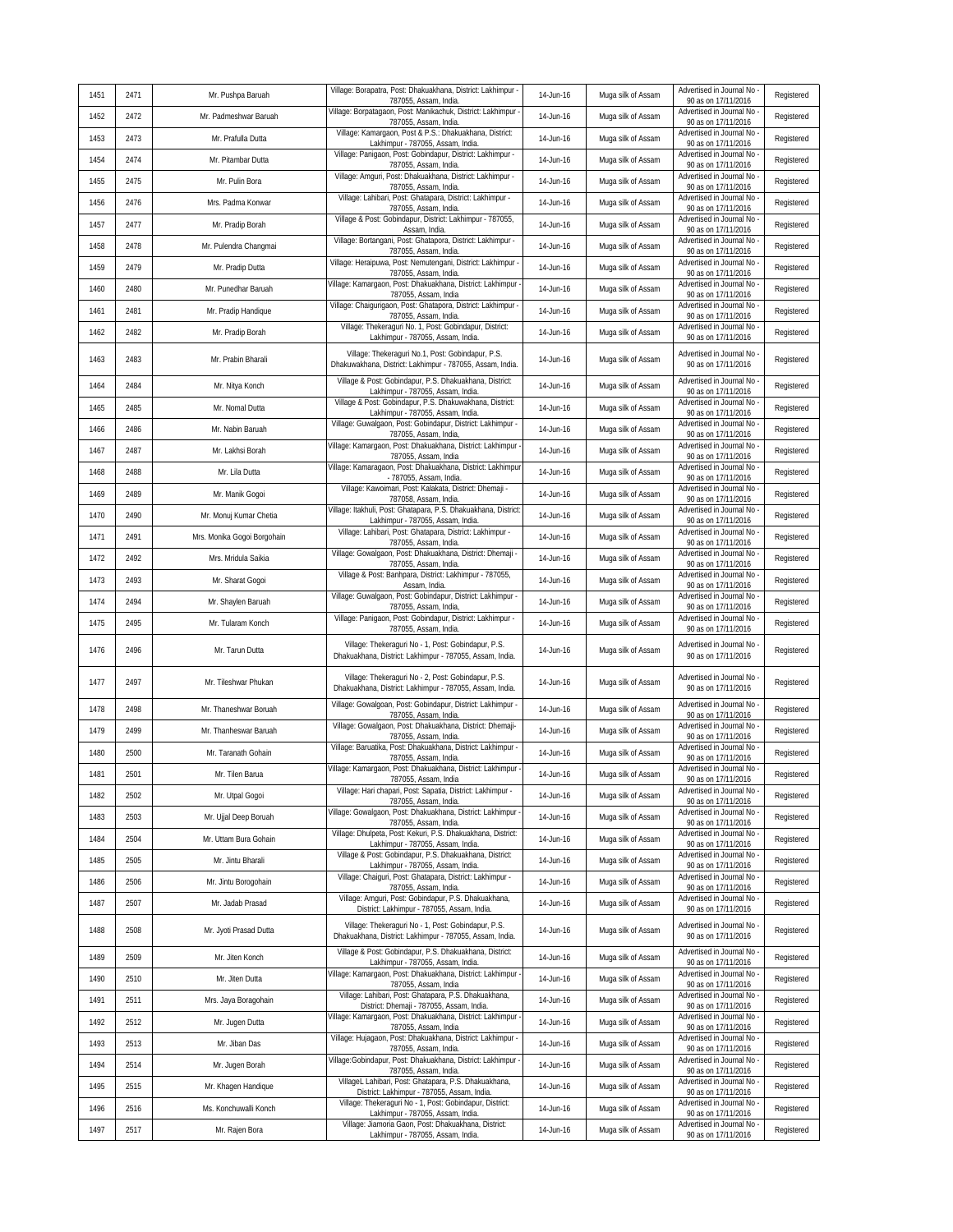| 1498 | 2518 | Mr. Badan Baruah          | Village: Thekeraguri, No - 1, Post: Gobindapur, District:<br>Lakhimpur - 787055, Assam, India                | 17-Jun-16 | Muga silk of Assam | Advertised in Journal No<br>90 as on 17/11/2016 | Registered |
|------|------|---------------------------|--------------------------------------------------------------------------------------------------------------|-----------|--------------------|-------------------------------------------------|------------|
| 1499 | 2519 | Mr. Achyut Buragohain     | Village: Dhulpeta, Post: Kekuri, District: Lakhimpur - 787055,<br>Assam, India.                              | 17-Jun-16 | Muga silk of Assam | Advertised in Journal No<br>90 as on 17/11/2016 | Registered |
| 1500 | 2520 | Mr. Babul Bora            | Village: Jiamaria, Post: Dhakuakhana, District: Lakhimpur -<br>787055, Assam, India.                         | 17-Jun-16 | Muga silk of Assam | Advertised in Journal No<br>90 as on 17/11/2016 | Registered |
| 1501 | 2521 | Mr. Bulan Sonowal         | Village: Koroigori, Post: Kekuri, P.S. Dhakuakhana, District:<br>Lakhimpur - 787055, Assam, India            | 17-Jun-16 | Muga silk of Assam | Advertised in Journal No<br>90 as on 17/11/2016 | Registered |
| 1502 | 2522 | Mr. Bipul Baruah          | Village: Dewaliagaon, Post: Gobindapur, District: Lakhimpur<br>787055, Assam, India.                         | 17-Jun-16 | Muga silk of Assam | Advertised in Journal No<br>90 as on 17/11/2016 | Registered |
| 1503 | 2523 | Mr. Balin Baruah          | Village: Dewaliagaon, Post: Gobindapur, District: Lakhimpur<br>787055, Assam, India.                         | 17-Jun-16 | Muga silk of Assam | Advertised in Journal No<br>90 as on 17/11/2016 | Registered |
| 1504 | 2524 | Mr. Baparam Sonowal       | Village: Koroigori, Kachari, Post: Kekuri, P.S. Dhakuakhana,<br>District: Lakhimpur - 787055, Assam, India.  | 17-Jun-16 | Muga silk of Assam | Advertised in Journal No<br>90 as on 17/11/2016 | Registered |
| 1505 | 2525 | Mr. Binay Dutta           | Village & Post: Gobindapur, P.S. Dhakuakhana, District:<br>Lakhimpur - 787055, Assam, India                  | 17-Jun-16 | Muga silk of Assam | Advertised in Journal No<br>90 as on 17/11/2016 | Registered |
| 1506 | 2526 | Mrs. Dulu Saikia          | Village: Madhupur, Post: Kekuri, District: Lakhimpur - 787055<br>Assam, India.                               | 17-Jun-16 | Muga silk of Assam | Advertised in Journal No<br>90 as on 17/11/2016 | Registered |
| 1507 | 2527 | Mr. Diganta Gohian        | Village: Dhulpeta Kekuri, Post: Kekuri, P.S. Dhakuakhana,<br>District: Lakhimpur - 787055, Assam, India.     | 17-Jun-16 | Muga silk of Assam | Advertised in Journal No<br>90 as on 17/11/2016 | Registered |
| 1508 | 2528 | Mrs. Ila Gogoi Dhingia    | Village: Dhulpeta, Post: Kekuri, District: Lakhimpur - 787055,<br>Assam, India.                              | 17-Jun-16 | Muga silk of Assam | Advertised in Journal No<br>90 as on 17/11/2016 | Registered |
| 1509 | 2529 | Mr. Hema Mazindar         | Village: Jiamaria, Post: Dhakuakhana, District: Lakhimpur -<br>787055, Assam, India.                         | 17-Jun-16 | Muga silk of Assam | Advertised in Journal No<br>90 as on 17/11/2016 | Registered |
| 1510 | 2530 | Mr. Hari Chandra Kanikar  | Village: Baholighala, Post: Ghilamara, District: Lakhimpur -<br>787055, Assam, India.                        | 17-Jun-16 | Muga silk of Assam | Advertised in Journal No<br>90 as on 17/11/2016 | Registered |
| 1511 | 2531 | Mr. Rima Bora             | Village: Kamargaon, Post: Dhakuakhana, District: Lakhimpur<br>787055, Assam, India                           | 17-Jun-16 | Muga silk of Assam | Advertised in Journal No<br>90 as on 17/11/2016 | Registered |
| 1512 | 2532 | Mr. Rajen Dutta           | Village: Kamargaon, Post: Dhakuakhana, District: Lakhimpur<br>787055, Assam, India                           | 17-Jun-16 | Muga silk of Assam | Advertised in Journal No<br>90 as on 17/11/2016 | Registered |
| 1513 | 2533 | Mr. Radha Lahan           | Village: Dhulpeta Gaon, Post: Kekuri, District: Lakhimpur -<br>787055, Assam, India                          | 17-Jun-16 | Muga silk of Assam | Advertised in Journal No<br>90 as on 17/11/2016 | Registered |
| 1514 | 2534 | Mr. Ranjith Kumar Nego    | Village: bamun Gaon, Post: Dhakuakhana, District: Lakhimpur<br>- 787055, Assam, India                        | 17-Jun-16 | Muga silk of Assam | Advertised in Journal No<br>90 as on 17/11/2016 | Registered |
| 1515 | 2535 | Mr. Khagen Sonowal        | Village: Kekuri, Kacharigaon, Post: Kekuri, P.S.<br>Dhakuakhana, District: Lakhimpur - 787055, Assam, India. | 17-Jun-16 | Muga silk of Assam | Advertised in Journal No<br>90 as on 17/11/2016 | Registered |
| 1516 | 2536 | Mr. Kiran Chutia          | Village: Dhulpeta, Post: Kekuri, District: Lakhimpur - 787055,<br>Assam, India.                              | 17-Jun-16 | Muga silk of Assam | Advertised in Journal No<br>90 as on 17/11/2016 | Registered |
| 1517 | 2537 | Mrs. Padmeshwari Dhinigia | Village: Dhulpeta, Post: Kekuri, District: Lakhimpur - 787055,<br>Assam, India                               | 17-Jun-16 | Muga silk of Assam | Advertised in Journal No<br>90 as on 17/11/2016 | Registered |
| 1518 | 2538 | Mr. Parama Dutta          | Village: Panigaon, Post: Gobindapur, District: Lakhimpur -<br>787055, Assam, India.                          | 17-Jun-16 | Muga silk of Assam | Advertised in Journal No<br>90 as on 17/11/2016 | Registered |
| 1519 | 2539 | Mr. Pranab Bharali        | Village: Na-Kapahuwa, Post: Gobindapur, District: Lakhimpur<br>787055, Assam, India                          | 17-Jun-16 | Muga silk of Assam | Advertised in Journal No<br>90 as on 17/11/2016 | Registered |
| 1520 | 2540 | Ms. Putumai Sonowal       | Village: Koroi Guri Kachai, Post: Kekuri, District: Lakhimpur -<br>787055, Assam, India.                     | 17-Jun-16 | Muga silk of Assam | Advertised in Journal No<br>90 as on 17/11/2016 | Registered |
| 1521 | 2541 | Mr. Upen Sonowal          | Village: Koroiguri, Kachari, Post: Kekuri, District: Lakhimpur<br>787055, Assam, India.                      | 17-Jun-16 | Muga silk of Assam | Advertised in Journal No<br>90 as on 17/11/2016 | Registered |
| 1522 | 2542 | Mr. Pankaj Bharali        | Village: Banumgaon, Post & P.S. Dhakuakhana, District:<br>Lakhimpur - 787055, Assam, India                   | 17-Jun-16 | Muga silk of Assam | Advertised in Journal No<br>90 as on 17/11/2016 | Registered |
| 1523 | 2543 | Mr. Manoj Dutta           | Village & Post: Gobindapur, P.S. Dhakuakhana, District:<br>Lakhimpur - 787055, Assam, India.                 | 17-Jun-16 | Muga silk of Assam | Advertised in Journal No<br>90 as on 17/11/2016 | Registered |
| 1524 | 2544 | Mr. Nipul Saikia          | Village: Guwalgaon, Post: Gobindapur, District: Lakhimpur<br>787055, Assam, India                            | 17-Jun-16 | Muga silk of Assam | Advertised in Journal No<br>90 as on 17/11/2016 | Registered |
| 1525 | 2545 | Mrs. Niru Phukan          | Village: Bhumalagachu, Post: Kangkan Chaparai, District:<br>Lakhimpur - 787055, Assam, India                 | 17-Jun-16 | Muga silk of Assam | Advertised in Journal No<br>90 as on 17/11/2016 | Registered |
| 1526 | 2546 | Mr. Nomal Gogoi           | Village: Kochuwani, Post: Gobindapur, P.S. Dhakuakhana,<br>District: Lakhimpur - 787055, Assam, India.       | 17-Jun-16 | Muga silk of Assam | Advertised in Journal No<br>90 as on 17/11/2016 | Registered |
| 1527 | 2547 | Mrs. Nitumani Sonowal     | Village: Kekuri, Dhulpeta, Post: Kekuri, P.S. Dhakuakhana,<br>District: Lakhimpur - 787055, Assam, India.    | 17-Jun-16 | Muga silk of Assam | Advertised in Journal No<br>90 as on 17/11/2016 | Registered |
| 1528 | 2548 | Mr. Netaji Sonowal        | Village: Koroiguri Kachari, Post: Kekuri, P.S. Dhakuakhana,<br>District: Lakhimpur - 787055, Assam, India.   | 17-Jun-16 | Muga silk of Assam | Advertised in Journal No<br>90 as on 17/11/2016 | Registered |
| 1529 | 2549 | Mr. Nilamani Dihingia     | Village: Dhulpeta, Kekuri, Post: Kekuri, P.S. Dhakuakhana,<br>District: Lakhimpur - 787055, Assam, India.    | 17-Jun-16 | Muga silk of Assam | Advertised in Journal No<br>90 as on 17/11/2016 | Registered |
| 1530 | 2550 | Mr. Mridul Baruah         | Village: Dhulpeta, Kekuri, Post: Kekuri, P.S. Dhakuakhana,<br>District: Lakhimpur - 787055, Assam, India.    | 17-Jun-16 | Muga silk of Assam | Advertised in Journal No<br>90 as on 17/11/2016 | Registered |
| 1531 | 2551 | Mr. Siddheswar Das        | Village: Hujgaon, Post: Dakuakhana, District: Lakhimpur -<br>787055, Assam, India.                           | 17-Jun-16 | Muga silk of Assam | Advertised in Journal No<br>90 as on 17/11/2016 | Registered |
| 1532 | 2552 | Mr. Satya Sonowal         | Village: Koroiguri Kachari, Post: Kekuri, P.S. Dhakuakhana,<br>District: Lakhimpur - 787055, Assam, India.   | 17-Jun-16 | Muga silk of Assam | Advertised in Journal No<br>90 as on 17/11/2016 | Registered |
| 1533 | 2553 | Mr. Tulashi Borauh        | Village: Dhulpeta, Kekuri, Post: Kekuri, P.S. Dhakuakhana,<br>District: Lakhimpur - 787055, Assam, India.    | 17-Jun-16 | Muga silk of Assam | Advertised in Journal No<br>90 as on 17/11/2016 | Registered |
| 1534 | 2554 | Mr. Tilak Dutta           | Village: Kamargaon, Post: Dhakuakhana, District: Lakhimpur<br>787055, Assam, India                           | 17-Jun-16 | Muga silk of Assam | Advertised in Journal No<br>90 as on 17/11/2016 | Registered |
| 1535 | 2555 | Mr. Umakanta Dhingia      | Village: Dhulpeta, Post: Kekuri, District: Lakhimpur - 787055,<br>Assam, India.                              | 17-Jun-16 | Muga silk of Assam | Advertised in Journal No<br>90 as on 17/11/2016 | Registered |
| 1536 | 2556 | Mr. Jogen Boruah          | Village: Thekeraguri, Post: Gobindapur, District: Lakhimpur -<br>787055, Assam, India.                       | 17-Jun-16 | Muga silk of Assam | Advertised in Journal No<br>90 as on 17/11/2016 | Registered |
| 1537 | 2557 | Mr. Jatin Barua           | Village: Kekuri Dighali, P.S. Ghilamara, District: Lakhimpur -<br>787055, Assam, India.                      | 17-Jun-16 | Muga silk of Assam | Advertised in Journal No<br>90 as on 17/11/2016 | Registered |
| 1538 | 2558 | Mr. Jitul Baruah          | Village: Dhulpeta, Kekuri, Post: Kekuri, District: Lakhimpur -<br>787055, Assam, India.                      | 17-Jun-16 | Muga silk of Assam | Advertised in Journal No<br>90 as on 17/11/2016 | Registered |
| 1539 | 2559 | Mr. Bhuben Gohain         | Village: Dhulpeta, Kekuri, Post: Kekuri, P.S. Dhakuakhana,<br>District: Lakhimpur - 787055, Assam, India.    | 17-Jun-16 | Muga silk of Assam | Advertised in Journal No<br>90 as on 17/11/2016 | Registered |
| 1540 | 2560 | Mr. Hiranya Dutta         | Village: Kamargaon, Post: Dhakuakhana, District: Lakhimpur<br>787055, Assam, India                           | 17-Jun-16 | Muga silk of Assam | Advertised in Journal No<br>90 as on 17/11/2016 | Registered |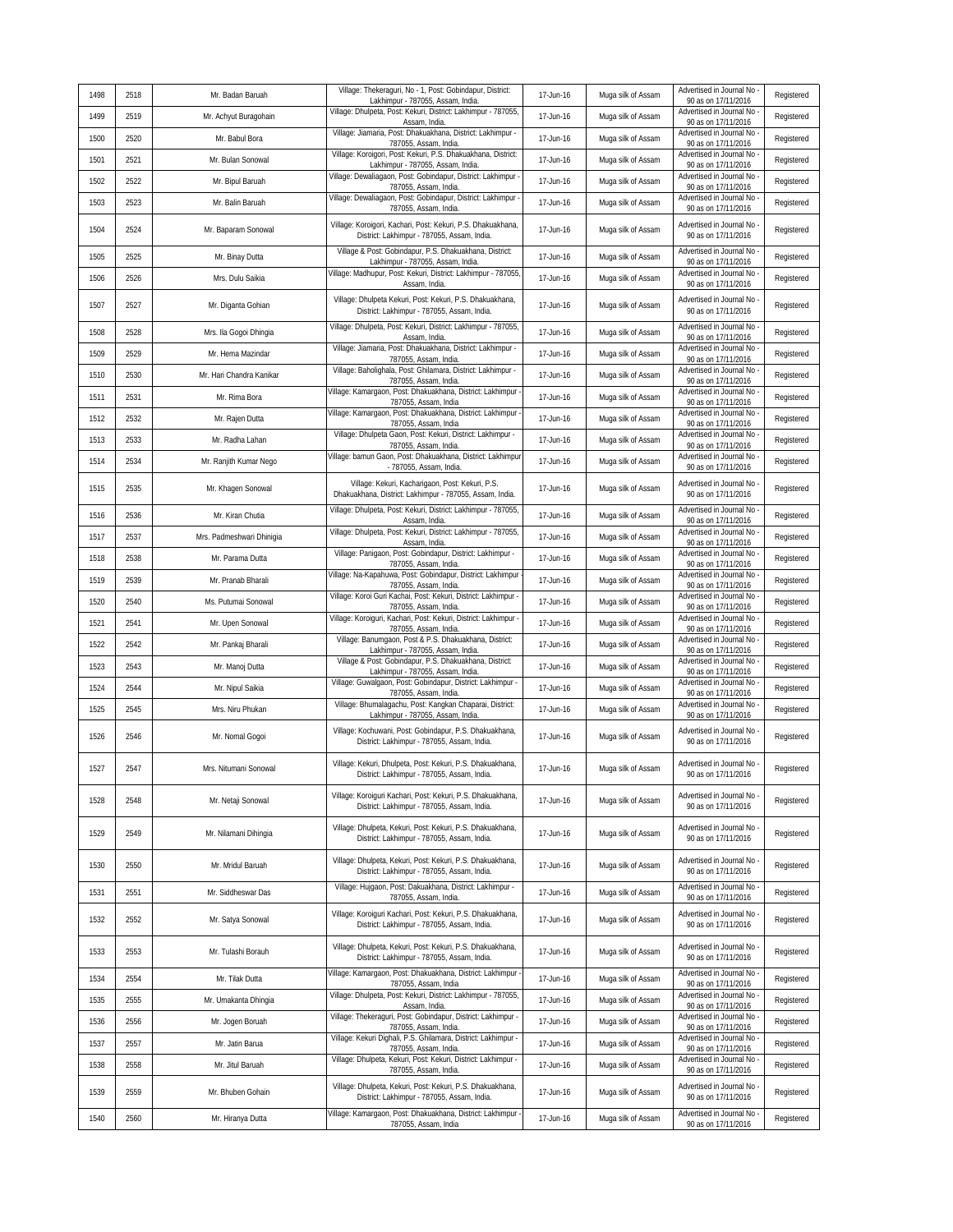| 1541 | 2561 | Mr. Umerswar Burah Gohain                                               | Village: Dhulpeta, Kekuri, Post: Dhalpeta, District: Lakhimpur -<br>787055, Assam, India.        | 17-Jun-16 | Muga silk of Assam              | Advertised in Journal No<br>90 as on 17/11/2016                     | Registered |
|------|------|-------------------------------------------------------------------------|--------------------------------------------------------------------------------------------------|-----------|---------------------------------|---------------------------------------------------------------------|------------|
| 1542 | 2562 | Mr. Pranab Jyoti Baruah                                                 | Village: Guwalgoan, Post: Dhakuakhana, District: Lakhimpur<br>787055, Assam, India.              | 17-Jun-16 | Muga silk of Assam              | Advertised in Journal No<br>90 as on 17/11/2016                     | Registered |
| 1543 | 2563 | Mr. Pradip Konwar                                                       | Village: Lahibari, Post: Ghatapara, District: Lakhimpur -<br>787055, Assam, India.               | 17-Jun-16 | Muga silk of Assam              | Advertised in Journal No<br>90 as on 17/11/2016                     | Registered |
| 1544 | 2564 | M/s. Parasram Chikan Emporium, Represented by Mr.<br>Dinesh Kumar Gupta | No. 8, Khun Khun Ji Road, Chowk, Lucknow - 226003, India.                                        | 28-Jun-16 | Lucknow Chikan Craft            | Advertised in Journal No.<br>102 as on 30/11/2017                   | Registered |
| 1545 | 2565 | Mr. Mintu Kalita                                                        | Village: Kekuri, Dighali, Post: Kekuri, District: Lakhimpur -<br>787055, Assam, India            | 04-Jul-16 | Muga silk of Assam              | Advertised in Journal No<br>90 as on 17/11/2016                     | Registered |
| 1546 | 2567 | Mr. Ram Radhey Shyam                                                    | No. 332/45-46, Near Phool Wali Gali, Chowk, Lucknow -<br>226003, Uttar Pradesh, India.           | 22-Jul-16 | Lucknow Chikan Craft            | Advertised in Journal No<br>102 as on 30/11/2017                    | Registered |
| 1547 | 2568 | M/s. Himalayan Heritage Tea Represented By - Smt.<br>Saroj Rana         | Ward No-2, Village-Balla, Post - Rakh, Tehsil - Palampur,<br>District - Kangra, Himachal Pradesh | 01-Aug-16 | Kangra Tea                      | Advertised in Journal No<br>102 as on 30/11/2017                    | Registered |
| 1548 | 2569 | Mr. Sailen Chandra Das                                                  | Vil- Jharobari, District - kamrup (R), Assam, PIN -781122                                        | 04-Aug-16 | Muga silk of Assam              | Advertised in Journal No<br>103 as on 01/12/2017                    | Registered |
| 1549 | 2570 | Mr. Vijay Sidram Upase S/O. M. Sidram Upase                             | a/p Mundhewadi, Tal. Mangalwedha, Dist. Solapur (413305)                                         | 17-Aug-16 | Mangalwedha Jowar               | Advertised in GI Journal No<br>94 dated December 30,<br>2016        | Registered |
| 1550 | 2571 | Mr. Bhiva Bira Lavate                                                   | Khadki, a/p Nandeshwar, Tal. Mangalwedha, Dist.<br>Solapur(413305)                               | 17-Aug-16 | Mangalwedha Jowar               | Advertised in GI Journal No<br>94 dated December 30,<br>2016        | Registered |
| 1551 | 2572 | Ruksana Kutubuddin Mulla                                                | Dharamgaon Road, Laxman Colony, Mangalwedha, Tal.<br>Mangalwedha, Dist. Solapur(413305)          | 17-Aug-16 | Mangalwedha Jowar               | Advertised in GI Journal No<br>94 dated December 30,<br>2016        | Registered |
| 1552 | 2573 | Mrs. Sharada Bhimsen Mali, W/O. Bhimsen Mail                            | a/p Nimboni, Tal. Mangalwedha, Dist.Solapur(413305)                                              | 17-Aug-16 | Mangalwedha Jowar               | dvertised in GI Journal No<br>94 dated December 30,<br>2016         | Registered |
| 1553 | 2574 | Mr. Prashant Dnyandev Chavan                                            | Rama Park, Dhavlas Road, Mangalwedha, Tal.<br>Mangalwedha, Dist. Solapur(413305)                 | 17-Aug-16 | Mangalwedha Jowar               | Advertised in GI Journal No<br>94 dated December 30,<br>2016        | Registered |
| 1554 | 2575 | Mr. Dhanaji Ambadas Jadhav                                              | Shaniwar peth, Mangalwedha Tal. Mangalwedha, Dist.<br>Solapur(413305)                            | 17-Aug-16 | Mangalwedha Jowar               | Advertised in GI Journal No<br>94 dated December 30,<br>2016        | Registered |
| 1555 | 2576 | Mrs. Prabhavati Rajkumar Dhepe                                          | Laxman Colony, Dharmagaon Road, Mangalwedha, Tal.<br>Mangalwedha, Dist. Solapur(413305)          | 17-Aug-16 | Mangalwedha Jowar               | dvertised in GI Journal No<br>94 dated December 30,<br>2016         | Registered |
| 1556 | 2577 | Mr. Manohar Vitthal Dhongade (Jain)                                     | Mali Galli, Mangalwedha, Tal. Mangalwedha, Dist.<br>Solapur(413305)                              | 17-Aug-16 | Mangalwedha Jowar               | Advertised in GI Journal No<br>94 dated December 30,<br>2016        | Registered |
| 1557 | 2578 | Mr. Gopal Sadhu Chopade                                                 | a/p Hulajanti, Tal. Mangalwedha, Dist. Solapur(413303)                                           | 17-Aug-16 | Mangalwedha Jowar               | Advertised in GI Journal No<br>94 dated December 30,<br>2016        | Registered |
| 1558 | 2579 | Mrs. Bharti Damodar Mane, W/O. Damodar Mane                             | a/p Hunnur, Mangalwedha, Tal. Mangalwedha, Dist.<br>Solapur(413305)                              | 17-Aug-16 | Mangalwedha Jowar               | Advertised in GI Journal No<br>94 dated December 30,<br>2016        | Registered |
| 1559 | 2580 | Mr. Dattatraya Sahebrao Gaikwad                                         | a/p Mangalwedha, Mangalwedha, Tal. Mangalwedha, Dist.<br>Solapur(413305)                         | 17-Aug-16 | Mangalwedha Jowar               | <b>Advertised in GI Journal No</b><br>94 dated December 30,<br>2016 | Registered |
| 1560 | 2581 | Dr. Shrikant Kisanlal Marda                                             | a/p Mangalwedha, Mangalwedha, Tal. Mangalwedha, Dist.<br>Solapur(413305)                         | 17-Aug-16 | Mangalwedha Jowar               | Advertised in GI Journal No<br>94 dated December 30,<br>2016        | Registered |
| 1561 | 2582 | Mrs. Sou. Mangal Shrirang kate, W/O Shrirang Kate                       | Mangalwedha, (Sheti: Hunnur) Tal. Mangalwedha, Dist.<br>Solapur (413305)                         | 17-Aug-16 | Mangalwedha Jowar               | dvertised in GI Journal No<br>94 dated December 30,<br>2016         | Registered |
| 1562 | 2583 | Shri. Sahebrao Ramchandra Gaikwad                                       | Mangalwedha, Tal. Mangalwedha, Dist. Solapur(413305)                                             | 17-Aug-16 | Mangalwedha Jowar               | Advertised in GI Journal No<br>94 dated December 30,<br>2016        | Registered |
| 1563 | 2584 | Shri. Pathan Masu Shivsharan                                            | Akole, Tal. Mangalwedha, Dist. Solapur(413305)                                                   | 17-Aug-16 | Mangalwedha Jowar               | Advertised in GI Journal No<br>94 dated December 30,<br>2016        | Registered |
| 1564 | 2585 | Mr. Dagdu Sayappa Garande                                               | Zarewadi, a/p Nandeshwar, Tal. Mangalwedha Dist.<br>Solapur(413305)                              | 17-Aug-16 | Mangalwedha Jowar               | Advertised in GI Journal No<br>94 dated December 30,<br>2016        | Registered |
| 1565 | 2587 | Mr. Vaibhav Devappa Mane                                                | a/p Hunnur, Tal. Mangalwedha Dist. Solapur(413305)                                               | 17-Aug-16 | Mangalwedha Jowar               | Advertised in GI Journal No<br>94 dated December 30,<br>2016        | Registered |
| 1566 | 2588 | Mr. Annappa Mahadev Kanashetti                                          | a/p Huljanti, Tal. Mangalwedha Dist. Solapur(413319)                                             | 17-Aug-16 | Mangalwedha Jowar               | dvertised in GI Journal No<br>94 dated December 30,<br>2016         | Registered |
| 1567 | 2589 | Mr. Tayappa Ranganath maske                                             | a/p Dhavalas, Tal. Mangalwedha Dist. Solapur(413319)                                             | 17-Aug-16 | Mangalwedha Jowar               | Advertised in GI Journal No<br>94 dated December 30,<br>2016        | Registered |
| 1568 | 2590 | Mrs. Sugandha Sitaram Rokade                                            | Mudhavi, Tal. Mangalwedha Dist. Solapur                                                          | 17-Aug-16 | Mangalwedha Jowar               | Advertised in GI Journal No<br>94 dated December 30,<br>2016        | Registered |
| 1569 | 2591 | Mr. Gajanan Gagadu Patil                                                | Dharmagaon, Tal. Mangalwedha Dist. Solapur                                                       | 17-Aug-16 | Mangalwedha Jowar               | Advertised in GI Journal No<br>94 dated December 30,<br>2016        | Registered |
| 1570 | 2592 | Anita Popat Rokade                                                      | Mudhavi, Tal. Mangalwedha Dist. Solapur                                                          | 17-Aug-16 | Mangalwedha Jowar               | Advertised in GI Journal No<br>94 dated December 30,<br>2016        | Registered |
| 1571 | 2593 | Mr. Satish bhawarlal Marda                                              | 1682, Kumbhar Galli, Mangalwedha, Tal. Mangalwedha, Dist.<br>Solapur(413305)                     | 17-Aug-16 | Mangalwedha Jowar               | dvertised in GI Journal No<br>94 dated December 30,<br>2016         | Registered |
| 1572 | 2594 | Mr. Laxman Basappa Dum                                                  | Gunjewadi, Tal. Mangalwedha Dist. Solapur                                                        | 17-Aug-16 | Mangalwedha Jowar               | dvertised in GI Journal No<br>94 dated December 30,<br>2016         | Registered |
| 1573 | 2595 | Mr. Shailendra Waman Dicholkar S/O. Waman<br>Shankar Dickolkar          | Bajarpeth, a/p kankavli, Dist. Sindhudurg                                                        | 17-Aug-16 | Sindhudurg & Ratnagiri<br>Kokum | Advertised in GI Journal No<br>94 dated December 30,<br>2016        | Registered |
| 1574 | 2596 | Mrs. Pratibha Prakash Kambli                                            | Plot No.69, Udyamnagar, Majgaon, Tal. Sawantwadi, Dist.<br>Sindhudurg(416510)                    | 17-Aug-16 | Sindhudurg & Ratnagiri<br>Kokum | dvertised in GI Journal No<br>94 dated December 30,<br>2016         | Registered |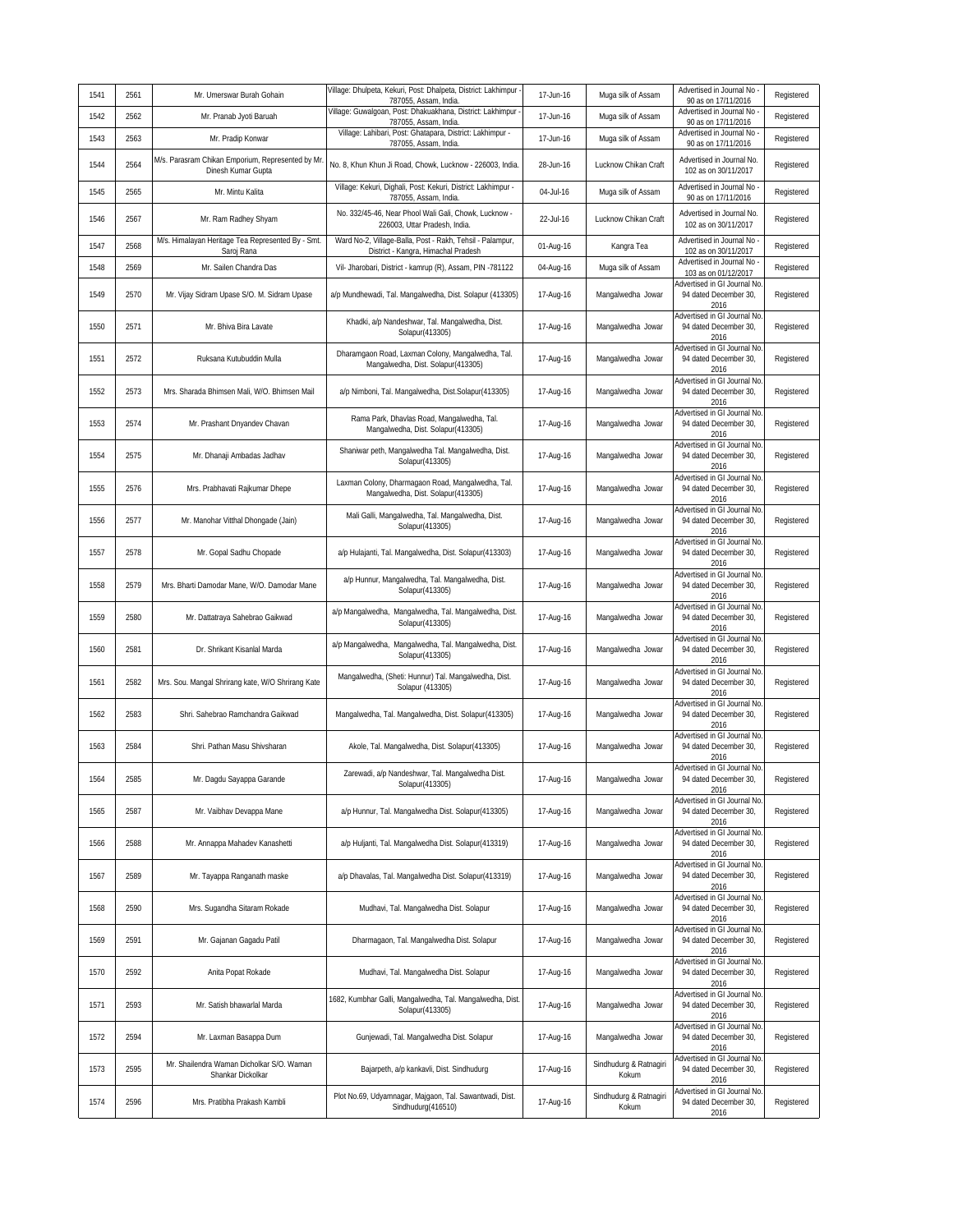| 1575 | 2597 | Mr. Pundalik Sagun Parab                         | 583, Insuli Kudavtemb, Tal. Sawantwadi, Dist. Sindhudurg                                                     | 17-Aug-16 | Sindhudurg & Ratnagiri<br>Kokum | Advertised in GI Journal No.<br>94 dated December 30,<br>2016       | Registered |
|------|------|--------------------------------------------------|--------------------------------------------------------------------------------------------------------------|-----------|---------------------------------|---------------------------------------------------------------------|------------|
| 1576 | 2598 | Mr. Suresh Ankush Nerurkar                       | a/p Masade, Viran, Tal. Malvan, Dist.Sindhudurg                                                              | 17-Aug-16 | Sindhudurg & Ratnagiri<br>Kokum | Advertised in GI Journal No<br>94 dated December 30,<br>2016        | Registered |
| 1577 | 2599 | Mrs. Pranali Prakash Sawant                      | MIDC Kudal, Tal. Kudal, Dist. Sindhudurg                                                                     | 17-Aug-16 | Sindhudurg & Ratnagiri<br>Kokum | dvertised in GI Journal No<br>94 dated December 30,<br>2016         | Registered |
| 1578 | 2600 | Mrs. Arjun Motiram Parab                         | a/p Malond-Belachiwadi, Tal. Malvan, Dist.Sindhudurg                                                         | 17-Aug-16 | Sindhudurg & Ratnagiri<br>Kokum | Advertised in GI Journal No<br>94 dated December 30,<br>2016        | Registered |
| 1579 | 2601 | Mr. Vijay Sadashiv Rane                          | a/p Kunkavan, Tal. Devgad, Dist. Sindhudurg                                                                  | 17-Aug-16 | Sindhudurg & Ratnagiri<br>Kokum | dvertised in GI Journal No<br>94 dated December 30,<br>2016         | Registered |
| 1580 | 2602 | Mr. Pramod Shahikant Bhogate                     | a/p Pawashi, Tal. Kudal, Dist. Sindhudurg                                                                    | 17-Aug-16 | Sindhudurg & Ratnagiri<br>Kokum | dvertised in GI Journal No<br>94 dated December 30,<br>2016         | Registered |
| 1581 | 2603 | Mr. Yogesh Anant Sapale                          | a/p Phonda ghat, Tal. Kankavli, Dist. Sindhudurg                                                             | 17-Aug-16 | Sindhudurg & Ratnagiri<br>Kokum | Advertised in GI Journal No<br>94 dated December 30,<br>2016        | Registered |
| 1582 | 2604 | Mr. Shrikrishna Ramchanda Rane                   | a/p Pawashi, Tal. Kudal, Dist. Sindhudurg                                                                    | 17-Aug-16 | Sindhudurg & Ratnagiri<br>Kokum | Advertised in GI Journal No<br>94 dated December 30,<br>2016        | Registered |
| 1583 | 2605 | Mr. Anil Shivaram Parab                          | a/p Malund, Belachiwadi, Tal. Malvan, Dist.Sindhudurg                                                        | 17-Aug-16 | Sindhudurg & Ratnagiri<br>Kokum | Advertised in GI Journal No<br>94 dated December 30,<br>2016        | Registered |
| 1584 | 2606 | Mr. Ramchandra Dattatray Patkar                  | Near Lakshminarayan Mandir, a/p Walawal, Tal. Kudal, Dist.<br>Sindhudurg                                     | 17-Aug-16 | Sindhudurg & Ratnagiri<br>Kokum | Advertised in GI Journal No<br>94 dated December 30,<br>2016        | Registered |
| 1585 | 2607 | Mr. Digambar Sadashiv Bondre                     | a/p Charatha (Tembvadi), Tal. Sawantwadi, Dist. Sindhudurg                                                   | 17-Aug-16 | Sindhudurg & Ratnagiri<br>Kokum | Advertised in GI Journal No<br>94 dated December 30,<br>2016        | Registered |
| 1586 | 2608 | Mr. Prakash Chandrakant pawaskar                 | a/p Sukalwad, Tal. Malvan, Dist. Sindhudurg                                                                  | 17-Aug-16 | Sindhudurg & Ratnagiri<br>Kokum | Advertised in GI Journal No<br>94 dated December 30,<br>2016        | Registered |
| 1587 | 2609 | Mr. Chandrashekhar Laxmikant Kanekar             | House No. 691, Laxmikant Niwas, Kalmath Bazarpeth, Tal.<br>Kankavli, Dist. Sindhudurg                        | 17-Aug-16 | Sindhudurg & Ratnagiri<br>Kokum | Advertised in GI Journal No<br>94 dated December 30,<br>2016        | Registered |
| 1588 | 2610 | Mr. Abhay Sakharam Sarmalkar S/O. Shivaram Parab | 589, Bhatwadi-Adavali, Tal. Malvan, Dist. Sindhudurg                                                         | 17-Aug-16 | Sindhudurg & Ratnagiri<br>Kokum | Advertised in GI Journal No<br>94 dated December 30,<br>2016        | Registered |
| 1589 | 2611 | Mr. Sadguru Mohan Shirsat                        | a/p pat, Tal. Kudal, Dist. Sindhudurg                                                                        | 17-Aug-16 | Sindhudurg & Ratnagiri<br>Kokum | Advertised in GI Journal No<br>94 dated December 30,<br>2016        | Registered |
| 1590 | 2612 | Mr. Gurunath Dharmaji Palav                      | a/p Poip, Belachiwadi, Tal. Malvan, Dist. Sindhudurg                                                         | 17-Aug-16 | Sindhudurg & Ratnagiri<br>Kokum | dvertised in GI Journal No.<br>94 dated December 30,<br>2016        | Registered |
| 1591 | 2613 | Mrs. Sumitra Eknath Teli                         | a/p Kunkeshwar (Bazaar Peth), Tal. Devgad, Dist. Sindhudurg                                                  | 17-Aug-16 | Sindhudurg & Ratnagiri<br>Kokum | Advertised in GI Journal No<br>94 dated December 30,<br>2016        | Registered |
| 1592 | 2614 | Mr. Eknath Keshav Teli S/O. Shivaram Parab       | a/p Kunkeshwar (Bazaar Peth), Tal. Devgad, Dist. Sindhudurg                                                  | 17-Aug-16 | Sindhudurg & Ratnagiri<br>Kokum | Advertised in GI Journal No<br>94 dated December 30,<br>2016        | Registered |
| 1593 | 2615 | Mrs. Sharaddha Suhas Palav                       | House no. 1/336, Guruchhaya, Naradave Road, Nath Pai<br>Nagar, a/p Kankavli, Tal. Kankavli, Dist. Sindhudurg | 17-Aug-16 | Sindhudurg & Ratnagiri<br>Kokum | dvertised in GI Journal No<br>94 dated December 30,<br>2016         | Registered |
| 1594 | 2616 | Mr. Girish Ankush Sawant                         | 374/B, Vinayak Smriti, a/p Kankavli, Dist. Sindhudurg                                                        | 17-Aug-16 | Sindhudurg & Ratnagiri<br>Kokum | dvertised in GI Journal No<br>94 dated December 30,<br>2016         | Registered |
| 1595 | 2617 | Mr. Shailendra Yashwant Shirsat                  | H-93, MIDC Area, Kudal Tal. Kudal, Dist. Sindhudurg                                                          | 17-Aug-16 | Sindhudurg & Ratnagiri<br>Kokum | Advertised in GI Journal No<br>94 dated December 30,<br>2016        | Registered |
| 1596 | 2618 | Mrs. Suprabha Sitaram Gawade                     | 'Krushnai", Vyankatesh Nagar, Banda, Tal. Sawantwadi, Dist.<br>Sinanuaurg                                    | 17-Aug-16 | Sindhudurg & Ratnagiri<br>KOKUM | Advertised in GI Journal No.<br>94 dated December 30,<br>2016       | Registered |
| 1597 | 2619 | Mr. Sunil Anand Mochemadkar                      | a/p Ubha Danda, Varche Madwadi, Tal. Vengurla, Dist.<br>Sindhudurg                                           | 17-Aug-16 | Sindhudurg & Ratnagiri<br>Kokum | Advertised in GI Journal No.<br>94 dated December 30,<br>2016       | Registered |
| 1598 | 2620 | Mr. Parshuram Shridhar Zagade                    | a/p Savdav, Tal. Kankavli, Dist. Sindhudurg                                                                  | 17-Aug-16 | Sindhudurg & Ratnagiri<br>Kokum | <b>Advertised in GI Journal No</b><br>94 dated December 30,<br>2016 | Registered |
| 1599 | 2621 | Mr. Chandrakant Dattaram Teli                    | a/p Kalmath, Bank Colony, Tal. Kankavli, Dist. Sindhudurg                                                    | 17-Aug-16 | Sindhudurg & Ratnagiri<br>Kokum | dvertised in GI Journal No<br>94 dated December 30,<br>2016         | Registered |
| 1600 | 2622 | Mr. Nandkumar Rajaram Arolkar                    | 2/216, Shubankar Niwas, Teli Aali, Tal. Kankavli, Dist.<br>Sindhudurg                                        | 17-Aug-16 | Sindhudurg & Ratnagiri<br>Kokum | Advertised in GI Journal No<br>94 dated December 30,<br>2016        | Registered |
| 1601 | 2623 | Mr. Sadanand Govind Rane                         | Triveni Farm, Masure, Tal. Malvan, Dist. Sindhudurg                                                          | 17-Aug-16 | Sindhudurg & Ratnagiri<br>Kokum | dvertised in GI Journal No<br>94 dated December 30,<br>2016         | Registered |
| 1602 | 2625 | Mr. Rashid Mohan Gavit                           | Dhanrat, a/p Navapur, Tal. Navapur, Dist. Nandurbar<br>(425418)                                              | 23-Aug-16 | Navapur Tur Dal                 | Advertised in GI Journal No<br>94 dated December 30,<br>2016        | Registered |
| 1603 | 2626 | Mr. Ishwar Arjun                                 | Bandharfali, a/p Navapur, Tal. Navapur, Dist. Nandurbar<br>(425418)                                          | 23-Aug-16 | Navapur Tur Dal                 | Advertised in GI Journal No.<br>94 dated December 30,<br>2016       | Registered |
| 1604 | 2627 | Mr, Jiva Ukhadya                                 | Bandharfali, a/p Navapur, Tal. Navapur, Dist. Nandurbar<br>(425418)                                          | 23-Aug-16 | Navapur Tur Dal                 | Advertised in GI Journal No<br>94 dated December 30,<br>2016        | Registered |
| 1605 | 2628 | Mr. Motiram Ukhadya Gavit                        | Bandharfali, a/p Navapur, Tal. Navapur, Dist. Nandurbar<br>(425418)                                          | 23-Aug-16 | Navapur Tur Dal                 | Advertised in GI Journal No<br>94 dated December 30,<br>2016        | Registered |
| 1606 | 2629 | Mr. Surya Sonya                                  | Bandharfali, a/p Navapur, Tal. Navapur, Dist. Nandurbar<br>(425418)                                          | 23-Aug-16 | Navapur Tur Dal                 | Advertised in GI Journal No<br>94 dated December 30,<br>2016        | Registered |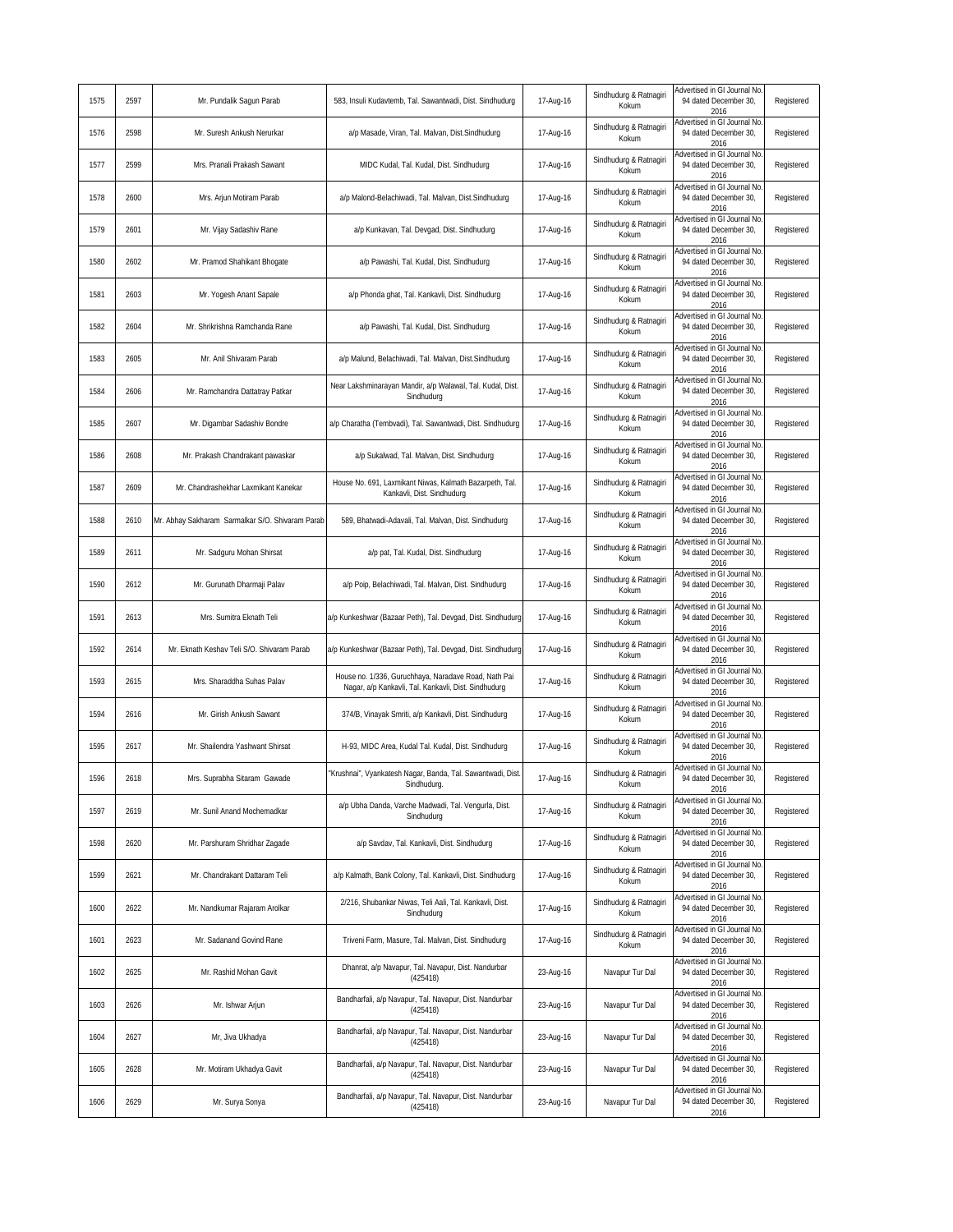| 1607 | 2630 | Mr. Vishnu Motiram Gavit                                             | Chowki, a/p Navapur, Tal. Navapur, Dist. Nandurbar<br>(425418)       | 23-Aug-16 | Navapur Tur Dal | Advertised in GI Journal No<br>94 dated December 30,<br>2016  | Registered |
|------|------|----------------------------------------------------------------------|----------------------------------------------------------------------|-----------|-----------------|---------------------------------------------------------------|------------|
| 1608 | 2631 | Baliraja Krushak Bachat Gat Represented by Mr.<br>Mahadu Segji Gavit | Chowki, a/p Navapur, Tal. Navapur, Dist. Nandurbar<br>(425418)       | 23-Aug-16 | Navapur Tur Dal | Advertised in GI Journal No<br>94 dated December 30,<br>2016  | Registered |
| 1609 | 2632 | Mr. Ilya Jena Gavit                                                  | Dhudipada, a/p Navapur, Tal. Navapur, Dist. Nandurbar<br>(425418)    | 23-Aug-16 | Navapur Tur Dal | Advertised in GI Journal No<br>94 dated December 30.<br>2016  | Registered |
| 1610 | 2633 | Mr. Kunwarsingh Shivaram Gavit                                       | Bandharfali, a/p Navapur, Tal. Navapur, Dist. Nandurbar<br>(425418)  | 23-Aug-16 | Navapur Tur Dal | Advertised in GI Journal No<br>94 dated December 30,<br>2016  | Registered |
| 1611 | 2634 | Mr. Shivaji Sona Gavit                                               | Bandharfali, a/p Navapur, Tal. Navapur, Dist. Nandurbar<br>(425418)  | 23-Aug-16 | Navapur Tur Dal | Advertised in GI Journal No<br>94 dated December 30,<br>2016  | Registered |
| 1612 | 2635 | Mr. Dilip Batesingh Gavit                                            | Bandharfali, a/p Navapur, Tal. Navapur, Dist. Nandurbar<br>(425418)  | 23-Aug-16 | Navapur Tur Dal | Advertised in GI Journal No<br>94 dated December 30,<br>2016  | Registered |
| 1613 | 2636 | Mr. Girish Raoji Valvi                                               | Bandharfali, a/p Navapur, Tal. Navapur, Dist. Nandurbar<br>(425418)  | 23-Aug-16 | Navapur Tur Dal | Advertised in GI Journal No<br>94 dated December 30,<br>2016  | Registered |
| 1614 | 2637 | Mr. Dilip Dhidya Gavit                                               | Dhudipada, a/p Navapur, Tal. Navapur, Dist. Nandurbar<br>(425418)    | 23-Aug-16 | Navapur Tur Dal | Advertised in GI Journal No<br>94 dated December 30,<br>2016  | Registered |
| 1615 | 2638 | Mr. Ganesh Kantilal Gavit                                            | Dhudipada, a/p Navapur, Tal. Navapur, Dist. Nandurbar<br>(425418)    | 23-Aug-16 | Navapur Tur Dal | dvertised in GI Journal No<br>94 dated December 30,<br>2016   | Registered |
| 1616 | 2639 | Mr. Prakash Babla Gavit                                              | Dhudipada, a/p Navapur, Tal. Navapur, Dist. Nandurbar<br>(425418)    | 23-Aug-16 | Navapur Tur Dal | Advertised in GI Journal No<br>94 dated December 30,<br>2016  | Registered |
| 1617 | 2640 | Mr. Zalu Babji Gavit                                                 | Vijapur, a/p Navapur, Tal. Navapur, Dist. Nandurbar (425418)         | 23-Aug-16 | Navapur Tur Dal | Advertised in GI Journal No<br>94 dated December 30,<br>2016  | Registered |
| 1618 | 2641 | Mr. Babu Mansa Gavit                                                 | Vijapur, a/p Navapur, Tal. Navapur, Dist. Nandurbar (425418)         | 23-Aug-16 | Navapur Tur Dal | Advertised in GI Journal No<br>94 dated December 30,<br>2016  | Registered |
| 1619 | 2642 | Mr. Vikas Ramji Gavit                                                | Vijapur, a/p Navapur, Tal. Navapur, Dist. Nandurbar (425418)         | 23-Aug-16 | Navapur Tur Dal | Advertised in GI Journal No<br>94 dated December 30,<br>2016  | Registered |
| 1620 | 2643 | Mr. Jahagu Poslya Gavit                                              | Vijapur, a/p Navapur, Tal. Navapur, Dist. Nandurbar (425418)         | 23-Aug-16 | Navapur Tur Dal | Advertised in GI Journal No<br>94 dated December 30,<br>2016  | Registered |
| 1621 | 2644 | Mr. Mahesh Hari Gavit                                                | Vijapur, a/p Navapur, Tal. Navapur, Dist. Nandurbar (425418)         | 23-Aug-16 | Navapur Tur Dal | Advertised in GI Journal No<br>94 dated December 30,<br>2016  | Registered |
| 1622 | 2645 | Mr. Suresh Govind Gavit                                              | Vijapur, a/p Navapur, Tal. Navapur, Dist. Nandurbar (425418)         | 23-Aug-16 | Navapur Tur Dal | Advertised in GI Journal No.<br>94 dated December 30,<br>2016 | Registered |
| 1623 | 2646 | Mr. Arun Bharatsingh Gavit                                           | Pratappur, a/p Navapur, Tal. Navapur, Dist. Nandurbar<br>(425418)    | 23-Aug-16 | Navapur Tur Dal | Advertised in GI Journal No<br>94 dated December 30,<br>2016  | Registered |
| 1624 | 2647 | Mr. Ratilal Bodlya Gavit                                             | Chitali, a/p Navapur, Tal. Navapur, Dist. Nandurbar (425418)         | 23-Aug-16 | Navapur Tur Dal | Advertised in GI Journal No<br>94 dated December 30,<br>2016  | Registered |
| 1625 | 2648 | Mr. Parasram Revji Vasave                                            | Kelpada, a/p Sonare Digar, Tal. Navapur, Dist. Nandurbar<br>(425418) | 23-Aug-16 | Navapur Tur Dal | Advertised in GI Journal No<br>94 dated December 30,<br>2016  | Registered |
| 1626 | 2649 | Mr. Kantilal Kesarya Gavit                                           | Tilasar, a/p Chitavi, Tal. Navapur, Dist. Nandurbar (425418)         | 23-Aug-16 | Navapur Tur Dal | dvertised in GI Journal No<br>94 dated December 30,<br>2016   | Registered |
| 1627 | 2650 | Mr. Pratap Hurji Gavit                                               | Tilasar, a/p Navapur, Tal. Navapur, Dist. Nandurbar (425418)         | 23-Aug-16 | Navapur Tur Dal | Advertised in GI Journal No<br>94 dated December 30,<br>2016  | Registered |
| 1628 | 2651 | Mr. Madhav Shankar Gavit                                             | Khekda, a/p Khekda, Tal. Navapur, Dist. Nandurbar (425418)           | 23-Aug-16 | Navapur Tur Dal | Advertised in GI Journal No<br>94 dated December 30,<br>2016  | Registered |
| 1629 | 2652 | Mr. Deepak Isarya Gavit                                              | Khekda, a/p Khekda, Tal. Navapur, Dist. Nandurbar (425418)           | 23-Aug-16 | Navapur Tur Dal | Advertised in GI Journal No<br>94 dated December 30,<br>2016  | Registered |
| 1630 | 2653 | Mrs. Tai Barindrakumar Gavit                                         | Malpur, (Arditara), Dist. Nandurbar (425418)                         | 23-Aug-16 | Navapur Tur Dal | Advertised in GI Journal No<br>94 dated December 30,<br>2016  | Registered |
| 1631 | 2654 | Mrs. Nalini Fattesingh Gavit                                         | a/p Khekda, Tal. Navapur, Dist. Nandurbar (425418)                   | 23-Aug-16 | Navapur Tur Dal | dvertised in GI Journal No<br>94 dated December 30,<br>2016   | Registered |
| 1632 | 2655 | Mrs. Ushabai Bharatsingh Gavit                                       | Khekda, a/p Navapur, Tal. Navapur, Dist. Nandurbar (425418)          | 23-Aug-16 | Navapur Tur Dal | Advertised in GI Journal No<br>94 dated December 30,<br>2016  | Registered |
| 1633 | 2656 | Mrs. Yamunabai Rupsingh Gavit                                        | Khekda, a/p Navapur, Tal. Navapur, Dist. Nandurbar (425418)          | 23-Aug-16 | Navapur Tur Dal | Advertised in GI Journal No<br>94 dated December 30,<br>2016  | Registered |
| 1634 | 2657 | Mr. Yemu Fattu Gavit                                                 | Khekda, a/p Navapur, Tal. Navapur, Dist. Nandurbar (425418)          | 23-Aug-16 | Navapur Tur Dal | dvertised in GI Journal No<br>94 dated December 30,<br>2016   | Registered |
| 1635 | 2658 | Mr. Suhas Isrya Gavit                                                | Khekda, a/p Navapur, Tal. Navapur, Dist. Nandurbar (425418)          | 23-Aug-16 | Navapur Tur Dal | Advertised in GI Journal No.<br>94 dated December 30,<br>2016 | Registered |
| 1636 | 2659 | Mr. Suresh Shenji Gavit                                              | Khekda, a/p Navapur, Tal. Navapur, Dist. Nandurbar (425418)          | 23-Aug-16 | Navapur Tur Dal | Advertised in GI Journal No<br>94 dated December 30,<br>2016  | Registered |
| 1637 | 2660 | Mr. Vinayak Goma kunwar                                              | Khekda, a/p Navapur, Tal. Navapur, Dist. Nandurbar (425418)          | 23-Aug-16 | Navapur Tur Dal | dvertised in GI Journal No<br>94 dated December 30,<br>2016   | Registered |
| 1638 | 2661 | Mr. Mansingh Vasant Gavit                                            | Khekda, a/p Navapur, Tal. Navapur, Dist. Nandurbar (425418)          | 23-Aug-16 | Navapur Tur Dal | Advertised in GI Journal No<br>94 dated December 30,<br>2016  | Registered |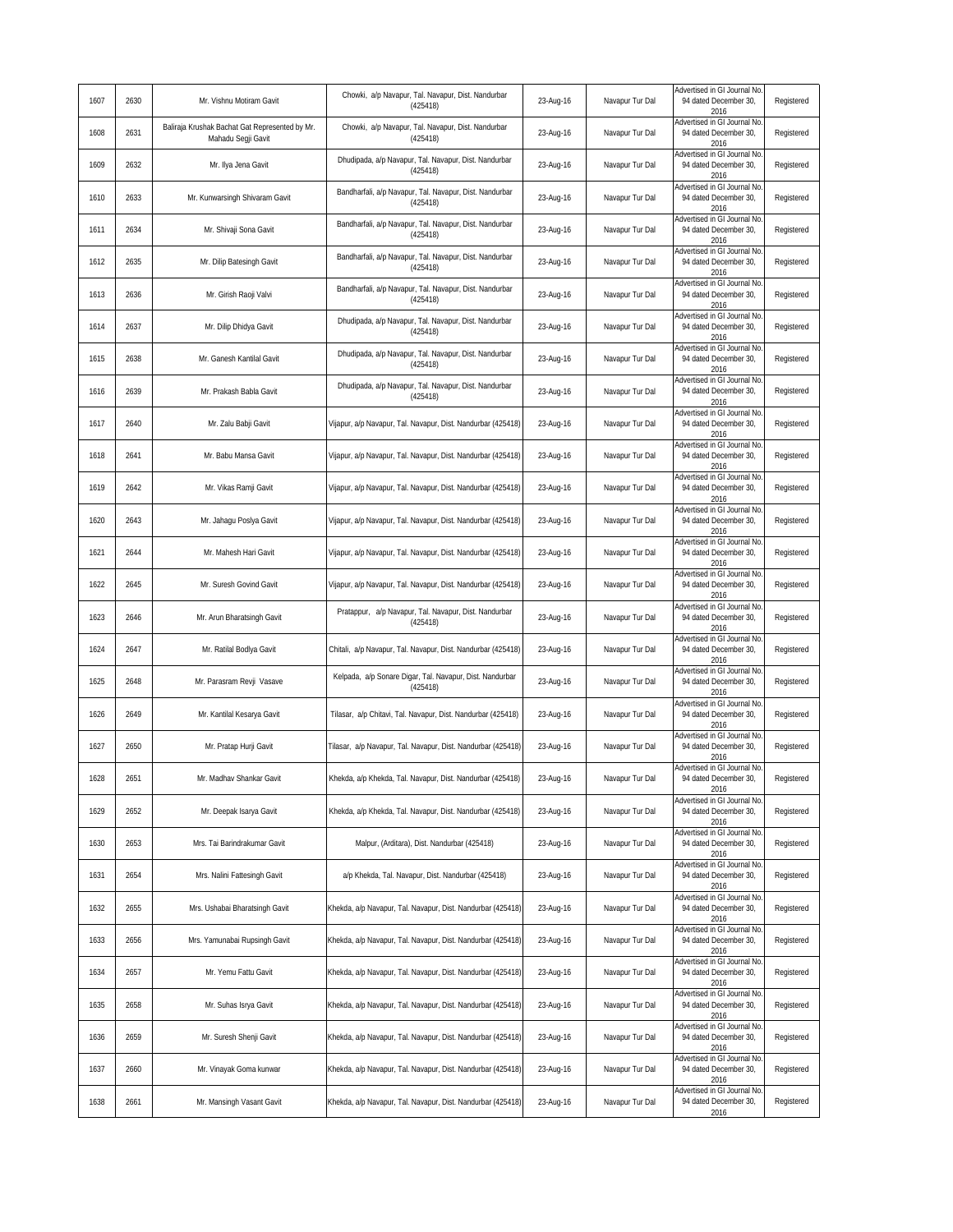| 1639 | 2662 | Mrs. Pramila Balwant Mawchi         | Khekda, a/p Navapur, Tal. Navapur, Dist. Nandurbar (425418)            | 23-Aug-16 | Navapur Tur Dal | Advertised in GI Journal No.<br>94 dated December 30,<br>2016 | Registered |
|------|------|-------------------------------------|------------------------------------------------------------------------|-----------|-----------------|---------------------------------------------------------------|------------|
| 1640 | 2663 | Mr. Moulya Gonji Gavit              | Bandharfali, a/p Navapur, Tal. Navapur, Dist. Nandurbar<br>(425418)    | 23-Aug-16 | Navapur Tur Dal | Advertised in GI Journal No<br>94 dated December 30,<br>2016  | Registered |
| 1641 | 2664 | Mr. Balu Reshma Gavit               | Gadad, Vijapur, a/p Navapur, Tal. Navapur, Dist. Nandurbar<br>(425418) | 23-Aug-16 | Navapur Tur Dal | Advertised in GI Journal No<br>94 dated December 30,<br>2016  | Registered |
| 1642 | 2665 | Mr. Ganpat Shivaji Gavit            | Dhanrat, a/p Navapur, Tal. Navapur, Dist. Nandurbar<br>(425418)        | 23-Aug-16 | Navapur Tur Dal | Advertised in GI Journal No<br>94 dated December 30,<br>2016  | Registered |
| 1643 | 2666 | Mr. Desu Bhilkya Gavit              | Bokalzar, a/p Navapur, Tal. Navapur, Dist. Nandurbar<br>(425418)       | 23-Aug-16 | Navapur Tur Dal | Advertised in GI Journal No<br>94 dated December 30,<br>2016  | Registered |
| 1644 | 2667 | Mr. Devram Jethya Gavit             | Dhanrat, a/p Navapur, Dist. Nandurbar (425418)                         | 23-Aug-16 | Navapur Tur Dal | Advertised in GI Journal No<br>94 dated December 30,<br>2016  | Registered |
| 1645 | 2668 | Mr. Ganesh Basram Gavit             | Dhanrat, a/p Navapur, Tal. Navapur, Dist. Nandurbar<br>(425418)        | 23-Aug-16 | Navapur Tur Dal | Advertised in GI Journal No<br>94 dated December 30,<br>2016  | Registered |
| 1646 | 2669 | Mr. Dinkar Naktya Gavit             | Nandwan, a/p Navapur, Tal. Navapur, Dist. Nandurbar<br>(425418)        | 23-Aug-16 | Navapur Tur Dal | Advertised in GI Journal No<br>94 dated December 30,<br>2016  | Registered |
| 1647 | 2670 | Mr. Jayant Kesma Gavit              | Bokalzar, a/p Navapur, Tal. Navapur, Dist. Nandurbar<br>(425418)       | 23-Aug-16 | Navapur Tur Dal | Advertised in GI Journal No<br>94 dated December 30,<br>2016  | Registered |
| 1648 | 2671 | Mr. Dilip Bhilkya Gavit             | Bokalzar, a/p Navapur, Tal. Navapur, Dist. Nandurbar<br>(425418)       | 23-Aug-16 | Navapur Tur Dal | Advertised in GI Journal No<br>94 dated December 30,<br>2016  | Registered |
| 1649 | 2672 | Mr. Atya Bhilkya Gavit              | Bokalzar, a/p Navapur, Tal. Navapur, Dist. Nandurbar<br>(425418)       | 23-Aug-16 | Navapur Tur Dal | Advertised in GI Journal No<br>94 dated December 30,<br>2016  | Registered |
| 1650 | 2673 | Mr. Arjun Raoji Gavit               | Dhanrat, a/p Navapur, Tal. Navapur, Dist. Nandurbar<br>(425418)        | 23-Aug-16 | Navapur Tur Dal | Advertised in GI Journal No<br>94 dated December 30,<br>2016  | Registered |
| 1651 | 2674 | Mr. Himmat Kika Gavit               | Jamtalav, a/p Navapur, Tal. Navapur, Dist. Nandurbar<br>(425418)       | 23-Aug-16 | Navapur Tur Dal | Advertised in GI Journal No<br>94 dated December 30,<br>2016  | Registered |
| 1652 | 2675 | Mr. Hirji Jethya Gavit              | Jamtalav, a/p Navapur, Tal. Navapur, Dist. Nandurbar<br>(425418)       | 23-Aug-16 | Navapur Tur Dal | Advertised in GI Journal No<br>94 dated December 30,<br>2016  | Registered |
| 1653 | 2676 | Mr. Jayram Jakku Gavit              | Dhudipada, a/p Navapur, Tal. Navapur, Dist. Nandurbar<br>(425418)      | 23-Aug-16 | Navapur Tur Dal | Advertised in GI Journal No<br>94 dated December 30,<br>2016  | Registered |
| 1654 | 2677 | Mr. Onkar Bapu Gavit                | Dhanrat, a/p Navapur, Tal. Navapur, Dist. Nandurbar<br>(425418)        | 23-Aug-16 | Navapur Tur Dal | Advertised in GI Journal No<br>94 dated December 30,<br>2016  | Registered |
| 1655 | 2678 | Mr. Tarun Vikram Gavit              | Dhanrat, a/p Navapur, Tal. Navapur, Dist. Nandurbar<br>(425418)        | 23-Aug-16 | Navapur Tur Dal | Advertised in GI Journal No<br>94 dated December 30,<br>2016  | Registered |
| 1656 | 2679 | Mr. Babu Sonya Gavit                | Bokalzar, a/p Navapur, Tal. Navapur, Dist. Nandurbar<br>(425418)       | 23-Aug-16 | Navapur Tur Dal | Advertised in GI Journal No<br>94 dated December 30,<br>2016  | Registered |
| 1657 | 2680 | Mr. Dau Avashya Gavit               | Morthua, a/p Navapur, Tal. Navapur, Dist. Nandurbar<br>(425418)        | 23-Aug-16 | Navapur Tur Dal | Advertised in GI Journal No<br>94 dated December 30,<br>2016  | Registered |
| 1658 | 2681 | Mr. Dilip Babji Gavit               | Dhanrat, a/p Navapur, Tal. Navapur, Dist. Nandurbar<br>(425418)        | 23-Aug-16 | Navapur Tur Dal | Advertised in GI Journal No<br>94 dated December 30,<br>2016  | Registered |
| 1659 | 2682 | Mr. Sahadev Raoji Gavit             | Dhanrat, a/p Navapur, Tal. Navapur, Dist. Nandurbar<br>(425418)        | 23-Aug-16 | Navapur Tur Dal | Advertised in GI Journal No<br>94 dated December 30,<br>2016  | Registered |
| 1660 | 2683 | Mr. Devram Vasant Gavit             | Dhudipada, a/p Navapur, Tal. Navapur, Dist. Nandurbar<br>(425418)      | 23-Aug-16 | Navapur Tur Dal | Advertised in GI Journal No<br>94 dated December 30,<br>2016  | Registered |
| 1661 | 2684 | Mr. Jaywant Hodlya Gavit            | Bokalzar, a/p Navapur, Tal. Navapur, Dist. Nandurbar<br>(425418)       | 23-Aug-16 | Navapur Tur Dal | Advertised in GI Journal No.<br>94 dated December 30,<br>2016 | Registered |
| 1662 | 2686 | Mr. Digambar Shankar kasawankar     | Vrindavan, Tembvadi, Kankavli, Dist. Sindhudurg                        | 24-Aug-16 | Vengurla Cashew | Advertised in GI Journal No<br>94 dated December 30,<br>2016  | Registered |
| 1663 | 2687 | Mrs. Tejashree Shailendra Dicholkar | Bajar Peth, a/p Kankavli, Dist. Sindhudurg                             | 24-Aug-16 | Vengurla Cashew | Advertised in GI Journal No<br>94 dated December 30,<br>2016  | Registered |
| 1664 | 2688 | Mrs. Ranjana Ramchandra Kadam       | 318, Elaye Varandwadi, Tal. Devgad Dist. Sindhudurg                    | 24-Aug-16 | Vengurla Cashew | Advertised in GI Journal No<br>94 dated December 30,<br>2016  | Registered |
| 1665 | 2689 | Mr. Asmit Mohan palav               | a/p Poip, Tal. Malvan, Dist. Sindhudurg                                | 24-Aug-16 | Vengurla Cashew | Advertised in GI Journal No<br>94 dated December 30,<br>2016  | Registered |
| 1666 | 2690 | Mr. Suresh Ankush Nerurkar          | a/p Masade, Viran, Tal. Malvan, Dist. Sindhudurg                       | 24-Aug-16 | Vengurla Cashew | Advertised in GI Journal No<br>94 dated December 30,<br>2016  | Registered |
| 1667 | 2691 | Mr. Sanjay Ganpat Joil              | a/p Khudi, Waghadewadi, Tal. Devgad, Dist. Sindhudurg                  | 24-Aug-16 | Vengurla Cashew | Advertised in GI Journal No.<br>94 dated December 30,<br>2016 | Registered |
| 1668 | 2692 | Mr. Prakash Gopal Sawant            | a/p Nabarwadee, Tal. Kudal, Dist. Sindhudurg                           | 24-Aug-16 | Vengurla Cashew | Advertised in GI Journal No<br>94 dated December 30,<br>2016  | Registered |
| 1669 | 2693 | Mr. Nitin Sakharam Sawant           | a/p Bhirwande, Tal. Kankavli, Dist. Sindhudurg                         | 24-Aug-16 | Vengurla Cashew | Advertised in GI Journal No<br>94 dated December 30,<br>2016  | Registered |
| 1670 | 2694 | Mr. Digambar Yashwant Raorane       | a/p Wagheri, Tal. Kankavli, dist. Sindhudurg                           | 24-Aug-16 | Vengurla Cashew | Advertised in GI Journal No<br>94 dated December 30,<br>2016  | Registered |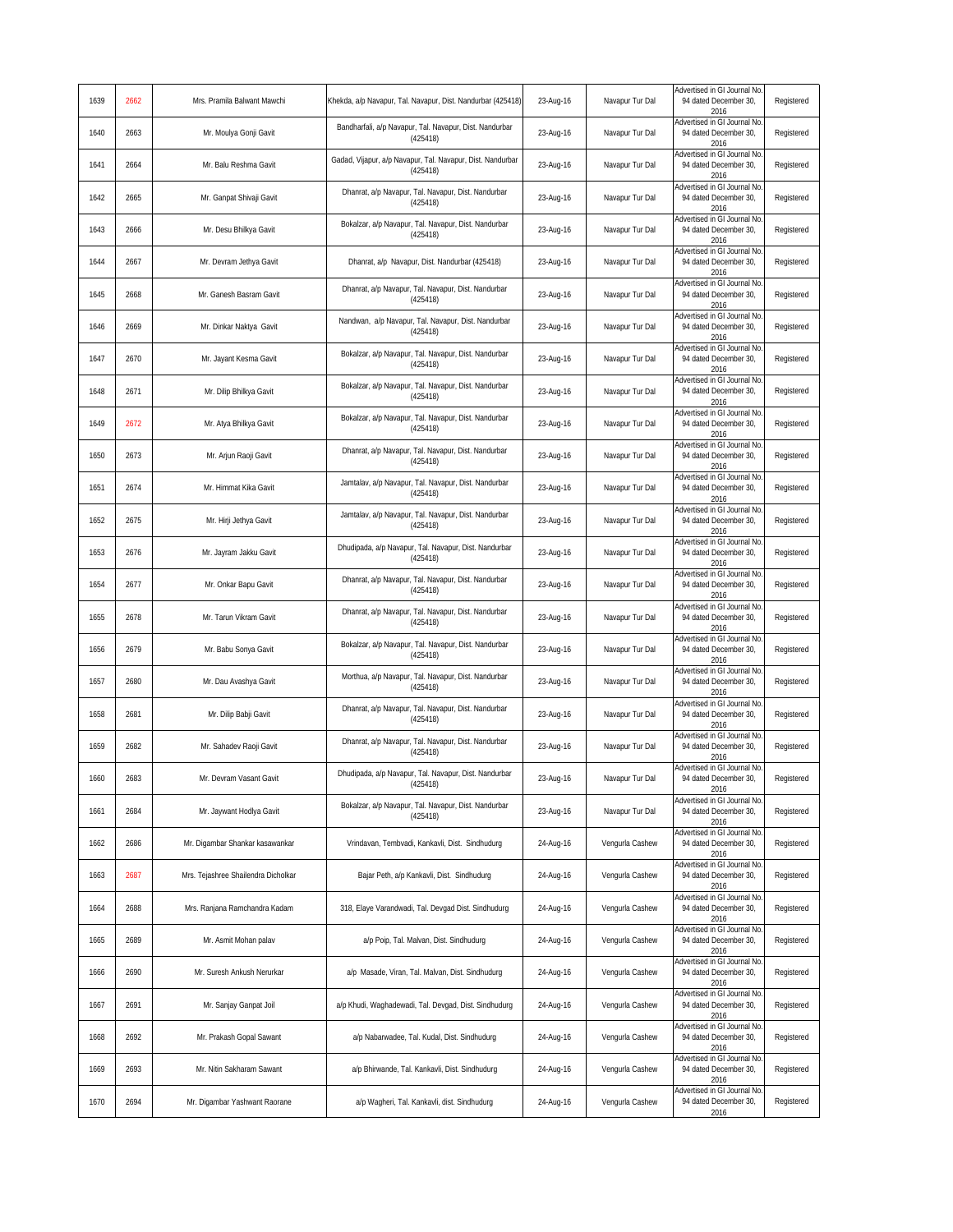| 1671 | 2695 | Mrs. Puja Hemant Sawant              | a/p Nandgaon, Tal. Kankavli, Dist. Sindhudurg                                                                | 24-Aug-16 | Vengurla Cashew | Advertised in GI Journal No.<br>94 dated December 30,<br>2016 | Registered |
|------|------|--------------------------------------|--------------------------------------------------------------------------------------------------------------|-----------|-----------------|---------------------------------------------------------------|------------|
| 1672 | 2696 | Mr. Dinesh Shankar Satardekar        | a/p Andurle, Tal. Kudal, Dist. Sindhudurg                                                                    | 24-Aug-16 | Vengurla Cashew | Advertised in GI Journal No<br>94 dated December 30,<br>2016  | Registered |
| 1673 | 2697 | Mr. Sadashiv Vithal Rane             | House no.1208, a/p Insuli, Sawantatemb, Tal. Sawantwadi.<br>Dist. Sindhudurg                                 | 24-Aug-16 | Vengurla Cashew | Advertised in GI Journal No<br>94 dated December 30.<br>2016  | Registered |
| 1674 | 2698 | Mr. Bhagwan Narayan Vengurlekar      | a/p Andurle, Tal. Kudal, Dist. Sindhudurg                                                                    | 24-Aug-16 | Vengurla Cashew | Advertised in GI Journal No<br>94 dated December 30,<br>2016  | Registered |
| 1675 | 2699 | Mr. Mahendra Sitaram Rane            | a/p Wagheri, Tal. Kankavli, Dist. Sindhudurg                                                                 | 24-Aug-16 | Vengurla Cashew | Advertised in GI Journal No<br>94 dated December 30,<br>2016  | Registered |
| 1676 | 2700 | Mr. Vijay Sadashiv Rane              | a/p Kunkavan, Tal. Devgad, Dist. Sindhudurg                                                                  | 24-Aug-16 | Vengurla Cashew | Advertised in GI Journal No<br>94 dated December 30,<br>2016  | Registered |
| 1677 | 2701 | Mr. Amey Shashikant Palav            | Plot No. D/8, MIDC, Kudal, Tal. Kudal, Dist. Sindhudurg                                                      | 24-Aug-16 | Vengurla Cashew | Advertised in GI Journal No<br>94 dated December 30,<br>2016  | Registered |
| 1678 | 2702 | Mr. Pramod Shashikant Bhogate        | a/p Pawashi, Tal. Kudal, Dist. Sindhudurg                                                                    | 24-Aug-16 | Vengurla Cashew | Advertised in GI Journal No<br>94 dated December 30,<br>2016  | Registered |
| 1679 | 2703 | Mr. Shashikant Shankar Palav         | a/p Bilwas, Tal. Malvan                                                                                      | 24-Aug-16 | Vengurla Cashew | Advertised in GI Journal No<br>94 dated December 30,<br>2016  | Registered |
| 1680 | 2704 | Mr. Suresh Ganpati Desai             | Navin Kurli Vasahat, Phonda Ghat, Tal. Kankavli, Dist.<br>Sindhudurg                                         | 24-Aug-16 | Vengurla Cashew | Advertised in GI Journal No<br>94 dated December 30,<br>2016  | Registered |
| 1681 | 2705 | Mr. Sachin Anant Sapale              | a/p Phonda Ghat, Bijali Nagar, Tal. Kankavli, Dist. Sindhudurg                                               | 24-Aug-16 | Vengurla Cashew | Advertised in GI Journal No<br>94 dated December 30,<br>2016  | Registered |
| 1682 | 2706 | Mr. Namdeo Yashwant Tawade           | a/p Wagheri, Tal. Kankavli, Dist. Sindhudurg                                                                 | 24-Aug-16 | Vengurla Cashew | Advertised in GI Journal No<br>94 dated December 30,<br>2016  | Registered |
| 1683 | 2707 | Mr. Uday Bhagvan Sawant              | a/p Digvale, Tal. Kankavli, Dist. Sindhudurg                                                                 | 24-Aug-16 | Vengurla Cashew | Advertised in GI Journal No<br>94 dated December 30,<br>2016  | Registered |
| 1684 | 2708 | Mr. Shrikrishna Ramchanda Rane       | a/p Pawashi, Tal. Kudal, Dist. Sindhudurg                                                                    | 24-Aug-16 | Vengurla Cashew | Advertised in GI Journal No<br>94 dated December 30,<br>2016  | Registered |
| 1685 | 2709 | Mr. Prakash Chandrakant Pawaskar     | a/p Sukalwad, Tal. Malvan, Dist. Sindhudurg                                                                  | 24-Aug-16 | Vengurla Cashew | Advertised in GI Journal No<br>94 dated December 30,<br>2016  | Registered |
| 1686 | 2710 | Mrs. Minakshi Damodar Loke           | a/p Mithbav, Tal. Devgad, Dist. Sindhudurg                                                                   | 24-Aug-16 | Vengurla Cashew | Advertised in GI Journal No<br>94 dated December 30,<br>2016  | Registered |
| 1687 | 2711 | Mrs. Priyanka Pandurang Rane         | a/p Pawashi, Tal. Kudal, Dist. Sindhudurg                                                                    | 24-Aug-16 | Vengurla Cashew | Advertised in GI Journal No<br>94 dated December 30,<br>2016  | Registered |
| 1688 | 2712 | Mr. Digambar sadashiv Bondre         | a/p Charatha (Tembvadi), Tal. Sawantwadi, Dist. Sindhudurg                                                   | 24-Aug-16 | Vengurla Cashew | Advertised in GI Journal No<br>94 dated December 30,<br>2016  | Registered |
| 1689 | 2713 | Dr. Ms. Naseema Mohammad Amin Hurzuk | a/p More, Tal. Kudal, Dist. Sindhudurg                                                                       | 24-Aug-16 | Vengurla Cashew | Advertised in GI Journal No<br>94 dated December 30,<br>2016  | Registered |
| 1690 | 2714 | Mr. Vijay Laxmikant Kanekar          | a/p kalmath Bazarpeth, Tal. Kankavli, Dist. Sindhudug                                                        | 24-Aug-16 | Vengurla Cashew | Advertised in GI Journal No<br>94 dated December 30,<br>2016  | Registered |
| 1691 | 2715 | Mr. Abhay Sakharam Sarmalkar         | 589, Bhatwadi-Adavali, Tal. Malvan, Dist. Sindhudurg<br>(416614)                                             | 24-Aug-16 | Vengurla Cashew | Advertised in GI Journal No<br>94 dated December 30,<br>2016  | Registered |
| 1692 | 2716 | Mr. Pandurang Mukund Harchande       | 335, Nandos, Gadkari Wada, Tal. Malvan, Dist. Sindhudurg                                                     | 24-Aug-16 | Vengurla Cashew | Advertised in GI Journal No.<br>94 dated December 30.<br>2016 | Registered |
| 1693 | 2717 | Mrs. Sumitra Eknath Teli             | a/p kunkeshwar (Bazaar Peth), Tal. Devgad, Dist.<br>Sindhudurg                                               | 24-Aug-16 | Vengurla Cashew | Advertised in GI Journal No.<br>94 dated December 30,<br>2016 | Registered |
| 1694 | 2718 | Mr. Eknath Keshav Teli               | a/p Kunkeshwar (Bazaar Peth), Tal. Devgad, Dist. Sindhudurg                                                  | 24-Aug-16 | Vengurla Cashew | Advertised in GI Journal No<br>94 dated December 30,<br>2016  | Registered |
| 1695 | 2719 | Mrs. Asmita prabhakar Iswalkar       | a/p Sambhajinagar, Tal. Kankavli, Dist. Sindhudurg                                                           | 24-Aug-16 | Vengurla Cashew | Advertised in GI Journal No.<br>94 dated December 30,<br>2016 | Registered |
| 1696 | 2720 | Mr. Pradeep Prabhakar Iswalkar       | a/p Sambhajinagar, Kharepatan, Tal. Kankavli, Dist.<br>Sindhudurg                                            | 24-Aug-16 | Vengurla Cashew | Advertised in GI Journal No<br>94 dated December 30,<br>2016  | Registered |
| 1697 | 2721 | Mr. Prathamesh Mohanrao Sawant       | a/p Natal (Vijaywadi), Tal. Kankavli, Dist. Sindhudurg                                                       | 24-Aug-16 | Vengurla Cashew | Advertised in GI Journal No<br>94 dated December 30,<br>2016  | Registered |
| 1698 | 2722 | Mr. Suhas Jagannath Palav            | House no. 1/336, Guruchhaya, Naradave Road, Nath Pai<br>Nagar, a/p Kankavli, Tal. Kankavli, Dist. Sindhudurg | 24-Aug-16 | Vengurla Cashew | Advertised in GI Journal No<br>94 dated December 30,<br>2016  | Registered |
| 1699 | 2723 | Mr. Devendra Harishchandra Loke      | a/p Asalade (Madhaliwadi), Tal. Kankavli, Dist. Sindhudurg<br>(416610)                                       | 24-Aug-16 | Vengurla Cashew | Advertised in GI Journal No.<br>94 dated December 30,<br>2016 | Registered |
| 1700 | 2724 | Mr. Vinayak Arjun Dalvi              | a/p Natal, Tal. Kankavli, Dist. Sindhudurg                                                                   | 24-Aug-16 | Vengurla Cashew | Advertised in GI Journal No<br>94 dated December 30,<br>2016  | Registered |
| 1701 | 2725 | Mr. Tushar Sambhaji Verlekar         | Siddhai Nivas, a/p Kasal, Tal. Kudal, Dist. Sindhudurg                                                       | 24-Aug-16 | Vengurla Cashew | Advertised in GI Journal No<br>94 dated December 30,<br>2016  | Registered |
| 1702 | 2726 | Mr. Vijay Suresh Dhuri               | a/p Adeli, Jambharmala, Tal. Vengurla, Dist. Sindhudurg                                                      | 24-Aug-16 | Vengurla Cashew | Advertised in GI Journal No<br>94 dated December 30,<br>2016  | Registered |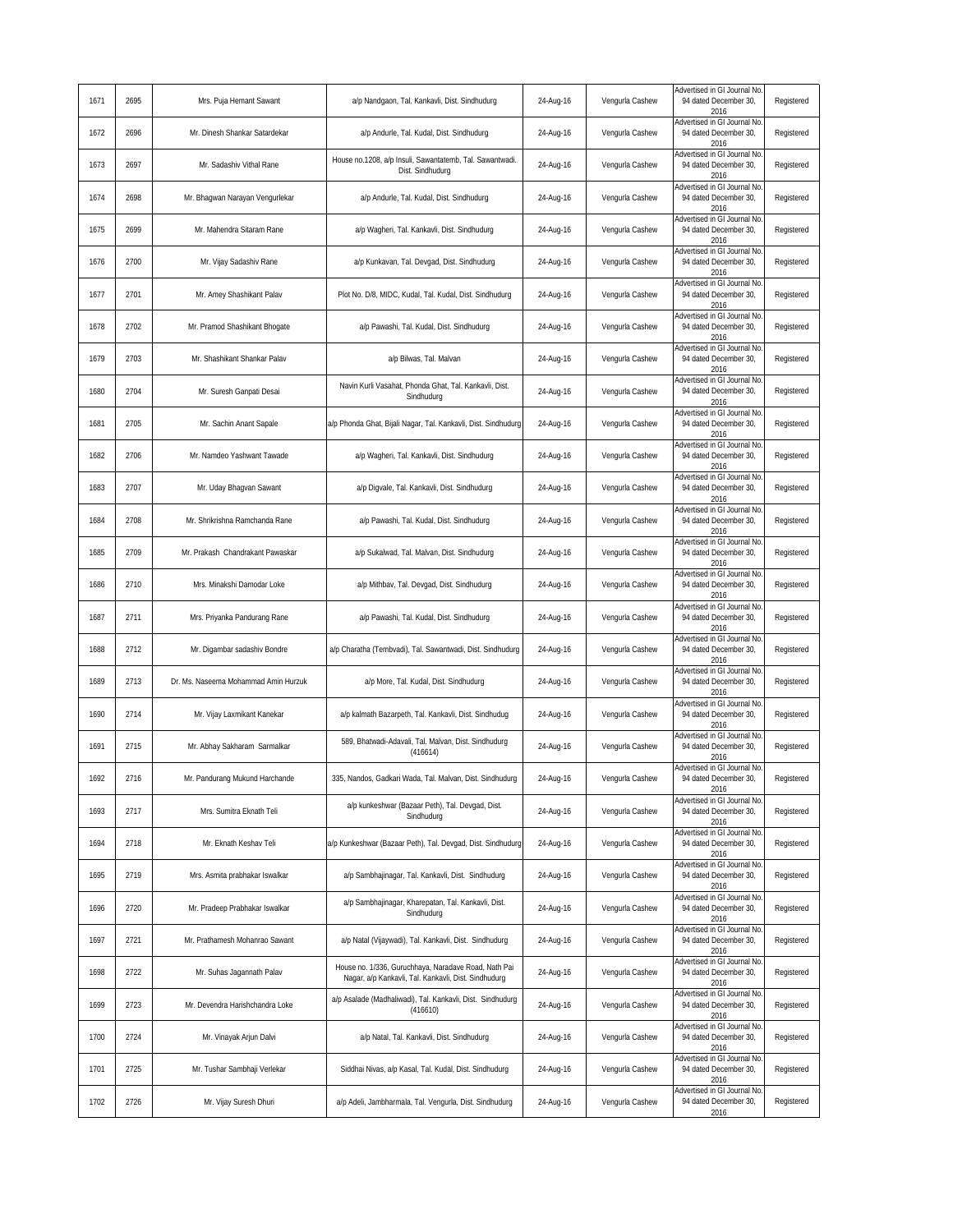| 1703 | 2727 | Mr. Ajit Jaywant Naik                            | a/p Aronda, Tal. Sawantwadi, Dist. Sindhudurg                                             | 24-Aug-16 | Vengurla Cashew | Advertised in GI Journal No<br>94 dated December 30,<br>2016        | Registered |
|------|------|--------------------------------------------------|-------------------------------------------------------------------------------------------|-----------|-----------------|---------------------------------------------------------------------|------------|
| 1704 | 2728 | Mr. Digvijay Bhimrao Sapkal S/O. Ramchandra Rane | Near Gawdeshwar Temple, a/p Vengurla, Tal. Vengurla, Dist.<br>Sindhudurg                  | 24-Aug-16 | Vengurla Cashew | <b>Advertised in GI Journal No</b><br>94 dated December 30,<br>2016 | Registered |
| 1705 | 2729 | Mr. Atmaram Dhondu Chavan                        | a/p Vajrat Tal. Vengurla, Dist. Sindhudurg                                                | 24-Aug-16 | Vengurla Cashew | Advertised in GI Journal No<br>94 dated December 30,<br>2016        | Registered |
| 1706 | 2730 | Mr. Mandar Shailendra Shirsat                    | Jijamata Chowk, Kudal, a/p, Tal. Kudal, Dist. Sindhudurg                                  | 24-Aug-16 | Vengurla Cashew | Advertised in GI Journal No<br>94 dated December 30.<br>2016        | Registered |
| 1707 | 2731 | Mr. Anant Kashinath Rane                         | Gavathanwadi, a/p Wagheri, Tal. Kankavli, Dist. Sindhudurg                                | 24-Aug-16 | Vengurla Cashew | Advertised in GI Journal No<br>94 dated December 30,<br>2016        | Registered |
| 1708 | 2732 | Mrs. Jaywanti Jagannath Nar                      | Undeel, a/p Phanasgaon, Tal. Devgad, Dist. Sindhudurg                                     | 24-Aug-16 | Vengurla Cashew | Advertised in GI Journal No<br>94 dated December 30,<br>2016        | Registered |
| 1709 | 2733 | Mr. Santosh Manohar Kadam                        | a/p Ovaliye, Vayanganwadi, Tal. Malvan, Dist. Sindhudurg                                  | 24-Aug-16 | Vengurla Cashew | Advertised in GI Journal No<br>94 dated December 30,<br>2016        | Registered |
| 1710 | 2734 | Mr. Mahadeo Krishna Tawate                       | a/p Shivadav, Tambatwadi, Tal. Kankavli, Dist. Sindhudurg                                 | 24-Aug-16 | Vengurla Cashew | <b>Advertised in GI Journal No</b><br>94 dated December 30,<br>2016 | Registered |
| 1711 | 2735 | Mr. Vyankatesh Ganapat Thakur                    | a/p Shivdav, Near Andhari Rice Mill, Tembwadi, Tal. Kankavli<br>Dist. Sindhudurg          | 24-Aug-16 | Vengurla Cashew | Advertised in GI Journal No<br>94 dated December 30,<br>2016        | Registered |
| 1712 | 2736 | Mrs. Swati Narayan Ranade                        | a/p Nadgive (Kharepatan), Tembwadi, Tal. Kankavli, Dist.<br>Sindhudurg                    | 24-Aug-16 | Vengurla Cashew | Advertised in GI Journal No<br>94 dated December 30,<br>2016        | Registered |
| 1713 | 2737 | Mr. Uday Balkrishna Sawant                       | a/p Are, Tal. Devgad, Dist. Sindhudurg                                                    | 24-Aug-16 | Vengurla Cashew | Advertised in GI Journal No<br>94 dated December 30,<br>2016        | Registered |
| 1714 | 2738 | Mr. Mahendra Bhalchandra Khot                    | Shraddha, Kaleshwar Nagar, Kalemath, Tal. Kankavli, Dist.<br>Sindhudurg                   | 24-Aug-16 | Vengurla Cashew | Advertised in GI Journal No<br>94 dated December 30,<br>2016        | Registered |
| 1715 | 2739 | Mr. Rohan Pundalik Shetye                        | a/p Shirgaon, Tal. Devgad, Dist. Sindhudurg                                               | 24-Aug-16 | Vengurla Cashew | dvertised in GI Journal No<br>94 dated December 30,<br>2016         | Registered |
| 1716 | 2740 | Mr. Sambhaji Gajanam Satam                       | a/p Shirgaon, Tal. Devgad, Dist. Sindhudurg                                               | 24-Aug-16 | Vengurla Cashew | Advertised in GI Journal No<br>94 dated December 30,<br>2016        | Registered |
| 1717 | 2741 | Mrs. Pratiksha Pradip Bane                       | a/p Shidvane (Konewadi), Tal. Kankavli, Dist. Sindhudurg                                  | 24-Aug-16 | Vengurla Cashew | Advertised in GI Journal No<br>94 dated December 30,<br>2016        | Registered |
| 1718 | 2742 | Mr. Dnyanoba Tukaram Rane                        | a/p Ambrad, Parabwadi, Tal. Kudal, Dist. Sindhudurg                                       | 24-Aug-16 | Vengurla Cashew | Advertised in GI Journal No<br>94 dated December 30,<br>2016        | Registered |
| 1719 | 2743 | Mrs. Sneha Subhash Sawant                        | a/p Ambrad, Mogaranewadi, Tal. Kankavli, Dist. Sindhudurg                                 | 24-Aug-16 | Vengurla Cashew | Advertised in GI Journal No<br>94 dated December 30,<br>2016        | Registered |
| 1720 | 2744 | Mr. Prasad Vasudeo Lad                           | a/p Nandgaon, Ladachiwadi, Tal. Kankavli, Dist. Sindhudurg                                | 24-Aug-16 | Vengurla Cashew | Advertised in GI Journal No<br>94 dated December 30,<br>2016        | Registered |
| 1721 | 2745 | Mr. Santosh Hari Gurav                           | a/p patgaon, Tal. Devgad, Dist. Sindhudurg                                                | 24-Aug-16 | Vengurla Cashew | Advertised in GI Journal No<br>94 dated December 30,<br>2016        | Registered |
| 1722 | 2746 | Mr. Dilip Ganesh Bhaip                           | a/p Onkar Building, Vaishyavada, Near Maruti Mandir, Tal.<br>Sawantwadi, Dist. Sindhudurg | 24-Aug-16 | Vengurla Cashew | Advertised in GI Journal No<br>94 dated December 30,<br>2016        | Registered |
| 1723 | 2747 | Mr. Pramod Dipak Gurav                           | a/p Pendhari, Tal. Devgad, Dist. Sindhudurg                                               | 24-Aug-16 | Vengurla Cashew | Advertised in GI Journal No<br>94 dated December 30,<br>2016        | Registered |
| 1724 | 2748 | Mr. Ramchandra Babi Kondurkar                    | a/p Dewoolwadi (Vetore), Tal. Vengurla, Dist. Sindhudurg                                  | 24-Aug-16 | Vengurla Cashew | Advertised in GI Journal No<br>94 dated December 30.<br>2016        | Registered |
| 1725 | 2749 | Mr. Tulshiram Vasudeo Raorane                    | Shivarai Apt, Near Kankavli College, Tal. Kankavli, Dist.<br>Sindhudurg                   | 24-Aug-16 | Vengurla Cashew | Advertised in GI Journal No<br>94 dated December 30,<br>2016        | Registered |
| 1726 | 2750 | Mr. Milind Anant Somale                          | a/p Somalewadi (Patgaon), Tal. Devgad, Dist. Sindhudurg                                   | 24-Aug-16 | Vengurla Cashew | <b>Advertised in GI Journal No</b><br>94 dated December 30,<br>2016 | Registered |
| 1727 | 2751 | Mr. Sadanand Govind Rane                         | a/p Triveni Farm, Masure Tal. Malvan, Dist. Sindhudurg                                    | 24-Aug-16 | Vengurla Cashew | dvertised in GI Journal No<br>94 dated December 30,<br>2016         | Registered |
| 1728 | 2752 | Mr. Arvind Anand Somale                          | a/p Goval Somalewadi (Patgaon), Tal. Devgad, Dist.<br>Sindhudurg                          | 24-Aug-16 | Vengurla Cashew | Advertised in GI Journal No<br>94 dated December 30,<br>2016        | Registered |
| 1729 | 2753 | Mr. Bhalchandra Bajirao Satam                    | a/p Aainal Gavthan, Tal. Kankavli, Dist. Sindhudurg                                       | 24-Aug-16 | Vengurla Cashew | Advertised in GI Journal No<br>94 dated December 30,<br>2016        | Registered |
| 1730 | 2754 | Mr. Muralidhar Dinkar Rane                       | a/p Wagheri, Tal. Kankavli, Dist. Sindhudurg                                              | 24-Aug-16 | Vengurla Cashew | Advertised in GI Journal No<br>94 dated December 30,<br>2016        | Registered |
| 1731 | 2755 | Mr. Rajendra Manohar Khatavkar                   | a/p Nadhavade, Tal. Vaibhavwadi, Dist. Sindhudurg                                         | 24-Aug-16 | Vengurla Cashew | Advertised in GI Journal No.<br>94 dated December 30,<br>2016       | Registered |
| 1732 | 2756 | Mrs. Meghali Sahadev Lad                         | a/p Velgive (Waghivare), Tal. Devgad, Dist. Sindhudurg                                    | 24-Aug-16 | Vengurla Cashew | Advertised in GI Journal No<br>94 dated December 30,<br>2016        | Registered |
| 1733 | 2757 | Mr. Santosh Budhaji Sawant                       | a/p Digas (Rubadgaon), Tal. Devgad, Dist. Sindhudurg                                      | 24-Aug-16 | Vengurla Cashew | Advertised in GI Journal No<br>94 dated December 30,<br>2016        | Registered |
| 1734 | 2758 | Mr. Mangesh Shankar Nevage                       | a/p Math-Khurd (Wagheri), Tal. Kakavli, Dist. Sindhudurg                                  | 24-Aug-16 | Vengurla Cashew | Advertised in GI Journal No<br>94 dated December 30,<br>2016        | Registered |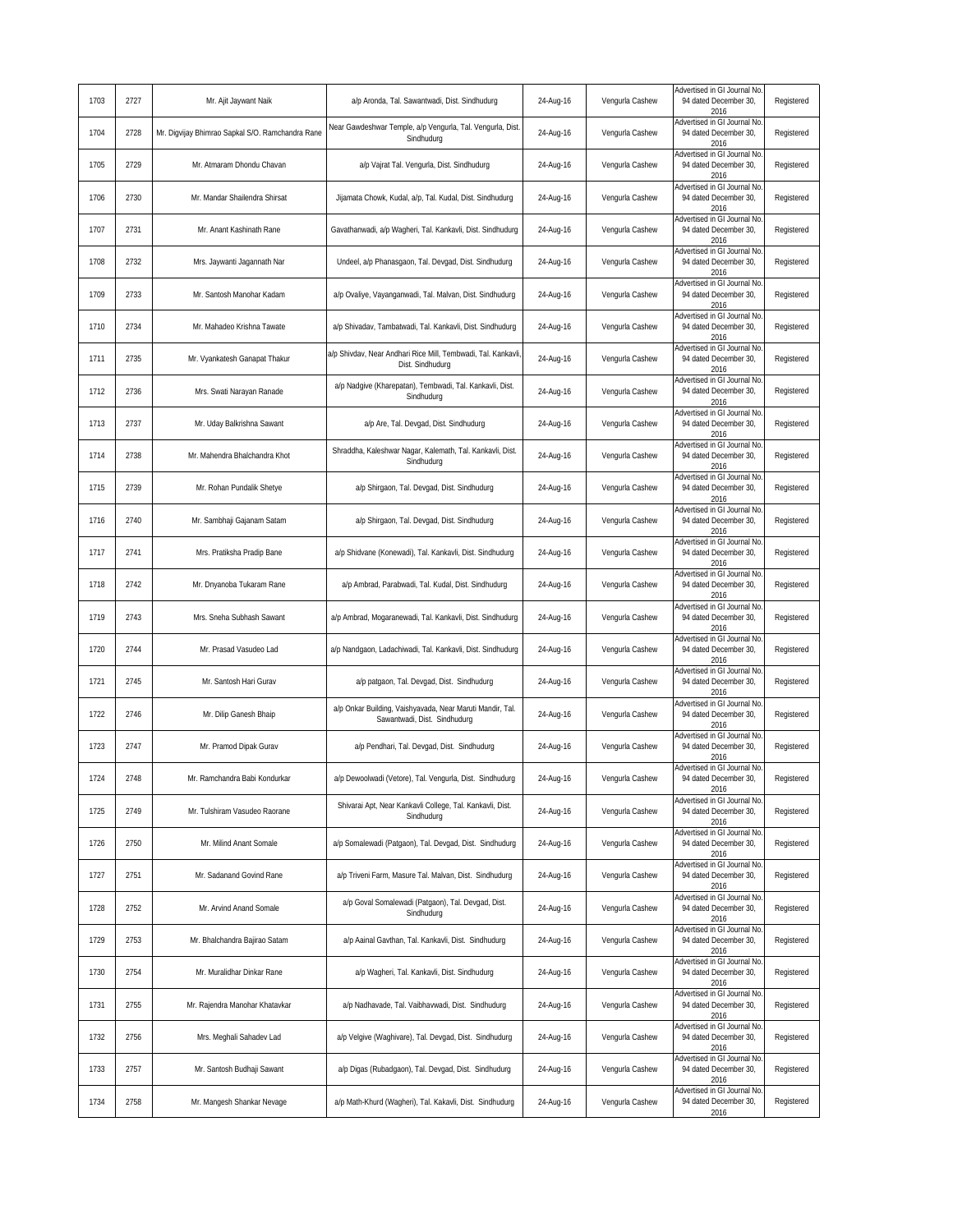| 1735 | 2759 | Mr. Sandip Krishna Kamble         | a/p Pombhurle, Tal. Devgad, Dist. Sindhudurg                             | 24-Aug-16 | Vengurla Cashew | Advertised in GI Journal No<br>94 dated December 30,<br>2016  | Registered |
|------|------|-----------------------------------|--------------------------------------------------------------------------|-----------|-----------------|---------------------------------------------------------------|------------|
| 1736 | 2761 | Mr. Subhash Dattatray Arve        | a/p Borgaon, Tal. Tasgaon, Dist. Sangli (416312)                         | 26-Aug-16 | Sangli Raisins  | Advertised in GI Journal No<br>94 dated December 30,<br>2016  | Registered |
| 1737 | 2762 | Mr. Prakash Annaso Ghuli          | Rama Udyan, Gagangiri Nagar, Pandharpur Road, Miraj, Dist.<br>Sangli     | 26-Aug-16 | Sangli Raisins  | Advertised in GI Journal No<br>94 dated December 30,<br>2016  | Registered |
| 1738 | 2763 | Mr. Sanjay Bhimrao Bargale        | a/p Malgaon, Tal. Miraj, Dist. Sangli                                    | 26-Aug-16 | Sangli Raisins  | Advertised in GI Journal No<br>94 dated December 30,<br>2016  | Registered |
| 1739 | 2764 | Mr. Vinod Sukumar Savakar         | a/p Malgaon, Tal. Miraj, Dist. Sangli                                    | 26-Aug-16 | Sangli Raisins  | Advertised in GI Journal No<br>94 dated December 30,<br>2016  | Registered |
| 1740 | 2765 | Mr. Sahebrao Rangrao Chavan       | a/p Dafalapur, Tal. Jat, Dist. Sangli                                    | 26-Aug-16 | Sangli Raisins  | Advertised in GI Journal No<br>94 dated December 30,<br>2016  | Registered |
| 1741 | 2766 | Mr. Bahubali Shridhar Chougule    | a/p Malgaon, Tal. Miraj, Dist. Sangli                                    | 26-Aug-16 | Sangli Raisins  | Advertised in GI Journal No<br>94 dated December 30,<br>2016  | Registered |
| 1742 | 2767 | Mr. Ramesh Balaso Ghuli           | a/p Subhashnagar, Tal. Miraj, Dist. Sangli                               | 26-Aug-16 | Sangli Raisins  | Advertised in GI Journal No<br>94 dated December 30,<br>2016  | Registered |
| 1743 | 2768 | Mr. Prabhakar Narayan Wandare     | Wandare Mala, Subhashnagar, Tal. Miraj, Dist. Sangli                     | 26-Aug-16 | Sangli Raisins  | Advertised in GI Journal No<br>94 dated December 30,<br>2016  | Registered |
| 1744 | 2769 | Mr. Mahadev Jaywant Rajmane       | Rajmane Mala, Subhashnagar, Malgaon, Tal. Miraj, Dist.<br>Sangli         | 26-Aug-16 | Sangli Raisins  | Advertised in GI Journal No<br>94 dated December 30,<br>2016  | Registered |
| 1745 | 2770 | Mr. Rushikesh Serjerao Patil      | a/p Palus, Tal. Palus, Dist. Sangli                                      | 26-Aug-16 | Sangli Raisins  | Advertised in GI Journal No<br>94 dated December 30,<br>2016  | Registered |
| 1746 | 2771 | Mr. Shital Raosaheb Chougule      | Gomtesh', Othonel Colony, PNP Road, Miraj, Dist. Sangli                  | 26-Aug-16 | Sangli Raisins  | Advertised in GI Journal No<br>94 dated December 30,<br>2016  | Registered |
| 1747 | 2772 | Mr. Pradip Raghunath Khochage     | a/p Narwad (Lakshminagar), Tal. Miraj, Dist. Sangli                      | 26-Aug-16 | Sangli Raisins  | Advertised in GI Journal No<br>94 dated December 30,<br>2016  | Registered |
| 1748 | 2773 | Mr. Pramod Vishwanath Patil       | a/p Bedak (Arag), Mangsuli Road, Patat Mala, Tal. Miraj, Dist.<br>Sangli | 26-Aug-16 | Sangli Raisins  | Advertised in GI Journal No<br>94 dated December 30,<br>2016  | Registered |
| 1749 | 2774 | Mr. Vinod Raosaheb Kabade         | Subhashnagar, Tal. Miraj, Dist. Sangli                                   | 26-Aug-16 | Sangli Raisins  | Advertised in GI Journal No<br>94 dated December 30,<br>2016  | Registered |
| 1750 | 2775 | Mr. Rahul Raosaheb Kabade         | Subhashnagar, Tal. Miraj, Dist. Sangli                                   | 26-Aug-16 | Sangli Raisins  | Advertised in GI Journal No<br>94 dated December 30,<br>2016  | Registered |
| 1751 | 2776 | Mr. Nabiso Rahiman Mulla          | a/p Umadi (Vitthalwadi), Tal. Jat, Dist. Sangli                          | 26-Aug-16 | Sangli Raisins  | Advertised in GI Journal No<br>94 dated December 30,<br>2016  | Registered |
| 1752 | 2777 | Mr. Dashrath Baburao Chavan       | a/p Umadi (Vitthalwadi), Tal. Jat, Dist. Sangli                          | 26-Aug-16 | Sangli Raisins  | Advertised in GI Journal No<br>94 dated December 30,<br>2016  | Registered |
| 1753 | 2778 | Mr. Rajendra Dhanchandra Bargale  | a/p Malgaon, Tal. Miraj, Dist. Sangli                                    | 26-Aug-16 | Sangli Raisins  | Advertised in GI Journal No<br>94 dated December 30,<br>2016  | Registered |
| 1754 | 2779 | Mr. Balasaheb Bhimrao Bargale     | a/p Malgaon, Tal. Miraj, Dist. Sangli                                    | 26-Aug-16 | Sangli Raisins  | Advertised in GI Journal No<br>94 dated December 30,<br>2016  | Registered |
| 1755 | 2780 | Mr. Babasaheb Dhanchandra Barqale | a/p Malgaon, Tal. Miraj, Dist. Sangli                                    | 26-Aug-16 | Sangli Raisins  | Advertised in GI Journal No<br>94 dated December 30,<br>2016  | Registered |
| 1756 | 2781 | Mr. Raygonda Baburao Patil        | a/p Bedag, Tal. Miraj, Dist. Sangli                                      | 26-Aug-16 | Sangli Raisins  | Advertised in GI Journal No<br>94 dated December 30.<br>2016  | Registered |
| 1757 | 2782 | Mr. Krishndeo Yashwant Mohite     | a/p Agalgaon, Tal. Kavathe Mahakal, Dist. Sangli                         | 26-Aug-16 | Sangli Raisins  | Advertised in GI Journal No<br>94 dated December 30,<br>2016  | Registered |
| 1758 | 2783 | Mr. Shivam Raygonda Patil         | a/p Bedag, Tal. Miraj, Dist. Sangli                                      | 26-Aug-16 | Sangli Raisins  | Advertised in GI Journal No<br>94 dated December 30,<br>2016  | Registered |
| 1759 | 2784 | Muralidhar Baburao patil          | a/p Bedag, Tal. Miraj, Dist. Sangli                                      | 26-Aug-16 | Sangli Raisins  | Advertised in GI Journal No<br>94 dated December 30,<br>2016  | Registered |
| 1760 | 2785 | Mr. Chandrashekhar Babgonda Patil | Shanivar peth, Near Balaji Mandir, Miraj, Dist. Sangli                   | 26-Aug-16 | Sangli Raisins  | Advertised in GI Journal No<br>94 dated December 30,<br>2016  | Registered |
| 1761 | 2786 | Mr. Vitthal Baburao Chavan        | a/p Umadi (Vitthalwadi), Tal. Jat, Dist. Sangli                          | 26-Aug-16 | Sangli Raisins  | Advertised in GI Journal No.<br>94 dated December 30,<br>2016 | Registered |
| 1762 | 2787 | Mr. Tatyaso Kashinath Patil       | Gayranwadi, Narwad, Tal. Miraj, Dist. Sangli                             | 26-Aug-16 | Sangli Raisins  | Advertised in GI Journal No<br>94 dated December 30,<br>2016  | Registered |
| 1763 | 2788 | Mr. Kalgonda Sadhashiv Patil      | a/p Narwad, Tal. Miraj, Dist. Sangli                                     | 26-Aug-16 | Sangli Raisins  | Advertised in GI Journal No<br>94 dated December 30,<br>2016  | Registered |
| 1764 | 2789 | Mr. Rajgonda Khangonda Patil      | a/p Sawalaj Tal. Tasgaon Dist. Sangli                                    | 26-Aug-16 | Sangli Raisins  | dvertised in GI Journal No<br>94 dated December 30,<br>2016   | Registered |
| 1765 | 2790 | Mr. Dilip Pandurang Kulkarni      | a/p Naagthane, Tal. Palus, Dist. Sangli                                  | 26-Aug-16 | Sangli Raisins  | dvertised in GI Journal No<br>94 dated December 30,<br>2016   | Registered |
| 1766 | 2791 | Mr. Vijay Laxman Shinde           | a/p morale, Tal. Palus, Dist. Sangli                                     | 26-Aug-16 | Sangli Raisins  | Advertised in GI Journal No<br>94 dated December 30,<br>2016  | Registered |
|      |      |                                   |                                                                          |           |                 |                                                               |            |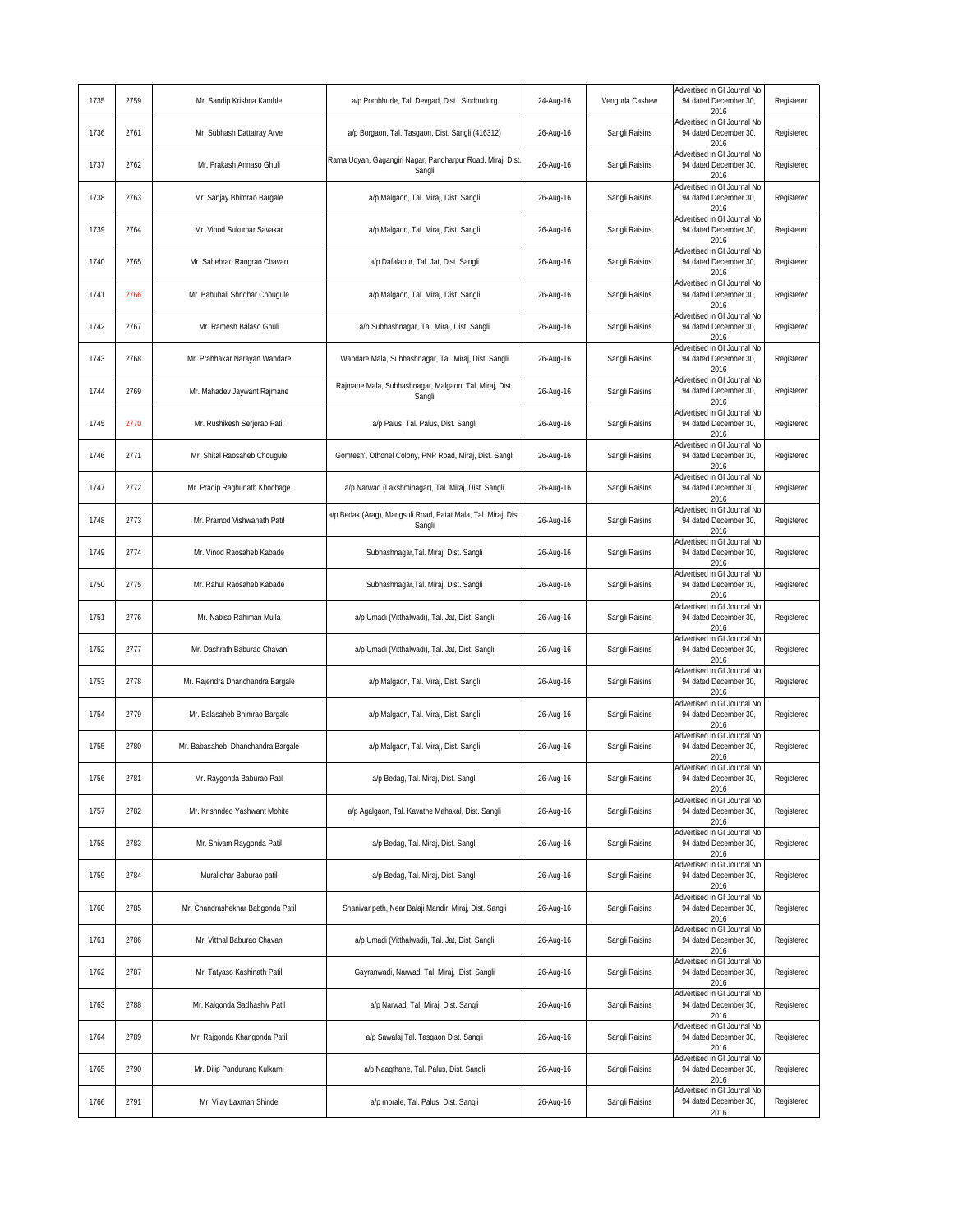| 1767 | 2792 | Mr. Subhash Ananda Sawashe          | a/p morale, Tal. Palus, Dist. Sangli                                                     | 26-Aug-16 | Sangli Raisins | Advertised in GI Journal No<br>94 dated December 30,<br>2016        | Registered |
|------|------|-------------------------------------|------------------------------------------------------------------------------------------|-----------|----------------|---------------------------------------------------------------------|------------|
| 1768 | 2793 | Mr. Raosaheb Ramchandra Kabade      | Subhashnagar, Malgaon Road, Tal. Miraj, Dist. Sangli                                     | 26-Aug-16 | Sangli Raisins | Advertised in GI Journal No<br>94 dated December 30,<br>2016        | Registered |
| 1769 | 2794 | Mr. Pramod Dhanpal Kabade           | Deep', OPP. Herwadkar Residency, Othonel Colony,<br>Pandharpur Road, Miraj, Dist. Sangli | 26-Aug-16 | Sangli Raisins | Advertised in GI Journal No<br>94 dated December 30.<br>2016        | Registered |
| 1770 | 2795 | Mr. Arvind Annasaheb Ghuli          | Rama udyan, Miraj-Pandharpur Road, Miraj, Dist. Sangli                                   | 26-Aug-16 | Sangli Raisins | Advertised in GI Journal No<br>94 dated December 30.<br>2016        | Registered |
| 1771 | 2796 | Mr. Shreyans Shital Chougule        | Gomatesh', Othonel Colony, Miraj-Pandharpur Road, Miraj,<br>Dist. Sangli                 | 26-Aug-16 | Sangli Raisins | Advertised in GI Journal No<br>94 dated December 30,<br>2016        | Registered |
| 1772 | 2797 | Sarita Shital Chougule              | Gomatesh', Othonel Colony, Miraj-Pandharpur Road, Miraj,<br>Dist. Sangli                 | 26-Aug-16 | Sangli Raisins | Advertised in GI Journal No<br>94 dated December 30,<br>2016        | Registered |
| 1773 | 2798 | Mr. Shrenik Shitalkumar Chougule    | Gomatesh', Othonel Colony, Miraj-Pandharpur Road, Miraj,<br>Dist. Sangli                 | 26-Aug-16 | Sangli Raisins | Advertised in GI Journal No<br>94 dated December 30,<br>2016        | Registered |
| 1774 | 2799 | Mr. Vitthal Appanna Mali            | a/p Bedag, Tal. Miraj, Dist. Sangli                                                      | 26-Aug-16 | Sangli Raisins | Advertised in GI Journal No<br>94 dated December 30,<br>2016        | Registered |
| 1775 | 2800 | Mr. Mangesh Sidgonda Patil          | a/p kupwad, Tal. Miraj, Dist. Sangli                                                     | 26-Aug-16 | Sangli Raisins | Advertised in GI Journal No<br>94 dated December 30,<br>2016        | Registered |
| 1776 | 2801 | Mr. Umesh Vishwanath Patil          | a/p Bedak (Arag), Mangsuli Road, Patat Mala, Tal. Miraj, Dist<br>Sangli                  | 26-Aug-16 | Sangli Raisins | Advertised in GI Journal No<br>94 dated December 30,<br>2016        | Registered |
| 1777 | 2802 | Mr. Amol Bapuso Patil               | a/p Bedag, Near Gangadhar Awati Mala, Tal. Miraj, Dist.<br>Sangli                        | 26-Aug-16 | Sangli Raisins | Advertised in GI Journal No<br>94 dated December 30,<br>2016        | Registered |
| 1778 | 2803 | Mr. Amit Kakasaheb Patil            | Shaniwar peth, Near Balaji Mandir, Miraj, Dist. Sangli                                   | 26-Aug-16 | Sangli Raisins | Advertised in GI Journal No<br>94 dated December 30,<br>2016        | Registered |
| 1779 | 2804 | Mr. Mallikarjun Babgonda Patil      | Shaniwar peth, Near Balaji Mandir, Miraj, Dist. Sangli                                   | 26-Aug-16 | Sangli Raisins | Advertised in GI Journal No<br>94 dated December 30,<br>2016        | Registered |
| 1780 | 2805 | Mr. Dhanpal Ramachandra kabade      | Deep', OPP. Herwadkar Residency, Othonel Colony,<br>Pandharpur Road, Miraj, Dist. Sangli | 27-Aug-16 | Sangli Raisins | Advertised in GI Journal No<br>94 dated December 30,<br>2016        | Registered |
| 1781 | 2806 | Mr. Sachin Dhanpal Kabade           | Deep', OPP. Herwadkar Residency, Othonel Colony,<br>Pandharpur Road, Miraj, Dist. Sangli | 27-Aug-16 | Sangli Raisins | Advertised in GI Journal No<br>94 dated December 30,<br>2016        | Registered |
| 1782 | 2807 | Mr. Suryakant Sukumar Savakar       | a/p Malgaon, Tal. Miraj, Dist. Sangli                                                    | 27-Aug-16 | Sangli Raisins | Advertised in GI Journal No.<br>94 dated December 30,<br>2016       | Registered |
| 1783 | 2808 | Mr. Abhijeet Chandrashekhar Patil   | Shaniwar peth, Near Balaji Mandir, Miraj, Dist. Sangli                                   | 27-Aug-16 | Sangli Raisins | Advertised in GI Journal No<br>94 dated December 30,<br>2016        | Registered |
| 1784 | 2809 | Mr. Abhishek Mallikarjun Patil      | Shaniwar peth, Near Balaji Mandir, Miraj, Dist. Sangli                                   | 27-Aug-16 | Sangli Raisins | Advertised in GI Journal No<br>94 dated December 30,<br>2016        | Registered |
| 1785 | 2810 | Mr. Rahul Kumar Suganawar           | Near L.I.C.Office, Shivaji Road, Miraj, Dist. Sangli                                     | 27-Aug-16 | Sangli Raisins | Advertised in GI Journal No<br>94 dated December 30,<br>2016        | Registered |
| 1786 | 2811 | Mr. Shantinath Kallappa Shirguppte  | a/p Bhose, Tal. Miraj, Dist. Sangli                                                      | 27-Aug-16 | Sangli Raisins | <b>Advertised in GI Journal No</b><br>94 dated December 30,<br>2016 | Registered |
| 1787 | 2812 | Mr. Dilip Ramchandra Mali           | a/p Bedag, Tal. Miraj, Dist. Sangli                                                      | 27-Aug-16 | Sangli Raisins | Advertised in GI Journal No<br>94 dated December 30,<br>2016        | Registered |
| 1788 | 2813 | Mr. Abasaheb Anandrao Patil         | a/p kaylapur, Tal, Mirai, Dist, Sangli                                                   | 27-Aug-16 | Sangli Raisins | Advertised in GI Journal No<br>94 dated December 30,<br>2016        | Registered |
| 1789 | 2814 | Mr. Ramesh Annappa Wandare          | Wandare Mala, Subhashnagar, Tal. Miraj, Dist. Sangli                                     | 27-Aug-16 | Sangli Raisins | Advertised in GI Journal No<br>94 dated December 30,<br>2016        | Registered |
| 1790 | 2816 | Mr. Balwant Ramkrishna Suryanwanshi | a/p Kuchi, Tal. Kavathe Mahakal, Dist. Sangli                                            | 27-Aug-16 | Sangli Raisins | Advertised in GI Journal No<br>94 dated December 30,<br>2016        | Registered |
| 1791 | 2817 | Mr. Chandrakant Babaso Chavan       | Chavan Bharat Gas, a/p Malgaon, Tal. Miraj, Dist. Sangli                                 | 27-Aug-16 | Sangli Raisins | Advertised in GI Journal No<br>94 dated December 30,<br>2016        | Registered |
| 1792 | 2818 | Mr. Janardan Sitaram Sakhare        | a/p Haroli Deshing, Tal. Kavathe Mahakal, Dist. Sangli                                   | 27-Aug-16 | Sangli Raisins | Advertised in GI Journal No<br>94 dated December 30,<br>2016        | Registered |
| 1793 | 2819 | Mr. Aniket Dattatray Sakhare        | a/p Miraj, Tal. Miraj, Dist. Sangli                                                      | 27-Aug-16 | Sangli Raisins | Advertised in GI Journal No<br>94 dated December 30,<br>2016        | Registered |
| 1794 | 2820 | Mr. Aniket Rajendra Ghuli           | a/p Malgaon, Tal. Miraj, Dist. Sangli                                                    | 27-Aug-16 | Sangli Raisins | dvertised in GI Journal No<br>94 dated December 30,<br>2016         | Registered |
| 1795 | 2821 | Mr. Yashwant Hariram Shinde         | a/p morale, Tal. Palus, Dist. Sangli                                                     | 27-Aug-16 | Sangli Raisins | Advertised in GI Journal No<br>94 dated December 30,<br>2016        | Registered |
| 1796 | 2822 | Mr. sahadev Dattaray Gorad          | a/p Malgaon, Tal. Miraj, Dist. Sangli                                                    | 27-Aug-16 | Sangli Raisins | Advertised in GI Journal No<br>94 dated December 30,<br>2016        | Registered |
| 1797 | 2823 | Mr. Ashwinikumar Neminath Hunasemar | Trishala', plot No. 16, Parshwanath Colony, Dhamni Road,<br>Sangli                       | 27-Aug-16 | Sangli Raisins | Advertised in GI Journal No<br>94 dated December 30,<br>2016        | Registered |
| 1798 | 2824 | Mr. Sanjay Tipgonda Patil           | a/p Takli, Tal. Miraj, Dist. Sangli                                                      | 27-Aug-16 | Sangli Raisins | Advertised in GI Journal No<br>94 dated December 30,<br>2016        | Registered |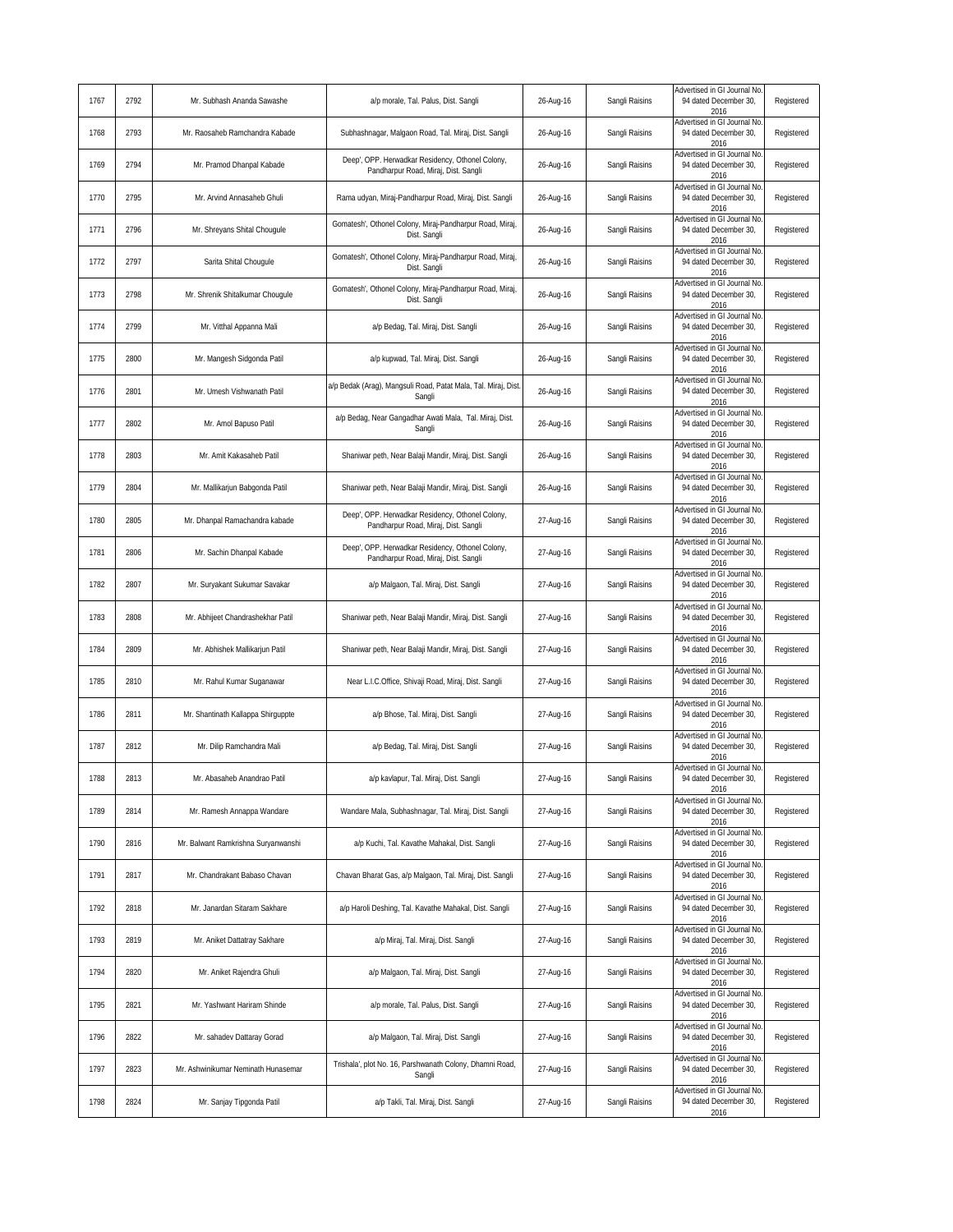| Advertised in GI Journal No<br>a/p Takli, Tal. Miraj, Dist. Sangli<br>Sangli Raisins<br>94 dated December 30,<br>1800<br>2826<br>Mr. Mahavir Ramchandra Chiparge<br>27-Aug-16<br>2016<br>Advertised in GI Journal No<br>1801<br>2827<br>Mr. Jinendra Ramchandra Chiparge<br>a/p Takli, Tal. Miraj, Dist. Sangli<br>27-Aug-16<br>Sangli Raisins<br>94 dated December 30,<br>2016<br>Advertised in GI Journal No<br>1802<br>2828<br>Mr. Kumar Ramchandra Chiparge<br>a/p Takli, Tal. Miraj, Dist. Sangli<br>27-Aug-16<br>Sangli Raisins<br>94 dated December 30,<br>2016<br>Advertised in GI Journal No<br>Sangli Raisins<br>94 dated December 30,<br>1803<br>2829<br>Mr. Nayku Aappu Rajmane (Mali)<br>a/p Subhashnagar, Tal. Miraj, Dist. Sangli<br>27-Aug-16<br>2016<br>Advertised in GI Journal No<br>1804<br>2830<br>Sangli Raisins<br>94 dated December 30,<br>Mr. Dattatray Nilkanthrao Patil<br>a/p Agalgaon, Tal. Kavathe Mahakal, Dist. Sangli<br>27-Aug-16<br>2016<br>Advertised in GI Journal No<br>2831<br>94 dated December 30,<br>1805<br>Mr. Kakasaheb Bhupal Dhamne<br>a/p Malgaon, Tal. Miraj, Dist. Sangli<br>27-Aug-16<br>Sangli Raisins<br>2016<br>Advertised in GI Journal No<br>2832<br>Sangli Raisins<br>94 dated December 30,<br>1806<br>Mr. Raviraj Hanmant Mali<br>a/p Soni, Tal. Miraj, Dist. Sangli<br>27-Aug-16<br>2016<br>Advertised in GI Journal No<br>Sangli Raisins<br>1807<br>2833<br>Mr. Bagwan M. Shafi Hajichand<br>a/p Miraj, Tal. Miraj, Dist. Sangli<br>27-Aug-16<br>94 dated December 30,<br>2016<br>Advertised in GI Journal No<br>1808<br>2834<br>Mr. Surgonda Kalgonda patil<br>a/p Takli, Tal. Miraj, Dist. Sangli<br>27-Aug-16<br>Sangli Raisins<br>94 dated December 30,<br>2016<br>Advertised in GI Journal No<br>1809<br>2835<br>Mr. Dattatray Pandurang Dabe<br>a/p Visapur, Tal. Tasgaon, Dist. Sangli<br>27-Aug-16<br>Sangli Raisins<br>94 dated December 30,<br>2016<br>Advertised in GI Journal No<br>2836<br>Sangli Raisins<br>94 dated December 30,<br>1810<br>Mr. Amol Ganpatrao Kabade<br>a/p Malgaon, Tal. Miraj, Dist. Sangli<br>27-Aug-16<br>2016<br>Advertised in GI Journal No<br>2837<br>Sangli Raisins<br>94 dated December 30,<br>1811<br>Mr. Anant Baburao Kabade<br>a/p Malgaon, Tal. Miraj, Dist. Sangli<br>27-Aug-16<br>2016<br>Advertised in GI Journal No<br>2838<br>Sangli Raisins<br>94 dated December 30,<br>1812<br>Mr. Balaso Shivaji Pol<br>a/p Rajapur, Tal. Tasgaon, Dist. Sangli<br>27-Aug-16<br>2016<br>Advertised in GI Journal No<br>2839<br>Sangli Raisins<br>94 dated December 30,<br>1813<br>Mr. Abhijit Shankar Gaikwad<br>a/p Malgaon, Tal. Miraj, Dist. Sangli<br>27-Aug-16<br>2016<br>Advertised in GI Journal No<br>Sangli Raisins<br>94 dated December 30,<br>1814<br>2840<br>Mr. Onkar Ashok Salgare<br>a/p Malgaon, Tal. Miraj, Dist. Sangli<br>27-Aug-16<br>2016<br>Advertised in GI Journal No<br>Sangli Raisins<br>94 dated December 30,<br>1815<br>2841<br>Mr. Uddhav Dhanoba Sawant<br>a/p Malgaon, Tal. Miraj, Dist. Sangli<br>27-Aug-16<br>2016<br>Advertised in GI Journal No<br>2842<br>Sangli Raisins<br>94 dated December 30,<br>1816<br>Mr. Shivappa Baburao Mali<br>a/p Malgaon, Tal. Miraj, Dist. Sangli<br>27-Aug-16<br>2016<br>Advertised in GI Journal No<br>c/o Microhone Industries, Plot No. H7/A, MIDC, Kupwad, Tal.<br>1817<br>2843<br>Mr. Aniket Arvind Panade<br>27-Aug-16<br>Sangli Raisins<br>94 dated December 30,<br>Miraj, Dist. Sangli<br>2016<br>Advertised in GI Journal No<br>c/o Microhone Industries, Plot No. H7/A, MIDC, Kupwad, Tal.<br>Mr. Arvind Bapuso Panade<br>27-Aug-16<br>Sangli Raisins<br>94 dated December 30,<br>1818<br>2844<br>Miraj, Dist. Sangli<br>2016<br>Advertised in GI Journal No<br>1819<br>Mr. Vidyadhar Rajgonda Darure<br>Sangli Raisins<br>94 dated December 30,<br>2845<br>a/p Mallewadi, Tal. Miraj, Dist. Sangli<br>27-Aug-16<br>2016<br>Advertised in GI Journal No.<br>Sangli Raisins<br>1820<br>2846<br>Mr. Arun Ramling Mali<br>a/p Malgaon, Tal. Miraj, Dist. Sangli<br>27-Aug-16<br>94 dated December 30,<br>2016<br>Advertised in GI Journal No.<br>2847<br>Mr. Vinod Vilas Gholap<br>Sangli Raisins<br>94 dated December 30,<br>1821<br>a/p Malgaon, Tal. Miraj, Dist. Sangli<br>27-Aug-16<br>2016<br>Advertised in GI Journal No<br>1822<br>a/p Dongarwadi, Tal. Miraj, Dist. Sangli<br>Sangli Raisins<br>94 dated December 30,<br>2848<br>Mr. Deepak Hariba Shinde<br>27-Aug-16<br>2016<br>Advertised in GI Journal No<br>1823<br>2849<br>a/p Malgaon, Tal. Miraj, Dist. Sangli<br>27-Aug-16<br>Sangli Raisins<br>94 dated December 30,<br>Mr. Annasaheb Kalappa Sawkar<br>2016<br>Advertised in GI Journal No<br>1824<br>2850<br>Mr. Ashok Parisa Suganawar<br>Shivaji Road, Near LIC Office, Tal. Miraj, Dist. Sangli<br>Sangli Raisins<br>94 dated December 30,<br>27-Aug-16<br>2016<br>Advertised in GI Journal No<br>1825<br>2851<br>a/p Takli, Tal. Miraj, Dist. Sangli<br>Sangli Raisins<br>94 dated December 30,<br>Mr. Bahubali Nabhiraj Desai<br>27-Aug-16<br>2016<br>Advertised in GI Journal No<br>94 dated December 30,<br>1826<br>2852<br>Mr. Sanjeev Vitthal Mali<br>a/p Kumthe, Tal. Tasgaon, Dist. Sangli<br>27-Aug-16<br>Sangli Raisins<br>2016 | 1799 | 2825<br>Mr. Suresh Ramchandra Chiparge | a/p Takli, Tal. Miraj, Dist. Sangli | 27-Aug-16 | Sangli Raisins | Advertised in GI Journal No.<br>94 dated December 30,<br>2016 | Registered |
|-----------------------------------------------------------------------------------------------------------------------------------------------------------------------------------------------------------------------------------------------------------------------------------------------------------------------------------------------------------------------------------------------------------------------------------------------------------------------------------------------------------------------------------------------------------------------------------------------------------------------------------------------------------------------------------------------------------------------------------------------------------------------------------------------------------------------------------------------------------------------------------------------------------------------------------------------------------------------------------------------------------------------------------------------------------------------------------------------------------------------------------------------------------------------------------------------------------------------------------------------------------------------------------------------------------------------------------------------------------------------------------------------------------------------------------------------------------------------------------------------------------------------------------------------------------------------------------------------------------------------------------------------------------------------------------------------------------------------------------------------------------------------------------------------------------------------------------------------------------------------------------------------------------------------------------------------------------------------------------------------------------------------------------------------------------------------------------------------------------------------------------------------------------------------------------------------------------------------------------------------------------------------------------------------------------------------------------------------------------------------------------------------------------------------------------------------------------------------------------------------------------------------------------------------------------------------------------------------------------------------------------------------------------------------------------------------------------------------------------------------------------------------------------------------------------------------------------------------------------------------------------------------------------------------------------------------------------------------------------------------------------------------------------------------------------------------------------------------------------------------------------------------------------------------------------------------------------------------------------------------------------------------------------------------------------------------------------------------------------------------------------------------------------------------------------------------------------------------------------------------------------------------------------------------------------------------------------------------------------------------------------------------------------------------------------------------------------------------------------------------------------------------------------------------------------------------------------------------------------------------------------------------------------------------------------------------------------------------------------------------------------------------------------------------------------------------------------------------------------------------------------------------------------------------------------------------------------------------------------------------------------------------------------------------------------------------------------------------------------------------------------------------------------------------------------------------------------------------------------------------------------------------------------------------------------------------------------------------------------------------------------------------------------------------------------------------------------------------------------------------------------------------------------------------------------------------------------------------------------------------------------------------------------------------------------------------------------------------------------------------------------------------------------------------------------------------------------------------------------------------------------------------------------------------------------------------------------------------------------------------|------|----------------------------------------|-------------------------------------|-----------|----------------|---------------------------------------------------------------|------------|
|                                                                                                                                                                                                                                                                                                                                                                                                                                                                                                                                                                                                                                                                                                                                                                                                                                                                                                                                                                                                                                                                                                                                                                                                                                                                                                                                                                                                                                                                                                                                                                                                                                                                                                                                                                                                                                                                                                                                                                                                                                                                                                                                                                                                                                                                                                                                                                                                                                                                                                                                                                                                                                                                                                                                                                                                                                                                                                                                                                                                                                                                                                                                                                                                                                                                                                                                                                                                                                                                                                                                                                                                                                                                                                                                                                                                                                                                                                                                                                                                                                                                                                                                                                                                                                                                                                                                                                                                                                                                                                                                                                                                                                                                                                                                                                                                                                                                                                                                                                                                                                                                                                                                                                                                                                               |      |                                        |                                     |           |                |                                                               | Registered |
|                                                                                                                                                                                                                                                                                                                                                                                                                                                                                                                                                                                                                                                                                                                                                                                                                                                                                                                                                                                                                                                                                                                                                                                                                                                                                                                                                                                                                                                                                                                                                                                                                                                                                                                                                                                                                                                                                                                                                                                                                                                                                                                                                                                                                                                                                                                                                                                                                                                                                                                                                                                                                                                                                                                                                                                                                                                                                                                                                                                                                                                                                                                                                                                                                                                                                                                                                                                                                                                                                                                                                                                                                                                                                                                                                                                                                                                                                                                                                                                                                                                                                                                                                                                                                                                                                                                                                                                                                                                                                                                                                                                                                                                                                                                                                                                                                                                                                                                                                                                                                                                                                                                                                                                                                                               |      |                                        |                                     |           |                |                                                               | Registered |
|                                                                                                                                                                                                                                                                                                                                                                                                                                                                                                                                                                                                                                                                                                                                                                                                                                                                                                                                                                                                                                                                                                                                                                                                                                                                                                                                                                                                                                                                                                                                                                                                                                                                                                                                                                                                                                                                                                                                                                                                                                                                                                                                                                                                                                                                                                                                                                                                                                                                                                                                                                                                                                                                                                                                                                                                                                                                                                                                                                                                                                                                                                                                                                                                                                                                                                                                                                                                                                                                                                                                                                                                                                                                                                                                                                                                                                                                                                                                                                                                                                                                                                                                                                                                                                                                                                                                                                                                                                                                                                                                                                                                                                                                                                                                                                                                                                                                                                                                                                                                                                                                                                                                                                                                                                               |      |                                        |                                     |           |                |                                                               | Registered |
|                                                                                                                                                                                                                                                                                                                                                                                                                                                                                                                                                                                                                                                                                                                                                                                                                                                                                                                                                                                                                                                                                                                                                                                                                                                                                                                                                                                                                                                                                                                                                                                                                                                                                                                                                                                                                                                                                                                                                                                                                                                                                                                                                                                                                                                                                                                                                                                                                                                                                                                                                                                                                                                                                                                                                                                                                                                                                                                                                                                                                                                                                                                                                                                                                                                                                                                                                                                                                                                                                                                                                                                                                                                                                                                                                                                                                                                                                                                                                                                                                                                                                                                                                                                                                                                                                                                                                                                                                                                                                                                                                                                                                                                                                                                                                                                                                                                                                                                                                                                                                                                                                                                                                                                                                                               |      |                                        |                                     |           |                |                                                               | Registered |
|                                                                                                                                                                                                                                                                                                                                                                                                                                                                                                                                                                                                                                                                                                                                                                                                                                                                                                                                                                                                                                                                                                                                                                                                                                                                                                                                                                                                                                                                                                                                                                                                                                                                                                                                                                                                                                                                                                                                                                                                                                                                                                                                                                                                                                                                                                                                                                                                                                                                                                                                                                                                                                                                                                                                                                                                                                                                                                                                                                                                                                                                                                                                                                                                                                                                                                                                                                                                                                                                                                                                                                                                                                                                                                                                                                                                                                                                                                                                                                                                                                                                                                                                                                                                                                                                                                                                                                                                                                                                                                                                                                                                                                                                                                                                                                                                                                                                                                                                                                                                                                                                                                                                                                                                                                               |      |                                        |                                     |           |                |                                                               | Registered |
|                                                                                                                                                                                                                                                                                                                                                                                                                                                                                                                                                                                                                                                                                                                                                                                                                                                                                                                                                                                                                                                                                                                                                                                                                                                                                                                                                                                                                                                                                                                                                                                                                                                                                                                                                                                                                                                                                                                                                                                                                                                                                                                                                                                                                                                                                                                                                                                                                                                                                                                                                                                                                                                                                                                                                                                                                                                                                                                                                                                                                                                                                                                                                                                                                                                                                                                                                                                                                                                                                                                                                                                                                                                                                                                                                                                                                                                                                                                                                                                                                                                                                                                                                                                                                                                                                                                                                                                                                                                                                                                                                                                                                                                                                                                                                                                                                                                                                                                                                                                                                                                                                                                                                                                                                                               |      |                                        |                                     |           |                |                                                               | Registered |
|                                                                                                                                                                                                                                                                                                                                                                                                                                                                                                                                                                                                                                                                                                                                                                                                                                                                                                                                                                                                                                                                                                                                                                                                                                                                                                                                                                                                                                                                                                                                                                                                                                                                                                                                                                                                                                                                                                                                                                                                                                                                                                                                                                                                                                                                                                                                                                                                                                                                                                                                                                                                                                                                                                                                                                                                                                                                                                                                                                                                                                                                                                                                                                                                                                                                                                                                                                                                                                                                                                                                                                                                                                                                                                                                                                                                                                                                                                                                                                                                                                                                                                                                                                                                                                                                                                                                                                                                                                                                                                                                                                                                                                                                                                                                                                                                                                                                                                                                                                                                                                                                                                                                                                                                                                               |      |                                        |                                     |           |                |                                                               | Registered |
|                                                                                                                                                                                                                                                                                                                                                                                                                                                                                                                                                                                                                                                                                                                                                                                                                                                                                                                                                                                                                                                                                                                                                                                                                                                                                                                                                                                                                                                                                                                                                                                                                                                                                                                                                                                                                                                                                                                                                                                                                                                                                                                                                                                                                                                                                                                                                                                                                                                                                                                                                                                                                                                                                                                                                                                                                                                                                                                                                                                                                                                                                                                                                                                                                                                                                                                                                                                                                                                                                                                                                                                                                                                                                                                                                                                                                                                                                                                                                                                                                                                                                                                                                                                                                                                                                                                                                                                                                                                                                                                                                                                                                                                                                                                                                                                                                                                                                                                                                                                                                                                                                                                                                                                                                                               |      |                                        |                                     |           |                |                                                               | Registered |
|                                                                                                                                                                                                                                                                                                                                                                                                                                                                                                                                                                                                                                                                                                                                                                                                                                                                                                                                                                                                                                                                                                                                                                                                                                                                                                                                                                                                                                                                                                                                                                                                                                                                                                                                                                                                                                                                                                                                                                                                                                                                                                                                                                                                                                                                                                                                                                                                                                                                                                                                                                                                                                                                                                                                                                                                                                                                                                                                                                                                                                                                                                                                                                                                                                                                                                                                                                                                                                                                                                                                                                                                                                                                                                                                                                                                                                                                                                                                                                                                                                                                                                                                                                                                                                                                                                                                                                                                                                                                                                                                                                                                                                                                                                                                                                                                                                                                                                                                                                                                                                                                                                                                                                                                                                               |      |                                        |                                     |           |                |                                                               | Registered |
|                                                                                                                                                                                                                                                                                                                                                                                                                                                                                                                                                                                                                                                                                                                                                                                                                                                                                                                                                                                                                                                                                                                                                                                                                                                                                                                                                                                                                                                                                                                                                                                                                                                                                                                                                                                                                                                                                                                                                                                                                                                                                                                                                                                                                                                                                                                                                                                                                                                                                                                                                                                                                                                                                                                                                                                                                                                                                                                                                                                                                                                                                                                                                                                                                                                                                                                                                                                                                                                                                                                                                                                                                                                                                                                                                                                                                                                                                                                                                                                                                                                                                                                                                                                                                                                                                                                                                                                                                                                                                                                                                                                                                                                                                                                                                                                                                                                                                                                                                                                                                                                                                                                                                                                                                                               |      |                                        |                                     |           |                |                                                               | Registered |
|                                                                                                                                                                                                                                                                                                                                                                                                                                                                                                                                                                                                                                                                                                                                                                                                                                                                                                                                                                                                                                                                                                                                                                                                                                                                                                                                                                                                                                                                                                                                                                                                                                                                                                                                                                                                                                                                                                                                                                                                                                                                                                                                                                                                                                                                                                                                                                                                                                                                                                                                                                                                                                                                                                                                                                                                                                                                                                                                                                                                                                                                                                                                                                                                                                                                                                                                                                                                                                                                                                                                                                                                                                                                                                                                                                                                                                                                                                                                                                                                                                                                                                                                                                                                                                                                                                                                                                                                                                                                                                                                                                                                                                                                                                                                                                                                                                                                                                                                                                                                                                                                                                                                                                                                                                               |      |                                        |                                     |           |                |                                                               | Registered |
|                                                                                                                                                                                                                                                                                                                                                                                                                                                                                                                                                                                                                                                                                                                                                                                                                                                                                                                                                                                                                                                                                                                                                                                                                                                                                                                                                                                                                                                                                                                                                                                                                                                                                                                                                                                                                                                                                                                                                                                                                                                                                                                                                                                                                                                                                                                                                                                                                                                                                                                                                                                                                                                                                                                                                                                                                                                                                                                                                                                                                                                                                                                                                                                                                                                                                                                                                                                                                                                                                                                                                                                                                                                                                                                                                                                                                                                                                                                                                                                                                                                                                                                                                                                                                                                                                                                                                                                                                                                                                                                                                                                                                                                                                                                                                                                                                                                                                                                                                                                                                                                                                                                                                                                                                                               |      |                                        |                                     |           |                |                                                               | Registered |
|                                                                                                                                                                                                                                                                                                                                                                                                                                                                                                                                                                                                                                                                                                                                                                                                                                                                                                                                                                                                                                                                                                                                                                                                                                                                                                                                                                                                                                                                                                                                                                                                                                                                                                                                                                                                                                                                                                                                                                                                                                                                                                                                                                                                                                                                                                                                                                                                                                                                                                                                                                                                                                                                                                                                                                                                                                                                                                                                                                                                                                                                                                                                                                                                                                                                                                                                                                                                                                                                                                                                                                                                                                                                                                                                                                                                                                                                                                                                                                                                                                                                                                                                                                                                                                                                                                                                                                                                                                                                                                                                                                                                                                                                                                                                                                                                                                                                                                                                                                                                                                                                                                                                                                                                                                               |      |                                        |                                     |           |                |                                                               | Registered |
|                                                                                                                                                                                                                                                                                                                                                                                                                                                                                                                                                                                                                                                                                                                                                                                                                                                                                                                                                                                                                                                                                                                                                                                                                                                                                                                                                                                                                                                                                                                                                                                                                                                                                                                                                                                                                                                                                                                                                                                                                                                                                                                                                                                                                                                                                                                                                                                                                                                                                                                                                                                                                                                                                                                                                                                                                                                                                                                                                                                                                                                                                                                                                                                                                                                                                                                                                                                                                                                                                                                                                                                                                                                                                                                                                                                                                                                                                                                                                                                                                                                                                                                                                                                                                                                                                                                                                                                                                                                                                                                                                                                                                                                                                                                                                                                                                                                                                                                                                                                                                                                                                                                                                                                                                                               |      |                                        |                                     |           |                |                                                               | Registered |
|                                                                                                                                                                                                                                                                                                                                                                                                                                                                                                                                                                                                                                                                                                                                                                                                                                                                                                                                                                                                                                                                                                                                                                                                                                                                                                                                                                                                                                                                                                                                                                                                                                                                                                                                                                                                                                                                                                                                                                                                                                                                                                                                                                                                                                                                                                                                                                                                                                                                                                                                                                                                                                                                                                                                                                                                                                                                                                                                                                                                                                                                                                                                                                                                                                                                                                                                                                                                                                                                                                                                                                                                                                                                                                                                                                                                                                                                                                                                                                                                                                                                                                                                                                                                                                                                                                                                                                                                                                                                                                                                                                                                                                                                                                                                                                                                                                                                                                                                                                                                                                                                                                                                                                                                                                               |      |                                        |                                     |           |                |                                                               | Registered |
|                                                                                                                                                                                                                                                                                                                                                                                                                                                                                                                                                                                                                                                                                                                                                                                                                                                                                                                                                                                                                                                                                                                                                                                                                                                                                                                                                                                                                                                                                                                                                                                                                                                                                                                                                                                                                                                                                                                                                                                                                                                                                                                                                                                                                                                                                                                                                                                                                                                                                                                                                                                                                                                                                                                                                                                                                                                                                                                                                                                                                                                                                                                                                                                                                                                                                                                                                                                                                                                                                                                                                                                                                                                                                                                                                                                                                                                                                                                                                                                                                                                                                                                                                                                                                                                                                                                                                                                                                                                                                                                                                                                                                                                                                                                                                                                                                                                                                                                                                                                                                                                                                                                                                                                                                                               |      |                                        |                                     |           |                |                                                               | Registered |
|                                                                                                                                                                                                                                                                                                                                                                                                                                                                                                                                                                                                                                                                                                                                                                                                                                                                                                                                                                                                                                                                                                                                                                                                                                                                                                                                                                                                                                                                                                                                                                                                                                                                                                                                                                                                                                                                                                                                                                                                                                                                                                                                                                                                                                                                                                                                                                                                                                                                                                                                                                                                                                                                                                                                                                                                                                                                                                                                                                                                                                                                                                                                                                                                                                                                                                                                                                                                                                                                                                                                                                                                                                                                                                                                                                                                                                                                                                                                                                                                                                                                                                                                                                                                                                                                                                                                                                                                                                                                                                                                                                                                                                                                                                                                                                                                                                                                                                                                                                                                                                                                                                                                                                                                                                               |      |                                        |                                     |           |                |                                                               | Registered |
|                                                                                                                                                                                                                                                                                                                                                                                                                                                                                                                                                                                                                                                                                                                                                                                                                                                                                                                                                                                                                                                                                                                                                                                                                                                                                                                                                                                                                                                                                                                                                                                                                                                                                                                                                                                                                                                                                                                                                                                                                                                                                                                                                                                                                                                                                                                                                                                                                                                                                                                                                                                                                                                                                                                                                                                                                                                                                                                                                                                                                                                                                                                                                                                                                                                                                                                                                                                                                                                                                                                                                                                                                                                                                                                                                                                                                                                                                                                                                                                                                                                                                                                                                                                                                                                                                                                                                                                                                                                                                                                                                                                                                                                                                                                                                                                                                                                                                                                                                                                                                                                                                                                                                                                                                                               |      |                                        |                                     |           |                |                                                               | Registered |
|                                                                                                                                                                                                                                                                                                                                                                                                                                                                                                                                                                                                                                                                                                                                                                                                                                                                                                                                                                                                                                                                                                                                                                                                                                                                                                                                                                                                                                                                                                                                                                                                                                                                                                                                                                                                                                                                                                                                                                                                                                                                                                                                                                                                                                                                                                                                                                                                                                                                                                                                                                                                                                                                                                                                                                                                                                                                                                                                                                                                                                                                                                                                                                                                                                                                                                                                                                                                                                                                                                                                                                                                                                                                                                                                                                                                                                                                                                                                                                                                                                                                                                                                                                                                                                                                                                                                                                                                                                                                                                                                                                                                                                                                                                                                                                                                                                                                                                                                                                                                                                                                                                                                                                                                                                               |      |                                        |                                     |           |                |                                                               | Registered |
|                                                                                                                                                                                                                                                                                                                                                                                                                                                                                                                                                                                                                                                                                                                                                                                                                                                                                                                                                                                                                                                                                                                                                                                                                                                                                                                                                                                                                                                                                                                                                                                                                                                                                                                                                                                                                                                                                                                                                                                                                                                                                                                                                                                                                                                                                                                                                                                                                                                                                                                                                                                                                                                                                                                                                                                                                                                                                                                                                                                                                                                                                                                                                                                                                                                                                                                                                                                                                                                                                                                                                                                                                                                                                                                                                                                                                                                                                                                                                                                                                                                                                                                                                                                                                                                                                                                                                                                                                                                                                                                                                                                                                                                                                                                                                                                                                                                                                                                                                                                                                                                                                                                                                                                                                                               |      |                                        |                                     |           |                |                                                               | Registered |
|                                                                                                                                                                                                                                                                                                                                                                                                                                                                                                                                                                                                                                                                                                                                                                                                                                                                                                                                                                                                                                                                                                                                                                                                                                                                                                                                                                                                                                                                                                                                                                                                                                                                                                                                                                                                                                                                                                                                                                                                                                                                                                                                                                                                                                                                                                                                                                                                                                                                                                                                                                                                                                                                                                                                                                                                                                                                                                                                                                                                                                                                                                                                                                                                                                                                                                                                                                                                                                                                                                                                                                                                                                                                                                                                                                                                                                                                                                                                                                                                                                                                                                                                                                                                                                                                                                                                                                                                                                                                                                                                                                                                                                                                                                                                                                                                                                                                                                                                                                                                                                                                                                                                                                                                                                               |      |                                        |                                     |           |                |                                                               | Registered |
|                                                                                                                                                                                                                                                                                                                                                                                                                                                                                                                                                                                                                                                                                                                                                                                                                                                                                                                                                                                                                                                                                                                                                                                                                                                                                                                                                                                                                                                                                                                                                                                                                                                                                                                                                                                                                                                                                                                                                                                                                                                                                                                                                                                                                                                                                                                                                                                                                                                                                                                                                                                                                                                                                                                                                                                                                                                                                                                                                                                                                                                                                                                                                                                                                                                                                                                                                                                                                                                                                                                                                                                                                                                                                                                                                                                                                                                                                                                                                                                                                                                                                                                                                                                                                                                                                                                                                                                                                                                                                                                                                                                                                                                                                                                                                                                                                                                                                                                                                                                                                                                                                                                                                                                                                                               |      |                                        |                                     |           |                |                                                               | Registered |
|                                                                                                                                                                                                                                                                                                                                                                                                                                                                                                                                                                                                                                                                                                                                                                                                                                                                                                                                                                                                                                                                                                                                                                                                                                                                                                                                                                                                                                                                                                                                                                                                                                                                                                                                                                                                                                                                                                                                                                                                                                                                                                                                                                                                                                                                                                                                                                                                                                                                                                                                                                                                                                                                                                                                                                                                                                                                                                                                                                                                                                                                                                                                                                                                                                                                                                                                                                                                                                                                                                                                                                                                                                                                                                                                                                                                                                                                                                                                                                                                                                                                                                                                                                                                                                                                                                                                                                                                                                                                                                                                                                                                                                                                                                                                                                                                                                                                                                                                                                                                                                                                                                                                                                                                                                               |      |                                        |                                     |           |                |                                                               | Registered |
|                                                                                                                                                                                                                                                                                                                                                                                                                                                                                                                                                                                                                                                                                                                                                                                                                                                                                                                                                                                                                                                                                                                                                                                                                                                                                                                                                                                                                                                                                                                                                                                                                                                                                                                                                                                                                                                                                                                                                                                                                                                                                                                                                                                                                                                                                                                                                                                                                                                                                                                                                                                                                                                                                                                                                                                                                                                                                                                                                                                                                                                                                                                                                                                                                                                                                                                                                                                                                                                                                                                                                                                                                                                                                                                                                                                                                                                                                                                                                                                                                                                                                                                                                                                                                                                                                                                                                                                                                                                                                                                                                                                                                                                                                                                                                                                                                                                                                                                                                                                                                                                                                                                                                                                                                                               |      |                                        |                                     |           |                |                                                               | Registered |
|                                                                                                                                                                                                                                                                                                                                                                                                                                                                                                                                                                                                                                                                                                                                                                                                                                                                                                                                                                                                                                                                                                                                                                                                                                                                                                                                                                                                                                                                                                                                                                                                                                                                                                                                                                                                                                                                                                                                                                                                                                                                                                                                                                                                                                                                                                                                                                                                                                                                                                                                                                                                                                                                                                                                                                                                                                                                                                                                                                                                                                                                                                                                                                                                                                                                                                                                                                                                                                                                                                                                                                                                                                                                                                                                                                                                                                                                                                                                                                                                                                                                                                                                                                                                                                                                                                                                                                                                                                                                                                                                                                                                                                                                                                                                                                                                                                                                                                                                                                                                                                                                                                                                                                                                                                               |      |                                        |                                     |           |                |                                                               | Registered |
|                                                                                                                                                                                                                                                                                                                                                                                                                                                                                                                                                                                                                                                                                                                                                                                                                                                                                                                                                                                                                                                                                                                                                                                                                                                                                                                                                                                                                                                                                                                                                                                                                                                                                                                                                                                                                                                                                                                                                                                                                                                                                                                                                                                                                                                                                                                                                                                                                                                                                                                                                                                                                                                                                                                                                                                                                                                                                                                                                                                                                                                                                                                                                                                                                                                                                                                                                                                                                                                                                                                                                                                                                                                                                                                                                                                                                                                                                                                                                                                                                                                                                                                                                                                                                                                                                                                                                                                                                                                                                                                                                                                                                                                                                                                                                                                                                                                                                                                                                                                                                                                                                                                                                                                                                                               |      |                                        |                                     |           |                |                                                               | Registered |
|                                                                                                                                                                                                                                                                                                                                                                                                                                                                                                                                                                                                                                                                                                                                                                                                                                                                                                                                                                                                                                                                                                                                                                                                                                                                                                                                                                                                                                                                                                                                                                                                                                                                                                                                                                                                                                                                                                                                                                                                                                                                                                                                                                                                                                                                                                                                                                                                                                                                                                                                                                                                                                                                                                                                                                                                                                                                                                                                                                                                                                                                                                                                                                                                                                                                                                                                                                                                                                                                                                                                                                                                                                                                                                                                                                                                                                                                                                                                                                                                                                                                                                                                                                                                                                                                                                                                                                                                                                                                                                                                                                                                                                                                                                                                                                                                                                                                                                                                                                                                                                                                                                                                                                                                                                               |      |                                        |                                     |           |                |                                                               | Registered |
| Sangli Raisins<br>94 dated December 30,<br>1827<br>2853<br>Mr. Ramchandra Shankarrao Chavan<br>a/p Malgaon, Tal. Miraj, Dist. Sangli<br>27-Aug-16<br>2016                                                                                                                                                                                                                                                                                                                                                                                                                                                                                                                                                                                                                                                                                                                                                                                                                                                                                                                                                                                                                                                                                                                                                                                                                                                                                                                                                                                                                                                                                                                                                                                                                                                                                                                                                                                                                                                                                                                                                                                                                                                                                                                                                                                                                                                                                                                                                                                                                                                                                                                                                                                                                                                                                                                                                                                                                                                                                                                                                                                                                                                                                                                                                                                                                                                                                                                                                                                                                                                                                                                                                                                                                                                                                                                                                                                                                                                                                                                                                                                                                                                                                                                                                                                                                                                                                                                                                                                                                                                                                                                                                                                                                                                                                                                                                                                                                                                                                                                                                                                                                                                                                     |      |                                        |                                     |           |                | Advertised in GI Journal No.                                  | Registered |
| Advertised in GI Journal No<br>2854<br>a/p Takli, Tal. Miraj, Dist. Sangli<br>Sangli Raisins<br>94 dated December 30,<br>1828<br>Mr. Anil Mallappa Londake<br>27-Aug-16<br>2016                                                                                                                                                                                                                                                                                                                                                                                                                                                                                                                                                                                                                                                                                                                                                                                                                                                                                                                                                                                                                                                                                                                                                                                                                                                                                                                                                                                                                                                                                                                                                                                                                                                                                                                                                                                                                                                                                                                                                                                                                                                                                                                                                                                                                                                                                                                                                                                                                                                                                                                                                                                                                                                                                                                                                                                                                                                                                                                                                                                                                                                                                                                                                                                                                                                                                                                                                                                                                                                                                                                                                                                                                                                                                                                                                                                                                                                                                                                                                                                                                                                                                                                                                                                                                                                                                                                                                                                                                                                                                                                                                                                                                                                                                                                                                                                                                                                                                                                                                                                                                                                               |      |                                        |                                     |           |                |                                                               | Registered |
| Advertised in GI Journal No<br>1829<br>2855<br>Mr. Sadanand Ramchandra Savkar<br>a/p Malgaon, Tal. Miraj, Dist. Sangli<br>27-Aug-16<br>Sangli Raisins<br>94 dated December 30,<br>2016                                                                                                                                                                                                                                                                                                                                                                                                                                                                                                                                                                                                                                                                                                                                                                                                                                                                                                                                                                                                                                                                                                                                                                                                                                                                                                                                                                                                                                                                                                                                                                                                                                                                                                                                                                                                                                                                                                                                                                                                                                                                                                                                                                                                                                                                                                                                                                                                                                                                                                                                                                                                                                                                                                                                                                                                                                                                                                                                                                                                                                                                                                                                                                                                                                                                                                                                                                                                                                                                                                                                                                                                                                                                                                                                                                                                                                                                                                                                                                                                                                                                                                                                                                                                                                                                                                                                                                                                                                                                                                                                                                                                                                                                                                                                                                                                                                                                                                                                                                                                                                                        |      |                                        |                                     |           |                |                                                               | Registered |
| Advertised in GI Journal No<br>Yashwant Hsg. Society, Plot No. 49, Opposite Mankapure<br>1830<br>2856<br>Prashant Bhalchandra Shirgave<br>27-Aug-16<br>Sangli Raisins<br>94 dated December 30,<br>Hospital, Sangli Road, Miraj, Dist. Sangli (416410)<br>2016                                                                                                                                                                                                                                                                                                                                                                                                                                                                                                                                                                                                                                                                                                                                                                                                                                                                                                                                                                                                                                                                                                                                                                                                                                                                                                                                                                                                                                                                                                                                                                                                                                                                                                                                                                                                                                                                                                                                                                                                                                                                                                                                                                                                                                                                                                                                                                                                                                                                                                                                                                                                                                                                                                                                                                                                                                                                                                                                                                                                                                                                                                                                                                                                                                                                                                                                                                                                                                                                                                                                                                                                                                                                                                                                                                                                                                                                                                                                                                                                                                                                                                                                                                                                                                                                                                                                                                                                                                                                                                                                                                                                                                                                                                                                                                                                                                                                                                                                                                                 |      |                                        |                                     |           |                |                                                               | Registered |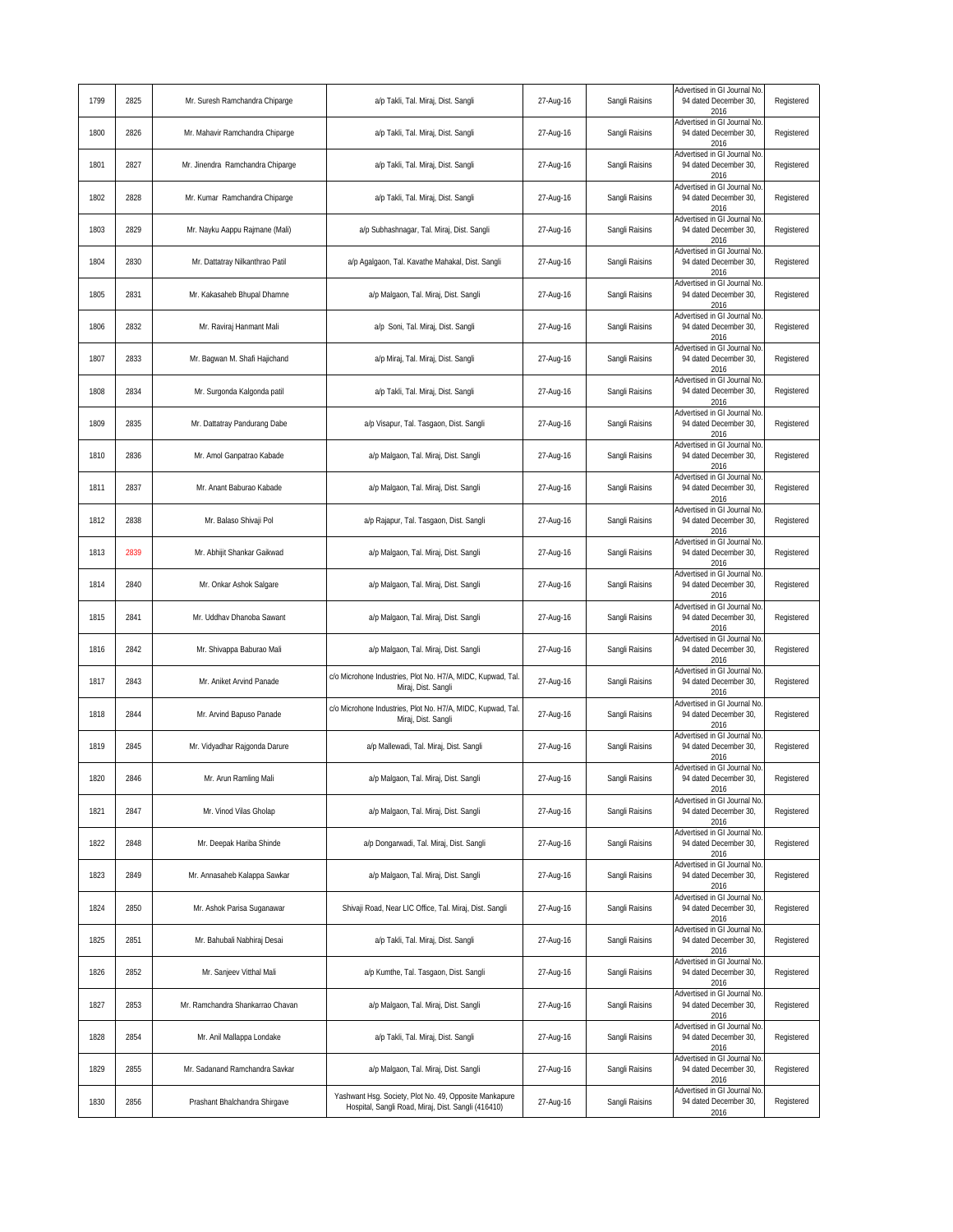| 1831 | 2857 | Mr. Shashikant Dhanchandra Kanwade | a/p Malgaon, Tal. Miraj, Dist. Sangli                                                 | 27-Aug-16 | Sangli Raisins | Advertised in GI Journal No.<br>94 dated December 30,<br>2016 | Registered |
|------|------|------------------------------------|---------------------------------------------------------------------------------------|-----------|----------------|---------------------------------------------------------------|------------|
| 1832 | 2858 | Mr. Uday Mukundrao Shete           | a/p Tasgaon, Tal. Tasgaon, Dist. Sangli                                               | 27-Aug-16 | Sangli Raisins | Advertised in GI Journal No<br>94 dated December 30,<br>2016  | Registered |
| 1833 | 2859 | Mr. Shantinath Bhupal Dhamne       | a/p Malgaon, Tal. Miraj, Dist. Sangli                                                 | 27-Aug-16 | Sangli Raisins | Advertised in GI Journal No<br>94 dated December 30,<br>2016  | Registered |
| 1834 | 2860 | Mr. Subhash Jaypal Dhamne          | a/p Malgaon, Tal. Miraj, Dist. Sangli                                                 | 27-Aug-16 | Sangli Raisins | Advertised in GI Journal No<br>94 dated December 30.<br>2016  | Registered |
| 1835 | 2861 | Mr. Neminath Shirmant Shedbale     | a/p Malgaon, Tal. Miraj, Dist. Sangli                                                 | 27-Aug-16 | Sangli Raisins | Advertised in GI Journal No<br>94 dated December 30,<br>2016  | Registered |
| 1836 | 2862 | Mr. Baburao Bhau Apradh            | a/p Malgaon, Tal. Miraj, Dist. Sangli                                                 | 27-Aug-16 | Sangli Raisins | Advertised in GI Journal No<br>94 dated December 30,<br>2016  | Registered |
| 1837 | 2863 | Mr. Rajendra Parisa Viroje         | a/p Malgaon, Tal. Miraj, Dist. Sangli                                                 | 27-Aug-16 | Sangli Raisins | Advertised in GI Journal No<br>94 dated December 30,<br>2016  | Registered |
| 1838 | 2864 | Mr. Sachin Shripal Mhaishale       | a/p Malgaon, Tal. Miraj, Dist. Sangli                                                 | 27-Aug-16 | Sangli Raisins | Advertised in GI Journal No<br>94 dated December 30,<br>2016  | Registered |
| 1839 | 2865 | Mr. Malgounda Bharteshwar Bagane   | a/p Malgaon, Tal. Miraj, Dist. Sangli                                                 | 29-Aug-16 | Sangli Raisins | Advertised in GI Journal No<br>94 dated December 30,<br>2016  | Registered |
| 1840 | 2866 | Mr. Ramgonda Yashvant Patil        | a/p Takli, Tal. Miraj, Dist. Sangli                                                   | 29-Aug-16 | Sangli Raisins | Advertised in GI Journal No<br>94 dated December 30,<br>2016  | Registered |
| 1841 | 2867 | Mr. Ashok Nabhgonda Patil          | a/p Malgaon, Tal. Miraj, Dist. Sangli                                                 | 29-Aug-16 | Sangli Raisins | Advertised in GI Journal No<br>94 dated December 30,<br>2016  | Registered |
| 1842 | 2868 | Mr. Siddhant Sushilkumar Chougule  | Gomtesh' Bunglow, Othonel Colony, Pandharpur Road, Miraj,<br>Dist. Sangli             | 29-Aug-16 | Sangli Raisins | Advertised in GI Journal No<br>94 dated December 30,<br>2016  | Registered |
| 1843 | 2869 | Mr. Sushil Raosaheb Chougule       | Gomtesh' Bunglow, Othonel Colony, Pandharpur Road, Miraj<br>Dist. Sangli              | 29-Aug-16 | Sangli Raisins | Advertised in GI Journal No<br>94 dated December 30,<br>2016  | Registered |
| 1844 | 2870 | Mr. Kuber Bharmu Gare              | a/p Gundewadi, Tal. Miraj, Dist. Sangli                                               | 29-Aug-16 | Sangli Raisins | Advertised in GI Journal No<br>94 dated December 30,<br>2016  | Registered |
| 1845 | 2871 | Mr. Mohan Akaram Shinde            | a/p Khanderajuri, Tal. Miraj, Dist. Sangli                                            | 29-Aug-16 | Sangli Raisins | Advertised in GI Journal No<br>94 dated December 30,<br>2016  | Registered |
| 1846 | 2872 | Mr. Arvind Ashok Gholap            | a/p Malgaon, Tal. Miraj, Dist. Sangli                                                 | 29-Aug-16 | Sangli Raisins | Advertised in GI Journal No<br>94 dated December 30,<br>2016  | Registered |
| 1847 | 2873 | Mr. Basaveshwar Anandrao Satpute   | Anand Complex, Shivaji Road, Miraj, Tal. Miraj, Dist. Sangli                          | 29-Aug-16 | Sangli Raisins | Advertised in GI Journal No<br>94 dated December 30,<br>2016  | Registered |
| 1848 | 2874 | Mr. Vardhaman Prakash Kanwade      | a/p Malgaon, Tal. Miraj, Dist. Sangli                                                 | 29-Aug-16 | Sangli Raisins | Advertised in GI Journal No<br>94 dated December 30,<br>2016  | Registered |
| 1849 | 2875 | Mr. Manik Maruti Mali              | Ganesh Colony (Subhashnagar), Malgaon, Tal. Miraj, Dist.<br>Sangli                    | 29-Aug-16 | Sangli Raisins | Advertised in GI Journal No<br>94 dated December 30,<br>2016  | Registered |
| 1850 | 2876 | Mr. Amol Dilip Jatte               | Laxminagar, Malgaon, Tal. Miraj, Dist. Sangli                                         | 29-Aug-16 | Sangli Raisins | Advertised in GI Journal No<br>94 dated December 30,<br>2016  | Registered |
| 1851 | 2877 | Mr. Amgonda Dada Patil             | Near Jain Basti, Takli, Tal. Miraj, Dist. Sangli                                      | 29-Aug-16 | Sangli Raisins | Advertised in GI Journal No<br>94 dated December 30,<br>2016  | Registered |
| 1852 | 2878 | Mr. Surendra Dada Bhande           | a/p Malgaon, Tal. Miraj, Dist. Sangli                                                 | 29-Aug-16 | Sangli Raisins | Advertised in GI Journal No.<br>94 dated December 30.<br>2016 | Registered |
| 1853 | 2879 | Mr. Raoso Appaso Patil             | Behind Jain Basti, Malgonda Patil Kirana Stores, Mhaisal, Tal.<br>Miraj, Dist. Sangli | 29-Aug-16 | Sangli Raisins | Advertised in GI Journal No.<br>94 dated December 30,<br>2016 | Registered |
| 1854 | 2880 | Mr. Raoso Chavgonda Patil          | a/p Erandoli, Tal. Miraj, Dist. Sangli                                                | 29-Aug-16 | Sangli Raisins | Advertised in GI Journal No<br>94 dated December 30,<br>2016  | Registered |
| 1855 | 2881 | Mr. Sujeet Suresh Lakade           | a/p Bedag, Tal. Miraj, Dist. Sangli                                                   | 29-Aug-16 | Sangli Raisins | Advertised in GI Journal No<br>94 dated December 30,<br>2016  | Registered |
| 1856 | 2882 | Mr. Arun Sadashiv Mali             | a/p Kumthe, Tal. Tasgaon, Dist. Sangli                                                | 29-Aug-16 | Sangli Raisins | Advertised in GI Journal No<br>94 dated December 30,<br>2016  | Registered |
| 1857 | 2883 | Mr. Ajit Yashwant Patil            | a/p Takli, Tal. Miraj, Dist. Sangli                                                   | 29-Aug-16 | Sangli Raisins | Advertised in GI Journal No<br>94 dated December 30,<br>2016  | Registered |
| 1858 | 2884 | Mr. Mahaling Santaram Hajare       | a/p Kumthe, Tal. Tasgaon, Dist. Sangli                                                | 29-Aug-16 | Sangli Raisins | Advertised in GI Journal No<br>94 dated December 30,<br>2016  | Registered |
| 1859 | 2885 | Mr. Annappa Shivappa Kullolli      | a/p Vajrawadi, Tal. Jat, Dist. Sangli                                                 | 29-Aug-16 | Sangli Raisins | Advertised in GI Journal No.<br>94 dated December 30,<br>2016 | Registered |
| 1860 | 2886 | Mr. Anil Annaso Nandagave          | a/p Malgaon, Tal. Miraj, Dist. Sangli                                                 | 29-Aug-16 | Sangli Raisins | Advertised in GI Journal No<br>94 dated December 30,<br>2016  | Registered |
| 1861 | 2887 | Mr. Adinath Bahubali Patil         | a/p Mhaisal, Tal. Miraj, Dist. Sangli (416409)                                        | 29-Aug-16 | Sangli Raisins | Advertised in GI Journal No<br>94 dated December 30,<br>2016  | Registered |
| 1862 | 2888 | Mr. Mahesh Vishwanath Kokane       | a/p Malgaon, Tal. Miraj, Dist. Sangli                                                 | 29-Aug-16 | Sangli Raisins | Advertised in GI Journal No<br>94 dated December 30,<br>2016  | Registered |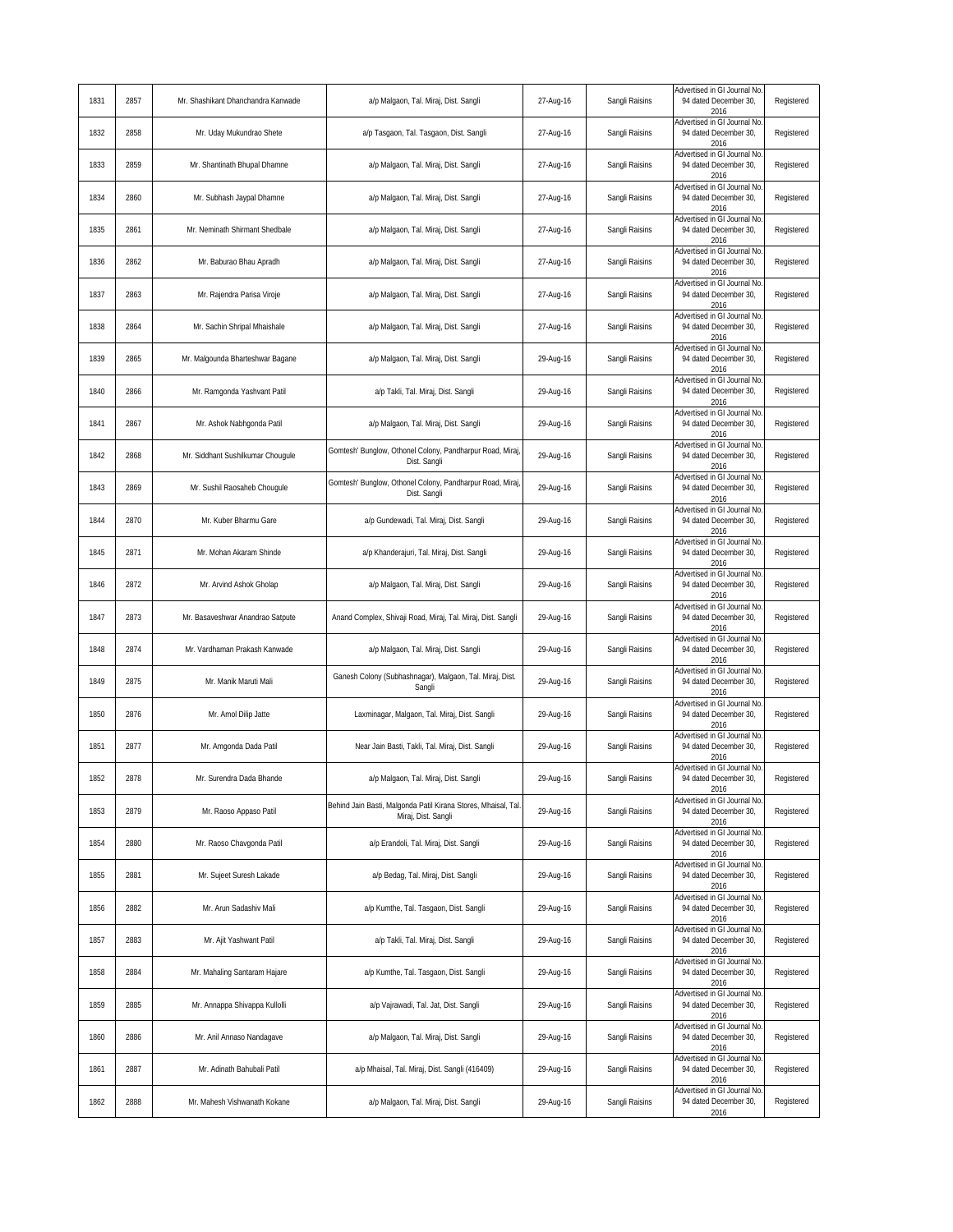| 1863 | 2889 | Mr. Arvind Ganpati Gulavane     | a/p Takli, Tal. Miraj, Dist. Sangli                                            | 29-Aug-16 | Sangli Raisins | Advertised in GI Journal No.<br>94 dated December 30,<br>2016 | Registered |
|------|------|---------------------------------|--------------------------------------------------------------------------------|-----------|----------------|---------------------------------------------------------------|------------|
| 1864 | 2890 | Mr. Nanasaheb Bahubali Bagane   | 2/5, Anurang Balaji Apartment, Vishrambag, Sangli, Dist.<br>Sangli             | 29-Aug-16 | Sangli Raisins | Advertised in GI Journal No<br>94 dated December 30,<br>2016  | Registered |
| 1865 | 2891 | Mr. Chandrakant Shirdhar Magdum | a/p Vasumbe, Tal. Tasgaon, Dist. Sangli                                        | 29-Aug-16 | Sangli Raisins | Advertised in GI Journal No<br>94 dated December 30,<br>2016  | Registered |
| 1866 | 2892 | Mr. Suraj Babaso Jatte          | Jatte Mala, Belgaon Road, Subhashnagar, Tal. Miraj, Dist.<br>Sangli            | 29-Aug-16 | Sangli Raisins | Advertised in GI Journal No<br>94 dated December 30,<br>2016  | Registered |
| 1867 | 2893 | Mr. Dilip Annaso Shiragure      | a/p Malgaon, Tal. Miraj, Dist. Sangli                                          | 29-Aug-16 | Sangli Raisins | Advertised in GI Journal No<br>94 dated December 30,<br>2016  | Registered |
| 1868 | 2894 | Mr. Chidanand Revappa Honrao    | a/p Sangli, Tal. Miraj, Dist. Sangli                                           | 29-Aug-16 | Sangli Raisins | Advertised in GI Journal No<br>94 dated December 30,<br>2016  | Registered |
| 1869 | 2895 | Mr. Samsher Vajir Nandrekar     | a/p Malgaon, Tal. Miraj, Dist. Sangli                                          | 29-Aug-16 | Sangli Raisins | Advertised in GI Journal No<br>94 dated December 30,<br>2016  | Registered |
| 1870 | 2896 | Mr. Jainuddin Vajir Nandrekar   | a/p Malgaon, Tal. Miraj, Dist. Sangli                                          | 29-Aug-16 | Sangli Raisins | Advertised in GI Journal No<br>94 dated December 30,<br>2016  | Registered |
| 1871 | 2897 | Mr. Dhanaji Rama Gaikwad        | a/p Malgaon, Tal. Miraj, Dist. Sangli                                          | 29-Aug-16 | Sangli Raisins | Advertised in GI Journal No<br>94 dated December 30,<br>2016  | Registered |
| 1872 | 2898 | Mr. Prakash Mahadev Karande     | a/p Takli, Tal. Miraj, Dist. Sangli                                            | 29-Aug-16 | Sangli Raisins | Advertised in GI Journal No<br>94 dated December 30,<br>2016  | Registered |
| 1873 | 2899 | Mr. Dhanpal Dudhu Viroje        | a/p Malgaon, Tal. Miraj, Dist. Sangli                                          | 29-Aug-16 | Sangli Raisins | Advertised in GI Journal No<br>94 dated December 30,<br>2016  | Registered |
| 1874 | 2900 | Mr. Annaso Somgonda Patil       | a/p Erandoli, Tal. Miraj, Dist. Sangli                                         | 29-Aug-16 | Sangli Raisins | Advertised in GI Journal No<br>94 dated December 30,<br>2016  | Registered |
| 1875 | 2901 | Mr. Gunadhar Budhgonda Patil    | a/p Takli, Tal. Miraj, Dist. Sangli                                            | 29-Aug-16 | Sangli Raisins | Advertised in GI Journal No<br>94 dated December 30,<br>2016  | Registered |
| 1876 | 2902 | Mr. Tipgonda Rajgonda patil     | a/p Erandoli, Tal. Miraj, Dist. Sangli                                         | 29-Aug-16 | Sangli Raisins | Advertised in GI Journal No<br>94 dated December 30,<br>2016  | Registered |
| 1877 | 2903 | Mr. Vijay Appaso Londake        | a/p Takli Bolwad, Tal. Miraj, Dist. Sangli                                     | 29-Aug-16 | Sangli Raisins | Advertised in GI Journal No<br>94 dated December 30,<br>2016  | Registered |
| 1878 | 2904 | Mr. Rajendra Baburao Vasagade   | Highschool Road, Malgaon, Tal. Miraj, Dist. Sangli                             | 29-Aug-16 | Sangli Raisins | Advertised in GI Journal No.<br>94 dated December 30,<br>2016 | Registered |
| 1879 | 2905 | Mr. Amjad Allauddin Nandrekar   | a/p Subhashnagar, Tal. Miraj, Dist. Sangli                                     | 29-Aug-16 | Sangli Raisins | Advertised in GI Journal No<br>94 dated December 30,<br>2016  | Registered |
| 1880 | 2906 | Mr. Pravin Raosaheb Patil       | a/p Bolwad, Tal. Miraj, Dist. Sangli                                           | 29-Aug-16 | Sangli Raisins | Advertised in GI Journal No<br>94 dated December 30,<br>2016  | Registered |
| 1881 | 2907 | Mr. Anil Suresh Gulvane         | a/p Takli, Tal. Miraj, Dist. Sangli                                            | 29-Aug-16 | Sangli Raisins | Advertised in GI Journal No<br>94 dated December 30,<br>2016  | Registered |
| 1882 | 2908 | Mr. Prakash Namdev Mali         | a/p Chinchani (Malinagar), Tal. Tasgaon, Dist. Sangli                          | 29-Aug-16 | Sangli Raisins | Advertised in GI Journal No<br>94 dated December 30,<br>2016  | Registered |
| 1883 | 2909 | Mr. Suresh Sadashiv Patil       | a/p Vasumbe, Tal. Tasgaon, Dist. Sangli                                        | 29-Aug-16 | Sangli Raisins | Advertised in GI Journal No<br>94 dated December 30,<br>2016  | Registered |
| 1884 | 2910 | Mr. Pandurang Shripati Jadhav   | a/p Chinchani, Tal. Tasgaon, Dist. Sangli                                      | 29-Aug-16 | Sangli Raisins | Advertised in GI Journal No.<br>94 dated December 30,<br>2016 | Registered |
| 1885 | 2911 | Mr. Vinod Vasantrao patil       | 128, Patil Galli, Santi Nagar Niwas, Takli Bolwad, Tal. Miraj,<br>Dist. Sangli | 29-Aug-16 | Sangli Raisins | Advertised in GI Journal No.<br>94 dated December 30,<br>2016 | Registered |
| 1886 | 2912 | Mr. Pravin Rajkumar Dhamane     | a/p Malgaon, Tal. Miraj, Dist. Sangli                                          | 29-Aug-16 | Sangli Raisins | Advertised in GI Journal No<br>94 dated December 30,<br>2016  | Registered |
| 1887 | 2913 | Mr. Sukhdev Tukaram Jadhav      | a/p Agalgaon, Tal. Kavthemahankal, Dist. Sangli                                | 29-Aug-16 | Sangli Raisins | Advertised in GI Journal No<br>94 dated December 30,<br>2016  | Registered |
| 1888 | 2914 | Mr. Milind Dilip Kulkarni       | a/p Nagthane, Tal. Palus, Dist. Sangli                                         | 29-Aug-16 | Sangli Raisins | Advertised in GI Journal No<br>94 dated December 30,<br>2016  | Registered |
| 1889 | 2915 | Mr. Abhijit Maruti Kadam        | a/p Hatnur, Tal. Tasgaon, Dist. Sangli                                         | 29-Aug-16 | Sangli Raisins | Advertised in GI Journal No<br>94 dated December 30,<br>2016  | Registered |
| 1890 | 2916 | Mr. Maruti Rewappa Kadam        | a/p Hatnur, Tal. Tasgaon, Dist. Sangli                                         | 29-Aug-16 | Sangli Raisins | Advertised in GI Journal No<br>94 dated December 30,<br>2016  | Registered |
| 1891 | 2917 | Mr. Milan Dilip Kulkarni        | a/p Nagthane, Tal. Palus, Dist. Sangli                                         | 29-Aug-16 | Sangli Raisins | Advertised in GI Journal No<br>94 dated December 30,<br>2016  | Registered |
| 1892 | 2918 | Mrs. Shashikala Maruti Kadam    | a/p Hatnur, Tal. Tasgaon, Dist. Sangli                                         | 29-Aug-16 | Sangli Raisins | Advertised in GI Journal No<br>94 dated December 30,<br>2016  | Registered |
| 1893 | 2919 | Mr. Rohidas Dnyanoba Satapute   | a/p Umadi, Tal. Jat, Dist. Sangli                                              | 29-Aug-16 | Sangli Raisins | Advertised in GI Journal No<br>94 dated December 30,<br>2016  | Registered |
| 1894 | 2920 | Mr. Sanjay Aadgonda Patil       | a/p Takali, P-Bolwad, Tal. Miraj, Dist. Sangli                                 | 29-Aug-16 | Sangli Raisins | Advertised in GI Journal No<br>94 dated December 30,<br>2016  | Registered |
|      |      |                                 |                                                                                |           |                |                                                               |            |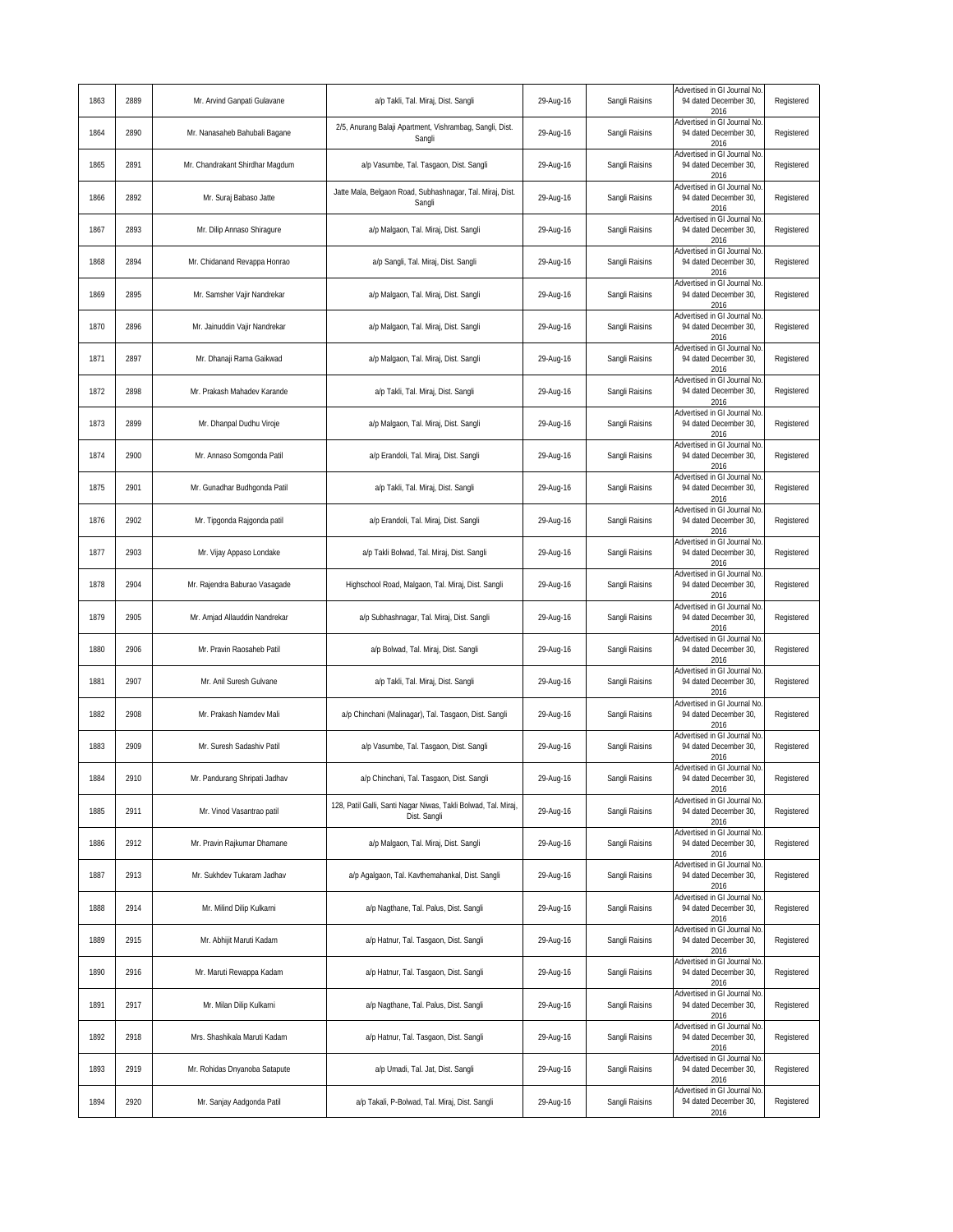| 1895 | 2921 | Mr. Rajgonda Dhanpal Danole                                  | a/p- Erandoli, Tal. Miraj, Dist. Sangli                                  | 29-Aug-16 | Sangli Raisins                   | Advertised in GI Journal No.<br>94 dated December 30,<br>2016 | Registered |
|------|------|--------------------------------------------------------------|--------------------------------------------------------------------------|-----------|----------------------------------|---------------------------------------------------------------|------------|
| 1896 | 2922 | Mr.Ajay Bapusaheb Rajmane                                    | a/p-Subhashnagar, Tal. Miraj, Dist. Sangli                               | 29-Aug-16 | Sangli Raisins                   | Advertised in GI Journal No<br>94 dated December 30,<br>2016  | Registered |
| 1897 | 2923 | Mr. Mahadev Vithal Mali                                      | a/p- Tanang, Tal. Miraj, Dist. Sangli                                    | 29-Aug-16 | Sangli Raisins                   | Advertised in GI Journal No<br>94 dated December 30,<br>2016  | Registered |
| 1898 | 2924 | Mr. Narayan Baburao Mhetre                                   | a/p-Tasgaon, Tal. Tasgaon, Dist. Sangli                                  | 29-Aug-16 | Sangli Raisins                   | Advertised in GI Journal No<br>94 dated December 30.<br>2016  | Registered |
| 1899 | 2925 | Mr. Jayraj Govind Mali                                       | a/p-Kharshing, Tal. Kavathemahankal, Dist. Sangli                        | 29-Aug-16 | Sangli Raisins                   | Advertised in GI Journal No<br>94 dated December 30,<br>2016  | Registered |
| 1900 | 2926 | Mr. Rajiv Dattatrya Sakhadeo                                 | a/p Malgaon, Tal. Miraj, Dist. Sangli                                    | 29-Aug-16 | Sangli Raisins                   | Advertised in GI Journal No<br>94 dated December 30,<br>2016  | Registered |
| 1901 | 2927 | Mr. Vasantrao Shankarrao Chavan                              | a/p Subhashnagar, Tal. Miraj, Dist. Sangli                               | 29-Aug-16 | Sangli Raisins                   | Advertised in GI Journal No<br>94 dated December 30,<br>2016  | Registered |
| 1902 | 2928 | Mr. Anil Tukaram Gurav                                       | a/p Turchi, Tal. Tasgaon, Dist. Sangli                                   | 29-Aug-16 | Sangli Raisins                   | Advertised in GI Journal No<br>94 dated December 30,<br>2016  | Registered |
| 1903 | 2929 | Mr. Sanjay Appaso Kanwade                                    | a/p Mallewadi, Tal. Miraj, Dist. Sangli                                  | 29-Aug-16 | Sangli Raisins                   | Advertised in GI Journal No<br>94 dated December 30,<br>2016  | Registered |
| 1904 | 2930 | Mr. Suresh Tanaji Jamdade                                    | a/p Manerajuri, Tal. Tasgaon, Dist. Sangli                               | 29-Aug-16 | Sangli Raisins                   | Advertised in GI Journal No<br>94 dated December 30,<br>2016  | Registered |
| 1905 | 2931 | Ashwini Pandit Patil                                         | a/p Kavalapur, Tal. Miraj, Dist. Sangli                                  | 29-Aug-16 | Sangli Raisins                   | Advertised in GI Journal No<br>94 dated December 30,<br>2016  | Registered |
| 1906 | 2932 | Mr. Chandulal Rasul Magdum                                   | a/p Dhulgaon, Tal. Tasgaon, Dist. Sangli                                 | 29-Aug-16 | Sangli Raisins                   | Advertised in GI Journal No<br>94 dated December 30,<br>2016  | Registered |
| 1907 | 2933 | Mr. Satish Shankar Chavan                                    | a/p- Nave Borgaon, Tal. Tasgaon, Dist. Sangli                            | 29-Aug-16 | Sangli Raisins                   | Advertised in GI Journal No<br>94 dated December 30,<br>2016  | Registered |
| 1908 | 2934 | Mr. Vijaysinh Kisan Chavan                                   | a/p Nave Borgaon, Tal. Tasgaon, Dist. Sangli                             | 29-Aug-16 | Sangli Raisins                   | Advertised in GI Journal No<br>94 dated December 30,<br>2016  | Registered |
| 1909 | 2935 | Mr. Sandip Nanaso Patil                                      | a/p Borgaon, Tal. Tasgaon, Dist. Sangli                                  | 29-Aug-16 | Sangli Raisins                   | Advertised in GI Journal No<br>94 dated December 30,<br>2016  | Registered |
| 1910 | 2936 | Mr. Sudhir Sukhadev Patil                                    | a/p Borgaon, Tal. Tasgaon, Dist. Sangli                                  | 29-Aug-16 | Sangli Raisins                   | Advertised in GI Journal No<br>94 dated December 30,<br>2016  | Registered |
| 1911 | 2937 | Mr. Ravindra Shivaji Patil                                   | a/p Borgaon, Tal. Tasgaon, Dist. Sangli                                  | 29-Aug-16 | Sangli Raisins                   | Advertised in GI Journal No<br>94 dated December 30,<br>2016  | Registered |
| 1912 | 2938 | Mr. Ramesh Sadashiv Mali                                     | a/p Soni, Tal. Soni, Dist. Sangli                                        | 29-Aug-16 | Sangli Raisins                   | Advertised in GI Journal No<br>94 dated December 30,<br>2016  | Registered |
| 1913 | 2939 | Mr. Hanmant Vitthal Chavan                                   | a/p- Yelavi, Tal. Tasgaon, Dist. Sangli                                  | 29-Aug-16 | Sangli Raisins                   | Advertised in GI Journal No<br>94 dated December 30,<br>2016  | Registered |
| 1914 | 2940 | Mr. Devanand Sanganbassappa Mali                             | a/p- Umadi, Tal. Jat, Dist. Sangli                                       | 29-Aug-16 | Sangli Raisins                   | Advertised in GI Journal No<br>94 dated December 30,<br>2016  | Registered |
| 1915 | 2941 | Mr. Sanjay Mallikarjun Teli                                  | a/p- Umadi, Tal. Jat, Dist. Sangli                                       | 29-Aug-16 | Sangli Raisins                   | Advertised in GI Journal No<br>94 dated December 30.<br>2016  | Registered |
| 1916 | 2942 | Mr. Basavarai Parapa Khavakar                                | a/p- Belundagi, Tal, Jat, Dist, Sangli                                   | 29-Aug-16 | Sangli Raisins                   | Advertised in GI Journal No.<br>94 dated December 30,<br>2016 | Registered |
| 1917 | 2943 | Mr. Mohan Vilasrao Patil                                     | a/p- Kavalapur, Tal. Miraj, Dist. Sangli                                 | 29-Aug-16 | Sangli Raisins                   | Advertised in GI Journal No.<br>94 dated December 30.<br>2016 | Registered |
| 1918 | 2944 | Mr. Dipak Vilasrao Patil                                     | a/p- Nimani, Tal. Tasgaon, Dist. Sangli                                  | 29-Aug-16 | Sangli Raisins                   | Advertised in GI Journal No<br>94 dated December 30,<br>2016  | Registered |
| 1919 | 2945 | Miss. J.N Associates                                         | 322/36 Bahoran Tola (Surangi) Chowk, Lucknow, UP                         | 13-Oct-16 | Lucknow Chikan Craft             | Advertised in Journal No<br>102 as on 30/11/2017              | Registered |
| 1920 | 2981 | M/s. Banaras Handicrafts Industries                          | H. No. K. 37/113, Gwaldas Sahulane, Golghar, Varanasi - 221<br>001       | 20-Oct-16 | Benaras Gulabi Meenakar<br>Craft | Advertised in Journal No.<br>102 as on 30/11/2017             | Registered |
| 1921 | 2982 | M/s. Sudha Handicrafts                                       | H. No. K. 33/40, 40/38, 40/39, Bhutai Imli, Golghar, Varanasi<br>221 001 | 20-Oct-16 | Benaras Gulabi Meenakar<br>Craft | Advertised in Journal No.<br>102 as on 30/11/2017             | Registered |
| 1922 | 2983 | Mr. Kunj Bihari Singh S/o Shri Ram Sharan Singh              | H. No. K. 4/53-A, Lal Ghat, Varanasi - 221 001                           | 20-Oct-16 | Benaras Gulabi Meenakar<br>Craft | Advertised in Journal No.<br>102 as on 30/11/2017             | Registered |
| 1923 | 2984 | M/s. Tez Shopper                                             | H. No. K. 39/6, Roshan Bhawan, Maidagin, Golghar, Varanasi<br>$-221001$  | 20-Oct-16 | Benaras Gulabi Meenakar<br>Craft | Advertised in Journal No.<br>102 as on 30/11/2017             | Registered |
| 1924 | 2985 | M/s. Quality Handloom Silk Co-Operative Society<br>Limited   | H. No. J. 27/28, Jaitpura, Varanasi - 221 001                            | 20-Oct-16 | Banaras Brocades &<br>Saress     | Advertised in Journal No.<br>102 as on 30/11/2017             | Registered |
| 1925 | 2986 | M/s. Dimond Silk Co-Operative Society Limited                | H. No. J. 12/63-101, Bunkar Colony, Nati Imli, Varamasi - 221<br>001     | 20-Oct-16 | Banaras Brocades &<br>Saress     | Advertised in Journal No.<br>102 as on 30/11/2017             | Registered |
| 1926 | 2987 | M/s. Alfala Handloom Fabrics Co-Operative Socitety<br>Limitd | A-17/74-A-4-1, Pathani Tola, Varanasi - 221 001                          | 20-Oct-16 | Banaras Brocades &<br>Saress     | Advertised in Journal No.<br>102 as on 30/11/2017             | Registered |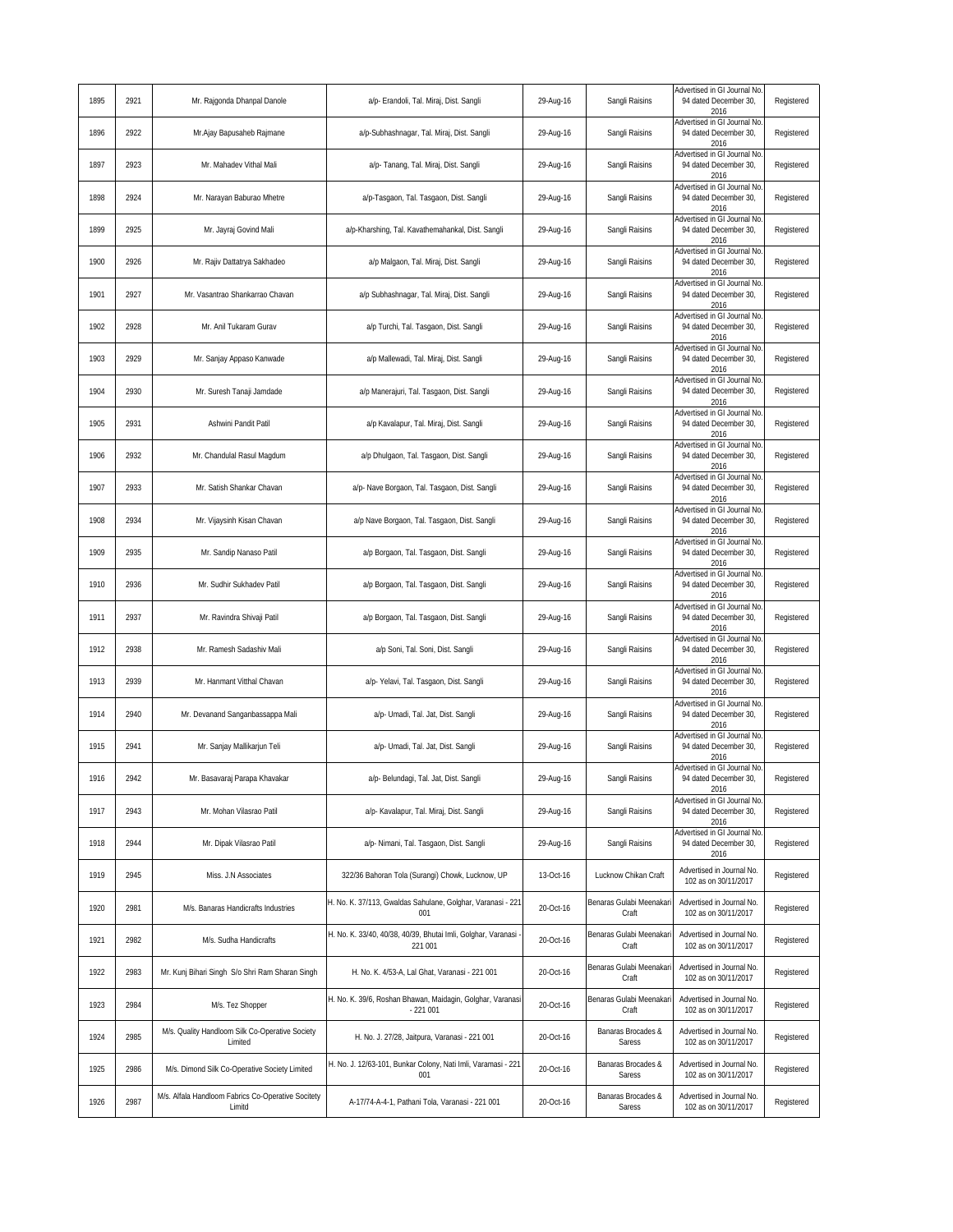| 1927 | 2988 | M/s. Quality Hand Silk Bunkar Sahkari Samiti Limited                                              | Hasanpura, Satpokhari, Bhag-2, Dulahipur, Chandauli - 232<br>101. UP                                 | 20-Oct-16 | Banaras Brocades &<br>Saress    | Advertised in Journal No<br>102 as on 30/11/2017  | Registered |
|------|------|---------------------------------------------------------------------------------------------------|------------------------------------------------------------------------------------------------------|-----------|---------------------------------|---------------------------------------------------|------------|
| 1928 | 2989 | M/s. Orient Carpets                                                                               | Narottam Das Road, Bhadohi - 221 401                                                                 | 20-Oct-16 | Hand Made Carpet of<br>Bhadohi  | Advertised in Journal No.<br>102 as on 30/11/2017 | Registered |
| 1929 | 2990 | M/s. Arvind Exports Represented By Mr. Arvind Gupta                                               | 108, Civil Lines Pakari, Bhadohi - 221 401                                                           | 20-Oct-16 | Hand Made Carpet of<br>Bhadohi  | Advertised in Journal No.<br>102 as on 30/11/2017 | Registered |
| 1930 | 2991 | M/s. Noble Rugs Represented By Mr. Swastika Verma                                                 | Tahsil Rajpura Bhadohi - 221 401                                                                     | 20-Oct-16 | Hand Made Carpet of<br>Bhadohi  | Advertised in Journal No.<br>102 as on 30/11/2017 | Registered |
| 1931 | 2992 | M/s. Creative Rugs Represented By Mr. Amit Kumar                                                  | Rajpura Crossing Near Tahsil Gate Bhadohi - 221 401                                                  | 20-Oct-16 | Hand Made Carpet of<br>Bhadohi  | Advertised in Journal No.<br>102 as on 30/11/2017 | Registered |
| 1932 | 2993 | M/s. Khatuco Export Private Limited                                                               | P-1 P-2, Industrial Estate, Varanasi - 221 006, UP                                                   | 20-Oct-16 | Hand Made Carpet of<br>Bhadohi  | Advertised in Journal No.<br>102 as on 30/11/2017 | Registered |
| 1933 | 2994 | M/s. Amrita Handloom Co-Operative Society Limited                                                 | Village-Uparwar (South), Post: Sewapuri,<br>Varanasi,<br>Uttar Pradesh, India.                       | 20-Oct-16 | Mirzapur Handmade Dari          | Advertised in Journal No.<br>102 as on 30/11/2017 | Registered |
| 1934 | 2995 | Mr. Gulab Chand Maurya S/o Ram Adhar Maurya                                                       | H. No. 28-K, Kanak Sarai, Kachhawan, Mirzapur - 231 501,<br>Uttar Pradesh                            | 20-Oct-16 | Mirzapur Handmade Dari          | Advertised in Journal No.<br>102 as on 30/11/2017 | Registered |
| 1935 | 2996 | Mr. Kallu Ram Maurya S/o Dukhi Ram Maurya                                                         | H. No. 40-Kha, Kanak Sarai, Kachhawan, Mirzapur - 231 501<br>Uttar Pradesh                           | 20-Oct-16 | Mirzapur Handmade Dari          | Advertised in Journal No.<br>102 as on 30/11/2017 | Registered |
| 1936 | 2997 | M/s. Nizami Black Pottery and Teracota Sansthan                                                   | H. No. 23, Husainabad, Nizamabad, Azamgarh - 276 206,<br>U.P.,                                       | 20-Oct-16 | Nizamabad Black Clay<br>Pottery | Advertised in Journal No.<br>102 as on 30/11/2017 | Registered |
| 1937 | 2998 | M/s. Almas Cottage Industries                                                                     | Almas Cottage, Regency Avadh Building, Opp. Lohiya Park,<br>Nibubagh Complex, Chowk, Lucknow 226 003 | 21-Oct-16 | Lucknow Chikan Craft            | Advertised in Journal No.<br>102 as on 30/11/2017 | Registered |
| 1938 | 2999 | Mr. Shantaram Sakharam Supal S/o Sakharam<br>Laxman Supal                                         | A/p Masoli, Tal: Ajara: Dist: Kolhapur, Maharastra - 416 505                                         | 01-Nov-16 | Ajara Ghansal Rice              | Journal No.95 Advertised<br>on 30.1.2017          | Registered |
| 1939 | 3000 | Mr. Uttam Vasant Narvekar S/o Vasant Janaba<br>Narvekar                                           | A/p Men Road, Polgaon, kasar Kadagaon, Maharastra - 416<br>505                                       | 01-Nov-16 | Ajara Ghansal Rice              | Journal No.95 Advertised<br>on 30.1.2017          | Registered |
| 1940 | 3001 | Mr. Suryakant Shankararo Dorugade S/o. Shankarao<br>Mahadev Dorugade                              | A/p Sohale, Tal: Ajara, Dist: Kolhapur, Maharastra - 416 505                                         | 01-Nov-16 | Ajara Ghansal Rice              | Journal No.95 Advertised<br>on 30.1.2017          | Registered |
| 1941 | 3002 | Mr. Vijay Pundalik Gurav S/o Pundalik Vithu Gurav                                                 | A/p Shivaji Chauk, Dewarde, Tal: Ajara, Dist: Kolhapur, 416                                          | 01-Nov-16 | Ajara Ghansal Rice              | Journal No.95 Advertised                          | Registered |
| 1942 | 3003 | Mr. MasaJi Tukaram Patil S/o Tukaram Gauru Patil                                                  | 505<br>A/p Madhyal, Gavase, Tal: Ajara, Dist: Kolhapur, 416 505                                      | 01-Nov-16 | Ajara Ghansal Rice              | on 30.1.2017<br>Journal No.95 Advertised          | Registered |
|      |      |                                                                                                   | A/p Haloli, Gavase, Tal: Ajara, Dist: Kolhapur, Maharastra -                                         |           |                                 | on 30.1.2017<br>Journal No.95 Advertised          |            |
| 1943 | 3004 | Mr. Laxman Narayan Gurav S/o Narayan Linguji Gurav<br>Mr. Laxman Ramchandra Bhadavankar S/o       | 416 505<br>A/p Dnyaneshwar Galli, Dewarde, Tal: Ajara, dist: Kolhapur,                               | 01-Nov-16 | Ajara Ghansal Rice              | on 30.1.2017<br>Journal No.95 Advertised          | Registered |
| 1944 | 3005 | Ramchandra Gana Bhadavankar                                                                       | Maharastra - 416 505<br>A/p Navalkarwadi, Pernoli, Tal: Ajara, Dist: Kolhapur,                       | 01-Nov-16 | Ajara Ghansal Rice              | on 30.1.2017<br>Journal No.95 Advertised          | Registered |
| 1945 | 3006 | Mr. Santaji Sadashiv Sole S/o Sadashiv Govinda Sole<br>Mr. Appaso Krushna Pawale S/o Krushna Appa | Maharashtra - 416 505                                                                                | 01-Nov-16 | Ajara Ghansal Rice              | on 30.1.2017<br>Journal No.95 Advertised          | Registered |
| 1946 | 3007 | Pawale                                                                                            | A/p Masoli, Tal: Ajara: Dist: Kolhapur, Maharastra - 416 505                                         | 01-Nov-16 | Ajara Ghansal Rice              | on 30.1.2017                                      | Registered |
| 1947 | 3008 | Mr. Gunaji Dattu Holam S/o Dattu Yesu Holam                                                       | A/p Polgaon, Kasar Kandgaon, Tal: Ajara, Dist: Kolhapur,<br>Maharastra - 416 505                     | 01-Nov-16 | Ajara Ghansal Rice              | Journal No.95 Advertised<br>on 30.1.2017          | Registered |
| 1948 | 3009 | Mr. Hindurao Dattatray Kalekar S/o Dattatray Ganapti<br>Kalekar                                   | A/p Kalekar Galli, Pernoli, Tal: Ajara, Dist: Kolhapur,<br>Maharastra - 416 505                      | 01-Nov-16 | Ajara Ghansal Rice              | Journal No.95 Advertised<br>on 30.1.2017          | Registered |
| 1949 | 3010 | Mr. Sujata Suresh Ilage S/o Suresh Ramu Ilage                                                     | A/p Latgaor, Arendol, Tal: Ajara, Dist: Kolhapur, Maharastra<br>416 505                              | 01-Nov-16 | Ajara Ghansal Rice              | Journal No.95 Advertised<br>on 30.1.2017          | Registered |
| 1950 | 3011 | Mr. Dnyandev Balu Dorugade S/o Balu Nana<br>Dorugade                                              | A/p Men Road, Polgaon, kasar Kadagaon, Maharastra - 416<br>505                                       | 01-Nov-16 | Ajara Ghansal Rice              | Journal No.95 Advertised<br>on 30.1.2017          | Registered |
| 1951 | 3012 | Mr. Vasant Hari Adav S/o Hari Sitaram Adav                                                        | A/p Sant Gadage Baba Road, Dewarde, Tal: Ajara, Dist:<br>Kolhapur, Maharastra - 416 505              | 01-Nov-16 | Ajara Ghansal Rice              | Journal No.95 Advertised<br>on 30.1.2017          | Registered |
| 1952 | 3013 | Mr. Bhalchandra Keshavrao Sardesai S/o. Kesharao<br>Ramchandra Sardesai                           | A/p Latgaor, yerandol, Tal: Ajara, Dist: Kolhapur, Maharastra<br>416 505                             | 01-Nov-16 | Ajara Ghansal Rice              | Journal No.95 Advertised<br>on 30.1.2017          | Registered |
| 1953 | 3014 | Mr. Pandurang Dattu Holam S/o Dattu Yesu Holam                                                    | A/p Men Road, Polgaon, kasar Kadagaon, Maharastra - 416<br>505                                       | 01-Nov-16 | Ajara Ghansal Rice              | Journal No.95 Advertised<br>on 30.1.2017          | Registered |
| 1954 | 3015 | Mrs. Padmini Shankar Pilankar W/o. Shankar Sonuji                                                 | A/p lingwadi, itwade, Tal: Ajara, Dist: Kolhapur, Maharastra -                                       | 01-Nov-16 | Ajara Ghansal Rice              | Journal No.95 Advertised                          | Registered |
| 1955 | 3016 | Pilankar<br>Mr. Pundlik Pilaji Narvekar S/o Pilaji Bala Narvekar                                  | 416 505<br>A/p Men Road, Polgaon, kasar Kadagaon, Maharastra - 416                                   | 01-Nov-16 | Ajara Ghansal Rice              | on 30.1.2017<br>Journal No.95 Advertised          | Registered |
| 1956 | 3017 | Mrs. Sudha Baliram Tanawade W/o. Baliram Dattu                                                    | 505<br>A/p Gawase, Shivaji Chowk, Dewarde, Tal: Ajara, Dist:                                         | 01-Nov-16 | Ajara Ghansal Rice              | on 30.1.2017<br>Journal No.95 Advertised          | Registered |
| 1957 | 3018 | Tanawade<br>Mr. Laxman Jotiram Patil S/o Jotiram Laxman Patil                                     | Kolhapur, Maharastra, 416 505<br>A/p Gavase, Tal: Ajara, Dist: Kolhapur, Maharastra - 416 505        | 01-Nov-16 | Ajara Ghansal Rice              | on 30.1.2017<br>Journal No.95 Advertised          | Registered |
|      |      | Mr. Krushna Gundu Khamker S/o Gundu Krushna                                                       | A/p Polgaon, Kasar Kandgaon, Tal: Ajara, Dist: Kolhapur,                                             |           |                                 | on 30.1.2017<br>Journal No.95 Advertised          |            |
| 1958 | 3019 | Khamker                                                                                           | Maharastra - 416 505<br>A/p Near Rukmni Vittal Mandir, Latgaon, Tal: Ajara, Dist:                    | 01-Nov-16 | Ajara Ghansal Rice              | on 30.1.2017<br>Journal No.95 Advertised          | Registered |
| 1959 | 3020 | Mr. Madhukar Dinkar Ilage S/o Dinkar Ramu Ilage                                                   | Kolhapur, Maharastra - 416 505<br>A/p Yerendol, Tal: Ajara, Dist: Kolhapur, Maharastra - 416         | 01-Nov-16 | Ajara Ghansal Rice              | on 30.1.2017<br>Journal No.95 Advertised          | Registered |
| 1960 | 3021 | Mr. Mukund Krushna Patil S/o krushna Chandra Patil                                                | 505<br>A/p Polgaon, Kasar Kandgaon, Tal: Ajara, Dist: Kolhapur,                                      | 01-Nov-16 | Ajara Ghansal Rice              | on 30.1.2017<br>Journal No.95 Advertised          | Registered |
| 1961 | 3022 | Mr. Gunaji Laxman Sabale S/o Laxman Bapu Sabale                                                   | Maharastra - 416 505                                                                                 | 01-Nov-16 | Ajara Ghansal Rice              | on 30.1.2017                                      | Registered |
| 1962 | 3023 | Mr. Shamrao Parvta Narvekar S/o Parvta Vishnu<br>Narvekar                                         | A/p Polgaon, Kasar Kandgaon, Tal: Ajara, Dist: Kolhapur,<br>Maharastra - 416 505                     | 01-Nov-16 | Ajara Ghansal Rice              | Journal No.95 Advertised<br>on 30.1.2017          | Registered |
| 1963 | 3024 | Mr. Bandu Vishram Tejam S/o Vishram Santu Tejam                                                   | A/p Masoli, Tal: Ajara: Dist: Kolhapur, Maharastra - 416 505                                         | 01-Nov-16 | Ajara Ghansal Rice              | Journal No.95 Advertised<br>on 30.1.2017          | Registered |
| 1964 | 3025 | Mr. Dattatray Subhana Tejam S/o Subhana Dhondiba<br>Tejam                                         | A/p Masoli, Tal: Ajara: Dist: Kolhapur, Maharastra - 416 505                                         | 01-Nov-16 | Ajara Ghansal Rice              | Journal No.95 Advertised<br>on 30.1.2017          | Registered |
| 1965 | 3026 | Mr. Chandrakant Dattajirao Sardesai S/o Pattajirao<br>Govindrao Sardesai                          | A/p Shivaji Nagar, Tal: Ajara, Dist: Kolhapur, Maharastra -<br>416 505                               | 01-Nov-16 | Ajara Ghansal Rice              | Journal No.95 Advertised<br>on 30.1.2017          | Registered |
| 1966 | 3027 | Mr. Rajaram Gunaji Holam S/o Gunaji Dattu Holam                                                   | A/p Polgaon, Kasar Kandgaon, Tal: Ajara, Dist: Kolhapur,<br>Maharastra - 416 505                     | 01-Nov-16 | Ajara Ghansal Rice              | Journal No.95 Advertised<br>on 30.1.2017          | Registered |
| 1967 | 3028 | Mr. Jaisinghrao Amrutrao Desai S/o Amrutrao<br>Chalujirao Desai                                   | A/p Jijamata Colni, Ajara, Tal: Ajara, Dist: Kolhapur,<br>Maharashtra - 416 505                      | 01-Nov-16 | Ajara Ghansal Rice              | Journal No.95 Advertised<br>on 30.1.2017          | Registered |
| 1968 | 3029 | Mr. Suresh Vishnu Kalekar S/o Vishnu Ganapati<br>Kalekar                                          | A/p Pernoli, Tal: Ajara, Dist: Kolhapur, Maharashtra - 416 505                                       | 01-Nov-16 | Ajara Ghansal Rice              | Journal No.95 Advertised<br>on 30.1.2017          | Registered |
| 1969 | 3030 | Mr. Tukaram Yashwant powar S/o Yashwant Rama<br>Powar                                             | A/p Masoli, Tal: Ajara: Dist: Kolhapur, Maharastra - 416 505                                         | 01-Nov-16 | Ajara Ghansal Rice              | Journal No.95 Advertised<br>on 30.1.2017          | Registered |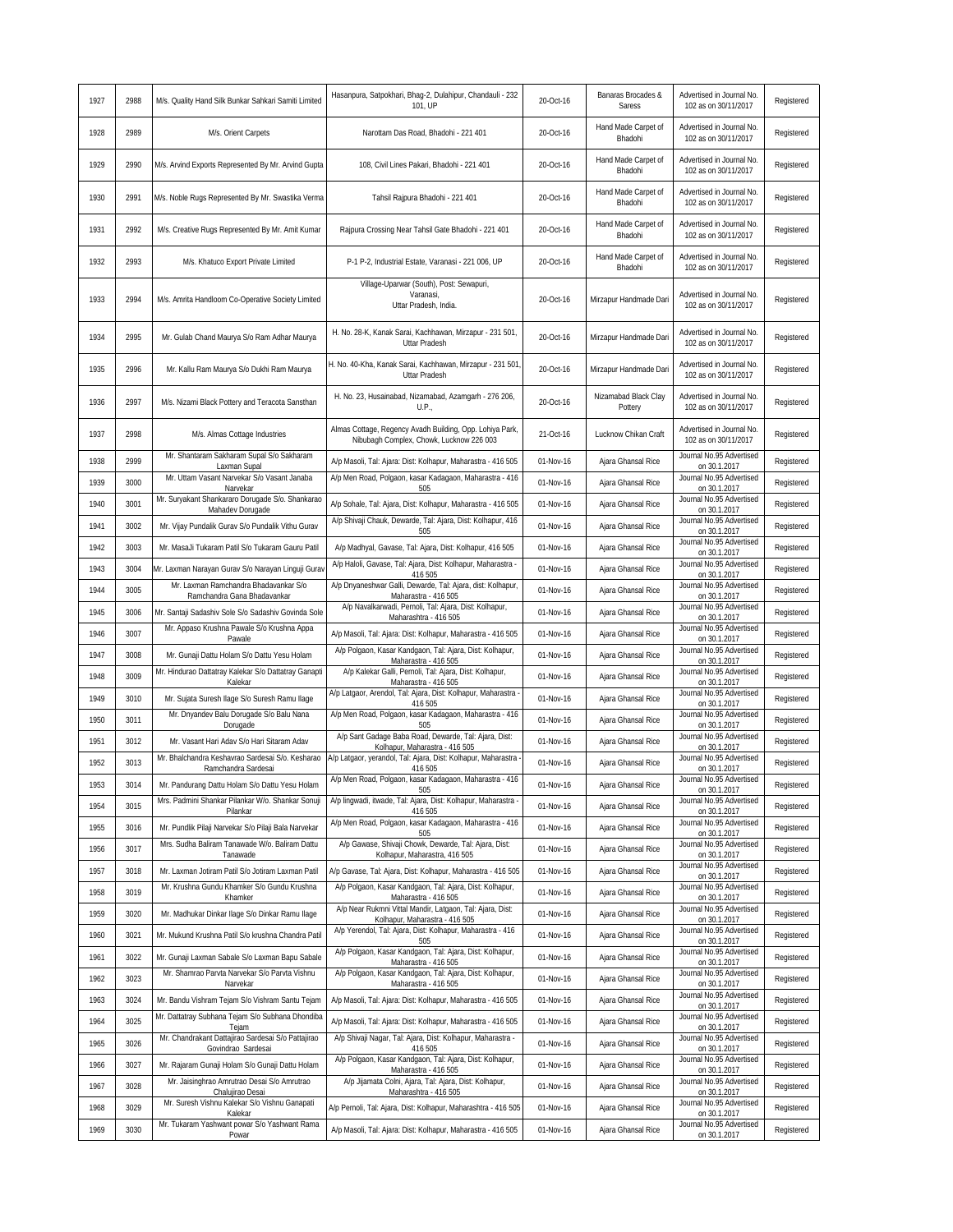| Mr. Anis Ramjan Nesarikar S/o Ramjan Abdul<br>Journal No.95 Advertised<br>1971<br>3032<br>Registered<br>A/p Ajara, Tal: Ajara, Dist: Kolhapur, 416 505<br>01-Nov-16<br>Ajara Ghansal Rice<br>on 30.1.2017<br>Nesarikar<br>Mr. Narayan Krushna Konduskar S/o Krushna<br>Journal No.95 Advertised<br>1972<br>3033<br>A/p Masoli, Tal: Ajara: Dist: Kolhapur, Maharastra - 416 505<br>01-Nov-16<br>Ajara Ghansal Rice<br>Registered<br>Dhondiba Konduskar<br>on 30.1.2017<br>Mr. Daulatarav Atmaram Sardesai S/o Atmaram<br>Journal No.95 Advertised<br>1973<br>3034<br>A/p Latgav, Erandol, Tal: Ajara, Dist: Kolhapur - 416 505<br>01-Nov-16<br>Registered<br>Ajara Ghansal Rice<br>Balasaheb Sardesai<br>on 30.1.2017<br>A/p Latgaon, Yerandol, Tal: Ajara, Dist: Kolhapur, Maharastra<br>Mr. Damini Nilkanth Chaugule S/o Nilkanth Krushna<br>Journal No.95 Advertised<br>3035<br>01-Nov-16<br>Registered<br>1974<br>Ajara Ghansal Rice<br>Chaugule<br>416 505<br>on 30.1.2017<br>Mr. Sanjay Pandurang Vaskar S/o Pandurang<br>Journal No.95 Advertised<br>1975<br>3036<br>A/p Gavase, Tal: Ajara, Dist: Kolhapur, Maharastra - 416 505<br>01-Nov-16<br>Ajara Ghansal Rice<br>Registered<br>on 30.1.2017<br>Mahadev Vaskar<br>Mr. Janaba Hari Mugurdekar S/o Hari Dhondiba<br>Journal No.95 Advertised<br>1976<br>3037<br>A/p Masoli, Tal: Ajara: Dist: Kolhapur, Maharastra - 416 505<br>01-Nov-16<br>Ajara Ghansal Rice<br>Registered<br>on 30.1.2017<br>Mugurdekar<br>Mrs. Shantabai Ramesh Pawar W/o Ramesh Mathru<br>Journal No.95 Advertised<br>3038<br>1977<br>A/p Madyal, Dewarde, Tal: Ajara, Dist: Kolhapur, 416 505<br>01-Nov-16<br>Ajara Ghansal Rice<br>Registered<br>on 30.1.2017<br>Pawar<br>Mr. Vasant Vishnu Nirmale S/o Vishnu Mahadev<br>A/p Parewadi, Tal: Ajara, Dist: Kolhapur, Maharastra - 416<br>Journal No.95 Advertised<br>1978<br>3039<br>01-Nov-16<br>Ajara Ghansal Rice<br>Registered<br>Nirmale<br>505<br>on 30.1.2017<br>Mr. Mahadev Dhondiba Jadhav S/o Dhondiba<br>Journal No.95 Advertised<br>1979<br>3040<br>A/p Madyal, Gavase, Tal: Ajara, Dist: Kolhapur, 416 505<br>01-Nov-16<br>Ajara Ghansal Rice<br>Registered<br>Mahadev Jadhav<br>on 30.1.2017<br>Journal No.95 Advertised<br>A/p Pernoli, Tal: Ajara, Dist: Kolhapur, Maharashtra - 416 505<br>1980<br>3041<br>Mr. Vasant Laxman Kodak S/o Laxman Vithal Kodak<br>01-Nov-16<br>Ajara Ghansal Rice<br>Registered<br>on 30.1.2017<br>Journal No.95 Advertised<br>3042<br>1981<br>Mr. Abaso Balu Patil S/o Balu Bhima Patil<br>A/p Dewarde, Tal: Ajara, Dist: Kolhapur - 416 505<br>01-Nov-16<br>Registered<br>Ajara Ghansal Rice<br>on 30.1.2017<br>Mr. Yashwant Ganpati Kodak S/o Ganapati Tukaram<br>Journal No.95 Advertised<br>3043<br>A/p Kodak Galli, Pernoli, Tal: Ajara Dist: Kolhapur - 416 505<br>1982<br>01-Nov-16<br>Ajara Ghansal Rice<br>Registered<br>on 30.1.2017<br>Kodak<br>A/p Ghar no. 737, Shivasakti, Ravalant Colni, Tal: Ajara, Dist:<br>Mr. Ramchandra Babaji Pandit S/o Babaji Aappa<br>Journal No.95 Advertised<br>3044<br>01-Nov-16<br>1983<br>Ajara Ghansal Rice<br>Registered<br>Kolhapur - 416 505<br>on 30.1.2017<br>Pandit<br>Journal No.95 Advertised<br>1984<br>3045<br>Registered<br>Mr. Shivajirao Gopalrao Injal S/o Gopalrao Aabaji Injal<br>A/p Ajara, Tal: Ajara, Dist: Kolhapur, 416 505<br>01-Nov-16<br>Ajara Ghansal Rice<br>on 30.1.2017<br>Journal No.95 Advertised<br>1985<br>3046<br>A/p 50 A, Pernoli, Tal: Ajara, Dist: Kolhapur - 416 505<br>Registered<br>Mr. Shivaji Paulu Sasulkar S/o Daulu Gundu Sasulkar<br>01-Nov-16<br>Ajara Ghansal Rice<br>on 30.1.2017<br>Journal No.95 Advertised<br>1986<br>3047<br>Mr. Sambaji Gopalrao Injal S/o. Gopalrao Aabaji Injal<br>A/p Ajara, Tal: Ajara, Dist: Kolhapur, 416 505<br>01-Nov-16<br>Ajara Ghansal Rice<br>Registered<br>on 30.1.2017<br>Journal No.95 Advertised<br>1987<br>3048<br>Mr. Laxman Gopal Patil S/o Gopa Sattu Patil<br>A/p Shirsangi, Tal: Ajara, Dist: Kolhapur - 416 505<br>01-Nov-16<br>Ajara Ghansal Rice<br>Registered<br>on 30.1.2017<br>Journal No.95 Advertised<br>1988<br>3049<br>Mr. Bhagavat Jotiram Patil S/o Jotiram Laxman Patil<br>A/p Gavase, Tal: Ajara, Dist: Kolhapur, Maharastra - 416 505<br>01-Nov-16<br>Registered<br>Ajara Ghansal Rice<br>on 30.1.2017<br>Mr. Pradip Dnyanoba Shirke S/o Dnyanoba Bhairu<br>Journal No.95 Advertised<br>1989<br>3050<br>A/p Ganesh Galli, Pernoli, Tal: Ajara, Dist: Kolhapur - 416 505<br>01-Nov-16<br>Registered<br>Ajara Ghansal Rice<br>on 30.1.2017<br>Shirke<br>Mr. Rajendra Rangrao Kalekar S/o Rangrao Krushna<br>Journal No.95 Advertised<br>Registered<br>1990<br>3051<br>A/p Pernoli, Tal: Ajara, Dist: Kolhapur, Maharashtra - 416 505<br>01-Nov-16<br>Ajara Ghansal Rice<br>Kalekar<br>on 30.1.2017<br>Journal No.95 Advertised<br>1991<br>3052<br>A/p Masoli, Tal: Ajara: Dist: Kolhapur, Maharastra - 416 505<br>Mr. Ananda Balku Devalkar S/o Balku Rama Devalkar<br>01-Nov-16<br>Ajara Ghansal Rice<br>Registered<br>on 30.1.2017<br>A/p New More Colony, Tapovan, Tal: Karavir, Dist: Kolhapur<br>Mr. Ravindra Keshavrao Sardesai S/o Keshavrao<br>Journal No.95 Advertised<br>1992<br>3053<br>01-Nov-16<br>Ajara Ghansal Rice<br>Registered<br>Ramchandra Sardesai<br>on 30.1.2017<br>416 012<br>Mr. Pandurang Govind Narvekar S/o Govind Dhondiba<br>A/p Men Road, Polgaon, kasar Kadagaon, Maharastra - 416<br>Journal No.95 Advertised<br>1993<br>3054<br>01-Nov-16<br>Ajara Ghansal Rice<br>Registered<br>on 30.1.2017<br>Narvekar<br>505<br>Mr. Pandurang Laxman Jadhav S/o Laxman Nersu<br>Journal No.95 Advertised<br>1994<br>3055<br>A/p Shelap, Gavase, Tal: Ajara, Dist: Kolhapur - 416 505<br>01-Nov-16<br>Ajara Ghansal Rice<br>Registered<br>Jadhav<br>on 30.1.2017<br>Journal No.95 Advertised<br>1995<br>3056<br>Mr. Masnu Balku Kasalkar S/o Balku Appa Kasalkar<br>A/p Masoli, Tal: Ajara: Dist: Kolhapur, Maharastra - 416 505<br>01-Nov-16<br>Ajara Ghansal Rice<br>Registered<br>on 30.1.2017<br>A/p Polgaon, Kasar Kandgaon, Tal: Ajara, Dist: Kolhapur,<br>Journal No.95 Advertised<br>01-Nov-16<br>1996<br>3057<br>Mr. Chalu Dattu Sabale S/o Dattu Ganu Sabale<br>Ajara Ghansal Rice<br>Registered<br>Maharastra - 416 505<br>on 30.1.2017<br>A/p Kasar Kandgaon, Tal: Ajara, Dist: Kolhapur, Maharastra<br>Journal No.95 Advertised<br>1997<br>01-Nov-16<br>Registered<br>3058<br>Mrs. Babanabai Vishnu Harer W/o Vishnu Ramu Harer<br>Ajara Ghansal Rice<br>416 505<br>on 30.1.2017<br>Mr. Pandurang Sitaram Gurav S/o Sitaram Parbta<br>Journal No.95 Advertised<br>1998<br>3059<br>A/p Masoli, Tal: Ajara, Dist: Kolhapur, Maharastra - 416 505<br>01-Nov-16<br>Ajara Ghansal Rice<br>Registered<br>on 30.1.2017<br>Gurav<br>Mr. Shivaji Ananda Amrite S/o Ananda Mahadev<br>Journal No.95 Advertised<br>1999<br>3060<br>A/p Gavase, Tal: Ajara, Dist: Kolhapur, Maharastra - 416 505<br>01-Nov-16<br>Ajara Ghansal Rice<br>Registered<br>Amrite<br>on 30.1.2017<br>Mr. Sarjerao Bacharam Desai S/o Bacharam Ravaji<br>Journal No.95 Advertised<br>2000<br>A/p Pernoli, Tal: Ajara, Dist: Kolhapur, Maharashtra - 416 505<br>01-Nov-16<br>Registered<br>3061<br>Ajara Ghansal Rice<br>on 30.1.2017<br>Desai<br>Mr. Subhash Pandurang Powar S/o Pandurang<br>Journal No.95 Advertised<br>2001<br>3062<br>A/p Masoli, Tal: Ajara: Dist: Kolhapur, Maharastra - 416 505<br>01-Nov-16<br>Ajara Ghansal Rice<br>Registered<br>on 30.1.2017<br>Vithoba Powar<br>Mr. Vijay Dhondiba Tanavade S/o Dhondiba<br>A/p Shivaji Chauk, Dewarde, Tal: Ajara, Dist: Kolhapur, 416<br>Journal No.95 Advertised<br>Ajara Ghansal Rice<br>Registered<br>01-Nov-16<br>2002<br>3063<br>Ramchamdra Tanavade<br>on 30.1.2017<br>505<br>Mr. Pundlik Sakharam Supal S/o Sakharam Laxman<br>Journal No.95 Advertised<br>2003<br>Ajara Ghansal Rice<br>Registered<br>3064<br>A/p Masoli, Tal: Ajara: Dist: Kolhapur, Maharastra - 416 505<br>01-Nov-16<br>on 30.1.2017<br>Supal<br>Mr. Krushna Dhondiba Gurav S/o Dhondiba Ramba<br>Journal No.95 Advertised<br>2004<br>3065<br>A/p Masoli, Tal: Ajara: Dist: Kolhapur, Maharastra - 416 505<br>01-Nov-16<br>Ajara Ghansal Rice<br>Registered<br>on 30.1.2017<br>Gurav<br>Mr. Ananda Hari Mugurdekar S/o Hari Dhondiba<br>Journal No.95 Advertised<br>2005<br>A/p Masoli, Tal: Ajara: Dist: Kolhapur, Maharastra - 416 505<br>01-Nov-16<br>Registered<br>3066<br>Ajara Ghansal Rice<br>Mugurdekar<br>on 30.1.2017<br>Mr. Sitaram Hari Mugurdekar S/o Hari Dhondiba<br>Journal No.95 Advertised<br>A/p Masoli, Tal: Ajara: Dist: Kolhapur, Maharastra - 416 505<br>01-Nov-16<br>Registered<br>2006<br>3067<br>Ajara Ghansal Rice<br>Mugurdekar<br>on 30.1.2017<br>Journal No.95 Advertised<br>Registered<br>2007<br>3068<br>Mr. Shamarav Appa Kamble S/o Appa Soma Kamble<br>A/p Masoli, Tal: Ajara: Dist: Kolhapur, Maharastra - 416 505<br>01-Nov-16<br>Ajara Ghansal Rice<br>on 30.1.2017<br>Journal No.95 Advertised<br>2008<br>3069<br>Ms. Deepali Nivruti Gurav W/o Nivruti Janu Gurav<br>A/p Masoli, Tal: Ajara: Dist: Kolhapur, Maharastra - 416 505<br>01-Nov-16<br>Registered<br>Ajara Ghansal Rice<br>on 30.1.2017<br>A/p Same Guruji Marg, Dewarde, Tal: Ajara: Dist: Kolhapur -<br>Mr. Uttam Soma Tanvade S/o Soma Tukaram<br>Journal No.95 Advertised<br>2009<br>3070<br>01-Nov-16<br>Ajara Ghansal Rice<br>Registered<br>416 505<br>on 30.1.2017<br>Tanvade<br>Mr. Gafar Babalal Nesarikar S/o Babalat Kasim<br>Journal No.95 Advertised<br>A/p Maik Galli, Tal: Ajara, Dist: Kolhapur - 416 505<br>2010<br>3071<br>01-Nov-16<br>Ajara Ghansal Rice<br>Registered<br>Nesarikar<br>on 30.1.2017<br>A/p Men Road, Polgaon, kasar Kadagaon, Maharastra - 416<br>Journal No.95 Advertised<br>Registered<br>2011<br>3072<br>Mr. Balu Pilaje Narvekar S/o Pilaje Bala Narvekar<br>01-Nov-16<br>Ajara Ghansal Rice<br>on 30.1.2017<br>505<br>A/p Parewadi, Tal: Ajara, Dist: Kolhapur, Maharastra - 416<br>Journal No.95 Advertised<br>Mr. Bhau Dattu Nirmale S/o Dattu Madhu Nirmale<br>01-Nov-16<br>Registered<br>2012<br>3073<br>Ajara Ghansal Rice<br>on 30.1.2017<br>505<br>Mr. Dayanand Bhimrao Sasulkar S/o. Bhimrao Govind<br>Journal No.95 Advertised<br>2013<br>3074<br>A/p Pernoli, Tal: Ajara, Dist: Kolhapur - 416 505<br>01-Nov-16<br>Registered<br>Ajara Ghansal Rice<br>Sasulkar<br>on 30.1.2017<br>Mr. Shripati Gopal Gurav S/o. Gopal Ramchandra<br>Journal No.95 Advertised<br>3075<br>A/p Hanuman Galli, Dewarde, Tal: Ajara, Dist: Kolhapur<br>Registered<br>2014<br>01-Nov-16<br>Ajara Ghansal Rice<br>on 30.1.2017<br>Gurav<br>Journal No.95 Advertised<br>A/p Medhewadi, Gavase, Tal: Ajara, Dist: Kolhapur - 416 505<br>2015<br>3076<br>Mr. Madhukar Jivaba Patil S/o. Jivaba Devba Patil<br>01-Nov-16<br>Ajara Ghansal Rice<br>Registered<br>on 30.1.2017<br>Mr. Nivrutti Janba Kesarkar S/o. Janba Ramu<br>Journal No.95 Advertised<br>2016<br>3077<br>A/p Medhewadi, Gavase, Tal: Ajara, Dist: Kolhapur - 416 505<br>01-Nov-16<br>Registered<br>Ajara Ghansal Rice<br>Kesarkar<br>on 30.1.2017<br>A/p Men Road, Polgaon, Kasar, Kandgaon, Dist: Kolhapur -<br>Mrs. Chandrbhaga Jenba Gudulkar W/o. Jenba<br>Journal No.95 Advertised<br>2017<br>3078<br>Registered<br>01-Nov-16<br>Ajara Ghansal Rice<br>on 30.1.2017<br>Narayan Gudulkar<br>416 505 | 1970 | 3031 | Mr. Nivrutti Bhikaji Divekar S/o Bhikaji Rama Divekar | A/p Madyal, Gavase, Tal: Ajara, Dist: Kolhapur, 416 505    | 01-Nov-16 | Ajara Ghansal Rice | Journal No.95 Advertised<br>on 30.1.2017 | Registered |
|---------------------------------------------------------------------------------------------------------------------------------------------------------------------------------------------------------------------------------------------------------------------------------------------------------------------------------------------------------------------------------------------------------------------------------------------------------------------------------------------------------------------------------------------------------------------------------------------------------------------------------------------------------------------------------------------------------------------------------------------------------------------------------------------------------------------------------------------------------------------------------------------------------------------------------------------------------------------------------------------------------------------------------------------------------------------------------------------------------------------------------------------------------------------------------------------------------------------------------------------------------------------------------------------------------------------------------------------------------------------------------------------------------------------------------------------------------------------------------------------------------------------------------------------------------------------------------------------------------------------------------------------------------------------------------------------------------------------------------------------------------------------------------------------------------------------------------------------------------------------------------------------------------------------------------------------------------------------------------------------------------------------------------------------------------------------------------------------------------------------------------------------------------------------------------------------------------------------------------------------------------------------------------------------------------------------------------------------------------------------------------------------------------------------------------------------------------------------------------------------------------------------------------------------------------------------------------------------------------------------------------------------------------------------------------------------------------------------------------------------------------------------------------------------------------------------------------------------------------------------------------------------------------------------------------------------------------------------------------------------------------------------------------------------------------------------------------------------------------------------------------------------------------------------------------------------------------------------------------------------------------------------------------------------------------------------------------------------------------------------------------------------------------------------------------------------------------------------------------------------------------------------------------------------------------------------------------------------------------------------------------------------------------------------------------------------------------------------------------------------------------------------------------------------------------------------------------------------------------------------------------------------------------------------------------------------------------------------------------------------------------------------------------------------------------------------------------------------------------------------------------------------------------------------------------------------------------------------------------------------------------------------------------------------------------------------------------------------------------------------------------------------------------------------------------------------------------------------------------------------------------------------------------------------------------------------------------------------------------------------------------------------------------------------------------------------------------------------------------------------------------------------------------------------------------------------------------------------------------------------------------------------------------------------------------------------------------------------------------------------------------------------------------------------------------------------------------------------------------------------------------------------------------------------------------------------------------------------------------------------------------------------------------------------------------------------------------------------------------------------------------------------------------------------------------------------------------------------------------------------------------------------------------------------------------------------------------------------------------------------------------------------------------------------------------------------------------------------------------------------------------------------------------------------------------------------------------------------------------------------------------------------------------------------------------------------------------------------------------------------------------------------------------------------------------------------------------------------------------------------------------------------------------------------------------------------------------------------------------------------------------------------------------------------------------------------------------------------------------------------------------------------------------------------------------------------------------------------------------------------------------------------------------------------------------------------------------------------------------------------------------------------------------------------------------------------------------------------------------------------------------------------------------------------------------------------------------------------------------------------------------------------------------------------------------------------------------------------------------------------------------------------------------------------------------------------------------------------------------------------------------------------------------------------------------------------------------------------------------------------------------------------------------------------------------------------------------------------------------------------------------------------------------------------------------------------------------------------------------------------------------------------------------------------------------------------------------------------------------------------------------------------------------------------------------------------------------------------------------------------------------------------------------------------------------------------------------------------------------------------------------------------------------------------------------------------------------------------------------------------------------------------------------------------------------------------------------------------------------------------------------------------------------------------------------------------------------------------------------------------------------------------------------------------------------------------------------------------------------------------------------------------------------------------------------------------------------------------------------------------------------------------------------------------------------------------------------------------------------------------------------------------------------------------------------------------------------------------------------------------------------------------------------------------------------------------------------------------------------------------------------------------------------------------------------------------------------------------------------------------------------------------------------------------------------------------------------------------------------------------------------------------------------------------------------------------------------------------------------------------------------------------------------------------------------------------------------------------------------------------------------------------------------------------------------------------------------------------------------------------------------------------------------------------------------------------------------------------------------------------------------------------------------------------------------------------------------------------------------------------------------------------------------------------------------------------------------------------------------------------------------------------------------------------------------------------------------------------------------------------------------------------------------------------------------------------------------------------------------------------------------------------------------------------------------------------------------------------------------------------------------------------------------------------------------------------------------------------------------------------------------------------------------------------------------------------------------------------------------------------------------------------------------------------------------------------------------------------------------------------------------------------------------------------------------------------------------------------------------------------------------------------------------------------------------------------------------------------------------------------------------------------------------------------------------------------------------------------------------------------------------------------------------------------------------------------------------------------------------------------------------------------------------------------------------------------------------------------------------------------------------------------------------------------------------------------------------------|------|------|-------------------------------------------------------|------------------------------------------------------------|-----------|--------------------|------------------------------------------|------------|
|                                                                                                                                                                                                                                                                                                                                                                                                                                                                                                                                                                                                                                                                                                                                                                                                                                                                                                                                                                                                                                                                                                                                                                                                                                                                                                                                                                                                                                                                                                                                                                                                                                                                                                                                                                                                                                                                                                                                                                                                                                                                                                                                                                                                                                                                                                                                                                                                                                                                                                                                                                                                                                                                                                                                                                                                                                                                                                                                                                                                                                                                                                                                                                                                                                                                                                                                                                                                                                                                                                                                                                                                                                                                                                                                                                                                                                                                                                                                                                                                                                                                                                                                                                                                                                                                                                                                                                                                                                                                                                                                                                                                                                                                                                                                                                                                                                                                                                                                                                                                                                                                                                                                                                                                                                                                                                                                                                                                                                                                                                                                                                                                                                                                                                                                                                                                                                                                                                                                                                                                                                                                                                                                                                                                                                                                                                                                                                                                                                                                                                                                                                                                                                                                                                                                                                                                                                                                                                                                                                                                                                                                                                                                                                                                                                                                                                                                                                                                                                                                                                                                                                                                                                                                                                                                                                                                                                                                                                                                                                                                                                                                                                                                                                                                                                                                                                                                                                                                                                                                                                                                                                                                                                                                                                                                                                                                                                                                                                                                                                                                                                                                                                                                                                                                                                                                                                                                                                                                                                                                                                                                                                                                                                                                                                                                                                                                                                                                                                                                                                                                                                                                                                                                                                                                                                                                                                                                                                                                                                                                                                                                                                                                                                                                                                                                                                                                                                                                                                                                                                                                                                                                                                                                                                                                                                                                                                                                       |      |      |                                                       |                                                            |           |                    |                                          |            |
|                                                                                                                                                                                                                                                                                                                                                                                                                                                                                                                                                                                                                                                                                                                                                                                                                                                                                                                                                                                                                                                                                                                                                                                                                                                                                                                                                                                                                                                                                                                                                                                                                                                                                                                                                                                                                                                                                                                                                                                                                                                                                                                                                                                                                                                                                                                                                                                                                                                                                                                                                                                                                                                                                                                                                                                                                                                                                                                                                                                                                                                                                                                                                                                                                                                                                                                                                                                                                                                                                                                                                                                                                                                                                                                                                                                                                                                                                                                                                                                                                                                                                                                                                                                                                                                                                                                                                                                                                                                                                                                                                                                                                                                                                                                                                                                                                                                                                                                                                                                                                                                                                                                                                                                                                                                                                                                                                                                                                                                                                                                                                                                                                                                                                                                                                                                                                                                                                                                                                                                                                                                                                                                                                                                                                                                                                                                                                                                                                                                                                                                                                                                                                                                                                                                                                                                                                                                                                                                                                                                                                                                                                                                                                                                                                                                                                                                                                                                                                                                                                                                                                                                                                                                                                                                                                                                                                                                                                                                                                                                                                                                                                                                                                                                                                                                                                                                                                                                                                                                                                                                                                                                                                                                                                                                                                                                                                                                                                                                                                                                                                                                                                                                                                                                                                                                                                                                                                                                                                                                                                                                                                                                                                                                                                                                                                                                                                                                                                                                                                                                                                                                                                                                                                                                                                                                                                                                                                                                                                                                                                                                                                                                                                                                                                                                                                                                                                                                                                                                                                                                                                                                                                                                                                                                                                                                                                                                                       |      |      |                                                       |                                                            |           |                    |                                          |            |
|                                                                                                                                                                                                                                                                                                                                                                                                                                                                                                                                                                                                                                                                                                                                                                                                                                                                                                                                                                                                                                                                                                                                                                                                                                                                                                                                                                                                                                                                                                                                                                                                                                                                                                                                                                                                                                                                                                                                                                                                                                                                                                                                                                                                                                                                                                                                                                                                                                                                                                                                                                                                                                                                                                                                                                                                                                                                                                                                                                                                                                                                                                                                                                                                                                                                                                                                                                                                                                                                                                                                                                                                                                                                                                                                                                                                                                                                                                                                                                                                                                                                                                                                                                                                                                                                                                                                                                                                                                                                                                                                                                                                                                                                                                                                                                                                                                                                                                                                                                                                                                                                                                                                                                                                                                                                                                                                                                                                                                                                                                                                                                                                                                                                                                                                                                                                                                                                                                                                                                                                                                                                                                                                                                                                                                                                                                                                                                                                                                                                                                                                                                                                                                                                                                                                                                                                                                                                                                                                                                                                                                                                                                                                                                                                                                                                                                                                                                                                                                                                                                                                                                                                                                                                                                                                                                                                                                                                                                                                                                                                                                                                                                                                                                                                                                                                                                                                                                                                                                                                                                                                                                                                                                                                                                                                                                                                                                                                                                                                                                                                                                                                                                                                                                                                                                                                                                                                                                                                                                                                                                                                                                                                                                                                                                                                                                                                                                                                                                                                                                                                                                                                                                                                                                                                                                                                                                                                                                                                                                                                                                                                                                                                                                                                                                                                                                                                                                                                                                                                                                                                                                                                                                                                                                                                                                                                                                                                       |      |      |                                                       |                                                            |           |                    |                                          |            |
|                                                                                                                                                                                                                                                                                                                                                                                                                                                                                                                                                                                                                                                                                                                                                                                                                                                                                                                                                                                                                                                                                                                                                                                                                                                                                                                                                                                                                                                                                                                                                                                                                                                                                                                                                                                                                                                                                                                                                                                                                                                                                                                                                                                                                                                                                                                                                                                                                                                                                                                                                                                                                                                                                                                                                                                                                                                                                                                                                                                                                                                                                                                                                                                                                                                                                                                                                                                                                                                                                                                                                                                                                                                                                                                                                                                                                                                                                                                                                                                                                                                                                                                                                                                                                                                                                                                                                                                                                                                                                                                                                                                                                                                                                                                                                                                                                                                                                                                                                                                                                                                                                                                                                                                                                                                                                                                                                                                                                                                                                                                                                                                                                                                                                                                                                                                                                                                                                                                                                                                                                                                                                                                                                                                                                                                                                                                                                                                                                                                                                                                                                                                                                                                                                                                                                                                                                                                                                                                                                                                                                                                                                                                                                                                                                                                                                                                                                                                                                                                                                                                                                                                                                                                                                                                                                                                                                                                                                                                                                                                                                                                                                                                                                                                                                                                                                                                                                                                                                                                                                                                                                                                                                                                                                                                                                                                                                                                                                                                                                                                                                                                                                                                                                                                                                                                                                                                                                                                                                                                                                                                                                                                                                                                                                                                                                                                                                                                                                                                                                                                                                                                                                                                                                                                                                                                                                                                                                                                                                                                                                                                                                                                                                                                                                                                                                                                                                                                                                                                                                                                                                                                                                                                                                                                                                                                                                                                                       |      |      |                                                       |                                                            |           |                    |                                          |            |
|                                                                                                                                                                                                                                                                                                                                                                                                                                                                                                                                                                                                                                                                                                                                                                                                                                                                                                                                                                                                                                                                                                                                                                                                                                                                                                                                                                                                                                                                                                                                                                                                                                                                                                                                                                                                                                                                                                                                                                                                                                                                                                                                                                                                                                                                                                                                                                                                                                                                                                                                                                                                                                                                                                                                                                                                                                                                                                                                                                                                                                                                                                                                                                                                                                                                                                                                                                                                                                                                                                                                                                                                                                                                                                                                                                                                                                                                                                                                                                                                                                                                                                                                                                                                                                                                                                                                                                                                                                                                                                                                                                                                                                                                                                                                                                                                                                                                                                                                                                                                                                                                                                                                                                                                                                                                                                                                                                                                                                                                                                                                                                                                                                                                                                                                                                                                                                                                                                                                                                                                                                                                                                                                                                                                                                                                                                                                                                                                                                                                                                                                                                                                                                                                                                                                                                                                                                                                                                                                                                                                                                                                                                                                                                                                                                                                                                                                                                                                                                                                                                                                                                                                                                                                                                                                                                                                                                                                                                                                                                                                                                                                                                                                                                                                                                                                                                                                                                                                                                                                                                                                                                                                                                                                                                                                                                                                                                                                                                                                                                                                                                                                                                                                                                                                                                                                                                                                                                                                                                                                                                                                                                                                                                                                                                                                                                                                                                                                                                                                                                                                                                                                                                                                                                                                                                                                                                                                                                                                                                                                                                                                                                                                                                                                                                                                                                                                                                                                                                                                                                                                                                                                                                                                                                                                                                                                                                                                       |      |      |                                                       |                                                            |           |                    |                                          |            |
|                                                                                                                                                                                                                                                                                                                                                                                                                                                                                                                                                                                                                                                                                                                                                                                                                                                                                                                                                                                                                                                                                                                                                                                                                                                                                                                                                                                                                                                                                                                                                                                                                                                                                                                                                                                                                                                                                                                                                                                                                                                                                                                                                                                                                                                                                                                                                                                                                                                                                                                                                                                                                                                                                                                                                                                                                                                                                                                                                                                                                                                                                                                                                                                                                                                                                                                                                                                                                                                                                                                                                                                                                                                                                                                                                                                                                                                                                                                                                                                                                                                                                                                                                                                                                                                                                                                                                                                                                                                                                                                                                                                                                                                                                                                                                                                                                                                                                                                                                                                                                                                                                                                                                                                                                                                                                                                                                                                                                                                                                                                                                                                                                                                                                                                                                                                                                                                                                                                                                                                                                                                                                                                                                                                                                                                                                                                                                                                                                                                                                                                                                                                                                                                                                                                                                                                                                                                                                                                                                                                                                                                                                                                                                                                                                                                                                                                                                                                                                                                                                                                                                                                                                                                                                                                                                                                                                                                                                                                                                                                                                                                                                                                                                                                                                                                                                                                                                                                                                                                                                                                                                                                                                                                                                                                                                                                                                                                                                                                                                                                                                                                                                                                                                                                                                                                                                                                                                                                                                                                                                                                                                                                                                                                                                                                                                                                                                                                                                                                                                                                                                                                                                                                                                                                                                                                                                                                                                                                                                                                                                                                                                                                                                                                                                                                                                                                                                                                                                                                                                                                                                                                                                                                                                                                                                                                                                                                                       |      |      |                                                       |                                                            |           |                    |                                          |            |
|                                                                                                                                                                                                                                                                                                                                                                                                                                                                                                                                                                                                                                                                                                                                                                                                                                                                                                                                                                                                                                                                                                                                                                                                                                                                                                                                                                                                                                                                                                                                                                                                                                                                                                                                                                                                                                                                                                                                                                                                                                                                                                                                                                                                                                                                                                                                                                                                                                                                                                                                                                                                                                                                                                                                                                                                                                                                                                                                                                                                                                                                                                                                                                                                                                                                                                                                                                                                                                                                                                                                                                                                                                                                                                                                                                                                                                                                                                                                                                                                                                                                                                                                                                                                                                                                                                                                                                                                                                                                                                                                                                                                                                                                                                                                                                                                                                                                                                                                                                                                                                                                                                                                                                                                                                                                                                                                                                                                                                                                                                                                                                                                                                                                                                                                                                                                                                                                                                                                                                                                                                                                                                                                                                                                                                                                                                                                                                                                                                                                                                                                                                                                                                                                                                                                                                                                                                                                                                                                                                                                                                                                                                                                                                                                                                                                                                                                                                                                                                                                                                                                                                                                                                                                                                                                                                                                                                                                                                                                                                                                                                                                                                                                                                                                                                                                                                                                                                                                                                                                                                                                                                                                                                                                                                                                                                                                                                                                                                                                                                                                                                                                                                                                                                                                                                                                                                                                                                                                                                                                                                                                                                                                                                                                                                                                                                                                                                                                                                                                                                                                                                                                                                                                                                                                                                                                                                                                                                                                                                                                                                                                                                                                                                                                                                                                                                                                                                                                                                                                                                                                                                                                                                                                                                                                                                                                                                                                       |      |      |                                                       |                                                            |           |                    |                                          |            |
|                                                                                                                                                                                                                                                                                                                                                                                                                                                                                                                                                                                                                                                                                                                                                                                                                                                                                                                                                                                                                                                                                                                                                                                                                                                                                                                                                                                                                                                                                                                                                                                                                                                                                                                                                                                                                                                                                                                                                                                                                                                                                                                                                                                                                                                                                                                                                                                                                                                                                                                                                                                                                                                                                                                                                                                                                                                                                                                                                                                                                                                                                                                                                                                                                                                                                                                                                                                                                                                                                                                                                                                                                                                                                                                                                                                                                                                                                                                                                                                                                                                                                                                                                                                                                                                                                                                                                                                                                                                                                                                                                                                                                                                                                                                                                                                                                                                                                                                                                                                                                                                                                                                                                                                                                                                                                                                                                                                                                                                                                                                                                                                                                                                                                                                                                                                                                                                                                                                                                                                                                                                                                                                                                                                                                                                                                                                                                                                                                                                                                                                                                                                                                                                                                                                                                                                                                                                                                                                                                                                                                                                                                                                                                                                                                                                                                                                                                                                                                                                                                                                                                                                                                                                                                                                                                                                                                                                                                                                                                                                                                                                                                                                                                                                                                                                                                                                                                                                                                                                                                                                                                                                                                                                                                                                                                                                                                                                                                                                                                                                                                                                                                                                                                                                                                                                                                                                                                                                                                                                                                                                                                                                                                                                                                                                                                                                                                                                                                                                                                                                                                                                                                                                                                                                                                                                                                                                                                                                                                                                                                                                                                                                                                                                                                                                                                                                                                                                                                                                                                                                                                                                                                                                                                                                                                                                                                                                                       |      |      |                                                       |                                                            |           |                    |                                          |            |
|                                                                                                                                                                                                                                                                                                                                                                                                                                                                                                                                                                                                                                                                                                                                                                                                                                                                                                                                                                                                                                                                                                                                                                                                                                                                                                                                                                                                                                                                                                                                                                                                                                                                                                                                                                                                                                                                                                                                                                                                                                                                                                                                                                                                                                                                                                                                                                                                                                                                                                                                                                                                                                                                                                                                                                                                                                                                                                                                                                                                                                                                                                                                                                                                                                                                                                                                                                                                                                                                                                                                                                                                                                                                                                                                                                                                                                                                                                                                                                                                                                                                                                                                                                                                                                                                                                                                                                                                                                                                                                                                                                                                                                                                                                                                                                                                                                                                                                                                                                                                                                                                                                                                                                                                                                                                                                                                                                                                                                                                                                                                                                                                                                                                                                                                                                                                                                                                                                                                                                                                                                                                                                                                                                                                                                                                                                                                                                                                                                                                                                                                                                                                                                                                                                                                                                                                                                                                                                                                                                                                                                                                                                                                                                                                                                                                                                                                                                                                                                                                                                                                                                                                                                                                                                                                                                                                                                                                                                                                                                                                                                                                                                                                                                                                                                                                                                                                                                                                                                                                                                                                                                                                                                                                                                                                                                                                                                                                                                                                                                                                                                                                                                                                                                                                                                                                                                                                                                                                                                                                                                                                                                                                                                                                                                                                                                                                                                                                                                                                                                                                                                                                                                                                                                                                                                                                                                                                                                                                                                                                                                                                                                                                                                                                                                                                                                                                                                                                                                                                                                                                                                                                                                                                                                                                                                                                                                                                       |      |      |                                                       |                                                            |           |                    |                                          |            |
|                                                                                                                                                                                                                                                                                                                                                                                                                                                                                                                                                                                                                                                                                                                                                                                                                                                                                                                                                                                                                                                                                                                                                                                                                                                                                                                                                                                                                                                                                                                                                                                                                                                                                                                                                                                                                                                                                                                                                                                                                                                                                                                                                                                                                                                                                                                                                                                                                                                                                                                                                                                                                                                                                                                                                                                                                                                                                                                                                                                                                                                                                                                                                                                                                                                                                                                                                                                                                                                                                                                                                                                                                                                                                                                                                                                                                                                                                                                                                                                                                                                                                                                                                                                                                                                                                                                                                                                                                                                                                                                                                                                                                                                                                                                                                                                                                                                                                                                                                                                                                                                                                                                                                                                                                                                                                                                                                                                                                                                                                                                                                                                                                                                                                                                                                                                                                                                                                                                                                                                                                                                                                                                                                                                                                                                                                                                                                                                                                                                                                                                                                                                                                                                                                                                                                                                                                                                                                                                                                                                                                                                                                                                                                                                                                                                                                                                                                                                                                                                                                                                                                                                                                                                                                                                                                                                                                                                                                                                                                                                                                                                                                                                                                                                                                                                                                                                                                                                                                                                                                                                                                                                                                                                                                                                                                                                                                                                                                                                                                                                                                                                                                                                                                                                                                                                                                                                                                                                                                                                                                                                                                                                                                                                                                                                                                                                                                                                                                                                                                                                                                                                                                                                                                                                                                                                                                                                                                                                                                                                                                                                                                                                                                                                                                                                                                                                                                                                                                                                                                                                                                                                                                                                                                                                                                                                                                                                                       |      |      |                                                       |                                                            |           |                    |                                          |            |
|                                                                                                                                                                                                                                                                                                                                                                                                                                                                                                                                                                                                                                                                                                                                                                                                                                                                                                                                                                                                                                                                                                                                                                                                                                                                                                                                                                                                                                                                                                                                                                                                                                                                                                                                                                                                                                                                                                                                                                                                                                                                                                                                                                                                                                                                                                                                                                                                                                                                                                                                                                                                                                                                                                                                                                                                                                                                                                                                                                                                                                                                                                                                                                                                                                                                                                                                                                                                                                                                                                                                                                                                                                                                                                                                                                                                                                                                                                                                                                                                                                                                                                                                                                                                                                                                                                                                                                                                                                                                                                                                                                                                                                                                                                                                                                                                                                                                                                                                                                                                                                                                                                                                                                                                                                                                                                                                                                                                                                                                                                                                                                                                                                                                                                                                                                                                                                                                                                                                                                                                                                                                                                                                                                                                                                                                                                                                                                                                                                                                                                                                                                                                                                                                                                                                                                                                                                                                                                                                                                                                                                                                                                                                                                                                                                                                                                                                                                                                                                                                                                                                                                                                                                                                                                                                                                                                                                                                                                                                                                                                                                                                                                                                                                                                                                                                                                                                                                                                                                                                                                                                                                                                                                                                                                                                                                                                                                                                                                                                                                                                                                                                                                                                                                                                                                                                                                                                                                                                                                                                                                                                                                                                                                                                                                                                                                                                                                                                                                                                                                                                                                                                                                                                                                                                                                                                                                                                                                                                                                                                                                                                                                                                                                                                                                                                                                                                                                                                                                                                                                                                                                                                                                                                                                                                                                                                                                                                       |      |      |                                                       |                                                            |           |                    |                                          |            |
|                                                                                                                                                                                                                                                                                                                                                                                                                                                                                                                                                                                                                                                                                                                                                                                                                                                                                                                                                                                                                                                                                                                                                                                                                                                                                                                                                                                                                                                                                                                                                                                                                                                                                                                                                                                                                                                                                                                                                                                                                                                                                                                                                                                                                                                                                                                                                                                                                                                                                                                                                                                                                                                                                                                                                                                                                                                                                                                                                                                                                                                                                                                                                                                                                                                                                                                                                                                                                                                                                                                                                                                                                                                                                                                                                                                                                                                                                                                                                                                                                                                                                                                                                                                                                                                                                                                                                                                                                                                                                                                                                                                                                                                                                                                                                                                                                                                                                                                                                                                                                                                                                                                                                                                                                                                                                                                                                                                                                                                                                                                                                                                                                                                                                                                                                                                                                                                                                                                                                                                                                                                                                                                                                                                                                                                                                                                                                                                                                                                                                                                                                                                                                                                                                                                                                                                                                                                                                                                                                                                                                                                                                                                                                                                                                                                                                                                                                                                                                                                                                                                                                                                                                                                                                                                                                                                                                                                                                                                                                                                                                                                                                                                                                                                                                                                                                                                                                                                                                                                                                                                                                                                                                                                                                                                                                                                                                                                                                                                                                                                                                                                                                                                                                                                                                                                                                                                                                                                                                                                                                                                                                                                                                                                                                                                                                                                                                                                                                                                                                                                                                                                                                                                                                                                                                                                                                                                                                                                                                                                                                                                                                                                                                                                                                                                                                                                                                                                                                                                                                                                                                                                                                                                                                                                                                                                                                                                                       |      |      |                                                       |                                                            |           |                    |                                          |            |
|                                                                                                                                                                                                                                                                                                                                                                                                                                                                                                                                                                                                                                                                                                                                                                                                                                                                                                                                                                                                                                                                                                                                                                                                                                                                                                                                                                                                                                                                                                                                                                                                                                                                                                                                                                                                                                                                                                                                                                                                                                                                                                                                                                                                                                                                                                                                                                                                                                                                                                                                                                                                                                                                                                                                                                                                                                                                                                                                                                                                                                                                                                                                                                                                                                                                                                                                                                                                                                                                                                                                                                                                                                                                                                                                                                                                                                                                                                                                                                                                                                                                                                                                                                                                                                                                                                                                                                                                                                                                                                                                                                                                                                                                                                                                                                                                                                                                                                                                                                                                                                                                                                                                                                                                                                                                                                                                                                                                                                                                                                                                                                                                                                                                                                                                                                                                                                                                                                                                                                                                                                                                                                                                                                                                                                                                                                                                                                                                                                                                                                                                                                                                                                                                                                                                                                                                                                                                                                                                                                                                                                                                                                                                                                                                                                                                                                                                                                                                                                                                                                                                                                                                                                                                                                                                                                                                                                                                                                                                                                                                                                                                                                                                                                                                                                                                                                                                                                                                                                                                                                                                                                                                                                                                                                                                                                                                                                                                                                                                                                                                                                                                                                                                                                                                                                                                                                                                                                                                                                                                                                                                                                                                                                                                                                                                                                                                                                                                                                                                                                                                                                                                                                                                                                                                                                                                                                                                                                                                                                                                                                                                                                                                                                                                                                                                                                                                                                                                                                                                                                                                                                                                                                                                                                                                                                                                                                                                       |      |      |                                                       |                                                            |           |                    |                                          |            |
|                                                                                                                                                                                                                                                                                                                                                                                                                                                                                                                                                                                                                                                                                                                                                                                                                                                                                                                                                                                                                                                                                                                                                                                                                                                                                                                                                                                                                                                                                                                                                                                                                                                                                                                                                                                                                                                                                                                                                                                                                                                                                                                                                                                                                                                                                                                                                                                                                                                                                                                                                                                                                                                                                                                                                                                                                                                                                                                                                                                                                                                                                                                                                                                                                                                                                                                                                                                                                                                                                                                                                                                                                                                                                                                                                                                                                                                                                                                                                                                                                                                                                                                                                                                                                                                                                                                                                                                                                                                                                                                                                                                                                                                                                                                                                                                                                                                                                                                                                                                                                                                                                                                                                                                                                                                                                                                                                                                                                                                                                                                                                                                                                                                                                                                                                                                                                                                                                                                                                                                                                                                                                                                                                                                                                                                                                                                                                                                                                                                                                                                                                                                                                                                                                                                                                                                                                                                                                                                                                                                                                                                                                                                                                                                                                                                                                                                                                                                                                                                                                                                                                                                                                                                                                                                                                                                                                                                                                                                                                                                                                                                                                                                                                                                                                                                                                                                                                                                                                                                                                                                                                                                                                                                                                                                                                                                                                                                                                                                                                                                                                                                                                                                                                                                                                                                                                                                                                                                                                                                                                                                                                                                                                                                                                                                                                                                                                                                                                                                                                                                                                                                                                                                                                                                                                                                                                                                                                                                                                                                                                                                                                                                                                                                                                                                                                                                                                                                                                                                                                                                                                                                                                                                                                                                                                                                                                                                                       |      |      |                                                       |                                                            |           |                    |                                          |            |
|                                                                                                                                                                                                                                                                                                                                                                                                                                                                                                                                                                                                                                                                                                                                                                                                                                                                                                                                                                                                                                                                                                                                                                                                                                                                                                                                                                                                                                                                                                                                                                                                                                                                                                                                                                                                                                                                                                                                                                                                                                                                                                                                                                                                                                                                                                                                                                                                                                                                                                                                                                                                                                                                                                                                                                                                                                                                                                                                                                                                                                                                                                                                                                                                                                                                                                                                                                                                                                                                                                                                                                                                                                                                                                                                                                                                                                                                                                                                                                                                                                                                                                                                                                                                                                                                                                                                                                                                                                                                                                                                                                                                                                                                                                                                                                                                                                                                                                                                                                                                                                                                                                                                                                                                                                                                                                                                                                                                                                                                                                                                                                                                                                                                                                                                                                                                                                                                                                                                                                                                                                                                                                                                                                                                                                                                                                                                                                                                                                                                                                                                                                                                                                                                                                                                                                                                                                                                                                                                                                                                                                                                                                                                                                                                                                                                                                                                                                                                                                                                                                                                                                                                                                                                                                                                                                                                                                                                                                                                                                                                                                                                                                                                                                                                                                                                                                                                                                                                                                                                                                                                                                                                                                                                                                                                                                                                                                                                                                                                                                                                                                                                                                                                                                                                                                                                                                                                                                                                                                                                                                                                                                                                                                                                                                                                                                                                                                                                                                                                                                                                                                                                                                                                                                                                                                                                                                                                                                                                                                                                                                                                                                                                                                                                                                                                                                                                                                                                                                                                                                                                                                                                                                                                                                                                                                                                                                                                       |      |      |                                                       |                                                            |           |                    |                                          |            |
|                                                                                                                                                                                                                                                                                                                                                                                                                                                                                                                                                                                                                                                                                                                                                                                                                                                                                                                                                                                                                                                                                                                                                                                                                                                                                                                                                                                                                                                                                                                                                                                                                                                                                                                                                                                                                                                                                                                                                                                                                                                                                                                                                                                                                                                                                                                                                                                                                                                                                                                                                                                                                                                                                                                                                                                                                                                                                                                                                                                                                                                                                                                                                                                                                                                                                                                                                                                                                                                                                                                                                                                                                                                                                                                                                                                                                                                                                                                                                                                                                                                                                                                                                                                                                                                                                                                                                                                                                                                                                                                                                                                                                                                                                                                                                                                                                                                                                                                                                                                                                                                                                                                                                                                                                                                                                                                                                                                                                                                                                                                                                                                                                                                                                                                                                                                                                                                                                                                                                                                                                                                                                                                                                                                                                                                                                                                                                                                                                                                                                                                                                                                                                                                                                                                                                                                                                                                                                                                                                                                                                                                                                                                                                                                                                                                                                                                                                                                                                                                                                                                                                                                                                                                                                                                                                                                                                                                                                                                                                                                                                                                                                                                                                                                                                                                                                                                                                                                                                                                                                                                                                                                                                                                                                                                                                                                                                                                                                                                                                                                                                                                                                                                                                                                                                                                                                                                                                                                                                                                                                                                                                                                                                                                                                                                                                                                                                                                                                                                                                                                                                                                                                                                                                                                                                                                                                                                                                                                                                                                                                                                                                                                                                                                                                                                                                                                                                                                                                                                                                                                                                                                                                                                                                                                                                                                                                                                                       |      |      |                                                       |                                                            |           |                    |                                          |            |
|                                                                                                                                                                                                                                                                                                                                                                                                                                                                                                                                                                                                                                                                                                                                                                                                                                                                                                                                                                                                                                                                                                                                                                                                                                                                                                                                                                                                                                                                                                                                                                                                                                                                                                                                                                                                                                                                                                                                                                                                                                                                                                                                                                                                                                                                                                                                                                                                                                                                                                                                                                                                                                                                                                                                                                                                                                                                                                                                                                                                                                                                                                                                                                                                                                                                                                                                                                                                                                                                                                                                                                                                                                                                                                                                                                                                                                                                                                                                                                                                                                                                                                                                                                                                                                                                                                                                                                                                                                                                                                                                                                                                                                                                                                                                                                                                                                                                                                                                                                                                                                                                                                                                                                                                                                                                                                                                                                                                                                                                                                                                                                                                                                                                                                                                                                                                                                                                                                                                                                                                                                                                                                                                                                                                                                                                                                                                                                                                                                                                                                                                                                                                                                                                                                                                                                                                                                                                                                                                                                                                                                                                                                                                                                                                                                                                                                                                                                                                                                                                                                                                                                                                                                                                                                                                                                                                                                                                                                                                                                                                                                                                                                                                                                                                                                                                                                                                                                                                                                                                                                                                                                                                                                                                                                                                                                                                                                                                                                                                                                                                                                                                                                                                                                                                                                                                                                                                                                                                                                                                                                                                                                                                                                                                                                                                                                                                                                                                                                                                                                                                                                                                                                                                                                                                                                                                                                                                                                                                                                                                                                                                                                                                                                                                                                                                                                                                                                                                                                                                                                                                                                                                                                                                                                                                                                                                                                                                       |      |      |                                                       |                                                            |           |                    |                                          |            |
|                                                                                                                                                                                                                                                                                                                                                                                                                                                                                                                                                                                                                                                                                                                                                                                                                                                                                                                                                                                                                                                                                                                                                                                                                                                                                                                                                                                                                                                                                                                                                                                                                                                                                                                                                                                                                                                                                                                                                                                                                                                                                                                                                                                                                                                                                                                                                                                                                                                                                                                                                                                                                                                                                                                                                                                                                                                                                                                                                                                                                                                                                                                                                                                                                                                                                                                                                                                                                                                                                                                                                                                                                                                                                                                                                                                                                                                                                                                                                                                                                                                                                                                                                                                                                                                                                                                                                                                                                                                                                                                                                                                                                                                                                                                                                                                                                                                                                                                                                                                                                                                                                                                                                                                                                                                                                                                                                                                                                                                                                                                                                                                                                                                                                                                                                                                                                                                                                                                                                                                                                                                                                                                                                                                                                                                                                                                                                                                                                                                                                                                                                                                                                                                                                                                                                                                                                                                                                                                                                                                                                                                                                                                                                                                                                                                                                                                                                                                                                                                                                                                                                                                                                                                                                                                                                                                                                                                                                                                                                                                                                                                                                                                                                                                                                                                                                                                                                                                                                                                                                                                                                                                                                                                                                                                                                                                                                                                                                                                                                                                                                                                                                                                                                                                                                                                                                                                                                                                                                                                                                                                                                                                                                                                                                                                                                                                                                                                                                                                                                                                                                                                                                                                                                                                                                                                                                                                                                                                                                                                                                                                                                                                                                                                                                                                                                                                                                                                                                                                                                                                                                                                                                                                                                                                                                                                                                                                                       |      |      |                                                       |                                                            |           |                    |                                          |            |
|                                                                                                                                                                                                                                                                                                                                                                                                                                                                                                                                                                                                                                                                                                                                                                                                                                                                                                                                                                                                                                                                                                                                                                                                                                                                                                                                                                                                                                                                                                                                                                                                                                                                                                                                                                                                                                                                                                                                                                                                                                                                                                                                                                                                                                                                                                                                                                                                                                                                                                                                                                                                                                                                                                                                                                                                                                                                                                                                                                                                                                                                                                                                                                                                                                                                                                                                                                                                                                                                                                                                                                                                                                                                                                                                                                                                                                                                                                                                                                                                                                                                                                                                                                                                                                                                                                                                                                                                                                                                                                                                                                                                                                                                                                                                                                                                                                                                                                                                                                                                                                                                                                                                                                                                                                                                                                                                                                                                                                                                                                                                                                                                                                                                                                                                                                                                                                                                                                                                                                                                                                                                                                                                                                                                                                                                                                                                                                                                                                                                                                                                                                                                                                                                                                                                                                                                                                                                                                                                                                                                                                                                                                                                                                                                                                                                                                                                                                                                                                                                                                                                                                                                                                                                                                                                                                                                                                                                                                                                                                                                                                                                                                                                                                                                                                                                                                                                                                                                                                                                                                                                                                                                                                                                                                                                                                                                                                                                                                                                                                                                                                                                                                                                                                                                                                                                                                                                                                                                                                                                                                                                                                                                                                                                                                                                                                                                                                                                                                                                                                                                                                                                                                                                                                                                                                                                                                                                                                                                                                                                                                                                                                                                                                                                                                                                                                                                                                                                                                                                                                                                                                                                                                                                                                                                                                                                                                                                       |      |      |                                                       |                                                            |           |                    |                                          |            |
|                                                                                                                                                                                                                                                                                                                                                                                                                                                                                                                                                                                                                                                                                                                                                                                                                                                                                                                                                                                                                                                                                                                                                                                                                                                                                                                                                                                                                                                                                                                                                                                                                                                                                                                                                                                                                                                                                                                                                                                                                                                                                                                                                                                                                                                                                                                                                                                                                                                                                                                                                                                                                                                                                                                                                                                                                                                                                                                                                                                                                                                                                                                                                                                                                                                                                                                                                                                                                                                                                                                                                                                                                                                                                                                                                                                                                                                                                                                                                                                                                                                                                                                                                                                                                                                                                                                                                                                                                                                                                                                                                                                                                                                                                                                                                                                                                                                                                                                                                                                                                                                                                                                                                                                                                                                                                                                                                                                                                                                                                                                                                                                                                                                                                                                                                                                                                                                                                                                                                                                                                                                                                                                                                                                                                                                                                                                                                                                                                                                                                                                                                                                                                                                                                                                                                                                                                                                                                                                                                                                                                                                                                                                                                                                                                                                                                                                                                                                                                                                                                                                                                                                                                                                                                                                                                                                                                                                                                                                                                                                                                                                                                                                                                                                                                                                                                                                                                                                                                                                                                                                                                                                                                                                                                                                                                                                                                                                                                                                                                                                                                                                                                                                                                                                                                                                                                                                                                                                                                                                                                                                                                                                                                                                                                                                                                                                                                                                                                                                                                                                                                                                                                                                                                                                                                                                                                                                                                                                                                                                                                                                                                                                                                                                                                                                                                                                                                                                                                                                                                                                                                                                                                                                                                                                                                                                                                                                                       |      |      |                                                       |                                                            |           |                    |                                          |            |
|                                                                                                                                                                                                                                                                                                                                                                                                                                                                                                                                                                                                                                                                                                                                                                                                                                                                                                                                                                                                                                                                                                                                                                                                                                                                                                                                                                                                                                                                                                                                                                                                                                                                                                                                                                                                                                                                                                                                                                                                                                                                                                                                                                                                                                                                                                                                                                                                                                                                                                                                                                                                                                                                                                                                                                                                                                                                                                                                                                                                                                                                                                                                                                                                                                                                                                                                                                                                                                                                                                                                                                                                                                                                                                                                                                                                                                                                                                                                                                                                                                                                                                                                                                                                                                                                                                                                                                                                                                                                                                                                                                                                                                                                                                                                                                                                                                                                                                                                                                                                                                                                                                                                                                                                                                                                                                                                                                                                                                                                                                                                                                                                                                                                                                                                                                                                                                                                                                                                                                                                                                                                                                                                                                                                                                                                                                                                                                                                                                                                                                                                                                                                                                                                                                                                                                                                                                                                                                                                                                                                                                                                                                                                                                                                                                                                                                                                                                                                                                                                                                                                                                                                                                                                                                                                                                                                                                                                                                                                                                                                                                                                                                                                                                                                                                                                                                                                                                                                                                                                                                                                                                                                                                                                                                                                                                                                                                                                                                                                                                                                                                                                                                                                                                                                                                                                                                                                                                                                                                                                                                                                                                                                                                                                                                                                                                                                                                                                                                                                                                                                                                                                                                                                                                                                                                                                                                                                                                                                                                                                                                                                                                                                                                                                                                                                                                                                                                                                                                                                                                                                                                                                                                                                                                                                                                                                                                                                       |      |      |                                                       |                                                            |           |                    |                                          |            |
|                                                                                                                                                                                                                                                                                                                                                                                                                                                                                                                                                                                                                                                                                                                                                                                                                                                                                                                                                                                                                                                                                                                                                                                                                                                                                                                                                                                                                                                                                                                                                                                                                                                                                                                                                                                                                                                                                                                                                                                                                                                                                                                                                                                                                                                                                                                                                                                                                                                                                                                                                                                                                                                                                                                                                                                                                                                                                                                                                                                                                                                                                                                                                                                                                                                                                                                                                                                                                                                                                                                                                                                                                                                                                                                                                                                                                                                                                                                                                                                                                                                                                                                                                                                                                                                                                                                                                                                                                                                                                                                                                                                                                                                                                                                                                                                                                                                                                                                                                                                                                                                                                                                                                                                                                                                                                                                                                                                                                                                                                                                                                                                                                                                                                                                                                                                                                                                                                                                                                                                                                                                                                                                                                                                                                                                                                                                                                                                                                                                                                                                                                                                                                                                                                                                                                                                                                                                                                                                                                                                                                                                                                                                                                                                                                                                                                                                                                                                                                                                                                                                                                                                                                                                                                                                                                                                                                                                                                                                                                                                                                                                                                                                                                                                                                                                                                                                                                                                                                                                                                                                                                                                                                                                                                                                                                                                                                                                                                                                                                                                                                                                                                                                                                                                                                                                                                                                                                                                                                                                                                                                                                                                                                                                                                                                                                                                                                                                                                                                                                                                                                                                                                                                                                                                                                                                                                                                                                                                                                                                                                                                                                                                                                                                                                                                                                                                                                                                                                                                                                                                                                                                                                                                                                                                                                                                                                                                                       |      |      |                                                       |                                                            |           |                    |                                          |            |
|                                                                                                                                                                                                                                                                                                                                                                                                                                                                                                                                                                                                                                                                                                                                                                                                                                                                                                                                                                                                                                                                                                                                                                                                                                                                                                                                                                                                                                                                                                                                                                                                                                                                                                                                                                                                                                                                                                                                                                                                                                                                                                                                                                                                                                                                                                                                                                                                                                                                                                                                                                                                                                                                                                                                                                                                                                                                                                                                                                                                                                                                                                                                                                                                                                                                                                                                                                                                                                                                                                                                                                                                                                                                                                                                                                                                                                                                                                                                                                                                                                                                                                                                                                                                                                                                                                                                                                                                                                                                                                                                                                                                                                                                                                                                                                                                                                                                                                                                                                                                                                                                                                                                                                                                                                                                                                                                                                                                                                                                                                                                                                                                                                                                                                                                                                                                                                                                                                                                                                                                                                                                                                                                                                                                                                                                                                                                                                                                                                                                                                                                                                                                                                                                                                                                                                                                                                                                                                                                                                                                                                                                                                                                                                                                                                                                                                                                                                                                                                                                                                                                                                                                                                                                                                                                                                                                                                                                                                                                                                                                                                                                                                                                                                                                                                                                                                                                                                                                                                                                                                                                                                                                                                                                                                                                                                                                                                                                                                                                                                                                                                                                                                                                                                                                                                                                                                                                                                                                                                                                                                                                                                                                                                                                                                                                                                                                                                                                                                                                                                                                                                                                                                                                                                                                                                                                                                                                                                                                                                                                                                                                                                                                                                                                                                                                                                                                                                                                                                                                                                                                                                                                                                                                                                                                                                                                                                                                       |      |      |                                                       |                                                            |           |                    |                                          |            |
|                                                                                                                                                                                                                                                                                                                                                                                                                                                                                                                                                                                                                                                                                                                                                                                                                                                                                                                                                                                                                                                                                                                                                                                                                                                                                                                                                                                                                                                                                                                                                                                                                                                                                                                                                                                                                                                                                                                                                                                                                                                                                                                                                                                                                                                                                                                                                                                                                                                                                                                                                                                                                                                                                                                                                                                                                                                                                                                                                                                                                                                                                                                                                                                                                                                                                                                                                                                                                                                                                                                                                                                                                                                                                                                                                                                                                                                                                                                                                                                                                                                                                                                                                                                                                                                                                                                                                                                                                                                                                                                                                                                                                                                                                                                                                                                                                                                                                                                                                                                                                                                                                                                                                                                                                                                                                                                                                                                                                                                                                                                                                                                                                                                                                                                                                                                                                                                                                                                                                                                                                                                                                                                                                                                                                                                                                                                                                                                                                                                                                                                                                                                                                                                                                                                                                                                                                                                                                                                                                                                                                                                                                                                                                                                                                                                                                                                                                                                                                                                                                                                                                                                                                                                                                                                                                                                                                                                                                                                                                                                                                                                                                                                                                                                                                                                                                                                                                                                                                                                                                                                                                                                                                                                                                                                                                                                                                                                                                                                                                                                                                                                                                                                                                                                                                                                                                                                                                                                                                                                                                                                                                                                                                                                                                                                                                                                                                                                                                                                                                                                                                                                                                                                                                                                                                                                                                                                                                                                                                                                                                                                                                                                                                                                                                                                                                                                                                                                                                                                                                                                                                                                                                                                                                                                                                                                                                                                                       |      |      |                                                       |                                                            |           |                    |                                          |            |
|                                                                                                                                                                                                                                                                                                                                                                                                                                                                                                                                                                                                                                                                                                                                                                                                                                                                                                                                                                                                                                                                                                                                                                                                                                                                                                                                                                                                                                                                                                                                                                                                                                                                                                                                                                                                                                                                                                                                                                                                                                                                                                                                                                                                                                                                                                                                                                                                                                                                                                                                                                                                                                                                                                                                                                                                                                                                                                                                                                                                                                                                                                                                                                                                                                                                                                                                                                                                                                                                                                                                                                                                                                                                                                                                                                                                                                                                                                                                                                                                                                                                                                                                                                                                                                                                                                                                                                                                                                                                                                                                                                                                                                                                                                                                                                                                                                                                                                                                                                                                                                                                                                                                                                                                                                                                                                                                                                                                                                                                                                                                                                                                                                                                                                                                                                                                                                                                                                                                                                                                                                                                                                                                                                                                                                                                                                                                                                                                                                                                                                                                                                                                                                                                                                                                                                                                                                                                                                                                                                                                                                                                                                                                                                                                                                                                                                                                                                                                                                                                                                                                                                                                                                                                                                                                                                                                                                                                                                                                                                                                                                                                                                                                                                                                                                                                                                                                                                                                                                                                                                                                                                                                                                                                                                                                                                                                                                                                                                                                                                                                                                                                                                                                                                                                                                                                                                                                                                                                                                                                                                                                                                                                                                                                                                                                                                                                                                                                                                                                                                                                                                                                                                                                                                                                                                                                                                                                                                                                                                                                                                                                                                                                                                                                                                                                                                                                                                                                                                                                                                                                                                                                                                                                                                                                                                                                                                                                       |      |      |                                                       |                                                            |           |                    |                                          |            |
|                                                                                                                                                                                                                                                                                                                                                                                                                                                                                                                                                                                                                                                                                                                                                                                                                                                                                                                                                                                                                                                                                                                                                                                                                                                                                                                                                                                                                                                                                                                                                                                                                                                                                                                                                                                                                                                                                                                                                                                                                                                                                                                                                                                                                                                                                                                                                                                                                                                                                                                                                                                                                                                                                                                                                                                                                                                                                                                                                                                                                                                                                                                                                                                                                                                                                                                                                                                                                                                                                                                                                                                                                                                                                                                                                                                                                                                                                                                                                                                                                                                                                                                                                                                                                                                                                                                                                                                                                                                                                                                                                                                                                                                                                                                                                                                                                                                                                                                                                                                                                                                                                                                                                                                                                                                                                                                                                                                                                                                                                                                                                                                                                                                                                                                                                                                                                                                                                                                                                                                                                                                                                                                                                                                                                                                                                                                                                                                                                                                                                                                                                                                                                                                                                                                                                                                                                                                                                                                                                                                                                                                                                                                                                                                                                                                                                                                                                                                                                                                                                                                                                                                                                                                                                                                                                                                                                                                                                                                                                                                                                                                                                                                                                                                                                                                                                                                                                                                                                                                                                                                                                                                                                                                                                                                                                                                                                                                                                                                                                                                                                                                                                                                                                                                                                                                                                                                                                                                                                                                                                                                                                                                                                                                                                                                                                                                                                                                                                                                                                                                                                                                                                                                                                                                                                                                                                                                                                                                                                                                                                                                                                                                                                                                                                                                                                                                                                                                                                                                                                                                                                                                                                                                                                                                                                                                                                                                                       |      |      |                                                       |                                                            |           |                    |                                          |            |
|                                                                                                                                                                                                                                                                                                                                                                                                                                                                                                                                                                                                                                                                                                                                                                                                                                                                                                                                                                                                                                                                                                                                                                                                                                                                                                                                                                                                                                                                                                                                                                                                                                                                                                                                                                                                                                                                                                                                                                                                                                                                                                                                                                                                                                                                                                                                                                                                                                                                                                                                                                                                                                                                                                                                                                                                                                                                                                                                                                                                                                                                                                                                                                                                                                                                                                                                                                                                                                                                                                                                                                                                                                                                                                                                                                                                                                                                                                                                                                                                                                                                                                                                                                                                                                                                                                                                                                                                                                                                                                                                                                                                                                                                                                                                                                                                                                                                                                                                                                                                                                                                                                                                                                                                                                                                                                                                                                                                                                                                                                                                                                                                                                                                                                                                                                                                                                                                                                                                                                                                                                                                                                                                                                                                                                                                                                                                                                                                                                                                                                                                                                                                                                                                                                                                                                                                                                                                                                                                                                                                                                                                                                                                                                                                                                                                                                                                                                                                                                                                                                                                                                                                                                                                                                                                                                                                                                                                                                                                                                                                                                                                                                                                                                                                                                                                                                                                                                                                                                                                                                                                                                                                                                                                                                                                                                                                                                                                                                                                                                                                                                                                                                                                                                                                                                                                                                                                                                                                                                                                                                                                                                                                                                                                                                                                                                                                                                                                                                                                                                                                                                                                                                                                                                                                                                                                                                                                                                                                                                                                                                                                                                                                                                                                                                                                                                                                                                                                                                                                                                                                                                                                                                                                                                                                                                                                                                                                       |      |      |                                                       |                                                            |           |                    |                                          |            |
|                                                                                                                                                                                                                                                                                                                                                                                                                                                                                                                                                                                                                                                                                                                                                                                                                                                                                                                                                                                                                                                                                                                                                                                                                                                                                                                                                                                                                                                                                                                                                                                                                                                                                                                                                                                                                                                                                                                                                                                                                                                                                                                                                                                                                                                                                                                                                                                                                                                                                                                                                                                                                                                                                                                                                                                                                                                                                                                                                                                                                                                                                                                                                                                                                                                                                                                                                                                                                                                                                                                                                                                                                                                                                                                                                                                                                                                                                                                                                                                                                                                                                                                                                                                                                                                                                                                                                                                                                                                                                                                                                                                                                                                                                                                                                                                                                                                                                                                                                                                                                                                                                                                                                                                                                                                                                                                                                                                                                                                                                                                                                                                                                                                                                                                                                                                                                                                                                                                                                                                                                                                                                                                                                                                                                                                                                                                                                                                                                                                                                                                                                                                                                                                                                                                                                                                                                                                                                                                                                                                                                                                                                                                                                                                                                                                                                                                                                                                                                                                                                                                                                                                                                                                                                                                                                                                                                                                                                                                                                                                                                                                                                                                                                                                                                                                                                                                                                                                                                                                                                                                                                                                                                                                                                                                                                                                                                                                                                                                                                                                                                                                                                                                                                                                                                                                                                                                                                                                                                                                                                                                                                                                                                                                                                                                                                                                                                                                                                                                                                                                                                                                                                                                                                                                                                                                                                                                                                                                                                                                                                                                                                                                                                                                                                                                                                                                                                                                                                                                                                                                                                                                                                                                                                                                                                                                                                                                                       |      |      |                                                       |                                                            |           |                    |                                          |            |
|                                                                                                                                                                                                                                                                                                                                                                                                                                                                                                                                                                                                                                                                                                                                                                                                                                                                                                                                                                                                                                                                                                                                                                                                                                                                                                                                                                                                                                                                                                                                                                                                                                                                                                                                                                                                                                                                                                                                                                                                                                                                                                                                                                                                                                                                                                                                                                                                                                                                                                                                                                                                                                                                                                                                                                                                                                                                                                                                                                                                                                                                                                                                                                                                                                                                                                                                                                                                                                                                                                                                                                                                                                                                                                                                                                                                                                                                                                                                                                                                                                                                                                                                                                                                                                                                                                                                                                                                                                                                                                                                                                                                                                                                                                                                                                                                                                                                                                                                                                                                                                                                                                                                                                                                                                                                                                                                                                                                                                                                                                                                                                                                                                                                                                                                                                                                                                                                                                                                                                                                                                                                                                                                                                                                                                                                                                                                                                                                                                                                                                                                                                                                                                                                                                                                                                                                                                                                                                                                                                                                                                                                                                                                                                                                                                                                                                                                                                                                                                                                                                                                                                                                                                                                                                                                                                                                                                                                                                                                                                                                                                                                                                                                                                                                                                                                                                                                                                                                                                                                                                                                                                                                                                                                                                                                                                                                                                                                                                                                                                                                                                                                                                                                                                                                                                                                                                                                                                                                                                                                                                                                                                                                                                                                                                                                                                                                                                                                                                                                                                                                                                                                                                                                                                                                                                                                                                                                                                                                                                                                                                                                                                                                                                                                                                                                                                                                                                                                                                                                                                                                                                                                                                                                                                                                                                                                                                                                       |      |      |                                                       |                                                            |           |                    |                                          |            |
|                                                                                                                                                                                                                                                                                                                                                                                                                                                                                                                                                                                                                                                                                                                                                                                                                                                                                                                                                                                                                                                                                                                                                                                                                                                                                                                                                                                                                                                                                                                                                                                                                                                                                                                                                                                                                                                                                                                                                                                                                                                                                                                                                                                                                                                                                                                                                                                                                                                                                                                                                                                                                                                                                                                                                                                                                                                                                                                                                                                                                                                                                                                                                                                                                                                                                                                                                                                                                                                                                                                                                                                                                                                                                                                                                                                                                                                                                                                                                                                                                                                                                                                                                                                                                                                                                                                                                                                                                                                                                                                                                                                                                                                                                                                                                                                                                                                                                                                                                                                                                                                                                                                                                                                                                                                                                                                                                                                                                                                                                                                                                                                                                                                                                                                                                                                                                                                                                                                                                                                                                                                                                                                                                                                                                                                                                                                                                                                                                                                                                                                                                                                                                                                                                                                                                                                                                                                                                                                                                                                                                                                                                                                                                                                                                                                                                                                                                                                                                                                                                                                                                                                                                                                                                                                                                                                                                                                                                                                                                                                                                                                                                                                                                                                                                                                                                                                                                                                                                                                                                                                                                                                                                                                                                                                                                                                                                                                                                                                                                                                                                                                                                                                                                                                                                                                                                                                                                                                                                                                                                                                                                                                                                                                                                                                                                                                                                                                                                                                                                                                                                                                                                                                                                                                                                                                                                                                                                                                                                                                                                                                                                                                                                                                                                                                                                                                                                                                                                                                                                                                                                                                                                                                                                                                                                                                                                                                                       |      |      |                                                       |                                                            |           |                    |                                          |            |
|                                                                                                                                                                                                                                                                                                                                                                                                                                                                                                                                                                                                                                                                                                                                                                                                                                                                                                                                                                                                                                                                                                                                                                                                                                                                                                                                                                                                                                                                                                                                                                                                                                                                                                                                                                                                                                                                                                                                                                                                                                                                                                                                                                                                                                                                                                                                                                                                                                                                                                                                                                                                                                                                                                                                                                                                                                                                                                                                                                                                                                                                                                                                                                                                                                                                                                                                                                                                                                                                                                                                                                                                                                                                                                                                                                                                                                                                                                                                                                                                                                                                                                                                                                                                                                                                                                                                                                                                                                                                                                                                                                                                                                                                                                                                                                                                                                                                                                                                                                                                                                                                                                                                                                                                                                                                                                                                                                                                                                                                                                                                                                                                                                                                                                                                                                                                                                                                                                                                                                                                                                                                                                                                                                                                                                                                                                                                                                                                                                                                                                                                                                                                                                                                                                                                                                                                                                                                                                                                                                                                                                                                                                                                                                                                                                                                                                                                                                                                                                                                                                                                                                                                                                                                                                                                                                                                                                                                                                                                                                                                                                                                                                                                                                                                                                                                                                                                                                                                                                                                                                                                                                                                                                                                                                                                                                                                                                                                                                                                                                                                                                                                                                                                                                                                                                                                                                                                                                                                                                                                                                                                                                                                                                                                                                                                                                                                                                                                                                                                                                                                                                                                                                                                                                                                                                                                                                                                                                                                                                                                                                                                                                                                                                                                                                                                                                                                                                                                                                                                                                                                                                                                                                                                                                                                                                                                                                                                       |      |      |                                                       |                                                            |           |                    |                                          |            |
|                                                                                                                                                                                                                                                                                                                                                                                                                                                                                                                                                                                                                                                                                                                                                                                                                                                                                                                                                                                                                                                                                                                                                                                                                                                                                                                                                                                                                                                                                                                                                                                                                                                                                                                                                                                                                                                                                                                                                                                                                                                                                                                                                                                                                                                                                                                                                                                                                                                                                                                                                                                                                                                                                                                                                                                                                                                                                                                                                                                                                                                                                                                                                                                                                                                                                                                                                                                                                                                                                                                                                                                                                                                                                                                                                                                                                                                                                                                                                                                                                                                                                                                                                                                                                                                                                                                                                                                                                                                                                                                                                                                                                                                                                                                                                                                                                                                                                                                                                                                                                                                                                                                                                                                                                                                                                                                                                                                                                                                                                                                                                                                                                                                                                                                                                                                                                                                                                                                                                                                                                                                                                                                                                                                                                                                                                                                                                                                                                                                                                                                                                                                                                                                                                                                                                                                                                                                                                                                                                                                                                                                                                                                                                                                                                                                                                                                                                                                                                                                                                                                                                                                                                                                                                                                                                                                                                                                                                                                                                                                                                                                                                                                                                                                                                                                                                                                                                                                                                                                                                                                                                                                                                                                                                                                                                                                                                                                                                                                                                                                                                                                                                                                                                                                                                                                                                                                                                                                                                                                                                                                                                                                                                                                                                                                                                                                                                                                                                                                                                                                                                                                                                                                                                                                                                                                                                                                                                                                                                                                                                                                                                                                                                                                                                                                                                                                                                                                                                                                                                                                                                                                                                                                                                                                                                                                                                                                                       |      |      |                                                       |                                                            |           |                    |                                          |            |
|                                                                                                                                                                                                                                                                                                                                                                                                                                                                                                                                                                                                                                                                                                                                                                                                                                                                                                                                                                                                                                                                                                                                                                                                                                                                                                                                                                                                                                                                                                                                                                                                                                                                                                                                                                                                                                                                                                                                                                                                                                                                                                                                                                                                                                                                                                                                                                                                                                                                                                                                                                                                                                                                                                                                                                                                                                                                                                                                                                                                                                                                                                                                                                                                                                                                                                                                                                                                                                                                                                                                                                                                                                                                                                                                                                                                                                                                                                                                                                                                                                                                                                                                                                                                                                                                                                                                                                                                                                                                                                                                                                                                                                                                                                                                                                                                                                                                                                                                                                                                                                                                                                                                                                                                                                                                                                                                                                                                                                                                                                                                                                                                                                                                                                                                                                                                                                                                                                                                                                                                                                                                                                                                                                                                                                                                                                                                                                                                                                                                                                                                                                                                                                                                                                                                                                                                                                                                                                                                                                                                                                                                                                                                                                                                                                                                                                                                                                                                                                                                                                                                                                                                                                                                                                                                                                                                                                                                                                                                                                                                                                                                                                                                                                                                                                                                                                                                                                                                                                                                                                                                                                                                                                                                                                                                                                                                                                                                                                                                                                                                                                                                                                                                                                                                                                                                                                                                                                                                                                                                                                                                                                                                                                                                                                                                                                                                                                                                                                                                                                                                                                                                                                                                                                                                                                                                                                                                                                                                                                                                                                                                                                                                                                                                                                                                                                                                                                                                                                                                                                                                                                                                                                                                                                                                                                                                                                                                       |      |      |                                                       |                                                            |           |                    |                                          |            |
|                                                                                                                                                                                                                                                                                                                                                                                                                                                                                                                                                                                                                                                                                                                                                                                                                                                                                                                                                                                                                                                                                                                                                                                                                                                                                                                                                                                                                                                                                                                                                                                                                                                                                                                                                                                                                                                                                                                                                                                                                                                                                                                                                                                                                                                                                                                                                                                                                                                                                                                                                                                                                                                                                                                                                                                                                                                                                                                                                                                                                                                                                                                                                                                                                                                                                                                                                                                                                                                                                                                                                                                                                                                                                                                                                                                                                                                                                                                                                                                                                                                                                                                                                                                                                                                                                                                                                                                                                                                                                                                                                                                                                                                                                                                                                                                                                                                                                                                                                                                                                                                                                                                                                                                                                                                                                                                                                                                                                                                                                                                                                                                                                                                                                                                                                                                                                                                                                                                                                                                                                                                                                                                                                                                                                                                                                                                                                                                                                                                                                                                                                                                                                                                                                                                                                                                                                                                                                                                                                                                                                                                                                                                                                                                                                                                                                                                                                                                                                                                                                                                                                                                                                                                                                                                                                                                                                                                                                                                                                                                                                                                                                                                                                                                                                                                                                                                                                                                                                                                                                                                                                                                                                                                                                                                                                                                                                                                                                                                                                                                                                                                                                                                                                                                                                                                                                                                                                                                                                                                                                                                                                                                                                                                                                                                                                                                                                                                                                                                                                                                                                                                                                                                                                                                                                                                                                                                                                                                                                                                                                                                                                                                                                                                                                                                                                                                                                                                                                                                                                                                                                                                                                                                                                                                                                                                                                                                                       |      |      |                                                       |                                                            |           |                    |                                          |            |
|                                                                                                                                                                                                                                                                                                                                                                                                                                                                                                                                                                                                                                                                                                                                                                                                                                                                                                                                                                                                                                                                                                                                                                                                                                                                                                                                                                                                                                                                                                                                                                                                                                                                                                                                                                                                                                                                                                                                                                                                                                                                                                                                                                                                                                                                                                                                                                                                                                                                                                                                                                                                                                                                                                                                                                                                                                                                                                                                                                                                                                                                                                                                                                                                                                                                                                                                                                                                                                                                                                                                                                                                                                                                                                                                                                                                                                                                                                                                                                                                                                                                                                                                                                                                                                                                                                                                                                                                                                                                                                                                                                                                                                                                                                                                                                                                                                                                                                                                                                                                                                                                                                                                                                                                                                                                                                                                                                                                                                                                                                                                                                                                                                                                                                                                                                                                                                                                                                                                                                                                                                                                                                                                                                                                                                                                                                                                                                                                                                                                                                                                                                                                                                                                                                                                                                                                                                                                                                                                                                                                                                                                                                                                                                                                                                                                                                                                                                                                                                                                                                                                                                                                                                                                                                                                                                                                                                                                                                                                                                                                                                                                                                                                                                                                                                                                                                                                                                                                                                                                                                                                                                                                                                                                                                                                                                                                                                                                                                                                                                                                                                                                                                                                                                                                                                                                                                                                                                                                                                                                                                                                                                                                                                                                                                                                                                                                                                                                                                                                                                                                                                                                                                                                                                                                                                                                                                                                                                                                                                                                                                                                                                                                                                                                                                                                                                                                                                                                                                                                                                                                                                                                                                                                                                                                                                                                                                                                       |      |      |                                                       |                                                            |           |                    |                                          |            |
|                                                                                                                                                                                                                                                                                                                                                                                                                                                                                                                                                                                                                                                                                                                                                                                                                                                                                                                                                                                                                                                                                                                                                                                                                                                                                                                                                                                                                                                                                                                                                                                                                                                                                                                                                                                                                                                                                                                                                                                                                                                                                                                                                                                                                                                                                                                                                                                                                                                                                                                                                                                                                                                                                                                                                                                                                                                                                                                                                                                                                                                                                                                                                                                                                                                                                                                                                                                                                                                                                                                                                                                                                                                                                                                                                                                                                                                                                                                                                                                                                                                                                                                                                                                                                                                                                                                                                                                                                                                                                                                                                                                                                                                                                                                                                                                                                                                                                                                                                                                                                                                                                                                                                                                                                                                                                                                                                                                                                                                                                                                                                                                                                                                                                                                                                                                                                                                                                                                                                                                                                                                                                                                                                                                                                                                                                                                                                                                                                                                                                                                                                                                                                                                                                                                                                                                                                                                                                                                                                                                                                                                                                                                                                                                                                                                                                                                                                                                                                                                                                                                                                                                                                                                                                                                                                                                                                                                                                                                                                                                                                                                                                                                                                                                                                                                                                                                                                                                                                                                                                                                                                                                                                                                                                                                                                                                                                                                                                                                                                                                                                                                                                                                                                                                                                                                                                                                                                                                                                                                                                                                                                                                                                                                                                                                                                                                                                                                                                                                                                                                                                                                                                                                                                                                                                                                                                                                                                                                                                                                                                                                                                                                                                                                                                                                                                                                                                                                                                                                                                                                                                                                                                                                                                                                                                                                                                                                                       |      |      |                                                       |                                                            |           |                    |                                          |            |
|                                                                                                                                                                                                                                                                                                                                                                                                                                                                                                                                                                                                                                                                                                                                                                                                                                                                                                                                                                                                                                                                                                                                                                                                                                                                                                                                                                                                                                                                                                                                                                                                                                                                                                                                                                                                                                                                                                                                                                                                                                                                                                                                                                                                                                                                                                                                                                                                                                                                                                                                                                                                                                                                                                                                                                                                                                                                                                                                                                                                                                                                                                                                                                                                                                                                                                                                                                                                                                                                                                                                                                                                                                                                                                                                                                                                                                                                                                                                                                                                                                                                                                                                                                                                                                                                                                                                                                                                                                                                                                                                                                                                                                                                                                                                                                                                                                                                                                                                                                                                                                                                                                                                                                                                                                                                                                                                                                                                                                                                                                                                                                                                                                                                                                                                                                                                                                                                                                                                                                                                                                                                                                                                                                                                                                                                                                                                                                                                                                                                                                                                                                                                                                                                                                                                                                                                                                                                                                                                                                                                                                                                                                                                                                                                                                                                                                                                                                                                                                                                                                                                                                                                                                                                                                                                                                                                                                                                                                                                                                                                                                                                                                                                                                                                                                                                                                                                                                                                                                                                                                                                                                                                                                                                                                                                                                                                                                                                                                                                                                                                                                                                                                                                                                                                                                                                                                                                                                                                                                                                                                                                                                                                                                                                                                                                                                                                                                                                                                                                                                                                                                                                                                                                                                                                                                                                                                                                                                                                                                                                                                                                                                                                                                                                                                                                                                                                                                                                                                                                                                                                                                                                                                                                                                                                                                                                                                                                       |      |      |                                                       |                                                            |           |                    |                                          |            |
|                                                                                                                                                                                                                                                                                                                                                                                                                                                                                                                                                                                                                                                                                                                                                                                                                                                                                                                                                                                                                                                                                                                                                                                                                                                                                                                                                                                                                                                                                                                                                                                                                                                                                                                                                                                                                                                                                                                                                                                                                                                                                                                                                                                                                                                                                                                                                                                                                                                                                                                                                                                                                                                                                                                                                                                                                                                                                                                                                                                                                                                                                                                                                                                                                                                                                                                                                                                                                                                                                                                                                                                                                                                                                                                                                                                                                                                                                                                                                                                                                                                                                                                                                                                                                                                                                                                                                                                                                                                                                                                                                                                                                                                                                                                                                                                                                                                                                                                                                                                                                                                                                                                                                                                                                                                                                                                                                                                                                                                                                                                                                                                                                                                                                                                                                                                                                                                                                                                                                                                                                                                                                                                                                                                                                                                                                                                                                                                                                                                                                                                                                                                                                                                                                                                                                                                                                                                                                                                                                                                                                                                                                                                                                                                                                                                                                                                                                                                                                                                                                                                                                                                                                                                                                                                                                                                                                                                                                                                                                                                                                                                                                                                                                                                                                                                                                                                                                                                                                                                                                                                                                                                                                                                                                                                                                                                                                                                                                                                                                                                                                                                                                                                                                                                                                                                                                                                                                                                                                                                                                                                                                                                                                                                                                                                                                                                                                                                                                                                                                                                                                                                                                                                                                                                                                                                                                                                                                                                                                                                                                                                                                                                                                                                                                                                                                                                                                                                                                                                                                                                                                                                                                                                                                                                                                                                                                                                                       |      |      |                                                       |                                                            |           |                    |                                          |            |
|                                                                                                                                                                                                                                                                                                                                                                                                                                                                                                                                                                                                                                                                                                                                                                                                                                                                                                                                                                                                                                                                                                                                                                                                                                                                                                                                                                                                                                                                                                                                                                                                                                                                                                                                                                                                                                                                                                                                                                                                                                                                                                                                                                                                                                                                                                                                                                                                                                                                                                                                                                                                                                                                                                                                                                                                                                                                                                                                                                                                                                                                                                                                                                                                                                                                                                                                                                                                                                                                                                                                                                                                                                                                                                                                                                                                                                                                                                                                                                                                                                                                                                                                                                                                                                                                                                                                                                                                                                                                                                                                                                                                                                                                                                                                                                                                                                                                                                                                                                                                                                                                                                                                                                                                                                                                                                                                                                                                                                                                                                                                                                                                                                                                                                                                                                                                                                                                                                                                                                                                                                                                                                                                                                                                                                                                                                                                                                                                                                                                                                                                                                                                                                                                                                                                                                                                                                                                                                                                                                                                                                                                                                                                                                                                                                                                                                                                                                                                                                                                                                                                                                                                                                                                                                                                                                                                                                                                                                                                                                                                                                                                                                                                                                                                                                                                                                                                                                                                                                                                                                                                                                                                                                                                                                                                                                                                                                                                                                                                                                                                                                                                                                                                                                                                                                                                                                                                                                                                                                                                                                                                                                                                                                                                                                                                                                                                                                                                                                                                                                                                                                                                                                                                                                                                                                                                                                                                                                                                                                                                                                                                                                                                                                                                                                                                                                                                                                                                                                                                                                                                                                                                                                                                                                                                                                                                                                                                       |      |      |                                                       |                                                            |           |                    |                                          |            |
|                                                                                                                                                                                                                                                                                                                                                                                                                                                                                                                                                                                                                                                                                                                                                                                                                                                                                                                                                                                                                                                                                                                                                                                                                                                                                                                                                                                                                                                                                                                                                                                                                                                                                                                                                                                                                                                                                                                                                                                                                                                                                                                                                                                                                                                                                                                                                                                                                                                                                                                                                                                                                                                                                                                                                                                                                                                                                                                                                                                                                                                                                                                                                                                                                                                                                                                                                                                                                                                                                                                                                                                                                                                                                                                                                                                                                                                                                                                                                                                                                                                                                                                                                                                                                                                                                                                                                                                                                                                                                                                                                                                                                                                                                                                                                                                                                                                                                                                                                                                                                                                                                                                                                                                                                                                                                                                                                                                                                                                                                                                                                                                                                                                                                                                                                                                                                                                                                                                                                                                                                                                                                                                                                                                                                                                                                                                                                                                                                                                                                                                                                                                                                                                                                                                                                                                                                                                                                                                                                                                                                                                                                                                                                                                                                                                                                                                                                                                                                                                                                                                                                                                                                                                                                                                                                                                                                                                                                                                                                                                                                                                                                                                                                                                                                                                                                                                                                                                                                                                                                                                                                                                                                                                                                                                                                                                                                                                                                                                                                                                                                                                                                                                                                                                                                                                                                                                                                                                                                                                                                                                                                                                                                                                                                                                                                                                                                                                                                                                                                                                                                                                                                                                                                                                                                                                                                                                                                                                                                                                                                                                                                                                                                                                                                                                                                                                                                                                                                                                                                                                                                                                                                                                                                                                                                                                                                                                                       |      |      |                                                       |                                                            |           |                    |                                          |            |
|                                                                                                                                                                                                                                                                                                                                                                                                                                                                                                                                                                                                                                                                                                                                                                                                                                                                                                                                                                                                                                                                                                                                                                                                                                                                                                                                                                                                                                                                                                                                                                                                                                                                                                                                                                                                                                                                                                                                                                                                                                                                                                                                                                                                                                                                                                                                                                                                                                                                                                                                                                                                                                                                                                                                                                                                                                                                                                                                                                                                                                                                                                                                                                                                                                                                                                                                                                                                                                                                                                                                                                                                                                                                                                                                                                                                                                                                                                                                                                                                                                                                                                                                                                                                                                                                                                                                                                                                                                                                                                                                                                                                                                                                                                                                                                                                                                                                                                                                                                                                                                                                                                                                                                                                                                                                                                                                                                                                                                                                                                                                                                                                                                                                                                                                                                                                                                                                                                                                                                                                                                                                                                                                                                                                                                                                                                                                                                                                                                                                                                                                                                                                                                                                                                                                                                                                                                                                                                                                                                                                                                                                                                                                                                                                                                                                                                                                                                                                                                                                                                                                                                                                                                                                                                                                                                                                                                                                                                                                                                                                                                                                                                                                                                                                                                                                                                                                                                                                                                                                                                                                                                                                                                                                                                                                                                                                                                                                                                                                                                                                                                                                                                                                                                                                                                                                                                                                                                                                                                                                                                                                                                                                                                                                                                                                                                                                                                                                                                                                                                                                                                                                                                                                                                                                                                                                                                                                                                                                                                                                                                                                                                                                                                                                                                                                                                                                                                                                                                                                                                                                                                                                                                                                                                                                                                                                                                                                       |      |      |                                                       |                                                            |           |                    |                                          |            |
|                                                                                                                                                                                                                                                                                                                                                                                                                                                                                                                                                                                                                                                                                                                                                                                                                                                                                                                                                                                                                                                                                                                                                                                                                                                                                                                                                                                                                                                                                                                                                                                                                                                                                                                                                                                                                                                                                                                                                                                                                                                                                                                                                                                                                                                                                                                                                                                                                                                                                                                                                                                                                                                                                                                                                                                                                                                                                                                                                                                                                                                                                                                                                                                                                                                                                                                                                                                                                                                                                                                                                                                                                                                                                                                                                                                                                                                                                                                                                                                                                                                                                                                                                                                                                                                                                                                                                                                                                                                                                                                                                                                                                                                                                                                                                                                                                                                                                                                                                                                                                                                                                                                                                                                                                                                                                                                                                                                                                                                                                                                                                                                                                                                                                                                                                                                                                                                                                                                                                                                                                                                                                                                                                                                                                                                                                                                                                                                                                                                                                                                                                                                                                                                                                                                                                                                                                                                                                                                                                                                                                                                                                                                                                                                                                                                                                                                                                                                                                                                                                                                                                                                                                                                                                                                                                                                                                                                                                                                                                                                                                                                                                                                                                                                                                                                                                                                                                                                                                                                                                                                                                                                                                                                                                                                                                                                                                                                                                                                                                                                                                                                                                                                                                                                                                                                                                                                                                                                                                                                                                                                                                                                                                                                                                                                                                                                                                                                                                                                                                                                                                                                                                                                                                                                                                                                                                                                                                                                                                                                                                                                                                                                                                                                                                                                                                                                                                                                                                                                                                                                                                                                                                                                                                                                                                                                                                                                                       |      |      |                                                       |                                                            |           |                    |                                          |            |
|                                                                                                                                                                                                                                                                                                                                                                                                                                                                                                                                                                                                                                                                                                                                                                                                                                                                                                                                                                                                                                                                                                                                                                                                                                                                                                                                                                                                                                                                                                                                                                                                                                                                                                                                                                                                                                                                                                                                                                                                                                                                                                                                                                                                                                                                                                                                                                                                                                                                                                                                                                                                                                                                                                                                                                                                                                                                                                                                                                                                                                                                                                                                                                                                                                                                                                                                                                                                                                                                                                                                                                                                                                                                                                                                                                                                                                                                                                                                                                                                                                                                                                                                                                                                                                                                                                                                                                                                                                                                                                                                                                                                                                                                                                                                                                                                                                                                                                                                                                                                                                                                                                                                                                                                                                                                                                                                                                                                                                                                                                                                                                                                                                                                                                                                                                                                                                                                                                                                                                                                                                                                                                                                                                                                                                                                                                                                                                                                                                                                                                                                                                                                                                                                                                                                                                                                                                                                                                                                                                                                                                                                                                                                                                                                                                                                                                                                                                                                                                                                                                                                                                                                                                                                                                                                                                                                                                                                                                                                                                                                                                                                                                                                                                                                                                                                                                                                                                                                                                                                                                                                                                                                                                                                                                                                                                                                                                                                                                                                                                                                                                                                                                                                                                                                                                                                                                                                                                                                                                                                                                                                                                                                                                                                                                                                                                                                                                                                                                                                                                                                                                                                                                                                                                                                                                                                                                                                                                                                                                                                                                                                                                                                                                                                                                                                                                                                                                                                                                                                                                                                                                                                                                                                                                                                                                                                                                                                       |      |      |                                                       |                                                            |           |                    |                                          |            |
|                                                                                                                                                                                                                                                                                                                                                                                                                                                                                                                                                                                                                                                                                                                                                                                                                                                                                                                                                                                                                                                                                                                                                                                                                                                                                                                                                                                                                                                                                                                                                                                                                                                                                                                                                                                                                                                                                                                                                                                                                                                                                                                                                                                                                                                                                                                                                                                                                                                                                                                                                                                                                                                                                                                                                                                                                                                                                                                                                                                                                                                                                                                                                                                                                                                                                                                                                                                                                                                                                                                                                                                                                                                                                                                                                                                                                                                                                                                                                                                                                                                                                                                                                                                                                                                                                                                                                                                                                                                                                                                                                                                                                                                                                                                                                                                                                                                                                                                                                                                                                                                                                                                                                                                                                                                                                                                                                                                                                                                                                                                                                                                                                                                                                                                                                                                                                                                                                                                                                                                                                                                                                                                                                                                                                                                                                                                                                                                                                                                                                                                                                                                                                                                                                                                                                                                                                                                                                                                                                                                                                                                                                                                                                                                                                                                                                                                                                                                                                                                                                                                                                                                                                                                                                                                                                                                                                                                                                                                                                                                                                                                                                                                                                                                                                                                                                                                                                                                                                                                                                                                                                                                                                                                                                                                                                                                                                                                                                                                                                                                                                                                                                                                                                                                                                                                                                                                                                                                                                                                                                                                                                                                                                                                                                                                                                                                                                                                                                                                                                                                                                                                                                                                                                                                                                                                                                                                                                                                                                                                                                                                                                                                                                                                                                                                                                                                                                                                                                                                                                                                                                                                                                                                                                                                                                                                                                                                                       |      |      |                                                       |                                                            |           |                    |                                          |            |
|                                                                                                                                                                                                                                                                                                                                                                                                                                                                                                                                                                                                                                                                                                                                                                                                                                                                                                                                                                                                                                                                                                                                                                                                                                                                                                                                                                                                                                                                                                                                                                                                                                                                                                                                                                                                                                                                                                                                                                                                                                                                                                                                                                                                                                                                                                                                                                                                                                                                                                                                                                                                                                                                                                                                                                                                                                                                                                                                                                                                                                                                                                                                                                                                                                                                                                                                                                                                                                                                                                                                                                                                                                                                                                                                                                                                                                                                                                                                                                                                                                                                                                                                                                                                                                                                                                                                                                                                                                                                                                                                                                                                                                                                                                                                                                                                                                                                                                                                                                                                                                                                                                                                                                                                                                                                                                                                                                                                                                                                                                                                                                                                                                                                                                                                                                                                                                                                                                                                                                                                                                                                                                                                                                                                                                                                                                                                                                                                                                                                                                                                                                                                                                                                                                                                                                                                                                                                                                                                                                                                                                                                                                                                                                                                                                                                                                                                                                                                                                                                                                                                                                                                                                                                                                                                                                                                                                                                                                                                                                                                                                                                                                                                                                                                                                                                                                                                                                                                                                                                                                                                                                                                                                                                                                                                                                                                                                                                                                                                                                                                                                                                                                                                                                                                                                                                                                                                                                                                                                                                                                                                                                                                                                                                                                                                                                                                                                                                                                                                                                                                                                                                                                                                                                                                                                                                                                                                                                                                                                                                                                                                                                                                                                                                                                                                                                                                                                                                                                                                                                                                                                                                                                                                                                                                                                                                                                                                       |      |      |                                                       |                                                            |           |                    |                                          |            |
|                                                                                                                                                                                                                                                                                                                                                                                                                                                                                                                                                                                                                                                                                                                                                                                                                                                                                                                                                                                                                                                                                                                                                                                                                                                                                                                                                                                                                                                                                                                                                                                                                                                                                                                                                                                                                                                                                                                                                                                                                                                                                                                                                                                                                                                                                                                                                                                                                                                                                                                                                                                                                                                                                                                                                                                                                                                                                                                                                                                                                                                                                                                                                                                                                                                                                                                                                                                                                                                                                                                                                                                                                                                                                                                                                                                                                                                                                                                                                                                                                                                                                                                                                                                                                                                                                                                                                                                                                                                                                                                                                                                                                                                                                                                                                                                                                                                                                                                                                                                                                                                                                                                                                                                                                                                                                                                                                                                                                                                                                                                                                                                                                                                                                                                                                                                                                                                                                                                                                                                                                                                                                                                                                                                                                                                                                                                                                                                                                                                                                                                                                                                                                                                                                                                                                                                                                                                                                                                                                                                                                                                                                                                                                                                                                                                                                                                                                                                                                                                                                                                                                                                                                                                                                                                                                                                                                                                                                                                                                                                                                                                                                                                                                                                                                                                                                                                                                                                                                                                                                                                                                                                                                                                                                                                                                                                                                                                                                                                                                                                                                                                                                                                                                                                                                                                                                                                                                                                                                                                                                                                                                                                                                                                                                                                                                                                                                                                                                                                                                                                                                                                                                                                                                                                                                                                                                                                                                                                                                                                                                                                                                                                                                                                                                                                                                                                                                                                                                                                                                                                                                                                                                                                                                                                                                                                                                                                                       |      |      |                                                       |                                                            |           |                    |                                          |            |
|                                                                                                                                                                                                                                                                                                                                                                                                                                                                                                                                                                                                                                                                                                                                                                                                                                                                                                                                                                                                                                                                                                                                                                                                                                                                                                                                                                                                                                                                                                                                                                                                                                                                                                                                                                                                                                                                                                                                                                                                                                                                                                                                                                                                                                                                                                                                                                                                                                                                                                                                                                                                                                                                                                                                                                                                                                                                                                                                                                                                                                                                                                                                                                                                                                                                                                                                                                                                                                                                                                                                                                                                                                                                                                                                                                                                                                                                                                                                                                                                                                                                                                                                                                                                                                                                                                                                                                                                                                                                                                                                                                                                                                                                                                                                                                                                                                                                                                                                                                                                                                                                                                                                                                                                                                                                                                                                                                                                                                                                                                                                                                                                                                                                                                                                                                                                                                                                                                                                                                                                                                                                                                                                                                                                                                                                                                                                                                                                                                                                                                                                                                                                                                                                                                                                                                                                                                                                                                                                                                                                                                                                                                                                                                                                                                                                                                                                                                                                                                                                                                                                                                                                                                                                                                                                                                                                                                                                                                                                                                                                                                                                                                                                                                                                                                                                                                                                                                                                                                                                                                                                                                                                                                                                                                                                                                                                                                                                                                                                                                                                                                                                                                                                                                                                                                                                                                                                                                                                                                                                                                                                                                                                                                                                                                                                                                                                                                                                                                                                                                                                                                                                                                                                                                                                                                                                                                                                                                                                                                                                                                                                                                                                                                                                                                                                                                                                                                                                                                                                                                                                                                                                                                                                                                                                                                                                                                                                       |      |      |                                                       |                                                            |           |                    |                                          |            |
| 2018<br>3079<br>01-Nov-16<br>Ajara Ghansal Rice<br>Registered<br>505<br>on 30.1.2017                                                                                                                                                                                                                                                                                                                                                                                                                                                                                                                                                                                                                                                                                                                                                                                                                                                                                                                                                                                                                                                                                                                                                                                                                                                                                                                                                                                                                                                                                                                                                                                                                                                                                                                                                                                                                                                                                                                                                                                                                                                                                                                                                                                                                                                                                                                                                                                                                                                                                                                                                                                                                                                                                                                                                                                                                                                                                                                                                                                                                                                                                                                                                                                                                                                                                                                                                                                                                                                                                                                                                                                                                                                                                                                                                                                                                                                                                                                                                                                                                                                                                                                                                                                                                                                                                                                                                                                                                                                                                                                                                                                                                                                                                                                                                                                                                                                                                                                                                                                                                                                                                                                                                                                                                                                                                                                                                                                                                                                                                                                                                                                                                                                                                                                                                                                                                                                                                                                                                                                                                                                                                                                                                                                                                                                                                                                                                                                                                                                                                                                                                                                                                                                                                                                                                                                                                                                                                                                                                                                                                                                                                                                                                                                                                                                                                                                                                                                                                                                                                                                                                                                                                                                                                                                                                                                                                                                                                                                                                                                                                                                                                                                                                                                                                                                                                                                                                                                                                                                                                                                                                                                                                                                                                                                                                                                                                                                                                                                                                                                                                                                                                                                                                                                                                                                                                                                                                                                                                                                                                                                                                                                                                                                                                                                                                                                                                                                                                                                                                                                                                                                                                                                                                                                                                                                                                                                                                                                                                                                                                                                                                                                                                                                                                                                                                                                                                                                                                                                                                                                                                                                                                                                                                                                                                                                  |      |      | Mr. Nivrutti Janaba Kamble S/o. Janaba Balu Kamble    | A/p Buddh Nagar, Devarde, Tal: Ajara, Dist: Kolhapur - 416 |           |                    | Journal No.95 Advertised                 |            |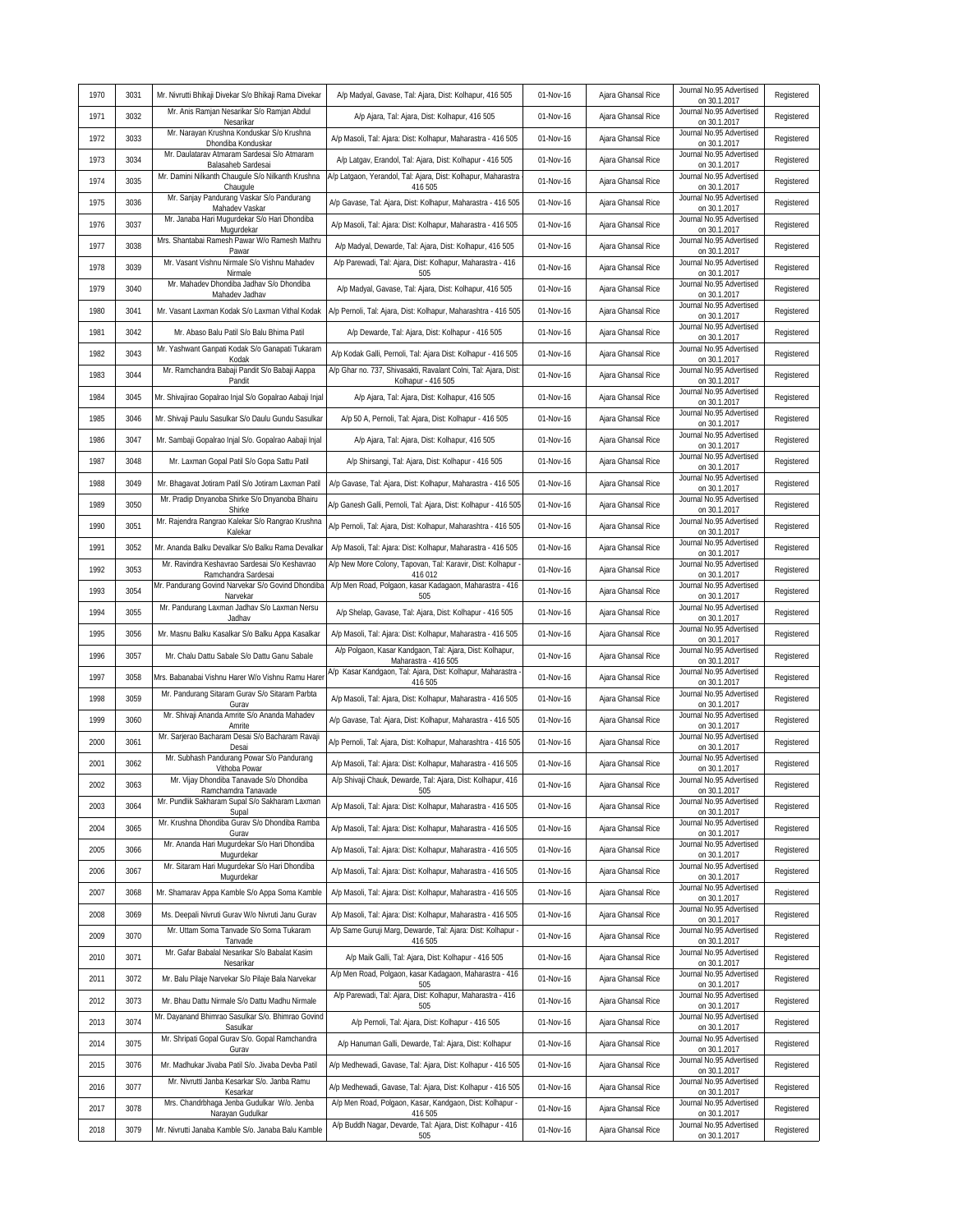|      |      | Mr. Tulasappa Annapa Powar S/o. Annapa Balu                                                        |                                                                                                                          |           |                    | Journal No.95 Advertised                 |            |
|------|------|----------------------------------------------------------------------------------------------------|--------------------------------------------------------------------------------------------------------------------------|-----------|--------------------|------------------------------------------|------------|
| 2019 | 3080 | Powar                                                                                              | A/p Deulwadi, Vite, Tal: Ajara, Dist: Kolhapur - 416 505<br>A/p Hanuman Galli, Dewarde, Tal: Ajara, Dist: Kolhapur - 416 | 01-Nov-16 | Ajara Ghansal Rice | on 30.1.2017<br>Journal No.95 Advertised | Registered |
| 2020 | 3081 | Mr. Vilas Balu Naik S/o. Balu Govind Naik<br>Mr. Ganapati Mahadev Jadhav S/o Mahadev Appa          | 505<br>A/p Madhyal, Gavase, Tal: Ajara, Dist: Kolhapur. Maharastra-                                                      | 01-Nov-16 | Ajara Ghansal Rice | on 30.1.2017<br>Journal No.95 Advertised | Registered |
| 2021 | 3082 | Jadhav                                                                                             | 416 505<br>A/p Chafekar Galli, Tal: Ajara, Dist: Kolhapur. Maharastra-416                                                | 01-Nov-16 | Ajara Ghansal Rice | on 30.1.2017<br>Journal No.95 Advertised | Registered |
| 2022 | 3083 | Mr. Pandurang Narayan Patil S/o Narayan Babaji Pati                                                | 505                                                                                                                      | 01-Nov-16 | Ajara Ghansal Rice | on 30.1.2017<br>Journal No.95 Advertised | Registered |
| 2023 | 3084 | Mr. Gunaji Krushna Gurav S/o Krushna Bapu Gurav<br>Mr. Ganapatrao Laxman Dongre S/o Laxman Subhana | A/p Masoli, Tal: Ajara, Dist: Kolhapur. Maharastra-416 505                                                               | 01-Nov-16 | Ajara Ghansal Rice | on 30.1.2017<br>Journal No.95 Advertised | Registered |
| 2024 | 3085 | Dongre<br>Mr. Sanjay Vishnu Hodage S/o Vishnu Vithoba                                              | A/p 202 Nabapur Galli, Tal: Ajara, Dist: Kolhapur - 416 505                                                              | 01-Nov-16 | Ajara Ghansal Rice | on 30.1.2017<br>Journal No.95 Advertised | Registered |
| 2025 | 3086 | Hodage<br>Mr. Ramchandra Gundu Jadhav S/o Gundu Tukaram                                            | A/p Masoli, Gavase, Tal: Ajara, Dist: Kolhapur. 416 505                                                                  | 01-Nov-16 | Ajara Ghansal Rice | on 30.1.2017<br>Journal No.95 Advertised | Registered |
| 2026 | 3087 | Jadhav                                                                                             | A/p Ravalnath Colony, Tal: Ajara, Dist: Kolhapur.416 505                                                                 | 01-Nov-16 | Ajara Ghansal Rice | on 30.1.2017                             | Registered |
| 2027 | 3088 | Mrs. Padmaja Ramchandra Jadhav W/o.<br>Ramachandra Gundu Jadhav                                    | A/p. Ravalnath Colony, Tal: Ajara, Dist: Kolhapur - 416 505                                                              | 01-Nov-16 | Ajara Ghansal Rice | Journal No.95 Advertised<br>on 30.1.2017 | Registered |
| 2028 | 3089 | Mr. Gangaram Sitaram Delekar S/o. Sitaram<br>Gangaram Delekar                                      | A/p. Ghatkarwadi, Kivade, Tal: Ajara, Dist: Kolhapur - 416 505                                                           | 01-Nov-16 | Ajara Ghansal Rice | Journal No.95 Advertised<br>on 30.1.2017 | Registered |
| 2029 | 3090 | Mr. Mahadev Ramu Tendulkar S/o. Ramu Babaji<br>Tendulkar                                           | A/p. Bhatwadi, Tal: Ajara, Dist: Kolhapur - 416 505                                                                      | 01-Nov-16 | Ajara Ghansal Rice | Journal No.95 Advertised<br>on 30.1.2017 | Registered |
| 2030 | 3091 | Mr. Parashram Annasaheb Desai, S/o. Annasaheb<br>Ganapatrao Desai                                  | A/p. Erandol, Tal: Ajara, Dist: Kolhapur - 416 505                                                                       | 01-Nov-16 | Ajara Ghansal Rice | Journal No.95 Advertised<br>on 30.1.2017 | Registered |
| 2031 | 3092 | Mrs. Anjana Sitaram Chougule W/o. Sitaram<br>Sakharam Chougule                                     | A/p. Latgaon, Eranpol, Tal: Ajara, Dist: Kolhapur - 416 505                                                              | 01-Nov-16 | Ajara Ghansal Rice | Journal No.95 Advertised<br>on 30.1.2017 | Registered |
| 2032 | 3093 | Mr. Balakrishna Arjun Parab S/o. Arjun Laxmanrao<br>Parab                                          | A/p. Peranoli, Tal: Ajara, Dist: Kolhapur - 416 505                                                                      | 01-Nov-16 | Ajara Ghansal Rice | Journal No.95 Advertised<br>on 30.1.2017 | Registered |
| 2033 | 3094 | Mr. Bhimarao Sambhaji Chavan S/o. Sambhaji<br>Ranbha Chavan                                        | A/p latgav, Erandol, Tal: Ajara, Dist: Kolhapur - 416 505                                                                | 01-Nov-16 | Ajara Ghansal Rice | Journal No.95 Advertised<br>on 30.1.2017 | Registered |
| 2034 | 3095 | Mr. Ganapati Maruti Patil S/o. Maruti Dinkar Patil                                                 | A/p. Latgaon, Yerandol, Tal: Ajara, Dist: Kolhapur - 416 505                                                             | 01-Nov-16 | Ajara Ghansal Rice | Journal No.95 Advertised<br>on 30.1.2017 | Registered |
| 2035 | 3096 | Mr. Tukaram Balu Gavade S/o. Balu Babu Gavade                                                      | A/p. Velvatti, Tal: Ajara, Dist: Kolhapur - 416 505                                                                      | 01-Nov-16 | Ajara Ghansal Rice | Journal No.95 Advertised<br>on 30.1.2017 | Registered |
| 2036 | 3097 | Mrs. Bayakka Mahadev Shivane W/o. Mahadev<br>Chalu Shivane                                         | A/p Pernoil, Tal: Ajara, Dist: Kolhapur - 416 505                                                                        | 01-Nov-16 | Ajara Ghansal Rice | Journal No.95 Advertised<br>on 30.1.2017 | Registered |
| 2037 | 3098 | Mr. Rajaram Sakharam Chougule S/o. Sakharam<br>Chandru Chougule                                    | A/p. latgav, Erandol, Tal: Ajara, Dist: Kolhapur - 416 505                                                               | 01-Nov-16 | Ajara Ghansal Rice | Journal No.95 Advertised<br>on 30.1.2017 | Registered |
| 2038 | 3099 | Mr. Uttam Maruti Patil S/o. Maruti Aaba Patil                                                      | A/p. Medhewadi, Gavase, Tal: Ajara, Dist: Kolhapur - 416 505                                                             | 01-Nov-16 | Ajara Ghansal Rice | Journal No.95 Advertised<br>on 30.1.2017 | Registered |
| 2039 | 3100 | Mrs. Ujwala Dhanaji Desai W/o. Dhanaji Parshuram<br>Desai                                          | A/p. Latgaon, Erandol, Tal: Ajara, Dist: Kolhapur - 416 505                                                              | 01-Nov-16 | Ajara Ghansal Rice | Journal No.95 Advertised<br>on 30.1.2017 | Registered |
| 2040 | 3101 | Mr. Vishnu Ganapati Konduskar S/o. Ganapati<br>Sakhoba Konduskar                                   | A/p. Bachi, Tal: Ajara, Dist: Kolhapur - 416 505                                                                         | 01-Nov-16 | Ajara Ghansal Rice | Journal No.95 Advertised<br>on 30.1.2017 | Registered |
| 2041 | 3102 | Mr. Tukaram Ganu Gavde S/o. Ganu Vithu Gavde                                                       | A/p. Masoli, Tal: Ajara, Dist: Kolhapur - 416 505                                                                        | 01-Nov-16 | Ajara Ghansal Rice | Journal No.95 Advertised<br>on 30.1.2017 | Registered |
| 2042 | 3103 | Mr. Dhanaji Subhana Shivangad S/o. Subhana Appa<br>Shivangad                                       | A/p. Dewarde, Tal: Ajara, Dist: Kolhapur - 416 505                                                                       | 01-Nov-16 | Ajara Ghansal Rice | Journal No.95 Advertised<br>on 30.1.2017 | Registered |
| 2043 | 3104 | Mrs. Pooja Sunil Sardesai W/o. Sunil Shamrao<br>Sardesai                                           | A/p. Lategaon, Erandol, Tal: Ajara, Dist: Kolhapur - 416 505                                                             | 01-Nov-16 | Ajara Ghansal Rice | Journal No.95 Advertised<br>on 30.1.2017 | Registered |
| 2044 | 3105 | Mr. Sayaji Ganapati Narvekar S/o. Ganapati Narayan<br>Narvekar                                     | A/p. Koriwade, Pernoil, Tal: Ajara, Dist: Kolhapur - 416 505                                                             | 01-Nov-16 | Ajara Ghansal Rice | Journal No.95 Advertised<br>on 30.1.2017 | Registered |
| 2045 | 3106 | Mr. Mahadev Ramu Shelke S/o. Ramu Raji Shelke                                                      | A/p. Madhal, PO: Gavase, Tal: Ajara, Dist: Kolhapur - 416 505                                                            | 01-Nov-16 | Ajara Ghansal Rice | Journal No.95 Advertised<br>on 30.1.2017 | Registered |
| 2046 | 3107 | Mr. Sambhaji Hari Sawant S/o. Hari Babaji Sawant                                                   | A/p. Ganpati Galli, Tal: Ajara, Dist: Kolhapur - 416 505                                                                 | 01-Nov-16 | Ajara Ghansal Rice | Journal No.95 Advertised<br>on 30.1.2017 | Registered |
| 2047 | 3108 | Mr. Dnyandev Laxshman Gavade S/o. Laxman Bapu<br>Gavade                                            | A/p. Velawatti, Tal; Ajara, Dist: Kolhapur - 416 505                                                                     | 01-Nov-16 | Ajara Ghansal Rice | Journal No.95 Advertised<br>on 30.1.2017 | Registered |
| 2048 | 3109 | Mr. Pralhad Dhondiba Gurav S/o. Dhondiba Pattu<br>Gurav                                            | A/p Salgaon, Post: Sohale, Tal: Ajara, Dist: Kolhapur - 416<br>505                                                       | 01-Nov-16 | Ajara Ghansal Rice | Journal No.95 Advertised<br>on 30.1.2017 | Registered |
| 2049 | 3110 | Mr. Ashok Raghunath Sasulkar S/o. Raghunath Hari<br>Sasulkar                                       | A/p. Pernoli, Tal: Ajara, Dist: Kolhapur - 416 505                                                                       | 01-Nov-16 | Ajara Ghansal Rice | Journal No.95 Advertised                 | Registered |
| 2050 | 3111 | Mr. Mahadev Chalu Gurav S/o. Chalu Hari Gurav                                                      | A/p. Masoli, Tal: Ajara, Dist: Kolhapur - 416 505                                                                        | 01-Nov-16 | Ajara Ghansal Rice | on 30.1.2017<br>Journal No.95 Advertised | Registered |
| 2051 | 3112 | Mr. Babu Vishnu Gurav S/o. Vishnu Sakhoba Gurav                                                    | A/p. Masoli, Tal: Ajara, Dist: Kolhapur - 416 505                                                                        | 01-Nov-16 | Ajara Ghansal Rice | on 30.1.2017<br>Journal No.95 Advertised | Registered |
| 2052 | 3113 | Mr. Mukundrao Laxman Tanavade S/o. Laxman Babaji                                                   | A/p. Shivaji Chouk, Dewarde, Tal: Ajara, Dist: Kolhapur 416                                                              | 01-Nov-16 | Ajara Ghansal Rice | on 30.1.2017<br>Journal No.95 Advertised | Registered |
| 2053 | 3114 | Tanavade<br>Mr. Babasaheb Ganapati Tanavade S/o. Ganapati                                          | 505<br>A/p. Sane Guruji Nagar, Dewarde, Tal: Ajara, Dist: Kolhapur -                                                     | 01-Nov-16 | Ajara Ghansal Rice | on 30.1.2017<br>Journal No.95 Advertised | Registered |
| 2054 | 3115 | Aappa Tanavade<br>Mr. Dattatraya Krishna Desai S/o. Krishna Balu Desai                             | 416 505<br>A/p. Adkur, Tal: Chandgad, Dist: Kolhapur - 416 505                                                           | 01-Nov-16 | Ajara Ghansal Rice | on 30.1.2017<br>Journal No.95 Advertised | Registered |
| 2055 | 3116 | Mr. Narayan Vithu Patil S/o. Vithu Aappa Patil                                                     | A/p. Latgav, Erandol, Tal: Ajara, Dist: Kolhapur - 416 505                                                               | 01-Nov-16 | Ajara Ghansal Rice | on 30.1.2017<br>Journal No.95 Advertised | Registered |
| 2056 | 3126 | Hira Ballabh Baurai S/o Hari Datt Baurai                                                           | Ratanabazar, Gairgaon, Post: Sinora, Almora, 263645                                                                      | 29-Nov-16 | Uttarakhand Tejpat | on 30.1.2017<br>Journal No.96 Advertised | Registered |
| 2057 | 3127 | Bala Datt S/o Shri Devi Datt                                                                       | Uttarakhand<br>Village & Post: Machhor, Almora, Uttarakhand, 263646.                                                     | 29-Nov-16 | Uttarakhand Tejpat | 15.06.2017<br>Journal No.96 Advertised   | Registered |
| 2058 | 3128 | Balwant Singh S/o Satye Singh                                                                      | No. 20, Kuthnaur, Post: Kuthnaur, District: Uttarkashi,                                                                  | 29-Nov-16 | Uttarakhand Tejpat | 15.06.2017<br>Journal No.96 Advertised   | Registered |
| 2059 | 3129 | Vikram Singh S/o Budhi Singh                                                                       | Uttarakhand, 249141.<br>H. No. 6, Village Kafola, Post Kuthnaur, Barkot, District:                                       | 29-Nov-16 | Uttarakhand Tejpat | 15.06.2017<br>Journal No.96 Advertised   | Registered |
| 2060 | 3130 | Kanti Ballabh S/o Trilochan                                                                        | Uttarkashi, Uttarakhand, 249141.<br>H.No. 39, Banakot, Post: Machhod, District: Almora, State:                           | 29-Nov-16 | Uttarakhand Tejpat | 15.06.2017<br>Journal No.96 Advertised   | Registered |
| 2061 | 3131 | Uttam Singh S/o Anand Singh                                                                        | Uttarakhand, 263646.<br>Narda, Bourmalla, Post: Bhaunkhal, District: Almora,                                             | 29-Nov-16 | Uttarakhand Tejpat | 15.06.2017<br>Journal No.96 Advertised   | Registered |
| 2062 | 3132 | Bhairav Datt S/o Paan Dev                                                                          | Uttarakhand, 263646.<br>Village: Harara, Post: Harara, Hararhamaulekhi, Dist:                                            | 29-Nov-16 | Uttarakhand Tejpat | 15.06.2017<br>Journal No.96 Advertised   | Registered |
| 2063 | 3133 | Harish Nath S/o Bachi Nath                                                                         | Almora, Harara, Uttarakhand, 263646.<br>33, Dhura, Post: Bhikiyasen, District: Almora, Bhikiyasen,                       | 29-Nov-16 | Uttarakhand Tejpat | 15.06.2017<br>Journal No.96 Advertised   | Registered |
| 2064 | 3134 | Mahesh Chand S/o Karam Chand                                                                       | State: Uttarakhand, 263667.<br>15, Dehraun Road, Tunalka, Post: Naugaon, District:                                       | 29-Nov-16 | Uttarakhand Tejpat | 15.06.2017<br>Journal No.96 Advertised   | Registered |
| 2065 | 3135 |                                                                                                    | Uttarkashi - 249171. Uttarakhand,<br>Village: Kankaradi, Post: Mustik Saur, Kankrari, Dist:                              | 29-Nov-16 | Uttarakhand Tejpat | 15.06.2017<br>Journal No.96 Advertised   | Registered |
|      |      | Mohan Singh Gusain S/o Pyar Singh Gusain                                                           | Uttarkashi - 249193, State: Uttarakhand.<br>Village: Kankaradi, Post: Mustik Saur, Dist: Uttarkashi -                    |           | Uttarakhand Tejpat | 15.06.2017<br>Journal No.96 Advertised   | Registered |
| 2066 | 3136 | Mohan Singh Gusain S/o Chain Singh                                                                 | 249193, State: Uttarakhand.<br>17, Koti Manpa, Post: Gangtari, Dist: Uttarkashi - 249141,                                | 29-Nov-16 |                    | 15.06.2017<br>Journal No.96 Advertised   |            |
| 2067 | 3137 | Bhagat Singh S/o Surveer Singh                                                                     | State: Uttarakhand                                                                                                       | 29-Nov-16 | Uttarakhand Tejpat | 15.06.2017                               | Registered |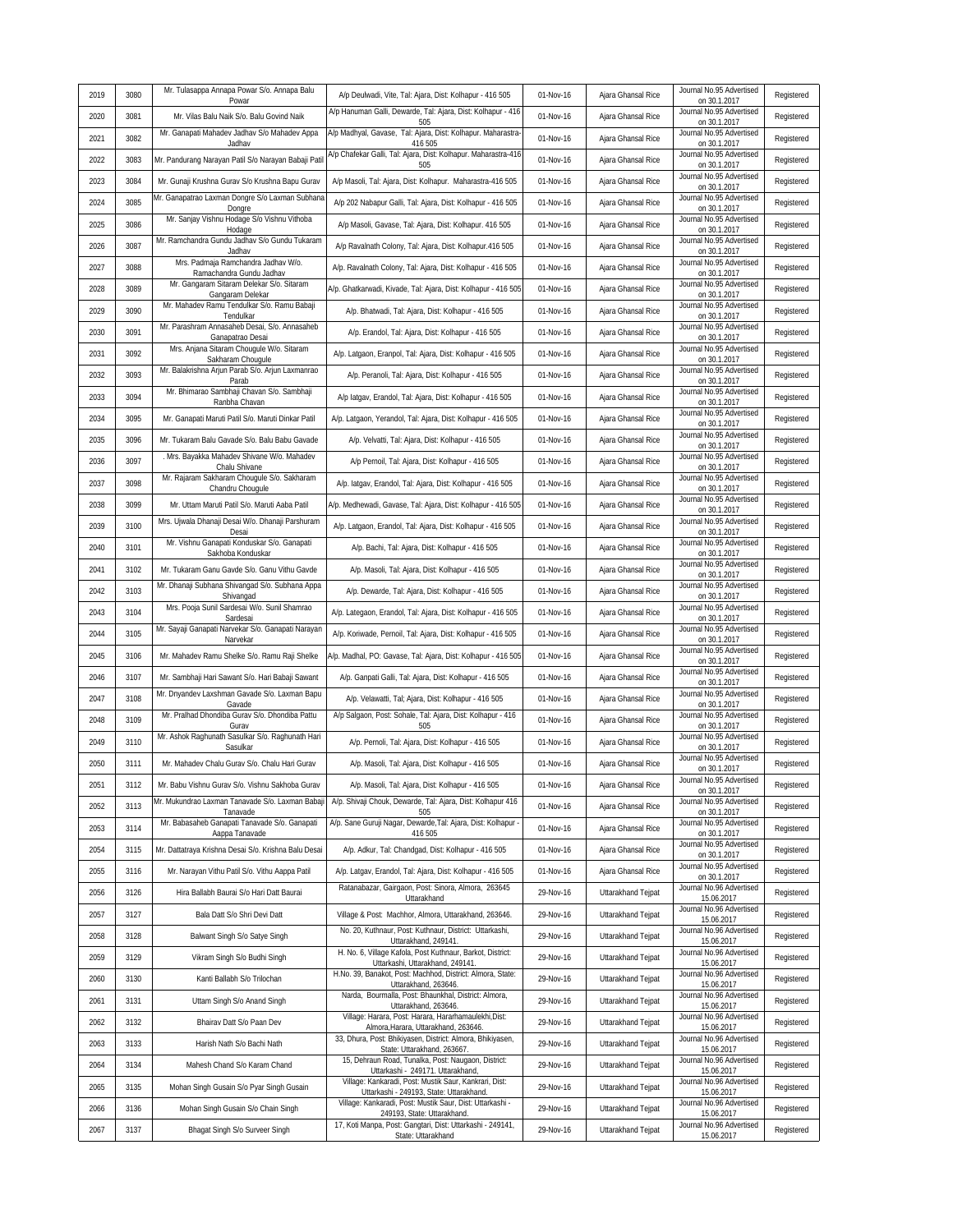| 2068 | 3138 | Sanjay Singh S/o Chandan Singh                 | 61, Barkot, Kuthnaur, Post: Jamunachatti, Dist: Uttarkashi -<br>249141, State: Uttarakhand                       | 29-Nov-16 | Uttarakhand Tejpat | Journal No.96 Advertised<br>15.06.2017 | Registered |
|------|------|------------------------------------------------|------------------------------------------------------------------------------------------------------------------|-----------|--------------------|----------------------------------------|------------|
| 2069 | 3139 | Rajendra Parasad Semwal S/o Gyandev Semwal     | Bandu, Post: Patara, Dist: Uttarkashi - 249152, State:<br>Uttarakhand                                            | 29-Nov-16 | Uttarakhand Tejpat | Journal No.96 Advertised<br>15.06.2017 | Registered |
| 2070 | 3140 | Girish Chandr Nautiyal S/o Jyanand             | Hareti, Post: Kalyani, Dist: Uttarakashi - 249152, State:<br>Uttarakhand                                         | 29-Nov-16 | Uttarakhand Tejpat | Journal No.96 Advertised<br>15.06.2017 | Registered |
| 2071 | 3141 | Aimeen Singh S/o Shooraveer Singh              | H.No. 81, Kuthanaur, Post: Kuthanaur, Dist: Uttarakashi<br>249141, State: Uttarakhand                            | 29-Nov-16 | Uttarakhand Tejpat | Journal No.96 Advertised<br>15.06.2017 | Registered |
| 2072 | 3142 | Govind Singh S/o Kundan Singh                  | 26, Barkot, Koti Manpa, Burkot, Dist: Uttarkashi - 249141,<br>State: Uttarakhand                                 | 29-Nov-16 | Uttarakhand Tejpat | Journal No.96 Advertised<br>15.06.2017 | Registered |
| 2073 | 3143 | Jay Singh S/o Surat Singh                      | 26, Rajgarhi Road, Barkot, Koti Manpa, Burkot, Dist:<br>Uttarkashi - 249141, State: Uttarakhand                  | 29-Nov-16 | Uttarakhand Tejpat | Journal No.96 Advertised<br>15.06.2017 | Registered |
| 2074 | 3144 | Pyar Singh S/o Lakhi Singh                     | 50, Yamunotri Road, Barkot, Kuthnaur, Jamunachatti, Dist:<br>Uttarkashi - 249141, State: Uttarakhand             | 29-Nov-16 | Uttarakhand Tejpat | Journal No.96 Advertised<br>15.06.2017 | Registered |
| 2075 | 3145 | Pramod Singh S/o Chain Singh                   | Koti Manpa, Post: Gangtadi, Koti Manpa, Dist: Uttarkashi -<br>249141, State: Uttarakhand                         | 29-Nov-16 | Uttarakhand Tejpat | Journal No.96 Advertised<br>15.06.2017 | Registered |
| 2076 | 3146 | Sunil Singh S/o Sobat Singh                    | 02, Rajgarhi Road, Barkot, Post: Gangtadi, Koti Manpa, Dist:<br>Uttarkashi - 249141, Burkot, State: Uttarakhand. | 29-Nov-16 | Uttarakhand Tejpat | Journal No.96 Advertised<br>15.06.2017 | Registered |
| 2077 | 3147 | Jagmohan Bartwal S/o Rukam Singh               | 03, Yamunodri Road, Post: Bhansari, Dist: Uttarkashi -<br>249141, Dist: Uttarakhand                              | 29-Nov-16 | Uttarakhand Tejpat | Journal No.96 Advertised<br>15.06.2017 | Registered |
| 2078 | 3148 | Mohan Lal Nath S/o Sutaru                      | 07, Dehradun Road, Tunalka, Post: Nougaon, Dist: Uttarkashi<br>- 249171, State: Uttarakhand                      | 29-Nov-16 | Uttarakhand Tejpat | Journal No.96 Advertised<br>15.06.2017 | Registered |
| 2079 | 3149 | Ramesh Singh Panwar S/o Vijay Singh Panwar     | Village: Kankaradi, Post: Mustik Saur, Dist: Uttarkashi -<br>249193, State: Uttarakhand                          | 29-Nov-16 | Uttarakhand Tejpat | Journal No.96 Advertised<br>15.06.2017 | Registered |
| 2080 | 3150 | Rajesh Silwal S/o Chandra Prakash              | 01, oliya (bala), Post: Dunda, Dist: Uttarkashi - 249151,<br>State: Uttarakhand                                  | 29-Nov-16 | Uttarakhand Tejpat | Journal No.96 Advertised<br>15.06.2017 | Registered |
| 2081 | 3151 | Mohan Chandra S/o Devi Dutt                    | Santola, Post: Barakot, Dist: Champawat, 262527.                                                                 | 29-Nov-16 | Uttarakhand Tejpat | Journal No.96 Advertised<br>15.06.2017 | Registered |
| 2082 | 3152 | Satish Chandra S/o Roop Dev                    | Nadola, Post: Saindark, Dist: Champawat, State: Uttarakhand<br>$-262523$                                         | 29-Nov-16 | Uttarakhand Tejpat | Journal No.96 Advertised<br>15.06.2017 | Registered |
| 2083 | 3153 | Ram Datt Joshi S/o Moti Ram Joshi              | Suri, Chhulop, Post: Bardakhan, Dist: Champawat - 262527<br>State: Uttarakhand                                   | 29-Nov-16 | Uttarakhand Tejpat | Journal No.96 Advertised<br>15.06.2017 | Registered |
| 2084 | 3154 | Keshab Datt S/o Gopal Datt                     | Gwinada, Post: Bapru, Lohaghat Range, Dist: Champawat -<br>262524, State: Uttarakhand                            | 29-Nov-16 | Uttarakhand Tejpat | Journal No.96 Advertised<br>15.06.2017 | Registered |
| 2085 | 3155 | Tika Ram Bhatt S/o Keshv Datt                  | 104, Kotamori, Post: Amori, Aam Khola, Dist: Champawat,<br>State: Uttarakhand - 262523                           | 29-Nov-16 | Uttarakhand Tejpat | Journal No.96 Advertised<br>15.06.2017 | Registered |
| 2086 | 3156 | Motiram S/o Gopal Datt                         | Amori, Post: Amori, Dist: Champawat, State: Uttarakhand -<br>262523                                              | 29-Nov-16 | Uttarakhand Tejpat | Journal No.96 Advertised<br>15.06.2017 | Registered |
| 2087 | 3157 | Revaram S/o Moti Ram                           | Amori, Post: Amori, Dist: Champawat, State: Uttarakhand -<br>262523                                              | 29-Nov-16 | Uttarakhand Tejpat | Journal No.96 Advertised<br>15.06.2017 | Registered |
| 2088 | 3158 | Bachi Ram Bhatt S/o Baldev                     | Amori, Post: Amori, Dist: Champawat, State: Uttarakhand -<br>262523                                              | 29-Nov-16 | Uttarakhand Tejpat | Journal No.96 Advertised<br>15.06.2017 | Registered |
| 2089 | 3159 | Trilochan Joshi S/o Hari Nandan                | Jarauli, Pati, Post: Jhudeli, Dist: Champawat, State:<br>Uttarakhand - 262580.                                   | 29-Nov-16 | Uttarakhand Tejpat | Journal No.96 Advertised<br>15.06.2017 | Registered |
| 2090 | 3160 | Lokmani S/o Mani Ram                           | Bhigrara, Post: Bhingrara, Dist: Champawat, State:<br>Uttarakhand - 262528.                                      | 29-Nov-16 | Uttarakhand Tejpat | Journal No.96 Advertised<br>15.06.2017 | Registered |
| 2091 | 3161 | Devi Datt S/o Ganga Datt                       | Bhingrara, Post: Bhigrara, Dist: Champawat, State:<br>Uttarakhand - 262528.                                      | 29-Nov-16 | Uttarakhand Tejpat | Journal No.96 Advertised<br>15.06.2017 | Registered |
| 2092 | 3162 | Isvari Datt S/o Moti Ram Bhatt                 | Village: Amori, Post: Amori, Dist: Champawat, State:<br>Uttarakhand - 262523.                                    | 29-Nov-16 | Uttarakhand Tejpat | Journal No.96 Advertised<br>15.06.2017 | Registered |
| 2093 | 3163 | Ramesh Chandra S/o Het Ram Mbhatt              | 114, KotAmori, Post: Amori, Dist: Champawat, State:<br>Uttarakhand - 262523.                                     | 29-Nov-16 | Uttarakhand Tejpat | Journal No.96 Advertised<br>15.06.2017 | Registered |
| 2094 | 3164 | Nityanand S/o Vishan Datt                      | Bhigrada, Post: Bhigrada, Dist: Champawat, State:<br>Uttarakhand - 262528.                                       | 29-Nov-16 | Uttarakhand Tejpat | Journal No.96 Advertised<br>15.06.2017 | Registered |
| 2095 | 3165 | Chandra Sekhar S/o Liladar                     | Bhigrada, Post: Bhigrada, Dist: Champawat, State:<br>Uttarakhand - 262528.                                       | 29-Nov-16 | Uttarakhand Tejpat | Journal No.96 Advertised<br>15.06.2017 | Registered |
| 2096 | 3166 | Mahesh Chandra S/o Prem Bllav                  | Bhigrada, Post: Bhigrada, Dist: Champawat, State:<br>Uttarakhand - 262528.                                       | 29-Nov-16 | Uttarakhand Tejpat | Journal No.96 Advertised<br>15.06.2017 | Registered |
| 2097 | 3167 | Shiv Datt S/o Keshav Datt                      | Bhigrada, Post: Bhigrada, Dist: Champawat, State:<br>Uttarakhand - 262528.                                       | 29-Nov-16 | Uttarakhand Tejpat | Journal No.96 Advertised<br>15.06.2017 | Registered |
| 2098 | 3168 | Ghanshyam S/o Shiv Dutt                        | Makan No-21, Balatari, Post: Bhigrara, Dist:Champawat,<br>State: Uttarakhand - 262528.                           | 29-Nov-16 | Uttarakhand Tejpat | Journal No.96 Advertised<br>15.06.2017 | Registered |
| 2099 | 3169 | Soban Singh S/o Pratap Singh                   | Pati, Post: Pati, Dist: Champawat, State: Uttarakhand -<br>262580                                                | 29-Nov-16 | Uttarakhand Tejpat | Journal No.96 Advertised<br>15.06.2017 | Registered |
| 2100 | 3170 | Prakash Singh S/o Girdhar Singh                | Malla Baaproo, Post: Bapru Talla, Dist: Champawat, State:<br>Uttarakhand - 262525.                               | 29-Nov-16 | Uttarakhand Tejpat | Journal No.96 Advertised<br>15.06.2017 | Registered |
| 2101 | 3171 | Daya Nath S/o Heera Nath                       | Village: Bigrakot, Post: Bhumbari, Dist: Champawat, State:<br>Uttarakhand - 262580.                              | 29-Nov-16 | Uttarakhand Tejpat | Journal No.96 Advertised<br>15.06.2017 | Registered |
| 2102 | 3172 | Bhagirath Joshi S/o Chura Mani                 | 009, Birgul, Post: Bhidrada, Dist: Champawat, State:<br>Uttarakhand - 262528.                                    | 29-Nov-16 | Uttarakhand Tejpat | Journal No.96 Advertised<br>15.06.2017 | Registered |
| 2103 | 3173 | Shyam Sunder Singh Mouni S/o Kundan Singh      | Chourakot Maunkanda, Post: Chourakot, Dist: Champawat,<br>State: Uttarakhand - 262528.                           | 29-Nov-16 | Uttarakhand Tejpat | Journal No.96 Advertised<br>15.06.2017 | Registered |
| 2104 | 3174 | Deepak Chandra S/o Narayan Datt                | Chulapai, Post: Barakot, Dist: Champawat, State:<br>Uttarakhand - 262527.                                        | 29-Nov-16 | Uttarakhand Tejpat | Journal No.96 Advertised<br>15.06.2017 | Registered |
| 2105 | 3175 | Girdhar Singh Fartyal S/o Deewan Singh Fartyal | Malla Bapru, Post: Bapru, Dist: Champawat, State:<br>Uttarakhand - 262525                                        | 29-Nov-16 | Uttarakhand Tejpat | Journal No.96 Advertised<br>15.06.2017 | Registered |
| 2106 | 3176 | Harish Chandra Joshi S/o Dile Ram              | No. 50(1)-Shyamlatal Jaul, Post: Shyamlatal, Dist:<br>Champawat, State: Uttarakhand - 262523                     | 29-Nov-16 | Uttarakhand Tejpat | Journal No.96 Advertised<br>15.06.2017 | Registered |
| 2107 | 3177 | Godhan Singh Bohara S/o Bhagwan Singh Bohara   | Dhura, Post: Sukhidhang, Dist: Champawat, State:<br>Uttarakhand - 262523.                                        | 29-Nov-16 | Uttarakhand Tejpat | Journal No.96 Advertised<br>15.06.2017 | Registered |
| 2108 | 3178 | Jeewan Singh S/o Nath Singh                    | 13, Naulapani, Post: Chalthi, Dist: Champawat, State:<br>Uttarakhand - 262523                                    | 29-Nov-16 | Uttarakhand Tejpat | Journal No.96 Advertised<br>15.06.2017 | Registered |
| 2109 | 3179 | Dashrath Singh S/o Nath Singh                  | Jaul, Post: Shyamlatal, Dist: Champawat, State: Uttarakhand<br>262523                                            | 29-Nov-16 | Uttarakhand Tejpat | Journal No.96 Advertised<br>15.06.2017 | Registered |
| 2110 | 3180 | Anandi Devi W/o Narayan Singh                  | 18, thaama, Jadapani, Post: Thaama, Dist: Pithoragarh,<br>State: Uttarakhand - 262534.                           | 29-Nov-16 | Uttarakhand Tejpat | Journal No.96 Advertised<br>15.06.2017 | Registered |
| 2111 | 3181 | Ganga Singh S/o Gusai Singh                    | 51, Jartola, Ram Mandir, Post: Jartola, Dist: Pithoragarth,<br>State: Uttarakhand - 262534.                      | 29-Nov-16 | Uttarakhand Tejpat | Journal No.96 Advertised<br>15.06.2017 | Registered |
| 2112 | 3182 | Anand Kumar S/o Puram Ram                      | H.No. 66, Syunura, Kandarachina, Post: Syunura, Dist:<br>Pithoragarh, State: Uttarakhand - 262522.               | 29-Nov-16 | Uttarakhand Tejpat | Journal No.96 Advertised<br>15.06.2017 | Registered |
| 2113 | 3183 | Joga Singh Pargai S/o Man Singh                | Kandarachina, Post: Sunyura, Dist: Pithoragarh, State:<br>Uttarakhand - 262522.                                  | 29-Nov-16 | Uttarakhand Tejpat | Journal No.96 Advertised<br>15.06.2017 | Registered |
| 2114 | 3184 | Gopal Lal Verma S/o Chet Lal Verma             | No.36, Uprara, Dasaithai Gds, Gangolihat, Dist: Pithoragarh,<br>State: Uttarakhand - 262522.                     | 29-Nov-16 | Uttarakhand Tejpat | Journal No.96 Advertised<br>15.06.2017 | Registered |
| 2115 | 3185 | Pradeep Joshi joshi S/o Pooran Chandra Chandra | H. No. 56, Pokhari, Choupata, Gangolihat, Dist: Pithoragarh,<br>State: Uttarakhand - 262522.                     | 29-Nov-16 | Uttarakhand Tejpat | Journal No.96 Advertised<br>15.06.2017 | Registered |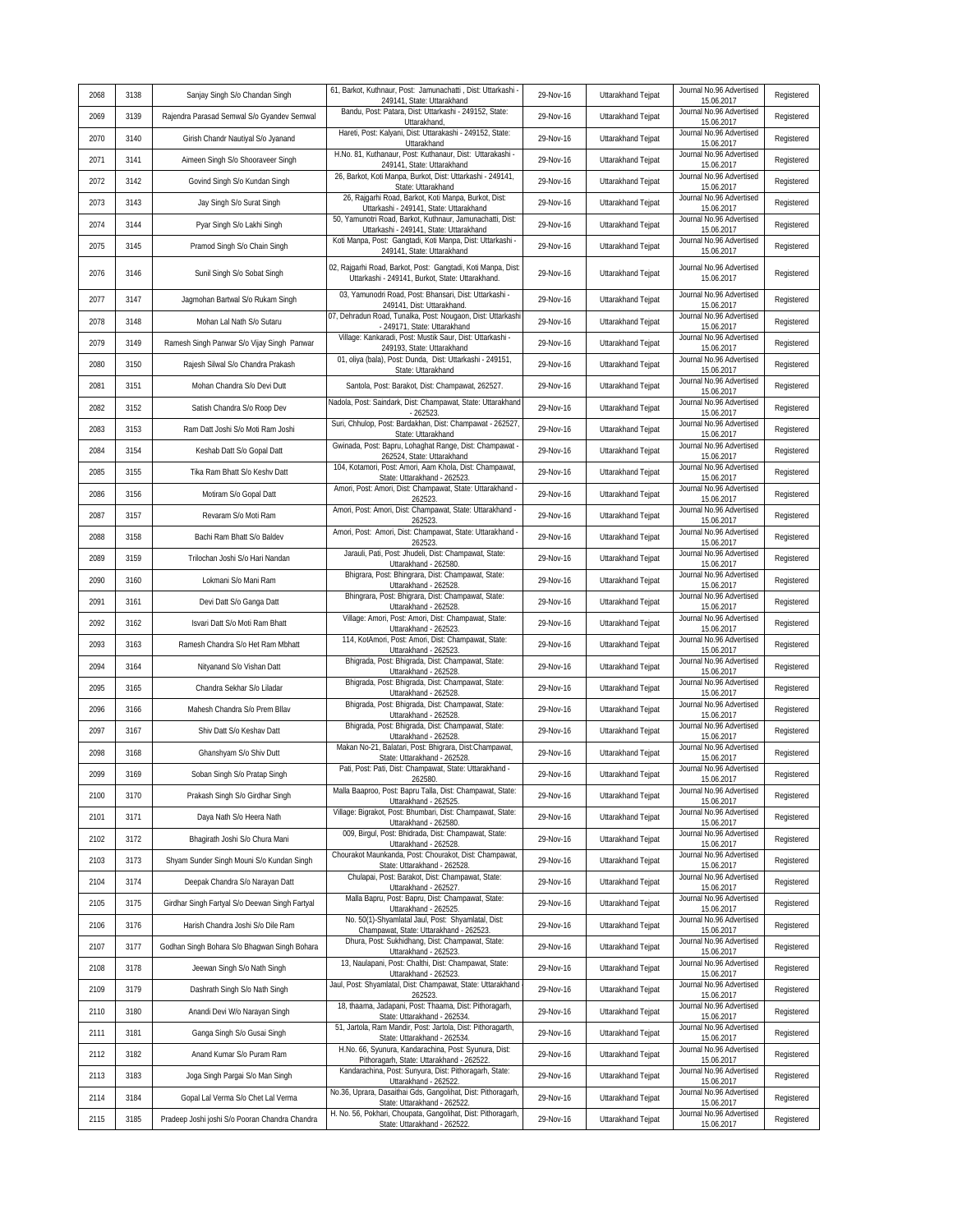| 2116 | 3186 | Harish Bahadur S/o Dhani Lal                 | House No. 38, Agron, Dist: Pithoragarh, State: Uttarakhand -<br>262522                                         | 29-Nov-16 | Uttarakhand Tejpat | Journal No.96 Advertised<br>15.06.2017 | Registered |
|------|------|----------------------------------------------|----------------------------------------------------------------------------------------------------------------|-----------|--------------------|----------------------------------------|------------|
| 2117 | 3187 | Dhaarma Devi W/o Nain Singh                  | Moram, Quiti Gds, Dist: Pithoragarh, State: Uttarakhand -<br>262553                                            | 29-Nov-16 | Uttarakhand Tejpat | Journal No.96 Advertised<br>15.06.2017 | Registered |
| 2118 | 3188 | Bhupesh Joshi S/o Shrinivas Joshi            | Pokhri, Dist: Pithoragarh, State: Uttarakhand - 262522.                                                        | 29-Nov-16 | Uttarakhand Tejpat | Journal No.96 Advertised<br>15.06.2017 | Registered |
| 2119 | 3189 | Laxman Singh Chaubey S/o Ganga Singh Chaubey | 4, Chaupura, Basai Talli, Dasaithal Cds, Dist: Pithoragarh,<br>State: Uttarakhand - 262522.                    | 29-Nov-16 | Uttarakhand Tejpat | Journal No.96 Advertised<br>15.06.2017 | Registered |
| 2120 | 3190 | Nath Singh S/o Bhoop Singh                   | Jaul, Shukhi Dhang, Dist: Champawat, State: Uttarakhand -<br>262523                                            | 29-Nov-16 | Uttarakhand Tejpat | Journal No.96 Advertised<br>15.06.2017 | Registered |
| 2121 | 3191 | Om prakash S/o Late Kedar Dutt               | Silaar, Post: Sukhidhand, Dist: Champawat, State:<br>Uttarakhand - 262523.                                     | 29-Nov-16 | Uttarakhand Tejpat | Journal No.96 Advertised<br>15.06.2017 | Registered |
| 2122 | 3192 | Swroop Ram S/o Mohan Ram                     | Chaurakot, Post: Sukhidhang, Dist: Champawat, State:<br>Uttarakhand - 262523.                                  | 29-Nov-16 | Uttarakhand Tejpat | Journal No.96 Advertised<br>15.06.2017 | Registered |
| 2123 | 3193 | Krishnanand Tiwari S/o Tula Ram Tiwari       | 42, Joul Shukhi Dhang, Post: Shukhidhang, Dist:<br>Champawat, State: Uttarakhand - 262523.                     | 29-Nov-16 | Uttarakhand Tejpat | Journal No.96 Advertised<br>15.06.2017 | Registered |
| 2124 | 3194 | Ramesh Lal S/o Madho Ram                     | Baman jaul, Post: Shukhidhang, Dist: Champawat, State:<br>Uttarakhand - 262523                                 | 29-Nov-16 | Uttarakhand Tejpat | Journal No.96 Advertised<br>15.06.2017 | Registered |
| 2125 | 3195 | Keshav Ram S/o Dugar Ram                     | Silaar, Post: Shukhidhang, Dist: Champawat, State:<br>Uttarakhand - 262523                                     | 29-Nov-16 | Uttarakhand Tejpat | Journal No.96 Advertised<br>15.06.2017 | Registered |
| 2126 | 3196 | Ganga Ram S/o Mohan Ram                      | House No. 40, Jaul, Tehsil Purnagiri, Jaul, Post: Shyamlatal,<br>Dist: Champawat, State: Uttarakhand - 262523. | 29-Nov-16 | Uttarakhand Tejpat | Journal No.96 Advertised<br>15.06.2017 | Registered |
| 2127 | 3197 | Prakash Chandra Joshi S/o Chinta Mani Joshi  | Sukhidhangh, Sainanibhawan, Dhura, Post: Sukhidhang, Dist:<br>Champawat, State: Uttarakhand - 262523.          | 29-Nov-16 | Uttarakhand Tejpat | Journal No.96 Advertised<br>15.06.2017 | Registered |
| 2128 | 3198 | Harendra Singh Bohara S/o Aan Singh Bohara   | Shyamlatal Jaul, Jaul, Post: Shyamlatal, Dist: Champawat,<br>State: Uttarakhand - 262523.                      | 29-Nov-16 | Uttarakhand Tejpat | Journal No.96 Advertised<br>15.06.2017 | Registered |
| 2129 | 3199 | Narayan Ram S/o Pan Ram                      | Chaurakot, Post: Sukhidhang, Dist: Champawat, State:<br>Uttarakhand - 262523.                                  | 29-Nov-16 | Uttarakhand Tejpat | Journal No.96 Advertised<br>15.06.2017 | Registered |
| 2130 | 3200 | Shankar Datt Joshi S/o Mathura Datt Joshi    | Sukhidhang, taliya banj, Talliya Baj, Chalthi, Dist:<br>Champawat, State: Uttarakhand - 262523.                | 29-Nov-16 | Uttarakhand Tejpat | Journal No.96 Advertised<br>15.06.2017 | Registered |
| 2131 | 3201 | Narayan Singh S/o Deewan Singh               | Malla bapru, Dist: Champawat, State: Uttarakhand - 262525                                                      | 29-Nov-16 | Uttarakhand Tejpat | Journal No.96 Advertised<br>15.06.2017 | Registered |
| 2132 | 3202 | Jashodhar S/o Durga Dutt                     | H. No. 7, Jauladi, Jauladi, Dist: Champawat, State:<br>Uttarakhand - 262561.                                   | 29-Nov-16 | Uttarakhand Tejpat | Journal No.96 Advertised<br>15.06.2017 | Registered |
| 2133 | 3203 | Kamal Singh Kunwar S/o Diwan Singh Kunwar    | Kamleri, Post: Rausal, Dist: Champawat, State: Uttarakhand<br>262524                                           | 29-Nov-16 | Uttarakhand Tejpat | Journal No.96 Advertised<br>15.06.2017 | Registered |
| 2134 | 3204 | Vinod Singh Rawat S/o Madho Singh            | Dangaon, Post: Rausal, Dist: Champawat, State: Uttarakhand<br>262524                                           | 29-Nov-16 | Uttarakhand Tejpat | Journal No.96 Advertised<br>15.06.2017 | Registered |
| 2135 | 3205 | Trilok Singh Samant S/o Nar Singh            | Kulouii, Post: Banku, Dist: Champawat, State: Uttarakhand -<br>262524                                          | 29-Nov-16 | Uttarakhand Tejpat | Journal No.96 Advertised<br>15.06.2017 | Registered |
| 2136 | 3206 | Bhawan Singh Samant S/o Guman Singh          | Kulouii, Post: Banku, Dist: Champawat, State: Uttarakhand -<br>262524                                          | 29-Nov-16 | Uttarakhand Tejpat | Journal No.96 Advertised<br>15.06.2017 | Registered |
| 2137 | 3207 | Mahesh Singh S/o Nar Singh                   | Kulouii, Post: Banku, Dist: Champawat, State: Uttarakhand -<br>262524                                          | 29-Nov-16 | Uttarakhand Tejpat | Journal No.96 Advertised<br>15.06.2017 | Registered |
| 2138 | 3208 | Pramod Joshi S/o Jay Datt Josi               | Bageri, Post: Dhaun, Dist: Champawat, State: Uttarakhand<br>262523                                             | 29-Nov-16 | Uttarakhand Tejpat | Journal No.96 Advertised<br>15.06.2017 | Registered |
| 2139 | 3209 | Jas Ram S/o Sher Ram                         | Barakot, Post: Barakot, Dist: Champawat, State: Uttarakhand<br>262527                                          | 29-Nov-16 | Uttarakhand Tejpat | Journal No.96 Advertised<br>15.06.2017 | Registered |
| 2140 | 3210 | Govind Ballabh Bhatt S/o Chet Ram Bhatt      | H. No. 24, Rausal, Post: Rausal, Dist: Champawat, State:<br>Uttarakhand - 262524.                              | 29-Nov-16 | Uttarakhand Tejpat | Journal No.96 Advertised<br>15.06.2017 | Registered |
| 2141 | 3211 | Man Singh S/o Jot Singh                      | Kamleri, Post: Rausal, Dist: Champawat, State: Uttarakhand<br>262524                                           | 29-Nov-16 | Uttarakhand Tejpat | Journal No.96 Advertised<br>15.06.2017 | Registered |
| 2142 | 3212 | Govind Ram S/o Madho Ram                     | Bhana rath, Post: Someshwar Range, Dist: Almora, State:<br>Uttarakhand - 263637.                               | 29-Nov-16 | Uttarakhand Tejpat | Journal No.96 Advertised<br>15.06.2017 | Registered |
| 2143 | 3213 | Damodar Joshi S/o Fakeera Datt Joshi         | Mala, Mala, Post: Chanoda, Dist: Almora, State: Uttarakhand<br>263629                                          | 29-Nov-16 | Uttarakhand Tejpat | Journal No.96 Advertised<br>15.06.2017 | Registered |
| 2144 | 3214 | Vijay Pandey S/o Harish Chandra              | H. No. 42, Vill- Bhavari, Post: Ranman, Dist: Almora, State:<br>Uttarakhand - 263638                           | 29-Nov-16 | Uttarakhand Tejpat | Journal No.96 Advertised<br>15.06.2017 | Registered |
| 2145 | 3215 | Rajendra Singh S/o Dhan Singh                | Bhatgar, Post: Manan Someshwar, Dist: Almora, State:<br>Uttarakhand - 263638.                                  | 29-Nov-16 | Uttarakhand Tejpat | Journal No.96 Advertised<br>15.06.2017 | Registered |
| 2146 | 3216 | Nand Ram S/o Dev Ram                         | Dhanyari, Post: Someshwar Range, Dist: Almora, State:<br>Uttarakhand - 263637.                                 | 29-Nov-16 | Uttarakhand Tejpat | Journal No.96 Advertised<br>15.06.2017 | Registered |
| 2147 | 3217 | Manoj Kumar Joshi S/o Shasty Prasad Joshi    | Police Fier Station, Sidcul pant nagar, U. S. Nagar, State:<br>Uttarakhand - 263629.                           | 29-Nov-16 | Uttarakhand Tejpat | Journal No.96 Advertised<br>15.06.2017 | Registered |
| 2148 | 3218 | Hareesh Chandra S/o Teeka Ram                | H.No. 54, Dhaulara, Dist: Almora, State: Uttarakhand -<br>263629                                               | 29-Nov-16 | Uttarakhand Tejpat | Journal No.96 Advertised<br>15.06.2017 | Registered |
| 2149 | 3219 | Mohan Singh Negi S/o Gusai Singh Negi        | Po-Jhupulchaura, Kwarali, Post: Someshwar, Dist: Almora,<br>State: Uttarakhand - 263637.                       | 29-Nov-16 | Uttarakhand Tejpat | Journal No.96 Advertised<br>15.06.2017 | Registered |
| 2150 | 3220 | Puran Chandra Pandey S/o Damodar Pandey      | Bayala, Khalsa, Bilori, Post: Bayala Khalsa, Dist: Almora,<br>State: Uttarakhand - 263637.                     | 29-Nov-16 | Uttarakhand Tejpat | Journal No.96 Advertised<br>15.06.2017 | Registered |
| 2151 | 3221 | Bhupal Singh S/o Prem Singh                  | 66, Chitad, Post: Chitar, Dist: Almora, State: Uttarakhand<br>263656.                                          | 29-Nov-16 | Uttarakhand Tejpat | Journal No.96 Advertised<br>15.06.2017 | Registered |
| 2152 | 3222 | Sher Singh Adhikari, S/o Johar Singh         | Barakot, Post: Barakot, Dist: Champawat, State: Uttarakhand<br>262527                                          | 29-Nov-16 | Uttarakhand Teipat | Journal No.96 Advertised<br>15.06.2017 | Registered |
| 2153 | 3223 | Divan Singh S/o Gambheer Singh               | H.No. 105/1, Barakot, Post: Barakot, Dist: Champawat, State:<br>Uttarakhand - 262527.                          | 29-Nov-16 | Uttarakhand Tejpat | Journal No.96 Advertised<br>15.06.2017 | Registered |
| 2154 | 3224 | Hurry Nandan Pant S/o Shiv Datt              | Baida, Post: Baradakhan, Dist: Champawat, State:<br>Uttarakhand - 262527.                                      | 29-Nov-16 | Uttarakhand Tejpat | Journal No.96 Advertised<br>15.06.2017 | Registered |
| 2155 | 3225 | Bhuwan Chandra S/o Kedar Datt                | Santola, Post: Barakot, Dist: Champawat, State: Uttarakhand<br>262527.                                         | 29-Nov-16 | Uttarakhand Tejpat | Journal No.96 Advertised<br>15.06.2017 | Registered |
| 2156 | 3226 | Ravi Kanyal S/o Chamu Singh                  | 36, Khetar Kanyal, madhogarh, Post: Khetar Kirauli, Dist:<br>Pithoragarh, State: Uttarakhand - 262551          | 29-Nov-16 | Uttarakhand Tejpat | Journal No.96 Advertised<br>15.06.2017 | Registered |
| 2157 | 3227 | Basanti Bhandari W/o Govind Singh Bhandari   | Suron, Post: Kanalichina, Dist: Pithoragarh, State:<br>Uttarakhand - 262541.                                   | 29-Nov-16 | Uttarakhand Tejpat | Journal No.96 Advertised<br>15.06.2017 | Registered |
| 2158 | 3228 | Bhim Singh S/o Dalip Singh                   | Bhedelwara, near palaza hotal, Post: Ancholi, Dist:<br>Pithoragarh, State: Uttarakhand - 262530.               | 29-Nov-16 | Uttarakhand Tejpat | Journal No.96 Advertised<br>15.06.2017 | Registered |
| 2159 | 3229 | Dev Jung Thapa S/o Dal Bahadur Thapa         | 33, Kametpani chyodi, Post: sirkuch, Dist: Pithoragarh, State:<br>Uttarakhand - 262521.                        | 29-Nov-16 | Uttarakhand Tejpat | Journal No.96 Advertised<br>15.06.2017 | Registered |
| 2160 | 3230 | Narayan Chand S/o Hari Chand                 | 08, sirkuch, Post: sirkuch, Dist: Pithoragarh, State:<br>Uttarakhand - 262521.                                 | 29-Nov-16 | Uttarakhand Tejpat | Journal No.96 Advertised<br>15.06.2017 | Registered |
| 2161 | 3231 | Hemlata Joshi W/o Narayan Datt Joshi         | Sirkuch , Post: Sirkuch, Dist: Pithoragarh, State: Uttarakhand -<br>262521.                                    | 29-Nov-16 | Uttarakhand Tejpat | Journal No.96 Advertised<br>15.06.2017 | Registered |
| 2162 | 3232 | Trilok Singh S/o Late Har Singh              | Egyardevi, Post: Gurna, Dist: Pithoragarh, State: Uttarakhand<br>- 262529.                                     | 29-Nov-16 | Uttarakhand Tejpat | Journal No.96 Advertised<br>15.06.2017 | Registered |
| 2163 | 3233 | Aanandi Devi W/o Diwan Singh                 | Askora Surur, Post: Kanalichina, Dist: Pithoragarh, State:<br>Uttarakhand - 262541.                            | 29-Nov-16 | Uttarakhand Tejpat | Journal No.96 Advertised<br>15.06.2017 | Registered |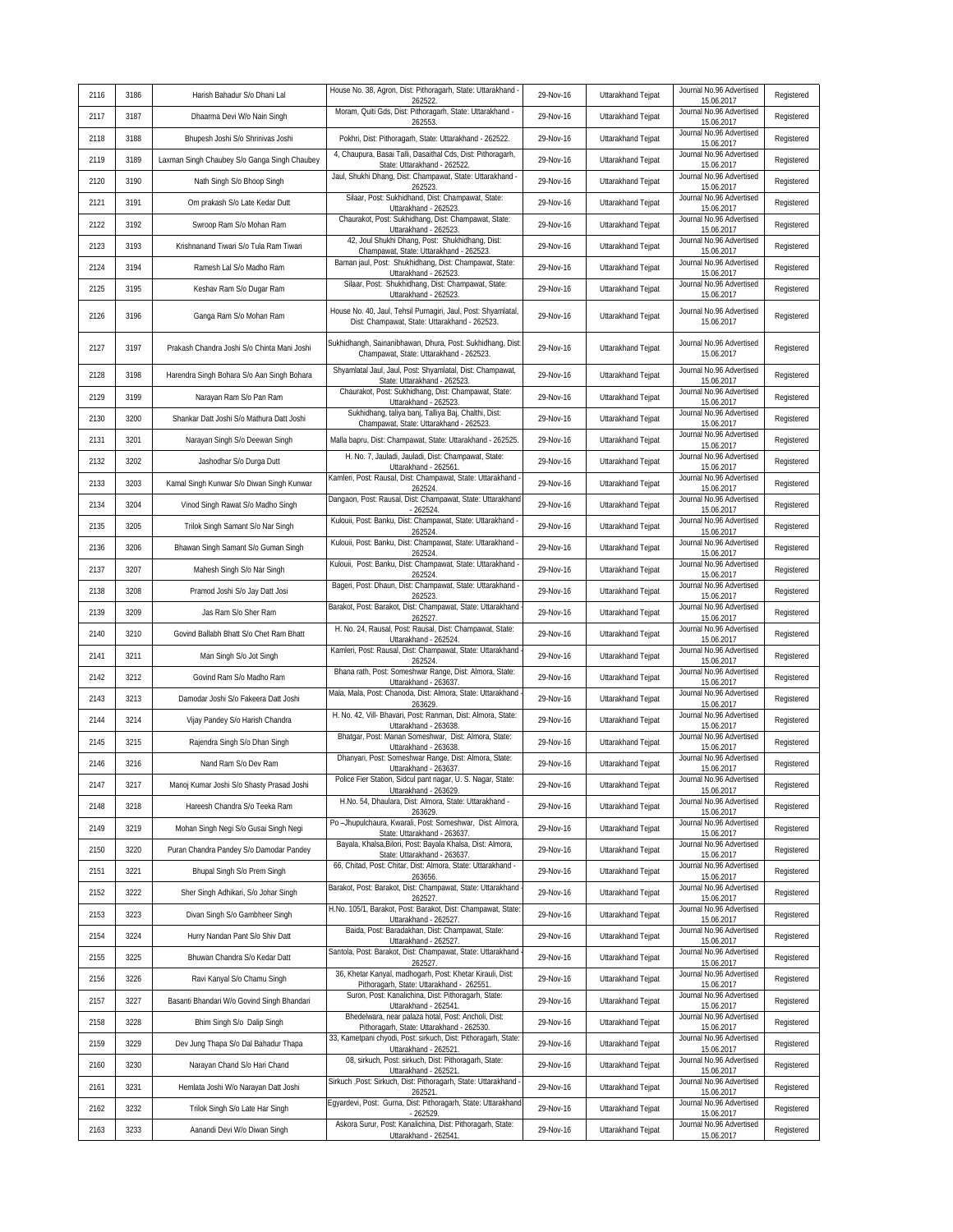| 2164 | 3234 | Bhupendra Kumar Chand S/o Pratap Chand      | 8, Matkoda Chyori, Post: Sirkuch, Dist: Pithoragarh, State:<br>Uttarakhand - 262521.                | 29-Nov-16 | Uttarakhand Tejpat | Journal No.96 Advertised<br>15.06.2017 | Registered |
|------|------|---------------------------------------------|-----------------------------------------------------------------------------------------------------|-----------|--------------------|----------------------------------------|------------|
| 2165 | 3235 | Bhupesh Singh S/o Lakshman Singh            | Khadaki, Post: Rithayal, Dist: Pithoragarh, State: Uttarakhand<br>262522                            | 29-Nov-16 | Uttarakhand Tejpat | Journal No.96 Advertised<br>15.06.2017 | Registered |
| 2166 | 3236 | Bhagat Ram, S/o Nand Ram                    | Post: Siroli, Kamad, Dist: Pithoragarh, State: Uttarakhand -<br>262522                              | 29-Nov-16 | Uttarakhand Tejpat | Journal No.96 Advertised<br>15.06.2017 | Registered |
| 2167 | 3237 | Bhagat Singh S/o Anand Singh                | Post: Banelagaon, Dist: Pithoragarh, State: Uttarakhand -<br>262522                                 | 29-Nov-16 | Uttarakhand Tejpat | Journal No.96 Advertised<br>15.06.2017 | Registered |
| 2168 | 3238 | Trilok Singh Bhandari S/o Ganga Singh       | 43, Jadapani, R.f., Dist: Pithoragarth, State: Uttarakhand -<br>262534                              | 29-Nov-16 | Uttarakhand Tejpat | Journal No.96 Advertised<br>15.06.2017 | Registered |
| 2169 | 3239 | Naryan Singh S/o Gusai Singh                | 18, thaama, Post: Batgal, Dist: Pithoragarh, State:<br>Uttarakhand - 262534.                        | 29-Nov-16 | Uttarakhand Tejpat | Journal No.96 Advertised<br>15.06.2017 | Registered |
| 2170 | 3240 | Govind Singh Mahara S/o An Singh            | Post: Chitgal, Dist: Pithoragarh, State: Uttarakhand - 262522                                       | 29-Nov-16 | Uttarakhand Tejpat | Journal No.96 Advertised<br>15.06.2017 | Registered |
| 2171 | 3241 | Kaviraj Joshi S/o Girish Chandra Joshi      | Jajut, Post: Dashaithal, Uprara, Dist: Pithoragarh, State:<br>Uttarakhand - 262522.                 | 29-Nov-16 | Uttarakhand Tejpat | Journal No.96 Advertised<br>15.06.2017 | Registered |
| 2172 | 3242 | Girish Chandra Joshi S/o Devki Nandan Joshi | 10, Jajut, Uprara, Dasaithal Gds, Dist: Pithoragarh, State:<br>Uttarakhand - 262522                 | 29-Nov-16 | Uttarakhand Tejpat | Journal No.96 Advertised<br>15.06.2017 | Registered |
| 2173 | 3243 | Vikram Singh S/o Bhawan Singh               | Barthiyakote, Nayak, Post: Baralu, Dist: Pithoragrah, State:<br>Uttarakhand - 262521.               | 29-Nov-16 | Uttarakhand Teipat | Journal No.96 Advertised<br>15.06.2017 | Registered |
| 2174 | 3244 | Tej Singh S/o Milap Singh                   | Dhatakhola, Matoli, Nwali, Dist: Pithoragrah, State:<br>Uttarakhand - 262541.                       | 29-Nov-16 | Uttarakhand Tejpat | Journal No.96 Advertised<br>15.06.2017 | Registered |
| 2175 | 3245 | Gokul Singh S/o Shoban Singh                | Sugra, House No. 5, Post: Surkhal Sahu Dist: Pithoragrah,<br>State: Uttarakhand - 262522.           | 29-Nov-16 | Uttarakhand Tejpat | Journal No.96 Advertised<br>15.06.2017 | Registered |
| 2176 | 3246 | Bhuvan Chandra Joshi S/o Ishwari Dutt Joshi | Post: Pokhri, Dist: Pithoragrah, State: Uttarakhand - 262522.                                       | 29-Nov-16 | Uttarakhand Tejpat | Journal No.96 Advertised<br>15.06.2017 | Registered |
| 2177 | 3247 | Suresh Chandra Pant S/o Ram Prasad Pant     | Post: Chitgal, Dist: Pithoragrah, State: Uttarakhand - 262522                                       | 29-Nov-16 | Uttarakhand Tejpat | Journal No.96 Advertised<br>15.06.2017 | Registered |
| 2178 | 3248 | Bikram Singh Mahara S/o Dalip Singh Mahara  | Post: Jarapani, Jartola, Agar, Dist: Pithoragrah, State:<br>Uttarakhand - 262534.                   | 29-Nov-16 | Uttarakhand Tejpat | Journal No.96 Advertised<br>15.06.2017 | Registered |
| 2179 | 3249 | Rajendar Prasad S/o Nand Ram                | Post: Jamarkot Gangolihat, Dist: Pithoragrah, State:<br>Uttarakhand - 262522.                       | 29-Nov-16 | Uttarakhand Tejpat | Journal No.96 Advertised<br>15.06.2017 | Registered |
| 2180 | 3250 | Balwant Singh Dhami S/o Kaman Singh Dhami   | Dhurchu, Post: Gaunchh, Dist: Pithoragrah, State:<br>Uttarakhand - 262501.                          | 29-Nov-16 | Uttarakhand Tejpat | Journal No.96 Advertised<br>15.06.2017 | Registered |
| 2181 | 3251 | Kharak Singh Mer S/o Dhan Singh Mer         | Silkhoda/.qadapani, Post: Dhaura, Dist: Almora, State:<br>Uttarakhand - 263625.                     | 29-Nov-16 | Uttarakhand Teipat | Journal No.96 Advertised<br>15.06.2017 | Registered |
| 2182 | 3252 | Yogesh Singh S/o Guman Singh                | Post: Shaharphatak, Dol, Jalna, Dist: Almora, State:<br>Uttarakhand - 263625.                       | 29-Nov-16 | Uttarakhand Teipat | Journal No.96 Advertised<br>15.06.2017 | Registered |
| 2183 | 3253 | Bhuwan Chandra Pande S/o Devi Dutt Pandey   | Dhurasangroli, Post: Chaykhan, Dhurasangroli Lamgara, Dist<br>Almora, State: Uttarakhand - 263625.  | 29-Nov-16 | Uttarakhand Tejpat | Journal No.96 Advertised<br>15.06.2017 | Registered |
| 2184 | 3254 | Balam Singh S/o Trilok Singh                | Dhar Khola, Post: Baliya, Lamgara, Anuli, Dist: Almora, State<br>Uttarakhand - 263625.              | 29-Nov-16 | Uttarakhand Tejpat | Journal No.96 Advertised<br>15.06.2017 | Registered |
| 2185 | 3255 | Bhuvan Chandar S/o Bachi Ram                | Guna Post: Dhaura, Dist: Almora, State: Uttarakhand -<br>263601                                     | 29-Nov-16 | Uttarakhand Tejpat | Journal No.96 Advertised<br>15.06.2017 | Registered |
| 2186 | 3256 | Balam Singh S/o Pratap Singh                | Kapkot, Post: Lamgara, Jalna, Dist: Almora, State:<br>Uttarakhand - 263625.                         | 29-Nov-16 | Uttarakhand Tejpat | Journal No.96 Advertised<br>15.06.2017 | Registered |
| 2187 | 3257 | Jagdish Prasad S/o Nathu Ram                | Chosala, Post: Sona Silangi, Danya, Dist: Almora, State:<br>Uttarakhand - 263622.                   | 29-Nov-16 | Uttarakhand Tejpat | Journal No.96 Advertised<br>15.06.2017 | Registered |
| 2188 | 3258 | Kheemanand Pandey S/o Jay Datt Pandey       | Panuwanaula, Vill-Toil, Bartoli, Post: Panuwanaula, Dist:<br>Almora, State: Uttarakhand - 263623    | 29-Nov-16 | Uttarakhand Tejpat | Journal No.96 Advertised<br>15.06.2017 | Registered |
| 2189 | 3259 | Madan Ram S/o Dev Ram                       | Gaon Chil, Post: Pitoli, Dist: Almora, State: Uttarakhand -<br>263622                               | 29-Nov-16 | Uttarakhand Tejpat | Journal No.96 Advertised<br>15.06.2017 | Registered |
| 2190 | 3260 | Gopal Singh S/o Chandra Singh               | H.No. 10, Tarkot, Post: Gunaditya, Dist: Almora, State:<br>Uttarakhand - 263623                     | 29-Nov-16 | Uttarakhand Tejpat | Journal No.96 Advertised<br>15.06.2017 | Registered |
| 2191 | 3261 | Janardan Bhatt S/o Padma Dutt               | Bhatt, Pokhari, Post: Pokhari, Dist: Almora, State:<br>Uttarakhand - 263623                         | 29-Nov-16 | Uttarakhand Tejpat | Journal No.96 Advertised<br>15.06.2017 | Registered |
| 2192 | 3262 | Puran Singh Gaira S/o Ram Singh Gaira       | H.No. 29, Post: Pokhari, Dist: Almora, State: Uttarakhand -<br>263622                               | 29-Nov-16 | Uttarakhand Tejpat | Journal No.96 Advertised<br>15.06.2017 | Registered |
| 2193 | 3263 | Dharam Singh S/o Jasaud Singh               | Post: Pokhari, Dist: Almora, State: Uttarakhand - 263622.                                           | 29-Nov-16 | Uttarakhand Tejpat | Journal No.96 Advertised<br>15.06.2017 | Registered |
| 2194 | 3264 | Krishana Kumar S/o Moti Ram                 | Keena, Dhurasangroli, Chaykhan, Langara, Dist: Almora,<br>State: Uttarakhand - 263625.              | 29-Nov-16 | Uttarakhand Tejpat | Journal No.96 Advertised<br>15.06.2017 | Registered |
| 2195 | 3265 | Bhagwat Singh S/o Pan Singh                 | Sirsoda, Post: Lamgara, Dist: Almora, State: Uttarakhand -<br>263625.                               | 29-Nov-16 | Uttarakhand Tejpat | Journal No.96 Advertised<br>15.06.2017 | Registered |
| 2196 | 3266 | Edwn Wheeler S/o Alfred Wheeler             | Malli Toli, Post: Jalana, Dist: Almora, State: Uttarakhand -<br>263625.                             | 29-Nov-16 | Uttarakhand Tejpat | Journal No.96 Advertised<br>15.06.2017 | Registered |
| 2197 | 3267 | Gopal Ram S/o Dharam Ram                    | Dhaili, Post: Jalna, Dist: Almora, State: Uttarakhand - 263625                                      | 29-Nov-16 | Uttarakhand Tejpat | Journal No.96 Advertised<br>15.06.2017 | Registered |
| 2198 | 3268 | Anand Singh S/o Bache Singh                 | Post: Lamgara, Dhaili, Takoli, Dist: Almora, State:<br>Uttarakhand - 263625.                        | 29-Nov-16 | Uttarakhand Tejpat | Journal No.96 Advertised<br>15.06.2017 | Registered |
| 2199 | 3269 | Ganga Singh S/o Pratap Singh                | Post: Lamgara, Jalna, Dist: Almora, State: Uttarakhand -<br>263625                                  | 29-Nov-16 | Uttarakhand Tejpat | Journal No.96 Advertised<br>15.06.2017 | Registered |
| 2200 | 3270 | Pan Singh S/o Kishan Singh                  | Sirsora, Post: Lamgara, Jalna, Dist: Almora, State:<br>Uttarakhand - 263625.                        | 29-Nov-16 | Uttarakhand Tejpat | Journal No.96 Advertised<br>15.06.2017 | Registered |
| 2201 | 3271 | Bachi Ram S/o Daulat Ram                    | Talli Toil, Post: Jalana, Dist: Almora, State: Uttarakhand -<br>263625                              | 29-Nov-16 | Uttarakhand Tejpat | Journal No.96 Advertised<br>15.06.2017 | Registered |
| 2202 | 3272 | Puran Ram S/o Bachi Ram                     | Malta, Post: Jalna, Dist: Almora, State: Uttarakhand - 263625.                                      | 29-Nov-16 | Uttarakhand Tejpat | Journal No.96 Advertised<br>15.06.2017 | Registered |
| 2203 | 3273 | Kheem Singh S/o Prem Singh                  | Post: Jalna gram tuleri, Dist: Almora, State: Uttarakhand -<br>263625                               | 29-Nov-16 | Uttarakhand Tejpat | Journal No.96 Advertised<br>15.06.2017 | Registered |
| 2204 | 3274 | Prakash Singh S/o Trllok Singh              | H.No. 41 A, Vill-Dhali, Post: Jalna, Dist: Almora, State:<br>Uttarakhand - 263625.                  | 29-Nov-16 | Uttarakhand Tejpat | Journal No.96 Advertised<br>15.06.2017 | Registered |
| 2205 | 3275 | Govind Singh S/o Anand Singh                | Kaltani, Post: Jalna, Dist: Almora, State: Uttarakhand -<br>263625                                  | 29-Nov-16 | Uttarakhand Tejpat | Journal No.96 Advertised<br>15.06.2017 | Registered |
| 2206 | 3276 | Prema Devi W/o Ananda Bhati                 | H.No. 194, Chhani, Dist: Almora, State: Uttarakhand -<br>263629                                     | 29-Nov-16 | Uttarakhand Tejpat | Journal No.96 Advertised<br>15.06.2017 | Registered |
| 2207 | 3277 | Bhupendra Singh S/o Bhim Singh              | Agar raulkuri, Post: Someshwar, Bachurari, Bhoolgaon, Dist:<br>Almora, State: Uttarakhand - 263637. | 29-Nov-16 | Uttarakhand Tejpat | Journal No.96 Advertised<br>15.06.2017 | Registered |
| 2208 | 3278 | Laxman Singh Mehra S/o Dhan Singh           | Tejam, Post: Tejam, Dist: Pithoragarh, Munsiyari, State:<br>Uttarakhand - 262553                    | 29-Nov-16 | Uttarakhand Tejpat | Journal No.96 Advertised<br>15.06.2017 | Registered |
| 2209 | 3279 | Harish Singh Bharara S/o Bache Singh Bharar | Kansyari, Post: Gagarigola Ed, Dist: Bageshwar, State:<br>Uttarakhand - 263641.                     | 29-Nov-16 | Uttarakhand Tejpat | Journal No.96 Advertised<br>15.06.2017 | Registered |
| 2210 | 3280 | Ratan Singh S/o Harak Singh                 | H.No. 123, Gagarigol, Jaisar, Dist: Bageshwar, State:<br>Uttarakhand - 263641.                      | 29-Nov-16 | Uttarakhand Tejpat | Journal No.96 Advertised<br>15.06.2017 | Registered |
| 2211 | 3281 | Nandan Singh Negi, S/o Soban Singh          | Kanasyari, Post: Gagrigol, Jaisar, Dist: Bageshwar, State:<br>Uttarakhand - 263641.                 | 29-Nov-16 | Uttarakhand Tejpat | Journal No.96 Advertised<br>15.06.2017 | Registered |
| 2212 | 3282 | Chandamani S/o Pan Dev                      | Vill: Chaurson, Post: Chaurson, Dist: Bageshwar, State:<br>Uttarakhand - 263635.                    | 29-Nov-16 | Uttarakhand Tejpat | Journal No.96 Advertised<br>15.06.2017 | Registered |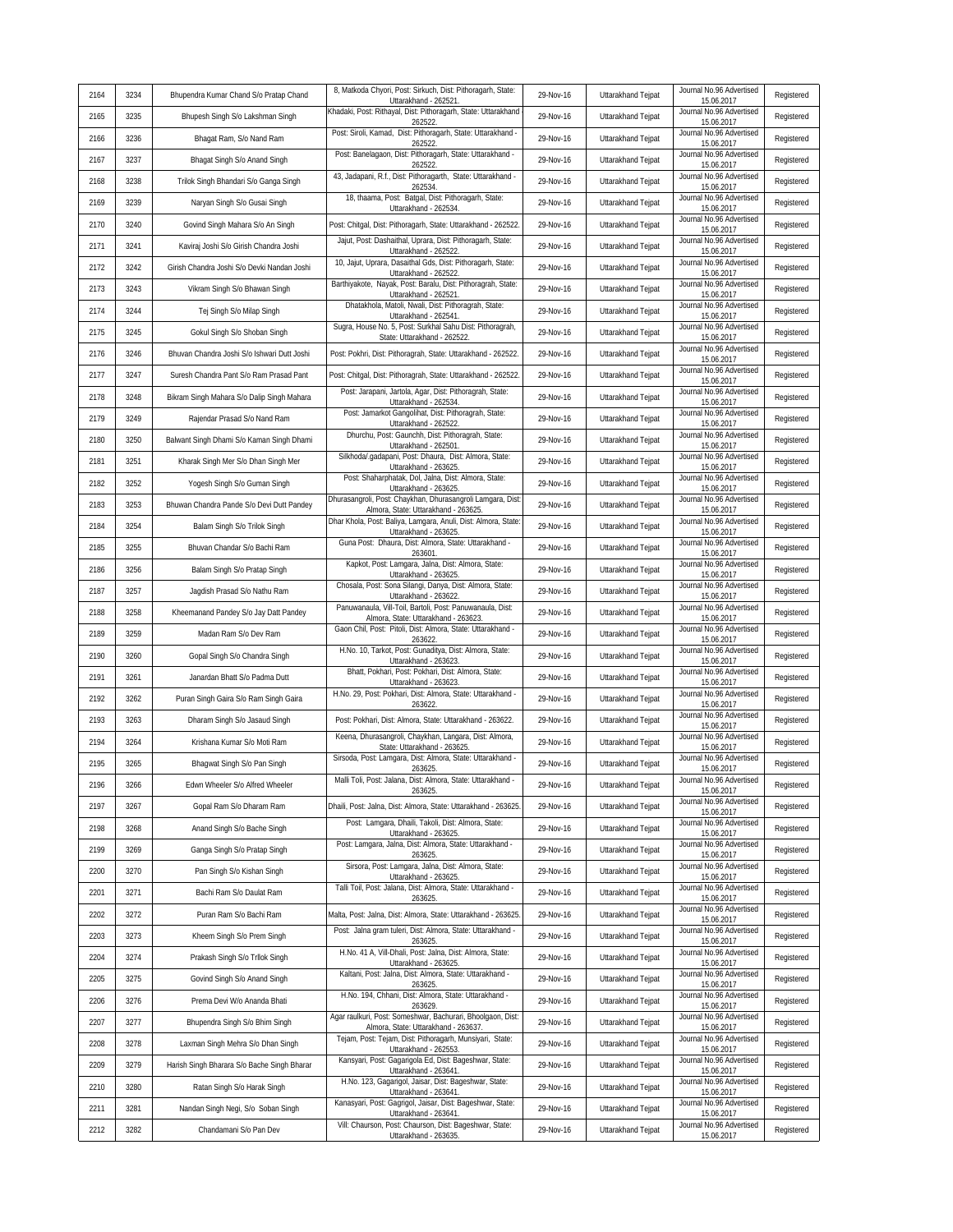| 2213 | 3283 | Heera Singh S/o Shyam Singh                    | Vill: Lakhamar, Riyunilakhmar, Post: Gagrigol, Jaisar, Dist:<br>Bageshwar, State: Uttarakhand - 263641. | 29-Nov-16 | Uttarakhand Tejpat | Journal No.96 Advertised<br>15.06.2017 | Registered |
|------|------|------------------------------------------------|---------------------------------------------------------------------------------------------------------|-----------|--------------------|----------------------------------------|------------|
| 2214 | 3284 | Pratap Singh S/o Bhawan Singh                  | 56(2), Jaisar, Gagrigol, Jaisar, Post: Gagarigole Ed, Dist:<br>Bageshwar, State: Uttarakhand - 263641.  | 29-Nov-16 | Uttarakhand Tejpat | Journal No.96 Advertised<br>15.06.2017 | Registered |
| 2215 | 3285 | Mohan Singh S/o Ram Singh                      | Kujkhert, Post: Bamrari, Dist: Bageshwar, State: Uttarakhand<br>263641                                  | 29-Nov-16 | Uttarakhand Tejpat | Journal No.96 Advertised<br>15.06.2017 | Registered |
| 2216 | 3286 | Dayal Ram S/o Jait Ram                         | Vill: Purara, Post: Gagrigol, Dist: Bageshwar, State:<br>Uttarakhand - 263641                           | 29-Nov-16 | Uttarakhand Tejpat | Journal No.96 Advertised<br>15.06.2017 | Registered |
| 2217 | 3287 | Narendra Singh S/o Nandan Singh                | Kapkot, Post: Kapkot, Dist: Bageshwar, State: Uttarakhand -<br>263632                                   | 29-Nov-16 | Uttarakhand Tejpat | Journal No.96 Advertised<br>15.06.2017 | Registered |
| 2218 | 3288 | Nandan Singh S/o Pan Singh                     | Parmati, Post: Kapkote, Dist: Bageshwar, State: Uttarakhand<br>263632                                   | 29-Nov-16 | Uttarakhand Tejpat | Journal No.96 Advertised<br>15.06.2017 | Registered |
| 2219 | 3289 | Aan Singh S/o Tej Singh                        | Bhanar, Post: Bhanar, Dist: Bageshwar, State: Uttarakhand<br>263633                                     | 29-Nov-16 | Uttarakhand Tejpat | Journal No.96 Advertised<br>15.06.2017 | Registered |
| 2220 | 3290 | Bhupal Singh S/o Balwant Singh Kathayat        | Vill: Mujharchora, Post; Patli, Dist: Bageshwar, State:<br>Uttarakhand - 263641.                        | 29-Nov-16 | Uttarakhand Tejpat | Journal No.96 Advertised<br>15.06.2017 | Registered |
| 2221 | 3291 | Mohan singh S/o Soop Singh                     | 50, Hinga, Post: Liti, Dist: Bageshwar, State: Uttarakhand -<br>263633.                                 | 29-Nov-16 | Uttarakhand Tejpat | Journal No.96 Advertised<br>15.06.2017 | Registered |
| 2222 | 3292 | Rajendra Singh Rawat S/o Dharam Singh          | Kwiti, Post: Quiti Gds, Dist: Pithoragarh, State: Uttarakhand<br>262553                                 | 29-Nov-16 | Uttarakhand Tejpat | Journal No.96 Advertised<br>15.06.2017 | Registered |
| 2223 | 3293 | Harish Chandra Singh S/o Mohan Singh           | Kwiti, Quiti Gds, Pithoragarh, Dist: Pithoragarh, State:<br>Uttarakhand - 262553.                       | 29-Nov-16 | Uttarakhand Tejpat | Journal No.96 Advertised<br>15.06.2017 | Registered |
| 2224 | 3294 | Ramuli Devi W/o Gopal Singh                    | 19, Moram, Post: Quiti Gds, Dist: Pithoragarh, State:<br>Uttarakhand - 262553.                          | 29-Nov-16 | Uttarakhand Tejpat | Journal No.96 Advertised<br>15.06.2017 | Registered |
| 2225 | 3295 | Gokaran Singh S/o Sher Singh                   | Kwiti, Post: Quiti Gds, Munsiyari, Dist: Pithoragarh, State:<br>Uttarakhand - 262553.                   | 29-Nov-16 | Uttarakhand Tejpat | Journal No.96 Advertised<br>15.06.2017 | Registered |
| 2226 | 3296 | Himanshu Karki S/o Dalip Singh                 | 41, Tejam, Post: Tejam, Dist: Pithoragarh, State: Uttarakhand<br>262553                                 | 29-Nov-16 | Uttarakhand Tejpat | Journal No.96 Advertised<br>15.06.2017 | Registered |
| 2227 | 3297 | Harak Singh S/o Gumaan Singh                   | Moram, Post: Quiti, Dist: Pithoragarh, State: Uttarakhand -<br>262553                                   | 29-Nov-16 | Uttarakhand Tejpat | Journal No.96 Advertised<br>15.06.2017 | Registered |
| 2228 | 3298 | Durga Singh S/o Madan Singh                    | Moram, Post: Quiti Gds, Dist: Pithoragarh, State: Uttarakhand<br>$-262553$                              | 29-Nov-16 | Uttarakhand Tejpat | Journal No.96 Advertised<br>15.06.2017 | Registered |
| 2229 | 3299 | Ganga Singh S/o Shyam Singh                    | Moram, Post: Quiti Gds, Dist: Pithoragarh, State: Uttarakhand<br>$-262553$                              | 29-Nov-16 | Uttarakhand Tejpat | Journal No.96 Advertised<br>15.06.2017 | Registered |
| 2230 | 3300 | Darpan Singh, S/o Kushal Singh                 | 21, Moram, Post: Quiti Gds, Dist: Pithoragarh, State:<br>Uttarakhand - 262553.                          | 29-Nov-16 | Uttarakhand Tejpat | Journal No.96 Advertised<br>15.06.2017 | Registered |
| 2231 | 3301 | Leeladhar Bhatt S/o Laxmi Dutt                 | 01, Shyamlatal, Jol, Jaul, Post: Shyamlatal, Dist: Champawat<br>State: Uttarakhand - 262523.            | 29-Nov-16 | Uttarakhand Tejpat | Journal No.96 Advertised<br>15.06.2017 | Registered |
| 2232 | 3302 | Bharat Singh S/o Bache Singh                   | Post: Harda tadiyal, Dist: Almora, State: Uttarakhand -<br>263646.                                      | 29-Nov-16 | Uttarakhand Tejpat | Journal No.96 Advertised<br>15.06.2017 | Registered |
| 2233 | 3303 | Deep Chandra S/o Amba Dutt                     | Dhugamohan, Post: Maichor, Bhatronjkhan, Dist: Almora,<br>State: Uttarakhand - 263646.                  | 29-Nov-16 | Uttarakhand Tejpat | Journal No.96 Advertised<br>15.06.2017 | Registered |
| 2234 | 3304 | Jagat Singh S/o Anand Singh                    | Bour Malla Post: Bhaunkhal Bhikia Sain, Dist: Almora, State:<br>Uttarakhand - 263646.                   | 29-Nov-16 | Uttarakhand Tejpat | Journal No.96 Advertised<br>15.06.2017 | Registered |
| 2235 | 3305 | Asta Devi W/o Hansha Datt                      | Dhuganmaahan, Post: Tolyon, Dist: Almora, State:<br>Uttarakhand - 263646.                               | 29-Nov-16 | Uttarakhand Tejpat | Journal No.96 Advertised<br>15.06.2017 | Registered |
| 2236 | 3306 | Lacham Singh S/o Vir Singh                     | Baudatalla, Post: Bour Malla, Dist: Almora, State: Uttarakhand<br>$-263646.$                            | 29-Nov-16 | Uttarakhand Tejpat | Journal No.96 Advertised<br>15.06.2017 | Registered |
| 2237 | 3307 | Chandra Dutt S/o Leeladhar                     | House No.9 Machhor, Post: Machhor, Dist: Almora, State:<br>Uttarakhand - 263646.                        | 29-Nov-16 | Uttarakhand Tejpat | Journal No.96 Advertised<br>15.06.2017 | Registered |
| 2238 | 3308 | Bharat Singh S/o Dan Singh                     | Bour Malla, Post: Bhaunkhal, Dist: Almora, State: Uttarakhand<br>$-263646.$                             | 29-Nov-16 | Uttarakhand Tejpat | Journal No.96 Advertised<br>15.06.2017 | Registered |
| 2239 | 3309 | Lakshman Singh S/o Heera Singh                 | Tolyon, Post: Toluyun, Dist: Almora, State: Uttarakhand -<br>263646.                                    | 29-Nov-16 | Uttarakhand Tejpat | Journal No.96 Advertised<br>15.06.2017 | Registered |
| 2240 | 3310 | Laxman Singh S/o Kundan Singh                  | Kothal Gaon, Harara Bhikia Sain, Dist: Almora, State:<br>Uttarakhand - 263646.                          | 29-Nov-16 | Uttarakhand Tejpat | Journal No.96 Advertised<br>15.06.2017 | Registered |
| 2241 | 3311 | Uttam Singh S/o Anop Singh                     | Bour Malla, Post: Bhaunkhal Bhikia Sain, Dist: Almora, State:<br>Uttarakhand - 263646.                  | 29-Nov-16 | Uttarakhand Tejpat | Journal No.96 Advertised<br>15.06.2017 | Registered |
| 2242 | 3312 | Santosh Kumar S/o Kuvar Ram                    | Toluyun, Post: Toluyun, Dist: Almora, State: Uttarakhand -<br>263646                                    | 29-Nov-16 | Uttarakhand Tejpat | Journal No.96 Advertised<br>15.06.2017 | Registered |
| 2243 | 3313 | Ramesh Ram S/o Sad Ram                         | Luheda, Luherha, Dist: Almora, State: Uttarakhand - 263646                                              | 29-Nov-16 | Uttarakhand Tejpat | Journal No.96 Advertised<br>15.06.2017 | Registered |
| 2244 | 3314 | Girdhari Singh S/o Gopal Singh                 | Bour Malla, Post: Bhaunkhal Bhikia Sain, Dist: Almora, State:<br>Uttarakhand - 263646.                  | 29-Nov-16 | Uttarakhand Tejpat | Journal No.96 Advertised<br>15.06.2017 | Registered |
| 2245 | 3315 | Hira Singh S/o Kamal Singh                     | Tolyon Post: Toluyun, Dist: Almora, State: Uttarakhand -<br>263646.                                     | 29-Nov-16 | Uttarakhand Tejpat | Journal No.96 Advertised<br>15.06.2017 | Registered |
| 2246 | 3316 | Jaswant Singh Adhikari S/o Sher Singh Adhilari | No.1 Chokhuriya, Post: Dhoura, Dist: Almora, State:<br>Uttarakhand - 263601.                            | 29-Nov-16 | Uttarakhand Tejpat | Journal No.96 Advertised<br>15.06.2017 | Registered |
| 2247 | 3317 | Jeewan Singh S/o Bishan Singh                  | Dhalli, Jalana, malli Toli, Post: Jalna, Dist: Almora, State:<br>Uttarakhand - 263625.                  | 29-Nov-16 | Uttarakhand Tejpat | Journal No.96 Advertised<br>15.06.2017 | Registered |
| 2248 | 3318 | Anand Singh S/o Har Singh                      | No. 22 Dhalli, Post: Jalna, Dist: Almora, State: Uttarakhand -<br>263625                                | 29-Nov-16 | Uttarakhand Tejpat | Journal No.96 Advertised<br>15.06.2017 | Registered |
| 2249 | 3319 | Harish Singh S/o Govind Singh                  | No. 100 Kapkot, Post: Lamgara, Dist: Almora, State:<br>Uttarakhand - 263625.                            | 29-Nov-16 | Uttarakhand Tejpat | Journal No.96 Advertised<br>15.06.2017 | Registered |
| 2250 | 3320 | Govind Singh S/o Kunwar Singh                  | Kapakot, Post: Lamagra, Dist: Almora, State: Uttarakhand -<br>263625                                    | 29-Nov-16 | Uttarakhand Tejpat | Journal No.96 Advertised<br>15.06.2017 | Registered |
| 2251 | 3321 | Chandra Mohan S/o Ganga Singh                  | Moram, Pithoragath, Post: Quiti Gds, Dist: Pithoragath, State:<br>Uttarakhand - 262553.                 | 29-Nov-16 | Uttarakhand Tejpat | Journal No.96 Advertised<br>15.06.2017 | Registered |
| 2252 | 3322 | Gokaran Singh S/o Kharak Singh                 | Moram, Post: Quiti Gds, Dist: Pithoragath, State: Uttarakhand<br>262553.                                | 29-Nov-16 | Uttarakhand Tejpat | Journal No.96 Advertised<br>15.06.2017 | Registered |
| 2253 | 3323 | Netra Singh Rawat S/o Deevan Singh             | Kwiti, Post: Quiti Gds, Dist: Pithoragarh, State: Uttarakhand -<br>262553                               | 29-Nov-16 | Uttarakhand Tejpat | Journal No.96 Advertised<br>15.06.2017 | Registered |
| 2254 | 3324 | Nandan Singh S/o Lachham Singh                 | Post: Lakhani, Dist: Bageshwar, State: Uttarakhand - 263639                                             | 29-Nov-16 | Uttarakhand Tejpat | Journal No.96 Advertised<br>15.06.2017 | Registered |
| 2255 | 3325 | Harish Singh S/o Let, Bache Singh              | No. 56, Bamrari, Dist: Bageshwar, State: Uttarakhand -<br>263641                                        | 29-Nov-16 | Uttarakhand Tejpat | Journal No.96 Advertised<br>15.06.2017 | Registered |
| 2256 | 3326 | Subhash Chandra Chilkoti S/o Jay Dutt Chilkoti | Post: Dhorja, Lohaghat Range Lohaghat, Dist: Champawat,<br>State: Uttarakhand - 262524.                 | 29-Nov-16 | Uttarakhand Tejpat | Journal No.96 Advertised<br>15.06.2017 | Registered |
| 2257 | 3327 | Heera Singh S/o Bhawn Singh                    | Kamleri, Post: Ronsal, Dist: Champawat, State: Uttarakhand -<br>262524                                  | 29-Nov-16 | Uttarakhand Tejpat | Journal No.96 Advertised<br>15.06.2017 | Registered |
| 2258 | 3328 | Umesh Chandra Bhatt S/o Neeladhar Bhatt        | Banku, Post: Banku, Dist: Champawat, State: Uttarakhand -<br>262524                                     | 29-Nov-16 | Uttarakhand Tejpat | Journal No.96 Advertised<br>15.06.2017 | Registered |
| 2259 | 3329 | Dhan Giri S/o Ishwar Giri                      | Banku, Post: Banku, Dist: Champawat, State: Uttarakhand -<br>262524.                                    | 29-Nov-16 | Uttarakhand Tejpat | Journal No.96 Advertised<br>15.06.2017 | Registered |
| 2260 | 3330 | Ramesh Chandra Bhatt S/o Joga Datt Bhatt       | Ransal, Post: Rausal, Dist: Champawat, State: Uttarakhand -<br>262524                                   | 29-Nov-16 | Uttarakhand Tejpat | Journal No.96 Advertised<br>15.06.2017 | Registered |
| 2261 | 3331 | Dikar Singh S/o Dev Singh                      | Gairi, Post: Baparu, Gwenada, Dist: Champawat, State:<br>Uttarakhand - 262525.                          | 29-Nov-16 | Uttarakhand Tejpat | Journal No.96 Advertised<br>15.06.2017 | Registered |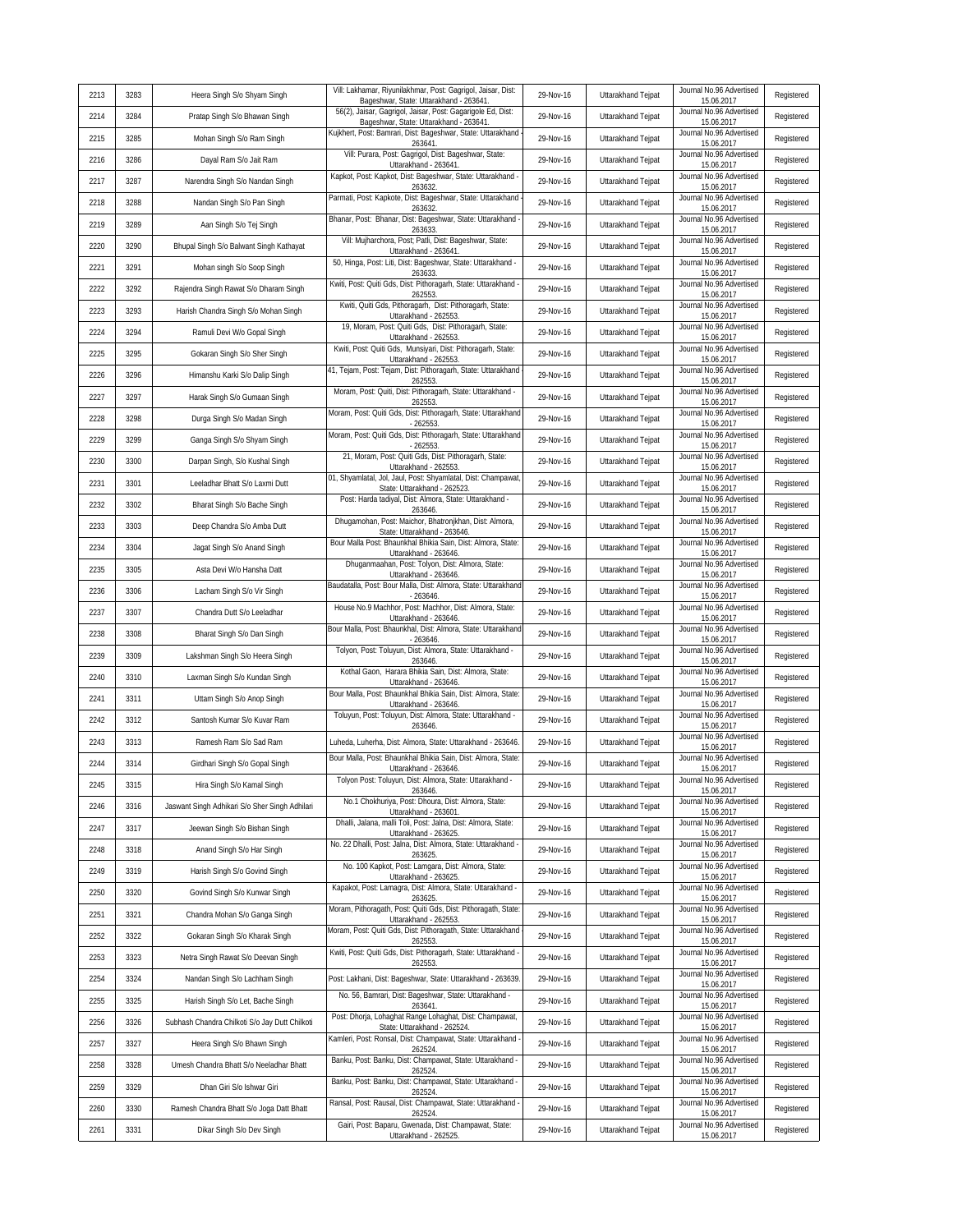| 2262 | 3332 | Prakash Chandra S/o Khimanand             | Kimvari, Post: Jhudeli Pati, Dist: Champawat, State:<br>Uttarakhand - 262561.                       | 29-Nov-16 | Uttarakhand Tejpat | Journal No.96 Advertised<br>15.06.2017 | Registered |
|------|------|-------------------------------------------|-----------------------------------------------------------------------------------------------------|-----------|--------------------|----------------------------------------|------------|
| 2263 | 3333 | Ganga Dutt S/o Hari Dutt                  | Village: Gaichoura, Post: Galchaura, Dist: Champawat, State<br>Uttarakhand - 262524                 | 29-Nov-16 | Uttarakhand Tejpat | Journal No.96 Advertised<br>15.06.2017 | Registered |
| 2264 | 3334 | Prayag Datt S/o Durga Datt Kothari        | Rasal, Post: Rausal, Dist: Champawat, State: Uttarakhand -<br>262524                                | 29-Nov-16 | Uttarakhand Teipat | Journal No.96 Advertised<br>15.06.2017 | Registered |
| 2265 | 3335 | Navin Singh S/o Bachi Singh               | Kamleri, Post: Ransal, Dist: Champawat, State: Uttarakhand<br>262524                                | 29-Nov-16 | Uttarakhand Tejpat | Journal No.96 Advertised<br>15.06.2017 | Registered |
| 2266 | 3336 | Jagat Ram S/o Chandra Ram                 | Village: Pokhari, Post: Pulhindola, Lohaghat Range, Dist:<br>Champawat, State: Uttarakhand - 262524 | 29-Nov-16 | Uttarakhand Tejpat | Journal No.96 Advertised<br>15.06.2017 | Registered |
| 2267 | 3337 | Madan Mohan S/o Nathu Ram                 | Suri, Barakot, Post: Barakote, Dist: Champawat, State:<br>Uttarakhand - 262527.                     | 29-Nov-16 | Uttarakhand Tejpat | Journal No.96 Advertised<br>15.06.2017 | Registered |
| 2268 | 3338 | Laxmi Datt Kharkwal S/o Purnanand         | Khariskande, Post: Galchora (Lohaghat), Dist: Champawat,<br>State: Uttarakhand - 262524.            | 29-Nov-16 | Uttarakhand Tejpat | Journal No.96 Advertised<br>15.06.2017 | Registered |
| 2269 | 3339 | Jagdish Chandra S/o Laxmi Datt Joshi      | Jhirakuni, Post: Galla Ganv, Lohaghat Range, Dist:<br>Champawat, State: Uttarakhand - 262524.       | 29-Nov-16 | Uttarakhand Tejpat | Journal No.96 Advertised<br>15.06.2017 | Registered |
| 2270 | 3340 | Sadanand S/o Gapal Datt                   | Santola, Post: Barakot, Dist: Champawat, State: Uttarakhand<br>262527                               | 29-Nov-16 | Uttarakhand Tejpat | Journal No.96 Advertised<br>15.06.2017 | Registered |
| 2271 | 3341 | Ramesh Chandra Kharkwal S/o Dikar Dev     | Khais Kande, Post: Galchora, Dist: Champawat, State:<br>Uttarakhand - 262524.                       | 29-Nov-16 | Uttarakhand Tejpat | Journal No.96 Advertised<br>15.06.2017 | Registered |
| 2272 | 3342 | Ramesh Chandra Tiwari S/o Siv Datt        | Khais Kande, Post: Galchora, Dist: Champawat, State:<br>Uttarakhand - 262524.                       | 29-Nov-16 | Uttarakhand Tejpat | Journal No.96 Advertised<br>15.06.2017 | Registered |
| 2273 | 3343 | Durgadatt Chobe S/o Churanani             | Khais Kande, Post: Galchora, Dist: Champawat, State:<br>Uttarakhand - 262524.                       | 29-Nov-16 | Uttarakhand Tejpat | Journal No.96 Advertised<br>15.06.2017 | Registered |
| 2274 | 3344 | Lokmani Bhatt S/o Jay Dutt Bhatt          | Banku, Post: Banku, Dist: Champawat, State: Uttarakhand -<br>262524                                 | 29-Nov-16 | Uttarakhand Tejpat | Journal No.96 Advertised<br>15.06.2017 | Registered |
| 2275 | 3345 | Dinesh Chandra S/o Shiv Datt              | Santola, Post: Barakot, Dist: Champawat, State: Uttarakhand<br>262527                               | 29-Nov-16 | Uttarakhand Tejpat | Journal No.96 Advertised<br>15.06.2017 | Registered |
| 2276 | 3346 | Radhe Singh S/o Shobhan Singh             | Gairi, Post: Barakot, Dist: Champawat, State: Uttarakhand -<br>262525                               | 29-Nov-16 | Uttarakhand Tejpat | Journal No.96 Advertised<br>15.06.2017 | Registered |
| 2277 | 3347 | Kuvar Singh S/o Aan Singh                 | Bantoli, Post: Bapura, Dist: Champawat, State: Uttarakhand -<br>262525                              | 29-Nov-16 | Uttarakhand Tejpat | Journal No.96 Advertised<br>15.06.2017 | Registered |
| 2278 | 3348 | Narayan Ram S/o Gumani Ram                | Barakot, Post: Barakot, Dist: Champawat, State: Uttarakhand<br>262527                               | 29-Nov-16 | Uttarakhand Tejpat | Journal No.96 Advertised<br>15.06.2017 | Registered |
| 2279 | 3349 | Ranjeet Singh S/o Bhagwan Singh           | 56, Gallagaon, Lohaghat, Dist: Champawat, State:<br>Uttarakhand - 262524.                           | 29-Nov-16 | Uttarakhand Tejpat | Journal No.96 Advertised<br>15.06.2017 | Registered |
| 2280 | 3350 | Amba Datt Joshi S/o Mahadev Joshi         | Nadera, Post: Bardakhan, Dist: Champawat, State:<br>Uttarakhand - 262527                            | 29-Nov-16 | Uttarakhand Tejpat | Journal No.96 Advertised<br>15.06.2017 | Registered |
| 2281 | 3351 | Harish Chandra Pandey S/o Ganesh Dutt     | Santola, Post: Barakot, Dist: Champawat, State: Uttarakhand<br>262527                               | 29-Nov-16 | Uttarakhand Tejpat | Journal No.96 Advertised<br>15.06.2017 | Registered |
| 2282 | 3352 | Ramesh Singh S/o Khadak Singh             | Panyali, Post: Shama, Dist: Bageshwar, State: Uttarakhand<br>263633                                 | 29-Nov-16 | Uttarakhand Tejpat | Journal No.96 Advertised<br>15.06.2017 | Registered |
| 2283 | 3353 | Darpan Singh S/o Gopal Singh              | Bari Panyali, Post: Shama, Dist: Bageshwar, State:<br>Uttarakhand - 263633                          | 29-Nov-16 | Uttarakhand Tejpat | Journal No.96 Advertised<br>15.06.2017 | Registered |
| 2284 | 3354 | Meharwan Singh S/o Laal Singh             | Ramadi, Post: Shama, Dist: Bageshwar, State: Uttarakhand<br>263633.                                 | 29-Nov-16 | Uttarakhand Tejpat | Journal No.96 Advertised<br>15.06.2017 | Registered |
| 2285 | 3355 | Dham Singh S/o Uday Singh                 | 124, Kwiti, Post: Quiti Gds, Dist: Pithoragarh, State:<br>Uttarakhand - 262553.                     | 29-Nov-16 | Uttarakhand Tejpat | Journal No.96 Advertised<br>15.06.2017 | Registered |
| 2286 | 3356 | Govind Singh S/o Nain Singh               | Bhanar, Post: Bhanar, Dist: Bageshwar, State: Uttarakhand<br>263633.                                | 29-Nov-16 | Uttarakhand Tejpat | Journal No.96 Advertised<br>15.06.2017 | Registered |
| 2287 | 3357 | Daan Singh S/o Dhan Singh                 | Kwiti, Post: Quiti Gds, Dist: Pithoragarh, State: Uttarakhand -<br>262553                           | 29-Nov-16 | Uttarakhand Tejpat | Journal No.96 Advertised<br>15.06.2017 | Registered |
| 2288 | 3358 | Kamal Ram S/o Danee Ram                   | Kwiti, Post: Quiti Gds, Dist: Pithoragarh, State: Uttarakhand<br>262553                             | 29-Nov-16 | Uttarakhand Tejpat | Journal No.96 Advertised<br>15.06.2017 | Registered |
| 2289 | 3359 | Mangal Singh S/o Digar Singh              | Moram, Post: Quiti Gds, Dist: Pithoragarh, State: Uttarakhand<br>262553                             | 29-Nov-16 | Uttarakhand Tejpat | Journal No.96 Advertised<br>15.06.2017 | Registered |
| 2290 | 3360 | Khushal Singh S/o Maan Singh              | Kwiti, Post: Quiti Gds, Dist: Pithoragarh, State: Uttarakhand<br>262553                             | 29-Nov-16 | Uttarakhand Tejpat | Journal No.96 Advertised<br>15.06.2017 | Registered |
| 2291 | 3361 | Karam Singh S/o Madhav Singh              | Kulauli, Post: Banku, Lohaghat, Rane, Dist: Champawat,<br>State: Uttarakhand - 262524               | 29-Nov-16 | Uttarakhand Tejpat | Journal No.96 Advertised<br>15.06.2017 | Registered |
| 2292 | 3362 | Nath Singh S/o Chandra Singh              | Kulauli, Post: Banku, Dist: Champawat, State: Uttarakhand -<br>262524                               | 29-Nov-16 | Uttarakhand Tejpat | Journal No.96 Advertised<br>15.06.2017 | Registered |
| 2293 | 3363 | Chandra Singh S/o Fateh Singh             | Kamleri, Post: Ransal, Dist: Champawat, State: Uttarakhand<br>262524.                               | 29-Nov-16 | Uttarakhand Tejpat | Journal No.96 Advertised<br>15.06.2017 | Registered |
| 2294 | 3364 | Sanjeev Kumar Kharkwal S/o Shekharanand   | 100. Lohaghat, Khais Kande, Post: Galchoura, Dist:<br>Champawat, State: Uttarakhand - 262524.       | 29-Nov-16 | Uttarakhand Tejpat | Journal No.96 Advertised<br>15.06.2017 | Registered |
| 2295 | 3365 | Ramesh Chandra S/o Leeladhar              | Pulla, Post: Pulhindola, Dist: Champawat, State: Uttarakhand<br>262524.                             | 29-Nov-16 | Uttarakhand Tejpat | Journal No.96 Advertised<br>15.06.2017 | Registered |
| 2296 | 3366 | Pushkar Singh S/o Hayat Singh             | Kamleri, Post: Ransal, Dist: Champawat, State: Uttarakhand<br>262524                                | 29-Nov-16 | Uttarakhand Tejpat | Journal No.96 Advertised<br>15.06.2017 | Registered |
| 2297 | 3367 | Lal Singh S/o Shivraj Singh               | Kamleri, Post: Rausal, Dist: Champawat, State: Uttarakhand<br>262524                                | 29-Nov-16 | Uttarakhand Tejpat | Journal No.96 Advertised<br>15.06.2017 | Registered |
| 2298 | 3368 | Basant Ballabh S/o Rishi Datt             | Banku, Post: Banku, Dist: Champawat, State: Uttarakhand -<br>262524                                 | 29-Nov-16 | Uttarakhand Tejpat | Journal No.96 Advertised<br>15.06.2017 | Registered |
| 2299 | 3369 | Krishna Chand S/o Jega Dutt               | H. No. 11, Rausal, Lohaghat, Dist: Champawat, State:<br>Uttarakhand - 262524.                       | 29-Nov-16 | Uttarakhand Tejpat | Journal No.96 Advertised<br>15.06.2017 | Registered |
| 2300 | 3370 | Dinesh Pujari S/o Rewadhar Pujari         | Khais Kande, Post: Galchora, Dist: Champawat, State:<br>Uttarakhand - 262524.                       | 29-Nov-16 | Uttarakhand Tejpat | Journal No.96 Advertised<br>15.06.2017 | Registered |
| 2301 | 3371 | Harish Chandra Bhatt S/o Joga Datt Bhatt  | Rausal, Post: Rausal, Dist: Champawat, State: Uttarakhand -<br>262524.                              | 29-Nov-16 | Uttarakhand Tejpat | Journal No.96 Advertised<br>15.06.2017 | Registered |
| 2302 | 3372 | Manohar Joshi S/o Tika Ram Joshi          | Banku, Post: Banku, Dist: Champawat, State: Uttarakhand -<br>262524                                 | 29-Nov-16 | Uttarakhand Tejpat | Journal No.96 Advertised<br>15.06.2017 | Registered |
| 2303 | 3373 | Tara Dutt Bhatt S/o Jay Dutt Bhatt        | Banku, Post: Banku, Dist: Champawat, State: Uttarakhand -<br>262524                                 | 29-Nov-16 | Uttarakhand Tejpat | Journal No.96 Advertised<br>15.06.2017 | Registered |
| 2304 | 3374 | Prakash Chandra Karkwal S/o Devi Dutt     | Khais Kande, Post: Galchora, Dist: Champawat, State:<br>Uttarakhand - 262524.                       | 29-Nov-16 | Uttarakhand Tejpat | Journal No.96 Advertised<br>15.06.2017 | Registered |
| 2305 | 3375 | Devi Dutt Bhatt S/o Dharma Nand Bhatt     | Banku, Post: Banku, Dist: Champawat, State: Uttarakhand -<br>262524                                 | 29-Nov-16 | Uttarakhand Tejpat | Journal No.96 Advertised<br>15.06.2017 | Registered |
| 2306 | 3376 | Darvan Singh S/o Khushal Singh            | Leeti, Post: Liti, Dist: Bageshwar, State: Uttarakhand -<br>263633                                  | 29-Nov-16 | Uttarakhand Tejpat | Journal No.96 Advertised<br>15.06.2017 | Registered |
| 2307 | 3377 | Chandra Singh S/o Pratap Singh            | Ramari, Post: Sharma, Dist: Bageshwar, State: Uttarakhand<br>263633.                                | 29-Nov-16 | Uttarakhand Tejpat | Journal No.96 Advertised<br>15.06.2017 | Registered |
| 2308 | 3378 | Balwant Singh Kathayat S/o Bache Singh    | Majharachoura, Post: Patali, Dist: Bageshwar, State:<br>Uttarakhand - 263641.                       | 29-Nov-16 | Uttarakhand Tejpat | Journal No.96 Advertised<br>15.06.2017 | Registered |
| 2309 | 3379 | Dayal Singh Koranga S/o Sup Singh Koranga | Kishanpur Ghurdaura, Dewalchor, Dist: Nainital, State:<br>Uttarakhand - 263139.                     | 29-Nov-16 | Uttarakhand Tejpat | Journal No.96 Advertised<br>15.06.2017 | Registered |
| 2310 | 3380 | Tara Singh S/o Nandan Singh               | Ramari, Post: Sharma, Dist: Bageshwar, State: Uttarakhand<br>263633.                                | 29-Nov-16 | Uttarakhand Tejpat | Journal No.96 Advertised<br>15.06.2017 | Registered |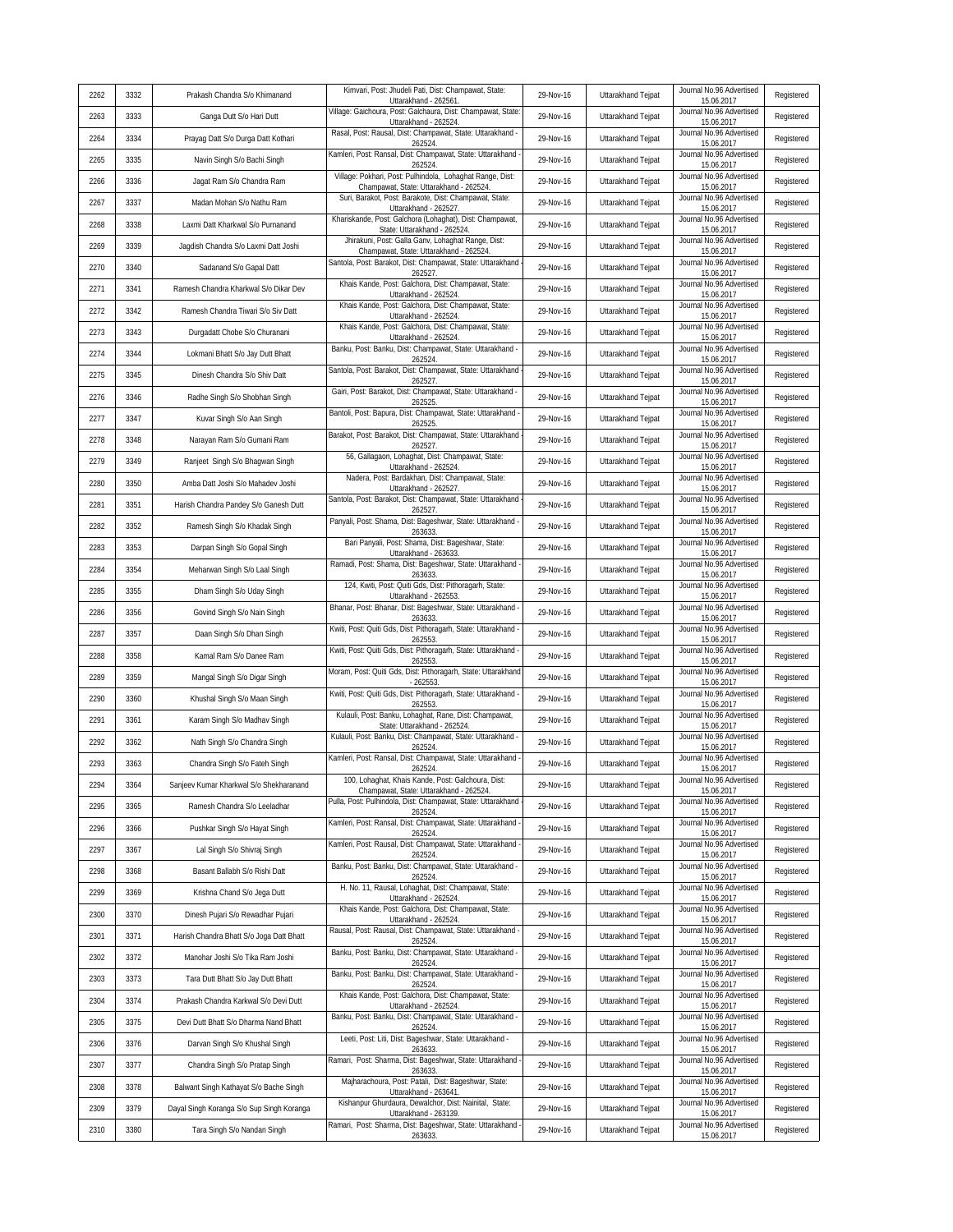| 2311 | 3381 | Kundan Singh Negi S/o Bishan Singh            | Post: Wajyula, Dist: Bageshwar, State: Uttarakhand - 263633.                                               | 29-Nov-16 | Uttarakhand Tejpat | Journal No.96 Advertised<br>15.06.2017 | Registered |
|------|------|-----------------------------------------------|------------------------------------------------------------------------------------------------------------|-----------|--------------------|----------------------------------------|------------|
| 2312 | 3382 | Ratan Singh S/o Gopal Singh                   | Jamantak, Post: Devidhura, Dist: Champawat, State:<br>Uttarakhand - 262561.                                | 29-Nov-16 | Uttarakhand Tejpat | Journal No.96 Advertised<br>15.06.2017 | Registered |
| 2313 | 3383 | Suresh Chandra Joshi S/o Ram Dutt Joshi       | Kejeena, Post: Mulakote, Dist: Champawat, State:<br>Uttarakhand - 262561                                   | 29-Nov-16 | Uttarakhand Teipat | Journal No.96 Advertised<br>15.06.2017 | Registered |
| 2314 | 3384 | Pandev S/o Dugar Dev                          | Makan No-19, Balatari, Post: Bhigrara, Balatrai, Dist:<br>Champawat, State: Uttarakhand - 262528           | 29-Nov-16 | Uttarakhand Tejpat | Journal No.96 Advertised<br>15.06.2017 | Registered |
| 2315 | 3385 | Badri Dutt S/o Gopal Dutt                     | Gurnasantola Gurna (Santola), Post: Barakote, Dist:<br>Champawat, State: Uttarakhand - 262527              | 29-Nov-16 | Uttarakhand Tejpat | Journal No.96 Advertised<br>15.06.2017 | Registered |
| 2316 | 3386 | Umesh Joshi S/o Khima Nand Joshi              | Naumana, Post: Gallagawan, Dist: Champawat, State:<br>Uttarakhand - 262524.                                | 29-Nov-16 | Uttarakhand Tejpat | Journal No.96 Advertised<br>15.06.2017 | Registered |
| 2317 | 3387 | Kundan Lal S/o Kalyan Ram                     | Barakot, Post: Barakot, Dist: Champawat, State: Uttarakhand<br>262527                                      | 29-Nov-16 | Uttarakhand Tejpat | Journal No.96 Advertised<br>15.06.2017 | Registered |
| 2318 | 3388 | Ram Singh S/o Narayan Singh                   | Baaprumalla, Post: Bapru, Dist: Champawat, State:<br>Uttarakhand - 262525.                                 | 29-Nov-16 | Uttarakhand Tejpat | Journal No.96 Advertised<br>15.06.2017 | Registered |
| 2319 | 3389 | Tulsi Prakash S/o Ratan Ram                   | Bhumwari, Post: Bhumwari Pati, Dist: Champawat, State:<br>Uttarakhand - 262561.                            | 29-Nov-16 | Uttarakhand Tejpat | Journal No.96 Advertised<br>15.06.2017 | Registered |
| 2320 | 3390 | Deepak Kumar Joshi S/o Narayan Dutt           | Pamda, Post: Barakot, Dist: Champawat, State: Uttarakhand<br>262527                                        | 29-Nov-16 | Uttarakhand Tejpat | Journal No.96 Advertised<br>15.06.2017 | Registered |
| 2321 | 3391 | Lachham Singh S/o Digar Singh                 | Lakhni, Post: Lakhni, Dist: Bageshwar, State: Uttarakhand -<br>263639.                                     | 29-Nov-16 | Uttarakhand Tejpat | Journal No.96 Advertised<br>15.06.2017 | Registered |
| 2322 | 3392 | Kedar Singh S/o Aan Singh                     | Kanauli, Post: Kanauli, Dist: Bageshwar, State: Uttarakhand<br>263633                                      | 29-Nov-16 | Uttarakhand Tejpat | Journal No.96 Advertised<br>15.06.2017 | Registered |
| 2323 | 3393 | Indra Singh S/o Teeka Singh                   | No. 47, Ringdiya, Danpau, Post: Bhatrojkhan, Dist: Almora,<br>State: Uttarakhand - 263646.                 | 29-Nov-16 | Uttarakhand Tejpat | Journal No.96 Advertised<br>15.06.2017 | Registered |
| 2324 | 3394 | Sher Singh S/o Vije Singh                     | H.No. 29, Village: Dhoktigaon, Post: Bagar, Kapkot, Dist:<br>Bageshwar, State: Uttarakhand - 263633.       | 29-Nov-16 | Uttarakhand Tejpat | Journal No.96 Advertised<br>15.06.2017 | Registered |
| 2325 | 3395 | Mangal Singh S/o Laal Singh                   | Ramadi, Post: Sama, Dist: Bageshwar, State: Uttarakhand -<br>263633.                                       | 29-Nov-16 | Uttarakhand Tejpat | Journal No.96 Advertised<br>15.06.2017 | Registered |
| 2326 | 3396 | Mahendra Singh S/o Sher Singh                 | Kwiti, Post: Quiti Gds, Munsiyari, Dist: Pithoragarh, State:<br>Uttarakhand - 262553.                      | 29-Nov-16 | Uttarakhand Tejpat | Journal No.96 Advertised<br>15.06.2017 | Registered |
| 2327 | 3397 | Sajjan Lal Tamta S/o Hari Prasad Tamta        | Murlimanohar Ward, Muhalla Dobanaula, Dist: Almora, State<br>Uttarakhand - 263601                          | 29-Nov-16 | Uttarakhand Teipat | Journal No.96 Advertised<br>15.06.2017 | Registered |
| 2328 | 3398 | Heera Singh S/o Bishan Singh                  | No.23 23, Naughar Estate, Dist: Bageshwar, State:<br>Uttarakhand - 263639.                                 | 29-Nov-16 | Uttarakhand Tejpat | Journal No.96 Advertised<br>15.06.2017 | Registered |
| 2329 | 3399 | Lal Singh Kathayat S/o Balwant Singh Kathayat | Mujharchaura, Post: Patali, Dist: Bageshwar, State:<br>Uttarakhand - 263641.                               | 29-Nov-16 | Uttarakhand Tejpat | Journal No.96 Advertised<br>15.06.2017 | Registered |
| 2330 | 3400 | Roshan Singh S/o Tej Singh                    | Ramari, Post: Sharma, Dist: Bageshwar, State: Uttarakhand<br>263633                                        | 29-Nov-16 | Uttarakhand Tejpat | Journal No.96 Advertised<br>15.06.2017 | Registered |
| 2331 | 3401 | Rajan Ram S/o Chani Ram                       | Chausala, Post: Dhauladevi, Dist: Almora - 263623, State:<br>Uttarakhand.                                  | 29-Nov-16 | Uttarakhand Tejpat | Journal No.96 Advertised<br>15.06.2017 | Registered |
| 2332 | 3402 | Kunwar Singh S/o Prem Singh                   | Kapakot, Post: Lamagra, Dist: Almora - 263625, State:<br>Uttarakhand.                                      | 29-Nov-16 | Uttarakhand Tejpat | Journal No.96 Advertised<br>15.06.2017 | Registered |
| 2333 | 3403 | Dhan Singh S/o Dev Singh                      | Dol, Post: Chaykhan, Lamgara, Dist: Almora - 263625, State:<br>Uttarakhand                                 | 29-Nov-16 | Uttarakhand Tejpat | Journal No.96 Advertised<br>15.06.2017 | Registered |
| 2334 | 3404 | Narayan Singh S/o Madhan Singh                | Baliya, Lamgara, Post: Anuli, Dist: Almora - 263625, State:<br>Uttarakhand.                                | 29-Nov-16 | Uttarakhand Tejpat | Journal No.96 Advertised<br>15.06.2017 | Registered |
| 2335 | 3405 | Indra Singh S/o Har Singh                     | Treni, Post: Jakh, Dist: Almora - 263625, State: Uttarakhand.                                              | 29-Nov-16 | Uttarakhand Tejpat | Journal No.96 Advertised<br>15.06.2017 | Registered |
| 2336 | 3406 | Govind Singh Dhaila S/o Raghunath Singh       | Dhaili, Post: Jalna, Dist: Almora - 263625, State: Uttarakhand                                             | 29-Nov-16 | Uttarakhand Tejpat | Journal No.96 Advertised<br>15.06.2017 | Registered |
| 2337 | 3407 | Krishna Singh Bora S/o Diwan Singh            | Kaltani, Post: Jalna, Dist: Almora - 263625, State:<br>Uttarakhand.                                        | 29-Nov-16 | Uttarakhand Tejpat | Journal No.96 Advertised<br>15.06.2017 | Registered |
| 2338 | 3408 | Shiv Datt Pandey S/o Nanda Ballabh Pandey     | Chausala, Post: Dhauladevi, Dist: Almora - 263623, State:<br>Uttarakhand                                   | 29-Nov-16 | Uttarakhand Tejpat | Journal No.96 Advertised<br>15.06.2017 | Registered |
| 2339 | 3409 | Umapati S/o Kamlapati                         | Palauli, Post: Doram, Dist: Almora - 263623, State:<br>Uttarakhand.                                        | 29-Nov-16 | Uttarakhand Tejpat | Journal No.96 Advertised<br>15.06.2017 | Registered |
| 2340 | 3410 | Naveen Chandra Sanwal S/o Lokmani Sanwal      | Dunad, Post: Dunar, Dist: Almora - 263623, State:<br>Uttarakhand                                           | 29-Nov-16 | Uttarakhand Tejpat | Journal No.96 Advertised<br>15.06.2017 | Registered |
| 2341 | 3411 | Harish Ram S/o Kishan Ram                     | Post: Pokhari, Dist: Almora - 263622, State: Uttarakhand.                                                  | 29-Nov-16 | Uttarakhand Tejpat | Journal No.96 Advertised<br>15.06.2017 | Registered |
| 2342 | 3412 | Rakesh Chandra S/o Chandra Mani               | Koteshwar, Post: Fulai Jageshwar, Dist: Almora - 263623,<br>State: Uttarakhand.                            | 29-Nov-16 | Uttarakhand Tejpat | Journal No.96 Advertised<br>15.06.2017 | Registered |
| 2343 | 3413 | Shiv Datt Pandey S/o Chandramani Pandey       | Bhagartola, Dingreegooth, Post: Jageshwar, Fulai, Dist:<br>Almora - 263623, State: Uttarakhand.            | 29-Nov-16 | Uttarakhand Tejpat | Journal No.96 Advertised<br>15.06.2017 | Registered |
| 2344 | 3414 | Amba Datt Pandey S/o Kheemanand Pandey        | Bhagartola, Post: Jageshwar Range, Dist: Almora - 263623,<br>State: Uttarakhand.                           | 29-Nov-16 | Uttarakhand Tejpat | Journal No.96 Advertised<br>15.06.2017 | Registered |
| 2345 | 3415 | Ram Singh S/o Dev Singh                       | Lweta Ladfoda, Post: Chelchhina, Dist: Almora - 263623,<br>State: Uttarakhand.                             | 29-Nov-16 | Uttarakhand Tejpat | Journal No.96 Advertised<br>15.06.2017 | Registered |
| 2346 | 3416 | Mohan Singh S/o Dev Singh                     | Shindhiyamalla, Post: Pitoli, Dist: Almora - 263622, State:<br>Uttarakhand.                                | 29-Nov-16 | Uttarakhand Tejpat | Journal No.96 Advertised<br>15.06.2017 | Registered |
| 2347 | 3417 | Govind Ballabh Pandey S/o Ganga Dult Pandey   | 08, Sounashilling(falyat), Post: Sounashilling danya, Dania,<br>Dist: Almora - 263622, State: Uttarakhand. | 29-Nov-16 | Uttarakhand Tejpat | Journal No.96 Advertised<br>15.06.2017 | Registered |
| 2348 | 3418 | Ramesh Chandra S/o Chintamani                 | Papgar, Post: Charchalikhann, Dist: Almora - 263623, State:<br>Uttarakhand.                                | 29-Nov-16 | Uttarakhand Tejpat | Journal No.96 Advertised<br>15.06.2017 | Registered |
| 2349 | 3419 | Gopal Datt S/o Kedar Datt                     | Sirani, Post: Tapani, Seli, Dist: Almora - 263622, State:<br>Uttarakhand.                                  | 29-Nov-16 | Uttarakhand Tejpat | Journal No.96 Advertised<br>15.06.2017 | Registered |
| 2350 | 3420 | Suresh Chandra Pandey S/o Mira Ballabh        | Chausala, Post: Dhauladevi, Dist: Almora - 263623, State:<br>Uttarakhand.                                  | 29-Nov-16 | Uttarakhand Tejpat | Journal No.96 Advertised<br>15.06.2017 | Registered |
| 2351 | 3421 | Ganesh Chandra Binwal S/o Hari Datt           | Kwerali, Selibagad, Post: Panuwanaula, Dist: Almora -<br>263623, State: Uttarakhand.                       | 29-Nov-16 | Uttarakhand Teipat | Journal No.96 Advertised<br>15.06.2017 | Registered |
| 2352 | 3422 | Bhuwan Chandra Pandey S/o Prem Ballabh Pandey | H. 21, Bartoli, Post: Panuwanaula, Dist: Almora - 263623,<br>State: Uttarakhand.                           | 29-Nov-16 | Uttarakhand Tejpat | Journal No.96 Advertised<br>15.06.2017 | Registered |
| 2353 | 3423 | Ganesh Singh S/o Nain Singh                   | Bhanar, Post: Dhauladevi, Dyotoli Gunth, Panuwanaula, Dist:<br>Almora - 263623, State: Uttarakhand.        | 29-Nov-16 | Uttarakhand Tejpat | Journal No.96 Advertised<br>15.06.2017 | Registered |
| 2354 | 3424 | Dev Singh S/o Gaje Singh                      | Sindhyamalla, Post: Pitoli, Sariya Malla, Dist: Almora -<br>263622, State: Uttarakhand.                    | 29-Nov-16 | Uttarakhand Tejpat | Journal No.96 Advertised<br>15.06.2017 | Registered |
| 2355 | 3425 | Pratap Lal S/o Hira Lal                       | Lweta Ladfoda, Post: Chelchhina, Dist: Almora - 263623,<br>State: Uttarakhand.                             | 29-Nov-16 | Uttarakhand Tejpat | Journal No.96 Advertised<br>15.06.2017 | Registered |
| 2356 | 3426 | Karam Singh S/o Gokul Singh                   | Doli, Post: Garhgaon, District: Pithoragarh, State: Uttarakhand<br>$-262501$                               | 29-Nov-16 | Uttarakhand Tejpat | Journal No.96 Advertised<br>15.06.2017 | Registered |
| 2357 | 3427 | Hari Prasad S/o Narayan Ram                   | Baralu, Post: Baralu, District: Pithoragarh, State: Uttarakhand<br>262521                                  | 29-Nov-16 | Uttarakhand Tejpat | Journal No.96 Advertised<br>15.06.2017 | Registered |
| 2358 | 3428 | Dev Singh Samant S/o Hayat Singh              | Chamdungri, Post: Chainpur, District: Pithoragarh, State:<br>Uttarakhand - 262541.                         | 29-Nov-16 | Uttarakhand Tejpat | Journal No.96 Advertised<br>15.06.2017 | Registered |
| 2359 | 3429 | Diwan Singh S/o Mohan Singh                   | Askora, Post: Kanalichina, District: Pithoragarh, State:<br>Uttarakhand - 262541.                          | 29-Nov-16 | Uttarakhand Tejpat | Journal No.96 Advertised<br>15.06.2017 | Registered |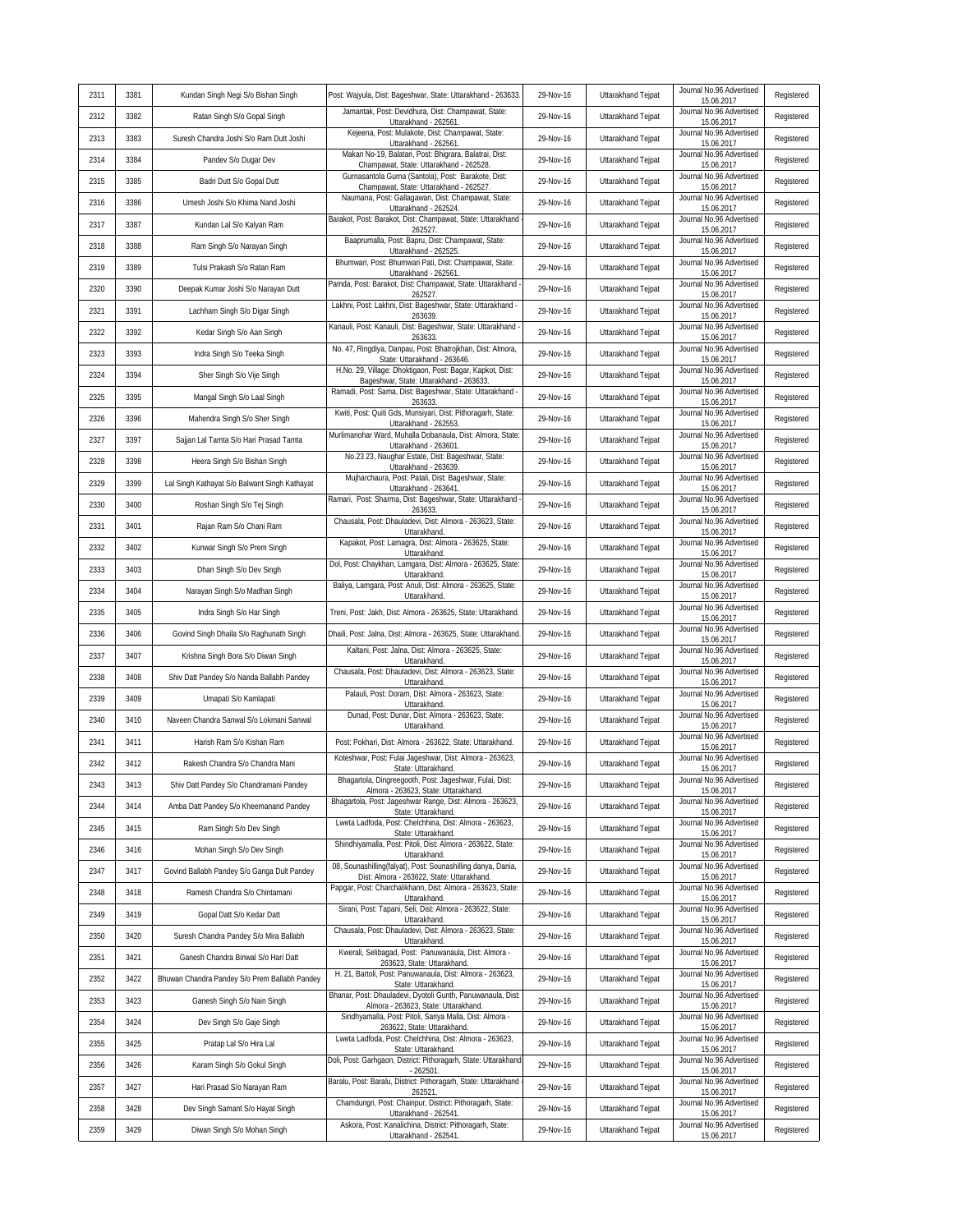| 2360 | 3430 | Tribhuwan Bhatt S/o Devi Datt Bhatt              | Chaurhi, Post: Maxirkanda, District: Pithoragarh, State:                                                | 29-Nov-16 | Uttarakhand Tejpat | Journal No.96 Advertised<br>15.06.2017 | Registered |
|------|------|--------------------------------------------------|---------------------------------------------------------------------------------------------------------|-----------|--------------------|----------------------------------------|------------|
| 2361 | 3431 | Soban Ram S/o Kalu Ram Urf Dalip Ram.            | Uttarakhand - 262521.<br>Kwiti, Post: Quiti Gds, District: Pithoragarh, State:<br>Uttarakhand - 262553. | 29-Nov-16 | Uttarakhand Tejpat | Journal No.96 Advertised<br>15.06.2017 | Registered |
| 2362 | 3432 | Narendra Singh Mehata S/o Durga Singh            | 7, Modam, Post: Quiti Gds, District: Pithoragarh, State:<br>Uttarakhand - 262553.                       | 29-Nov-16 | Uttarakhand Tejpat | Journal No.96 Advertised<br>15.06.2017 | Registered |
| 2363 | 3433 | Indra Singh S/o Kunvar Singh                     | Kwiti, Post: Quiti Gds, District: Pithoragarh, State:<br>Uttarakhand - 262553.                          | 29-Nov-16 | Uttarakhand Tejpat | Journal No.96 Advertised<br>15.06.2017 | Registered |
| 2364 | 3434 | Arun Kumar S/o Ayodhya Prasad                    | Village: Ghandiyal, Post: Ghandiyal, District: Chamoli, State:<br>Uttarakhand - 246444.                 | 29-Nov-16 | Uttarakhand Tejpat | Journal No.96 Advertised<br>15.06.2017 | Registered |
| 2365 | 3435 | Mohan Singh S/o Uday Singh                       | Kwiti, Post: Quiti Gds, District: Pithoragarh, State:<br>Uttarakhand - 262553.                          | 29-Nov-16 | Uttarakhand Tejpat | Journal No.96 Advertised<br>15.06.2017 | Registered |
| 2366 | 3436 | Bahadur Singh S/o Indra Singh                    | 29, Ghorpatta Malla, District: Pithoragarh, State: Uttarakhand<br>$-262554$                             | 29-Nov-16 | Uttarakhand Tejpat | Journal No.96 Advertised<br>15.06.2017 | Registered |
| 2367 | 3437 | Keshav Datt Makholiya S/o Bishan Datt            | Dhanaura, Post: Siltham, District: Pithoragarh, State:<br>Uttarakhand - 262501.                         | 29-Nov-16 | Uttarakhand Tejpat | Journal No.96 Advertised<br>15.06.2017 | Registered |
| 2368 | 3438 | Chandra Shekhar S/o Devi Datt                    | Chaurhi, Post: Mazirkanda, District: Pithoragarh, State:<br>Uttarakhand - 262521                        | 29-Nov-16 | Uttarakhand Tejpat | Journal No.96 Advertised<br>15.06.2017 | Registered |
| 2369 | 3439 | Ram Singh S/o Mohan Singh                        | Soonakot, Post: Singali, District: Pithoragarh, State:<br>Uttarakhand - 262543.                         | 29-Nov-16 | Uttarakhand Teipat | Journal No.96 Advertised<br>15.06.2017 | Registered |
| 2370 | 3440 | Bhashkar Dutt S/o Narayan Dutt                   | Chauri, Post: Majirkanda, District: Pithoragarh, State:<br>Uttarakhand - 262521.                        | 29-Nov-16 | Uttarakhand Tejpat | Journal No.96 Advertised<br>15.06.2017 | Registered |
| 2371 | 3441 | Khadak Singh S/o Man Singh                       | 166, Igyardevi, tharkot, Post: Gurna, District: Pithoragarh,<br>State: Uttarakhand - 262521.            | 29-Nov-16 | Uttarakhand Tejpat | Journal No.96 Advertised<br>15.06.2017 | Registered |
| 2372 | 3442 | Rajani Chand W/o Anil Chand                      | No. 58 Sirkuch, Post: Sirkuch, District: Pithoragarh, State:<br>Uttarakhand - 262521                    | 29-Nov-16 | Uttarakhand Tejpat | Journal No.96 Advertised<br>15.06.2017 | Registered |
| 2373 | 3443 | Naveen Chandra Pandey S/o Chakradhar Pandey      | Egyardevi, Post: Gurna, District: Pithoragarh, State:<br>Uttarakhand - 262529.                          | 29-Nov-16 | Uttarakhand Tejpat | Journal No.96 Advertised<br>15.06.2017 | Registered |
| 2374 | 3444 | Devendra Thapa S/o Jasbir Singh                  | No. 33, Kamat Pani, Post: Sirkuchi, District: Pithoragarh,<br>State: Uttarakhand - 262521               | 29-Nov-16 | Uttarakhand Tejpat | Journal No.96 Advertised<br>15.06.2017 | Registered |
| 2375 | 3445 | Govind Singh Bhandari S/o Narayan Singh          | Surur, Post: Kanalichina, District: Pithoragarh, State:<br>Uttarakhand - 262541.                        | 29-Nov-16 | Uttarakhand Tejpat | Journal No.96 Advertised<br>15.06.2017 | Registered |
| 2376 | 3446 | Prem Singh Dhami S/o Madan Singh Dhami           | Dhurchu, Post: Gaunchh, District: Pithoragarh, State:<br>Uttarakhand - 262501.                          | 29-Nov-16 | Uttarakhand Tejpat | Journal No.96 Advertised<br>15.06.2017 | Registered |
| 2377 | 3447 | Bhupal Singh S/o Narayan Singh                   | Dhurchu, Post: Gaunchh, District: Pithoragarh, State:<br>Uttarakhand - 262501.                          | 29-Nov-16 | Uttarakhand Tejpat | Journal No.96 Advertised<br>15.06.2017 | Registered |
| 2378 | 3448 | Ganesh Singh S/o Diwan Singh                     | Katiyani, Post: Katiyani, MaunKote, District: Pithoragarh,<br>State: Uttarakhand - 262521               | 29-Nov-16 | Uttarakhand Tejpat | Journal No.96 Advertised<br>15.06.2017 | Registered |
| 2379 | 3449 | Mohan Chand S/o Gopal Chand                      | No. 19, Matkora, Post: Sirkuch, District: Pithoragarh, State:<br>Uttarakhand - 262521                   | 29-Nov-16 | Uttarakhand Tejpat | Journal No.96 Advertised<br>15.06.2017 | Registered |
| 2380 | 3450 | Chanchal Singh Dhami S/o Uttam Singh Dhami       | Dhurchu Nayabad, Post: Gaunch, District: Pithoragarh, State:<br>Uttarakhand - 262501.                   | 29-Nov-16 | Uttarakhand Tejpat | Journal No.96 Advertised<br>15.06.2017 | Registered |
| 2381 | 3451 | Virendra Singh S/o Trilok Singh                  | Village: Mijhora, Post: Kotali Malli, District: Almora, State:<br>Uttarakhand - 263646.                 | 29-Nov-16 | Uttarakhand Tejpat | Journal No.96 Advertised<br>15.06.2017 | Registered |
| 2382 | 3452 | Durga Singh S/o Pratap Singh                     | Madalkiya, Post: Madalkiya, District: Pithoragarh, State:<br>Uttarakhand - 262553.                      | 29-Nov-16 | Uttarakhand Tejpat | Journal No.96 Advertised<br>15.06.2017 | Registered |
| 2383 | 3453 | Kishor Singh S/o Man Singh                       | Quiti, Post: Quiti Gds, District: Pithoragarh, State:<br>Uttarakhand - 262553.                          | 29-Nov-16 | Uttarakhand Tejpat | Journal No.96 Advertised<br>15.06.2017 | Registered |
| 2384 | 3454 | Pratap Singh S/o Hayat Singh                     | Quiti, Post: Quiti Gds, District: Pithoragarh, State:<br>Uttarakhand - 262553.                          | 29-Nov-16 | Uttarakhand Tejpat | Journal No.96 Advertised<br>15.06.2017 | Registered |
| 2385 | 3455 | Uday Singh S/o Govind Singh                      | Quiti, Post: Quiti Gds, District: Pithoragarh, State:<br>Uttarakhand - 262553.                          | 29-Nov-16 | Uttarakhand Tejpat | Journal No.96 Advertised<br>15.06.2017 | Registered |
| 2386 | 3456 | Trilok Singh S/o Natho Singh                     | Quiti, Post: Quiti Gds, District: Pithoragarh, State:<br>Uttarakhand - 262553.                          | 29-Nov-16 | Uttarakhand Tejpat | Journal No.96 Advertised<br>15.06.2017 | Registered |
| 2387 | 3457 | Naresh Chandra S/o Prem Datt                     | Saimli, Post: Quiti Gds, District: Pithoragarh, State:<br>Uttarakhand - 262553.                         | 29-Nov-16 | Uttarakhand Tejpat | Journal No.96 Advertised<br>15.06.2017 | Registered |
| 2388 | 3458 | Tej Singh S/o Lacham Singh                       | Ramadi, Post: Shama, Dist: Bageshwar, State: Uttarakhand<br>263633                                      | 29-Nov-16 | Uttarakhand Tejpat | Journal No.96 Advertised<br>15.06.2017 | Registered |
| 2389 | 3459 | Ranjeet Ram S/o Chanar Ram                       | Quiti, Post: Quiti Gds, District: Pithoragarh, State:<br>Uttarakhand - 262553.                          | 29-Nov-16 | Uttarakhand Tejpat | Journal No.96 Advertised<br>15.06.2017 | Registered |
| 2390 | 3460 | Jagdish Chandra S/o Kashi Ram                    | No.9, Sagari, Post: Quiti Gds, District: Pithoragarh, State:<br>Uttarakhand - 262553.                   | 29-Nov-16 | Uttarakhand Tejpat | Journal No.96 Advertised<br>15.06.2017 | Registered |
| 2391 | 3461 | Hayat Singh S/o Ram                              | Rui Sapata, Post: Dor, District: Pithoragarh, State:<br>Uttarakhand - 262553.                           | 29-Nov-16 | Uttarakhand Tejpat | Journal No.96 Advertised<br>15.06.2017 | Registered |
| 2392 | 3462 | Mangal Singh S/o Dhan Singh                      | Bour Malla, Post: Bhaunkhal, Dist: Almora, State: Uttarakhand<br>$-263646.$                             | 29-Nov-16 | Uttarakhand Tejpat | Journal No.96 Advertised<br>15.06.2017 | Registered |
| 2393 | 3463 | Madan Singh S/o Daulat Singh                     | No.123, Jakhera, Post: Jakhera, Dist: Bageshwar, State:<br>Uttarakhand - 263635                         | 29-Nov-16 | Uttarakhand Tejpat | Journal No.96 Advertised<br>15.06.2017 | Registered |
| 2394 | 3464 | Narendra Singh S/o Khushal Singh                 | Dhoktgaoni, Post: Bhaghar, Dist: Bageshwar, State:<br>Uttarakhand - 263632                              | 29-Nov-16 | Uttarakhand Tejpat | Journal No.96 Advertised<br>15.06.2017 | Registered |
| 2395 | 3465 | Rajendra Singh S/o Hyat Singh                    | Ramadi, Post: Shama, Dist: Bageshwar, State: Uttarakhand -<br>263633.                                   | 29-Nov-16 | Uttarakhand Tejpat | Journal No.96 Advertised<br>15.06.2017 | Registered |
| 2396 | 3466 | Chanchal Singh S/o Johar Singh                   | Bhanar, Post: Bhanar, Dist: Bageshwar, State: Uttarakhand -<br>263633                                   | 29-Nov-16 | Uttarakhand Tejpat | Journal No.96 Advertised<br>15.06.2017 | Registered |
| 2397 | 3467 | Malak Singh S/o Tej Singh                        | Bhanar, Naikana, Post: Bhanar, Dist: Bageshwar, State:<br>Uttarakhand - 263633.                         | 29-Nov-16 | Uttarakhand Tejpat | Journal No.96 Advertised<br>15.06.2017 | Registered |
| 2398 | 3468 | Kedar Singh S/o Daulat Singh                     | Toli, Post: Fulwari Kapkote, Dist: Bageshwar, State:<br>Uttarakhand - 263632.                           | 29-Nov-16 | Uttarakhand Teipat | Journal No.96 Advertised<br>15.06.2017 | Registered |
| 2399 | 3469 | Bhaskar Chandra Mishra S/o Suresh Chandra Mishra | Bamsera, Post: Bharari, Dist: Bageshwar, State: Uttarakhand<br>263679.                                  | 29-Nov-16 | Uttarakhand Teipat | Journal No.96 Advertised<br>15.06.2017 | Registered |
| 2400 | 3470 | Hareesh Singh S/o Jaman Singh                    | Village: Dhansena, Post: Charson, Dist: Bageshwar, State:<br>Uttarakhand - 263635.                      | 29-Nov-16 | Uttarakhand Tejpat | Journal No.96 Advertised<br>15.06.2017 | Registered |
| 2401 | 3471 | Ganga Singh S/o Bahadur Singh                    | Bhanar, Post: Bhanar, Dist: Bageshwar, State: Uttarakhand -<br>263633                                   | 29-Nov-16 | Uttarakhand Tejpat | Journal No.96 Advertised<br>15.06.2017 | Registered |
| 2402 | 3472 | Bahadur Singh S/o Dan Singh                      | Gewar, Post: Kausani Estate, Dist: Bageshwar, State:<br>Uttarakhand - 263620.                           | 29-Nov-16 | Uttarakhand Tejpat | Journal No.96 Advertised<br>15.06.2017 | Registered |
| 2403 | 3473 | Balwant Singh S/o Partap Singh                   | Ramadi, Post: Shama, Dist: Bageshwar, State: Uttarakhand -<br>263633                                    | 29-Nov-16 | Uttarakhand Tejpat | Journal No.96 Advertised<br>15.06.2017 | Registered |
| 2404 | 3474 | Heera Singh S/o Rajendra Singh                   | Bajwar, Post: Patali, Dist: Bageshwar, State: Uttarakhand -<br>263641                                   | 29-Nov-16 | Uttarakhand Tejpat | Journal No.96 Advertised<br>15.06.2017 | Registered |
| 2405 | 3475 | Bahadur Ram S/o Devi Ram                         | Wajyula, Post: Wajyula, Dist: Bageshwar, State: Uttarakhand<br>263635.                                  | 29-Nov-16 | Uttarakhand Tejpat | Journal No.96 Advertised<br>15.06.2017 | Registered |
| 2406 | 3476 | Dikambar Ram S/o Anup Ram                        | Hararhamaulekhi, Post: Harara, Dist: Almora, State:<br>Uttarakhand - 263646.                            | 29-Nov-16 | Uttarakhand Tejpat | Journal No.96 Advertised<br>15.06.2017 | Registered |
| 2407 | 3477 | Rewadhar S/o Radhapati                           | No. 41, Machhor, Post: Machhor, Dist: Almora, State:<br>Uttarakhand - 263646.                           | 29-Nov-16 | Uttarakhand Tejpat | Journal No.96 Advertised<br>15.06.2017 | Registered |
| 2408 | 3478 | Govind Singh S/o Late Sh Bhim Singh              | H. No. 76 Maan Singh Nagar, Post: Chugitti, Jalandhar,<br>Punjab 144009                                 | 29-Nov-16 | Uttarakhand Tejpat | Journal No.96 Advertised<br>15.06.2017 | Registered |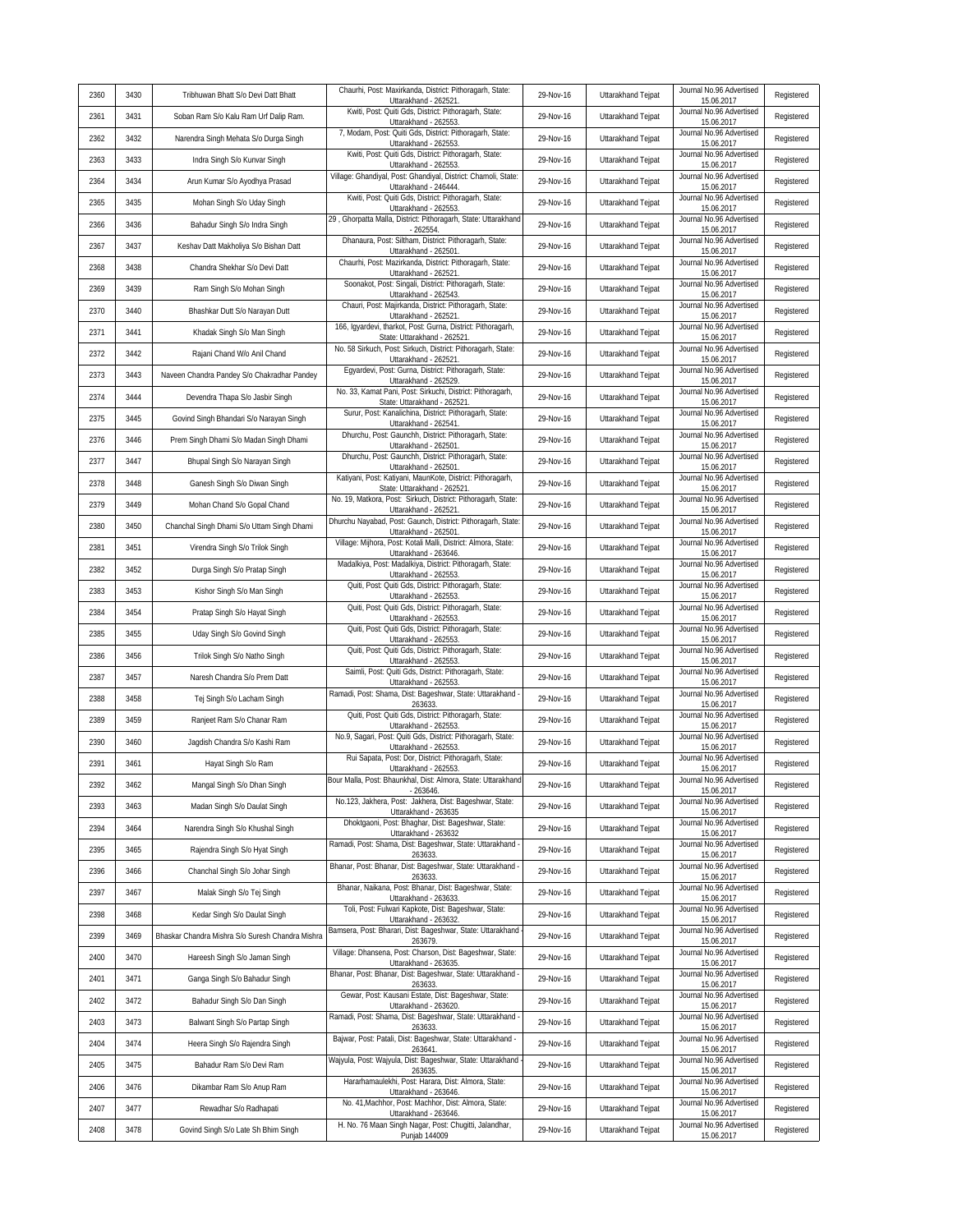| 2409 | 3479 | Ganga Dutt S/o Durga Dutt                     | H. No. 25, Dharkot, Post: Machhor, Dist: Almora, State:<br>Uttarakhand - 263646.                 | 29-Nov-16 | Uttarakhand Tejpat | Journal No.96 Advertised<br>15.06.2017 | Registered |
|------|------|-----------------------------------------------|--------------------------------------------------------------------------------------------------|-----------|--------------------|----------------------------------------|------------|
| 2410 | 3480 | Kamal Singh S/o Pratap Singh                  | Kotali Talli, Post: Kotuli Malli, Dist: Almora, State: Uttarakhand<br>$-263646$                  | 29-Nov-16 | Uttarakhand Tejpat | Journal No.96 Advertised<br>15.06.2017 | Registered |
| 2411 | 3481 | Khadak Singh S/o Jasod Singh                  | Toluyun, Post: Toluyun, Dist: Almora, State: Uttarakhand -<br>263646                             | 29-Nov-16 | Uttarakhand Tejpat | Journal No.96 Advertised<br>15.06.2017 | Registered |
| 2412 | 3482 | Sher Singh S/o Dev Singh                      | Kotali Talli, Post: Kotuli Malli, Dist: Almora, State: Uttarakhand<br>$-263646$                  | 29-Nov-16 | Uttarakhand Tejpat | Journal No.96 Advertised<br>15.06.2017 | Registered |
| 2413 | 3483 | Tirlok Singh S/o Hayat Singh                  | Kotali Talli, Post: Kotuli Malli, Dist: Almora, State: Uttarakhand<br>$-263646$                  | 29-Nov-16 | Uttarakhand Tejpat | Journal No.96 Advertised<br>15.06.2017 | Registered |
| 2414 | 3484 | Raghuvar Singh S/o Dan Singh                  | Toluyun, Post: Toluyun, Dist: Almora, State: Uttarakhand -<br>263646.                            | 29-Nov-16 | Uttarakhand Tejpat | Journal No.96 Advertised<br>15.06.2017 | Registered |
| 2415 | 3485 | Gopal Singh S/o Umed Singh                    | Baudtalla, Post: Bhaunkhal, Dist: Almora, State: Uttarakhand<br>263646.                          | 29-Nov-16 | Uttarakhand Tejpat | Journal No.96 Advertised<br>15.06.2017 | Registered |
| 2416 | 3486 | Jodha Singh S/o Chinta Singh                  | No. 19, Mijhoda, Post: Kotuli Malli, Dist: Almora, State:<br>Uttarakhand - 263646.               | 29-Nov-16 | Uttarakhand Tejpat | Journal No.96 Advertised<br>15.06.2017 | Registered |
| 2417 | 3487 | Jiwan Singh S/o Kamal Singh                   | Mijhora, Post: Kotuli Malli, Dist: Almora, State: Uttarakhand -<br>263646                        | 29-Nov-16 | Uttarakhand Tejpat | Journal No.96 Advertised<br>15.06.2017 | Registered |
| 2418 | 3488 | Indr Singh S/o Ratan Singh                    | Bourmalla, Post: Bhaunkhal, Dist: Almora, State: Uttarakhand<br>263646.                          | 29-Nov-16 | Uttarakhand Tejpat | Journal No.96 Advertised<br>15.06.2017 | Registered |
| 2419 | 3489 | N.S. Rawat S/o L.S. Rawat                     | No. 362, G-9 New Karhaira Colony Mohan Nagar Ghaziabad,<br>Uttar Pradesh - 201007                | 29-Nov-16 | Uttarakhand Tejpat | Journal No.96 Advertised<br>15.06.2017 | Registered |
| 2420 | 3490 | Gopal Singh S/o Kamal Singh                   | Saunkhati, Post: Kotuli Malli, Dist: Almora, State: Uttarakhand<br>$-263646.$                    | 29-Nov-16 | Uttarakhand Tejpat | Journal No.96 Advertised<br>15.06.2017 | Registered |
| 2421 | 3491 | Lacham Singh S/o Nar Singh                    | Kothal Gaon, Post: Kothalgaon, Dist: Almora, State:<br>Uttarakhand - 263646.                     | 29-Nov-16 | Uttarakhand Tejpat | Journal No.96 Advertised<br>15.06.2017 | Registered |
| 2422 | 3492 | Mohan Chandra S/o Moti Ram                    | No. 10, Khururi, Post: Dola, Dist: Almora, State: Uttarakhand<br>263660                          | 29-Nov-16 | Uttarakhand Tejpat | Journal No.96 Advertised<br>15.06.2017 | Registered |
| 2423 | 3493 | Chandan Singh S/o Than Singh                  | Kotali Talli, Post: Kotuli Malli, Dist: Almora, State: Uttarakhand<br>$-263646.$                 | 29-Nov-16 | Uttarakhand Tejpat | Journal No.96 Advertised<br>15.06.2017 | Registered |
| 2424 | 3494 | Uttam Singh S/o Dan Singh                     | Bourmalla, Post: Bhaunkhal, Dist: Almora, State: Uttarakhand<br>263646                           | 29-Nov-16 | Uttarakhand Tejpat | Journal No.96 Advertised<br>15.06.2017 | Registered |
| 2425 | 3495 | Arjun Singh S/o Mohan Singh                   | Bhiwani, Post: Bhiwani, Haryana 127021                                                           | 29-Nov-16 | Uttarakhand Tejpat | Journal No.96 Advertised<br>15.06.2017 | Registered |
| 2426 | 3496 | Dhan Singh S/o Lacham Singh                   | Mijhora, Post: Kotuli Malli, Dist: Almora, State: Uttarakhand -<br>263646.                       | 29-Nov-16 | Uttarakhand Teipat | Journal No.96 Advertised<br>15.06.2017 | Registered |
| 2427 | 3497 | Pushpa Devi W/o Heera Singh                   | Baudtalla, Post: Bhaunkhal, Dist: Almora, State: Uttarakhand<br>263646                           | 29-Nov-16 | Uttarakhand Tejpat | Journal No.96 Advertised<br>15.06.2017 | Registered |
| 2428 | 3498 | Kundan Singh S/o Dhan Singh                   | Bourmalla, Post: Bhaunkhal, Dist: Almora, State: Uttarakhand<br>263646                           | 29-Nov-16 | Uttarakhand Tejpat | Journal No.96 Advertised<br>15.06.2017 | Registered |
| 2429 | 3499 | Surendra Singh S/o Dan Singh                  | Bourmalla, Post: Bhaunkhal, Dist: Almora, State: Uttarakhand<br>263646                           | 29-Nov-16 | Uttarakhand Tejpat | Journal No.96 Advertised<br>15.06.2017 | Registered |
| 2430 | 3500 | Harish Chandra Singh S/o Nandan Singh         | Bourmalla, Post: Bhaunkhal, Dist: Almora, State: Uttarakhand<br>263646.                          | 29-Nov-16 | Uttarakhand Tejpat | Journal No.96 Advertised<br>15.06.2017 | Registered |
| 2431 | 3501 | Dev Ram S/o Lalu Ram                          | No. 12, Ganv-Ringu, Post: Ganv-Ringu, District: Pithoragarh,<br>State: Uttarakhand - 262554.     | 29-Nov-16 | Uttarakhand Tejpat | Journal No.96 Advertised<br>15.06.2017 | Registered |
| 2432 | 3502 | Jagdish Singh Mehta S/o Dalip Singh           | Baidu Mahar, Post: Quiti, District: Pithoragarh, State:<br>Uttarakhand - 262553.                 | 29-Nov-16 | Uttarakhand Tejpat | Journal No.96 Advertised<br>15.06.2017 | Registered |
| 2433 | 3503 | Pushkar Singh S/o Umed Singh                  | Quiti, Post: Quiti Gds, District: Pithoragarh, State:<br>Uttarakhand - 262553.                   | 29-Nov-16 | Uttarakhand Tejpat | Journal No.96 Advertised<br>15.06.2017 | Registered |
| 2434 | 3504 | Lacham Singh S/o Maan Singh                   | Quiti, Post: Quiti Gds, District: Pithoragarh, State:<br>Uttarakhand - 262553.                   | 29-Nov-16 | Uttarakhand Tejpat | Journal No.96 Advertised<br>15.06.2017 | Registered |
| 2435 | 3505 | Gopal Singh S/o Nain Singh                    | No. 95, Quiti, Post: Quiti Gds, District: Pithoragarh, State:<br>Uttarakhand - 262553.           | 29-Nov-16 | Uttarakhand Tejpat | Journal No.96 Advertised<br>15.06.2017 | Registered |
| 2436 | 3506 | Jamuna Devi W/o Sovan Singh                   | Quiti, Post: Quiti Gds, District: Pithoragarh, State:<br>Uttarakhand - 262553                    | 29-Nov-16 | Uttarakhand Tejpat | Journal No.96 Advertised<br>15.06.2017 | Registered |
| 2437 | 3507 | Pan Singh S/o Kunvar Singh                    | Dogra, Post: Dogara Nainital, State: Uttarakhand - 263126.                                       | 29-Nov-16 | Uttarakhand Tejpat | Journal No.96 Advertised<br>15.06.2017 | Registered |
| 2438 | 3508 | Vijay Prasad Bhatt S/o Rameshwar Prasad Bhatt | No. 456, H.R.D.I Mandal, Lower Bajar ward No. 04, Mandal<br>Chamoli, State: Uttarakhand - 246401 | 29-Nov-16 | Uttarakhand Tejpat | Journal No.96 Advertised<br>15.06.2017 | Registered |
| 2439 | 3509 | Rabindra Singh S/o Ram Singh                  | Bairagana, Chamoli, State: Uttarakhand - 246401                                                  | 29-Nov-16 | Uttarakhand Tejpat | Journal No.96 Advertised<br>15.06.2017 | Registered |
| 2440 | 3510 | Netra Singh S/o Hayat Singh                   | Quiti, Post: Quiti Gds, District: Pithoragarh, State:<br>Uttarakhand - 262553.                   | 29-Nov-16 | Uttarakhand Tejpat | Journal No.96 Advertised<br>15.06.2017 | Registered |
| 2441 | 3511 | Bhagat Singh S/o Dhan Singh                   | Quiti, Post: Quiti Gds, District: Pithoragarh, State:<br>Uttarakhand - 262553.                   | 29-Nov-16 | Uttarakhand Tejpat | Journal No.96 Advertised<br>15.06.2017 | Registered |
| 2442 | 3512 | Mahednra Singh S/o Raghuwar Singh             | Dhura, Post: Sukhidhang, Dist: Champawat, State:<br>Uttarakhand - 262523.                        | 29-Nov-16 | Uttarakhand Tejpat | Journal No.96 Advertised<br>15.06.2017 | Registered |
| 2443 | 3513 | Shyam Ram S/o Bachchi Ram                     | Dhura, Post: Sukhidhang, Dist: Champawat, State:<br>Uttarakhand - 262523.                        | 29-Nov-16 | Uttarakhand Tejpat | Journal No.96 Advertised<br>15.06.2017 | Registered |
| 2444 | 3514 | Narayan Singh S/o Pan Singh                   | Chaurakot, Post: Sukhidhang, Dist: Champawat, State:<br>Uttarakhand - 262523                     | 29-Nov-16 | Uttarakhand Tejpat | Journal No.96 Advertised<br>15.06.2017 | Registered |
| 2445 | 3515 | Narendra Joshi S/o Jeevanand Joshi            | Jaul, Post: Shyamtal, Dist: Champawat, State: Uttarakhand -<br>262523                            | 29-Nov-16 | Uttarakhand Tejpat | Journal No.96 Advertised<br>15.06.2017 | Registered |
| 2446 | 3516 | Kundan Singh S/o Narayan Singh                | Quiti, Post: Quiti Gds, District: Pithoragarh, State:<br>Uttarakhand - 262553.                   | 29-Nov-16 | Uttarakhand Tejpat | Journal No.96 Advertised<br>15.06.2017 | Registered |
| 2447 | 3517 | Mohan Singh S/o Daleep Singh                  | Quiti, Post: Quiti Gds, District: Pithoragarh, State:<br>Uttarakhand - 262553.                   | 29-Nov-16 | Uttarakhand Tejpat | Journal No.96 Advertised<br>15.06.2017 | Registered |
| 2448 | 3518 | Laxman Ram S/o Fakir Ram                      | Dhura, Post: Sukhidhang, Dist: Champawat, State:<br>Uttarakhand - 262523.                        | 29-Nov-16 | Uttarakhand Tejpat | Journal No.96 Advertised<br>15.06.2017 | Registered |
| 2449 | 3519 | Mohan Singh S/o Nath Singh                    | Dhura, Post: Sukhidhang, Dist: Champawat, State:<br>Uttarakhand - 262523.                        | 29-Nov-16 | Uttarakhand Tejpat | Journal No.96 Advertised<br>15.06.2017 | Registered |
| 2450 | 3520 | Kailash Singh S/o Dayal Singh                 | Dhura, Post: Sukhidhang, Dist: Champawat, State:<br>Uttarakhand - 262523.                        | 29-Nov-16 | Uttarakhand Tejpat | Journal No.96 Advertised<br>15.06.2017 | Registered |
| 2451 | 3521 | Rajendra Singh S/o Aan Singh                  | Dhura, Post: Sukhidhang, Dist: Champawat, State:<br>Uttarakhand - 262523.                        | 29-Nov-16 | Uttarakhand Tejpat | Journal No.96 Advertised<br>15.06.2017 | Registered |
| 2452 | 3522 | Anil Kumar Chaurakoti S/o Narayan Datt        | Jaul, Post: Shyamtal, Dist: Champawat, State: Uttarakhand<br>262523                              | 29-Nov-16 | Uttarakhand Tejpat | Journal No.96 Advertised<br>15.06.2017 | Registered |
| 2453 | 3523 | Bhagat Singh S/o Harachan Singh               | Quiti, Post: Quiti Gds, District: Pithoragarh, State:<br>Uttarakhand - 262553.                   | 29-Nov-16 | Uttarakhand Tejpat | Journal No.96 Advertised<br>15.06.2017 | Registered |
| 2454 | 3524 | Lal Singh Negi S/o Pan Singh                  | No. 03, Phapha, Post: Uchhaiti, District: Pithoragarh, State:<br>Uttarakhand - 262554.           | 29-Nov-16 | Uttarakhand Tejpat | Journal No.96 Advertised<br>15.06.2017 | Registered |
| 2455 | 3525 | Kamal Lal S/o Radhe Lal                       | Dewal, Post: Askote, District: Pithoragarh, State: Uttarakhand<br>262543.                        | 29-Nov-16 | Uttarakhand Tejpat | Journal No.96 Advertised<br>15.06.2017 | Registered |
| 2456 | 3526 | Rajender Singh S/o Chnd Singh                 | Bourmalla, Post: Bhaunkhal, Dist: Almora, State: Uttarakhand<br>263646.                          | 29-Nov-16 | Uttarakhand Tejpat | Journal No.96 Advertised<br>15.06.2017 | Registered |
| 2457 | 3527 | Gopal Singh S/o Hayat Singh                   | Chamdungri, Post: Chainpur, District: Pithoragarh, State:<br>Uttarakhand - 262541.               | 29-Nov-16 | Uttarakhand Teipat | Journal No.96 Advertised<br>15.06.2017 | Registered |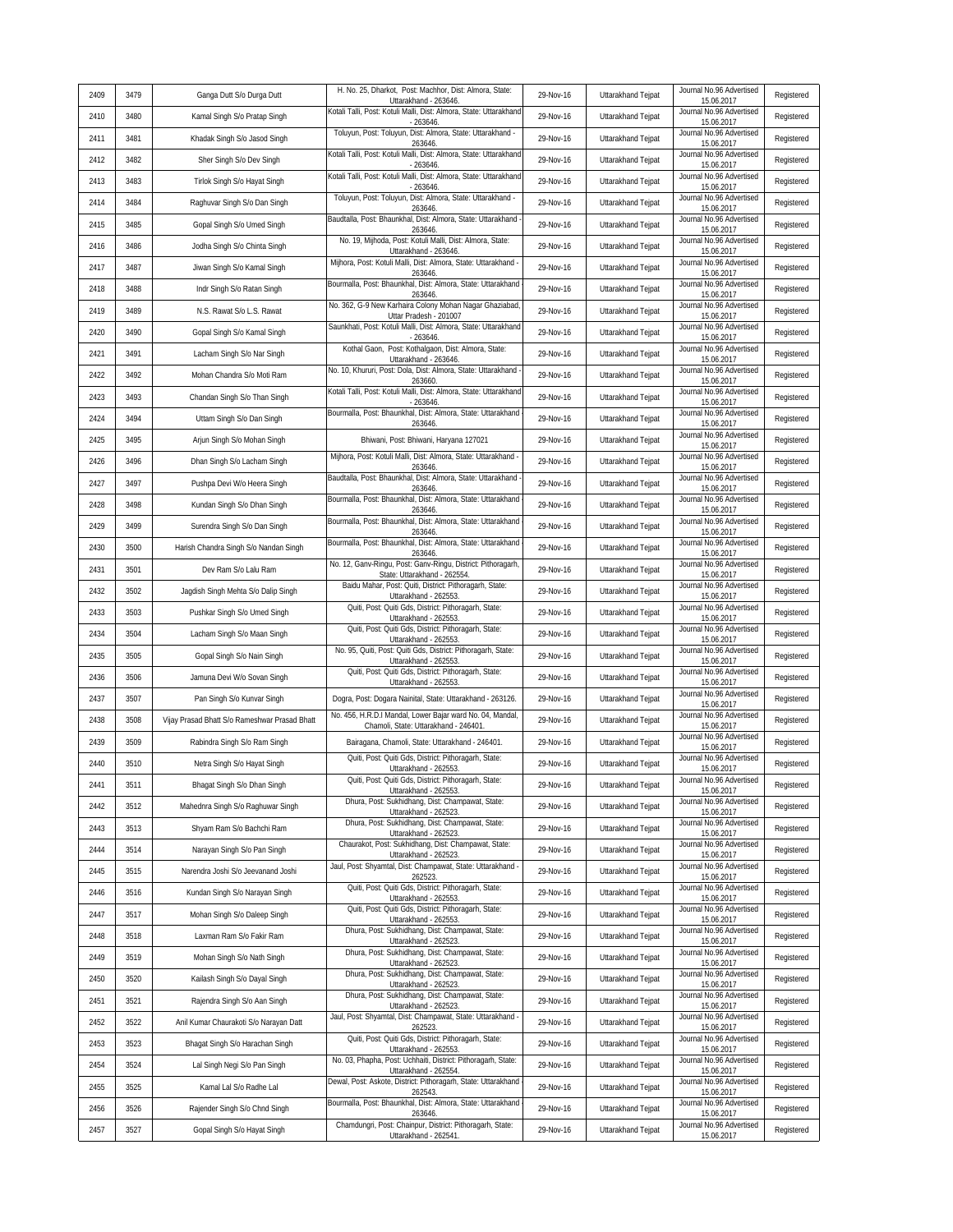| 2458 | 3528 | Diwan Singh S/o Jauhar Singh                | Dhamigoan, Chauki, Post: Govarsa, District: Pithoragarh,<br>State: Uttarakhand - 262541           | 29-Nov-16 | Uttarakhand Tejpat        | Journal No.96 Advertised<br>15.06.2017 | Registered |
|------|------|---------------------------------------------|---------------------------------------------------------------------------------------------------|-----------|---------------------------|----------------------------------------|------------|
| 2459 | 3529 | Naresh Chand S/o Shyam Chand                | Sirkuch , Post: Sirkuch, Dist: Pithoragarh, State: Uttarakhand -<br>262521                        | 29-Nov-16 | Uttarakhand Tejpat        | Journal No.96 Advertised<br>15.06.2017 | Registered |
| 2460 | 3530 | Pushkar Singh S/o Sher Singh                | No. 67, Baramau, Post: Baramau, District: Pithoragarh, State:<br>Uttarakhand - 262501             | 29-Nov-16 | Uttarakhand Tejpat        | Journal No.96 Advertised<br>15.06.2017 | Registered |
| 2461 | 3531 | Kishan Singh S/o Narayan Singh              | Dhurchu, Post: Gaunchh, District: Pithoragarh, State:<br>Uttarakhand - 262501                     | 29-Nov-16 | Uttarakhand Tejpat        | Journal No.96 Advertised<br>15.06.2017 | Registered |
| 2462 | 3532 | Suresh Singh S/o Shoban Singh               | Dhurchu, Post: Gaunchh, District: Pithoragarh, State:<br>Uttarakhand - 262501.                    | 29-Nov-16 | Uttarakhand Tejpat        | Journal No.96 Advertised<br>15.06.2017 | Registered |
| 2463 | 3533 | Surendra Singh Gurung S/o Narayan Singh     | Doli, Post: Pandeygaon, District: Pithoragarh, State:<br>Uttarakhand - 262501                     | 29-Nov-16 | Uttarakhand Tejpat        | Journal No.96 Advertised<br>15.06.2017 | Registered |
| 2464 | 3534 | Kharak Singh S/o Bhawan Singh               | No. 51, Barmau, Post: Barmau, District: Pithoragarh, State:<br>Uttarakhand - 262501               | 29-Nov-16 | Uttarakhand Tejpat        | Journal No.96 Advertised<br>15.06.2017 | Registered |
| 2465 | 3535 | Aanandi Devi W/o Sundar Singh Samant        | Chamdungri, Post: Chainpur, District: Pithoragarh, State:<br>Uttarakhand - 262541.                | 29-Nov-16 | Uttarakhand Tejpat        | Journal No.96 Advertised<br>15.06.2017 | Registered |
| 2466 | 3536 | Pramod Singh S/o Jagat Singh                | Pali, Jamunachatti, Dist: Uttarkashi, State: Uttarakhand -<br>249141                              | 29-Nov-16 | Uttarakhand Tejpat        | Journal No.96 Advertised<br>15.06.2017 | Registered |
| 2467 | 3537 | Virendra Singh S/o Gabbar Singh             | Chakragaon, Post: Burkot, Dist: Uttarkashi, State:<br>Uttarakhand - 249141                        | 29-Nov-16 | Uttarakhand Tejpat        | Journal No.96 Advertised<br>15.06.2017 | Registered |
| 2468 | 3538 | Chaman Lal S/o Fakeera Lal                  | No. 62, Deharadun Road, Tunalka, Post: Nougaon,<br>Uttarkashi, State: Uttarakhand - 249141.       | 29-Nov-16 | Uttarakhand Tejpat        | Journal No.96 Advertised<br>15.06.2017 | Registered |
| 2469 | 3539 | Pyare Lal S/o Ratan Das                     | Seku, Post: Bhankoli, Dist: Uttarkashi, State: Uttarakhand -<br>249193                            | 29-Nov-16 | Uttarakhand Tejpat        | Journal No.96 Advertised<br>15.06.2017 | Registered |
| 2470 | 3540 | Pratap Singh S/o Tikaram                    | Seku, Post: Bhankoli, Dist: Uttarkashi, State: Uttarakhand -<br>249193                            | 29-Nov-16 | Uttarakhand Tejpat        | Journal No.96 Advertised<br>15.06.2017 | Registered |
| 2471 | 3541 | Suresh Lal S/o Barfiya Lal                  | No. 20, Purola Road NA, Naugaon, Dist: Uttarkashi, State:<br>Uttarakhand - 249171                 | 29-Nov-16 | Uttarakhand Tejpat        | Journal No.96 Advertised<br>15.06.2017 | Registered |
| 2472 | 3542 | Soban Lal S/o Heenga                        | No. 43, Rajgarhi Road, NA, Barkot, Koti Manpa, Dist:<br>Uttarkashi, State: Uttarakhand - 249141.  | 29-Nov-16 | Uttarakhand Tejpat        | Journal No.96 Advertised<br>15.06.2017 | Registered |
| 2473 | 3543 | Bhagwan Singh S/o Fulak Singh               | Paletha, Post: Bagasu, Dist: Uttarkashi, State: Uttarakhand -<br>249171                           | 29-Nov-16 | Uttarakhand Tejpat        | Journal No.96 Advertised<br>15.06.2017 | Registered |
| 2474 | 3544 | Mahadev Singh S/o Jagendra Singh            | No. 25, Koti Manpa, Post: Gangtari, Dist: Uttarkashi, State:<br>Uttarakhand - 249141              | 29-Nov-16 | Uttarakhand Tejpat        | Journal No.96 Advertised<br>15.06.2017 | Registered |
| 2475 | 3545 | Balmiya S/o Tota                            | No. 12, 12, Tunalka, Dist: Uttarkashi, State: Uttarakhand -<br>249171                             | 29-Nov-16 | Uttarakhand Tejpat        | Journal No.96 Advertised<br>15.06.2017 | Registered |
| 2476 | 3546 | Matvar Singh S/o Bachan Singh               | Panjyala, Post: Boun Dunda, Dist: Uttarkashi, State:<br>Uttarakhand - 249193.                     | 29-Nov-16 | Uttarakhand Tejpat        | Journal No.96 Advertised<br>15.06.2017 | Registered |
| 2477 | 3547 | Brajpal Singh S/o Jaya Singh                | No. 52, Genwala, Post: Raturisera, Dist: Uttarkashi, State:<br>Uttarakhand - 249193.              | 29-Nov-16 | Uttarakhand Tejpat        | Journal No.96 Advertised<br>15.06.2017 | Registered |
| 2478 | 3548 | Chandra Mani S/o Jagat Ram                  | Barethi, Post: Matli, Dist: Uttarkashi, State: Uttarakhand -<br>249193                            | 29-Nov-16 | Uttarakhand Tejpat        | Journal No.96 Advertised<br>15.06.2017 | Registered |
| 2479 | 3549 | Rambharosha S/o Sher Singh                  | Seku, Post: Bhankoli, Dist: Uttarkashi, State: Uttarakhand -<br>249193                            | 29-Nov-16 | Uttarakhand Tejpat        | Journal No.96 Advertised<br>15.06.2017 | Registered |
| 2480 | 3550 | Narendra Singh S/o Kedar Singh              | Kuroli, Post: Mustik-Saur, Seku, Post: Bhankoli, Dist:<br>Uttarkashi, State: Uttarakhand - 249193 | 29-Nov-16 | Uttarakhand Tejpat        | Journal No.96 Advertised<br>15.06.2017 | Registered |
| 2481 | 3551 | Divan Ram S/o Joga Ram                      | Kamajyoola, Post: Raigaon, Dist: Champawat, State:<br>Uttarakhand - 262527.                       | 29-Nov-16 | Uttarakhand Tejpat        | Journal No.96 Advertised<br>15.06.2017 | Registered |
| 2482 | 3552 | Rajendar Singh S/o Ram Singh                | Tarag, Post: Gallagaon, Dist: Champawat, State: Uttarakhand<br>$-262524$                          | 29-Nov-16 | Uttarakhand Tejpat        | Journal No.96 Advertised<br>15.06.2017 | Registered |
| 2483 | 3553 | Khiland S/o Roopadev                        | H. No. 47, Nandola, Dist: Champawat, State: Uttarakhand -<br>262523                               | 29-Nov-16 | Uttarakhand Tejpat        | Journal No.96 Advertised<br>15.06.2017 | Registered |
| 2484 | 3554 | Keshav Dutt Joshi S/o Nandaballabh          | Kajeena, Post: Mulakot, Dist: Champawat, State: Uttarakhand<br>$-262580$                          | 29-Nov-16 | Uttarakhand Tejpat        | Journal No.96 Advertised<br>15.06.2017 | Registered |
| 2485 | 3555 | Deepak Chandra S/o Khimanand                | Kimwari, Post: Jhudeli, Dist: Champawat, State: Uttarakhand<br>262580                             | 29-Nov-16 | Uttarakhand Tejpat        | Journal No.96 Advertised<br>15.06.2017 | Registered |
| 2486 | 3556 | Bachi Ram S/o Jay Datt                      | No. 47, Amori, Post: Amori, Dist: Champawat, State:<br>Uttarakhand - 262523                       | 29-Nov-16 | Uttarakhand Tejpat        | Journal No.96 Advertised<br>15.06.2017 | Registered |
| 2487 | 3557 | Ishwari Datt Bhatt S/o Mahadev Bhatt        | Bhumwari, Post: Bhumwari Pati, Dist: Champawat, State:<br>Uttarakhand - 262528.                   | 29-Nov-16 | Uttarakhand Tejpat        | Journal No.96 Advertised<br>15.06.2017 | Registered |
| 2488 | 3558 | Daya Krishan S/o Narayan Datt               | Bhigarada, Post: Bhigarada, Dist:Champawat, State:<br>Uttarakhand - 262528.                       | 29-Nov-16 | Uttarakhand Tejpat        | Journal No.96 Advertised<br>15.06.2017 | Registered |
| 2489 | 3559 | Gopal Datt S/o Het Ram                      | Kot Amori, Post: Amori, Dist: Champawat, State: Uttarakhand<br>$-262523.$                         | 29-Nov-16 | <b>Uttarakhand Teipat</b> | Journal No.96 Advertised<br>15.06.2017 | Registered |
| 2490 | 3560 | Devaki Nandan Bhatt S/o Durga Datt          | Bhigarada, Post: Bhigarada, Dist:Champawat, State:<br>Uttarakhand - 262528.                       | 29-Nov-16 | Uttarakhand Tejpat        | Journal No.96 Advertised<br>15.06.2017 | Registered |
| 2491 | 3561 | Shivraj Singh S/o Laxman Singh Mehta        | Pati, Post: Pati, Dist: Champawat, State: Uttarakhand -<br>262580.                                | 29-Nov-16 | Uttarakhand Tejpat        | Journal No.96 Advertised<br>15.06.2017 | Registered |
| 2492 | 3562 | Jay Prakash S/o Jeet Ram Uniyal             | Juspur Chak, Post: Sarot, Dist: Tehri Garhwal, State:<br>Uttarakhand - 249132.                    | 29-Nov-16 | Uttarakhand Tejpat        | Journal No.96 Advertised<br>15.06.2017 | Registered |
| 2493 | 3563 | Kedar Singh Padiyar S/o Madan Singh Padiyar | Doban, Post: Sarot, Dist: Tehri Garhwal, State: Uttarakhand -<br>249132                           | 29-Nov-16 | Uttarakhand Tejpat        | Journal No.96 Advertised<br>15.06.2017 | Registered |
| 2494 | 3564 | Tika Singh Chauhan S/o Jeet Singh Chauhan   | Sarot, Post: Sarot, Dist: Tehri Garhwal, State: Uttarakhand -<br>249132                           | 29-Nov-16 | Uttarakhand Tejpat        | Journal No.96 Advertised<br>15.06.2017 | Registered |
| 2495 | 3565 | Gattu Ram S/o Harku Ram                     | Gojmer, Post: Cheniyali, Sera, Dist: Tehri Garhwal, State:<br>Uttarakhand - 249196.               | 29-Nov-16 | Uttarakhand Tejpat        | Journal No.96 Advertised<br>15.06.2017 | Registered |
| 2496 | 3566 | Buddhi Singh S/o Jeet Singh                 | Pawkhal, Post: Nagrajadhar, Dist: Tehri Garhwal, State:<br>Uttarakhand - 249196.                  | 29-Nov-16 | Uttarakhand Tejpat        | Journal No.96 Advertised<br>15.06.2017 | Registered |
| 2497 | 3567 | Rajaneesh Kant S/o Mahidhar Prasad          | Panchur, Post: Panchur, Dist: Tehri Garhwal, State:<br>Uttarakhand - 249121                       | 29-Nov-16 | Uttarakhand Tejpat        | Journal No.96 Advertised<br>15.06.2017 | Registered |
| 2498 | 3568 | Rajpal Singh Panwar S/o Sher Singh          | Dharwalgaon, Post: Kandi Saud, Dist: Tehri Garhwal, State:<br>Uttarakhand - 249132.               | 29-Nov-16 | Uttarakhand Tejpat        | Journal No.96 Advertised<br>15.06.2017 | Registered |
| 2499 | 3569 | Jot Singh S/o Nattha Singh                  | Panchur, Post: Panchur, Dist: Tehri Garhwal, State:<br>Uttarakhand - 249121                       | 29-Nov-16 | Uttarakhand Teipat        | Journal No.96 Advertised<br>15.06.2017 | Registered |
| 2500 | 3570 | Dhiraj Singh Rana S/o Fagan Singh Rana      | Sarot, Post: Sarot, Dist: Tehri Garhwal, State: Uttarakhand -<br>249132                           | 29-Nov-16 | Uttarakhand Tejpat        | Journal No.96 Advertised<br>15.06.2017 | Registered |
| 2501 | 3571 | Bhagwan Singh S/o Kundan Singh              | Bagi, Post: Nagani Sera, Dist: Tehri Garhwal, State:<br>Uttarakhand - 249175.                     | 29-Nov-16 | Uttarakhand Tejpat        | Journal No.96 Advertised<br>15.06.2017 | Registered |
| 2502 | 3572 | Purusottam Datt S/o Mukand Ram              | Jijli, Post: Nagiri, Dist: Tehri Garhwal, State: Uttarakhand -<br>249175.                         | 29-Nov-16 | Uttarakhand Tejpat        | Journal No.96 Advertised<br>15.06.2017 | Registered |
| 2503 | 3573 | Keshva Nand Maithani S/o Jyoti Prasad       | Jijli, Post: Nagiri, Dist: Tehri Garhwal, State: Uttarakhand -<br>249175                          | 29-Nov-16 | <b>Uttarakhand Teipat</b> | Journal No.96 Advertised<br>15.06.2017 | Registered |
| 2504 | 3574 | Rekha Bhatt W/o Gopal Ram                   | No. 8A333, Cowerd Market, Post: Garhwal, Dist: Tehri<br>Garhwal, State: Uttarakhand - 249001.     | 29-Nov-16 | Uttarakhand Tejpat        | Journal No.96 Advertised<br>15.06.2017 | Registered |
| 2505 | 3575 | Vijaypal Singh Chauhan S/o Sundar Singh     | Sarot, Post: Sarot, Dist: Tehri Garhwal, State: Uttarakhand -<br>249132.                          | 29-Nov-16 | Uttarakhand Tejpat        | Journal No.96 Advertised<br>15.06.2017 | Registered |
| 2506 | 3576 | Shoban Singh Bhoj S/o Narayan Singh         | Bhatuli, Post: Ayarpani, Dist: Almora, State: Uttarakhand -<br>263601                             | 29-Nov-16 | Uttarakhand Tejpat        | Journal No.96 Advertised<br>15.06.2017 | Registered |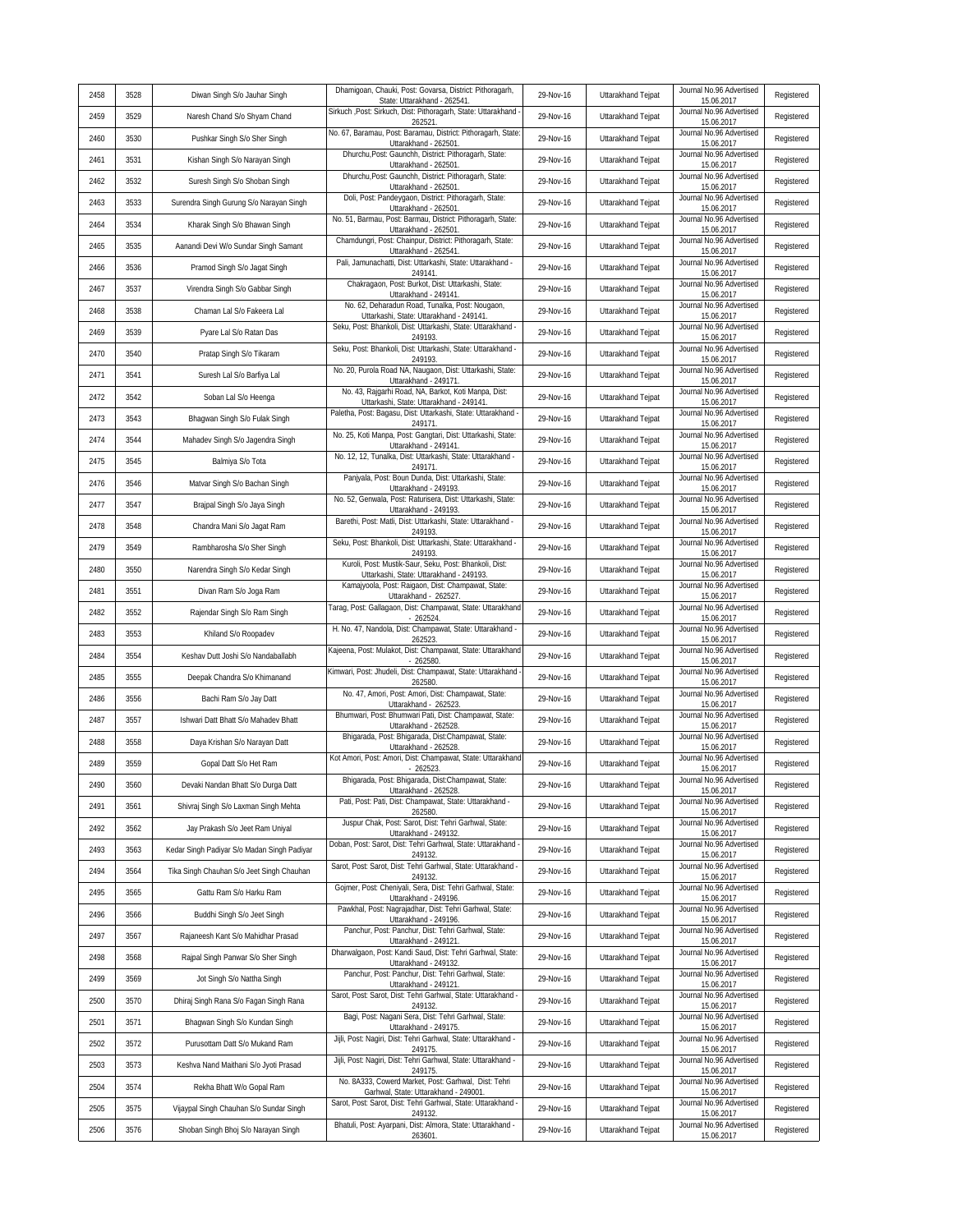| 2507 | 3577 | Gopal Singh S/o Bahadur Singh               | Someshwar, Post: Someshwar, Dist: Almora, State:                                                 | 29-Nov-16 | Uttarakhand Tejpat | Journal No.96 Advertised               | Registered |
|------|------|---------------------------------------------|--------------------------------------------------------------------------------------------------|-----------|--------------------|----------------------------------------|------------|
| 2508 | 3578 | Mohan Ram S/o Bheem Ram                     | Uttarakhand - 263601<br>Mujhali, Post: Goluchhina, Dist: Almora, State: Uttarakhand -            | 29-Nov-16 | Uttarakhand Tejpat | 15.06.2017<br>Journal No.96 Advertised | Registered |
| 2509 | 3579 | Harish Singh S/o Trilok Singh               | 263601<br>No. 75, Chitar, Post: Chitar, Dist: Almora, State: Uttarakhand                         | 29-Nov-16 | Uttarakhand Tejpat | 15.06.2017<br>Journal No.96 Advertised | Registered |
| 2510 | 3580 | Bhopal Singh S/o Madhav Singh               | 263656<br>Paili, Post: Taragtal, Dist: Almora, State: Uttarakhand -                              | 29-Nov-16 | Uttarakhand Tejpat | 15.06.2017<br>Journal No.96 Advertised | Registered |
| 2511 | 3581 | Har Singh S/o Anand Singh                   | 263656<br>Todhara, Post: Dunaqiri, Dist: Almora, State: Uttarakhand -                            | 29-Nov-16 | Uttarakhand Tejpat | 15.06.2017<br>Journal No.96 Advertised | Registered |
| 2512 | 3582 | Navin Singh S/o Bhawan Singh                | 263653<br>Bhandargaon, Post: Bagwalipokhar, Dist: Almora, State:                                 | 29-Nov-16 | Uttarakhand Tejpat | 15.06.2017<br>Journal No.96 Advertised | Registered |
| 2513 | 3583 | Bhupal Singh S/o Ranjeet Singh              | Uttarakhand - 263621<br>No. 13, Nyauni, Post: Taragtal, Dist: Almora, State:                     | 29-Nov-16 | Uttarakhand Tejpat | 15.06.2017<br>Journal No.96 Advertised | Registered |
| 2514 | 3584 | Bache Singh S/o Nar Singh                   | Uttarakhand - 263656.<br>No. 23, Paili, Post: Taragtal, Dist: Almora, State: Uttarakhand         | 29-Nov-16 | Uttarakhand Tejpat | 15.06.2017<br>Journal No.96 Advertised | Registered |
| 2515 | 3585 | Shiv Singh S/o Keshar Singh                 | 263656.<br>Korni, Post: Chhitar, Paili, Dist: Almora, State: Uttarakhand -                       | 29-Nov-16 | Uttarakhand Tejpat | 15.06.2017<br>Journal No.96 Advertised | Registered |
| 2516 | 3586 | Ram Singh S/o Keshar Singh                  | 263656<br>No. 94, Post: Chhitar, Paili, Dist: Almora, State: Uttarakhand                         | 29-Nov-16 | Uttarakhand Tejpat | 15.06.2017<br>Journal No.96 Advertised | Registered |
| 2517 | 3587 | Chandan Singh S/o Gopal Singh               | 263656<br>Korni, Post: Chhitar, Paili, Dist: Almora, State: Uttarakhand -                        | 29-Nov-16 | Uttarakhand Tejpat | 15.06.2017<br>Journal No.96 Advertised | Registered |
| 2518 | 3588 | Bache Singh S/o Anand Singh                 | 263656.<br>Chhitar, Post: Chhitar, Paili, Dist: Almora, State: Uttarakhand                       | 29-Nov-16 | Uttarakhand Tejpat | 15.06.2017<br>Journal No.96 Advertised | Registered |
| 2519 | 3589 | Prabhat Singh Bisht S/o Keshar Singh Bisht  | 263656<br>ChhaniLwesal, Post: Chhani, Dist: Almora, State: Uttarakhand                           | 29-Nov-16 | Uttarakhand Tejpat | 15.06.2017<br>Journal No.96 Advertised | Registered |
| 2520 | 3590 | Pankaj Bhakuni S/o Kundan Singh Bhakuni     | - 263629<br>Bhaisori, Post: Bhaisori, Dist: Almora, State: Uttarakhand -                         | 29-Nov-16 | Uttarakhand Tejpat | 15.06.2017<br>Journal No.96 Advertised | Registered |
| 2521 | 3591 | Nand Kishor S/o Hari Ram                    | 263601<br>Malyalgoan, Post: Kulsebi, Dist: Almora, State: Uttarakhand                            | 29-Nov-16 |                    | 15.06.2017<br>Journal No.96 Advertised | Registered |
|      |      |                                             | 263652<br>Ratkhal, Post: Dunaqiri, Dist: Almora, State: Uttarakhand -                            |           | Uttarakhand Tejpat | 15.06.2017<br>Journal No.96 Advertised |            |
| 2522 | 3592 | Pradeep Verma S/o Dharma Chandra Verma      | 263653<br>Todhara, Post: Dunagiri, Dist: Almora, State: Uttarakhand -                            | 29-Nov-16 | Uttarakhand Tejpat | 15.06.2017<br>Journal No.96 Advertised | Registered |
| 2523 | 3593 | Harish Nath S/o Dhan Nath                   | 263653<br>Chari, Post: Dunagiri, Dist: Almora, State: Uttarakhand -                              | 29-Nov-16 | Uttarakhand Teipat | 15.06.2017<br>Journal No.96 Advertised | Registered |
| 2524 | 3594 | Bishan Singh S/o Pan Singh                  | 263653<br>Syal Suna, Post: Masar, Dist: Almora, State: Uttarakhand -                             | 29-Nov-16 | Uttarakhand Tejpat | 15.06.2017<br>Journal No.96 Advertised | Registered |
| 2525 | 3595 | Mahendra Singh S/o Govind Singh             | 263645.<br>Gewar, Post: Gewar, Dist: Almora, State: Uttarakhand -                                | 29-Nov-16 | Uttarakhand Tejpat | 15.06.2017<br>Journal No.96 Advertised | Registered |
| 2526 | 3596 | Girish Ram S/o Dhani Ram                    | 263653<br>Talli Mirai, Post: Malli Mirai, Dist: Almora, State: Uttarakhand                       | 29-Nov-16 | Uttarakhand Tejpat | 15.06.2017<br>Journal No.96 Advertised | Registered |
| 2527 | 3597 | Madan Mohan S/o Bishan Dutt                 | 263645<br>No. 110, Paili, Post: Taragtal, Dist: Almora, State:                                   | 29-Nov-16 | Uttarakhand Tejpat | 15.06.2017<br>Journal No.96 Advertised | Registered |
| 2528 | 3598 | Govind Singh S/o Prem Singh                 | Uttarakhand - 263656.<br>Falli Mirai, Post: Malli Mirai, Dist: Almora, State: Uttarakhand        | 29-Nov-16 | Uttarakhand Tejpat | 15.06.2017<br>Journal No.96 Advertised | Registered |
| 2529 | 3599 | Mohan Chandra Joshi S/o Tara Dutt Joshi     | 263645<br>Naugoun, Post: Kaphara, Talli Mirai, Post: Malli Mirai, Dist:                          | 29-Nov-16 | Uttarakhand Tejpat | 15.06.2017<br>Journal No.96 Advertised | Registered |
| 2530 | 3600 | Ram Datt Sati S/o Dikar Dev Sati            | Almora, State: Uttarakhand - 263645.<br>Leeti, Post: Liti, Dist: Bageshwar, State: Uttarakhand - | 29-Nov-16 | Uttarakhand Tejpat | 15.06.2017<br>Journal No.96 Advertised | Registered |
| 2531 | 3601 | Diwan Singh S/o Gaje Singh                  | 263633.<br>Leeti, Post: Liti, Dist: Bageshwar, State: Uttarakhand -                              | 29-Nov-16 | Uttarakhand Tejpat | 15.06.2017<br>Journal No.96 Advertised | Registered |
| 2532 | 3602 | Surendra Singh S/o Bhawan Singh             | 263633<br>Bhanar, Post: Bhanar, Dist: Bageshwar, State: Uttarakhand                              | 29-Nov-16 | Uttarakhand Tejpat | 15.06.2017<br>Journal No.96 Advertised | Registered |
| 2533 | 3603 | Pan Singh S/o Chandra Singh                 | 263633<br>Charooly, Post: Lathi, Dist: Bageshwar, State: Uttarakhand -                           | 29-Nov-16 | Uttarakhand Tejpat | 15.06.2017<br>Journal No.96 Advertised | Registered |
| 2534 | 3604 | Hayat Singh S/o Dharam Singh                | 263633<br>Kakra Kholi, Post: Bhatoli, Dist: Bageshwar, State:                                    | 29-Nov-16 | Uttarakhand Tejpat | 15.06.2017<br>Journal No.96 Advertised | Registered |
| 2535 | 3605 | Kailash Chandra Kandpal S/o Umesh Chandra   | Uttarakhand - 263642.                                                                            | 29-Nov-16 | Uttarakhand Tejpat | 15.06.2017                             | Registered |
| 2536 | 3606 | Dugar Singh S/o Nandan Singh                | Ramadi, Post: Shama, Dist: Bageshwar, State: Uttarakhand<br>263633.                              | 29-Nov-16 | Uttarakhand Tejpat | Journal No.96 Advertised<br>15.06.2017 | Registered |
| 2537 | 3607 | Sher Singh S/o Gopal Singh                  | Ramadi, Post: Shama, Dist: Bageshwar, State: Uttarakhand<br>263633                               | 29-Nov-16 | Uttarakhand Tejpat | Journal No.96 Advertised<br>15.06.2017 | Registered |
| 2538 | 3608 | Lakshman Singh S/o Ram Singh                | Aithan, Post: Bharani, Dist: Bageshwar, State: Uttarakhand -<br>263679.                          | 29-Nov-16 | Uttarakhand Tejpat | Journal No.96 Advertised<br>15.06.2017 | Registered |
| 2539 | 3609 | Ratan Singh S/o Diwan Singh                 | Bhanar, Post: Liti, Dist: Bageshwar, State: Uttarakhand -<br>263633.                             | 29-Nov-16 | Uttarakhand Tejpat | Journal No.96 Advertised<br>15.06.2017 | Registered |
| 2540 | 3610 | Bhupal Singh S/o Alam Singh                 | Joli, Post: Phoolwari, Dist: Bageshwar, State: Uttarakhand -<br>263632.                          | 29-Nov-16 | Uttarakhand Tejpat | Journal No.96 Advertised<br>15.06.2017 | Registered |
| 2541 | 3611 | Surendra Singh S/o Umed Singh               | Ramadi, Post: Shama, Dist: Bageshwar, State: Uttarakhand -<br>263633.                            | 29-Nov-16 | Uttarakhand Tejpat | Journal No.96 Advertised<br>15.06.2017 | Registered |
| 2542 | 3612 | Balwant Singh S/o Kedar Singh               | Toli, Post: Fulwari Kapkote, Dist: Bageshwar, State:<br>Uttarakhand - 263632.                    | 29-Nov-16 | Uttarakhand Tejpat | Journal No.96 Advertised<br>15.06.2017 | Registered |
| 2543 | 3613 | Lal Singh S/o Gopal Singh                   | No. 72, Ramadi, Post: Shama, Dist: Bageshwar, State:<br>Uttarakhand - 263633.                    | 29-Nov-16 | Uttarakhand Tejpat | Journal No.96 Advertised<br>15.06.2017 | Registered |
| 2544 | 3614 | Sudan Singh S/o Narayan Singh               | Ramadi, Post: Shama, Dist: Bageshwar, State: Uttarakhand -<br>263633.                            | 29-Nov-16 | Uttarakhand Tejpat | Journal No.96 Advertised<br>15.06.2017 | Registered |
| 2545 | 3615 | Prem Singh S/o Lal Singh                    | Dangoli, Post: Salani, Dist: Bageshwar, State: Uttarakhand -<br>263635.                          | 29-Nov-16 | Uttarakhand Tejpat | Journal No.96 Advertised<br>15.06.2017 | Registered |
| 2546 | 3616 | Nanda Ballabh Bhatt S/o Vishan Datt         | Gram-m Anigaon, Post: Sinayal, Dist: Bageshwar, State:<br>Uttarakhand - 263635.                  | 29-Nov-16 | Uttarakhand Tejpat | Journal No.96 Advertised<br>15.06.2017 | Registered |
| 2547 | 3617 | Pan Singh S/o Kishan Singh                  | Liti, Post: Liti, Dist: Bageshwar, State: Uttarakhand - 263633.                                  | 29-Nov-16 | Uttarakhand Tejpat | Journal No.96 Advertised<br>15.06.2017 | Registered |
| 2548 | 3618 | Sher Singh S/o Bhawan Singh                 | Liti, Post: Liti, Dist: Bageshwar, State: Uttarakhand - 263633.                                  | 29-Nov-16 | Uttarakhand Tejpat | Journal No.96 Advertised<br>15.06.2017 | Registered |
| 2549 | 3619 | Bhawan Singh Koranga S/o Deewan Singh       | Badi Panyali, Post: Shama, Dist: Bageshwar, State:<br>Uttarakhand - 263633.                      | 29-Nov-16 | Uttarakhand Tejpat | Journal No.96 Advertised<br>15.06.2017 | Registered |
| 2550 | 3620 | Rajendra Singh Koranga S/o Gaja Singh       | Badi Panyali, Post: Shama, Dist: Bageshwar, State:<br>Uttarakhand - 263633.                      | 29-Nov-16 | Uttarakhand Tejpat | Journal No.96 Advertised<br>15.06.2017 | Registered |
| 2551 | 3621 | Vachan Singh Panwar S/o Natthi Singh Panwar | Bogadi, Post: Mustik-Saur, Dist: Uttarkashi, State:<br>Uttarakhand - 249193.                     | 07-Dec-16 | Uttarakhand Tejpat | Journal No.96 Advertised<br>15.06.2017 | Registered |
| 2552 | 3622 | Anil Badoni S/o Parshuram Badoni            | Jijli, Post: Nagiri, Dist: Tehri Garhwal, State: Uttarakhand -<br>249175.                        | 07-Dec-16 | Uttarakhand Tejpat | Journal No.96 Advertised<br>15.06.2017 | Registered |
| 2553 | 3623 | Bhagchand S/o Keshar Singh                  | Kankrari, Post: Mustik-Saur, Dist: Uttarkashi, State:<br>Uttarakhand - 249193.                   | 07-Dec-16 | Uttarakhand Tejpat | Journal No.96 Advertised<br>15.06.2017 | Registered |
| 2554 | 3624 | Aan Singh S/o Har Singh                     | Dhurasangroli, Post: Chaykhan, Lamgara, Dist: Almora, State<br>Uttarakhand - 263625.             | 07-Dec-16 | Uttarakhand Tejpat | Journal No.96 Advertised<br>15.06.2017 | Registered |
| 2555 | 3625 | Neeraj Singh Koranga S/o Praveen Singh      | Gram, Post: Tejam, District: Pithoragarh, State: Uttarakhand<br>262553                           | 07-Dec-16 | Uttarakhand Tejpat | Journal No.96 Advertised<br>15.06.2017 | Registered |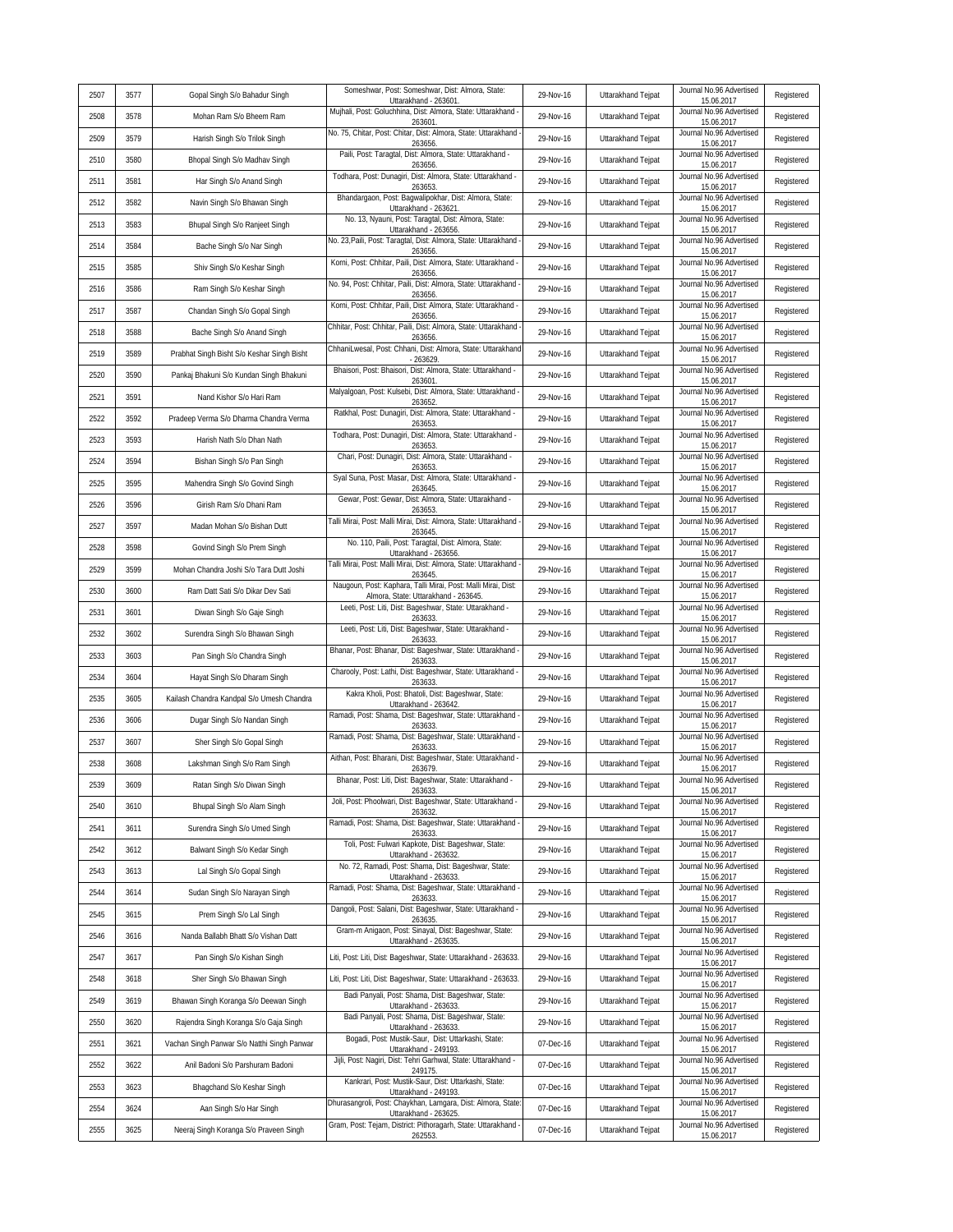|      |      |                                                   | H. No. 128, Hassanabad Rainawari Srinagar - 190 003                     |           |                      | Advertised in Journal No                          |            |
|------|------|---------------------------------------------------|-------------------------------------------------------------------------|-----------|----------------------|---------------------------------------------------|------------|
| 2556 | 3633 | Gazanfar Ali Mir S/o Nazir Ahamad Mir             | Jammu & Kashmir<br>H. No. 250, Hassanabad Rainawari Srinagar - 190 003  | 03-Jan-17 | Kashmir Sozani Craft | 102 as on 30/11/2017<br>Advertised in Journal No  | Registered |
| 2557 | 3634 | Akhtar Hussain Mir S/o Ashiq Hussain Mir          | Jammu & Kashmir                                                         | 03-Jan-17 | Kashmir Sozani Craft | 102 as on 30/11/2017                              | Registered |
| 2558 | 3635 | Muntazir Hussain Mir S/o Ashiq Hussain Mir        | H. No. 250, Hassanabad Rainawari Srinagar - 190 003<br>Jammu & Kashmir  | 03-Jan-17 | Kashmir Sozani Craft | Advertised in Journal No<br>102 as on 30/11/2017  | Registered |
| 2559 | 3636 | Mehraj Udin Baba S/o Ghulam Hassan Baba           | Syed Kicha Hawal Srinagar - 190 011 Jammu & Kashmir                     | 03-Jan-17 | Kashmir Sozani Craft | Advertised in Journal No<br>102 as on 30/11/2017  | Registered |
| 2560 | 3637 | Abdul Rashid Sofi S/o Abdul Rahman Sofi           | Saida Kadal Khojayarbal, Srinagar - 190 003 Jammu &<br>Kashmir          | 03-Jan-17 | Kashmir Sozani Craft | Advertised in Journal No<br>102 as on 30/11/2017  | Registered |
| 2561 | 3638 | Gazanfar Ali Mir S/o Nazir Ahamad Mir             | H. No. 128, Hassanabad Rainawari Srinagar - 190 003<br>Jammu & Kashmir  | 03-Jan-17 | Kashmir Pashmina     | Advertised in Journal No<br>102 as on 30/11/2017  | Registered |
| 2562 | 3639 | Mehraj Udin Baba S/o Ghulam Hassan Baba           | Syed Kocha Hawal Srinagar - 190 001 Jammu & Kashmir                     | 03-Jan-17 | Kashmir Pashmina     | Advertised in Journal No<br>102 as on 30/11/2017  | Registered |
| 2563 | 3640 | Abdul Qayoom Mattoo S/o Ali Mohammad Mattoo       | Laigari Doori Safa Kadal Srinagar - 190 001 Jammu &<br>Kashmir          | 03-Jan-17 | Kashmir Pashmina     | Advertised in Journal No<br>102 as on 30/11/2017  | Registered |
| 2564 | 3641 | Mohammad Hassan Akhoon S/o Akhoon Ali<br>Mohammad | Nabdi Pora Hawal Srinagar - 190 011 Jammu & Kashmir                     | 03-Jan-17 | Kashmir Paper Machie | Advertised in Journal No<br>129 as on 10/01/2020  | Registered |
| 2565 | 3642 | Ms. Eclectic Elan Represented byUzma Showkat      | H. No. 14, Rehamatabad Hyderpora, Srinagar - 190 014<br>Jammu & Kashmir | 03-Jan-17 | Kashmir Paper Machie | Advertised in Journal No<br>129 as on 10/01/2020  | Registered |
| 2566 | 3643 | M/s. Vardan Chikan                                | A4 Raja Jaipuram, Lucknow, District: Lucknow, State: Uttar<br>Pradesh   | 13-Jan-17 | Lucknow Chikan Craft | Advertised in Journal No.<br>102 as on 30/11/2017 | Registered |
| 2567 | 3644 | M/s. Kedar Nath Ram Nath & Co                     | 249/39, Raja Bazar Park - 2 Lucknow, Uttar Pradesh - 226<br>003.        | 16-Jan-17 | Lucknow Chikan Craft | Advertised in Journal No.<br>102 as on 30/11/2017 | Registered |
| 2568 | 3645 | Mr. Suryakant Hanmant Pawar                       | a/p Nandwal, Taluk: Koregaon, District: Satara -<br>415 524             | 23-Jan-17 | Waghya Ghevada       | Journal No.96 Advertised<br>15.06.2017            | Registered |
| 2569 | 3646 | Mr. Hanmant Ganpat Dhumal                         | 415 524<br>a/p Sonake, Taluk: Koregaon, District: Satara -              | 23-Jan-17 | Waghya Ghevada       | Journal No.96 Advertised<br>15.06.2017            | Registered |
| 2570 | 3647 | Mr. Sanjay Madhukar Mahajan                       | a/p Pimpode BK, Taluk: Koregaon, District: Satara - 415 524             | 23-Jan-17 | Waghya Ghevada       | Journal No.96 Advertised<br>15.06.2017            | Registered |
| 2571 | 3648 | Mr. Vishwanath Kashinath Mahajan                  | a/p Pimpode BK, Taluk: Koregaon, District: Satara - 415 524             | 23-Jan-17 | Waghya Ghevada       | Journal No.96 Advertised<br>15.06.2017            | Registered |
| 2572 | 3649 | Mr. Vilas Kisan Garde                             | a/p Pimpode BK, Taluk: Koregaon, District: Satara - 415 524             | 23-Jan-17 | Waghya Ghevada       | Journal No.96 Advertised<br>15.06.2017            | Registered |
| 2573 | 3650 | Mr. Narayan Gojaba Mohite                         | a/p Pimpode BK, Taluk: Koregaon, District: Satara - 415 524             | 23-Jan-17 | Waghya Ghevada       | Journal No.96 Advertised<br>15.06.2017            | Registered |
| 2574 | 3651 | Mr. Mahendra Vitthal Nikam                        | a/p Pimpode BK, Taluk: Koregaon, District: Satara - 415 524             | 23-Jan-17 | Waghya Ghevada       | Journal No.96 Advertised<br>15.06.2017            | Registered |
| 2575 | 3652 | Mr. Anil Bhanudas Nikam                           | a/p Pimpode BK, Taluk: Koregaon, District: Satara - 415 524             | 23-Jan-17 | Waghya Ghevada       | Journal No.96 Advertised<br>15.06.2017            | Registered |
| 2576 | 3653 | Mr. Bhimrao Gulabrao Lembhe                       | a/p Pimpode BK, Taluk: Koregaon, District: Satara - 415 524             | 23-Jan-17 | Waghya Ghevada       | Journal No.96 Advertised<br>15.06.2017            | Registered |
| 2577 | 3654 | Mr. Sanjeev Gulabrao Salunkhe                     | a/p Pimpode BK, Taluk: Koregaon, District: Satara - 415 524             | 23-Jan-17 | Waghya Ghevada       | Journal No.96 Advertised<br>15.06.2017            | Registered |
| 2578 | 3655 | Mr. Kisan Aabaji Salunkhe                         | a/p Pimpode BK, Taluk: Koregaon, District: Satara - 415 524             | 23-Jan-17 | Waghya Ghevada       | Journal No.96 Advertised<br>15.06.2017            | Registered |
| 2579 | 3656 | Mr. Vilas Kashinath Salunkhe                      | a/p Pimpode BK, Taluk: Koregaon, District: Satara - 415 524             | 23-Jan-17 | Waghya Ghevada       | Journal No.96 Advertised<br>15.06.2017            | Registered |
| 2580 | 3657 | Mr. Dada Maruti Kadam                             | a/p Pimpode BK, Taluk: Koregaon, District: Satara - 415 524             | 23-Jan-17 | Waghya Ghevada       | Journal No.96 Advertised<br>15.06.2017            | Registered |
| 2581 | 3658 | Mr. Kamlakar Shivajirao Bhoite                    | a/p Tadawale S. (Wagholi), Taluk: Koregaon, District: Satara<br>415 524 | 23-Jan-17 | Waghya Ghevada       | Journal No.96 Advertised<br>15.06.2017            | Registered |
| 2582 | 3659 | Mrs. Rupali Kamlakar Bhoite                       | a/p Tadawale, Taluk: Koregaon, District: Satara - 415 524               | 23-Jan-17 | Waghya Ghevada       | Journal No.96 Advertised<br>15.06.2017            | Registered |
| 2583 | 3660 | Mr. Dattatray Mukundrao Bhoite                    | a/p Tadawale, Taluk: Koregaon, District: Satara - 415 524               | 23-Jan-17 | Waghya Ghevada       | Journal No.96 Advertised<br>15.06.2017            | Registered |
| 2584 | 3661 | Mr. Dattatray Rajaram Mane                        | a/p Wathar Station, Taluk: Koregaon, District: Satara - 415<br>524      | 23-Jan-17 | Waghya Ghevada       | Journal No.96 Advertised<br>15.06.2017            | Registered |
| 2585 | 3662 | Mrs. Pramila Dayaram Chavan                       | a/p Dahigaon, Taluk: Koregaon, District: Satara - 415 524               | 23-Jan-17 | Waghya Ghevada       | Journal No.96 Advertised<br>15.06.2017            | Registered |
| 2586 | 3663 | Mr. Dayaram Narayan Chavan                        | a/p Dahigaon, Taluk: Koregaon, District: Satara - 415 524               | 23-Jan-17 | Waghya Ghevada       | Journal No.96 Advertised<br>15.06.2017            | Registered |
| 2587 | 3664 | Mr. Balkrishna Ramchandra Chavan                  | a/p Dahigaon, Taluk: Koregaon, District: Satara - 415 524               | 23-Jan-17 | Waghya Ghevada       | Journal No.96 Advertised<br>15.06.2017            | Registered |
| 2588 | 3665 | Mr. Vijay Shankar Kadam                           | a/p Deur, Taluk: Koregaon, District: Satara - 415 524                   | 23-Jan-17 | Waghya Ghevada       | Journal No.96 Advertised<br>15.06.2017            | Registered |
| 2589 | 3666 | Mr. Balkrishna Shankar Kadam                      | a/p Deur, Taluk: Koregaon, District: Satara - 415 524                   | 23-Jan-17 | Waghya Ghevada       | Journal No.96 Advertised<br>15.06.2017            | Registered |
| 2590 | 3667 | Mrs. Sujata Sharad Pawar                          | a/p Deur, Taluk: Koregaon, District: Satara - 415 524                   | 23-Jan-17 | Waghya Ghevada       | Journal No.96 Advertised<br>15.06.2017            | Registered |
| 2591 | 3668 | Mr. Sadashiv Khanderao Kadam                      | a/p Deur, Taluk: Koregaon, District: Satara - 415 524                   | 23-Jan-17 | Waghya Ghevada       | Journal No.96 Advertised                          | Registered |
| 2592 | 3669 | Mr. Santosh Kondiram Kadam                        | a/p Deur, Taluk: Koregaon, District: Satara - 415 524                   | 23-Jan-17 | Waqhya Ghevada       | 15.06.2017<br>Journal No.96 Advertised            | Registered |
| 2593 | 3670 | Mr. Vitthal Sarjerao Kadam                        | a/p Deur, Taluk: Koregaon, District: Satara - 415 524                   | 23-Jan-17 | Waghya Ghevada       | 15.06.2017<br>Journal No.96 Advertised            | Registered |
| 2594 | 3671 | Mr. Vijay Sarjerao Kadam                          | a/p Deur, Taluk: Koregaon, District: Satara - 415 524                   | 23-Jan-17 | Waghya Ghevada       | 15.06.2017<br>Journal No.96 Advertised            | Registered |
| 2595 | 3672 | Mr. Madhukar Shivaji Kadam                        | a/p Deur, Taluk: Koregaon, District: Satara - 415 524                   | 23-Jan-17 | Waghya Ghevada       | 15.06.2017<br>Journal No.96 Advertised            | Registered |
| 2596 | 3673 | Mr. Murlidhar Mugutrao Kadam                      | a/p Deur, Taluk: Koregaon, District: Satara - 415 524                   | 23-Jan-17 | Waghya Ghevada       | 15.06.2017<br>Journal No.96 Advertised            | Registered |
| 2597 | 3674 | Mr. Mahadeo Vishnu Kadam                          | a/p Deur, Taluk: Koregaon, District: Satara - 415 524                   | 23-Jan-17 | Waghya Ghevada       | 15.06.2017<br>Journal No.96 Advertised            | Registered |
| 2598 | 3675 | Mr. Rajendra Baliram Kadam                        | a/p Deur, Taluk: Koregaon, District: Satara - 415 524                   | 23-Jan-17 | Waghya Ghevada       | 15.06.2017<br>Journal No.96 Advertised            | Registered |
| 2599 | 3676 | Mrs. Lilavati Dharmaji Kadam                      | a/p Deur, Taluk: Koregaon, District: Satara - 415 524                   | 23-Jan-17 | Waghya Ghevada       | 15.06.2017<br>Journal No.96 Advertised            | Registered |
| 2600 | 3677 | Mr. Ajit Dhansing Kadam                           | a/p Deur, Taluk: Koregaon, District: Satara - 415 524                   | 23-Jan-17 | Waghya Ghevada       | 15.06.2017<br>Journal No.96 Advertised            | Registered |
| 2601 | 3678 | Mr. Ramrao Sadashiv Pol                           | a/p Deur, Taluk: Koregaon, District: Satara - 415 524                   | 23-Jan-17 | Waghya Ghevada       | 15.06.2017<br>Journal No.96 Advertised            | Registered |
| 2602 | 3679 | Mr. Sanjay Shamrao Kadam                          | a/p Deur, Taluk: Koregaon, District: Satara - 415 524                   | 23-Jan-17 | Waghya Ghevada       | 15.06.2017<br>Journal No.96 Advertised            | Registered |
|      | 3680 |                                                   |                                                                         | 23-Jan-17 | Waghya Ghevada       | 15.06.2017<br>Journal No.96 Advertised            | Registered |
| 2603 |      | Mr. Iqbal Abdul Inamdar                           | a/p Deur, Taluk: Koregaon, District: Satara - 415 524                   |           |                      | 15.06.2017                                        |            |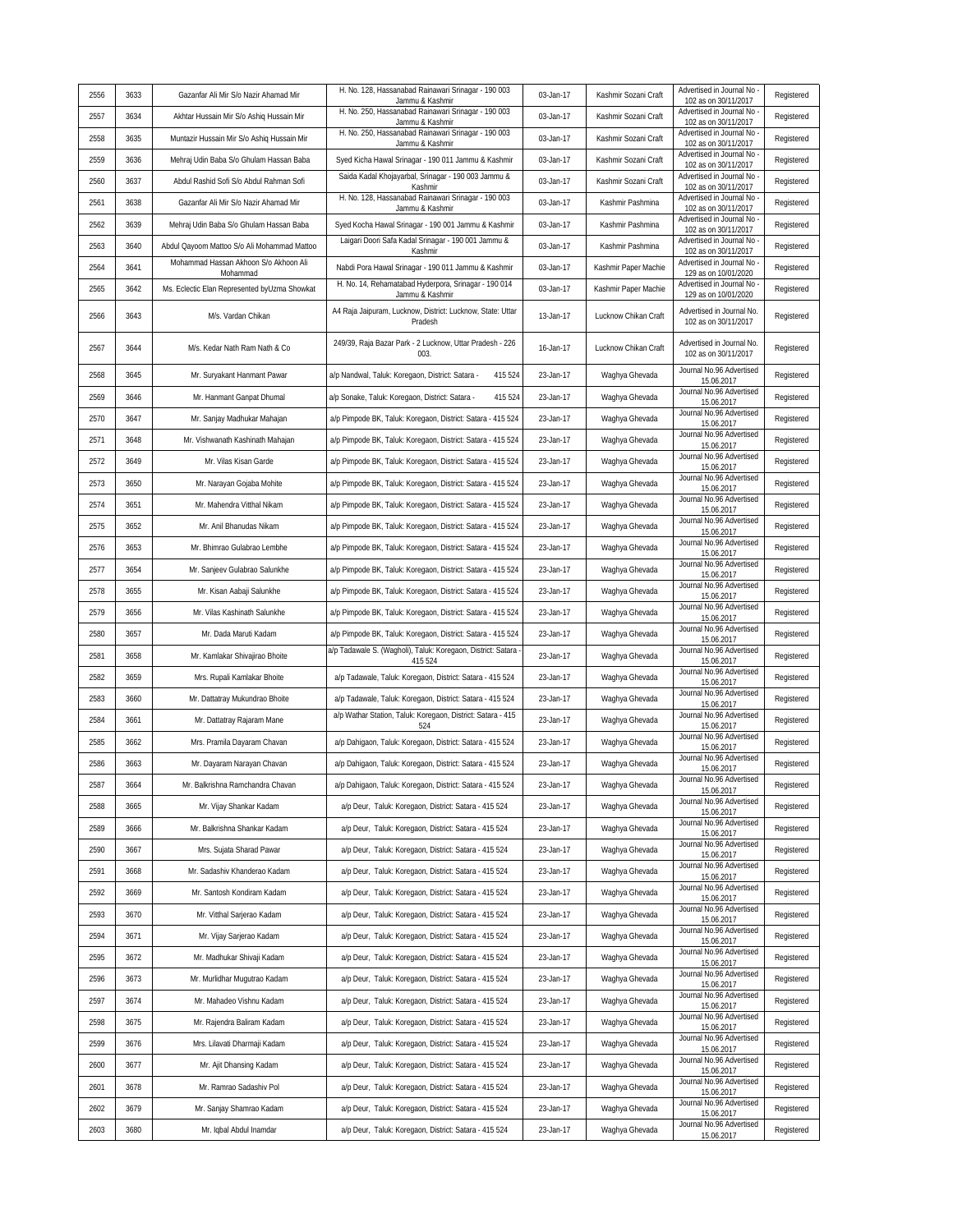| 2604 | 3681 | Mr. Ajeej Gulab Inamdar             | a/p Deur, Taluk: Koregaon, District: Satara - 415 524                   | 23-Jan-17 | Waghya Ghevada | Journal No.96 Advertised<br>15.06.2017 | Registered |
|------|------|-------------------------------------|-------------------------------------------------------------------------|-----------|----------------|----------------------------------------|------------|
| 2605 | 3682 | Mr. Sudam Bhauso Kadam              | a/p Deur, Taluk: Koregaon, District: Satara - 415 524                   | 23-Jan-17 | Waghya Ghevada | Journal No.96 Advertised<br>15.06.2017 | Registered |
| 2606 | 3683 | Mr. Prakash Anandrao Kadam          | a/p Deur, Taluk: Koregaon, District: Satara - 415 524                   | 23-Jan-17 | Waghya Ghevada | Journal No.96 Advertised<br>15.06.2017 | Registered |
| 2607 | 3684 | Mr. Rajkumar Chandrakant Khamkar    | a/p Khamkarwadi, Taluk: Koregaon, District: Satara - 415 524            | 23-Jan-17 | Waghya Ghevada | Journal No.96 Advertised<br>15.06.2017 | Registered |
| 2608 | 3685 | Mr. Gajanan Chandrakant Khamkar     | a/p Khamkarwadi, Taluk: Koregaon, District: Satara - 415 524            | 23-Jan-17 | Waghya Ghevada | Journal No.96 Advertised<br>15.06.2017 | Registered |
| 2609 | 3686 | Mr. Pradip Hanmant Sawant           | a/p Rahimatpur, Taluk: Koregaon, District: Satara - 415 524             | 23-Jan-17 | Waghya Ghevada | Journal No.96 Advertised<br>15.06.2017 | Registered |
| 2610 | 3687 | Mr. Santosh Bhujangrao Kadam        | a/p Deur, Taluk: Koregaon, District: Satara - 415 524                   | 23-Jan-17 | Waghya Ghevada | Journal No.96 Advertised<br>15.06.2017 | Registered |
| 2611 | 3688 | Mr. Shivaji Jagannath Kadam         | a/p Deur, Taluk: Koregaon, District: Satara - 415 524                   | 23-Jan-17 | Waghya Ghevada | Journal No.96 Advertised<br>15.06.2017 | Registered |
| 2612 | 3689 | Mr. Keshav Nivrutti Bhiote          | a/p Deur, Taluk: Koregaon, District: Satara - 415 524                   | 23-Jan-17 | Waghya Ghevada | Journal No.96 Advertised<br>15.06.2017 | Registered |
| 2613 | 3690 | Mr. Prabhakar Krushna Suryawanshi   | a/p Budh, Taluk: Khatav, District: Satara - 415 503                     | 23-Jan-17 | Waghya Ghevada | Journal No.96 Advertised<br>15.06.2017 | Registered |
| 2614 | 3691 | Mr. Nitin Pandurang Gade            | a/p Budh, Taluk: Khatav, District: Satara - 415 503                     | 23-Jan-17 | Waghya Ghevada | Journal No.96 Advertised<br>15.06.2017 | Registered |
| 2615 | 3692 | Mr. Janardan Tukaram Bagwade        | a/p Budh, Taluk: Khatav, District: Satara - 415 503                     | 23-Jan-17 | Waghya Ghevada | Journal No.96 Advertised<br>15.06.2017 | Registered |
| 2616 | 3693 | Mr. Ashok Maruti Jagdale            | a/p Budh, Taluk: Khatav, District: Satara - 415 503                     | 23-Jan-17 | Waghya Ghevada | Journal No.96 Advertised<br>15.06.2017 | Registered |
| 2617 | 3694 | Mr. Dilip Jaysing Suryavanshi       | a/p Budh, Taluk: Khatav, District: Satara - 415 503                     | 23-Jan-17 | Waghya Ghevada | Journal No.96 Advertised<br>15.06.2017 | Registered |
| 2618 | 3695 | Mr. Prithviraj Raviraj Lad          | a/p Diskal, Taluk: Khatav, District: Satara - 415 504                   | 23-Jan-17 | Waghya Ghevada | Journal No.96 Advertised<br>15.06.2017 | Registered |
| 2619 | 3696 | Mr. Shrikant Shivajirav Kadam       | a/p Deur, Taluk: Koregaon, District: Satara - 415 524                   | 23-Jan-17 | Waghya Ghevada | Journal No.96 Advertised<br>15.06.2017 | Registered |
| 2620 | 3697 | Mr. Vijaykumar Arjun Kale           | a/p Diskal, Taluk: Khatav, District: Satara - 415 504                   | 23-Jan-17 | Waghya Ghevada | Journal No.96 Advertised<br>15.06.2017 | Registered |
| 2621 | 3698 | Mr. Dhansing Namdeo Kadam           | a/p Deur, Taluk: Koregaon, District: Satara - 415 524                   | 23-Jan-17 | Waghya Ghevada | Journal No.96 Advertised<br>15.06.2017 | Registered |
| 2622 | 3699 | Mr. Suhas Dadaso Jagadale           | a/p Budh, Taluk: Khatav, District: Satara - 415 503                     | 23-Jan-17 | Waghya Ghevada | Journal No.96 Advertised<br>15.06.2017 | Registered |
| 2623 | 3700 | Mr. Tukaram Krushna Jagadale        | a/p Budh, Taluk: Khatav, District: Satara - 415 503                     | 23-Jan-17 | Waghya Ghevada | Journal No.96 Advertised<br>15.06.2017 | Registered |
| 2624 | 3701 | Mr. Dattatray Jagannath Kharade     | a/p Dahigaon, Taluk: Koregaon, District: Satara - 415 524               | 23-Jan-17 | Waghya Ghevada | Journal No.96 Advertised<br>15.06.2017 | Registered |
| 2625 | 3702 | Mr. Prabhakar Pandurang Shinde      | a/p Asangaon, Taluk: Koregaon, District: Satara - 415 524               | 23-Jan-17 | Waghya Ghevada | Journal No.96 Advertised<br>15.06.2017 | Registered |
| 2626 | 3703 | Mr. Premsing Sardarsing Shinde      | a/p Asangaon (Dahigaon), Taluk: Koregaon, District: Satara<br>415 524   | 23-Jan-17 | Waghya Ghevada | Journal No.96 Advertised<br>15.06.2017 | Registered |
| 2627 | 3704 | Mr. Anil Ganpat Shinde              | a/p Asangaon (Dahigaon), Taluk: Koregaon, District: Satara<br>415 524   | 23-Jan-17 | Waghya Ghevada | Journal No.96 Advertised<br>15.06.2017 | Registered |
| 2628 | 3705 | Mr. Maruti Shankar Shinde           | a/p Asangaon (Dahigaon), Taluk: Koregaon, District: Satara<br>415 524   | 23-Jan-17 | Waghya Ghevada | Journal No.96 Advertised<br>15.06.2017 | Registered |
| 2629 | 3706 | Mr. Balwant Bhikoba Shinde          | a/p Asangaon (Dahigaon), Taluk: Koregaon, District: Satara -<br>415 524 | 23-Jan-17 | Waghya Ghevada | Journal No.96 Advertised<br>15.06.2017 | Registered |
| 2630 | 3707 | Mr. Mohan Gopalrao Shinde           | a/p Asangaon (Dahigaon), Taluk: Koregaon, District: Satara<br>415 524   | 23-Jan-17 | Waghya Ghevada | Journal No.96 Advertised<br>15.06.2017 | Registered |
| 2631 | 3708 | Mr. Ganpat Sampat Shinde            | a/p Asangaon (Dahigaon), Taluk: Koregaon, District: Satara<br>415 524   | 23-Jan-17 | Waghya Ghevada | Journal No.96 Advertised<br>15.06.2017 | Registered |
| 2632 | 3709 | Mr. Ratansing Pratapsing Shinde     | a/p Asangaon (Dahigaon), Taluk: Koregaon, District: Satara<br>415 524   | 23-Jan-17 | Waghya Ghevada | Journal No.96 Advertised<br>15.06.2017 | Registered |
| 2633 | 3710 | Mr. Tanaji Rangrao Shinde           | a/p Asangaon (Dahigaon), Taluk: Koregaon, District: Satara<br>415 524   | 23-Jan-17 | Waghya Ghevada | Journal No.96 Advertised<br>15.06.2017 | Registered |
| 2634 | 3711 | Mr. Dattatray Krishnarao Shinde     | a/p Asangaon (Dahigaon), Taluk: Koregaon, District: Satara<br>415 524   | 23-Jan-17 | Waghya Ghevada | Journal No.96 Advertised<br>15.06.2017 | Registered |
| 2635 | 3712 | Mr. Dhanaji Balkrishna Shinde       | a/p Asangaon (Dahigaon), Taluk: Koregaon, District: Satara -<br>415 524 | 23-Jan-17 | Waghya Ghevada | Journal No.96 Advertised<br>15.06.2017 | Registered |
| 2636 | 3713 | Mr. Mohan Kashiram Shinde           | a/p Asangaon (Dahigaon), Taluk: Koregaon, District: Satara -<br>415 524 | 23-Jan-17 | Waghya Ghevada | Journal No.96 Advertised<br>15.06.2017 | Registered |
| 2637 | 3714 | Mr. Trimbak Vinayak Shinde          | a/p Asangaon (Dahigaon), Taluk: Koregaon, District: Satara -<br>415 524 | 23-Jan-17 | Waghya Ghevada | Journal No.96 Advertised<br>15.06.2017 | Registered |
| 2638 | 3715 | Mr. Vishnu Sarjerao Shinde          | a/p Deur, Taluk: Koregaon, District: Satara - 415 524                   | 23-Jan-17 | Waghya Ghevada | Journal No.96 Advertised<br>15.06.2017 | Registered |
| 2639 | 3716 | Mr. Subhash Khanderao Kadam         | a/p Deur, Taluk: Koregaon, District: Satara - 415 524                   | 23-Jan-17 | Waghya Ghevada | Journal No.96 Advertised<br>15.06.2017 | Registered |
| 2640 | 3717 | Mr. Vasant Dadu Kadam               | a/p Deur, Taluk: Koregaon, District: Satara - 415 524                   | 23-Jan-17 | Waghya Ghevada | Journal No.96 Advertised<br>15.06.2017 | Registered |
| 2641 | 3718 | Mr. Nitin Pralhad Dhumal            | a/p Asangaon (Dahigaon), Taluk: Koregaon, District: Satara -<br>415 524 | 23-Jan-17 | Waghya Ghevada | Journal No.96 Advertised<br>15.06.2017 | Registered |
| 2642 | 3719 | Mr. Santosh Suresh Shinde           | a/p Asangaon (Dahigaon), Taluk: Koregaon, District: Satara -<br>415 524 | 23-Jan-17 | Waghya Ghevada | Journal No.96 Advertised<br>15.06.2017 | Registered |
| 2643 | 3720 | Mr. Balkrishna Govindrao Shinde     | a/p Asangaon (Dahigaon), Taluk: Koregaon, District: Satara -<br>415 524 | 23-Jan-17 | Waghya Ghevada | Journal No.96 Advertised<br>15.06.2017 | Registered |
| 2644 | 3721 | Mr. Dilip Yashwant Gaikwad          | a/p Asangaon (Dahigaon), Taluk: Koregaon, District: Satara -<br>415 524 | 23-Jan-17 | Waghya Ghevada | Journal No.96 Advertised<br>15.06.2017 | Registered |
| 2645 | 3722 | Mr. Vasant Jaysing Shinde           | a/p Asangaon (Dahigaon), Taluk: Koregaon, District: Satara -<br>415 524 | 23-Jan-17 | Waghya Ghevada | Journal No.96 Advertised<br>15.06.2017 | Registered |
| 2646 | 3723 | Mr. Vishal Prakash Kadam            | a/p Deur, Taluk: Koregaon, District: Satara - 415 524                   | 23-Jan-17 | Waghya Ghevada | Journal No.96 Advertised<br>15.06.2017 | Registered |
| 2647 | 3724 | Mr. Dnyaneshwar Vithoba Bhiote      | a/p Deur, Taluk: Koregaon, District: Satara - 415 524                   | 23-Jan-17 | Waghya Ghevada | Journal No.96 Advertised<br>15.06.2017 | Registered |
| 2648 | 3725 | Mr. Revansiddha Dnyaneshwar Mahajan | a/p Pimpode BK, Taluk: Koregaon, District: Satara - 415 524             | 23-Jan-17 | Waghya Ghevada | Journal No.96 Advertised<br>15.06.2017 | Registered |
| 2649 | 3726 | Mr. Sharad Saidas Lembhe            | a/p Pimpode BK, Taluk: Koregaon, District: Satara - 415 524             | 23-Jan-17 | Waghya Ghevada | Journal No.96 Advertised<br>15.06.2017 | Registered |
| 2650 | 3727 | Mr. Vinayak Jagannath Mahajan       | a/p Pimpode BK, Taluk: Koregaon, District: Satara - 415 524             | 23-Jan-17 | Waghya Ghevada | Journal No.96 Advertised<br>15.06.2017 | Registered |
| 2651 | 3728 | Mr. Vitthal Shrirang Chavan         | a/p Deur, Taluk: Koregaon, District: Satara - 415 524                   | 23-Jan-17 | Waghya Ghevada | Journal No.96 Advertised<br>15.06.2017 | Registered |
| 2652 | 3729 | Mr. Anandrao Jagannath Shinde       | a/p Asangaon (Dahigaon), Taluk: Koregaon, District: Satara -<br>415 524 | 23-Jan-17 | Waghya Ghevada | Journal No.96 Advertised<br>15.06.2017 | Registered |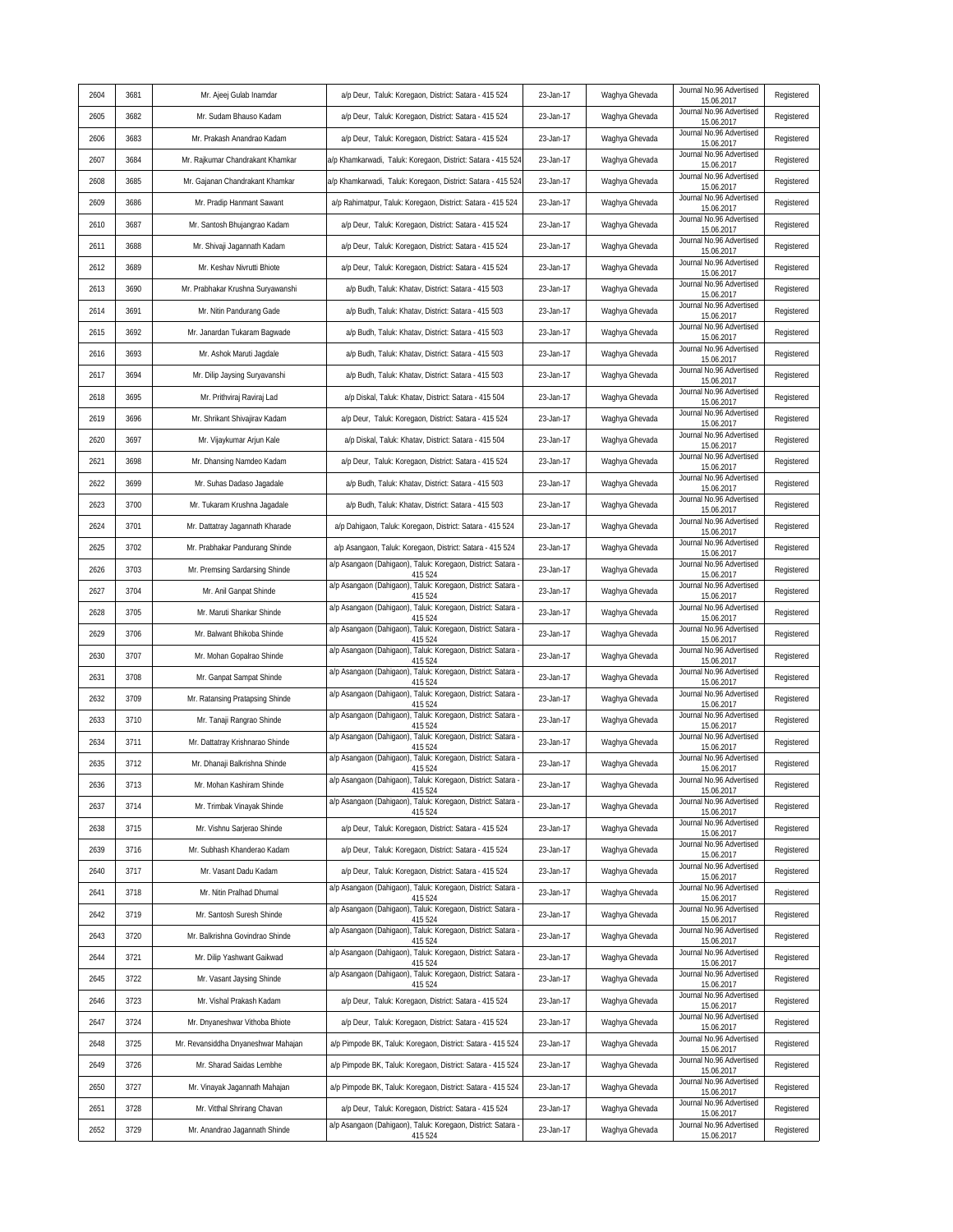| 2653 | 3730 | Mrs. Rupali Tushar Kadam             | a/p Deur, Taluk: Koregaon, District: Satara - 415 524                                                                            | 23-Jan-17 | Waghya Ghevada        | Journal No.96 Advertised<br>15.06.2017 | Registered |
|------|------|--------------------------------------|----------------------------------------------------------------------------------------------------------------------------------|-----------|-----------------------|----------------------------------------|------------|
| 2654 | 3731 | Mr. Bhimrao Jagannath Kadam          | a/p Deur, Taluk: Koregaon, District: Satara - 415 524                                                                            | 23-Jan-17 | Waghya Ghevada        | Journal No.96 Advertised<br>15.06.2017 | Registered |
| 2655 | 3732 | Mr. Shashikant Vamarao Shinde        | a/p Asangaon (Dahigaon), Taluk: Koregaon, District: Satara<br>415 524                                                            | 23-Jan-17 | Waghya Ghevada        | Journal No.96 Advertised<br>15.06.2017 | Registered |
| 2656 | 3733 | Mr. Bhanudas Anandrao Chavan         | a/p Asangaon (Dahigaon), Taluk: Koregaon, District: Satara -<br>415 524                                                          | 23-Jan-17 | Waghya Ghevada        | Journal No.96 Advertised<br>15.06.2017 | Registered |
| 2657 | 3734 | Mr. Vinayak Raghunath Bari           | No.348, Raghuveer Sadan, Dahanu Kosbad Road, Kankradi<br>Waki, Taluk: Dahanu, District: Palghar - 401 602                        | 23-Jan-17 | Dahanu Gholvad Chikoo | Journal No.96 Advertised<br>15.06.2017 | Registered |
| 2658 | 3735 | Mr. Milind Nanchand Baphna           | Main Road, Dahanu, Near Jain Mandir, Taluk: Dahanu,<br>District: Palghar - 401 601                                               | 23-Jan-17 | Dahanu Gholvad Chikoo | Journal No.96 Advertised<br>15.06.2017 | Registered |
| 2659 | 3736 | Mr. Rustom Khudabux Irani            | River Side Palace, B-2/106, Irani Road, Ambawadi, District:<br>Palghar - 401 602                                                 | 23-Jan-17 | Dahanu Gholvad Chikoo | Journal No.96 Advertised<br>15.06.2017 | Registered |
| 2660 | 3737 | Mr. Bhavin Pravinchandra Shah        | Avishkar Apt, C-wing, 102, 1st floor, Main Road, Dahanu<br>Road West, Masoli, Taluk: Dahanu, District: Palghar - 401<br>602      | 23-Jan-17 | Dahanu Gholvad Chikoo | Journal No.96 Advertised<br>15.06.2017 | Registered |
| 2661 | 3738 | Mr. Firdosh Aspi Irani               | B1, Nergish Niwas, Irani Road, Opposite IDBI Bank, Dahanu<br>Road, Taluk: Dahanu, Disctrict: Palghar - 401 602                   | 23-Jan-17 | Dahanu Gholvad Chikoo | Journal No.96 Advertised<br>15.06.2017 | Registered |
| 2662 | 3739 | Mr. Nalin Atmaram Patel              | 1/2778, Manas Apartment, Masoli Naka, Malyan, Dahanu<br>Road West, Taluk: Dahanu, District: Palghar - 401 602                    | 23-Jan-17 | Dahanu Gholvad Chikoo | Journal No.96 Advertised<br>15.06.2017 | Registered |
| 2663 | 3740 | Mr. Hasmukh Tribhuvandas Gondhiya    | a/p Dhundalwadi, Bajarpada, Dahanu Road, Taluk: Dahanu,<br>District: Palghar - 401 602                                           | 23-Jan-17 | Dahanu Gholvad Chikoo | Journal No.96 Advertised<br>15.06.2017 | Registered |
| 2664 | 3741 | Mr. Rajeshkumar Hirachand Nagsheth   | Pragati Building, 2nd floor, Main Road, Dahanu Raod, Taluk:<br>Dahanu, District: Palghar - 401 601                               | 23-Jan-17 | Dahanu Gholvad Chikoo | Journal No.96 Advertised<br>15.06.2017 | Registered |
| 2665 | 3742 | Mr. Harshadkumar Jayantilal Nagsheth | Pragati Building House No. 2301/1, Main Road, Near Maruti<br>Mandir, Dahanu Gaon, Taluk: Dahanu, District: Palghar - 401<br>601  | 23-Jan-17 | Dahanu Gholvad Chikoo | Journal No.96 Advertised<br>15.06.2017 | Registered |
| 2666 | 3743 | Mr. Sudhanshu Narendra Gandhi        | Chinchani Road, Near Nav Talav, Varor, Taluk: Dahanu,<br>District: Palghar - 401 601                                             | 23-Jan-17 | Dahanu Gholvad Chikoo | Journal No.96 Advertised<br>15.06.2017 | Registered |
| 2667 | 3744 | Mr. Sharad Laxman Raut               | a/p Chinchani, Chinchani-Veror Road, Taluk: Dahanu, District<br>Palghar - 401 503                                                | 23-Jan-17 | Dahanu Gholvad Chikoo | Journal No.96 Advertised<br>15.06.2017 | Registered |
| 2668 | 3745 | Mrs. Manijeh Minoo Irani             | Merwan Road, Behind HMp School, Masoli, Taluk: Dahanu,<br>District: Palghar - 401 602                                            | 23-Jan-17 | Dahanu Gholvad Chikoo | Journal No.96 Advertised<br>15.06.2017 | Registered |
| 2669 | 3746 | Mr. Minoo Dinshaw Irani              | Merwan Road, Behind HMp School, Masoli, Taluk: Dahanu,<br>District: Palghar - 401 602                                            | 23-Jan-17 | Dahanu Gholvad Chikoo | Journal No.96 Advertised<br>15.06.2017 | Registered |
| 2670 | 3747 | Mr. Khodadad Minoo Irani             | Merwan Road, Behind HMp School, Masoli, Taluk: Dahanu,<br>District: Palghar - 401 602                                            | 23-Jan-17 | Dahanu Gholvad Chikoo | Journal No.96 Advertised<br>15.06.2017 | Registered |
| 2671 | 3748 | Mr. Rajkumar Hirachand Nagsheth      | Pragati Building, 2nd floor, Main Road, Near Hanuman<br>Mandir, Dahanu, Taluk: Dahanu, District: Palghar - 401 601               | 23-Jan-17 | Dahanu Gholvad Chikoo | Journal No.96 Advertised<br>15.06.2017 | Registered |
| 2672 | 3749 | Mr. Jayantilal Waghmal Nagsheth      | Pragati Building, 1st floor, Main Road, Near Hanuman<br>Mandir, Dahanu, Taluk: Dahanu, District: Palghar - 401 601               | 23-Jan-17 | Dahanu Gholvad Chikoo | Journal No.96 Advertised<br>15.06.2017 | Registered |
| 2673 | 3750 | Mr. Narayan Ramji Kadu               | 1051, Dahanu Agar, Near Bala Udyan, Dahanu, Taluk:<br>Dahanu, District: Palghar - 401 601                                        | 23-Jan-17 | Dahanu Gholvad Chikoo | Journal No.96 Advertised<br>15.06.2017 | Registered |
| 2674 | 3751 | Mrs. Manisha Manohar Patil           | 303, 'Giriraj Heights' Co. Op. Housing Society, Hari Niwas<br>Circle, L.B.S. Marg, Thane (West), Pin Code - 400 602              | 23-Jan-17 | Dahanu Gholvad Chikoo | Journal No.96 Advertised<br>15.06.2017 | Registered |
| 2675 | 3752 | Mr. Raghvendra Manohar Patil         | 303, 'Giriraj Heights' Co. Op. Housing Society, Hari Niwas<br>Circle, L.B.S. Marg, Thane (West), Pin Code - 400 602              | 23-Jan-17 | Dahanu Gholvad Chikoo | Journal No.96 Advertised<br>15.06.2017 | Registered |
| 2676 | 3753 | Mr. Anil Waman Patil                 | Ishkrupa Bunglow, Behind Prakash Talkies, Palghar West,<br>District: Palghar - 401 404                                           | 23-Jan-17 | Dahanu Gholvad Chikoo | Journal No.96 Advertised<br>15.06.2017 | Registered |
| 2677 | 3754 | Mr. Rameshchandra Chhagan Kadu       | Ram Yuvak Mandal Hall, Near Cottage Hospital Dhanuagar,<br>Dahanu West, Taluk: Dahanu, District: Palghar - 401 602               | 23-Jan-17 | Dahanu Gholvad Chikoo | Journal No.96 Advertised<br>15.06.2017 | Registered |
| 2678 | 3755 | Mr. Deepak Vasudeo Khot              | Omkar City, 3rd Floor, Room No.304, Masoli Road,<br>Masoli, Taluk: Dahanu, District: Palghar - 401 602                           | 23-Jan-17 | Dahanu Gholvad Chikoo | Journal No.96 Advertised<br>15.06.2017 | Registered |
| 2679 | 3756 | Mr. Suwas Narayan Darvekar           | A/602, Sealand Tower, Jesal Park, Near Ashirvad Hospital,<br>Bhayandar East, Thane, District: Thane - 401 105                    | 23-Jan-17 | Dahanu Gholvad Chikoo | Journal No.96 Advertised<br>15.06.2017 | Registered |
| 2680 | 3757 | Mr. Jayadev Narayan Kadu             | Near Bhandari Society Hall, Agar Dandi, Dahanu Road,<br>Dahanu West, Taluk: Dahanu, District: Palghar - 401 601                  | 23-Jan-17 | Dahanu Gholvad Chikoo | Journal No.96 Advertised<br>15.06.2017 | Registered |
| 2681 | 3758 | Mr. Ashish Phiroz Taraporewalla      | House No.164, Patil Pada, Vangaon West, Taluk: Dahanu,<br>District: Palghar - 401 103                                            | 23-Jan-17 | Dahanu Gholvad Chikoo | Journal No.96 Advertised<br>15.06.2017 | Registered |
| 2682 | 3759 | Mr. Ghanshyam Khanderao Patil        | Narpad, Patil Aali, Main Road, Near School, Taluk: Dahanu,<br>District: Palghar - 401 602                                        | 23-Jan-17 | Dahanu Gholvad Chikoo | Journal No.96 Advertised<br>15.06.2017 | Registered |
| 2683 | 3760 | Mr. Vivek Balkrishna Shah            | 32, Main Road, Market Naka, Chinchani, Varor, Taluk:<br>Dahanu, District: Palghar - 401 502                                      | 23-Jan-17 | Dahanu Gholvad Chikoo | Journal No.96 Advertised<br>15.06.2017 | Registered |
| 2684 | 3761 | Mr. Gopal Harishchadra Churi         | House No. 543, Vangaon, Patil Pada, Taluk: Dahanu, District:<br>Palghar - 401 502                                                | 23-Jan-17 | Dahanu Gholvad Chikoo | Journal No.96 Advertised<br>15.06.2017 | Registered |
| 2685 | 3762 | Mr. Nishikant Jagannath Joshi        | a/p Chinchani, Bramhan Aali, Taluk: Dahanu Varor, District:<br>Palghar - 401 503                                                 | 23-Jan-17 | Dahanu Gholvad Chikoo | Journal No.96 Advertised<br>15.06.2017 | Registered |
| 2686 | 3763 | Mr. Rajesh Kamlakar Babrekar         | House No.125, Vangaon Savata Road, Juili Nursery,<br>Vangaon, Taluk: Dahanu, District: Palghar - 401 103                         | 23-Jan-17 | Dahanu Gholvad Chikoo | Journal No.96 Advertised<br>15.06.2017 | Registered |
| 2687 | 3764 | Mr. Pravin Vasudev Bari              | At - Kankradi, Post - Waki, Taluk: Dahanu, District: Palghar -<br>401 602                                                        | 23-Jan-17 | Dahanu Gholvad Chikoo | Journal No.96 Advertised<br>15.06.2017 | Registered |
| 2688 | 3765 | Mr. Hindraj Himatmalji Rajavat       | Rajavat Bhuvan, House No. 94, Main Road, Government<br>Hospital, Gholvad, Taluk: Dahanu, Palghar - 401 702                       | 23-Jan-17 | Dahanu Gholvad Chikoo | Journal No.96 Advertised<br>15.06.2017 | Registered |
| 2689 | 3766 | Mr. Abhay Mohan Bari                 | House No. 726/B, Mitraprem, Chikhla Road, Near Jalaram<br>Mandir, Tokepada, Gholvad, Taluk: Dahanu, District: Palghar<br>401 702 | 23-Jan-17 | Dahanu Gholvad Chikoo | Journal No.96 Advertised<br>15.06.2017 | Registered |
| 2690 | 3767 | Mr. Prashant Anantrao Potdar         | 13, Anusaya Niwas, Shree Anand Sagar Co-Op Housing<br>Society, Ambewadi, Taluk: Dahanu, District: Palghar - 401<br>602           | 23-Jan-17 | Dahanu Gholvad Chikoo | Journal No.96 Advertised<br>15.06.2017 | Registered |
| 2691 | 3768 | Mr. Snehal Anantrao Potdar           | 13, Anusaya Niwas, Shree Anand Sagar Co-Op Housing<br>Society, Ambewadi, Taluk: Dahanu, District: Palghar - 401<br>602           | 23-Jan-17 | Dahanu Gholvad Chikoo | Journal No.96 Advertised<br>15.06.2017 | Registered |
| 2692 | 3769 | Mr. Devendra Govind Raut             | Narapad, Ambewadi, Dahanu, Taluk: Dahanu, District:<br>Palghar - 401 601                                                         | 23-Jan-17 | Dahanu Gholvad Chikoo | Journal No.96 Advertised<br>15.06.2017 | Registered |
| 2693 | 3770 | Mr. Yadnesh Vasant Save              | House No. 867/A, Zai Zai Morewada, Village: Zahi, Taluk:<br>Talasari, District: Palghar - 401 701                                | 23-Jan-17 | Dahanu Gholvad Chikoo | Journal No.96 Advertised<br>15.06.2017 | Registered |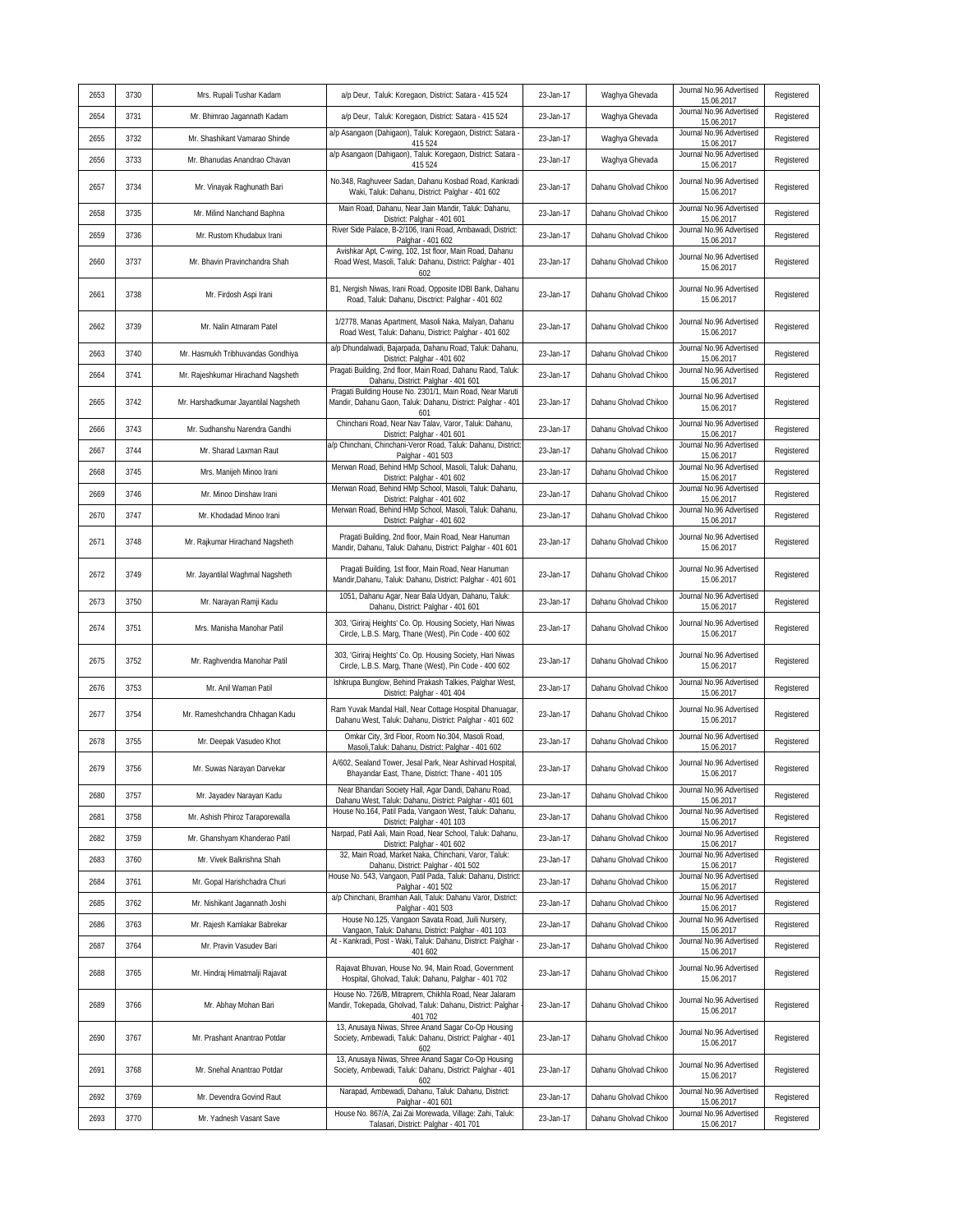| 2694 | 3771 | Mr. Dinesh Sudam Mali                                                             | Dahanu Agar, Taluk: Dahanu, District: Palghar - 401 601                                                                                            | 23-Jan-17 | Dahanu Gholvad Chikoo | Journal No.96 Advertised<br>15.06.2017                             | Registered |
|------|------|-----------------------------------------------------------------------------------|----------------------------------------------------------------------------------------------------------------------------------------------------|-----------|-----------------------|--------------------------------------------------------------------|------------|
| 2695 | 3772 | Mr. Kunal Jitendra Mali                                                           | Collage Road, Opposite A1 Bakery, Masoli, Dahanu, Taluk:<br>Dahanu, Disctrict: Palghar - 401 602                                                   | 23-Jan-17 | Dahanu Gholvad Chikoo | Journal No.96 Advertised<br>15.06.2017                             | Registered |
| 2696 | 3773 | Mr. Manoj Ramchandra Patil                                                        | Near Bhandari Society Hall, Agar Dandi, Dahanu Road,<br>Dahanu West, Taluk: Dahanu, District: Palghar - 401 601                                    | 23-Jan-17 | Dahanu Gholvad Chikoo | Journal No.96 Advertised<br>15.06.2017                             | Registered |
| 2697 | 3774 | Mr. Bharat Raghunath Bari                                                         | Dahanu - Bordi Road, At - Kankradi, Post - Waki, Taluk:<br>Dahanu, District: Palghar - 401 602                                                     | 23-Jan-17 | Dahanu Gholvad Chikoo | Journal No.96 Advertised<br>15.06.2017                             | Registered |
| 2698 | 3775 | Mr. Kishor Raghunath Bari                                                         | Dahanu - Road, At - Kankradi, Post - Waki, Taluk: Dahanu,<br>District: Palghar - 401 602                                                           | 23-Jan-17 | Dahanu Gholvad Chikoo | Journal No.96 Advertised<br>15.06.2017                             | Registered |
| 2699 | 3776 | Mr. Dinesh Keshav Save                                                            | a/p Chinchani, Taluk: Dahanu, District: Palghar - 401 503                                                                                          | 23-Jan-17 | Dahanu Gholvad Chikoo | Journal No.96 Advertised<br>15.06.2017                             | Registered |
| 2700 | 3777 | Mr. Atul Gangaram Kokate                                                          | House No. 952, Paras Pada, Bori Gaon, Zai, Bordi, Taluk:<br>Dahanu, District: Palghar - 401 701                                                    | 23-Jan-17 | Dahanu Gholvad Chikoo | Journal No.96 Advertised<br>15.06.2017                             | Registered |
| 2701 | 3778 | Mr. Gajanan Moreshwar Raut                                                        | Rautpada, a/p Chinchani, Taluk: Dahanu, District: Palghar -<br>401 503                                                                             | 23-Jan-17 | Dahanu Gholvad Chikoo | Journal No.96 Advertised<br>15.06.2017                             | Registered |
| 2702 | 3779 | Mr. Dipak Balavant Vartak                                                         | a/p Varor (Gandhi Dham), Chinchani - Dahanu Khadi Road,<br>Near Gandhi Dham Prathamik School, Taluk: Dahanu,<br>District: Palghar - 401 503        | 23-Jan-17 | Dahanu Gholvad Chikoo | Journal No.96 Advertised<br>15.06.2017                             | Registered |
| 2703 | 3780 | Mr. Sudhir Shrinivas Karandikar                                                   | Anandi Bhuvan, Near Railyway Station, Dahanu Road (East)<br>Patel Pada Malyan, Dahanu, Taluk: Dahanu, District; Palghar<br>401 602                 | 23-Jan-17 | Dahanu Gholvad Chikoo | Journal No.96 Advertised<br>15.06.2017                             | Registered |
| 2704 | 3781 | Mr. Achyut Pandharinath Patil                                                     | House No. 140, Brodi, Dhundiawadi, Taluk: Dahanu, District:<br>Palghar - 401 701                                                                   | 23-Jan-17 | Dahanu Gholvad Chikoo | Journal No.96 Advertised<br>15.06.2017                             | Registered |
| 2705 | 3782 | Mr. Vijay Narayan Kadu                                                            | Laxmi Niwas, Masoli Agar Road, Near Pankhadi, Dahanu<br>Road (West), Masoli, Taluk: Dahanu, District: Palghar - 401<br>602                         | 23-Jan-17 | Dahanu Gholvad Chikoo | Journal No.96 Advertised<br>15.06.2017                             | Registered |
| 2706 | 3783 | Mr. Vijay Janardan Churi                                                          | Chinchani Road, Near Dhobi Talav, a/p Chinchani, Taluk:<br>Dahanu, District: Palghar - 401 503                                                     | 23-Jan-17 | Dahanu Gholvad Chikoo | Journal No.96 Advertised<br>15.06.2017                             | Registered |
| 2707 | 3784 | Mr. Chandrakant Balwant Save                                                      | Tirthroop, 740/B, Gandhi Dham Wadi, Chinchani - Dahanu<br>Khadi Road, Vadvan Naka, Varor, Chinchani, Taluk: Dahanu,<br>District: Palghar - 401 503 | 23-Jan-17 | Dahanu Gholvad Chikoo | Journal No.96 Advertised<br>15.06.2017                             | Registered |
| 2708 | 3785 | Mr. Raman Shravan Bari                                                            | Kankradi Waki, Dahanu Road, Taluk: Dahanu, District:<br>Palghar - 401 602                                                                          | 23-Jan-17 | Dahanu Gholvad Chikoo | Journal No.96 Advertised<br>15.06.2017                             | Registered |
| 2709 | 3786 | Mrs. Daksha Dilip Bari                                                            | House No. 1025, Dhakti Dahanu Road, at - Bariwada,<br>Chinchpada, Post - Dhakti Dahanu, Taluk: Dahanu, District:<br>Palghar - 401 601              | 23-Jan-17 | Dahanu Gholvad Chikoo | Journal No.96 Advertised<br>15.06.2017                             | Registered |
| 2710 | 3787 | Mr. Rajnikant Natvarlal Shah                                                      | At - Kaloli, Post - Bavada, Via - Chinchani, Taluk: Dahanu,<br>District: Palghar - 401 103                                                         | 23-Jan-17 | Dahanu Gholvad Chikoo | Journal No.96 Advertised<br>15.06.2017                             | Registered |
| 2711 | 3788 | Mr. Tukaram Raghunath Bari                                                        | Raghuvir Bhavan, a/p Kankradi, Raghuvir Nagar, Taluk:<br>Dahanu, District: Palghar - 401 602                                                       | 23-Jan-17 | Dahanu Gholvad Chikoo | Journal No.96 Advertised<br>15.06.2017                             | Registered |
| 2712 | 3789 | Mr. Behram Rashid Irani                                                           | Zarli Waki, 1428, Ambatpada, Dahanu, Taluk: Dahanu,<br>District: Palghar - 401 602                                                                 | 23-Jan-17 | Dahanu Gholvad Chikoo | Journal No.96 Advertised<br>15.06.2017                             | Registered |
| 2713 | 3790 | Mr. Hardik Umesh Adhiya                                                           | Jalaram Krupa, 1st Floor, Opposite Janata Bank, Dahanu<br>Road, District: Palghar - 401 602                                                        | 23-Jan-17 | Dahanu Gholvad Chikoo | Journal No.96 Advertised<br>15.06.2017                             | Registered |
| 2714 | 3791 | Mr. Viraj Ganpat Patil                                                            | House No. 1796, Chinchani, Raut Pada, Taluk: Dahanu,<br>District: Palghar - 401 502<br>Sahakar Nagar, 129, a/p Tandalwadi, Taluk: Raver, District: | 23-Jan-17 | Dahanu Gholvad Chikoo | Journal No.96 Advertised<br>15.06.2017                             | Registered |
| 2715 | 3792 | Mr. Sunil Vasant Patil                                                            | Jalgaon - 425 502<br>562, Main Road, Raver, Taluk: Raver, District: Jalgaon - 425                                                                  | 23-Jan-17 | Jalgaon Banana        | Journal No.96 Advertised<br>15.06.2017<br>Journal No.96 Advertised | Registered |
| 2716 | 3793 | Mr. Ujjwal Omprakash Agrawal                                                      | 508                                                                                                                                                | 23-Jan-17 | Jalgaon Banana        | 15.06.2017<br>Journal No.96 Advertised                             | Registered |
| 2717 | 3794 | Mr. Vijay Kashinath Patil                                                         | 226, a/p Tandalwadi, Taluk: Raver, District: Jalgaon - 425 502<br>Vidya Nagar, a/p Tandalwadi, Taluk: Raver, District: Jalgaon -                   | 23-Jan-17 | Jalgaon Banana        | 15.06.2017<br>Journal No.96 Advertised                             | Registered |
| 2718 | 3795 | Mr. Dilip Madhukar Patil                                                          | 425 502<br>304, Datta Mandir Jawal, a/p Tandalwadi, Taluk: Raver,                                                                                  | 23-Jan-17 | Jalgaon Banana        | 15.06.2017<br>Journal No.96 Advertised                             | Registered |
| 2719 | 3796 | Mr. Amol Baliram Mahajan                                                          | District: Jalgaon - 425 502<br>Vidya Nagar, a/p Tandalwadi, Taluk: Raver, District: Jalgaon -                                                      | 23-Jan-17 | Jalgaon Banana        | 15.06.2017<br>Journal No.96 Advertised                             | Registered |
| 2720 | 3797 | Mr. Bhagwat Vedu Mahajan                                                          | 425 502<br>Sahakar Nagar, a/p Tandalwadi, Taluk: Raver, District:                                                                                  | 23-Jan-17 | Jalgaon Banana        | 15.06.2017<br>Journal No.96 Advertised                             | Registered |
| 2721 | 3798 | Mr. Premanand Hari Mahajan                                                        | Jalgaon - 425 502<br>Sahakar Nagar, a/p Tandalwadi, Taluk: Raver, District:                                                                        | 23-Jan-17 | Jalgaon Banana        | 15.06.2017<br>Journal No.96 Advertised                             | Registered |
| 2722 | 3799 | Mr. Ambar Prabhakar Chaudhari                                                     | Jalgaon - 425 502<br>428, Shrikrushna Nagar, a/p Tandalwadi, Taluk: Raver,                                                                         | 23-Jan-17 | Jalgaon Banana        | 15.06.2017<br>Journal No.96 Advertised                             | Registered |
| 2723 | 3800 | Mr. Suyog Sudhakar Chaudhari                                                      | District: Jalgaon - 425 502<br>Sarvadnya Chowk Road, 198/1, a/p Tandalwadi, Taluk:                                                                 | 23-Jan-17 | Jalgaon Banana        | 15.06.2017<br>Journal No.96 Advertised                             | Registered |
| 2724 | 3801 | Mr.Prashant Vasant Mahajan                                                        | Raver, District: Jalgaon - 425 502<br>Mahavir Nagar, Yaval, Taluk: Yaval, District: Jalgaon - 425                                                  | 23-Jan-17 | Jalgaon Banana        | 15.06.2017<br>Journal No.96 Advertised                             | Registered |
| 2725 | 3802 | Mr. Ashok Prabhakar Gade                                                          | 301<br>at - Mangalwadi, Post - Tandalwadi, Taluk: Taver, District:                                                                                 | 23-Jan-17 | Jalgaon Banana        | 15.06.2017<br>Journal No.96 Advertised                             | Registered |
| 2726 | 3803 | Mr. Rahul Dyaneshwar Hivrale                                                      | Jalgaon - 405 502<br>Sahakar Nagar, a/p - Tandalwadi, Taluk: Taver, District:                                                                      | 23-Jan-17 | Jalgaon Banana        | 15.06.2017<br>Journal No.96 Advertised                             | Registered |
| 2727 | 3804 | Mr. Vinod Bhagwat Patil                                                           | Jalqaon - 425 502                                                                                                                                  | 23-Jan-17 | Jalgaon Banana        | 15.06.2017<br>Journal No.96 Advertised                             | Registered |
| 2728 | 3805 | Mr. Vaibhav Baliram Mahajan                                                       | a/p - Tandalwadi, Taluk: Taver, District: Jalgaon - 425 502                                                                                        | 23-Jan-17 | Jalgaon Banana        | 15.06.2017<br>Journal No.96 Advertised                             | Registered |
| 2729 | 3806 | Mr. Sunil Brijlal Patil                                                           | a/p Kochur, Taluk: Raver, District: Jalqaon - 425 502                                                                                              | 23-Jan-17 | Jalgaon Banana        | 15.06.2017<br>Journal No.96 Advertised                             | Registered |
| 2730 | 3807 | Mr. Arvind Jivram Lokhande<br>M/s. Shyam Fruit Company Represented by its Partner | a/p Chinawal, Taluk: Raver, District: Jalgaon - 425 505<br>Old Savada-Faizpur road, Plot area, Savada, Taluk: Raver,                               | 23-Jan-17 | Jalgaon Banana        | 15.06.2017<br>Journal No.96 Advertised                             | Registered |
| 2731 | 3808 | Mr. Vaibhav Baliram Mahajan                                                       | District: Jalgaon - 425 505                                                                                                                        | 23-Jan-17 | Jalgaon Banana        | 15.06.2017<br>Journal No.96 Advertised                             | Registered |
| 2732 | 3809 | Mr. Kishor Kashiram Patil                                                         | a/p Balwadi, Taluk: Raver, District: Jalgaon - 425 502<br>14/735, Rajiv Patil Nagar, Raver, Taluk: Raver, District:                                | 23-Jan-17 | Jalgaon Banana        | 15.06.2017<br>Journal No.96 Advertised                             | Registered |
| 2733 | 3810 | Mr. Pankaj Rajiv Patil                                                            | Jalgaon - 425 508                                                                                                                                  | 23-Jan-17 | Jalgaon Banana        | 15.06.2017<br>Journal No.96 Advertised                             | Registered |
| 2734 | 3811 | Mr. Digambar Shankar Patil                                                        | a/p Utkheda, Taluk: Raver, District: Jalgaon - 425 504                                                                                             | 23-Jan-17 | Jalgaon Banana        | 15.06.2017<br>Journal No.96 Advertised                             | Registered |
| 2735 | 3812 | Mr. Amol Ganesh Patil                                                             | Jay Nagar, Taluk: Raver, District: Jalgaon - 425 508<br>Datta Nagar, Kerhale Bk, Taluk: Raver, District: Jalgaon -                                 | 23-Jan-17 | Jalgaon Banana        | 15.06.2017<br>Journal No.96 Advertised                             | Registered |
| 2736 | 3813 | Mr. Atul Madhukar Patil                                                           | 425 508                                                                                                                                            | 23-Jan-17 | Jalgaon Banana        | 15.06.2017<br>Journal No.96 Advertised                             | Registered |
| 2737 | 3814 | Mr. Dnyaneshwar Vitthal Mahajan                                                   | Kerhale Bk, Taluk: Raver, District: Jalgaon - 425 508                                                                                              | 23-Jan-17 | Jalgaon Banana        | 15.06.2017<br>Journal No.96 Advertised                             | Registered |
| 2738 | 3815 | Mr. Kuldeep Jagadish Patil                                                        | a/p Waghoda Bk, Taluk: Raver, District: Jalgaon - 425 502<br>Sutar Galli, Vivare Bk, Taluk: Raver, District: Jalgaon - 425                         | 23-Jan-17 | Jalgaon Banana        | 15.06.2017<br>Journal No.96 Advertised                             | Registered |
| 2739 | 3816 | Mr. Pankaj Pandit Bendale                                                         | 508                                                                                                                                                | 23-Jan-17 | Jalgaon Banana        | 15.06.2017                                                         | Registered |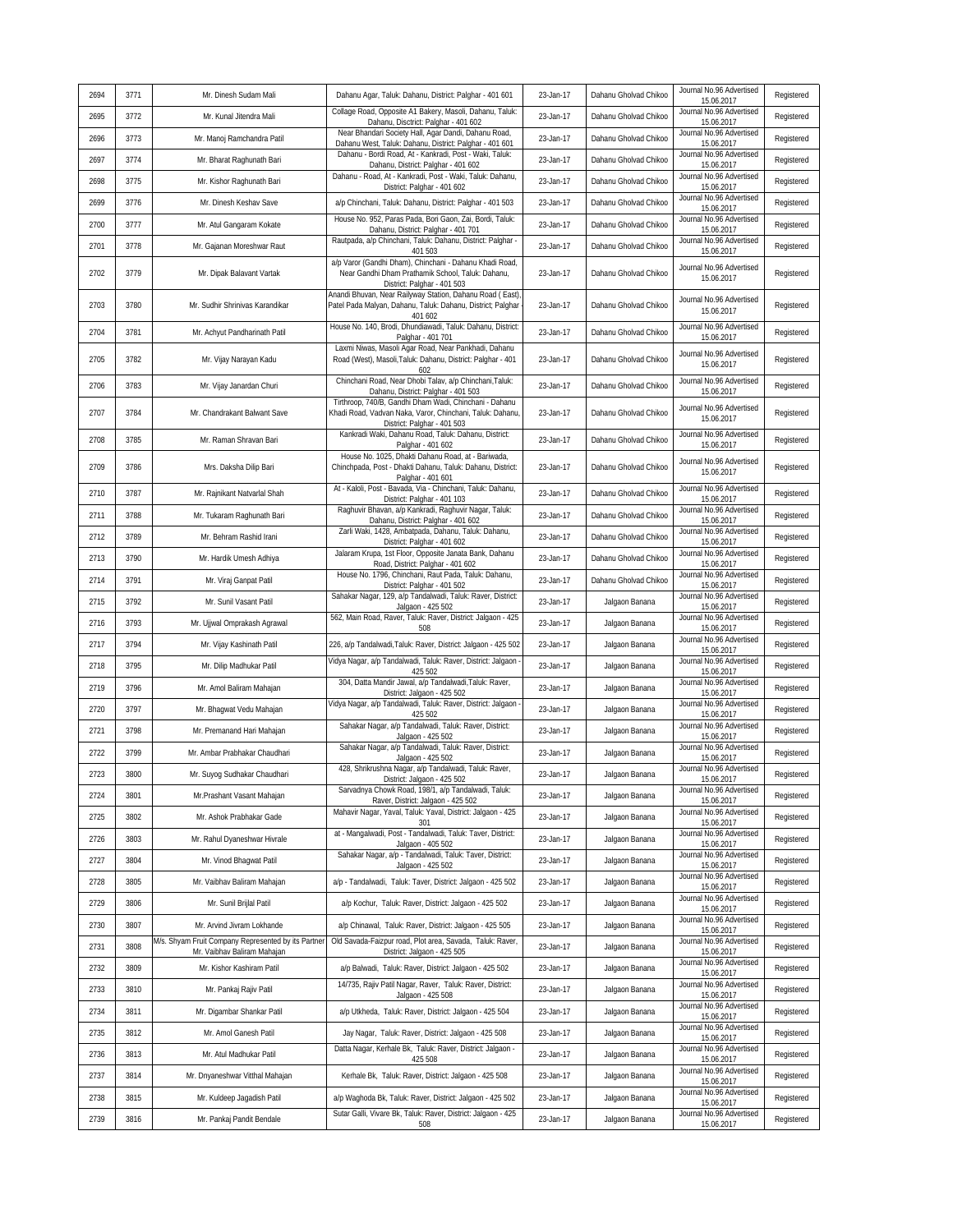| 2740 | 3817 | Mr. Vipin Vijay Rane             | Main Road, a/p Vivare Bk, Taluk: Raver, District: Jalgaon -                                                                             | 23-Jan-17 | Jalgaon Banana | Journal No.96 Advertised                             | Registered |
|------|------|----------------------------------|-----------------------------------------------------------------------------------------------------------------------------------------|-----------|----------------|------------------------------------------------------|------------|
| 2741 | 3818 | Mr. Nilesh Ashok Patil           | 425 508<br>194/2, Near Marathi School, Nimbol, Ainpur, Taluk: Raver,<br>District: Jalgaon - 425 507                                     | 23-Jan-17 | Jalgaon Banana | 15.06.2017<br>Journal No.96 Advertised<br>15.06.2017 | Registered |
| 2742 | 3819 | Mr. Milind Ramdas Patil          | Near Marathi School, Nimbol, Ainpur, Taluk: Raver, District:                                                                            | 23-Jan-17 | Jalgaon Banana | Journal No.96 Advertised                             | Registered |
| 2743 | 3820 | Mr. Purushottam Harchand Mahajan | Jalgaon - 425 507<br>Savkheda Bk, Khiroda, Taluk: Raver, District: Jalgaon - 425<br>504                                                 | 23-Jan-17 | Jalgaon Banana | 15.06.2017<br>Journal No.96 Advertised<br>15.06.2017 | Registered |
| 2744 | 3821 | Mr. Dattu Dhanu Patil            | 20, Pandurang Nagar, Utkheda Road, Taluk: Raver, District:<br>Jalgaon - 425 508                                                         | 23-Jan-17 | Jalgaon Banana | Journal No.96 Advertised<br>15.06.2017               | Registered |
| 2745 | 3822 | Mr. Sadashiv Uttam Mahajan       | a/p Utkheda, Taluk: Raver, District: Jalgaon - 425 508                                                                                  | 23-Jan-17 | Jalgaon Banana | Journal No.96 Advertised<br>15.06.2017               | Registered |
| 2746 | 3823 | Mr. Pramod Waman Mahajan         | a/p Utkheda, Taluk: Raver, District: Jalgaon - 425 508                                                                                  | 23-Jan-17 | Jalgaon Banana | Journal No.96 Advertised<br>15.06.2017               | Registered |
| 2747 | 3824 | Mr. Bhagwan Bhika Patil          | 772, a/p Ainpur, Taluk: Raver, District: Jalgaon - 425 507                                                                              | 23-Jan-17 | Jalgaon Banana | Journal No.96 Advertised<br>15.06.2017               | Registered |
| 2748 | 3825 | Mr. Dagadu Kisan Mahajan         | a/p Waghoda Bk, Taluk: Raver, District: Jalgaon - 425 502                                                                               | 23-Jan-17 | Jalgaon Banana | Journal No.96 Advertised<br>15.06.2017               | Registered |
| 2749 | 3826 | Mr. Prafulla Dagadu Mahajan      | a/p Waghoda Bk, Taluk: Raver, District: Jalgaon - 425 502                                                                               | 23-Jan-17 | Jalgaon Banana | Journal No.96 Advertised<br>15.06.2017               | Registered |
| 2750 | 3827 | Mr. Vijay Bhaskar Patil          | 229, Bramhan Galli, a/p Vivare Bk, Taluk: Raver, District:<br>Jalgaon - 425 508                                                         | 23-Jan-17 | Jalgaon Banana | Journal No.96 Advertised<br>15.06.2017               | Registered |
| 2751 | 3828 | Mr. Kishor Digambar Patil        | at - Nimbol, Post - Vitwa, Taluk: Raver, District: Jalgaon - 425<br>507                                                                 | 23-Jan-17 | Jalgaon Banana | Journal No.96 Advertised<br>15.06.2017               | Registered |
| 2752 | 3829 | Mr. Ramdas Digambar Patil        | at - Nimbol, Post - Vitwa, Taluk: Raver, District: Jalgaon - 425<br>507                                                                 | 23-Jan-17 | Jalgaon Banana | Journal No.96 Advertised<br>15.06.2017               | Registered |
| 2753 | 3830 | Mr. Dilip Shantaram Bendale      | 735, a/p Vivare Bk, Taluk: Raver, District: Jalgaon - 425 508                                                                           | 23-Jan-17 | Jalgaon Banana | Journal No.96 Advertised<br>15.06.2017               | Registered |
| 2754 | 3831 | Mr. Milind Bhagwat Patil         | Bhokari Road, Kerhale Bk, Taluk: Raver, District: Jalgaon -<br>425 508                                                                  | 23-Jan-17 | Jalgaon Banana | Journal No.96 Advertised<br>15.06.2017               | Registered |
| 2755 | 3832 | Mr. Jagadish Prakash Patil       | Bhavani Nagar, Kerhale Bk, Taluk: Raver, District: Jalgaon<br>425 508                                                                   | 23-Jan-17 | Jalgaon Banana | Journal No.96 Advertised<br>15.06.2017               | Registered |
| 2756 | 3833 | Mr. Kishor Jagannath Patil       | a/p Waghoda Bk, Taluk: Raver, District: Jalgaon - 425 502                                                                               | 23-Jan-17 | Jalgaon Banana | Journal No.96 Advertised<br>15.06.2017               | Registered |
| 2757 | 3834 | Mr. Bhagwan Kashinath Tayade     | a/p Golwade, Taluk: Raver, District: Jalgaon - 405 508                                                                                  | 23-Jan-17 | Jalgaon Banana | Journal No.96 Advertised<br>15.06.2017               | Registered |
| 2758 | 3835 | Mr. Ishwar Kashinath Tayade      | a/p Golwade, Taluk: Raver, District: Jalgaon - 405 508                                                                                  | 23-Jan-17 | Jalgaon Banana | Journal No.96 Advertised<br>15.06.2017               | Registered |
| 2759 | 3836 | Mr. Shankar Kashinath Tayade     | a/p Golwade, Taluk: Raver, District: Jalgaon - 405 508                                                                                  | 23-Jan-17 | Jalgaon Banana | Journal No.96 Advertised<br>15.06.2017               | Registered |
| 2760 | 3837 | Mr. Jagannath Natthu Bonde       | Bonde Wada, a/p Kalmode, Taluk: Raver, Disctrict: Jalgaon<br>425 504                                                                    | 23-Jan-17 | Jalgaon Banana | Journal No.96 Advertised<br>15.06.2017               | Registered |
| 2761 | 3838 | Mr. Ganesh Natthu Bonde          | a/p Kalmode (Khirode), Taluk: Raver, District: Jalgaon - 425<br>504                                                                     | 23-Jan-17 | Jalgaon Banana | Journal No.96 Advertised<br>15.06.2017               | Registered |
| 2762 | 3839 | Mr. Rajendra Sudhakar Patil      | a/p Kerhale, Taluk: Raver, District: Jalgaon - 425 508                                                                                  | 23-Jan-17 | Jalgaon Banana | Journal No.96 Advertised<br>15.06.2017               | Registered |
| 2763 | 3840 | Mr. Vijay Suresh Patil           | a/p Kerhale, Taluk: Raver, District: Jalgaon - 425 508                                                                                  | 23-Jan-17 | Jalgaon Banana | Journal No.96 Advertised<br>15.06.2017               | Registered |
| 2764 | 3841 | Mr. Gokul Trambak Bakshe         | Bakshe Wada, a/p Kalmode, Khiroda, Taluk: Raver, District:<br>Jalgaon - 425 504                                                         | 23-Jan-17 | Jalgaon Banana | Journal No.96 Advertised<br>15.06.2017               | Registered |
| 2765 | 3842 | Mr. Prakash Totaram Chopade      | 1914/B, Near Vitthal Mandir, Mahajan Galli, Yawal, Taluk:<br>Yawal, District: Jalgaon - 425 301                                         | 23-Jan-17 | Jalgaon Banana | Journal No.96 Advertised<br>15.06.2017               | Registered |
| 2766 | 3843 | Mr. Pankaj Vasant Patil          | a/p Kochur Bk, Taluk: Raver, District: Jalgaon - 425 502                                                                                | 23-Jan-17 | Jalgaon Banana | Journal No.96 Advertised<br>15.06.2017               | Registered |
| 2767 | 3844 | Mr. Suresh Baburao Patil         | a/p Therole, Taluk: Raver, District: Jalgaon - 425 508                                                                                  | 23-Jan-17 | Jalgaon Banana | Journal No.96 Advertised<br>15.06.2017               | Registered |
| 2768 | 3845 | Mr. Jayant Bhaskar Choudhary     | a/p Boharde, Taluk: Raver, District: Jalgaon - 425 508                                                                                  | 23-Jan-17 | Jalgaon Banana | Journal No.96 Advertised<br>15.06.2017               | Registered |
| 2769 | 3846 | Mr. Gajanan Totaram Patil        | a/p Dhurkhede (Therole), Taluk: Raver, District: Jalgaon - 425<br>508                                                                   | 23-Jan-17 | Jalgaon Banana | Journal No.96 Advertised<br>15.06.2017               | Registered |
| 2770 | 3847 | Mr. Namdeo Dagadu Patil          | a/p Dhurkhede (Therole), Taluk: Raver, District: Jalgaon - 425<br>508                                                                   | 23-Jan-17 | Jalgaon Banana | Journal No.96 Advertised<br>15.06.2017               | Registered |
| 2771 | 3848 | Mr. Pradip Prakash Patil         | a/p Ajnad, Taluk: Raver, District: Jalgaon - 425 508                                                                                    | 23-Jan-17 | Jalgaon Banana | Journal No.96 Advertised<br>15.06.2017               | Registered |
| 2772 | 3849 | Mr. Shantaram Raghunath Patil    | a/p Waghoda, Taluk: Raver, District: Jalgaon - 425 502                                                                                  | 23-Jan-17 | Jalgaon Banana | Journal No.96 Advertised<br>15.06.2017               | Registered |
| 2773 | 3850 | Mr. Sudhakar Rambhau Patil       | a/p Punkhede, Taluk: Raver, District: Jalgaon - 425 508                                                                                 | 23-Jan-17 | Jalgaon Banana | Journal No.96 Advertised<br>15.06.2017               | Registered |
| 2774 | 3851 | Mr. Nilkanth Krushna Fegade      | Khiroda Road, Rozode, Taluk: Raver, District: Jalgaon - 425<br>504                                                                      | 23-Jan-17 | Jalgaon Banana | Journal No.96 Advertised<br>15.06.2017               | Registered |
| 2775 | 3852 | Mr. Harish Kisan Dhande          | Khiroda Road, Rozode, Taluk: Raver, District: Jalgaon - 425<br>504                                                                      | 23-Jan-17 | Jalgaon Banana | Journal No.96 Advertised<br>15.06.2017               | Registered |
| 2776 | 3853 | Mr. Vedu Ramchandra Hirwale      | a/p Mangalwadi (Tandalwadi) Taluk: Raver, District: Jalgaon -<br>425 508                                                                | 23-Jan-17 | Jalgaon Banana | Journal No.96 Advertised<br>15.06.2017               | Registered |
| 2777 | 3854 | Mr. Sopan Sahebrao Patil         | a/p Utkheda, Taluk: Raver, District: Jalgaon - 425 508                                                                                  | 23-Jan-17 | Jalgaon Banana | Journal No.96 Advertised<br>15.06.2017               | Registered |
| 2778 | 3855 | Mr. Satish Kashinath Patil       | 8, Pratap Nagar, Ring Road, District: Jalgaon - 425 002                                                                                 | 23-Jan-17 | Jalgaon Banana | Journal No.96 Advertised<br>15.06.2017               | Registered |
| 2779 | 3856 | Mr. Vishwanath Baburao Patil     | a/p Dhurkhede (Therole), Taluk: Raver, District: Jalqaon - 425<br>508                                                                   | 23-Jan-17 | Jalgaon Banana | Journal No.96 Advertised<br>15.06.2017               | Registered |
| 2780 | 3857 | Mr. Pandurang Tikaram Patil      | a/p Dhurkhede (Therole), Taluk: Raver, District: Jalqaon - 425<br>508                                                                   | 23-Jan-17 | Jalgaon Banana | Journal No.96 Advertised<br>15.06.2017               | Registered |
| 2781 | 3858 | Mr. Sadashiv Dayaram Patil       | a/p Dhurkhede (Therole), Taluk: Raver, District: Jalgaon - 425<br>508                                                                   | 23-Jan-17 | Jalgaon Banana | Journal No.96 Advertised<br>15.06.2017               | Registered |
| 2782 | 3859 | Mr. Gopal Devchand Patil         | 1569, Chinch Wada, Chinawal, Taluk: Raver, District: Jalgaon<br>- 425 505                                                               | 23-Jan-17 | Jalgaon Banana | Journal No.96 Advertised<br>15.06.2017               | Registered |
| 2783 | 3860 | Mr. Bhaskar Tikaram Garse        | a/p Chinch Wada, Chinawal, Taluk: Raver, District: Jalgaon -<br>425 505                                                                 | 23-Jan-17 | Jalgaon Banana | Journal No.96 Advertised<br>15.06.2017               | Registered |
| 2784 | 3861 | Mr. Chandrashekhar Pralhad Patil | 1943, Rozoda Road, Chinawal, Taluk: Raver, District: Jalgaon<br>- 425 505<br>Chaufuli Wada, Chinawal, Taluk: Raver, District: Jalgaon - | 23-Jan-17 | Jalgaon Banana | Journal No.96 Advertised<br>15.06.2017               | Registered |
| 2785 | 3862 | Mr. Suhas Sitaram Sarode         | 425 505<br>1887/1, Rozoda Road, Chinawal, Taluk: Raver, District:                                                                       | 23-Jan-17 | Jalgaon Banana | Journal No.96 Advertised<br>15.06.2017               | Registered |
| 2786 | 3863 | Mr. Avinash Rajaram Patil        | Jalgaon - 425 505                                                                                                                       | 23-Jan-17 | Jalgaon Banana | Journal No.96 Advertised<br>15.06.2017               | Registered |
| 2787 | 3864 | Mr. Rajendra Krushna Patil       | Rozoda Road, Near ITI, a/p Chinawal, Taluk: Raver, District:<br>Jalgaon - 425 505                                                       | 23-Jan-17 | Jalgaon Banana | Journal No.96 Advertised<br>15.06.2017               | Registered |
| 2788 | 3865 | Mr. Madhav Lotu Bagade           | a/p Shingadi (Dhamodi), Khirdi, Taluk: Raver, District: Jalgaon<br>- 425 507                                                            | 23-Jan-17 | Jalgaon Banana | Journal No.96 Advertised<br>15.06.2017               | Registered |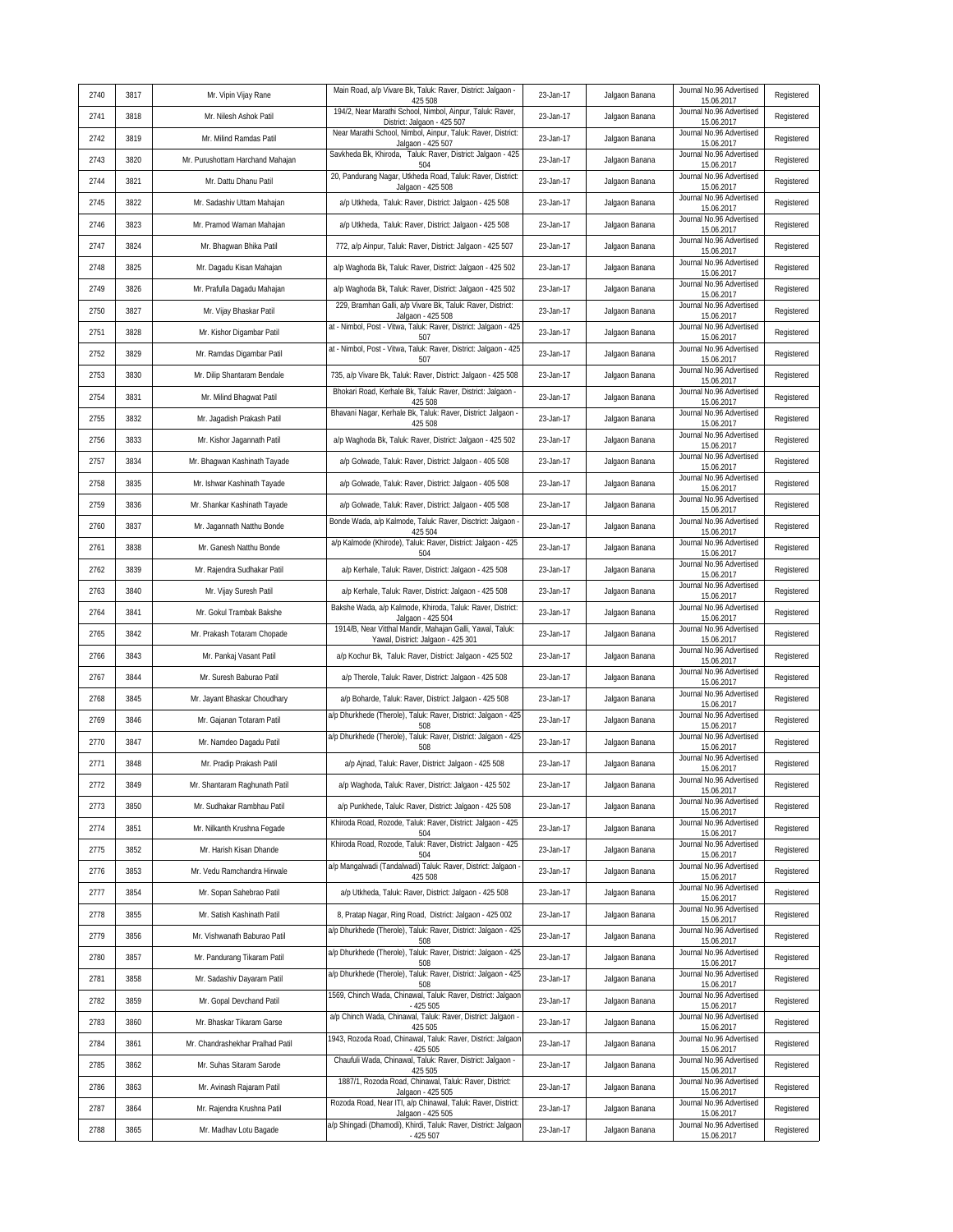| 2789 | 3866 | Mr. Kalyan Shankar Patil                                     | House No. 317, Ahirwadi, Taluk: Raver, District: Jalgaon - 425<br>507                                            | 23-Jan-17 | Jalgaon Banana                 | Journal No.96 Advertised<br>15.06.2017             | Registered |
|------|------|--------------------------------------------------------------|------------------------------------------------------------------------------------------------------------------|-----------|--------------------------------|----------------------------------------------------|------------|
| 2790 | 3867 | Mr. Ranjit Shankar Patil                                     | House No.351, Gajanan Maharaj Chowk, Ahirwadi, Taluk:<br>Raver, District: Jalgaon - 425 507                      | 23-Jan-17 | Jalgaon Banana                 | Journal No.96 Advertised<br>15.06.2017             | Registered |
| 2791 | 3868 | Mr. Narayan Rajaram Patil                                    | 175, Sahakar Nagar, a/p Tandalwadi, Taluk: Raver, District:<br>Jalgaon - 425 502                                 | 23-Jan-17 | Jalgaon Banana                 | Journal No.96 Advertised<br>15.06.2017             | Registered |
| 2792 | 3869 | Mr. Arvind Pralhad Patil                                     | a/p Tandalwadi, Taluk: Raver, District: Jalgaon - 425 502                                                        | 23-Jan-17 | Jalgaon Banana                 | Journal No.96 Advertised<br>15.06.2017             | Registered |
| 2793 | 3870 | Mr. Abhijeet Pradip Mahajan                                  | 198, a/p Tandalwadi, Taluk: Raver, District: Jalgaon - 425 502                                                   | 23-Jan-17 | Jalgaon Banana                 | Journal No.96 Advertised<br>15.06.2017             | Registered |
| 2794 | 3871 | Mr. Vinit Jagadish Mahajan                                   | 198, a/p Tandalwadi, Taluk: Raver, District: Jalgaon - 425 502                                                   | 23-Jan-17 | Jalgaon Banana                 | Journal No.96 Advertised<br>15.06.2017             | Registered |
| 2795 | 3872 | Mr. Suresh Raghunath Patil                                   | a/p Tandalwadi, Taluk: Raver, District: Jalgaon - 425 502                                                        | 23-Jan-17 | Jalgaon Banana                 | Journal No.96 Advertised<br>15.06.2017             | Registered |
| 2796 | 3873 | Mr. Amol Ramdas Mahajan                                      | 12, Near Bus Stand, a/p Tandalwadi, Taluk: Raver, District:<br>Jalqaon - 425 502                                 | 23-Jan-17 | Jalgaon Banana                 | Journal No.96 Advertised<br>15.06.2017             | Registered |
| 2797 | 3874 | Mr. Motiram Kadu Mahajan                                     | 1054, Sardar Chowk, a/p Khirdi Khurd, Taluk: Raver, District:<br>Jalgaon - 425 507                               | 23-Jan-17 | Jalgaon Banana                 | Journal No.96 Advertised<br>15.06.2017             | Registered |
| 2798 | 3875 | Mr. Prabhakar Kadu Mahajan                                   | a/p Khirdi Khurd, Taluk: Raver, District: Jalgaon - 425 507                                                      | 23-Jan-17 | Jalgaon Banana                 | Journal No.96 Advertised<br>15.06.2017             | Registered |
| 2799 | 3876 | Mr. Dnyaneshwar Arjun Mahajan                                | a/p Pimpri (Ahirwadi), Taluk: Raver, District: Jalqaon - 425<br>508                                              | 23-Jan-17 | Jalgaon Banana                 | Journal No.96 Advertised<br>15.06.2017             | Registered |
| 2800 | 3877 | Mr. Arun Tukaram Choudhari                                   | a/p Khirwadi Taluk: Raver, District: Jalgaon - 425 508                                                           | 23-Jan-17 | Jalgaon Banana                 | Journal No.96 Advertised<br>15.06.2017             | Registered |
| 2801 | 3878 | Mr. Vinod Gulabrao Patil                                     | a/p Shingadi (Dhamodi), Khirdi, Taluk: Raver, District: Jalgaon<br>- 425 507                                     | 23-Jan-17 | Jalgaon Banana                 | Journal No.96 Advertised<br>15.06.2017             | Registered |
| 2802 | 3879 | Mr. Kisan Devram Mahajan                                     | 506, Balwadi Road, a/p Khirdi Khurd, Taluk: Raver, District:<br>Jalgaon - 425 507                                | 23-Jan-17 | Jalgaon Banana                 | Journal No.96 Advertised<br>15.06.2017             | Registered |
| 2803 | 3880 | Mr. Vishor Haribhau Hivrale                                  | 10, Mangalwadi (Tandalwadi), Taluk: Raver, District: Jalgaon<br>425 502                                          | 23-Jan-17 | Jalgaon Banana                 | Journal No.96 Advertised<br>15.06.2017             | Registered |
| 2804 | 3881 | Mr. Suresh Mangu Hivrale                                     | Mangalwadi (Tandalwadi), Taluk: Raver, District: Jalgaon -<br>425 502                                            | 23-Jan-17 | Jalgaon Banana                 | Journal No.96 Advertised<br>15.06.2017             | Registered |
| 2805 | 3882 | Mr. Ritesh Murlidhar Patil                                   | Laxmi - Narayan Nagar, a/p Kerhale Bk, Taluk: Raver,<br>District: Jalgaon - 425 508                              | 23-Jan-17 | Jalgaon Banana                 | Journal No.96 Advertised<br>15.06.2017             | Registered |
| 2806 | 3883 | Mrs. Vaishali Shashikant Patil                               | Datta Nagar, Kerhale Bk, Taluk: Raver, District: Jalgaon -<br>425 508                                            | 23-Jan-17 | Jalgaon Banana                 | Journal No.96 Advertised<br>15.06.2017             | Registered |
| 2807 | 3884 | Mr. Vinod Shyamu Mahajan                                     | Datta Nagar, Kerhale Bk, Taluk: Raver, District: Jalgaon -                                                       | 23-Jan-17 | Jalgaon Banana                 | Journal No.96 Advertised<br>15.06.2017             | Registered |
| 2808 | 3885 | Mr. Mahadev Channappa Kanashetti                             | 425 508<br>a/p Huljanti, Taluk: Mangalwedha, District: Solapur - 413 319                                         | 23-Jan-17 | Solapur Pomegranate            | Journal No.96 Advertised                           | Registered |
| 2809 | 3886 | Mr. Jayram Dattu Rokade                                      | Mudhavi, Taluk, Mangalwedha, District: Solapur - 413 319                                                         | 23-Jan-17 | Solapur Pomegranate            | 15.06.2017<br>Journal No.96 Advertised             | Registered |
| 2810 | 3887 | Mrs. Sangita Bhiva Lawate                                    | Khadki, a/p Nandeshwar, Tal. Mangalwedha, Dist. Solapur                                                          | 23-Jan-17 | Solapur Pomegranate            | 15.06.2017<br>Journal No.96 Advertised             | Registered |
| 2811 | 3888 | Mr. Dattatray Kisan Kharat                                   | a/p Nandeshwar, Taluk: Mangalwedha, District: Solapur                                                            | 23-Jan-17 | Solapur Pomegranate            | 15.06.2017<br>Journal No.96 Advertised             | Registered |
| 2812 | 3889 | Mrs. Mangal Shrirang Kate                                    | a/p Mangalwedha, Taluk: Mangalwedha, District: Solapur                                                           | 23-Jan-17 | Solapur Pomegranate            | 15.06.2017<br>Journal No.96 Advertised             | Registered |
|      |      |                                                              |                                                                                                                  |           |                                | 15.06.2017<br>Advertised in Journal No.            |            |
| 2813 | 3891 | M/s. Krishna Chikan Emporium                                 | GF. Shop No. 34, Kusum Deep Complex, Chowk, Lucknow.                                                             | 27-Feb-17 | Lucknow Chikan Craft           | 102 as on 30/11/2017                               | Registered |
| 2814 | 3892 | Shri Bholanath Carpets Limited (Public Limited<br>Company)   | G.T. Road, Kachhawan, P.O. Thathra, Varanasi - 221313.                                                           | 28-Mar-17 | Mirzapur Handmade Dari         | Advertised in Journal No.<br>102 as on 30/11/2017  | Registered |
| 2815 | 3893 | M/s. Bholanath Carpets Limited (Public Limited<br>Company)   | G.T. Road, Kachhawan, P.O. Thathra, Varanasi - 221313.                                                           | 28-Mar-17 | Hand Made Carpet of<br>Bhadohi | Advertised in Journal No<br>103 as on 01/12/2017   | Registered |
| 2816 | 3894 | M/s. Patodia Exports, Represented by Mr. Ravi<br>Patodia     | Village - Saraiyya Gyanpur Road Bhadohi - 221401                                                                 | 28-Mar-17 | Hand Made Carpet of<br>Bhadohi | Advertised in Journal No<br>103 as on 01/12/2017   | Registered |
| 2817 | 3895 | M/s. Patodia Contract Private Limited                        | Village - Saraiyya Gyanpur Road Bhadohi - 221401                                                                 | 28-Mar-17 | Hand Made Carpet of<br>Bhadohi | Advertised in Journal No<br>103 as on 01/12/2017   | Registered |
| 2818 | 3896 | M/s. Dimensions, Bhodohi Represented by Smt. Prem<br>Patodia | Village - Saraiyya Gyanpur Road Bhadohi - 221401                                                                 | 28-Mar-17 | Hand Made Carpet of<br>Bhadohi | Advertised in Journal No<br>103 as on 01/12/2017   | Registered |
| 2819 | 3897 | M/s. Sujit J Carpets, Represented by Mrs. Sunita<br>Jaiswal  | Main Road, Maryad Patti, Bhadohi - 221 401, Uttar Pradesh,<br>India                                              | 28-Mar-17 | Hand Made Carpet of<br>Bhadohi | Advertised in Journal No<br>103 as on 01/12/2017   | Registered |
| 2820 | 3898 | A. K. Ramesh, S/o A. B. Kuppusamy                            | 159/5-2, Renganayagi Ammal Street, Kamarajar Salai,<br>Madurai - 625009, Tamil Nadu                              | 19-Apr-17 | Madurai Sungudi                | Advertised in Journal No.<br>110 as on 14/08/2018  | Registered |
| 2821 | 3902 | Kuldeep Chand                                                | S/o. Karam Chand, Village deogran, Tehsil, Palampur, Ustehr<br>(247), Kangra, Deogram, Himachal Pradesh - 176061 | 20-Apr-17 | Kangra Tea                     | Advertised in Journal No<br>102 as on 30/11/2017   | Registered |
| 2822 | 3903 | S. B. International, Biju Abraham, Managing partner          | 620A, Shafipur 1st, Harjinder nagar, Kanpur - 208007, Uttar<br>pradesh, Indai                                    | 24-Apr-17 | Kanpur Saddlery                | Advertised in Journal No.<br>102 as on 30/11/2017  | Registered |
| 2823 | 3904 | Mrs. Subha Kumari W/o Shri Vinod                             | R/o Mohalla Charpat Tehsil and District: Chamba, Himachal<br>pradesh                                             | 02-May-17 | Chamba Rumal                   | Advertised in Journal No -<br>117 as on 28/03/2019 | Registered |
| 2824 | 3905 | Ritu Devi D/o Ram Ditta                                      | No. Mohalla Bangotu Chamba Town Tehsil and Distt:<br>Chamba, Himachal Pradesh                                    | 02-May-17 | Chamba Rumal                   | Advertised in Journal No<br>117 as on 28/03/2019   | Registered |
| 2825 | 3906 | Kumari Lata D/o Puran Chand                                  | No. Mohalla Chameshani Chamba Town Tehsil and Distt.<br>Chamba, Himachal Prdesh                                  | 02-May-17 | Chamba Rumal                   | Advertised in Journal No<br>117 as on 28/03/2019   | Registered |
| 2826 | 3907 | Sunita Devi W/o Sh. Mahinder Singh                           | Village Kundi P. O Sunara Tehsil and Distt: Chamba,<br>Himachal Pradesh                                          | 02-May-17 | Chamba Rumal                   | Advertised in Journal No -<br>117 as on 28/03/2019 | Registered |
| 2827 | 3908 | Nisha W/o. Tilak Raj                                         | Village Dhaloga PO Sandhi Tehsil and Distt. Chamba,<br>Himachal Pradesh                                          | 02-May-17 | Chamba Rumal                   | Advertised in Journal No<br>117 as on 28/03/2019   | Registered |
| 2828 | 3909 | Kamla Chadda W/o Shri OM Prakash Chadha                      | Mohalla Surara P. O. Tehsil & Distt: Chamba, Himachal<br>Pradesh                                                 | 02-May-17 | Chamba Rumal                   | Advertised in Journal No -<br>117 as on 28/03/2019 | Registered |
| 2829 | 3910 | Lalita Vakil W/o Manmohan Singhvakil                         | Mohalla Chauntra Tehsil and Distt. Chamba, Himachal<br>Pradesh                                                   | 02-May-17 | Chamba Rumal                   | Advertised in Journal No<br>117 as on 28/03/2019   | Registered |
| 2830 | 3911 | Masto Devi W/o Mr Rajinder kumar                             | Village Sidhpura P. O Sarol Tehsil and Distt. Chamba,<br>Himachal Pradesh                                        | 02-May-17 | Chamba Rumal                   | Advertised in Journal No<br>117 as on 28/03/2019   | Registered |
| 2831 | 3912 | Mrs. Radha W/o Mr Aman sheikh                                | Village Rajpura Tehsil and Distt. Chamba, Himachal Pradesh                                                       | 02-May-17 | Chamba Rumal                   | Advertised in Journal No<br>117 as on 28/03/2019   | Registered |
| 2832 | 3913 | Mrs. Jyoti Bala W/o Mr Ravi Kumar                            | Village Sidhpura P. O Sarol Tehsil and Distt. Chamba,                                                            | 02-May-17 | Chamba Rumal                   | Advertised in Journal No                           | Registered |
| 2833 | 3914 | Mrs. Indu Sharma W/o Mr Parishit Sharma                      | Himachal Pradesh<br>Mohalla Chauntra Tehsil and Distt. Chamba, Himachal                                          | 02-May-17 | Chamba Rumal                   | 117 as on 28/03/2019<br>Advertised in Journal No - | Registered |
| 2834 | 3915 | Mrs. Anita Sharma W/o Mr Lal Chand                           | Pradesh<br>Bhariyanu PO, Pukhri Distt. Chamba, Himachal Pradesh                                                  | 02-May-17 | Chamba Rumal                   | 117 as on 28/03/2019<br>Advertised in Journal No - | Registered |
|      |      |                                                              |                                                                                                                  |           |                                | 117 as on 28/03/2019                               |            |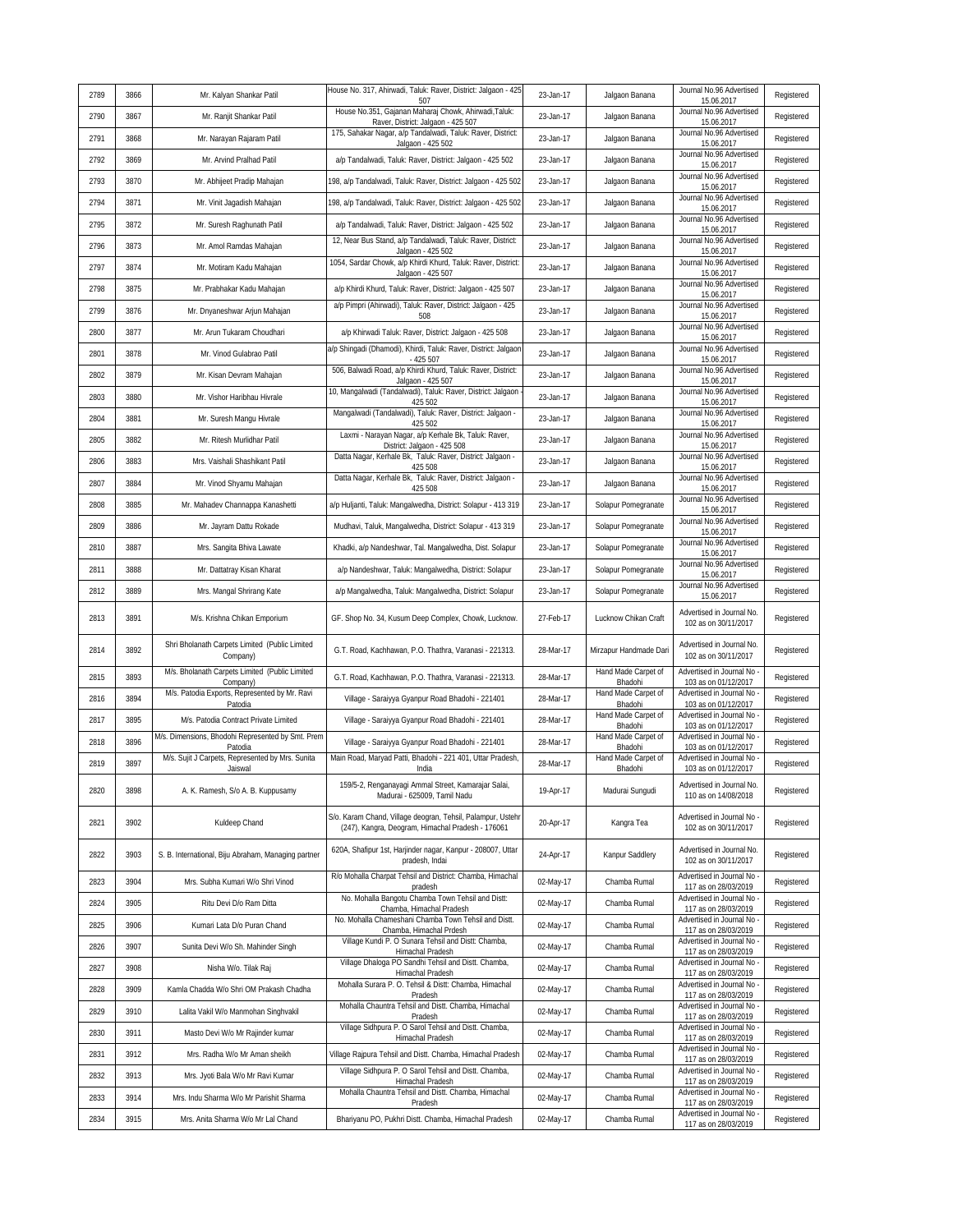| 2835 | 3916 | Mrs. Tulsi W/o Mr Bal Bahdur                                                                            | Village Baloo PO Sarol Tehsil and Distt. Chamba, Himachal<br>Pradesh                                     | 02-May-17     | Chamba Rumal                    | Advertised in Journal No<br>117 as on 28/03/2019  | Registered |
|------|------|---------------------------------------------------------------------------------------------------------|----------------------------------------------------------------------------------------------------------|---------------|---------------------------------|---------------------------------------------------|------------|
| 2836 | 3917 | Miss Manju D/o Mr Bal Bahadur                                                                           | Village Baloo PO Sarol Tehsil and Distt. Chamba, Himachal<br>Pradesh                                     | 02-May-17     | Chamba Rumal                    | Advertised in Journal No<br>117 as on 28/03/2019  | Registered |
| 2837 | 3918 | Mrs Madhu Kumari W/o Mr Ravi Kumar                                                                      | Khilod PO Bhalei Tehsil Salooni, Chamba                                                                  | 02-May-17     | Chamba Rumal                    | Advertised in Journal No<br>117 as on 28/03/2019  | Registered |
| 2838 | 3919 | Mrs. Ichhiya Devi W/o Mr Pawan kumar                                                                    | Bhadela Tehsil Salooni, Chamba, Himachal Pradesh                                                         | 02-May-17     | Chamba Rumal                    | Advertised in Journal No<br>117 as on 28/03/2019  | Registered |
| 2839 | 3920 | Miss Rajni D/o Mr Dev Raj                                                                               | Village Ghoti PO Sarol Tehsil and Distt. Chamba, Himachal<br>Pradesh                                     | 02-May-17     | Chamba Rumal                    | Advertised in Journal No<br>117 as on 28/03/2019  | Registered |
| 2840 | 3921 | Mr. Yogesh Bagalwan S/o Mr T. S Prasad                                                                  | Shop No. 2 Rajeev Gandhi Complex Chamba Tehsil and<br>Distt. Chamba, Himachal Pradesh                    | 02-May-17     | Chamba Rumal                    | Advertised in Journal No<br>117 as on 28/03/2019  | Registered |
| 2841 | 3923 | Mr. Gowra Venkateswara Rao S/o Mallaiah                                                                 | 1'4-354 Edepalli Machilipatnam, Krishna District, Andhra<br>Pradesh                                      | 06-06-17      | Bandar Laddu                    | Advertised in Journal No<br>102 as on 30/11/2017  | Registered |
| 2842 | 3924 | M/s. Antique Shawl Traders Represented By Manzoor<br>Ahmad Kumar                                        | Noorbagh Near Shamshan Ghat Srinagar, Jammu Kashmir -<br>190002                                          | 12-Jun-17     | Kashmir Pashmina                | Advertised in Journal No<br>102 as on 30/11/2017  | Registered |
| 2843 | 3925 | M/s. Javid Trading Private Limited Represented By<br>Javid Hussain Bhat                                 | Gazi Doori Alamgari Bazar Srinagar, Kashmir, Jammu &<br>Kashmir, 190011                                  | 12-Jun-17     | Kashmir Pashmina                | Advertised in Journal No<br>102 as on 30/11/2017  | Registered |
| 2844 | 3926 | M/s. Adeena Implex Represented By Javid Hussain<br><b>Bhat</b>                                          | Gazi Doori Alamgari Bazar Srinagar, Kashmir, Jammu &<br>Kashmir, 190011                                  | 12-Jun-17     | Kashmir Pashmina                | Advertised in Journal No<br>102 as on 30/11/2017  | Registered |
| 2845 | 3927 | M/s. Shah Handicrafts Represented By Imtiyaz Rahim<br>Shah                                              | M. A Link Road, Munawar Abad/ Barbar Shah, Srinagar,<br>190001                                           | 12-Jun-17     | Kashmir Pashmina                | Advertised in Journal No<br>102 as on 30/11/2017  | Registered |
| 2846 | 3928 | M/s. Sareer The Art Gallery Represented By Sareer<br>Ahmad Sofi                                         | Panthachowk Srinagar, Srinagar 190004                                                                    | 12-Jun-17     | Kashmir Pashmina                | Advertised in Journal No<br>103 as on 01/12/2017  | Registered |
| 2847 | 3929 | Pashm Inc Represented By Sheikh Mohammad Asif                                                           | Gousia Colony, Ellahibagh, Buchpora Srinagar, Jammu and<br>Kashmir - 190020                              | 12-Jun-17     | Kashmir Pashmina                | Advertised in Journal No<br>103 as on 01/12/2017  | Registered |
| 2848 | 3930 | Mehboob Ali Beigh S/o Ali Mohd Beigh                                                                    | Gazi - Doori, Alamgari Bazar, Srinagar, kashmir - 190011                                                 | 12-Jun-17     | Kashmir Pashmina                | Advertised in Journal No<br>103 as on 01/12/2017  | Registered |
| 2849 | 3931 | Javaid Ahmad Sheikh S/o Ghulam Mohi-ud-Din Sheikh                                                       | Rampora Bemina, Srinagar, Jammu & Kashmir, 190010                                                        | 12-Jun-17     | Kashmir Walnut Wood<br>Carving  | Advertised in Journal No<br>121 as on 26/04/2019  | Registered |
| 2850 | 3932 | Fayaz Ahmad Khuru S/o Ghulam Rasool Khuru                                                               | Wanta Pora, Safakadal Srinagar, Jammu & Kashmir, 190001                                                  | 12-Jun-17     | Kashmir Walnut Wood             | Advertised in Journal No<br>121 as on 26/04/2019  | Registered |
| 2851 | 3933 | Mohd Amin Kumar S/o Mohammad Abdulah Kumar                                                              | Hawal, Srinagar, Jammu & Ksahmir, 190011, India                                                          | 12-Jun-17     | Carving<br>Kashmir Sozani Craft | Advertised in Journal No                          | Registered |
| 2852 | 3934 | M/s. Shah Handicrafts Represented By Imtiyaz Rahim                                                      | M. A. Link Road, Munawar Abad, Srinagar - 190001                                                         | 12-Jun-17     | Kashmir Sozani Craft            | 102 as on 30/11/2017<br>Advertised in Journal No  | Registered |
| 2853 | 3935 | Shah<br>Shabir Ahmad Parray                                                                             | Bakura Alastange, Ganderbal, Jammu & Kashmir, 191201                                                     | 12-Jun-17     | Kashmir Sozani Craft            | 102 as on 30/11/2017<br>Advertised in Journal No  | Registered |
| 2854 | 3936 | Saqib Ali Beigh                                                                                         | Gazi - Doori Alamagari Bazar, Srinagar, Jammu & Ksahmir                                                  | 12-Jun-17     | Kashmir Sozani Craft            | 102 as on 30/11/2017<br>Advertised in Journal No  | Registered |
| 2855 | 3937 | Shabir Ali Beigh                                                                                        | 190011, India<br>Gazi - Doori Alamagari Bazar, Srinagar, Jammu & Ksahmir,                                | 12-Jun-17     | Kashmir Sozani Craft            | 102 as on 30/11/2017<br>Advertised in Journal No  | Registered |
| 2856 | 3938 | M/s. Yes Your Highness Represented By Bharat R                                                          | 190011, India<br>Patel Street (Saribujrang), Post: Amalsad, Gandevi, Amalsad                             | 12-Jun-17     | Kashmir Sozani Craft            | 102 as on 30/11/2017<br>Advertised in Journal No  | Registered |
| 2857 | 3939 | Patel<br>M/s. Sareer The Art Gallery Represented By Sareer                                              | Navsari, Gujarat - 396310<br>Panthachowk Srinagar, Srinagar 190004, Jammu & Ksahmir                      | 12-Jun-17     | Kashmir Sozani Craft            | 102 as on 30/11/2017<br>Advertised in Journal No  | Registered |
| 2858 | 3940 | Ahmad Sofi<br>M/s. SR Pashmina Pvt Ltd Represented By Manzoor                                           | Bismillah Colony Zakura, Srinagar- 190006, , Jammu &                                                     | 12-Jun-17     | Kashmir Sozani Craft            | 102 as on 30/11/2017<br>Advertised in Journal No  | Registered |
|      | 3941 | Ahmad Tromboo<br>M/s. Antique Shawl Traders Represented By Manzoor                                      | Ksahmir<br>Noor Bagh Near Shamshan Ghat, Srinagar- 190 010, ,                                            |               |                                 | 102 as on 30/11/2017<br>Advertised in Journal No. |            |
| 2859 |      | Ahmed Kumar                                                                                             | Jammu & Ksahmir                                                                                          | 13-Jun-17     | Kani Shawl                      | 103 as on 01/12/2017                              | Registered |
| 2860 | 3942 | Shakeel Ahmed Bhat S/o Ab Rashid Bhat                                                                   | Noor Bagh Baghwanpora, Srinagar- 190 010, Jammu &<br>Ksahmir                                             | 13-Jun-17     | Kani Shawl                      | Advertised in Journal No.<br>103 as on 01/12/2017 | Registered |
| 2861 | 3943 | Mohammad Lateef Shah S/o Abdul Gani Shah                                                                | Dana Mazar Safa Kadal, Srinagar- 190 010, Jammu &<br>Ksahmir                                             | 13-Jun-17     | Kani Shawl                      | Advertised in Journal No.<br>103 as on 01/12/2017 | Registered |
| 2862 | 3944 | Ghulam Muhammed Beigh S/o GH. Hassan Beigh                                                              | Gazi-Doori, Alamagari Bazar, Srinagar- 190 010, , Jammu &<br>Ksahmir                                     | 13-Jun-17     | Kani Shawl                      | Advertised in Journal No.<br>103 as on 01/12/2017 | Registered |
| 2863 | 3945 | M/s. Shah Handicrafts Represented By Imtiyaz Rahim<br>Shah                                              | M.A. Link Road, Munawar Abad, Barbar Shah, Srinagar -<br>190001, India, Jammu & Kashmir                  | 13-Jun-17     | Kani Shawl                      | Advertised in Journal No.<br>103 as on 01/12/2017 | Registered |
| 2864 | 3946 | M/s. Sareer The Art Gallery Represented By Sareer<br>Ahmad Sofi                                         | Panthachowk Srinagar, Srinagar 190004, Jammu & Kashmir,<br>India                                         | 13-Jun-17     | Kani Shawl                      | Advertised in Journal No.<br>103 as on 01/12/2017 | Registered |
| 2865 | 3947 | Zahoor Hussain Ganai S/o Qasim Ali Ganai                                                                | Gasiyar Hawal Srinagar Kahimir, Srinagar, Jammu & Kashmir                                                | 13-Jun-17     | Kani Shawl                      | Advertised in Journal No.<br>103 as on 01/12/2017 | Registered |
| 2866 | 3948 | Mrs. Swaroop Kumari W/o Mr Krishan Lal                                                                  | R/o Mohalla Muqla Tehsil, Chamba, Himachal Pradesh -<br>176310, India                                    | 19-Jun-17     | Chamba Rumal                    | Advertised in Journal No<br>117 as on 28/03/2019  | Registered |
| 2867 | 3949 | Mr. Sanjeev Jandrotia S/o Mr Bachan Singh                                                               | R/o Village Kandla, P.O Jadera Tehsil, District: Chamba,<br>Himachal Pradesh, India                      | 19-Jun-17     | Chamba Rumal                    | Advertised in Journal No<br>117 as on 28/03/2019  | Registered |
| 2868 | 3950 | Mrs. Anamika Nayyar D/o Mr Bansi Lal Nayyar                                                             | R/o Mohalla Mugla Tehsil, District: Chamba, Himachal<br>Pradesh, India                                   | 19-Jun-17     | Chamba Rumal                    | Advertised in Journal No<br>117 as on 28/03/2019  | Registered |
| 2869 | 3951 | Sarika Nayyar D/o Mr Bansi Lal Nayyar                                                                   | R/o Mohalla Mugla Tehsil, District: Chamba, Himachal<br>Pradesh, India                                   | 19-Jun-17     | Chamba Rumal                    | Advertised in Journal No<br>117 as on 28/03/2019  | Registered |
| 2870 | 3952 | Kumari Suraj Begum D/o Lt Mr Naam Mohd                                                                  | R/o Firdous Handicrafts Mohalla Pacckatala Tehsil, District:<br>Chambal, Himachal Pradesh, India         | 19-Jun-17     | Chamba Rumal                    | Advertised in Journal No<br>117 as on 28/03/2019  | Registered |
| 2871 | 3953 | kamla Nayyar W/o Mr Bansi Lal Nayyar                                                                    | R/o Mohalla Mugla, Tehsil, District: Chamba, Himachal<br>Pradesh                                         | 19-Jun-17     | Chamba Rumal                    | Advertised in Journal No<br>117 as on 28/03/2019  | Registered |
| 2872 | 3955 | M/s Jyoti's Creation                                                                                    | H/NO. 31, Rasaraj Upapath, Basisthapur - 2, Dispur,<br>Guwahati                                          | 18-Jul-17     | Muga silk of Assam              | Advertised in Journal No<br>103 as on 01/12/2017  | Registered |
| 2873 | 3956 | M/s Neerja Blue Pottery                                                                                 | 15, Teja Ji Nagar, 80FT Road, Shree Gopal Nagar, Gopal<br>Pura Bypass, Jaipur - 302018, Rajasthan, India | 03-Aug-17     | Blue Pottery of Jaipur          | Advertised in Journal No.<br>110 as on 14/08/2018 | Registered |
| 2874 | 3957 | M/s Neerja International Inc.                                                                           | 399A, Shri Gopal Nagar, Gopal Pura Bypass, Jaipur -<br>302019, Rajasthan                                 | 03-Aug-17     | Blue Pottery of Jaipur          | Advertised in Journal No.<br>110 as on 14/08/2018 | Registered |
| 2875 | 3958 | M/s. G.N.Designer Hadlooms Private Limited<br>Represented by its Director Mr. Mukund Ballabh<br>Agarwal | Mehendiganj, Rejatalab, G.T. Road, Varanasi - 221311, Uttar<br>Pradesh, India                            | 4 August 2017 | Banaras Brocades &<br>Saress    | Advertised in Journal No.<br>102 as on 30/11/2017 | Registered |
| 2876 | 3959 | M/s. G.N. Bros. Sarees Private Limited Represented<br>by its Director Mr. Mukund Ballabh Agarwal        | H.No.K.37/78, G.N. Building, Gopal Mandir, Golghar,<br>Varanasi - 221 001, Uttar Pradesh, India          | 4 August 2017 | Banaras Brocades &<br>Saress    | Advertised in Journal No.<br>102 as on 30/11/2017 | Registered |
| 2877 | 3960 | M/s. Silk - N - Touch, Represented by its Proprietor<br>Mr. Mustaqueem Ansari                           | 3/162, Rampur, Ramnagar, Varanasi - 221 008, Uttar<br>Pradesh, India                                     | 4 August 2017 | Banaras Brocades &<br>Saress    | Advertised in Journal No.<br>102 as on 30/11/2017 | Registered |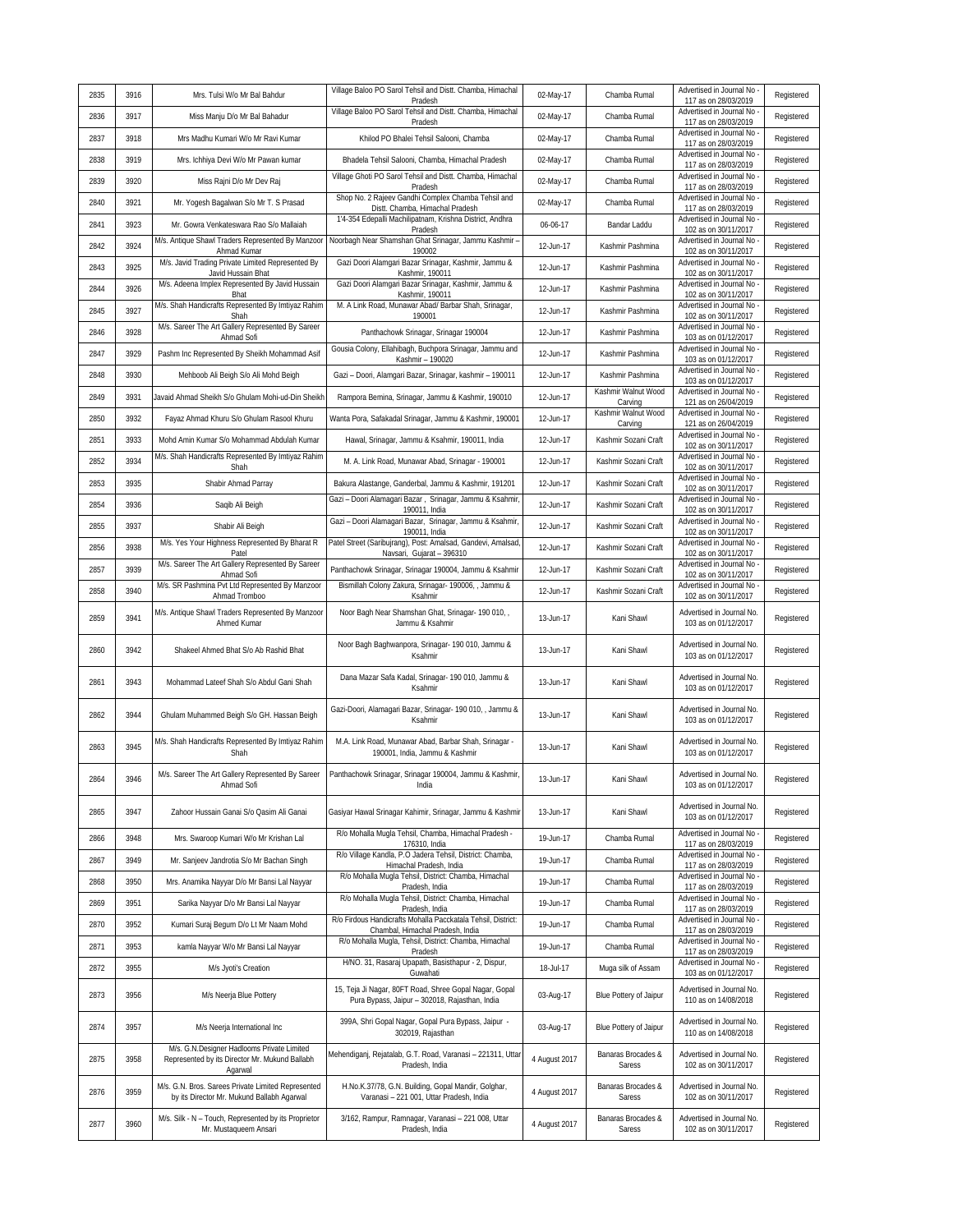| 2878 | 3961 | M/s. Islam Silk & Sarees, Represented by its<br>Proprietor Mr. Mohd. Islam Ansari                    | 3/162, Rampur, Ramnagar, Varanasi - 221 008, Uttar<br>Pradesh, India                                                                              | 4 August 2017 | Banaras Brocades &<br>Saress   | Advertised in Journal No.<br>102 as on 30/11/2017 | Registered |
|------|------|------------------------------------------------------------------------------------------------------|---------------------------------------------------------------------------------------------------------------------------------------------------|---------------|--------------------------------|---------------------------------------------------|------------|
| 2879 | 3962 | M/s. Abdul Salam & Sons Represented by its<br>Proprietor Mr. Abdul Salam                             | K. 55/57, Rajapura, Varanasi - 221 001, Uttar Pradesh, India                                                                                      | 4 August 2017 | Banaras Brocades &<br>Saress   | Advertised in Journal No.<br>102 as on 30/11/2017 | Registered |
| 2880 | 3963 | M/s. Varanasi Weavers And Artisans Society<br>Represented by its Secretary Ms. Madhura Dutta         | 1st Floor, C.07/34 G, Senpura, Lahurabir, Varanasi - 221<br>001, Uttar Pradesh, India                                                             | 4 August 2017 | Banaras Brocades &<br>Saress   | Advertised in Journal No.<br>102 as on 30/11/2017 | Registered |
| 2881 | 3964 | M/s. Sahiba Silk Sarees Co-operative Society Limited<br>Represented by its Pesident Mr. Waseem Ahmed | A 33/20-2, Jalalipur, Varanasi - 221 001, Uttar Pradesh, India                                                                                    | 4 August 2017 | Banaras Brocades &<br>Saress   | Advertised in Journal No.<br>102 as on 30/11/2017 | Registered |
| 2882 | 3965 | M/s. Sahiba Silk Heritage Represented by its<br>Proprietor Mr. Mohd. Saleem                          | A 35/20-2, Jalalipur, Varanasi - 221 001, Uttar Pradesh, India                                                                                    | 4 August 2017 | Banaras Brocades &<br>Saress   | Advertised in Journal No.<br>102 as on 30/11/2017 | Registered |
| 2883 | 3966 | M/s. mohd Kalim S/o Hazi Anisurrehman                                                                | A. 35/20-2, Jalalipur, Post: Jaitpura, Varanasi - 221 001, Uttar<br>Pradesh, India                                                                | 4 August 2017 | Banaras Brocades &<br>Saress   | Advertised in Journal No.<br>102 as on 30/11/2017 | Registered |
| 2884 | 3967 | M/s. Adhiraj Exports Represented by Mr. Adhiraj Dutt                                                 | 342, Rookharghat, Mirzapur - 231001, Uttar Pradesh                                                                                                | 09-Aug-17     | Hand Made Carpet of<br>Bhadohi | Advertised in Journal No<br>103 as on 01/12/2017  | Registered |
| 2885 | 3968 | M/s. Avon Export Represented by Mr. Ras Bihari<br>Maurya                                             | Lohandi Kalan, Jabalpur Road, Near City Block, Mirzapur -<br>231001, Uttar Pradesh                                                                | 09-Aug-17     | Hand Made Carpet of<br>Bhadohi | Advertised in Journal No<br>103 as on 01/12/2017  | Registered |
| 2886 | 3969 | M/s. Decent Gallary Represented by Mr. Sanjay                                                        | Doodh Nath Chungi, Kantit, Vindhyachal, Mirzapur - 231001,                                                                                        | 09-Aug-17     | Hand Made Carpet of<br>Bhadohi | Advertised in Journal No<br>103 as on 01/12/2017  | Registered |
| 2887 | 3970 | Maurya<br>M/s. Obeetee Textiles Private Limited Represented by                                       | Uttar Pradesh<br>Bisunderpur, Civil Lines, Mirzapur - 231001, Uttar Pradesh                                                                       | 09-Aug-17     | Hand Made Carpet of            | Advertised in Journal No                          | Registered |
| 2888 | 3971 | Mr. Sanjiva Gupta<br>M/s. Obeetee Private Limited Represented by Mr. Atu                             | Bisunderpur, Civil Lines, Mirzapur - 231001, Uttar Pradesh                                                                                        | 09-Aug-17     | Bhadohi<br>Hand Made Carpet of | 103 as on 01/12/2017<br>Advertised in Journal No  | Registered |
| 2889 | 3972 | Anand<br>M/s. Kapoor Carpets Represented by Mr. Vijay Kapoor                                         | S. 5/38-120, Vindhayavaseeni nagar, Orderly Bazar, Varanasi                                                                                       | 09-Aug-17     | Bhadohi<br>Hand Made Carpet of | 103 as on 01/12/2017<br>Advertised in Journal No  | Registered |
|      |      | M/s Decent Gallary, Represented by its Partner Mr.                                                   |                                                                                                                                                   |               | Bhadohi                        | 103 as on 01/12/2017<br>Advertised in Journal No. |            |
| 2890 | 3973 | Sanjay Maurya                                                                                        | Doodh Nath Chungi, Klntit, Vindhyachal - 231001                                                                                                   | 09-Aug-17     | Mirzapur Handmade Dari         | 102 as on 30/11/2017                              | Registered |
| 2891 | 3974 | M/s. Obeetee Private Limited Represented by its<br>Authorised Signatory Mr. Atul Anand               | Bisunderpur, Civil Lines, Mirzapur - 231001, Uttar Pradesh                                                                                        | 09-Aug-17     | Mirzapur Handmade Dari         | Advertised in Journal No.<br>102 as on 30/11/2017 | Registered |
| 2892 | 3975 | M/s. A. B. Carpet & Durries Represented by its<br>Proprietor Mr. Ashish Budhia                       | Burhenath Road, Mizapur - 231001                                                                                                                  | 09-Aug-17     | Mirzapur Handmade Dari         | Advertised in Journal No.<br>102 as on 30/11/2017 | Registered |
| 2893 | 3976 | M/s. Wani shawl Emporium Represented by Bilal<br>Ahmad Wani                                          | Wally Mohalla, Soibugh Teh, Budgam -191111, Jammu &<br>Kashmir                                                                                    | 24-Aug-17     | Kani Shawl                     | Advertised in Journal No.<br>103 as on 01/12/2017 | Registered |
| 2894 | 3977 | M/s. Wani shawl Emporium Represented by Bilal<br>Ahmad Wani                                          | Wally Mohalla, Soibugh Teh, Budgam -191111, Jammu &<br>Kashmir                                                                                    | 24-Aug-17     | Kashmir Pashmina               | Advertised in Journal No<br>103 as on 01/12/2017  | Registered |
| 2895 | 3978 | M/s. Cashmere Crafts Represented by Mukhtar<br>Ahmad Wani                                            | 5, Boulevard, Srinagar - 190001, Jammu & Kashmir                                                                                                  | 24-Aug-17     | Kashmir Pashmina               | Advertised in Journal No<br>103 as on 01/12/2017  | Registered |
| 2896 | 3979 | M/s. Shiv Naresh Marbles Private Limited Represented<br>by Hem Raj Choudhary                         | No. E 127(A), RIICO Industrial Area, Bidiyad, Tehsil-<br>Parbatsar, Nagaur - 341542                                                               | 07-Sep-17     | Makrana Marble                 | Advertised in Journal No<br>102 as on 30/11/2017  | Registered |
| 2897 | 3980 | Shri. Rahul Shridharrao Thakre S/o. Shridharrao<br>Thakre                                            | Mangalwarpura, Taluka - Ashti, Wardha - 442202,<br>Maharashtra, Inida                                                                             | 07-Sep-17     | Nagpur Orange                  | Advertised in Journal No<br>102 as on 30/11/2017  | Registered |
| 2898 | 3981 | M/s. D. H. Associates Paprola Represented by<br>Abhimanyu Katoch                                     | Ward Number 7 Burli kothi, Kasba Paprola (822), Paprola,<br>kangra - 176115, Himachal Pradesh, India                                              | 20-Sep-17     | Kangra Tea                     | Advertised in Journal No<br>102 as on 30/11/2017  | Registered |
| 2899 | 3982 | Shri. Narender Katoch S/o Onkar Chand                                                                | Ward No 4, Village Post Office Ustehar Teh Baijnath, Ustehr<br>(875), Kangra, Ustehar - 176125, Himachal Pradesh, India                           | 20-Sep-17     | Kangra Tea                     | Advertised in Journal No<br>102 as on 30/11/2017  | Registered |
| 2900 | 3983 | M/s. K. P. Organics Represented by Rakesh Kumar                                                      | Ward No. 2, Village Post Office kandgwaltikker Teh Palampur,<br>Galua Tikkar (846), kandgawal Tikker, Kangra - 176061,<br>Himachal Pradesh, India | 20-Sep-17     | Kangra Tea                     | Advertised in Journal No<br>102 as on 30/11/2017  | Registered |
| 2901 | 3984 | A. K. Balakrishnan S/o A. B. kuppusamy                                                               | 159/5-4, Renganayagi Ammal Street, Kamarajar Salai,<br>Madurai - 625009, Tamil Nadu, India                                                        | 25-Sep-17     | Madurai Sungudi                | Advertised in Journal No.<br>110 as on 14/08/2018 | Registered |
| 2902 | 3986 | Mr. Laxman Dinkar Bendale                                                                            | Vivare BK, Taluka: Raver, District: Jalgaon - 425208                                                                                              | 13-Oct-17     | jalgaon Banana                 | Advertised in Journal No.<br>102 as on 30/11/2017 | Registered |
| 2903 | 3987 | Mr. Shyamkumar Nana Patil                                                                            | 538/29, Shree Swami Samarth Nagar, Raver, Taluka: Raver,<br>District: Jalgaon - 425508                                                            | 13-Oct-17     | jalgaon Banana                 | Advertised in Journal No.<br>102 as on 30/11/2017 | Registered |
| 2904 | 3988 | Mr. Ravindra Prabhakar Mahajan                                                                       | Mahatma Phule Chowk, Raver, Taluka: Raver, District:<br>Jalgaon - 425508                                                                          | 13-Oct-17     | jalgaon Banana                 | Advertised in Journal No.<br>102 as on 30/11/2017 | Registered |
| 2905 | 3989 | Mr. Pramod Dhanu Dhanake                                                                             | Rasalpur, Taluka: Raver, District: Jalgaon - 425507                                                                                               | 13-Oct-17     | jalgaon Banana                 | Advertised in Journal No.<br>102 as on 30/11/2017 | Registered |
| 2906 | 3990 | Mr. Dilip Vasudeo Ladhe                                                                              | Vivare BK, Taluka: Raver, District: Jalgaon - 425208                                                                                              | 13-Oct-17     | jalgaon Banana                 | Advertised in Journal No.<br>102 as on 30/11/2017 | Registered |
| 2907 | 3991 | Mr. Sumit Gopal Patil                                                                                | Balwadi, Taluka: Raver, District: Jalgaon - 425507                                                                                                | 13-Oct-17     | jalgaon Banana                 | Advertised in Journal No.<br>102 as on 30/11/2017 | Registered |
| 2908 | 3992 | Mr. Manohar Pundlik Patil                                                                            | Waghadi Khirdi Bk, Taluka: Raver, District: Jalgaon - 425507                                                                                      | 13-Oct-17     | jalgaon Banana                 | Advertised in Journal No.<br>102 as on 30/11/2017 | Registered |
| 2909 | 3993 | Mr. Yuvraj Namdeo Mahajan                                                                            | Chinawal, Taluka: Raver, District: Jalgaon - 425505                                                                                               | 13-Oct-17     | jalgaon Banana                 | Advertised in Journal No.<br>102 as on 30/11/2017 | Registered |
| 2910 | 3994 | Mr. Balkrushana Mahadev Yelpale                                                                      | Post: Ajanale, Taluka: Sangola, Solapur - 413308,<br>Maharashtra, India                                                                           | 16-Oct-17     | Solapur Pomegranate            | Advertised in Journal No.<br>102 as on 30/11/2017 | Registered |
| 2911 | 3995 | Mr. Vishal Dattatray Shinde                                                                          | Post: Kasegaon, Taluka: Pandharpur, Solapur - 413304,<br>Maharashtra, India                                                                       | 16-Oct-17     | Solapur Pomegranate            | Advertised in Journal No.<br>102 as on 30/11/2017 | Registered |
| 2912 | 3996 | Mr. Shivaji Bapu Kokare                                                                              | Post: Giravi, Taluka: Malashiras, Solapur - 413111,<br>Maharashtra, India                                                                         | 16-Oct-17     | Solapur Pomegranate            | Advertised in Journal No.<br>102 as on 30/11/2017 | Registered |
| 2913 | 3997 | Mr. Santosh Tukaram Khandekar                                                                        | Post: Kolegao, Taluka: Malashiras, Solapur - 413306,<br>Maharashtra, India                                                                        | 16-Oct-17     | Solapur Pomegranate            | Advertised in Journal No.<br>102 as on 30/11/2017 | Registered |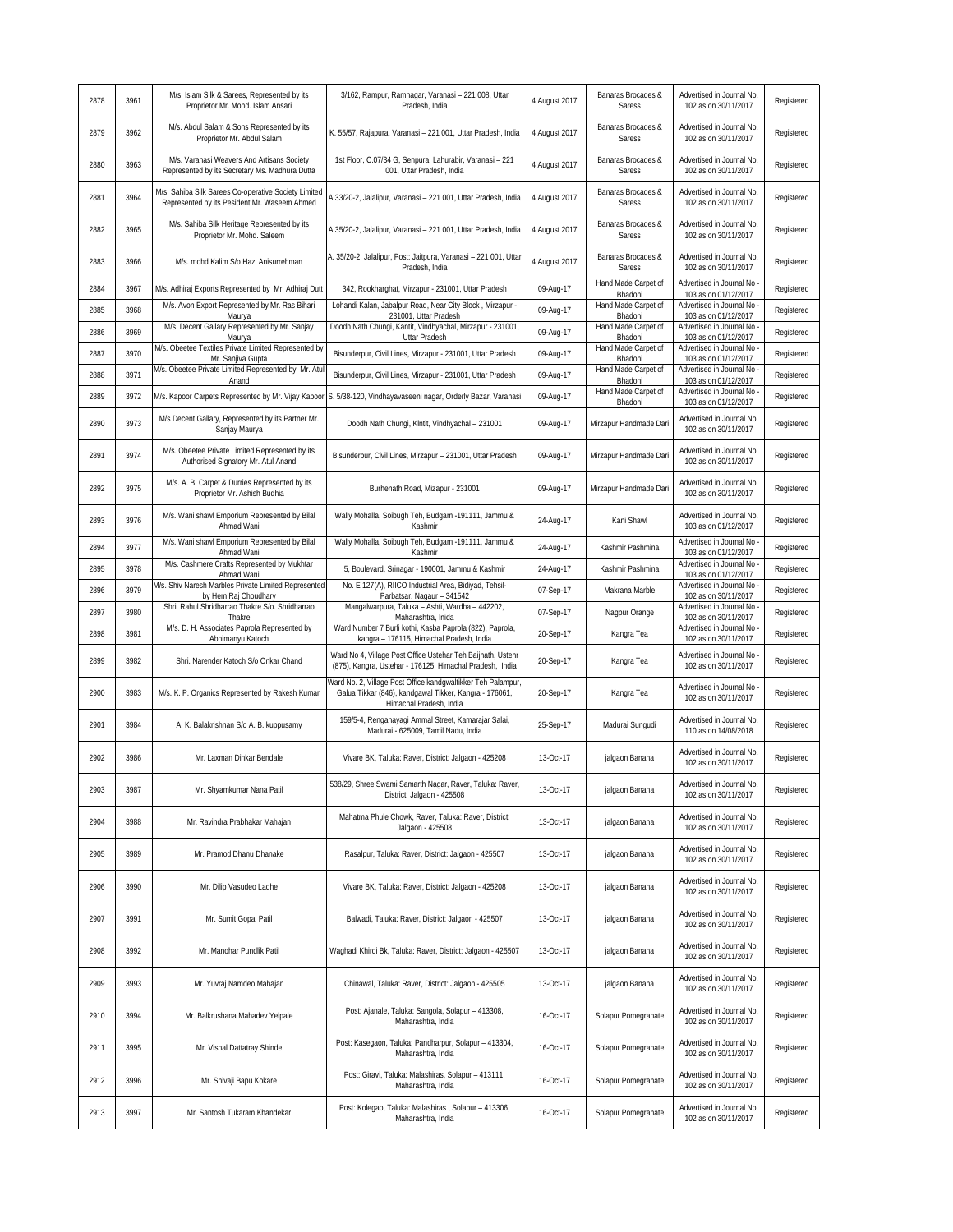| 2914 | 3998 | Mr. Vijay Sahebrao Savant        | Post: Kolegao, Taluka: Malashiras, Solapur - 413306,<br>Maharashtra, India              | 16-Oct-17 | Solapur Pomegranate | Advertised in Journal No.<br>102 as on 30/11/2017 | Registered |
|------|------|----------------------------------|-----------------------------------------------------------------------------------------|-----------|---------------------|---------------------------------------------------|------------|
| 2915 | 3999 | Mr. Rajaram Bhau Kolekar         | Post: Nazara, Taluka: Sangola, Solapur - 413308,<br>Maharashtra, India                  | 16-Oct-17 | Solapur Pomegranate | Advertised in Journal No.<br>102 as on 30/11/2017 | Registered |
| 2916 | 4000 | Mr. Sayaji Shivaji Ghadage       | Post: Alegaon, Taluka: Sangola, Solapur - 413307,<br>Maharashtra, India                 | 16-Oct-17 | Solapur Pomegranate | Advertised in Journal No.<br>102 as on 30/11/2017 | Registered |
| 2917 | 4001 | Mr. Narayan Sukhdev Babar        | Post: Manegaon, Taluka: Sangola, Solapur - 413309,<br>Maharashtra, India                | 16-Oct-17 | Solapur Pomegranate | Advertised in Journal No.<br>102 as on 30/11/2017 | Registered |
| 2918 | 4002 | Mr. Ganapat Maruti Jagatap       | Post: Mangalvedha, Taluka: Mangalvedha, Solapur -<br>413305, Maharashtra, India         | 16-Oct-17 | Solapur Pomegranate | Advertised in Journal No.<br>102 as on 30/11/2017 | Registered |
| 2919 | 4003 | Mr. Shakuntala Bira Adate        | Post: Salagar, Taluka: Mangalvedha, Solapur - 413305,<br>Maharashtra, India             | 16-Oct-17 | Solapur Pomegranate | Advertised in Journal No.<br>102 as on 30/11/2017 | Registered |
| 2920 | 4004 | Mr. Vasant Babu Hol              | Post: Lonand, Taluka: Malshiras, Solapur - 413109,<br>Maharashtra, India                | 16-Oct-17 | Solapur Pomegranate | Advertised in Journal No.<br>102 as on 30/11/2017 | Registered |
| 2921 | 4005 | Mr. Ganesh Balbhim Hol           | Post: Lonand, Taluka: Malshiras, Solapur - 413109,<br>Maharashtra, India                | 16-Oct-17 | Solapur Pomegranate | Advertised in Journal No.<br>102 as on 30/11/2017 | Registered |
| 2922 | 4006 | Mr. Gaurappa Parappa Pujari      | Post: Vadapur, Taluka: Solapur, Solapur - 413221,<br>Maharashtra, India                 | 16-Oct-17 | Solapur Pomegranate | Advertised in Journal No.<br>102 as on 30/11/2017 | Registered |
| 2923 | 4007 | Mr. Vipul Ramdas Gund            | Post: Vadapur, Taluk: Solapur, District: Solapur - 413221,<br>Maharashtra, India        | 16-Oct-17 | Solapur Pomegranate | Advertised in Journal No.<br>102 as on 30/11/2017 | Registered |
| 2924 | 4008 | Mr. Dnyaneshwar Bali Koli        | Post: Vadapur, Taluk: Solapur, District: Solapur - 413221,<br>Maharashtra, India        | 16-Oct-17 | Solapur Pomegranate | Advertised in Journal No.<br>102 as on 30/11/2017 | Registered |
| 2925 | 4009 | Mr. Sanjay Raosaheb Surwase      | Post: Manjari, Taluk: Sangola, District: Solapur - 413317,<br>Maharashtra, India        | 16-Oct-17 | Solapur Pomegranate | Advertised in Journal No.<br>102 as on 30/11/2017 | Registered |
| 2926 | 4010 | Mr. Vijay shankar Waghmode       | Post: Tamshid Wadi, Taluk: Malshiras, District: Solapur -<br>413109, Maharashtra, India | 16-Oct-17 | Solapur Pomegranate | Advertised in Journal No.<br>102 as on 30/11/2017 | Registered |
| 2927 | 4011 | Mr. Santosh Sampat Jadhasv       | Post: Jadhav Wadi, Taluk: Malshiras, District: Solapur -<br>413111, Maharashtra, India  | 16-Oct-17 | Solapur Pomegranate | Advertised in Journal No.<br>102 as on 30/11/2017 | Registered |
| 2928 | 4012 | Mr. Gundappa Parappa Panche      | Post: Mandrup, Taluk: Solapur, District: Solapur - 413221,<br>Maharashtra, India        | 16-Oct-17 | Solapur Pomegranate | Advertised in Journal No.<br>102 as on 30/11/2017 | Registered |
| 2929 | 4013 | Mr. Nandkumar Baburao Jadhav     | Post Jadhawadi, Taluk: Malshiras, District: Solapur - 413111<br>Maharashtra, India      | 16-Oct-17 | Solapur Pomegranate | Advertised in Journal No.<br>102 as on 30/11/2017 | Registered |
| 2930 | 4014 | Mr. Babanrao Vitthal Jankar      | Post: Shivane, Taluk: Sangola, District: Solapur - 413307,<br>Maharashtra, India        | 16-Oct-17 | Solapur Pomegranate | Advertised in Journal No.<br>102 as on 30/11/2017 | Registered |
| 2931 | 4015 | Mr. Rajendra Balaso Jadhav       | Post: Jadhawadi, Taluk: Malshiras, District: Solapur - 413011<br>Maharashtra, India     | 16-Oct-17 | Solapur Pomegranate | Advertised in Journal No.<br>102 as on 30/11/2017 | Registered |
| 2932 | 4016 | Mr. Ramhari Sarjerav Jadhav      | Post: Kanher, Taluk: Malshiras, District: Solapur - 413111,<br>Maharashtra, India       | 16-Oct-17 | Solapur Pomegranate | Advertised in Journal No.<br>102 as on 30/11/2017 | Registered |
| 2933 | 4017 | Mr. Navnath Namdev Khatte        | Post: Karandewadi, Taluk: Sangola, District: Solapur -<br>413314, Maharashtra, India    | 16-Oct-17 | Solapur Pomegranate | Advertised in Journal No.<br>102 as on 30/11/2017 | Registered |
| 2934 | 4018 | Mr. Govind Bapu Narute           | Post: Tamasivadi, Taluk: Malshiras, District: Solapur -<br>413109, Maharashtra, India   | 16-Oct-17 | Solapur Pomegranate | Advertised in Journal No.<br>102 as on 30/11/2017 | Registered |
| 2935 | 4019 | Mr. Anil Ramchandra Chouqule     | Post: Nazara, Taluk: Sangola, District: Solapur - 413308,<br>Maharashtra, India         | 16-Oct-17 | Solapur Pomegranate | Advertised in Journal No.<br>102 as on 30/11/2017 | Registered |
| 2936 | 4020 | Mr. Tukaram Ananda Mekhale       | Post: Chopadi, Taluk: Sangola, District: Solapur - 413308,<br>Maharashtra, India        | 16-Oct-17 | Solapur Pomegranate | Advertised in Journal No.<br>102 as on 30/11/2017 | Registered |
| 2937 | 4021 | Mr. Subhash Sadu Pisal           | Post: Tamasivadi, Taluk: Malshiras, District: Solapur -<br>413109, Maharashtra, India   | 16-Oct-17 | Solapur Pomegranate | Advertised in Journal No.<br>102 as on 30/11/2017 | Registered |
| 2938 | 4022 | Mr. Gopal Mahadev Waghmode       | Post: Tamasivadi, Taluk: Malshiras, District: Solapur -<br>413109, Maharashtra, India   | 16-Oct-17 | Solapur Pomegranate | Advertised in Journal No.<br>102 as on 30/11/2017 | Registered |
| 2939 | 4023 | Mr. Pankajrao Vasantrao Deshmukh | Post: Parite, Taluk: Madha, District: Solapur - 413211,<br>Maharashtra, India           | 16-Oct-17 | Solapur Pomegranate | Advertised in Journal No.<br>102 as on 30/11/2017 | Registered |
| 2940 | 4024 | Mr. Utkarsha Vasantrao Deshmukh  | Post: Paritevadi, Taluk: Madhas, District: Solapur - 413211,<br>Maharashtra, India      | 16-Oct-17 | Solapur Pomegranate | Advertised in Journal No.<br>102 as on 30/11/2017 | Registered |
| 2941 | 4025 | Mr. Mahendra Vijaykumar Bajare   | Post: Mahud, Taluk: Sangola, District: Solapur - 413306,<br>Maharashtra, India          | 16-Oct-17 | Solapur Pomegranate | Advertised in Journal No.<br>102 as on 30/11/2017 | Registered |
| 2942 | 4026 | Mr. Namdev Agatrav Sul           | Post: Tamasivadi, Taluk: Malshiras, District: Solapur -<br>413111, Maharashtra, India   | 16-Oct-17 | Solapur Pomegranate | Advertised in Journal No.<br>102 as on 30/11/2017 | Registered |
| 2943 | 4027 | Mr. Amardip Vijaykumar Jadhav    | Post: Jadhawadi, Taluk: Malshiras, District: Solapur - 413111,<br>Maharashtra, India    | 16-Oct-17 | Solapur Pomegranate | Advertised in Journal No.<br>102 as on 30/11/2017 | Registered |
| 2944 | 4028 | Mr. Shivaji Digamber Jadhav      | Post: Jadhawadi, Taluk: Malshiras, District: Solapur - 413111,<br>Maharashtra, India    | 16-Oct-17 | Solapur Pomegranate | Advertised in Journal No.<br>102 as on 30/11/2017 | Registered |
| 2945 | 4029 | Mr. Shivaji Namdev Sarak         | Post: Jadhawadi, Taluk: Malshiras, District: Solapur - 413111,<br>Maharashtra, India    | 16-Oct-17 | Solapur Pomegranate | Advertised in Journal No.<br>102 as on 30/11/2017 | Registered |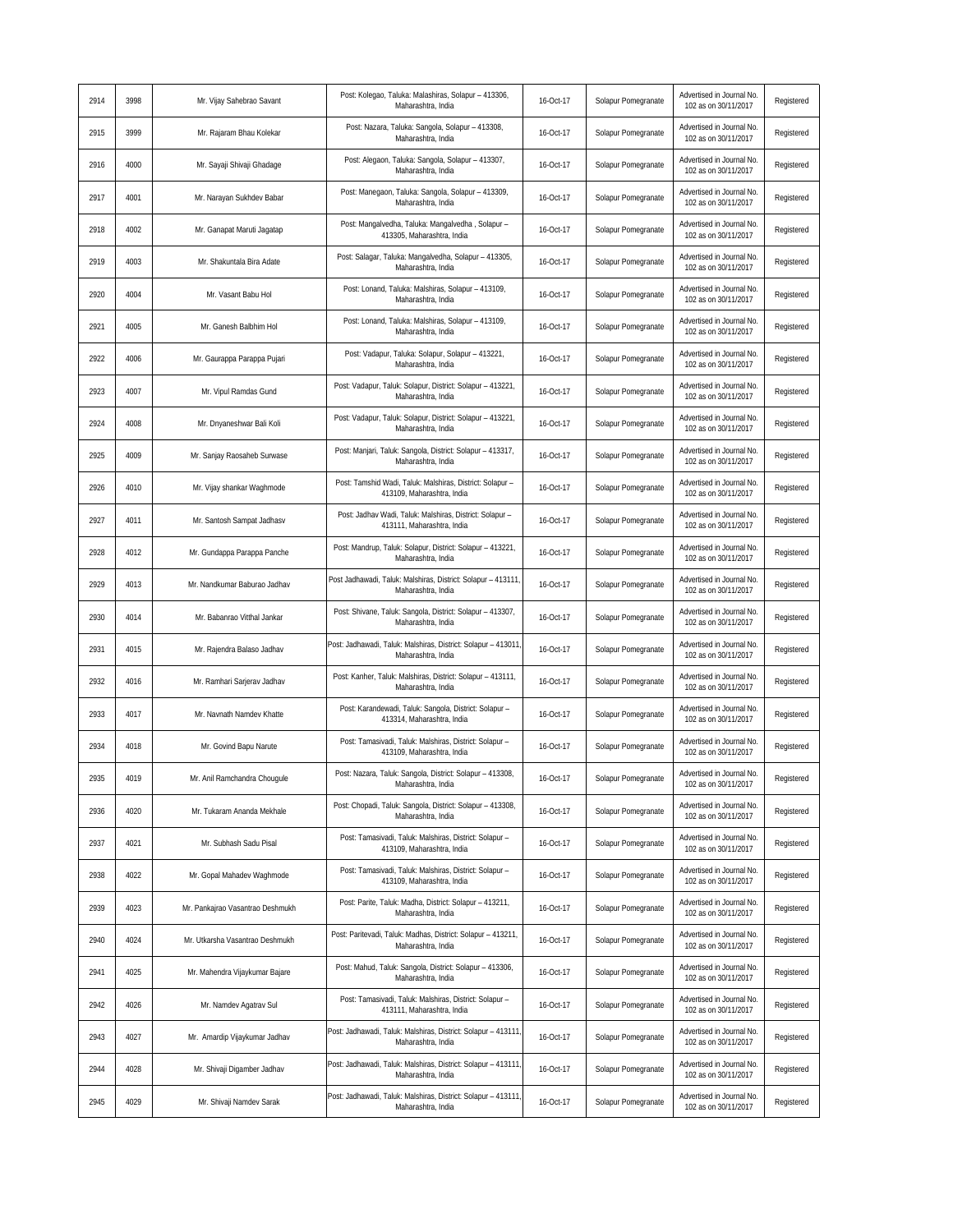| 2946 | 4030 | Mr. Tayappa Baba Sarak        | Post: Tamshidwadi, Taluk: Malshiras, District: Solapur -<br>413111, Maharashtra, India       | 16-Oct-17 | Solapur Pomegranate | Advertised in Journal No.<br>102 as on 30/11/2017 | Registered |
|------|------|-------------------------------|----------------------------------------------------------------------------------------------|-----------|---------------------|---------------------------------------------------|------------|
| 2947 | 4031 | Mr. Mangal Krushna Kolekar    | Post: (KOLE) Kombadwadi, Taluk: Malshiras, District: Solapur<br>- 413111, Maharashtra, India | 16-Oct-17 | Solapur Pomegranate | Advertised in Journal No.<br>102 as on 30/11/2017 | Registered |
| 2948 | 4032 | Mr. Shivaji Shankar Karande   | Post: (KOLE) Kombadwadi, Taluk: Sangola, District: Solapur<br>- 413314, Maharashtra, India   | 16-Oct-17 | Solapur Pomegranate | Advertised in Journal No.<br>102 as on 30/11/2017 | Registered |
| 2949 | 4033 | Mr. Pralhad Sampat Jadhav     | Post: Maloli, Taluk: Malshiras, District: Solapur - 413113,<br>Maharashtra, India            | 16-Oct-17 | Solapur Pomegranate | Advertised in Journal No.<br>102 as on 30/11/2017 | Registered |
| 2950 | 4034 | Mr. Nithin Nanasaheb Jadhav   | Post: Maloli, Taluka: Malshiras, Solapur - 413113,<br>Maharashtra, India                     | 16-Oct-17 | Solapur Pomegranate | Advertised in Journal No<br>102 as on 30/11/2017  | Registered |
| 2951 | 4035 | Mr. Dinesh Mahadev Chavan     | Post: Kadlas, Taluka: Sangola, Solapur - 413309,<br>Maharashtra, India                       | 16-Oct-17 | Solapur Pomegranate | Advertised in Journal No.<br>102 as on 30/11/2017 | Registered |
| 2952 | 4036 | Mr. Vikas Sukhadev Hajare     | Post: Mahud, Taluka: Sangola, Solapur - 413306,<br>Maharashtra, India                        | 16-Oct-17 | Solapur Pomegranate | Advertised in Journal No.<br>102 as on 30/11/2017 | Registered |
| 2953 | 4037 | Mr. Jabbar Gafur Mulani       | Post: Mahud, Taluka: Sangola, Solapur - 413305,<br>Maharashtra, India                        | 16-Oct-17 | Solapur Pomegranate | Advertised in Journal No.<br>102 as on 30/11/2017 | Registered |
| 2954 | 4038 | Mr. Lingappa Apparao Patil    | Post: Nazara, Taluka: Sangola, Solapur - 413308,<br>Maharashtra, India                       | 16-Oct-17 | Solapur Pomegranate | Advertised in Journal No.<br>102 as on 30/11/2017 | Registered |
| 2955 | 4039 | Mr. Siddheshwar tatoba hake   | Post: Patkhal, Taluka: Mangalvedha, Solapur - 413305,<br>Maharashtra, India                  | 16-Oct-17 | Solapur Pomegranate | Advertised in Journal No.<br>102 as on 30/11/2017 | Registered |
| 2956 | 4040 | Mr. Namdev Ramchandra sid     | Post: Waki (Shivane), Taluka: Sangola, Solapur - 413307,<br>Maharashtra, India               | 16-Oct-17 | Solapur Pomegranate | Advertised in Journal No.<br>102 as on 30/11/2017 | Registered |
| 2957 | 4041 | Mr. Kondiba ramchandra sid    | Post: Waki (Shivane), Taluka: Sangola, Solapur - 413307,<br>Maharashtra, India               | 16-Oct-17 | Solapur Pomegranate | Advertised in Journal No.<br>102 as on 30/11/2017 | Registered |
| 2958 | 4042 | Mr. Rajaram Tukaram Yelapale  | Post: Ajanale, Taluka: Sangola, Solapur - 413308,<br>Maharashtra, India                      | 16-Oct-17 | Solapur Pomegranate | Advertised in Journal No.<br>102 as on 30/11/2017 | Registered |
| 2959 | 4043 | Mr. Ramesh Rangnath Sawant    | Post: Vasud, Taluka: Sangola, Solapur - 413307,<br>Maharashtra, India                        | 16-Oct-17 | Solapur Pomegranate | Advertised in Journal No.<br>102 as on 30/11/2017 | Registered |
| 2960 | 4044 | Mr. Bhauso Mahadev Shinde     | Post: Lonarwadi, Taluka: Pandharpur, Solapur - 413306,<br>Maharashtra, India                 | 16-Oct-17 | Solapur Pomegranate | Advertised in Journal No.<br>102 as on 30/11/2017 | Registered |
| 2961 | 4045 | Mr. Balaso Muralidhar Gaikwad | Post: Kadlas, Taluka: Sangola, Solapur - 413309,<br>Maharashtra, India                       | 16-Oct-17 | Solapur Pomegranate | Advertised in Journal No.<br>102 as on 30/11/2017 | Registered |
| 2962 | 4046 | Mr. Ankush Manik Savant       | Post: Vasud, Taluka: Sangola, Solapur - 413307,<br>Maharashtra, India                        | 16-Oct-17 | Solapur Pomegranate | Advertised in Journal No.<br>102 as on 30/11/2017 | Registered |
| 2963 | 4047 | Mr. Krishna Tatya Kadar       | Post: Vasud, Taluka: Sangola, Solapur - 413307,<br>Maharashtra, India                        | 16-Oct-17 | Solapur Pomegranate | Advertised in Journal No.<br>102 as on 30/11/2017 | Registered |
| 2964 | 4048 | Mr. Dattu Ganpat Vavaer       | Post: (Kole) Kombadwadi, Taluka: Sangola, Solapur -<br>413314, Maharashtra, India            | 16-Oct-17 | Solapur Pomegranate | Advertised in Journal No.<br>102 as on 30/11/2017 | Registered |
| 2965 | 4049 | Mr. Vilas Govind Kaeande      | Post: (Kole) Kombadwadi, Taluka: Sangola, Solapur -<br>413314, Maharashtra, India            | 16-Oct-17 | Solapur Pomegranate | Advertised in Journal No.<br>102 as on 30/11/2017 | Registered |
| 2966 | 4050 | Mr. Pandurang Sampat Kokare   | Post: Vatambare, Taluka: Sangola, Solapur - 413307,<br>Maharashtra, India                    | 16-Oct-17 | Solapur Pomegranate | Advertised in Journal No.<br>102 as on 30/11/2017 | Registered |
| 2967 | 4051 | Mr. Hari Govind Sargar        | Post: Udanvadi, Taluka: Sangola, Solapur - 413307,<br>Maharashtra, India                     | 16-Oct-17 | Solapur Pomegranate | Advertised in Journal No.<br>102 as on 30/11/2017 | Registered |
| 2968 | 4052 | Mr. Ashok Maruti Shelake      | Post: Udanvadi, Taluka: Sangola, Solapur - 413307,<br>Maharashtra, India                     | 16-Oct-17 | Solapur Pomegranate | Advertised in Journal No.<br>102 as on 30/11/2017 | Registered |
| 2969 | 4053 | Mr. Appasaheb Vasant Survase  | Post: Kadlas, Taluka: Sangola, Solapur - 413309,<br>Maharashtra, India                       | 16-Oct-17 | Solapur Pomegranate | Advertised in Journal No.<br>102 as on 30/11/2017 | Registered |
| 2970 | 4054 | Mr. Mohan Shankar Kedar       | Post: Vasud, Taluk: Sangola, District: Solapur - 413307,<br>Maharashtra, India               | 16-Oct-17 | Solapur Pomegranate | Advertised in Journal No.<br>102 as on 30/11/2017 | Registered |
| 2971 | 4055 | Mr. Sunanda Dadaso Baber      | Post: Chopadi, Taluk: Sangola, District: Solapur - 413308,<br>Maharashtra, India             | 16-Oct-17 | Solapur Pomegranate | Advertised in Journal No.<br>102 as on 30/11/2017 | Registered |
| 2972 | 4056 | Mr. Subhas Arvind Yelpale     | Post: Ajanale, Taluk: Sangola, District: Solapur - 413308,<br>Maharashtra, India             | 16-Oct-17 | Solapur Pomegranate | Advertised in Journal No.<br>102 as on 30/11/2017 | Registered |
| 2973 | 4057 | Mr. Mahadev Maruti Vitekar    | Post: Chopadi, Taluk: Sangola, District: Solapur - 413308,<br>Maharashtra, India             | 16-Oct-17 | Solapur Pomegranate | Advertised in Journal No.<br>102 as on 30/11/2017 | Registered |
| 2974 | 4058 | Mr. Anna Siddheshwar Nagyilak | Post: Kotali, Taluk: Sangola, District: Solapur - 413304,<br>Maharashtra, India              | 16-Oct-17 | Solapur Pomegranate | Advertised in Journal No.<br>102 as on 30/11/2017 | Registered |
| 2975 | 4059 | Mr. Babaso Shivaji Madane     | Post: Junoni, Taluk: Sangola, District: Solapur - 413307,<br>Maharashtra, India              | 16-Oct-17 | Solapur Pomegranate | Advertised in Journal No.<br>102 as on 30/11/2017 | Registered |
| 2976 | 4060 | Mr. Narayan Nivrutti Waghmode | Post: Kadlas, Taluk: Sangola, District: Solapur - 413309,<br>Maharashtra, India              | 16-Oct-17 | Solapur Pomegranate | Advertised in Journal No.<br>102 as on 30/11/2017 | Registered |
| 2977 | 4061 | Mr. Dadaso Maruti Baber       | Post: Chopadi, Taluk: Sangola, District: Solapur - 413308,<br>Maharashtra, India             | 16-Oct-17 | Solapur Pomegranate | Advertised in Journal No.<br>102 as on 30/11/2017 | Registered |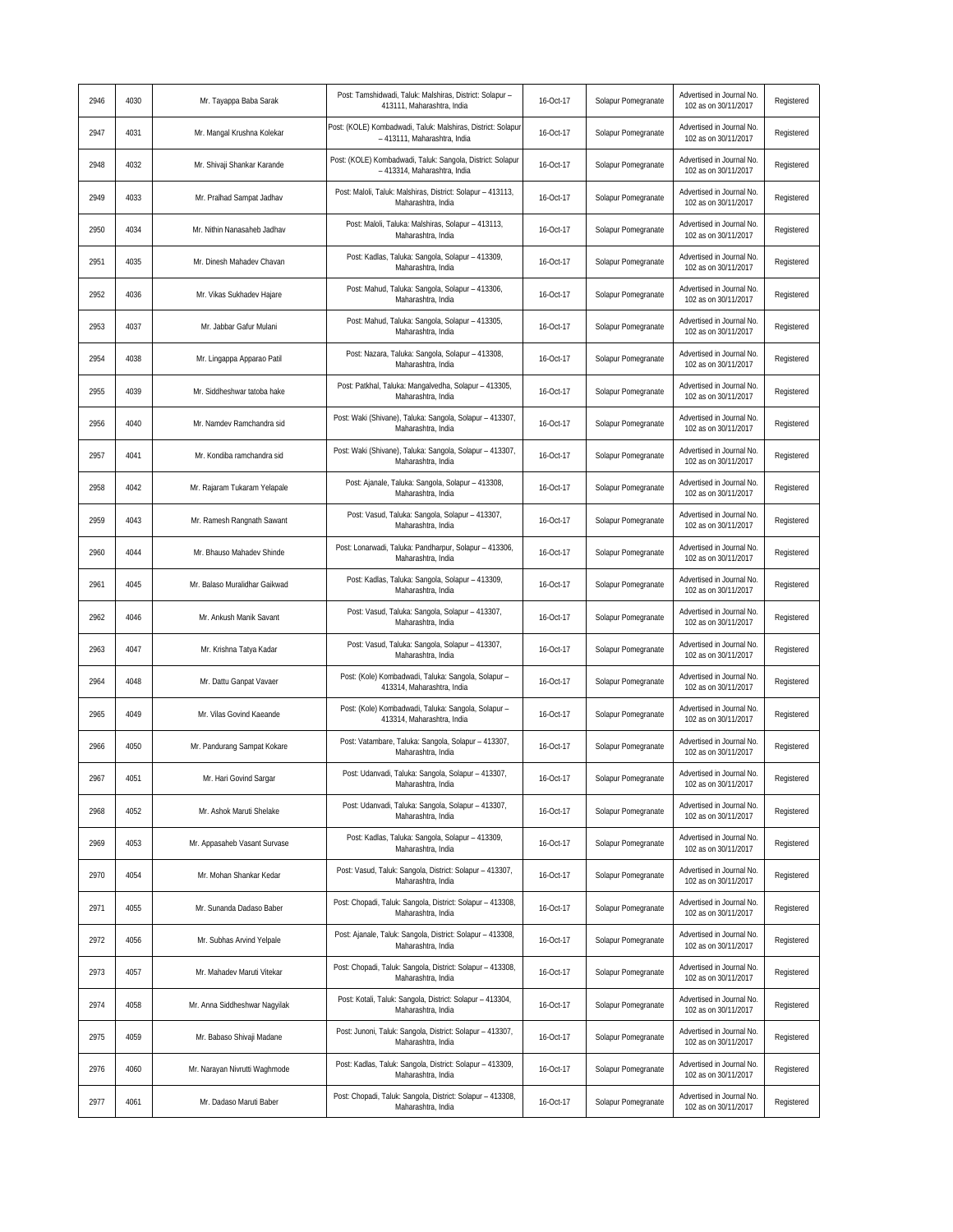| 2978 | 4062 | Mr. Shivaji Bapu Aldar            | Post: Zapachiwadi, Taluk: Sangola, District: Solapur -<br>413307, Maharashtra, India  | 16-Oct-17 | Solapur Pomegranate | Advertised in Journal No.<br>102 as on 30/11/2017 | Registered |
|------|------|-----------------------------------|---------------------------------------------------------------------------------------|-----------|---------------------|---------------------------------------------------|------------|
| 2979 | 4063 | Mr. Umesh Maruti Kolekar          | Post: Gheradi, Taluk: Sangola, District: Solapur - 413309,<br>Maharashtra, India      | 16-Oct-17 | Solapur Pomegranate | Advertised in Journal No.<br>102 as on 30/11/2017 | Registered |
| 2980 | 4064 | Mr. Samadhan Shivaji Kolekar      | Post: Buddhehal, Taluk: Sangola, District: Solapur - 413314,<br>Maharashtra, India    | 16-Oct-17 | Solapur Pomegranate | Advertised in Journal No.<br>102 as on 30/11/2017 | Registered |
| 2981 | 4065 | Mr. Namdev Nana Gadade            | Post: Gaudwadi, Taluk: Sangola, District: Solapur - 413314,<br>Maharashtra, India     | 16-Oct-17 | Solapur Pomegranate | Advertised in Journal No.<br>102 as on 30/11/2017 | Registered |
| 2982 | 4066 | Mr. Aaba Ganu Gadade              | Post: Gaudwadi, Taluk: Sangola, District: Solapur - 413314,<br>Maharashtra, India     | 16-Oct-17 | Solapur Pomegranate | Advertised in Journal No<br>102 as on 30/11/2017  | Registered |
| 2983 | 4067 | Mr. Bhimrao Mahadev Shelake       | Post: Gaighavan, Taluk: Sangola, District: Solapur - 413306,<br>Maharashtra, India    | 16-Oct-17 | Solapur Pomegranate | Advertised in Journal No.<br>102 as on 30/11/2017 | Registered |
| 2984 | 4068 | Mr. Shankar Kuber Ingole          | Post: Khilarwadi, Taluk: Sangola, District: Solapur - 413306,<br>Maharashtra, India   | 16-Oct-17 | Solapur Pomegranate | Advertised in Journal No.<br>102 as on 30/11/2017 | Registered |
| 2985 | 4069 | Mr. Mahadev Kuber Ingole          | Post: Khilarwadi, Taluk: Sangola, District: Solapur - 413306,<br>Maharashtra, India   | 16-Oct-17 | Solapur Pomegranate | Advertised in Journal No.<br>102 as on 30/11/2017 | Registered |
| 2986 | 4070 | Mr. Sanjay Suresh Kirdak          | Post: Dahigaon, Taluk: Malshiras, District: Solapur - 413111,<br>Maharashtra, India   | 16-Oct-17 | Solapur Pomegranate | Advertised in Journal No.<br>102 as on 30/11/2017 | Registered |
| 2987 | 4071 | Mr. Mahesh Gajanan Kirdak         | Post: Dahigaon, Taluk: Malshiras, District: Solapur - 413111.<br>Maharashtra, India   | 16-Oct-17 | Solapur Pomegranate | Advertised in Journal No.<br>102 as on 30/11/2017 | Registered |
| 2988 | 4072 | Mr. Vijaya Subhash Sawant         | Post: Dahigaon, Taluk: Malshiras, District: Solapur - 413111,<br>Maharashtra, India   | 16-Oct-17 | Solapur Pomegranate | Advertised in Journal No.<br>102 as on 30/11/2017 | Registered |
| 2989 | 4073 | Mr. Suman Hanumant Sawant         | Post: Dahigaon, Taluk: Malshiras, District: Solapur - 413111,<br>Maharashtra, India   | 16-Oct-17 | Solapur Pomegranate | Advertised in Journal No.<br>102 as on 30/11/2017 | Registered |
| 2990 | 4074 | Mr. Ramchandra Ranganath Misal    | Post: Pachegaon, Taluk: Sangola, District: Solapur - 413307,<br>Maharashtra, India    | 16-Oct-17 | Solapur Pomegranate | Advertised in Journal No.<br>102 as on 30/11/2017 | Registered |
| 2991 | 4075 | Mr. Balasaheb Rajaram Misal       | Post: Pachegaon, Taluk: Sangola, District: Solapur - 413307,<br>Maharashtra, India    | 16-Oct-17 | Solapur Pomegranate | Advertised in Journal No.<br>102 as on 30/11/2017 | Registered |
| 2992 | 4076 | Mr. Vaman Baburao Sawant          | Post: Dahigaon, Taluk: Sangola, District: Solapur - 413111,<br>Maharashtra, India     | 16-Oct-17 | Solapur Pomegranate | Advertised in Journal No.<br>102 as on 30/11/2017 | Registered |
| 2993 | 4077 | Mr. Dattu Hanumant Kadam          | Post: Dahigaon, Taluk: Malshiras, District: Solapur - 413109,<br>Maharashtra, India   | 16-Oct-17 | Solapur Pomegranate | Advertised in Journal No.<br>102 as on 30/11/2017 | Registered |
| 2994 | 4078 | Mr. Rajaram Vitthal Shinde        | Post: Dahigaon, Taluk: Malshiras, District: Solapur - 413109,<br>Maharashtra, India   | 16-Oct-17 | Solapur Pomegranate | Advertised in Journal No.<br>102 as on 30/11/2017 | Registered |
| 2995 | 4079 | Mr. Dashrath Vitthal Shinde       | Post: Dahigaon, Taluk: Malshiras, District: Solapur - 413109,<br>Maharashtra, India   | 16-Oct-17 | Solapur Pomegranate | Advertised in Journal No.<br>102 as on 30/11/2017 | Registered |
| 2996 | 4080 | Mr. Ravindra Madhukar Shinde      | Post: Dahigaon, Taluk: Malshiras, District: Solapur - 413109,<br>Maharashtra, India   | 16-Oct-17 | Solapur Pomegranate | Advertised in Journal No.<br>102 as on 30/11/2017 | Registered |
| 2997 | 4081 | Mr. Sachin Krushnath Shinde       | Post: Dahigaon, Taluk: Malshiras, District: Solapur - 413109,<br>Maharashtra, India   | 16-Oct-17 | Solapur Pomegranate | Advertised in Journal No.<br>102 as on 30/11/2017 | Registered |
| 2998 | 4082 | Mr. Ankush Sambhaji Shinde        | Post: Dahigaon, Taluk: Malshiras, District: Solapur - 413109,<br>Maharashtra, India   | 16-Oct-17 | Solapur Pomegranate | Advertised in Journal No.<br>102 as on 30/11/2017 | Registered |
| 2999 | 4083 | Mr. Yogesh Balkrishna Jagdale     | Post: Ajanale, Taluk: Sangola, District: Solapur - 413308,<br>Maharashtra, India      | 16-Oct-17 | Solapur Pomegranate | Advertised in Journal No.<br>102 as on 30/11/2017 | Registered |
| 3000 | 4084 | Mr. Sanjay Bajrang Shinde         | Post: Sonalwadi, Taluk: Sangola, District: Solapur - 413307,<br>Maharashtra, India    | 16-Oct-17 | Solapur Pomegranate | Advertised in Journal No.<br>102 as on 30/11/2017 | Registered |
| 3001 | 4085 | Mr. Maruti Vithoba Aldar          | Post: Naralewadi, Taluk: Sangola, District: Solapur - 413307,<br>Maharashtra, India   | 16-Oct-17 | Solapur Pomegranate | Advertised in Journal No.<br>102 as on 30/11/2017 | Registered |
| 3002 | 4086 | Mr. Dynaneshwar Ramesh Walkhinde  | Post: Naralewadi, Taluk: Sangola, District: Solapur - 413307,<br>Maharashtra, India   | 16-Oct-17 | Solapur Pomegranate | Advertised in Journal No.<br>102 as on 30/11/2017 | Registered |
| 3003 | 4087 | Mr. Pandurang Baliram Lade        | Post: Ajanale, Taluk: Sangola, District: Solapur - 413308,<br>Maharashtra, India      | 16-Oct-17 | Solapur Pomegranate | Advertised in Journal No.<br>102 as on 30/11/2017 | Registered |
| 3004 | 4088 | Mr. Balasaheb Vishwanath Deshmukh | Post: Kasegao, Taluk: Pandharpur, District: Solapur -<br>413304, Maharashtra, India   | 16-Oct-17 | Solapur Pomegranate | Advertised in Journal No.<br>102 as on 30/11/2017 | Registered |
| 3005 | 4089 | Mr. Sdashiv Rajaram Kambale       | Post: Mahud, Taluk: Sangola, District: Solapur - 413306,<br>Maharashtra, India        | 16-Oct-17 | Solapur Pomegranate | Advertised in Journal No.<br>102 as on 30/11/2017 | Registered |
| 3006 | 4090 | Mr. Mahavir Manikchand Gandhi     | Post: Mahud, Taluk: Sangola, District: Solapur - 413307,<br>Maharashtra, India        | 16-Oct-17 | Solapur Pomegranate | Advertised in Journal No.<br>102 as on 30/11/2017 | Registered |
| 3007 | 4091 | Mr. Arvind Damu Metkari           | Post: Mahud, Taluk: Sangola, District: Solapur - 413307,<br>Maharashtra, India        | 16-Oct-17 | Solapur Pomegranate | Advertised in Journal No.<br>102 as on 30/11/2017 | Registered |
| 3008 | 4092 | Mr. Namdev Nivrutti Bandger       | Post: Ch. Mahud Taluk: Sangola, District: Solapur - 413307,<br>Maharashtra, India     | 16-Oct-17 | Solapur Pomegranate | Advertised in Journal No.<br>102 as on 30/11/2017 | Registered |
| 3009 | 4093 | Mr. Bapu Dhula Shinde             | Post: Lonarwadi, Taluk: Pandharpur, District: Solapur -<br>413304, Maharashtra, India | 16-Oct-17 | Solapur Pomegranate | Advertised in Journal No.<br>102 as on 30/11/2017 | Registered |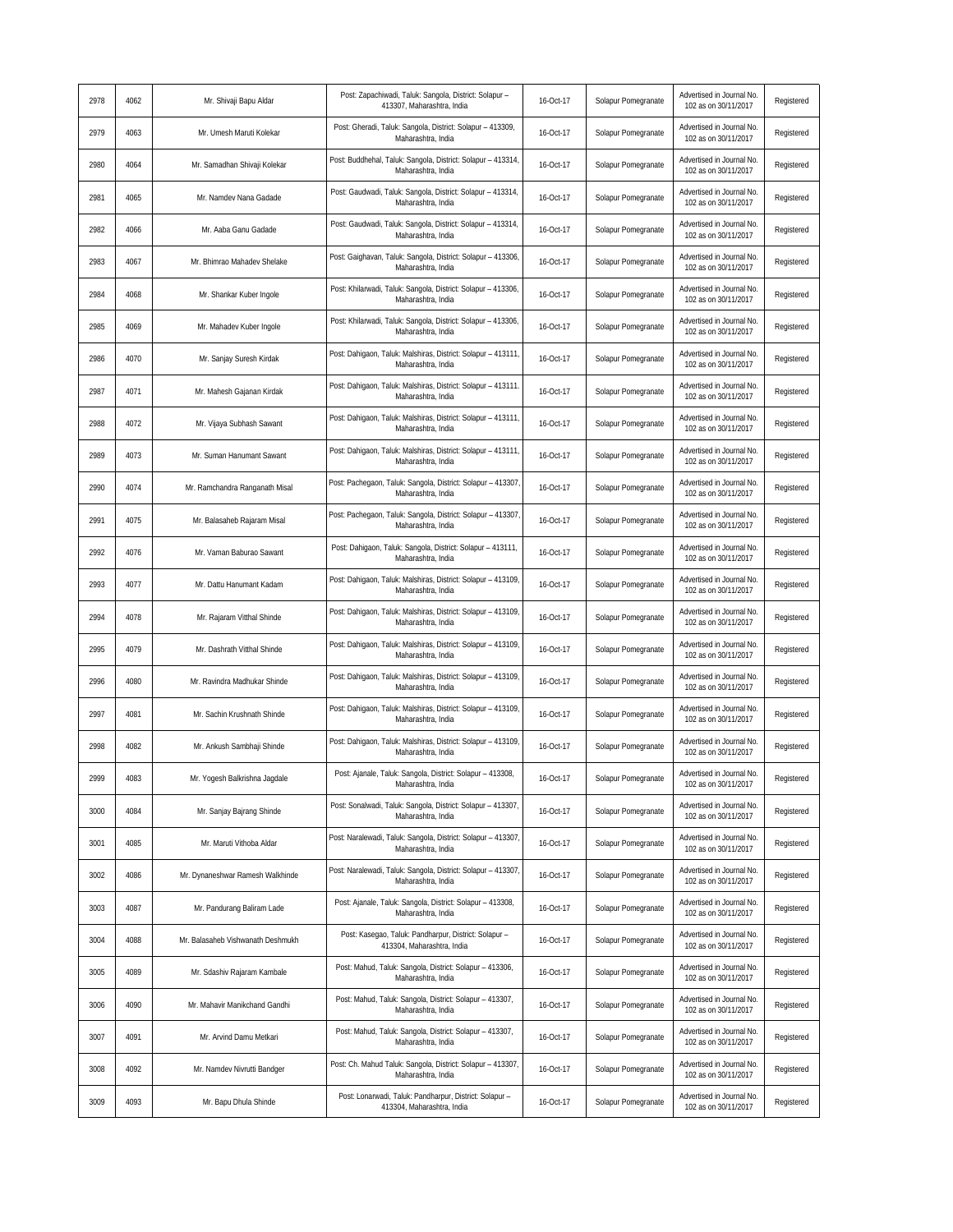| 3010 | 4094 | Mr. Mahadev Damodar Chavan       | Post: Watambare, Taluk: Sangola, District: Solapur - 413307,<br>Maharashta, India      | 16-Oct-17 | Solapur Pomegranate | Advertised in Journal No.<br>102 as on 30/11/2017 | Registered |
|------|------|----------------------------------|----------------------------------------------------------------------------------------|-----------|---------------------|---------------------------------------------------|------------|
| 3011 | 4095 | Mr. Sukhdev Damodar Chavan       | Post: Watambare, Taluk: Sangola, District: Solapur - 413307,<br>Maharashta, India      | 16-Oct-17 | Solapur Pomegranate | Advertised in Journal No.<br>102 as on 30/11/2017 | Registered |
| 3012 | 4096 | Mr. Dattatray Damodaddr Chavan   | Post: Watambare, Taluk: Sangola, District: Solapur - 413307<br>Maharashta, India       | 16-Oct-17 | Solapur Pomegranate | Advertised in Journal No.<br>102 as on 30/11/2017 | Registered |
| 3013 | 4097 | Mr. Haridas Namdev Shevatekar    | Post: Mahud, Taluk: Sangola, District: Solapur - 413306,<br>Maharashta, India          | 16-Oct-17 | Solapur Pomegranate | Advertised in Journal No.<br>102 as on 30/11/2017 | Registered |
| 3014 | 4098 | Mr. Nilesh Subhash Kamble        | Post: Mahud, Taluk: Sangola, District: Solapur - 413306,<br>Maharashta, India          | 16-Oct-17 | Solapur Pomegranate | Advertised in Journal No.<br>102 as on 30/11/2017 | Registered |
| 3015 | 4099 | Mr. Prashant Panditrao Dongare   | Post: Gadegao, Taluk: Pandharpur, District: Solapur -<br>413304. Maharashta. India     | 16-Oct-17 | Solapur Pomegranate | Advertised in Journal No.<br>102 as on 30/11/2017 | Registered |
| 3016 | 4100 | Mr. Subhadra Vasant Misal        | Post: Pachegao, Taluk: Sangola, District: Solapur - 413307,<br>Maharashta, India       | 16-Oct-17 | Solapur Pomegranate | Advertised in Journal No.<br>102 as on 30/11/2017 | Registered |
| 3017 | 4101 | Mr. Dattatray Bhagwan Kolvale    | Post:Ajanale, Taluk: Sangola, District: Solapur - 413308,<br>Maharashta, India         | 16-Oct-17 | Solapur Pomegranate | Advertised in Journal No.<br>102 as on 30/11/2017 | Registered |
| 3018 | 4102 | Mr. Santosh Hiradas Kolwale      | Post: Ajanale, Taluk: Sangola, District: Solapur - 413308,<br>Maharashta, India        | 16-Oct-17 | Solapur Pomegranate | Advertised in Journal No.<br>102 as on 30/11/2017 | Registered |
| 3019 | 4103 | Mr. Mohan Dnyanoba Yelpale       | Post: Ajanale, Taluk: Sangola, District: Solapur - 413308,<br>Maharashta, India        | 16-Oct-17 | Solapur Pomegranate | Advertised in Journal No.<br>102 as on 30/11/2017 | Registered |
| 3020 | 4104 | Mr. Appaso Pandurang Bandgar     | Post: Ch. Mahud, Taluk: Sangola, District: Solapur - 413306,<br>Maharashta, India      | 16-Oct-17 | Solapur Pomegranate | Advertised in Journal No.<br>102 as on 30/11/2017 | Registered |
| 3021 | 4105 | Mr. Tukaram Sudam Pawar          | Post: Waki Sh, Taluk: Sangola, District: Solapur - 413307,<br>Maharashta, India        | 16-Oct-17 | Solapur Pomegranate | Advertised in Journal No.<br>102 as on 30/11/2017 | Registered |
| 3022 | 4106 | Mr. Narayan Nivrutti Katkar      | Post: Waki Sh, Taluk: Sangola, District: Solapur - 413307,<br>Maharashta, India        | 16-Oct-17 | Solapur Pomegranate | Advertised in Journal No.<br>102 as on 30/11/2017 | Registered |
| 3023 | 4107 | Mr. Sadashiv Eknath Salgar       | Post: Kothale, Taluk: Mohol, District: Solapur - 413310,<br>Maharashta, India          | 16-Oct-17 | Solapur Pomegranate | Advertised in Journal No.<br>102 as on 30/11/2017 | Registered |
| 3024 | 4108 | Mr. Maruti Vithoba Nale          | Post: Purandawade, Taluk: Malshiras, District: Solapur -<br>413111, Maharashta, India  | 16-Oct-17 | Solapur Pomegranate | Advertised in Journal No.<br>102 as on 30/11/2017 | Registered |
| 3025 | 4109 | Mr. Sopan Vithoba Nale           | Post: Purandawade, Taluk: Malshiras, District: Solapur -<br>413111, Maharashta, India  | 16-Oct-17 | Solapur Pomegranate | Advertised in Journal No.<br>102 as on 30/11/2017 | Registered |
| 3026 | 4110 | Mr. Prabhakar Vankynka Pandhare  | Post: Natepute, Taluk: Malshiras, District: Solapur - 413109,<br>Maharashta, India     | 16-Oct-17 | Solapur Pomegranate | Advertised in Journal No.<br>102 as on 30/11/2017 | Registered |
| 3027 | 4111 | Mr. Shivaji Pandurang Navale     | Post: Ekhatpur, Taluk: Sangola, District: Solapur - 413307,<br>Maharashta, India       | 16-Oct-17 | Solapur Pomegranate | Advertised in Journal No.<br>102 as on 30/11/2017 | Registered |
| 3028 | 4112 | Mr. Ilahil Samsher Mujawar       | Post: Manjari, Taluk: Sangola, District: Solapur - 413317,<br>Maharashta, India        | 16-Oct-17 | Solapur Pomegranate | Advertised in Journal No.<br>102 as on 30/11/2017 | Registered |
| 3029 | 4113 | Mr. Bhagwat Uttam Pawar          | Post: Tamshid Wadi, Taluk: Malshiras, District: Solapur -<br>413111, Maharashta, India | 16-Oct-17 | Solapur Pomegranate | Advertised in Journal No.<br>102 as on 30/11/2017 | Registered |
| 3030 | 4114 | Mr. Dyandev Bhagwan Karche       | Post: Jadhavwadi, Taluk: Malshiras, District: Solapur -<br>413109, Maharashtra, India  | 16-Oct-17 | Solapur Pomegranate | Advertised in Journal No.<br>102 as on 30/11/2017 | Registered |
| 3031 | 4115 | Mr. Vitthal Bhagwan Karche       | Post: Jadhavwadi, Taluk: Malshiras, District: Solapur -<br>413109, Maharashtra, India  | 16-Oct-17 | Solapur Pomegranate | Advertised in Journal No.<br>102 as on 30/11/2017 | Registered |
| 3032 | 4116 | Mr. Mahadev Keshav Gend          | Post: Jadhavwadi, Taluk: Malshiras, District: Solapur -<br>413109                      | 16-Oct-17 | Solapur Pomegranate | Advertised in Journal No.<br>102 as on 30/11/2017 | Registered |
| 3033 | 4117 | Mr. Shivaji Bhagwan Karche       | Post: Jadhavwadi, Taluk: Malshiras, District: Solapur -<br>413109                      | 16-Oct-17 | Solapur Pomegranate | Advertised in Journal No.<br>102 as on 30/11/2017 | Registered |
| 3034 | 4118 | Mr. Murlidhar Piraji Shinde      | Post: Bhalawani, Taluk: Pandharpur, District: Solapur -<br>413310                      | 16-Oct-17 | Solapur Pomegranate | Advertised in Journal No.<br>102 as on 30/11/2017 | Registered |
| 3035 | 4119 | Mr. Arun Bhagwan Nagane          | Post: Mahud, Taluk: Sangola, District: Solapur - 413306                                | 16-Oct-17 | Solapur Pomegranate | Advertised in Journal No.<br>102 as on 30/11/2017 | Registered |
| 3036 | 4120 | Mr. Motiram Hariba Lawate        | Post: Mahud, Taluk: Sangola, District: Solapur - 413306                                | 16-Oct-17 | Solapur Pomegranate | Advertised in Journal No.<br>102 as on 30/11/2017 | Registered |
| 3037 | 4121 | Mr. Sanjay Ramchandra Yelmar     | Post: Mahud, Taluk: Sangola, District: Solapur - 413306                                | 16-Oct-17 | Solapur Pomegranate | Advertised in Journal No.<br>102 as on 30/11/2017 | Registered |
| 3038 | 4122 | Mr. Laxman Pandharinath Waghmode | Post: Tamshidwadi, Taluk: Malshiras, District: Solapur -<br>413109                     | 16-Oct-17 | Solapur Pomegranate | Advertised in Journal No.<br>102 as on 30/11/2017 | Registered |
| 3039 | 4123 | Mr. Bhiva Manik Narute           | Post: Tamshidwadi, Taluk: Malshiras, District: Solapur -<br>413109                     | 16-Oct-17 | Solapur Pomegranate | Advertised in Journal No.<br>102 as on 30/11/2017 | Registered |
| 3040 | 4124 | Mr. Vijay Mahadev Narute         | Post: Tamshidwadi, Taluk: Malshiras, District: Solapur -<br>413109                     | 16-Oct-17 | Solapur Pomegranate | Advertised in Journal No.<br>102 as on 30/11/2017 | Registered |
| 3041 | 4125 | Mr. Vishnu Pandurang Waghmode    | Post: Tamshidwadi, Taluk: Malshiras, District: Solapur -<br>413109                     | 16-Oct-17 | Solapur Pomegranate | Advertised in Journal No.<br>102 as on 30/11/2017 | Registered |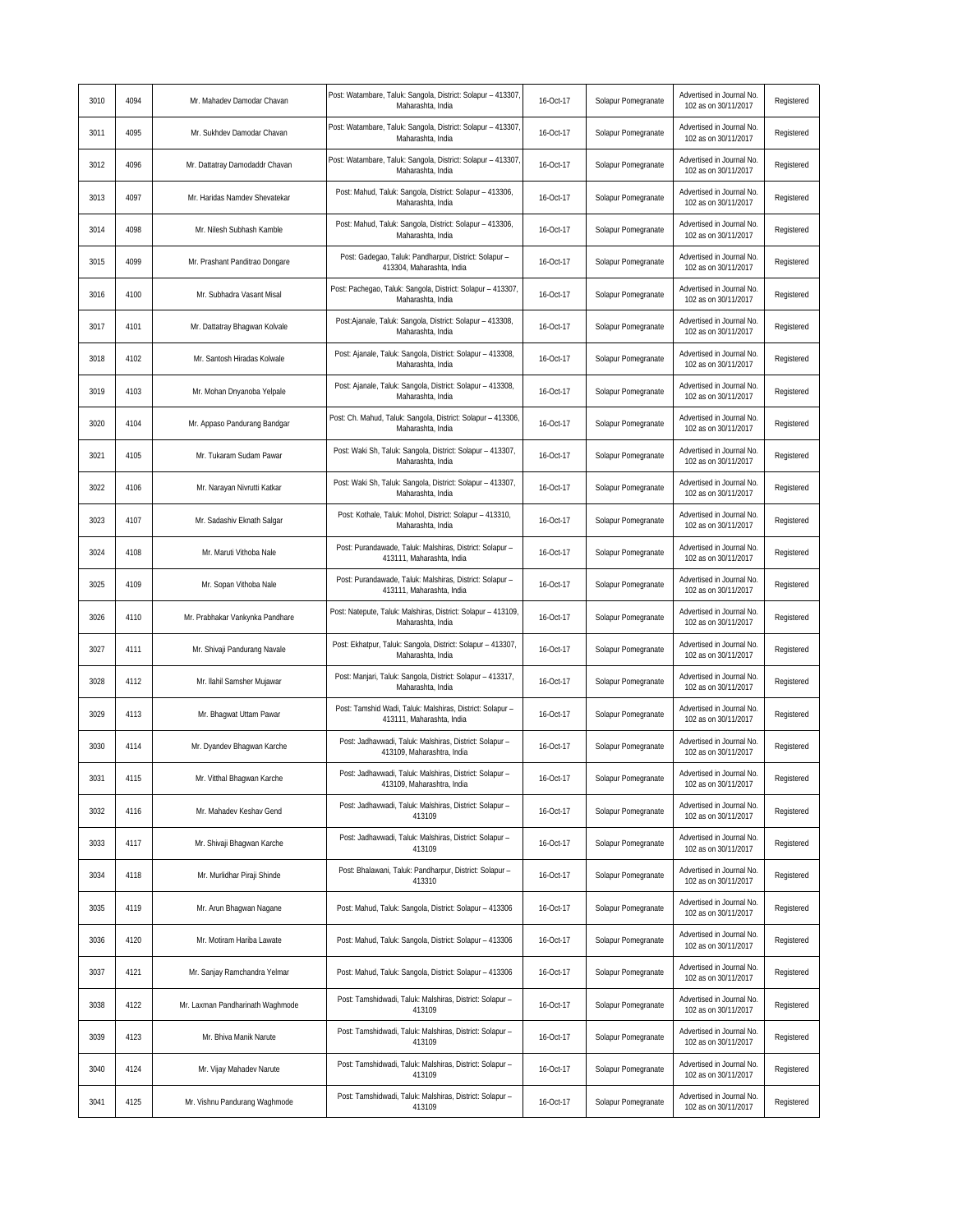| 3042 | 4126 | Mr. Gurunath Khandu Waghmode    | Post: Tamshidwadi, Taluk: Malshiras, District: Solapur -<br>413109 | 16-Oct-17 | Solapur Pomegranate | Advertised in Journal No.<br>102 as on 30/11/2017 | Registered |
|------|------|---------------------------------|--------------------------------------------------------------------|-----------|---------------------|---------------------------------------------------|------------|
| 3043 | 4127 | Mr. Ajit Maruti Mane            | Post: Bamani, Taluk: Sangola, District: Solapur - 413307           | 16-Oct-17 | Solapur Pomegranate | Advertised in Journal No.<br>102 as on 30/11/2017 | Registered |
| 3044 | 4128 | Mr. Dhananjay Bhimrao Sawant    | Post: Mandave, Taluk: Malshiras, District: Solapur - 413111        | 16-Oct-17 | Solapur Pomegranate | Advertised in Journal No<br>102 as on 30/11/2017  | Registered |
| 3045 | 4129 | Mr. Madhukar Laxman Aasabe      | Post: Mahud, Taluk: Sangola, District: Solapur - 413306            | 16-Oct-17 | Solapur Pomegranate | Advertised in Journal No.<br>102 as on 30/11/2017 | Registered |
| 3046 | 4130 | Mr. Amol Ambadas Gaikwad        | Post: Kadlas, Taluk: Sangola, District: Solapur - 413309           | 16-Oct-17 | Solapur Pomegranate | Advertised in Journal No.<br>102 as on 30/11/2017 | Registered |
| 3047 | 4131 | Mr. Maktum Yashin Mulani        | Post: Mahud, Taluk: Sangola, District: Solapur - 413306            | 16-Oct-17 | Solapur Pomegranate | Advertised in Journal No.<br>102 as on 30/11/2017 | Registered |
| 3048 | 4132 | Mr. Mansingh Sukhadev Babar     | Post: Manegao, Taluk: Sangola, District: Solapur - 413307          | 16-Oct-17 | Solapur Pomegranate | Advertised in Journal No.<br>102 as on 30/11/2017 | Registered |
| 3049 | 4133 | Mr. Baburao Ramchandra Gaikwad  | Post: Kadlas, Taluk: Sangola, District: Solapur - 413307           | 16-Oct-17 | Solapur Pomegranate | Advertised in Journal No.<br>102 as on 30/11/2017 | Registered |
| 3050 | 4134 | Mr. Ankush Ramchandra Gaikwad   | Post: Kadlas, Taluk: Sangola, District: Solapur - 413307           | 16-Oct-17 | Solapur Pomegranate | Advertised in Journal No<br>102 as on 30/11/2017  | Registered |
| 3051 | 4135 | Mr. Popat Prabhu Ghule          | Post: Kadlas, Taluk: Sangola, District: Solapur - 413307           | 16-Oct-17 | Solapur Pomegranate | Advertised in Journal No.<br>102 as on 30/11/2017 | Registered |
| 3052 | 4136 | Mr. Mahadev Aba Gadade          | Post: Junoni, Taluk: Sangola, District: Solapur - 413307           | 16-Oct-17 | Solapur Pomegranate | Advertised in Journal No.<br>102 as on 30/11/2017 | Registered |
| 3053 | 4137 | Mr. Sanjay Shivram Bajare       | Post: Mahud, Taluk: Sangola, District: Solapur - 413306            | 16-Oct-17 | Solapur Pomegranate | Advertised in Journal No.<br>102 as on 30/11/2017 | Registered |
| 3054 | 4138 | Mr. Balu Bapu Mahajan           | Post: Mahud, Taluk: Sangola, District: Solapur - 413306            | 16-Oct-17 | Solapur Pomegranate | Advertised in Journal No.<br>102 as on 30/11/2017 | Registered |
| 3055 | 4139 | Mr. Amol Sudhakar Mahajan       | Post: Mahud, Taluk: Sangola, District: Solapur - 413306            | 16-Oct-17 | Solapur Pomegranate | Advertised in Journal No.<br>102 as on 30/11/2017 | Registered |
| 3056 | 4140 | Mr. Dhananjay Narayan Khandekar | Post: Mahud, Taluk: Sangola, District: Solapur - 413306            | 16-Oct-17 | Solapur Pomegranate | Advertised in Journal No.<br>102 as on 30/11/2017 | Registered |
| 3057 | 4141 | Mr. Pandurang Krushna Khatake   | Post: Vasud, Taluk: Sangola, District: Solapur - 413307            | 16-Oct-17 | Solapur Pomegranate | Advertised in Journal No.<br>102 as on 30/11/2017 | Registered |
| 3058 | 4142 | Mr. Annaso Ganpati Sargar       | Post: Nazare, Taluk: Sangola, District: Solapur - 413308           | 16-Oct-17 | Solapur Pomegranate | Advertised in Journal No.<br>102 as on 30/11/2017 | Registered |
| 3059 | 4143 | Mr. Mahadev Aapa Adate          | Post: Nazare, Taluk: Sangola, District: Solapur - 413308           | 16-Oct-17 | Solapur Pomegranate | Advertised in Journal No.<br>102 as on 30/11/2017 | Registered |
| 3060 | 4144 | Mr. Hariba Jivana Karande       | Post: Kole, Taluk: Sangola, District: Solapur - 413307             | 16-Oct-17 | Solapur Pomegranate | Advertised in Journal No.<br>102 as on 30/11/2017 | Registered |
| 3061 | 4145 | Mr. Aananda Tukaram More        | Post: Gadegao, Taluk: Pandharpur, District: Solapur - 413304       | 16-Oct-17 | Solapur Pomegranate | Advertised in Journal No.<br>102 as on 30/11/2017 | Registered |
| 3062 | 4146 | Mr. Amol Tukaram More           | Post: Gadegao, Taluk: Pandharpur, District: Solapur - 413304       | 16-Oct-17 | Solapur Pomegranate | Advertised in Journal No.<br>102 as on 30/11/2017 | Registered |
| 3063 | 4147 | Mr. Atul Prabhakar Bagal        | Post: Gadegao, Taluk: Pandharpur, District: Solapur - 413304       | 16-Oct-17 | Solapur Pomegranate | Advertised in Journal No.<br>102 as on 30/11/2017 | Registered |
| 3064 | 4148 | Mr. Kuber Vasant Bagal          | Post: Palashi, Taluk: Pandharpur, District: Solapur - 413304       | 16-Oct-17 | Solapur Pomegranate | Advertised in Journal No.<br>102 as on 30/11/2017 | Registered |
| 3065 | 4149 | Mr. Madhukar Tukaram Yelpale    | Post: Ajanale, Taluk: Sangola, District: Solapur - 413308          | 16-Oct-17 | Solapur Pomegranate | Advertised in Journal No.<br>102 as on 30/11/2017 | Registered |
| 3066 | 4150 | Mr. Sanjay Vsant Pawar          | Post: Watambare, Taluk: Sangola, District: Solapur - 413307        | 16-Oct-17 | Solapur Pomegranate | Advertised in Journal No.<br>102 as on 30/11/2017 | Registered |
| 3067 | 4151 | Mr. Ravso Babaso Chougule       | Post: Nazare, Taluk: Sangola, District: Solapur - 413308           | 16-Oct-17 | Solapur Pomegranate | Advertised in Journal No.<br>102 as on 30/11/2017 | Registered |
| 3068 | 4152 | Mr. Bhanudas Mahadev Bhehare    | Post: Chincholi, Taluk: Sangola, District: Solapur - 413307        | 16-Oct-17 | Solapur Pomegranate | Advertised in Journal No.<br>102 as on 30/11/2017 | Registered |
| 3069 | 4153 | Mr. Aana Sadashiv Bhehare       | Post: Chincholi, Taluk: Sangola, District: Solapur - 413307        | 16-Oct-17 | Solapur Pomegranate | Advertised in Journal No.<br>102 as on 30/11/2017 | Registered |
| 3070 | 4154 | Mr. Pradip Govind Tate          | Post: Mahud, Taluk: Sangola, District: Solapur - 413306            | 16-Oct-17 | Solapur Pomegranate | Advertised in Journal No.<br>102 as on 30/11/2017 | Registered |
| 3071 | 4155 | Mr. Dattatray Shankar Nagane    | Post: Mahud, Taluk: Sangola, District: Solapur - 413306            | 16-Oct-17 | Solapur Pomegranate | Advertised in Journal No.<br>102 as on 30/11/2017 | Registered |
| 3072 | 4156 | Mr. Dilip Shivaji Nagane        | Post: Mahud, Taluk: Sangola, District: Solapur - 413306            | 16-Oct-17 | Solapur Pomegranate | Advertised in Journal No.<br>102 as on 30/11/2017 | Registered |
| 3073 | 4157 | Mr. Dadaso Nivrutti Kolekar     | Post: Kole, Taluk: Sangola, District: Solapur - 413314             | 16-Oct-17 | Solapur Pomegranate | Advertised in Journal No.<br>102 as on 30/11/2017 | Registered |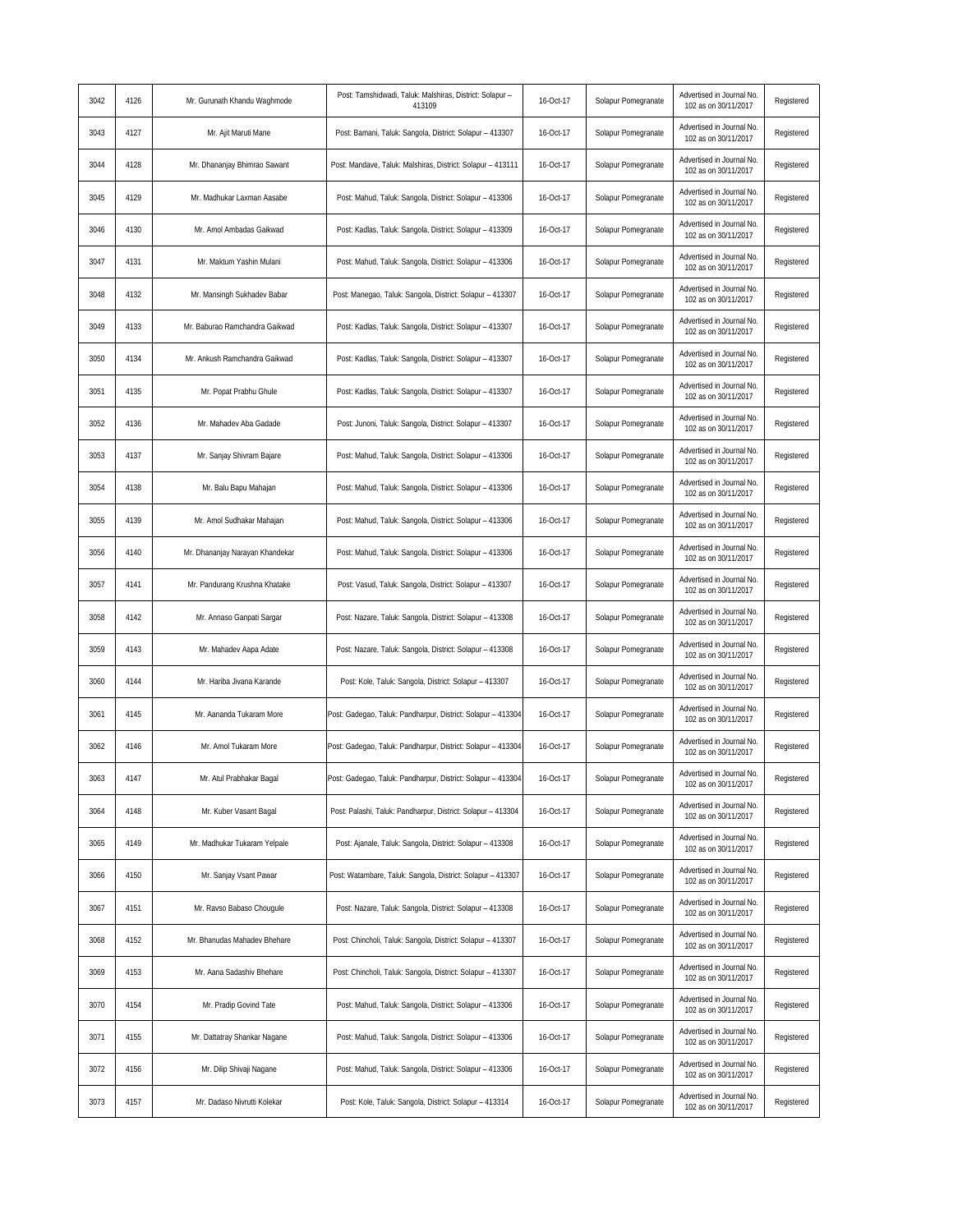| 3074 | 4158 | Mr. Dattatray Rajaram Naagane   | Post: Khilarwadi, Taluk: Sangola, District: Solapur - 413307         | 16-Oct-17 | Solapur Pomegranate | Advertised in Journal No<br>102 as on 30/11/2017  | Registered |
|------|------|---------------------------------|----------------------------------------------------------------------|-----------|---------------------|---------------------------------------------------|------------|
| 3075 | 4159 | Mr. Jaganath Ekhnath Waghmode   | Post: Bhamburdi, Taluk: Malshiras, District: Solapur - 413107        | 16-Oct-17 | Solapur Pomegranate | Advertised in Journal No.<br>102 as on 30/11/2017 | Registered |
| 3076 | 4160 | Mr. Chaya Shankar Waghmode      | Post: Bhamburdi, Taluk: Malshiras, District: Solapur - 413107        | 16-Oct-17 | Solapur Pomegranate | Advertised in Journal No.<br>102 as on 30/11/2017 | Registered |
| 3077 | 4161 | Mr. Raju Udhav Yelpale          | Post: Ajanale, Taluk: Sangola, District: Solapur - 413308            | 16-Oct-17 | Solapur Pomegranate | Advertised in Journal No.<br>102 as on 30/11/2017 | Registered |
| 3078 | 4162 | Mr. Balasaheb Tukaram Yadav     | Post: Chopadi, Taluk: Sangola, District: Solapur - 413308            | 16-Oct-17 | Solapur Pomegranate | Advertised in Journal No.<br>102 as on 30/11/2017 | Registered |
| 3079 | 4163 | Mr. Maruti Yeda Babar           | Post: Chopadi, Taluk: Sangola, District: Solapur - 413308            | 16-Oct-17 | Solapur Pomegranate | Advertised in Journal No.<br>102 as on 30/11/2017 | Registered |
| 3080 | 4164 | Mr. Jalindar Vishwanath Babar   | Post: Chopadi, Taluk: Sangola, District: Solapur - 413308            | 16-Oct-17 | Solapur Pomegranate | Advertised in Journal No.<br>102 as on 30/11/2017 | Registered |
| 3081 | 4165 | Mr. Dattatray Arjun Chougule    | Post: Mahud, Taluk: Sangola, District: Solapur - 413306              | 16-Oct-17 | Solapur Pomegranate | Advertised in Journal No.<br>102 as on 30/11/2017 | Registered |
| 3082 | 4166 | Mr. Ramchandra Pandurang Shinde | Post: Khilarwadi, Taluk: Sangola, District: Solapur - 413307         | 16-Oct-17 | Solapur Pomegranate | Advertised in Journal No.<br>102 as on 30/11/2017 | Registered |
| 3083 | 4167 | Mr. Sachin Ashok Yelmar         | Post: Mahud, Taluk: Sangola, District: Solapur - 413306              | 16-Oct-17 | Solapur Pomegranate | Advertised in Journal No.<br>102 as on 30/11/2017 | Registered |
| 3084 | 4168 | Mr. Jaganath Ramchandra Kedar   | Post: Vasud, Taluk: Sangola, District: Solapur - 413307              | 16-Oct-17 | Solapur Pomegranate | Advertised in Journal No.<br>102 as on 30/11/2017 | Registered |
| 3085 | 4169 | Mr. Mahesh Dttatray Patil       | Post: Ch. Mahud, Taluk: Sangola, District: Solapur - 413306          | 16-Oct-17 | Solapur Pomegranate | Advertised in Journal No.<br>102 as on 30/11/2017 | Registered |
| 3086 | 4170 | Mr. Tanaji Govind Misal         | Post: Pachegao, Taluk: Sangola, District: Solapur - 413307           | 16-Oct-17 | Solapur Pomegranate | Advertised in Journal No.<br>102 as on 30/11/2017 | Registered |
| 3087 | 4171 | Mr. Yasmeen Shahir Mulani       | Post: Mahud, Taluk: Sangola, District: Solapur - 413306              | 16-Oct-17 | Solapur Pomegranate | Advertised in Journal No.<br>102 as on 30/11/2017 | Registered |
| 3088 | 4172 | Mr. Biraso Pandurang Burale     | Post: Medshingi, Taluk: Sangola, District: Solapur - 413307          | 16-Oct-17 | Solapur Pomegranate | Advertised in Journal No.<br>102 as on 30/11/2017 | Registered |
| 3089 | 4173 | Mr. Malhari Ramchandra Bhujbal  | Post: Sadashivnagar, Taluk: Malshiras, District: Solapur -<br>413111 | 16-Oct-17 | Solapur Pomegranate | Advertised in Journal No.<br>102 as on 30/11/2017 | Registered |
| 3090 | 4174 | Mr. Vikas Tukaram Deshmukh      | Post: Kasegaon, Taluk: Pandharpur, District: Solapur -<br>413304     | 19-Oct-17 | Solapur Pomegranate | Advertised in Journal No.<br>102 as on 30/11/2017 | Registered |
| 3091 | 4175 | Mr. Suraj Tanajirao Deshmukh    | Post: Kasegaon, Taluk: Pandharpur, District: Solapur -<br>413304     | 19-Oct-17 | Solapur Pomegranate | Advertised in Journal No.<br>102 as on 30/11/2017 | Registered |
| 3092 | 4176 | Mr. Laxman Dyneshwar Deshmukh   | Post: Kasegaon, Taluk: Pandharpur, District: Solapur -<br>413304     | 19-Oct-17 | Solapur Pomegranate | Advertised in Journal No.<br>102 as on 30/11/2017 | Registered |
| 3093 | 4177 | Mr. Ajit Khashaba Pawar         | Post: Kasegaon, Taluk: Pandharpur, District: Solapur -<br>413304     | 19-Oct-17 | Solapur Pomegranate | Advertised in Journal No<br>102 as on 30/11/2017  | Registered |
| 3094 | 4178 | Mr. Vikas Jaysing Jamadade      | Post: Anawali, Taluk: Pandharpur, District: Solapur - 413304         | 19-Oct-17 | Solapur Pomegranate | Advertised in Journal No.<br>102 as on 30/11/2017 | Registered |
| 3095 | 4179 | Mr. Manikrao Ramchandra Bhujbal | Post: Sadashivnagar, Taluk: Malshiras, District: Solapur -<br>413111 | 19-Oct-17 | Solapur Pomegranate | Advertised in Journal No.<br>102 as on 30/11/2017 | Registered |
| 3096 | 4180 | Mr. Manik Laxman Jagtap         | Post: Manjari, Taluk: Sangola, District: Solapur - 413307            | 20-Oct-17 | Solapur Pomegranate | Advertised in Journal No<br>102 as on 30/11/2017  | Registered |
| 3097 | 4181 | Mr. Anil Nivrutti Khade         | Post: Mahud, Taluk: Sangola, District: Solapur - 413306              | 20-Oct-17 | Solapur Pomegranate | Advertised in Journal No.<br>102 as on 30/11/2017 | Registered |
| 3098 | 4182 | Mr. Subhash Eknath Sid          | Post: Waki (s), Taluk: Sangola, District: Solapur - 413307           | 20-Oct-17 | Solapur Pomegranate | Advertised in Journal No.<br>102 as on 30/11/2017 | Registered |
| 3099 | 4183 | Mr. Sanjay Vasudev Nagane       | Post: Mahud, Taluk: Sangola, District: Solapur - 413306              | 20-Oct-17 | Solapur Pomegranate | Advertised in Journal No.<br>102 as on 30/11/2017 | Registered |
| 3100 | 4184 | Mr. Shidheshwar Shripati Sid    | Post: Waki (shivane), Taluk: Sangola, District: Solapur -<br>413307  | 20-Oct-17 | Solapur Pomegranate | Advertised in Journal No.<br>102 as on 30/11/2017 | Registered |
| 3101 | 4185 | Mr. Shrishali Annasaheb Giram   | Post: Solapur, Taluk: Solapur, District: Solapur - 413002            | 20-Oct-17 | Solapur Pomegranate | Advertised in Journal No.<br>102 as on 30/11/2017 | Registered |
| 3102 | 4186 | Mr. Manohar Ganpat Lawate       | Post: Mahud, Taluk: Sangola, District: Solapur - 413306              | 20-Oct-17 | Solapur Pomegranate | Advertised in Journal No.<br>102 as on 30/11/2017 | Registered |
| 3103 | 4187 | Mr. Jagadish Aananta Sutar      | Post: Mahud, Taluk: Sangola, District: Solapur - 413306              | 20-Oct-17 | Solapur Pomegranate | Advertised in Journal No.<br>102 as on 30/11/2017 | Registered |
| 3104 | 4188 | Mr. Sharfuddin Tayyab Mulani    | Post: Mahud, Taluk: Sangola, District: Solapur - 413306              | 20-Oct-17 | Solapur Pomegranate | Advertised in Journal No.<br>102 as on 30/11/2017 | Registered |
| 3105 | 4189 | Mr. Baba Fajal Mulani           | Post: Mahud, Taluk: Sangola, District: Solapur - 413306              | 20-Oct-17 | Solapur Pomegranate | Advertised in Journal No.<br>102 as on 30/11/2017 | Registered |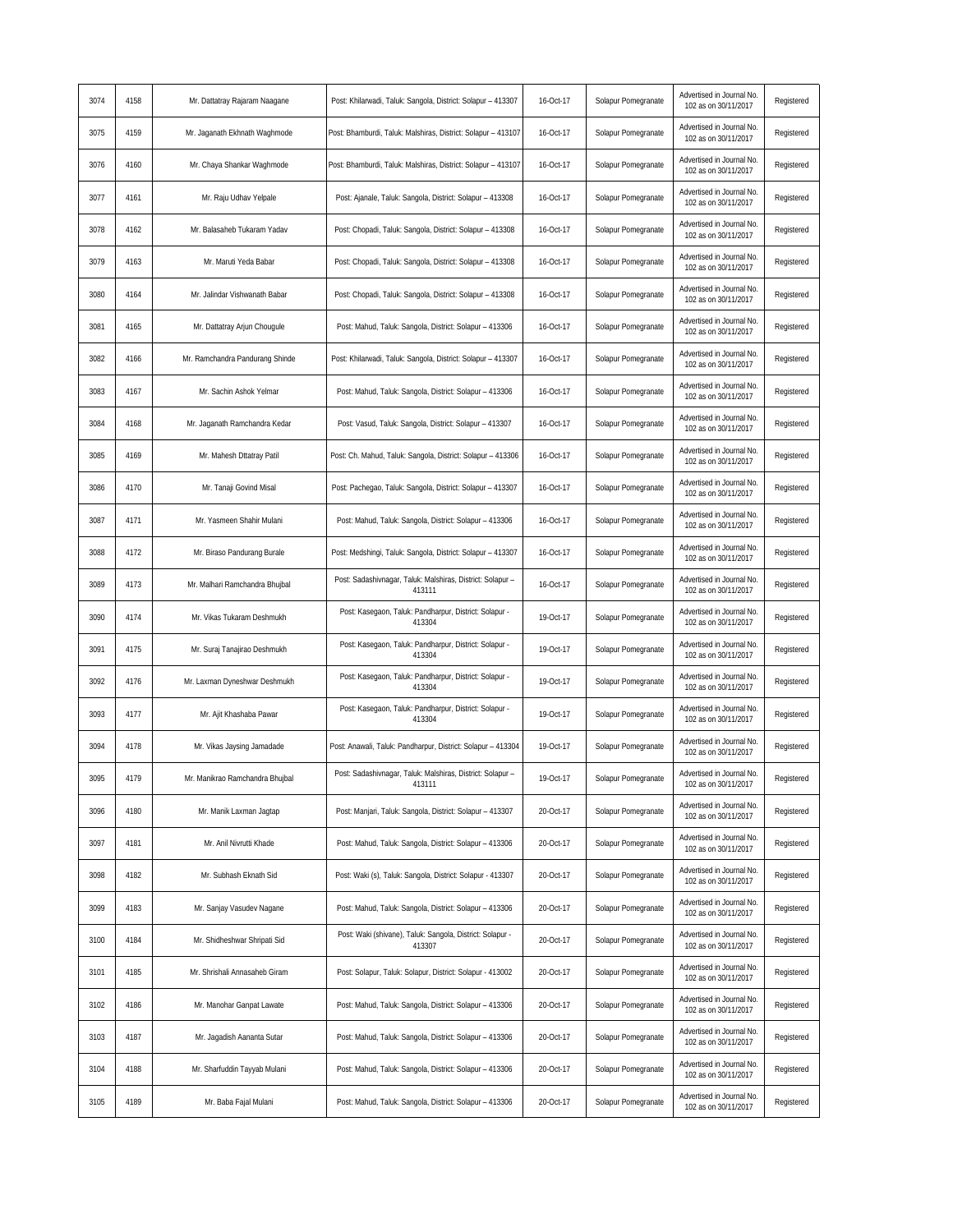| 3106 | 4190 | Mr. Rajmahamad Fajal Mulani                                                                                   | Post: Mahud, Taluk: Sangola, District: Solapur - 413306              | 20-Oct-17 | Solapur Pomegranate | Advertised in Journal No.<br>102 as on 30/11/2017  | Registered |
|------|------|---------------------------------------------------------------------------------------------------------------|----------------------------------------------------------------------|-----------|---------------------|----------------------------------------------------|------------|
| 3107 | 4191 | Mr. Sanjay Bhimrao Patil                                                                                      | Post: Anakadhal, Taluk: Sangola, District: Solapur - 413307          | 20-Oct-17 | Solapur Pomegranate | Advertised in Journal No.<br>102 as on 30/11/2017  | Registered |
| 3108 | 4192 | Mr. Santaji Shivaji Babar                                                                                     | Post: Akola, Taluk: Sangola, District: Solapur - 413307              | 20-Oct-17 | Solapur Pomegranate | Advertised in Journal No.<br>102 as on 30/11/2017  | Registered |
| 3109 | 4193 | Mr. Ashok Aadinath Gursalkar                                                                                  | Post: Akola, Taluk: Sangola, District: Solapur - 413307              | 20-Oct-17 | Solapur Pomegranate | Advertised in Journal No.<br>102 as on 30/11/2017  | Registered |
| 3110 | 4194 | Mr. Satish Arjun Kamble                                                                                       | Post: Sangola, Taluk: Sangola, District: Solapur - 413307            | 20-Oct-17 | Solapur Pomegranate | Advertised in Journal No.<br>102 as on 30/11/2017  | Registered |
| 3111 | 4195 | Mr. Baban Sadhu Surawase                                                                                      | Post: Sangola, Taluk: Sangola, District: Solapur - 413307            | 20-Oct-17 | Solapur Pomegranate | Advertised in Journal No.<br>102 as on 30/11/2017  | Registered |
| 3112 | 4196 | Mr. Bhansaheb Digamber Khatkale                                                                               | Post: Akola, Taluk: Sangola, District: Solapur - 413307              | 20-Oct-17 | Solapur Pomegranate | Advertised in Journal No.<br>102 as on 30/11/2017  | Registered |
| 3113 | 4197 | Mr. Nathaji Ramchandra Sarate                                                                                 | Post: Kasegaon, Taluk: Pandharpur, District: Solapur -<br>413304     | 20-Oct-17 | Solapur Pomegranate | Advertised in Journal No.<br>102 as on 30/11/2017  | Registered |
| 3114 | 4198 | Mr. Mahadev Dhondiram Pawar                                                                                   | Post: Watambare, Taluk: Sangola, District: Solapur - 413307          | 20-Oct-17 | Solapur Pomegranate | Advertised in Journal No<br>102 as on 30/11/2017   | Registered |
| 3115 | 4199 | Mr. Girish Jaywantrao Patil                                                                                   | Post: Pandharpur, Taluk: Pandharpur, District: Solapur -<br>413304   | 20-Oct-17 | Solapur Pomegranate | Advertised in Journal No.<br>102 as on 30/11/2017  | Registered |
| 3116 | 4200 | Mr. Chandrakant Mallesha Kasture                                                                              | Post: Balagi, Taluk: Bandarkavate, District: Solapur - 413221        | 20-Oct-17 | Solapur Pomegranate | Advertised in Journal No.<br>102 as on 30/11/2017  | Registered |
| 3117 | 4201 | Mr. Shivraya Kashiram Kasture                                                                                 | Post: Balagi, Taluk: Bandarkavate, District: Solapur - 413221        | 20-Oct-17 | Solapur Pomegranate | Advertised in Journal No.<br>102 as on 30/11/2017  | Registered |
| 3118 | 4202 | Mr. Somnath Kisan Hingmire                                                                                    | Post: Tasgao, Taluk: Sangli, District: Sangli - 416312               | 20-Oct-17 | Solapur Pomegranate | Advertised in Journal No.<br>102 as on 30/11/2017  | Registered |
| 3119 | 4203 | Mr. Amol Kakaso Kashid                                                                                        | Post: Mahud, Taluk: Sangola, District: Solapur - 413306              | 20-Oct-17 | Solapur Pomegranate | Advertised in Journal No.<br>102 as on 30/11/2017  | Registered |
| 3120 | 4204 | Mr. Ramesh Shamrao Ronge                                                                                      | Post: Khardi, Taluk: Pandharpur, District: Solapur - 413317          | 20-Oct-17 | Solapur Pomegranate | Advertised in Journal No.<br>102 as on 30/11/2017  | Registered |
| 3121 | 4205 | Mr. Manoj Vishnupanth Nagane                                                                                  | Post: Mahud, Taluk: Sangola, District: Solapur - 413306              | 20-Oct-17 | Solapur Pomegranate | Advertised in Journal No.<br>102 as on 30/11/2017  | Registered |
| 3122 | 4206 | Mr. Sarika Ramesh Ronge                                                                                       | Post: Khardi, Taluk: Pandharpur, District: Solapur - 413317          | 20-Oct-17 | Solapur Pomegranate | Advertised in Journal No.<br>102 as on 30/11/2017  | Registered |
| 3123 | 4207 | Miss. Pranita Pravin Deshmukh                                                                                 | Post: Kasegaon, Taluk: Pandharpur, District: Solapur -<br>413304     | 20-Oct-17 | Solapur Pomegranate | Advertised in Journal No.<br>102 as on 30/11/2017  | Registered |
| 3124 | 4208 | Mr. Sangita Sham Patil                                                                                        | Post: Khardi, Taluk: Pandharpur, District: Solapur - 413317          | 20-Oct-17 | Solapur Pomegranate | Advertised in Journal No.<br>102 as on 30/11/2017  | Registered |
| 3125 | 4209 | Miss Rohini Sudhakar Deshmukh                                                                                 | Post: Kasegaon, Taluk: Pandharpur, District: Solapur -<br>413304     | 20-Oct-17 | Solapur Pomegranate | Advertised in Journal No.<br>102 as on 30/11/2017  | Registered |
| 3126 | 4210 | Mr. Sham Popat Patil                                                                                          | Post: Khardi, Taluk: Pandharpur, District: Solapur - 413317          | 20-Oct-17 | Solapur Pomegranate | Advertised in Journal No.<br>102 as on 30/11/2017  | Registered |
| 3127 | 4211 | Mr. Samadhan Bhimrao Kashid                                                                                   | Post: Sondh, Taluk: Sangola, District: Solapur - 413307              | 20-Oct-17 | Solapur Pomegranate | Advertised in Journal No.<br>102 as on 30/11/2017  | Registered |
| 3128 | 4212 | Mr. Vijaya Satyavan Kashid                                                                                    | Post: Sondh, Taluk: Sangola, District: Solapur - 413307              | 20-Oct-17 | Solapur Pomegranate | Advertised in Journal No.<br>102 as on 30/11/2017  | Registered |
| 3129 | 4213 | Mr. Rahibai Popat Patil                                                                                       | Post: Khardi, Taluk: Pandharpur, District: Solapur - 413317          | 20-Oct-17 | Solapur Pomegranate | Advertised in Journal No.<br>102 as on 30/11/2017  | Registered |
| 3130 | 4214 | Mr. Manojkumar Bhagwarao Jadhav                                                                               | Post: Maloli, Taluk: Malshiras, District: Solapur - 413313           | 20-Oct-17 | Solapur Pomegranate | Advertised in Journal No.<br>102 as on 30/11/2017  | Registered |
| 3131 | 4215 | Mr. Popat Mahadev Gaikwad                                                                                     | Post: Kadlas, Taluk: Sangola, District: Solapur - 413309             | 20-Oct-17 | Solapur Pomegranate | Advertised in Journal No.<br>102 as on 30/11/2017  | Registered |
| 3132 | 4216 | Mr. Mahadev Namdev Sawant                                                                                     | Post: Sadashivnagar, Taluk: Malshiras, District: Solapur -<br>413111 | 20-Oct-17 | Solapur Pomegranate | Advertised in Journal No.<br>102 as on 30/11/2017  | Registered |
| 3133 | 4217 | M/s Kashmir Valley Arts Represented by Mr. Zamir<br>Ahmad Naqash                                              | Malik Sahib Safakadal, Srinagar - 190007, Jammu & Kashmir            | 20-Oct-17 | Kani Shawl          | Advertised in Journal No.<br>103 as on 01/12/2017  | Registered |
| 3134 | 4218 | M/s M. A Arts& Crafts Represented by Mr. Mohammad<br>Ashraf Wafaie                                            | Botakadal Pokhribal Lal Bazar, Srinagar - 190023, Jammu &<br>kashmir | 20-Oct-17 | Kani Shawl          | Advertised in Journal No.<br>103 as on 01/12/2017  | Registered |
| 3135 | 4219 | M/s Craft Coin Represented by Mr. Zahoor Ahmad Dar                                                            | Amada Kadal Lal Bazar, Srinagar - 190023, Jammu &<br>Kashmir         | 20-Oct-17 | Kani Shawl          | Advertised in Journal No.<br>103 as on 01/12/2017  | Registered |
| 3136 | 4220 | M/s M. A Arts& Crafts Represented by Mr. Mohammad<br>Ashraf Wafaie                                            | Botakadal Pokhribal Lal Bazar, Srinagar - 190023, Jammu &<br>kashmir | 20-Oct-17 | Kashmir Pashmina    | Advertised in Journal No<br>103 as on 01/12/2017   | Registered |
| 3137 | 4221 | M/s Kashmir Valley Arts Represented by Mr. Zamir<br>Ahmad Nagash                                              | Malik Sahib Safakadal, Srinagar - 190007, Jammu & Kashmir            | 20-Oct-17 | Kashmir Pashmina    | Advertised in Journal No<br>103 as on 01/12/2017   | Registered |
| 3138 | 4222 | M/s. Badam Pashmina & Raffal Weavers Industrial Co<br>op Society Ltd Represented by Mr. Fayaz Ahmad<br>Sheikh | Davi Angun Hawal, Srinagar - 190003, Jammu & Kashmir,<br>India       | 20-Oct-17 | Kashmir Pashmina    | Advertised in Journal No -<br>103 as on 01/12/2017 | Registered |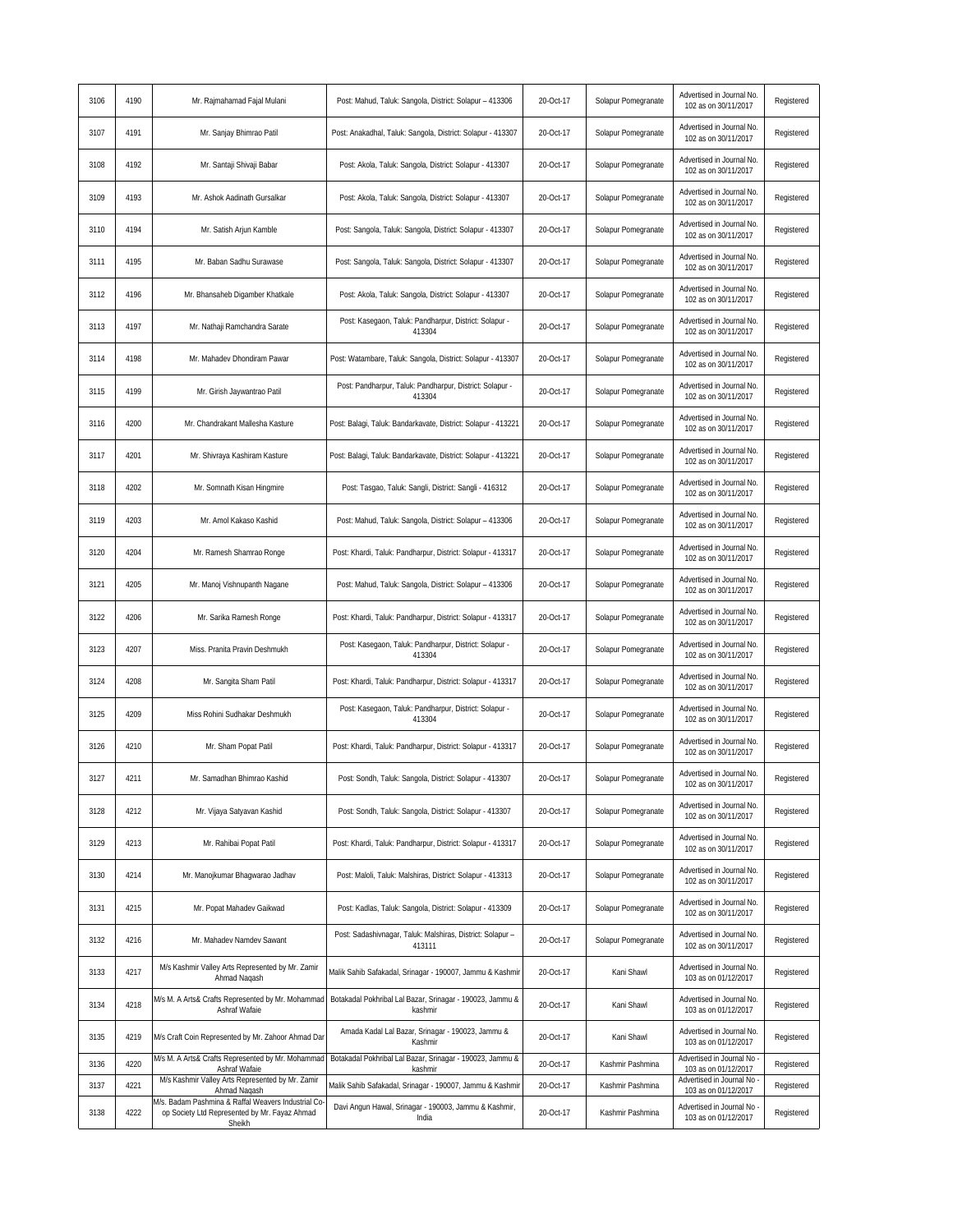| 3139 | 4223 | M/s Craft Coin Represented by Mr. Zahoor Ahmad Daı                           | Amada Kadal Lal Bazar, Srinagar - 190023, Jammu &<br>Kashmir                                                                                              | 20-Oct-17 | Kashmir Pashmina               | Advertised in Journal No<br>103 as on 01/12/2017  | Registered |
|------|------|------------------------------------------------------------------------------|-----------------------------------------------------------------------------------------------------------------------------------------------------------|-----------|--------------------------------|---------------------------------------------------|------------|
| 3140 | 4224 | M/s Kashmir Valley Arts Represented by Mr. Zamir<br>Ahmad Naqash             | Malik Sahib Safakadal, Srinagar - 190007, Jammu & Kashmir                                                                                                 | 19-Oct-17 | Kashmir Sozani Craft           | Journal No.107 dated<br>05/06/2018                | Registered |
| 3141 | 4225 | Mr. Javeed Ahmed Zargar S/o Gh. Ahmad Zarger                                 | Hyder Pora Gulberg Colony, Srinagar - 190002, Jammu &<br>Kashmir                                                                                          | 19-Oct-17 | Kashmir Sozani Craft           | Journal No.107 dated<br>05/06/2018                | Registered |
| 3142 | 4226 | M/s M. A Arts& Crafts Represented by Mr. Mohammad<br>Ashraf Wafaie           | Botakadal Pokhribal Lal Bazar, Srinagar - 190023, Jammu &<br>kashmir                                                                                      | 19-Oct-17 | Kashmir Sozani Craft           | Journal No.107 dated<br>05/06/2018                | Registered |
| 3143 | 4227 | M/s. Shah Arts Emporium, Represented by Mr. Syed<br>Masood Shah              | Shalimar Road, Srinagar, Jammu & Kashmir                                                                                                                  | 19-Oct-17 | Kashmir Sozani Craft           | Journal No.107 dated<br>05/06/2018                | Registered |
| 3144 | 4229 | Mr. Prabhakar Sadashiv Chandane                                              | Post: Ekhatpur, Taluk: Sangola, District: Solapur - 413307,<br>Maharashta, India                                                                          | 23-Oct-17 | Solapur Pomegranate            | Advertised in Journal No.<br>102 as on 30/11/2017 | Registered |
| 3145 | 4230 | M/s. Disha Unitech Private Limited Represented by Mr<br>Debajit Kumar Baruah | Disha Enclave, Arunoday Path Christian Basti, G. S. Road,<br>Guwahati Kamrup Metro Assam - 781005                                                         | 27-Oct-17 | Muga silk of Assam             | Advertised in Journal No<br>103 as on 01/12/2017  | Registered |
| 3146 | 4231 | Mr. Gobin Borah                                                              | 1 No. Mautani Gaon, District: Dibrugarh, P.O: Nahazar -<br>785675                                                                                         | 31-Oct-17 | Muga silk of Assam             | Advertised in Journal No<br>103 as on 01/12/2017  | Registered |
| 3147 | 4232 | Mr. Robin Saikia                                                             | Naharani Gaon, District: Dibrugarh, P.O: Nahazar - 785675                                                                                                 | 31-Oct-17 | Muga silk of Assam             | Advertised in Journal No<br>103 as on 01/12/2017  | Registered |
| 3148 | 4233 | Mr. Bonjit Saikia                                                            | Naharani Gaon, District: Dibrugarh, P.O: Nahazar - 785675                                                                                                 | 31-Oct-17 | Muga silk of Assam             | Advertised in Journal No<br>103 as on 01/12/2017  | Registered |
| 3149 | 4234 | Mr. Prafulla Deka Boruah                                                     | No. 1, Naharani Gaon, District: Dibrugarh, P.O: Nahazar -<br>785675                                                                                       | 31-Oct-17 | Muga silk of Assam             | Advertised in Journal No<br>103 as on 01/12/2017  | Registered |
| 3150 | 4235 | M/s. Tinsukia Gaon BKSS Limited                                              | Tinsukia Gaon, District: Dibrugarh, P.O: Llmati - 786007                                                                                                  | 31-Oct-17 | Muga silk of Assam             | Advertised in Journal No<br>103 as on 01/12/2017  | Registered |
| 3151 | 4236 | Mr. Dipankar Gogoi                                                           | No. 1 Betani, District: Dibrugarh, P.O: Tingkhong - 786612                                                                                                | 31-Oct-17 | Muga silk of Assam             | Advertised in Journal No<br>103 as on 01/12/2017  | Registered |
| 3152 | 4237 | Mr. Mukuta Gogoi                                                             | No. 1 Betani, District: Dibrugarh, P.O: Tingkhong - 786612                                                                                                | 31-Oct-17 | Muga silk of Assam             | Advertised in Journal No<br>103 as on 01/12/2017  | Registered |
| 3153 | 4238 | Mr. Gunabhiram Changmai                                                      | No. 1 Betani, District: Dibrugarh, P.O: Tingkhong - 786612                                                                                                | 31-Oct-17 | Muga silk of Assam             | Advertised in Journal No<br>103 as on 01/12/2017  | Registered |
| 3154 | 4239 | Mr. Bhaben Gogoi                                                             | No. 1 Betani, District: Dibrugarh, P.O: Tingkhong - 786612                                                                                                | 31-Oct-17 | Muga silk of Assam             | Advertised in Journal No<br>103 as on 01/12/2017  | Registered |
| 3155 | 4240 | Mr. Anima Chutiya (Gogoi)                                                    | No. 2 TipomiaBongali Gaon, District: Dibrugarh, P.O:<br>Tingkhong - 786612                                                                                | 31-Oct-17 | Muga silk of Assam             | Advertised in Journal No<br>103 as on 01/12/2017  | Registered |
| 3156 | 4241 | Mr. Yashwant Indurao Chavan                                                  | a/p Yashwantnagar, Near Z.P School, Mala Bhag, Malgaon,<br>Taluk: Miraj, District: Sangli- 416410.                                                        | 08-Nov-17 | Sangli Raisins                 | Advertised in Journal No.<br>102 as on 30/11/2017 | Registered |
| 3157 | 4242 | M/s. H. A. Shawls Represented by Hakeem Riyaz<br>Ahmad Shah                  | Rathpora Eidgah, Srinagar - 190002, Jammu & Kashmir,<br>India                                                                                             | 27-Nov-17 | Kashmir Sozani Craft           | Journal No.107 dated<br>05/06/2018                | Registered |
| 3158 | 4243 | M/s. H. A. Shawls Represented by Hakeem Riyaz<br>Ahmad Shah                  | Rathpora Eidgah, Srinagar - 190002, Jammu & Kashmir,<br>India                                                                                             | 27-Nov-17 | Kashmir Pashmina               | Journal No.107 dated<br>05/06/2018                | Registered |
| 3159 | 4244 | M/s. H. A. Shawls Represented by Hakeem Riyaz<br>Ahmad Shah                  | Rathpora Eidgah, Srinagar - 190002, Jammu & Kashmir,<br>India                                                                                             | 27-Nov-17 | Kani Shawl                     | Journal No.107 dated<br>05/06/2018                | Registered |
| 3160 | 4245 | M/s. Pashmkaar Represented by Mr. Tariq Ahmad Dar                            | Nigeen Hazratbal, Srinagar - 190002, Jammu & Kashmir,<br>India                                                                                            | 27-Nov-17 | Kashmir Pashmina               | Journal No.107 dated<br>05/06/2018                | Registered |
| 3161 | 4246 | M/s. Basu Enterperises Represented by Ghulam<br>Jeelani Basu                 | Aalikadal, Srinagar - 190002, Jammu & Kashmir, India                                                                                                      | 27-Nov-17 | Kashmir Pashmina               | Journal No.107 dated<br>05/06/2018                | Registered |
| 3162 | 4247 | Mrs. Manika Borgohain Boruah                                                 | Apartment No. 606 RegaL Mazesty, Narakasur, Kahilipara,<br>Kamrup Metro, District: Guwahati - 781019, Assam, India                                        | 30-Nov-17 | Muga silk of Assam             | Journal No.107 dated<br>05/06/2018                | Registered |
| 3163 | 4248 | M/s. Silk Culture                                                            | Near Power Grid, Napam Road, Duliapam, P.O: JEC, Jorhat<br>Garmuk, - 785 007 Assam, India                                                                 | 01-Dec-17 | Muga silk of Assam             | Journal No.107 dated<br>05/06/2018                | Registered |
| 3164 | 4249 | M/s. Ranee Sarees Jsv Tex Represented by RSJ.<br>Sivakumar                   | Door No. 157-A, South Masi Street, Madurai - 625001, Tamil<br>Nadu, India                                                                                 | 15-Dec-17 | Madurai Sungudi                | Advertised in Journal No.<br>110 as on 14/08/2018 | Registered |
| 3165 | 4250 | R. B. P. Ramkumar S/o R. B. Ramakrishnan                                     | 4-A & 5-A, Mahal 4th Street, Madurai - 625001, Tamil Nadu,<br>India                                                                                       | 15-Dec-17 | Madurai Sungudi                | Advertised in Journal No.<br>110 as on 14/08/2018 | Registered |
| 3166 | 4251 | P. S. Premkumar S/o Thiru. P.R. Sathiyamoorthy                               | Door No. 20/38, Velayuthampillai 1st Street, 1st Floor,<br>Madurai - 625001, Tamil Nadu, India                                                            | 15-Dec-17 | Madurai Sungudi                | Advertised in Journal No.<br>110 as on 14/08/2018 | Registered |
| 3167 | 4252 | R. B. R. Ravichandran S/o R. B. Ramakrishnan                                 | 4-A, Mahal 4th Street, Madurai - 625001, Tamil Nadu, India                                                                                                | 15-Dec-17 | Madurai Sungudi                | Advertised in Journal No.<br>110 as on 14/08/2018 | Registered |
| 3168 | 4253 | M/s. Raghuraja Sarees Represented by R. B. R.<br>Raghurajendran              | 5, Mahal 4th Street, Madurai - 625001, Tamil Nadu, India                                                                                                  | 15-Dec-17 | Madurai Sungudi                | Advertised in Journal No.<br>110 as on 14/08/2018 | Registered |
| 3169 |      |                                                                              |                                                                                                                                                           |           |                                |                                                   |            |
|      | 4254 | T. S. Madhavan S/o T. S. M. Chandrasekar                                     | 20/1, Lakshmipuram 3rd Steet, Madurai - 625001, Tamil<br>Nadu, India                                                                                      | 15-Dec-17 | Madurai Sungudi                | Advertised in Journal No.<br>110 as on 14/08/2018 | Registered |
| 3170 | 4255 | P. P. Mukesh Chand S/o P. S. Prabhudass                                      | Door No. 160/9, Kamarajar Salai, Vadivel Nagar, Madurai -<br>625009, Tamil Nadu, India                                                                    | 15-Dec-17 | Madurai Sungudi                | Advertised in Journal No.<br>110 as on 14/08/2018 | Registered |
| 3171 | 4256 | P. P. Shyam Sundar S/o P. S. Prabhudass                                      | Plot No. 117, Vaigai Colony, Annanagar, Madurai - 625020,<br>Tamil Nadu, India                                                                            | 15-Dec-17 | Madurai Sungudi                | Advertised in Journal No.<br>110 as on 14/08/2018 | Registered |
| 3172 | 4257 | P. P. Sudhakaran S/o P. S. Prabhudass                                        | Door No. 369, LIG Colony East, Anna Nagar, Madurai -<br>625020, Tamil Nadu, India                                                                         | 15-Dec-17 | Madurai Sungudi                | Advertised in Journal No.<br>110 as on 14/08/2018 | Registered |
| 3173 | 4258 | P. K. Nandhlal S/o. P. S. Kushel Dass                                        | Door No. 161 B/4, Kamarajar Salai, Madurai - 625009, Tamil<br>Nadu, India                                                                                 | 15-Dec-17 | Madurai Sungudi                | Advertised in Journal No.<br>110 as on 14/08/2018 | Registered |
| 3174 | 4259 | P. K. Madhanlal S/o. P. S. Kusheldass                                        | Door No. 89, East Perumal Maistry Street, Madurai - 625001<br>Tamil Nadu, India                                                                           | 15-Dec-17 | Madurai Sungudi                | Advertised in Journal No.<br>110 as on 14/08/2018 | Registered |
| 3175 | 4260 | Ms. Anjali Gurupad Takke                                                     | Block B-10, Plot No. RM 7, Susneha Society, Sudama Nagar<br>Ganapati Talav, MIDC, Dombivali East, Kalyan, District:<br>Thane - 421203, Maharashtra, India | 15-Dec-17 | Mahabaleshwar<br>Strawberry    | Journal No.107 dated<br>05/06/2018                | Registered |
| 3176 | 4261 | M/s. RMC Collections Represented by Mr. Abdul Rab                            | Qazupur, Bhadohi - 221401 Uttar Pradesh                                                                                                                   | 08-Jan-18 | Hand made Carpet of<br>Bhadohi | Journal No.107 dated<br>05/06/2018                | Registered |
| 3177 | 4262 | M/s Vil Tex India Represented by Mr. Altaf Husain<br>Ansari                  | Qazupur, Bhadohi - 221401 Uttar Pradesh                                                                                                                   | 08-Jan-18 | Hand made Carpet of<br>Bhadohi | Journal No.107 dated<br>05/06/2018                | Registered |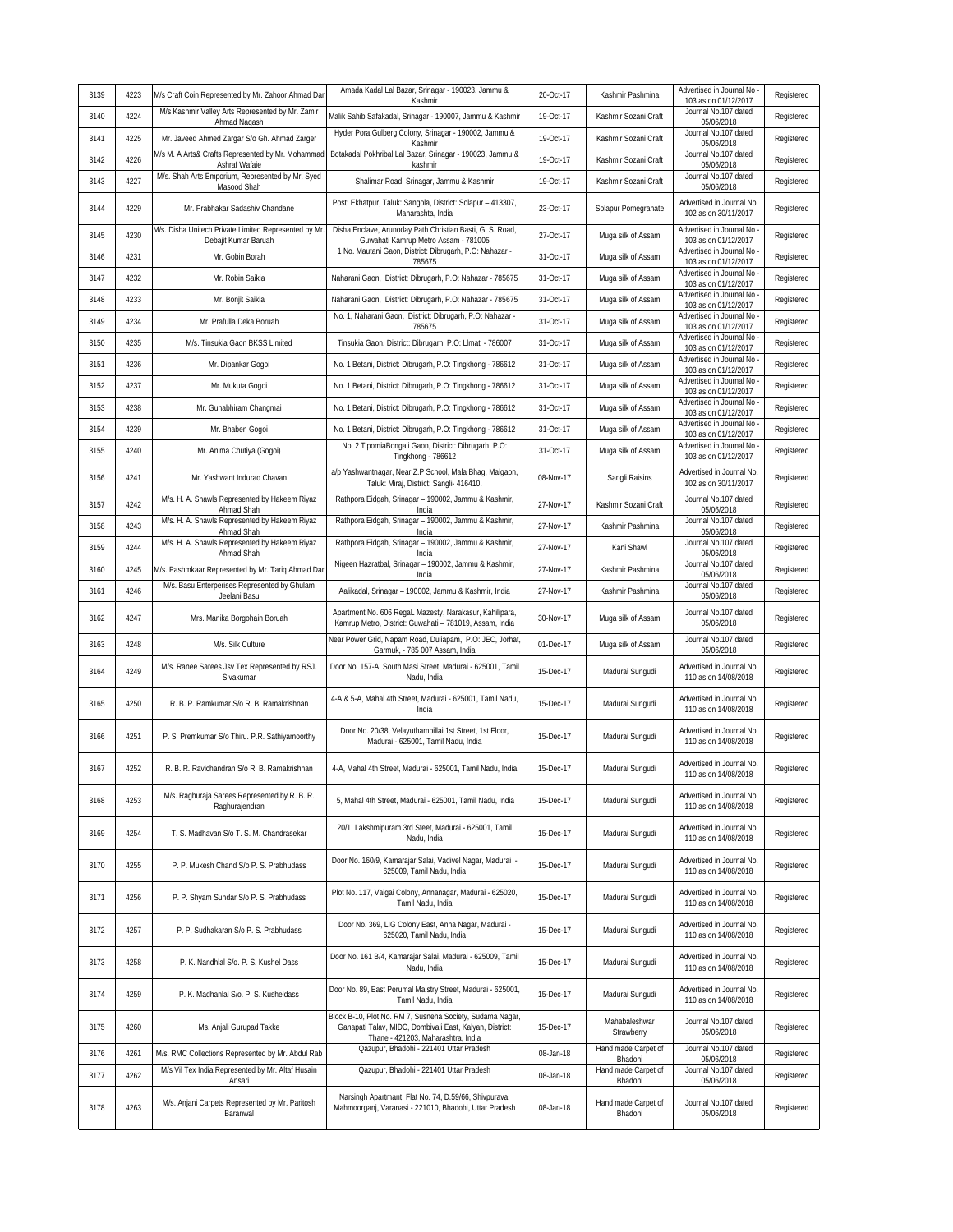| Ghatampur, G.T. Road, Post: Aurai - 221301, Bhadohi, Uttar<br>M/s. Exinc Inc Represented by Mr. Piyush Kumar<br>Hand made Carpet of<br>Journal No.107 dated<br>3179<br>4264<br>Pradesh, India<br>08-Jan-18<br>Registered<br>Bhadohi<br>05/06/2018<br>Baranwal<br>M/s. Samara Carpets Private Limited Represented by<br>Ahimanpur, Khamaria, Bhadohi - 221306 Uttar Pradesh, India<br>Hand made Carpet of<br>Journal No.107 dated<br>4265<br>08-Jan-18<br>Registered<br>3180<br>Bhadohi<br>05/06/2018<br>Mr Hriday Nath Baranwal<br>M/s. Samara Flooring & Fabrics Private Limited<br>Ahimanpur, Khamaria, Bhadohi - 221306 Uttar Pradesh, India<br>Hand made Carpet of<br>Journal No.107 dated<br>3181<br>4266<br>08-Jan-18<br>Registered<br>Represented by Mr. Amit Baranwal<br>Bhadohi<br>05/06/2018<br>Hand made Carpet of<br>Journal No.107 dated<br>3182<br>4267<br>M/s. Agni Represented by Mr. Janak Mewawala<br>08-Jan-18<br>Registered<br>Kushiara, Gyanpur Road, Bhadohi - 221401 Uttar Pradesh<br>Bhadohi<br>05/06/2018<br>Journal No.107 dated<br>M/s. Samara Flooring & Fabrics Private Limited<br>Ahimanpur, Khamaria, Bhadohi - 221306 Uttar Pradesh, India<br>4268<br>3183<br>08-Jan-18<br>Mirzapur Handmade Dari<br>Registered<br>Represented by Mr. Amit Baranwal<br>05/06/2018<br>M/s. Samara Carpets Private Limited Represented by<br>Journal No.107 dated<br>Ahimanpur, Khamaria, Bhadohi - 221306 Uttar Pradesh, India<br>3184<br>4269<br>08-Jan-18<br>Mirzapur Handmade Dari<br>Registered<br>Mr Hriday Nath Baranwal<br>05/06/2018<br>M/s Cottage Art Emporium Represented by Mr.<br>Boulvared Road, Sirnagar - 190001, Jammu & Kashmir, India<br>Journal No.107 dated<br>4270<br>Mohammad Haseeb Shaw<br>24-Jan-18<br>Kashmir Pashmina<br>Registered<br>3185<br>05/06/2018<br>Ghuguha, (Pashim Dhemaji), Dhemaji - 787 053, Assam,<br>Journal No.107 dated<br>29-Jan-18<br>Registered<br>3186<br>4271<br>Mr. Bijoy Kumar Gogoi<br>Muga silk of Assam<br>05/06/2018<br>India<br>M/s. Banaras Exports International Represented by<br>Journal No.107 dated<br>4272<br>09-Feb-18<br>Registered<br>3187<br>D-20, Small Industrial Estate, Varanasi - 221106<br>Varansi Glass Beads<br>Smt. Rekha Gupta<br>05/06/2018<br>M/s. Banaras Beads Limited Represented by Mr.<br>Journal No.107 dated<br>4273<br>3188<br>A-1. Industrial Estate, Varanasi - 221106<br>09-Feb-18<br>Varansi Glass Beads<br>Registered<br>Ashok Kumar Gupta<br>05/06/2018<br>M/s. Global Overeas Represented by Mr. Sanjay<br>Kharhatti Mohal, Gopiganj - 221301, District: Bhadohi, Uttar<br>Hand made Carpet of<br>Journal No.107 dated<br>3189<br>4274<br>09-Feb-18<br>Registered<br>Kumar Gupta<br>Pradesh, India<br>Bhadohi<br>05/06/2018<br>M/s. Onyx Rugs Represented by Mr. Brijesh Kumar<br>Shiv Nagar, G. T. Road, Gopiganj - 221301, District: Bhadohi<br>Hand made Carpet of<br>Journal No.107 dated<br>4275<br>3190<br>09-Feb-18<br>Registered<br>Uttar Pradesh, India<br>Bhadohi<br>05/06/2018<br>Gupta<br>Hand made Carpet of<br>Journal No.107 dated<br>4276<br>09-Feb-18<br>3191<br>M/s. Textico Represented by Mr. Imtiaz Ahmad<br>Station Road, District: Bhadohi - 221401, Uttar Pradesh, India<br>Registered<br>05/06/2018<br>Bhadohi<br>Journal No.107 dated<br>Hand made Carpet of<br>3192<br>4277<br>09-Feb-18<br>Registered<br>M/s. Floorings Represented by Mr. Mumtaz Alam<br>Station Road, District: Bhadohi - 221401, Uttar Pradesh, India<br>05/06/2018<br>Bhadohi<br>Journal No.107 dated<br>Mulla Talab, Station Road, Bhadohi - 221401, Uttar Pradesh,<br>Hand made Carpet of<br>09-Feb-18<br>3193<br>4278<br>M/s. Carpets Crafts Represented by Mr. Mumtaz Alam<br>Registered<br>05/06/2018<br>Bhadohi<br>India<br>Hand made Carpet of<br>Journal No.107 dated<br>3194<br>4279<br>M/s. Weavers Represented by Mr. Saudagar Ali Ansari<br>Station Road, District: Bhadohi - 221401, Uttar Pradesh, India<br>09-Feb-18<br>Registered<br>Bhadohi<br>05/06/2018<br>Journal No.107 dated<br>4280<br>3195<br>Smt. Annapurna Vijaykumar Shete<br>Post: Uplai, Taluka: Madha, Solapur - 413209<br>09-Feb-18<br>Solapur Pomegranate<br>Registered<br>05/06/2018<br>Journal No.107 dated<br>3196<br>4281<br>09-Feb-18<br>Solapur Pomegranate<br>Registered<br>Fayaza Gafur Bagvan<br>Post: Pandharpur, Taluka: Pandharpur, Solapur - 413304<br>05/06/2018<br>Khed-Bhalavani, Post: Shelve, Taluka: Pandharpur, Solapur-<br>Journal No.107 dated<br>3197<br>4282<br>09-Feb-18<br>Registered<br>Nilabae Vitthal Salunkhe<br>Solapur Pomegranate<br>05/06/2018<br>413304<br>Plot No. 21, Siddhivinayak Nagar, Post: Pandharpur, Taluka:<br>Journal No.107 dated<br>3198<br>4283<br>Vaman Gopal Bhalvankar<br>09-Feb-18<br>Solapur Pomegranate<br>Registered<br>Pandharpur, Solapur- 413304<br>05/06/2018<br>Journal No.107 dated<br>09-Feb-18<br>Solapur Pomegranate<br>Registered<br>3199<br>4284<br>Baburao Vishnu Dethe<br>Dhondewadi, Taluka: Pandharpur, Solapur- 413304<br>05/06/2018<br>Journal No.107 dated<br>3200<br>4285<br>Ganeshwadi, Taluka: Mangalwedha, Solapur - 413305<br>09-Feb-18<br>Solapur Pomegranate<br>Registered<br>Ambadas Nivrutti More<br>05/06/2018<br>Post: Malinagar, Taluka: Malshiras, Solapur - 413108<br>Journal No.107 dated<br>3201<br>4286<br>09-Feb-18<br>Manisha Hanumant Shende<br>Solapur Pomegranate<br>Registered<br>05/06/2018<br>Maharashtra, India<br>Journal No.107 dated<br>Registered<br>3202<br>4287<br>Ramhari Bapu Gore<br>Post: Phondshiras, Taluka: Malshiras, Solapur - 413109<br>09-Feb-18<br>Solapur Pomegranate<br>05/06/2018<br>Journal No.107 dated<br>3203<br>4288<br>Pappu Jagannath Gore<br>Post: Phondshiras, Taluka: Malshiras, Solapur - 413109<br>09-Feb-18<br>Solapur Pomegranate<br>Registered<br>05/06/2018<br>Journal No.107 dated<br>3204<br>4289<br>Post: Phondshiras, Taluka: Malshiras, Solapur - 413109<br>09-Feb-18<br>Solapur Pomegranate<br>Registered<br>Arvind Kondiba Shende<br>05/06/2018<br>Journal No.107 dated<br>3205<br>4290<br>09-Feb-18<br>Solapur Pomegranate<br>Registered<br>Vidya Mahadev Bankar<br>Post: Phondshiras, Taluka: Malshiras, Solapur - 413109<br>05/06/2018<br>Journal No.107 dated<br>3206<br>4291<br>Registered<br>Dattatray Sukhdev Bankar<br>Post: Phondshiras, Taluka: Malshiras, Solapur - 413109<br>09-Feb-18<br>Solapur Pomegranate<br>05/06/2018<br>Journal No.107 dated<br>4292<br>Registered<br>3207<br>Ramachandra Shankar Sargar<br>Post: Nazare, Taluka: Sangola, Solapur - 413308<br>09-Feb-18<br>Solapur Pomegranate<br>05/06/2018<br>Journal No.107 dated<br>3208<br>4293<br>Sanjay Annaso Sargar<br>Post: Nazare, Taluka: Sangola, Solapur - 413308<br>09-Feb-18<br>Solapur Pomegranate<br>Registered<br>05/06/2018<br>Journal No.107 dated<br>3209<br>4294<br>09-Feb-18<br>Solapur Pomegranate<br>Registered<br>Arjun Tulashiram Ronge<br>Post: Khardi, Taluka: Pandharpur, Solapur - 413304<br>05/06/2018<br>Journal No.107 dated<br>4295<br>3210<br>09-Feb-18<br>Solapur Pomegranate<br>Registered<br>Jalindar Hari Deshmukh<br>Post: Kola, Taluka: Sangola, Solapur - 413314<br>05/06/2018<br>Journal No.107 dated<br>3211<br>4296<br>Manjushri Sanjay Dighe<br>Post: Wadhegaon, Taluka: Sangola, Solapur - 413307<br>09-Feb-18<br>Solapur Pomegranate<br>Registered<br>05/06/2018<br>Laxmi Takali, Post: Korti, Taluka: Pandharpur, Solapur -<br>Journal No.107 dated<br>3212<br>4297<br>09-Feb-18<br>Solapur Pomegranate<br>Registered<br>Dada Shankar Kadam<br>05/06/2018<br>413304<br>Journal No.107 dated<br>3213<br>4298<br>Post: Sangola, Taluka: Sangola, Solapur - 413307<br>09-Feb-18<br>Solapur Pomegranate<br>Registered<br>Sudeep Subhash Bele<br>05/06/2018<br>Journal No.107 dated<br>4299<br>Registered<br>3214<br>Dinesh Sitaram Lengare<br>Post: Khupsangi, Taluka: Mangalwedha, Solapur - 413305<br>09-Feb-18<br>Solapur Pomegranate<br>05/06/2018<br>Journal No.107 dated<br>3215<br>4300<br>Post: Natepute, Taluka:Malshiras, Solapur - 413109<br>09-Feb-18<br>Solapur Pomegranate<br>Registered<br>Amarshil Madhojirao Deshmukh<br>05/06/2018<br>Journal No.107 dated<br>Registered<br>3216<br>4301<br>Mitali Sudeep Bele<br>Post: Sangola, Taluka: Sangola, Solapur - 413307<br>09-Feb-18<br>Solapur Pomegranate<br>05/06/2018<br>Journal No.107 dated<br>3217<br>4302<br>Degaon (Adhiv), Taluka: Pandharpur, Solapur - 413304<br>09-Feb-18<br>Solapur Pomegranate<br>Registered<br>Bharat Shripad Ranrui<br>05/06/2018<br>Journal No.107 dated<br>3218<br>4303<br>Gadegaon, Taluka: Pandharpur, Solapur - 413304<br>09-Feb-18<br>Solapur Pomegranate<br>Registered<br>Prabhakar Bhanudas Bagal<br>05/06/2018<br>Post: Tamshidwadi, Post: Phondshiras, Taluka: Malshiras,<br>Journal No.107 dated<br>Registered<br>3219<br>4304<br>Ranjeet Bhagwat Pawar<br>09-Feb-18<br>Solapur Pomegranate<br>District: Solapur - 413109<br>05/06/2018<br>Journal No.107 dated<br>4305<br>Solapur Pomegranate<br>Registered<br>3220<br>Pradip Abhiman Shinde<br>Kurul, Taluka: Mohol, District: Solapur - 413213.<br>09-Feb-18<br>05/06/2018<br>Journal No.107 dated<br>3221<br>4306<br>Natepute, Taluka: Malshiras, District: Solapur - 413109.<br>09-Feb-18<br>Solapur Pomegranate<br>Registered<br>Dharmanath Kisan Raut<br>05/06/2018<br>Journal No.107 dated<br>3222<br>4307<br>Natepute, Taluka: Malshiras, District: Solapur - 413109.<br>09-Feb-18<br>Solapur Pomegranate<br>Registered<br>Sandip Bhalchandra Kulkarni<br>05/06/2018<br>Journal No.107 dated<br>3223<br>4308<br>Solapur Pomegranate<br>Registered<br>Hemant Krushnarao Deshmukh<br>Natepute, Taluka: Malshiras, District: Solapur - 413109<br>09-Feb-18<br>05/06/2018<br>Journal No.107 dated<br>Registered<br>3224<br>4309<br>Shivdas Baburao Jathar<br>Phondshiras, Taluka: Malshiras, District: Solapur - 413109<br>09-Feb-18<br>Solapur Pomegranate<br>05/06/2018 |  |  |  |  |
|------------------------------------------------------------------------------------------------------------------------------------------------------------------------------------------------------------------------------------------------------------------------------------------------------------------------------------------------------------------------------------------------------------------------------------------------------------------------------------------------------------------------------------------------------------------------------------------------------------------------------------------------------------------------------------------------------------------------------------------------------------------------------------------------------------------------------------------------------------------------------------------------------------------------------------------------------------------------------------------------------------------------------------------------------------------------------------------------------------------------------------------------------------------------------------------------------------------------------------------------------------------------------------------------------------------------------------------------------------------------------------------------------------------------------------------------------------------------------------------------------------------------------------------------------------------------------------------------------------------------------------------------------------------------------------------------------------------------------------------------------------------------------------------------------------------------------------------------------------------------------------------------------------------------------------------------------------------------------------------------------------------------------------------------------------------------------------------------------------------------------------------------------------------------------------------------------------------------------------------------------------------------------------------------------------------------------------------------------------------------------------------------------------------------------------------------------------------------------------------------------------------------------------------------------------------------------------------------------------------------------------------------------------------------------------------------------------------------------------------------------------------------------------------------------------------------------------------------------------------------------------------------------------------------------------------------------------------------------------------------------------------------------------------------------------------------------------------------------------------------------------------------------------------------------------------------------------------------------------------------------------------------------------------------------------------------------------------------------------------------------------------------------------------------------------------------------------------------------------------------------------------------------------------------------------------------------------------------------------------------------------------------------------------------------------------------------------------------------------------------------------------------------------------------------------------------------------------------------------------------------------------------------------------------------------------------------------------------------------------------------------------------------------------------------------------------------------------------------------------------------------------------------------------------------------------------------------------------------------------------------------------------------------------------------------------------------------------------------------------------------------------------------------------------------------------------------------------------------------------------------------------------------------------------------------------------------------------------------------------------------------------------------------------------------------------------------------------------------------------------------------------------------------------------------------------------------------------------------------------------------------------------------------------------------------------------------------------------------------------------------------------------------------------------------------------------------------------------------------------------------------------------------------------------------------------------------------------------------------------------------------------------------------------------------------------------------------------------------------------------------------------------------------------------------------------------------------------------------------------------------------------------------------------------------------------------------------------------------------------------------------------------------------------------------------------------------------------------------------------------------------------------------------------------------------------------------------------------------------------------------------------------------------------------------------------------------------------------------------------------------------------------------------------------------------------------------------------------------------------------------------------------------------------------------------------------------------------------------------------------------------------------------------------------------------------------------------------------------------------------------------------------------------------------------------------------------------------------------------------------------------------------------------------------------------------------------------------------------------------------------------------------------------------------------------------------------------------------------------------------------------------------------------------------------------------------------------------------------------------------------------------------------------------------------------------------------------------------------------------------------------------------------------------------------------------------------------------------------------------------------------------------------------------------------------------------------------------------------------------------------------------------------------------------------------------------------------------------------------------------------------------------------------------------------------------------------------------------------------------------------------------------------------------------------------------------------------------------------------------------------------------------------------------------------------------------------------------------------------------------------------------------------------------------------------------------------------------------------------------------------------------------------------------------------------------------------------------------------------------------------------------------------------------------------------------------------------------------------------------------------------------------------------------------------------------------------------------------------------------------------------------------------------------------------------------------------------------------------------------------------------------------------------------------------------------------------------------------------------------------------------------------------------------------------------------------------------------------------------------------------------------------------------------------------------------------------------------------------------------------------------------------------------------------------------------------------------------------------------------------------------------------------------------------------------------------------------------------------------------------------------------------------------------------------------------------------------------------------------------------------------------------------------------------------------------------------------------------------------------------------------------------------------------------------------------------------------------------------------------------------------------------------------------------------------------------------------------------------------------------------------------------------------------------------------------------------------------------------------------------------------------------------------------------------------------------------------------------------------------------------------------------------------------------------------------------------------------------------------------------------------------------------------|--|--|--|--|
|                                                                                                                                                                                                                                                                                                                                                                                                                                                                                                                                                                                                                                                                                                                                                                                                                                                                                                                                                                                                                                                                                                                                                                                                                                                                                                                                                                                                                                                                                                                                                                                                                                                                                                                                                                                                                                                                                                                                                                                                                                                                                                                                                                                                                                                                                                                                                                                                                                                                                                                                                                                                                                                                                                                                                                                                                                                                                                                                                                                                                                                                                                                                                                                                                                                                                                                                                                                                                                                                                                                                                                                                                                                                                                                                                                                                                                                                                                                                                                                                                                                                                                                                                                                                                                                                                                                                                                                                                                                                                                                                                                                                                                                                                                                                                                                                                                                                                                                                                                                                                                                                                                                                                                                                                                                                                                                                                                                                                                                                                                                                                                                                                                                                                                                                                                                                                                                                                                                                                                                                                                                                                                                                                                                                                                                                                                                                                                                                                                                                                                                                                                                                                                                                                                                                                                                                                                                                                                                                                                                                                                                                                                                                                                                                                                                                                                                                                                                                                                                                                                                                                                                                                                                                                                                                                                                                                                                                                                                                                                                                                                                                                                                                                                                                                                                                                                                                                                                                                                                                                                                                                                                                                                                                                                                                                                                                                                                                                                                                                                                                                                                                                                                                                                                                                                                                                                                                                                                                                                                                                                                                                                                                                                                                                                                                                                                                                                                                                                            |  |  |  |  |
|                                                                                                                                                                                                                                                                                                                                                                                                                                                                                                                                                                                                                                                                                                                                                                                                                                                                                                                                                                                                                                                                                                                                                                                                                                                                                                                                                                                                                                                                                                                                                                                                                                                                                                                                                                                                                                                                                                                                                                                                                                                                                                                                                                                                                                                                                                                                                                                                                                                                                                                                                                                                                                                                                                                                                                                                                                                                                                                                                                                                                                                                                                                                                                                                                                                                                                                                                                                                                                                                                                                                                                                                                                                                                                                                                                                                                                                                                                                                                                                                                                                                                                                                                                                                                                                                                                                                                                                                                                                                                                                                                                                                                                                                                                                                                                                                                                                                                                                                                                                                                                                                                                                                                                                                                                                                                                                                                                                                                                                                                                                                                                                                                                                                                                                                                                                                                                                                                                                                                                                                                                                                                                                                                                                                                                                                                                                                                                                                                                                                                                                                                                                                                                                                                                                                                                                                                                                                                                                                                                                                                                                                                                                                                                                                                                                                                                                                                                                                                                                                                                                                                                                                                                                                                                                                                                                                                                                                                                                                                                                                                                                                                                                                                                                                                                                                                                                                                                                                                                                                                                                                                                                                                                                                                                                                                                                                                                                                                                                                                                                                                                                                                                                                                                                                                                                                                                                                                                                                                                                                                                                                                                                                                                                                                                                                                                                                                                                                                                            |  |  |  |  |
|                                                                                                                                                                                                                                                                                                                                                                                                                                                                                                                                                                                                                                                                                                                                                                                                                                                                                                                                                                                                                                                                                                                                                                                                                                                                                                                                                                                                                                                                                                                                                                                                                                                                                                                                                                                                                                                                                                                                                                                                                                                                                                                                                                                                                                                                                                                                                                                                                                                                                                                                                                                                                                                                                                                                                                                                                                                                                                                                                                                                                                                                                                                                                                                                                                                                                                                                                                                                                                                                                                                                                                                                                                                                                                                                                                                                                                                                                                                                                                                                                                                                                                                                                                                                                                                                                                                                                                                                                                                                                                                                                                                                                                                                                                                                                                                                                                                                                                                                                                                                                                                                                                                                                                                                                                                                                                                                                                                                                                                                                                                                                                                                                                                                                                                                                                                                                                                                                                                                                                                                                                                                                                                                                                                                                                                                                                                                                                                                                                                                                                                                                                                                                                                                                                                                                                                                                                                                                                                                                                                                                                                                                                                                                                                                                                                                                                                                                                                                                                                                                                                                                                                                                                                                                                                                                                                                                                                                                                                                                                                                                                                                                                                                                                                                                                                                                                                                                                                                                                                                                                                                                                                                                                                                                                                                                                                                                                                                                                                                                                                                                                                                                                                                                                                                                                                                                                                                                                                                                                                                                                                                                                                                                                                                                                                                                                                                                                                                                                            |  |  |  |  |
|                                                                                                                                                                                                                                                                                                                                                                                                                                                                                                                                                                                                                                                                                                                                                                                                                                                                                                                                                                                                                                                                                                                                                                                                                                                                                                                                                                                                                                                                                                                                                                                                                                                                                                                                                                                                                                                                                                                                                                                                                                                                                                                                                                                                                                                                                                                                                                                                                                                                                                                                                                                                                                                                                                                                                                                                                                                                                                                                                                                                                                                                                                                                                                                                                                                                                                                                                                                                                                                                                                                                                                                                                                                                                                                                                                                                                                                                                                                                                                                                                                                                                                                                                                                                                                                                                                                                                                                                                                                                                                                                                                                                                                                                                                                                                                                                                                                                                                                                                                                                                                                                                                                                                                                                                                                                                                                                                                                                                                                                                                                                                                                                                                                                                                                                                                                                                                                                                                                                                                                                                                                                                                                                                                                                                                                                                                                                                                                                                                                                                                                                                                                                                                                                                                                                                                                                                                                                                                                                                                                                                                                                                                                                                                                                                                                                                                                                                                                                                                                                                                                                                                                                                                                                                                                                                                                                                                                                                                                                                                                                                                                                                                                                                                                                                                                                                                                                                                                                                                                                                                                                                                                                                                                                                                                                                                                                                                                                                                                                                                                                                                                                                                                                                                                                                                                                                                                                                                                                                                                                                                                                                                                                                                                                                                                                                                                                                                                                                                            |  |  |  |  |
|                                                                                                                                                                                                                                                                                                                                                                                                                                                                                                                                                                                                                                                                                                                                                                                                                                                                                                                                                                                                                                                                                                                                                                                                                                                                                                                                                                                                                                                                                                                                                                                                                                                                                                                                                                                                                                                                                                                                                                                                                                                                                                                                                                                                                                                                                                                                                                                                                                                                                                                                                                                                                                                                                                                                                                                                                                                                                                                                                                                                                                                                                                                                                                                                                                                                                                                                                                                                                                                                                                                                                                                                                                                                                                                                                                                                                                                                                                                                                                                                                                                                                                                                                                                                                                                                                                                                                                                                                                                                                                                                                                                                                                                                                                                                                                                                                                                                                                                                                                                                                                                                                                                                                                                                                                                                                                                                                                                                                                                                                                                                                                                                                                                                                                                                                                                                                                                                                                                                                                                                                                                                                                                                                                                                                                                                                                                                                                                                                                                                                                                                                                                                                                                                                                                                                                                                                                                                                                                                                                                                                                                                                                                                                                                                                                                                                                                                                                                                                                                                                                                                                                                                                                                                                                                                                                                                                                                                                                                                                                                                                                                                                                                                                                                                                                                                                                                                                                                                                                                                                                                                                                                                                                                                                                                                                                                                                                                                                                                                                                                                                                                                                                                                                                                                                                                                                                                                                                                                                                                                                                                                                                                                                                                                                                                                                                                                                                                                                                            |  |  |  |  |
|                                                                                                                                                                                                                                                                                                                                                                                                                                                                                                                                                                                                                                                                                                                                                                                                                                                                                                                                                                                                                                                                                                                                                                                                                                                                                                                                                                                                                                                                                                                                                                                                                                                                                                                                                                                                                                                                                                                                                                                                                                                                                                                                                                                                                                                                                                                                                                                                                                                                                                                                                                                                                                                                                                                                                                                                                                                                                                                                                                                                                                                                                                                                                                                                                                                                                                                                                                                                                                                                                                                                                                                                                                                                                                                                                                                                                                                                                                                                                                                                                                                                                                                                                                                                                                                                                                                                                                                                                                                                                                                                                                                                                                                                                                                                                                                                                                                                                                                                                                                                                                                                                                                                                                                                                                                                                                                                                                                                                                                                                                                                                                                                                                                                                                                                                                                                                                                                                                                                                                                                                                                                                                                                                                                                                                                                                                                                                                                                                                                                                                                                                                                                                                                                                                                                                                                                                                                                                                                                                                                                                                                                                                                                                                                                                                                                                                                                                                                                                                                                                                                                                                                                                                                                                                                                                                                                                                                                                                                                                                                                                                                                                                                                                                                                                                                                                                                                                                                                                                                                                                                                                                                                                                                                                                                                                                                                                                                                                                                                                                                                                                                                                                                                                                                                                                                                                                                                                                                                                                                                                                                                                                                                                                                                                                                                                                                                                                                                                                            |  |  |  |  |
|                                                                                                                                                                                                                                                                                                                                                                                                                                                                                                                                                                                                                                                                                                                                                                                                                                                                                                                                                                                                                                                                                                                                                                                                                                                                                                                                                                                                                                                                                                                                                                                                                                                                                                                                                                                                                                                                                                                                                                                                                                                                                                                                                                                                                                                                                                                                                                                                                                                                                                                                                                                                                                                                                                                                                                                                                                                                                                                                                                                                                                                                                                                                                                                                                                                                                                                                                                                                                                                                                                                                                                                                                                                                                                                                                                                                                                                                                                                                                                                                                                                                                                                                                                                                                                                                                                                                                                                                                                                                                                                                                                                                                                                                                                                                                                                                                                                                                                                                                                                                                                                                                                                                                                                                                                                                                                                                                                                                                                                                                                                                                                                                                                                                                                                                                                                                                                                                                                                                                                                                                                                                                                                                                                                                                                                                                                                                                                                                                                                                                                                                                                                                                                                                                                                                                                                                                                                                                                                                                                                                                                                                                                                                                                                                                                                                                                                                                                                                                                                                                                                                                                                                                                                                                                                                                                                                                                                                                                                                                                                                                                                                                                                                                                                                                                                                                                                                                                                                                                                                                                                                                                                                                                                                                                                                                                                                                                                                                                                                                                                                                                                                                                                                                                                                                                                                                                                                                                                                                                                                                                                                                                                                                                                                                                                                                                                                                                                                                                            |  |  |  |  |
|                                                                                                                                                                                                                                                                                                                                                                                                                                                                                                                                                                                                                                                                                                                                                                                                                                                                                                                                                                                                                                                                                                                                                                                                                                                                                                                                                                                                                                                                                                                                                                                                                                                                                                                                                                                                                                                                                                                                                                                                                                                                                                                                                                                                                                                                                                                                                                                                                                                                                                                                                                                                                                                                                                                                                                                                                                                                                                                                                                                                                                                                                                                                                                                                                                                                                                                                                                                                                                                                                                                                                                                                                                                                                                                                                                                                                                                                                                                                                                                                                                                                                                                                                                                                                                                                                                                                                                                                                                                                                                                                                                                                                                                                                                                                                                                                                                                                                                                                                                                                                                                                                                                                                                                                                                                                                                                                                                                                                                                                                                                                                                                                                                                                                                                                                                                                                                                                                                                                                                                                                                                                                                                                                                                                                                                                                                                                                                                                                                                                                                                                                                                                                                                                                                                                                                                                                                                                                                                                                                                                                                                                                                                                                                                                                                                                                                                                                                                                                                                                                                                                                                                                                                                                                                                                                                                                                                                                                                                                                                                                                                                                                                                                                                                                                                                                                                                                                                                                                                                                                                                                                                                                                                                                                                                                                                                                                                                                                                                                                                                                                                                                                                                                                                                                                                                                                                                                                                                                                                                                                                                                                                                                                                                                                                                                                                                                                                                                                                            |  |  |  |  |
|                                                                                                                                                                                                                                                                                                                                                                                                                                                                                                                                                                                                                                                                                                                                                                                                                                                                                                                                                                                                                                                                                                                                                                                                                                                                                                                                                                                                                                                                                                                                                                                                                                                                                                                                                                                                                                                                                                                                                                                                                                                                                                                                                                                                                                                                                                                                                                                                                                                                                                                                                                                                                                                                                                                                                                                                                                                                                                                                                                                                                                                                                                                                                                                                                                                                                                                                                                                                                                                                                                                                                                                                                                                                                                                                                                                                                                                                                                                                                                                                                                                                                                                                                                                                                                                                                                                                                                                                                                                                                                                                                                                                                                                                                                                                                                                                                                                                                                                                                                                                                                                                                                                                                                                                                                                                                                                                                                                                                                                                                                                                                                                                                                                                                                                                                                                                                                                                                                                                                                                                                                                                                                                                                                                                                                                                                                                                                                                                                                                                                                                                                                                                                                                                                                                                                                                                                                                                                                                                                                                                                                                                                                                                                                                                                                                                                                                                                                                                                                                                                                                                                                                                                                                                                                                                                                                                                                                                                                                                                                                                                                                                                                                                                                                                                                                                                                                                                                                                                                                                                                                                                                                                                                                                                                                                                                                                                                                                                                                                                                                                                                                                                                                                                                                                                                                                                                                                                                                                                                                                                                                                                                                                                                                                                                                                                                                                                                                                                                            |  |  |  |  |
|                                                                                                                                                                                                                                                                                                                                                                                                                                                                                                                                                                                                                                                                                                                                                                                                                                                                                                                                                                                                                                                                                                                                                                                                                                                                                                                                                                                                                                                                                                                                                                                                                                                                                                                                                                                                                                                                                                                                                                                                                                                                                                                                                                                                                                                                                                                                                                                                                                                                                                                                                                                                                                                                                                                                                                                                                                                                                                                                                                                                                                                                                                                                                                                                                                                                                                                                                                                                                                                                                                                                                                                                                                                                                                                                                                                                                                                                                                                                                                                                                                                                                                                                                                                                                                                                                                                                                                                                                                                                                                                                                                                                                                                                                                                                                                                                                                                                                                                                                                                                                                                                                                                                                                                                                                                                                                                                                                                                                                                                                                                                                                                                                                                                                                                                                                                                                                                                                                                                                                                                                                                                                                                                                                                                                                                                                                                                                                                                                                                                                                                                                                                                                                                                                                                                                                                                                                                                                                                                                                                                                                                                                                                                                                                                                                                                                                                                                                                                                                                                                                                                                                                                                                                                                                                                                                                                                                                                                                                                                                                                                                                                                                                                                                                                                                                                                                                                                                                                                                                                                                                                                                                                                                                                                                                                                                                                                                                                                                                                                                                                                                                                                                                                                                                                                                                                                                                                                                                                                                                                                                                                                                                                                                                                                                                                                                                                                                                                                                            |  |  |  |  |
|                                                                                                                                                                                                                                                                                                                                                                                                                                                                                                                                                                                                                                                                                                                                                                                                                                                                                                                                                                                                                                                                                                                                                                                                                                                                                                                                                                                                                                                                                                                                                                                                                                                                                                                                                                                                                                                                                                                                                                                                                                                                                                                                                                                                                                                                                                                                                                                                                                                                                                                                                                                                                                                                                                                                                                                                                                                                                                                                                                                                                                                                                                                                                                                                                                                                                                                                                                                                                                                                                                                                                                                                                                                                                                                                                                                                                                                                                                                                                                                                                                                                                                                                                                                                                                                                                                                                                                                                                                                                                                                                                                                                                                                                                                                                                                                                                                                                                                                                                                                                                                                                                                                                                                                                                                                                                                                                                                                                                                                                                                                                                                                                                                                                                                                                                                                                                                                                                                                                                                                                                                                                                                                                                                                                                                                                                                                                                                                                                                                                                                                                                                                                                                                                                                                                                                                                                                                                                                                                                                                                                                                                                                                                                                                                                                                                                                                                                                                                                                                                                                                                                                                                                                                                                                                                                                                                                                                                                                                                                                                                                                                                                                                                                                                                                                                                                                                                                                                                                                                                                                                                                                                                                                                                                                                                                                                                                                                                                                                                                                                                                                                                                                                                                                                                                                                                                                                                                                                                                                                                                                                                                                                                                                                                                                                                                                                                                                                                                                            |  |  |  |  |
|                                                                                                                                                                                                                                                                                                                                                                                                                                                                                                                                                                                                                                                                                                                                                                                                                                                                                                                                                                                                                                                                                                                                                                                                                                                                                                                                                                                                                                                                                                                                                                                                                                                                                                                                                                                                                                                                                                                                                                                                                                                                                                                                                                                                                                                                                                                                                                                                                                                                                                                                                                                                                                                                                                                                                                                                                                                                                                                                                                                                                                                                                                                                                                                                                                                                                                                                                                                                                                                                                                                                                                                                                                                                                                                                                                                                                                                                                                                                                                                                                                                                                                                                                                                                                                                                                                                                                                                                                                                                                                                                                                                                                                                                                                                                                                                                                                                                                                                                                                                                                                                                                                                                                                                                                                                                                                                                                                                                                                                                                                                                                                                                                                                                                                                                                                                                                                                                                                                                                                                                                                                                                                                                                                                                                                                                                                                                                                                                                                                                                                                                                                                                                                                                                                                                                                                                                                                                                                                                                                                                                                                                                                                                                                                                                                                                                                                                                                                                                                                                                                                                                                                                                                                                                                                                                                                                                                                                                                                                                                                                                                                                                                                                                                                                                                                                                                                                                                                                                                                                                                                                                                                                                                                                                                                                                                                                                                                                                                                                                                                                                                                                                                                                                                                                                                                                                                                                                                                                                                                                                                                                                                                                                                                                                                                                                                                                                                                                                                            |  |  |  |  |
|                                                                                                                                                                                                                                                                                                                                                                                                                                                                                                                                                                                                                                                                                                                                                                                                                                                                                                                                                                                                                                                                                                                                                                                                                                                                                                                                                                                                                                                                                                                                                                                                                                                                                                                                                                                                                                                                                                                                                                                                                                                                                                                                                                                                                                                                                                                                                                                                                                                                                                                                                                                                                                                                                                                                                                                                                                                                                                                                                                                                                                                                                                                                                                                                                                                                                                                                                                                                                                                                                                                                                                                                                                                                                                                                                                                                                                                                                                                                                                                                                                                                                                                                                                                                                                                                                                                                                                                                                                                                                                                                                                                                                                                                                                                                                                                                                                                                                                                                                                                                                                                                                                                                                                                                                                                                                                                                                                                                                                                                                                                                                                                                                                                                                                                                                                                                                                                                                                                                                                                                                                                                                                                                                                                                                                                                                                                                                                                                                                                                                                                                                                                                                                                                                                                                                                                                                                                                                                                                                                                                                                                                                                                                                                                                                                                                                                                                                                                                                                                                                                                                                                                                                                                                                                                                                                                                                                                                                                                                                                                                                                                                                                                                                                                                                                                                                                                                                                                                                                                                                                                                                                                                                                                                                                                                                                                                                                                                                                                                                                                                                                                                                                                                                                                                                                                                                                                                                                                                                                                                                                                                                                                                                                                                                                                                                                                                                                                                                                            |  |  |  |  |
|                                                                                                                                                                                                                                                                                                                                                                                                                                                                                                                                                                                                                                                                                                                                                                                                                                                                                                                                                                                                                                                                                                                                                                                                                                                                                                                                                                                                                                                                                                                                                                                                                                                                                                                                                                                                                                                                                                                                                                                                                                                                                                                                                                                                                                                                                                                                                                                                                                                                                                                                                                                                                                                                                                                                                                                                                                                                                                                                                                                                                                                                                                                                                                                                                                                                                                                                                                                                                                                                                                                                                                                                                                                                                                                                                                                                                                                                                                                                                                                                                                                                                                                                                                                                                                                                                                                                                                                                                                                                                                                                                                                                                                                                                                                                                                                                                                                                                                                                                                                                                                                                                                                                                                                                                                                                                                                                                                                                                                                                                                                                                                                                                                                                                                                                                                                                                                                                                                                                                                                                                                                                                                                                                                                                                                                                                                                                                                                                                                                                                                                                                                                                                                                                                                                                                                                                                                                                                                                                                                                                                                                                                                                                                                                                                                                                                                                                                                                                                                                                                                                                                                                                                                                                                                                                                                                                                                                                                                                                                                                                                                                                                                                                                                                                                                                                                                                                                                                                                                                                                                                                                                                                                                                                                                                                                                                                                                                                                                                                                                                                                                                                                                                                                                                                                                                                                                                                                                                                                                                                                                                                                                                                                                                                                                                                                                                                                                                                                                            |  |  |  |  |
|                                                                                                                                                                                                                                                                                                                                                                                                                                                                                                                                                                                                                                                                                                                                                                                                                                                                                                                                                                                                                                                                                                                                                                                                                                                                                                                                                                                                                                                                                                                                                                                                                                                                                                                                                                                                                                                                                                                                                                                                                                                                                                                                                                                                                                                                                                                                                                                                                                                                                                                                                                                                                                                                                                                                                                                                                                                                                                                                                                                                                                                                                                                                                                                                                                                                                                                                                                                                                                                                                                                                                                                                                                                                                                                                                                                                                                                                                                                                                                                                                                                                                                                                                                                                                                                                                                                                                                                                                                                                                                                                                                                                                                                                                                                                                                                                                                                                                                                                                                                                                                                                                                                                                                                                                                                                                                                                                                                                                                                                                                                                                                                                                                                                                                                                                                                                                                                                                                                                                                                                                                                                                                                                                                                                                                                                                                                                                                                                                                                                                                                                                                                                                                                                                                                                                                                                                                                                                                                                                                                                                                                                                                                                                                                                                                                                                                                                                                                                                                                                                                                                                                                                                                                                                                                                                                                                                                                                                                                                                                                                                                                                                                                                                                                                                                                                                                                                                                                                                                                                                                                                                                                                                                                                                                                                                                                                                                                                                                                                                                                                                                                                                                                                                                                                                                                                                                                                                                                                                                                                                                                                                                                                                                                                                                                                                                                                                                                                                                            |  |  |  |  |
|                                                                                                                                                                                                                                                                                                                                                                                                                                                                                                                                                                                                                                                                                                                                                                                                                                                                                                                                                                                                                                                                                                                                                                                                                                                                                                                                                                                                                                                                                                                                                                                                                                                                                                                                                                                                                                                                                                                                                                                                                                                                                                                                                                                                                                                                                                                                                                                                                                                                                                                                                                                                                                                                                                                                                                                                                                                                                                                                                                                                                                                                                                                                                                                                                                                                                                                                                                                                                                                                                                                                                                                                                                                                                                                                                                                                                                                                                                                                                                                                                                                                                                                                                                                                                                                                                                                                                                                                                                                                                                                                                                                                                                                                                                                                                                                                                                                                                                                                                                                                                                                                                                                                                                                                                                                                                                                                                                                                                                                                                                                                                                                                                                                                                                                                                                                                                                                                                                                                                                                                                                                                                                                                                                                                                                                                                                                                                                                                                                                                                                                                                                                                                                                                                                                                                                                                                                                                                                                                                                                                                                                                                                                                                                                                                                                                                                                                                                                                                                                                                                                                                                                                                                                                                                                                                                                                                                                                                                                                                                                                                                                                                                                                                                                                                                                                                                                                                                                                                                                                                                                                                                                                                                                                                                                                                                                                                                                                                                                                                                                                                                                                                                                                                                                                                                                                                                                                                                                                                                                                                                                                                                                                                                                                                                                                                                                                                                                                                                            |  |  |  |  |
|                                                                                                                                                                                                                                                                                                                                                                                                                                                                                                                                                                                                                                                                                                                                                                                                                                                                                                                                                                                                                                                                                                                                                                                                                                                                                                                                                                                                                                                                                                                                                                                                                                                                                                                                                                                                                                                                                                                                                                                                                                                                                                                                                                                                                                                                                                                                                                                                                                                                                                                                                                                                                                                                                                                                                                                                                                                                                                                                                                                                                                                                                                                                                                                                                                                                                                                                                                                                                                                                                                                                                                                                                                                                                                                                                                                                                                                                                                                                                                                                                                                                                                                                                                                                                                                                                                                                                                                                                                                                                                                                                                                                                                                                                                                                                                                                                                                                                                                                                                                                                                                                                                                                                                                                                                                                                                                                                                                                                                                                                                                                                                                                                                                                                                                                                                                                                                                                                                                                                                                                                                                                                                                                                                                                                                                                                                                                                                                                                                                                                                                                                                                                                                                                                                                                                                                                                                                                                                                                                                                                                                                                                                                                                                                                                                                                                                                                                                                                                                                                                                                                                                                                                                                                                                                                                                                                                                                                                                                                                                                                                                                                                                                                                                                                                                                                                                                                                                                                                                                                                                                                                                                                                                                                                                                                                                                                                                                                                                                                                                                                                                                                                                                                                                                                                                                                                                                                                                                                                                                                                                                                                                                                                                                                                                                                                                                                                                                                                                            |  |  |  |  |
|                                                                                                                                                                                                                                                                                                                                                                                                                                                                                                                                                                                                                                                                                                                                                                                                                                                                                                                                                                                                                                                                                                                                                                                                                                                                                                                                                                                                                                                                                                                                                                                                                                                                                                                                                                                                                                                                                                                                                                                                                                                                                                                                                                                                                                                                                                                                                                                                                                                                                                                                                                                                                                                                                                                                                                                                                                                                                                                                                                                                                                                                                                                                                                                                                                                                                                                                                                                                                                                                                                                                                                                                                                                                                                                                                                                                                                                                                                                                                                                                                                                                                                                                                                                                                                                                                                                                                                                                                                                                                                                                                                                                                                                                                                                                                                                                                                                                                                                                                                                                                                                                                                                                                                                                                                                                                                                                                                                                                                                                                                                                                                                                                                                                                                                                                                                                                                                                                                                                                                                                                                                                                                                                                                                                                                                                                                                                                                                                                                                                                                                                                                                                                                                                                                                                                                                                                                                                                                                                                                                                                                                                                                                                                                                                                                                                                                                                                                                                                                                                                                                                                                                                                                                                                                                                                                                                                                                                                                                                                                                                                                                                                                                                                                                                                                                                                                                                                                                                                                                                                                                                                                                                                                                                                                                                                                                                                                                                                                                                                                                                                                                                                                                                                                                                                                                                                                                                                                                                                                                                                                                                                                                                                                                                                                                                                                                                                                                                                                            |  |  |  |  |
|                                                                                                                                                                                                                                                                                                                                                                                                                                                                                                                                                                                                                                                                                                                                                                                                                                                                                                                                                                                                                                                                                                                                                                                                                                                                                                                                                                                                                                                                                                                                                                                                                                                                                                                                                                                                                                                                                                                                                                                                                                                                                                                                                                                                                                                                                                                                                                                                                                                                                                                                                                                                                                                                                                                                                                                                                                                                                                                                                                                                                                                                                                                                                                                                                                                                                                                                                                                                                                                                                                                                                                                                                                                                                                                                                                                                                                                                                                                                                                                                                                                                                                                                                                                                                                                                                                                                                                                                                                                                                                                                                                                                                                                                                                                                                                                                                                                                                                                                                                                                                                                                                                                                                                                                                                                                                                                                                                                                                                                                                                                                                                                                                                                                                                                                                                                                                                                                                                                                                                                                                                                                                                                                                                                                                                                                                                                                                                                                                                                                                                                                                                                                                                                                                                                                                                                                                                                                                                                                                                                                                                                                                                                                                                                                                                                                                                                                                                                                                                                                                                                                                                                                                                                                                                                                                                                                                                                                                                                                                                                                                                                                                                                                                                                                                                                                                                                                                                                                                                                                                                                                                                                                                                                                                                                                                                                                                                                                                                                                                                                                                                                                                                                                                                                                                                                                                                                                                                                                                                                                                                                                                                                                                                                                                                                                                                                                                                                                                                            |  |  |  |  |
|                                                                                                                                                                                                                                                                                                                                                                                                                                                                                                                                                                                                                                                                                                                                                                                                                                                                                                                                                                                                                                                                                                                                                                                                                                                                                                                                                                                                                                                                                                                                                                                                                                                                                                                                                                                                                                                                                                                                                                                                                                                                                                                                                                                                                                                                                                                                                                                                                                                                                                                                                                                                                                                                                                                                                                                                                                                                                                                                                                                                                                                                                                                                                                                                                                                                                                                                                                                                                                                                                                                                                                                                                                                                                                                                                                                                                                                                                                                                                                                                                                                                                                                                                                                                                                                                                                                                                                                                                                                                                                                                                                                                                                                                                                                                                                                                                                                                                                                                                                                                                                                                                                                                                                                                                                                                                                                                                                                                                                                                                                                                                                                                                                                                                                                                                                                                                                                                                                                                                                                                                                                                                                                                                                                                                                                                                                                                                                                                                                                                                                                                                                                                                                                                                                                                                                                                                                                                                                                                                                                                                                                                                                                                                                                                                                                                                                                                                                                                                                                                                                                                                                                                                                                                                                                                                                                                                                                                                                                                                                                                                                                                                                                                                                                                                                                                                                                                                                                                                                                                                                                                                                                                                                                                                                                                                                                                                                                                                                                                                                                                                                                                                                                                                                                                                                                                                                                                                                                                                                                                                                                                                                                                                                                                                                                                                                                                                                                                                                            |  |  |  |  |
|                                                                                                                                                                                                                                                                                                                                                                                                                                                                                                                                                                                                                                                                                                                                                                                                                                                                                                                                                                                                                                                                                                                                                                                                                                                                                                                                                                                                                                                                                                                                                                                                                                                                                                                                                                                                                                                                                                                                                                                                                                                                                                                                                                                                                                                                                                                                                                                                                                                                                                                                                                                                                                                                                                                                                                                                                                                                                                                                                                                                                                                                                                                                                                                                                                                                                                                                                                                                                                                                                                                                                                                                                                                                                                                                                                                                                                                                                                                                                                                                                                                                                                                                                                                                                                                                                                                                                                                                                                                                                                                                                                                                                                                                                                                                                                                                                                                                                                                                                                                                                                                                                                                                                                                                                                                                                                                                                                                                                                                                                                                                                                                                                                                                                                                                                                                                                                                                                                                                                                                                                                                                                                                                                                                                                                                                                                                                                                                                                                                                                                                                                                                                                                                                                                                                                                                                                                                                                                                                                                                                                                                                                                                                                                                                                                                                                                                                                                                                                                                                                                                                                                                                                                                                                                                                                                                                                                                                                                                                                                                                                                                                                                                                                                                                                                                                                                                                                                                                                                                                                                                                                                                                                                                                                                                                                                                                                                                                                                                                                                                                                                                                                                                                                                                                                                                                                                                                                                                                                                                                                                                                                                                                                                                                                                                                                                                                                                                                                                            |  |  |  |  |
|                                                                                                                                                                                                                                                                                                                                                                                                                                                                                                                                                                                                                                                                                                                                                                                                                                                                                                                                                                                                                                                                                                                                                                                                                                                                                                                                                                                                                                                                                                                                                                                                                                                                                                                                                                                                                                                                                                                                                                                                                                                                                                                                                                                                                                                                                                                                                                                                                                                                                                                                                                                                                                                                                                                                                                                                                                                                                                                                                                                                                                                                                                                                                                                                                                                                                                                                                                                                                                                                                                                                                                                                                                                                                                                                                                                                                                                                                                                                                                                                                                                                                                                                                                                                                                                                                                                                                                                                                                                                                                                                                                                                                                                                                                                                                                                                                                                                                                                                                                                                                                                                                                                                                                                                                                                                                                                                                                                                                                                                                                                                                                                                                                                                                                                                                                                                                                                                                                                                                                                                                                                                                                                                                                                                                                                                                                                                                                                                                                                                                                                                                                                                                                                                                                                                                                                                                                                                                                                                                                                                                                                                                                                                                                                                                                                                                                                                                                                                                                                                                                                                                                                                                                                                                                                                                                                                                                                                                                                                                                                                                                                                                                                                                                                                                                                                                                                                                                                                                                                                                                                                                                                                                                                                                                                                                                                                                                                                                                                                                                                                                                                                                                                                                                                                                                                                                                                                                                                                                                                                                                                                                                                                                                                                                                                                                                                                                                                                                                            |  |  |  |  |
|                                                                                                                                                                                                                                                                                                                                                                                                                                                                                                                                                                                                                                                                                                                                                                                                                                                                                                                                                                                                                                                                                                                                                                                                                                                                                                                                                                                                                                                                                                                                                                                                                                                                                                                                                                                                                                                                                                                                                                                                                                                                                                                                                                                                                                                                                                                                                                                                                                                                                                                                                                                                                                                                                                                                                                                                                                                                                                                                                                                                                                                                                                                                                                                                                                                                                                                                                                                                                                                                                                                                                                                                                                                                                                                                                                                                                                                                                                                                                                                                                                                                                                                                                                                                                                                                                                                                                                                                                                                                                                                                                                                                                                                                                                                                                                                                                                                                                                                                                                                                                                                                                                                                                                                                                                                                                                                                                                                                                                                                                                                                                                                                                                                                                                                                                                                                                                                                                                                                                                                                                                                                                                                                                                                                                                                                                                                                                                                                                                                                                                                                                                                                                                                                                                                                                                                                                                                                                                                                                                                                                                                                                                                                                                                                                                                                                                                                                                                                                                                                                                                                                                                                                                                                                                                                                                                                                                                                                                                                                                                                                                                                                                                                                                                                                                                                                                                                                                                                                                                                                                                                                                                                                                                                                                                                                                                                                                                                                                                                                                                                                                                                                                                                                                                                                                                                                                                                                                                                                                                                                                                                                                                                                                                                                                                                                                                                                                                                                                            |  |  |  |  |
|                                                                                                                                                                                                                                                                                                                                                                                                                                                                                                                                                                                                                                                                                                                                                                                                                                                                                                                                                                                                                                                                                                                                                                                                                                                                                                                                                                                                                                                                                                                                                                                                                                                                                                                                                                                                                                                                                                                                                                                                                                                                                                                                                                                                                                                                                                                                                                                                                                                                                                                                                                                                                                                                                                                                                                                                                                                                                                                                                                                                                                                                                                                                                                                                                                                                                                                                                                                                                                                                                                                                                                                                                                                                                                                                                                                                                                                                                                                                                                                                                                                                                                                                                                                                                                                                                                                                                                                                                                                                                                                                                                                                                                                                                                                                                                                                                                                                                                                                                                                                                                                                                                                                                                                                                                                                                                                                                                                                                                                                                                                                                                                                                                                                                                                                                                                                                                                                                                                                                                                                                                                                                                                                                                                                                                                                                                                                                                                                                                                                                                                                                                                                                                                                                                                                                                                                                                                                                                                                                                                                                                                                                                                                                                                                                                                                                                                                                                                                                                                                                                                                                                                                                                                                                                                                                                                                                                                                                                                                                                                                                                                                                                                                                                                                                                                                                                                                                                                                                                                                                                                                                                                                                                                                                                                                                                                                                                                                                                                                                                                                                                                                                                                                                                                                                                                                                                                                                                                                                                                                                                                                                                                                                                                                                                                                                                                                                                                                                                            |  |  |  |  |
|                                                                                                                                                                                                                                                                                                                                                                                                                                                                                                                                                                                                                                                                                                                                                                                                                                                                                                                                                                                                                                                                                                                                                                                                                                                                                                                                                                                                                                                                                                                                                                                                                                                                                                                                                                                                                                                                                                                                                                                                                                                                                                                                                                                                                                                                                                                                                                                                                                                                                                                                                                                                                                                                                                                                                                                                                                                                                                                                                                                                                                                                                                                                                                                                                                                                                                                                                                                                                                                                                                                                                                                                                                                                                                                                                                                                                                                                                                                                                                                                                                                                                                                                                                                                                                                                                                                                                                                                                                                                                                                                                                                                                                                                                                                                                                                                                                                                                                                                                                                                                                                                                                                                                                                                                                                                                                                                                                                                                                                                                                                                                                                                                                                                                                                                                                                                                                                                                                                                                                                                                                                                                                                                                                                                                                                                                                                                                                                                                                                                                                                                                                                                                                                                                                                                                                                                                                                                                                                                                                                                                                                                                                                                                                                                                                                                                                                                                                                                                                                                                                                                                                                                                                                                                                                                                                                                                                                                                                                                                                                                                                                                                                                                                                                                                                                                                                                                                                                                                                                                                                                                                                                                                                                                                                                                                                                                                                                                                                                                                                                                                                                                                                                                                                                                                                                                                                                                                                                                                                                                                                                                                                                                                                                                                                                                                                                                                                                                                                            |  |  |  |  |
|                                                                                                                                                                                                                                                                                                                                                                                                                                                                                                                                                                                                                                                                                                                                                                                                                                                                                                                                                                                                                                                                                                                                                                                                                                                                                                                                                                                                                                                                                                                                                                                                                                                                                                                                                                                                                                                                                                                                                                                                                                                                                                                                                                                                                                                                                                                                                                                                                                                                                                                                                                                                                                                                                                                                                                                                                                                                                                                                                                                                                                                                                                                                                                                                                                                                                                                                                                                                                                                                                                                                                                                                                                                                                                                                                                                                                                                                                                                                                                                                                                                                                                                                                                                                                                                                                                                                                                                                                                                                                                                                                                                                                                                                                                                                                                                                                                                                                                                                                                                                                                                                                                                                                                                                                                                                                                                                                                                                                                                                                                                                                                                                                                                                                                                                                                                                                                                                                                                                                                                                                                                                                                                                                                                                                                                                                                                                                                                                                                                                                                                                                                                                                                                                                                                                                                                                                                                                                                                                                                                                                                                                                                                                                                                                                                                                                                                                                                                                                                                                                                                                                                                                                                                                                                                                                                                                                                                                                                                                                                                                                                                                                                                                                                                                                                                                                                                                                                                                                                                                                                                                                                                                                                                                                                                                                                                                                                                                                                                                                                                                                                                                                                                                                                                                                                                                                                                                                                                                                                                                                                                                                                                                                                                                                                                                                                                                                                                                                                            |  |  |  |  |
|                                                                                                                                                                                                                                                                                                                                                                                                                                                                                                                                                                                                                                                                                                                                                                                                                                                                                                                                                                                                                                                                                                                                                                                                                                                                                                                                                                                                                                                                                                                                                                                                                                                                                                                                                                                                                                                                                                                                                                                                                                                                                                                                                                                                                                                                                                                                                                                                                                                                                                                                                                                                                                                                                                                                                                                                                                                                                                                                                                                                                                                                                                                                                                                                                                                                                                                                                                                                                                                                                                                                                                                                                                                                                                                                                                                                                                                                                                                                                                                                                                                                                                                                                                                                                                                                                                                                                                                                                                                                                                                                                                                                                                                                                                                                                                                                                                                                                                                                                                                                                                                                                                                                                                                                                                                                                                                                                                                                                                                                                                                                                                                                                                                                                                                                                                                                                                                                                                                                                                                                                                                                                                                                                                                                                                                                                                                                                                                                                                                                                                                                                                                                                                                                                                                                                                                                                                                                                                                                                                                                                                                                                                                                                                                                                                                                                                                                                                                                                                                                                                                                                                                                                                                                                                                                                                                                                                                                                                                                                                                                                                                                                                                                                                                                                                                                                                                                                                                                                                                                                                                                                                                                                                                                                                                                                                                                                                                                                                                                                                                                                                                                                                                                                                                                                                                                                                                                                                                                                                                                                                                                                                                                                                                                                                                                                                                                                                                                                                            |  |  |  |  |
|                                                                                                                                                                                                                                                                                                                                                                                                                                                                                                                                                                                                                                                                                                                                                                                                                                                                                                                                                                                                                                                                                                                                                                                                                                                                                                                                                                                                                                                                                                                                                                                                                                                                                                                                                                                                                                                                                                                                                                                                                                                                                                                                                                                                                                                                                                                                                                                                                                                                                                                                                                                                                                                                                                                                                                                                                                                                                                                                                                                                                                                                                                                                                                                                                                                                                                                                                                                                                                                                                                                                                                                                                                                                                                                                                                                                                                                                                                                                                                                                                                                                                                                                                                                                                                                                                                                                                                                                                                                                                                                                                                                                                                                                                                                                                                                                                                                                                                                                                                                                                                                                                                                                                                                                                                                                                                                                                                                                                                                                                                                                                                                                                                                                                                                                                                                                                                                                                                                                                                                                                                                                                                                                                                                                                                                                                                                                                                                                                                                                                                                                                                                                                                                                                                                                                                                                                                                                                                                                                                                                                                                                                                                                                                                                                                                                                                                                                                                                                                                                                                                                                                                                                                                                                                                                                                                                                                                                                                                                                                                                                                                                                                                                                                                                                                                                                                                                                                                                                                                                                                                                                                                                                                                                                                                                                                                                                                                                                                                                                                                                                                                                                                                                                                                                                                                                                                                                                                                                                                                                                                                                                                                                                                                                                                                                                                                                                                                                                                            |  |  |  |  |
|                                                                                                                                                                                                                                                                                                                                                                                                                                                                                                                                                                                                                                                                                                                                                                                                                                                                                                                                                                                                                                                                                                                                                                                                                                                                                                                                                                                                                                                                                                                                                                                                                                                                                                                                                                                                                                                                                                                                                                                                                                                                                                                                                                                                                                                                                                                                                                                                                                                                                                                                                                                                                                                                                                                                                                                                                                                                                                                                                                                                                                                                                                                                                                                                                                                                                                                                                                                                                                                                                                                                                                                                                                                                                                                                                                                                                                                                                                                                                                                                                                                                                                                                                                                                                                                                                                                                                                                                                                                                                                                                                                                                                                                                                                                                                                                                                                                                                                                                                                                                                                                                                                                                                                                                                                                                                                                                                                                                                                                                                                                                                                                                                                                                                                                                                                                                                                                                                                                                                                                                                                                                                                                                                                                                                                                                                                                                                                                                                                                                                                                                                                                                                                                                                                                                                                                                                                                                                                                                                                                                                                                                                                                                                                                                                                                                                                                                                                                                                                                                                                                                                                                                                                                                                                                                                                                                                                                                                                                                                                                                                                                                                                                                                                                                                                                                                                                                                                                                                                                                                                                                                                                                                                                                                                                                                                                                                                                                                                                                                                                                                                                                                                                                                                                                                                                                                                                                                                                                                                                                                                                                                                                                                                                                                                                                                                                                                                                                                                            |  |  |  |  |
|                                                                                                                                                                                                                                                                                                                                                                                                                                                                                                                                                                                                                                                                                                                                                                                                                                                                                                                                                                                                                                                                                                                                                                                                                                                                                                                                                                                                                                                                                                                                                                                                                                                                                                                                                                                                                                                                                                                                                                                                                                                                                                                                                                                                                                                                                                                                                                                                                                                                                                                                                                                                                                                                                                                                                                                                                                                                                                                                                                                                                                                                                                                                                                                                                                                                                                                                                                                                                                                                                                                                                                                                                                                                                                                                                                                                                                                                                                                                                                                                                                                                                                                                                                                                                                                                                                                                                                                                                                                                                                                                                                                                                                                                                                                                                                                                                                                                                                                                                                                                                                                                                                                                                                                                                                                                                                                                                                                                                                                                                                                                                                                                                                                                                                                                                                                                                                                                                                                                                                                                                                                                                                                                                                                                                                                                                                                                                                                                                                                                                                                                                                                                                                                                                                                                                                                                                                                                                                                                                                                                                                                                                                                                                                                                                                                                                                                                                                                                                                                                                                                                                                                                                                                                                                                                                                                                                                                                                                                                                                                                                                                                                                                                                                                                                                                                                                                                                                                                                                                                                                                                                                                                                                                                                                                                                                                                                                                                                                                                                                                                                                                                                                                                                                                                                                                                                                                                                                                                                                                                                                                                                                                                                                                                                                                                                                                                                                                                                                            |  |  |  |  |
|                                                                                                                                                                                                                                                                                                                                                                                                                                                                                                                                                                                                                                                                                                                                                                                                                                                                                                                                                                                                                                                                                                                                                                                                                                                                                                                                                                                                                                                                                                                                                                                                                                                                                                                                                                                                                                                                                                                                                                                                                                                                                                                                                                                                                                                                                                                                                                                                                                                                                                                                                                                                                                                                                                                                                                                                                                                                                                                                                                                                                                                                                                                                                                                                                                                                                                                                                                                                                                                                                                                                                                                                                                                                                                                                                                                                                                                                                                                                                                                                                                                                                                                                                                                                                                                                                                                                                                                                                                                                                                                                                                                                                                                                                                                                                                                                                                                                                                                                                                                                                                                                                                                                                                                                                                                                                                                                                                                                                                                                                                                                                                                                                                                                                                                                                                                                                                                                                                                                                                                                                                                                                                                                                                                                                                                                                                                                                                                                                                                                                                                                                                                                                                                                                                                                                                                                                                                                                                                                                                                                                                                                                                                                                                                                                                                                                                                                                                                                                                                                                                                                                                                                                                                                                                                                                                                                                                                                                                                                                                                                                                                                                                                                                                                                                                                                                                                                                                                                                                                                                                                                                                                                                                                                                                                                                                                                                                                                                                                                                                                                                                                                                                                                                                                                                                                                                                                                                                                                                                                                                                                                                                                                                                                                                                                                                                                                                                                                                                            |  |  |  |  |
|                                                                                                                                                                                                                                                                                                                                                                                                                                                                                                                                                                                                                                                                                                                                                                                                                                                                                                                                                                                                                                                                                                                                                                                                                                                                                                                                                                                                                                                                                                                                                                                                                                                                                                                                                                                                                                                                                                                                                                                                                                                                                                                                                                                                                                                                                                                                                                                                                                                                                                                                                                                                                                                                                                                                                                                                                                                                                                                                                                                                                                                                                                                                                                                                                                                                                                                                                                                                                                                                                                                                                                                                                                                                                                                                                                                                                                                                                                                                                                                                                                                                                                                                                                                                                                                                                                                                                                                                                                                                                                                                                                                                                                                                                                                                                                                                                                                                                                                                                                                                                                                                                                                                                                                                                                                                                                                                                                                                                                                                                                                                                                                                                                                                                                                                                                                                                                                                                                                                                                                                                                                                                                                                                                                                                                                                                                                                                                                                                                                                                                                                                                                                                                                                                                                                                                                                                                                                                                                                                                                                                                                                                                                                                                                                                                                                                                                                                                                                                                                                                                                                                                                                                                                                                                                                                                                                                                                                                                                                                                                                                                                                                                                                                                                                                                                                                                                                                                                                                                                                                                                                                                                                                                                                                                                                                                                                                                                                                                                                                                                                                                                                                                                                                                                                                                                                                                                                                                                                                                                                                                                                                                                                                                                                                                                                                                                                                                                                                                            |  |  |  |  |
|                                                                                                                                                                                                                                                                                                                                                                                                                                                                                                                                                                                                                                                                                                                                                                                                                                                                                                                                                                                                                                                                                                                                                                                                                                                                                                                                                                                                                                                                                                                                                                                                                                                                                                                                                                                                                                                                                                                                                                                                                                                                                                                                                                                                                                                                                                                                                                                                                                                                                                                                                                                                                                                                                                                                                                                                                                                                                                                                                                                                                                                                                                                                                                                                                                                                                                                                                                                                                                                                                                                                                                                                                                                                                                                                                                                                                                                                                                                                                                                                                                                                                                                                                                                                                                                                                                                                                                                                                                                                                                                                                                                                                                                                                                                                                                                                                                                                                                                                                                                                                                                                                                                                                                                                                                                                                                                                                                                                                                                                                                                                                                                                                                                                                                                                                                                                                                                                                                                                                                                                                                                                                                                                                                                                                                                                                                                                                                                                                                                                                                                                                                                                                                                                                                                                                                                                                                                                                                                                                                                                                                                                                                                                                                                                                                                                                                                                                                                                                                                                                                                                                                                                                                                                                                                                                                                                                                                                                                                                                                                                                                                                                                                                                                                                                                                                                                                                                                                                                                                                                                                                                                                                                                                                                                                                                                                                                                                                                                                                                                                                                                                                                                                                                                                                                                                                                                                                                                                                                                                                                                                                                                                                                                                                                                                                                                                                                                                                                                            |  |  |  |  |
|                                                                                                                                                                                                                                                                                                                                                                                                                                                                                                                                                                                                                                                                                                                                                                                                                                                                                                                                                                                                                                                                                                                                                                                                                                                                                                                                                                                                                                                                                                                                                                                                                                                                                                                                                                                                                                                                                                                                                                                                                                                                                                                                                                                                                                                                                                                                                                                                                                                                                                                                                                                                                                                                                                                                                                                                                                                                                                                                                                                                                                                                                                                                                                                                                                                                                                                                                                                                                                                                                                                                                                                                                                                                                                                                                                                                                                                                                                                                                                                                                                                                                                                                                                                                                                                                                                                                                                                                                                                                                                                                                                                                                                                                                                                                                                                                                                                                                                                                                                                                                                                                                                                                                                                                                                                                                                                                                                                                                                                                                                                                                                                                                                                                                                                                                                                                                                                                                                                                                                                                                                                                                                                                                                                                                                                                                                                                                                                                                                                                                                                                                                                                                                                                                                                                                                                                                                                                                                                                                                                                                                                                                                                                                                                                                                                                                                                                                                                                                                                                                                                                                                                                                                                                                                                                                                                                                                                                                                                                                                                                                                                                                                                                                                                                                                                                                                                                                                                                                                                                                                                                                                                                                                                                                                                                                                                                                                                                                                                                                                                                                                                                                                                                                                                                                                                                                                                                                                                                                                                                                                                                                                                                                                                                                                                                                                                                                                                                                                            |  |  |  |  |
|                                                                                                                                                                                                                                                                                                                                                                                                                                                                                                                                                                                                                                                                                                                                                                                                                                                                                                                                                                                                                                                                                                                                                                                                                                                                                                                                                                                                                                                                                                                                                                                                                                                                                                                                                                                                                                                                                                                                                                                                                                                                                                                                                                                                                                                                                                                                                                                                                                                                                                                                                                                                                                                                                                                                                                                                                                                                                                                                                                                                                                                                                                                                                                                                                                                                                                                                                                                                                                                                                                                                                                                                                                                                                                                                                                                                                                                                                                                                                                                                                                                                                                                                                                                                                                                                                                                                                                                                                                                                                                                                                                                                                                                                                                                                                                                                                                                                                                                                                                                                                                                                                                                                                                                                                                                                                                                                                                                                                                                                                                                                                                                                                                                                                                                                                                                                                                                                                                                                                                                                                                                                                                                                                                                                                                                                                                                                                                                                                                                                                                                                                                                                                                                                                                                                                                                                                                                                                                                                                                                                                                                                                                                                                                                                                                                                                                                                                                                                                                                                                                                                                                                                                                                                                                                                                                                                                                                                                                                                                                                                                                                                                                                                                                                                                                                                                                                                                                                                                                                                                                                                                                                                                                                                                                                                                                                                                                                                                                                                                                                                                                                                                                                                                                                                                                                                                                                                                                                                                                                                                                                                                                                                                                                                                                                                                                                                                                                                                                            |  |  |  |  |
|                                                                                                                                                                                                                                                                                                                                                                                                                                                                                                                                                                                                                                                                                                                                                                                                                                                                                                                                                                                                                                                                                                                                                                                                                                                                                                                                                                                                                                                                                                                                                                                                                                                                                                                                                                                                                                                                                                                                                                                                                                                                                                                                                                                                                                                                                                                                                                                                                                                                                                                                                                                                                                                                                                                                                                                                                                                                                                                                                                                                                                                                                                                                                                                                                                                                                                                                                                                                                                                                                                                                                                                                                                                                                                                                                                                                                                                                                                                                                                                                                                                                                                                                                                                                                                                                                                                                                                                                                                                                                                                                                                                                                                                                                                                                                                                                                                                                                                                                                                                                                                                                                                                                                                                                                                                                                                                                                                                                                                                                                                                                                                                                                                                                                                                                                                                                                                                                                                                                                                                                                                                                                                                                                                                                                                                                                                                                                                                                                                                                                                                                                                                                                                                                                                                                                                                                                                                                                                                                                                                                                                                                                                                                                                                                                                                                                                                                                                                                                                                                                                                                                                                                                                                                                                                                                                                                                                                                                                                                                                                                                                                                                                                                                                                                                                                                                                                                                                                                                                                                                                                                                                                                                                                                                                                                                                                                                                                                                                                                                                                                                                                                                                                                                                                                                                                                                                                                                                                                                                                                                                                                                                                                                                                                                                                                                                                                                                                                                                            |  |  |  |  |
|                                                                                                                                                                                                                                                                                                                                                                                                                                                                                                                                                                                                                                                                                                                                                                                                                                                                                                                                                                                                                                                                                                                                                                                                                                                                                                                                                                                                                                                                                                                                                                                                                                                                                                                                                                                                                                                                                                                                                                                                                                                                                                                                                                                                                                                                                                                                                                                                                                                                                                                                                                                                                                                                                                                                                                                                                                                                                                                                                                                                                                                                                                                                                                                                                                                                                                                                                                                                                                                                                                                                                                                                                                                                                                                                                                                                                                                                                                                                                                                                                                                                                                                                                                                                                                                                                                                                                                                                                                                                                                                                                                                                                                                                                                                                                                                                                                                                                                                                                                                                                                                                                                                                                                                                                                                                                                                                                                                                                                                                                                                                                                                                                                                                                                                                                                                                                                                                                                                                                                                                                                                                                                                                                                                                                                                                                                                                                                                                                                                                                                                                                                                                                                                                                                                                                                                                                                                                                                                                                                                                                                                                                                                                                                                                                                                                                                                                                                                                                                                                                                                                                                                                                                                                                                                                                                                                                                                                                                                                                                                                                                                                                                                                                                                                                                                                                                                                                                                                                                                                                                                                                                                                                                                                                                                                                                                                                                                                                                                                                                                                                                                                                                                                                                                                                                                                                                                                                                                                                                                                                                                                                                                                                                                                                                                                                                                                                                                                                                            |  |  |  |  |
|                                                                                                                                                                                                                                                                                                                                                                                                                                                                                                                                                                                                                                                                                                                                                                                                                                                                                                                                                                                                                                                                                                                                                                                                                                                                                                                                                                                                                                                                                                                                                                                                                                                                                                                                                                                                                                                                                                                                                                                                                                                                                                                                                                                                                                                                                                                                                                                                                                                                                                                                                                                                                                                                                                                                                                                                                                                                                                                                                                                                                                                                                                                                                                                                                                                                                                                                                                                                                                                                                                                                                                                                                                                                                                                                                                                                                                                                                                                                                                                                                                                                                                                                                                                                                                                                                                                                                                                                                                                                                                                                                                                                                                                                                                                                                                                                                                                                                                                                                                                                                                                                                                                                                                                                                                                                                                                                                                                                                                                                                                                                                                                                                                                                                                                                                                                                                                                                                                                                                                                                                                                                                                                                                                                                                                                                                                                                                                                                                                                                                                                                                                                                                                                                                                                                                                                                                                                                                                                                                                                                                                                                                                                                                                                                                                                                                                                                                                                                                                                                                                                                                                                                                                                                                                                                                                                                                                                                                                                                                                                                                                                                                                                                                                                                                                                                                                                                                                                                                                                                                                                                                                                                                                                                                                                                                                                                                                                                                                                                                                                                                                                                                                                                                                                                                                                                                                                                                                                                                                                                                                                                                                                                                                                                                                                                                                                                                                                                                                            |  |  |  |  |
|                                                                                                                                                                                                                                                                                                                                                                                                                                                                                                                                                                                                                                                                                                                                                                                                                                                                                                                                                                                                                                                                                                                                                                                                                                                                                                                                                                                                                                                                                                                                                                                                                                                                                                                                                                                                                                                                                                                                                                                                                                                                                                                                                                                                                                                                                                                                                                                                                                                                                                                                                                                                                                                                                                                                                                                                                                                                                                                                                                                                                                                                                                                                                                                                                                                                                                                                                                                                                                                                                                                                                                                                                                                                                                                                                                                                                                                                                                                                                                                                                                                                                                                                                                                                                                                                                                                                                                                                                                                                                                                                                                                                                                                                                                                                                                                                                                                                                                                                                                                                                                                                                                                                                                                                                                                                                                                                                                                                                                                                                                                                                                                                                                                                                                                                                                                                                                                                                                                                                                                                                                                                                                                                                                                                                                                                                                                                                                                                                                                                                                                                                                                                                                                                                                                                                                                                                                                                                                                                                                                                                                                                                                                                                                                                                                                                                                                                                                                                                                                                                                                                                                                                                                                                                                                                                                                                                                                                                                                                                                                                                                                                                                                                                                                                                                                                                                                                                                                                                                                                                                                                                                                                                                                                                                                                                                                                                                                                                                                                                                                                                                                                                                                                                                                                                                                                                                                                                                                                                                                                                                                                                                                                                                                                                                                                                                                                                                                                                                            |  |  |  |  |
|                                                                                                                                                                                                                                                                                                                                                                                                                                                                                                                                                                                                                                                                                                                                                                                                                                                                                                                                                                                                                                                                                                                                                                                                                                                                                                                                                                                                                                                                                                                                                                                                                                                                                                                                                                                                                                                                                                                                                                                                                                                                                                                                                                                                                                                                                                                                                                                                                                                                                                                                                                                                                                                                                                                                                                                                                                                                                                                                                                                                                                                                                                                                                                                                                                                                                                                                                                                                                                                                                                                                                                                                                                                                                                                                                                                                                                                                                                                                                                                                                                                                                                                                                                                                                                                                                                                                                                                                                                                                                                                                                                                                                                                                                                                                                                                                                                                                                                                                                                                                                                                                                                                                                                                                                                                                                                                                                                                                                                                                                                                                                                                                                                                                                                                                                                                                                                                                                                                                                                                                                                                                                                                                                                                                                                                                                                                                                                                                                                                                                                                                                                                                                                                                                                                                                                                                                                                                                                                                                                                                                                                                                                                                                                                                                                                                                                                                                                                                                                                                                                                                                                                                                                                                                                                                                                                                                                                                                                                                                                                                                                                                                                                                                                                                                                                                                                                                                                                                                                                                                                                                                                                                                                                                                                                                                                                                                                                                                                                                                                                                                                                                                                                                                                                                                                                                                                                                                                                                                                                                                                                                                                                                                                                                                                                                                                                                                                                                                                            |  |  |  |  |
|                                                                                                                                                                                                                                                                                                                                                                                                                                                                                                                                                                                                                                                                                                                                                                                                                                                                                                                                                                                                                                                                                                                                                                                                                                                                                                                                                                                                                                                                                                                                                                                                                                                                                                                                                                                                                                                                                                                                                                                                                                                                                                                                                                                                                                                                                                                                                                                                                                                                                                                                                                                                                                                                                                                                                                                                                                                                                                                                                                                                                                                                                                                                                                                                                                                                                                                                                                                                                                                                                                                                                                                                                                                                                                                                                                                                                                                                                                                                                                                                                                                                                                                                                                                                                                                                                                                                                                                                                                                                                                                                                                                                                                                                                                                                                                                                                                                                                                                                                                                                                                                                                                                                                                                                                                                                                                                                                                                                                                                                                                                                                                                                                                                                                                                                                                                                                                                                                                                                                                                                                                                                                                                                                                                                                                                                                                                                                                                                                                                                                                                                                                                                                                                                                                                                                                                                                                                                                                                                                                                                                                                                                                                                                                                                                                                                                                                                                                                                                                                                                                                                                                                                                                                                                                                                                                                                                                                                                                                                                                                                                                                                                                                                                                                                                                                                                                                                                                                                                                                                                                                                                                                                                                                                                                                                                                                                                                                                                                                                                                                                                                                                                                                                                                                                                                                                                                                                                                                                                                                                                                                                                                                                                                                                                                                                                                                                                                                                                                            |  |  |  |  |
|                                                                                                                                                                                                                                                                                                                                                                                                                                                                                                                                                                                                                                                                                                                                                                                                                                                                                                                                                                                                                                                                                                                                                                                                                                                                                                                                                                                                                                                                                                                                                                                                                                                                                                                                                                                                                                                                                                                                                                                                                                                                                                                                                                                                                                                                                                                                                                                                                                                                                                                                                                                                                                                                                                                                                                                                                                                                                                                                                                                                                                                                                                                                                                                                                                                                                                                                                                                                                                                                                                                                                                                                                                                                                                                                                                                                                                                                                                                                                                                                                                                                                                                                                                                                                                                                                                                                                                                                                                                                                                                                                                                                                                                                                                                                                                                                                                                                                                                                                                                                                                                                                                                                                                                                                                                                                                                                                                                                                                                                                                                                                                                                                                                                                                                                                                                                                                                                                                                                                                                                                                                                                                                                                                                                                                                                                                                                                                                                                                                                                                                                                                                                                                                                                                                                                                                                                                                                                                                                                                                                                                                                                                                                                                                                                                                                                                                                                                                                                                                                                                                                                                                                                                                                                                                                                                                                                                                                                                                                                                                                                                                                                                                                                                                                                                                                                                                                                                                                                                                                                                                                                                                                                                                                                                                                                                                                                                                                                                                                                                                                                                                                                                                                                                                                                                                                                                                                                                                                                                                                                                                                                                                                                                                                                                                                                                                                                                                                                                            |  |  |  |  |
|                                                                                                                                                                                                                                                                                                                                                                                                                                                                                                                                                                                                                                                                                                                                                                                                                                                                                                                                                                                                                                                                                                                                                                                                                                                                                                                                                                                                                                                                                                                                                                                                                                                                                                                                                                                                                                                                                                                                                                                                                                                                                                                                                                                                                                                                                                                                                                                                                                                                                                                                                                                                                                                                                                                                                                                                                                                                                                                                                                                                                                                                                                                                                                                                                                                                                                                                                                                                                                                                                                                                                                                                                                                                                                                                                                                                                                                                                                                                                                                                                                                                                                                                                                                                                                                                                                                                                                                                                                                                                                                                                                                                                                                                                                                                                                                                                                                                                                                                                                                                                                                                                                                                                                                                                                                                                                                                                                                                                                                                                                                                                                                                                                                                                                                                                                                                                                                                                                                                                                                                                                                                                                                                                                                                                                                                                                                                                                                                                                                                                                                                                                                                                                                                                                                                                                                                                                                                                                                                                                                                                                                                                                                                                                                                                                                                                                                                                                                                                                                                                                                                                                                                                                                                                                                                                                                                                                                                                                                                                                                                                                                                                                                                                                                                                                                                                                                                                                                                                                                                                                                                                                                                                                                                                                                                                                                                                                                                                                                                                                                                                                                                                                                                                                                                                                                                                                                                                                                                                                                                                                                                                                                                                                                                                                                                                                                                                                                                                                            |  |  |  |  |
|                                                                                                                                                                                                                                                                                                                                                                                                                                                                                                                                                                                                                                                                                                                                                                                                                                                                                                                                                                                                                                                                                                                                                                                                                                                                                                                                                                                                                                                                                                                                                                                                                                                                                                                                                                                                                                                                                                                                                                                                                                                                                                                                                                                                                                                                                                                                                                                                                                                                                                                                                                                                                                                                                                                                                                                                                                                                                                                                                                                                                                                                                                                                                                                                                                                                                                                                                                                                                                                                                                                                                                                                                                                                                                                                                                                                                                                                                                                                                                                                                                                                                                                                                                                                                                                                                                                                                                                                                                                                                                                                                                                                                                                                                                                                                                                                                                                                                                                                                                                                                                                                                                                                                                                                                                                                                                                                                                                                                                                                                                                                                                                                                                                                                                                                                                                                                                                                                                                                                                                                                                                                                                                                                                                                                                                                                                                                                                                                                                                                                                                                                                                                                                                                                                                                                                                                                                                                                                                                                                                                                                                                                                                                                                                                                                                                                                                                                                                                                                                                                                                                                                                                                                                                                                                                                                                                                                                                                                                                                                                                                                                                                                                                                                                                                                                                                                                                                                                                                                                                                                                                                                                                                                                                                                                                                                                                                                                                                                                                                                                                                                                                                                                                                                                                                                                                                                                                                                                                                                                                                                                                                                                                                                                                                                                                                                                                                                                                                                            |  |  |  |  |
|                                                                                                                                                                                                                                                                                                                                                                                                                                                                                                                                                                                                                                                                                                                                                                                                                                                                                                                                                                                                                                                                                                                                                                                                                                                                                                                                                                                                                                                                                                                                                                                                                                                                                                                                                                                                                                                                                                                                                                                                                                                                                                                                                                                                                                                                                                                                                                                                                                                                                                                                                                                                                                                                                                                                                                                                                                                                                                                                                                                                                                                                                                                                                                                                                                                                                                                                                                                                                                                                                                                                                                                                                                                                                                                                                                                                                                                                                                                                                                                                                                                                                                                                                                                                                                                                                                                                                                                                                                                                                                                                                                                                                                                                                                                                                                                                                                                                                                                                                                                                                                                                                                                                                                                                                                                                                                                                                                                                                                                                                                                                                                                                                                                                                                                                                                                                                                                                                                                                                                                                                                                                                                                                                                                                                                                                                                                                                                                                                                                                                                                                                                                                                                                                                                                                                                                                                                                                                                                                                                                                                                                                                                                                                                                                                                                                                                                                                                                                                                                                                                                                                                                                                                                                                                                                                                                                                                                                                                                                                                                                                                                                                                                                                                                                                                                                                                                                                                                                                                                                                                                                                                                                                                                                                                                                                                                                                                                                                                                                                                                                                                                                                                                                                                                                                                                                                                                                                                                                                                                                                                                                                                                                                                                                                                                                                                                                                                                                                                            |  |  |  |  |
|                                                                                                                                                                                                                                                                                                                                                                                                                                                                                                                                                                                                                                                                                                                                                                                                                                                                                                                                                                                                                                                                                                                                                                                                                                                                                                                                                                                                                                                                                                                                                                                                                                                                                                                                                                                                                                                                                                                                                                                                                                                                                                                                                                                                                                                                                                                                                                                                                                                                                                                                                                                                                                                                                                                                                                                                                                                                                                                                                                                                                                                                                                                                                                                                                                                                                                                                                                                                                                                                                                                                                                                                                                                                                                                                                                                                                                                                                                                                                                                                                                                                                                                                                                                                                                                                                                                                                                                                                                                                                                                                                                                                                                                                                                                                                                                                                                                                                                                                                                                                                                                                                                                                                                                                                                                                                                                                                                                                                                                                                                                                                                                                                                                                                                                                                                                                                                                                                                                                                                                                                                                                                                                                                                                                                                                                                                                                                                                                                                                                                                                                                                                                                                                                                                                                                                                                                                                                                                                                                                                                                                                                                                                                                                                                                                                                                                                                                                                                                                                                                                                                                                                                                                                                                                                                                                                                                                                                                                                                                                                                                                                                                                                                                                                                                                                                                                                                                                                                                                                                                                                                                                                                                                                                                                                                                                                                                                                                                                                                                                                                                                                                                                                                                                                                                                                                                                                                                                                                                                                                                                                                                                                                                                                                                                                                                                                                                                                                                                            |  |  |  |  |
|                                                                                                                                                                                                                                                                                                                                                                                                                                                                                                                                                                                                                                                                                                                                                                                                                                                                                                                                                                                                                                                                                                                                                                                                                                                                                                                                                                                                                                                                                                                                                                                                                                                                                                                                                                                                                                                                                                                                                                                                                                                                                                                                                                                                                                                                                                                                                                                                                                                                                                                                                                                                                                                                                                                                                                                                                                                                                                                                                                                                                                                                                                                                                                                                                                                                                                                                                                                                                                                                                                                                                                                                                                                                                                                                                                                                                                                                                                                                                                                                                                                                                                                                                                                                                                                                                                                                                                                                                                                                                                                                                                                                                                                                                                                                                                                                                                                                                                                                                                                                                                                                                                                                                                                                                                                                                                                                                                                                                                                                                                                                                                                                                                                                                                                                                                                                                                                                                                                                                                                                                                                                                                                                                                                                                                                                                                                                                                                                                                                                                                                                                                                                                                                                                                                                                                                                                                                                                                                                                                                                                                                                                                                                                                                                                                                                                                                                                                                                                                                                                                                                                                                                                                                                                                                                                                                                                                                                                                                                                                                                                                                                                                                                                                                                                                                                                                                                                                                                                                                                                                                                                                                                                                                                                                                                                                                                                                                                                                                                                                                                                                                                                                                                                                                                                                                                                                                                                                                                                                                                                                                                                                                                                                                                                                                                                                                                                                                                                                            |  |  |  |  |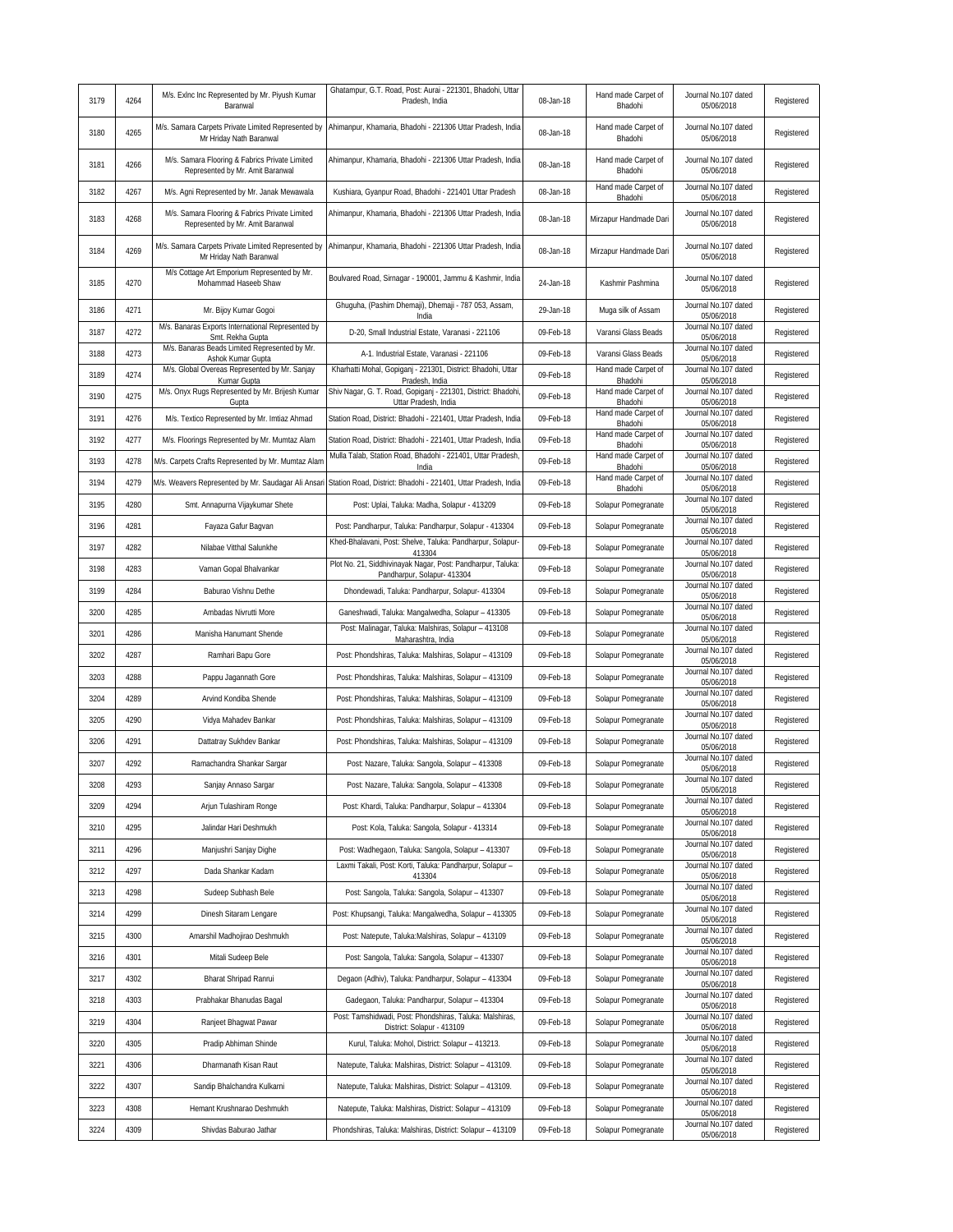| 3225         | 4310         | Arvind Madhukar Pandhare                            | Natepute, Taluka: Malshiras, District: Solapur - 413109                                                           | 09-Feb-18              | Solapur Pomegranate                        | Journal No.107 dated               | Registered               |
|--------------|--------------|-----------------------------------------------------|-------------------------------------------------------------------------------------------------------------------|------------------------|--------------------------------------------|------------------------------------|--------------------------|
| 3226         | 4311         | Shivaji Dnyanoba Yalmar                             | Supali, Taluka: Pandharpur, District: Solapur - 413310                                                            | 09-Feb-18              | Solapur Pomegranate                        | 05/06/2018<br>Journal No.107 dated | Registered               |
| 3227         | 4312         | Vaman Sambhaji Vibhute                              | Lotewadi, Taluka: Sangola, District: Solapur - 413306                                                             | 09-Feb-18              | Solapur Pomegranate                        | 05/06/2018<br>Journal No.107 dated | Registered               |
| 3228         | 4313         | Indudevi Bajarang Babar                             | Chopadi, Taluka: Sangola, District: Solapur - 413308                                                              | 09-Feb-18              | Solapur Pomegranate                        | 05/06/2018<br>Journal No.107 dated | Registered               |
| 3229         | 4314         | Pandurang Aba Aladar                                | Udanwadi, Taluka: Sangola, District: Solapur - 413307                                                             | 09-Feb-18              | Solapur Pomegranate                        | 05/06/2018<br>Journal No.107 dated | Registered               |
| 3230         | 4315         | Nivruthi Dhondiba Patil                             | Wadhegaon, Taluka: Sangola, District: Solapur - 413307                                                            | 09-Feb-18              | Solapur Pomegranate                        | 05/06/2018<br>Journal No.107 dated | Registered               |
| 3231         | 4316         | Upendra Vasant Pujari                               | Sangola, Taluka: Sangola, District: Solapur - 413307                                                              | 09-Feb-18              | Solapur Pomegranate                        | 05/06/2018<br>Journal No.107 dated | Registered               |
| 3232         | 4317         | Shivaji Uttam Namde                                 | Kasegaon, Taluka: Pandharpur, District: Solapur - 413304                                                          | 09-Feb-18              | Solapur Pomegranate                        | 05/06/2018<br>Journal No.107 dated | Registered               |
| 3233         | 4318         | Bapu Laxman Chavan                                  | Salagar Bk, Taluka: Mangal Wedha, District: Solapur -                                                             | 09-Feb-18              | Solapur Pomegranate                        | 05/06/2018<br>Journal No.107 dated | Registered               |
| 3234         | 4319         | Rajendra Nanaso Bandgar                             | 413319<br>Anakdhal, Taluka: Sangola, District: Solapur - 413308                                                   | 09-Feb-18              | Solapur Pomegranate                        | 05/06/2018<br>Journal No.107 dated | Registered               |
| 3235         | 4320         | Dattu Vithoba Chaugule                              | Nazara, Taluka: Sangola, District: Solapur - 413308                                                               | 09-Feb-18              | Solapur Pomegranate                        | 05/06/2018<br>Journal No.107 dated | Registered               |
| 3236         | 4321         | Bapu Maruti Sarik                                   | Chale, Taluka: Pandharpur, District: Solapur - 413304                                                             | 09-Feb-18              | Solapur Pomegranate                        | 05/06/2018<br>Journal No.107 dated | Registered               |
| 3237         | 4322         | Pushkar Pradip Ghogardare                           | Natepute, Taluka: Malshiras, District: Solapur - 413109                                                           | 09-Feb-18              | Solapur Pomegranate                        | 05/06/2018<br>Journal No.107 dated | Registered               |
| 3238         | 4323         | Rajsinh Dadasaheb Deshmukh                          | Ingalgi, Taluka: South Solapur, District: Solapur - 413003                                                        | 09-Feb-18              | Solapur Pomegranate                        | 05/06/2018<br>Journal No.107 dated | Registered               |
| 3239         | 4324         | Ganesh Gopal Borate                                 | Phondshiras, Taluka: Malshiras, District: Solapur - 413109                                                        | 09-Feb-18              | Solapur Pomegranate                        | 05/06/2018<br>Journal No.107 dated | Registered               |
| 3240         | 4325         | Prakash Bhagwan Yalmar                              | Supali, Taluka: Pandharpur, District: Solapur - 413310                                                            | 09-Feb-18              | Solapur Pomegranate                        | 05/06/2018<br>Journal No.107 dated | Registered               |
| 3241         | 4326         | Vivekanand Maruti Gherde                            | Kidebisari, Taluka: Sangola, District: Solapur - 416403                                                           | 09-Feb-18              | Solapur Pomegranate                        | 05/06/2018<br>Journal No.107 dated | Registered               |
| 3242         | 4327         | Vishvambar Subrav Babar                             | Chopadi, Taluka: Sangola, District: Solapur - 413308                                                              | 09-Feb-18              | Solapur Pomegranate                        | 05/06/2018<br>Journal No.107 dated | Registered               |
| 3243         | 4328         | Aniruddha Vasant Pujari                             |                                                                                                                   | 09-Feb-18              | Solapur Pomegranate                        | 05/06/2018<br>Journal No.107 dated |                          |
|              | 4329         |                                                     | Sangola, Taluka: Sangola, District: Solapur - 413307                                                              | 09-Feb-18              |                                            | 05/06/2018<br>Journal No.107 dated | Registered<br>Registered |
| 3244         | 4330         | Vishnu Bhimrao Aldar                                | Udanwadi, Taluka: Sangola, District: Solapur - 413308                                                             |                        | Solapur Pomegranate                        | 05/06/2018<br>Journal No.107 dated |                          |
| 3245         |              | Naga Bhagwan Wagh                                   | Chale, Taluka: Pandharpur, District: Solapur - 413304                                                             | 09-Feb-18              | Solapur Pomegranate                        | 05/06/2018<br>Journal No.107 dated | Registered               |
| 3246         | 4331         | Sumati Pradip Ghugardare                            | Natepute, Taluka: Malshiras, District: Solapur - 413109                                                           | 09-Feb-18              | Solapur Pomegranate                        | 05/06/2018<br>Journal No.107 dated | Registered               |
| 3247<br>3248 | 4332<br>4333 | Rahul Hanumant Jathar                               | Natepute, Taluka: Malshiras, District: Solapur - 413109                                                           | 09-Feb-18<br>09-Feb-18 | Solapur Pomegranate                        | 05/06/2018<br>Journal No.107 dated | Registered               |
| 3249         | 4334         | Madhukar Tukaram Jadhav                             | Bondale, Taluka: Malshiras, District: Solapur - 413113                                                            |                        | Solapur Pomegranate                        | 05/06/2018<br>Journal No.107 dated | Registered               |
| 3250         | 4335         | Dagadu Ganapat Pise                                 | Natepute, Taluka: Malshiras, District: Solapur - 413109<br>Gursale, Taluka: Malshiras, District: Solapur - 413109 | 09-Feb-18<br>09-Feb-18 | Solapur Pomegranate                        | 05/06/2018<br>Journal No.107 dated | Registered<br>Registered |
| 3251         | 4336         | Chandrakant Dattatray Koratkar<br>Popat Maruti Kale | Natepute, Taluka: Malshiras, District: Solapur - 413109                                                           | 09-Feb-18              | Solapur Pomegranate<br>Solapur Pomegranate | 05/06/2018<br>Journal No.107 dated | Registered               |
| 3252         | 4337         | Sanjay Arjun Jathar                                 | Natepute, Taluka: Malshiras, District: Solapur - 413109                                                           | 09-Feb-18              | Solapur Pomegranate                        | 05/06/2018<br>Journal No.107 dated | Registered               |
| 3253         | 4338         | Hari Shankar Kadam                                  | Laxmi Takali, Post: Korti, Taluka: Pandharpur, District:                                                          | 09-Feb-18              | Solapur Pomegranate                        | 05/06/2018<br>Journal No.107 dated | Registered               |
| 3254         | 4339         | Navnath Ramchandra Bandgar                          | Solapur - 413304<br>Khupsungi, Taluka: MangalWedha, District: Solapur - 413305                                    | 09-Feb-18              | Solapur Pomegranate                        | 05/06/2018<br>Journal No.107 dated | Registered               |
| 3255         | 4340         | Ahil Malhari Shende                                 | Post: Phondshiras, Taluka: Malshiras, District: Solapur -                                                         | 09-Feb-18              | Solapur Pomegranate                        | 05/06/2018<br>Journal No.107 dated | Registered               |
| 3256         | 4341         | Suresh Mahadeo Kale                                 | 413109<br>Kandar, Taluka: Karmala, District: Solapur - 413202                                                     | 09-Feb-18              | Solapur Pomegranate                        | 05/06/2018<br>Journal No.107 dated | Registered               |
| 3257         | 4342         | Krushna Sandipan Babar                              | Chopadi, Taluka: Sangola, District: Solapur - 413308                                                              | 09-Feb-18              | Solapur Pomegranate                        | 05/06/2018<br>Journal No.107 dated | Registered               |
| 3258         | 4343         | Kadam Navnath Shahaji                               | Kandar, Taluka: Karmala, District: Solapur - 413202                                                               | 09-Feb-18              | Solapur Pomegranate                        | 05/06/2018<br>Journal No.107 dated | Registered               |
| 3259         | 4344         | Ramdas Baburao Jathar                               | Phondshiras, Taluka: Malshiras, District: Solapur - 413109                                                        | 09-Feb-18              | Solapur Pomegranate                        | 05/06/2018<br>Journal No.107 dated | Registered               |
| 3260         | 4345         | Dattu Kashinath Mekhale                             | Chopadi, Taluka: Sangola, District: Solapur - 413308                                                              | 09-Feb-18              | Solapur Pomegranate                        | 05/06/2018<br>Journal No.107 dated | Registered               |
| 3261         | 4346         | Dhyaneshwar Haridas Bagal                           | Gadegaon, Taluka: Pandharpur, District: Solapur - 413304                                                          | 09-Feb-18              | Solapur Pomegranate                        | 05/06/2018<br>Journal No.107 dated | Registered               |
| 3262         | 4347         | Dagadu Govind Babar                                 | Chopadi, Taluka: Sangola, District: Solapur - 413308                                                              | 09-Feb-18              | Solapur Pomegranate                        | 05/06/2018<br>Journal No.107 dated | Registered               |
| 3263         | 4348         | Hanumant Jagannath Misal                            | Chinake, Taluka: Sangola, District: Solapur - 413308                                                              | 09-Feb-18              | Solapur Pomegranate                        | 05/06/2018<br>Journal No.107 dated | Registered               |
| 3264         | 4349         | Ashok Narayan Adate                                 | Nazare, Taluka: Sangola, District: Solapur - 413308                                                               | 09-Feb-18              | Solapur Pomegranate                        | 05/06/2018<br>Journal No.107 dated | Registered               |
| 3265         | 4350         | Akash Vijay Adate                                   | Nazare, Taluka: Sangola, District: Solapur - 413308                                                               | 09-Feb-18              | Solapur Pomegranate                        | 05/06/2018<br>Journal No.107 dated | Registered               |
| 3266         | 4351         | Rajkumar Shankarrao Hivarkar                        | Natepute, Taluka: Malshiras, District: Solapur - 413109                                                           | 09-Feb-18              | Solapur Pomegranate                        | 05/06/2018<br>Journal No.107 dated | Registered               |
| 3267         | 4352         | Bhujhari Vijay Pandurang                            | Balwadi, Taluka: Sangola, District: Solapur - 413308                                                              | 09-Feb-18              | Solapur Pomegranate                        | 05/06/2018<br>Journal No.107 dated | Registered               |
| 3268         | 4353         | Deepak Hanumant Jathar                              | Natepute, Taluka: Malshiras, District: Solapur - 413109                                                           | 09-Feb-18              | Solapur Pomegranate                        | 05/06/2018<br>Journal No.107 dated | Registered               |
| 3269         | 4354         | Dadaso Bapurao Dhavale                              | Natepute, Taluka: Malshiras, District: Solapur - 413109                                                           | 09-Feb-18              | Solapur Pomegranate                        | 05/06/2018<br>Journal No.107 dated | Registered               |
| 3270         | 4355         | Indrajit Shankar Dawle                              | Khupsangi, Taluka: Mangalwedha, District: Solapur - 413305                                                        | 09-Feb-18              | Solapur Pomegranate                        | 05/06/2018<br>Journal No.107 dated | Registered               |
| 3271         | 4356         | Pavan Babanrao Mahadik                              | Ambechincholi, Taluka: Pandharpur, District: Solapur -                                                            | 09-Feb-18              | Solapur Pomegranate                        | 05/06/2018<br>Journal No.107 dated | Registered               |
| 3272         | 4357         | Sitaram Chintamani Hake                             | 413304<br>Khardi, Taluka: Pandharpur, District: Solapur - 413304                                                  | 09-Feb-18              | Solapur Pomegranate                        | 05/06/2018<br>Journal No.107 dated | Registered               |
| 3273         | 4358         | Chintamani Mahadev Hake                             | Khardi, Taluka: Pandharpur, District: Solapur - 413304                                                            | 09-Feb-18              | Solapur Pomegranate                        | 05/06/2018<br>Journal No.107 dated | Registered               |
|              |              |                                                     |                                                                                                                   |                        |                                            | 05/06/2018                         |                          |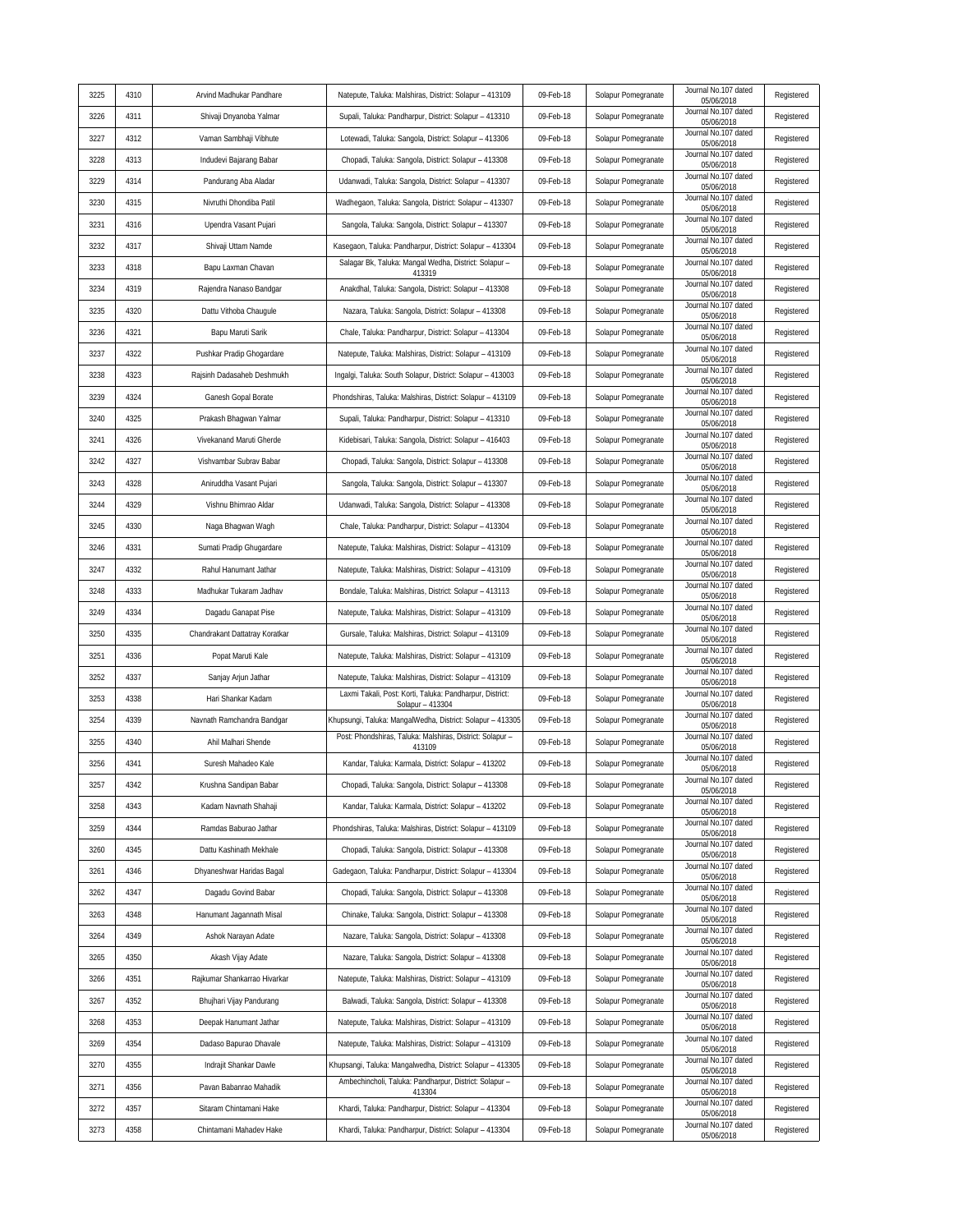|      |      |                                 | Jujarpur, Post: Junoni, Taluka: Sangola, District: Solapur -                                                                 |           |                     | Journal No.107 dated               |            |
|------|------|---------------------------------|------------------------------------------------------------------------------------------------------------------------------|-----------|---------------------|------------------------------------|------------|
| 3274 | 4359 | Dadaso Hariba Mane              | 413307                                                                                                                       | 09-Feb-18 | Solapur Pomegranate | 05/06/2018<br>Journal No.107 dated | Registered |
| 3275 | 4360 | Sakharam Vaman Phule            | Dahigaon, Taluka: Malshiras, District: Solapur - 413304                                                                      | 09-Feb-18 | Solapur Pomegranate | 05/06/2018<br>Journal No.107 dated | Registered |
| 3276 | 4361 | Dattatra Shamrao Khatal         | Khardi, Taluka: Pandharpur, District: Solapur - 413304                                                                       | 09-Feb-18 | Solapur Pomegranate | 05/06/2018<br>Journal No.107 dated | Registered |
| 3277 | 4362 | Vishnu Laxman Sule              | Khardi, Taluka: Pandharpur, District: Solapur - 413304                                                                       | 09-Feb-18 | Solapur Pomegranate | 05/06/2018<br>Journal No.107 dated | Registered |
| 3278 | 4363 | Vaman Tattu Shende              | Fondshiras, Taluka: Malshiras, District: Solapur - 413109<br>Pisewadi, Post: Velapur, Taluka: Malshiras, District: Solapur - | 09-Feb-18 | Solapur Pomegranate | 05/06/2018<br>Journal No.107 dated | Registered |
| 3279 | 4364 | Mahadev Namdev Bankar           | 413113                                                                                                                       | 09-Feb-18 | Solapur Pomegranate | 05/06/2018                         | Registered |
| 3280 | 4365 | Ankush Chitamani Hake           | Khardi, Taluka: Pandharpur, District: Solapur - 413304                                                                       | 09-Feb-18 | Solapur Pomegranate | Journal No.107 dated<br>05/06/2018 | Registered |
| 3281 | 4366 | Bapu Shankar Khatal             | Khardi, Taluka: Pandharpur, District: Solapur - 413304                                                                       | 09-Feb-18 | Solapur Pomegranate | Journal No.107 dated<br>05/06/2018 | Registered |
| 3282 | 4367 | Arjun Bhimrao Chaugule          | Bhalavani, Taluka: Pandharpur, District: Solapur - 413310                                                                    | 09-Feb-18 | Solapur Pomegranate | Journal No.107 dated<br>05/06/2018 | Registered |
| 3283 | 4368 | Tanaji Chintamani Hake          | Khardi, Taluka: Pandharpur, District: Solapur - 413304                                                                       | 09-Feb-18 | Solapur Pomegranate | Journal No.107 dated<br>05/06/2018 | Registered |
| 3284 | 4369 | Bhagwan Bhimrao Chougule        | Bhalvani, Taluka: Pandharpur, District: Solapur - 413310                                                                     | 09-Feb-18 | Solapur Pomegranate | Journal No.107 dated<br>05/06/2018 | Registered |
| 3285 | 4370 | Pranav Mukund Paricharak        | Khardi, Taluka: Pandharpur, District: Solapur - 413304                                                                       | 09-Feb-18 | Solapur Pomegranate | Journal No.107 dated<br>05/06/2018 | Registered |
| 3286 | 4371 | Sudhakar Shivaji Kambale        | Khardi, Taluka: Pandharpur, District: Solapur - 413304                                                                       | 09-Feb-18 | Solapur Pomegranate | Journal No.107 dated<br>05/06/2018 | Registered |
| 3287 | 4372 | Madhukar Ganpat Mhetre          | Velapur, Taluka: Malshiras, District: Solapur - 413113                                                                       | 09-Feb-18 | Solapur Pomegranate | Journal No.107 dated<br>05/06/2018 | Registered |
| 3288 | 4373 | Gorakh Ramu Gidde               | Chopadi, Taluka: Sangola, District: Solapur - 413308                                                                         | 09-Feb-18 | Solapur Pomegranate | Journal No.107 dated<br>05/06/2018 | Registered |
| 3289 | 4374 | Sopan Govind Raut               | Phondshiras, Taluka: Malshiras, District: Solapur - 413309                                                                   | 09-Feb-18 | Solapur Pomegranate | Journal No.107 dated<br>05/06/2018 | Registered |
| 3290 | 4375 | Mahadev Krushana Kore           | Chinake, Taluka: Sangola, District: Solapur - 413308                                                                         | 09-Feb-18 | Solapur Pomegranate | Journal No.107 dated<br>05/06/2018 | Registered |
| 3291 | 4376 | Janardhan Mahadev Dhope         | Phondshiras, Taluka: Malshiras, District: Solapur - 413309                                                                   | 09-Feb-18 | Solapur Pomegranate | Journal No.107 dated<br>05/06/2018 | Registered |
| 3292 | 4377 | Vaman Nagu Bandpatte            | 3574, Old Mangal Wedha Road, Sant Peth, Taluka:<br>Pandharpur, District: Solapur - 413304                                    | 09-Feb-18 | Solapur Pomegranate | Journal No.107 dated<br>05/06/2018 | Registered |
| 3293 | 4378 | Nanasaheb Dnyandev Hegade       | Khupsangi, Taluka: Mangalwedha, District: Solapur - 413305                                                                   | 09-Feb-18 | Solapur Pomegranate | Journal No.107 dated<br>05/06/2018 | Registered |
| 3294 | 4379 | Anuradha Kushaba Padavale       | Khupsangi, Taluka: Mangalwedha, District: Solapur - 413305                                                                   | 09-Feb-18 | Solapur Pomegranate | Journal No.107 dated<br>05/06/2018 | Registered |
| 3295 | 4380 | Sanjay Yeshwant Aldar           | Udanwadi, Taluka: Sangola, District: Solapur - 413307                                                                        | 09-Feb-18 | Solapur Pomegranate | Journal No.107 dated               | Registered |
| 3296 | 4381 | Sharad Mahadev Dhope            | Phondshiras, Taluka: Malshiras, District: Solapur - 413109                                                                   | 09-Feb-18 | Solapur Pomegranate | 05/06/2018<br>Journal No.107 dated | Registered |
| 3297 | 4382 | Dnyanoba Maruti Salgar          | Khupsangi, Taluka: Mangalwedha, District: Solapur - 413305                                                                   | 09-Feb-18 | Solapur Pomegranate | 05/06/2018<br>Journal No.107 dated | Registered |
| 3298 | 4383 | Rajendra Arjun Jathar           | Natepute, Taluka: Malshiras, District: Solapur - 413109                                                                      | 09-Feb-18 | Solapur Pomegranate | 05/06/2018<br>Journal No.107 dated | Registered |
| 3299 | 4384 | Nanaso Dada Gadade              | Gaurwadi, Taluka: Sangola, District: Solapur - 413314                                                                        | 09-Feb-18 | Solapur Pomegranate | 05/06/2018<br>Journal No.107 dated | Registered |
| 3300 | 4385 | Sopan Sidu Metkari              | Khupsangi, Taluka: Mangalwedha, District: Solapur - 413305                                                                   | 09-Feb-18 | Solapur Pomegranate | 05/06/2018<br>Journal No.107 dated | Registered |
| 3301 | 4386 | Tanaji Sitaram Chougule         | Khupsangi, Taluka: Mangalwedha, District: Solapur - 413305                                                                   | 09-Feb-18 | Solapur Pomegranate | 05/06/2018<br>Journal No.107 dated | Registered |
| 3302 | 4387 | Anusaya Balkrishna Lokhande     | Malshiras, Taluka: Malshiras, District: Solapur - 413107                                                                     | 09-Feb-18 | Solapur Pomegranate | 05/06/2018<br>Journal No.107 dated | Registered |
| 3303 | 4388 | Pandharmise Dattatraya Jagnnath | Phondshiras, Taluka: Malshiras, District: Solapur - 413109                                                                   | 09-Feb-18 | Solapur Pomegranate | 05/06/2018<br>Journal No.107 dated | Registered |
| 3304 | 4389 | Tukaram Baba Chaugule           |                                                                                                                              | 09-Feb-18 |                     | 05/06/2018<br>Journal No.107 dated |            |
|      |      |                                 | Khupsangi, Taluka: Mangalwedha, District: Solapur - 413305                                                                   |           | Solapur Pomegranate | 05/06/2018<br>Journal No.107 dated | Registered |
| 3305 | 4390 | Ravsaheb Bhimrao Pandhare       | Natepute, Taluka: Malshiras, District: Solapur - 413109                                                                      | 09-Feb-18 | Solapur Pomegranate | 05/06/2018<br>Journal No.107 dated | Registered |
| 3306 | 4391 | Ramesh Sopan Kale               | Natepute, Taluka: Malshiras, District: Solapur - 413109                                                                      | 09-Feb-18 | Solapur Pomegranate | 05/06/2018<br>Journal No.107 dated | Registered |
| 3307 | 4392 | Ganesh Govind Gavkare           | Borale, Taluka: Mangalwedha, District: Solapur - 413305<br>Post: Malinagar Gate No.2, Taluka: Malshiras, District:           | 09-Feb-18 | Solapur Pomegranate | 05/06/2018<br>Journal No.107 dated | Registered |
| 3308 | 4393 | Hanumant Sopan Shende           | Solapur - 413108                                                                                                             | 09-Feb-18 | Solapur Pomegranate | 05/06/2018<br>Journal No.107 dated | Registered |
| 3309 | 4394 | Rajendra Narayan Gurav          | Bhutashte, Taluka: Madha, District: Solapur - 413208                                                                         | 09-Feb-18 | Solapur Pomegranate | 05/06/2018<br>Journal No.107 dated | Registered |
| 3310 | 4395 | Satish Manik Patil              | Chopadi, Taluka: Sangola, District: Solapur - 413308                                                                         | 09-Feb-18 | Solapur Pomegranate | 05/06/2018<br>Journal No.107 dated | Registered |
| 3311 | 4396 | Jagannath Nivruthi Dighe        | Wadhegaon, Taluka: Sangola, District: Solapur - 413307                                                                       | 09-Feb-18 | Solapur Pomegranate | 05/06/2018<br>Journal No.107 dated | Registered |
| 3312 | 4397 | Bajirao Gopal Borate            | Phondshiras, Taluka: Malshiras, District: Solapur - 413109                                                                   | 09-Feb-18 | Solapur Pomegranate | 05/06/2018                         | Registered |
| 3313 | 4398 | Pandurang Shidoba Shejal        | Khupsangi, Taluka: Mangalwedha, District: Solapur - 413305                                                                   | 09-Feb-18 | Solapur Pomegranate | Journal No.107 dated<br>05/06/2018 | Registered |
| 3314 | 4399 | Pandurang Ramchandra Takale     | Khupsangi, Taluka: Mangalwedha, District: Solapur - 413305                                                                   | 09-Feb-18 | Solapur Pomegranate | Journal No.107 dated<br>05/06/2018 | Registered |
| 3315 | 4400 | Ramchandra Subrav Babar         | Chopadi, Taluka: Sangola, District: Solapur - 413308                                                                         | 09-Feb-18 | Solapur Pomegranate | Journal No.107 dated<br>05/06/2018 | Registered |
| 3316 | 4401 | Balbhim Subrav Babar            | Chopadi, Taluka: Sangola, District: Solapur - 413308                                                                         | 09-Feb-18 | Solapur Pomegranate | Journal No.107 dated<br>05/06/2018 | Registered |
| 3317 | 4402 | Tatyaba Baba Borate             | Phondshiras, Taluka: Malshiras, District: Solapur - 413109                                                                   | 09-Feb-18 | Solapur Pomegranate | Journal No.107 dated<br>05/06/2018 | Registered |
| 3318 | 4403 | Krishna Shrirang Yadav          | Wadhegaon, Taluka: Sangola, District: Solapur - 413307                                                                       | 09-Feb-18 | Solapur Pomegranate | Journal No.107 dated<br>05/06/2018 | Registered |
| 3319 | 4404 | Siddheshwar Gorakhnath Bagal    | Wadhegaon, Taluka: Sangola, District: Solapur - 413307                                                                       | 09-Feb-18 | Solapur Pomegranate | Journal No.107 dated<br>05/06/2018 | Registered |
| 3320 | 4405 | Kamsiddha Dattatraya Wale       | Khupsangi, Taluka: Mangalwedha, District: Solapur - 413305                                                                   | 09-Feb-18 | Solapur Pomegranate | Journal No.107 dated<br>05/06/2018 | Registered |
| 3321 | 4406 | Hasim Jalal Shaikh              | Kasegaon, Taluka: Pandharpur, District: Solapur - 413304                                                                     | 09-Feb-18 | Solapur Pomegranate | Journal No.107 dated<br>05/06/2018 | Registered |
| 3322 | 4407 | Tarabai Dattatraya Nale         | Dahigaon, Taluka: Malshiras, District: Solapur - 413109                                                                      | 09-Feb-18 | Solapur Pomegranate | Journal No.107 dated<br>05/06/2018 | Registered |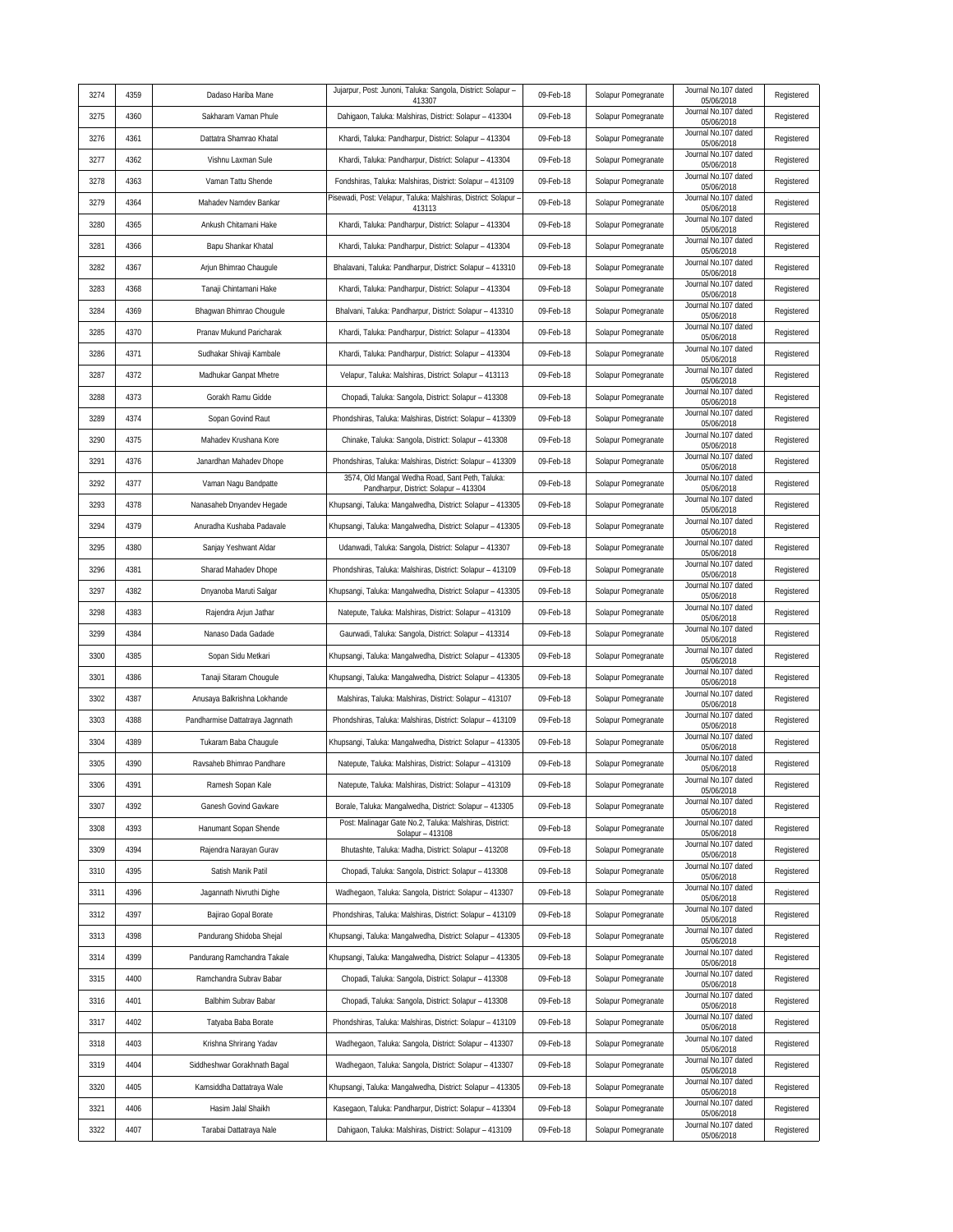| 3323 | 4408 | Nathajirao Shivajirao Deshmukh    | Natepute, Taluka: Malshiras, District: Solapur - 413109                    | 09-Feb-18 | Solapur Pomegranate | Journal No.107 dated<br>05/06/2018 | Registered |
|------|------|-----------------------------------|----------------------------------------------------------------------------|-----------|---------------------|------------------------------------|------------|
| 3324 | 4409 | Dhananjay Ambadas Hajare          | Post: Mangalwedha, Taluka: Mangalwedha, District: Solapur<br>$-413305$     | 09-Feb-18 | Solapur Pomegranate | Journal No.107 dated<br>05/06/2018 | Registered |
| 3325 | 4410 | Pradip Navnath Chopade            | Adhegaon, Taluka: Mohal, District: Solapur - 413248                        | 09-Feb-18 | Solapur Pomegranate | Journal No.107 dated<br>05/06/2018 | Registered |
| 3326 | 4411 | Dhananjay Janardhan Dupade        | Kolegaon, Taluka: Malshiras, District: Solapur - 413306                    | 09-Feb-18 | Solapur Pomegranate | Journal No.107 dated<br>05/06/2018 | Registered |
| 3327 | 4412 | Nitin Nivruthi Patil              | Wadhegaon, Taluka: Sangola, District: Solapur - 413307                     | 09-Feb-18 | Solapur Pomegranate | Journal No.107 dated<br>05/06/2018 | Registered |
| 3328 | 4413 | Dnyaneshwar Shamrao Waghmode      | Chale, Taluk: Pandharpur, District: Solapur - 413304                       | 09-Feb-18 | Solapur Pomegranate | Journal No.107 dated<br>05/06/2018 | Registered |
| 3329 | 4414 | Santosh Mahadev Patil             | Nazare, Taluka: Sangola, District: Solapur - 413308                        | 09-Feb-18 | Solapur Pomegranate | Journal No.107 dated<br>05/06/2018 | Registered |
| 3330 | 4415 | Nitin Shankar Waghmode            | Chale, Taluk: Pandharpur, District: Solapur - 413304                       | 09-Feb-18 | Solapur Pomegranate | Journal No.107 dated<br>05/06/2018 | Registered |
| 3331 | 4416 | Shivaji Krishna Bochare           | Tulshi, Taluk: Madha, District: Solapur - 413303                           | 09-Feb-18 | Solapur Pomegranate | Journal No.107 dated<br>05/06/2018 | Registered |
| 3332 | 4417 | Shital Ajinath Pawar              | Khedbhose, Taluk: Pandharpur, District: Solapur - 413304                   | 09-Feb-18 | Solapur Pomegranate | Journal No.107 dated<br>05/06/2018 | Registered |
| 3333 | 4418 | Rajabhau Bhagwan Aldar            | Udanwadi, Taluka: Sangola, District: Solapur - 413307                      | 09-Feb-18 | Solapur Pomegranate | Journal No.107 dated<br>05/06/2018 | Registered |
| 3334 | 4419 | Bapuso Baba Hipparkar             | Kerandewadi, Post: Gaudwadi Taluka: Sangola, District:<br>Solapur - 413307 | 09-Feb-18 | Solapur Pomegranate | Journal No.107 dated<br>05/06/2018 | Registered |
| 3335 | 4420 | Subhash Pralhad Patil             | Chinke, Taluka: Sangola, District: Solapur - 413308                        | 09-Feb-18 | Solapur Pomegranate | Journal No.107 dated<br>05/06/2018 | Registered |
| 3336 | 4421 | Prakash Krushna Dhotre            | Old No. 4578 Karadnaka, Taluka: Pandharpur, District:<br>Solapur - 413304  | 09-Feb-18 | Solapur Pomegranate | Journal No.107 dated<br>05/06/2018 | Registered |
| 3337 | 4422 | Rajendra Sukhdev Bandgar          | Anakdhal, Taluka: Sangola, District: Solapur - 413308                      | 09-Feb-18 | Solapur Pomegranate | Journal No.107 dated<br>05/06/2018 | Registered |
| 3338 | 4423 | Dilip Dashrath Khalage            | Shevate, Taluka: Pandharpur, District: Solapur - 413304                    | 09-Feb-18 | Solapur Pomegranate | Journal No.107 dated<br>05/06/2018 | Registered |
| 3339 | 4424 | Dnyaneshwar Pandurang Ratnaparkhi | Bhandishegaon, Taluka: Pandharpur, District: Solapur -<br>413316           | 09-Feb-18 | Solapur Pomegranate | Journal No.107 dated<br>05/06/2018 | Registered |
| 3340 | 4425 | Popat Gajendra Dethe              | Dhondewadi, Taluka: Pandharpur, District: Solapur - 413316                 | 09-Feb-18 | Solapur Pomegranate | Journal No.107 dated<br>05/06/2018 | Registered |
| 3341 | 4426 | Bahu Bapu Chaugule                | Karandewadi, Taluka: Sangola, District: Solapur - 413308                   | 09-Feb-18 | Solapur Pomegranate | Journal No.107 dated<br>05/06/2018 | Registered |
| 3342 | 4427 | Hanumant Mahadeo Sawant           | Dahigaon, Taluka: Sangola, District: Solapur - 413109                      | 09-Feb-18 | Solapur Pomegranate | Journal No.107 dated<br>05/06/2018 | Registered |
| 3343 | 4428 | Khanderao Maruti Karande          | Bohali, Taluka: Pandharpur, District: Solapur - 413317                     | 09-Feb-18 | Solapur Pomegranate | Journal No.107 dated<br>05/06/2018 | Registered |
| 3344 | 4429 | Suresh Sopan Mahanwar             | Khardhi, Taluka: Pandharpur, District: Solapur - 413317                    | 09-Feb-18 | Solapur Pomegranate | Journal No.107 dated<br>05/06/2018 | Registered |
| 3345 | 4430 | Tanaji Namdev Sangolkar           | Balawadi, Taluka: Sangola, District: Solapur - 413307                      | 09-Feb-18 | Solapur Pomegranate | Journal No.107 dated<br>05/06/2018 | Registered |
| 3346 | 4431 | Nagnath Bhagwan Shinde            | Ranjani, Taluka: Pandharpur, District: Solapur - 413304                    | 09-Feb-18 | Solapur Pomegranate | Journal No.107 dated<br>05/06/2018 | Registered |
| 3347 | 4432 | Shrimant Shankar Shinde           | Ranjani, Taluka: Pandharpur, District: Solapur - 413304                    | 09-Feb-18 | Solapur Pomegranate | Journal No.107 dated<br>05/06/2018 | Registered |
| 3348 | 4433 | Kisan Dadu Waghmare               | Chale, Taluka: Pandharpur, District: Solapur - 413304                      | 09-Feb-18 | Solapur Pomegranate | Journal No.107 dated<br>05/06/2018 | Registered |
| 3349 | 4434 | Baba Wallppa Shikhare             | Chale, Taluka: Pandharpur, District: Solapur - 413304                      | 09-Feb-18 | Solapur Pomegranate | Journal No.107 dated<br>05/06/2018 | Registered |
| 3350 | 4435 | Machindra Mahadev Tarate          | Palasi, Taluka: Pandharpur, District: Solapur - 413304                     | 09-Feb-18 | Solapur Pomegranate | Journal No.107 dated<br>05/06/2018 | Registered |
| 3351 | 4436 | Madhukar Mahadev Tarate           | Palasi, Taluka: Pandharpur, District: Solapur - 413304                     | 09-Feb-18 | Solapur Pomegranate | Journal No.107 dated<br>05/06/2018 | Registered |
| 3352 | 4437 | Gajanan Balaso Kale               | Natepute, Taluka: Malshiras, District: Solapur - 413109                    | 09-Feb-18 | Solapur Pomegranate | Journal No.107 dated<br>05/06/2018 | Registered |
| 3353 | 4438 | Kamu Shivram Padavale             | Khupsangi, Taluka: Mangalwedha, District: Solapur - 413305                 | 09-Feb-18 | Solapur Pomegranate | Journal No.107 dated<br>05/06/2018 | Registered |
| 3354 | 4439 | Hasina Iqbal Bagwan               | Pandharpur, Taluka: Pandharpur, District: Solapur - 413304                 | 09-Feb-18 | Solapur Pomegranate | Journal No.107 dated<br>05/06/2018 | Registered |
| 3355 | 4440 | Shahajan Sayyad Patel             | Khupsangi, Taluka: Mangalwedha, District: Solapur – 413305                 | 09-Feb-18 | Solapur Pomegranate | Journal No.107 dated<br>05/06/2018 | Registered |
| 3356 | 4441 | Ashok Sida Lad                    | Radde, Taluka: Mangalwedha, District: Solapur - 413322                     | 09-Feb-18 | Solapur Pomegranate | Journal No.107 dated<br>05/06/2018 | Registered |
| 3357 | 4442 | Pitambar Vithoba Bandgar          | Anakdhal, Taluka: Sangola, District: Solapur - 413308                      | 09-Feb-18 | Solapur Pomegranate | Journal No.107 dated<br>05/06/2018 | Registered |
| 3358 | 4443 | Mahesh Dnyneshwar Kshirsagar      | Kasegaon (Math - Vasti), Taluka: Pandharpur, District:<br>Solapur - 413304 | 09-Feb-18 | Solapur Pomegranate | Journal No.107 dated<br>05/06/2018 | Registered |
| 3359 | 4444 | Shivaji Nivrutti Arjun            | Natepute, Taluka: Malshiras, District: Solapur - 413109                    | 09-Feb-18 | Solapur Pomegranate | Journal No.107 dated<br>05/06/2018 | Registered |
| 3360 | 4445 | Jagannath Pandurang Jadhav        | Sangola, Taluka: Sangola, District: Solapur - 413307                       | 09-Feb-18 | Solapur Pomegranate | Journal No.107 dated<br>05/06/2018 | Registered |
| 3361 | 4446 | Vijay Gorakh Tarate               | Palasi, Taluka: Pandharpur, District: Solapur - 413304                     | 09-Feb-18 | Solapur Pomegranate | Journal No.107 dated<br>05/06/2018 | Registered |
| 3362 | 4447 | Uttam Namdeo Namade               | Kasegaon, Taluka: Pandharpur, District: Solapur - 413304                   | 09-Feb-18 | Solapur Pomegranate | Journal No.107 dated<br>05/06/2018 | Registered |
| 3363 | 4448 | Kedarnath Sambhaji Khatal         | Shirnandagi, Taluka: Mangalwedha, District: Solapur -<br>413322            | 09-Feb-18 | Solapur Pomegranate | Journal No.107 dated<br>05/06/2018 | Registered |
| 3364 | 4449 | Ramchandra Dattatrya Jadhav       | Salgar, Taluka: Mangalwedha, District: Solapur - 413319                    | 09-Feb-18 | Solapur Pomegranate | Journal No.107 dated<br>05/06/2018 | Registered |
| 3365 | 4450 | Dattatrya Tukaram Dhyagonde       | Salgar, Taluka: Mangalwedha, District: Solapur - 413319                    | 09-Feb-18 | Solapur Pomegranate | Journal No.107 dated<br>05/06/2018 | Registered |
| 3366 | 4451 | Rahul Tanaji Kokate               | Tambole, Taluka: Mohol, District: Solapur - 413213                         | 09-Feb-18 | Solapur Pomegranate | Journal No.107 dated<br>05/06/2018 | Registered |
| 3367 | 4452 | Hanmant Jagannath Dudhal          | Sonake, Taluka: Pandharpur, District: Solapur - 413304                     | 09-Feb-18 | Solapur Pomegranate | Journal No.107 dated<br>05/06/2018 | Registered |
| 3368 | 4453 | Dattatraya Narayan Kolekar        | Korti, Taluka: Pandharpur, District: Solapur - 413304                      | 09-Feb-18 | Solapur Pomegranate | Journal No.107 dated<br>05/06/2018 | Registered |
| 3369 | 4454 | Rama Dnyanu Tarte                 | Palasi, Taluka: Pandharpur, District: Solapur - 413310                     | 09-Feb-18 | Solapur Pomegranate | Journal No.107 dated<br>05/06/2018 | Registered |
| 3370 | 4455 | Atul Rajendra Patil               | Natepute, Taluka: Malshiras, District: Solapur - 413109                    | 09-Feb-18 | Solapur Pomegranate | Journal No.107 dated<br>05/06/2018 | Registered |
| 3371 | 4456 | Sandip Sanjay Patil               | Natepute, Taluka: Malshiras, District: Solapur - 413109                    | 09-Feb-18 | Solapur Pomegranate | Journal No.107 dated<br>05/06/2018 | Registered |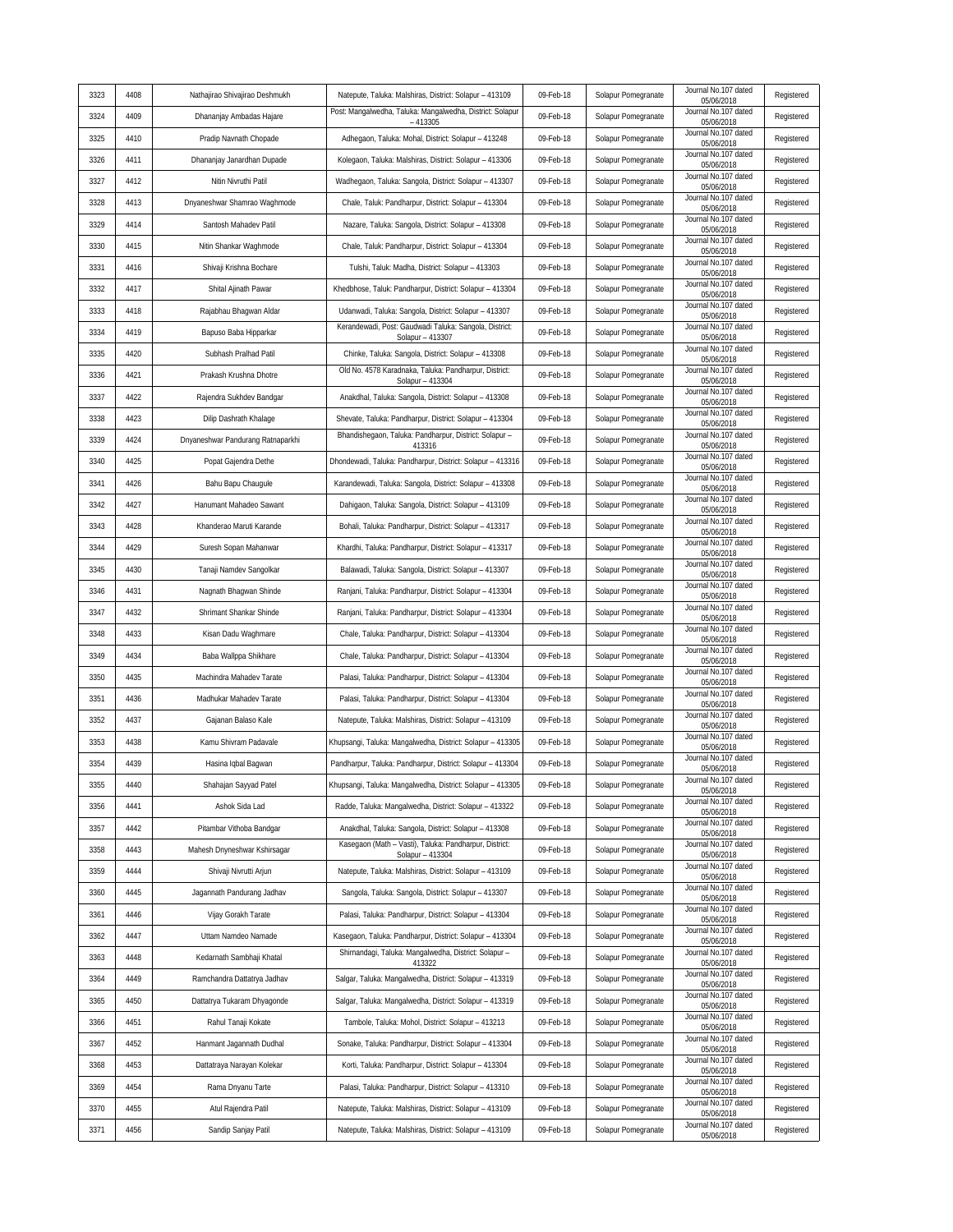| 3372 | 4457 | Rajendra Dhula Kale            | Natepute, Taluka: Malshiras, District: Solapur - 413109                         | 09-Feb-18 | Solapur Pomegranate | Journal No.107 dated<br>05/06/2018 | Registered |
|------|------|--------------------------------|---------------------------------------------------------------------------------|-----------|---------------------|------------------------------------|------------|
| 3373 | 4458 | Madhukar Shamsundar Jadhav     | Salgar, Taluka: Mangalwedha, District: Solapur - 413319                         | 09-Feb-18 | Solapur Pomegranate | Journal No.107 dated<br>05/06/2018 | Registered |
| 3374 | 4459 | Dadaso Shankar Kalel           | Salgar, Taluka: Mangalwedha, District: Solapur - 413319                         | 09-Feb-18 | Solapur Pomegranate | Journal No.107 dated<br>05/06/2018 | Registered |
| 3375 | 4460 | Dattatray Shankar Warade       | Nazara, Taluka: Sangola, District: Solapur - 413308                             | 09-Feb-18 | Solapur Pomegranate | Journal No.107 dated<br>05/06/2018 | Registered |
| 3376 | 4461 | Annappa Shivaji Chougule       | Nazara, Taluka: Sangola, District: Solapur - 413308                             | 09-Feb-18 | Solapur Pomegranate | Journal No.107 dated<br>05/06/2018 | Registered |
| 3377 | 4462 | Rahul Baban Koratkar           | Gursale, Taluka: Malshiras, District: Solapur - 413109                          | 09-Feb-18 | Solapur Pomegranate | Journal No.107 dated<br>05/06/2018 | Registered |
| 3378 | 4463 | Vikas Bhanudas Bandgar         | Anakdhal, Taluka: Sangola, District: Solapur - 413308                           | 09-Feb-18 | Solapur Pomegranate | Journal No.107 dated<br>05/06/2018 | Registered |
| 3379 | 4464 | Jagannath Vaman Gore           | Phondshiras, Taluka: Malshiras, District: Solapur - 413109                      | 09-Feb-18 | Solapur Pomegranate | Journal No.107 dated<br>05/06/2018 | Registered |
| 3380 | 4465 | Vitthal Rajaram Chavan         | Chavanwadi, Post: Palasmandal, Taluka: Malshiras, District:<br>Solapur - 413109 | 09-Feb-18 | Solapur Pomegranate | Journal No.107 dated<br>05/06/2018 | Registered |
| 3381 | 4466 | Chanbasu Basanna Dhyagonde     | Salgar, Taluka: Mangalwedha, District: Solapur - 413319                         | 09-Feb-18 | Solapur Pomegranate | Journal No.107 dated<br>05/06/2018 | Registered |
| 3382 | 4467 | Rajendra Namadev Mane          | Laxmi Takali, Post: Korti, Taluka: Pandharpur, District:<br>Solapur - 413304    | 09-Feb-18 | Solapur Pomegranate | Journal No.107 dated<br>05/06/2018 | Registered |
| 3383 | 4468 | Raosaheb Dagadu Raddi          | Save, Taluka: Sangola, District: Solapur - 413307                               | 09-Feb-18 | Solapur Pomegranate | Journal No.107 dated<br>05/06/2018 | Registered |
| 3384 | 4469 | Bapusaheb Chintamani Ronge     | Khardi, Taluka: Pandharpur, District: Solapur - 413304                          | 09-Feb-18 | Solapur Pomegranate | Journal No.107 dated<br>05/06/2018 | Registered |
| 3385 | 4470 | Mahadev Tukaram Gore           | Phondshiras, Taluka: Malshiras, District: Solapur - 413109                      | 09-Feb-18 | Solapur Pomegranate | Journal No.107 dated<br>05/06/2018 | Registered |
| 3386 | 4471 | Uttam Dattu Ghodke             | Nazara, Taluka: Sangola, District: Solapur - 413308                             | 09-Feb-18 | Solapur Pomegranate | Journal No.107 dated<br>05/06/2018 | Registered |
| 3387 | 4472 | Rohit Ramesh Ronge             | Khardi, Taluka: Pandharpur, District: Solapur - 413317                          | 09-Feb-18 | Solapur Pomegranate | Journal No.107 dated<br>05/06/2018 | Registered |
| 3388 | 4473 | Babaso Dagdu Madane            | Bramahpuri, Taluka: Mangalwedha, District: Solapur -<br>413305                  | 09-Feb-18 | Solapur Pomegranate | Journal No.107 dated<br>05/06/2018 | Registered |
| 3389 | 4474 | Maruti Nivrutti Shinde         | Bathan, Taluka: Mangalwedha, District: Solapur - 413305                         | 09-Feb-18 | Solapur Pomegranate | Journal No.107 dated<br>05/06/2018 | Registered |
| 3390 | 4475 | Bhikaji Shrimant Bagal         | Gadegaon, Taluka: Pandharpur, District: Solapur - 413304                        | 09-Feb-18 | Solapur Pomegranate | Journal No.107 dated<br>05/06/2018 | Registered |
| 3391 | 4476 | Hari Tukaram Shinde            | Ambe, Taluka: Pandharpur, District: Solapur - 413304                            | 09-Feb-18 | Solapur Pomegranate | Journal No.107 dated<br>05/06/2018 | Registered |
| 3392 | 4477 | Subhash Jotiram Patil          | Bhend, Taluka: Madha, District: Solapur - 413208                                | 09-Feb-18 | Solapur Pomegranate | Journal No.107 dated<br>05/06/2018 | Registered |
| 3393 | 4478 | Yashwant Baba Mali             | Gaudwadi, Taluka: Sangola, District: Solapur - 413314                           | 09-Feb-18 | Solapur Pomegranate | Journal No.107 dated<br>05/06/2018 | Registered |
| 3394 | 4479 | Bhimrao Narayan Nanawar        | Nazara, Taluka: Sangola, District: Solapur - 413308                             | 09-Feb-18 | Solapur Pomegranate | Journal No.107 dated<br>05/06/2018 | Registered |
| 3395 | 4480 | Vidyasagar Hanmant Rokade      | Tisangi, Post: Sonake, Taluka: Pandharpur, District: Solapur -<br>413304        | 09-Feb-18 | Solapur Pomegranate | Journal No.107 dated<br>05/06/2018 | Registered |
| 3396 | 4481 | Sawakar Sandipan Gaikwad       | Ozewadi, Taluka: Pandharpur, District: Solapur - 413304                         | 09-Feb-18 | Solapur Pomegranate | Journal No.107 dated<br>05/06/2018 | Registered |
| 3397 | 4482 | Yashwant Bhimrao Misal         | Chinke, Taluka: Sangola, District: Solapur - 413308                             | 09-Feb-18 | Solapur Pomegranate | Journal No.107 dated<br>05/06/2018 | Registered |
| 3398 | 4483 | Uddhav Pandharinath Bagal      | Gadegaon, Taluka: Pandhargaon, District: Solapur - 413304                       | 09-Feb-18 | Solapur Pomegranate | Journal No.107 dated<br>05/06/2018 | Registered |
| 3399 | 4484 | Damodar Yashwant Devale        | Kamalapur, Taluka: Sangola, District: Solapur - 413307                          | 09-Feb-18 | Solapur Pomegranate | Journal No.107 dated<br>05/06/2018 | Registered |
| 3400 | 4485 | Dattatray Vittal Rasal         | Jakhale, Taluka: Madha, District: Solapur - 413223                              | 09-Feb-18 | Solapur Pomegranate | Journal No.107 dated<br>05/06/2018 | Registered |
| 3401 | 4486 | Balbhim Sitaram Chougule       | Khupsangi, Taluka: Mangalwedha, District: Solapur - 413305                      | 09-Feb-18 | Solapur Pomegranate | Journal No.107 dated<br>05/06/2018 | Registered |
| 3402 | 4487 | Sunanda Uddavrao Kambale       | Auj - Aherwadi, Taluka: South Solapur, District: Solapur -<br>413003            | 09-Feb-18 | Solapur Pomegranate | Journal No.107 dated<br>05/06/2018 | Registered |
| 3403 | 4488 | Bhimrao Ramchandra Sule        | Khardi, Taluka: Pandharpur, District: Solapur - 413317                          | 09-Feb-18 | Solapur Pomegranate | Journal No.107 dated<br>05/06/2018 | Registered |
| 3404 | 4489 | Vishnu Shivaji Kolvale         | Post: Shevate, Taluka: Pandharpur, District: Solapur -<br>413304                | 09-Feb-18 | Solapur Pomegranate | Journal No.107 dated<br>05/06/2018 | Registered |
| 3405 | 4490 | Manaji Shivaji Patil           | Post: Yevati, Taluka: Mohol, District: Solapur - 413248                         | 09-Feb-18 | Solapur Pomegranate | Journal No.107 dated<br>05/06/2018 | Registered |
| 3406 | 4491 | Shaila Keshav Deshmukh         | Post: Gaudwadi, Taluka: Sangola, District: Solapur - 413314                     | 09-Feb-18 | Solapur Pomegranate | Journal No.107 dated<br>05/06/2018 | Registered |
| 3407 | 4492 | Shankar Ramchandhra Sule       | Khardi, Taluka: Pandharpur, District: Solapur - 413317                          | 09-Feb-18 | Solapur Pomegranate | Journal No.107 dated<br>05/06/2018 | Registered |
| 3408 | 4493 | Arjun Ramchandra Sule          | Khardi, Taluka: Pandharpur, District: Solapur - 413317                          | 09-Feb-18 | Solapur Pomegranate | Journal No.107 dated<br>05/06/2018 | Registered |
| 3409 | 4494 | Balaso Keshav Aaherkar         | Tisangi, Taluka: Pandharpur, District: Solapur - 413304                         | 09-Feb-18 | Solapur Pomegranate | Journal No.107 dated<br>05/06/2018 | Registered |
| 3410 | 4495 | Jayashri Dharmaraj Dupade      | Kolegaon, Taluka: Malshiras, District: Solapur - 413306                         | 09-Feb-18 | Solapur Pomegranate | Journal No.107 dated<br>05/06/2018 | Registered |
| 3411 | 4496 | Vitthal Ganapati Mane          | Salagar Bk, Taluka: Mangalwedha, District: Solapur - 413319                     | 09-Feb-18 | Solapur Pomegranate | Journal No.107 dated<br>05/06/2018 | Registered |
| 3412 | 4497 | Bajirao Pandhari Babar         | Chopadi, Taluka: Sangola, District: Solapur - 413308                            | 09-Feb-18 | Solapur Pomegranate | Journal No.107 dated<br>05/06/2018 | Registered |
| 3413 | 4498 | Sukhadev Bira Chougule         | Khupsangi, Taluka: Mangalwedha, District: Solapur - 413305                      | 09-Feb-18 | Solapur Pomegranate | Journal No.107 dated<br>05/06/2018 | Registered |
| 3414 | 4499 | Shashikant Shankar Pude        | Shejbabhulgaon, Taluka: Mohol, District: Solapur - 413253                       | 09-Feb-18 | Solapur Pomegranate | Journal No.107 dated<br>05/06/2018 | Registered |
| 3415 | 4500 | Vikram Pralhad Dongare         | Adhegaon, Post: Takali Sikandar, Taluka: Mohol, District:<br>Solapur - 413248   | 09-Feb-18 | Solapur Pomegranate | Journal No.107 dated<br>05/06/2018 | Registered |
| 3416 | 4501 | Savitra Buvaji Phule           | Dahigaon, Taluka: Malshiras, District: Solapur - 413109                         | 09-Feb-18 | Solapur Pomegranate | Journal No.107 dated<br>05/06/2018 | Registered |
| 3417 | 4502 | Malojiraje Shahajirao Deshmukh | Natepute, Taluka: Malshiras, District: Solapur - 413109                         | 09-Feb-18 | Solapur Pomegranate | Journal No.107 dated<br>05/06/2018 | Registered |
| 3418 | 4503 | Ashok Shivaji Dhege            | Wadhegaon, Taluka: Sangola, District: Solapur - 413307                          | 09-Feb-18 | Solapur Pomegranate | Journal No.107 dated<br>05/06/2018 | Registered |
| 3419 | 4504 | Tukaram Annd Hajare            | Wadhegaon, Taluka: Sangola, District: Solapur - 413307                          | 09-Feb-18 | Solapur Pomegranate | Journal No.107 dated<br>05/06/2018 | Registered |
| 3420 | 4505 | Dhananjay Shankarrao Hivarkar  | Natepute, Taluka: Malshiras, District: Solapur - 413109                         | 09-Feb-18 | Solapur Pomegranate | Journal No.107 dated<br>05/06/2018 | Registered |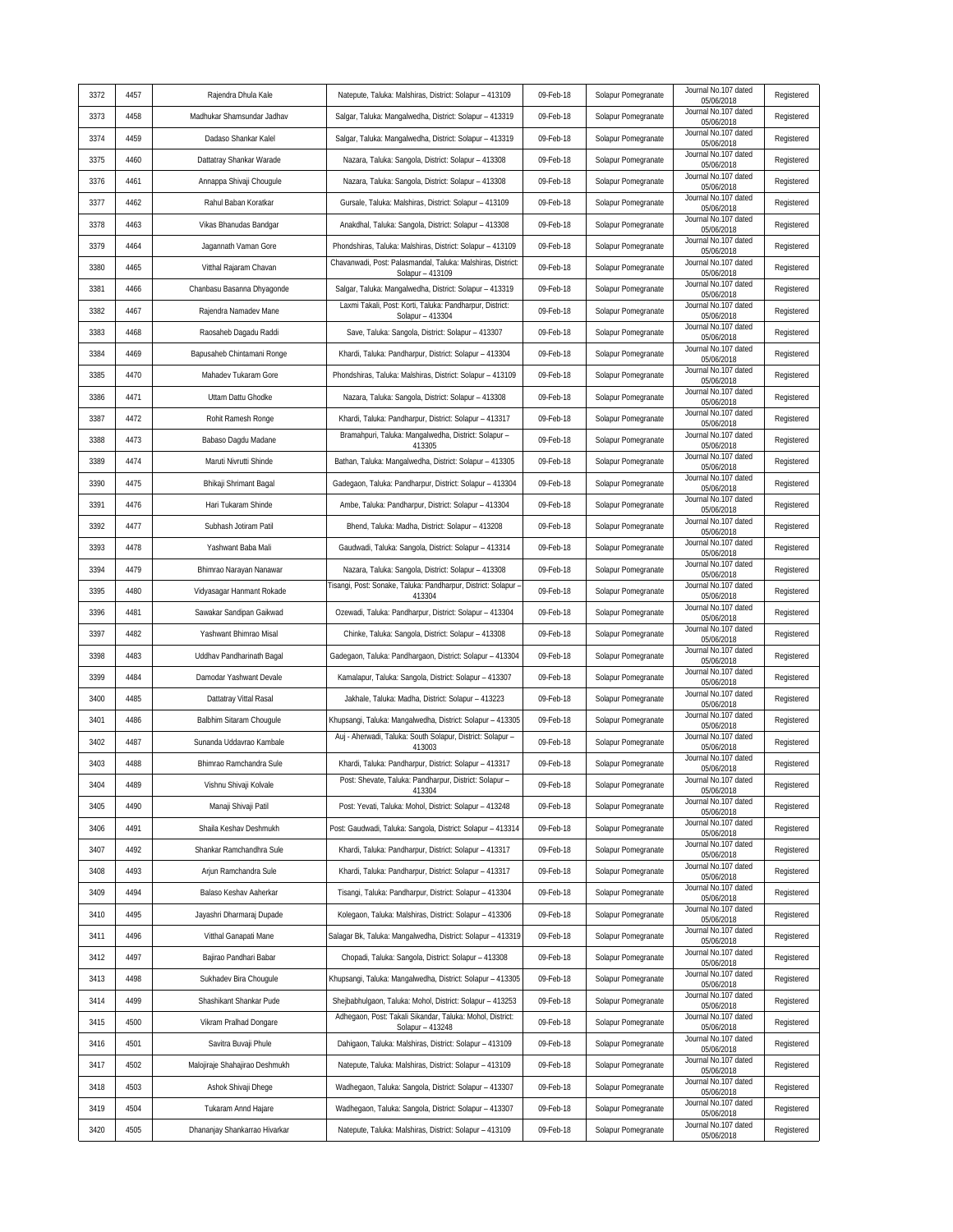| 3421 | 4506 | Kundalik Murlidhar Urade      | Natepute, Taluka: Malshiras, District: Solapur - 413109                       | 09-Feb-18 | Solapur Pomegranate | Journal No.107 dated<br>05/06/2018 | Registered |
|------|------|-------------------------------|-------------------------------------------------------------------------------|-----------|---------------------|------------------------------------|------------|
| 3422 | 4507 | Ulhas Dagadu Dhere            | Lotewadi, Taluka: Sangola, District: Solapur - 413306                         | 09-Feb-18 | Solapur Pomegranate | Journal No.107 dated<br>05/06/2018 | Registered |
| 3423 | 4508 | Sudarshan Vinayak Ingavale    | Medshigi, Taluka: Sangola, District: Solapur - 413307                         | 09-Feb-18 | Solapur Pomegranate | Journal No.107 dated<br>05/06/2018 | Registered |
| 3424 | 4509 | Shivaji Nivrutti Bhanvase     | Adhegaon, Taluka: Mohol, District: Solapur - 413248                           | 09-Feb-18 | Solapur Pomegranate | Journal No.107 dated<br>05/06/2018 | Registered |
| 3425 | 4510 | Sambhaji Shankar Pawar        | Chopadi, Taluka: Sangola, District: Solapur - 413308                          | 09-Feb-18 | Solapur Pomegranate | Journal No.107 dated<br>05/06/2018 | Registered |
| 3426 | 4511 | Laxman Govind Raut            | Phondshiras, Taluka: Malshiras, District: Solapur - 413109                    | 09-Feb-18 | Solapur Pomegranate | Journal No.107 dated<br>05/06/2018 | Registered |
| 3427 | 4512 | Sunil Shankar Borate          | Phondshiras, Taluka: Malshiras, District: Solapur - 413109                    | 09-Feb-18 | Solapur Pomegranate | Journal No.107 dated<br>05/06/2018 | Registered |
| 3428 | 4513 | Balasaheb Gangaram Shinde     | Akola (WASUD), Taluka: Sangola, District: Solapur - 413306                    | 09-Feb-18 | Solapur Pomegranate | Journal No.107 dated<br>05/06/2018 | Registered |
| 3429 | 4514 | Prakash Shamrao Dethe         | Dhondewadi, Post: Jainwadi, Taluka: Pandharpur, District:<br>Solapur - 413310 | 09-Feb-18 | Solapur Pomegranate | Journal No.107 dated<br>05/06/2018 | Registered |
| 3430 | 4515 | Bagal Bhimrao Rajaram         | Post: Mahud, Taluka: Sangola, District: Solapur - 413306                      | 09-Feb-18 | Solapur Pomegranate | Journal No.107 dated<br>05/06/2018 | Registered |
| 3431 | 4516 | Dadaso Nana Gadade            | Gaudwadi, Taluka: Sangola, District: Solapur - 413314                         | 09-Feb-18 | Solapur Pomegranate | Journal No.107 dated<br>05/06/2018 | Registered |
| 3432 | 4517 | Samadhan Baburao Sangolkar    | Balawadi, Taluka: Sangola, District: Solapur - 413307                         | 09-Feb-18 | Solapur Pomegranate | Journal No.107 dated<br>05/06/2018 | Registered |
| 3433 | 4518 | Swapnil Kiran Danole          | Jainwadi, Taluka: Pandharpur, District: Solapur - 413310                      | 09-Feb-18 | Solapur Pomegranate | Journal No.107 dated<br>05/06/2018 | Registered |
| 3434 | 4519 | Satish Machindra Khandagale   | Sangewadi, Taluka: Sangola, District: Solapur - 413317                        | 09-Feb-18 | Solapur Pomegranate | Journal No.107 dated<br>05/06/2018 | Registered |
| 3435 | 4520 | Pandurang Namadev More        | Dahigaon, Taluka: Malshiras, District: Solapur - 413109                       | 09-Feb-18 | Solapur Pomegranate | Journal No.107 dated<br>05/06/2018 | Registered |
| 3436 | 4521 | Malan Suresh Sawant           | Dahigaon, Taluka: Malshiras, District: Solapur - 413109                       | 09-Feb-18 | Solapur Pomegranate | Journal No.107 dated<br>05/06/2018 | Registered |
| 3437 | 4522 | Ranjit Bhimrao Phule          | Dahigaon, Taluka: Malshiras, District: Solapur - 413122                       | 09-Feb-18 | Solapur Pomegranate | Journal No.107 dated<br>05/06/2018 | Registered |
| 3438 | 4523 | Vibhavare Ranjit Phule        | Dahigaon, Taluka: Malshiras, District: Solapur - 413122                       | 09-Feb-18 | Solapur Pomegranate | Journal No.107 dated<br>05/06/2018 | Registered |
| 3439 | 4524 | Shivaji Ramchandra Barge      | Devale, Taluka: Sangola, District: Solapur - 413307                           | 09-Feb-18 | Solapur Pomegranate | Journal No.107 dated<br>05/06/2018 | Registered |
| 3440 | 4525 | Machhindra Jagannath Jagtap   | Manjari, Taluka: Sangola, District: Solapur - 413317                          | 09-Feb-18 | Solapur Pomegranate | Journal No.107 dated<br>05/06/2018 | Registered |
| 3441 | 4526 | Bharat Chandrakant Savant     | Dahigaon, Taluka: Malshiras, District: Solapur - 413109                       | 09-Feb-18 | Solapur Pomegranate | Journal No.107 dated<br>05/06/2018 | Registered |
| 3442 | 4527 | Ramesh Arjun Shinde           | Dahigaon, Taluka: Malshiras, District: Solapur - 413109                       | 09-Feb-18 | Solapur Pomegranate | Journal No.107 dated<br>05/06/2018 | Registered |
| 3443 | 4528 | Buvaji Prabhu Phule           | Dahigaon, Taluka: Malshiras, District: Solapur - 413109                       | 09-Feb-18 | Solapur Pomegranate | Journal No.107 dated<br>05/06/2018 | Registered |
| 3444 | 4529 | Yashvant Daji Phule           | Dahigaon, Taluka: Malshiras, District: Solapur - 413109                       | 09-Feb-18 | Solapur Pomegranate | Journal No.107 dated<br>05/06/2018 | Registered |
| 3445 | 4530 | Sandipan Jagnnath Sulke       | Dahigaon, Taluka: Malshiras, District: Solapur - 413109                       | 09-Feb-18 | Solapur Pomegranate | Journal No.107 dated<br>05/06/2018 | Registered |
| 3446 | 4531 | Yogesh Ankush Phule           | Dahigaon, Taluka: Malshiras, District: Solapur - 413109                       | 09-Feb-18 | Solapur Pomegranate | Journal No.107 dated<br>05/06/2018 | Registered |
| 3447 | 4532 | Udaysinh Jaysingrao Patil     | Dahigaon, Taluka: Malshiras, District: Solapur - 413109                       | 09-Feb-18 | Solapur Pomegranate | Journal No.107 dated<br>05/06/2018 | Registered |
| 3448 | 4533 | Mohan Bajirao Phule           | Dahigaon, Taluka: Malshiras, District: Solapur - 413109                       | 09-Feb-18 | Solapur Pomegranate | Journal No.107 dated<br>05/06/2018 | Registered |
| 3449 | 4534 | Vinod Kisan Bandgae           | Khupsangi, Taluka: Mangalwedha, District: Solapur - 413305                    | 09-Feb-18 | Solapur Pomegranate | Journal No.107 dated<br>05/06/2018 | Registered |
| 3450 | 4535 | Ananda Maruti Pawar           | Fondshiras, Taluka: Malshiras, District: Solapur - 413109                     | 09-Feb-18 | Solapur Pomegranate | Journal No.107 dated<br>05/06/2018 | Registered |
| 3451 | 4536 | Popat Dadu More               | Dahigaon, Taluka: Malshiras, District: Solapur - 413109                       | 09-Feb-18 | Solapur Pomegranate | Journal No.107 dated<br>05/06/2018 | Registered |
| 3452 | 4537 | Anil Baban Dhope              | Fondshiras, Taluka: Malshiras, District: Solapur - 413109                     | 09-Feb-18 | Solapur Pomegranate | Journal No.107 dated<br>05/06/2018 | Registered |
| 3453 | 4538 | Popat Baba Borate             | Fondshiras, Taluka: Malshiras, District: Solapur - 413109                     | 09-Feb-18 | Solapur Pomegranate | Journal No.107 dated<br>05/06/2018 | Registered |
| 3454 | 4539 | Nilesh Tukaram Dhope          | Phondshiras, Taluka: Malshiras, District: Solapur - 413109                    | 09-Feb-18 | Solapur Pomegranate | Journal No.107 dated<br>05/06/2018 | Registered |
| 3455 | 4540 | Sanjay Punaram Nagre          | Ambe, Taluka: Pandharpur, District: Solapur - 413304                          | 09-Feb-18 | Solapur Pomegranate | Journal No.107 dated<br>05/06/2018 | Registered |
| 3456 | 4541 | Mosin Iqbal Bagwan            | Pandharpur, Taluka: Pandharpur, District: Solapur - 413304                    | 09-Feb-18 | Solapur Pomegranate | Journal No.107 dated<br>05/06/2018 | Registered |
| 3457 | 4542 | Balasaheb Ramchandra Waghmode | Malshiras, Wagmode Wasti, 61 phata 7 Dare, District: Solapur<br>$-413107$     | 09-Feb-18 | Solapur Pomegranate | Journal No.107 dated<br>05/06/2018 | Registered |
| 3458 | 4543 | Kundlik Tukaram Pawar         | Mahud, Taluka: Sangola, District: Solapur - 413306                            | 09-Feb-18 | Solapur Pomegranate | Journal No.107 dated<br>05/06/2018 | Registered |
| 3459 | 4544 | Vasudev Ramchandra Gund       | Ashti, Taluka: Mohol, District: Solapur - 413303                              | 09-Feb-18 | Solapur Pomegranate | Journal No.107 dated<br>05/06/2018 | Registered |
| 3460 | 4545 | Satyabhama Naganath Mote      | Tanali, Taluka: Pandharpur, District: Solapur - 413317                        | 09-Feb-18 | Solapur Pomegranate | Journal No.107 dated<br>05/06/2018 | Registered |
| 3461 | 4546 | Sunil Shivaji Dange           | Mahud, Taluka: Sangola, District: Solapur - 413306                            | 09-Feb-18 | Solapur Pomegranate | Journal No.107 dated<br>05/06/2018 | Registered |
| 3462 | 4547 | Shankar Tatyaba Chougule      | Khupsangi, Taluka: Mangalwedha, District: Solapur - 413305                    | 09-Feb-18 | Solapur Pomegranate | Journal No.107 dated<br>05/06/2018 | Registered |
| 3463 | 4548 | Babruvan Shankar Zinjurde     | Adhiv, Taluka: Pandharpur, District: Solapur - 413304                         | 09-Feb-18 | Solapur Pomegranate | Journal No.107 dated<br>05/06/2018 | Registered |
| 3464 | 4549 | Adinath Anna Khane            | Jainwadi, Taluka: Pandharpur, District: Solapur - 413310                      | 09-Feb-18 | Solapur Pomegranate | Journal No.107 dated<br>05/06/2018 | Registered |
| 3465 | 4550 | Mangal Kisan Madane           | Piliv, Taluka: Malshiras, District: Solapur - 413310                          | 09-Feb-18 | Solapur Pomegranate | Journal No.107 dated<br>05/06/2018 | Registered |
| 3466 | 4551 | Siddheshwar Tukaram Jadhav    | Kadlas, Taluka: Sangola, District: Solapur - 413309                           | 09-Feb-18 | Solapur Pomegranate | Journal No.107 dated<br>05/06/2018 | Registered |
| 3467 | 4552 | Navnath Maruti Sawant         | Kadlas, Taluka: Sangola, District: Solapur - 413309                           | 09-Feb-18 | Solapur Pomegranate | Journal No.107 dated<br>05/06/2018 | Registered |
| 3468 | 4553 | Vinod Shankar Hipparkar       | Khilarwadi, Taluka: Sangola, District: Solapur - 413306                       | 09-Feb-18 | Solapur Pomegranate | Journal No.107 dated<br>05/06/2018 | Registered |
| 3469 | 4554 | Prashant Mhalu Pandhare       | Ugadewadi, Taluka: Malshiras, District: Solapur - 413113                      | 09-Feb-18 | Solapur Pomegranate | Journal No.107 dated<br>05/06/2018 | Registered |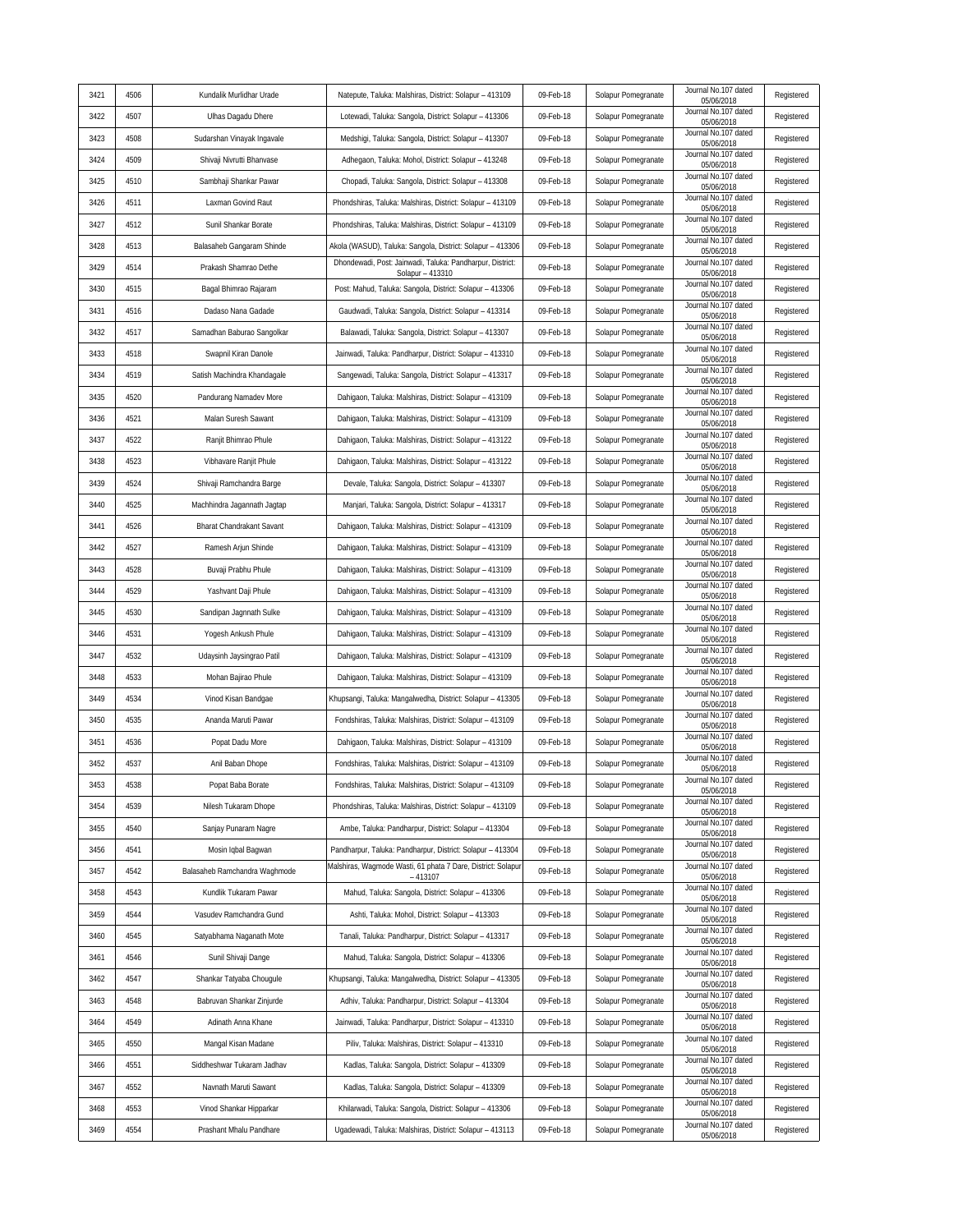| 3470 | 4555 | Ajinkya Vilas Patil            | Pandharpur, Taluka: Pandharpur, District: Solapur - 413305                      | 09-Feb-18 | Solapur Pomegranate | Journal No.107 dated<br>05/06/2018 | Registered |
|------|------|--------------------------------|---------------------------------------------------------------------------------|-----------|---------------------|------------------------------------|------------|
| 3471 | 4556 | Shivaji Gurusiddha Shendage    | Puluj, Taluka: Pandharpur, District: Solapur - 413304                           | 09-Feb-18 | Solapur Pomegranate | Journal No.107 dated<br>05/06/2018 | Registered |
| 3472 | 4557 | Siddheshwar Sopan Jagadale     | Khupsangi, Taluka: Mangalwedha, District: Solapur - 413305                      | 09-Feb-18 | Solapur Pomegranate | Journal No.107 dated<br>05/06/2018 | Registered |
| 3473 | 4558 | Govind Raghu Mali              | Gaudwadi, Taluka: Sangola, District: Solapur - 413314                           | 09-Feb-18 | Solapur Pomegranate | Journal No.107 dated<br>05/06/2018 | Registered |
| 3474 | 4559 | Navnath Bharat Gophane         | Jainwadi, Taluka: Pandharpur, District: Solapur - 413304                        | 09-Feb-18 | Solapur Pomegranate | Journal No.107 dated<br>05/06/2018 | Registered |
| 3475 | 4560 | Navnath Battu Mali             | Gaudwadi, Taluka: Sangola, District: Solapur - 413314                           | 09-Feb-18 | Solapur Pomegranate | Journal No.107 dated<br>05/06/2018 | Registered |
| 3476 | 4561 | Popat Madhukar Kale            | Salgar, Taluka: Mangalwedha, District: Solapur - 413319                         | 09-Feb-18 | Solapur Pomegranate | Journal No.107 dated<br>05/06/2018 | Registered |
| 3477 | 4562 | Popat Bhanudas Ghodake         | Medshingi, Taluka: Sangola, District: Solapur - 413307                          | 09-Feb-18 | Solapur Pomegranate | Journal No.107 dated<br>05/06/2018 | Registered |
| 3478 | 4563 | Haridas Madhukar Kale          | Khupsangi, Taluka: Mangalwedha, District: Solapur - 413305                      | 09-Feb-18 | Solapur Pomegranate | Journal No.107 dated<br>05/06/2018 | Registered |
| 3479 | 4564 | Bharat Abaso Chougule          | Wadegaon, Taluka: Sangola, District: Solapur - 413307                           | 09-Feb-18 | Solapur Pomegranate | Journal No.107 dated<br>05/06/2018 | Registered |
| 3480 | 4565 | Bhagawan Bapu Kolekar          | Mahim, Taluka: Sangola, District: Solapur - 413306                              | 09-Feb-18 | Solapur Pomegranate | Journal No.107 dated<br>05/06/2018 | Registered |
| 3481 | 4566 | Mahadev Uttam Narsale          | Jaloli, Taluka: Pandharpur, District: Solapur - 413304                          | 09-Feb-18 | Solapur Pomegranate | Journal No.107 dated<br>05/06/2018 | Registered |
| 3482 | 4567 | Nana Ananda Lawate             | Lotewadi, Taluka: Sangola, District: Solapur - 413306                           | 09-Feb-18 | Solapur Pomegranate | Journal No.107 dated<br>05/06/2018 | Registered |
| 3483 | 4568 | Dilip Chandrakant Mane         | Palashi, Taluka: Pandharpur, District: Solapur - 413304                         | 09-Feb-18 | Solapur Pomegranate | Journal No.107 dated<br>05/06/2018 | Registered |
| 3484 | 4569 | Amol Vijay Pandhare            | Ugadewadi, Taluka: Malshiras, District: Solapur - 413113                        | 09-Feb-18 | Solapur Pomegranate | Journal No.107 dated<br>05/06/2018 | Registered |
| 3485 | 4570 | Santosh Subhash Deshmukh       | Bilewadi, Taluka: Sangola, District: Solapur - 413307                           | 09-Feb-18 | Solapur Pomegranate | Journal No.107 dated<br>05/06/2018 | Registered |
| 3486 | 4571 | Dagadu Nivrutti Ghadage        | Takali, Post: Adhegaon, Taluka: Sangola, District: Solapur -<br>413306          | 09-Feb-18 | Solapur Pomegranate | Journal No.107 dated<br>05/06/2018 | Registered |
| 3487 | 4572 | Madhav Nivrutti Ghadage        | Takali, Post: Adhegaon, Taluka: Madha, District: Solapur -<br>413112            | 09-Feb-18 | Solapur Pomegranate | Journal No.107 dated<br>05/06/2018 | Registered |
| 3488 | 4573 | Nivrutti Govind Misal          | Misalwadi, Post: Pachegaon Kurd, Taluka: Sangola, District:<br>Solapur - 413307 | 09-Feb-18 | Solapur Pomegranate | Journal No.107 dated<br>05/06/2018 | Registered |
| 3489 | 4574 | Dattatray Sadhu Kshirsagar     | Ropale, Taluka: Pandharpur, District: Solapur - 413304                          | 09-Feb-18 | Solapur Pomegranate | Journal No.107 dated<br>05/06/2018 | Registered |
| 3490 | 4575 | Dudumbi Daylu Gherade          | Kidabisari, Post: Nagaj, Taluka: Sangola, District: Solapur -<br>416403         | 09-Feb-18 | Solapur Pomegranate | Journal No.107 dated<br>05/06/2018 | Registered |
| 3491 | 4576 | Bharat Anna Hipparkar          | Karandewadi, Post: Gaudwadi, Taluka: Sangola, District:<br>Solapur - 413314     | 09-Feb-18 | Solapur Pomegranate | Journal No.107 dated<br>05/06/2018 | Registered |
| 3492 | 4577 | Zakir Tajoddin Shaikh          | Kasegaon, Taluka: Pandharpur, District: Solapur - 413304                        | 09-Feb-18 | Solapur Pomegranate | Journal No.107 dated<br>05/06/2018 | Registered |
| 3493 | 4578 | Javid Babalal Mujavar          | Mangalwedha, Taluka: Mangalwedha, District: Solapur -<br>413305                 | 09-Feb-18 | Solapur Pomegranate | Journal No.107 dated<br>05/06/2018 | Registered |
| 3494 | 4579 | Parmeshwar Haridas Waghmode    | Pathkal, Taluka: Mangalwedha, District: Solapur - 413305                        | 09-Feb-18 | Solapur Pomegranate | Journal No.107 dated<br>05/06/2018 | Registered |
| 3495 | 4580 | Vijay Sataywan Rajmane         | Palashi, Taluka: Pandharpur, District: Solapur - 413304                         | 09-Feb-18 | Solapur Pomegranate | Journal No.107 dated<br>05/06/2018 | Registered |
| 3496 | 4581 | Shashikant Keshavrao Deshmukh  | Kasegaon, Taluka: Pandharpur, District: Solapur - 413304                        | 09-Feb-18 | Solapur Pomegranate | Journal No.107 dated<br>05/06/2018 | Registered |
| 3497 | 4582 | Jahangir Jajoddin Shaikh       | Kasegaon, Taluka: Pandharpur, District: Solapur - 413304                        | 09-Feb-18 | Solapur Pomegranate | Journal No.107 dated<br>05/06/2018 | Registered |
| 3498 | 4583 | Balaso Krushandev Bandgar      | Anakathal, Taluka: Sangola, District: Solapur - 413308                          | 09-Feb-18 | Solapur Pomegranate | Journal No.107 dated<br>05/06/2018 | Registered |
| 3499 | 4584 | Jagannath Kisan Chikane        | Dahigaon, Taluka: Malshiras, District: Solapur - 413109                         | 09-Feb-18 | Solapur Pomegranate | Journal No.107 dated<br>05/06/2018 | Registered |
| 3500 | 4585 | Namdev Dattu Salgar            | Alegaon, Taluka: Sangola, District: Solapur - 413309                            | 09-Feb-18 | Solapur Pomegranate | Journal No.107 dated<br>05/06/2018 | Registered |
| 3501 | 4586 | Balasaheb Namdev Sangolkar     | Balwadi, Taluka: Sangola, District: Solapur - 413307                            | 09-Feb-18 | Solapur Pomegranate | Journal No.107 dated<br>05/06/2018 | Registered |
| 3502 | 4587 | Dnyaneshwar Daryappa Sangolkar | Balwadi, Taluka: Sangola, District: Solapur - 413308                            | 09-Feb-18 | Solapur Pomegranate | Journal No.107 dated<br>05/06/2018 | Registered |
| 3503 | 4588 | Shivaji Anna Hipparkar         | Karandewadi, Post: Gaudwadi, Taluka: Sangola, District:<br>Solapur - 413314     | 09-Feb-18 | Solapur Pomegranate | Journal No.107 dated<br>05/06/2018 | Registered |
| 3504 | 4589 | Shankar Nana Musale            | Sapatne Bhose, Taluka: Madha, District: Solapur - 413208                        | 09-Feb-18 | Solapur Pomegranate | Journal No.107 dated<br>05/06/2018 | Registered |
| 3505 | 4590 | Sanjay Jalindar Daethe         | Dhondewadi, Post: Jainwadi, Taluka: Pandharpur, District:<br>Solapur - 413304   | 09-Feb-18 | Solapur Pomegranate | Journal No.107 dated<br>05/06/2018 | Registered |
| 3506 | 4591 | Haridas Namadeo Hembade        | Mangalwedha, Taluka: Mangalwedha, District: Solapur -<br>413305                 | 09-Feb-18 | Solapur Pomegranate | Journal No.107 dated<br>05/06/2018 | Registered |
| 3507 | 4592 | Vinay Nana Musale              | Sapatne Bhose, Taluka: Madha, District: Solapur - 413208                        | 09-Feb-18 | Solapur Pomegranate | Journal No.107 dated<br>05/06/2018 | Registered |
| 3508 | 4593 | Shivaji Ganpat Deshmukh        | Kola, Taluka: Sangola, District: Solapur - 413314                               | 09-Feb-18 | Solapur Pomegranate | Journal No.107 dated<br>05/06/2018 | Registered |
| 3509 | 4594 | Nitin Mahadev Deshmukh         | Bilewadi, Taluka: Sangola, District: Solapur - 413307                           | 09-Feb-18 | Solapur Pomegranate | Journal No.107 dated<br>05/06/2018 | Registered |
| 3510 | 4595 | Ganpat Subhash Deshmukh        | Kola, Taluka: Sangola, District: Solapur - 413314                               | 09-Feb-18 | Solapur Pomegranate | Journal No.107 dated<br>05/06/2018 | Registered |
| 3511 | 4596 | Amol Shivaji Chavan            | Suste, Taluka: Pandharpur, District: Solapur - 413304                           | 09-Feb-18 | Solapur Pomegranate | Journal No.107 dated<br>05/06/2018 | Registered |
| 3512 | 4597 | Ashok Ambadas Gaikwad          | Kuroli, Taluka: Pandharpur, District: Solapur - 413304                          | 09-Feb-18 | Solapur Pomegranate | Journal No.107 dated<br>05/06/2018 | Registered |
| 3513 | 4598 | Sharad Maruti Sule             | Shendgewadi, Post: Bhalwani, Taluka: Pandharpur, District:<br>Solapur - 413310  | 09-Feb-18 | Solapur Pomegranate | Journal No.107 dated<br>05/06/2018 | Registered |
| 3514 | 4599 | Shobha Shivling Gadade         | Uchethan, Taluka: Mangalwedha, District: Solapur - 413305                       | 09-Feb-18 | Solapur Pomegranate | Journal No.107 dated<br>05/06/2018 | Registered |
| 3515 | 4600 | Sudhakar Dattaray Shikare      | Chale, Taluka: Pandharpur, District: Solapur - 413304                           | 09-Feb-18 | Solapur Pomegranate | Journal No.107 dated<br>05/06/2018 | Registered |
| 3516 | 4601 | Rameshwar Raosaheb Bansode     | Chale, Taluka: Pandharpur, District: Solapur - 413304                           | 09-Feb-18 | Solapur Pomegranate | Journal No.107 dated<br>05/06/2018 | Registered |
| 3517 | 4602 | Navanath Gorakh Waghmode       | Chale, Taluka: Pandharpur, District: Solapur - 413304                           | 09-Feb-18 | Solapur Pomegranate | Journal No.107 dated<br>05/06/2018 | Registered |
| 3518 | 4603 | Dnyaneshwar Narayan Mali       | Khupsangi, Taluka: Mangalwedha, District: Solapur - 413305                      | 09-Feb-18 | Solapur Pomegranate | Journal No.107 dated<br>05/06/2018 | Registered |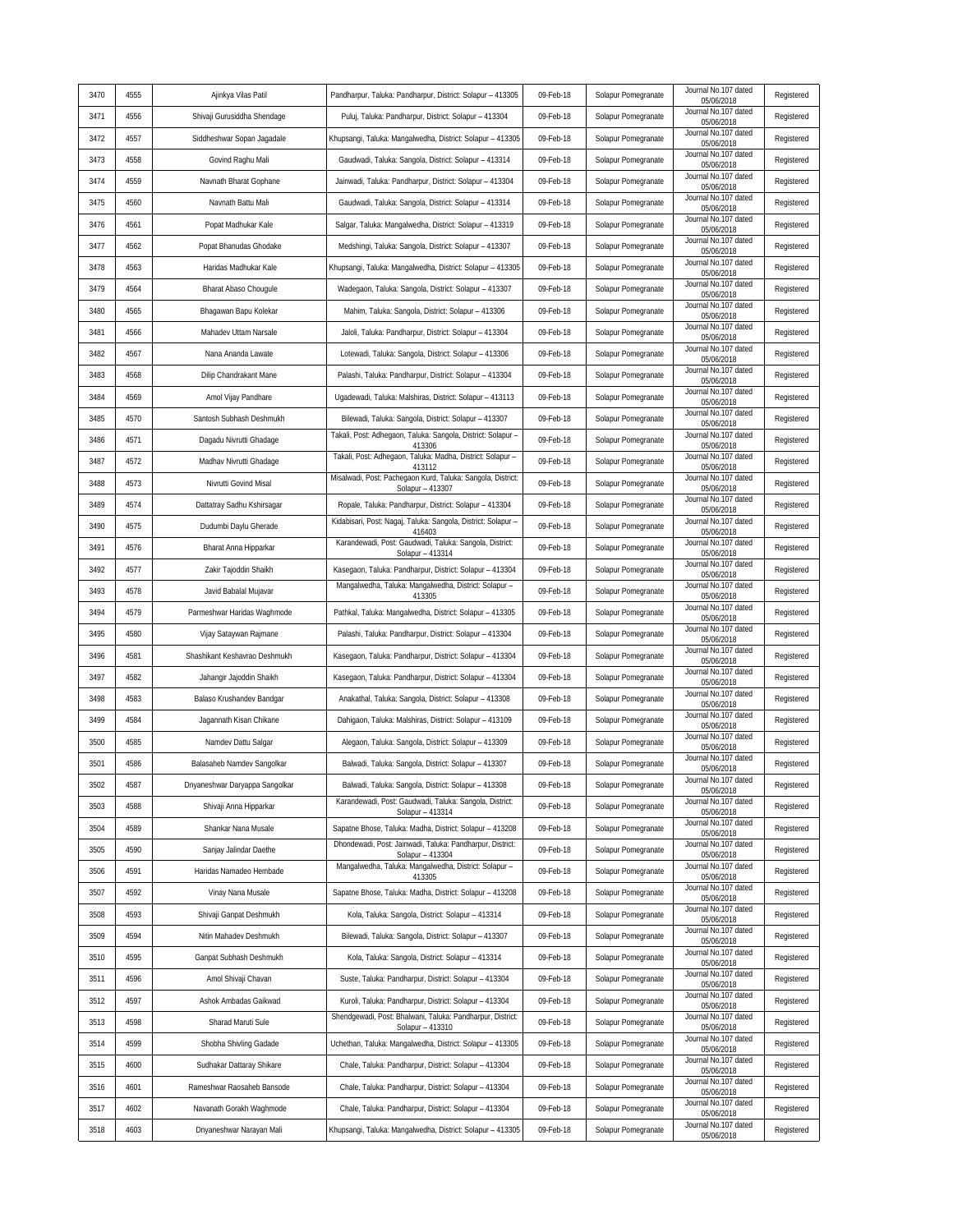| 3519 | 4604 | Siddharam Somling Choukhande   | Salgar, Taluka: Mangalwedha, District: Solapur - 413319                                                              | 09-Feb-18 | Solapur Pomegranate | Journal No.107 dated<br>05/06/2018 | Registered |
|------|------|--------------------------------|----------------------------------------------------------------------------------------------------------------------|-----------|---------------------|------------------------------------|------------|
| 3520 | 4605 | Shivshankar Pallana Dhayagonde | Salgar, Taluka: Mangalwedha, District: Solapur - 413319                                                              | 09-Feb-18 | Solapur Pomegranate | Journal No.107 dated<br>05/06/2018 | Registered |
| 3521 | 4606 | Ramchandra Govardhan Dethe     | Dhondewadi, Post: Jainwadi, Taluka: Pandharpur, District:<br>Solapur - 413310                                        | 09-Feb-18 | Solapur Pomegranate | Journal No.107 dated<br>05/06/2018 | Registered |
| 3522 | 4607 | Mahadev Nana Waghmode          | Chale, Taluka: Pandharpur, District: Solapur - 413304                                                                | 09-Feb-18 | Solapur Pomegranate | Journal No.107 dated<br>05/06/2018 | Registered |
| 3523 | 4608 | Krushnadev Tukaram Ingole      | Khibarwadi, Post: Gaigavan, Taluka: Sangola, District:<br>Solapur - 413306                                           | 09-Feb-18 | Solapur Pomegranate | Journal No.107 dated<br>05/06/2018 | Registered |
| 3524 | 4609 | Ashok Hanumant Chalekar        | Mangalwedha, Taluka: Mangalwedha, District: Solapur -<br>413305                                                      | 09-Feb-18 | Solapur Pomegranate | Journal No.107 dated<br>05/06/2018 | Registered |
| 3525 | 4610 | Sambhaji Popat Shinde          | Akole, Taluka: Sangola, District: Solapur - 413307                                                                   | 09-Feb-18 | Solapur Pomegranate | Journal No.107 dated<br>05/06/2018 | Registered |
| 3526 | 4611 | Navnath Dnyaneshwar Babar      | Chopadi, Taluka: Sangola, District: Solapur - 413307                                                                 | 09-Feb-18 | Solapur Pomegranate | Journal No.107 dated<br>05/06/2018 | Registered |
| 3527 | 4612 | Tukaram Rajaram Padavale       | Khupsangi, Taluka: Mangalwedha, District: Solapur - 413305                                                           | 09-Feb-18 | Solapur Pomegranate | Journal No.107 dated<br>05/06/2018 | Registered |
| 3528 | 4613 | Yashwant Shankar Babar         | Chopadi, Taluka: Sangola, District: Solapur - 413307                                                                 | 09-Feb-18 | Solapur Pomegranate | Journal No.107 dated<br>05/06/2018 | Registered |
| 3529 | 4614 | Jalindar Bajirao Gaikwad       | Ranjani, Taluka: Pandharpur, District: Solapur - 413304                                                              | 09-Feb-18 | Solapur Pomegranate | Journal No.107 dated<br>05/06/2018 | Registered |
| 3530 | 4615 | Bhimrao Kundlik Babar          | Chopadi, Taluka: Sangola, District: Solapur - 413308                                                                 | 09-Feb-18 | Solapur Pomegranate | Journal No.107 dated<br>05/06/2018 | Registered |
| 3531 | 4616 | Suvarna Ashok Chelekar         | Jawalegalli, Taluka: Mangalwedha, District: Solapur - 413305                                                         | 09-Feb-18 | Solapur Pomegranate | Journal No.107 dated<br>05/06/2018 | Registered |
| 3532 | 4617 | Shivaji Bajirao Kalunge        | Mangalwedha, Taluka: Mangalwedha, District: Solapur -<br>413305                                                      | 09-Feb-18 | Solapur Pomegranate | Journal No.107 dated<br>05/06/2018 | Registered |
| 3533 | 4618 | Bajirao Ishwar Sargar          | Salgar, Post: Chikmahud, Taluka: Sangola, District: Solapur -<br>413306                                              | 09-Feb-18 | Solapur Pomegranate | Journal No.107 dated<br>05/06/2018 | Registered |
| 3534 | 4619 | Sanjay Jaywat Katte            | Mangalwedha, Taluka: Mangalwedha, District: Solapur -<br>413305                                                      | 09-Feb-18 | Solapur Pomegranate | Journal No.107 dated<br>05/06/2018 | Registered |
| 3535 | 4620 | Sudhakar Krushana Phate        | Gadegaon, Taluka: Pandharpur, District: Solapur - 413304                                                             | 09-Feb-18 | Solapur Pomegranate | Journal No.107 dated<br>05/06/2018 | Registered |
| 3536 | 4621 | Balkrishna Sadashiv Nashte     | Nevre, Taluka: Malshiras, District: Solapur - 413112                                                                 | 09-Feb-18 | Solapur Pomegranate | Journal No.107 dated<br>05/06/2018 | Registered |
| 3537 | 4622 | Jaysing Ramhari Madane         | Shendqewadi, Post: Bhalwani, Taluka: Pandharpur, District:<br>Solapur - 413310                                       | 09-Feb-18 | Solapur Pomegranate | Journal No.107 dated<br>05/06/2018 | Registered |
| 3538 | 4623 | Shivaji Pandurang Hake         | Khardi, Taluka: Pandharpur, District: Solapur - 413304                                                               | 09-Feb-18 | Solapur Pomegranate | Journal No.107 dated<br>05/06/2018 | Registered |
| 3539 | 4624 | Suhas Anna Savanji             | Patkhal, Taluka: Mangalwedha, District: Solapur - 413305                                                             | 09-Feb-18 | Solapur Pomegranate | Journal No.107 dated<br>05/06/2018 | Registered |
| 3540 | 4625 | Balbhim Ramchandra Anpat       | Ganeshwadi, Taluka: Mangalwedha, District: Solapur -<br>413305                                                       | 09-Feb-18 | Solapur Pomegranate | Journal No.107 dated<br>05/06/2018 | Registered |
| 3541 | 4626 | Navnath Namdev Babar           | Chopadi, Taluka: Sangola, District: Solapur - 413307                                                                 | 09-Feb-18 | Solapur Pomegranate | Journal No.107 dated<br>05/06/2018 | Registered |
| 3542 | 4627 | Bhauso Pralhad Patil           | Digewadi, Post: Jawala, Taluka: Sangola, District: Solapur -<br>413307                                               | 09-Feb-18 | Solapur Pomegranate | Journal No.107 dated<br>05/06/2018 | Registered |
| 3543 | 4628 | Yuvraj Siddhanath Dongare      | Ranjani, Taluka: Pandharpur, District: Solapur - 413304                                                              | 09-Feb-18 | Solapur Pomegranate | Journal No.107 dated<br>05/06/2018 | Registered |
| 3544 | 4629 | Kanchna Vilas Shinde           | Chale, Taluka: Pandharpur, District: Solapur - 413304                                                                | 09-Feb-18 | Solapur Pomegranate | Journal No.107 dated<br>05/06/2018 | Registered |
| 3545 | 4630 | Tatyasaheb Yashwant Yadav      | Tavashi, Taluka: Pandharpur, District: Solapur - 413304                                                              | 09-Feb-18 | Solapur Pomegranate | Journal No.107 dated<br>05/06/2018 | Registered |
| 3546 | 4631 | Kiran Vasant Kokate            | Post: Tambole, Taluka: Mohol, District: Solapur - 413213                                                             | 09-Feb-18 | Solapur Pomegranate | Journal No.107 dated<br>05/06/2018 | Registered |
| 3547 | 4632 | Tajoddin Alisha Patil          | Khupsangi, Taluka: Mangalwedha, District: Solapur - 413305                                                           | 09-Feb-18 | Solapur Pomegranate | Journal No.107 dated<br>05/06/2018 | Registered |
| 3548 | 4633 | Anil Dagdu Jadhav              | Sonke, Taluka: Pandharpur, District: Solapur - 413304                                                                | 09-Feb-18 | Solapur Pomegranate | Journal No.107 dated<br>05/06/2018 | Registered |
| 3549 | 4634 | Bapu Baba Shelke               | Khupsangi, Taluka: Mangalwedha, District: Solapur - 413307                                                           | 09-Feb-18 | Solapur Pomegranate | Journal No.107 dated<br>05/06/2018 | Registered |
| 3550 | 4635 | Ramchandra Vitthal Bhange      | Vitthalwadi, Taluka: Madha, District: Solapur - 413209                                                               | 09-Feb-18 | Solapur Pomegranate | Journal No.107 dated<br>05/06/2018 | Registered |
| 3551 | 4636 | Shankar Mahadeo Thorat         | Sonke, Taluka: Pandharpur, District: Solapur - 413304                                                                | 09-Feb-18 | Solapur Pomegranate | Journal No.107 dated<br>05/06/2018 | Registered |
| 3552 | 4637 | Haridas Jagannath Thorat       | Sonke, Taluka: Pandharpur, District: Solapur - 413304                                                                | 09-Feb-18 | Solapur Pomegranate | Journal No.107 dated<br>05/06/2018 | Registered |
| 3553 | 4638 | Vitthal Bhimrao Shinde         | Wakhari, Taluka: Pandharpur, District: Solapur - 413304                                                              | 09-Feb-18 | Solapur Pomegranate | Journal No.107 dated<br>05/06/2018 | Registered |
| 3554 | 4639 | Prakash Gangaram Godse         | Jujarpur, Post: Junoni, Taluka: Sangola, District: Solapur -<br>413307                                               | 09-Feb-18 | Solapur Pomegranate | Journal No.107 dated<br>05/06/2018 | Registered |
| 3555 | 4640 | Nanso Maruti Shinde            | Wakhari, Taluka: Pandharpur, District: Solapur - 413304                                                              | 09-Feb-18 | Solapur Pomegranate | Journal No.107 dated<br>05/06/2018 | Registered |
| 3556 | 4641 | Suresh Janardhan Shendage      | Shendgewadi, Post: Bhalwani, Taluka: Pandharpur, District:<br>Solapur - 413304                                       | 09-Feb-18 | Solapur Pomegranate | Journal No.107 dated<br>05/06/2018 | Registered |
| 3557 | 4642 | Hindurao Kashinath Nalawde     | Devade, Post: Shelve, Taluka: Pandharpur, District: Solapur -<br>413304                                              | 09-Feb-18 | Solapur Pomegranate | Journal No.107 dated<br>05/06/2018 | Registered |
| 3558 | 4643 | Dattatray Uttam Ghodake        | Batan, Taluka: Mangalwedha, District: Solapur - 413305                                                               | 09-Feb-18 | Solapur Pomegranate | Journal No.107 dated<br>05/06/2018 | Registered |
| 3559 | 4644 | Tukaram Machindra Zambre       | Devade, Post: Shelve, Taluka: Pandharpur, District: Solapur -<br>413304                                              | 09-Feb-18 | Solapur Pomegranate | Journal No.107 dated<br>05/06/2018 | Registered |
| 3560 | 4645 | Sadashiv Yeda Babar            | Chopadi, Taluka: Sangola, District: Solapur - 413308                                                                 | 09-Feb-18 | Solapur Pomegranate | Journal No.107 dated<br>05/06/2018 | Registered |
| 3561 | 4646 | Nivrutti Bira Lade             | Chopadi, Taluka: Sangola, District: Solapur - 413308                                                                 | 09-Feb-18 | Solapur Pomegranate | Journal No.107 dated<br>05/06/2018 | Registered |
| 3562 | 4647 | Lahu Goverdhan Khapale         | Takali, Taluka: Pandharpur, District: Solapur - 413304                                                               | 09-Feb-18 | Solapur Pomegranate | Journal No.107 dated<br>05/06/2018 | Registered |
| 3563 | 4648 | Laxman Aniruddha Kawade        | Balwadi, Taluka: Sangola, District: Solapur - 413308                                                                 | 09-Feb-18 | Solapur Pomegranate | Journal No.107 dated<br>05/06/2018 | Registered |
| 3564 | 4649 | Maheshwar Nanasaheb Bhosale    | Kasegaon, Taluka: Pandharpur, District: Solapur - 413304                                                             | 09-Feb-18 | Solapur Pomegranate | Journal No.107 dated<br>05/06/2018 | Registered |
| 3565 | 4650 | Shital Kantilal Shah           | Post: Behind Sargam Cinema Collage Road, Taluka:<br>Pandharpur, District: Solapur - 413301                           | 09-Feb-18 | Solapur Pomegranate | Journal No.107 dated<br>05/06/2018 | Registered |
| 3566 | 4651 | Sachin Tukaram Metkari         | Gat. No: 53/1, Plot No: 3 Savarkar Nagar, Behind Govt, Rest<br>House, Taluka: Pandharpur, District: Solapur - 413304 | 09-Feb-18 | Solapur Pomegranate | Journal No.107 dated<br>05/06/2018 | Registered |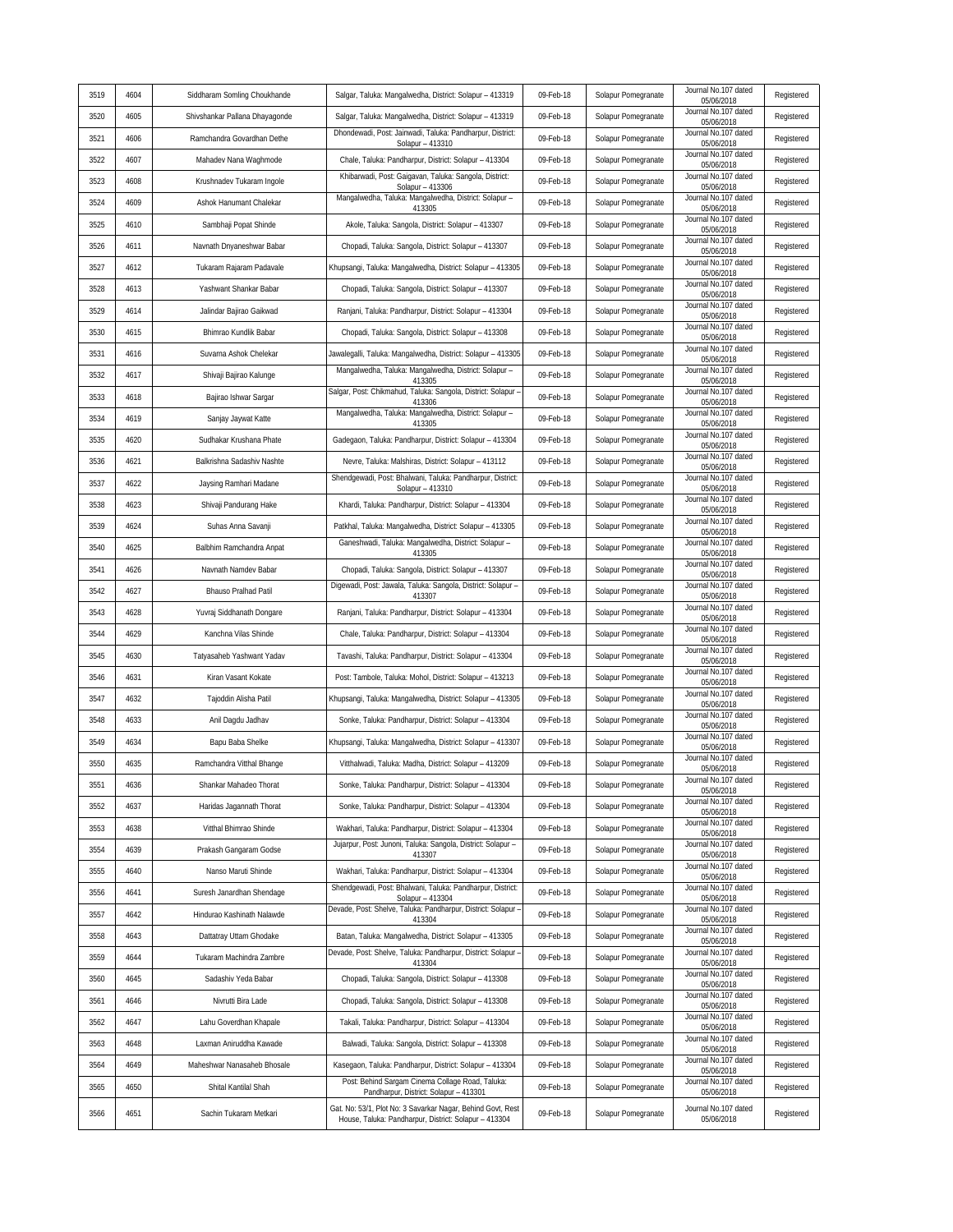| 3567 | 4652 | Shivaji Vittal Dhobale                                              | Balwadi, Taluka: Sangola, District: Solapur - 413308                                                               | 09-Feb-18 | Solapur Pomegranate   | Journal No.107 dated<br>05/06/2018                         | Registered |
|------|------|---------------------------------------------------------------------|--------------------------------------------------------------------------------------------------------------------|-----------|-----------------------|------------------------------------------------------------|------------|
| 3568 | 4653 | Sitaram Tukaram Salunkhe                                            | Chale, Taluka: Pandharpur, District: Solapur - 413304                                                              | 09-Feb-18 | Solapur Pomegranate   | Journal No.107 dated<br>05/06/2018                         | Registered |
| 3569 | 4654 | Laxman Haridas Jadhav                                               | Dasur, Taluka: Malshiras, District: Solapur - 413113                                                               | 09-Feb-18 | Solapur Pomegranate   | Journal No.107 dated<br>05/06/2018                         | Registered |
| 3570 | 4655 | Amarjit Bharat Jagtap                                               | Wakhari, Taluka: Pandharpur, District: Solapur - 413304                                                            | 09-Feb-18 | Solapur Pomegranate   | Journal No.107 dated<br>05/06/2018                         | Registered |
| 3571 | 4656 | Rukmini Machindra Jadhav                                            | Patavardhan Kuroli, Taluka: Pandharpur, District: Solapur -<br>413304                                              | 09-Feb-18 | Solapur Pomegranate   | Journal No.107 dated<br>05/06/2018                         | Registered |
| 3572 | 4657 | Subash Mahadev Dhope                                                | Phondshiras, Taluka: Malshiras, District: Solapur - 413109                                                         | 09-Feb-18 | Solapur Pomegranate   | Journal No.107 dated<br>05/06/2018                         | Registered |
| 3573 | 4658 | Kushaba Narayan Padavale                                            | Khupsangi, Taluka: Mangalwedha, District: Solapur - 413305                                                         | 09-Feb-18 | Solapur Pomegranate   | Journal No.107 dated<br>05/06/2018                         | Registered |
| 3574 | 4659 | Vittal Jagannath Rananavare                                         | Mahaki, Taluka: Malshiras, District: Solapur - 413107                                                              | 09-Feb-18 | Solapur Pomegranate   | Journal No.107 dated<br>05/06/2018                         | Registered |
| 3575 | 4660 | Ankush Rama Dubal                                                   | Adhiv, Taluka: Pandharpur, District: Solapur - 413304                                                              | 09-Feb-18 | Solapur Pomegranate   | Journal No.107 dated<br>05/06/2018                         | Registered |
| 3576 | 4661 | Ashok Kerappa Bandagar                                              | Hatid, Taluka: Sangola, District: Solapur - 413307                                                                 | 09-Feb-18 | Solapur Pomegranate   | Journal No.107 dated<br>05/06/2018                         | Registered |
| 3577 | 4662 | Subhash Bapu Bansode                                                | Chale, Taluka: Pandharpur, District: Solapur - 413304                                                              | 09-Feb-18 | Solapur Pomegranate   | Journal No.107 dated<br>05/06/2018                         | Registered |
| 3578 | 4663 | Babaso Vittal Pawar                                                 | Kadlas, Taluka: Sangola, District: Solapur - 413309                                                                | 09-Feb-18 | Solapur Pomegranate   | Journal No.107 dated<br>05/06/2018                         | Registered |
| 3579 | 4664 | Jayshri Ramchandra Waghmode                                         | Bhamburdi, Taluka: Malshiras, District: Solapur - 413111                                                           | 09-Feb-18 | Solapur Pomegranate   | Journal No.107 dated<br>05/06/2018                         | Registered |
| 3580 | 4665 | Dattatraya Anandrao Shinde                                          | Akole, Taluka: Sangola, District: Solapur - 413307                                                                 | 09-Feb-18 | Solapur Pomegranate   | Journal No.107 dated<br>05/06/2018                         | Registered |
| 3581 | 4666 | Sadhashiv Manohar Chouqule                                          | Jujarpur, Post: Junoni, Taluka: Sangola, District: Solapur -<br>413307                                             | 09-Feb-18 | Solapur Pomegranate   | Journal No.107 dated<br>05/06/2018                         | Registered |
| 3582 | 4667 | Manohar Dinkar Patil                                                | Bhose, Taluka: Mangalwedha, District: Solapur - 413322                                                             | 09-Feb-18 | Solapur Pomegranate   | Journal No.107 dated<br>05/06/2018                         | Registered |
| 3583 | 4668 | Machindra Maruti Hipparkar                                          | Jujarpur, Post: Junoni, Taluka: Sangola, District: Solapur -<br>413307                                             | 09-Feb-18 | Solapur Pomegranate   | Journal No.107 dated<br>05/06/2018                         | Registered |
| 3584 | 4669 | Yesabai Sopan Hipparkar                                             | Jujarpur, Post: Junoni, Taluka: Sangola, District: Solapur -<br>413307                                             | 09-Feb-18 | Solapur Pomegranate   | Journal No.107 dated<br>05/06/2018                         | Registered |
| 3585 | 4670 | Jagu Krishna Keskar                                                 | Keskarwadi, Post: Bhalwani, Post: Junoni, Taluka: Sangola,<br>District: Solapur - 413307                           | 09-Feb-18 | Solapur Pomegranate   | Journal No.107 dated<br>05/06/2018                         | Registered |
| 3586 | 4671 | Bahubali Devappa Khade                                              | Jainwadi, Taluka: Pandharpur, District: Solapur - 413310                                                           | 09-Feb-18 | Solapur Pomegranate   | Journal No.107 dated<br>05/06/2018                         | Registered |
| 3587 | 4672 | Mahadev Sukhdev Bankar                                              | Phondshiras, Taluka: Malshiras, District: Solapur - 413109                                                         | 09-Feb-18 | Solapur Pomegranate   | Journal No.107 dated<br>05/06/2018                         | Registered |
| 3588 | 4673 | Yuvraj Madhav Mundhe                                                | Kalambwadi, Post: Kasegaon, Taluka: Pandharpur, District:<br>Solapur - 413409                                      | 09-Feb-18 | Solapur Pomegranate   | Journal No.107 dated<br>05/06/2018                         | Registered |
| 3589 | 4674 | Vitthal Krushna Karande                                             | Khudus, Taluka: Malshiras, District: Solapur - 413113                                                              | 09-Feb-18 | Solapur Pomegranate   | Journal No.107 dated<br>05/06/2018                         | Registered |
| 3590 | 4675 | Krushna Laxman Chavan                                               | Salgar, Taluka: Mangalwedha, District: Solapur - 413319                                                            | 09-Feb-18 | Solapur Pomegranate   | Journal No.107 dated<br>05/06/2018                         | Registered |
| 3591 | 4676 | Anil Abhiman Naiknaware                                             | Patwarhan Kuroli, Taluka: Pandharpur, District: Solapur -<br>413315                                                | 09-Feb-18 | Solapur Pomegranate   | Journal No.107 dated<br>05/06/2018                         | Registered |
| 3592 | 4677 | Maruti Pandurang Pawar                                              | Watambare, Taluka: Sangola, District: Solapur - 413307                                                             | 09-Feb-18 | Solapur Pomegranate   | Journal No.107 dated<br>05/06/2018                         | Registered |
| 3593 | 4678 | Namadev Laxman Bandgar                                              | Anakhdal, Taluka: Sangola, District: Solapur - 413308                                                              | 09-Feb-18 | Solapur Pomegranate   | Journal No.107 dated<br>05/06/2018                         | Registered |
| 3594 | 4679 | Basavraj Malkari Dhyagunde                                          | Salgar, Taluka: Mangalwedha, District: Solapur - 413319                                                            | 09-Feb-18 | Solapur Pomegranate   | Journal No.107 dated<br>05/06/2018                         | Registered |
| 3595 | 4680 | Jayshree Suhas Yelpale                                              | Supali, Taluka: Pandharpur, District: Solapur - 413304                                                             | 09-Feb-18 | Solapur Pomegranate   | Journal No.107 dated<br>05/06/2018                         | Registered |
| 3596 | 4681 | Ramchandra Rajaram Khatal                                           | Shirnandagi, Taluka: Mangalwedha, District: Solapur -<br>413322                                                    | 09-Feb-18 | Solapur Pomegranate   | Journal No.107 dated<br>05/06/2018                         | Registered |
| 3597 | 4682 | Suhas Damodar Yelpale                                               | Supali, Taluka: Pandharpur, District: Solapur - 413304                                                             | 09-Feb-18 | Solapur Pomegranate   | Journal No.107 dated<br>05/06/2018                         | Registered |
| 3598 | 4683 | Anjana Hanmant Vagare                                               | Motewadi, Taluka: Malshiras, District: Solapur - 413109                                                            | 09-Feb-18 | Solapur Pomegranate   | Journal No.107 dated<br>05/06/2018                         | Registered |
| 3599 | 4684 | Anil Bhima Yedage                                                   | Korti, Taluka: Pandharpur, District: Solapur - 413304                                                              | 09-Feb-18 | Solapur Pomegranate   | Journal No.107 dated<br>05/06/2018                         | Registered |
| 3600 | 4685 | Paigahmbar Gulab Shaikh                                             | Udanwadi, Taluka: Sangola, District: Solapur - 413307                                                              | 09-Feb-18 | Solapur Pomegranate   | Journal No.107 dated<br>05/06/2018                         | Registered |
| 3601 | 4686 | Vikram Subhash Pawar                                                | Medshingi, Taluka: Sangola, District: Solapur - 413309                                                             | 09-Feb-18 | Solapur Pomegranate   | Journal No.107 dated<br>05/06/2018                         | Registered |
| 3602 | 4687 | Sunil Tukaram Dhope                                                 | Phondshiras, Taluka: Malshiras, District: Solapur - 413109                                                         | 09-Feb-18 | Solapur Pomegranate   | Journal No.107 dated<br>05/06/2018                         | Registered |
| 3603 | 4688 | Balasaheb Mahadev Lendave                                           | Post: Andhalgaon, Taluka: Mangalwedha, District: Solapur -<br>413305                                               | 09-Feb-18 | Solapur Pomegranate   | Journal No.107 dated<br>05/06/2018                         | Registered |
| 3604 | 4689 | Mohali Sharad Dhope                                                 | Phondshiras, Taluka: Malshiras, District: Solapur - 413109                                                         | 09-Feb-18 | Solapur Pomegranate   | Journal No.107 dated<br>05/06/2018                         | Registered |
| 3605 | 4690 | Pramod Anil Jadhav                                                  | Phondshiras, Taluka: Malshiras, District: Solapur - 413109                                                         | 09-Feb-18 | Solapur Pomegranate   | Journal No.107 dated<br>05/06/2018                         | Registered |
| 3606 | 4691 | Tukaram Mahadev Dhope                                               | Fondshiras, Taluka: Malshiras, District: Solapur - 413109                                                          | 09-Feb-18 | Solapur Pomegranate   | Journal No.107 dated<br>05/06/2018<br>Journal No.107 dated | Registered |
| 3607 | 4692 | Chandrakant Ravsaheb Bandgar                                        | Nazara, Taluka: Sangola, District: Solapur - 413308                                                                | 09-Feb-18 | Solapur Pomegranate   | 05/06/2018                                                 | Registered |
| 3608 | 4693 | Tausepe Iqbal Bagwan                                                | Pandharpur, Taluka: Pandharpur, District: Solapur - 413304                                                         | 09-Feb-18 | Solapur Pomegranate   | Journal No.107 dated<br>05/06/2018<br>Journal No.107 dated | Registered |
| 3609 | 4694 | Appaso Parmeshwar Kadsare                                           | Ranjani, Taluka: Pandharpur, District: Solapur - 413308                                                            | 09-Feb-18 | Solapur Pomegranate   | 05/06/2018<br>Journal No.107 dated                         | Registered |
| 3610 | 4695 | Mahesh Vishwas Patil                                                | Salgar, Taluka: Mangalwedha, District: Solapur - 413319                                                            | 09-Feb-18 | Solapur Pomegranate   | 05/06/2018<br>Journal No.107 dated                         | Registered |
| 3611 | 4696 | Ashok Dnyanoba Kadam                                                | Ambe, Taluka: Pandharpur, District: Solapur - 413304<br>879/2, Kammala Street, Mariamman Koil Streets. Thanjavur - | 09-Feb-18 | Solapur Pomegranate   | 05/06/2018<br>Advertised in Journal No                     | Registered |
| 3612 | 4697 | Shri. S. Boopathy<br>M/s. Royal Cashmere Arts Represented by Gowhar | 613501<br>Alamdar Colony B, Lal Bazar, Srinagar - 190023, Jammu &                                                  | 13-Feb-18 | Thanjavur Doll        | 117 as on 28/03/2019<br>Journal No.107 dated               | Registered |
| 3613 | 4706 | Amin Kashoo                                                         | Kashmir, India<br>Borigaon, Post: Bordi, Taluka: Dahanu, District: Palghar -                                       | 27-Feb-18 | Kashmir Pashmina      | 05/06/2018<br>Journal No.107 dated                         | Registered |
| 3614 | 4707 | Mrs. Manisha Anil Raut W/o Anil Raut                                | 401701<br>Borigaon, Post: Bordi, Taluka: Dahanu, District: Palghar -                                               | 16-Mar-18 | Dahanu Gholvad Chikoo | 05/06/2018<br>Journal No.107 dated                         | Registered |
| 3615 | 4708 | Mrs. Salma Satish Raut W/o. Satish Raut                             | 401701                                                                                                             | 16-Mar-18 | Dahanu Gholvad Chikoo | 05/06/2018                                                 | Registered |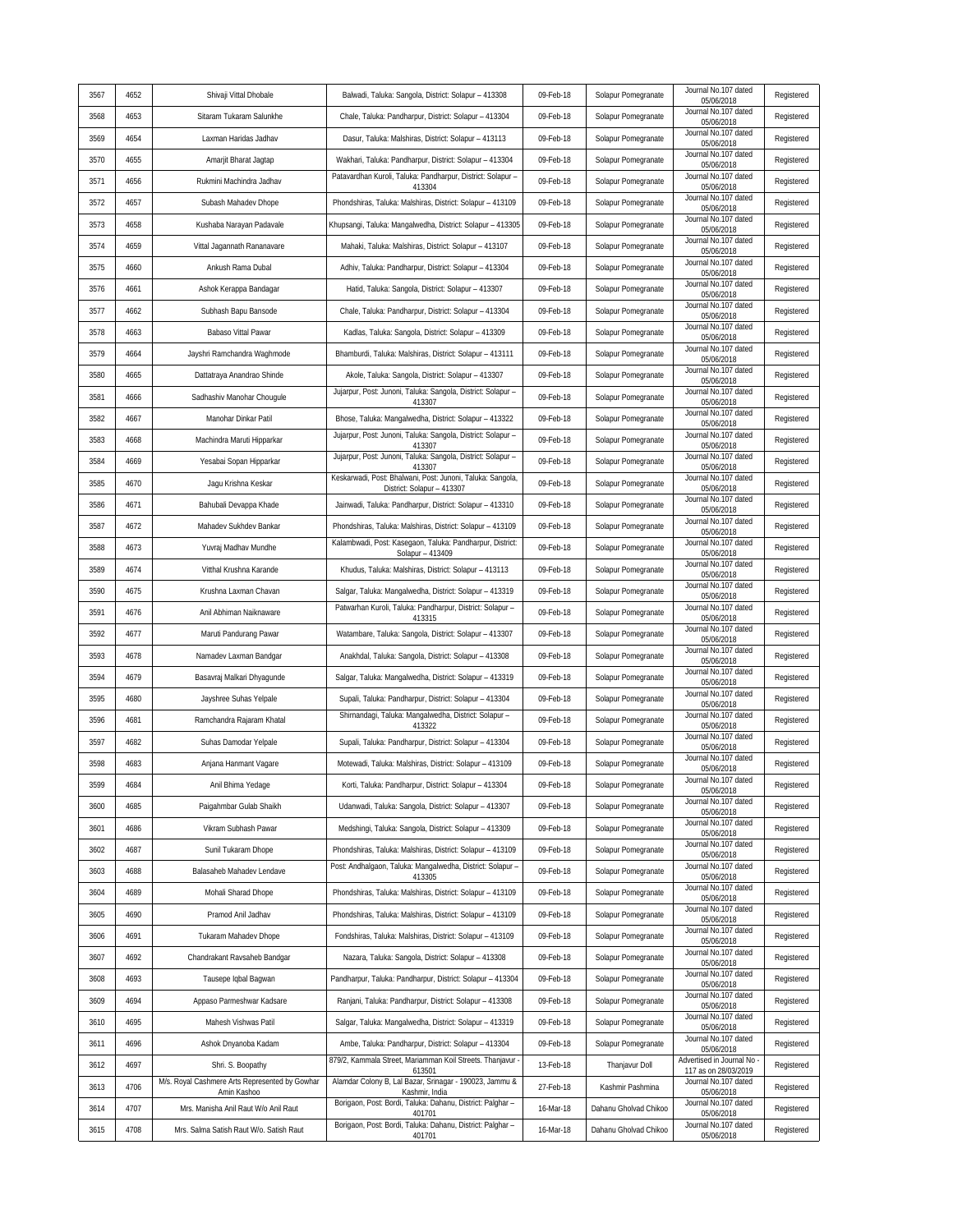| 3616 | 4709 | Mr. Shapur Bachhu Bari S/o Bachhu Bari                                                    | Vaki, Kankradu, Dahanu Road, Thane, District: Palghar -<br>401602                                                                 | 16-Mar-18 | Dahanu Gholvad Chikoo          | Journal No.107 dated<br>05/06/2018                | Registered |
|------|------|-------------------------------------------------------------------------------------------|-----------------------------------------------------------------------------------------------------------------------------------|-----------|--------------------------------|---------------------------------------------------|------------|
| 3617 | 4710 | Mr. Boman Burjor Irnai S/o Burjor Irani                                                   | Burjour Baug, Saravali Road, Opposite Sai Service, Dahanu<br>Road East, Saravali, District: Palhar - 401602                       | 16-Mar-18 | Dahanu Gholvad Chikoo          | Journal No.107 dated<br>05/06/2018                | Registered |
| 3618 | 4711 | Mr. Niraj Pradeep Patil S/o Pradeep Patil                                                 | Bordi, Bhatali, Taluka: Dahanu, District: Palghar - 401701                                                                        | 16-Mar-18 | Dahanu Gholvad Chikoo          | Journal No.107 dated<br>05/06/2018                | Registered |
| 3619 | 4712 | Mr. Murzban Burjor Irani S/o Burjor Irani                                                 | Gover Villa, Kati Raod, Near Arjan Motors, Dahanu Road,<br>West, Malyan, Dahanu Road, District: Palghar - 401602                  | 16-Mar-18 | Dahanu Gholvad Chikoo          | Journal No.107 dated<br>05/06/2018                | Registered |
| 3620 | 4713 | Mr. Mehernosh Marzban Borzu S/o Marzban Borzu                                             | Gover Villa, Kati Raod, Opposite Railway Yard, Dahanu<br>Road, West, Malyan, Dahanu Road, District: Palghar -<br>401602           | 16-Mar-18 | Dahanu Gholvad Chikoo          | Journal No.107 dated<br>05/06/2018                | Registered |
| 3621 | 4714 | Ms. Jauzinah Danesh Borzu D/o Danesh Borzu                                                | Burjour Baug, Saravali, Dahanu Road, District: Palhar -<br>401602                                                                 | 16-Mar-18 | Dahanu Gholvad Chikoo          | Journal No.107 dated<br>05/06/2018                | Registered |
| 3622 | 4715 | Mr. Danesh Boman Irani S/o Boman Irani                                                    | Burjour Baug, Saravali, Dahanu Road, District: Palhar -<br>401602                                                                 | 16-Mar-18 | Dahanu Gholvad Chikoo          | Journal No.107 dated<br>05/06/2018                | Registered |
| 3623 | 4716 | Mr. Sumeet Sushil Chhabra S/o Sushil Chhabra                                              | Buddhadev Nagar, Plot No. 17, Main Road, Behind Sheetal<br>Nursing Home, Dahanu Road West, Malyan, District: Palghar<br>$-401602$ | 16-Mar-18 | Dahanu Gholvad Chikoo          | Journal No.107 dated<br>05/06/2018                | Registered |
| 3624 | 4717 | Mr. Sushil Bhadrasen Chhabra S/o Bhadrasen<br>Chhabra                                     | Buddhadev Nagar, Plot No. 17, Main Road, Behind Sheetal<br>Nursing Home, Dahanu Road West, Malyan, District: Palghar<br>$-401602$ | 16-Mar-18 | Dahanu Gholvad Chikoo          | Journal No.107 dated<br>05/06/2018                | Registered |
| 3625 | 4718 | Mrs. Simmi Sushil Chhabra W/o Sushil Chhabra                                              | Buddhadev Nagar, Plot No. 17, Main Road, Behind Sheetal<br>Nursing Home, Dahanu Road West, Malyan, District: Palghar<br>$-401602$ | 16-Mar-18 | Dahanu Gholvad Chikoo          | Journal No.107 dated<br>05/06/2018                | Registered |
| 3626 | 4719 | Mr. Jamshed Danesh Borzu S/o Danesh Irani                                                 | Burjour Baug, Saravali, Dahanu Road, District: Palhar -<br>401602                                                                 | 16-Mar-18 | Dahanu Gholvad Chikoo          | Journal No.107 dated<br>05/06/2018                | Registered |
| 3627 | 4720 | Mrs. Daulat Jamshed Taraporewalla W/o Jamshed<br>Taraporewalla                            | Opposite Bharat Petrol Pump, Integrate Road, Dahanu Road,<br>Taluka: Dahanu, District: Palghar - 401602                           | 16-Mar-18 | Dahanu Gholvad Chikoo          | Journal No.107 dated<br>05/06/2018                | Registered |
| 3628 | 4721 | M/s. Mahender Tea Estate Factory Represented by Sh<br>Mahender Partap                     | Manuj Mandhotra Mansimbal Tea Estate, V.P.O<br>Thakurdwara, Teh. Palampur, Kangra, Himachal Pradesh,<br>India                     | 02-Apr-18 | kangra Tea                     | Advertised in Journal No.<br>110 as on 14/08/2018 | Registered |
| 3629 | 4722 | M/s. Banuri Tea Growers Society Represented by Sh<br>Parshotam Lal Bedwa                  | Parshotam Lal Vedwa V.P.O Banuri, Teh. Palampur, Kangra,<br>Himachal Pradesh. India                                               | 02-Apr-18 | kangra Tea                     | Advertised in Journal No.<br>110 as on 14/08/2018 | Registered |
| 3630 | 4724 | Mrs. Padma W/o Mr. Balasubramanian                                                        | No. 18/26, Mutheeswarar Koil Sannathi Street Thenkodi,<br>Kancheepuram, Tamil Nadu, India                                         | 04-May-18 | Kancheepuram Silk              | Advertised in Journal No.<br>110 as on 14/08/2018 | Registered |
| 3631 | 4725 | M/s. Murudkar Zendewale and Fetewale LLP<br>Represented by Mr. Girish Padmakar Murudkar   | Opposite Posodya Maruti Mandir, 795, Budhwar Peth, Moti<br>Chowk, pune - 411 002, Maharashtra, India                              | 24-May-18 | Puneri Pagadi                  | Advertised in Journal No.<br>110 as on 14/08/2018 | Registered |
| 3632 | 4726 | M/s. Global Floor Furnishers Represented by Mr.<br>Aayushman Sureka                       | Sureka Mansion, Budhenath Marg, Mirzapur, Uttar Pradesh                                                                           | 02-Jun-18 | Hand made Carpet of<br>Bhadohi | Advertised in Journal No.<br>110 as on 14/08/2018 | Registered |
| 3633 | 4727 | M/s. Carpet Handicrafts Export Represented by Mr.<br>Amit Kumar Singh                     | B1, B2 Industrial Estate, Mirzapur - 231 001, Uttar Pradesh                                                                       | 02-Jun-18 | Hand made Carpet of<br>Bhadohi | Advertised in Journal No.<br>110 as on 14/08/2018 | Registered |
| 3634 | 4728 | M/s. Rajput Carpets Represented by Mr. Anil Kumar<br>Singh                                | Patehara, Khamaria, Mirzapur                                                                                                      | 02-Jun-18 | Hand made Carpet of<br>Bhadohi | Advertised in Journal No.<br>110 as on 14/08/2018 | Registered |
| 3635 | 4729 | M/s. Taj Mahal Products Represented by Mr. Jalil<br>Ahmad Ansari                          | Chauri Road, Bhadohi - 221 401                                                                                                    | 02-Jun-18 | Hand made Carpet of<br>Bhadohi | Advertised in Journal No.<br>110 as on 14/08/2018 | Registered |
| 3636 | 4730 | M/s. Carpet Palace Represented by Mr. Bharat Lal<br>Maurya                                | Phase No. 1, Plot No. 67 to 69 & 69 A, Carpet City, Ahmadpur<br>Phulwearia, Bhadohi - 221401                                      | 02-Jun-18 | Hand made Carpet of<br>Bhadohi | Advertised in Journal No.<br>110 as on 14/08/2018 | Registered |
| 3637 | 4731 | M/s. Global Floor Furnishers Represented by Mr.<br>Aayushman Sureka                       | R/o Sureka Mansion, Budhenath Marg, Mirzapur 231001                                                                               | 02-Jun-18 | Mirzapur Handmade Dari         | Advertised in Journal No.<br>110 as on 14/08/2018 | Registered |
| 3638 | 4732 | M/s Carpet Handicrafts Export Represented by Mr.<br>Amit Kumar Singh                      | R/o B1, B2, Industrial Estate, Mirzapur 231001                                                                                    | 02-Jun-18 | Mirzapur Handmade Dari         | Advertised in Journal No.<br>110 as on 14/08/2018 | Registered |
| 3639 | 4733 | Mr. Owais Reshi S/o Farooq Ahmad Reshi                                                    | 79, Housing Colony, Bemina, Srinagar - 190018, Jammu &<br>kashmir, India                                                          | 02-Jul-18 | Kashmir Pashmina               | Advertised in Journal No.<br>110 as on 14/08/2018 | Registered |
| 3640 | 4734 | Mr. Owais Reshi S/o Farooq Ahmad Reshi                                                    | 79, Housing Colony, Bemina, Srinagar - 190018, Jammu &<br>kashmir, India                                                          | 02-Jul-18 | Kani Shawl                     | Advertised in Journal No.<br>110 as on 14/08/2018 | Registered |
| 3641 | 4735 | Mr. Owais Reshi S/o Farooq Ahmad Reshi                                                    | 79, Housing Colony, Bemina, Srinagar - 190018, Jammu &<br>kashmir, India                                                          | 02-Jul-18 | Kashmir Sozani Craft           | Advertised in Journal No.<br>110 as on 14/08/2018 | Registered |
| 3642 | 4736 | M/s. J & K State Handloom Development Corporation<br>Limited Represented by Rakesh Sharma | 5th Floor, Jawaharlal Nehru Udlog Bhawan, Rail Head<br>Complex, Jammu - 180 015, Jammu & Kashmir, India                           | 09-Jul-18 | Kashmir Pashmina               | Advertised in Journal No.<br>110 as on 14/08/2018 | Registered |
| 3643 | 4737 | M/s. Capra Kashmir & Co Represented by Mr. Wahid<br>Nazir Sofi                            | Pathpora Kawadara, Srinagar - 190 002, Jammu & Kashmir,<br>India                                                                  | 09-Jul-18 | Kashmir Pashmina               | Advertised in Journal No.<br>110 as on 14/08/2018 | Registered |
| 3644 | 4738 | M/s. J & K State Handloom Development Corporation<br>Limited Represented by Rakesh Sharma | 5th Floor, Jawaharlal Nehru Udlog Bhawan, Rail Head<br>Complex, Jammu - 180 015, Jammu & Kashmir, India                           | 09-Jul-18 | Kani Shawl                     | Advertised in Journal No.<br>110 as on 14/08/2018 | Registered |
| 3645 | 4739 | M/s. J & K State Handloom Development Corporation<br>Limited Represented by Rakesh Sharma | 5th Floor, Jawaharlal Nehru Udlog Bhawan, Rail Head<br>Complex, Jammu - 180 015, Jammu & Kashmir, India                           | 09-Jul-18 | Kashmir Sozani Craft           | Advertised in Journal No.<br>110 as on 14/08/2018 | Registered |
| 3646 | 4740 | M/s. Capra Kashmir & Co Represented by Mr. Wahid<br>Nazir Sofi                            | Pathpora Kawadara, Srinagar - 190 002, Jammu & Kashmir,<br>India                                                                  | 09-Jul-18 | Kashmir Sozani Craft           | Advertised in Journal No.<br>110 as on 14/08/2018 | Registered |
| 3647 | 4741 | M/s Pashme Ladakh Represented by Imran Rashid<br>Darzi                                    | No.22 Firdous Colony Buchapora, Srinagar - 190 020, Jammu<br>& Kashmir, India                                                     | 20-Jul-18 | Kani Shawl                     | Advertised in Journal No.<br>110 as on 14/08/2018 | Registered |
| 3648 | 4742 | M/s Azahra Enterprises Private Limited Represented<br>by Syed Sajad Hussain               | Nawab bagh Kalle Mohalla Baghwanpora lal Bazar, Srinagar<br>190 023, Jammu & Kashmir, India                                       | 20-Jul-18 | Kashmir Pashmina               | Advertised in Journal No.<br>110 as on 14/08/2018 | Registered |
| 3649 | 4743 | M/s Pashme Ladakh Represented by Imran Rashid<br>Darzi                                    | No.22 Firdous Colony Buchapora, Srinagar - 190 020, Jammu<br>& Kashmir, India                                                     | 20-Jul-18 | Kashmir Sozani Craft           | Advertised in Journal No.<br>110 as on 14/08/2018 | Registered |
| 3650 | 4744 | M/s Azahra Enterprises Private Limited Represented<br>by Syed Sajad Hussain               | Nawab bagh Kalle Mohalla Baghwanpora lal Bazar, Srinagar<br>190 023, Jammu & Kashmir, India                                       | 20-Jul-18 | Kashmir Sozani Craft           | Advertised in Journal No.<br>110 as on 14/08/2018 | Registered |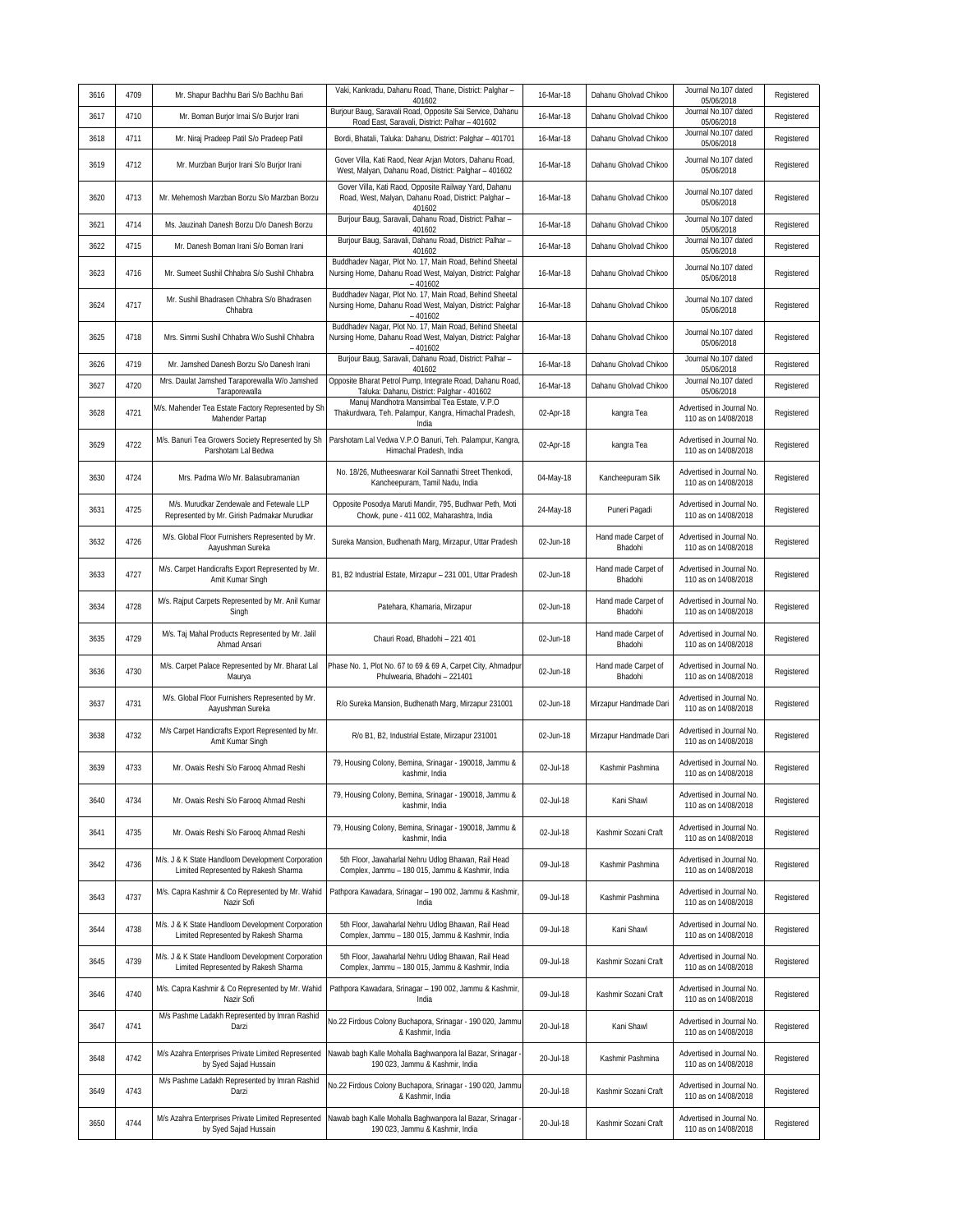| 3651 | 4745 | Ms Heena D/o Smt. Hoshiyara                                                 | Village Bretta, P.O Rajpura, Chamba - 176310, Himachal<br>Pradesh, India.                                                                                          | 24-Jul-18 | Chamba Rumal                 | Advertised in Journal No<br>117 as on 28/03/2019                           | Registered |
|------|------|-----------------------------------------------------------------------------|--------------------------------------------------------------------------------------------------------------------------------------------------------------------|-----------|------------------------------|----------------------------------------------------------------------------|------------|
| 3652 | 4746 | Ms Pinki D/o Kailaso                                                        | Village Budiyadi, P.O Uteep, Chamba - 176310, Himachal<br>Pradesh, India.                                                                                          | 24-Jul-18 | Chamba Rumal                 | Advertised in Journal No<br>117 as on 28/03/2019                           | Registered |
| 3653 | 4747 | M/s Mansimble Tea Represented by Surendar Singh                             | Village Mansimbal, P.O Thakurdwara, Tehsil Palampur,<br>Kangra - 176102, Himachal Pradesh, India.                                                                  | 24-Jul-18 | kangra Tea                   | Advertised in Journal No<br>117 as on 28/03/2019                           | Registered |
| 3654 | 4748 | Sandur Kushala Kala Kendra                                                  | Kudligi-Bellary Road, Sandur - 583 119, District: Bellary,<br>Karnataka, India                                                                                     | 01-Aug-18 | Sandur Lambani<br>Embroidery | Advertised in Journal No<br>117 as on 28/03/2019                           | Registered |
| 3655 | 4749 | M/s Pashmina House Represented by Fayaz Ahmed<br>Mantoo                     | Green Lane Botshah Sahib Lal Bazar, Srinagar - 190 023,                                                                                                            | 06-Aug-18 | Kashmir Pashmina             | Advertised in Journal No                                                   | Registered |
| 3656 | 4750 | M/s Vintage Pashmina & Co Represented by Tahir<br>Ahmad Sofi                | Jammu & Kashmir, India<br>Pathpora Kawdara, Srinagar - 190 002, Jammu & Kashmir,<br>India                                                                          | 06-Aug-18 | Kashmir Pashmina             | 117 as on 28/03/2019<br>Advertised in Journal No<br>117 as on 28/03/2019   | Registered |
| 3657 | 4751 | M/s Vintage Pashmina & Co Represented by Tahir<br>Ahmad Sofi                | Pathpora Kawdara, Srinagar - 190 002, Jammu & Kashmir,<br>India                                                                                                    | 06-Aug-18 | Kashmir Sozani Craft         | Advertised in Journal No<br>117 as on 28/03/2019                           | Registered |
| 3658 | 4752 | M/s Pashmina House Represented by Fayaz Ahmed<br>Mantoo                     | Green Lane Botshah Sahib Lal Bazar, Srinagar - 190 023,<br>Jammu & Kashmir, India                                                                                  | 06-Aug-18 | Kashmir Sozani Craft         | Advertised in Journal No<br>117 as on 28/03/2019                           | Registered |
| 3659 | 4753 | M/s Pashmina House Represented by Fayaz Ahmed<br>Mantoo                     | Green Lane Botshah Sahib Lal Bazar, Srinagar - 190 023,<br>Jammu & Kashmir, India                                                                                  | 06-Aug-18 | Kani Shawl                   | Advertised in Journal No<br>117 as on 28/03/2019                           | Registered |
| 3660 | 4754 | M/s. Himalayan Enterprises Represented by Shri.<br>Amrish Pal Sud           | Raipur Tea Estate, Post: Thakurdwara, Tehsil-Palampur,<br>District: Kangra, Himachal Pradesh, India                                                                | 28-Aug-18 | kangra Tea                   | Advertised in Journal No<br>117 as on 28/03/2019                           | Registered |
| 3661 | 4755 | M/s. Vaidyanni Represented by Smt. Nirja Sharma                             | Village: Dhanettar, Post: Chauntra, The-Jogindernagar,<br>District: Mandi, Himachal Pradesh, India                                                                 | 28-Aug-18 | kangra Tea                   | Advertised in Journal No<br>117 as on 28/03/2019                           | Registered |
| 3662 | 4756 | M/s. Silver Sparkler Represented by Mr. G. R. Jisha                         | 16c, Vellalar Keezha Theru, Sparkler Nagarcoil, District:                                                                                                          | 26-Sep-18 | Temple Jewellery of          | Advertised in Journal No                                                   | Registered |
| 3663 | 4757 | Dilip Gelda S/o Manaklal Gelda                                              | Kanyakumari - 629 001, Tamil Nadu, India<br>No. 56, Kheradiwas, Daulatganj, Ratlami Sev, Madhya                                                                    | 01-Oct-18 | Nagercoil<br>Ratlami Sev     | 134 as on 28/04/2020<br>Advertised in Journal No                           | Registered |
|      |      |                                                                             | Pradesh, India                                                                                                                                                     |           |                              | 117 as on 28/03/2019                                                       |            |
| 3664 | 4758 | M/S. Samex India Private Limited                                            | 20, Sabari Samridhi, Plot 10, Opp. Union Park, V.N. Purav<br>Marg, Chembur, Mumbai - 400 071, Maharashtra, India                                                   | 03-Oct-18 | Alleppey Green<br>Cardamom   | Advertised in Journal No<br>117 as on 28/03/2019                           | Registered |
| 3665 | 4759 | M/s R K Shawls Represented by Rahil Saleem Kota                             | Inside Kathid Darwaza, Mum Khan, Rainawari, Srinagar - 190<br>002 Jammu & Kashmir, India                                                                           | 08-Oct-18 | Kashmir Pashmina             | Advertised in Journal No<br>117 as on 28/03/2019                           | Registered |
| 3666 | 4760 | M/s Kashmir Handloom Shawl Represented by Mir Adil<br>Hameed                | Hawal, Near Firous Cinema                                                                                                                                          | 08-Oct-18 | Kashmir Pashmina             | Advertised in Journal No<br>117 as on 28/03/2019                           | Registered |
| 3667 | 4761 | Mr. Nirmal Mondal S/o Mr. Brihaspati Mondal                                 | Mondal Okayal Para, Nimpith, Joynagar - 743338, West<br>Bengal, India                                                                                              | 15-Oct-18 | Joynagar Moa                 | Advertised in Journal No<br>117 as on 28/03/2019                           | Registered |
| 3668 | 4762 | Mr. Arun Kumar Mondal S/o Mr. Narayan Chandra<br>Mondal                     | Nimpith, Nimpith Ashram, South 24 Parganas, Joynagar -<br>743338, West Bengal, India                                                                               | 15-Oct-18 | Joynagar Moa                 | Advertised in Journal No<br>117 as on 28/03/2019                           | Registered |
| 3669 | 4763 | Mr. Ranjit Das S/o Mr. Kuber Chandra Das                                    | Sherhangampur, Nimpith Ashram, South 24 Parganas,<br>Joynagar - 743338, West Bengal, India                                                                         | 15-Oct-18 | Joynagar Moa                 | Advertised in Journal No<br>117 as on 28/03/2019                           | Registered |
| 3670 | 4764 | Mr. Asok Ghosh S/o Late Purna Chandra Ghosh                                 | N. S Road, Majilpur No.8 Ward South 24 Parganas, Joynagar<br>743337, West Bengal, India                                                                            | 15-Oct-18 | Joynagar Moa                 | Advertised in Journal No<br>117 as on 28/03/2019                           | Registered |
| 3671 | 4765 | Mr. Subhas Sardar S/o Mr. Gobinda Sardar                                    | Dakshin Shaligoria, Jugdia, South 24 Parganas, Joynagar -<br>743355, West Bengal, India                                                                            | 15-Oct-18 | Joynagar Moa                 | Advertised in Journal No<br>117 as on 28/03/2019                           | Registered |
| 3672 | 4766 | Mr. Amit Kumar Kayal S/o Mr. Abhimanyu Kayal                                | Dakshin Barasat, Uttarkalikapur, Kalikapur Barasat, South 24<br>Parganas, Joynagar - 743372, West Bengal, India                                                    | 15-Oct-18 | Joynagar Moa                 | Advertised in Journal No.<br>117 as on 28/03/2019                          | Registered |
| 3673 | 4767 | Mr. Nanda Dulal Halder S/o Mr. Bhadreshwar Halder                           | Nimpith Ashram, Nimpith, South 24 parganas, Joynagar -<br>743338, West Bengal, India                                                                               | 15-Oct-18 | Joynagar Moa                 | Advertised in Journal No<br>117 as on 28/03/2019                           | Registered |
| 3674 | 4768 | Mr. Dilip Das S/o Mr. Gopal Das                                             | Beliandanga, Beladanga, South 24 Parganas, Joynagar -<br>743372, West Bengal, India                                                                                | 15-Oct-18 | Joynagar Moa                 | Advertised in Journal No<br>117 as on 28/03/2019                           | Registered |
| 3675 | 4769 | Mr. Ashoke Mondal S/o Mr. Uttam Mondal                                      | Nimpith Ashram, Nimpith, South 24 Parganas, Joynagar -<br>743338, West Bengal, India                                                                               | 15-Oct-18 | Joynagar Moa                 | Advertised in Journal No<br>117 as on 28/03/2019                           | Registered |
| 3676 | 4770 | Mr. Surath Kayal S/o Mr. Subal Kayal                                        | Tulshighata, Nimpith Ashram, South 24 Parganas, Joynagar -<br>743338, West Bengal, India                                                                           | 15-Oct-18 | Joynagar Moa                 | Advertised in Journal No<br>117 as on 28/03/2019                           | Registered |
| 3677 | 4771 | Mr. Tapan Halder S/o Mr. Probodh Halder                                     | Nimpith, Nimpith Ashram, South 24 Parganas, Joynagar -<br>743338, West Bengal, India                                                                               | 15-Oct-18 | Joynagar Moa                 | Advertised in Journal No<br>117 as on 28/03/2019                           | Registered |
| 3678 | 4772 | Mr. Sanjay Naiya S/o Mr. Santosh Naiya                                      | Nimpith Ashram, Khania Sahajadapur, South 24 Parganas,<br>Joynagar - 743338, West Bengal, India                                                                    | 15-Oct-18 | Joynagar Moa                 | Advertised in Journal No<br>117 as on 28/03/2019                           | Registered |
| 3679 | 4773 | Mr. Anath Halder S/o Mr. Prabodh Halder                                     | Nimpith, Nimpith Ashram, South 24 Parganas, Joynagar -<br>743338, West Bengal, India                                                                               | 15-Oct-18 | Joynagar Moa                 | Advertised in Journal No                                                   | Registered |
| 3680 | 4774 | Mr. Swapan Mondal S/o Mr. Karttik Mondal                                    | Sahajadapur, Nimpith Ashram, South 24 Parganas, Joynagar                                                                                                           | 15-Oct-18 | Joynagar Moa                 | 117 as on 28/03/2019<br>Advertised in Journal No                           | Registered |
| 3681 | 4775 | Mr. Brihaspati Mondal S/o Mr. Bibhuti Mondal                                | 743338, West Bengal, India<br>Nimpith Ashram, Nimpith, South 24 Parganas, Joynagar -                                                                               | 15-Oct-18 | Joynagar Moa                 | 117 as on 28/03/2019<br>Advertised in Journal No                           | Registered |
| 3682 | 4776 | Mr. Swapan Kumar Kayal S/o Mr. Sharat Chandra                               | 743338, West Bengal, India<br>Nimpith, Nimpith Ashram, South 24 Parganas, Joynagar -                                                                               | 15-Oct-18 | Joynagar Moa                 | 117 as on 28/03/2019<br>Advertised in Journal No                           | Registered |
| 3683 | 4777 | Kayal<br>Mr. Swapan Kayal S/o Mr. Niranjan Kayal                            | 743338, West Bengal, India<br>Tulshighata, Nimpith Ashram, South 24 Parganas, Joynagar                                                                             | 15-Oct-18 | Joynagar Moa                 | 117 as on 28/03/2019<br>Advertised in Journal No                           | Registered |
| 3684 | 4778 | Mr. Dipak Naskar S/o Mr. Haripada Naskar                                    | 743338, West Bengal, India<br>Nimpith, Nimpith Ashram, South 24 Parganas, Joynagar -                                                                               | 15-Oct-18 | Joynagar Moa                 | 117 as on 28/03/2019<br>Advertised in Journal No                           | Registered |
| 3685 | 4779 | Mr. Rajesh Sasmal S/o Mr. Tapas Sasmal                                      | 743338, West Bengal, India<br>Shiralipara Road, Mozilpuri, South 24 Parganas, Joynagar -                                                                           | 15-Oct-18 | Joynagar Moa                 | 117 as on 28/03/2019<br>Advertised in Journal No                           | Registered |
| 3686 | 4780 | Mr. Shubhankar Das S/o Mr. Nilratan Das                                     | 743337, West Bengal, India<br>Sahajadapur, Khania, Nimpith Ashram, South 24 Parganas,                                                                              | 15-Oct-18 | Joynagar Moa                 | 117 as on 28/03/2019<br>Advertised in Journal No -                         | Registered |
| 3687 | 4781 | M/s. Shades Of Yarn Represented by Mrs. Monica<br>Raina                     | Joynagar - 743338, West Bengal, India<br>Flat 212, Shivkala Apartments, Plot D-19, Sector 51 Noida,<br>District: Gautam Budh Nagar - 201 301, Uttar Pradesh, India | 09-Nov-18 | Kashmir Pashmina             | 117 as on 28/03/2019<br>Advertised in Journal No.<br>125 as on 25/10/2019  | Registered |
| 3688 | 4783 | Mr. Mohammad Sultan Thulla S/o Mohammad                                     | Firdous Colony Chandpora Harwan, Srinagar - 191 121,                                                                                                               | 09-Nov-18 | Kashmir Pashmina             | Advertised in Journal No                                                   | Registered |
| 3689 | 4784 | Abdullah<br>M/s. Blossom Arts & Crafts Represented by Mr.                   | Kashmir & Pashmina, India<br>Arampora Buta Kadal, Srinagar - 190 023, Jammu &                                                                                      | 09-Nov-18 | Kashmir Sozani Craft         | 121 as on 26/04/2019<br>Advertised in Journal No                           | Registered |
| 3690 | 4785 | Farooq Ahmad Mir<br>M/s. Shades Of Yarn Represented by Mrs. Monica<br>Raina | Kashmir, India<br>Flat 212, Shivkala Apartments, Plot D-19, Sector 51 Noida,<br>District: Gautam Budh Nagar - 201 301, Uttar Pradesh, India                        | 09-Nov-18 | Kashmir Sozani Craft         | 121 as on 26/04/2019<br>Advertised in Journal No -<br>125 as on 25/10/2019 | Registered |
| 3691 | 4786 | M/s. Blossom Arts & Crafts Represented by Mr.                               | Arampora Buta Kadal, Srinagar - 190 023, Jammu &                                                                                                                   | 09-Nov-18 | Kani Shawl                   | Advertised in Journal No                                                   | Registered |
|      |      | Farooq Ahmad Mir                                                            | Kashmir, India                                                                                                                                                     |           |                              | 121 as on 26/04/2019                                                       |            |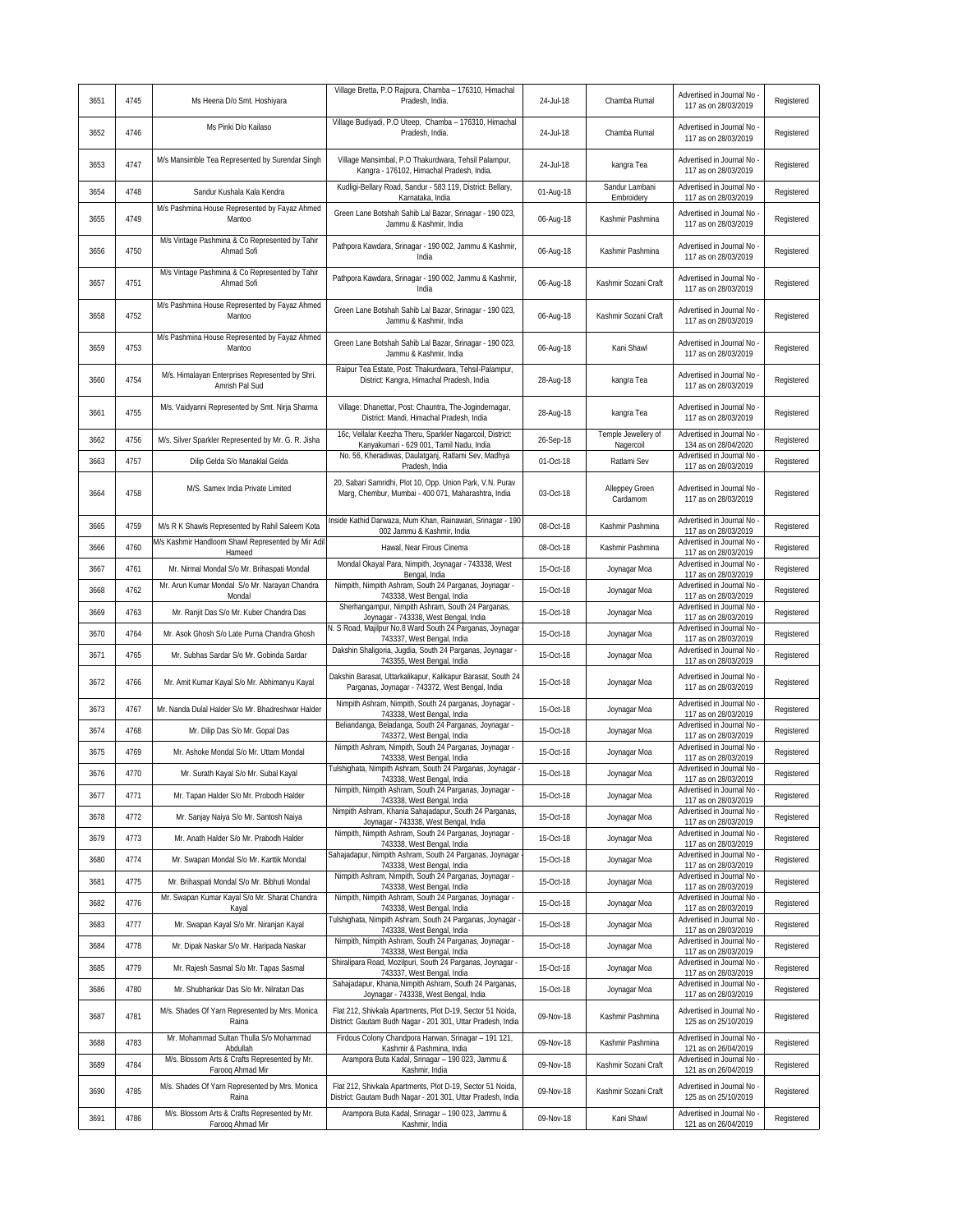| 3692 | 4787          | M/s. Shades Of Yarn Represented by Mrs. Monica<br>Raina                         | Flat 212, Shivkala Apartments, Plot D-19, Sector 51 Noida,<br>District: Gautam Budh Nagar - 201 301, Uttar Pradesh, India | 09-Nov-18 | Kani Shawl                       | Advertised in Journal No<br>125 as on 25/10/2019   | Registered |
|------|---------------|---------------------------------------------------------------------------------|---------------------------------------------------------------------------------------------------------------------------|-----------|----------------------------------|----------------------------------------------------|------------|
| 3693 | 4788          | M/s. Sabat Exports Private Limited Represented by Dr<br>Anita Sabat             | A/347, Sahid - Nagar, Bhubaneswar - 751 007, Odisha, India                                                                | 12-Nov-18 | Orissa Ikat                      | Advertised in Journal No<br>117 as on 28/03/2019   | Registered |
| 3694 | 4789          | M/s. Sathik Tanning Company Represented by M.<br>Sherif Sathik Ali              | No.B.O. 616/2 & 617/2, Batlagundu Road, Pallapatty Dindigul<br>District: 624201, Tamil Nadu, India                        | 13-Nov-18 | East India Leather               | Advertised in Journal No<br>117 as on 28/03/2019   | Registered |
| 3695 | 4790          | Mr. Santanu Kayal                                                               | Village: Sripur, Post: Kashimpur, District: South 24 Parganas<br>Joynagar - 743372, West Bengal, India                    | 16-Nov-18 | Joynagar Moa                     | Advertised in Journal No<br>117 as on 28/03/2019   | Registered |
| 3696 | 4791          | Mr. Bapi Das                                                                    | Village: Sripur, Post: Kashimpur, District: South 24 Parganas<br>Joynagar - 743372, West Bengal, India                    | 16-Nov-18 | Joynagar Moa                     | Advertised in Journal No<br>117 as on 28/03/2019   | Registered |
| 3697 | 4792          | Mr. Jaydeb Das                                                                  | Village: Sripur, Post: Kashimpur, District: South 24 Parganas<br>Joynagar - 743372, West Bengal, India                    | 16-Nov-18 | Joynagar Moa                     | Advertised in Journal No<br>117 as on 28/03/2019   | Registered |
| 3698 | 4793          | Mr. Narayan Das                                                                 | Village: Sripur, Post: Kashimpur, District: South 24 Parganas<br>Joynagar - 743372, West Bengal, India                    | 16-Nov-18 | Joynagar Moa                     | Advertised in Journal No<br>117 as on 28/03/2019   | Registered |
| 3699 | 4794          | M/s. Navara Rice Farmers Society Represented by<br>Shri. P. Narayanan Unny      | Karukamani Kalam, Chittur College P.O., District: Palakkad<br>678 104, Kerala, India                                      | 26-Nov-18 | Navara Rice                      | Advertised in Journal No<br>117 as on 28/03/2019   | Registered |
| 3700 | 4795          | M/s. Opee Carpet Corporation Represented by Mr. Om<br>Prakash Gupta             | Post Box No. 186, Anand Nagar, (Near Telephone<br>Exchange), Bhadohi - 221 401, Uttar Pradesh, India                      | 28-Nov-18 | Hand made Carpet of<br>Bhadohi   | Advertised in Journal No<br>117 as on 28/03/2019   | Registered |
| 3701 | 4796          | M/s. Beekay International Represented by Mr. Ved                                | Anand Nagar, Near Telephone Exchange, Bhadohi - 221                                                                       | 28-Nov-18 | Hand made Carpet of              | Advertised in Journal No                           | Registered |
| 3702 | 4797          | Prakash Gupta<br>M/s. Tahumo Exports Private Limited Represented by             | 401, Uttar Pradesh, India<br>B-1732, G.T.B. Nagar Kareli, Allahabad - 211 016, Uttar                                      | 28-Nov-18 | Bhadohi<br>Hand made Carpet of   | 117 as on 28/03/2019<br>Advertised in Journal No   | Registered |
| 3703 | 4798          | Mr. Tariq Raza Azmi<br>M/s. Ayub Rugs Represented by Mr. Mohd. Ayub             | Pradesh, India<br>Quazipur Road, Bhadohi - 221 401, Uttar Pradesh, India                                                  | 28-Nov-18 | Bhadohi<br>Hand made Carpet of   | 117 as on 28/03/2019<br>Advertised in Journal No   | Registered |
| 3704 | 4799          | Ansari<br>M/s. Shamsi Collections Represented by Mr. Shahid                     | Pure Rahim Khan Alampur, Bhadohi - 221 401, Uttar                                                                         | 28-Nov-18 | Bhadohi<br>Hand made Carpet of   | 117 as on 28/03/2019<br>Advertised in Journal No   | Registered |
|      |               | Husain<br>M/s. Abbas Wazir Private Limited Represented by Mr.                   | Pradesh, India                                                                                                            |           | Bhadohi<br>Hand made Carpet of   | 117 as on 28/03/2019<br>Advertised in Journal No   |            |
| 3705 | 4800          | Nadeem Qayum Ansari<br>M/s. Anisa Carpets Limited Represented Mr. Najam         | Civil Lines, Bhadohi - 221 401, Uttar Pradesh, India                                                                      | 28-Nov-18 | Bhadohi<br>Hand made Carpet of   | 117 as on 28/03/2019<br>Advertised in Journal No   | Registered |
| 3706 | 4801          | Ansari<br>M/s. Surya Carpet Private Limited Represented by Mr                   | Civil Lines, Bhadohi - 221 401, Uttar Pradesh, India                                                                      | 28-Nov-18 | Bhadohi<br>Hand made Carpet of   | 117 as on 28/03/2019<br>Advertised in Journal No   | Registered |
| 3707 | 4802          | Surya Mani Tiwari                                                               | Ugapur, Aurai - 221 301, Bhadohi, Uttar Pradesh, India                                                                    | 28-Nov-18 | Bhadohi                          | 117 as on 28/03/2019                               | Registered |
| 3708 | 4803          | M/s. OAC Rugs Represented by Mr. Mohd. Naseem<br>Ansari                         | Railway Station Road, Post Box No. 34, Bhadohi - 221 401<br>Uttar Pradesh, India                                          | 28-Nov-18 | Hand made Carpet of<br>Bhadohi   | Advertised in Journal No<br>117 as on 28/03/2019   | Registered |
| 3709 | 4804          | M/s. Teppich World Represented by Mr. Mohd. Aasif                               | Peerkhanpur Road, Bhadohi - 221 401, Uttar Pradesh, India                                                                 | 28-Nov-18 | Hand made Carpet of<br>Bhadohi   | Advertised in Journal No<br>117 as on 28/03/2019   | Registered |
| 3710 | 4805          | M/s. S. U. Rugs Represented by Mrs. Seema Aasif                                 | Peerkhanpur Road, Bhadohi - 221 401, Uttar Pradesh, India                                                                 | 28-Nov-18 | Hand made Carpet of<br>Bhadohi   | Advertised in Journal No<br>117 as on 28/03/2019   | Registered |
| 3711 | 4806          | M/s. M. R. Oriental Rugs Represented by Mr. Hemant<br>Kumar Jaiswal             | Khamaria - 221 306, Bhadohi, Uttar Pradesh, India                                                                         | 28-Nov-18 | Hand made Carpet of<br>Bhadohi   | Advertised in Journal No<br>117 as on 28/03/2019   | Registered |
| 3712 | 4807          | M/s. Kailash Rug Industries Represented by Mr. Alok<br>Kumar Baranwal           | Khamaria - 221 306, Bhadohi, Uttar Pradesh, India                                                                         | 28-Nov-18 | Hand made Carpet of<br>Bhadohi   | Advertised in Journal No<br>117 as on 28/03/2019   | Registered |
| 3713 | 4808          | M/s. Jeyaar Exports Represented by Mr. Ratnesh<br>Kumar Mishra                  | Maryadpatti, Bhadohi - 221 401, Uttar Pradesh, India                                                                      | 28-Nov-18 | Hand made Carpet of<br>Bhadohi   | Advertised in Journal No<br>117 as on 28/03/2019   | Registered |
| 3714 | 4809          | M/s. Designers Desire Represented by Mr. Obaidullah<br>Saif Waziri              | Naya Bazar, Bhadohi - 221 409, Uttar Pradesh, India                                                                       | 28-Nov-18 | Hand made Carpet of<br>Bhadohi   | Advertised in Journal No<br>117 as on 28/03/2019   | Registered |
| 3715 | 4810          | M/s. Tulsiram Gaya Prasad Private Limited<br>Represented by Mr. Anurag Baranwal | Vill. Babusarai, Post: Maharajganj, District: Bhadohi - 221<br>314, Uttar Pradesh, India                                  | 28-Nov-18 | Hand made Carpet of<br>Bhadohi   | Advertised in Journal No<br>117 as on 28/03/2019   | Registered |
| 3716 | 4811          | M/s. A. R. Sons Represented by Mr. Shobh Nath<br>Gupta                          | Shiv Nagar, G.T. Road, Gopiganj - 221 303, Uttar Pradesh,<br>India                                                        | 28-Nov-18 | Hand made Carpet of<br>Bhadohi   | Advertised in Journal No<br>117 as on 28/03/2019   | Registered |
| 3717 | 4812          | M/s. Persian Rug Manufacturers Represented by Mr.<br>Shobh Nath Gupta           | Shiv Nagar, G.T. Road, Gopiganj - 221 303, Uttar Pradesh<br>India                                                         | 28-Nov-18 | Hand made Carpet of<br>Bhadohi   | Advertised in Journal No<br>117 as on 28/03/2019   | Registered |
| 3718 | 4813          | M/s. Champo Carpets Represented by Mr. Sanjay<br>Mehrotra                       | Harirampur, Aurai Road, Bhadohi - 221 401, Uttar Pradesh,<br>India                                                        | 28-Nov-18 | Hand made Carpet of<br>Bhadohi   | Advertised in Journal No<br>117 as on 28/03/2019   | Registered |
| 3719 | 4814          | M/s. Weave India Represented by Mr. Rajesh Kumar<br>Kushwaha                    | D-59/14, Mahmoor Gaj, Varanasi - 221 010, Uttar Pradesh<br>India                                                          | 28-Nov-18 | Banaras Brocades &<br>Saress     | Advertised in Journal No<br>117 as on 28/03/2019   | Registered |
| 3720 | 4815          | M/s. D. S. Exports Represented by Mr. Deep Shankar<br>Vyas                      | H. No. D. 16/19, Man Mandir, Dashashwamedh, Varanasi,<br>221 001, Uttar Pradeh, India                                     | 28-Nov-18 | Banaras Brocades &<br>Saress     | Advertised in Journal No<br>117 as on 28/03/2019   | Registered |
| 3721 | 4816          | M/s. Tohfa Represented by Mr. Arif Jamal Ansari                                 | A.34/58-B, Qazzakpura (Ansarabad), Sir Fazle Ali Road,<br>Varanasi - 221 001, Uttar Pradesh                               | 28-Nov-18 | Banaras Brocades &<br>Saress     | Advertised in Journal No<br>117 as on 28/03/2019   | Registered |
| 3722 | 4817          | M/s. Jamdani Emporium Represented by Mr. Peer<br>Mohammad Ansari                | 5, Cholapur, Varanasi - 221 101, Uttar Pradesh, India                                                                     | 28-Nov-18 | Banaras Brocades &<br>Saress     | Advertised in Journal No<br>117 as on 28/03/2019   | Registered |
| 3723 | 4818          | M/s. Kailash Rug Industries Represented by Mr. Alok<br>Kumar Baranwal           | Khamaria, SRN, Bhadohi - 221 306, Uttar Pradesh, India                                                                    | 28-Nov-18 | Mirzapur Handmade Dari           | Advertised in Journal No<br>117 as on 28/03/2019   | Registered |
|      |               |                                                                                 | Village: pure. Post: Kachhawa Road, Thana-Mirzamurad,                                                                     |           |                                  | Advertised in Journal No                           |            |
| 3724 | 4819          | Mr. Pyare Lal Maurya S/o Late Hori Lal Maurya                                   | Block-Sewapuri, Varanasi - 221 307, Uttar Pradesh, India                                                                  | 28-Nov-18 | Mirzapur Handmade Dari           | 117 as on 28/03/2019                               | Registered |
| 3725 | 4820          | Mr. Vijay Bahadur S/o Late Jata Shankar                                         | Kanak Sarai, Kachhwa Road, Mirzapur, Uttar Pradesh, India                                                                 | 28-Nov-18 | Mirzapur Handmade Dari           | Advertised in Journal No<br>117 as on 28/03/2019   | Registered |
| 3726 | 4821          | M/s. D. S. Exports Represented by Mr. Deep Shankar<br>Vyas                      | H. No. D. 16/19, Man Mandir, Dashashwamedh, Varanasi, -<br>221 001, Uttar Pradeh, India                                   | 28-Nov-18 | Varanasi Soft Stone Jali<br>Work | Advertised in Journal No<br>117 as on 28/03/2019   | Registered |
| 3727 | 4822          | Mr. Bachch Lal S/o Late Raja Ram Maurya                                         | 2/111, Sahityanaka Mohd, Sultanpur, Ramnagar, Varanasi -<br>221 008, Uttar Pradesh, India                                 | 28-Nov-18 | Varanasi Soft Stone Jali<br>Work | Advertised in Journal No<br>117 as on 28/03/2019   | Registered |
| 3728 | 4823          | M/s. HA Hai & Brothers Represented by Mr. Khalid<br>Anwar Ansari                | 33/31 - C, Chittanpura, Varanasi - 221 001, Uttar Pradesh,<br>India                                                       | 28-Nov-18 | Ghazipur Wall Hanging            | Advertised in Journal No<br>117 as on 28/03/2019   | Registered |
| 3729 | 676 &<br>4824 | Smt. Shakuntala Jain W/o Shri. Uttam Kumar S Jain                               | Madhuvan, D.P. House, No. 451, 7th Main, 4th Block,<br>Jayannagar, Bangalore - 560 011, Karnataka, India                  | 29-Nov-18 | Ganjifa Cards of Mysore          |                                                    | Registered |
| 3730 | 4825          | Smt. Vinutha Prakash W/o Shri. K. Prakash                                       | Vinalaya, 94 (10/1) Ramakrishnappa Road, Cox Town,<br>Bengaluru - 560 005, Karnataka, India                               | 29-Nov-18 | Ganjifa Cards of Mysore          | Advertised in Journal No<br>121 as on 26/04/2019   | Registered |
| 3731 | 670 &<br>4826 | Smt. Vijaya Gopinath W/o Shri. B. R. Gopinath                                   | No. B1-1204, R. N. S. Shanthi Nivas, Tumkur Road,<br>Yeshwanthpur, Bangalore - 560 022, Karnataka, India                  | 29-Nov-18 | Ganjifa Cards of Mysore          | Advertised in Journal No -<br>121 as on 26/04/2019 | Registered |
| 3732 | 4827          | Smt. Geetha Lakshmi D/o Shri. R. Padmanaban                                     | No. 10, 9th Block, Sreerampura, 2nd Stage Madhuvana<br>Layout, Mysore, Kuvempunagar - 570 023, Karnataka, India           | 29-Nov-18 | Ganjifa Cards of Mysore          | Advertised in Journal No -<br>121 as on 26/04/2019 | Registered |
| 3733 | 672 &<br>4828 | Smt. Vidya Bhat W/o Shri. Girish K.S.                                           | No. 7, Kaustubha, 3rd Main, Jayalakhmipuram, Mysore - 570<br>012, Karnataka, India                                        | 29-Nov-18 | Ganjifa Cards of Mysore          | Advertised in Journal No<br>121 as on 26/04/2019   | Registered |
| 3734 | 669 &<br>4829 | Smt. Meeradevi D/o Shri. C. Vishakanta Murthy                                   | No. 30, Srichakra Nilaya RCE Layout, Bhogadi II Stage,<br>(South) Prashantha Nagar, Mysore - 570 026, Karnataka,<br>India | 29-Nov-18 | Ganjifa Cards of Mysore          | Advertised in Journal No<br>121 as on 26/04/2019   | Registered |
| 3735 | 677 &<br>4830 | Shri. Raghupathi Bhat S/o Shri. Anantaram Bhat                                  | No. 81, 6th Cross, K. C. Layout, Mysore - 570 011,<br>Karnataka, India                                                    | 29-Nov-18 | Ganjifa Cards of Mysore          | Advertised in Journal No<br>121 as on 26/04/2019   | Registered |
| 3736 | 4831          | Shri. Paramesha K S/o Shri. Krishnappa                                          | No. 2470, 5th Main, Kailaspuram, Mandi Mohalla, Mysore -<br>570 021, Karnataka, India                                     | 29-Nov-18 | Mysore Rosewood Inlay            | Advertised in Journal No<br>121 as on 26/04/2019   | Registered |
| 3737 | 4832          | Shri. Pradeep Francis. K. J S/o Shri. Vikram James                              | No. 05, 2nd Cross, Medar Block, New Bamboo Bazaar,<br>Mysore - 570 001, Karnataka, India                                  | 29-Nov-18 | Mysore Rosewood Inlay            | Advertised in Journal No<br>121 as on 26/04/2019   | Registered |
| 3738 | 4833          | Smt. R. Lakshmi D/o Shri. S. Shivaji Rao                                        | No. 632, B Layout, Shivaratriswara Nagar, Banni Mantap,<br>Mysore - 570 015 Karnataka, India                              | 29-Nov-18 | Mysore Rosewood Inlay            | Advertised in Journal No<br>121 as on 26/04/2019   | Registered |
|      |               |                                                                                 |                                                                                                                           |           |                                  |                                                    |            |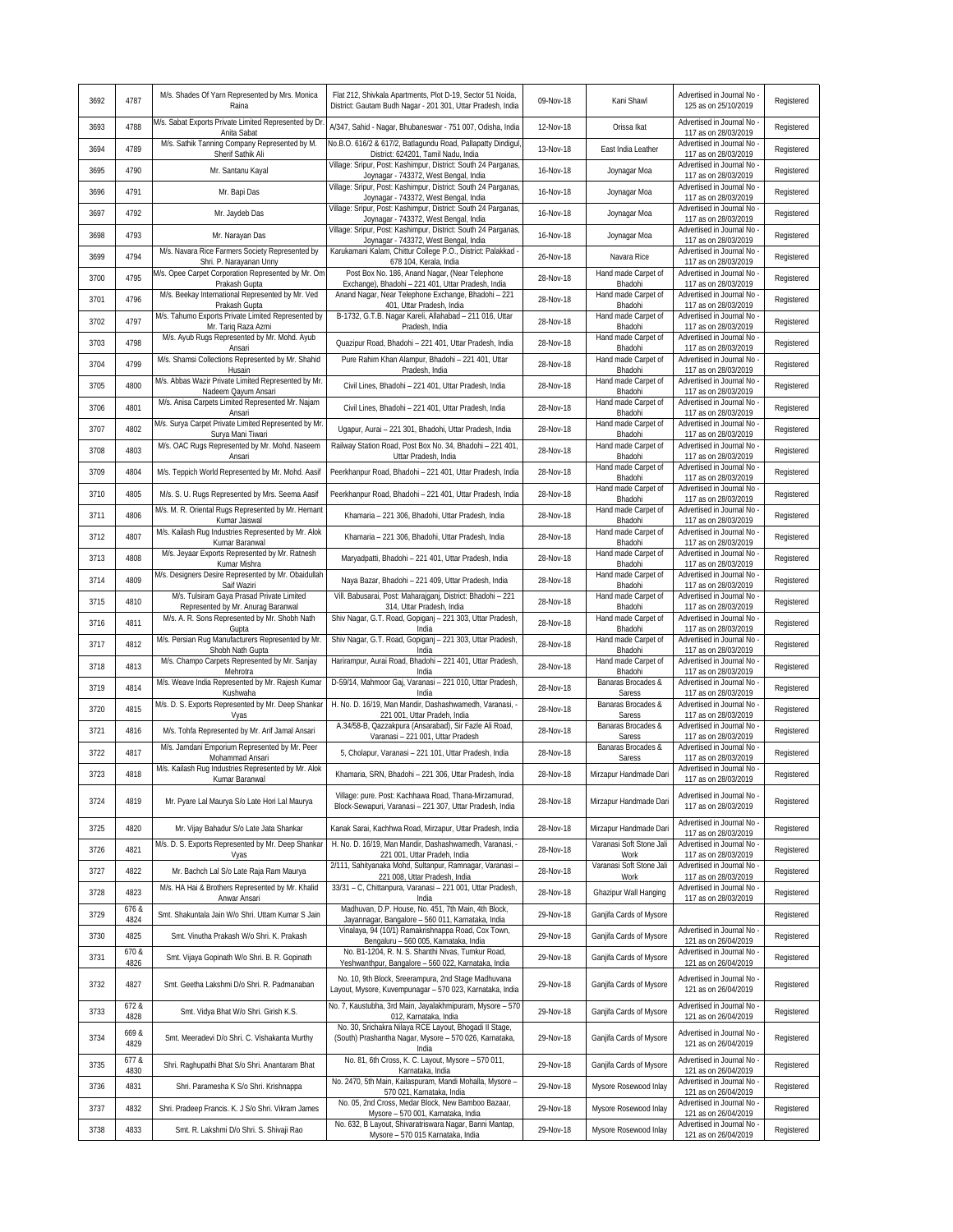| 3739 | 4834 | Shri. L.R. Manjunatha S/o Shri. L. Ramachandra Rao                              | No. 1822, Akbar Road, Mandi Mohalla, Mysore - 570 021,<br>Karnataka, India                                                | 29-Nov-18 | Mysore Rosewood Inlay           | Advertised in Journal No<br>121 as on 26/04/2019   | Registered |
|------|------|---------------------------------------------------------------------------------|---------------------------------------------------------------------------------------------------------------------------|-----------|---------------------------------|----------------------------------------------------|------------|
| 3740 | 4835 | Shri. Shanmugam C S/o Shri. D. Chandrashekar                                    | No. 180/1, K.S.C.B. Colony, Muthumaramma Temple Road,<br>Kalyanagirinagar, Mysore - 570 019, Karnataka, India             | 29-Nov-18 | Mysore Rosewood Inlay           | Advertised in Journal No<br>121 as on 26/04/2019   | Registered |
| 3741 | 4836 | Shri. K. Ravi Kumar S/o Shri. Krishnappa                                        | No. 44, 10th Cross, Raghavendra Badavane, Mysore - 570<br>019, Karnataka, India                                           | 29-Nov-18 | Mysore Rosewood Inlay           | Advertised in Journal No<br>121 as on 26/04/2019   | Registered |
| 3742 | 4837 | Shri. L.G. Stanley S/o Shri. E. Luthar                                          | No. 09, B Block, Ganesh Nagara, N.R. Mohalla, Mysore - 570<br>007, Karnataka, India                                       | 29-Nov-18 | Mysore Rosewood Inlay           | Advertised in Journal No<br>121 as on 26/04/2019   | Registered |
| 3743 | 4838 | Shri. M. Srinivas S/o Shri. Mahadeva Nayaka                                     | No. 15/s-126 Cauvery Pura, [Santhemala] Srirangapatna<br>Town & Taluk, District: Mandya - 571 438, Karnataka, India       | 29-Nov-18 | Mysore Rosewood Inlay           | Advertised in Journal No<br>121 as on 26/04/2019   | Registered |
| 3744 | 4839 | Shri. V. Elangovan S/o Shri. Venugopal                                          | No. 113, 1st Cross, 19th Main, 6th Block, Koramangala,<br>Bangalore - 560 095, Karnataka, India                           | 29-Nov-18 | Mysore Traditional<br>Paintings | Advertised in Journal No<br>123 as on 10/05/2019   | Registered |
| 3745 | 4840 | Smt. Uma Nagendra W/o Shri. Nagendra                                            | No. 254, 11th Cross, 8th Main, Vidyagiri Layout, Nagarabhavi,<br>Circle, Bangalore - 560 072, Karnataka, India            | 29-Nov-18 | Mysore Traditional<br>Paintings | Advertised in Journal No<br>123 as on 10/05/2019   | Registered |
| 3746 | 4841 | Shri. J. Dundaraja S/o Javaraiah                                                | No. 10, 3rd Main, Mallege Thota, Cholurpalya, Magadi Road,<br>Bangalore - 560 023, Karnataka, India                       | 29-Nov-18 | Mysore Traditional<br>Paintings | Advertised in Journal No<br>123 as on 10/05/2019   | Registered |
| 3747 | 4842 | Smt. Vinutha Prakash W/o Shri. K. Prakash                                       | Vinalaya, 94 (10/1) Ramakrishnappa Road, Cox Town,<br>Bengaluru - 560 005, Karnataka, India                               | 29-Nov-18 | Mysore Traditional<br>Paintings | Advertised in Journal No<br>123 as on 10/05/2019   | Registered |
| 3748 | 4843 | Smt. Vijaya Gopinath W/o Shri. B. R. Gopinath                                   | No. B1-1204, R. N. S. Shanthi Nivas, Tumkur Road,<br>Yeshwanthpur, Bangalore - 560 022, Karnataka, India                  | 29-Nov-18 | Mysore Traditional<br>Paintings | Advertised in Journal No<br>123 as on 10/05/2019   | Registered |
| 3749 | 4844 | Smt. Shakuntala Jain W/o Shri. Uttam Kumar S Jain                               | No. 451, Madhuvan, D.P. House, 7th Main, 4th Block,<br>Jayannagar, Bangalore - 560 011, Karnataka, India                  | 29-Nov-18 | Mysore Traditional<br>Paintings | Advertised in Journal No<br>123 as on 10/05/2019   | Registered |
| 3750 | 4845 | Smt. Neela Panch W/o Shri. R. V. Panch                                          | Sahadev, No. 85 (Old No. 26), 8th Main Road, Malleshwaram<br>Bengaluru - 560 003, Karnataka, India                        | 29-Nov-18 | Mysore Traditional<br>Paintings | Advertised in Journal No<br>123 as on 10/05/2019   | Registered |
| 3751 | 4846 | Shri. R. Shivakumar S/o Shri. B. Ramaiah                                        | # 382, 14th Main, 3rd Cross, Saraswathipuram, Mysore - 0,<br>Karnataka, India                                             | 29-Nov-18 | Mysore Traditional<br>Paintings | Advertised in Journal No<br>121 as on 26/04/2019   | Registered |
| 3752 | 4847 | Smt. Geetha Lakshmi D/o Shri. R. Padmanaban                                     | No. 10, 9th Block, Sreerampura, 2nd Stage Madhuvana<br>Layout, Mysore, Kuvempunagar - 570 023, Karnataka, India           | 29-Nov-18 | Mysore Traditional<br>Paintings | Advertised in Journal No<br>121 as on 26/04/2019   | Registered |
| 3753 | 4848 | Smt. Meeradevi D/o Shri. C. Vishakanta Murthy                                   | No. 30, Srichakra Nilaya RCE Layout, Bhogadi II Stage,<br>(South) Prashantha Nagar, Mysore - 570 026, Karnataka,<br>India | 29-Nov-18 | Mysore Traditional<br>Paintings | Advertised in Journal No<br>121 as on 26/04/2019   | Registered |
| 3754 | 4849 | Smt. Girija W/o. Kumar K R                                                      | 850, New Kantharaj Urs Road, Saraswathipuram, Mysore -<br>570 023, Karnataka, India                                       | 29-Nov-18 | Mysore Traditional<br>Paintings | Advertised in Journal No<br>121 as on 26/04/2019   | Registered |
| 3755 | 4850 | Smt. Chandrika W/o Shri. Padmanabha                                             | # 536, Maharshi Dayananda Saraswathi Road, P & T Block,<br>Kuvempunagar, Mysore - 570 023, Karnataka, India               | 29-Nov-18 | Mysore Traditional<br>Paintings | Advertised in Journal No<br>121 as on 26/04/2019   | Registered |
| 3756 | 4951 | Mr. Vimal Kumar                                                                 | Village and Post Office, Naggar, District: Kullu, Himachal<br>Pradesh                                                     | 10-Dec-18 | Kullu Shawl                     | Advertised in Journal No<br>125 as on 25/10/2019   | Registered |
| 3757 | 4952 | M/s Sher Singh Tea Factory Represented by Sh. Sher<br>Singh                     | No. 6 Post Office Gugga Saloh, Tehsil: Palampur, District:<br>Kangra - 176 102, Himachal Pradesh, India                   | 10-Dec-18 | kangra Tea                      | Advertised in Journal No<br>121 as on 26/04/2019   | Registered |
| 3758 | 5003 | M/s. Mubeen Crafts Represented by Mr. Adil Mubeen<br>Mir                        | Nundresh Colony, Bemina - 190018, Jammu & Kashmir,<br>India                                                               | 26-Dec-18 | Kashmir Pashmina                | Advertised in Journal No<br>121 as on 26/04/2019   | Registered |
| 3759 | 5004 | Mr. Mushtaq Ahmad Bhat S/o Ghulam Nabi                                          | Awanta Bawan Bun Mohalla Soura, Srinagar - 190011,<br>Jammu & Kashmir, India                                              | 26-Dec-18 | Kashmir Pashmina                | Advertised in Journal No<br>121 as on 26/04/2019   | Registered |
| 3760 | 5005 | M/s. Kashmir Shawl Store Represented by Mr.<br>Hashmat-Ullah Khan               | Nawab Bazar, Srinagar - 190001, Jammu & Kashmir, India                                                                    | 26-Dec-18 | Kashmir Pashmina                | Advertised in Journal No<br>121 as on 26/04/2019   | Registered |
| 3761 | 5006 | M/s. Shahkaar Fashions Private Limited Represented<br>by Mr. Abdul Manan Baba   | Baba House, H.No.01, Rahilone Tarbal Nawakadal, Srinagar<br>- 190002, Jammu & Kashmir, India                              | 26-Dec-18 | Kashmir Pashmina                | Advertised in Journal No<br>121 as on 26/04/2019   | Registered |
| 3762 | 5007 | M/s. Shahkaar Fashions Private Limited Represented                              | Baba House, H.No.01, Rahilone Tarbal Nawakadal, Srinagar                                                                  | 26-Dec-18 | Kashmir Sozani Craft            | Advertised in Journal No                           | Registered |
| 3763 | 5008 | by Mr Abdul Manan Baba<br>M/s. Sofi Shawls Represented by Mr. Mohammad          | - 190002, Jammu & Kashmir, India<br>Rathpora Eidgah, Srinagar - 190002, Jammu & Kashmir,                                  | 26-Dec-18 | Kani Shawl                      | 121 as on 26/04/2019<br>Advertised in Journal No   | Registered |
| 3764 | 5009 | Rafiq Sofi<br>M/s. Shahkaar Fashions Private Limited Represented                | India<br>Baba House, H.No.01, Rahilone Tarbal Nawakadal, Srinagar                                                         | 26-Dec-18 | Kani Shawl                      | 121 as on 26/04/2019<br>Advertised in Journal No   | Registered |
| 3765 | 5010 | by Mr Abdul Manan Baba<br>M/s. Wadera Associates Represented by Mr. Rauf        | - 190002, Jammu & Kashmir, India<br>Near Budshah Bridge, Srinagar - 190001, Jammu & Kashmir,                              | 26-Dec-18 | Kashmir Walnut Wood             | 121 as on 26/04/2019<br>Advertised in Journal No   | Registered |
|      |      | Wadera                                                                          | India<br>Village: Baharu Daspara, Post: Baharu, P.O: Joynagar,                                                            |           | Carving                         | 121 as on 26/04/2019<br>Advertised in Journal No   |            |
| 3766 | 5011 | Mr. Sahadeb Das S/o Mr. Niranjan Das                                            | District: South 24 Parganas - 743 372, West Bengal, India<br>No. 2, Defence Avenue, Chellikere, Kalyananagar, Bangalore   | 03-Jan-19 | Joynagar Moa                    | 121 as on 26/04/2019<br>Advertised in Journal No   | Registered |
| 3767 | 5012 | Mrs. Mamatha Basavaraj W/o Mr. Basavaraj                                        | - 560 043, Karnataka, India<br>No. 1218, 3rd Main, 7th Cross, Vivekananda Nagar, Mysore -                                 | 08-Jan-19 | Ganjifa Cards of Mysore         | 121 as on 26/04/2019<br>Advertised in Journal No   | Registered |
| 3768 | 5013 | Mrs. P. Deepthi W/o Mr. S. Shree Krishna Prasad                                 | 570 023, Karnataka, India<br>No. 486, 5th Main, 11th Cross, Nagapura, West of Chord                                       | 08-Jan-19 | Ganjifa Cards of Mysore         | 121 as on 26/04/2019                               | Registered |
| 3769 | 5014 | Mrs. R. Rajina W/o Mr. K. M. Venkatesh Murthy                                   | Road, Mahalaxmipuram, Bengaluru - 560 086, Karnataka,<br>India                                                            | 08-Jan-19 | Mysore Traditional<br>Paintings | Advertised in Journal No<br>121 as on 26/04/2019   | Registered |
| 3770 | 5015 | Mrs. K. R. Anuradha W/o B. G. Shantha Kumar                                     | No. 35, 5th Cross, 2nd Stage, AGB Layout,<br>Mahalakshmipuram, Bangalore - 560 086, Karnataka, India                      | 08-Jan-19 | Mysore Traditional<br>Paintings | Advertised in Journal No<br>121 as on 26/04/2019   | Registered |
| 3771 | 5016 | Mrs. Mamatha Basavaraj W/o Mr. Basavaraj                                        | No. 2, Defence Avenue, Chellikere, Kalyananagar, Bangalore<br>- 560 043, Karnataka, India                                 | 08-Jan-19 | Mysore Traditional<br>Paintings | Advertised in Journal No<br>121 as on 26/04/2019   | Registered |
| 3772 | 5017 | Mrs. P. Deepthi W/o Mr. S. Shree Krishna Prasad                                 | No. 1218, 3rd Main, 7th Cross, Vivekananda Nagar, Mysore -<br>570 023, Karnataka, India                                   | 08-Jan-19 | Mysore Traditional<br>Paintings | Advertised in Journal No<br>121 as on 26/04/2019   | Registered |
| 3773 | 5018 | Mr. Venkataramanaswamy S/o Late Mr. Dasappa                                     | No. 322, Lalaghatta, Muniyappanadoddi, Ramanagar - 562<br>160, Karnataka, India                                           | 08-Jan-19 | Channapatna Toys and<br>Dolls   | Advertised in Journal No<br>121 as on 26/04/2019   | Registered |
| 3774 | 5019 | Mrs. Lakshmi W/o Mr. Venkataramanaswamy                                         | No. 322, Lalaghatta, Muniyappanadoddi, Ramanagar - 562<br>160, Karnataka, India                                           | 08-Jan-19 | Channapatna Toys and<br>Dolls   | Advertised in Journal No<br>121 as on 26/04/2019   | Registered |
| 3775 | 5021 | Mr. Uday Gopal Gawade S/o Mr. Gopal Gawade                                      | a/p Ubhadanda, Warchemadwadi, Taluk: Vengurla, District:<br>Sindhudurg - 416 516, Maharashtra, India                      | 30-Jan-19 | Sindhudurg & Ratnagiri<br>Kokum | Advertised in Journal No<br>147 as on 20/09/2021   | Registered |
| 3776 | 5022 | Mr. Uday Gopal Gawade S/o Mr. Gopal Gawad                                       | a/p Ubhadanda, Warchemadwadi, Taluk: Vengurla, District:<br>Sindhudurg - 416 516, Maharashtra, India                      | 30-Jan-19 | Vengurla Cashew                 | Advertised in Journal No<br>147 as on 20/09/2021   | Registered |
| 3777 | 5023 | M/S. Kaka Carpets, Represented by Mr. Yadvendra<br>Kumar Roy                    | Gyanpur Road, Hariyaon, District: Bhadohi - 221 401 Uttar<br>Pradesh, India                                               | 06-Feb-19 | Hand made Carpet of<br>Bhadohi  | Advertised in Journal No -<br>117 as on 28/03/2019 | Registered |
| 3778 | 5024 | M/s. Kaka Overseas Limited, Represented by Mr.<br>Yadvendra Kumar Roy           | Hariyaon Gyanpur Road, District: Bhadohi - 221 401 Uttar<br>Pradesh, India                                                | 06-Feb-19 | Hand made Carpet of<br>Bhadohi  | Advertised in Journal No<br>117 as on 28/03/2019   | Registered |
| 3779 | 5025 | M/s. Shobha Woollens Private Limited, Represented<br>by Mr. Yadvendra Kumar Roy | Gyanpur Road, Hariyaon, District: Bhadohi - 221 401 Uttar<br>Pradesh, India                                               | 06-Feb-19 | Hand made Carpet of<br>Bhadohi  | Advertised in Journal No<br>117 as on 28/03/2019   | Registered |
| 3780 | 5026 | M/s. Rugsotic Represented by Mr. Nitish Kumar Roy                               | National Tiraha Bhadohi - 221 401 Uttar Pradesh, India                                                                    | 06-Feb-19 | Hand made Carpet of<br>Bhadohi  | Advertised in Journal No<br>117 as on 28/03/2019   | Registered |
| 3781 | 5027 | M/s. Rug Accessories Represented by Mr. Nitin<br>Baranwal                       | Station Road, Bhadohi - 221 401 Uttar Pradesh, India                                                                      | 06-Feb-19 | Hand made Carpet of<br>Bhadohi  | Advertised in Journal No<br>117 as on 28/03/2019   | Registered |
|      |      |                                                                                 |                                                                                                                           |           |                                 |                                                    |            |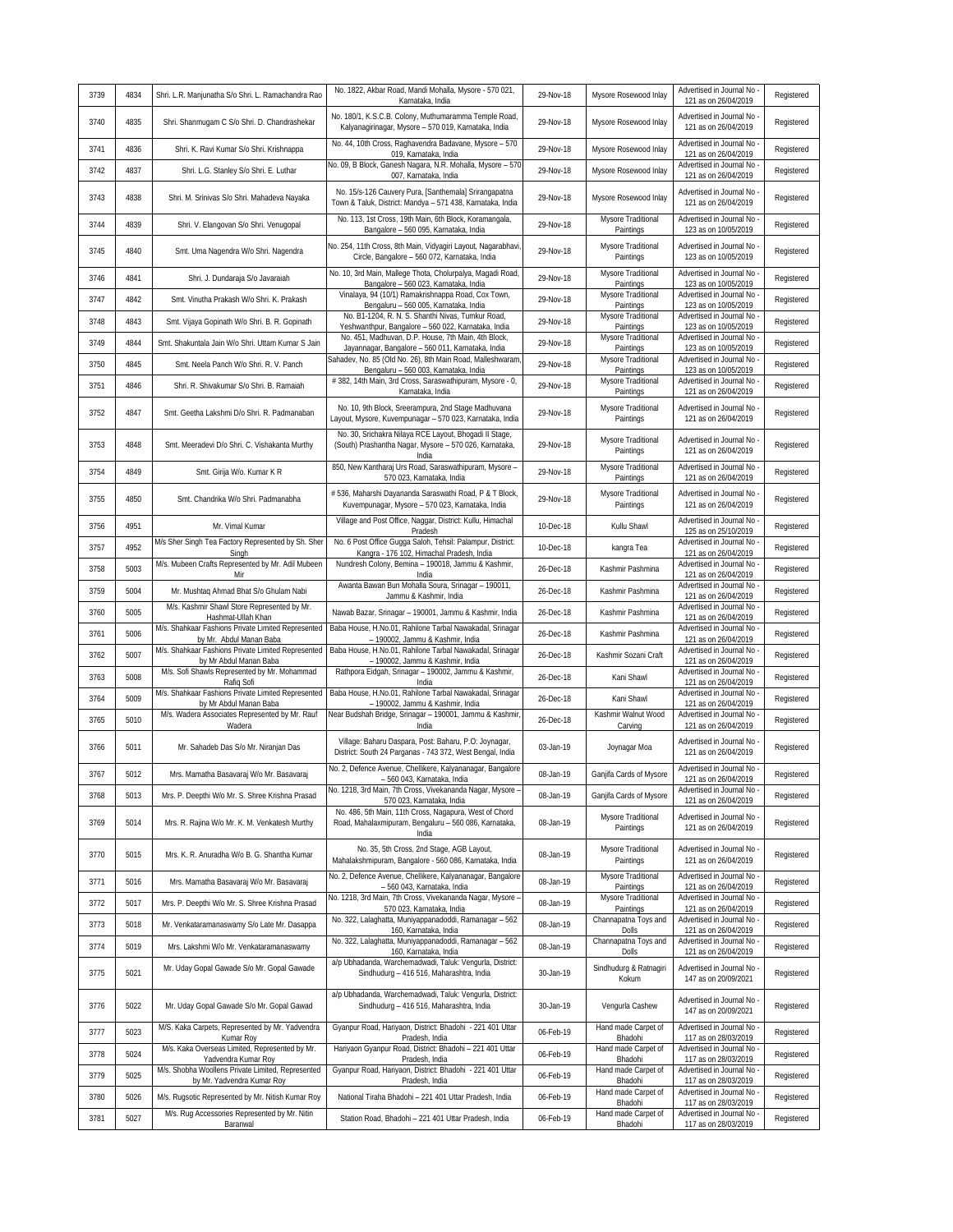|      |      |                                                                                                   |                                                                                                                                                    |           | Hand made Carpet of          | Advertised in Journal No                                                 |            |
|------|------|---------------------------------------------------------------------------------------------------|----------------------------------------------------------------------------------------------------------------------------------------------------|-----------|------------------------------|--------------------------------------------------------------------------|------------|
| 3782 | 5028 | M/s. Malti Rugs Represented by Mr. Nitin Baranwal                                                 | Gyanpur Road, Bhadohi - 221 401 Uttar Pradesh, India                                                                                               | 06-Feb-19 | Bhadohi                      | 117 as on 28/03/2019                                                     | Registered |
| 3783 | 5029 | M/s. Silko International Represented by Mr. Rajiv<br>Agrawal                                      | Prem Kunj, D.59/65, Sigra Mahmoorganj Road, Varanasi -<br>221 010 Uttar Pradesh, India                                                             | 06-Feb-19 | Banaras Brocades &<br>Saress | Advertised in Journal No<br>117 as on 28/03/2019                         | Registered |
| 3784 | 5030 | M/s. Fabrication Represented by Mrs. Shaivalini<br>Agrawal                                        | Prem Kunj, D.59/65, Sigra Mahmoorganj Road, Varanasi -<br>221 010 Uttar Pradesh, India                                                             | 06-Feb-19 | Banaras Brocades &<br>Saress | Advertised in Journal No<br>117 as on 28/03/2019                         | Registered |
| 3785 | 5031 | Mr. Vasiul Hasan S/o Mr. Faizul Hasan                                                             | J.1/114 - a, Sheshman Bazar, Rajapura, Varanasi - 221 001<br>Uttar Pradesh, India                                                                  | 06-Feb-19 | Banaras Brocades &<br>Saress | Advertised in Journal No<br>117 as on 28/03/2019                         | Registered |
| 3786 | 5032 | Mr. Javed Ahemad Ansari S/o Mr. Mohammad Umar<br>Ansari                                           | 3/86, Katehar Gali, Jaitpura, Varanasi - 221 001 Uttar<br>Pradesh, India                                                                           | 06-Feb-19 | Banaras Brocades &<br>Saress | Advertised in Journal No<br>117 as on 28/03/2019                         | Registered |
| 3787 | 5033 | M/s. Akifa Handloom Silk Co-operative Society Limited<br>Represented by Mr. Badruddoza Ansari     | A.17/113K, Pathani Tola, Adampur Pilikothi, Varanasi - 221<br>001 Uttar Pradesh, India                                                             | 06-Feb-19 | Banaras Brocades &<br>Saress | Advertised in Journal No<br>117 as on 28/03/2019                         | Registered |
| 3788 | 5034 | M/s. Shaw & Shaw Represented by Mr. Rauf Ahmad<br>shaw                                            | Boulvard Road, Srinagar - 190 001, Jammu & Kashmir, India                                                                                          | 07-Feb-19 | Kashmir Pashmina             | Advertised in Journal No<br>121 as on 26/04/2019                         | Registered |
| 3789 | 5035 | Mr. Gulzar Ahmad Dar S/o Abdul Salam Dar                                                          | Sadipora Eidgah, Srinagar - 190 010, Jammu & Kashmir,<br>India                                                                                     | 07-Feb-19 | Kashmir Pashmina             | Advertised in Journal No<br>121 as on 26/04/2019                         | Registered |
| 3790 | 5036 | M/s. Muzaffar Ahmad Lankroo Represented by Mr.<br>Muzaffar Ahmad Lankroo                          | Mirjan pora Iddgah, Srinagar, Jammu & Kashmir, India                                                                                               | 07-Feb-19 | Kashmir Pashmina             | Advertised in Journal No<br>121 as on 26/04/2019                         | Registered |
| 3791 | 5037 | Mr. Imtiyaz Ahmad Dar S/o Mr. Abdul Salam Dar                                                     | Sadipora Eidgah, Srinagar - 190 011, Jammu & Kashmir,<br>India                                                                                     | 07-Feb-19 | Kashmir Pashmina             | Advertised in Journal No<br>121 as on 26/04/2019                         | Registered |
| 3792 | 5038 | M/s. Blossom Arts and Crafts Represented by Mr.<br>Farooq Ahmad Mir                               | Aram Pora Butakadal, Srinagar - 190 023, Jammu &<br>Kashmir, India                                                                                 | 07-Feb-19 | Kashmir Pashmina             | Advertised in Journal No<br>121 as on 26/04/2019                         | Registered |
| 3793 | 5039 | M/s. Shaw & Shaw Represented by Mr. Rauf Ahmad<br>shaw                                            | Boulvard Road, Srinagar - 190 001, Jammu & Kashmir, India                                                                                          | 07-Feb-19 | Kashmir Sozani Craft         | Advertised in Journal No<br>121 as on 26/04/2019                         | Registered |
| 3794 | 5040 | M/s. Shaw & Shaw Represented by Mr. Rauf Ahmad                                                    | Boulvard Road, Srinagar - 190 001, Jammu & Kashmir, India                                                                                          | 07-Feb-19 | Kani Shawl                   | Advertised in Journal No -                                               | Registered |
| 3795 | 5041 | shaw<br>Mr. Vivek Yashwant Bhide                                                                  | 401, Punyai, Brahmtek Wadi, Malgund                                                                                                                | 08-Feb-19 | Alphonso                     | 121 as on 26/04/2019<br>Advertised in Journal No                         | Registered |
| 3796 | 5042 | Mr. Ramchandra Jayant Desai                                                                       | NO. 265, Desai Wadi at post Pawas Tal Ratnagiri - 415 616                                                                                          | 08-Feb-19 | Alphonso                     | 121 as on 26/04/2019<br>Advertised in Journal No                         | Registered |
| 3797 | 5043 | M/s. Bhide Industries Represented by Mr. Vivek                                                    | 401, Punyai, Brahmtek Wadi, Malgund                                                                                                                | 08-Feb-19 | Alphonso                     | 121 as on 26/04/2019<br>Advertised in Journal No                         | Registered |
| 3798 | 5044 | Yashwant Bhide<br>M/s. Desai Products Represented by Mr. Ramchandra                               | NO. 265, Desai Wadi at post Pawas Tal Ratnagiri - 415 616                                                                                          | 08-Feb-19 | Alphonso                     | 121 as on 26/04/2019<br>Advertised in Journal No                         | Registered |
| 3799 | 5045 | Jayant Desai<br>Shri. Girish Sakharam Joshi S/o Sakharam Joshi                                    | 350, Ratnagiri Pawas Road, Wayangani, Phansop, Ratnagiri                                                                                           | 25-Feb-19 |                              | 121 as on 26/04/2019<br>Advertised in Journal No                         | Registered |
|      |      | Shri. Shekhar Shivajirao Vichare S/o Mr. Shivajirao                                               | 415 612, Maharashtra, India<br>axmi Keshav, 19 Vishram Baug, Senapati Bapat Road, Pune                                                             |           | Alphonso                     | 121 as on 26/04/2019<br>Advertised in Journal No                         |            |
| 3800 | 5046 | Vichare<br>Shri. Sudhakar Narhar Marathe S/o Mr. Narhar                                           | - 411 016, Maharashtra, India<br>Vanashri 668, Banewadi, Pomendi BK., Ratnagiri - 415 612,                                                         | 25-Feb-19 | Alphonso                     | 121 as on 26/04/2019<br>Advertised in Journal No                         | Registered |
| 3801 | 5047 | Marathe                                                                                           | Maharashtra, India                                                                                                                                 | 25-Feb-19 | Alphonso                     | 121 as on 26/04/2019                                                     | Registered |
| 3802 | 5048 | Shri. Shriram Krishnaji Dhakras S/o Mr. Krishnaji R.<br>Dhakras                                   | 3-a/90, Bhaktiyog Society L.t. road, Paranjpe Nagar, Vazira<br>Naka, Borivali West, Mumbai - 400 091, Maharashtra, India                           | 25-Feb-19 | Alphonso                     | Advertised in Journal No -<br>121 as on 26/04/2019                       | Registered |
| 3803 | 5049 | Shri. Shrikrishna Govind Dhakras S/o Mr. Govind<br>Dhakras                                        | 533, Satybhama niwas, nateshwar Mandir javal Nate,<br>Ratnagiri - 415 806, Maharashtra, India                                                      | 25-Feb-19 | Alphonso                     | Advertised in Journal No<br>121 as on 26/04/2019                         | Registered |
| 3804 | 5050 | Shri. Santosh Anant Shinde S/o Mr. Anant Narayan<br>Shinde                                        | 80 d, Thul Wadi, Mavalange, Ratnagiri - 415 616,<br>Maharashtra, India                                                                             | 25-Feb-19 | Alphonso                     | Advertised in Journal No<br>121 as on 26/04/2019                         | Registered |
| 3805 | 5051 | Shri. Vivek Sadanand Patankar S/o Mr. Sadanand<br>Patankar                                        | 33 Blaze Apt Chs Nr State Bank of India, Thane - 400 602,<br>Maharashtra, India                                                                    | 25-Feb-19 | Alphonso                     | Advertised in Journal No<br>121 as on 26/04/2019                         | Registered |
| 3806 | 5052 | Shri. Prakash Shankar Salvi S/o Mr. Shankar Tukaram<br>Salvi                                      | Finolex Fata, Golap, Ratnagiri - 415 616, Maharashtra, India                                                                                       | 25-Feb-19 | Alphonso                     | Advertised in Journal No<br>121 as on 26/04/2019                         | Registered |
| 3807 | 5053 | M/s. Mahakali Products Represented By Mr. Santosh<br>Anant Shinde                                 | 80 d, Thul Wadi, Mavalange, Ratnagiri - 415 616,<br>Maharashtra, India                                                                             | 25-Feb-19 | Alphonso                     | Advertised in Journal No<br>121 as on 26/04/2019                         | Registered |
| 3808 | 5054 | Suhas Shinde                                                                                      | M/s. Abhishek Canning Represented by Mr. Abhishek 80, Thul Wadi, Mavalange, Ratnagiri - 415 616, Maharashtra<br>India                              | 25-Feb-19 | Alphonso                     | Advertised in Journal No<br>121 as on 26/04/2019                         | Registered |
| 3809 | 5055 | M/s. Pawas Canning Represented by Mr. Hemant<br>Raghunath Desai                                   | 401, Desai Wadi, Pavas Pawas, Ratnagiri - 415 616,<br>Maharashtra, India                                                                           | 25-Feb-19 | Alphonso                     | Advertised in Journal No<br>121 as on 26/04/2019                         | Registered |
| 3810 | 5056 | Shri. Mohan Pandharinath Damle S/o Mr.<br>Pandharinath Damle                                      | 440, katal Wadi Kolambe, Ratnagiri - 415 612, Maharashtra,<br>India                                                                                | 25-Feb-19 | Alphonso                     | Advertised in Journal No<br>121 as on 26/04/2019                         | Registered |
| 3811 | 5057 | Shri. Prashant Gajanan Mahadik S/o Mr. Gajanan<br>Mahadik                                         | 15/70 B.I.T. Chawl, Madhevrao Gangan Road, Opp<br>Telephone Exchange, Agripada, Mumbai - 400 011,<br>Maharashtra, India                            | 25-Feb-19 | Alphonso                     | Advertised in Journal No -<br>121 as on 26/04/2019                       | Registered |
| 3812 | 5058 | Shri. Vijay Shantaram Khandekar S/o Mr. Shantaram<br>Bhaskar Khandekar                            | 1240 Kotavade, Kotawada Ratnagiri - 415 617, Maharashtra,<br>India                                                                                 | 25-Feb-19 | Alphonso                     | Advertised in Journal No<br>121 as on 26/04/2019                         | Registered |
| 3813 | 5059 | Shri. Umesh Ghanashyam Lanjekar S/o Mr.<br>Ghanashyam Lanjekar                                    | 897/A, Bording Road, near Desai High School, Ratnagiri,<br>Ratnagiri - 415 612, Maharashtra, India                                                 | 25-Feb-19 | Alphonso                     | Advertised in Journal No -<br>121 as on 26/04/2019                       | Registered |
| 3814 | 5060 | Smt. Hemangi Hemant Desai W/o Mr. Hemant<br>Raghunath Desai                                       | 401, Desai Wadi, Pawas, Ratnagiri - 415 616, Maharashtra,<br>India                                                                                 | 25-Feb-19 | Alphonso                     | Advertised in Journal No<br>121 as on 26/04/2019                         | Registered |
| 3815 | 5061 | Shri. Hemant Raghunath Desai S/o Mr. Raghunath<br>Desai                                           | Pawas, Ratnagiri - 415 616, Maharashtra, India                                                                                                     | 25-Feb-19 | Alphonso                     | Advertised in Journal No<br>121 as on 26/04/2019                         | Registered |
| 3816 | 5062 | Shri. Suhas Anant Shinde S/o Mr. Anant Narayan<br>Shinde                                          | 80, Thul Wadi, Mavalange, Ratnagiri - 415 616, Maharashtra,<br>India                                                                               | 25-Feb-19 | Alphonso                     | Advertised in Journal No<br>121 as on 26/04/2019                         | Registered |
| 3817 | 5063 | Shri. Ravindra Dhondu Sakapal S/o Mr. Dhondu                                                      | Adiware, Rajapur, Ratnagiri - 416 702, Maharashtra, India                                                                                          | 25-Feb-19 | Alphonso                     | Advertised in Journal No                                                 | Registered |
| 3818 | 5064 | Sakapal<br>Shri. Sudhakar Anant Behere S/o Mr. Anant Behere                                       | 245 A-4, thikan behere kurdhe, Mervi, Ratnagiri - 415 616,                                                                                         | 25-Feb-19 | Alphonso                     | 121 as on 26/04/2019<br>Advertised in Journal No                         | Registered |
| 3819 | 5065 | Smt. Anagha Anil Narvekar W/o Mr. Anil Narvekar                                                   | Maharashtra, India<br>622-O, Nachane Road, Behind Power House, Ratnagiri - 415                                                                     | 25-Feb-19 | Alphonso                     | 121 as on 26/04/2019<br>Advertised in Journal No                         | Registered |
| 3820 | 5066 | Shri. Vinay Parshuram Ketkar S/o Mr. Parshuram<br>Ketkar                                          | 612, Maharashtra, India<br>H-3/701 Lokvruksha Lok Upavan Phase 2, Off Pokharan<br>Road No. 2, Near Vasant Vihar, Thane - 400 601,                  | 25-Feb-19 | Alphonso                     | 121 as on 26/04/2019<br>Advertised in Journal No<br>121 as on 26/04/2019 | Registered |
| 3821 | 5067 | Shri. Prasad Dattaram Narwekar S/o Mr. Dattaram                                                   | Maharashtra, India<br>No. 622/O, Nachane Road, Behind Power House, Taluk:                                                                          | 06-Mar-19 | Alphonso                     | Advertised in Journal No                                                 | Registered |
| 3822 | 5068 | Narwekar<br>Shri. Surendra Shridhar Karekar S/o Mr. Shridhar                                      | Ratnagiri, Maharashtra, India<br>No. 864, Wada Peth, Adivare, Taluk: Rajapur, District:                                                            | 06-Mar-19 | Alphonso                     | 121 as on 26/04/2019<br>Advertised in Journal No                         | Registered |
|      |      | Karekar<br>Shri. Rajesh Chandrakant Palekar S/o Mr.                                               | Ratnagiri - 416 707 Maharashtra, India<br>House No. 1, Matruchhaya, Bhavani Nagar, Khedashi Naka,                                                  |           |                              | 121 as on 26/04/2019<br>Advertised in Journal No -                       |            |
| 3823 | 5069 | Chandrakant Palekar                                                                               | Karwanchiwadi, MIDC (RTG), Taluk: Ratnagiri - 415 639,<br>Maharashtra, India<br>No. 33, Brahman wadi, Gaonkhadi, Taluk: Ratnagiri - 415            | 06-Mar-19 | Alphonso                     | 121 as on 26/04/2019<br>Advertised in Journal No                         | Registered |
| 3824 | 5070 | Shri. Gajanan Vishnu Ranade S/o Mr. Vishnu Ranade<br>Shri. Shriram Narayan Phadke S/o Mr. Narayan | 626, Maharashtra, India<br>No. 44, Near Ram Mandir, Purnagad, Taluk: Ratnagiri - 415                                                               | 06-Mar-19 | Alphonso                     | 121 as on 26/04/2019<br>Advertised in Journal No                         | Registered |
| 3825 | 5071 | Phadke<br>Shri. Purnanand Hari Tamhankar S/o Mr. Hari                                             | 616, Maharashtra, India<br>No. 375, Navanagar wadi, Purngad, Taluk: Ratnagiri - 415                                                                | 06-Mar-19 | Alphonso                     | 121 as on 26/04/2019<br>Advertised in Journal No                         | Registered |
| 3826 | 5072 | Tamhankar                                                                                         | 616, Maharashtra, India                                                                                                                            | 06-Mar-19 | Alphonso                     | 121 as on 26/04/2019                                                     | Registered |
| 3827 | 5073 | Smt. Ujwala Yashwant Bobade W/o Mr. Yashwant<br>Bobade                                            | 4/63, 6th Floor Parijat Apartment, Mahavir Nagar, New Link<br>Road, Near Vasant Complex, Kandivali West S.O, Mumbai<br>400 067, Maharashtra, India | 06-Mar-19 | Alphonso                     | Advertised in Journal No<br>121 as on 26/04/2019                         | Registered |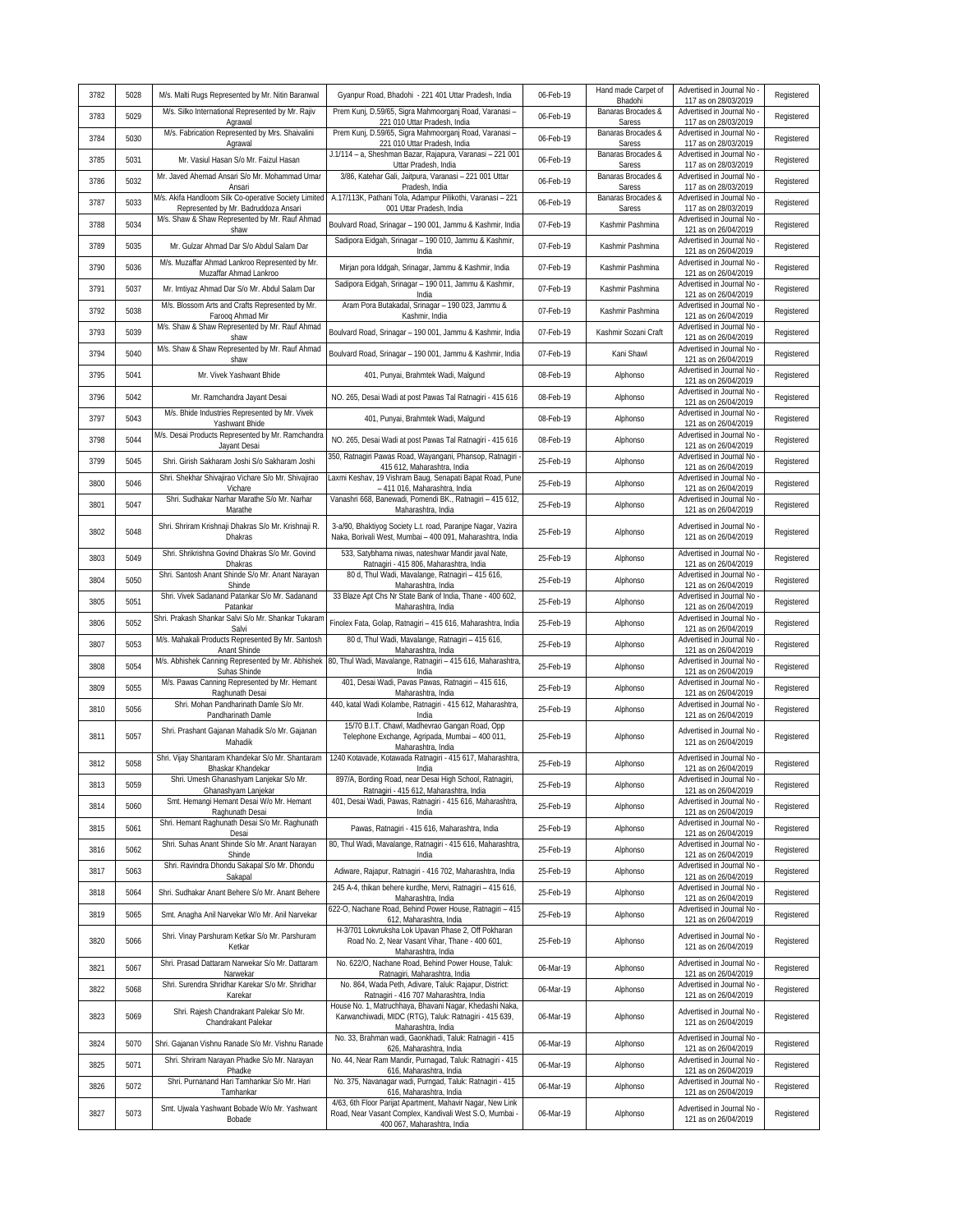| 3828 | 5074 | Smt. Radhika Rajesh Pednekar W/o Mr. Rajesh<br>Pednekar                                                          | No. 581, Suyog, Khedshi Naka, Karwanchiwadi, MIDC, Taluk:<br>Ratnagiri - 415 639, Maharashtra, India                                                        | 06-Mar-19 | Alphonso             | Advertised in Journal No -<br>121 as on 26/04/2019 | Registered |
|------|------|------------------------------------------------------------------------------------------------------------------|-------------------------------------------------------------------------------------------------------------------------------------------------------------|-----------|----------------------|----------------------------------------------------|------------|
| 3829 | 5075 | Shri. Chandrashekhar Prakash Joshi S/o Mr. Prakash<br>Joshi                                                      | No. 175, Neware, Taluk: Ratnagiri - 415 620, Maharashtra,<br>India                                                                                          | 06-Mar-19 | Alphonso             | Advertised in Journal No -<br>121 as on 26/04/2019 | Registered |
| 3830 | 5076 | Shri. Santosh Dwarakanath Rege S/o Mr.<br>Dwarakanath Rege                                                       | No. 563, Shindewadi, Gaonkhadi, Taluk: Ratnagiri - 415 626,<br>Maharashtra, India                                                                           | 06-Mar-19 | Alphonso             | Advertised in Journal No -<br>121 as on 26/04/2019 | Registered |
| 3831 | 5077 | M/s. Anish Farms Represented by Mr. Umesh<br>Ghanashyam Lanjekar                                                 | No. 897/A, Boarding Road, Near Desai High School, Taluk:<br>Ratnagiri, Maharashtra, India                                                                   | 06-Mar-19 | Alphonso             | Advertised in Journal No<br>121 as on 26/04/2019   | Registered |
| 3832 | 5078 | M/s. Nisarg Agro Products Represented by Mrs.<br>Ujwala Yashwant Bobade                                          | No. 4/63, Sixth Floor, Parijat Apartment, Mahavir Nagar, New<br>Link Road, Near Vasant Complex, Kandivali West S.O,<br>Mumbai - 400 067, Maharashtra, India | 06-Mar-19 | Alphonso             | Advertised in Journal No -<br>121 as on 26/04/2019 | Registered |
| 3833 | 5079 | M/s. Nate Vividha Karyakari Sahakari Seva Society<br>Marayadit Represented by Mr. Rajendra Balkrishna<br>Khambal | Post: Nate, Taluk: Rajapur, District: Ratnagiri - 415 806,<br>Maharashtra, India                                                                            | 06-Mar-19 | Alphonso             | Advertised in Journal No -<br>121 as on 26/04/2019 | Registered |
| 3834 | 5080 | M/s. Shriyam Multipliers Private Limited Represented<br>by Mr. Prasad Dhananjay Ghate                            | Plot No. 53, Patwardhan Baug, Erandwane, Pune City - 411<br>004, Maharashtra, India                                                                         | 06-Mar-19 | Alphonso             | Advertised in Journal No -<br>121 as on 26/04/2019 | Registered |
| 3835 | 5081 | M/s. Aprikot Foodserve Represented by Mr. Mr.<br>Prasad Dhananjay Ghate                                          | Plot No. 53, Patwardhan Baug, Erandwane, Pune City - 411<br>004, Maharashtra, India                                                                         | 06-Mar-19 | Alphonso             | Advertised in Journal No<br>121 as on 26/04/2019   | Registered |
| 3836 | 5082 | M/s. Simla Tea Company Private Limited                                                                           | V.P.O. Bir, Tehsil Baijnath                                                                                                                                 | 07-Mar-19 | kangra Tea           | Advertised in Journal No -<br>121 as on 26/04/2019 | Registered |
| 3837 | 5083 | The Totgars' Co-operative Sale Society Ltd., Sirsi<br>(U.K.)                                                     | New Market Yard, Sirsi - 581 402, District: Uttara Kannada,<br>Karnataka, India                                                                             | 07-Mar-19 | Sirsi Supari         | Advertised in Journal No -<br>121 as on 26/04/2019 | Registered |
| 3838 | 5084 | Ms. Rehana Begam                                                                                                 | Nepier Road Part - 2, Near Anjir Wali Masjid, Thakurganj,<br>District: Lucknow - 226017, Uttar Pradesh, India                                               | 14-Mar-19 | Lucknow Chikan Craft | Advertised in Journal No -<br>123 as on 10/05/2019 | Registered |
| 3839 | 5085 | Ms. Baby Bilquis                                                                                                 | H.No. 13/5, Layout Colony, Taluk: Katora Road, District:<br>Lucknow - 226017, Uttar Pradesh, India                                                          | 14-Mar-19 | Lucknow Chikan Craft | Advertised in Journal No -<br>123 as on 10/05/2019 | Registered |
| 3840 | 5086 | Ms. Rani Siddiqui                                                                                                | 155/109, Hata Suleman Quadar, Molviganj, District: Lucknow,<br>Uttar Pradesh, India                                                                         | 14-Mar-19 | Lucknow Chikan Craft | Advertised in Journal No -<br>123 as on 10/05/2019 | Registered |
| 3841 | 5087 | Shaheen                                                                                                          | 475/101 Kadam Rasul, Sitapur Road, Khadara, District:<br>Lucknow, Uttar Pradesh, India                                                                      | 14-Mar-19 | Lucknow Chikan Craft | Advertised in Journal No<br>123 as on 10/05/2019   | Registered |
| 3842 | 5088 | Shamim Jahan                                                                                                     | 482/34-K, Nai Basti Iradat Nagar, Daliganj, District: Lucknow,<br>Uttar Pradesh, India                                                                      | 14-Mar-19 | Lucknow Chikan Craft | Advertised in Journal No -<br>123 as on 10/05/2019 | Registered |
| 3843 | 5089 | Rana Ahamad                                                                                                      | 95, Fatehgani, Galla Mandi, Aminabad, District: Lucknow -<br>226018, Uttar Pradesh, India                                                                   | 14-Mar-19 | Lucknow Chikan Craft | Advertised in Journal No<br>123 as on 10/05/2019   | Registered |
| 3844 | 5090 | Ms. Sheeba Khatoon                                                                                               | 233/15 Kodewali Gali, Patanala, District: Lucknow, Uttar<br>Pradesh, India                                                                                  | 14-Mar-19 | Lucknow Chikan Craft | Advertised in Journal No -<br>123 as on 10/05/2019 | Registered |
| 3845 | 5091 | Ms. Rubina Ali                                                                                                   | 543/13/131, Akbar Nagar, Post: Mahanagar, District: Lucknow<br>- 226006, Uttar Pradesh, India                                                               | 14-Mar-19 | Lucknow Chikan Craft | Advertised in Journal No -<br>123 as on 10/05/2019 | Registered |
| 3846 | 5092 | Smt. Shama Parveen                                                                                               | 544/2964, Campbell Road, Balaganj, District: Lucknow -<br>226003, Uttar Pradesh, India                                                                      | 14-Mar-19 | Lucknow Chikan Craft | Advertised in Journal No<br>123 as on 10/05/2019   | Registered |
| 3847 | 5093 | Smt. Razia Parveen                                                                                               | H.No. 355/153, Muraun Tola, Alam Nagar, District: Lucknow -<br>226017, Uttar Pradesh, India                                                                 | 14-Mar-19 | Lucknow Chikan Craft | Advertised in Journal No -<br>123 as on 10/05/2019 | Registered |
| 3848 | 5094 | Smt. Neelam Singh                                                                                                | D/1, Sector-H, Purania Chouraha, Aliganj, District: Lucknow -<br>226024, Uttar Pradesh, India                                                               | 14-Mar-19 | Lucknow Chikan Craft | Advertised in Journal No -<br>123 as on 10/05/2019 | Registered |
| 3849 | 5095 | Ms. Naseem Jahan                                                                                                 | 482/33, Nai Basti, Iradat Nagar, Daliganj, District: Lucknow<br>226020, Uttar Pradesh, India                                                                | 14-Mar-19 | Lucknow Chikan Craft | Advertised in Journal No<br>123 as on 10/05/2019   | Registered |
| 3850 | 5096 | Smt. Shehzadi                                                                                                    | 475/101, Qadam Rasul, Daliganj, District: Lucknow - 226020,<br>Uttar Pradesh, India                                                                         | 14-Mar-19 | Lucknow Chikan Craft | Advertised in Journal No -<br>123 as on 10/05/2019 | Registered |
| 3851 | 5097 | Ms. Shameem Jahan                                                                                                | Mahipat Mau, kakori, District: Lucknow - 227107, Uttar<br>Pradesh, India                                                                                    | 14-Mar-19 | Lucknow Chikan Craft | Advertised in Journal No -<br>123 as on 10/05/2019 | Registered |
| 3852 | 5098 | Smt. Afsana Khan                                                                                                 | 11/575, Ganeshpur, Rahamanpur, Matihari Chauraha,<br>Chinhat, District: Lucknow - 226028, Uttar Pradesh, India                                              | 14-Mar-19 | Lucknow Chikan Craft | Advertised in Journal No -<br>123 as on 10/05/2019 | Registered |
| 3853 | 5099 | Ms. Noori Saba                                                                                                   | Ali Nagar, Badi, Pakariya,. Rooppur, Khadra, District:<br>Lucknow - 226020, Uttar Pradesh, India                                                            | 14-Mar-19 | Lucknow Chikan Craft | Advertised in Journal No -<br>123 as on 10/05/2019 | Registered |
| 3854 | 5100 | Smt. Shakeela Ansari                                                                                             | 475/101, Sitapur Road, Near Pani Ki tanki, Khadra, District:<br>Lucknow - 226020, Uttar Pradesh, India                                                      | 14-Mar-19 | Lucknow Chikan Craft | Advertised in Journal No -<br>123 as on 10/05/2019 | Registered |
| 3855 | 5101 | Smt. Sangita                                                                                                     | Semera, Chinhat, District: Lucknow, Uttar Pradesh, India                                                                                                    | 14-Mar-19 | Lucknow Chikan Craft | Advertised in Journal No<br>123 as on 10/05/2019   | Registered |
| 3856 | 5102 | Ms. Gazala Naheed                                                                                                | 500/601, Qutubpur, Daliganj, District: Lucknow - 226020,<br>Uttar Pradesh, India                                                                            | 14-Mar-19 | Lucknow Chikan Craft | Advertised in Journal No -<br>123 as on 10/05/2019 | Registered |
| 3857 | 5103 | Smt. Mamta Choudhary                                                                                             | 505/5, Joshi Tola, Daliganj, District: Lucknow - 226020, Uttar<br>Pradesh, India                                                                            | 14-Mar-19 | Lucknow Chikan Craft | Advertised in Journal No -<br>123 as on 10/05/2019 | Registered |
| 3858 | 5104 | Ms. Babita Agrawal                                                                                               | 138/100, Fatehganj, Galla Mandi, Aminabad, District:<br>Lucknow, Uttar Pradesh, India                                                                       | 14-Mar-19 | Lucknow Chikan Craft | Advertised in Journal No -<br>123 as on 10/05/2019 | Registered |
| 3859 | 5105 | Smt. Wasiya Khatoon                                                                                              | 473/1/5, Rooppur, Khadara, District: Lucknow - 226020, Uttar<br>Pradesh, India                                                                              | 14-Mar-19 | Lucknow Chikan Craft | Advertised in Journal No -<br>123 as on 10/05/2019 | Registered |
| 3860 | 5106 | Smt. Meena Yadav                                                                                                 | A-885, Sector - I, LDA Colony, Ashiana, District: Lucknow -<br>226012, Uttar Pradesh, India                                                                 | 14-Mar-19 | Lucknow Chikan Craft | Advertised in Journal No -<br>123 as on 10/05/2019 | Registered |
| 3861 | 5107 | Smt. Archana Agarwal                                                                                             | 14, Ram Block, Sector - 11, Rajajipuram, District: Lucknow -<br>226017, Uttar Pradesh, India                                                                | 14-Mar-19 | Lucknow Chikan Craft | Advertised in Journal No -<br>123 as on 10/05/2019 | Registered |
| 3862 | 5108 | Ms. Najneen Bano                                                                                                 | 589/154, Saleh Nagar, District: Lucknow - 226002, Uttar<br>Pradesh, India                                                                                   | 14-Mar-19 | Lucknow Chikan Craft | Advertised in Journal No -<br>123 as on 10/05/2019 | Registered |
| 3863 | 5109 | Smt. Shama                                                                                                       | Saleh Nagar, Sharda Nagar, LDA Colony, District: Lucknow -<br>226012, Uttar Pradesh, India                                                                  | 14-Mar-19 | Lucknow Chikan Craft | Advertised in Journal No -<br>123 as on 10/05/2019 | Registered |
| 3864 | 5110 | Ms. Babita Verma                                                                                                 | 589/236, Saleh Nagar, Bangla Bazar, District: Lucknow -<br>226002, Uttar Pradesh, India                                                                     | 14-Mar-19 | Lucknow Chikan Craft | Advertised in Journal No -<br>123 as on 10/05/2019 | Registered |
| 3865 | 5111 | Smt. Sanno                                                                                                       | Ruchi Khand-1, Jali Road, Saleh Nagar, District: Lucknow -<br>226002, Uttar Pradesh, India                                                                  | 14-Mar-19 | Lucknow Chikan Craft | Advertised in Journal No -<br>123 as on 10/05/2019 | Registered |
| 3866 | 5112 | Smt. Arzoo                                                                                                       | 136, Aurangabad, Khalsa, Bijnor, District: Lucknow - 226002,<br>Uttar Pradesh, India                                                                        | 14-Mar-19 | Lucknow Chikan Craft | Advertised in Journal No -<br>123 as on 10/05/2019 | Registered |
| 3867 | 5113 | Ms. Sana                                                                                                         | 128, Bijnaur Road, Saleh Nagar, Bangla Bazaar, District:<br>Lucknow - 226002, Uttar Pradesh, India                                                          | 14-Mar-19 | Lucknow Chikan Craft | Advertised in Journal No -<br>123 as on 10/05/2019 | Registered |
| 3868 | 5114 | Smt. Nafeesa                                                                                                     | Chaudhari Mohalla, Bijnor, District: Lucknow - 226002, Uttar<br>Pradesh, India                                                                              | 14-Mar-19 | Lucknow Chikan Craft | Advertised in Journal No<br>123 as on 10/05/2019   | Registered |
| 3869 | 5115 | Ms. Afreen Bano                                                                                                  | Katra Mohalla, Bijnor, District: Lucknow - 226002, Uttar<br>Pradesh, India                                                                                  | 14-Mar-19 | Lucknow Chikan Craft | Advertised in Journal No -<br>123 as on 10/05/2019 | Registered |
| 3870 | 5116 | Smt. Bukees Nisha                                                                                                | E-218, Ravi Khand, Sharda Nagar, Eldeco, Bangla Bazar,<br>District: Lucknow - 226002, Uttar Pradesh, India                                                  | 14-Mar-19 | Lucknow Chikan Craft | Advertised in Journal No -<br>123 as on 10/05/2019 | Registered |
| 3871 | 5117 | Smt. Meena                                                                                                       | 143, Salempur, Ashik, Ganga Ganj, District: Lucknow -<br>226001, Uttar Pradesh, India                                                                       | 14-Mar-19 | Lucknow Chikan Craft | Advertised in Journal No -<br>123 as on 10/05/2019 | Registered |
| 3872 | 5118 | Smt. Husna                                                                                                       | 1 Kankar Kuan, Bijnor, District: Lucknow - 226002, Uttar<br>Pradesh, India                                                                                  | 14-Mar-19 | Lucknow Chikan Craft | Advertised in Journal No -<br>123 as on 10/05/2019 | Registered |
| 3873 | 5119 | Ms. Anjum Hashmi                                                                                                 | Kankar Kuan, Bijnor, District: Lucknow - 226002, Uttar<br>Pradesh, India                                                                                    | 14-Mar-19 | Lucknow Chikan Craft | Advertised in Journal No -<br>123 as on 10/05/2019 | Registered |
| 3874 | 5120 | Smt. Ayasha Khatoon                                                                                              | 37-Saleh Nagar, District: Lucknow - 226002, Uttar Pradesh,<br>India                                                                                         | 14-Mar-19 | Lucknow Chikan Craft | Advertised in Journal No -<br>123 as on 10/05/2019 | Registered |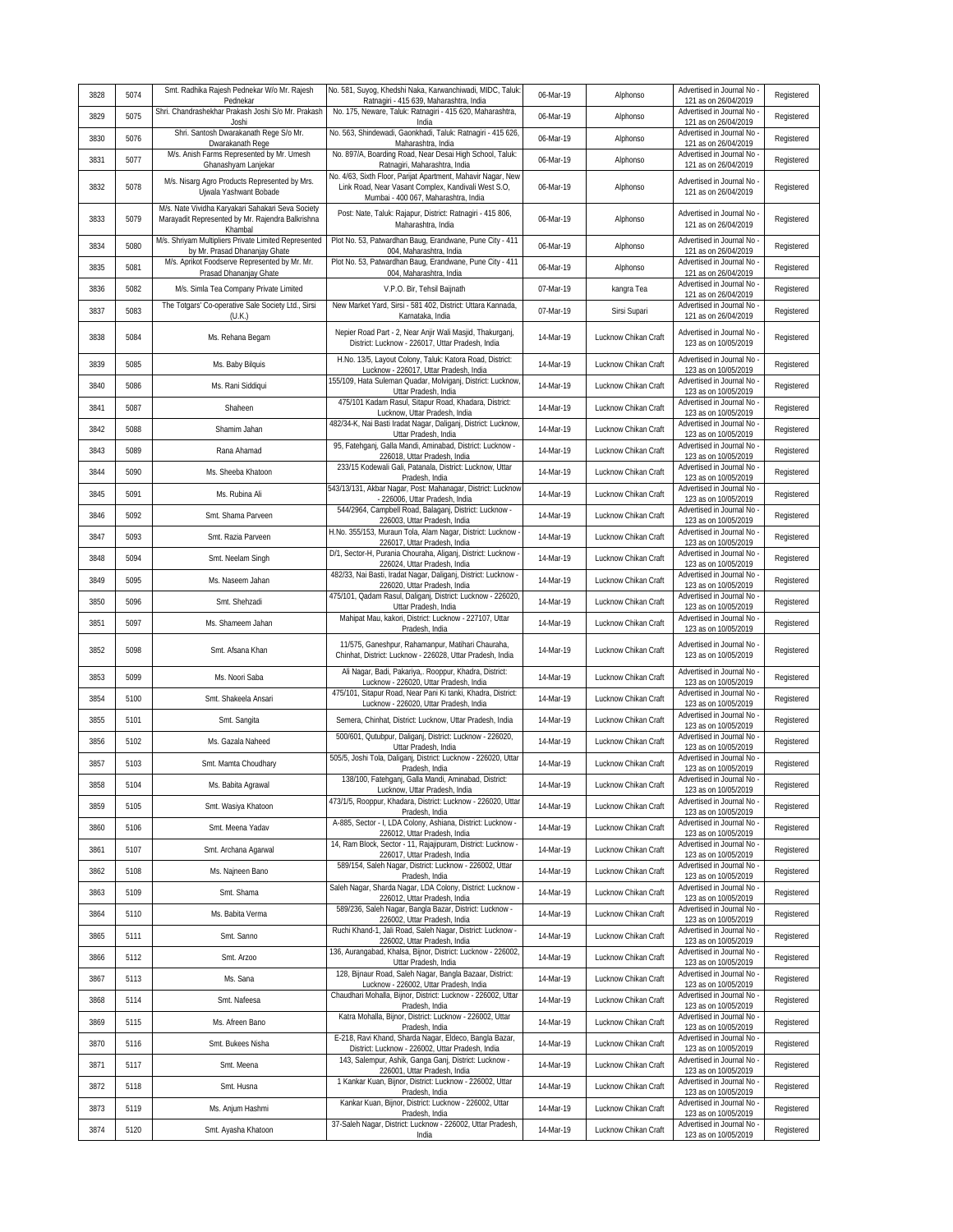| 3875 | 5121 | Smt. Sufia                  | Ruchi Khand - 1, Jali Road, Saleh Nagar, District: Lucknow -<br>226002, Uttar Pradesh, India           | 14-Mar-19 | Lucknow Chikan Craft | Advertised in Journal No<br>123 as on 10/05/2019   | Registered |
|------|------|-----------------------------|--------------------------------------------------------------------------------------------------------|-----------|----------------------|----------------------------------------------------|------------|
| 3876 | 5122 | Ms. Anjum Bano              | 589/246, Jali Road, Saleh Nagar, Masjid wali gali, District:<br>Lucknow - 226002, Uttar Pradesh, India | 14-Mar-19 | Lucknow Chikan Craft | Advertised in Journal No<br>123 as on 10/05/2019   | Registered |
| 3877 | 5123 | Smt. Reshma                 | 36, Old Jali Road, saleh Nagar, District: Lucknow - 226002,<br>Uttar Pradesh, India                    | 14-Mar-19 | Lucknow Chikan Craft | Advertised in Journal No<br>123 as on 10/05/2019   | Registered |
| 3878 | 5124 | Smt. Asrun Nisha            | 14/574, Baraf Khana, Nai Basti, Uday ganj, District: Lucknow<br>226001, Uttar Pradesh, India           | 14-Mar-19 | Lucknow Chikan Craft | Advertised in Journal No<br>123 as on 10/05/2019   | Registered |
| 3879 | 5125 | Smt. Reshma Khan            | 2/432, Rashmi Khand, Sharda Nagar, District: Lucknow -<br>226002, Uttar Pradesh, India                 | 14-Mar-19 | Lucknow Chikan Craft | Advertised in Journal No<br>123 as on 10/05/2019   | Registered |
| 3880 | 5126 | Smt. Afsana Bano            | 989/8, Saleh Nagar, Asiyana, District: Lucknow - 226002,<br>Uttar Pradesh, India                       | 14-Mar-19 | Lucknow Chikan Craft | Advertised in Journal No<br>123 as on 10/05/2019   | Registered |
| 3881 | 5127 | Smt. Reshma Bano            | 589/247, Saleh Nagar, Near Masjid, Bangla Bazaar, District:<br>Lucknow - 226002, Uttar Pradesh, India  | 14-Mar-19 | Lucknow Chikan Craft | Advertised in Journal No<br>123 as on 10/05/2019   | Registered |
| 3882 | 5128 | Smt. Zakiya                 | 1-Patawari Mohalla, Bijnor, District: Lucknow - 226002, Uttar<br>Pradesh, India                        | 14-Mar-19 | Lucknow Chikan Craft | Advertised in Journal No<br>123 as on 10/05/2019   | Registered |
| 3883 | 5129 | Ms. Aliya Khan              | 589/247, Ruchi Khand-1, Saleh Nagar, District: Lucknow -<br>226002, Uttar Pradesh, India               | 14-Mar-19 | Lucknow Chikan Craft | Advertised in Journal No<br>123 as on 10/05/2019   | Registered |
| 3884 | 5130 | Smt. Saba                   | Ruchi Khand-1, Saleh Nagar, District: Lucknow - 226002,<br>Uttar Pradesh, India                        | 14-Mar-19 | Lucknow Chikan Craft | Advertised in Journal No<br>123 as on 10/05/2019   | Registered |
| 3885 | 5131 | Smt. Shahnaj                | 28 Saleh Nagar, District: Lucknow - 226002, Uttar Pradesh,<br>India                                    | 14-Mar-19 | Lucknow Chikan Craft | Advertised in Journal No<br>123 as on 10/05/2019   | Registered |
| 3886 | 5132 | Smt. Nazneen                | 23 Ruchi Khand-1, Saleh Nagar, District: Lucknow - 226002,<br>Uttar Pradesh, India                     | 14-Mar-19 | Lucknow Chikan Craft | Advertised in Journal No<br>123 as on 10/05/2019   | Registered |
| 3887 | 5133 | Smt. Razia                  | House No. 24, Near Masjid, Saleh Nagar, District: Lucknow -<br>226002, Uttar Pradesh, India            | 14-Mar-19 | Lucknow Chikan Craft | Advertised in Journal No<br>123 as on 10/05/2019   | Registered |
| 3888 | 5134 | Smt. Nagma                  | Saleh Nagar, Bangla Bazaar, District: Lucknow - 226002,<br>Uttar Pradesh, India                        | 14-Mar-19 | Lucknow Chikan Craft | Advertised in Journal No<br>123 as on 10/05/2019   | Registered |
| 3889 | 5135 | Smt. Shaheena               | 589/232, Saleh Nagar, Bangla Bazaar, District: Lucknow -<br>226002, Uttar Pradesh, India               | 14-Mar-19 | Lucknow Chikan Craft | Advertised in Journal No<br>123 as on 10/05/2019   | Registered |
| 3890 | 5136 | Smt. Soni                   | House No. 32, Saleh Nagar, Thana Ashiyana, District:<br>Lucknow - 226002, Uttar Pradesh, India         | 14-Mar-19 | Lucknow Chikan Craft | Advertised in Journal No<br>123 as on 10/05/2019   | Registered |
| 3891 | 5137 | Smt. Aakiya Khatoon         | 33 Saleh Nagar, District: Lucknow - 226002, Uttar Pradesh,<br>India                                    | 14-Mar-19 | Lucknow Chikan Craft | Advertised in Journal No<br>123 as on 10/05/2019   | Registered |
| 3892 | 5138 | Ms. Mamta Verma             | Ghasiyari Mohalla, Bijnor, Sarojini Nagar, District: Lucknow -<br>226001, Uttar Pradesh, India         | 14-Mar-19 | Lucknow Chikan Craft | Advertised in Journal No<br>123 as on 10/05/2019   | Registered |
| 3893 | 5139 | Ms. Poonam Soni             | 131, Kankad Kuan, Bijnor Road, District: Lucknow - 226002,<br>Uttar Pradesh, India                     | 14-Mar-19 | Lucknow Chikan Craft | Advertised in Journal No<br>123 as on 10/05/2019   | Registered |
| 3894 | 5140 | Ms. Manisha Rastogi         | 131, Kankar Kuan, Bijnor Road, District: Lucknow - 226002,<br>Uttar Pradesh, India                     | 14-Mar-19 | Lucknow Chikan Craft | Advertised in Journal No<br>123 as on 10/05/2019   | Registered |
| 3895 | 5141 | Ms. Shilpa Tiwari           | 347 A, Sector-J, Sarojini Nagar, District: Lucknow - 226002,<br>Uttar Pradesh, India                   | 14-Mar-19 | Lucknow Chikan Craft | Advertised in Journal No<br>123 as on 10/05/2019   | Registered |
| 3896 | 5142 | Smt. Santosh Srivastava     | EM-23, Ashiyana, District: Lucknow - 226012, Uttar Pradesh,<br>India                                   | 14-Mar-19 | Lucknow Chikan Craft | Advertised in Journal No<br>123 as on 10/05/2019   | Registered |
| 3897 | 5143 | Ms. Sunita Yadav            | 586/468/49, Aurangabad, District: Lucknow - 226002, Uttar<br>Pradesh, India                            | 14-Mar-19 | Lucknow Chikan Craft | Advertised in Journal No -<br>123 as on 10/05/2019 | Registered |
| 3898 | 5144 | Ms. Parveen Chunni          | Kankar Kuan, Bijnor, District: Lucknow - 226002, Uttar<br>Pradesh, India                               | 14-Mar-19 | Lucknow Chikan Craft | Advertised in Journal No<br>123 as on 10/05/2019   | Registered |
| 3899 | 5145 | Ms. Pinki                   | Ghasiyari Mohalla, Bijnor, District: Lucknow - 226002, Uttar<br>Pradesh, India                         | 14-Mar-19 | Lucknow Chikan Craft | Advertised in Journal No<br>123 as on 10/05/2019   | Registered |
| 3900 | 5146 | Ms. Gamila                  | Kankar Kuan, Bijnor, District: Lucknow - 226002, Uttar<br>Pradesh, India                               | 14-Mar-19 | Lucknow Chikan Craft | Advertised in Journal No<br>123 as on 10/05/2019   | Registered |
| 3901 | 5147 | Ms. Sarla                   | Kankar Kuan, Bijnor, District: Lucknow - 226002, Uttar<br>Pradesh, India                               | 14-Mar-19 | Lucknow Chikan Craft | Advertised in Journal No<br>123 as on 10/05/2019   | Registered |
| 3902 | 5148 | Ms. Gulshan                 | Aurangabad Jageer, Post: Bijnor, Raja Bijli Pasi Kila, District:<br>Lucknow, Uttar Pradesh, India      | 14-Mar-19 | Lucknow Chikan Craft | Advertised in Journal No<br>123 as on 10/05/2019   | Registered |
| 3903 | 5149 | Ms. Sangita                 | Kankar Kuan, Bijnor, District: Lucknow - 226002, Uttar<br>Pradesh, India                               | 14-Mar-19 | Lucknow Chikan Craft | Advertised in Journal No -<br>123 as on 10/05/2019 | Registered |
| 3904 | 5150 | Ms. Neeraj Devi             | Kila Mohammadei Madrukh, District: Lucknow - 226001, Uttar<br>Pradesh, India                           | 14-Mar-19 | Lucknow Chikan Craft | Advertised in Journal No<br>123 as on 10/05/2019   | Registered |
| 3905 | 5151 | Ms. Anjum Ara               | Katra Bazar, Kakori, District: Lucknow, Uttar Pradesh, India                                           | 14-Mar-19 | Lucknow Chikan Craft | Advertised in Journal No<br>123 as on 10/05/2019   | Registered |
| 3906 | 5152 | Ms. Ruby Bano               | Katra Bazar, Kakori, District: Lucknow, Uttar Pradesh, India                                           | 14-Mar-19 | Lucknow Chikan Craft | Advertised in Journal No<br>123 as on 10/05/2019   | Registered |
| 3907 | 5153 | Ms. Prema Rajpoot           | Hata Hazrat Sahab, kakori, District: Lucknow, Uttar Pradesh<br>India                                   | 14-Mar-19 | Lucknow Chikan Craft | Advertised in Journal No<br>123 as on 10/05/2019   | Registered |
| 3908 | 5154 | Ms. Shameem Begum           | Katra Bazar, Kakori, District: Lucknow, Uttar Pradesh, India                                           | 14-Mar-19 | Lucknow Chikan Craft | Advertised in Journal No<br>123 as on 10/05/2019   | Registered |
| 3909 | 5155 | Ms. Shaqufta Fatima         | 22, Katra Bazar, Kakori, District: Lucknow, Uttar Pradesh,<br>India                                    | 14-Mar-19 | Lucknow Chikan Craft | Advertised in Journal No<br>123 as on 10/05/2019   | Registered |
| 3910 | 5156 | Ms. Twinkal                 | Hata Hazrat Sahab, Kakori, District: Lucknow, Uttar Pradesh,<br>India                                  | 14-Mar-19 | Lucknow Chikan Craft | Advertised in Journal No<br>123 as on 10/05/2019   | Registered |
| 3911 | 5157 | Ms. Nahida Bano             | 243, Katra Bazar, Kakori, District: Lucknow, Uttar Pradesh,<br>India                                   | 14-Mar-19 | Lucknow Chikan Craft | Advertised in Journal No<br>123 as on 10/05/2019   | Registered |
| 3912 | 5158 | Ms. Heena                   | Chilwal Tala, Kakori, District: Lucknow, Uttar Pradesh, India                                          | 14-Mar-19 | Lucknow Chikan Craft | Advertised in Journal No<br>123 as on 10/05/2019   | Registered |
| 3913 | 5159 | Ms. Jayeda Beg              | Katra Bazar, Kakori, District: Lucknow, Uttar Pradesh, India                                           | 14-Mar-19 | Lucknow Chikan Craft | Advertised in Journal No -<br>123 as on 10/05/2019 | Registered |
| 3914 | 5160 | Ms. Mehar Jahan             | 19, Katra Bazar, Kakori, District: Lucknow, Uttar Pradesh,<br>India                                    | 14-Mar-19 | Lucknow Chikan Craft | Advertised in Journal No<br>123 as on 10/05/2019   | Registered |
| 3915 | 5161 | Ms. Shaziya Nuri            | Chilwal Tala, Kakori, District: Lucknow, Uttar Pradesh, India                                          | 14-Mar-19 | Lucknow Chikan Craft | Advertised in Journal No<br>123 as on 10/05/2019   | Registered |
| 3916 | 5162 | Ms. Kaneez Fatima           | Kankar Kuan, Bijnor, District: Lucknow - 226002, Uttar<br>Pradesh, India                               | 14-Mar-19 | Lucknow Chikan Craft | Advertised in Journal No<br>123 as on 10/05/2019   | Registered |
| 3917 | 5163 | Ms. Uma Bano                | Kankar Kuan, Bijnor, District: Lucknow - 226002, Uttar<br>Pradesh, India                               | 14-Mar-19 | Lucknow Chikan Craft | Advertised in Journal No<br>123 as on 10/05/2019   | Registered |
| 3918 | 5164 | Shri. Ashok Kumar Mahapatra | Darji Sahi, Post: Pipili, District: Puri - 752 104, Odisha, India                                      | 15-Mar-19 | Pipli Applique Work  | Advertised in Journal No -<br>147 as on 20/09/2021 | Registered |
| 3919 | 5165 | Sri Sribatsa Mohapatra      | Main Road, Post: Pipili, District: Puri - 752 104, Odisha, India                                       | 15-Mar-19 | Pipli Applique Work  | Advertised in Journal No -<br>147 as on 20/09/2021 | Registered |
| 3920 | 5166 | Benudhar Mohapatra          | Main Road, Post: Pipili, District: Puri - 752 104, Odisha, India                                       | 15-Mar-19 | Pipli Applique Work  | Advertised in Journal No<br>147 as on 20/09/2021   | Registered |
| 3921 | 5167 | Miss Monalisha Mohapatra    | Darji Sahi, Post: Pipili, District: Puri - 752 104, Odisha, India                                      | 15-Mar-19 | Pipli Applique Work  | Advertised in Journal No -<br>147 as on 20/09/2021 | Registered |
| 3922 | 5168 | Shri Debendra Prusty        | Bhabanipur, Post: Pipili, District: Puri - 752 104, Odisha, India                                      | 15-Mar-19 | Pipli Applique Work  | Advertised in Journal No<br>147 as on 20/09/2021   | Registered |
| 3923 | 5169 | Sri Sudarshan Guru          | Orokala, Guru Sahi, Post: Pipili, District: Puri - 752 104,<br>Odisha, India                           | 15-Mar-19 | Pipli Applique Work  | Advertised in Journal No<br>147 as on 20/09/2021   | Registered |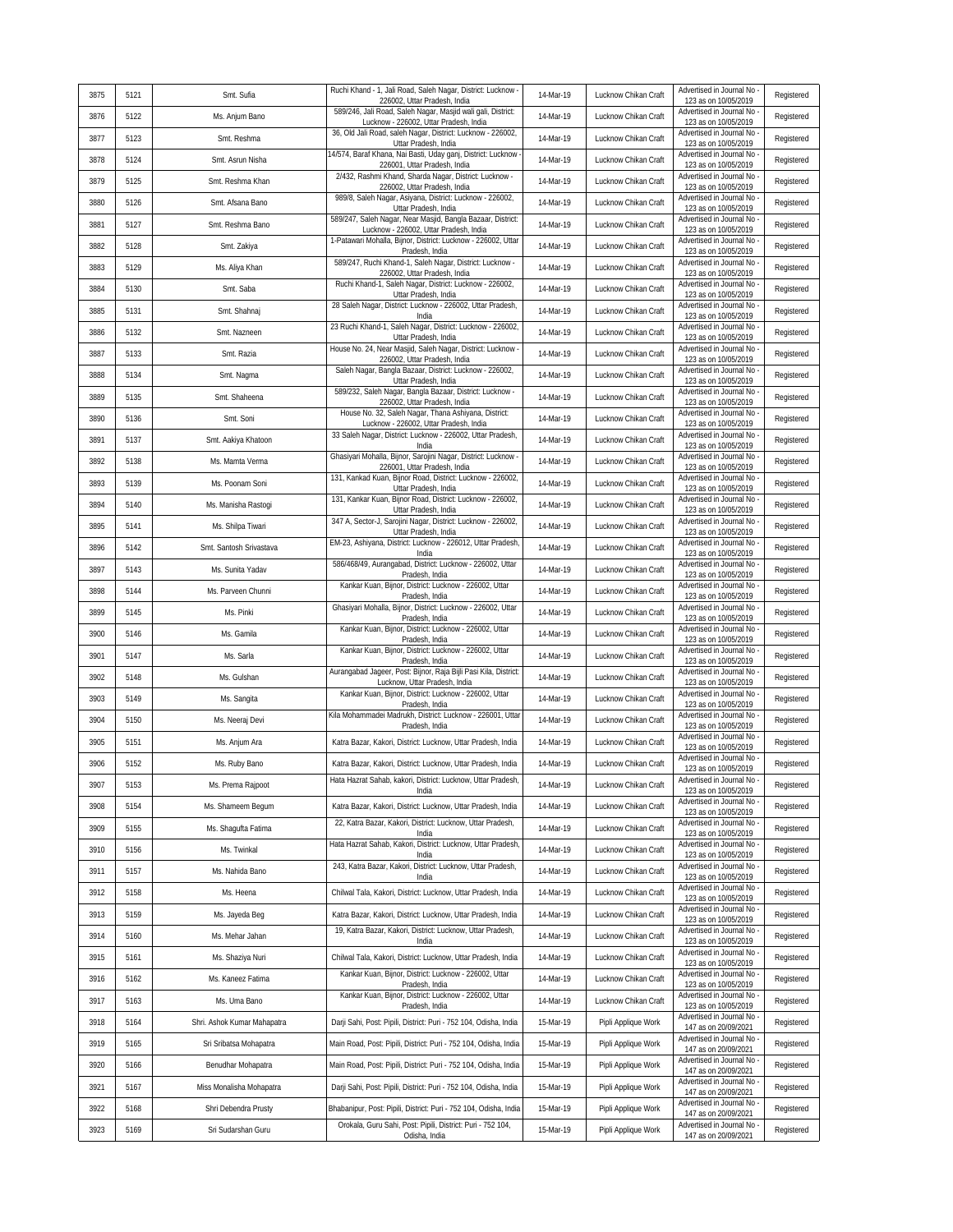| 3924 | 5170 | Sri Suresh Chandra Mohapatra    | Main Road, Post: Pipil, District: Puri - 752 104, Odisha, India                                                          | 15-Mar-19 | Pipli Applique Work | Advertised in Journal No                                                 | Registered |
|------|------|---------------------------------|--------------------------------------------------------------------------------------------------------------------------|-----------|---------------------|--------------------------------------------------------------------------|------------|
| 3925 | 5171 | Shri. Prakash Chandra Mohapatra | Main Road, Post: Pipili, District: Puri - 752 104, Odisha, India                                                         | 15-Mar-19 | Pipli Applique Work | 147 as on 20/09/2021<br>Advertised in Journal No                         | Registered |
| 3926 | 5172 | Sri Gopal Chandra Mohapatra     | Main Road, Post: Pipili, District: Puri - 752 104, Odisha, India                                                         | 15-Mar-19 | Pipli Applique Work | 147 as on 20/09/2021<br>Advertised in Journal No                         | Registered |
| 3927 | 5173 | Sri Deba Prasad Mohapatra       | Main Road, Post: Pipili, District: Puri - 752 104, Odisha, India                                                         | 15-Mar-19 | Pipli Applique Work | 147 as on 20/09/2021<br>Advertised in Journal No                         | Registered |
| 3928 | 5174 | Shri. Rabi Narayan Mohapatra    | Main Road, Post: Pipili, District: Puri - 752 104, Odisha, India                                                         | 15-Mar-19 | Pipli Applique Work | 147 as on 20/09/2021<br>Advertised in Journal No                         | Registered |
| 3929 | 5175 |                                 |                                                                                                                          |           |                     | 147 as on 20/09/2021<br>Advertised in Journal No                         |            |
|      |      | Shri. Ajaya Kumar Mohapatra     | Main Road, Post: Pipili, District: Puri - 752 104, Odisha, India                                                         | 15-Mar-19 | Pipli Applique Work | 147 as on 20/09/2021<br>Advertised in Journal No                         | Registered |
| 3930 | 5176 | Shri. S.K. Baba                 | Pipili Sasan, District: Puri - 752 104, Odisha, India                                                                    | 15-Mar-19 | Pipli Applique Work | 147 as on 20/09/2021<br>Advertised in Journal No                         | Registered |
| 3931 | 5177 | M. D. Tahir                     | Bhabanipur, Post: Pipili, District: Puri - 752 104, Odisha, India                                                        | 15-Mar-19 | Pipli Applique Work | 147 as on 20/09/2021<br>Advertised in Journal No                         | Registered |
| 3932 | 5178 | Shri. S.K. Baniyamin            | Bhabanipur, Post: Pipili, District: Puri - 752 104, Odisha, India                                                        | 15-Mar-19 | Pipli Applique Work | 147 as on 20/09/2021<br>Advertised in Journal No                         | Registered |
| 3933 | 5179 | Shri. Mukesh Agarwal            | Bhabanipur, Post: Pipili, District: Puri - 752 104, Odisha, India                                                        | 15-Mar-19 | Pipli Applique Work | 147 as on 20/09/2021<br>Advertised in Journal No                         | Registered |
| 3934 | 5180 | Shri. Jabbar Khan               | Pipili Sasan, Post: Pipili, District: Puri - 752 104, Odisha, India                                                      | 15-Mar-19 | Pipli Applique Work | 147 as on 20/09/2021<br>Advertised in Journal No                         | Registered |
| 3935 | 5181 | Shri. Md. Mukhar                | Bhabanipur, Post: Pipili, District: Puri - 752 104, Odisha, India                                                        | 15-Mar-19 | Pipli Applique Work | 147 as on 20/09/2021<br>Advertised in Journal No                         | Registered |
| 3936 | 5182 | Ariff Mohamad                   | Bhabanipur, Post: Pipili, District: Puri - 752 104, Odisha, India                                                        | 15-Mar-19 | Pipli Applique Work | 147 as on 20/09/2021                                                     | Registered |
| 3937 | 5183 | Shri. Sri Sanjib Ku. Singh      | Bhabanipur, Post: Pipili, District: Puri - 752 104, Odisha, India                                                        | 15-Mar-19 | Pipli Applique Work | Advertised in Journal No<br>147 as on 20/09/2021                         | Registered |
| 3938 | 5184 | Shri. Achytananda Mohanty       | Bhabanipur, Post: Pipili, District: Puri - 752 104, Odisha, India                                                        | 15-Mar-19 | Pipli Applique Work | Advertised in Journal No<br>147 as on 20/09/2021                         | Registered |
| 3939 | 5185 | Shri. Santosh Mohapatra         | Darzee Sahi, Post: Pipili, District: Puri - 752 104, Odisha,<br>India                                                    | 15-Mar-19 | Pipli Applique Work | Advertised in Journal No<br>147 as on 20/09/2021                         | Registered |
| 3940 | 5186 | Shri. Sanjaya Kumar Mohapatra   | Darzee Sahi, Post: Pipili, District: Puri - 752 104, Odisha,<br>India                                                    | 15-Mar-19 | Pipli Applique Work | Advertised in Journal No<br>147 as on 20/09/2021                         | Registered |
| 3941 | 5187 | Shri. Rasananda Mohapatra       | Darzee Sahi, Post: Pipili, District: Puri - 752 104, Odisha,<br>India                                                    | 15-Mar-19 | Pipli Applique Work | Advertised in Journal No<br>147 as on 20/09/2021                         | Registered |
| 3942 | 5188 | Shri. Raghunath Mohapatra       | Darzee Sahi, Post: Pipili, District: Puri - 752 104, Odisha,<br>India                                                    | 15-Mar-19 | Pipli Applique Work | Advertised in Journal No<br>147 as on 20/09/2021                         | Registered |
| 3943 | 5189 | Gaya Suddin Sha                 | Bhabanipur, Post: Pipili, District: Puri - 752 104, Odisha, India                                                        | 15-Mar-19 | Pipli Applique Work | Advertised in Journal No<br>147 as on 20/09/2021                         | Registered |
| 3944 | 5190 | Belal Alli Sha                  | Bhabanipur, Post: Pipili, District: Puri - 752 104, Odisha, India                                                        | 15-Mar-19 | Pipli Applique Work | Advertised in Journal No<br>147 as on 20/09/2021                         | Registered |
| 3945 | 5191 | Shri. Tofan Swain               | Ujanipada, Post: Pipili, District: Puri - 752 104, Odisha, India                                                         | 15-Mar-19 | Pipli Applique Work | Advertised in Journal No<br>147 as on 20/09/2021                         | Registered |
| 3946 | 5192 | Shri. Maheswar Mohapatra        | Darzee Sahi, Post: Pipili, District: Puri - 752 104, Odisha,<br>India                                                    | 15-Mar-19 | Pipli Applique Work | Advertised in Journal No<br>147 as on 20/09/2021                         | Registered |
| 3947 | 5193 | Atar Ali Sha                    | Post: Pipli, District: Puri, Odisha, India                                                                               | 15-Mar-19 | Pipli Applique Work | Advertised in Journal No<br>147 as on 20/09/2021                         | Registered |
| 3948 | 5194 | Shri. Krushna Chandra Mohapatra | Darzi Sahi, Post: Pipli, District: Puri, Odisha, India                                                                   | 15-Mar-19 | Pipli Applique Work | Advertised in Journal No<br>147 as on 20/09/2021                         | Registered |
| 3949 | 5195 | Sri Surya Prasad Nayak          | Post: Pipli, District: Puri, Odisha, India                                                                               | 15-Mar-19 | Pipli Applique Work | Advertised in Journal No<br>147 as on 20/09/2021                         | Registered |
| 3950 | 5196 | Shri. Devananda Mohanty         | Adar, Pipili Sasan, Post: Pipili, District: Puri, Odisha, India                                                          | 15-Mar-19 | Pipli Applique Work | Advertised in Journal No<br>147 as on 20/09/2021                         | Registered |
| 3951 | 5197 | Shri. Manoranjan Moharana       | Bapuji Chandua Karigari Shilapa, Bhakarsahi, District: Puri,<br>Odisha, India                                            | 15-Mar-19 | Pipli Applique Work | Advertised in Journal No<br>147 as on 20/09/2021                         | Registered |
| 3952 | 5198 | Shri. Ramesh Chandra Mohapatra  | Sahisaran Applique, Post: Pipili, District: Puri, Odisha, India                                                          | 15-Mar-19 | Pipli Applique Work | Advertised in Journal No<br>147 as on 20/09/2021                         | Registered |
| 3953 | 5199 | Shri. Sukanta Mohapatra         | Narsinghpur, Post: Pipili, District: Puri, Odisha, India                                                                 | 15-Mar-19 | Pipli Applique Work | Advertised in Journal No<br>147 as on 20/09/2021                         | Registered |
| 3954 | 5200 | Miss. Sasmita Barik             | Adanga Pada, Post: Pipili, District: Puri, Odisha, India                                                                 | 15-Mar-19 | Pipli Applique Work | Advertised in Journal No                                                 | Registered |
| 3955 | 5201 | Shri. Abinash Pradhan           | Gobardhanpur, Post: Pipili, District: Puri, Odisha, India                                                                | 15-Mar-19 | Pipli Applique Work | 147 as on 20/09/2021<br>Advertised in Journal No<br>147 as on 20/09/2021 | Registered |
| 3956 | 5202 | Shri. Jogendra Setha            | Sakuntala Handicraft, Post: Pipili, District: Puri, Odisha, India                                                        | 15-Mar-19 | Pipli Applique Work | Advertised in Journal No -                                               | Registered |
| 3957 | 5203 | Shri. Harekrushna Setha         | Post: Pipili, District: Puri, Odisha, India                                                                              | 15-Mar-19 | Pipli Applique Work | 147 as on 20/09/2021<br>Advertised in Journal No                         | Registered |
| 3958 | 5204 | Shri. Chandan Kumar Das         | Darzee Sahi, Post: Pipili, District: Puri, Odisha, India                                                                 | 15-Mar-19 | Pipli Applique Work | 147 as on 20/09/2021<br>Advertised in Journal No                         | Registered |
| 3959 | 5205 | Sri Pradeep Kumar Mohapatra     | Post: Pipili, District: Puri, Odisha, India                                                                              | 15-Mar-19 | Pipli Applique Work | 147 as on 20/09/2021<br>Advertised in Journal No                         | Registered |
| 3960 | 5206 | Sri Jayadev Mohapatra           | Sriram Applique, Post: Pipili, District: Puri, Odisha, India                                                             | 15-Mar-19 | Pipli Applique Work | 147 as on 20/09/2021<br>Advertised in Journal No                         | Registered |
| 3961 | 5207 | Shri Rajkishore Mohapatra       | Devi Applique, Darzee Sahi, Post: Pipili, District: Puri, Odisha,                                                        | 15-Mar-19 | Pipli Applique Work | 147 as on 20/09/2021<br>Advertised in Journal No                         | Registered |
| 3962 | 5208 | Shri Jitendra Mohapatra         | India<br>Devi Applique, Darzee Sahi, Post: Pipili, District: Puri, Odisha,                                               | 15-Mar-19 | Pipli Applique Work | 147 as on 20/09/2021<br>Advertised in Journal No -                       | Registered |
| 3963 | 5209 | Miss. Arnapurna Pradhan         | India<br>Dandamukundapur, District: Puri, Odisha, India                                                                  | 15-Mar-19 | Pipli Applique Work | 147 as on 20/09/2021<br>Advertised in Journal No                         | Registered |
| 3964 | 5210 | Sri Ramachandra Pradhan         | Manikadeipur, Post: Pipili, District: Puri - 752 104, Odisha,                                                            | 15-Mar-19 | Pipli Applique Work | 147 as on 20/09/2021<br>Advertised in Journal No                         | Registered |
| 3965 |      | Sri Gajendra Mohapatra          | India                                                                                                                    |           |                     | 147 as on 20/09/2021<br>Advertised in Journal No -                       |            |
|      | 5211 |                                 | Darzee Sahi, Post: Pipili, District: Puri, Odisha, India<br>Darzee Sahi, Post: Pipili, District: Puri - 752 104, Odisha, | 15-Mar-19 | Pipli Applique Work | 147 as on 20/09/2021<br>Advertised in Journal No                         | Registered |
| 3966 | 5212 | Sri Khetramohan Mohapatra       | India<br>Darzee Sahi, Post: Pipili, District: Puri - 752 104, Odisha,                                                    | 15-Mar-19 | Pipli Applique Work | 147 as on 20/09/2021<br>Advertised in Journal No                         | Registered |
| 3967 | 5213 | Sri Sudarshana Mohapatra        | India                                                                                                                    | 15-Mar-19 | Pipli Applique Work | 147 as on 20/09/2021<br>Advertised in Journal No                         | Registered |
| 3968 | 5214 | Shri. Bankeswar Dash            | Dhanapur, Post: Pipili, District: Puri - 752 104, Odisha, India                                                          | 15-Mar-19 | Pipli Applique Work | 147 as on 20/09/2021<br>Advertised in Journal No                         | Registered |
| 3969 | 5215 | Md Nur                          | Bhabanipur, Post: Pipili, District: Puri, Odisha, India                                                                  | 15-Mar-19 | Pipli Applique Work | 147 as on 20/09/2021<br>Advertised in Journal No                         | Registered |
| 3970 | 5216 | Jahir Mohamad                   | Bhabanipur, Post: Pipili, District: Puri, Odisha, India                                                                  | 15-Mar-19 | Pipli Applique Work | 147 as on 20/09/2021<br>Advertised in Journal No                         | Registered |
| 3971 | 5217 | Sri Prakash Kumar Sahoo         | Danda Mukundapur, Pipili, District: Puri, Odisha, India                                                                  | 15-Mar-19 | Pipli Applique Work | 147 as on 20/09/2021<br>Advertised in Journal No                         | Registered |
| 3972 | 5218 | Md Kurban                       | Narsinghpur, Pipili, District: Puri, Odisha, India                                                                       | 15-Mar-19 | Pipli Applique Work | 147 as on 20/09/2021                                                     | Registered |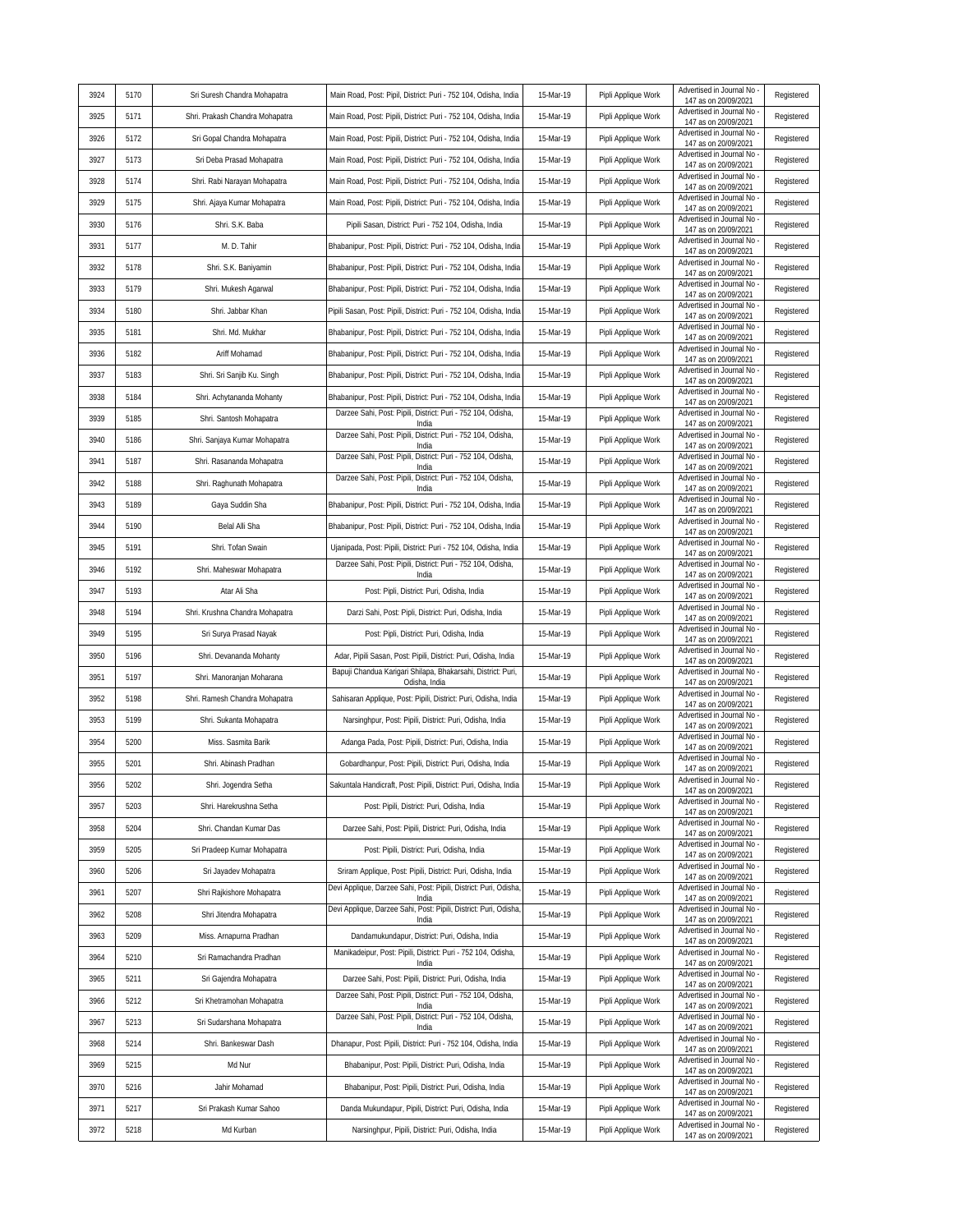| 3973 | 5219 | Md. Jaino                                                                                            | Bhabanipur, Post: Pipili, District: Puri, Odisha, India                                                                 | 15-Mar-19 | Pipli Applique Work  | Advertised in Journal No<br>147 as on 20/09/2021   | Registered |
|------|------|------------------------------------------------------------------------------------------------------|-------------------------------------------------------------------------------------------------------------------------|-----------|----------------------|----------------------------------------------------|------------|
| 3974 | 5220 | Taj Mohmad                                                                                           | Bhabanipur, Post: Pipili, District: Puri, Odisha, India                                                                 | 15-Mar-19 | Pipli Applique Work  | Advertised in Journal No<br>147 as on 20/09/2021   | Registered |
| 3975 | 5221 | Rehmat Ali Sha                                                                                       | Bhabanipur, Post: Pipili, District: Puri, Odisha, India                                                                 | 15-Mar-19 | Pipli Applique Work  | Advertised in Journal No<br>147 as on 20/09/2021   | Registered |
| 3976 | 5222 | S.K. Abdul Jahir                                                                                     | Bhabanipur, Post: Pipili, District: Puri, Odisha, India                                                                 | 15-Mar-19 | Pipli Applique Work  | Advertised in Journal No<br>147 as on 20/09/2021   | Registered |
| 3977 | 5223 | Sri Duryadhan Barik                                                                                  | Nischintapur, Balipatna, District: khurda, Odisha, India                                                                | 15-Mar-19 | Pipli Applique Work  | Advertised in Journal No<br>147 as on 20/09/2021   | Registered |
| 3978 | 5224 | Sri Ramachandra Panda                                                                                | Mansinghpada, Dandamukundapur, District: Puri, Odisha,<br>India                                                         | 15-Mar-19 | Pipli Applique Work  | Advertised in Journal No<br>147 as on 20/09/2021   | Registered |
| 3979 | 5225 | Tikina Parida                                                                                        | Dandamukundapur, District: Puri, Odisha, India                                                                          | 15-Mar-19 | Pipli Applique Work  | Advertised in Journal No<br>147 as on 20/09/2021   | Registered |
| 3980 | 5226 | Sri Devi Prassan Nanda                                                                               | Puri Creative Handicraft Co-Op Society, Kundheibenta,<br>District: Puri, Odisha, India                                  | 15-Mar-19 | Pipli Applique Work  | Advertised in Journal No<br>147 as on 20/09/2021   | Registered |
| 3981 | 5227 | Shri Bharatbhusan Parida                                                                             | Abkash Lane, District: Puri, Odisha, India                                                                              | 15-Mar-19 | Pipli Applique Work  | Advertised in Journal No<br>147 as on 20/09/2021   | Registered |
| 3982 | 5228 | Shri Kabi Mohanty                                                                                    | Mishra Sahi, Alei Temple, District: Puri, Odisha, India                                                                 | 15-Mar-19 | Pipli Applique Work  | Advertised in Journal No<br>147 as on 20/09/2021   | Registered |
| 3983 | 5229 | Debendra Kumar Sahoo                                                                                 | Sudarshana Nagar, District: Puri 2, Odisha, India                                                                       | 15-Mar-19 | Pipli Applique Work  | Advertised in Journal No<br>147 as on 20/09/2021   | Registered |
| 3984 | 5230 | Shri. Purna Chandra Ghosh                                                                            | Danda Mukundapur, District: Puri, Odisha, India                                                                         | 15-Mar-19 | Pipli Applique Work  | Advertised in Journal No<br>147 as on 20/09/2021   | Registered |
| 3985 | 5231 | Sri Krushna Chandra Mohanty                                                                          | Ganamal Sahi, District: Puri, Odisha, India                                                                             | 15-Mar-19 | Pipli Applique Work  | Advertised in Journal No<br>147 as on 20/09/2021   | Registered |
| 3986 | 5232 | Miss Prangya Gayatri Pradhan                                                                         | Sai Durga Applique, Mahatab Road, Bhubaneswar, Post:<br>Pipili, District: Puri, Odisha, India                           | 15-Mar-19 | Pipli Applique Work  | Advertised in Journal No<br>147 as on 20/09/2021   | Registered |
| 3987 | 5233 | Shri Bibekananda Dash                                                                                | Kulamani Creative Handicraft, Matimandap Sahi, District:<br>Puri, Odisha, India                                         | 15-Mar-19 | Pipli Applique Work  | Advertised in Journal No<br>147 as on 20/09/2021   | Registered |
| 3988 | 5234 | Shri Narendra Behera                                                                                 | Bhakar Sahi, Balipatna, District: Khurda, Odisha, India                                                                 | 15-Mar-19 | Pipli Applique Work  | Advertised in Journal No<br>147 as on 20/09/2021   | Registered |
| 3989 | 5235 | Miss Namita Mishra                                                                                   | Atharanala, District: Puri, Odisha, India                                                                               | 15-Mar-19 | Pipli Applique Work  | Advertised in Journal No<br>147 as on 20/09/2021   | Registered |
| 3990 | 5236 | Shri Suprada Das                                                                                     | Danadamukundapur, Pipili, District: Puri, Odisha, India                                                                 | 15-Mar-19 | Pipli Applique Work  | Advertised in Journal No<br>147 as on 20/09/2021   | Registered |
| 3991 | 5237 | Shri Sarat Kumar Ghosh                                                                               | Mukundapur, Post: Pipili, District: Puri, Odisha, India                                                                 | 15-Mar-19 | Pipli Applique Work  | Advertised in Journal No<br>147 as on 20/09/2021   | Registered |
| 3992 | 5238 | Smt. Sailabala Sahoo                                                                                 | Tarini Handicrafts, District: Puri, Odisha, India                                                                       | 15-Mar-19 | Pipli Applique Work  | Advertised in Journal No<br>147 as on 20/09/2021   | Registered |
| 3993 | 5239 | Shri Bauribandhu Mohapatra                                                                           | Maa Mangala Art & Craft Association, District: Puri, Odisha,<br>India                                                   | 15-Mar-19 | Pipli Applique Work  | Advertised in Journal No<br>147 as on 20/09/2021   | Registered |
| 3994 | 5240 | Miss Ranjita Das                                                                                     | Sailesree Vihar, BBSR, District: Khurda, Odisha, India                                                                  | 15-Mar-19 | Pipli Applique Work  | Advertised in Journal No<br>147 as on 20/09/2021   | Registered |
| 3995 | 5241 | Sri Jahiruddin Khan                                                                                  | Satya Narayana Chandua Hastashilpa, Post: Pipili, District:<br>Puri, Odisha, India                                      | 15-Mar-19 | Pipli Applique Work  | Advertised in Journal No<br>147 as on 20/09/2021   | Registered |
| 3996 | 5242 | Ms. Sakuntala Harichandan                                                                            | Sakuntala women Chandua Hastasilpa, Raghunath Nagar,<br>BBSR, District: Khurda, Odisha, India                           | 15-Mar-19 | Pipli Applique Work  | Advertised in Journal No<br>147 as on 20/09/2021   | Registered |
| 3997 | 5243 | Shri Rajanikanta Mohanty                                                                             | Darbar Sahitya Sansad, Dalakasoti, Post: Balipatna, District:<br>Khurda, Odisha, India                                  | 15-Mar-19 | Pipli Applique Work  | Advertised in Journal No<br>147 as on 20/09/2021   | Registered |
| 3998 | 5244 | Kadambioe Pattanayak                                                                                 | Darbar Sahitya Sansad, Dalakasoti, Post: Balipatna, District:<br>Khurda, Odisha, India                                  | 15-Mar-19 | Pipli Applique Work  | Advertised in Journal No<br>147 as on 20/09/2021   | Registered |
| 3999 | 5245 | Miss Padmini Jena                                                                                    | Sai Durga Applique, Plot No: 494/1542, Bhubaneswar,<br>District: Khurda, Odisha, India                                  | 15-Mar-19 | Pipli Applique Work  | Advertised in Journal No<br>147 as on 20/09/2021   | Registered |
| 4000 | 5246 | M/s. Afra Represented by Mr. Akhtar Hussain Mir                                                      | Hassan Abad Rainawari, Sirnagar - 190 003, Jammu &<br>Kashmir, India                                                    | 15-Mar-19 | Kashmir Pashmina     | Advertised in Journal No<br>121 as on 26/04/2019   | Registered |
| 4001 | 5248 | M/s. Afra Represented by Mr. Akhtar Hussain Mir                                                      | Hassan Abad Rainawari, Sirnagar - 190 003, Jammu &<br>Kashmir, India                                                    | 15-Mar-19 | Kashmir Sozani Craft | Advertised in Journal No<br>121 as on 26/04/2019   | Registered |
| 4002 | 5251 | Mr. Altaf Hussain Parra S/o Mr. Mohammad Akbar<br>Parra                                              | Hassan Abad Rainawari, Sirnagar - 190 003, Jammu &<br>Kashmir, India                                                    | 15-Mar-19 | Kashmir Paper Machie | Advertised in Journal No<br>129 as on 10/01/2020   | Registered |
| 4003 | 5252 | Smt. Saraswati Jayprakash Gandhi W/o Shri.<br>Jayprakash Gandhi                                      | No. E 96, MIDC, Mirjole, Taluk: Ratnagiri, District: Ratnagiri<br>415639, Maharashtra, India                            | 18-Mar-19 | Alphonso             | Advertised in Journal No<br>121 as on 26/04/2019   | Registered |
| 4004 | 5253 | Shri. Vishwas Suryakant Damale S/o Shri. Suryakant<br>Damale                                         | 213B, Varcha Vathar, Kolambe, Taluk: Ratnagiri, District:<br>Ratnagiri, Maharashtra, India                              | 18-Mar-19 | Alphonso             | Advertised in Journal No<br>121 as on 26/04/2019   | Registered |
| 4005 | 5254 | Shri. Vivek Suryakant Damle S/o Shri. Suryakant<br>Damle                                             | 213 A, Kolambe, Taluk: Ratnagiri, District: Ratnagiri,<br>Maharashtra, India                                            | 18-Mar-19 | Alphonso             | Advertised in Journal No -<br>121 as on 26/04/2019 | Registered |
| 4006 | 5255 | Shri. Prashant Vinayak Kulkarni S/o Shri. Vinayak<br>Kulkarni                                        | House No. 498, Newarekarwadi, Nivendi, Taluk: Ratnagiri,<br>District: Ratnagiri, Maharashtra, India                     | 18-Mar-19 | Alphonso             | Advertised in Journal No<br>121 as on 26/04/2019   | Registered |
| 4007 | 5256 | Shri. Sunil Mohan Rumade S/o Shri. Mohan Sahadev<br>Rumade                                           | House No. 959, Rumadewadi, wada Peth, Adivare, Taluk:<br>Rajapur, District: Ratnagiri, Maharashtra, India               | 18-Mar-19 | Alphonso             | Advertised in Journal No<br>121 as on 26/04/2019   | Registered |
| 4008 | 5257 | Smt. Usha Tukaram Chaugule W/o Shri. Tukaram<br>Chaugule                                             | No. 119/4, A Shiv Darshan, Pune Satara Road, Near Samzota<br>Mitra Mandal Parvti, Pune City                             | 18-Mar-19 | Alphonso             | Advertised in Journal No<br>121 as on 26/04/2019   | Registered |
| 4009 | 5258 | Shri. Salil Dattatray Damle S/o Shri. Dattatray Damle                                                | House No. 266, Khambacha Mala, Kolambe, Taluk: Ratnagiri,<br>District: Ratnagiri, Maharashtra, India                    | 18-Mar-19 | Alphonso             | Advertised in Journal No<br>121 as on 26/04/2019   | Registered |
| 4010 | 5259 | M/s. Raj Corporation Represented by Shri. Sanjay<br>Hasmukhrai Shah                                  | 201 - Solitaire N. L. Complex Road, Anand Nagar, Near N. L.<br>Garden Dahisar East, Mumbai - 400068, Maharashtra, India | 18-Mar-19 | Alphonso             | Advertised in Journal No<br>121 as on 26/04/2019   | Registered |
| 4011 | 5260 | M/s. Ofresh Only Organic Represented by Shri.<br>Jitendra Shriniwas Alase                            | Flat No. 6, Shubham Apartment, Adarsha Nagar, Navi<br>Sangavi, Pune - 411061, Maharashtra, India                        | 18-Mar-19 | Alphonso             | Advertised in Journal No -<br>121 as on 26/04/2019 | Registered |
| 4012 | 5261 | M/s. Konkan Mango Processing (Ratnagiri), Private<br>Limited Represented by Shri. Ramachandra Jayant | No. 354-1/2, Post: Pawas, Taluk: Ratnagiri, District: Ratnagiri<br>415616, Maharashtra, India                           | 18-Mar-19 | Alphonso             | Advertised in Journal No<br>121 as on 26/04/2019   | Registered |
| 4013 | 5262 | Desai<br>M/s. Bhide's Konkan Shoppee Represented by Shri.<br>Ashutosh Vivek Bhide                    | Shop No. 13, Anupam Complex, Near Konkan Express Hotel,<br>Kothrud                                                      | 18-Mar-19 | Alphonso             | Advertised in Journal No<br>121 as on 26/04/2019   | Registered |
| 4014 | 5263 | Shri. Rajendra Ganpat Bidu S/o Shri. Ganpat Bidu                                                     | No. 834, Wayangani Road, Wayangani, Taluk: Ratnagiri,<br>District: Ratnagiri - 415620, Maharashtra, India               | 18-Mar-19 | Alphonso             | Advertised in Journal No<br>121 as on 26/04/2019   | Registered |
| 4015 | 5264 | Shri. Keshav Bhaskar Bhat S/o Shri. Bhaskar Bhat                                                     | No. 772/D, Vedavati, Mazgaon Road, Near ICICI Bank,<br>Kaiwalyanagar, Taluk: Ratnagiri, District: Ratnagiri - 415639,   | 18-Mar-19 | Alphonso             | Advertised in Journal No -<br>121 as on 26/04/2019 | Registered |
| 4016 | 5265 | Shri. Chandrakant Govind Bhave S/o Shri. Govind                                                      | Maharashtra, India<br>Post: Vetoshi, Taluk: Ratnagiri, District: Ratnagiri,<br>Maharashtra, India                       | 18-Mar-19 | Alphonso             | Advertised in Journal No -<br>121 as on 26/04/2019 | Registered |
| 4017 | 5266 | Bhave<br>Shri. Vijay Shantaram Mohite S/o Shri. Shantaram<br>Mohite                                  | No. 203, Nerake, Tise wadi, Gothane, Doniwade, Taluk:<br>Ratnagiri, District: Ratnagiri - 416705, Maharashtra, India    | 18-Mar-19 | Alphonso             | Advertised in Journal No<br>121 as on 26/04/2019   | Registered |
| 4018 | 5267 | Shri. Dhananjay Bhalchandra Joshi S/o Shri.<br>Bhalchandra Joshi                                     | Kuwarbav, Post: MIDC, Taluk: Ratnagiri, District: Ratnagiri,<br>Maharashtra, India                                      | 18-Mar-19 | Alphonso             | Advertised in Journal No<br>121 as on 26/04/2019   | Registered |
| 4019 | 5268 | Shri. Prakash Kashinath Dukale S/o Shri. Kashinath<br>Dukale                                         | No. 650 B, Post: Kasheli, Wadivathar, Taluk: Rajapur, District:<br>Ratnagiri, Maharashtra, India                        | 18-Mar-19 | Alphonso             | Advertised in Journal No<br>121 as on 26/04/2019   | Registered |
|      |      |                                                                                                      |                                                                                                                         |           |                      |                                                    |            |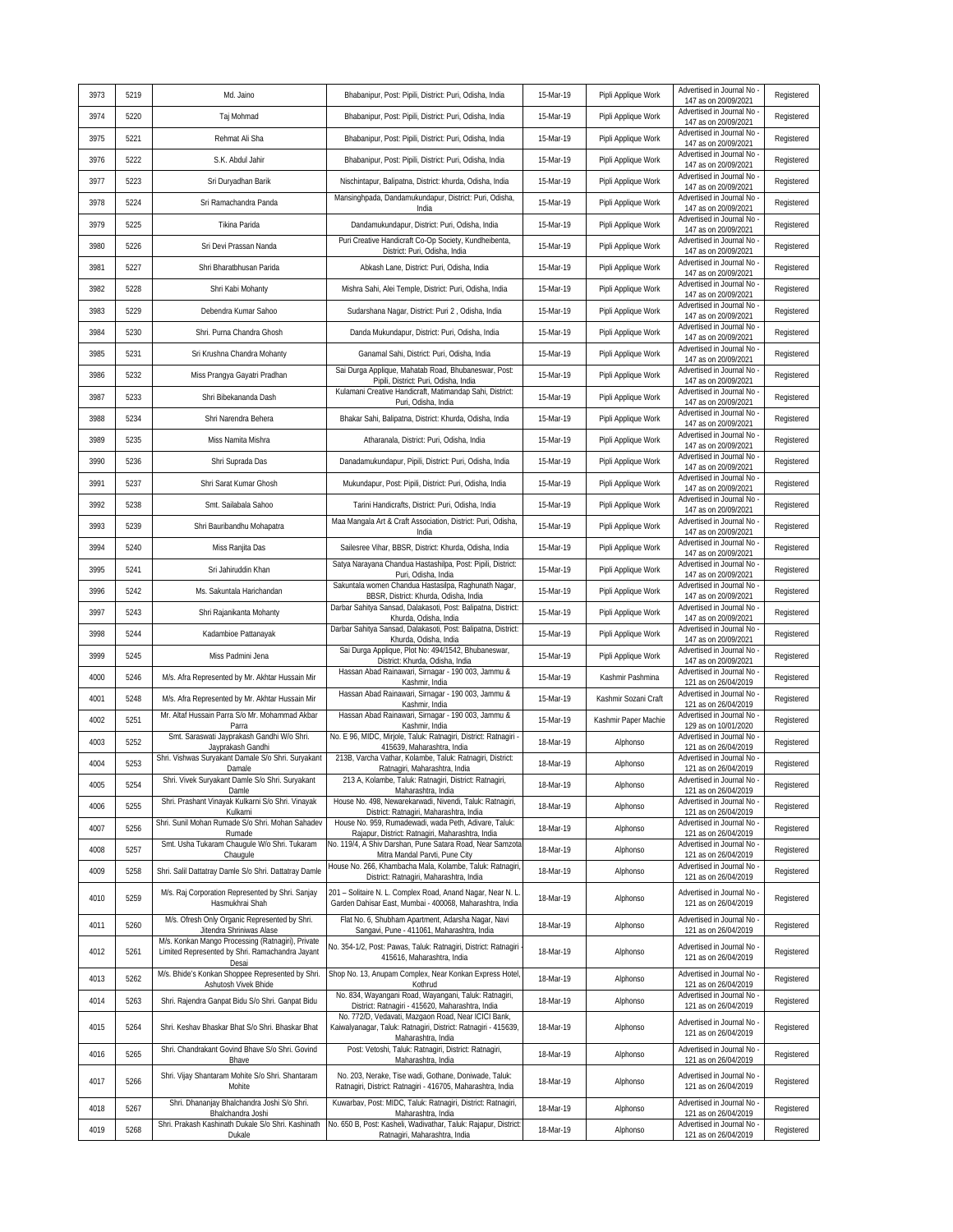| 4020         | 5269         | Shri. Pradeep Parshuram Kunte S/o Shri. Parshuram<br>Kunte               | No. 2/260, Jagushte Colony, R.T.O Road, Kuwarbav, Taluk:<br>Ratnagiri, District: Ratnagiri, Maharashtra, India               | 18-Mar-19              | Alphonso                           | Advertised in Journal No -<br>121 as on 26/04/2019                           | Registered               |
|--------------|--------------|--------------------------------------------------------------------------|------------------------------------------------------------------------------------------------------------------------------|------------------------|------------------------------------|------------------------------------------------------------------------------|--------------------------|
| 4021         | 5270         | Shri. Shrikant Shantaram Prabhudesai S/o Shri.<br>Shantaram Prabhudesai  | No. 506, Vavul wadi, kumbhavade, Taluk: Rajapur, District:<br>Ratnagiri, Maharashtra, India                                  | 18-Mar-19              | Alphonso                           | Advertised in Journal No<br>121 as on 26/04/2019                             | Registered               |
| 4022         | 5271         | Shri. Anant Dhondu Bhadkamkar S/o Shri. Dhondu<br>Bhadkamkar             | No. 196, Rameshwar wadi, Pomendi Budruk, Taluk: Ratnagiri<br>District: Ratnagiri, Maharashtra, India                         | 18-Mar-19              | Alphonso                           | Advertised in Journal No -<br>121 as on 26/04/2019                           | Registered               |
| 4023         | 5272         | Shri. Satish Raghunath Ambekar S/o Shri. Raghunath<br>Dattatraya Ambekar | Anandwadi, Tala, District: Ratnagiri, Maharashtra, India                                                                     | 18-Mar-19              | Alphonso                           | Advertised in Journal No<br>121 as on 26/04/2019                             | Registered               |
| 4024         | 5273         | Mahadev Maruti Shinde                                                    | Gala M-830, Plot No. 3 & 7 Sec - 19, Fruits & Vegetable<br>Market, APMC, Turbhe, Navi Mumbai - 400705, Maharashtra,<br>India | 19-Mar-19              | Alphonso                           | Advertised in Journal No<br>121 as on 26/04/2019                             | Registered               |
| 4025         | 5274         | Aumbei Foods LLP                                                         | Gala M-830, Plot No. 3 & 7 Sec - 19, Fruits & Vegetable<br>Market, APMC, Turbhe, Navi Mumbai - 400705, Maharashtra,<br>India | 19-Mar-19              | Alphonso                           | Advertised in Journal No<br>121 as on 26/04/2019                             | Registered               |
| 4026         | 5275         | Shri. Syed Igrar Husain Rizvi                                            | No. 450/30, Near Haidri Imambara, Muftiganj, Thana -<br>Thakurganj, Lucknow - 226003, Uttar Pradesh, India                   | 21-Mar-19              | Lucknow Zardozi                    | Advertised in Journal No<br>147 as on 20/09/2021                             | Registered               |
| 4027         | 5276         | Shri. Shahid Husain                                                      | 383/37, Sahadat Ganj, Lucknow, Uttar Pradesh, India                                                                          | 21-Mar-19              | Lucknow Zardozi                    | Advertised in Journal No<br>147 as on 20/09/2021                             | Registered               |
| 4028         | 5277         | Smt. Huma Rizvi                                                          | H.No. 449/F-4, GLM Road Mufti Ganj, Lucknow, Uttar<br>Pradesh, India                                                         | 21-Mar-19              | Lucknow Zardozi                    | Advertised in Journal No<br>147 as on 20/09/2021                             | Registered               |
| 4029         | 5278         | Shri. Mohd. Shunni                                                       | 450/39, Hata Mubarak, Muftiganj, Lucknow, Uttar Pradesh,<br>India                                                            | 21-Mar-19              | Lucknow Zardozi                    | Advertised in Journal No<br>147 as on 20/09/2021                             | Registered               |
| 4030         | 5279         | Shri. Siraz Husain                                                       | H.No. 55 Haidari Imambara, Muftiganj, Lucknow, Uttar<br>Pradesh, India                                                       | 21-Mar-19              | Lucknow Zardozi                    | Advertised in Journal No<br>147 as on 20/09/2021                             | Registered               |
| 4031         | 5280         | Shri. Sayed Talib Husain                                                 | 446/123 Musahabganj, Lucknow, Uttar Pradesh, India                                                                           | 21-Mar-19              | Lucknow Zardozi                    | Advertised in Journal No<br>147 as on 20/09/2021                             | Registered               |
| 4032         | 5281         | Shri. Asad Zaidi                                                         | 449/95, Girdhari Lal Mathur Road, Muftiganj, Lucknow, Uttar<br>Pradesh, India                                                | 21-Mar-19              | Lucknow Zardozi                    | Advertised in Journal No<br>147 as on 20/09/2021                             | Registered               |
| 4033         | 5282         | Shri. Mohd. Yosuf                                                        | 448/54, GLM Road Muftiganj, Lucknow - 226003, Uttar<br>Pradesh, India                                                        | 21-Mar-19              | Lucknow Zardozi                    | Advertised in Journal No<br>147 as on 20/09/2021                             | Registered               |
| 4034         | 5283         | Shri. Mohd. Abid                                                         | 392/66, Maidan L H Khan, Rustam Nagar, Lucknow, Uttar<br>Pradesh, India                                                      | 21-Mar-19              | Lucknow Zardozi                    | Advertised in Journal No<br>147 as on 20/09/2021                             | Registered               |
| 4035         | 5284         | Shri. Kasim Mirza                                                        | P-7, GLM Road, Near Haidari Imambara, Muftiganj, Lucknow,<br>Uttar Pradesh, India                                            | 21-Mar-19              | Lucknow Zardozi                    | Advertised in Journal No<br>147 as on 20/09/2021                             | Registered               |
| 4036         | 5285         | Shri. Rizvan Mirza                                                       | 450/286, hata Mubarak, Muftiganj, Lucknow - 226003, Uttar<br>Pradesh, India                                                  | 21-Mar-19              | Lucknow Zardozi                    | Advertised in Journal No<br>147 as on 20/09/2021                             | Registered               |
| 4037         | 5286         | Shri. Shahnawaz Husain                                                   | 383/36 KH, Noorbadi, sahadatganj, Lucknow, Uttar Pradesh,<br>India                                                           | 21-Mar-19              | Lucknow Zardozi                    | Advertised in Journal No<br>147 as on 20/09/2021                             | Registered               |
| 4038         | 5287         | Shri. Pervez Husain                                                      | 448/71, GLM Road, Jai Hind Vidyalaya, Thakurganj, Lucknow<br>- 226003, Uttar Pradesh, India                                  | 21-Mar-19              | Lucknow Zardozi                    | Advertised in Journal No<br>147 as on 20/09/2021                             | Registered               |
| 4039         | 5288         | Shri. Salman                                                             | 14-Sharif Manzil, Hussainabad, Lucknow, Uttar Pradesh,<br>India                                                              | 21-Mar-19              | Lucknow Zardozi                    | Advertised in Journal No<br>147 as on 20/09/2021                             | Registered               |
| 4040         | 5289         | Shri. Naseer Alam                                                        | 450/11, Muftiganj, Lucknow - 226003, Uttar Pradesh, India                                                                    | 21-Mar-19              | Lucknow Zardozi                    | Advertised in Journal No<br>147 as on 20/09/2021                             | Registered               |
| 4041         | 5290         | Shri. Syed Asif Husain Zaidi                                             | 446/128-A, Musahabganj, Lucknow - 226003, Uttar Pradesh,<br>India                                                            | 21-Mar-19              | Lucknow Zardozi                    | Advertised in Journal No<br>147 as on 20/09/2021<br>Advertised in Journal No | Registered               |
| 4042         | 5291         | Shri. Nafees Hasan                                                       | 18, Sharif Manzil, Husainabad, Lucknow, Uttar Pradesh, India<br>450/53, Girdhari Lal Mathur Road, Muftiganj, Lucknow -       | 21-Mar-19              | Lucknow Zardozi                    | 147 as on 20/09/2021<br>Advertised in Journal No                             | Registered               |
| 4043         | 5292         | Shri. Kousar Abbas                                                       | 226003, Uttar Pradesh, India<br>450/129, Jhakad Bagh, Muftiganj, Lucknow - 226003, Uttar                                     | 21-Mar-19              | Lucknow Zardozi                    | 147 as on 20/09/2021<br>Advertised in Journal No                             | Registered               |
| 4044         | 5293         | Shri. Takmeel Husain                                                     | Pradesh, India                                                                                                               | 21-Mar-19              | Lucknow Zardozi                    | 147 as on 20/09/2021<br>Advertised in Journal No                             | Registered               |
| 4045         | 5294         | Shri. Sharif Husain                                                      | 450/81, Muftiganj, Lucknow, Uttar Pradesh, India<br>451/11/2, Jhakad Bagh,Muftiganj, Lucknow - 226003, Uttar                 | 21-Mar-19              | Lucknow Zardozi                    | 147 as on 20/09/2021<br>Advertised in Journal No                             | Registered               |
| 4046         | 5295         | Ms. Sabiya Bano                                                          | Pradesh, India                                                                                                               | 21-Mar-19              | Lucknow Zardozi                    | 147 as on 20/09/2021<br>Advertised in Journal No                             | Registered               |
| 4047         | 5296         | Shri. Iftikar Husain                                                     | 450/145/2, Muftiganj, Lucknow - 226003, Uttar Pradesh, India                                                                 | 21-Mar-19              | Lucknow Zardozi                    | 147 as on 20/09/2021<br>Advertised in Journal No                             | Registered               |
| 4048         | 5297         | Ms. Shama Parveen                                                        | 450/145/2, Muftiganj, Lucknow - 226003, Uttar Pradesh, India                                                                 | 21-Mar-19              | Lucknow Zardozi                    | 147 as on 20/09/2021<br>Advertised in Journal No                             | Registered               |
| 4049         | 5298         | Shri. Waqar Abbas                                                        | 450/92, Muftiganj, Lucknow - 226003, Uttar Pradesh, India<br>544/232, Ilmaazbagh Road, Balaganj, Lucknow, Uttar              | 21-Mar-19              | Lucknow Zardozi                    | 147 as on 20/09/2021<br>Advertised in Journal No                             | Registered               |
| 4050         | 5299         | Mohd. Lateef                                                             | Pradesh, India                                                                                                               | 21-Mar-19              | Lucknow Zardozi                    | 147 as on 20/09/2021<br>Advertised in Journal No                             | Registered               |
| 4051         | 5300         | Shri. Akhtar Husain                                                      | 446/161, Musahabganj, Lucknow, Uttar Pradesh, India<br>405/156, Top Darwaja, Chopatiyan Road, Lucknow, Uttar                 | 21-Mar-19              | Lucknow Zardozi                    | 147 as on 20/09/2021<br>Advertised in Journal No -                           | Registered               |
| 4052         | 5301         | Shri, Shabiul Hasan                                                      | Pradesh, India                                                                                                               | 21-Mar-19              | Lucknow Zardozi                    | 147 as on 20/09/2021<br>Advertised in Journal No -                           | Registered               |
| 4053         | 5302         | Shri. Khursheed Alam                                                     | 450/268 Muftiganj, Lucknow, Uttar Pradesh, India                                                                             | 21-Mar-19              | Lucknow Zardozi                    | 147 as on 20/09/2021<br>Advertised in Journal No                             | Registered               |
| 4054         | 5303         | Shri. Noor Alam                                                          | 450/568, Muftiganj, Lucknow, Uttar Pradesh, India                                                                            | 21-Mar-19              | Lucknow Zardozi                    | 147 as on 20/09/2021<br>Advertised in Journal No                             | Registered               |
| 4055         | 5304         | Shri. Tafazzul Husain                                                    | 46 Langar Khana, Husainabad, Lucknow, Uttar Pradesh, India                                                                   | 21-Mar-19              | Lucknow Zardozi                    | 147 as on 20/09/2021<br>Advertised in Journal No                             | Registered               |
| 4056         | 5305         | Shri. Zafar Abbas                                                        | Muftiganj, Lucknow - 226003, Uttar Pradesh, India<br>116/78, Near Shubham, Cinema, Ghasiyari Mandi, Lucknow -                | 21-Mar-19              | Lucknow Zardozi                    | 147 as on 20/09/2021<br>Advertised in Journal No                             | Registered               |
| 4057         | 5306         | Mohd. Haneef                                                             | 226001, Uttar Pradesh, India<br>538 Kha/1053, Shiv Nagar, Khadra, Sitapur Road, Post:                                        | 21-Mar-19              | Lucknow Zardozi                    | 147 as on 20/09/2021<br>Advertised in Journal No                             | Registered               |
| 4058         | 5307         | Shri. Isahak Ahmad                                                       | Nirala Nagar<br>536/122, Madehganj, Diguria, Khadra, Lucknow - 226020,                                                       | 21-Mar-19              | Lucknow Zardozi                    | 147 as on 20/09/2021<br>Advertised in Journal No                             | Registered               |
| 4059         | 5308         | Mohd. Shoeb Idrisi                                                       | Uttar Pradesh, India<br>Shiv Nagar, Rooppur, Khadra, Lucknow - 226020, Uttar                                                 | 21-Mar-19              | Lucknow Zardozi                    | 147 as on 20/09/2021<br>Advertised in Journal No -                           | Registered               |
| 4060         | 5309         | Mohd. Shadeb                                                             | Pradesh, India<br>Plot No. 79, Gour Bheet, Faijullaganj, Post: Niralanagar,                                                  | 21-Mar-19              | Lucknow Zardozi                    | 147 as on 20/09/2021<br>Advertised in Journal No                             | Registered               |
| 4061         | 5310         | Mohd. Tariq                                                              | Lucknow - 226020, Uttar Pradesh, India<br>538 Kha/54 Ka, Taj Khan Masjid, Ram Lila Maidan, Sitapur                           | 21-Mar-19              | Lucknow Zardozi                    | 147 as on 20/09/2021<br>Advertised in Journal No -                           | Registered               |
| 4062         | 5311         | Shri Talib Ali                                                           | Road Lucknow - 226020, Uttar Pradesh, India<br>426/214, Wazir Bagh, Khajoor Wali Masjid, Thana:                              | 21-Mar-19              | Lucknow Zardozi                    | 147 as on 20/09/2021<br>Advertised in Journal No -                           | Registered               |
| 4063         | 5312         | Shri Abdul Khalik                                                        | Sahadatganj, Lucknow - 226003, Uttar Pradesh, India<br>426/214, Wazir Bagh, Khajoor Wali Masjid, Thana:                      | 21-Mar-19              | Lucknow Zardozi                    | 147 as on 20/09/2021<br>Advertised in Journal No                             | Registered               |
| 4064<br>4065 | 5313<br>5314 | Ms. Tarannum Khan<br>Shri Siraj Alam                                     | Sahadatganj, Lucknow - 226003, Uttar Pradesh, India<br>New Guraura, Near Masjid, Mansarovar Yojna, Shaheed                   | 21-Mar-19<br>21-Mar-19 | Lucknow Zardozi<br>Lucknow Zardozi | 147 as on 20/09/2021<br>Advertised in Journal No -                           | Registered<br>Registered |
| 4066         | 5315         | Shri. Mahboob Ashraf Siddiqui                                            | Path, Lucknow - 226002, Uttar Pradesh, India<br>536/21, Badi Pakariya, Khadra, Sitapur Road, Lucknow -                       | 21-Mar-19              | Lucknow Zardozi                    | 147 as on 20/09/2021<br>Advertised in Journal No                             | Registered               |
| 4067         | 5316         | Shri Mehtab Khan                                                         | 226020, Uttar Pradesh, India<br>536/268 Ka, Madehganj, Khadra, Sitapur Road, Lucknow -                                       | 21-Mar-19              | Lucknow Zardozi                    | 147 as on 20/09/2021<br>Advertised in Journal No                             | Registered               |
|              |              |                                                                          | 226020, Uttar Pradesh, India                                                                                                 |                        |                                    | 147 as on 20/09/2021                                                         |                          |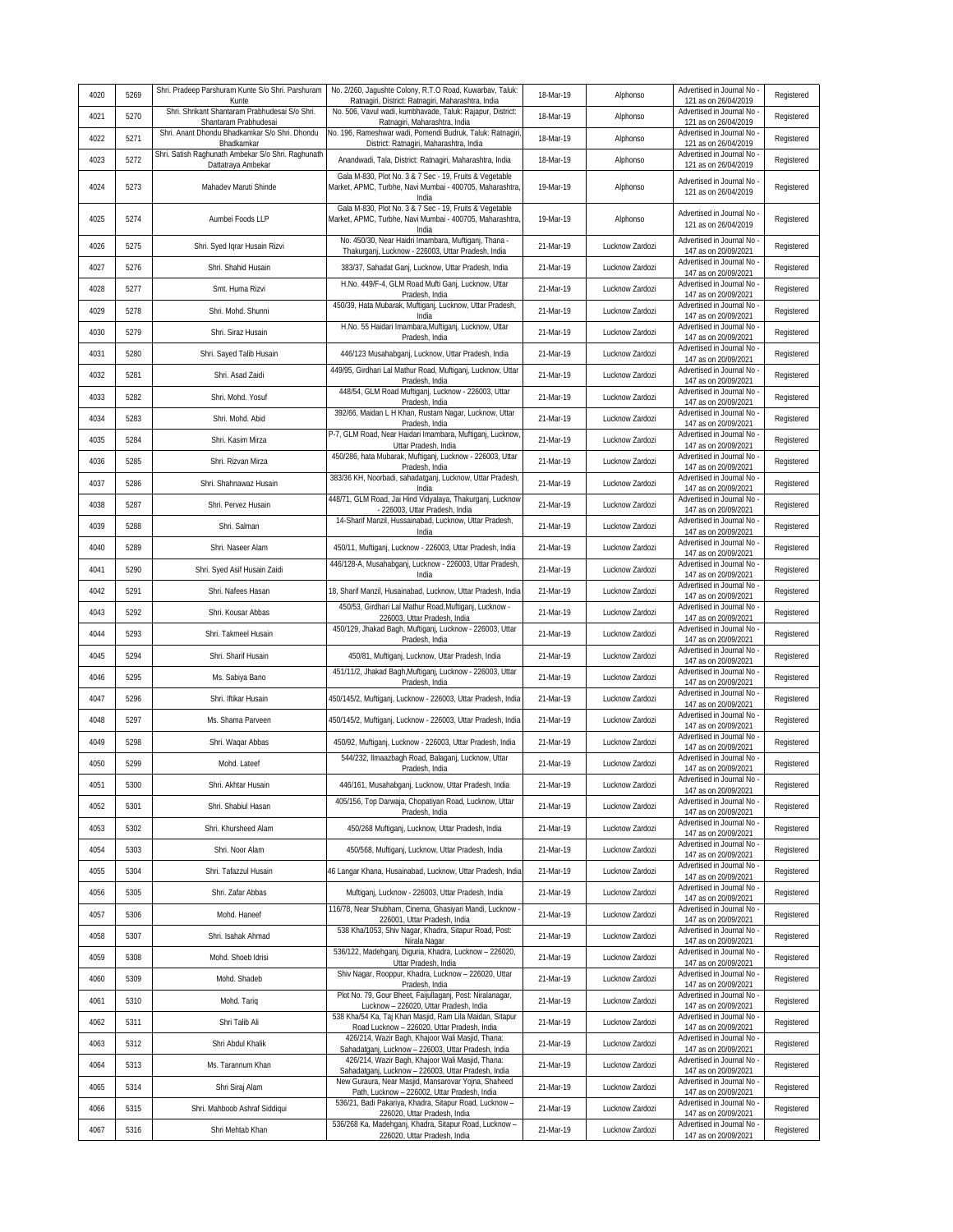| 4068 | 5317 | Abdul Hafeez                                                            | 536/195, Madehganj, Khadra, Sitapur Road, Lucknow -<br>226020, Uttar Pradesh, India                                                           | 21-Mar-19 | Lucknow Zardozi                              | Advertised in Journal No<br>147 as on 20/09/2021                         | Registered |
|------|------|-------------------------------------------------------------------------|-----------------------------------------------------------------------------------------------------------------------------------------------|-----------|----------------------------------------------|--------------------------------------------------------------------------|------------|
| 4069 | 5318 | Prince Hasan Nawab                                                      | 450/63, Muftiganj, Thana: Thakurganj, Lucknow - 226003,<br>Uttar Pradesh, India                                                               | 21-Mar-19 | Lucknow Zardozi                              | Advertised in Journal No<br>147 as on 20/09/2021                         | Registered |
| 4070 | 5319 | Mohd. Hasim                                                             | 283/137, Harchandpur Kanaura, Manaknagar, Lucknow -<br>226011, Uttar Pradesh, India                                                           | 21-Mar-19 | Lucknow Zardozi                              | Advertised in Journal No<br>147 as on 20/09/2021                         | Registered |
| 4071 | 5320 | Shri Amir Khan                                                          | 536/89, Madehganj, Khadra Anshik, Nirala Nagar, Lucknow -<br>226020, Uttar Pradesh, India                                                     | 21-Mar-19 | Lucknow Zardozi                              | Advertised in Journal No<br>147 as on 20/09/2021                         | Registered |
| 4072 | 5321 | Mohd. Irfan                                                             | 602/21, Adnanpalli, Dubaqqa, Lucknow - 226003, Uttar<br>Pradesh, India                                                                        | 21-Mar-19 | Lucknow Zardozi                              | Advertised in Journal No<br>147 as on 20/09/2021                         | Registered |
| 4073 | 5322 | Mohd. Irshad                                                            | 536/129, Madehqanj, Khadra, Sitapur Road, Lucknow -<br>226020, Uttar Pradesh, India                                                           | 21-Mar-19 | Lucknow Zardozi                              | Advertised in Journal No<br>147 as on 20/09/2021                         | Registered |
| 4074 | 5323 | Mohd. Israr                                                             | 185H/74, Gulab Nagar Post, Saadatganj Thana, Chowk,<br>Lucknow - 226003, Uttar Pradesh, India                                                 | 21-Mar-19 | Lucknow Zardozi                              | Advertised in Journal No<br>147 as on 20/09/2021                         | Registered |
| 4075 | 5324 | Mohd. Meraz                                                             | 536/130, Madehganj, Khadra, Sitapur Road, Lucknow -<br>226020, Uttar Pradesh, India                                                           | 21-Mar-19 | Lucknow Zardozi                              | Advertised in Journal No<br>147 as on 20/09/2021                         | Registered |
| 4076 | 5325 | Mohd. Nadeem                                                            | 503/63, Nirala Nagar, Lucknow - 226020, Uttar Pradesh,<br>India                                                                               | 21-Mar-19 | Lucknow Zardozi                              | Advertised in Journal No<br>147 as on 20/09/2021                         | Registered |
| 4077 | 5326 | Mohd. Nasir                                                             | 3466/240-KA, Mehndi Ganj, Lucknow - 226003, Uttar<br>Pradesh, India                                                                           | 21-Mar-19 | Lucknow Zardozi                              | Advertised in Journal No<br>147 as on 20/09/2021                         | Registered |
| 4078 | 5327 | Mohd. Shaqib                                                            | 429/756, Moazzam Nagar, Gulab Nagar, Lucknow - 226003,<br>Uttar Pradesh, India                                                                | 21-Mar-19 | Lucknow Zardozi                              | Advertised in Journal No<br>147 as on 20/09/2021                         | Registered |
| 4079 | 5328 | Mohd. Shadab                                                            | 337/36, Mansoor Nagar, Chowk, Lucknow - 226003, Uttar<br>Pradesh, India                                                                       | 21-Mar-19 | Lucknow Zardozi                              | Advertised in Journal No<br>147 as on 20/09/2021                         | Registered |
| 4080 | 5329 | Shri Sippu                                                              | 503/77, Barauliya, Nirala Nagar, Lucknow - 226020, Uttar<br>Pradesh, India                                                                    | 21-Mar-19 | Lucknow Zardozi                              | Advertised in Journal No<br>147 as on 20/09/2021                         | Registered |
| 4081 | 5330 | Shri Siraj Ali                                                          | 536/130, Madehganj, Khadra, Sitapur Road, Lucknow -<br>226020, Uttar Pradesh, India                                                           | 21-Mar-19 | Lucknow Zardozi                              | Advertised in Journal No<br>147 as on 20/09/2021                         | Registered |
| 4082 | 5331 | Mohd. Suaib                                                             | 484/13, Bhisati Tola, Daliganj, Lucknow - 226020, Uttar<br>Pradesh, India                                                                     | 21-Mar-19 | Lucknow Zardozi                              | Advertised in Journal No<br>147 as on 20/09/2021                         | Registered |
| 4083 | 5332 | Mohd. Waseem                                                            | Sultanpur Gadaiya, Saadatganj, Lucknow - 226003, Uttar<br>Pradesh, India                                                                      | 21-Mar-19 | Lucknow Zardozi                              | Advertised in Journal No                                                 | Registered |
| 4084 | 5333 | Mohd. Asad                                                              | 450/51, Husainabad Raod, Muftiganj, Thana-Thakurganj,                                                                                         | 21-Mar-19 | Lucknow Zardozi                              | 147 as on 20/09/2021<br>Advertised in Journal No<br>147 as on 20/09/2021 | Registered |
| 4085 | 5334 | Shri Noor Miyan                                                         | Lucknow - 226003, Uttar Pradesh, India<br>Muftiganj, Lucknow - 226003, Uttar Pradesh, India                                                   | 21-Mar-19 | Lucknow Zardozi                              | Advertised in Journal No                                                 | Registered |
| 4086 | 5335 | Shri Nazim Husain                                                       | 446/124, Musahebganj, Thakurganj, Chowk, Lucknow -                                                                                            | 21-Mar-19 | Lucknow Zardozi                              | 147 as on 20/09/2021<br>Advertised in Journal No                         | Registered |
| 4087 | 5336 | Monu Hasan                                                              | 226003, Uttar Pradesh, India<br>450/174 A, Muftiganj, Lucknow - 226003, Uttar Pradesh,                                                        | 21-Mar-19 | Lucknow Zardozi                              | 147 as on 20/09/2021<br>Advertised in Journal No                         | Registered |
| 4088 | 5337 | Shri Musharraf Miyan                                                    | India<br>450/49, Malqi Street, Muftiganj, Lucknow - 226003, Uttar                                                                             | 21-Mar-19 | Lucknow Zardozi                              | 147 as on 20/09/2021<br>Advertised in Journal No                         | Registered |
| 4089 | 5338 | Mohd. Babu                                                              | Pradesh, India<br>450/174 A, Muftiganj, Lucknow - 226003, Uttar Pradesh,                                                                      | 21-Mar-19 | Lucknow Zardozi                              | 147 as on 20/09/2021<br>Advertised in Journal No                         | Registered |
| 4090 | 5339 | Shri Ayaan                                                              | India<br>Langar Khana, Husainabad, Thakurganj, Lucknow - 226003,                                                                              | 21-Mar-19 | Lucknow Zardozi                              | 147 as on 20/09/2021<br>Advertised in Journal No                         | Registered |
|      |      |                                                                         | Uttar Pradesh, India<br>450/50, Meesam Manzil, Muftiganj, Malqi Street, malqi                                                                 |           |                                              | 147 as on 20/09/2021<br>Advertised in Journal No                         |            |
| 4091 | 5340 | Shri Firdous Husain                                                     | Masjid, Muftiganj, Lucknow - 226003, Uttar Pradesh, India                                                                                     | 21-Mar-19 | Lucknow Zardozi                              | 147 as on 20/09/2021                                                     | Registered |
| 4092 | 5341 | Shri Zafar Abbas                                                        | 450/21/6, Muftiganj, Thakurganj, Lucknow - 226003, Uttar<br>Pradesh, India                                                                    | 21-Mar-19 | Lucknow Zardozi                              | Advertised in Journal No<br>147 as on 20/09/2021                         | Registered |
| 4093 | 5342 | Shri Gulzar Husain                                                      | 450/50, Muftiganj, Thakurganj, Lucknow - 226003, Uttar<br>Pradesh, India                                                                      | 21-Mar-19 | Lucknow Zardozi                              | Advertised in Journal No<br>147 as on 20/09/2021                         | Registered |
| 4094 | 5343 | Shri Jabbar Husain                                                      | 269, Muftiganj, Thakurganj, Lucknow - 226003, Uttar<br>Pradesh, India                                                                         | 21-Mar-19 | Lucknow Zardozi                              | Advertised in Journal No<br>147 as on 20/09/2021                         | Registered |
| 4095 | 5344 | Shri Husain Nawab                                                       | 155, Malqi Street, Muftiganj, Chowk, Lucknow - 226003, Uttar<br>Pradesh, India                                                                | 21-Mar-19 | Lucknow Zardozi                              | Advertised in Journal No<br>147 as on 20/09/2021                         | Registered |
| 4096 | 5345 | Shri Yusuf                                                              | 414, Guljar Nagar, Aishbagh, Rajendranagar, Lucknow -<br>226004, Uttar Pradesh, India                                                         | 21-Mar-19 | Lucknow Zardozi                              | Advertised in Journal No<br>147 as on 20/09/2021                         | Registered |
| 4097 | 5346 | Mohd. Imran                                                             | 283/10, Harchandpur, Gadhi Kanaura, Lucknow - 226011,<br>Uttar Pradesh, India                                                                 | 21-Mar-19 | Lucknow Zardozi                              | Advertised in Journal No<br>147 as on 20/09/2021                         | Registered |
| 4098 | 5347 | Mohd. Shami                                                             | 536/86 Madehganj, Khadra, Sitapur Road, Lucknow -<br>226020, Uttar Pradesh, India                                                             | 21-Mar-19 | Lucknow Zardozi                              | Advertised in Journal No<br>147 as on 20/09/2021                         | Registered |
| 4099 | 5348 | Mohd. Farman                                                            | 283/264, Harchandpur, Garhi Kanaura, Manaknagar,<br>Lucknow - 226011. Uttar Pradesh, India                                                    | 21-Mar-19 | Lucknow Zardozi                              | Advertised in Journal No<br>147 as on 20/09/2021                         | Registered |
| 4100 | 5349 | Ashraf Husain                                                           | 450/56, Imambara, Meeran Sahab, Muftiganj, Thakurganj,<br>Lucknow - 226003, Uttar Pradesh, India                                              | 21-Mar-19 | Lucknow Zardozi                              | Advertised in Journal No<br>147 as on 20/09/2021                         | Registered |
| 4101 | 5350 | Asif Ali                                                                | Jhakhar Bagh, Daulatganj, Thakurganj, Lucknow - 226003,<br>Uttar Pradesh, India                                                               | 21-Mar-19 | Lucknow Zardozi                              | Advertised in Journal No<br>147 as on 20/09/2021                         | Registered |
| 4102 | 5351 | Smt. Seemantini Bheemsen Rao                                            | 2C - 732, 2ns Cross, HRBR Layout I Block, Banaswadi,<br>Bengaluru - 560 043, Karnataka, India                                                 | 21-Mar-19 | Ganjifa Cards of Mysore                      | Advertised in Journal No<br>123 as on 10/05/2019                         | Registered |
| 4103 | 5352 | Mrs. Swarna Raja Kochi W/o Raja R Kochi                                 | August Park c606, 1st b cross Kagadasapura main road, CV<br>raman nagar, Bangalore 560 093, Karnataka, India                                  | 21-Mar-19 | Ganjifa Cards of Mysore                      | Advertised in Journal No<br>123 as on 10/05/2019                         | Registered |
| 4104 | 5353 | Smt. Drakshayani C Lokapur                                              | Sector No. 10, Plot No. 11-B, Navanagar, Bagalkot - 587 103,<br>Karnataka, India                                                              | 21-Mar-19 | Kasuti Embroidery                            | Advertised in Journal No<br>121 as on 26/04/2019                         | Registered |
| 4105 | 5354 | M/s. Sri Vijaya Lakshmi Fine & Arts Represented by<br>Mr. Raghavendra K | No: 1423, 11th Cross, Sahukar Channaiah Road, Janatha<br>Nagar, Mysore - 570009, Karnataka, India                                             | 21-Mar-19 | Mysore Rosewood Inlay                        | Advertised in Journal No<br>121 as on 26/04/2019                         | Registered |
| 4106 | 5355 | M/s Sri Vijaya Lakshmi Fine & Arts Represented by<br>Mrs. Usha C        | No: 1423, 11th Cross, Sahukar Channaiah Road, Janatha<br>Nagar, Mysore - 570009, Karnataka, India                                             | 21-Mar-19 | Mysore Rosewood Inlay                        | Advertised in Journal No<br>121 as on 26/04/2019                         | Registered |
| 4107 | 5356 | Smt. J. Uma                                                             | No. 14, Surabhi, 5th Main Road, Baroda Bank Colony,<br>Puttenahalli, JP Nagar 7th Phase, Bangalore - 560078,                                  | 21-Mar-19 | Mysore Traditional                           | Advertised in Journal No                                                 | Registered |
| 4108 | 5357 | Smt. Archana Venkatesh                                                  | Karnataka, India<br>No # 307, 11th Cross, MSR Nagar, Mathikere, Bangalore -                                                                   | 21-Mar-19 | Paintings<br>Mysore Traditional              | 121 as on 26/04/2019<br>Advertised in Journal No                         | Registered |
| 4109 | 5358 | Smt. L Hemamalini                                                       | 560054, Karnataka, India<br>Flat No. C001, GK Lakeview Apartments, Ananthapura Main<br>Road Yelahanka New Town Bangalore - 560064, Karnataka, | 21-Mar-19 | Paintings<br>Mysore Traditional<br>Paintings | 121 as on 26/04/2019<br>Advertised in Journal No<br>121 as on 26/04/2019 | Registered |
| 4110 | 5359 | Smt. Pramila Das                                                        | India<br>No: 24, 3rd Floor, L.C. Manor, 4th Cross, Sindhi Colony, Cox<br>Town, off. Assaye Road Bengaluru - 560005, Karnataka,                | 21-Mar-19 | Mysore Traditional<br>Paintings              | Advertised in Journal No<br>121 as on 26/04/2019                         | Registered |
| 4111 | 5360 | Shri. D S Mohan Das                                                     | India<br>Davalappana Beedhi, Molakalmuru Town & Taluk,                                                                                        | 21-Mar-19 | Molakalmuru Sarees                           | Advertised in Journal No                                                 | Registered |
| 4112 | 5361 | M/s. Ram Nath Sharotri Tea Estate Represented by                        | Chitraduerga - 577535, Karnataka, India<br>Sullah, Tehsil Palampur                                                                            | 25-Mar-19 | Kangra Tea                                   | 121 as on 26/04/2019<br>Advertised in Journal No                         | Registered |
| 4113 | 5362 | Sh. Trilok Nath Sharotri<br>Shri. Narahari Ramachandra Vaidya S/o Mr.   | Vaidya Lavagan, Post: Kolisare, Taluk: Ratnagiri, District:                                                                                   | 25-Mar-19 | Alphonso                                     | 121 as on 26/04/2019<br>Advertised in Journal No                         | Registered |
|      |      | Ramchandra Vaidya                                                       | Ratnagiri, Maharashtra, India                                                                                                                 |           |                                              | 121 as on 26/04/2019                                                     |            |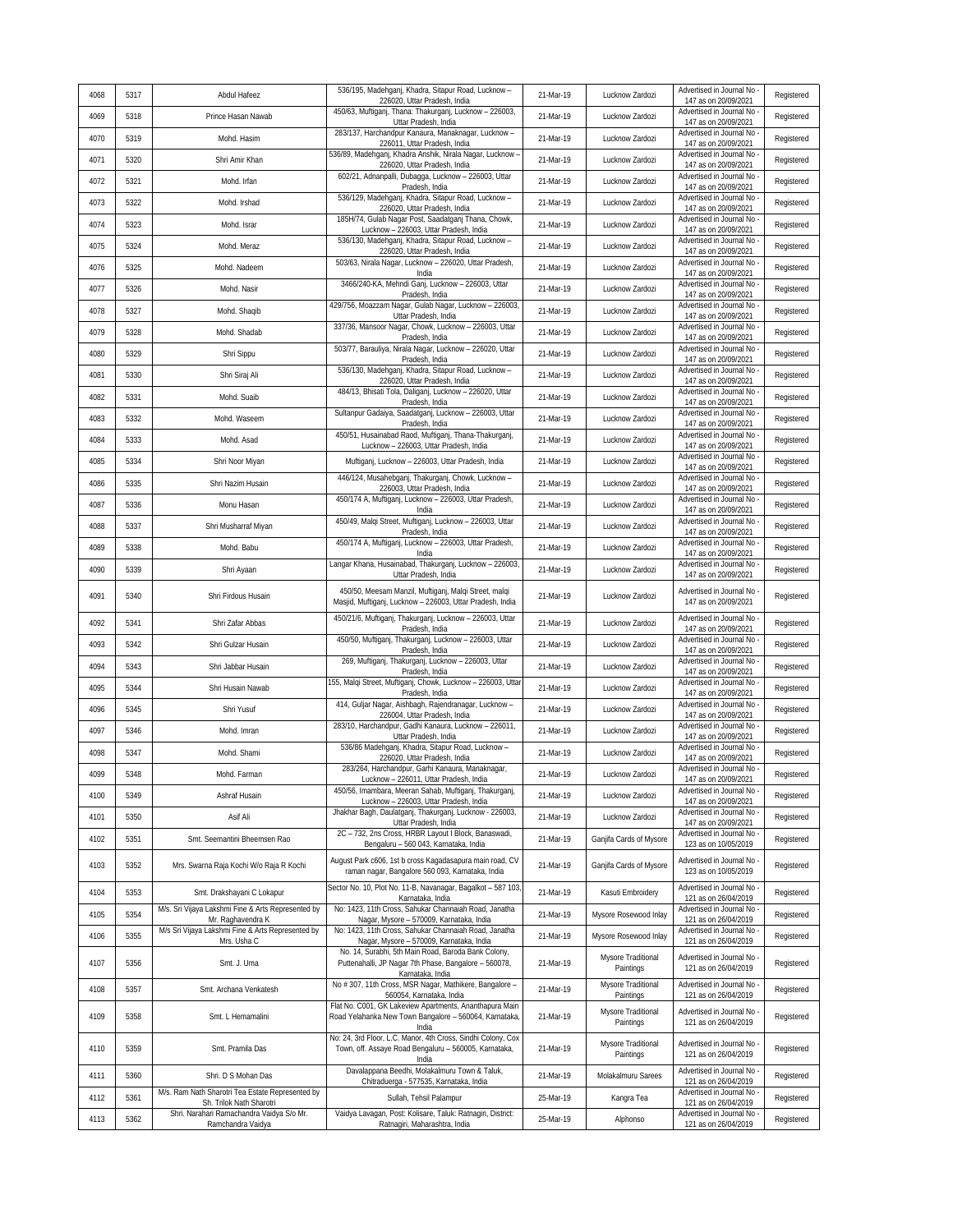| 4114 | 5363 | Shri. Mandar Liladhar Joshi S/o Mr. Liladhar Joshi                                      | No: 3029, Oppo. Tilak Birth Place, Tilak Ali, Taluk: Ratnagiri,<br>District: Ratnagiri, Maharashtra, India                                             | 25-Mar-19 | Alphonso          | Advertised in Journal No<br>121 as on 26/04/2019   | Registered |
|------|------|-----------------------------------------------------------------------------------------|--------------------------------------------------------------------------------------------------------------------------------------------------------|-----------|-------------------|----------------------------------------------------|------------|
| 4115 | 5364 | Shri. Pratap Vasant Gavaskar S/o Mr. Vasant<br>Gavaskar                                 | Near Patkar Highschool, B. Khardekar Road, Vengurla,<br>District: Sindhudurg - 416516, Maharashtra, India                                              | 25-Mar-19 | Alphonso          | Advertised in Journal No<br>121 as on 26/04/2019   | Registered |
| 4116 | 5365 | Shri. Samirkhan Abdullakhan Fadnaik S/o Mr.<br>Abdullakhan Fadnaik                      | No. 4- A, Killekar Wadi, Purnagad, Taluk: Ratnagiri, District:<br>Ratnagiri - 415616, Maharashtra, India                                               | 25-Mar-19 | Alphonso          | Advertised in Journal No<br>121 as on 26/04/2019   | Registered |
| 4117 | 5366 | Shri. Naresh Anant Raut S/o Mr. Anant Raut                                              | Post: Dabhol, Taluk: Dapoli, District: Ratnagiri - 415706,<br>Maharashtra, India                                                                       | 25-Mar-19 | Alphonso          | Advertised in Journal No<br>121 as on 26/04/2019   | Registered |
| 4118 | 5367 | Shri. Mehaboobkhan Abdullakhan Fadnaik S/o Mr.<br>Abdullakhan Fadnaik                   | Bungalow No. 1, 751/11, Opp. Jyoti Eye Care, Shivaji Nagar,<br>Taluk: Ratnagiri, District: Ratnagiri, Maharashtra, India                               | 25-Mar-19 | Alphonso          | Advertised in Journal No<br>121 as on 26/04/2019   | Registered |
| 4119 | 5368 | Shri. Gangaram Gopal Ghadshi S/o Mr. Gopal<br>Ghadshi                                   | Post: Bhavewadi, Phansavale, Taluk: Ratnagiri, District:<br>Ratnagiri - 415612, Maharashtra, India                                                     | 25-Mar-19 | Alphonso          | Advertised in Journal No<br>121 as on 26/04/2019   | Registered |
| 4120 | 5369 | Shri. Mahesh Dilip Niwande S/o Mr. Dilip Niwande                                        | No. 217, Someshwarpat, Nivendi, Taluk: Ratnagiri, District<br>Ratnagiri - 415615, Maharashtra, India                                                   | 25-Mar-19 | Alphonso          | Advertised in Journal No<br>121 as on 26/04/2019   | Registered |
| 4121 | 5370 | Shri, Suhas Murlidhar Kashalkar S/o Mr. Murlidhar<br>Kashalkar                          | No. 582, Wadi Vathar, Kasheli, Taluk: Rajapur, District:<br>Ratnagiri - 416707, Maharashtra, India                                                     | 25-Mar-19 | Alphonso          | Advertised in Journal No<br>121 as on 26/04/2019   | Registered |
| 4122 | 5371 | M/s Sagar Alphonso Represented by Mr. Nitish Vikas<br>Raut                              | Jadhav Wadi, Dabhol, Taluk: Dapoli, District: Ratnagiri -<br>415706, Maharashtra, India                                                                | 25-Mar-19 | Alphonso          | Advertised in Journal No<br>121 as on 26/04/2019   | Registered |
| 4123 | 5372 | Shri. Anant Vasudeo Kamble S/o Mr. Vasudeo Kamble                                       | Post: Mundhar Khurd, Olwangavalwadi, Taluk: Guhagar,<br>District: Ratnagiri, Maharashtra, India                                                        | 25-Mar-19 | Alphonso          | Advertised in Journal No<br>121 as on 26/04/2019   | Registered |
| 4124 | 5373 | Shri. Satish Vasant Sobalkar S/o Mr. Vasant Sobalkar                                    | No. 189, Jambhul Wadi, Bhagavatinagar, Nivendi, Taluk:<br>Ratnagiri, District: Ratnagiri, Maharashtra, India                                           | 25-Mar-19 | Alphonso          | Advertised in Journal No<br>121 as on 26/04/2019   | Registered |
|      | 5374 | Shri. Ramakant Narayan Kelkar S/o Mr. Narayan                                           | 'Roopvedh', Opposite Gajanan Maharaj Mandir, Nachane                                                                                                   |           |                   | Advertised in Journal No                           |            |
| 4125 |      | Kelkar                                                                                  | Road, Taluk: Ratnagiri, District: Ratnagiri, Maharashtra, India                                                                                        | 25-Mar-19 | Alphonso          | 121 as on 26/04/2019                               | Registered |
| 4126 | 5375 | Shri. Dhananjay Shrikrushna Ketkar S/o Mr.<br>Shrikrushna Ketkar                        | Bhile, Bramhanwadi, Taluk: Chiplun, District: Ratnagiri,<br>Maharashtra, India                                                                         | 25-Mar-19 | Alphonso          | Advertised in Journal No<br>121 as on 26/04/2019   | Registered |
| 4127 | 5376 | Shri. Vidyadhar Shashikant Pusalkar S/o Mr.<br>Shashikant Pusalkar                      | Post: Malgund, Taluk: Ratnagiri, District: Ratnagiri,<br>Maharashtra, India                                                                            | 25-Mar-19 | Alphonso          | Advertised in Journal No<br>121 as on 26/04/2019   | Registered |
| 4128 | 5377 | Shri. Shakeel Gulam Husain Badar S/o Mr. Gulam<br>Husain Badar                          | Post: Badar Galli, Dabhol, Taluk: Dapoli, District: Ratnagiri -<br>415706, Maharashtra, India                                                          | 25-Mar-19 | Alphonso          | Advertised in Journal No<br>121 as on 26/04/2019   | Registered |
| 4129 | 5378 | Shri. Jitendra Sudam Kulkarni S/o Mr. Sudam Kulkari                                     | No. 179, Baugh Wadi, Phungus, Taluk: Sangameshwar,<br>District: Ratnagiri - 415 611, Maharashtra, India                                                | 25-Mar-19 | Alphonso          | Advertised in Journal No<br>121 as on 26/04/2019   | Registered |
| 4130 | 5379 | Shri. Anant Mahadev Kelkar S/o Mr. Mahadev Kelkar                                       | No. 593, Near Marathi Shala No. 1, Tisang Wadi, Karjuve,<br>Taluk: Sangameshwar, District: Ratnagiri - 415608,<br>Maharashtra, India                   | 25-Mar-19 | Alphonso          | Advertised in Journal No<br>121 as on 26/04/2019   | Registered |
| 4131 | 5380 | Shri. Amit Arun Mulye S/o Mr. Arun Mulye                                                | No. 699 - B, Anandi Niwas, Nachane Road, Ghag Math<br>Comp., Taluk: Ratnagiri, District: Ratnagiri - 415612,<br>Maharashtra, India                     | 25-Mar-19 | Alphonso          | Advertised in Journal No<br>121 as on 26/04/2019   | Registered |
| 4132 | 5382 | M/s. K. C. Das Private Limited Represented by Shri.<br>Dhiman Das                       | 3, Ramkrishna Lane, Kolkata, West Bengal - 700003, India                                                                                               | 26-Mar-19 | Banglar Rasogolla | Advertised in Journal No<br>125 as on 25/10/2019   | Registered |
| 4133 | 5383 | Shri. Sameer Vitthal Gadre S/o Shri. Vitthal Gadre                                      | No. 454, Murlidhar Ali, Behind M.S.E.B. Office Kondagaon,<br>Post: Sakharpa, Taluk: Sangameshwar, District: Ratnagiri -<br>415 801, Maharashtra, India | 01-Apr-19 | Alphonso          | Advertised in Journal No<br>123 as on 10/05/2019   | Registered |
| 4134 | 5384 | Shri. Matin Alimiya Parkar S/o Shri. Alimiya Parkar                                     | No. P - 555, Thiba Palace Road, Near T. V. Tower, Taluk:<br>Ratnagiri, District: Ratnagiri - 415 612, Maharashtra, India                               | 01-Apr-19 | Alphonso          | Advertised in Journal No<br>123 as on 10/05/2019   | Registered |
| 4135 | 5385 | Shri. Imran Adam Dalvi S/o Shri. Adam Dalvi                                             | Post: Pangari (Tarfe Haveli), Taluk: Guhagar, District:<br>Ratnagiri, Maharashtra, India                                                               | 01-Apr-19 | Alphonso          | Advertised in Journal No<br>123 as on 10/05/2019   | Registered |
| 4136 | 5386 | Shri. Vidyadhar Vasant Gothankar S/o Shri. Vasant<br>Gothankar                          | Post: Kasheli (Savarewadi), Taluk: Rajapur, District: Ratnagiri<br>416 707, Maharashtra, India                                                         | 01-Apr-19 | Alphonso          | Advertised in Journal No<br>123 as on 10/05/2019   | Registered |
| 4137 | 5387 | Shri. Vishwanath Rajaram Bhatkar S/o Shri. Rajaram<br>Bhatkar                           | No. 637 A, Bhati wadi, Pawas, Taluk: Ratnagiri, District:<br>Ratnagiri - 415 616, Maharashtra, India                                                   | 01-Apr-19 | Alphonso          | Advertised in Journal No<br>123 as on 10/05/2019   | Registered |
| 4138 | 5388 | Shri. Milind Dinkar Vaidya S/o Shri. Dinkar Vaidya                                      | No. 126, Bramhan Wadi, Near Veer Bharadin Mandir, Reel<br>Kespuri, Taluk: Ratnagiri, District: Ratnagiri - 415 620,<br>Maharashtra, India              | 01-Apr-19 | Alphonso          | Advertised in Journal No<br>123 as on 10/05/2019   | Registered |
| 4139 | 5389 | M/s. Swad Fruit Canning Industries Represented by<br>Shri. Salil Dattatray Damle        | No. 266, Khambacha Mala, Kolambe, Taluk: Ratnagiri,<br>District: Ratnagiri, Maharashtra, India                                                         | 01-Apr-19 | Alphonso          | Advertised in Journal No<br>123 as on 10/05/2019   | Registered |
| 4140 | 5390 | M/s. Swad Canning Industries Products Represented<br>by Smt. Sonali Salil Damle         | No. 266, Khambacha Mala, Kolambe, Taluk: Ratnagiri,<br>District: Ratnagiri - 416 712, Maharashtra, India                                               | 01-Apr-19 | Alphonso          | Advertised in Journal No<br>123 as on 10/05/2019   | Registered |
| 4141 | 5391 | M/s. DSM Mango Retailer Represented by Shri.<br>Deepak Sadanand Mayekar                 | No. 125, Mayekar wadi, Near Marathi School, Someshwar,<br>Taluk: Ratnagiri, District: Ratnagiri - 415 612, Maharashtra,<br>India                       | 01-Apr-19 | Alphonso          | Advertised in Journal No<br>123 as on 10/05/2019   | Registered |
| 4142 | 5392 | M/s. Mango Paradise And Exports Represented by<br>Shri. Amit Arun Mulye                 | No. 699 B, Anandi Niwas, Near Ghag Math, Nachane Road,<br>Taluk: Ratnagiri, District: Ratnagiri, Maharashtra, India                                    | 01-Apr-19 | Alphonso          | Advertised in Journal No<br>123 as on 10/05/2019   | Registered |
| 4143 | 5393 | M/s. Exotic Fruits Private Limited Represented by Shri.<br>Purushottam Pandurang Baheti | Flat No. 203, Building No. A-10, Siddhinayak Nagar, Shivaji<br>Nagar, Taluk: Ratnagiri, District: Ratnagiri - 413 512,<br>Maharashtra, India           | 01-Apr-19 | Alphonso          | Advertised in Journal No<br>123 as on 10/05/2019   | Registered |
| 4144 | 5394 | Smt. Jayashri Jaywant Koyande W/o Jaywant Ganpat<br>Koyande                             | Kalawi Post: Tembawali, Taluk: Devgad, Maharashtra, India                                                                                              | 01-Apr-19 | Alphonso          | Advertised in Journal No<br>123 as on 10/05/2019   | Registered |
| 4145 | 5395 | Shri. Pravin Rajaram Ghate S/o Mr. Rajaram<br>Parshuram Ghate                           | No. Brahmanwadi, Mutat, Taluk: Devgad, District: Sindhudurg<br>- 416 803, Maharashtra, India                                                           | 01-Apr-19 | Alphonso          | Advertised in Journal No<br>123 as on 10/05/2019   | Registered |
| 4146 | 5396 | Shri. Sanjay Madhukar Velankar S/o Mr Madhukar<br>Vishwanath                            | No. Nadan Velankar Wadi, Taluk: Devgad, District:<br>Sindhudurg - 416 805, Maharashtra, India                                                          | 01-Apr-19 | Alphonso          | Advertised in Journal No<br>123 as on 10/05/2019   | Registered |
| 4147 | 5397 | Shri. Jayavant Bhikaji Lad S/o Mr Bhikaji Rajaram Lad                                   | No. Tembavali Gaothan, Taluk: Devgad, District: Sindhudurg -<br>416 803, Maharashtra, India                                                            | 01-Apr-19 | Alphonso          | Advertised in Journal No<br>123 as on 10/05/2019   | Registered |
| 4148 | 5398 | Shri. Uday Dattatreya Joshi S/o Mr. Dattatreya Joshi                                    | No. Nadan Joshi Wadi, Taramumbari, Taluk: Devgad, District:<br>Sindhudurg - 416 613, Maharashtra, India                                                | 01-Apr-19 | Alphonso          | Advertised in Journal No<br>123 as on 10/05/2019   | Registered |
| 4149 | 5399 | Shri. Sanjay Dattatray Joshi S/o Mr. Dattatray Joshi                                    | No. Nadam Joshi Wadi, District: Sindhudurg - 416 805,<br>Maharashtra, India                                                                            | 01-Apr-19 | Alphonso          | Advertised in Journal No<br>123 as on 10/05/2019   | Registered |
| 4150 | 5400 | Shri. Hari Dinakar Parulekar S/o Mr. Dinakar Hari<br>Parulekar                          | No. Munage - Karivanewadi, Taluk: Devgad, District:<br>Sindhudurg - 416 630, Maharashtra, India                                                        | 01-Apr-19 | Alphonso          | Advertised in Journal No<br>123 as on 10/05/2019   | Registered |
| 4151 | 5401 | Shri. Yogesh Dinkar Ghadi S/o Mr. Dinkar Ganapat<br>Ghadi                               | No. Nadan Ghadi Wadi, District: Sindhudurg - 416 805,<br>Maharashtra, India                                                                            | 01-Apr-19 | Alphonso          | Advertised in Journal No<br>123 as on 10/05/2019   | Registered |
| 4152 | 5402 | Shri. Chandrashekhar Raghunath Bondale S/o Mr.<br>Raghunath Bhondale                    | No. Kunkeshawar, Taluk: Devgad, District: Sindhudurg - 416<br>612, Maharashtra, India                                                                  | 01-Apr-19 | Alphonso          | Advertised in Journal No<br>123 as on 10/05/2019   | Registered |
| 4153 | 5403 | Shri. Mahesh Krishnaji Gokhale S/o Mr. Krishnaji<br>Gokhale                             | No. 484, Manashri, Saundale(Baulwadi), District: Sindhudurg<br>416 804, Maharashtra, India                                                             | 01-Apr-19 | Alphonso          | Advertised in Journal No<br>123 as on 10/05/2019   | Registered |
| 4154 | 5404 | Shri. Ajit Pandurang Gogate S/o Mr. Pandurang                                           | No. Jamsande, District: Sindhudurg - 416 612, Maharashtra,                                                                                             | 01-Apr-19 | Alphonso          | Advertised in Journal No                           | Registered |
| 4155 | 5405 | Moreshwar Gogate<br>Shri. Santosh Nathuram Padelkar S/o Mr. Nathuram                    | India<br>Post: Kotkamate, Taluk: Devgad, Taluk: Devgad, District:                                                                                      | 01-Apr-19 | Alphonso          | 123 as on 10/05/2019<br>Advertised in Journal No   | Registered |
| 4156 | 5406 | Bapu Padelkar<br>Smt. Rashmi Ramakant Joshi W/o Shri. Ramakant                          | Sindhudurg - 416 611, Maharashtra, India<br>Pavanchakki, Devgad, Taramumbari, Sindhudurg - 416 613,                                                    | 03-Apr-19 | Alphonso          | 123 as on 10/05/2019<br>Advertised in Journal No - | Registered |
|      |      | Damaji Joshi                                                                            | Maharashtra, India                                                                                                                                     |           |                   | 123 as on 10/05/2019                               |            |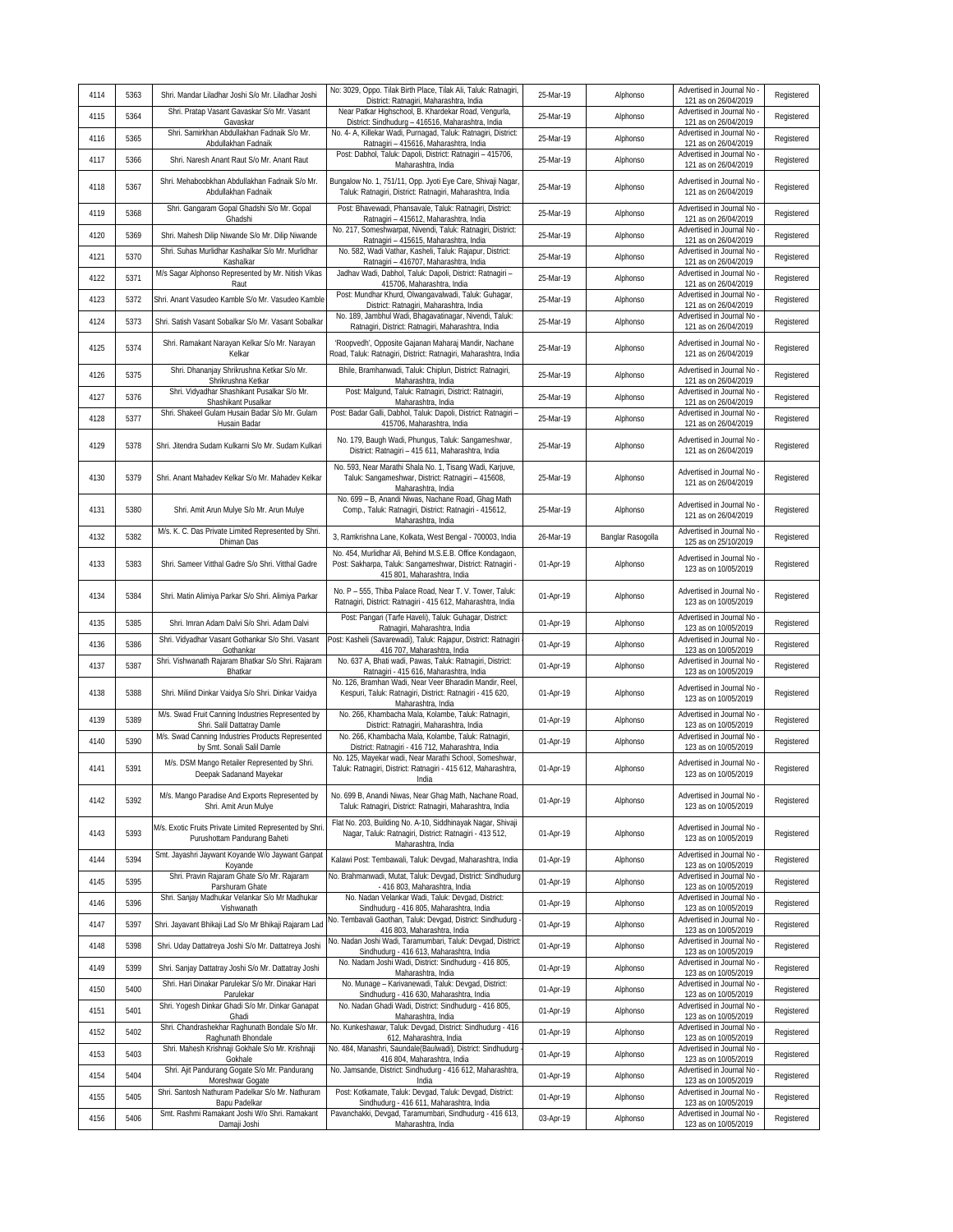| 4157 | 5407 | Shri. Ramdas Anant Anbhavane S/o Shri. Anant<br>Vithoba Anbhavane                        | Jamsande Devgad, Sindhudurg - 416 612, Maharashtra, India                                                                                              | 03-Apr-19 | Alphonso              | Advertised in Journal No<br>123 as on 10/05/2019   | Registered |
|------|------|------------------------------------------------------------------------------------------|--------------------------------------------------------------------------------------------------------------------------------------------------------|-----------|-----------------------|----------------------------------------------------|------------|
| 4158 | 5408 | Shri. Vidyadhar Vitthal Joshi S/o Shri. Vitthal Joshi                                    | Behind Court, Taluk: Devgad, Sindhudurg - 416 613,<br>Maharashtra, India                                                                               | 03-Apr-19 | Alphonso              | Advertised in Journal No<br>123 as on 10/05/2019   | Registered |
| 4159 | 5409 | Shri. Anil Gopal Pujare S/o Shri. Gopal Ramchandra<br>Pujare                             | 621 B-1, Pural - Hurshi, Taluk: Devgad, Sindhudurg - 416<br>805, Maharashtra, India                                                                    | 03-Apr-19 | Alphonso              | Advertised in Journal No<br>123 as on 10/05/2019   | Registered |
| 4160 | 5410 | Shri. Pradip Shridhar Kadam S/o Shri. Shridhar Kadam                                     | 14/A/4/ AT/PO: Elayesada, Taluk: Devgad, Sindhudurg - 416<br>612, Maharashtra, India                                                                   | 03-Apr-19 | Alphonso              | Advertised in Journal No<br>123 as on 10/05/2019   | Registered |
| 4161 | 5411 | Shri. Madhukar Bhanaji Kadam S/o Mr. Bhanaji<br>Kadam                                    | Post: Elayesada, Taluk: Devgad, Sindhudurg - 416 612,<br>Maharashtra, India                                                                            | 03-Apr-19 | Alphonso              | Advertised in Journal No<br>123 as on 10/05/2019   | Registered |
| 4162 | 5412 | Shri. Nitin Padmakar Banavalikar S/o Mr. Padmakar<br>Banavalikar                         | No. 7A, L.I.C. Colony, Kalamba Road, Kolhapur - 416 007,<br>Maharashtra, India                                                                         | 03-Apr-19 | Alphonso              | Advertised in Journal No<br>123 as on 10/05/2019   | Registered |
| 4163 | 5413 | Shri. Pralhad Shivram Malvankar S/o Mr. Shivram<br>Malvankar                             | Jamsande - Welwadi, Sindhudurg - 416 612, Maharashtra,<br>India                                                                                        | 03-Apr-19 | Alphonso              | Advertised in Journal No<br>123 as on 10/05/2019   | Registered |
| 4164 | 5414 | Shri. Sanjiv Bhausaheb Desai S/o Mr. Bhausaheb<br>Desai                                  | House No. 448, Mumbai-Goa Highway, near Janavali Pool, at<br>Post: Kalmath, Taluk: Kankavli, Sindhudurq - 416 602,<br>Maharashtra, India               | 03-Apr-19 | Alphonso              | Advertised in Journal No.<br>123 as on 10/05/2019  | Registered |
| 4165 | 5415 | M/s. Merry Fruit Products Represented by Mr. Jose<br>Sebastian                           | VII/379, Kavana, Post: Vazhakulam                                                                                                                      | 05-Apr-19 | Vazhakkulam Pineapple | Advertised in Journal No<br>125 as on 25/10/2019   | Registered |
| 4166 | 5416 | M/s. Uniphos International Limited Represented by<br>Shri. Prabandh Ravindra Raul        | Room No. 004/23 F Garjana Building, Ground Floor,<br>Thakurdwar Road, Zaobawadi, Gora Ram, Mandir, Kalbadevi,<br>Mumbai - 400 002, Maharashtra, India  | 08-Apr-19 | Alphonso              | Advertised in Journal No<br>123 as on 10/05/2019   | Registered |
| 4167 | 5417 | M/s. Sona Canning Represented by Shri. Sachin Arun<br>Lanjekar                           | No. 639 A, Nachane Road, Near MSEB Office, Lanjekar<br>Compound, Shivaji Nagar, Taluk: Ratnagiri, District, Ratnagiri<br>- 415 639, Maharashtra, India | 08-Apr-19 | Alphonso              | Advertised in Journal No<br>123 as on 10/05/2019   | Registered |
| 4168 | 5418 | M/s. Naravane Products Represented by Shri.<br>Mahadev Anant Naravane                    | 9 (1), Pawas Road, Nakhare Naravane wadi, Nakhare, Taluk:<br>Ratnagiri, District: Ratnagiri - 415 616, Maharashtra, India                              | 08-Apr-19 | Alphonso              | Advertised in Journal No<br>123 as on 10/05/2019   | Registered |
| 4169 | 5419 | M/s. Aditi Foods (India) Private Limited Represented<br>by Shri. Dinkarrao Bhagwan Patil | Nerle, Taluk: Walwa, District: Sangli - 415 406, Maharashtra<br>India                                                                                  | 08-Apr-19 | Alphonso              | Advertised in Journal No<br>123 as on 10/05/2019   | Registered |
| 4170 | 5420 | Shri. Sadique Abbas Vasta S/o Shri. Abbas Vasta                                          | No. 96 B, Golap Mohalla, Taluk: Ratnagiri, District: Ratnagiri -<br>415 616, Maharashtra, India                                                        | 08-Apr-19 | Alphonso              | Advertised in Journal No<br>123 as on 10/05/2019   | Registered |
| 4171 | 5421 | Shri. Nitin Uttamrao Patil S/o Shri. Uttamrao Patil                                      | Post: Bahe, Taluk: Walva, District: Sangli, Maharashtra, India                                                                                         | 08-Apr-19 | Alphonso              | Advertised in Journal No<br>123 as on 10/05/2019   | Registered |
| 4172 | 5422 | Shri. Kundan Prabhakar Surve S/o Shri Prabhakar<br>Surve                                 | Bhandarwadi, Tonade, Taluk: Ratnagir, District: Ratnagiri -<br>415 612, Maharashtra, India                                                             | 08-Apr-19 | Alphonso              | Advertised in Journal No<br>123 as on 10/05/2019   | Registered |
| 4173 | 5423 | Shri. Parshuram Kashinath Oak S/o Shri. Kashinath<br>Oak                                 | Bapat Ali, Palshet, Taluk: Guhagar, District: Ratnagiri - 415<br>703, Maharashtra, India                                                               | 08-Apr-19 | Alphonso              | Advertised in Journal No<br>123 as on 10/05/2019   | Registered |
| 4174 | 5424 | Shri. Nivas Parshuram Oak S/o Shri. Parshuram Oak                                        | Maruti Mandir, Bapat Ali, Palshet, Taluk: Guhagar, District:<br>Ratnagiri, Maharashtra, India                                                          | 08-Apr-19 | Alphonso              | Advertised in Journal No<br>123 as on 10/05/2019   | Registered |
| 4175 | 5425 | Shri. Sachin Arun Lanjekar S/o Arun Lanjekar                                             | No. 639 A, Nachane Road, Near MSEB Office, Lanjekar<br>Compound, Shivaji Nagar, Taluk: Ratnagiri, District: Ratnagiri<br>- 415 639, Maharashtra, India | 08-Apr-19 | Alphonso              | Advertised in Journal No<br>123 as on 10/05/2019   | Registered |
| 4176 | 5426 | Shri. Mahadev Anant Naravane S/o Mr. Anant<br>Naravane                                   | No. 9(1), Pawas Road, Nakhare, Naravane Wadi, Nakhare,<br>Taluk: Ratnagiri - 415 616, Maharashtra, India                                               | 08-Apr-19 | Alphonso              | Advertised in Journal No<br>123 as on 10/05/2019   | Registered |
| 4177 | 5427 | Shri. Prakash Ramchandra Pawar S/o Mr.<br>Ramchandra Pawar                               | No. 494, Bouddhawadi, Kalzondi, Khalgaon, Taluk: Ratnagiri<br>415 620, Maharashtra, India                                                              | 08-Apr-19 | Alphonso              | Advertised in Journal No<br>123 as on 10/05/2019   | Registered |
| 4178 | 5428 | Shri. Anant Raghunath Desai S/o Mr. Raghunath<br>Desai                                   | 983/1 A, Shukrawar Peth, Anand Mangal Karyalay, Pune -<br>411 002, Maharashtra, India                                                                  | 08-Apr-19 | Alphonso              | Advertised in Journal No<br>123 as on 10/05/2019   | Registered |
| 4179 | 5429 | Shri. Raghunath Laxman Dhalwalkar S/o Mr. Laxman<br>Dhalwalkar                           | 52, Bramhanwadi, Rameshwar MANDIR, Gavakhadi,<br>Gaonkhadi, Taluk: Ratnagiri - 415 626, Maharashtra, India                                             | 08-Apr-19 | Alphonso              | Advertised in Journal No<br>123 as on 10/05/2019   | Registered |
| 4180 | 5430 | Shri. Sunil Hari Tole S/o Mr. Hari Tole                                                  | G - 102, J.K. Hill Park, Ganesh Nagar, Dhayari, Pune - 411<br>041, Maharashtra, India                                                                  | 08-Apr-19 | Alphonso              | Advertised in Journal No<br>123 as on 10/05/2019   | Registered |
| 4181 | 5431 | Shri. Dilip Nilkanth Gokhale S/o Nilkanth Gokhale                                        | No. 599, Khalachi Gurav Wadi, Velaneshwar, Taluk: Guhagar<br>District: Ratnagiri - 415 729, Maharashtra, India                                         | 08-Apr-19 | Alphonso              | Advertised in Journal No<br>123 as on 10/05/2019   | Registered |
| 4182 | 5432 | Shri. Madhusudan Gopinath Satavalekar S/o Mr.<br>Gopinath Satavalekar                    | No. 88/1B, Ghumewadi, Kotapur, Taluk: Rajapur, District:<br>Ratnagiri, Maharashtra, India                                                              | 08-Apr-19 | Alphonso              | Advertised in Journal No<br>123 as on 10/05/2019   | Registered |
| 4183 | 5433 | Shri. Hemant Yadneshwar Phatak S/o Mr.<br>Yadneshwar Phatak                              | No. 444, Phatakwadi, Chinchkhari, Taluk: Ratnagiri, District:<br>Ratnagiri - 415 612, Maharashtra, India                                               | 08-Apr-19 | Alphonso              | Advertised in Journal No<br>123 as on 10/05/2019   | Registered |
| 4184 | 5434 | Shri. Dattaram Bhikaji Agre S/o Mr. Bhikaji Agre                                         | No. 331 A, Savitri Sadan, at Natunde, Post: Mavalange,<br>Taluk: Ratnagiri, District: Ratnagiri - 415 616, Maharashtra,<br>India                       | 08-Apr-19 | Alphonso              | Advertised in Journal No<br>123 as on 10/05/2019   | Registered |
| 4185 | 5435 | Shri. Sandip Maruti Khadape S/o Shri. Maruti Khadape                                     | Brahman Wadi, Mouje Anjanvel, Taluk: Guhagar, District:<br>Ratnagiri 415 703, Maharashtra, India                                                       | 23-Apr-19 | Alphonso              | Advertised in Journal No<br>123 as on 10/05/2019   | Registered |
| 4186 | 5436 | Shri. Digambar Mohan Mayekar S/o Shri. Mohan<br>Mayekar                                  | No. 331, Mayekarwadi, Pomendi Budruk, Taluk: Ratnagiri,<br>District: Ratnagiri - 415 612, Maharashtra, India                                           | 23-Apr-19 | Alphonso              | Advertised in Journal No<br>123 as on 10/05/2019   | Registered |
| 4187 | 5437 | Shri. Shashikant Bhalchandra Pusalkar S/o Shri.<br>Bhalchandra Pusalkar                  | No. 834, Bhatalewadi, Bhandarwada, Malgund, Taluk:<br>Ratnagiri, District: Ratnagiri - 415 615, Maharashtra, India                                     | 23-Apr-19 | Alphonso              | Advertised in Journal No -<br>123 as on 10/05/2019 | Registered |
| 4188 | 5438 | Shri. Ajit Rawaji Radye S/o Shri. Rawaji Radye                                           | No. 821, Awalichiwadi, Kasheli, Taluk: Rajapur, District:<br>Ratnagiri - 416 707, Maharashtra, India                                                   | 23-Apr-19 | Alphonso              | Advertised in Journal No -<br>123 as on 10/05/2019 | Registered |
| 4189 | 5439 | Shri. Sachin Baban Shinde S/o Shri. Baban Shinde                                         | 634, Wadi Vathar, Kasheli, Taluk: Rajapur, District: Ratnagiri<br>- 416 707, Maharashtra, India                                                        | 23-Apr-19 | Alphonso              | Advertised in Journal No<br>123 as on 10/05/2019   | Registered |
| 4190 | 5440 | Shri. Mahesh Ankush Ambre S/o Shri. Ankush Ambre                                         | Post: Chanderai, Taluk: Ratnagiri, District: Ratnagiri,<br>Maharashtra, India                                                                          | 23-Apr-19 | Alphonso              | Advertised in Journal No<br>123 as on 10/05/2019   | Registered |
| 4191 | 5441 | M/s. Aditya Mango Suppliers Represented by Shri.<br>Ravindra Ganpat Keer                 | Pawas, Bhatiwadi, Taluk: Ratnagiri, District: Ratnagiri,<br>Maharashtra, India                                                                         | 23-Apr-19 | Alphonso              | Advertised in Journal No<br>123 as on 10/05/2019   | Registered |
| 4192 | 5442 | M/s. Vaibhav Canning Industries Represented by Shri.<br>Satish Pandurang Pednekar        | No. 792/C, Pitruchaya, Ekata Marg, Maruti Mandir<br>Udyamnagar Road, Taluk: Ratnagiri, District: Ratnagiri - 415<br>612, Maharashtra, India            | 23-Apr-19 | Alphonso              | Advertised in Journal No<br>123 as on 10/05/2019   | Registered |
| 4193 | 5443 | M/s. Royal Foodstuffs Pvt Ltd Represented by Shri.<br>Rameshwar Mahadev Thorat           | Tasawade, Taluk: Karad, District: Satara, Maharashtra, India                                                                                           | 23-Apr-19 | Alphonso              | Advertised in Journal No<br>123 as on 10/05/2019   | Registered |
| 4194 | 5444 | M/s. Reel Food Products Represented by Shri.<br>Digambar Kamlakar Kane                   | No. 56, Ganga Niwas, Brahman Wadi, Reel, Kespuri, Taluk:<br>Ratnagiri, District: Ratnagiri - 415 620, Maharashtra, India                               | 23-Apr-19 | Alphonso              | Advertised in Journal No -<br>123 as on 10/05/2019 | Registered |
| 4195 | 5445 | M/s. Go Green Export Represented by Shri. Kaushik<br>Mansukhlal Harkhant                 | 103, Milanio Residency, Yogi Chowk, Surat, District:<br>Ratnagiri, Maharashtra, India                                                                  | 23-Apr-19 | Alphonso              | Advertised in Journal No -<br>123 as on 10/05/2019 | Registered |
| 4196 | 5446 | M/s. Marco Food Products Represented by Shri.<br>Salauddin Mohammed Thakur               | Post: Karanjari, Taluk: Sangmeshwar, District: Ratnagiri,<br>Maharashtra, India                                                                        | 23-Apr-19 | Alphonso              | Advertised in Journal No<br>123 as on 10/05/2019   | Registered |
| 4197 | 5447 | Shri. Shaukat Abdulla Kazi S/o Shri. Abdulla Kazi                                        | No. 318, Habiba Manzil, Kazi Mohalla, Pawas, Taluk:<br>Ratnagiri, District: Ratnagiri - 415 616, Maharashtra, India                                    | 23-Apr-19 | Alphonso              | Advertised in Journal No<br>123 as on 10/05/2019   | Registered |
| 4198 | 5448 | Shri. Sachin Manohar Patwardhan S/o Shri. Manohar<br>Patwardhan                          | No. 1870, Tervankar Wadi, Golap, Taluk: Ratnagiri, District:<br>Ratnagiri - 415 616, Maharashtra, India                                                | 23-Apr-19 | Alphonso              | Advertised in Journal No<br>123 as on 10/05/2019   | Registered |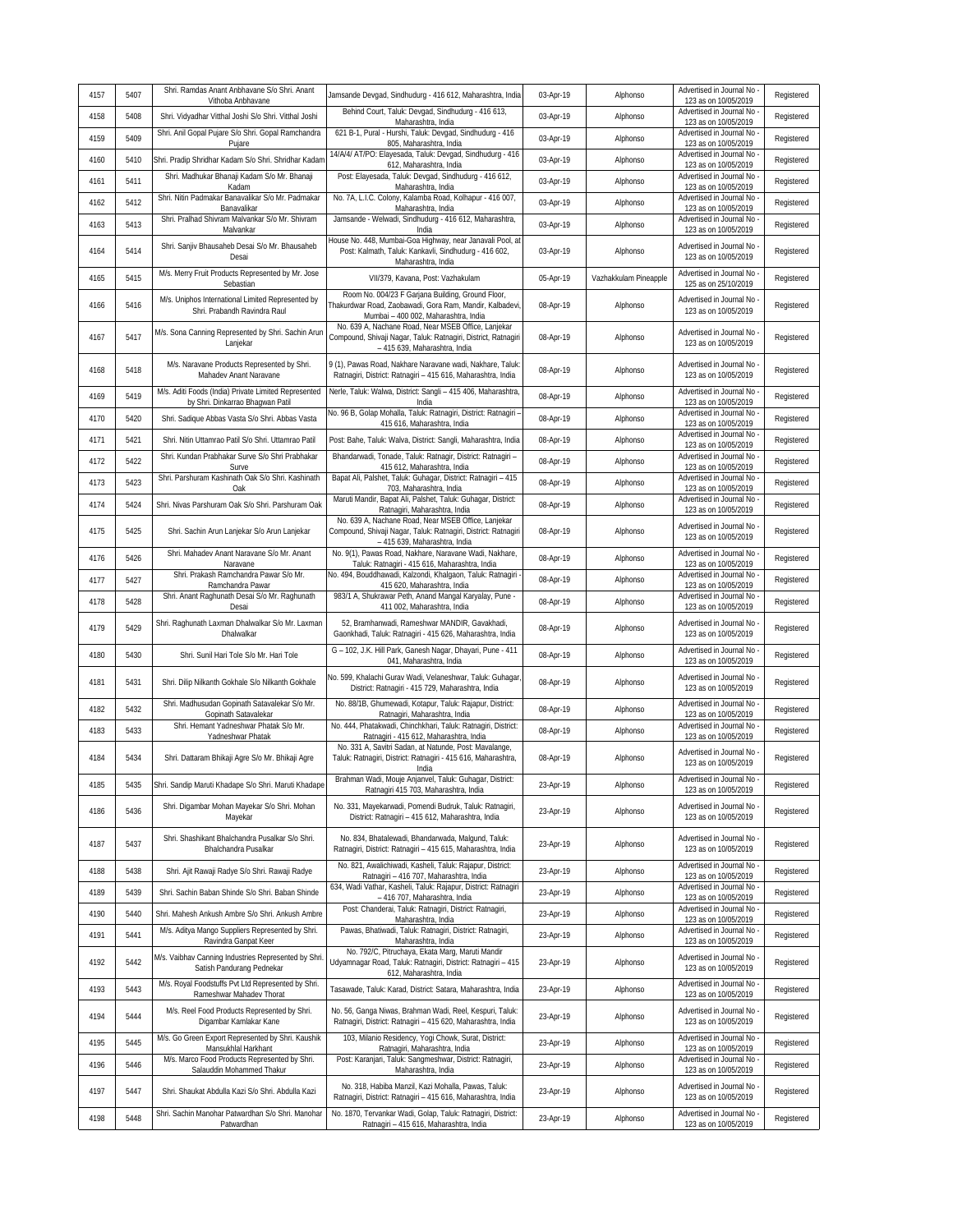| 4199 | 5449 | Shri. Saurabh Ramchandra Ghanekar S/o Shri.<br>Ramchandra Ghanekar                            | No. 270, Ozare Road, Amrit Nagar, Devrukh, Taluk:<br>Sangmeshwar, District: Ratnagiri - 415 804, Maharashtra,<br>India           | 23-Apr-19 | Alphonso           | Advertised in Journal No<br>123 as on 10/05/2019   | Registered |
|------|------|-----------------------------------------------------------------------------------------------|----------------------------------------------------------------------------------------------------------------------------------|-----------|--------------------|----------------------------------------------------|------------|
| 4200 | 5450 | Shri. Mudassar Murad Mukadam S/o Shri. Murad<br>Mukadam                                       | No. 618, Mannat - E - Murad Villa, Ranpar Road, Golap,<br>Taluk: Ratnagiri, District: Ratnagiri - 415 616, Maharashtra,<br>India | 23-Apr-19 | Alphonso           | Advertised in Journal No<br>123 as on 10/05/2019   | Registered |
| 4201 | 5451 | Shri. Deepak Prakash Nagvekar S/o Shri. Prakash<br>Nagvekar                                   | No. 91, Near Ganpati Mandir, Bhandar Wadi, Tonde, Taluk:<br>Ratnagiri, District: Ratnagiri - 415 612, Maharashtra, India         | 23-Apr-19 | Alphonso           | Advertised in Journal No<br>123 as on 10/05/2019   | Registered |
| 4202 | 5452 | M/s Desai Agro Farm Represented by Shri. Jayant<br>Raghunath Desai                            | No. 265, Desaiwadi, Post: Pawas, Taluk: Ratnagiri, District:<br>Ratnagiri - 415 616, Maharashtra, India                          | 23-Apr-19 | Alphonso           | Advertised in Journal No<br>123 as on 10/05/2019   | Registered |
| 4203 | 5453 | M/s. Prima Export Represented by Shri. Kuldeep Goel                                           | 4/15, Chowk Railway Road, District: Farrukhabad, Uttar<br>Pradesh, India                                                         | 01-May-19 | Farrukhabad Prints | Advertised in Journal No<br>147 as on 20/09/2021   | Registered |
| 4204 | 5454 | M/s. Rekha Prints Represented by Shri. Mukesh Babu<br>Sadh                                    | Angoori Bagh, District: Farrukhabad, Uttar Pradesh, India                                                                        | 01-May-19 | Farrukhabad Prints | Advertised in Journal No<br>147 as on 20/09/2021   | Registered |
| 4205 | 5455 | M/s. India Prints Represented by Shri. Sushil Kumar<br>Sadh                                   | Khanpur/Panchal Road, District: Farrukhabad, Uttar Pradesh,<br>India                                                             | 01-May-19 | Farrukhabad Prints | Advertised in Journal No<br>147 as on 20/09/2021   | Registered |
| 4206 | 5456 | M/s. Vrinda Overseas Represented by Shri.<br>Karunanidhi Agrawal                              | Chakka Nazir Kuncha, District: Farrukhabad, Uttar Pradesh,<br>India                                                              | 01-May-19 | Farrukhabad Prints | Advertised in Journal No<br>147 as on 20/09/2021   | Registered |
| 4207 | 5457 | M/s. Rakam Export Represented by Shri. Avinash<br>Sadh                                        | D-9, Industrial Estate, Thandi Sadak, District: Farrukhabad,<br>Uttar Pradesh, India                                             | 01-May-19 | Farrukhabad Prints | Advertised in Journal No<br>147 as on 20/09/2021   | Registered |
| 4208 | 5458 | M/s. Standard Traders Represented by Shri. Nirbhay                                            | Boora Wali Gali, District: Farrukhabad, Uttar Pradesh, India                                                                     | 01-May-19 | Farrukhabad Prints | Advertised in Journal No                           | Registered |
| 4209 | 5459 | Kumar Saxena<br>M/s. Saffar Industries Represented by Shri. Surendra                          | Lohai Road, District: Farrukhabad, Uttar Pradesh, India                                                                          | 01-May-19 | Farrukhabad Prints | 147 as on 20/09/2021<br>Advertised in Journal No   | Registered |
| 4210 | 5460 | Kumar Saffar<br>M/s. Lucky Arts Represented by Shri. Subhash Chand                            | Khatrana Street, District: Farrukhabad, Uttar Pradesh, India                                                                     | 01-May-19 | Farrukhabad Prints | 147 as on 20/09/2021<br>Advertised in Journal No   | Registered |
| 4211 | 5461 | Aggrawal<br>M/s. S.K. Dyeing & Printing Works Represented by                                  | Industrial Estate, Thandi Sadak, District: Farrukhabad, Uttar                                                                    | 01-May-19 | Farrukhabad Prints | 147 as on 20/09/2021<br>Advertised in Journal No   | Registered |
| 4212 | 5462 | Shri. Sanjay Sadh<br>M/s. Laterra Home Represented by Shri. Gaurav                            | Pradesh, India<br>Bewar Road/Bholepur Road, District: Farrukhabad, Uttar                                                         | 01-May-19 | Farrukhabad Prints | 147 as on 20/09/2021<br>Advertised in Journal No   | Registered |
| 4213 | 5463 | Agrawal<br>M/s. Satnami Enterprises Represented by Shri.                                      | Pradesh, India<br>Jagat Narayan Street, Sadwara, District: Farrukhabad, Uttar                                                    | 01-May-19 | Farrukhabad Prints | 147 as on 20/09/2021<br>Advertised in Journal No   | Registered |
| 4214 | 5464 | Devesh Sadh<br>M/s. Heritage International Represented by Shri.                               | Pradesh, India<br>Suthatti, District: Farrukhabad, Uttar Pradesh, India                                                          | 01-May-19 | Farrukhabad Prints | 147 as on 20/09/2021<br>Advertised in Journal No   | Registered |
| 4215 | 5465 | Sanjay Sadh<br>M/s. Parv Prints Represented by Shri. Rajeev Sadh                              | Pulia Angoori Bagh, District: Farrukhabad, Uttar Pradesh,                                                                        | 01-May-19 | Farrukhabad Prints | 147 as on 20/09/2021<br>Advertised in Journal No   | Registered |
| 4216 | 5466 | M/s. Arihant International Represented by Shri.                                               | India<br>Sahab Ganj Chauraha, District: Farrukhabad, Uttar Pradesh,                                                              | 01-May-19 | Farrukhabad Prints | 147 as on 20/09/2021<br>Advertised in Journal No   | Registered |
| 4217 | 5467 | Pramod Kumar Jain<br>M/s. Amercia Dyeing and Printing Work Represented                        | India<br>Angoori Bagh, District: Farrukhabad, Uttar Pradesh, India                                                               | 01-May-19 | Farrukhabad Prints | 147 as on 20/09/2021<br>Advertised in Journal No   | Registered |
| 4218 | 5468 | by Shri. Dinesh Sadh<br>M/s. Raghunath Rai Vishnu Dayal Represented by                        | Nehru Road, District: Farrukhabad, Uttar Pradesh, India                                                                          | 01-May-19 | Farrukhabad Prints | 147 as on 20/09/2021<br>Advertised in Journal No   | Registered |
| 4219 | 5469 | Shri. Sanjay Singhania<br>M/s. Kashi Nath Kamal Narain Represented by Shri.                   | Khatrana Street, District: Farrukhabad, Uttar Pradesh, India                                                                     | 01-May-19 | Farrukhabad Prints | 147 as on 20/09/2021<br>Advertised in Journal No   | Registered |
| 4220 | 5470 | Akash Mehrotra<br>M/s. Raghav International Represented by Smt. Jyoti                         | Khatrana Street, District: Farrukhabad, Uttar Pradesh, India                                                                     | 01-May-19 | Farrukhabad Prints | 147 as on 20/09/2021<br>Advertised in Journal No   | Registered |
| 4221 | 5471 | Goyal<br>M/s. Bal Kishan Agrawal Represented by Shri. Gaur                                    | Seth Gali, District: Farrukhabad, Uttar Pradesh, India                                                                           | 01-May-19 | Farrukhabad Prints | 147 as on 20/09/2021<br>Advertised in Journal No   | Registered |
| 4222 | 5472 | Hari Aggrawal<br>M/s. A.K. Fashion Represented by Shri. Ajit Kumar                            | Angoori Bagh, District: Farrukhabad, Uttar Pradesh, India                                                                        | 01-May-19 | Farrukhabad Prints | 147 as on 20/09/2021<br>Advertised in Journal No   | Registered |
| 4223 | 5473 | Sadh<br>M/s. Anil Printing Works Represented by Shri. Mohan                                   | Narkasha, District: Farrukhabad, Uttar Pradesh, India                                                                            | 01-May-19 | Farrukhabad Prints | 147 as on 20/09/2021<br>Advertised in Journal No   | Registered |
| 4224 | 5474 | Lal<br>M/s. S.R. Fashion Represented by Shri. Nishit Sadh                                     |                                                                                                                                  |           |                    | 147 as on 20/09/2021<br>Advertised in Journal No   |            |
| 4225 | 5475 | M/s. Elegent Home Décor Represented by Shri.                                                  | Sadwara, District: Farrukhabad, Uttar Pradesh, India                                                                             | 01-May-19 | Farrukhabad Prints | 147 as on 20/09/2021<br>Advertised in Journal No   | Registered |
|      |      | Maksood Bhai<br>M/s. Golden Prints Represented by Shri. Mohd Nafisul                          | Bangashpura, District: Farrukhabad, Uttar Pradesh, India                                                                         | 01-May-19 | Farrukhabad Prints | 147 as on 20/09/2021<br>Advertised in Journal No   | Registered |
| 4226 | 5476 | Hasan<br>M/s. Laghuman Art Represented by Shri. Subodh                                        | Pakkapul Gudri, District: Farrukhabad, Uttar Pradesh, India<br>Sahabganj Chauraha, District: Farrukhabad, Uttar Pradesh,         | 01-May-19 | Farrukhabad Prints | 147 as on 20/09/2021<br>Advertised in Journal No   | Registered |
| 4227 | 5477 | Sadh<br>M/s. Narayan International Represented by Shri.                                       | India                                                                                                                            | 01-May-19 | Farrukhabad Prints | 147 as on 20/09/2021<br>Advertised in Journal No   | Registered |
| 4228 | 5478 | Praveen Aggrawal<br>M/s. Rakhi Prints Represented by Shri. Rajender                           | Lohai Road, District: Farrukhabad, Uttar Pradesh, India                                                                          | 01-May-19 | Farrukhabad Prints | 147 as on 20/09/2021<br>Advertised in Journal No   | Registered |
| 4229 | 5479 | Khushwaha                                                                                     | Angoori Bagh, District: Farrukhabad, Uttar Pradesh, India                                                                        | 01-May-19 | Farrukhabad Prints | 147 as on 20/09/2021<br>Advertised in Journal No   | Registered |
| 4230 | 5480 | M/s. Ravi Prints Represented by Shri. Ravi<br>M/s. Roop Kishan Ajay Kumar Represented by Smt. | Shamsher Khani, District: Farrukhabad, Uttar Pradesh, India                                                                      | 01-May-19 | Farrukhabad Prints | 147 as on 20/09/2021<br>Advertised in Journal No   | Registered |
| 4231 | 5481 | Radhika Kumari Sadh<br>M/s. Silk Paradise Represented by Shri. Priyank                        | Angoori Bagh, District: Farrukhabad, Uttar Pradesh, India                                                                        | 01-May-19 | Farrukhabad Prints | 147 as on 20/09/2021<br>Advertised in Journal No - | Registered |
| 4232 | 5482 | Aggrawal                                                                                      | Ameti Road, District: Farrukhabad, Uttar Pradesh, India                                                                          | 01-May-19 | Farrukhabad Prints | 147 as on 20/09/2021                               | Registered |
| 4233 | 5483 | M/s. Siya Enterprises Represented by Shri. Sudhir<br>Yadav                                    | Balaji Puram, District: Farrukhabad, Uttar Pradesh, India                                                                        | 01-May-19 | Farrukhabad Prints | Advertised in Journal No<br>147 as on 20/09/2021   | Registered |
| 4234 | 5484 | M/s. Satnami Traders Represented by Shri. Harshit<br>Sadh                                     | Jagat Narayan Street, Sadwara, District: Farrukhabad, Uttar<br>Pradesh, India                                                    | 01-May-19 | Farrukhabad Prints | Advertised in Journal No -<br>147 as on 20/09/2021 | Registered |
| 4235 | 5485 | M/s. Parvez Print Represented by Shri. Javed Ansari                                           | 2/178, Manihari Street, District: Farrukhabad, Uttar Pradesh,<br>India                                                           | 01-May-19 | Farrukhabad Prints | Advertised in Journal No.<br>147 as on 20/09/2021  | Registered |
| 4236 | 5486 | M/s. Chetan Art Represented by Shri. Chetan Sadh                                              | 2/58, Sahabganj, Chhappatti, Sadwara, District: Farrukhabad<br>Uttar Pradesh, India                                              | 01-May-19 | Farrukhabad Prints | Advertised in Journal No<br>147 as on 20/09/2021   | Registered |
| 4237 | 5487 | M/s. Krishna Handicrafts Represented by Shri.<br>Bhupendra Singh                              | Garhi Jan Ali, Bhikanpura, District: Farrukhabad, Uttar<br>Pradesh, India                                                        | 01-May-19 | Farrukhabad Prints | Advertised in Journal No<br>147 as on 20/09/2021   | Registered |
| 4238 | 5488 | M/s. Global Choice Represented by Shri. Sanjay Singh                                          | Bhikampura, District: Farrukhabad, Uttar Pradesh, India                                                                          | 01-May-19 | Farrukhabad Prints | Advertised in Journal No<br>147 as on 20/09/2021   | Registered |
| 4239 | 5489 | M/s. Jahnavi Creation Represented by Shri.<br>Shailendra Mohan Mishra                         | 2/52, Khatrana Street, District: Farrukhabad, Uttar Pradesh,<br>India                                                            | 01-May-19 | Farrukhabad Prints | Advertised in Journal No<br>147 as on 20/09/2021   | Registered |
| 4240 | 5490 | M/s. NR. Silk International LLP Represented by Shri.<br>Nitin Kumar Sadh                      | Angoori Bagh, District: Farrukhabad, Uttar Pradesh, India                                                                        | 01-May-19 | Farrukhabad Prints | Advertised in Journal No<br>147 as on 20/09/2021   | Registered |
| 4241 | 5491 | M/s. Vijay Prints Represented by Shri. Vijay Prakash<br>Sadh                                  | Industrial Estate, Thandi Sadak, District: Farrukhabad, Uttar<br>Pradesh, India                                                  | 01-May-19 | Farrukhabad Prints | Advertised in Journal No<br>147 as on 20/09/2021   | Registered |
| 4242 | 5492 | M/s. L.B. Prints Represented by Shri. Ashish Sadh                                             | Sadhwara Street, District: Farrukhabad, Uttar Pradesh, India                                                                     | 01-May-19 | Farrukhabad Prints | Advertised in Journal No -<br>147 as on 20/09/2021 | Registered |
| 4243 | 5493 | M/s. Kamla Dyeing Represented by Shri. Vijay Pal<br>Yadav                                     | Narkasha, District: Farrukhabad, Uttar Pradesh, India                                                                            | 01-May-19 | Farrukhabad Prints | Advertised in Journal No<br>147 as on 20/09/2021   | Registered |
| 4244 | 5494 | M/s. Kanak Fashion Represented by Shri. Ravi Sadh                                             | Khanpur, District: Farrukhabad, Uttar Pradesh, India                                                                             | 01-May-19 | Farrukhabad Prints | Advertised in Journal No<br>147 as on 20/09/2021   | Registered |
| 4245 | 5495 | Shri. Rajkumar Gautam S/o Shri. Roopkishore Gautam                                            | Kamla Gramodhyog Seva Sansthanm, Sikkart Bagh (Mahavir<br>Ganj II), District: Farrukhabad, Uttar Pradesh, India                  | 01-May-19 | Farrukhabad Prints | Advertised in Journal No -<br>147 as on 20/09/2021 | Registered |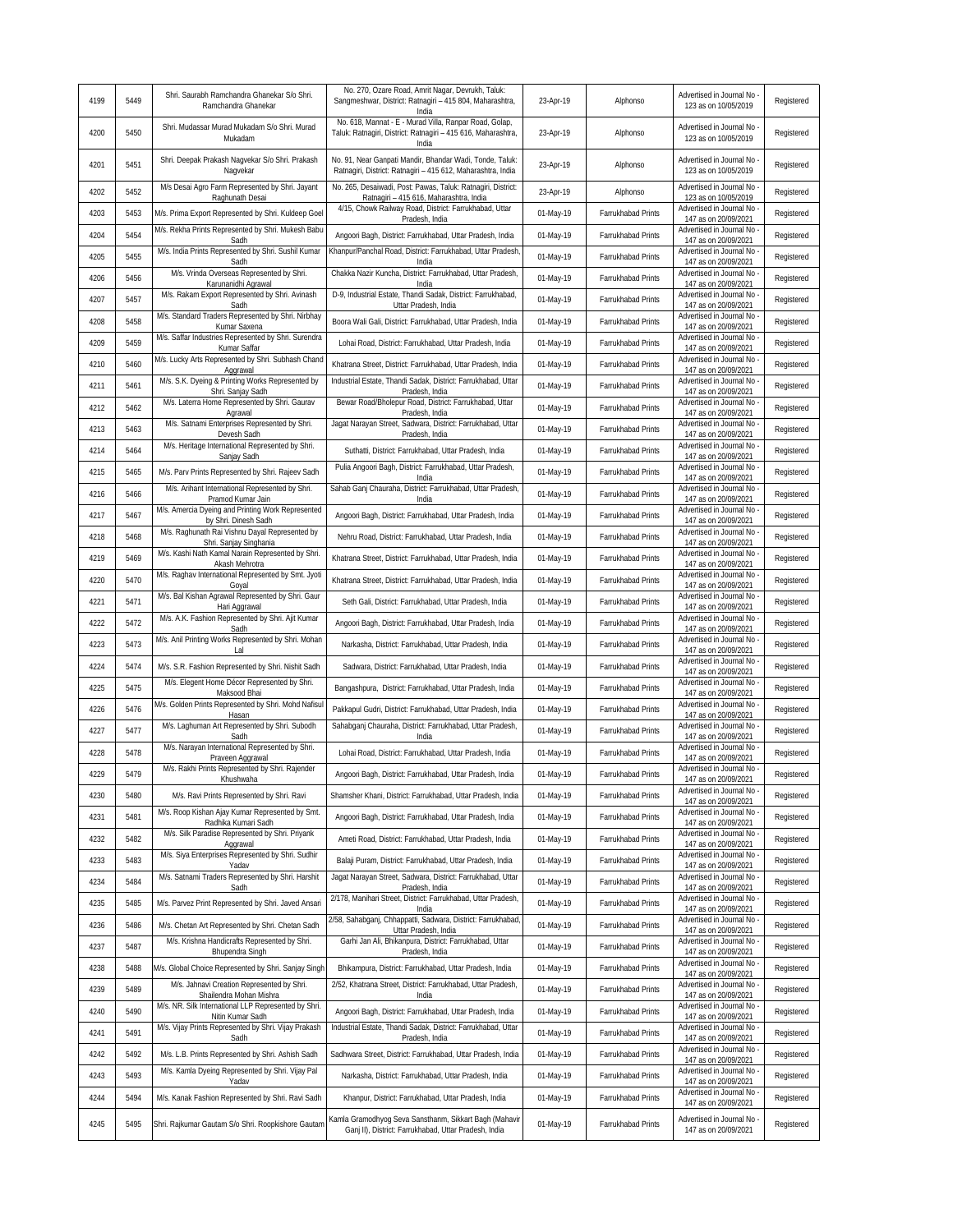|      |      |                                                                                                                              | 58, Mohalla Mukeen Khan, District: Farrukhabad, Uttar                                                                                                       |           |                                  | Advertised in Journal No                                                 |            |
|------|------|------------------------------------------------------------------------------------------------------------------------------|-------------------------------------------------------------------------------------------------------------------------------------------------------------|-----------|----------------------------------|--------------------------------------------------------------------------|------------|
| 4246 | 5496 | Shri. Abdul Hafiz Ansari S/o Shri. Abdul Wahid Ansari                                                                        | Pradesh, India<br>69, Ward No. 25, Garhi Mukeen Khan, District: Farrukhabad,                                                                                | 01-May-19 | Farrukhabad Prints               | 147 as on 20/09/2021<br>Advertised in Journal No                         | Registered |
| 4247 | 5497 | Shri. Riyajuddin S/o Shri. Samasuddin                                                                                        | Uttar Pradesh, India<br>Gadhi Daud Khan Bheekampura, District: Farrukhabad, Uttar                                                                           | 01-May-19 | Farrukhabad Prints               | 147 as on 20/09/2021<br>Advertised in Journal No                         | Registered |
| 4248 | 5498 | Shri. Mohd Rizwan S/o Shri. Shahbuddin                                                                                       | Pradesh, India                                                                                                                                              | 01-May-19 | Farrukhabad Prints               | 147 as on 20/09/2021<br>Advertised in Journal No                         | Registered |
| 4249 | 5499 | Shri. Abdul Kalam S/o Shri. Abdul Salam                                                                                      | 135, Manihari, District: Farrukhabad, Uttar Pradesh, India                                                                                                  | 01-May-19 | Farrukhabad Prints               | 147 as on 20/09/2021<br>Advertised in Journal No                         | Registered |
| 4250 | 5500 | Shri. Aftab Khan S/o Shri. Valisher Khan                                                                                     | Khatakpura, District: Farrukhabad, Uttar Pradesh, India                                                                                                     | 01-May-19 | Farrukhabad Prints               | 147 as on 20/09/2021                                                     | Registered |
| 4251 | 5501 | Shri. Rahis S/o Shri. Abdul Kadir                                                                                            | Grat Ganj, District: Farrukhabad - 209 625, Uttar Pradesh,<br>India                                                                                         | 01-May-19 | Farrukhabad Prints               | Advertised in Journal No<br>147 as on 20/09/2021                         | Registered |
| 4252 | 5502 | Shri. Arif Ansari S/o Shri. Manjur Ahamad                                                                                    | Gadi Hafuulah Khan, District: Farrukhabad - 209 625, Uttar<br>Pradesh, India                                                                                | 01-May-19 | Farrukhabad Prints               | Advertised in Journal No<br>147 as on 20/09/2021                         | Registered |
| 4253 | 5503 | Shri. Ikram Hussain S/o Shri. Iman Baksh                                                                                     | 14 Ward No. 25, Gadi Mukeem Khan, District: Farrukhabad -<br>209 625, Uttar Pradesh, India                                                                  | 01-May-19 | Farrukhabad Prints               | Advertised in Journal No<br>147 as on 20/09/2021                         | Registered |
| 4254 | 5504 | Shri. Jamil Ahamad S/o Shri. Kaseem Baksh                                                                                    | Gadi Mukeem Khan, District: Farrukhabad, Uttar Pradesh,<br>India                                                                                            | 01-May-19 | Farrukhabad Prints               | Advertised in Journal No<br>147 as on 20/09/2021                         | Registered |
| 4255 | 5505 | Smt. Ruby W/o Shri. Arun Kumar                                                                                               | No. 5/28, Mahavir Ganj-2, District: Farrukhabad, Uttar<br>Pradesh, India                                                                                    | 01-May-19 | Farrukhabad Prints               | Advertised in Journal No<br>147 as on 20/09/2021                         | Registered |
| 4256 | 5506 | Smt. Mamta W/o Shri. Rajkumar                                                                                                | Mahavir Ganj-2, District: Farrukhabad, Uttar Pradesh, India                                                                                                 | 01-May-19 | Farrukhabad Prints               | Advertised in Journal No<br>147 as on 20/09/2021                         | Registered |
| 4257 | 5507 | Shri. Tarun Kumar S/o Shri. Kishore Gautam                                                                                   | 38, Mahavir Ganj, District: Farrukhabad, Uttar Pradesh, India                                                                                               | 01-May-19 | Farrukhabad Prints               | Advertised in Journal No<br>147 as on 20/09/2021                         | Registered |
| 4258 | 5508 | Smt. Suman Gautam W/o Shri. Jitender Gautam                                                                                  | 5/28, Mahavir Ganj, District: Farrukhabad, Uttar Pradesh,<br>India                                                                                          | 01-May-19 | Farrukhabad Prints               | Advertised in Journal No -<br>147 as on 20/09/2021                       | Registered |
| 4259 | 5509 | Shri. Sone Lal S/o Shri. Pal Singh                                                                                           | Jaspalpur urf Dhara Nagari, District: Farrukhabad, Uttar<br>Pradesh, India                                                                                  | 01-May-19 | Farrukhabad Prints               | Advertised in Journal No<br>147 as on 20/09/2021                         | Registered |
| 4260 | 5510 | Shri. Sushil Kumar S/o Shri. Buddha Singh                                                                                    | Jaspalpur urf Dhara Nagari, District: Farrukhabad, Uttar<br>Pradesh, India                                                                                  | 01-May-19 | Farrukhabad Prints               | Advertised in Journal No<br>147 as on 20/09/2021                         | Registered |
| 4261 | 5511 | Shri. Amit S/o Shri. Raju Singh                                                                                              | Jaspalpur urf Dhara Nagari, District: Farrukhabad, Uttar<br>Pradesh, India                                                                                  | 01-May-19 | Farrukhabad Prints               | Advertised in Journal No<br>147 as on 20/09/2021                         | Registered |
| 4262 | 5512 | Shri. Shailendra S/o Shri. Pal                                                                                               | Jaspalpur urf Dhara Nagari, District: Farrukhabad, Uttar<br>Pradesh, India                                                                                  | 01-May-19 | Farrukhabad Prints               | Advertised in Journal No<br>147 as on 20/09/2021                         | Registered |
| 4263 | 5513 | Shri. Vikash Babu S/o Shri. Nanhe Lal                                                                                        | Jaspalpur urf Dhara Nagari, District: Farrukhabad, Uttar<br>Pradesh, India                                                                                  | 01-May-19 | Farrukhabad Prints               | Advertised in Journal No<br>147 as on 20/09/2021                         | Registered |
| 4264 | 5514 | Shri. Alok Kumar S/o Shri. Buddha Singh                                                                                      | Jaspalpur urf Dhara Nagari, District: Farrukhabad, Uttar<br>Pradesh, India                                                                                  | 01-May-19 | Farrukhabad Prints               | Advertised in Journal No<br>147 as on 20/09/2021                         | Registered |
| 4265 | 5515 | M/s. Prabhu Ancient Craft Represented by S/o Shri.<br>Sushil Sharma                                                          | 5/209, Ismile Ganj Sani, District: Farrukhabad, Uttar Pradesh<br>India                                                                                      | 01-May-19 | Farrukhabad Prints               | Advertised in Journal No<br>147 as on 20/09/2021                         | Registered |
| 4266 | 5516 | Shri. Sachin Sharma S/o Shri. Sushil Sharma                                                                                  | 5/209, Ismile Ganj Sani, District: Farrukhabad, Uttar Pradesh,<br>India                                                                                     | 01-May-19 | Farrukhabad Prints               | Advertised in Journal No<br>147 as on 20/09/2021                         | Registered |
| 4267 | 5517 | Shri. Ajeet S/o Shri. Vishnu Dayal                                                                                           | Neewalpur, District: Farrukhabad, Uttar Pradesh, India                                                                                                      | 01-May-19 | Farrukhabad Prints               | Advertised in Journal No<br>147 as on 20/09/2021                         | Registered |
| 4268 | 5518 | Shri. Raj Kishore S/o Shri. Munna Lal                                                                                        | 158, Jaspalpur Dhara Nagari, Post Lal Darwaja, District:                                                                                                    | 01-May-19 | Farrukhabad Prints               | Advertised in Journal No                                                 | Registered |
| 4269 | 5519 | Shri. Shobhit S/o Shri. Ram Bahadur                                                                                          | Farrukhabad - 209 625, Uttar Pradesh, India<br>Neevalpur Masaini, District: Farrukhabad - 209 601, Uttar                                                    | 01-May-19 | Farrukhabad Prints               | 147 as on 20/09/2021<br>Advertised in Journal No                         | Registered |
| 4270 | 5520 | Shri. Sunit Kumar Sharma S/o Shri. Shushil Sharma                                                                            | Pradesh, India<br>282, Smile Ganj Saini, District: Farrukhabad - 209 625, Uttar                                                                             | 01-May-19 | Farrukhabad Prints               | 147 as on 20/09/2021<br>Advertised in Journal No                         | Registered |
| 4271 | 5521 | Shri. Rahul Kumar S/o Shri. Ram Aasre                                                                                        | Pradesh, India<br>Village, Neevalpur, Post Masaini, District: Farrukhabad - 209                                                                             | 01-May-19 | Farrukhabad Prints               | 147 as on 20/09/2021<br>Advertised in Journal No                         | Registered |
| 4272 | 5522 | Shri. Kausar Ahamed S/o Shri. F. M. Ansar Pasha                                                                              | 625, Uttar Pradesh, India<br>#2570/1, K.R. Park Road, Lashkar Mohalla, Mysore - 570                                                                         | 01-May-19 | Mysore Rosewood Inlay            | 147 as on 20/09/2021<br>Advertised in Journal No                         | Registered |
| 4273 | 5523 | M/s. The Talipady Primary Weaver's Service Co-op.<br>Society Limited, No. L 801 Represented by Shri.<br>Madhava Shettigar    | 001, Karnataka, India<br>Nekara Soudha, Near Kinnigoli Bus Stand, Kinnigoli - 574<br>150, Karnataka, India                                                  | 01-May-19 | Udupi Saree                      | 125 as on 25/10/2019<br>Advertised in Journal No<br>125 as on 25/10/2019 | Registered |
| 4274 | 5524 | Dr. Babu Jagjivan Ram Leather Industries<br>Development Corporation Limited (LIDKAR)<br>Represented by Shri. Dr. H. Nataraju | No. 32, Dr. Babu Jagjivan Ram Lidkar Bhavan, Millers Tank<br>Bund Area, Opp. UNI Building, Vasanthnagar, Bangalore -<br>560 052, Karnataka, India           | 01-May-19 | Kollapuri Chappal                | Advertised in Journal No<br>125 as on 25/10/2019                         | Registered |
| 4275 | 5525 | Shri. Mushtaq Ahmad Khan S/o Shri. Ghulam<br>Mohammad Khan                                                                   | Haka Bazar, Badam Wari, Hawal, Srinagar - 190 003, Jammu<br>& Kashmir, India                                                                                | 02-May-19 | Kani Shawl                       | Advertised in Journal No<br>125 as on 25/10/2019                         | Registered |
| 4276 | 5526 | M/s. Golden Arts Represented by Shri Mohammad<br>Ishtiyak Bangroo                                                            | Waniyar Safa Kadal, Srinagar - 190 002, Jammu & Kashmir,<br>India                                                                                           | 02-May-19 | Khatamband                       | Advertised in Journal No<br>125 as on 25/10/2019                         | Registered |
| 4277 | 5527 | Mr. M. Devaraj                                                                                                               | M/s. Sri Raja Stone Carring Center Represented by 8, Beach Road, Mamallapuram, District: Kanchipuram - 603<br>104, Tamil Nadu, India                        | 03-May-19 | Mahabalinuram Stone<br>Sculpture | Advertised in Journal No -<br>125 as on 25/10/2019                       | Registered |
| 4278 | 5528 | Smt. Rajashri Deepak Sansare W/o Shri. Deepak<br>Sansare                                                                     | No. 247, Bajarpeth, Satavali, Taluk: Lanja, District: Ratnagiri -<br>416 701, Maharashtra, India                                                            | 03-May-19 | Alphonso                         | Advertised in Journal No<br>125 as on 25/10/2019                         | Registered |
| 4279 | 5529 | Shri. Jayawant Narayan Haladankar S/o Shri. Narayan<br>Haladankar                                                            | No. 926, Haladankar wadi, Kasheli, Taluk: Rajapur, District:<br>Ratnagiri - 416 707, Maharashtra, India                                                     | 03-May-19 | Alphonso                         | Advertised in Journal No<br>125 as on 25/10/2019                         | Registered |
| 4280 | 5530 | Shri. Digambar Kamalakar Kane S/o Shri. Kamalakar<br>Kane                                                                    | 56, Ganga Niwas, Brahman wadi, Reel, Kespuri, Taluk:<br>Ratnagiri, District: Ratnagiri - 415 620                                                            | 03-May-19 | Alphonso                         | Advertised in Journal No<br>125 as on 25/10/2019                         | Registered |
| 4281 | 5531 | Shri. Samir Bhaskar Shinde S/o Shri. Bhaskar Shinde                                                                          | Shivaji Nagar, Wadavali, Taluk: Rajapur, District: Ratnagiri -                                                                                              | 03-May-19 | Alphonso                         | Advertised in Journal No                                                 | Registered |
| 4282 | 5532 | M/s. Ratna Vihar Canning Represented by Smt. Nupur<br>Kedar Patwardhan                                                       | 416 705, Maharshtra, Indi<br>826 Nilrang, Near Parkar Hospital, Post: Shivaji Nagar, Taluk:<br>Ratnagiri, District: Ratnagiri - 415 639, Maharashtra, India | 03-May-19 | Alphonso                         | 125 as on 25/10/2019<br>Advertised in Journal No<br>125 as on 25/10/2019 | Registered |
| 4283 | 5533 | M/s. Samrat Enterprises Represented by Shri. Faizali<br>Husainkhan Fadnaik                                                   | A - 05 - 558, Nachane Road, Nutan Nagar, Taluk: Ratnagiri,<br>District: Ratnagiri - 415 639, Maharashtra, India                                             | 03-May-19 | Alphonso                         | Advertised in Journal No<br>125 as on 25/10/2019                         | Registered |
| 4284 | 5534 | M/s. Agrana Fruit India Private Limited Represented by<br>Shri. Aradhana Meghraj Singi                                       | 2nd Floor, Office No. 06, Konark Icon, S No 1D2, Hadapsar,<br>Mundhava Kharadi Road, Pune - 411 028, Maharashtra,<br>India                                  | 03-May-19 | Alphonso                         | Advertised in Journal No<br>125 as on 25/10/2019                         | Registered |
| 4285 | 5535 | Shri. Vajjan Husain                                                                                                          | 450/174 A, Muftiganj, Lucknow - 226 003, Uttar Pradesh,<br>India                                                                                            | 06-May-19 | Lucknow Zardozi                  | Advertised in Journal No<br>147 as on 20/09/2021                         | Registered |
| 4286 | 5536 | Shri. Chand Babu                                                                                                             | Langar Khana, Husainabad, Thakurganj, Lucknow - 226 003<br>Uttar Pradesh, India                                                                             | 06-May-19 | Lucknow Zardozi                  | Advertised in Journal No<br>147 as on 20/09/2021                         | Registered |
| 4287 | 5537 | Shri. Asif Husain                                                                                                            | 1, Rais Manzil, Husainabad Road, Thakurganj, Chowk,<br>Lucknow - 226 003, Uttar Pradesh, India                                                              | 06-May-19 | Lucknow Zardozi                  | Advertised in Journal No<br>147 as on 20/09/2021                         | Registered |
| 4288 | 5538 | Shri. Zahid Husain                                                                                                           | 451/290, Panch Minara Masjid, Muftiganj, Chowk, Lucknow -<br>226 003, Uttar Pradesh, India                                                                  | 06-May-19 | Lucknow Zardozi                  | Advertised in Journal No<br>147 as on 20/09/2021                         | Registered |
| 4289 | 5539 | Shri. Syed Naiyar Husain                                                                                                     | Panch Minara Masjid, Muftiganj, Chowk, Lucknow - 226 003<br>Uttar Pradesh, India                                                                            | 06-May-19 | Lucknow Zardozi                  | Advertised in Journal No<br>147 as on 20/09/2021                         | Registered |
| 4290 | 5540 | Shri. Bablu                                                                                                                  | Sehanchi No. 5, Asfi Bada Imambara, Abbas Nagar, Chowk,<br>Lucknow - 226 003, Uttar Pradesh, India                                                          | 06-May-19 | Lucknow Zardozi                  | Advertised in Journal No -<br>147 as on 20/09/2021                       | Registered |
| 4291 | 5541 | Shri. Ramchandra Anant Karandikar S/o Shri. Anant<br>Yadnyeshwar Karandikar                                                  | No. 610-b, Pural-Hurshi, Taluk: Devgad, Sindhudurg - 416<br>805, Maharashtra, India                                                                         | 06-May-19 | Alphonso                         | Advertised in Journal No<br>125 as on 25/10/2019                         | Registered |
|      |      |                                                                                                                              |                                                                                                                                                             |           |                                  |                                                                          |            |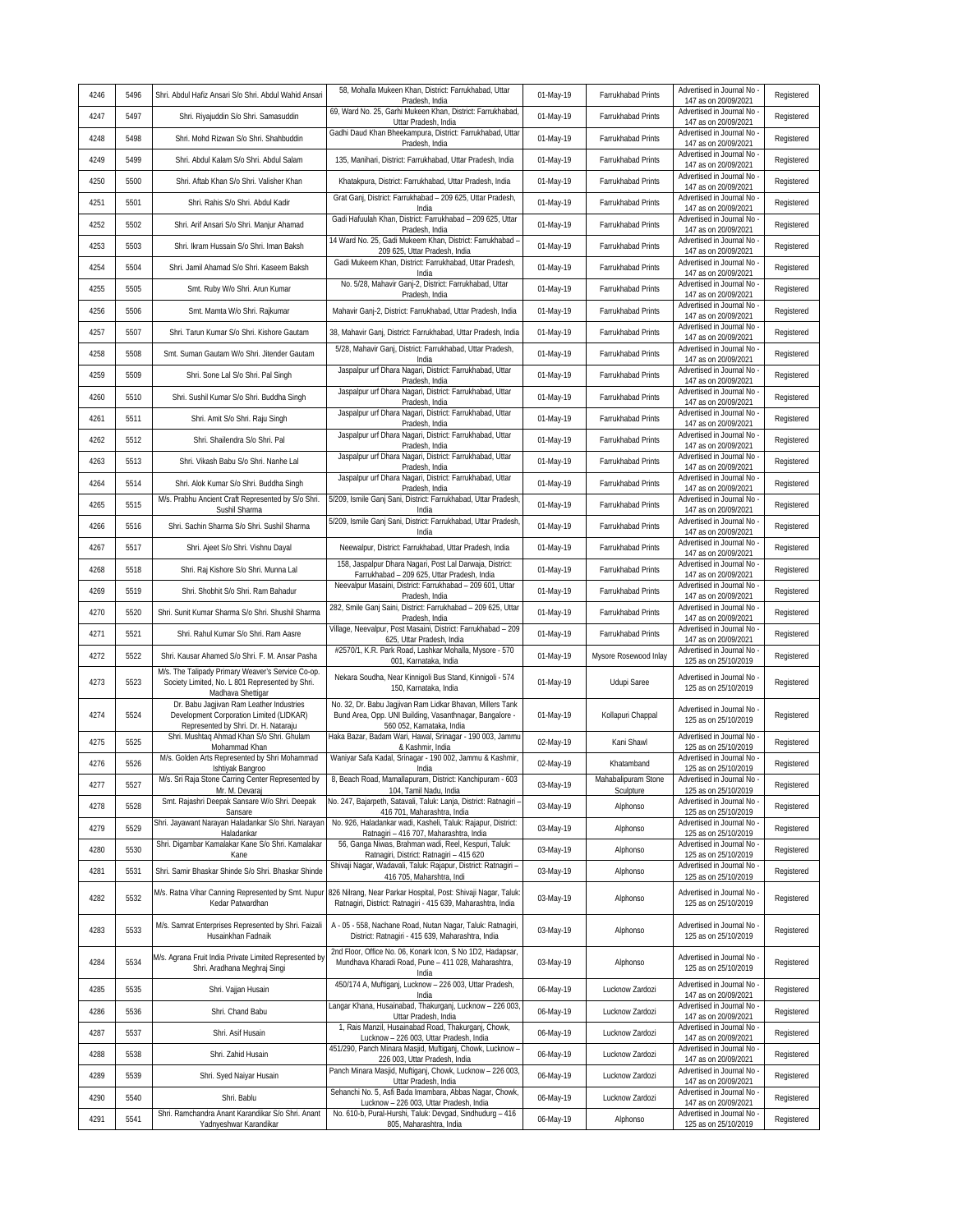| 4292 | 5542 | Shri. Shrikant Hari Patankar S/o Shri. Hari Patankar                                | No. Dabhole - Raut Wadi, Taluk: Devgad, Sindhudurg - 416<br>612, Maharashtra, India                                                               | 06-May-19 | Alphonso                         | Advertised in Journal No<br>125 as on 25/10/2019   | Registered |
|------|------|-------------------------------------------------------------------------------------|---------------------------------------------------------------------------------------------------------------------------------------------------|-----------|----------------------------------|----------------------------------------------------|------------|
| 4293 | 5543 | Shri. Nitin Shrikant Velankar S/o Shrikant Hari<br>Velankar                         | Post: Nadan - Velankar Wadi, Taluk: Devgad, Sindhudurg -<br>416 805, Maharashtra, India                                                           | 06-May-19 | Alphonso                         | Advertised in Journal No<br>125 as on 25/10/2019   | Registered |
| 4294 | 5544 | Shri. Uday Shantaram Phatak S/o Shri. Shantaram<br>Phatak                           | No. 653-b, Pural-Hurshi, Taluk: Devgad, Sindhudurg, - 416<br>805, Maharashtra, India                                                              | 06-May-19 | Alphonso                         | Advertised in Journal No<br>125 as on 25/10/2019   | Registered |
| 4295 | 5545 | Smt. Manasi Madhukar Phadke W/o Shri. Madhukar<br>Phadke                            | Post: Wada (Bramhanwadi), Taluk: Devgad, District:<br>Sindhudurg - 416 805, Maharashtra, India                                                    | 06-May-19 | Alphonso                         | Advertised in Journal No<br>125 as on 25/10/2019   | Registered |
| 4296 | 5546 | Shri. Abdulrazak Husain Khani W/o Shri. Husain Khani                                | House No. 1093, Devgad Sada, Taluk: Devgad, District:<br>Sindhudurg - 416 613, Maharashtra, India                                                 | 06-May-19 | Alphonso                         | Advertised in Journal No<br>125 as on 25/10/2019   | Registered |
| 4297 | 5547 | Shri. Shripad Parshuram Chitale S/o Shri. Parshuram<br>Chitale                      | Chitale dairy comples, Bhilawadi Station, Sangli, Taluk: Palus<br>District: Sangali                                                               | 06-May-19 | Alphonso                         | Advertised in Journal No<br>125 as on 25/10/2019   | Registered |
| 4298 | 5549 | Shri. Chandrakant Nilakanth Date S/o Shri. Nilakanth<br>Date                        | 63, Gaonkhadi, Taluk: Ratnagiri, District: Ratnagiri - 415 626,<br>Maharashtra, India                                                             | 09-May-19 | Alphonso                         | Advertised in Journal No<br>125 as on 25/10/2019   | Registered |
| 4299 | 5550 | Shri. Sadanand Yashwant Desai S/o Shri. Yashwant<br>Desai                           | 266, Indira Niwas, Pawas Road, Desai wadi, Pawas, Taluk:<br>Ratnagiri, District: Ratnagiri - 415 616, Maharashtra, India                          | 09-May-19 | Alphonso                         | Advertised in Journal No -<br>125 as on 25/10/2019 | Registered |
| 4300 | 5553 | Sh. Muninder Kumar Awasthi S/o Sh. Bihari Lal<br>Awasthi                            | Village: Kalyana, Post: Majherna, Tehsil: Baijnath                                                                                                | 14-May-19 | Kangra Tea                       | Advertised in Journal No<br>125 as on 25/10/2019   | Registered |
| 4301 | 5554 | M/s. Katoch Tea Packaging & Sales Represented by<br>Smt. Ekta Katoch                | Ward No. 3, VPO Majherna, Majherna Khas                                                                                                           | 14-May-19 | Kangra Tea                       | Advertised in Journal No<br>125 as on 25/10/2019   | Registered |
| 4302 | 5555 | M/s. Erode Agricultural Producers Co-operative<br>Marketing Society Limited         | No. 293, Cauvery Road, Karungapalayam, Erode - 638 003,<br>Tamil Nadu, India                                                                      | 27-May-19 | Erode Manjal (Erode<br>Turmeric) | Advertised in Journal No<br>146 as on 08/07/2021   | Registered |
| 4303 | 5556 | Shri. Amanulla Abdula Rahiman Kazi S/o Shri. Abdul<br>Rahiman Kazi                  | No. 387 B, Near Post Office, Pawas, Taluk: Ratnagiri, District:<br>Ratnagiri - 415 616, Maharashtra, India                                        | 30-May-19 | Alphonso                         | Advertised in Journal No<br>125 as on 25/10/2019   | Registered |
| 4304 | 5557 | Shri. Milind Vinayak Nagare S/o Shri. Vinayak Shankaı<br>Nagare                     | F 201, Sumer Castle L B S Road Castle Mill Compound,<br>Thane - 400 601, Maharashtra, India                                                       | 30-May-19 | Alphonso                         | Advertised in Journal No<br>125 as on 25/10/2019   | Registered |
| 4305 | 5558 | M/s. Oankar Fruit Suppliers Represented by Shri.<br>Ashok Janardan Chavan           | No. 642, Vedang, Vishnu Nagar, Nachane Road, Taluk:<br>Ratnagiri, District: RAtnagiri - 415 639, Maharashtra, India                               | 30-May-19 | Alphonso                         | Advertised in Journal No<br>125 as on 25/10/2019   | Registered |
| 4306 | 5559 | Smt. Hemavva Shekharappa Chitragar W/o Shri.<br>Shekharappa Chitragar               | 5th Block Chitragar Oni, Post: Kinnal - 583 230, District:<br>Koppal, Karnataka, India.                                                           | 04-Jun-19 | Kinhal Toys                      | Advertised in Journal No<br>125 as on 25/10/2019   | Registered |
| 4307 | 5560 | Shri. Hanamesh Hemadrappa Chitragar S/o Shri.<br>Hemadrappa Chitragar               | Chitragar Colony Kinnal, Post: Kinnal - 583 230, District:<br>Koppal, Karnataka, India.                                                           | 04-Jun-19 | Kinhal Toys                      | Advertised in Journal No<br>125 as on 25/10/2019   | Registered |
| 4308 | 5561 | Shri. Annappa Hemadrappa Chitragar S/o Shri.<br>Hemadrappa Chitragar                | Chitragar Colony Kinnal, Post: Kinnal - 583 230, District:<br>Koppal, Karnataka, India                                                            | 04-Jun-19 | Kinhal Toys                      | Advertised in Journal No<br>125 as on 25/10/2019   | Registered |
| 4309 | 5562 | Shri. Vinayak Prahlad Chitragar S/o Shri. Prahlad<br>Chitragar                      | Chitragar Colony Kinnal, Post: Kinnal - 583 230, District:<br>Koppal, Karnataka, India                                                            | 04-Jun-19 | Kinhal Toys                      | Advertised in Journal No<br>125 as on 25/10/2019   | Registered |
| 4310 | 5563 | Shri. Ganesh Madhukar Toragal S/o Shri. Madhukar<br>Toragal                         | Chitragar Oni, Post: Kinnal - 583 230, District: Koppal,<br>Karnataka, India                                                                      | 04-Jun-19 | Kinhal Toys                      | Advertised in Journal No<br>125 as on 25/10/2019   | Registered |
| 4311 | 5564 | Smt. Chaitra Ravi Chitragar W/o Shri. Ravi Chitragar                                | Chitragar Colony Kinnal, Post: Kinnal - 583 230, District:<br>Koppal, Karnataka, India                                                            | 04-Jun-19 | Kinhal Toys                      | Advertised in Journal No<br>125 as on 25/10/2019   | Registered |
| 4312 | 5565 | Shri. Hanumanthappa Laxmappa Chitragar S/o Shri.<br>Laxmappa Chitragar              | 5th Block Chitragar Oni, Post: Kinnal - 583 230, District:<br>Koppal, Karnataka, India                                                            | 04-Jun-19 | Kinhal Toys                      | Advertised in Journal No<br>125 as on 25/10/2019   | Registered |
| 4313 | 5566 | Smt. Geetalaxmi Hanumanthappa Chitragar W/o Shri.<br>Hanumanthappa Chitragar        | 5th Block Chitragar Oni, Post: Kinnal - 583 230, District:<br>Koppal, Karnataka, India                                                            | 04-Jun-19 | Kinhal Toys                      | Advertised in Journal No<br>125 as on 25/10/2019   | Registered |
| 4314 | 5567 | Shri. Raghavendra Anjaneyappa Chitragar S/o Shri.<br>Anjaneyappa Chitragar          | 5th Block Chitragar Oni, Post: Kinnal - 583 230, District:<br>Koppal, Karnataka, India                                                            | 04-Jun-19 | Kinhal Toys                      | Advertised in Journal No<br>125 as on 25/10/2019   | Registered |
| 4315 | 5568 | Shri. Ganesh Anjaneyappa Chitragar S/o Shri.<br>Anjaneyappa Chitragar               | 5th Block Chitragar Oni, Post: Kinnal - 583 230, District:<br>Koppal, Karnataka, India                                                            | 04-Jun-19 | Kinhal Toys                      | Advertised in Journal No<br>125 as on 25/10/2019   | Registered |
| 4316 | 5569 | Shri. Ramesh Kantappa Chitragar S/o Shri. Kantappa<br>Chitragar                     | Chitragar Colony Kinnal, Post: Kinnal, District: Koppal - 583<br>230, Karnataka, India.                                                           | 04-Jun-19 | Kinhal Toys                      | Advertised in Journal No<br>125 as on 25/10/2019   | Registered |
| 4317 | 5570 | Shri. Renukappa Basappa Chitragar S/o Shri.<br>Basappa Chitragar                    | 5th Block Chitragar Oni Kinnal, Post: Kinnal, District: Koppal -<br>583 230, Karnataka, India.                                                    | 04-Jun-19 | Kinhal Toys                      | Advertised in Journal No<br>125 as on 25/10/2019   | Registered |
| 4318 | 5571 | Shri. Muralidhar Sanna Rangappa Chitragar S/o Shri.<br>Sanna Rangappa Chitragar     | 5th Block Chitragar Oni Kinnal, Post: Kinnal, District: Koppal -<br>583 230, Karnataka, India.                                                    | 04-Jun-19 | Kinhal Toys                      | Advertised in Journal No<br>125 as on 25/10/2019   | Registered |
| 4319 | 5572 | Shri. Ravindra Sanna Rangappa Chitragar S/o Shri.<br>Sanna Rangappa Chitragar       | 5th Block Chitragar Oni Kinnal, Post: Kinnal, District: Koppal -<br>583 230, Karnataka, India.                                                    | 04-Jun-19 | Kinhal Toys                      | Advertised in Journal No<br>125 as on 25/10/2019   | Registered |
| 4320 | 5573 | Shri. Yuvaraj Vithobappa Chitragar S/o Shri.<br>Vithobappa Chitragar                | Chitragar Colony Kinnal, Post: Kinnal, District: Koppal - 583<br>230. Karnataka, India.                                                           | 04-Jun-19 | Kinhal Toys                      | Advertised in Journal No<br>125 as on 25/10/2019   | Registered |
| 4321 | 5574 | Smt. Manjula Erappa Chitragar W/o Shri. Erappa<br>Chitragar                         | Chitragar Colony Kinnal, Post: Kinnal, District: Koppal - 583<br>230, Karnataka, India.                                                           | 04-Jun-19 | Kinhal Toys                      | Advertised in Journal No<br>125 as on 25/10/2019   | Registered |
| 4322 | 5575 | Shri. Vishwanath Veeresh Chitragar S/o Shri. Veeresh<br>Chitragar                   | Chitragar Colony Kinnal, Post: Kinnal, District: Koppal - 583<br>230, Karnataka, India.                                                           | 04-Jun-19 | Kinhal Toys                      | Advertised in Journal No<br>125 as on 25/10/2019   | Registered |
| 4323 | 5576 | Chitragar                                                                           | Shri. Suresh Kantappa Chitragar S/o Shri. Kantappa 5th Block Chitragar Oni Kinnal, Post: Kinnal, District: Koppal -<br>583 230, Karnataka, India. | 04-Jun-19 | Kinhal Toys                      | Advertised in Journal No<br>125 as on 25/10/2019   | Registered |
| 4324 | 5577 | Shri. Ravindra Maruteppa Chitragar S/o Shri.<br>Maruteppa Chitragar                 | Chitragar Colony Kinnal, Post: Kinnal, District: Koppal - 583<br>230, Karnataka, India.                                                           | 04-Jun-19 | Kinhal Toys                      | Advertised in Journal No<br>125 as on 25/10/2019   | Registered |
| 4325 | 5578 | Shri. Satish Ravindra Chitragar S/o Shri. Ravindra<br>Chitragar                     | Chitragar Colony Kinnal, Post: Kinnal, District: Koppal - 583<br>230, Karnataka, India.                                                           | 04-Jun-19 | Kinhal Toys                      | Advertised in Journal No<br>125 as on 25/10/2019   | Registered |
| 4326 | 5579 | Shri. Mahesh Sahadevappa Chitragar S/o Shri.<br>Sahadevappa Chitragar               | Chitragar Colony Kinnal, Post: Kinnal, District: Koppal - 583<br>230, Karnataka, India.                                                           | 04-Jun-19 | Kinhal Toys                      | Advertised in Journal No<br>125 as on 25/10/2019   | Registered |
| 4327 | 5580 | Shri. Eranna Sahadevappa Chitragar S/o Shri.<br>Sahadevappa Chitragar               | Chitragar Colony Kinnal, Post: Kinnal, District: Koppal - 583<br>230, Karnataka, India.                                                           | 04-Jun-19 | Kinhal Toys                      | Advertised in Journal No<br>125 as on 25/10/2019   | Registered |
| 4328 | 5581 | Shri. Udayakumara Phakeerappa Chitragar S/o Shri.<br>Phakeerappa Chitragar          | Chitragar Colony Kinnal, Post: Kinnal, District: Koppal - 583<br>230, Karnataka, India.                                                           | 04-Jun-19 | Kinhal Toys                      | Advertised in Journal No<br>125 as on 25/10/2019   | Registered |
| 4329 | 5582 | Smt. Sumangala Udayakumara Chitragar W/o Shri.<br>Udayakumara Chitragar             | Chitragar Colony Kinnal, Post: Kinnal, District: Koppal - 583<br>230, Karnataka, India.                                                           | 04-Jun-19 | Kinhal Toys                      | Advertised in Journal No<br>125 as on 25/10/2019   | Registered |
| 4330 | 5583 | Shri. Hanumesh Tippanna Chitragar S/o Shri.<br>Tippanna Chitragar                   | Chitragar Colony Kinnal, Post: Kinnal, District: Koppal - 583<br>230, Karnataka, India.                                                           | 04-Jun-19 | Kinhal Toys                      | Advertised in Journal No<br>125 as on 25/10/2019   | Registered |
| 4331 | 5584 | Shri. Manjunath Tippanna Chitragar S/o Shri.<br>Tippanna Chitragar                  | Ward No. 7, Chitragar Oni Kinnal, Post: Kinnal, District:<br>Koppal - 583 230, Karnataka, India.                                                  | 04-Jun-19 | Kinhal Toys                      | Advertised in Journal No<br>125 as on 25/10/2019   | Registered |
| 4332 | 5585 | Shri. Ramesha Tippanna Chitragar S/o Shri. Tippanna<br>Chitragar                    | Ward No. 7, Chitragar Oni Kinnal, Post: Kinnal, District:<br>Koppal - 583 230, Karnataka, India.                                                  | 04-Jun-19 | Kinhal Toys                      | Advertised in Journal No<br>125 as on 25/10/2019   | Registered |
| 4333 | 5586 | Shri. Raghavendra Manjappa Chitragar S/o Shri.<br>Manjappa Chitragar                | 5th Block Chitragar Oni Kinnal, Post: Kinnal, District: Koppal<br>583 230, Karnataka, India.                                                      | 04-Jun-19 | Kinhal Toys                      | Advertised in Journal No<br>125 as on 25/10/2019   | Registered |
| 4334 | 5587 | Shri. Narayanappa Shinappa Chitragar S/o Shri.<br>Shinappa Chitragar                | 5th Block Chitragar Oni Kinnal, Post: Kinnal, District: Koppal -<br>583 230, Karnataka, India.                                                    | 04-Jun-19 | Kinhal Toys                      | Advertised in Journal No<br>125 as on 25/10/2019   | Registered |
| 4335 | 5588 | Shri. Kishor Narayanappa Chitragar S/o Shri.<br>Narayanappa Chitragar               | 5th Block Chitragar Oni Kinnal, Post: Kinnal, District: Koppal -<br>583 230, Karnataka, India.                                                    | 04-Jun-19 | Kinhal Toys                      | Advertised in Journal No<br>125 as on 25/10/2019   | Registered |
| 4336 | 5589 | Shri. Shankarappa Huchchappa Chitragar S/o Shri.<br>Huchchappa Chitragar            | 5th Block Chitragar Oni Kinnal, Post: Kinnal, District: Koppal -<br>583 230, Karnataka, India.                                                    | 04-Jun-19 | Kinhal Toys                      | Advertised in Journal No<br>125 as on 25/10/2019   | Registered |
| 4337 | 5590 | Shri. Parashuramappa Ramachandrappa Chitragar<br>S/o Shri. Ramachandrappa Chitragar | 5th Block Chitragar Oni Kinnal, Post: Kinnal, District: Koppal<br>583 230, Karnataka, India.                                                      | 04-Jun-19 | Kinhal Toys                      | Advertised in Journal No<br>125 as on 25/10/2019   | Registered |
| 4338 | 5591 | Shri. Yankappa Laxman Chitragar S/o Shri. Laxman<br>Chitragar                       | Vijayanagar Colony, Post: Kinnal, District: Koppal - 583 230,<br>Karnataka, India.                                                                | 04-Jun-19 | Kinhal Toys                      | Advertised in Journal No<br>125 as on 25/10/2019   | Registered |
| 4339 | 5592 | Shri. Manjunath Shrinivas Godake S/o Shri. Shrinivas<br>Gadake                      | 5th Block Chitragar Oni Kinnal, Post: Kinnal, District: Koppal<br>583 230, Karnataka, India.                                                      | 04-Jun-19 | Kinhal Toys                      | Advertised in Journal No<br>125 as on 25/10/2019   | Registered |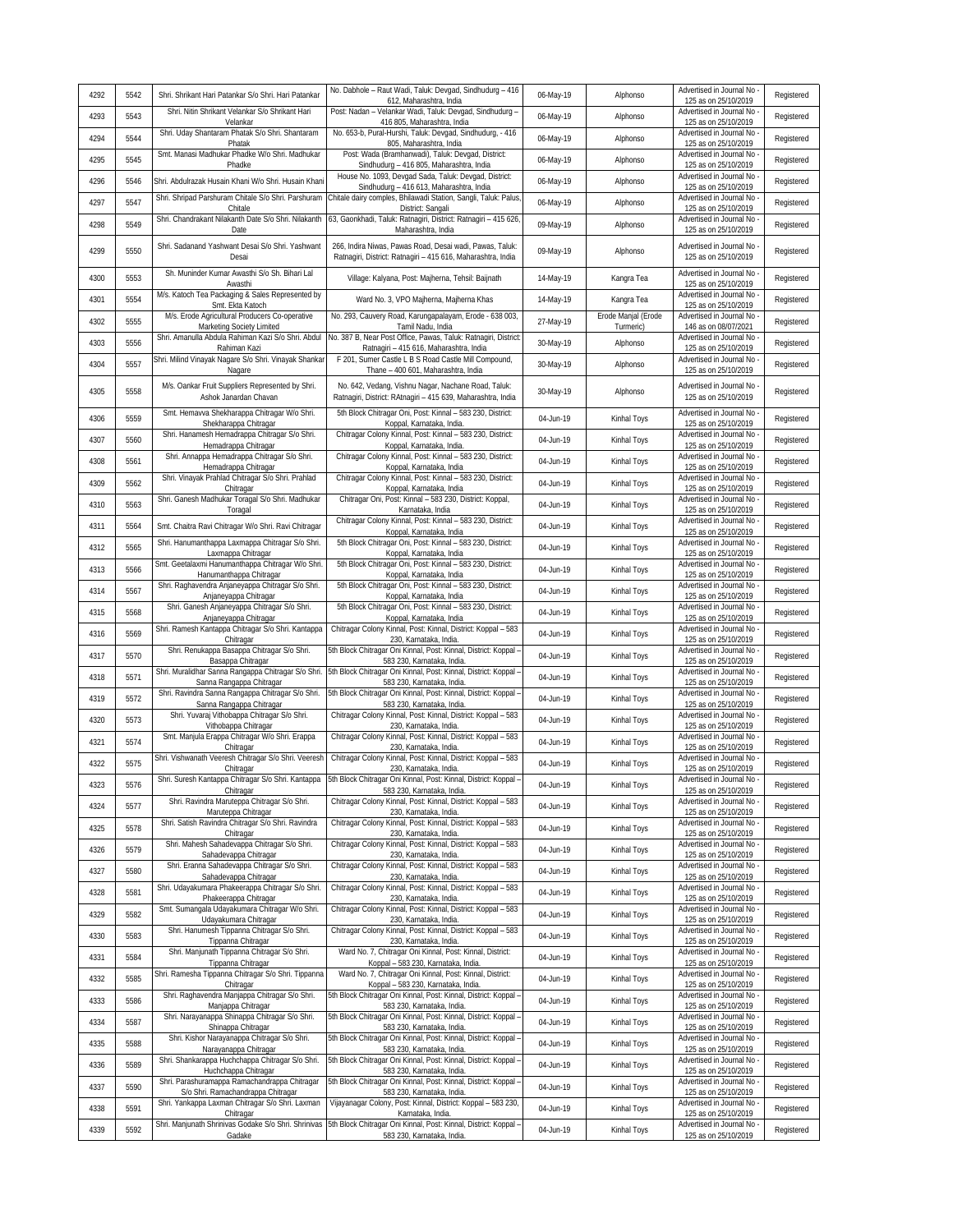| 4340 | 5593 | Smt. Kotramma Dinesh Chitragar W/o Shri.<br>Dineshkumar Chitragar                                                    | 5th Block Chitragar Oni Kinnal, Post: Kinnal, District: Koppal -<br>583 230, Karnataka, India.                                                                     | 04-Jun-19 | Kinhal Toys           | Advertised in Journal No<br>125 as on 25/10/2019                               | Registered |
|------|------|----------------------------------------------------------------------------------------------------------------------|--------------------------------------------------------------------------------------------------------------------------------------------------------------------|-----------|-----------------------|--------------------------------------------------------------------------------|------------|
| 4341 | 5594 | Shri. Vijayakumar Gopalappa Chitragar S/o Shri.<br>Gopalappa Chitragar                                               | 5th Block Chitragar Oni Kinnal, Post: Kinnal, District: Koppal<br>583 230, Karnataka, India.                                                                       | 04-Jun-19 | Kinhal Toys           | Advertised in Journal No<br>125 as on 25/10/2019                               | Registered |
| 4342 | 5595 | Shri. Suresh Tokappa Chitragar S/o Shri. Tokappa<br>Chitragar                                                        | 5th Block Chitragar Oni Kinnal, Post: Kinnal, District: Koppal -<br>583 230, Karnataka, India.                                                                     | 04-Jun-19 | Kinhal Toys           | Advertised in Journal No<br>125 as on 25/10/2019                               | Registered |
| 4343 | 5596 | Shri. Girish Shankarappa Chitragar S/o Shri.<br>Shankarappa Chitragar                                                | Chitragar Colony Kinnal, Post: Kinnal, District: Koppal - 583<br>230, Karnataka, India.                                                                            | 04-Jun-19 | Kinhal Toys           | Advertised in Journal No<br>125 as on 25/10/2019                               | Registered |
| 4344 | 5597 | Shri. Gururaj Prabhakar Chitragar S/o Shri. Prabhakar<br>Chitragar                                                   | 5th Block Chitragar Oni Kinnal, Post: Kinnal, District: Koppal -<br>583 230, Karnataka, India                                                                      | 04-Jun-19 | Kinhal Toys           | Advertised in Journal No<br>125 as on 25/10/2019                               | Registered |
| 4345 | 5598 | Smt. Gouramma Anilraj Kale W/o Shri. Anilraj Kale                                                                    | Chitragar Colony Kinnal, Post: Kinnal, District: Koppal - 583<br>230, Karnataka, India.                                                                            | 04-Jun-19 | Kinhal Toys           | Advertised in Journal No<br>125 as on 25/10/2019                               | Registered |
| 4346 | 5599 | Shri. Anjaneya Hanumanthappa Chitragar S/o Shri.<br>Hanumanthappa Chitragar                                          | Chitragar Colony Kinnal, Post: Kinnal, District: Koppal - 583<br>230, Karnataka, India.                                                                            | 04-Jun-19 | Kinhal Toys           | Advertised in Journal No<br>125 as on 25/10/2019                               | Registered |
| 4347 | 5600 | Shri. Anand Ekappa Chitragar S/o Shri. Ekappa<br>Chitragar                                                           | Chitragar Colony Kinnal, Post: Kinnal, District: Koppal - 583<br>230, Karnataka, India.                                                                            | 04-Jun-19 | Kinhal Toys           | Advertised in Journal No<br>125 as on 25/10/2019                               | Registered |
| 4348 | 5601 | Shri. Ekappa Ramachandrappa Chitragar S/o Shri<br>Ramachandrappa Chitragar                                           | Chitragar Colony Kinnal, Post: Kinnal, District: Koppal - 583<br>230, Karnataka, India.                                                                            | 04-Jun-19 | Kinhal Toys           | Advertised in Journal No<br>125 as on 25/10/2019                               | Registered |
| 4349 | 5602 | Shri. Annappa Ekappa Chitragar S/o Shri. Ekappa<br>Chitragar                                                         | Chitragar Colony Kinnal, Post: Kinnal, District: Koppal - 583<br>230, Karnataka, India.                                                                            | 04-Jun-19 | Kinhal Toys           | Advertised in Journal No<br>125 as on 25/10/2019                               | Registered |
| 4350 | 5603 | Shri. Venkatesh Ambanna Chitragar S/o Shri.<br>Ambanna Chitragar                                                     | Chitragar Colony Kinnal, Post: Kinnal, District: Koppal - 583<br>230, Karnataka, India.                                                                            | 04-Jun-19 | Kinhal Toys           | Advertised in Journal No<br>125 as on 25/10/2019                               | Registered |
| 4351 | 5604 | Shri. Dharmanna Ambanna Chitragar S/o Shri.<br>Ambanna Chitragar                                                     | Chitragar Colony Kinnal, Post: Kinnal, District: Koppal - 583<br>230, Karnataka, India.                                                                            | 04-Jun-19 | Kinhal Toys           | Advertised in Journal No<br>125 as on 25/10/2019                               | Registered |
| 4352 | 5605 | Shri. Sheshappa Hanumanthappa Chitragar S/o Shri.<br>Hanumanthappa Chitragar                                         | Chitragar Colony Kinnal, Post: Kinnal, District: Koppal - 583<br>230, Karnataka, India.                                                                            | 04-Jun-19 | Kinhal Toys           | Advertised in Journal No<br>125 as on 25/10/2019                               | Registered |
| 4353 | 5606 | Shri. Mallappa Ambanna Chitragar S/o Shri. Ambanna<br>Chitragar                                                      | Chitragar Colony Kinnal, Post: Kinnal, District: Koppal - 583<br>230, Karnataka, India.                                                                            | 04-Jun-19 | Kinhal Toys           | Advertised in Journal No<br>125 as on 25/10/2019                               | Registered |
| 4354 | 5607 | Shri. Ashoka Krishnappa Chitragar S/o Shri.<br>Krishnappa Chitragar                                                  | Ward No. 5, Chitragar Colony Kinnal, Post: Kinnal, District:<br>Koppal - 583 230, Karnataka, India.                                                                | 04-Jun-19 | Kinhal Toys           | Advertised in Journal No<br>125 as on 25/10/2019                               | Registered |
| 4355 | 5608 | Shri. Ramu Shankar Rao Chitragar S/o Shri. Shankar<br>Rao Chitragar                                                  | Ganesh Nagar, District: Koppal - 583 231, Karnataka, India.                                                                                                        | 04-Jun-19 | Kinhal Toys           | Advertised in Journal No<br>125 as on 25/10/2019                               | Registered |
| 4356 | 5609 | Shri. Manjunath Hanumanthappa Chitragar S/o Shri.<br>Hanumanthappa Chitragar                                         | Chitragar Colony Kinnal, Post: Kinnal, District: Koppal - 583<br>230, Karnataka, India.                                                                            | 04-Jun-19 | Kinhal Toys           | Advertised in Journal No<br>125 as on 25/10/2019                               | Registered |
| 4357 | 5610 | Shri. Santoshkumar Anjaneya Chitragar S/o Shri.<br>Anjaneya Chitragar                                                | Chitragar Colony Kinnal, Post: Kinnal, District: Koppal - 583<br>230, Karnataka, India.                                                                            | 04-Jun-19 | Kinhal Toys           | Advertised in Journal No<br>125 as on 25/10/2019                               | Registered |
| 4358 | 5611 | Shri. Manjunath Ekappa Chitragar S/o Shri. Ekappa<br>Chitragar                                                       | Chitragar Colony Kinnal, Post: Kinnal, District: Koppal - 583<br>230, Karnataka, India.                                                                            | 04-Jun-19 | Kinhal Toys           | Advertised in Journal No<br>125 as on 25/10/2019                               | Registered |
| 4359 | 5612 | Shri. Bhimasena Hanumanthappa Chitragar S/o Shri.<br>Hanumanthappa Chitragar                                         | Chitragar Colony Kinnal, Post: Kinnal, District: Koppal - 583<br>230, Karnataka, India.                                                                            | 04-Jun-19 | Kinhal Toys           | Advertised in Journal No<br>125 as on 25/10/2019                               | Registered |
| 4360 | 5613 | Md. Sayeed Ahmed S/o Khaja Moinuddin                                                                                 | H. No. 4-2-45 (Old) 4-2-73 (New) Noor Khan Taleem,<br>Chowbara Road, District: Bidar - 585 401, Karnataka, India.                                                  | 04-Jun-19 | Bidriware             | Advertised in Journal No<br>125 as on 25/10/2019                               | Registered |
| 4361 | 5614 | B.R.Panduranga S/o Late B. Rangaiah                                                                                  | No. 412, Karakushala Nagara, Metagalli Post, K.R.S. Road,<br>District: Mysuru - 570 016, Karnataka, India.                                                         | 04-Jun-19 | Mysore Rosewood Inlay | Advertised in Journal No<br>125 as on 25/10/2019                               | Registered |
| 4362 | 5615 | Shri. Vilas Soma Sawant S/o Shri. Soma Sawant                                                                        | Bhatwadi, Dingane, Morgaon, Sindhudurg - 416 511,<br>Maharashtra, India.                                                                                           | 04-Jun-19 | Vengurla Cashew       | Advertised in Journal No<br>125 as on 25/10/2019                               | Registered |
| 4363 | 5616 | Shri. Vijay Kalidas Sawant S/o Shri. Kalidas Sawant                                                                  | House No. 442, Vrikshavalli Nursery, a/p Vagade-Gopuri,<br>Taluk: Kankavli, District: Sindhudurg - 416 602, Maharashtra,<br>India.                                 | 04-Jun-19 | Vengurla Cashew       | Advertised in Journal No<br>125 as on 25/10/2019                               | Registered |
| 4364 | 5617 | Shri. Girish Krishna Teli S/o Shri. Krishna Teli                                                                     | 937, Dholkarwadi, Mangaon, Taluk: Kudal, District:<br>Sindhudurg - 416 519, Maharashtra, India.                                                                    | 04-Jun-19 | Vengurla Cashew       | Advertised in Journal No<br>125 as on 25/10/2019                               | Registered |
| 4365 | 5618 | Shri. Uday Shivaji Sawant S/o Shri. Shivaji Sawant                                                                   | Jamdarwadi, Karul, Vaibhavwadi, District: Sindhudurg - 416<br>810, Maharashtra, India.                                                                             | 04-Jun-19 | Vengurla Cashew       | Advertised in Journal No<br>125 as on 25/10/2019                               | Registered |
| 4366 | 5619 | Shri. Divakar Rajaram Mavalankar S/o Shri. Rajaram<br>Mavalankar                                                     | 2126/51 Ganesh Residency Muslimwadi, Banda, Taluk:<br>Sawantawadi, District: Sindhudurg - 416 511, Maharashtra,<br>India.                                          | 04-Jun-19 | Vengurla Cashew       | Advertised in Journal No<br>125 as on 25/10/2019                               | Registered |
| 4367 | 5620 | Shri. Gaurav Rajaram Mavalankar S/o Shri. Rajaram<br>Mavalankar                                                      | 1335, Panaval Banda, Taluk: Sawantawadi, District:<br>Sindhudurg - 416 511, Maharashtra, India                                                                     | 04-Jun-19 | Vengurla Cashew       | Advertised in Journal No<br>125 as on 25/10/2019<br>Advertised in Journal No   | Registered |
| 4368 | 5621 | Shri. Ajit Neelkanth Palav S/o Shri. Neelkanth Palav<br>Shri. Kamalakar Vishnu Ghogale S/o Shri. Vishnu              | 632, Poip, Varchi Palav wadi, Malvan, District: Sindhudurg -<br>416 606, Maharashtra, India.                                                                       | 04-Jun-19 | Vengurla Cashew       | 125 as on 25/10/2019                                                           | Registered |
| 4369 | 5622 | Ghogale<br>Shri. Ganapat Dattaram Desai S/o Shri. Dattaram                                                           | 668, Kharyewadi, Dattaraj Society, Oros Budruk, District:<br>Sindhudurg - 416 812, Maharashtra, India.<br>289, Nutanwadi, kalane, Dodamarg, District: Sindhudurg - | 04-Jun-19 | Vengurla Cashew       | Advertised in Journal No<br>125 as on 25/10/2019<br>Advertised in Journal No   | Registered |
| 4370 | 5623 | Desai                                                                                                                | 416 511, Maharashtra, India.<br>534, Degave Bajarwadi, Sawantwadi, District: Sindhudurg -                                                                          | 04-Jun-19 | Vengurla Cashew       | 125 as on 25/10/2019<br>Advertised in Journal No                               | Registered |
| 4371 | 5624 | Shri. Sanjay Sahadev Desai S/o Shri. Sahadev Desai<br>Shri. Parshuram Ramachandra Warang S/o Shri.                   | 416 511, Maharashtra, India.<br>Bhatwadi Shala No. 2, Vengurla, District: Sindhudurg - 416                                                                         | 04-Jun-19 | Vengurla Cashew       | 125 as on 25/10/2019                                                           | Registered |
| 4372 | 5625 | Ramachandra Warang                                                                                                   | 516, Maharashtra, India.                                                                                                                                           | 04-Jun-19 | Vengurla Cashew       | Advertised in Journal No<br>125 as on 25/10/2019                               | Registered |
| 4373 | 5626 | Shri. Gajanan Pandurang Kandalgaonkar S/o Shri.<br>Pandurang Kandalgaonkar                                           | 1451, Om Sai, Vrindavan Colony, Gudhipur, Kudal, Pinguli,<br>District: Sindhudurg - 416 528, Maharashtra, India.                                                   | 04-Jun-19 | Vengurla Cashew       | Advertised in Journal No.<br>125 as on 25/10/2019                              | Registered |
| 4374 | 5627 | Shri. Purushottam Manohar Andhari S/o Shri. Manohar<br>Andhari                                                       | 1/174, Near Nagar Panchyat, kankavli, District: Sindhudurg -<br>416 602, Maharashtra, India.                                                                       | 04-Jun-19 | Vengurla Cashew       | Advertised in Journal No<br>125 as on 25/10/2019                               | Registered |
| 4375 | 5628 | Shri. Aniruddha Achyut Pilankar S/o Shri. Achyut<br>Pilankar<br>Shri. Shivprasad Kashinath Desai S/o Shri. Kashinath | 557, Degave, Bajarwadi, Sawantwadi, Degave, District:<br>Sindhudurg - 416 511, Maharashtra, India.<br>1358, Onkarnagar, Banda, Sawantwadi, District: Sindhudurg    | 04-Jun-19 | Vengurla Cashew       | Advertised in Journal No<br>125 as on 25/10/2019                               | Registered |
| 4376 | 5630 | Desai<br>Shri. Nitin Madhukar Gawade S/o Shri. Madhukar                                                              | - 416 511, Maharashtra, India.<br>224, Mirmewadi, Warchiwadi, Vetore, Vengurla, District:                                                                          | 04-Jun-19 | Vengurla Cashew       | Advertised in Journal No -<br>125 as on 25/10/2019<br>Advertised in Journal No | Registered |
| 4377 | 5631 | Gawade<br>Shri. Sandesh Ramchandra Malvankar S/o Shri.                                                               | Sindhudurg - 416 516, Maharashtra, India.<br>262, Salkumbhwadi Nandrukh, Malvan, Kheda, District:                                                                  | 04-Jun-19 | Vengurla Cashew       | 125 as on 25/10/2019<br>Advertised in Journal No                               | Registered |
| 4378 | 5632 | Ramchandra Malvankar<br>Shri. Vishwanath Bharat Gaonkar S/o Shri. Bharat                                             | Sindhudurg - 416 606, Maharashtra, India.<br>163, Holiwadi, Shirvande, Malwan, District: Sindhudurg - 416                                                          | 04-Jun-19 | Vengurla Cashew       | 125 as on 25/10/2019                                                           | Registered |
| 4379 | 5633 | Gaonkar                                                                                                              | 602, Maharashtra, India.<br>106, Rane Wadi, Ghumade, Kumbharmath, District:                                                                                        | 04-Jun-19 | Vengurla Cashew       | Advertised in Journal No<br>125 as on 25/10/2019<br>Advertised in Journal No   | Registered |
| 4380 | 5635 | Shri. Dinesh Digambar Rane S/o Shri. Digambar Rane<br>M/s. Chavan Cashew Nuts Represented Shri.                      | Sindhudurg - 416 606, Maharashtra, India.<br>House No. 40, Anandwhal, Kumbharmath, Malvan, District:                                                               | 04-Jun-19 | Vengurla Cashew       | 125 as on 25/10/2019<br>Advertised in Journal No                               | Registered |
| 4381 | 5636 | Prathamesh Pramod Chavan                                                                                             | Sindhudurg - 416 606, Maharashtra, India.<br>107, Kolamb, Khalchi Wadi, Malvan, District: Sindhudurg -                                                             | 04-Jun-19 | Vengurla Cashew       | 125 as on 25/10/2019<br>Advertised in Journal No                               | Registered |
| 4382 | 5637 | Smt. Sneha Vijay Chavan W/o Shri. Vijay Chavan                                                                       | 416 606, Maharashtra, India.                                                                                                                                       | 04-Jun-19 | Vengurla Cashew       | 125 as on 25/10/2019                                                           | Registered |
| 4383 | 5638 | Shri. Shubham Umesh Ladge S/o Shri. Umesh Ladge                                                                      | House No. 90, Uttar Gavthan, a/p Kasarde, Taluk: Kankavli,<br>District: Sindhudurg - 416 801, Maharashtra, India.<br>1481, Anusaya Sadan, Mumbai - Goa Highway,    | 04-Jun-19 | Vengurla Cashew       | Advertised in Journal No.<br>125 as on 25/10/2019                              | Registered |
| 4384 | 5639 | Smt. Sujal Shashikant Chavan W/o Shri. Shashikant<br>Chavan                                                          | Sangirdewadi, Kudal, District: Sindhudurg - 416 520,<br>Maharashtra, India.                                                                                        | 04-Jun-19 | Vengurla Cashew       | Advertised in Journal No<br>125 as on 25/10/2019                               | Registered |
|      |      |                                                                                                                      | 1295, Near Railway Station, Malgaon, Sawantwadi, District:                                                                                                         | 04-Jun-19 |                       | Advertised in Journal No                                                       |            |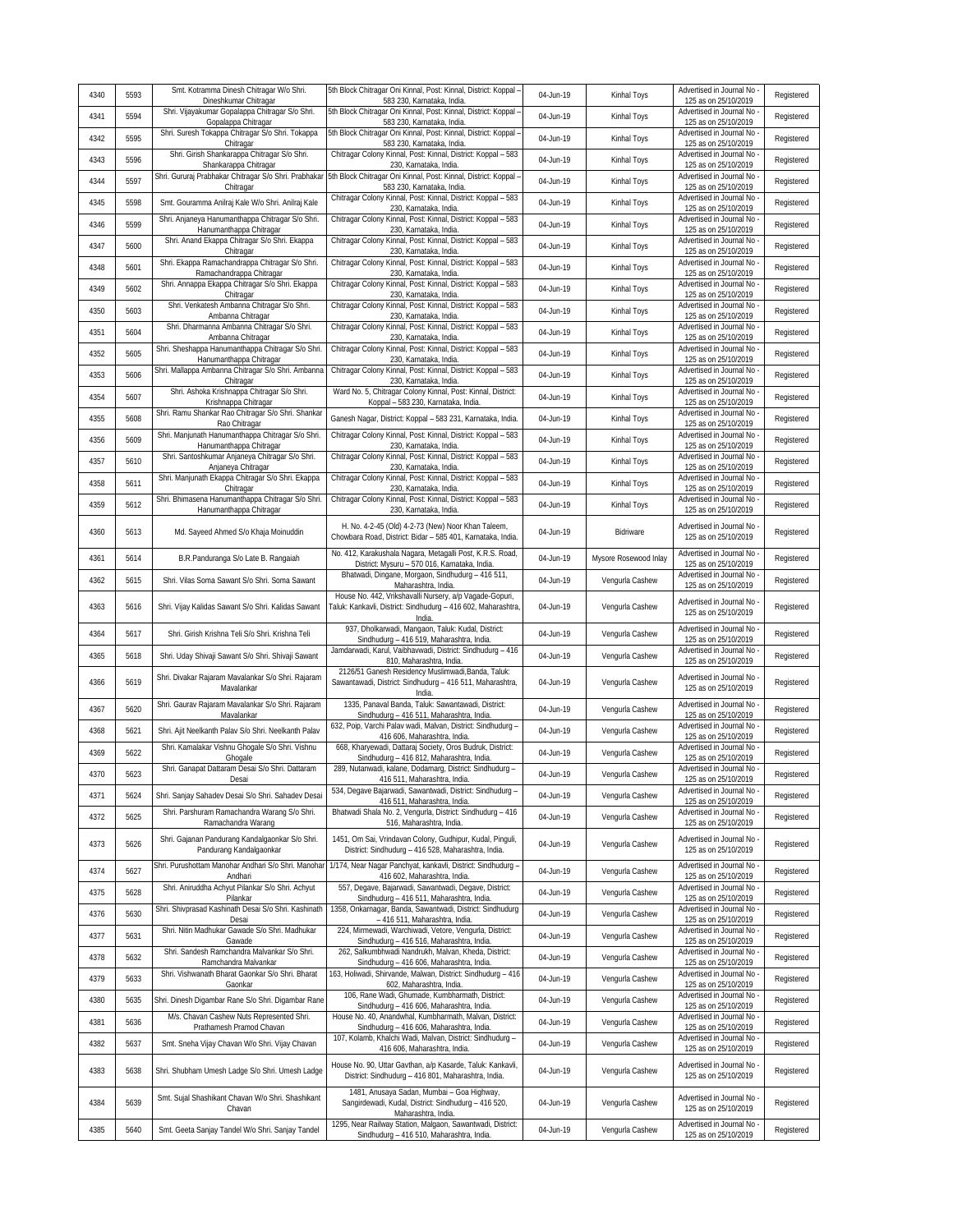| 4386 | 5641 | Shri. Nithyanand Gurunath Mhadqut S/o Shri.<br>Gurunath Mhadgut                             | House No. 894, a/p Warad Kusarve, Malvan, District:<br>Sindhudurg - 416 604, Maharashtra, India.                                                                         | 04-Jun-19 | Vengurla Cashew                 | Advertised in Journal No<br>125 as on 25/10/2019   | Registered |
|------|------|---------------------------------------------------------------------------------------------|--------------------------------------------------------------------------------------------------------------------------------------------------------------------------|-----------|---------------------------------|----------------------------------------------------|------------|
| 4387 | 5642 | Smt. Vaishnavi Vivekanand Kesarkar W/o Shri.<br>Vivekanand Kesarkar                         | Degave Bajarwadi, Sawantwadi, District: Sindhudurg - 416<br>510, Maharashtra, India.                                                                                     | 04-Jun-19 | Vengurla Cashew                 | Advertised in Journal No<br>125 as on 25/10/2019   | Registered |
| 4388 | 5643 | Shri. Vijay Gaonkar S/o Shri. Sahadeo Gaonkar                                               | House No. 168, Saraswati nivas, Gaonkar Vadi, Sangave,<br>Taluk: Kankavali, District: Sindhudurg - 416 609,<br>Maharashtra, India.                                       | 04-Jun-19 | Vengurla Cashew                 | Advertised in Journal No<br>125 as on 25/10/2019   | Registered |
| 4389 | 5644 | M/s. Laxmi Cashew Factory Represented by Smt.<br>Varsha Vikas Ghadi                         | Room No. B/302, Plot No. 105, Saisagar Complex, Sector -<br>13, Sanpada Navi Mumbai, Sanpada, Thane - 400 705,<br>Maharashtra, India.                                    | 04-Jun-19 | Vengurla Cashew                 | Advertised in Journal No<br>125 as on 25/10/2019   | Registered |
| 4390 | 5645 | Shri. Sameer Madhukar Navare S/o Shri. Madhukar<br>Navare                                   | Room No. B/302, Plot No. 105, Saisagar Complex, Sector -<br>13, Sanpada Navi Mumbai, Sanpada, Thane - 400 705,<br>Maharashtra, India.                                    | 04-Jun-19 | Vengurla Cashew                 | Advertised in Journal No<br>125 as on 25/10/2019   | Registered |
| 4391 | 5646 | Shri. Nilesh Bhagvan Palav S/o Shri. Bhagvan Palav                                          | Bhadarakalwadi, Wadivarvade, Kudal, District: Sindhudurg -<br>416 520, Maharashtra, India.                                                                               | 04-Jun-19 | Vengurla Cashew                 | Advertised in Journal No<br>125 as on 25/10/2019   | Registered |
| 4392 | 5647 | Shri. Uday Madhukar Kesarkar S/o Shri. Madhukar<br>Kesarkar                                 | Belandiwadi, Pawashi, District: Sindhudurg - 416 520,<br>Maharashtra, India.                                                                                             | 04-Jun-19 | Vengurla Cashew                 | Advertised in Journal No<br>125 as on 25/10/2019   | Registered |
| 4393 | 5648 | Smt. Asmita Dashrath Ghadi W/o Shri. Dashrath Ghadi                                         | 1790, Govardhan Vyanktesh Nagar Banda, District:<br>Sindhudurg - 416 511, Maharashtra, India.                                                                            | 04-Jun-19 | Vengurla Cashew                 | Advertised in Journal No<br>125 as on 25/10/2019   | Registered |
| 4394 | 5649 | Smt. Geeta Prashant Moghe W/o Prashant Moghe                                                | Moghe Hospital, Mumbai Goa Highway, Opposite Prant<br>Office, Taluk: Kankavali, District: Sindhudurg - 416 602,<br>Maharashtra, India.                                   | 04-Jun-19 | Vengurla Cashew                 | Advertised in Journal No<br>125 as on 25/10/2019   | Registered |
| 4395 | 5650 | Shri. Vishwanath Bharat Gaonkar S/o Shri. Bharat<br>Gaonkar                                 | 163, Holiwadi, Shirvande, Malwan, District: Sindhudurg - 416<br>602, Maharashtra, India.                                                                                 | 04-Jun-19 | Sindhudurg & Ratnagiri<br>Kokum | Advertised in Journal No<br>125 as on 25/10/2019   | Registered |
| 4396 | 5652 | Smt. Geeta Sanjay Tandel W/o Shri. Sanjay Tandel                                            | 1295, Near Railway Station, Malgaon, Sawantwadi, District:<br>Sindhudurg - 416 510, Maharashtra, India.                                                                  | 04-Jun-19 | Sindhudurg & Ratnagiri<br>Kokum | Advertised in Journal No<br>125 as on 25/10/2019   | Registered |
| 4397 | 5653 | Shri. Aniruddha Achyut Pilankar S/o Shri. Achyut<br>Pilankar                                | 557, Degave, Bajarwadi, Sawantwadi, District: Sindhudurg -<br>416 511, Maharashtra, India.                                                                               | 04-Jun-19 | Sindhudurg & Ratnagiri<br>Kokum | Advertised in Journal No<br>125 as on 25/10/2019   | Registered |
| 4398 | 5654 | Smt. Sangita Keshav Prabhushirodkar W/o Shri.                                               | 26/7, Manik Chowk, Br. Nath Pai Road, Vengurla, District:<br>Sindhudurg - 416 516, Maharashtra, India.                                                                   | 04-Jun-19 | Sindhudurg & Ratnagiri          | Advertised in Journal No<br>125 as on 25/10/2019   | Registered |
| 4399 | 5655 | Keshav Prabhushirodkar<br>Shri. Shrikant Vasudev Sawant S/o Shri. Vasudev                   | Ovaliye, Wayangani Wadi, Taluk: Malvan, District:                                                                                                                        | 04-Jun-19 | Kokum<br>Sindhudurg & Ratnagiri | Advertised in Journal No                           | Registered |
| 4400 | 5656 | Sawant<br>Shri. Sanjay Ramchandra Shirsat S/o Shri.                                         | Sindhudurg - 416 603, Maharashtra, India.<br>856, Mhapan Bazarpeth, Mhapan, District: Sindhudurg - 416                                                                   | 04-Jun-19 | Kokum<br>Sindhudurg & Ratnagiri | 125 as on 25/10/2019<br>Advertised in Journal No   | Registered |
| 4401 | 5660 | Ramchandra Shirsat<br>Shri. Sakare Ramakrishna S/o Shri. Late Sakare                        | 522, Maharashtra, India.<br>Bharamappanakatte, Molakalmuru, District: Chitradurga - 577                                                                                  | 13-Jun-19 | Kokum<br>Molakalmuru Sarees     | 125 as on 25/10/2019<br>Advertised in Journal No   | Registered |
|      |      | Thippanna                                                                                   | 535, Karnataka, India.<br>Anjaneya Temple Road, Molakalmuru, District: Chitradurga -                                                                                     |           |                                 | 125 as on 25/10/2019<br>Advertised in Journal No   |            |
| 4402 | 5661 | G N Ramesha S/o Late Gacchi Nagappa<br>Shri. Divate Rajashekar S/o Shri. Late Divate        | 577 535, Karnataka, India<br>Kalgod Mohalla, Molakalmuru, District: Chitradurga - 577                                                                                    | 13-Jun-19 | Molakalmuru Sarees              | 125 as on 25/10/2019<br>Advertised in Journal No   | Registered |
| 4403 | 5662 | Thippeswamy                                                                                 | 535, Karnataka, India                                                                                                                                                    | 13-Jun-19 | Molakalmuru Sarees              | 125 as on 25/10/2019                               | Registered |
| 4404 | 5663 | Shri. K T Nunkappa S/o Shri. Late A S Thippeswamy                                           | Doddapet Road, Molakalmuru, District: Chitradurga - 577<br>535, Karnataka, India                                                                                         | 13-Jun-19 | Molakalmuru Sarees              | Advertised in Journal No<br>125 as on 25/10/2019   | Registered |
| 4405 | 5664 | Shri. Abhishek Vanjre S/o Shri. Ramesh Vanjre                                               | Doddapete Road, Molakalmuru, District: Chitradurga - 577<br>535, Karnataka, India                                                                                        | 13-Jun-19 | Molakalmuru Sarees              | Advertised in Journal No<br>125 as on 25/10/2019   | Registered |
| 4406 | 5665 | Shri. K T Nagaraja S/o Shri. Late A S Thippeswamy                                           | Khazi Mohalla, Molakalmuru, District: Chitradurga - 577 535,<br>Karnataka, India                                                                                         | 13-Jun-19 | Molakalmuru Sarees              | Advertised in Journal No<br>125 as on 25/10/2019   | Registered |
| 4407 | 5666 | Shri. D J Dhanaraj S/o Shri. D Jaganath                                                     | NMS Badavane, Molakalmuru, District: Chitradurga - 577<br>535, Karnataka, India                                                                                          | 13-Jun-19 | Molakalmuru Sarees              | Advertised in Journal No<br>125 as on 25/10/2019   | Registered |
| 4408 | 5667 | M/s. Sahyadri Farmers Producer Company Ltd<br>Represented by Shri. Dinesh Dattatraya Lagad  | No. 1102/08, Behind Police Headquarter, Adgaon, District:<br>Nashik, Maharashtra, India.                                                                                 | 17-Jun-19 | Alphonso                        | Advertised in Journal No<br>125 as on 25/10/2019   | Registered |
| 4409 | 5668 | M/s. Sahyadri Agro Retails Ltd. Represented by<br>Dinesh Dattatraya Lagad                   | No 314/2/2, A/p Mohadi, Taluk: Dindori, District: Nashik,                                                                                                                | 17-Jun-19 | Alphonso                        | Advertised in Journal No<br>125 as on 25/10/2019   | Registered |
| 4410 | 5669 | Shri. Jaywant Vasudeo Velye S/o Shri. Vasudeo Velye                                         | Maharashtra, India.<br>Wada Tiwre, Post: Rajwadi, Taluk: Rajapur, District: Ratnagiri                                                                                    | 17-Jun-19 | Alphonso                        | Advertised in Journal No                           | Registered |
| 4411 | 5670 | Shri. Mahendra Gopinath Salunke S/o Shri. Gopinath                                          | - 416 707, Maharashtra, India<br>294, Teliwadi, Pawas, Taluk: Ratnagiri, District: Ratnagiri -                                                                           | 17-Jun-19 | Alphonso                        | 125 as on 25/10/2019<br>Advertised in Journal No   | Registered |
| 4412 | 5671 | Salunke<br>Shri. Showkat Hussain Shah S/o Shri. Ghulam Ahmad                                | 415 616, Maharashtra, India.<br>Zaripora Zoonimar, Srinagar - 190 011, Jammu & Kashmir,                                                                                  | 18-Jun-19 | Kashmir Pashmina                | 125 as on 25/10/2019<br>Advertised in Journal No   | Registered |
|      |      | Shah<br>M/s. Azeem Kashmir Arts Represented by Shri.                                        | India<br>Tengpora Zoonimar, Srinagar - 190 011, Jammu & Kashmir,                                                                                                         |           |                                 | 125 as on 25/10/2019<br>Advertised in Journal No   |            |
| 4413 | 5672 | Mohammad Altaf Mir & Mudasir Ahmad Mir<br>Shri. Showkat Hussain Shah S/o Shri. Ghulam Ahmad | India<br>Zaripora Zoonimar, Srinagar - 190 011, Jammu & Kashmir,                                                                                                         | 18-Jun-19 | Kashmir Pashmina                | 125 as on 25/10/2019<br>Advertised in Journal No   | Registered |
| 4414 | 5673 | Shah<br>Shri. Mushtaq Ahmad Bhat S/o Shri. Ghulam Nabi                                      | India<br>Awanta Bawan Bun Mohalla Soura, Srinagar - 190 011,                                                                                                             | 18-Jun-19 | Kashmir Sozani Craft            | 125 as on 25/10/2019<br>Advertised in Journal No   | Registered |
| 4415 | 5674 | Bhat                                                                                        | Jammu & Kashmir, India                                                                                                                                                   | 18-Jun-19 | Kashmir Sozani Craft            | 125 as on 25/10/2019                               | Registered |
| 4416 | 5675 | M/s. Reshi Craft Represented by Shri. Mushafiq Nazir<br>Reshi                               | Buch Mohalla Rajouri Kadal, Srinagar - 190 002                                                                                                                           | 18-Jun-19 | Kashmir Sozani Craft            | Advertised in Journal No<br>125 as on 25/10/2019   | Registered |
| 4417 | 5676 | M/s. Azeem Kashmir Arts Represented by Shri.<br>Mohammad Altaf Mir & Mudasir Ahmad Mir      | Tengpora Zoonimar, Srinagar - 190 011, Jammu & Kashmir,<br>India                                                                                                         | 18-Jun-19 | Kashmir Sozani Craft            | Advertised in Journal No<br>125 as on 25/10/2019   | Registered |
| 4418 | 5677 | Shri. Showkat Hussain Shah S/o Shri. Ghulam Ahmad<br>Shah                                   | Zaripora Zoonimar, Srinagar - 190 011, Jammu & Kashmir,<br>India                                                                                                         | 18-Jun-19 | Kani Shawl                      | Advertised in Journal No<br>125 as on 25/10/2019   | Registered |
| 4419 | 5678 | The Director of Research, Dr. Balasaheb Sawant<br>Konkan Krishi Vidhyapeeth                 | Dapoli Taluk: Dapoli, District: Ratnagiri - 415 715,<br>Maharashtra, India                                                                                               | 20-Jun-19 | Alphonso                        | Advertised in Journal No<br>125 as on 25/10/2019   | Registered |
| 4420 | 5679 | Shri. Nandkumar Shripad Joshi S/o Shri. Shripad Joshi                                       | Pradnyaram, Urmila Co. Op HSG Soc Dhankawadi, Pune -<br>411 043, Maharashtra, India                                                                                      | 21-Jun-19 | Alphonso                        | Advertised in Journal No<br>125 as on 25/10/2019   | Registered |
| 4421 | 5680 | AmbaGouri Vishwaseva Udyog Trust, Karykari                                                  | Post: Jamsande, Taluk: Devgad, District: Sindhudurg -                                                                                                                    | 21-Jun-19 | Alphonso                        | Advertised in Journal No                           | Registered |
| 4422 | 5681 | Vishwast Shri. Ajit Pandurnag Gogate<br>Shri. Shivram Soma Teli S/o Shri. Soma Teli         | 416612, Maharashtra, India<br>Dabhole-Teli Wadi, Taluk: Devgad, District: Sindhudurg -                                                                                   | 21-Jun-19 | Alphonso                        | 125 as on 25/10/2019<br>Advertised in Journal No - | Registered |
| 4423 | 5682 | Shri. Sarvesh Dattaram Narkar S/o Shri. Dattaram                                            | 416612, Maharashtra, India<br>Vitthaladevi, Post: Phanasgaon, Taluk: Devgad, District:                                                                                   | 21-Jun-19 | Alphonso                        | 125 as on 25/10/2019<br>Advertised in Journal No - | Registered |
|      |      | Narkar<br>Shri. Pradeep Harishchandra Ambre S/o Shri.                                       | Sindhudurg - 416811, Maharashtra, India<br>6/1801, Vasant Lawns, Pokharan Road, No. 2, Near Jupiter                                                                      |           |                                 | 125 as on 25/10/2019<br>Advertised in Journal No   |            |
| 4424 | 5683 | Harishchandra Ambre                                                                         | Hospital Majiwada, District: Thane - 400 601, Maharashtra,<br>India                                                                                                      | 21-Jun-19 | Alphonso                        | 125 as on 25/10/2019                               | Registered |
| 4425 | 5684 | Shri. Chittaranjan Tukaram Dhuri S/o Shri. Tukaram<br>Dhuri                                 | 4-19, Neelkanth Prerna CHS - 1, Maharshi Karve Road, Near<br>Bhagshala Maidan Dombivli West Kalyan, Vishnunagar<br>Kalyan, District: Thane - 421 202, Maharashtra, India | 21-Jun-19 | Alphonso                        | Advertised in Journal No<br>125 as on 25/10/2019   | Registered |
| 4426 | 5685 | Shri. Rakesh Singhal S/o Shri. Munna Lal                                                    | Singhal Enterprises, Gaurapara, Fatehpur Sikri, District:<br>Agra, Uttar Pradesh, India                                                                                  | 09-Jul-19 | Agra Durrie                     | Advertised in Journal No<br>147 as on 20/09/2021   | Registered |
| 4427 | 5686 | Shri. Munna S/o Shri. Chandu                                                                | Billu Handloom, Bani Israel, Fatehpur Sikri, District: Agra,<br>Uttar Pradesh, India                                                                                     | 09-Jul-19 | Agra Durrie                     | Advertised in Journal No<br>147 as on 20/09/2021   | Registered |
| 4428 | 5687 | Shri. Sharif Khan S/o Shri. Rahmat Khan                                                     | Rahat Handloom Handicraft Tehara Rawat, Fatehpur Sikri,<br>District: Agra, Uttar Pradesh, India                                                                          | 09-Jul-19 | Agra Durrie                     | Advertised in Journal No<br>147 as on 20/09/2021   | Registered |
| 4429 | 5688 | Shri. Mukesh Agarwal S/o Shri. Hariom Agarwal                                               | M.K. Handloom, Tehara Rawat, Fatehpur Sikri, District: Agra,<br>Uttar Pradesh, India                                                                                     | 09-Jul-19 | Agra Durrie                     | Advertised in Journal No<br>147 as on 20/09/2021   | Registered |
| 4430 | 5689 | Shri. Mustakh S/o Shri. Bashir Quereshi                                                     | Dharam Rugs, Goura Para, Fatehpur Sikri, District: Agra,                                                                                                                 | 09-Jul-19 | Agra Durrie                     | Advertised in Journal No -                         | Registered |
|      |      |                                                                                             | Uttar Pradesh, India                                                                                                                                                     |           |                                 | 147 as on 20/09/2021                               |            |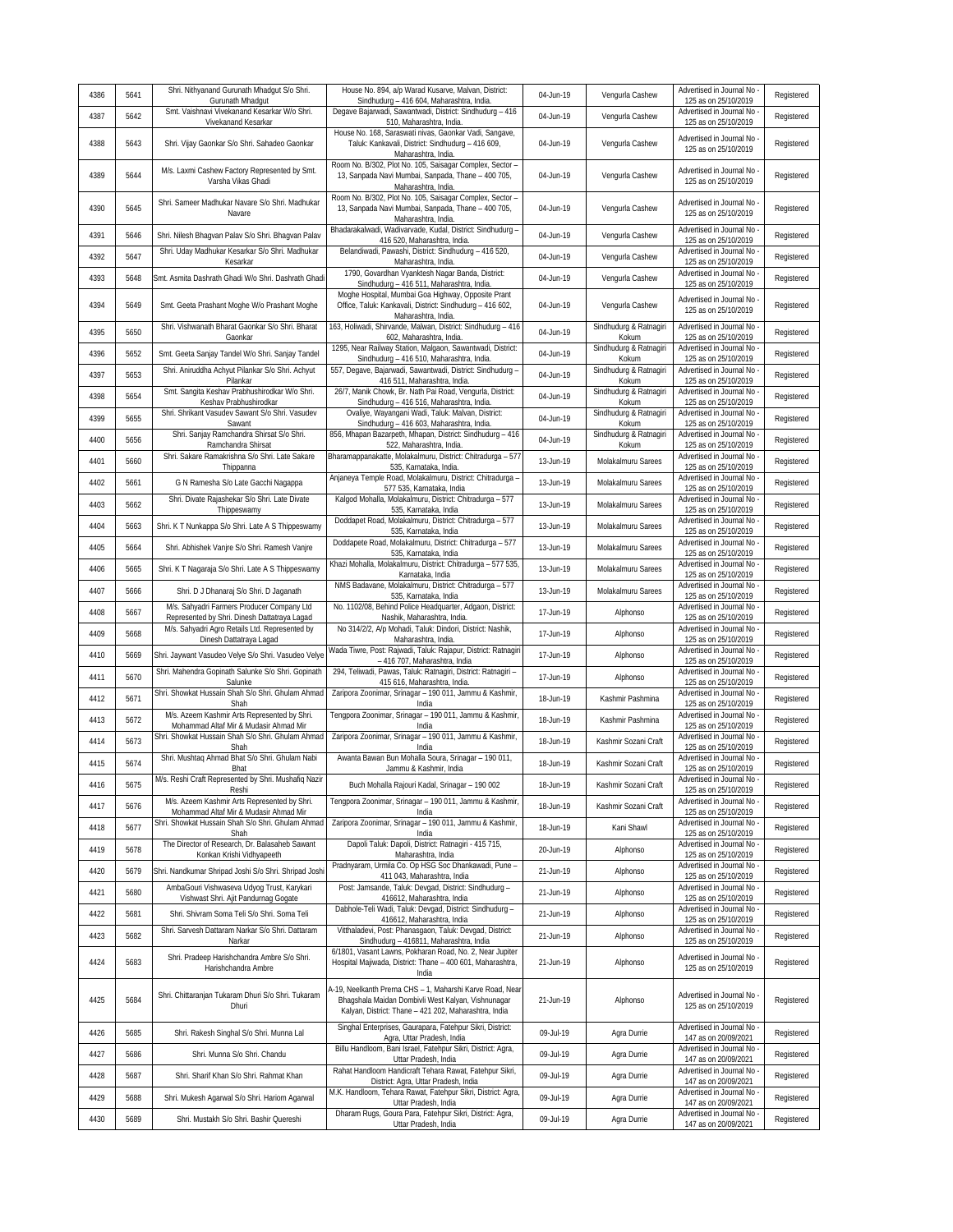| 4431 | 5690 | Shri. Dilshad Ansari S/o Shri. Waseem Ansari                  | Arhan Handloom Concept Goura Para, Fatehpur Sikri,<br>District: Agra, Uttar Pradesh, India                    | 09-Jul-19 | Agra Durrie | Advertised in Journal No<br>147 as on 20/09/2021   | Registered |
|------|------|---------------------------------------------------------------|---------------------------------------------------------------------------------------------------------------|-----------|-------------|----------------------------------------------------|------------|
| 4432 | 5691 | Shri. Satish Kumar S/o Shri. Ratan Singh                      | G.R Handloom, Ratan Nagar Galiar Road, Fatehpur Sikri,<br>District: Agra, Uttar Pradesh, India                | 09-Jul-19 | Agra Durrie | Advertised in Journal No<br>147 as on 20/09/2021   | Registered |
| 4433 | 5692 | Shri. Shaed Faridi S/o Shri. Jayahul Baseer                   | Sana Faridi Handloom, Kidki Agga, Fatehpur Sikri, District:<br>Agra, Uttar Pradesh, India                     | 09-Jul-19 | Agra Durrie | Advertised in Journal No<br>147 as on 20/09/2021   | Registered |
| 4434 | 5693 | Shri. Nadeem S/o Shri. Saeed                                  | Nadeem Handicraft, Bani Esrail, Fatehpur Sikri, District: Agra,<br>Uttar Pradesh, India                       | 09-Jul-19 | Agra Durrie | Advertised in Journal No<br>147 as on 20/09/2021   | Registered |
| 4435 | 5694 | Shri. Jitender Singh S/o Shri. Sarnam Singh                   | Baba Handloom, Tehara Rawat, Fatehpur Sikri, District: Agra,<br>Uttar Pradesh, India                          | 09-Jul-19 | Agra Durrie | Advertised in Journal No<br>147 as on 20/09/2021   | Registered |
| 4436 | 5695 | Shri. Birender Jha S/o Shri. T.N. Jha                         | B.K. Handloom, Tehara Rawat, Fatehpur Sikri, District: Agra,<br>Uttar Pradesh, India                          | 09-Jul-19 | Agra Durrie | Advertised in Journal No<br>147 as on 20/09/2021   | Registered |
| 4437 | 5696 | Shri. Bhajan Lal S/o Shri. Hari Singh                         | Shir Balaji Handloom, Tehara Rawat, Fatehpur Sikri, District:<br>Agra, Uttar Pradesh, India                   | 09-Jul-19 | Agra Durrie | Advertised in Journal No<br>147 as on 20/09/2021   | Registered |
| 4438 | 5697 | Shri. Firoj Khan S/o Shri. Saleem Khan                        | Aariz Handloom, Saray Maroof, Fatehpur Sikri, District: Agra,<br>Uttar Pradesh, India                         | 09-Jul-19 | Agra Durrie | Advertised in Journal No<br>147 as on 20/09/2021   | Registered |
| 4439 | 5698 | Shri. Santashi Kuswah S/o Shri. Om Prakash<br>Kushwah         | Santashi Handloom, Lal Darwaza, Fatehpur Sikri, District:<br>Agra, Uttar Pradesh, India                       | 09-Jul-19 | Agra Durrie | Advertised in Journal No<br>147 as on 20/09/2021   | Registered |
| 4440 | 5699 | Shri. Ram Prakash Agarwal S/o Shri. Durakia Prasad<br>Agarwal | Ekta Handloom, Saray Chuar, Tehara Rawat, Fatehpur Sikri,<br>District: Agra, Uttar Pradesh, India             | 09-Jul-19 | Agra Durrie | Advertised in Journal No<br>147 as on 20/09/2021   | Registered |
| 4441 | 5700 | Shri. Ekalas S/o Shri. Isak                                   | Eklas Handicraft Saray Khoji, Fatehpur Sikri, District: Agra,<br>Uttar Pradesh, India                         | 09-Jul-19 | Agra Durrie | Advertised in Journal No<br>147 as on 20/09/2021   | Registered |
| 4442 | 5701 | Shri. Mohd. Naim S/o Shri. Badaruddin                         | Mahir Handicraft, Saray Khosi, Fatehpur Sikri, District: Agra,<br>Uttar Pradesh, India                        | 09-Jul-19 | Agra Durrie | Advertised in Journal No<br>147 as on 20/09/2021   | Registered |
| 4443 | 5702 | Shri. Rasheed S/o Shri. Lateef                                | Rasheed Handloom, Mutabaliyan, Fatehpur Sikri, District:<br>Agra, Uttar Pradesh, India                        | 09-Jul-19 | Agra Durrie | Advertised in Journal No<br>147 as on 20/09/2021   | Registered |
| 4444 | 5703 | Shri. Sakeel S/o Shri. Safiya                                 | Sakeel Handloom, BaterBax, Fatehpur Sikri, District: Agra,<br>Uttar Pradesh, India                            | 09-Jul-19 | Agra Durrie | Advertised in Journal No<br>147 as on 20/09/2021   | Registered |
| 4445 | 5704 | Shri. Jalaluddin S/o Shri. Chiraguddin                        | Chirag Handloom, Saray Khoji, Fatehpur Sikri, District: Agra,<br>Uttar Pradesh, India                         | 09-Jul-19 | Agra Durrie | Advertised in Journal No<br>147 as on 20/09/2021   | Registered |
| 4446 | 5705 | Shri. Hafiz Rais S/o Shri. Chunna                             | Rais Handloom, Bani Esrail, Fatehpur Sikri, District: Agra,<br>Uttar Pradesh, India                           | 09-Jul-19 | Agra Durrie | Advertised in Journal No -<br>147 as on 20/09/2021 | Registered |
| 4447 | 5706 | Shri. Nabab Qureshi S/o Shri. Jameel Qureshi                  | Nabab Handloom, Shekhrahimmulla, Fatehpur Sikri, District:<br>Agra, Uttar Pradesh, India                      | 09-Jul-19 | Agra Durrie | Advertised in Journal No<br>147 as on 20/09/2021   | Registered |
| 4448 | 5707 | Shri. Tajjuddin S/o Shri. Kalua Sufi                          | Taj Handloom, Shekhrahimmulla, Fatehpur Sikri, District:<br>Agra, Uttar Pradesh, India                        | 09-Jul-19 | Agra Durrie | Advertised in Journal No<br>147 as on 20/09/2021   | Registered |
| 4449 | 5708 | Shri. Haji Noor Alam S/o Shri. Sadaruddin                     | Noor Alam Handloom, Talab, Fatehpur Sikri, District: Agra,<br>Uttar Pradesh, India                            | 09-Jul-19 | Agra Durrie | Advertised in Journal No<br>147 as on 20/09/2021   | Registered |
| 4450 | 5709 | Shri. Chiraguddin S/o Shri. Sirajuddin                        | Chiraguddin Handloom, Naya Bas, Fatehpur Sikri, District:<br>Agra, Uttar Pradesh, India                       | 09-Jul-19 | Agra Durrie | Advertised in Journal No<br>147 as on 20/09/2021   | Registered |
| 4451 | 5710 | Shri. Mustakeem S/o Shri. Naseem                              | Mustakeem Handloom, Naya Bas, Fatehpur Sikri, District:<br>Agra, Uttar Pradesh, India                         | 09-Jul-19 | Agra Durrie | Advertised in Journal No<br>147 as on 20/09/2021   | Registered |
| 4452 | 5711 | Shri. Badaruddin S/o Shri. Hajji Babbu                        | Handloom. Pr. Co. So., Sarai Khoji, Fatehpur Sikri, District:<br>Agra, Uttar Pradesh, India                   | 09-Jul-19 | Agra Durrie | Advertised in Journal No<br>147 as on 20/09/2021   | Registered |
| 4453 | 5712 | Shri. Kareem S/o Shri. Motee                                  | Kareem Handloom, Islam Ganj, Fatehpur Sikri, District: Agra,<br>Uttar Pradesh, India                          | 09-Jul-19 | Agra Durrie | Advertised in Journal No<br>147 as on 20/09/2021   | Registered |
| 4454 | 5713 | Shri. Gulfam S/o Shri. Chote                                  | K J N Handloom, Bani Israel, Fatehpur Sikri, District: Agra,<br>Uttar Pradesh, India                          | 09-Jul-19 | Agra Durrie | Advertised in Journal No<br>147 as on 20/09/2021   | Registered |
| 4455 | 5714 | Shri. Shanu S/o Shri. Chiraguddin                             | Shanu Handloom, Bani Israel, Fatehpur Sikri, District: Agra,<br>Uttar Pradesh, India                          | 09-Jul-19 | Agra Durrie | Advertised in Journal No<br>147 as on 20/09/2021   | Registered |
| 4456 | 5715 | Shri. Azeez S/o Shri. Islam                                   | Lucky Rugs, Gali Meera Makkham, Fatehpur Sikri, District:<br>Agra, Uttar Pradesh, India                       | 09-Jul-19 | Agra Durrie | Advertised in Journal No<br>147 as on 20/09/2021   | Registered |
| 4457 | 5716 | Shri. Mohammad Irshad S/o Shri. Usman Ansari                  | Asarfi Handloom, Gaurapara, Fatehpur Sikri, District: Agra,<br>Uttar Pradesh, India                           | 09-Jul-19 | Agra Durrie | Advertised in Journal No<br>147 as on 20/09/2021   | Registered |
| 4458 | 5717 | Shri. Mohammad Shaid Qureshi S/o Shri. Noor Alam<br>Quereshi  | Noor Alam Handloom Dari Store, Gaurapara, Fatehpur Sikri,<br>District: Agra, Uttar Pradesh, India             | 09-Jul-19 | Agra Durrie | Advertised in Journal No<br>147 as on 20/09/2021   | Registered |
| 4459 | 5718 | Shri. Mohan Singh S/o Shri. Ramesh Chand                      | Mohan Singh Handloom, Gaurapara, Fatehpur Sikri, District:<br>Agra, Uttar Pradesh, India                      | 09-Jul-19 | Agra Durrie | Advertised in Journal No<br>147 as on 20/09/2021   | Registered |
| 4460 | 5719 | Shri. Shahnawaz S/o Shri. Sareef                              | Shahnawaz Handloom, Gaurapara, Fatehpur Sikri, District:<br>Agra, Uttar Pradesh, India                        | 09-Jul-19 | Agra Durrie | Advertised in Journal No<br>147 as on 20/09/2021   | Registered |
| 4461 | 5720 | Shri. Sabir Qureshi S/o Shri. Usman Quereshi                  | Shereen Station Raod, Fatehpur Sikri, District: Agra, Uttar<br>Pradesh, India                                 | 09-Jul-19 | Agra Durrie | Advertised in Journal No<br>147 as on 20/09/2021   | Registered |
| 4462 | 5721 | Shri. Manish Garg S/o Shri. Trilok Chand                      | Somya Handloom, Station Road, Fatehpur Sikri, District:<br>Agra, Uttar Pradesh, India                         | 09-Jul-19 | Agra Durrie | Advertised in Journal No -<br>147 as on 20/09/2021 | Registered |
| 4463 | 5722 | Shri. Naimi S/o Shri. Dr. Kailash Chand Garg                  | Tulsi Handloom, Tara Chand Colony, Saray Maruf Fatehpur<br>Sikri, District: Agra, Uttar Pradesh, India        | 09-Jul-19 | Agra Durrie | Advertised in Journal No<br>147 as on 20/09/2021   | Registered |
| 4464 | 5723 | Shri. Raj Kumar Agrawal S/o Shri. Mahesh Chand                | Shree Ram Enterprises, Tara Chand Colony, Saray Maruf<br>Fatehpur Sikri, District: Agra, Uttar Pradesh, India | 09-Jul-19 | Agra Durrie | Advertised in Journal No<br>147 as on 20/09/2021   | Registered |
| 4465 | 5724 | Shri. Ramjan S/o Shri. Kirari                                 | J.R. Handloom, Tara Chand Colony, Saray Maruf Fatehpur<br>Sikri, District: Agra, Uttar Pradesh, India         | 09-Jul-19 | Agra Durrie | Advertised in Journal No<br>147 as on 20/09/2021   | Registered |
| 4466 | 5725 | Bobby Mangal S/o Jai Prakash Mangal                           | Mangal Enterprises, Hanuman Gali, Fatehpur Sikri, District:<br>Agra, Uttar Pradesh, India                     | 09-Jul-19 | Agra Durrie | Advertised in Journal No<br>147 as on 20/09/2021   | Registered |
| 4467 | 5726 | Shri. Rajeev Mangal S/o Shri. Jay Prakash Mangal              | Mangal Enterprises, Hanuman Gali, Fatehpur Sikri, District:<br>Agra, Uttar Pradesh, India                     | 09-Jul-19 | Agra Durrie | Advertised in Journal No<br>147 as on 20/09/2021   | Registered |
| 4468 | 5727 | Shri. Sabir Qureshi S/o Shri. Hazi Rahish                     | Rajasthan Handicrafts, Kali Tanki, Talab Mohalla, Fatehpur<br>Sikri, District: Agra, Uttar Pradesh            | 09-Jul-19 | Agra Durrie | Advertised in Journal No<br>147 as on 20/09/2021   | Registered |
| 4469 | 5728 | Shri. Sakir S/o Shri. Bazira                                  | Chaudhary Handloom, Gaurapara, Fatehpur Sikri, District:<br>Agra, Uttar Pradesh                               | 09-Jul-19 | Agra Durrie | Advertised in Journal No -<br>147 as on 20/09/2021 | Registered |
| 4470 | 5729 | Shri. Nadeem Qureshi S/o Shri. Sheed                          | Nadeem Handicrafts. Kali Tanki, Talab Mohalla, Fatehpur<br>Sikri, District: Agra, Uttar Pradesh, India        | 09-Jul-19 | Agra Durrie | Advertised in Journal No<br>147 as on 20/09/2021   | Registered |
| 4471 | 5730 | Shri. Asfax Jafri S/o Shri. Sakat Ali                         | Zafri Rugs, Gali Meera Makkhan, Fatehpur Sikri, District:<br>Agra, Uttar Pradesh, India                       | 09-Jul-19 | Agra Durrie | Advertised in Journal No<br>147 as on 20/09/2021   | Registered |
| 4472 | 5731 | Shri. Shaid Shaheed S/o Shri. Badrudin                        | Sameer Rugs, Tehra Darwaja, Fatehpur Sikri, District: Agra,<br>Uttar Pradesh, India                           | 09-Jul-19 | Agra Durrie | Advertised in Journal No -<br>147 as on 20/09/2021 | Registered |
| 4473 | 5732 | Shri. Jagdish Ji S/o Shri. Shree Radhy Lal                    | Om Exports, 39/146, Carban Gali, Loho, Mandi                                                                  | 09-Jul-19 | Agra Durrie | Advertised in Journal No<br>147 as on 20/09/2021   | Registered |
| 4474 | 5733 | Shri. Anwar S/o Shri. Farman Husain                           | Amir Enterprises, Bharti Gali, Fatehpur Sikri, District: Agra,<br>Uttar Pradesh, India                        | 09-Jul-19 | Agra Durrie | Advertised in Journal No -<br>147 as on 20/09/2021 | Registered |
| 4475 | 5734 | Shri. Aafax Aalam S/o Shri. Rajiudin                          | Sabri Handloom, Dulhara Road, Ratan Nagar Colony,<br>Fatehpur Sikri, District: Agra, Uttar Pradesh, India     | 09-Jul-19 | Agra Durrie | Advertised in Journal No<br>147 as on 20/09/2021   | Registered |
| 4476 | 5735 | Shri. Mahmud S/o Shri. Ahmad Ali                              | Meer Shahab Handloom, Gaurapara, Fatehpur Sikri, District:<br>Agra, Uttar Pradesh, India                      | 09-Jul-19 | Agra Durrie | Advertised in Journal No<br>147 as on 20/09/2021   | Registered |
| 4477 | 5736 | Shri. Ranjeet Thakur S/o Shri. Vihaad                         | Vasnavi Rugs, Water Works Colony, Fatehpur Sikri, District:<br>Agra, Uttar Pradesh, India                     | 09-Jul-19 | Agra Durrie | Advertised in Journal No<br>147 as on 20/09/2021   | Registered |
| 4478 | 5737 | Shri. Amit Garg S/o Shri. Daroga Garg                         | V.K. Enterprises, Ramkrishna Colony, Fatehpur Sikri, District:<br>Agra, Uttar Pradesh, India                  | 09-Jul-19 | Agra Durrie | Advertised in Journal No<br>147 as on 20/09/2021   | Registered |
| 4479 | 5738 | Shri. Sultan S/o Shri. Shabudin                               | Zeenat Handloom, Choori Bazar, Fatehpur Sikri, District:<br>Agra, Uttar Pradesh, India                        | 09-Jul-19 | Agra Durrie | Advertised in Journal No<br>147 as on 20/09/2021   | Registered |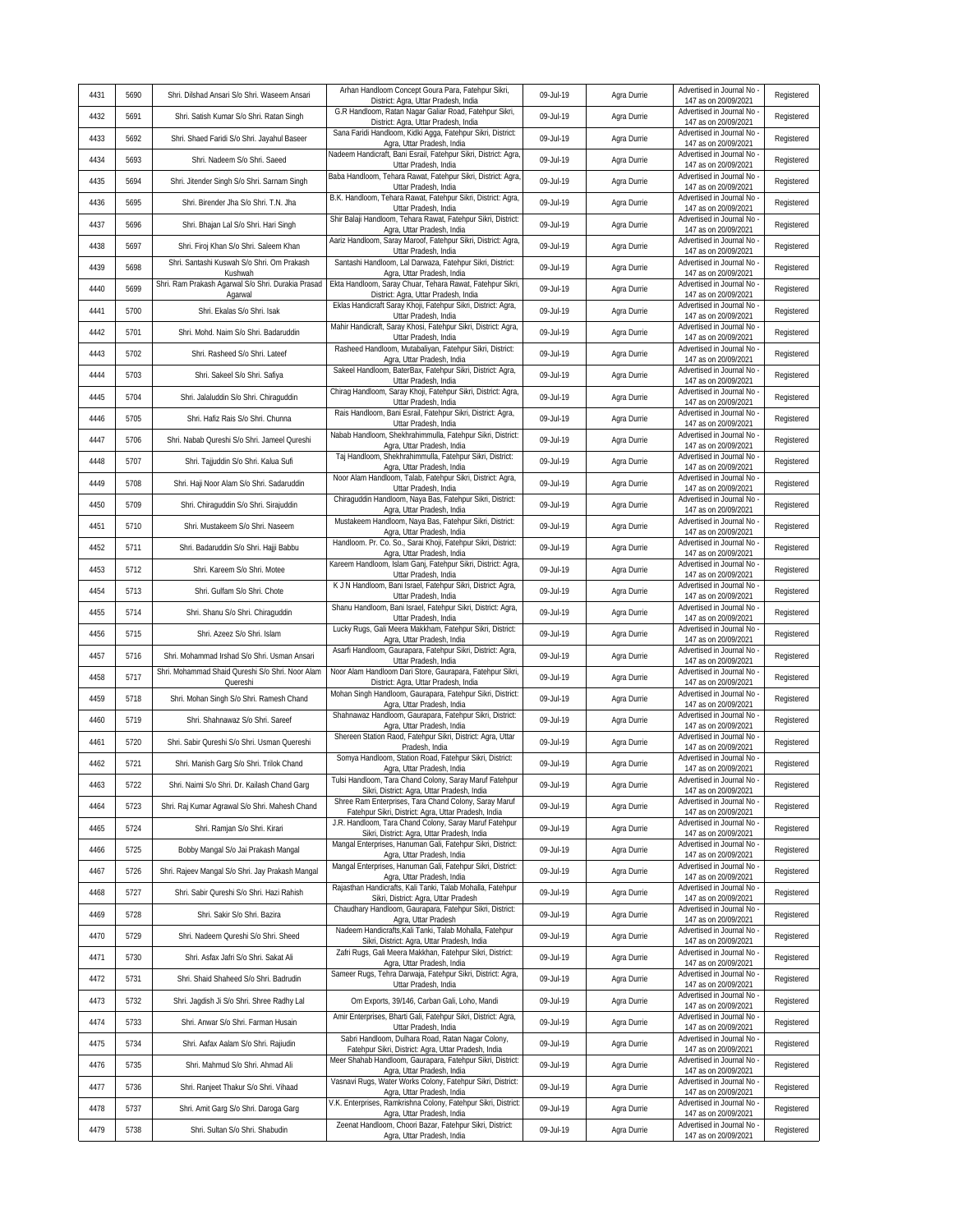| 4480 | 5739 | Shri. Satyaprakash Mangal S/o Shri. Umede                                       | Sherawali Handloom, Islam Ganj, Fatehpur Sikri, District:<br>Agra, Uttar Pradesh, India                            | 09-Jul-19 | Agra Durrie                    | Advertised in Journal No<br>147 as on 20/09/2021   | Registered |
|------|------|---------------------------------------------------------------------------------|--------------------------------------------------------------------------------------------------------------------|-----------|--------------------------------|----------------------------------------------------|------------|
| 4481 | 5740 | Shri. Balveer Singh S/o Shri. Amar Singh                                        | Chaudhari Handloom, Gram Mai, Fatehpur Sikri, District:<br>Agra, Uttar Pradesh, India                              | 09-Jul-19 | Agra Durrie                    | Advertised in Journal No<br>147 as on 20/09/2021   | Registered |
| 4482 | 5741 | Shri. Bobby Usmani S/o Shri. Shabudin                                           | Sameer Handloom, Gaurapara, Fatehpur Sikri, District: Agra,<br>Uttar Pradesh, India                                | 09-Jul-19 | Agra Durrie                    | Advertised in Journal No<br>147 as on 20/09/2021   | Registered |
| 4483 | 5742 | Shri. Govind Prasad Goyal S/o Shri. Kailash Goyal                               | Goyal Rugs, Gaurapara, Fatehpur Sikri, District: Agra, Uttar<br>Pradesh, India                                     | 09-Jul-19 | Agra Durrie                    | Advertised in Journal No<br>147 as on 20/09/2021   | Registered |
| 4484 | 5743 | Shri. Naseeb Kha S/o Shri. Md Isak                                              | Rihan Handloom, Kandauwar Mandi Till, Fatehpur Sikri,<br>District: Agra, Uttar Pradesh, India                      | 09-Jul-19 | Agra Durrie                    | Advertised in Journal No<br>147 as on 20/09/2021   | Registered |
| 4485 | 5744 | Shri. Sanjay Khan S/o Shri. Nasir Khan                                          | Sany Handloom, Peer Ki Patiya, Fatehpur Sikri, District: Agra<br>Uttar Pradesh, India                              | 09-Jul-19 | Agra Durrie                    | Advertised in Journal No<br>147 as on 20/09/2021   | Registered |
| 4486 | 5745 | Shri. Suneel Kumar S/o Shri. Ram Kumar                                          | Suneel Handloom, Kandauwar, Fatehpur Sikri, District: Agra,<br>Uttar Pradesh, India                                | 09-Jul-19 | Agra Durrie                    | Advertised in Journal No<br>147 as on 20/09/2021   | Registered |
| 4487 | 5746 | Shri. Rohit S/o Shri. Ram Kumar Goyal                                           | R.C.M. Enterprises, Kandauwar, Fatehpur Sikri, District: Agra<br>Uttar Pradesh, India                              | 09-Jul-19 | Agra Durrie                    | Advertised in Journal No<br>147 as on 20/09/2021   | Registered |
| 4488 | 5747 | Shri. Vijay Singh S/o Shri. Nirtan Singh                                        | M.S. Handloom, Tehra Darwaja, Fatehpur Sikri, District: Agra<br>Uttar Pradesh, India                               | 09-Jul-19 | Agra Durrie                    | Advertised in Journal No<br>147 as on 20/09/2021   | Registered |
| 4489 | 5748 | Shri. Saleem Qureshi S/o Shri. Isak                                             | Saleem Handloom, Gaurapara, Fatehpur Sikri, District: Agra,<br>Uttar Pradesh, India                                | 09-Jul-19 | Agra Durrie                    | Advertised in Journal No<br>147 as on 20/09/2021   | Registered |
| 4490 | 5749 | Shri. Sakil Qureshi S/o Shri. Bazira                                            | K.G.N. Handloom, Kali Tanki Talab Mahalla, Fatehpur Sikri,<br>District: Agra, Uttar Pradesh, India                 | 09-Jul-19 | Agra Durrie                    | Advertised in Journal No<br>147 as on 20/09/2021   | Registered |
| 4491 | 5750 | Shri. Vikash Singal S/o Shri. Govind Singal                                     | Beenu International, Y-14, Karam Yogi Inclave, Kamla Nagar<br>District: Agra, Uttar Pradesh, India                 | 09-Jul-19 | Agra Durrie                    | Advertised in Journal No<br>147 as on 20/09/2021   | Registered |
| 4492 | 5751 | Shri. Govind Singal S/o Shri. Tara Chand Singal                                 | Vishal Galary, Fatak Suraj Bhan, Bilanganj, District: Agra,<br>Uttar Pradesh, India                                | 09-Jul-19 | Agra Durrie                    | Advertised in Journal No<br>147 as on 20/09/2021   | Registered |
| 4493 | 5752 | Shri. Sushil Agrawal S/o Shri. M P Mittal                                       | Aman Handloom, Islam Ganj, Fatehpur Sikri, District: Agra,<br>Uttar Pradesh, India                                 | 09-Jul-19 | Agra Durrie                    | Advertised in Journal No<br>147 as on 20/09/2021   | Registered |
| 4494 | 5753 | Shri. Nanne Khan S/o Shri. Nabab Khan                                           | N.K. Enterprises, Kazi Gali, Fatehpur Sikri, District: Agra,                                                       | 09-Jul-19 | Agra Durrie                    | Advertised in Journal No                           | Registered |
|      |      |                                                                                 | Uttar Pradesh, India<br>Shree Krisna International, 81, Shree Ji Puram, Sikandara,                                 |           |                                | 147 as on 20/09/2021<br>Advertised in Journal No   |            |
| 4495 | 5754 | Shri. Krishna Verma S/o Shri. Attar Singh                                       | Apojet Naveen Sabji Mandi, District: Agra, Uttar Pradesh,<br>India                                                 | 09-Jul-19 | Agra Durrie                    | 147 as on 20/09/2021                               | Registered |
| 4496 | 5755 | Shri. Majid S/o Shri. Islam                                                     | Tanya Handloom, Gaurapara, Fatehpur Sikri, District: Agra,<br>Uttar Pradesh, India                                 | 09-Jul-19 | Agra Durrie                    | Advertised in Journal No<br>147 as on 20/09/2021   | Registered |
| 4497 | 5756 | Shri. Pankaj Garg S/o Shri. Bhagwandas Garg                                     | Lucky Handloom, Ramkrishna Colony, Fatehpur Sikri, District<br>Agra, Uttar Pradesh, India                          | 09-Jul-19 | Agra Durrie                    | Advertised in Journal No<br>147 as on 20/09/2021   | Registered |
| 4498 | 5757 | Smt. Shabnam W/o Shri Islam                                                     | Quality Rugs, Islam Ganj, Fatehpur Sikri, District: Agra, Uttar<br>Pradesh, India                                  | 09-Jul-19 | Agra Durrie                    | Advertised in Journal No<br>147 as on 20/09/2021   | Registered |
| 4499 | 5758 | Shri. Mohamad Vakil S/o Shri. Nabab                                             | Ronak Handloom, Gaurapara, Fatehpur Sikri, District: Agra,<br>Uttar Pradesh, India                                 | 09-Jul-19 | Agra Durrie                    | Advertised in Journal No<br>147 as on 20/09/2021   | Registered |
| 4500 | 5759 | Shri. Shahid S/o Shri. Subrati Usmani                                           | Adeeba Handloom, Saray Chuhar, New Pani Tanki, Fatehpur<br>Sikri, District: Agra, Uttar Pradesh, India             | 09-Jul-19 | Agra Durrie                    | Advertised in Journal No<br>147 as on 20/09/2021   | Registered |
| 4501 | 5760 | Shri. Babluddin S/o Shri. Jamaluddin                                            | S.M. Rugs, Gaurapara, Fatehpur Sikri, District: Agra, Uttar<br>Pradesh, India                                      | 09-Jul-19 | Agra Durrie                    | Advertised in Journal No<br>147 as on 20/09/2021   | Registered |
| 4502 | 5761 | Smt. Shalini Agarwal D/o Shri. Mahesh Chand Agarwa                              | Goyal Enterprises, 12, Saray Maroof, Fatehpur Sikri, District:<br>Agra, Uttar Pradesh, India                       | 09-Jul-19 | Agra Durrie                    | Advertised in Journal No<br>147 as on 20/09/2021   | Registered |
| 4503 | 5762 | Shri. Shyam Lal Kuswah S/o Shri. Ram Singh                                      | Kuswah Durry Bunkar, Mandir Til Kaduwar, Fatehpur Sikri,<br>District: Agra, Uttar Pradesh, India                   | 09-Jul-19 | Agra Durrie                    | Advertised in Journal No<br>147 as on 20/09/2021   | Registered |
| 4504 | 5763 | Shri. Ashik S/o Shri. Noor Navi                                                 | China Handloom Gali Meera Makkhan, Fatehpur Sikri,<br>District: Agra, Uttar Pradesh, India                         | 09-Jul-19 | Agra Durrie                    | Advertised in Journal No<br>147 as on 20/09/2021   | Registered |
| 4505 | 5764 | M/s. Bhadohi International Represented by Mr.<br>Rupesh Kumar Baranwal          | Shardapuri Opp. Carpet City Bhadohi - 221 401, Uttar<br>Pradesh, India                                             | 12-Jul-19 | Hand made Carpet of<br>Bhadohi | Advertised in Journal No<br>125 as on 25/10/2019   | Registered |
| 4506 | 5765 | M/s. Rupesh Kumar & Sons Represented by Mr.<br>Rupesh Kumar Baranwal            | Shardapuri Opp. Carpet City Bhadohi - 221 401, Uttar<br>Pradesh, India                                             | 12-Jul-19 | Hand made Carpet of<br>Bhadohi | Advertised in Journal No<br>125 as on 25/10/2019   | Registered |
| 4507 | 5766 | M/s. Samad Hadi Exports Represented by Mr. Abdul<br>Hadi                        | Samad Building, Main Road, Bhadohi - 221 401, Uttar<br>Pradesh, India                                              | 12-Jul-19 | Hand made Carpet of<br>Bhadohi | Advertised in Journal No<br>125 as on 25/10/2019   | Registered |
| 4508 | 5767 | M/s. Mabood International Represented by Mr. Abdul<br>Bari                      | Quazipur Road, Bhadohi - 221 401, Uttar Pradesh, India                                                             | 12-Jul-19 | Hand made Carpet of<br>Bhadohi | Advertised in Journal No<br>125 as on 25/10/2019   | Registered |
| 4509 | 5768 | M/s. Ramesh Carpet Company Represented by Mr.<br>Vimal Kumar Baranwal           | Station Road, Post Box No. 32, Bhadohi - 221 401, Uttar<br>Pradesh, India                                          | 12-Jul-19 | Hand made Carpet of<br>Bhadohi | Advertised in Journal No<br>125 as on 25/10/2019   | Registered |
| 4510 | 5769 | M/s. Carpet Arts & Crafts Represented by Nishant<br>Baranwal                    | Station Road, Post Box No. 32, Bhadohi - 221 401, Uttar<br>Pradesh, India                                          | 12-Jul-19 | Hand made Carpet of<br>Bhadohi | Advertised in Journal No<br>125 as on 25/10/2019   | Registered |
| 4511 | 5770 | Shri. Jagannath Maruti Patil S/o Shri. Maruti Nagu Pati                         | Bhuvaneshwar farm chinchavali, Post: Narangi, Taluk: Alibag,<br>District: Raigad, Maharashtra, India               | 18-Jul-19 | Alphonso                       | Advertised in Journal No<br>125 as on 25/10/2019   | Registered |
| 4512 | 5771 | Shri. Sandeep Maruti Patil S/o Shri. Maruti Nagu Patil                          | Jabhulpada, Post: Kamarle, Taluk: Alibag, District: Raigad,<br>Maharashtra, India                                  | 18-Jul-19 | Alphonso                       | Advertised in Journal No<br>125 as on 25/10/2019   | Registered |
| 4513 | 5772 | Shri. Arvind Krishna Bhandari S/o Shri. Krishna<br>Kamlya Bhandari              | Post: Majgaon, Taluk: Murud, District: Raigad, Maharashtra,<br>India                                               | 18-Jul-19 | Alphonso                       | Advertised in Journal No<br>125 as on 25/10/2019   | Registered |
| 4514 | 5773 | Smt. Sandhya Arvind Bhandari W/o Shri. Arvind<br>Krishna Bhandari               | Post: Majgaon, Taluk: Murud, District: Raigad, Maharashtra,<br>India                                               | 18-Jul-19 | Alphonso                       | Advertised in Journal No<br>125 as on 25/10/2019   | Registered |
| 4515 | 5774 | Shri. Avinash Manohar Mangaonkar S/o Shri. Manohar<br>Mangaonkar                | House No. 1720, Taramumbari Road, Taluk: Devgad, District:<br>Sindhudurg - 416613, Maharashtra, India              | 22-Jul-19 | Alphonso                       | Advertised in Journal No<br>125 as on 25/10/2019   | Registered |
| 4516 | 5775 | Shri. Amogh Rajaram Manjavkar S/o Shri. Rajaram<br>Manjavkar                    | Amogh Mango Farm, Dabal-wadi Bus stop, Post: Kotkamate,<br>Taluk: Devgad, District: Sindhudurg, Maharashtra, India | 22-Jul-19 | Alphonso                       | Advertised in Journal No -<br>125 as on 25/10/2019 | Registered |
| 4517 | 5776 | Shri. Madhukar Vasudev Thukarul S/o Shri. Vasudev<br>Thukarul                   | Bel Wadi, Post: Jamsande, Taluk: Devgad, District:<br>Sindhudurg - 416612, Maharashtra, India                      | 22-Jul-19 | Alphonso                       | Advertised in Journal No -<br>125 as on 25/10/2019 | Registered |
| 4518 | 5777 | Shri. Uttam Tukaram Hindalekar S/o Shri. Tukaram<br>Hidalekar                   | Kumbharwadi, Kotkamte, Taluk: Devgad, District: Sindhudurg<br>- 416611, Maharashtra, India                         | 22-Jul-19 | Alphonso                       | Advertised in Journal No<br>125 as on 25/10/2019   | Registered |
| 4519 | 5778 | M/s. Swastik Gruhaudyog Represented by Smt. Pallav<br>Nitin Velankar            | House No. 209, Nadan Taluk: Devgad, Deogad, District:<br>Sindhudurg - 416805, Maharashtra, India                   | 22-Jul-19 | Alphonso                       | Advertised in Journal No<br>125 as on 25/10/2019   | Registered |
| 4520 | 5779 | M/s. Lavankush Amba Canning Supplier Represented<br>by Shri. Ankush Sitaram Lad | 2102A, Jamsande, Bajarpeth, Post: Jamsande, Taluk:<br>Devgad, District: Sindhudurg - 416612, Maharashtra, India    | 22-Jul-19 | Alphonso                       | Advertised in Journal No -<br>125 as on 25/10/2019 | Registered |
| 4521 | 5780 | Smt. Kamini W/o Shri. Karan Pal                                                 | Gugaura, Kamalganj, Ratanpur, Central Jail, Kamalganj,<br>Farrukhabad - 209 602, Uttar Pradesh, India              | 29-Jul-19 | Farrukhabad Prints             | Advertised in Journal No<br>147 as on 20/09/2021   | Registered |
| 4522 | 5781 | Smt. Pushpanjali D/o Shri. Deendyal                                             | Gugaura, Kamalganj, Ratanpur, Central Jail, Kamalganj,<br>Farrukhabad - 209 602, Uttar Pradesh, India              | 29-Jul-19 | Farrukhabad Prints             | Advertised in Journal No<br>147 as on 20/09/2021   | Registered |
| 4523 | 5782 | Smt. Rakhi Devi W/o Shri. Amar Singh                                            | Gugaura, Kamalganj, Ratanpur, Central Jail, Kamalganj,<br>Farrukhabad - 209 602, Uttar Pradesh, India              | 29-Jul-19 | Farrukhabad Prints             | Advertised in Journal No -<br>147 as on 20/09/2021 | Registered |
| 4524 | 5783 | Smt. Shilpi D/o Shri. Anakpal                                                   | Kamalganj, Ratanpur, Farrukhabad - 209 602, Uttar Pradesh,<br>India                                                | 29-Jul-19 | Farrukhabad Prints             | Advertised in Journal No<br>147 as on 20/09/2021   | Registered |
| 4525 | 5784 | Smt. Urmila D/o Shri. Ram Singh                                                 | Village Khimsepur, Farrukhabad - 209 743, Uttar Pradesh,<br>India                                                  | 29-Jul-19 | Farrukhabad Prints             | Advertised in Journal No<br>147 as on 20/09/2021   | Registered |
| 4526 | 5785 | Smt. Kiran W/o Shri. Ravindra                                                   | Village Khimsepur, Farrukhabad - 209 743, Uttar Pradesh,                                                           | 29-Jul-19 | Farrukhabad Prints             | Advertised in Journal No -<br>147 as on 20/09/2021 | Registered |
|      |      |                                                                                 | India                                                                                                              |           |                                |                                                    |            |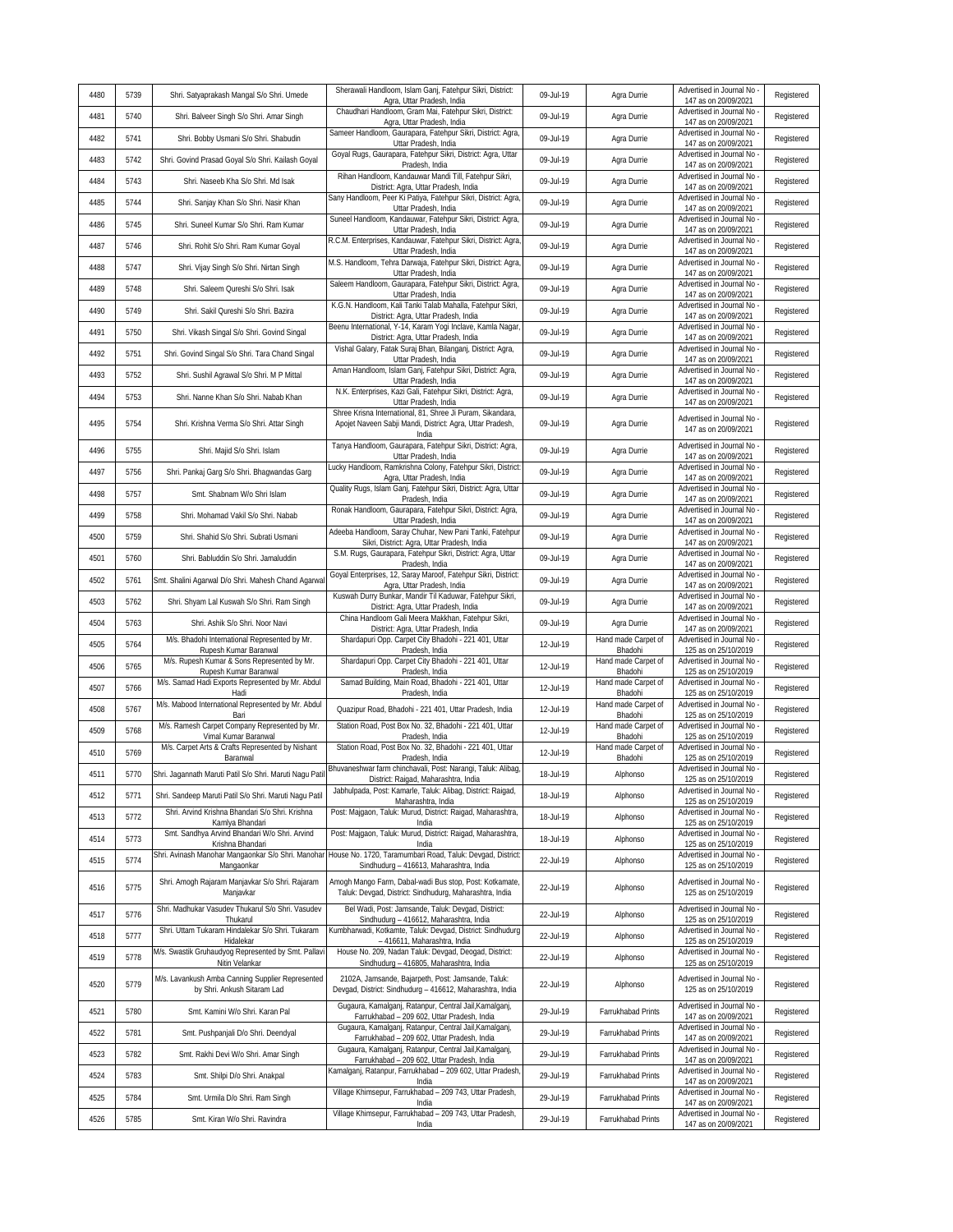| 4527 | 5786 | Smt. Gulab Shri W/o Shri. Kamlesh                                                            | Village Khimsepur, Farrukhabad - 209 743, Uttar Pradesh,<br>India                                                                               | 29-Jul-19 | Farrukhabad Prints   | Advertised in Journal No<br>147 as on 20/09/2021 | Registered |
|------|------|----------------------------------------------------------------------------------------------|-------------------------------------------------------------------------------------------------------------------------------------------------|-----------|----------------------|--------------------------------------------------|------------|
| 4528 | 5787 | Smt. Usha Devi W/o Shri. Sudhakar                                                            | Village Khimsepur, Farrukhabad - 209 743, Uttar Pradesh,<br>India                                                                               | 29-Jul-19 | Farrukhabad Prints   | Advertised in Journal No<br>147 as on 20/09/2021 | Registered |
| 4529 | 5788 | Smt. Santoshi W/o Shri. Narendra                                                             | Village Khimsepur, Farrukhabad - 209 743, Uttar Pradesh,<br>India                                                                               | 29-Jul-19 | Farrukhabad Prints   | Advertised in Journal No<br>147 as on 20/09/2021 | Registered |
| 4530 | 5789 | Smt. Neelam W/o Shri. Ved Prakash                                                            | Gugaura, Kamalganj, Ratanpur, Central Jail, Kamalganj,<br>Farrukhabad - 209 602, Uttar Pradesh, India                                           | 29-Jul-19 | Farrukhabad Prints   | Advertised in Journal No<br>147 as on 20/09/2021 | Registered |
| 4531 | 5790 | Smt. Malti Devi W/o Shri. Kamal Prakash                                                      | Gugaura, Kamalganj, Ratanpur, Central Jail, Kamalganj,<br>Farrukhabad - 209 602, Uttar Pradesh, India                                           | 29-Jul-19 | Farrukhabad Prints   | Advertised in Journal No<br>147 as on 20/09/2021 | Registered |
| 4532 | 5791 | Smt. Upashana D/o Shri. Shri. Deshraj                                                        | 138, Amethi Jadeed Maseni, Farrukhabad - 209 601, Uttar<br>Pradesh, India                                                                       | 29-Jul-19 | Farrukhabad Prints   | Advertised in Journal No<br>147 as on 20/09/2021 | Registered |
| 4533 | 5792 | Smt. Shyamlata D/o Shri. Deshraj                                                             | 138, Amethi Jadeed Maseni, Farrukhabad - 209 601, Uttar<br>Pradesh, India                                                                       | 29-Jul-19 | Farrukhabad Prints   | Advertised in Journal No<br>147 as on 20/09/2021 | Registered |
| 4534 | 5793 | Shri. Dhan Raj S/o Shri. Raj Bhagat                                                          | Ward No. 3, Post Office Brua The Sangla, Brua, Kinnaur -<br>172 105, Himachal Pradesh, India                                                    | 29-Jul-19 | Himachali Kala Zeera | Advertised in Journal No<br>125 as on 25/10/2019 | Registered |
| 4535 | 5794 | Shri. Daya Ram S/o Shri. Sewapur                                                             | Post Office Shong Teh Sangla, Shong, Kinnaur - 172 105,<br>Himachal Pradesh, India                                                              | 29-Jul-19 | Himachali Kala Zeera | Advertised in Journal No<br>125 as on 25/10/2019 | Registered |
| 4536 | 5795 | Shri. Jagjeet Singh S/o Shri. Late Ram Pal                                                   | Post Office Shong Teh Sangla, Shong, Kinnaur - 172 105,<br>Himachal Pradesh, India                                                              | 29-Jul-19 | Himachali Kala Zeera | Advertised in Journal No<br>125 as on 25/10/2019 | Registered |
| 4537 | 5796 | Shri. Mukesh Kumar Dhiman S/o Shir. Puran Ram<br>Dhiman                                      | VPO Pathiar, Tehsil Nagrota Bagwan, District: Kangra - 176<br>047, Himachal Pradesh, India                                                      | 29-Jul-19 | Kangra Paintings     | Advertised in Journal No<br>125 as on 25/10/2019 | Registered |
| 4538 | 5797 | Shri. Dhani Ram S/o Shri. Mushi Ram                                                          | Village: Dhugiari, Post: Gaggal, Tehsil and District: Kangra -<br>176 209, Himachal Pradesh, India                                              | 29-Jul-19 | Kangra Paintings     | Advertised in Journal No<br>125 as on 25/10/2019 | Registered |
| 4539 | 5798 | Shri. Monu Kumar S/o Shri. Kartar Chand                                                      | VPO Kanyara, Tehsil Dharamshala, District: Kangra - 176<br>218, Himachal Pradesh, India                                                         | 29-Jul-19 | Kangra Paintings     | Advertised in Journal No<br>125 as on 25/10/2019 | Registered |
| 4540 | 5799 | Smt. Poonam Katoch D/o Shri. Kuldeep Chand Katoch                                            | VPO Paddar, Tehsil Dharamshala, District: Kangra - 176 052<br>Himachal Pradesh, India                                                           | 29-Jul-19 | Kangra Paintings     | Advertised in Journal No<br>125 as on 25/10/2019 | Registered |
| 4541 | 5800 | Smt. Suman Devi D/o Shri. Chatter Singh                                                      | Vill Upper Barol, PO Dari, Tehsil Dharamshala, District:<br>Kangra - 176 057, Himachal Pradesh, India                                           | 29-Jul-19 | Kangra Paintings     | Advertised in Journal No<br>125 as on 25/10/2019 | Registered |
| 4542 | 5801 | Smt. Reeta Devi D/o Shri. Jawala Parshad                                                     | Vill Mohalkar, PO Chahri, Tehsil Nagrota Bagwan, District:<br>Kangra - 176 047, Himachal Pradesh, India                                         | 29-Jul-19 | Kangra Paintings     | Advertised in Journal No<br>125 as on 25/10/2019 | Registered |
| 4543 | 5802 | Shri. Mallappa Basappa Gopali S/o Shri. Basappa                                              | Kadepatti, Halyal, Hallihal Dharwad - 580 023, Karnataka,<br>India                                                                              | 29-Jul-19 | Bydagi Chilli        | Advertised in Journal No<br>146 as on 08/07/2021 | Registered |
| 4544 | 5803 | Shri. Randeep Singh Negi S/o Shri. Naginder Singh<br>Negi                                    | V.P.O Powari Tehsil Kalpa, Pawari (41/1), Powari, District:<br>Kinnaur - 172 107, Himachal Pradesh, India.                                      | 08-Aug-19 | Himachali Kala Zeera | Advertised in Journal No<br>125 as on 25/10/2019 | Registered |
| 4545 | 5804 | Shri. Mal Nar Negi S/o Late Shri. Sanam Sukh                                                 | Post Office Shongthong Teh Kalpa, Powari, District: Kinnaur -<br>172 107, Himachal Pradesh, India.                                              | 08-Aug-19 | Himachali Kala Zeera | Advertised in Journal No<br>125 as on 25/10/2019 | Registered |
| 4546 | 5805 | Shri. Randeep Singh Negi S/o Shri. Naginder Singh<br>Negi                                    | V.P.O Powari Tehsil Kalpa, Pawari (41/1), Powari, District:<br>Kinnaur - 172 107, Himachal Pradesh, India.                                      | 08-Aug-19 | Himachali Chulli Oil | Advertised in Journal No<br>125 as on 25/10/2019 | Registered |
| 4547 | 5806 | Shri. Mal Nar Negi S/o Late Shri. Sanam Sukh                                                 | Post Office Shongthong Teh Kalpa, Powari, District: Kinnaur -<br>172 107, Himachal Pradesh, India.                                              | 08-Aug-19 | Himachali Chulli Oil | Advertised in Journal No<br>125 as on 25/10/2019 | Registered |
| 4548 | 5807 | Shri. Mal Nar Negi S/o Late Shri. Sanam Sukh                                                 | Post Office Shongthong Teh Kalpa, Powari, District: Kinnaur -<br>172 107, Himachal Pradesh, India                                               | 08-Aug-19 | Kinnauri Shawl       | Advertised in Journal No<br>125 as on 25/10/2019 | Registered |
| 4549 | 5808 | M/s. M M M Food Products Represented Shri.<br>Musaddique Murad Mukadam                       | House No. 1070, Post: Golap Wadvali Stop, Taluk: Ratnagiri,<br>District: Ratnagiri - 415 616, Maharashtra, India.                               | 09-Aug-19 | Alphonso             | Advertised in Journal No<br>125 as on 25/10/2019 | Registered |
| 4550 | 5810 | M/s. Shree Om Gold Thread Represented by Shri.<br>Navinchandra Hiralal Jariwala              | No. 3/757, Navapura Bhatnipith, Mani Vaid's Khancha, Surat<br>- 395 003, Gujarat, India.                                                        | 16-Aug-19 | Surat Zari Craft     | Advertised in Journal No<br>125 as on 25/10/2019 | Registered |
| 4551 | 5811 | M/s. Prakash Gold Thread Products Represented by<br>Shri. Prakash Mangaldas Maharajwala      | No. 9/154, Mangal Dip, Khandwala Street, Wadifalia, Surat -<br>395 003, Gujarat, India.                                                         | 16-Aug-19 | Surat Zari Craft     | Advertised in Journal No<br>125 as on 25/10/2019 | Registered |
| 4552 | 5812 | M/s. Mangaldass Sons Represented by Smt. Ushaben<br>Prakashchandra Maharajwala               | No. 9/154, Mangal Dip, Khandwala Street, Wadifalia, Surat-<br>395 003, Gujarat, India.                                                          | 16-Aug-19 | Surat Zari Craft     | Advertised in Journal No<br>125 as on 25/10/2019 | Registered |
| 4553 | 5813 | M/s. Rajvi Jari Traders Represented by Smt.<br>Urvashiben Vashantlal Jariwala                | 2/3929, Khangad Sheri, Sagrampura, Surat - 395 002,<br>Gujarat, India.                                                                          | 16-Aug-19 | Surat Zari Craft     | Advertised in Journal No<br>125 as on 25/10/2019 | Registered |
| 4554 | 5814 | M/s. Bipinchandra Natvarlal & Co Represented by<br>Shri. Bipinchandra Natvarlal Jariwala     | No. 2/1026, Main Road, NR. Central Bank, Sagrampura,<br>Surat - 395 002, Gujarat, India.                                                        | 16-Aug-19 | Surat Zari Craft     | Advertised in Journal No<br>125 as on 25/10/2019 | Registered |
| 4555 | 5815 | M/s. N. Shantilal & Co Represented by Shri. Nimesh<br>Shantilal Jariwala                     | No. 8/2275 - A, Parsiwad, Gopipura, Surat - 395 002,<br>Gujarat, India.                                                                         | 16-Aug-19 | Surat Zari Craft     | Advertised in Journal No<br>125 as on 25/10/2019 | Registered |
| 4556 | 5816 | Shri. Amar Suresh Gurav S/o Shri. Suresh Narayan<br>Gurav                                    | 24, Pawas Road, Near Pawas bus stand, shinde wadi Pavas,<br>Post: Pawas, Taluk: Ratnagiri, District: Ratnagiri - 415 616,<br>Maharashtra, India | 20-Aug-19 | Alphonso             | Advertised in Journal No<br>125 as on 25/10/2019 | Registered |
| 4557 | 5817 | Shri. Shafee Dawood Kazi S/o Shri. Dawood Kazi                                               | 705, Darul Aman, Salvi Stop, Chatrapati Nagar, Nachane,<br>Taluk: Ratnagiri, District: Ratnagiri - 415 639, Maharashtra,<br>India               | 20-Aug-19 | Alphonso             | Advertised in Journal No<br>125 as on 25/10/2019 | Registered |
| 4558 | 5818 | M/s. Vimal Agro Product Private Limited Represented<br>by Shri. Piyush Subhashchandra Nemani | Near GIDC Ten Road, Taluk: Bardoli, District: Surat - 394<br>601, Gujarat, India                                                                | 20-Aug-19 | Alphonso             | Advertised in Journal No<br>125 as on 25/10/2019 | Registered |
| 4559 | 5819 | M/s. Durgesh Chai Swayam Sahayta Samuh Ahju<br>Represented by Sh. Titender Kumar Bhangalia   | V.P.O. Ahju Tehsil Jogindernagar, District: Mandi - 175 032,<br>Himachal Pradesh, India                                                         | 20-Aug-19 | Kangra Tea           | Advertised in Journal No<br>125 as on 25/10/2019 | Registered |
| 4560 | 5820 | Shri. Bharat Bhushan S/o Late Shri. Vidya Sagar                                              | 22, Tehsil Sangla, Shaung Khas (27/1), Kinnaur - 172 105,<br>Himachal Pradesh, India.                                                           | 04-Sep-19 | Himachali Kala Zeera | Advertised in Journal No<br>125 as on 25/10/2019 | Registered |
| 4561 | 5821 | Shri. Gopi Chand S/o Late Shri. Bhim Bahadur                                                 | Post Office Shong Tehsil Sangla, Shong, Kinnaur - 172 105,<br>Himachal Pradesh, India.                                                          | 04-Sep-19 | Himachali Kala Zeera | Advertised in Journal No<br>125 as on 25/10/2019 | Registered |
| 4562 | 5822 | Shri. Veer Prakash S/o Late Shri. Gian Singh                                                 | Post Office Shong Tehsil Sangla, Shong, Kinnaur - 172 105,<br>Himachal Pradesh, India.                                                          | 04-Sep-19 | Himachali Kala Zeera | Advertised in Journal No<br>125 as on 25/10/2019 | Registered |
| 4563 | 5823 | Shri. Jayant Singh S/o Late Shri. Ram Pal Singh                                              | Post Office Shong Tehsil Sangla, Shong, Kinnaur - 172 105,<br>Himachal Pradesh, India.                                                          | 04-Sep-19 | Himachali Kala Zeera | Advertised in Journal No<br>125 as on 25/10/2019 | Registered |
| 4564 | 5824 | Shri. Prabosh Chander S/o Late Shri. Balbir Singh                                            | Post Office Shong Tehsil Sangla, Shong, Kinnaur - 172 105,<br>Himachal Pradesh, India.                                                          | 04-Sep-19 | Himachali Kala Zeera | Advertised in Journal No<br>125 as on 25/10/2019 | Registered |
| 4565 | 5825 | Shri. Narender Singh S/o Late Shri. Bhagat Singh                                             | Post Office Shong Tehsil Sangla, Shong, Kinnaur - 172 105,<br>Himachal Pradesh, India.                                                          | 04-Sep-19 | Himachali Kala Zeera | Advertised in Journal No<br>125 as on 25/10/2019 | Registered |
| 4566 | 5826 | Shri. Bhajan Singh S/o Late Shri. Bhagat Singh                                               | Post Office Shong Tehsil Sangla, Shong, Kinnaur - 172 105,<br>Himachal Pradesh, India.                                                          | 04-Sep-19 | Himachali Kala Zeera | Advertised in Journal No<br>125 as on 25/10/2019 | Registered |
| 4567 | 5827 | Shri. Bhisham Singh S/o Late Shri. Devi Singh                                                | Post Office Shong Tehsil Sangla, Shong, Kinnaur - 172 105,<br>Himachal Pradesh, India.                                                          | 04-Sep-19 | Himachali Kala Zeera | Advertised in Journal No<br>125 as on 25/10/2019 | Registered |
| 4568 | 5828 | Shri. Jagdish Chander S/o Late Shri .Balbir Singh Negi                                       | Post Office Shong Tehsil Sangla, Shong, Kinnaur - 172 105,<br>Himachal Pradesh, India.                                                          | 04-Sep-19 | Himachali Kala Zeera | Advertised in Journal No<br>125 as on 25/10/2019 | Registered |
| 4569 | 5829 | Shri. Krishan Bahader S/o Late Shri. Ram Nand                                                | Post Office Shong Tehsil Sangla, Shong, Kinnaur - 172 105,<br>Himachal Pradesh, India.                                                          | 04-Sep-19 | Himachali Kala Zeera | Advertised in Journal No<br>125 as on 25/10/2019 | Registered |
| 4570 | 5830 | Shri. Lalit Sain S/o Late Shri. Ram Nand                                                     | Post Office Shong Tehsil Sangla, Shong, Kinnaur - 172 105,<br>Himachal Pradesh, India.                                                          | 04-Sep-19 | Himachali Kala Zeera | Advertised in Journal No<br>125 as on 25/10/2019 | Registered |
| 4571 | 5831 | Shri. Jiya Lal S/o Late Shri. Chakkar Dutt                                                   | Tehsil Sangla, Shaung Khas (27/1), Kinnaur - 172 105,<br>Himachal Pradesh, India.                                                               | 04-Sep-19 | Himachali Kala Zeera | Advertised in Journal No<br>125 as on 25/10/2019 | Registered |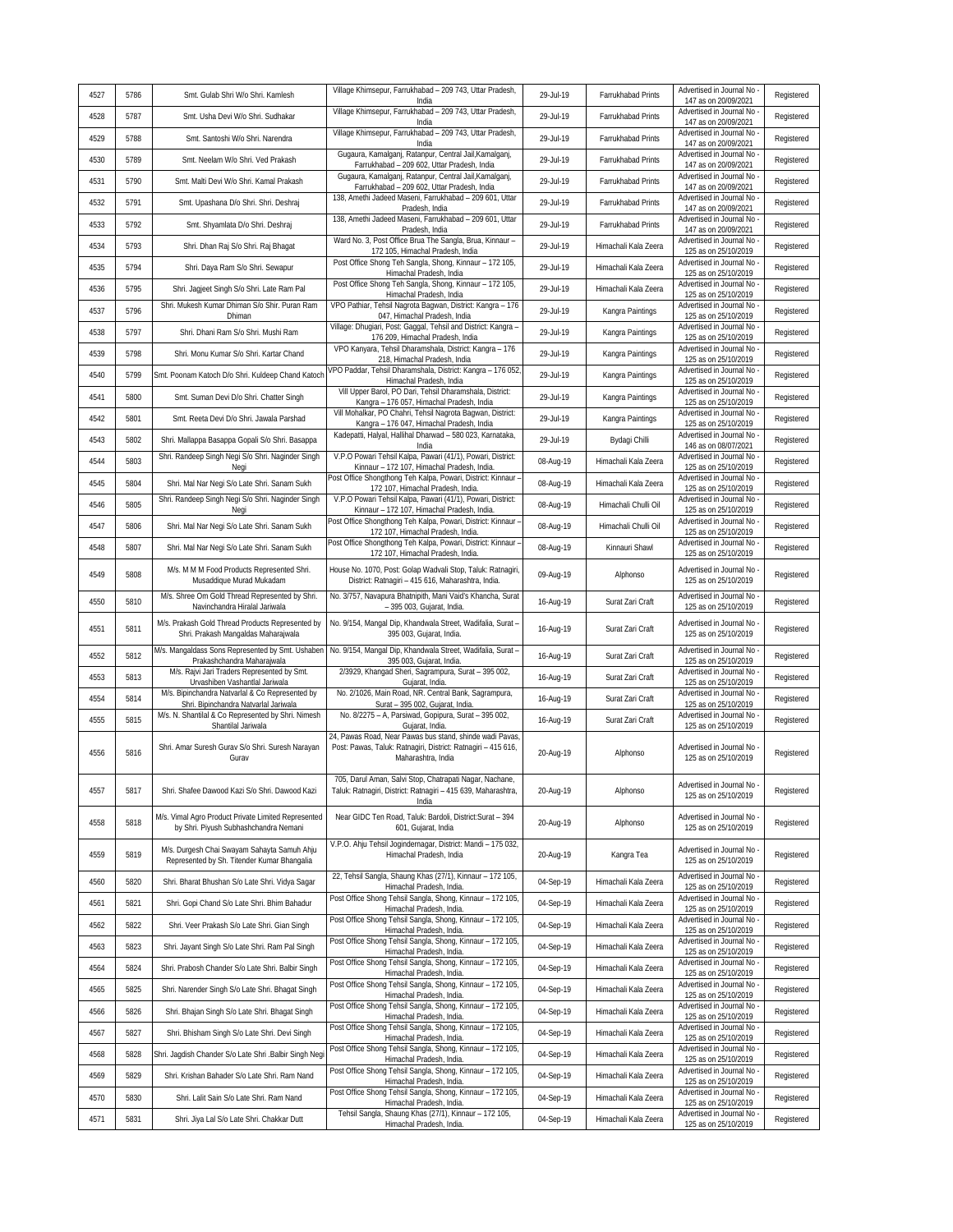| Tehsil Sangla, Shaung Khas (27/1), Kinnaur - 172 105,<br>Advertised in Journal No<br>4573<br>5833<br>04-Sep-19<br>Shri. Gian Vidya S/o Late Shri. Bhagawan Singh Negi<br>Himachali Kala Zeera<br>Himachal Pradesh, India.<br>125 as on 25/10/2019<br>H. No. 75/2, Muhal Shong, Village: Shaung Khas, Tehsil:<br>Advertised in Journal No<br>4574<br>5834<br>Shri. Prem Nath S/o Late Shri. Suresh Chander<br>04-Sep-19<br>Himachali Kala Zeera<br>Sangla, District: Kinnauri - 172 105, Himachal Pradesh, India.<br>125 as on 25/10/2019<br>VPO Shong Tehsil Sangla, Shong, Kinnaur, Himachal<br>Advertised in Journal No<br>5835<br>04-Sep-19<br>4575<br>Shri. Manoj Kumar S/o Late Shri. Krishan Lal<br>Himachali Kala Zeera<br>125 as on 25/10/2019<br>Pradesh, India.<br>H.No. 37/1, Muhal Ribba-2, Village: Ribba Khas, Teh<br>Advertised in Journal No<br>5838<br>Shri. Arvind Chander Negi S/o Late Shri. Y. G. Negi<br>10-Sep-19<br>Himachali Chulli Oil<br>4576<br>125 as on 25/10/2019<br>Moorang<br>Advertised in Journal No<br>4577<br>5839<br>Shri. Bharat Bhushan S/o Late Shri. Vidya Sagar<br>22, teh Sangla, Shaung Khas (27/1)<br>10-Sep-19<br>Himachali Chulli Oil<br>125 as on 25/10/2019<br>Advertised in Journal No<br>4578<br>5840<br>V & PO Pooh, Tehsil Pooh<br>10-Sep-19<br>Himachali Chulli Oil<br>M/s. Arti S. H. G Samooh<br>125 as on 25/10/2019<br>Advertised in Journal No<br>4579<br>Himachali Chulli Oil<br>5841<br>Shri. Sushil Sagar Sana S/o Late Shri. Narayan Singh<br>V & PO Pooh, Tehsil Pooh<br>10-Sep-19<br>125 as on 25/10/2019<br>M/s. Balaram Mullick & Radharaman Mullick LLP<br>2, Paddapukur Road, Jadu Babur Bazar, Kolkata - 700 020,<br>Advertised in Journal No<br>5842<br>4580<br>13-Sep-19<br>Banglar Rasogolla<br>Represented by Shri. Sudip Mullick<br>125 as on 25/10/2019<br>West Bengal, India<br>M/s. Chittaranjan Mistanna Bhandar Private Limited<br>34B Shambazar Street, Kolkata - 700 005, West Bengal,<br>Advertised in Journal No<br>4581<br>5843<br>13-Sep-19<br>Banglar Rasogolla<br>125 as on 25/10/2019<br>Represented by Shri. Nitai Chandra Ghosh<br>India<br>M/s. Lakshmi Mistanna Bhandar Represented by Shri.<br>Vill & Para - Namajgram, P.O. & P. S - Pandua, Hooghly -<br>Advertised in Journal No<br>5844<br>4582<br>13-Sep-19<br>Banglar Rasogolla<br>712 149, West Bengal, India<br>125 as on 25/10/2019<br>Biswajit Pal<br>M/s. Ghosh & Company Represented by Shri. Ganesh<br>Advertised in Journal No<br>4583<br>5845<br>22/1, Bidhan Sarani, Kolkata - 700 006, West Bengal, India<br>13-Sep-19<br>Banglar Rasogolla<br>Chandra Ghosh<br>125 as on 25/10/2019<br>M/s. Ram Krishna Mistanna Bhandar Represented by<br>61 Hem Chandra Naskar Road, Kolkata - 700 010, West<br>Advertised in Journal No<br>5846<br>13-Sep-19<br>4584<br>Banglar Rasogolla<br>125 as on 25/10/2019<br>Shri. Sambhu Nath Poali<br>Bengal, India<br>M/s. Annapurna Sweets Represented by Shri. Ashoke<br>13/1, Bangur Avenue, Block-B, Kolkata - 700 055, West<br>Advertised in Journal No<br>4585<br>5847<br>13-Sep-19<br>Banglar Rasogolla<br>125 as on 25/10/2019<br>Ghosh<br>Bengal, India<br>M/s. Annapurna Sweets Private Limited Represented<br>800 E, Block A, Lake Town, Kolkata - 700 089, West Bengal,<br>Advertised in Journal No<br>5848<br>4586<br>13-Sep-19<br>Banglar Rasogolla<br>125 as on 25/10/2019<br>by Shri. Avijit Ghosh<br>India<br>M/s. Amritalay Represented by Shri. Utpal Kumar<br>433, Padumbasan, Ward No. 8 Tamluk Munichipality, Purba<br>Advertised in Journal No<br>4587<br>5849<br>13-Sep-19<br>Banglar Rasogolla<br>Medinipur - 721 636, West Bengal, India<br>125 as on 25/10/2019<br>Samanta<br>M/s. Shree Laxmi Mistanna Bhandar Represented by<br>21, Keshab Chandra Sen Street, Kolkata - 700 009, West<br>Advertised in Journal No<br>4588<br>5850<br>13-Sep-19<br>Banglar Rasogolla<br>125 as on 25/10/2019<br>Shri. Tapas Kumar Pal<br>Bengal, India<br>M/s. K. C. Das Grandson Private Limited Represented<br>25A, Nakuleshwar Bhattacharya Lane, Kalighat, KMC Ward<br>Advertised in Journal No<br>4589<br>5851<br>13-Sep-19<br>Banglar Rasogolla<br>No 84, Kolkata - 700 026, West Bengal, India<br>125 as on 25/10/2019<br>by Shri. Sankha Das<br>M/s. Rakshit Sweets Represented by Shri. Tapan<br>16/3, Paikpara, Raja Manindra Road, Kolkata - 700 037, West<br>Advertised in Journal No<br>5852<br>4590<br>13-Sep-19<br>Banglar Rasogolla<br>125 as on 25/10/2019<br>Kumar Rakshit<br>Bengal, India<br>103, Bangur Avenue, Block - A, Kolkata - 700 055, West<br>M/s. VIP Sweets Represented by Shri. Tushar Kanti<br>Advertised in Journal No<br>4591<br>5853<br>13-Sep-19<br>Banglar Rasogolla<br>125 as on 25/10/2019<br>Ghosh<br>Bengal, India<br>470, Sarat Chatterjee Road, Howrah - 711 103, West Bengal,<br>M/s. Batai Mistanna Bhandar Represented by Shri.<br>Advertised in Journal No<br>5854<br>4592<br>13-Sep-19<br>Banglar Rasogolla<br>Registered<br>Shailendra Nath Paul<br>125 as on 25/10/2019<br>India<br>M/s. Brojonath Grandsons Represented by Shri. Asim<br>128, G.T. Road, Post: Salkia, Howrah - 711 106, West<br>Advertised in Journal No<br>4593<br>5855<br>13-Sep-19<br>Registered<br>Banglar Rasogolla<br>125 as on 25/10/2019<br>Kumar Das<br>Bengal, India<br>Advertised in Journal No<br>5856<br>Registered<br>4594<br>M/s. Aparna Represented Shri. Swapan Roy<br>362, Belilious Road, Howrah - 711 101, West Bengal, India<br>13-Sep-19<br>Banglar Rasogolla<br>125 as on 25/10/2019<br>46C Chowringhee Road, Kolkata - 700 071, West Bengal,<br>M/s. Ganguram Sweets Represented by Shri. Rahul<br>Advertised in Journal No<br>5857<br>Registered<br>4595<br>13-Sep-19<br>Banglar Rasogolla<br>125 as on 25/10/2019<br>Chaurasia<br>India<br>28/1, Natabar Pal Road, Howrah - 711 101, West Bengal,<br>M/s. Kali Mata Mistanna Bhander Represented by<br>Advertised in Journal No<br>4596<br>5858<br>13-Sep-19<br>Banglar Rasogolla<br>125 as on 25/10/2019<br>Shri. Bireswar Dey<br>India<br>6/1A & 1B, Acharya Jagadish Chandra Bose Road, Kolkata<br>M/s. Mouchak Represented by Shri. Ranjana<br>Advertised in Journal No<br>4597<br>5859<br>13-Sep-19<br>Banglar Rasogolla<br>700 017, West Bengal, India<br>Chakraborty<br>125 as on 25/10/2019<br>Advertised in Journal No<br>M/s. Sen Mahasay Private Limited Represented by<br>4598<br>5860<br>13, Gulu Ostagar Lane, Kolkata - 700 004, West Bengal, India<br>13-Sep-19<br>Banglar Rasogolla<br>Shri. Sandip Sen<br>125 as on 25/10/2019<br>Vill & P.O: Makardah (opps.Bara Baba Mandir), P.S. Domjur,<br>M/s. Annapurna Mistanna Bhandar Shri. Tushar Kanti<br>Advertised in Journal No<br>4599<br>5861<br>13-Sep-19<br>Banglar Rasogolla<br>District: Howrah - 711 409, West Bengal, India<br>125 as on 25/10/2019<br>Ghosh<br>Shri. Ramesh Krishna Lanjekar S/o Shri. Krishna<br>76, Tele Wadi, Phungus, Taluk: Sangmeshwar, Ratnagiri,<br>Advertised in Journal No<br>4600<br>5862<br>16-Sep-19<br>Alphonso<br>125 as on 25/10/2019<br>Lanjekar<br>Maharashtra, India<br>Shri. Milind Murlidhar Bhingarde S/o Shri Murlidhar<br>6, Lakshmi Nivas, Post: Golap, District: Ratnagiri,<br>Advertised in Journal No<br>4601<br>5863<br>16-Sep-19<br>Alphonso<br>Sadashiv<br>Maharashtra, India<br>125 as on 25/10/2019<br>M/s. Channapatna Crafts Park Represented by Shri.<br>Channapatna Toys and<br>Advertised in Journal No<br>5864<br>4602<br>Sathanur Road, Thagachagere, Channapatna<br>23-Sep-19<br>M. Bhupathy<br>Dolls<br>129 as on 10/01/2020<br>No. 155, Kelshi, Taluk: Dapoli, District: Ratnagiri - 415 717,<br>Shri, Sharad Shrikrishna Paranipe S/o Shri,<br>Advertised in Journal No -<br>4603<br>5865<br>27-Sep-19<br>Alphonso<br>Shrikrishna Paranjpe<br>Maharashtra, India.<br>125 as on 25/10/2019<br>No. 48, Anjarle, Taluk: Dapoli, District: Ratnagiri - 415 714,<br>Advertised in Journal No<br>4604<br>5866<br>Shri. Dipak Narahari Nijsure S/o Shri. Narhari Nijsure<br>27-Sep-19<br>Alphonso<br>Maharashtra, India.<br>125 as on 25/10/2019<br>Shri. Madhav Pandharinath Paranipe S/o Shri.<br>No. 153, Kelshi, Taluk: Dapoli, District: Ratnagiri - 415 717,<br>Advertised in Journal No<br>4605<br>5867<br>27-Sep-19<br>Alphonso<br>Pandharinath Mahadev Paranipe<br>Maharashtra, India.<br>125 as on 25/10/2019<br>No. 43, Anjani (Bramhan Wadi), Taluk: Khed, District:<br>Shri. Shrikant Sitaram Kanhere S/o Shri. Sitaram G<br>Advertised in Journal No<br>5868<br>27-Sep-19<br>4606<br>Alphonso<br>Kanhere<br>Ratnagiri - 415 708, Maharashtra, India.<br>125 as on 25/10/2019<br>No. 24, Mete, Post: Ayani, Taluk: Khed, District: Ratnagiri -<br>Advertised in Journal No<br>4607<br>5869<br>Shri. Baban Gopal Gurav S/o Shri. Gopal Gurav<br>27-Sep-19<br>Alphonso<br>415 708, Maharashtra, India.<br>125 as on 25/10/2019<br>Shri. Moreshwar Gopal Kanhere S/o Shri. Gopal<br>No. 25, Ayani (Bramhan Wadi), Taluk: Khed, District:<br>Advertised in Journal No<br>4608<br>5870<br>27-Sep-19<br>Alphonso<br>Ramachandra Kanhere<br>Ratnagiri - 415 708, Maharashtra, India.<br>125 as on 25/10/2019<br>Ambavali bk / rowle Post: Kelshi, Taluk: Dapoli, District:<br>Advertised in Journal No -<br>4609<br>5871<br>Smt. Gayatri Manoj Kelkar W/o Shri Manoj Kelkar<br>27-Sep-19<br>Alphonso<br>Ratnagiri - 415 717, Maharashtra, India.<br>125 as on 25/10/2019<br>Post: Elaye Patathar, Taluk: Devgad, District: Sindhudurg -<br>Advertised in Journal No<br>4610<br>5872<br>27-Sep-19<br>Shri. Bharat Diwakar Bhide S/o Shri. Diwakar Bhide<br>Alphonso<br>125 as on 25/10/2019<br>416 612, Maharashtra, India.<br>Shri. Nilesh Gopinath Pujare S/o Shri. Gopinath Sonu<br>401, Post: Kalambi - Pural, Taluk: Devgad, District:<br>Advertised in Journal No<br>5873<br>4611<br>27-Sep-19<br>Alphonso<br>Sindhudurg - 416 805, Maharashtra, India.<br>125 as on 25/10/2019<br>Pujare<br>806, Post: Pural, Taluk: Devgad, District: Sindhudurg - 416<br>Advertised in Journal No<br>4612<br>5874<br>Shri. Chandrakant Anant Pujari S/o Shri. Anant Pujari<br>27-Sep-19<br>Alphonso<br>805, Maharashtra, India.<br>125 as on 25/10/2019<br>Shri. Ramchandra Sitaram Phalake S/o Shri. Sitaram<br>367, Post: Padel - Belwadi, Taluk: Devgad, District:<br>Advertised in Journal No<br>4613<br>5875<br>27-Sep-19<br>Alphonso<br>Sindhudurg - 416 804, Maharashtra, India.<br>125 as on 25/10/2019<br>Phalake<br>Shri. Rajaram Narayan Monde S/o Shri. Narayan<br>615, Post: Hurshi, Taluk: Devgad, District: Sindhudurg - 416<br>Advertised in Journal No<br>4614<br>5876<br>27-Sep-19<br>Alphonso<br>125 as on 25/10/2019<br>Monde<br>805, Maharashtra, India.<br>Shri. Satyavan Laxman Thotam S/o Shri. Laxman<br>579, Post: Hurshi, Taluk: Devgad, District: Sindhudurg - 416<br>Advertised in Journal No<br>5877<br>4615<br>27-Sep-19<br>Alphonso<br>805, Maharashtra, India.<br>125 as on 25/10/2019<br>Thotam<br>Shri. Vishal Dattaram Devalekar S/o Shri. Dattaram<br>Post: Pural - Gadadewadi, Taluk: Devgad, District:<br>Advertised in Journal No<br>4616<br>5878<br>27-Sep-19<br>Alphonso | 4572 | 5832 | Shri. Mohan Singh S/o Late Shri. Krishan Lal  | Shaung Khas (27/1), Shong, Kinnaur - 172 105, Himachal<br>Pradesh, India. | 04-Sep-19 | Himachali Kala Zeera | Advertised in Journal No<br>125 as on 25/10/2019 | Registered |
|------------------------------------------------------------------------------------------------------------------------------------------------------------------------------------------------------------------------------------------------------------------------------------------------------------------------------------------------------------------------------------------------------------------------------------------------------------------------------------------------------------------------------------------------------------------------------------------------------------------------------------------------------------------------------------------------------------------------------------------------------------------------------------------------------------------------------------------------------------------------------------------------------------------------------------------------------------------------------------------------------------------------------------------------------------------------------------------------------------------------------------------------------------------------------------------------------------------------------------------------------------------------------------------------------------------------------------------------------------------------------------------------------------------------------------------------------------------------------------------------------------------------------------------------------------------------------------------------------------------------------------------------------------------------------------------------------------------------------------------------------------------------------------------------------------------------------------------------------------------------------------------------------------------------------------------------------------------------------------------------------------------------------------------------------------------------------------------------------------------------------------------------------------------------------------------------------------------------------------------------------------------------------------------------------------------------------------------------------------------------------------------------------------------------------------------------------------------------------------------------------------------------------------------------------------------------------------------------------------------------------------------------------------------------------------------------------------------------------------------------------------------------------------------------------------------------------------------------------------------------------------------------------------------------------------------------------------------------------------------------------------------------------------------------------------------------------------------------------------------------------------------------------------------------------------------------------------------------------------------------------------------------------------------------------------------------------------------------------------------------------------------------------------------------------------------------------------------------------------------------------------------------------------------------------------------------------------------------------------------------------------------------------------------------------------------------------------------------------------------------------------------------------------------------------------------------------------------------------------------------------------------------------------------------------------------------------------------------------------------------------------------------------------------------------------------------------------------------------------------------------------------------------------------------------------------------------------------------------------------------------------------------------------------------------------------------------------------------------------------------------------------------------------------------------------------------------------------------------------------------------------------------------------------------------------------------------------------------------------------------------------------------------------------------------------------------------------------------------------------------------------------------------------------------------------------------------------------------------------------------------------------------------------------------------------------------------------------------------------------------------------------------------------------------------------------------------------------------------------------------------------------------------------------------------------------------------------------------------------------------------------------------------------------------------------------------------------------------------------------------------------------------------------------------------------------------------------------------------------------------------------------------------------------------------------------------------------------------------------------------------------------------------------------------------------------------------------------------------------------------------------------------------------------------------------------------------------------------------------------------------------------------------------------------------------------------------------------------------------------------------------------------------------------------------------------------------------------------------------------------------------------------------------------------------------------------------------------------------------------------------------------------------------------------------------------------------------------------------------------------------------------------------------------------------------------------------------------------------------------------------------------------------------------------------------------------------------------------------------------------------------------------------------------------------------------------------------------------------------------------------------------------------------------------------------------------------------------------------------------------------------------------------------------------------------------------------------------------------------------------------------------------------------------------------------------------------------------------------------------------------------------------------------------------------------------------------------------------------------------------------------------------------------------------------------------------------------------------------------------------------------------------------------------------------------------------------------------------------------------------------------------------------------------------------------------------------------------------------------------------------------------------------------------------------------------------------------------------------------------------------------------------------------------------------------------------------------------------------------------------------------------------------------------------------------------------------------------------------------------------------------------------------------------------------------------------------------------------------------------------------------------------------------------------------------------------------------------------------------------------------------------------------------------------------------------------------------------------------------------------------------------------------------------------------------------------------------------------------------------------------------------------------------------------------------------------------------------------------------------------------------------------------------------------------------------------------------------------------------------------------------------------------------------------------------------------------------------------------------------------------------------------------------------------------------------------------------------------------------------------------------------------------------------------------------------------------------------------------------------------------------------------------------------------------------------------------------------------------------------------------------------------------------------------------------------------------------------------------------------------------------------------------------------------------------------------------------------------------------------------------------------------------------------------------------------------------------------------------------------------------------------------------------------------------------------------------------------------------------------------------------------------------------------------------------------------------------------------------------------------------------------------------------------------------------------------------------------------------------------------------------------------------------------------------------------------------------------------------------------------------------------------------------------------------------------------------------------------------------------------------------------------------------------------------------------------------------------------------------------------------------------------------------------------------------------------------------------------------------------------------------------------------------------------------------------------------------------------------------------------------------------------------------------------------------------------------------------------------------------------------------------------------------------------------------------------------------------------------------------------------------------------------------------------------------------------------------------------------------------------------------------------------------------------------------------------------------------------------------------------------------------------------------|------|------|-----------------------------------------------|---------------------------------------------------------------------------|-----------|----------------------|--------------------------------------------------|------------|
|                                                                                                                                                                                                                                                                                                                                                                                                                                                                                                                                                                                                                                                                                                                                                                                                                                                                                                                                                                                                                                                                                                                                                                                                                                                                                                                                                                                                                                                                                                                                                                                                                                                                                                                                                                                                                                                                                                                                                                                                                                                                                                                                                                                                                                                                                                                                                                                                                                                                                                                                                                                                                                                                                                                                                                                                                                                                                                                                                                                                                                                                                                                                                                                                                                                                                                                                                                                                                                                                                                                                                                                                                                                                                                                                                                                                                                                                                                                                                                                                                                                                                                                                                                                                                                                                                                                                                                                                                                                                                                                                                                                                                                                                                                                                                                                                                                                                                                                                                                                                                                                                                                                                                                                                                                                                                                                                                                                                                                                                                                                                                                                                                                                                                                                                                                                                                                                                                                                                                                                                                                                                                                                                                                                                                                                                                                                                                                                                                                                                                                                                                                                                                                                                                                                                                                                                                                                                                                                                                                                                                                                                                                                                                                                                                                                                                                                                                                                                                                                                                                                                                                                                                                                                                                                                                                                                                                                                                                                                                                                                                                                                                                                                                                                                                                                                                                                                                                                                                                                                                                                                                                                                                                                                                                                                                                                                                                                                                                                                                                                                                                                                                                                                                                                                                                                                                                                                                                                                                                                                                                                                                                                                                                                                                                                                                                                                                                                                                                                                                                                                                                                                                                                                                                                                                                                                                                                                                                                                                                                                                                                                                                                                                                                                                                                                                                                                                                                                                                                                                                                                                                                                                                                                                            |      |      |                                               |                                                                           |           |                      |                                                  | Registered |
|                                                                                                                                                                                                                                                                                                                                                                                                                                                                                                                                                                                                                                                                                                                                                                                                                                                                                                                                                                                                                                                                                                                                                                                                                                                                                                                                                                                                                                                                                                                                                                                                                                                                                                                                                                                                                                                                                                                                                                                                                                                                                                                                                                                                                                                                                                                                                                                                                                                                                                                                                                                                                                                                                                                                                                                                                                                                                                                                                                                                                                                                                                                                                                                                                                                                                                                                                                                                                                                                                                                                                                                                                                                                                                                                                                                                                                                                                                                                                                                                                                                                                                                                                                                                                                                                                                                                                                                                                                                                                                                                                                                                                                                                                                                                                                                                                                                                                                                                                                                                                                                                                                                                                                                                                                                                                                                                                                                                                                                                                                                                                                                                                                                                                                                                                                                                                                                                                                                                                                                                                                                                                                                                                                                                                                                                                                                                                                                                                                                                                                                                                                                                                                                                                                                                                                                                                                                                                                                                                                                                                                                                                                                                                                                                                                                                                                                                                                                                                                                                                                                                                                                                                                                                                                                                                                                                                                                                                                                                                                                                                                                                                                                                                                                                                                                                                                                                                                                                                                                                                                                                                                                                                                                                                                                                                                                                                                                                                                                                                                                                                                                                                                                                                                                                                                                                                                                                                                                                                                                                                                                                                                                                                                                                                                                                                                                                                                                                                                                                                                                                                                                                                                                                                                                                                                                                                                                                                                                                                                                                                                                                                                                                                                                                                                                                                                                                                                                                                                                                                                                                                                                                                                                                                            |      |      |                                               |                                                                           |           |                      |                                                  | Registered |
|                                                                                                                                                                                                                                                                                                                                                                                                                                                                                                                                                                                                                                                                                                                                                                                                                                                                                                                                                                                                                                                                                                                                                                                                                                                                                                                                                                                                                                                                                                                                                                                                                                                                                                                                                                                                                                                                                                                                                                                                                                                                                                                                                                                                                                                                                                                                                                                                                                                                                                                                                                                                                                                                                                                                                                                                                                                                                                                                                                                                                                                                                                                                                                                                                                                                                                                                                                                                                                                                                                                                                                                                                                                                                                                                                                                                                                                                                                                                                                                                                                                                                                                                                                                                                                                                                                                                                                                                                                                                                                                                                                                                                                                                                                                                                                                                                                                                                                                                                                                                                                                                                                                                                                                                                                                                                                                                                                                                                                                                                                                                                                                                                                                                                                                                                                                                                                                                                                                                                                                                                                                                                                                                                                                                                                                                                                                                                                                                                                                                                                                                                                                                                                                                                                                                                                                                                                                                                                                                                                                                                                                                                                                                                                                                                                                                                                                                                                                                                                                                                                                                                                                                                                                                                                                                                                                                                                                                                                                                                                                                                                                                                                                                                                                                                                                                                                                                                                                                                                                                                                                                                                                                                                                                                                                                                                                                                                                                                                                                                                                                                                                                                                                                                                                                                                                                                                                                                                                                                                                                                                                                                                                                                                                                                                                                                                                                                                                                                                                                                                                                                                                                                                                                                                                                                                                                                                                                                                                                                                                                                                                                                                                                                                                                                                                                                                                                                                                                                                                                                                                                                                                                                                                                                            |      |      |                                               |                                                                           |           |                      |                                                  | Registered |
|                                                                                                                                                                                                                                                                                                                                                                                                                                                                                                                                                                                                                                                                                                                                                                                                                                                                                                                                                                                                                                                                                                                                                                                                                                                                                                                                                                                                                                                                                                                                                                                                                                                                                                                                                                                                                                                                                                                                                                                                                                                                                                                                                                                                                                                                                                                                                                                                                                                                                                                                                                                                                                                                                                                                                                                                                                                                                                                                                                                                                                                                                                                                                                                                                                                                                                                                                                                                                                                                                                                                                                                                                                                                                                                                                                                                                                                                                                                                                                                                                                                                                                                                                                                                                                                                                                                                                                                                                                                                                                                                                                                                                                                                                                                                                                                                                                                                                                                                                                                                                                                                                                                                                                                                                                                                                                                                                                                                                                                                                                                                                                                                                                                                                                                                                                                                                                                                                                                                                                                                                                                                                                                                                                                                                                                                                                                                                                                                                                                                                                                                                                                                                                                                                                                                                                                                                                                                                                                                                                                                                                                                                                                                                                                                                                                                                                                                                                                                                                                                                                                                                                                                                                                                                                                                                                                                                                                                                                                                                                                                                                                                                                                                                                                                                                                                                                                                                                                                                                                                                                                                                                                                                                                                                                                                                                                                                                                                                                                                                                                                                                                                                                                                                                                                                                                                                                                                                                                                                                                                                                                                                                                                                                                                                                                                                                                                                                                                                                                                                                                                                                                                                                                                                                                                                                                                                                                                                                                                                                                                                                                                                                                                                                                                                                                                                                                                                                                                                                                                                                                                                                                                                                                                                            |      |      |                                               |                                                                           |           |                      |                                                  | Registered |
|                                                                                                                                                                                                                                                                                                                                                                                                                                                                                                                                                                                                                                                                                                                                                                                                                                                                                                                                                                                                                                                                                                                                                                                                                                                                                                                                                                                                                                                                                                                                                                                                                                                                                                                                                                                                                                                                                                                                                                                                                                                                                                                                                                                                                                                                                                                                                                                                                                                                                                                                                                                                                                                                                                                                                                                                                                                                                                                                                                                                                                                                                                                                                                                                                                                                                                                                                                                                                                                                                                                                                                                                                                                                                                                                                                                                                                                                                                                                                                                                                                                                                                                                                                                                                                                                                                                                                                                                                                                                                                                                                                                                                                                                                                                                                                                                                                                                                                                                                                                                                                                                                                                                                                                                                                                                                                                                                                                                                                                                                                                                                                                                                                                                                                                                                                                                                                                                                                                                                                                                                                                                                                                                                                                                                                                                                                                                                                                                                                                                                                                                                                                                                                                                                                                                                                                                                                                                                                                                                                                                                                                                                                                                                                                                                                                                                                                                                                                                                                                                                                                                                                                                                                                                                                                                                                                                                                                                                                                                                                                                                                                                                                                                                                                                                                                                                                                                                                                                                                                                                                                                                                                                                                                                                                                                                                                                                                                                                                                                                                                                                                                                                                                                                                                                                                                                                                                                                                                                                                                                                                                                                                                                                                                                                                                                                                                                                                                                                                                                                                                                                                                                                                                                                                                                                                                                                                                                                                                                                                                                                                                                                                                                                                                                                                                                                                                                                                                                                                                                                                                                                                                                                                                                                            |      |      |                                               |                                                                           |           |                      |                                                  | Registered |
|                                                                                                                                                                                                                                                                                                                                                                                                                                                                                                                                                                                                                                                                                                                                                                                                                                                                                                                                                                                                                                                                                                                                                                                                                                                                                                                                                                                                                                                                                                                                                                                                                                                                                                                                                                                                                                                                                                                                                                                                                                                                                                                                                                                                                                                                                                                                                                                                                                                                                                                                                                                                                                                                                                                                                                                                                                                                                                                                                                                                                                                                                                                                                                                                                                                                                                                                                                                                                                                                                                                                                                                                                                                                                                                                                                                                                                                                                                                                                                                                                                                                                                                                                                                                                                                                                                                                                                                                                                                                                                                                                                                                                                                                                                                                                                                                                                                                                                                                                                                                                                                                                                                                                                                                                                                                                                                                                                                                                                                                                                                                                                                                                                                                                                                                                                                                                                                                                                                                                                                                                                                                                                                                                                                                                                                                                                                                                                                                                                                                                                                                                                                                                                                                                                                                                                                                                                                                                                                                                                                                                                                                                                                                                                                                                                                                                                                                                                                                                                                                                                                                                                                                                                                                                                                                                                                                                                                                                                                                                                                                                                                                                                                                                                                                                                                                                                                                                                                                                                                                                                                                                                                                                                                                                                                                                                                                                                                                                                                                                                                                                                                                                                                                                                                                                                                                                                                                                                                                                                                                                                                                                                                                                                                                                                                                                                                                                                                                                                                                                                                                                                                                                                                                                                                                                                                                                                                                                                                                                                                                                                                                                                                                                                                                                                                                                                                                                                                                                                                                                                                                                                                                                                                                                            |      |      |                                               |                                                                           |           |                      |                                                  | Registered |
|                                                                                                                                                                                                                                                                                                                                                                                                                                                                                                                                                                                                                                                                                                                                                                                                                                                                                                                                                                                                                                                                                                                                                                                                                                                                                                                                                                                                                                                                                                                                                                                                                                                                                                                                                                                                                                                                                                                                                                                                                                                                                                                                                                                                                                                                                                                                                                                                                                                                                                                                                                                                                                                                                                                                                                                                                                                                                                                                                                                                                                                                                                                                                                                                                                                                                                                                                                                                                                                                                                                                                                                                                                                                                                                                                                                                                                                                                                                                                                                                                                                                                                                                                                                                                                                                                                                                                                                                                                                                                                                                                                                                                                                                                                                                                                                                                                                                                                                                                                                                                                                                                                                                                                                                                                                                                                                                                                                                                                                                                                                                                                                                                                                                                                                                                                                                                                                                                                                                                                                                                                                                                                                                                                                                                                                                                                                                                                                                                                                                                                                                                                                                                                                                                                                                                                                                                                                                                                                                                                                                                                                                                                                                                                                                                                                                                                                                                                                                                                                                                                                                                                                                                                                                                                                                                                                                                                                                                                                                                                                                                                                                                                                                                                                                                                                                                                                                                                                                                                                                                                                                                                                                                                                                                                                                                                                                                                                                                                                                                                                                                                                                                                                                                                                                                                                                                                                                                                                                                                                                                                                                                                                                                                                                                                                                                                                                                                                                                                                                                                                                                                                                                                                                                                                                                                                                                                                                                                                                                                                                                                                                                                                                                                                                                                                                                                                                                                                                                                                                                                                                                                                                                                                                                            |      |      |                                               |                                                                           |           |                      |                                                  | Registered |
|                                                                                                                                                                                                                                                                                                                                                                                                                                                                                                                                                                                                                                                                                                                                                                                                                                                                                                                                                                                                                                                                                                                                                                                                                                                                                                                                                                                                                                                                                                                                                                                                                                                                                                                                                                                                                                                                                                                                                                                                                                                                                                                                                                                                                                                                                                                                                                                                                                                                                                                                                                                                                                                                                                                                                                                                                                                                                                                                                                                                                                                                                                                                                                                                                                                                                                                                                                                                                                                                                                                                                                                                                                                                                                                                                                                                                                                                                                                                                                                                                                                                                                                                                                                                                                                                                                                                                                                                                                                                                                                                                                                                                                                                                                                                                                                                                                                                                                                                                                                                                                                                                                                                                                                                                                                                                                                                                                                                                                                                                                                                                                                                                                                                                                                                                                                                                                                                                                                                                                                                                                                                                                                                                                                                                                                                                                                                                                                                                                                                                                                                                                                                                                                                                                                                                                                                                                                                                                                                                                                                                                                                                                                                                                                                                                                                                                                                                                                                                                                                                                                                                                                                                                                                                                                                                                                                                                                                                                                                                                                                                                                                                                                                                                                                                                                                                                                                                                                                                                                                                                                                                                                                                                                                                                                                                                                                                                                                                                                                                                                                                                                                                                                                                                                                                                                                                                                                                                                                                                                                                                                                                                                                                                                                                                                                                                                                                                                                                                                                                                                                                                                                                                                                                                                                                                                                                                                                                                                                                                                                                                                                                                                                                                                                                                                                                                                                                                                                                                                                                                                                                                                                                                                                                            |      |      |                                               |                                                                           |           |                      |                                                  | Registered |
|                                                                                                                                                                                                                                                                                                                                                                                                                                                                                                                                                                                                                                                                                                                                                                                                                                                                                                                                                                                                                                                                                                                                                                                                                                                                                                                                                                                                                                                                                                                                                                                                                                                                                                                                                                                                                                                                                                                                                                                                                                                                                                                                                                                                                                                                                                                                                                                                                                                                                                                                                                                                                                                                                                                                                                                                                                                                                                                                                                                                                                                                                                                                                                                                                                                                                                                                                                                                                                                                                                                                                                                                                                                                                                                                                                                                                                                                                                                                                                                                                                                                                                                                                                                                                                                                                                                                                                                                                                                                                                                                                                                                                                                                                                                                                                                                                                                                                                                                                                                                                                                                                                                                                                                                                                                                                                                                                                                                                                                                                                                                                                                                                                                                                                                                                                                                                                                                                                                                                                                                                                                                                                                                                                                                                                                                                                                                                                                                                                                                                                                                                                                                                                                                                                                                                                                                                                                                                                                                                                                                                                                                                                                                                                                                                                                                                                                                                                                                                                                                                                                                                                                                                                                                                                                                                                                                                                                                                                                                                                                                                                                                                                                                                                                                                                                                                                                                                                                                                                                                                                                                                                                                                                                                                                                                                                                                                                                                                                                                                                                                                                                                                                                                                                                                                                                                                                                                                                                                                                                                                                                                                                                                                                                                                                                                                                                                                                                                                                                                                                                                                                                                                                                                                                                                                                                                                                                                                                                                                                                                                                                                                                                                                                                                                                                                                                                                                                                                                                                                                                                                                                                                                                                                                            |      |      |                                               |                                                                           |           |                      |                                                  | Registered |
|                                                                                                                                                                                                                                                                                                                                                                                                                                                                                                                                                                                                                                                                                                                                                                                                                                                                                                                                                                                                                                                                                                                                                                                                                                                                                                                                                                                                                                                                                                                                                                                                                                                                                                                                                                                                                                                                                                                                                                                                                                                                                                                                                                                                                                                                                                                                                                                                                                                                                                                                                                                                                                                                                                                                                                                                                                                                                                                                                                                                                                                                                                                                                                                                                                                                                                                                                                                                                                                                                                                                                                                                                                                                                                                                                                                                                                                                                                                                                                                                                                                                                                                                                                                                                                                                                                                                                                                                                                                                                                                                                                                                                                                                                                                                                                                                                                                                                                                                                                                                                                                                                                                                                                                                                                                                                                                                                                                                                                                                                                                                                                                                                                                                                                                                                                                                                                                                                                                                                                                                                                                                                                                                                                                                                                                                                                                                                                                                                                                                                                                                                                                                                                                                                                                                                                                                                                                                                                                                                                                                                                                                                                                                                                                                                                                                                                                                                                                                                                                                                                                                                                                                                                                                                                                                                                                                                                                                                                                                                                                                                                                                                                                                                                                                                                                                                                                                                                                                                                                                                                                                                                                                                                                                                                                                                                                                                                                                                                                                                                                                                                                                                                                                                                                                                                                                                                                                                                                                                                                                                                                                                                                                                                                                                                                                                                                                                                                                                                                                                                                                                                                                                                                                                                                                                                                                                                                                                                                                                                                                                                                                                                                                                                                                                                                                                                                                                                                                                                                                                                                                                                                                                                                                                            |      |      |                                               |                                                                           |           |                      |                                                  | Registered |
|                                                                                                                                                                                                                                                                                                                                                                                                                                                                                                                                                                                                                                                                                                                                                                                                                                                                                                                                                                                                                                                                                                                                                                                                                                                                                                                                                                                                                                                                                                                                                                                                                                                                                                                                                                                                                                                                                                                                                                                                                                                                                                                                                                                                                                                                                                                                                                                                                                                                                                                                                                                                                                                                                                                                                                                                                                                                                                                                                                                                                                                                                                                                                                                                                                                                                                                                                                                                                                                                                                                                                                                                                                                                                                                                                                                                                                                                                                                                                                                                                                                                                                                                                                                                                                                                                                                                                                                                                                                                                                                                                                                                                                                                                                                                                                                                                                                                                                                                                                                                                                                                                                                                                                                                                                                                                                                                                                                                                                                                                                                                                                                                                                                                                                                                                                                                                                                                                                                                                                                                                                                                                                                                                                                                                                                                                                                                                                                                                                                                                                                                                                                                                                                                                                                                                                                                                                                                                                                                                                                                                                                                                                                                                                                                                                                                                                                                                                                                                                                                                                                                                                                                                                                                                                                                                                                                                                                                                                                                                                                                                                                                                                                                                                                                                                                                                                                                                                                                                                                                                                                                                                                                                                                                                                                                                                                                                                                                                                                                                                                                                                                                                                                                                                                                                                                                                                                                                                                                                                                                                                                                                                                                                                                                                                                                                                                                                                                                                                                                                                                                                                                                                                                                                                                                                                                                                                                                                                                                                                                                                                                                                                                                                                                                                                                                                                                                                                                                                                                                                                                                                                                                                                                                                            |      |      |                                               |                                                                           |           |                      |                                                  | Registered |
|                                                                                                                                                                                                                                                                                                                                                                                                                                                                                                                                                                                                                                                                                                                                                                                                                                                                                                                                                                                                                                                                                                                                                                                                                                                                                                                                                                                                                                                                                                                                                                                                                                                                                                                                                                                                                                                                                                                                                                                                                                                                                                                                                                                                                                                                                                                                                                                                                                                                                                                                                                                                                                                                                                                                                                                                                                                                                                                                                                                                                                                                                                                                                                                                                                                                                                                                                                                                                                                                                                                                                                                                                                                                                                                                                                                                                                                                                                                                                                                                                                                                                                                                                                                                                                                                                                                                                                                                                                                                                                                                                                                                                                                                                                                                                                                                                                                                                                                                                                                                                                                                                                                                                                                                                                                                                                                                                                                                                                                                                                                                                                                                                                                                                                                                                                                                                                                                                                                                                                                                                                                                                                                                                                                                                                                                                                                                                                                                                                                                                                                                                                                                                                                                                                                                                                                                                                                                                                                                                                                                                                                                                                                                                                                                                                                                                                                                                                                                                                                                                                                                                                                                                                                                                                                                                                                                                                                                                                                                                                                                                                                                                                                                                                                                                                                                                                                                                                                                                                                                                                                                                                                                                                                                                                                                                                                                                                                                                                                                                                                                                                                                                                                                                                                                                                                                                                                                                                                                                                                                                                                                                                                                                                                                                                                                                                                                                                                                                                                                                                                                                                                                                                                                                                                                                                                                                                                                                                                                                                                                                                                                                                                                                                                                                                                                                                                                                                                                                                                                                                                                                                                                                                                                                            |      |      |                                               |                                                                           |           |                      |                                                  | Registered |
|                                                                                                                                                                                                                                                                                                                                                                                                                                                                                                                                                                                                                                                                                                                                                                                                                                                                                                                                                                                                                                                                                                                                                                                                                                                                                                                                                                                                                                                                                                                                                                                                                                                                                                                                                                                                                                                                                                                                                                                                                                                                                                                                                                                                                                                                                                                                                                                                                                                                                                                                                                                                                                                                                                                                                                                                                                                                                                                                                                                                                                                                                                                                                                                                                                                                                                                                                                                                                                                                                                                                                                                                                                                                                                                                                                                                                                                                                                                                                                                                                                                                                                                                                                                                                                                                                                                                                                                                                                                                                                                                                                                                                                                                                                                                                                                                                                                                                                                                                                                                                                                                                                                                                                                                                                                                                                                                                                                                                                                                                                                                                                                                                                                                                                                                                                                                                                                                                                                                                                                                                                                                                                                                                                                                                                                                                                                                                                                                                                                                                                                                                                                                                                                                                                                                                                                                                                                                                                                                                                                                                                                                                                                                                                                                                                                                                                                                                                                                                                                                                                                                                                                                                                                                                                                                                                                                                                                                                                                                                                                                                                                                                                                                                                                                                                                                                                                                                                                                                                                                                                                                                                                                                                                                                                                                                                                                                                                                                                                                                                                                                                                                                                                                                                                                                                                                                                                                                                                                                                                                                                                                                                                                                                                                                                                                                                                                                                                                                                                                                                                                                                                                                                                                                                                                                                                                                                                                                                                                                                                                                                                                                                                                                                                                                                                                                                                                                                                                                                                                                                                                                                                                                                                                                            |      |      |                                               |                                                                           |           |                      |                                                  | Registered |
|                                                                                                                                                                                                                                                                                                                                                                                                                                                                                                                                                                                                                                                                                                                                                                                                                                                                                                                                                                                                                                                                                                                                                                                                                                                                                                                                                                                                                                                                                                                                                                                                                                                                                                                                                                                                                                                                                                                                                                                                                                                                                                                                                                                                                                                                                                                                                                                                                                                                                                                                                                                                                                                                                                                                                                                                                                                                                                                                                                                                                                                                                                                                                                                                                                                                                                                                                                                                                                                                                                                                                                                                                                                                                                                                                                                                                                                                                                                                                                                                                                                                                                                                                                                                                                                                                                                                                                                                                                                                                                                                                                                                                                                                                                                                                                                                                                                                                                                                                                                                                                                                                                                                                                                                                                                                                                                                                                                                                                                                                                                                                                                                                                                                                                                                                                                                                                                                                                                                                                                                                                                                                                                                                                                                                                                                                                                                                                                                                                                                                                                                                                                                                                                                                                                                                                                                                                                                                                                                                                                                                                                                                                                                                                                                                                                                                                                                                                                                                                                                                                                                                                                                                                                                                                                                                                                                                                                                                                                                                                                                                                                                                                                                                                                                                                                                                                                                                                                                                                                                                                                                                                                                                                                                                                                                                                                                                                                                                                                                                                                                                                                                                                                                                                                                                                                                                                                                                                                                                                                                                                                                                                                                                                                                                                                                                                                                                                                                                                                                                                                                                                                                                                                                                                                                                                                                                                                                                                                                                                                                                                                                                                                                                                                                                                                                                                                                                                                                                                                                                                                                                                                                                                                                                            |      |      |                                               |                                                                           |           |                      |                                                  | Registered |
|                                                                                                                                                                                                                                                                                                                                                                                                                                                                                                                                                                                                                                                                                                                                                                                                                                                                                                                                                                                                                                                                                                                                                                                                                                                                                                                                                                                                                                                                                                                                                                                                                                                                                                                                                                                                                                                                                                                                                                                                                                                                                                                                                                                                                                                                                                                                                                                                                                                                                                                                                                                                                                                                                                                                                                                                                                                                                                                                                                                                                                                                                                                                                                                                                                                                                                                                                                                                                                                                                                                                                                                                                                                                                                                                                                                                                                                                                                                                                                                                                                                                                                                                                                                                                                                                                                                                                                                                                                                                                                                                                                                                                                                                                                                                                                                                                                                                                                                                                                                                                                                                                                                                                                                                                                                                                                                                                                                                                                                                                                                                                                                                                                                                                                                                                                                                                                                                                                                                                                                                                                                                                                                                                                                                                                                                                                                                                                                                                                                                                                                                                                                                                                                                                                                                                                                                                                                                                                                                                                                                                                                                                                                                                                                                                                                                                                                                                                                                                                                                                                                                                                                                                                                                                                                                                                                                                                                                                                                                                                                                                                                                                                                                                                                                                                                                                                                                                                                                                                                                                                                                                                                                                                                                                                                                                                                                                                                                                                                                                                                                                                                                                                                                                                                                                                                                                                                                                                                                                                                                                                                                                                                                                                                                                                                                                                                                                                                                                                                                                                                                                                                                                                                                                                                                                                                                                                                                                                                                                                                                                                                                                                                                                                                                                                                                                                                                                                                                                                                                                                                                                                                                                                                                                            |      |      |                                               |                                                                           |           |                      |                                                  | Registered |
|                                                                                                                                                                                                                                                                                                                                                                                                                                                                                                                                                                                                                                                                                                                                                                                                                                                                                                                                                                                                                                                                                                                                                                                                                                                                                                                                                                                                                                                                                                                                                                                                                                                                                                                                                                                                                                                                                                                                                                                                                                                                                                                                                                                                                                                                                                                                                                                                                                                                                                                                                                                                                                                                                                                                                                                                                                                                                                                                                                                                                                                                                                                                                                                                                                                                                                                                                                                                                                                                                                                                                                                                                                                                                                                                                                                                                                                                                                                                                                                                                                                                                                                                                                                                                                                                                                                                                                                                                                                                                                                                                                                                                                                                                                                                                                                                                                                                                                                                                                                                                                                                                                                                                                                                                                                                                                                                                                                                                                                                                                                                                                                                                                                                                                                                                                                                                                                                                                                                                                                                                                                                                                                                                                                                                                                                                                                                                                                                                                                                                                                                                                                                                                                                                                                                                                                                                                                                                                                                                                                                                                                                                                                                                                                                                                                                                                                                                                                                                                                                                                                                                                                                                                                                                                                                                                                                                                                                                                                                                                                                                                                                                                                                                                                                                                                                                                                                                                                                                                                                                                                                                                                                                                                                                                                                                                                                                                                                                                                                                                                                                                                                                                                                                                                                                                                                                                                                                                                                                                                                                                                                                                                                                                                                                                                                                                                                                                                                                                                                                                                                                                                                                                                                                                                                                                                                                                                                                                                                                                                                                                                                                                                                                                                                                                                                                                                                                                                                                                                                                                                                                                                                                                                                                            |      |      |                                               |                                                                           |           |                      |                                                  | Registered |
|                                                                                                                                                                                                                                                                                                                                                                                                                                                                                                                                                                                                                                                                                                                                                                                                                                                                                                                                                                                                                                                                                                                                                                                                                                                                                                                                                                                                                                                                                                                                                                                                                                                                                                                                                                                                                                                                                                                                                                                                                                                                                                                                                                                                                                                                                                                                                                                                                                                                                                                                                                                                                                                                                                                                                                                                                                                                                                                                                                                                                                                                                                                                                                                                                                                                                                                                                                                                                                                                                                                                                                                                                                                                                                                                                                                                                                                                                                                                                                                                                                                                                                                                                                                                                                                                                                                                                                                                                                                                                                                                                                                                                                                                                                                                                                                                                                                                                                                                                                                                                                                                                                                                                                                                                                                                                                                                                                                                                                                                                                                                                                                                                                                                                                                                                                                                                                                                                                                                                                                                                                                                                                                                                                                                                                                                                                                                                                                                                                                                                                                                                                                                                                                                                                                                                                                                                                                                                                                                                                                                                                                                                                                                                                                                                                                                                                                                                                                                                                                                                                                                                                                                                                                                                                                                                                                                                                                                                                                                                                                                                                                                                                                                                                                                                                                                                                                                                                                                                                                                                                                                                                                                                                                                                                                                                                                                                                                                                                                                                                                                                                                                                                                                                                                                                                                                                                                                                                                                                                                                                                                                                                                                                                                                                                                                                                                                                                                                                                                                                                                                                                                                                                                                                                                                                                                                                                                                                                                                                                                                                                                                                                                                                                                                                                                                                                                                                                                                                                                                                                                                                                                                                                                                                            |      |      |                                               |                                                                           |           |                      |                                                  | Registered |
|                                                                                                                                                                                                                                                                                                                                                                                                                                                                                                                                                                                                                                                                                                                                                                                                                                                                                                                                                                                                                                                                                                                                                                                                                                                                                                                                                                                                                                                                                                                                                                                                                                                                                                                                                                                                                                                                                                                                                                                                                                                                                                                                                                                                                                                                                                                                                                                                                                                                                                                                                                                                                                                                                                                                                                                                                                                                                                                                                                                                                                                                                                                                                                                                                                                                                                                                                                                                                                                                                                                                                                                                                                                                                                                                                                                                                                                                                                                                                                                                                                                                                                                                                                                                                                                                                                                                                                                                                                                                                                                                                                                                                                                                                                                                                                                                                                                                                                                                                                                                                                                                                                                                                                                                                                                                                                                                                                                                                                                                                                                                                                                                                                                                                                                                                                                                                                                                                                                                                                                                                                                                                                                                                                                                                                                                                                                                                                                                                                                                                                                                                                                                                                                                                                                                                                                                                                                                                                                                                                                                                                                                                                                                                                                                                                                                                                                                                                                                                                                                                                                                                                                                                                                                                                                                                                                                                                                                                                                                                                                                                                                                                                                                                                                                                                                                                                                                                                                                                                                                                                                                                                                                                                                                                                                                                                                                                                                                                                                                                                                                                                                                                                                                                                                                                                                                                                                                                                                                                                                                                                                                                                                                                                                                                                                                                                                                                                                                                                                                                                                                                                                                                                                                                                                                                                                                                                                                                                                                                                                                                                                                                                                                                                                                                                                                                                                                                                                                                                                                                                                                                                                                                                                                                            |      |      |                                               |                                                                           |           |                      |                                                  | Registered |
|                                                                                                                                                                                                                                                                                                                                                                                                                                                                                                                                                                                                                                                                                                                                                                                                                                                                                                                                                                                                                                                                                                                                                                                                                                                                                                                                                                                                                                                                                                                                                                                                                                                                                                                                                                                                                                                                                                                                                                                                                                                                                                                                                                                                                                                                                                                                                                                                                                                                                                                                                                                                                                                                                                                                                                                                                                                                                                                                                                                                                                                                                                                                                                                                                                                                                                                                                                                                                                                                                                                                                                                                                                                                                                                                                                                                                                                                                                                                                                                                                                                                                                                                                                                                                                                                                                                                                                                                                                                                                                                                                                                                                                                                                                                                                                                                                                                                                                                                                                                                                                                                                                                                                                                                                                                                                                                                                                                                                                                                                                                                                                                                                                                                                                                                                                                                                                                                                                                                                                                                                                                                                                                                                                                                                                                                                                                                                                                                                                                                                                                                                                                                                                                                                                                                                                                                                                                                                                                                                                                                                                                                                                                                                                                                                                                                                                                                                                                                                                                                                                                                                                                                                                                                                                                                                                                                                                                                                                                                                                                                                                                                                                                                                                                                                                                                                                                                                                                                                                                                                                                                                                                                                                                                                                                                                                                                                                                                                                                                                                                                                                                                                                                                                                                                                                                                                                                                                                                                                                                                                                                                                                                                                                                                                                                                                                                                                                                                                                                                                                                                                                                                                                                                                                                                                                                                                                                                                                                                                                                                                                                                                                                                                                                                                                                                                                                                                                                                                                                                                                                                                                                                                                                                                            |      |      |                                               |                                                                           |           |                      |                                                  | Registered |
|                                                                                                                                                                                                                                                                                                                                                                                                                                                                                                                                                                                                                                                                                                                                                                                                                                                                                                                                                                                                                                                                                                                                                                                                                                                                                                                                                                                                                                                                                                                                                                                                                                                                                                                                                                                                                                                                                                                                                                                                                                                                                                                                                                                                                                                                                                                                                                                                                                                                                                                                                                                                                                                                                                                                                                                                                                                                                                                                                                                                                                                                                                                                                                                                                                                                                                                                                                                                                                                                                                                                                                                                                                                                                                                                                                                                                                                                                                                                                                                                                                                                                                                                                                                                                                                                                                                                                                                                                                                                                                                                                                                                                                                                                                                                                                                                                                                                                                                                                                                                                                                                                                                                                                                                                                                                                                                                                                                                                                                                                                                                                                                                                                                                                                                                                                                                                                                                                                                                                                                                                                                                                                                                                                                                                                                                                                                                                                                                                                                                                                                                                                                                                                                                                                                                                                                                                                                                                                                                                                                                                                                                                                                                                                                                                                                                                                                                                                                                                                                                                                                                                                                                                                                                                                                                                                                                                                                                                                                                                                                                                                                                                                                                                                                                                                                                                                                                                                                                                                                                                                                                                                                                                                                                                                                                                                                                                                                                                                                                                                                                                                                                                                                                                                                                                                                                                                                                                                                                                                                                                                                                                                                                                                                                                                                                                                                                                                                                                                                                                                                                                                                                                                                                                                                                                                                                                                                                                                                                                                                                                                                                                                                                                                                                                                                                                                                                                                                                                                                                                                                                                                                                                                                                                            |      |      |                                               |                                                                           |           |                      |                                                  |            |
|                                                                                                                                                                                                                                                                                                                                                                                                                                                                                                                                                                                                                                                                                                                                                                                                                                                                                                                                                                                                                                                                                                                                                                                                                                                                                                                                                                                                                                                                                                                                                                                                                                                                                                                                                                                                                                                                                                                                                                                                                                                                                                                                                                                                                                                                                                                                                                                                                                                                                                                                                                                                                                                                                                                                                                                                                                                                                                                                                                                                                                                                                                                                                                                                                                                                                                                                                                                                                                                                                                                                                                                                                                                                                                                                                                                                                                                                                                                                                                                                                                                                                                                                                                                                                                                                                                                                                                                                                                                                                                                                                                                                                                                                                                                                                                                                                                                                                                                                                                                                                                                                                                                                                                                                                                                                                                                                                                                                                                                                                                                                                                                                                                                                                                                                                                                                                                                                                                                                                                                                                                                                                                                                                                                                                                                                                                                                                                                                                                                                                                                                                                                                                                                                                                                                                                                                                                                                                                                                                                                                                                                                                                                                                                                                                                                                                                                                                                                                                                                                                                                                                                                                                                                                                                                                                                                                                                                                                                                                                                                                                                                                                                                                                                                                                                                                                                                                                                                                                                                                                                                                                                                                                                                                                                                                                                                                                                                                                                                                                                                                                                                                                                                                                                                                                                                                                                                                                                                                                                                                                                                                                                                                                                                                                                                                                                                                                                                                                                                                                                                                                                                                                                                                                                                                                                                                                                                                                                                                                                                                                                                                                                                                                                                                                                                                                                                                                                                                                                                                                                                                                                                                                                                                                            |      |      |                                               |                                                                           |           |                      |                                                  |            |
|                                                                                                                                                                                                                                                                                                                                                                                                                                                                                                                                                                                                                                                                                                                                                                                                                                                                                                                                                                                                                                                                                                                                                                                                                                                                                                                                                                                                                                                                                                                                                                                                                                                                                                                                                                                                                                                                                                                                                                                                                                                                                                                                                                                                                                                                                                                                                                                                                                                                                                                                                                                                                                                                                                                                                                                                                                                                                                                                                                                                                                                                                                                                                                                                                                                                                                                                                                                                                                                                                                                                                                                                                                                                                                                                                                                                                                                                                                                                                                                                                                                                                                                                                                                                                                                                                                                                                                                                                                                                                                                                                                                                                                                                                                                                                                                                                                                                                                                                                                                                                                                                                                                                                                                                                                                                                                                                                                                                                                                                                                                                                                                                                                                                                                                                                                                                                                                                                                                                                                                                                                                                                                                                                                                                                                                                                                                                                                                                                                                                                                                                                                                                                                                                                                                                                                                                                                                                                                                                                                                                                                                                                                                                                                                                                                                                                                                                                                                                                                                                                                                                                                                                                                                                                                                                                                                                                                                                                                                                                                                                                                                                                                                                                                                                                                                                                                                                                                                                                                                                                                                                                                                                                                                                                                                                                                                                                                                                                                                                                                                                                                                                                                                                                                                                                                                                                                                                                                                                                                                                                                                                                                                                                                                                                                                                                                                                                                                                                                                                                                                                                                                                                                                                                                                                                                                                                                                                                                                                                                                                                                                                                                                                                                                                                                                                                                                                                                                                                                                                                                                                                                                                                                                                                            |      |      |                                               |                                                                           |           |                      |                                                  |            |
|                                                                                                                                                                                                                                                                                                                                                                                                                                                                                                                                                                                                                                                                                                                                                                                                                                                                                                                                                                                                                                                                                                                                                                                                                                                                                                                                                                                                                                                                                                                                                                                                                                                                                                                                                                                                                                                                                                                                                                                                                                                                                                                                                                                                                                                                                                                                                                                                                                                                                                                                                                                                                                                                                                                                                                                                                                                                                                                                                                                                                                                                                                                                                                                                                                                                                                                                                                                                                                                                                                                                                                                                                                                                                                                                                                                                                                                                                                                                                                                                                                                                                                                                                                                                                                                                                                                                                                                                                                                                                                                                                                                                                                                                                                                                                                                                                                                                                                                                                                                                                                                                                                                                                                                                                                                                                                                                                                                                                                                                                                                                                                                                                                                                                                                                                                                                                                                                                                                                                                                                                                                                                                                                                                                                                                                                                                                                                                                                                                                                                                                                                                                                                                                                                                                                                                                                                                                                                                                                                                                                                                                                                                                                                                                                                                                                                                                                                                                                                                                                                                                                                                                                                                                                                                                                                                                                                                                                                                                                                                                                                                                                                                                                                                                                                                                                                                                                                                                                                                                                                                                                                                                                                                                                                                                                                                                                                                                                                                                                                                                                                                                                                                                                                                                                                                                                                                                                                                                                                                                                                                                                                                                                                                                                                                                                                                                                                                                                                                                                                                                                                                                                                                                                                                                                                                                                                                                                                                                                                                                                                                                                                                                                                                                                                                                                                                                                                                                                                                                                                                                                                                                                                                                                                            |      |      |                                               |                                                                           |           |                      |                                                  |            |
|                                                                                                                                                                                                                                                                                                                                                                                                                                                                                                                                                                                                                                                                                                                                                                                                                                                                                                                                                                                                                                                                                                                                                                                                                                                                                                                                                                                                                                                                                                                                                                                                                                                                                                                                                                                                                                                                                                                                                                                                                                                                                                                                                                                                                                                                                                                                                                                                                                                                                                                                                                                                                                                                                                                                                                                                                                                                                                                                                                                                                                                                                                                                                                                                                                                                                                                                                                                                                                                                                                                                                                                                                                                                                                                                                                                                                                                                                                                                                                                                                                                                                                                                                                                                                                                                                                                                                                                                                                                                                                                                                                                                                                                                                                                                                                                                                                                                                                                                                                                                                                                                                                                                                                                                                                                                                                                                                                                                                                                                                                                                                                                                                                                                                                                                                                                                                                                                                                                                                                                                                                                                                                                                                                                                                                                                                                                                                                                                                                                                                                                                                                                                                                                                                                                                                                                                                                                                                                                                                                                                                                                                                                                                                                                                                                                                                                                                                                                                                                                                                                                                                                                                                                                                                                                                                                                                                                                                                                                                                                                                                                                                                                                                                                                                                                                                                                                                                                                                                                                                                                                                                                                                                                                                                                                                                                                                                                                                                                                                                                                                                                                                                                                                                                                                                                                                                                                                                                                                                                                                                                                                                                                                                                                                                                                                                                                                                                                                                                                                                                                                                                                                                                                                                                                                                                                                                                                                                                                                                                                                                                                                                                                                                                                                                                                                                                                                                                                                                                                                                                                                                                                                                                                                                            |      |      |                                               |                                                                           |           |                      |                                                  |            |
|                                                                                                                                                                                                                                                                                                                                                                                                                                                                                                                                                                                                                                                                                                                                                                                                                                                                                                                                                                                                                                                                                                                                                                                                                                                                                                                                                                                                                                                                                                                                                                                                                                                                                                                                                                                                                                                                                                                                                                                                                                                                                                                                                                                                                                                                                                                                                                                                                                                                                                                                                                                                                                                                                                                                                                                                                                                                                                                                                                                                                                                                                                                                                                                                                                                                                                                                                                                                                                                                                                                                                                                                                                                                                                                                                                                                                                                                                                                                                                                                                                                                                                                                                                                                                                                                                                                                                                                                                                                                                                                                                                                                                                                                                                                                                                                                                                                                                                                                                                                                                                                                                                                                                                                                                                                                                                                                                                                                                                                                                                                                                                                                                                                                                                                                                                                                                                                                                                                                                                                                                                                                                                                                                                                                                                                                                                                                                                                                                                                                                                                                                                                                                                                                                                                                                                                                                                                                                                                                                                                                                                                                                                                                                                                                                                                                                                                                                                                                                                                                                                                                                                                                                                                                                                                                                                                                                                                                                                                                                                                                                                                                                                                                                                                                                                                                                                                                                                                                                                                                                                                                                                                                                                                                                                                                                                                                                                                                                                                                                                                                                                                                                                                                                                                                                                                                                                                                                                                                                                                                                                                                                                                                                                                                                                                                                                                                                                                                                                                                                                                                                                                                                                                                                                                                                                                                                                                                                                                                                                                                                                                                                                                                                                                                                                                                                                                                                                                                                                                                                                                                                                                                                                                                                            |      |      |                                               |                                                                           |           |                      |                                                  | Registered |
|                                                                                                                                                                                                                                                                                                                                                                                                                                                                                                                                                                                                                                                                                                                                                                                                                                                                                                                                                                                                                                                                                                                                                                                                                                                                                                                                                                                                                                                                                                                                                                                                                                                                                                                                                                                                                                                                                                                                                                                                                                                                                                                                                                                                                                                                                                                                                                                                                                                                                                                                                                                                                                                                                                                                                                                                                                                                                                                                                                                                                                                                                                                                                                                                                                                                                                                                                                                                                                                                                                                                                                                                                                                                                                                                                                                                                                                                                                                                                                                                                                                                                                                                                                                                                                                                                                                                                                                                                                                                                                                                                                                                                                                                                                                                                                                                                                                                                                                                                                                                                                                                                                                                                                                                                                                                                                                                                                                                                                                                                                                                                                                                                                                                                                                                                                                                                                                                                                                                                                                                                                                                                                                                                                                                                                                                                                                                                                                                                                                                                                                                                                                                                                                                                                                                                                                                                                                                                                                                                                                                                                                                                                                                                                                                                                                                                                                                                                                                                                                                                                                                                                                                                                                                                                                                                                                                                                                                                                                                                                                                                                                                                                                                                                                                                                                                                                                                                                                                                                                                                                                                                                                                                                                                                                                                                                                                                                                                                                                                                                                                                                                                                                                                                                                                                                                                                                                                                                                                                                                                                                                                                                                                                                                                                                                                                                                                                                                                                                                                                                                                                                                                                                                                                                                                                                                                                                                                                                                                                                                                                                                                                                                                                                                                                                                                                                                                                                                                                                                                                                                                                                                                                                                                                            |      |      |                                               |                                                                           |           |                      |                                                  | Registered |
|                                                                                                                                                                                                                                                                                                                                                                                                                                                                                                                                                                                                                                                                                                                                                                                                                                                                                                                                                                                                                                                                                                                                                                                                                                                                                                                                                                                                                                                                                                                                                                                                                                                                                                                                                                                                                                                                                                                                                                                                                                                                                                                                                                                                                                                                                                                                                                                                                                                                                                                                                                                                                                                                                                                                                                                                                                                                                                                                                                                                                                                                                                                                                                                                                                                                                                                                                                                                                                                                                                                                                                                                                                                                                                                                                                                                                                                                                                                                                                                                                                                                                                                                                                                                                                                                                                                                                                                                                                                                                                                                                                                                                                                                                                                                                                                                                                                                                                                                                                                                                                                                                                                                                                                                                                                                                                                                                                                                                                                                                                                                                                                                                                                                                                                                                                                                                                                                                                                                                                                                                                                                                                                                                                                                                                                                                                                                                                                                                                                                                                                                                                                                                                                                                                                                                                                                                                                                                                                                                                                                                                                                                                                                                                                                                                                                                                                                                                                                                                                                                                                                                                                                                                                                                                                                                                                                                                                                                                                                                                                                                                                                                                                                                                                                                                                                                                                                                                                                                                                                                                                                                                                                                                                                                                                                                                                                                                                                                                                                                                                                                                                                                                                                                                                                                                                                                                                                                                                                                                                                                                                                                                                                                                                                                                                                                                                                                                                                                                                                                                                                                                                                                                                                                                                                                                                                                                                                                                                                                                                                                                                                                                                                                                                                                                                                                                                                                                                                                                                                                                                                                                                                                                                                                            |      |      |                                               |                                                                           |           |                      |                                                  | Registered |
|                                                                                                                                                                                                                                                                                                                                                                                                                                                                                                                                                                                                                                                                                                                                                                                                                                                                                                                                                                                                                                                                                                                                                                                                                                                                                                                                                                                                                                                                                                                                                                                                                                                                                                                                                                                                                                                                                                                                                                                                                                                                                                                                                                                                                                                                                                                                                                                                                                                                                                                                                                                                                                                                                                                                                                                                                                                                                                                                                                                                                                                                                                                                                                                                                                                                                                                                                                                                                                                                                                                                                                                                                                                                                                                                                                                                                                                                                                                                                                                                                                                                                                                                                                                                                                                                                                                                                                                                                                                                                                                                                                                                                                                                                                                                                                                                                                                                                                                                                                                                                                                                                                                                                                                                                                                                                                                                                                                                                                                                                                                                                                                                                                                                                                                                                                                                                                                                                                                                                                                                                                                                                                                                                                                                                                                                                                                                                                                                                                                                                                                                                                                                                                                                                                                                                                                                                                                                                                                                                                                                                                                                                                                                                                                                                                                                                                                                                                                                                                                                                                                                                                                                                                                                                                                                                                                                                                                                                                                                                                                                                                                                                                                                                                                                                                                                                                                                                                                                                                                                                                                                                                                                                                                                                                                                                                                                                                                                                                                                                                                                                                                                                                                                                                                                                                                                                                                                                                                                                                                                                                                                                                                                                                                                                                                                                                                                                                                                                                                                                                                                                                                                                                                                                                                                                                                                                                                                                                                                                                                                                                                                                                                                                                                                                                                                                                                                                                                                                                                                                                                                                                                                                                                                                            |      |      |                                               |                                                                           |           |                      |                                                  | Registered |
|                                                                                                                                                                                                                                                                                                                                                                                                                                                                                                                                                                                                                                                                                                                                                                                                                                                                                                                                                                                                                                                                                                                                                                                                                                                                                                                                                                                                                                                                                                                                                                                                                                                                                                                                                                                                                                                                                                                                                                                                                                                                                                                                                                                                                                                                                                                                                                                                                                                                                                                                                                                                                                                                                                                                                                                                                                                                                                                                                                                                                                                                                                                                                                                                                                                                                                                                                                                                                                                                                                                                                                                                                                                                                                                                                                                                                                                                                                                                                                                                                                                                                                                                                                                                                                                                                                                                                                                                                                                                                                                                                                                                                                                                                                                                                                                                                                                                                                                                                                                                                                                                                                                                                                                                                                                                                                                                                                                                                                                                                                                                                                                                                                                                                                                                                                                                                                                                                                                                                                                                                                                                                                                                                                                                                                                                                                                                                                                                                                                                                                                                                                                                                                                                                                                                                                                                                                                                                                                                                                                                                                                                                                                                                                                                                                                                                                                                                                                                                                                                                                                                                                                                                                                                                                                                                                                                                                                                                                                                                                                                                                                                                                                                                                                                                                                                                                                                                                                                                                                                                                                                                                                                                                                                                                                                                                                                                                                                                                                                                                                                                                                                                                                                                                                                                                                                                                                                                                                                                                                                                                                                                                                                                                                                                                                                                                                                                                                                                                                                                                                                                                                                                                                                                                                                                                                                                                                                                                                                                                                                                                                                                                                                                                                                                                                                                                                                                                                                                                                                                                                                                                                                                                                                                            |      |      |                                               |                                                                           |           |                      |                                                  | Registered |
|                                                                                                                                                                                                                                                                                                                                                                                                                                                                                                                                                                                                                                                                                                                                                                                                                                                                                                                                                                                                                                                                                                                                                                                                                                                                                                                                                                                                                                                                                                                                                                                                                                                                                                                                                                                                                                                                                                                                                                                                                                                                                                                                                                                                                                                                                                                                                                                                                                                                                                                                                                                                                                                                                                                                                                                                                                                                                                                                                                                                                                                                                                                                                                                                                                                                                                                                                                                                                                                                                                                                                                                                                                                                                                                                                                                                                                                                                                                                                                                                                                                                                                                                                                                                                                                                                                                                                                                                                                                                                                                                                                                                                                                                                                                                                                                                                                                                                                                                                                                                                                                                                                                                                                                                                                                                                                                                                                                                                                                                                                                                                                                                                                                                                                                                                                                                                                                                                                                                                                                                                                                                                                                                                                                                                                                                                                                                                                                                                                                                                                                                                                                                                                                                                                                                                                                                                                                                                                                                                                                                                                                                                                                                                                                                                                                                                                                                                                                                                                                                                                                                                                                                                                                                                                                                                                                                                                                                                                                                                                                                                                                                                                                                                                                                                                                                                                                                                                                                                                                                                                                                                                                                                                                                                                                                                                                                                                                                                                                                                                                                                                                                                                                                                                                                                                                                                                                                                                                                                                                                                                                                                                                                                                                                                                                                                                                                                                                                                                                                                                                                                                                                                                                                                                                                                                                                                                                                                                                                                                                                                                                                                                                                                                                                                                                                                                                                                                                                                                                                                                                                                                                                                                                                                            |      |      |                                               |                                                                           |           |                      |                                                  | Registered |
|                                                                                                                                                                                                                                                                                                                                                                                                                                                                                                                                                                                                                                                                                                                                                                                                                                                                                                                                                                                                                                                                                                                                                                                                                                                                                                                                                                                                                                                                                                                                                                                                                                                                                                                                                                                                                                                                                                                                                                                                                                                                                                                                                                                                                                                                                                                                                                                                                                                                                                                                                                                                                                                                                                                                                                                                                                                                                                                                                                                                                                                                                                                                                                                                                                                                                                                                                                                                                                                                                                                                                                                                                                                                                                                                                                                                                                                                                                                                                                                                                                                                                                                                                                                                                                                                                                                                                                                                                                                                                                                                                                                                                                                                                                                                                                                                                                                                                                                                                                                                                                                                                                                                                                                                                                                                                                                                                                                                                                                                                                                                                                                                                                                                                                                                                                                                                                                                                                                                                                                                                                                                                                                                                                                                                                                                                                                                                                                                                                                                                                                                                                                                                                                                                                                                                                                                                                                                                                                                                                                                                                                                                                                                                                                                                                                                                                                                                                                                                                                                                                                                                                                                                                                                                                                                                                                                                                                                                                                                                                                                                                                                                                                                                                                                                                                                                                                                                                                                                                                                                                                                                                                                                                                                                                                                                                                                                                                                                                                                                                                                                                                                                                                                                                                                                                                                                                                                                                                                                                                                                                                                                                                                                                                                                                                                                                                                                                                                                                                                                                                                                                                                                                                                                                                                                                                                                                                                                                                                                                                                                                                                                                                                                                                                                                                                                                                                                                                                                                                                                                                                                                                                                                                                                            |      |      |                                               |                                                                           |           |                      |                                                  | Registered |
|                                                                                                                                                                                                                                                                                                                                                                                                                                                                                                                                                                                                                                                                                                                                                                                                                                                                                                                                                                                                                                                                                                                                                                                                                                                                                                                                                                                                                                                                                                                                                                                                                                                                                                                                                                                                                                                                                                                                                                                                                                                                                                                                                                                                                                                                                                                                                                                                                                                                                                                                                                                                                                                                                                                                                                                                                                                                                                                                                                                                                                                                                                                                                                                                                                                                                                                                                                                                                                                                                                                                                                                                                                                                                                                                                                                                                                                                                                                                                                                                                                                                                                                                                                                                                                                                                                                                                                                                                                                                                                                                                                                                                                                                                                                                                                                                                                                                                                                                                                                                                                                                                                                                                                                                                                                                                                                                                                                                                                                                                                                                                                                                                                                                                                                                                                                                                                                                                                                                                                                                                                                                                                                                                                                                                                                                                                                                                                                                                                                                                                                                                                                                                                                                                                                                                                                                                                                                                                                                                                                                                                                                                                                                                                                                                                                                                                                                                                                                                                                                                                                                                                                                                                                                                                                                                                                                                                                                                                                                                                                                                                                                                                                                                                                                                                                                                                                                                                                                                                                                                                                                                                                                                                                                                                                                                                                                                                                                                                                                                                                                                                                                                                                                                                                                                                                                                                                                                                                                                                                                                                                                                                                                                                                                                                                                                                                                                                                                                                                                                                                                                                                                                                                                                                                                                                                                                                                                                                                                                                                                                                                                                                                                                                                                                                                                                                                                                                                                                                                                                                                                                                                                                                                                                            |      |      |                                               |                                                                           |           |                      |                                                  | Registered |
|                                                                                                                                                                                                                                                                                                                                                                                                                                                                                                                                                                                                                                                                                                                                                                                                                                                                                                                                                                                                                                                                                                                                                                                                                                                                                                                                                                                                                                                                                                                                                                                                                                                                                                                                                                                                                                                                                                                                                                                                                                                                                                                                                                                                                                                                                                                                                                                                                                                                                                                                                                                                                                                                                                                                                                                                                                                                                                                                                                                                                                                                                                                                                                                                                                                                                                                                                                                                                                                                                                                                                                                                                                                                                                                                                                                                                                                                                                                                                                                                                                                                                                                                                                                                                                                                                                                                                                                                                                                                                                                                                                                                                                                                                                                                                                                                                                                                                                                                                                                                                                                                                                                                                                                                                                                                                                                                                                                                                                                                                                                                                                                                                                                                                                                                                                                                                                                                                                                                                                                                                                                                                                                                                                                                                                                                                                                                                                                                                                                                                                                                                                                                                                                                                                                                                                                                                                                                                                                                                                                                                                                                                                                                                                                                                                                                                                                                                                                                                                                                                                                                                                                                                                                                                                                                                                                                                                                                                                                                                                                                                                                                                                                                                                                                                                                                                                                                                                                                                                                                                                                                                                                                                                                                                                                                                                                                                                                                                                                                                                                                                                                                                                                                                                                                                                                                                                                                                                                                                                                                                                                                                                                                                                                                                                                                                                                                                                                                                                                                                                                                                                                                                                                                                                                                                                                                                                                                                                                                                                                                                                                                                                                                                                                                                                                                                                                                                                                                                                                                                                                                                                                                                                                                                            |      |      |                                               |                                                                           |           |                      |                                                  | Registered |
|                                                                                                                                                                                                                                                                                                                                                                                                                                                                                                                                                                                                                                                                                                                                                                                                                                                                                                                                                                                                                                                                                                                                                                                                                                                                                                                                                                                                                                                                                                                                                                                                                                                                                                                                                                                                                                                                                                                                                                                                                                                                                                                                                                                                                                                                                                                                                                                                                                                                                                                                                                                                                                                                                                                                                                                                                                                                                                                                                                                                                                                                                                                                                                                                                                                                                                                                                                                                                                                                                                                                                                                                                                                                                                                                                                                                                                                                                                                                                                                                                                                                                                                                                                                                                                                                                                                                                                                                                                                                                                                                                                                                                                                                                                                                                                                                                                                                                                                                                                                                                                                                                                                                                                                                                                                                                                                                                                                                                                                                                                                                                                                                                                                                                                                                                                                                                                                                                                                                                                                                                                                                                                                                                                                                                                                                                                                                                                                                                                                                                                                                                                                                                                                                                                                                                                                                                                                                                                                                                                                                                                                                                                                                                                                                                                                                                                                                                                                                                                                                                                                                                                                                                                                                                                                                                                                                                                                                                                                                                                                                                                                                                                                                                                                                                                                                                                                                                                                                                                                                                                                                                                                                                                                                                                                                                                                                                                                                                                                                                                                                                                                                                                                                                                                                                                                                                                                                                                                                                                                                                                                                                                                                                                                                                                                                                                                                                                                                                                                                                                                                                                                                                                                                                                                                                                                                                                                                                                                                                                                                                                                                                                                                                                                                                                                                                                                                                                                                                                                                                                                                                                                                                                                                                            |      |      |                                               |                                                                           |           |                      |                                                  | Registered |
|                                                                                                                                                                                                                                                                                                                                                                                                                                                                                                                                                                                                                                                                                                                                                                                                                                                                                                                                                                                                                                                                                                                                                                                                                                                                                                                                                                                                                                                                                                                                                                                                                                                                                                                                                                                                                                                                                                                                                                                                                                                                                                                                                                                                                                                                                                                                                                                                                                                                                                                                                                                                                                                                                                                                                                                                                                                                                                                                                                                                                                                                                                                                                                                                                                                                                                                                                                                                                                                                                                                                                                                                                                                                                                                                                                                                                                                                                                                                                                                                                                                                                                                                                                                                                                                                                                                                                                                                                                                                                                                                                                                                                                                                                                                                                                                                                                                                                                                                                                                                                                                                                                                                                                                                                                                                                                                                                                                                                                                                                                                                                                                                                                                                                                                                                                                                                                                                                                                                                                                                                                                                                                                                                                                                                                                                                                                                                                                                                                                                                                                                                                                                                                                                                                                                                                                                                                                                                                                                                                                                                                                                                                                                                                                                                                                                                                                                                                                                                                                                                                                                                                                                                                                                                                                                                                                                                                                                                                                                                                                                                                                                                                                                                                                                                                                                                                                                                                                                                                                                                                                                                                                                                                                                                                                                                                                                                                                                                                                                                                                                                                                                                                                                                                                                                                                                                                                                                                                                                                                                                                                                                                                                                                                                                                                                                                                                                                                                                                                                                                                                                                                                                                                                                                                                                                                                                                                                                                                                                                                                                                                                                                                                                                                                                                                                                                                                                                                                                                                                                                                                                                                                                                                                                            |      |      |                                               |                                                                           |           |                      |                                                  | Registered |
|                                                                                                                                                                                                                                                                                                                                                                                                                                                                                                                                                                                                                                                                                                                                                                                                                                                                                                                                                                                                                                                                                                                                                                                                                                                                                                                                                                                                                                                                                                                                                                                                                                                                                                                                                                                                                                                                                                                                                                                                                                                                                                                                                                                                                                                                                                                                                                                                                                                                                                                                                                                                                                                                                                                                                                                                                                                                                                                                                                                                                                                                                                                                                                                                                                                                                                                                                                                                                                                                                                                                                                                                                                                                                                                                                                                                                                                                                                                                                                                                                                                                                                                                                                                                                                                                                                                                                                                                                                                                                                                                                                                                                                                                                                                                                                                                                                                                                                                                                                                                                                                                                                                                                                                                                                                                                                                                                                                                                                                                                                                                                                                                                                                                                                                                                                                                                                                                                                                                                                                                                                                                                                                                                                                                                                                                                                                                                                                                                                                                                                                                                                                                                                                                                                                                                                                                                                                                                                                                                                                                                                                                                                                                                                                                                                                                                                                                                                                                                                                                                                                                                                                                                                                                                                                                                                                                                                                                                                                                                                                                                                                                                                                                                                                                                                                                                                                                                                                                                                                                                                                                                                                                                                                                                                                                                                                                                                                                                                                                                                                                                                                                                                                                                                                                                                                                                                                                                                                                                                                                                                                                                                                                                                                                                                                                                                                                                                                                                                                                                                                                                                                                                                                                                                                                                                                                                                                                                                                                                                                                                                                                                                                                                                                                                                                                                                                                                                                                                                                                                                                                                                                                                                                                                            |      |      |                                               |                                                                           |           |                      |                                                  | Registered |
|                                                                                                                                                                                                                                                                                                                                                                                                                                                                                                                                                                                                                                                                                                                                                                                                                                                                                                                                                                                                                                                                                                                                                                                                                                                                                                                                                                                                                                                                                                                                                                                                                                                                                                                                                                                                                                                                                                                                                                                                                                                                                                                                                                                                                                                                                                                                                                                                                                                                                                                                                                                                                                                                                                                                                                                                                                                                                                                                                                                                                                                                                                                                                                                                                                                                                                                                                                                                                                                                                                                                                                                                                                                                                                                                                                                                                                                                                                                                                                                                                                                                                                                                                                                                                                                                                                                                                                                                                                                                                                                                                                                                                                                                                                                                                                                                                                                                                                                                                                                                                                                                                                                                                                                                                                                                                                                                                                                                                                                                                                                                                                                                                                                                                                                                                                                                                                                                                                                                                                                                                                                                                                                                                                                                                                                                                                                                                                                                                                                                                                                                                                                                                                                                                                                                                                                                                                                                                                                                                                                                                                                                                                                                                                                                                                                                                                                                                                                                                                                                                                                                                                                                                                                                                                                                                                                                                                                                                                                                                                                                                                                                                                                                                                                                                                                                                                                                                                                                                                                                                                                                                                                                                                                                                                                                                                                                                                                                                                                                                                                                                                                                                                                                                                                                                                                                                                                                                                                                                                                                                                                                                                                                                                                                                                                                                                                                                                                                                                                                                                                                                                                                                                                                                                                                                                                                                                                                                                                                                                                                                                                                                                                                                                                                                                                                                                                                                                                                                                                                                                                                                                                                                                                                                            |      |      |                                               |                                                                           |           |                      |                                                  | Registered |
|                                                                                                                                                                                                                                                                                                                                                                                                                                                                                                                                                                                                                                                                                                                                                                                                                                                                                                                                                                                                                                                                                                                                                                                                                                                                                                                                                                                                                                                                                                                                                                                                                                                                                                                                                                                                                                                                                                                                                                                                                                                                                                                                                                                                                                                                                                                                                                                                                                                                                                                                                                                                                                                                                                                                                                                                                                                                                                                                                                                                                                                                                                                                                                                                                                                                                                                                                                                                                                                                                                                                                                                                                                                                                                                                                                                                                                                                                                                                                                                                                                                                                                                                                                                                                                                                                                                                                                                                                                                                                                                                                                                                                                                                                                                                                                                                                                                                                                                                                                                                                                                                                                                                                                                                                                                                                                                                                                                                                                                                                                                                                                                                                                                                                                                                                                                                                                                                                                                                                                                                                                                                                                                                                                                                                                                                                                                                                                                                                                                                                                                                                                                                                                                                                                                                                                                                                                                                                                                                                                                                                                                                                                                                                                                                                                                                                                                                                                                                                                                                                                                                                                                                                                                                                                                                                                                                                                                                                                                                                                                                                                                                                                                                                                                                                                                                                                                                                                                                                                                                                                                                                                                                                                                                                                                                                                                                                                                                                                                                                                                                                                                                                                                                                                                                                                                                                                                                                                                                                                                                                                                                                                                                                                                                                                                                                                                                                                                                                                                                                                                                                                                                                                                                                                                                                                                                                                                                                                                                                                                                                                                                                                                                                                                                                                                                                                                                                                                                                                                                                                                                                                                                                                                                                            |      |      |                                               |                                                                           |           |                      |                                                  | Registered |
|                                                                                                                                                                                                                                                                                                                                                                                                                                                                                                                                                                                                                                                                                                                                                                                                                                                                                                                                                                                                                                                                                                                                                                                                                                                                                                                                                                                                                                                                                                                                                                                                                                                                                                                                                                                                                                                                                                                                                                                                                                                                                                                                                                                                                                                                                                                                                                                                                                                                                                                                                                                                                                                                                                                                                                                                                                                                                                                                                                                                                                                                                                                                                                                                                                                                                                                                                                                                                                                                                                                                                                                                                                                                                                                                                                                                                                                                                                                                                                                                                                                                                                                                                                                                                                                                                                                                                                                                                                                                                                                                                                                                                                                                                                                                                                                                                                                                                                                                                                                                                                                                                                                                                                                                                                                                                                                                                                                                                                                                                                                                                                                                                                                                                                                                                                                                                                                                                                                                                                                                                                                                                                                                                                                                                                                                                                                                                                                                                                                                                                                                                                                                                                                                                                                                                                                                                                                                                                                                                                                                                                                                                                                                                                                                                                                                                                                                                                                                                                                                                                                                                                                                                                                                                                                                                                                                                                                                                                                                                                                                                                                                                                                                                                                                                                                                                                                                                                                                                                                                                                                                                                                                                                                                                                                                                                                                                                                                                                                                                                                                                                                                                                                                                                                                                                                                                                                                                                                                                                                                                                                                                                                                                                                                                                                                                                                                                                                                                                                                                                                                                                                                                                                                                                                                                                                                                                                                                                                                                                                                                                                                                                                                                                                                                                                                                                                                                                                                                                                                                                                                                                                                                                                                                            |      |      |                                               |                                                                           |           |                      |                                                  | Registered |
|                                                                                                                                                                                                                                                                                                                                                                                                                                                                                                                                                                                                                                                                                                                                                                                                                                                                                                                                                                                                                                                                                                                                                                                                                                                                                                                                                                                                                                                                                                                                                                                                                                                                                                                                                                                                                                                                                                                                                                                                                                                                                                                                                                                                                                                                                                                                                                                                                                                                                                                                                                                                                                                                                                                                                                                                                                                                                                                                                                                                                                                                                                                                                                                                                                                                                                                                                                                                                                                                                                                                                                                                                                                                                                                                                                                                                                                                                                                                                                                                                                                                                                                                                                                                                                                                                                                                                                                                                                                                                                                                                                                                                                                                                                                                                                                                                                                                                                                                                                                                                                                                                                                                                                                                                                                                                                                                                                                                                                                                                                                                                                                                                                                                                                                                                                                                                                                                                                                                                                                                                                                                                                                                                                                                                                                                                                                                                                                                                                                                                                                                                                                                                                                                                                                                                                                                                                                                                                                                                                                                                                                                                                                                                                                                                                                                                                                                                                                                                                                                                                                                                                                                                                                                                                                                                                                                                                                                                                                                                                                                                                                                                                                                                                                                                                                                                                                                                                                                                                                                                                                                                                                                                                                                                                                                                                                                                                                                                                                                                                                                                                                                                                                                                                                                                                                                                                                                                                                                                                                                                                                                                                                                                                                                                                                                                                                                                                                                                                                                                                                                                                                                                                                                                                                                                                                                                                                                                                                                                                                                                                                                                                                                                                                                                                                                                                                                                                                                                                                                                                                                                                                                                                                                                            |      |      |                                               |                                                                           |           |                      |                                                  | Registered |
|                                                                                                                                                                                                                                                                                                                                                                                                                                                                                                                                                                                                                                                                                                                                                                                                                                                                                                                                                                                                                                                                                                                                                                                                                                                                                                                                                                                                                                                                                                                                                                                                                                                                                                                                                                                                                                                                                                                                                                                                                                                                                                                                                                                                                                                                                                                                                                                                                                                                                                                                                                                                                                                                                                                                                                                                                                                                                                                                                                                                                                                                                                                                                                                                                                                                                                                                                                                                                                                                                                                                                                                                                                                                                                                                                                                                                                                                                                                                                                                                                                                                                                                                                                                                                                                                                                                                                                                                                                                                                                                                                                                                                                                                                                                                                                                                                                                                                                                                                                                                                                                                                                                                                                                                                                                                                                                                                                                                                                                                                                                                                                                                                                                                                                                                                                                                                                                                                                                                                                                                                                                                                                                                                                                                                                                                                                                                                                                                                                                                                                                                                                                                                                                                                                                                                                                                                                                                                                                                                                                                                                                                                                                                                                                                                                                                                                                                                                                                                                                                                                                                                                                                                                                                                                                                                                                                                                                                                                                                                                                                                                                                                                                                                                                                                                                                                                                                                                                                                                                                                                                                                                                                                                                                                                                                                                                                                                                                                                                                                                                                                                                                                                                                                                                                                                                                                                                                                                                                                                                                                                                                                                                                                                                                                                                                                                                                                                                                                                                                                                                                                                                                                                                                                                                                                                                                                                                                                                                                                                                                                                                                                                                                                                                                                                                                                                                                                                                                                                                                                                                                                                                                                                                                                            |      |      |                                               |                                                                           |           |                      |                                                  | Registered |
|                                                                                                                                                                                                                                                                                                                                                                                                                                                                                                                                                                                                                                                                                                                                                                                                                                                                                                                                                                                                                                                                                                                                                                                                                                                                                                                                                                                                                                                                                                                                                                                                                                                                                                                                                                                                                                                                                                                                                                                                                                                                                                                                                                                                                                                                                                                                                                                                                                                                                                                                                                                                                                                                                                                                                                                                                                                                                                                                                                                                                                                                                                                                                                                                                                                                                                                                                                                                                                                                                                                                                                                                                                                                                                                                                                                                                                                                                                                                                                                                                                                                                                                                                                                                                                                                                                                                                                                                                                                                                                                                                                                                                                                                                                                                                                                                                                                                                                                                                                                                                                                                                                                                                                                                                                                                                                                                                                                                                                                                                                                                                                                                                                                                                                                                                                                                                                                                                                                                                                                                                                                                                                                                                                                                                                                                                                                                                                                                                                                                                                                                                                                                                                                                                                                                                                                                                                                                                                                                                                                                                                                                                                                                                                                                                                                                                                                                                                                                                                                                                                                                                                                                                                                                                                                                                                                                                                                                                                                                                                                                                                                                                                                                                                                                                                                                                                                                                                                                                                                                                                                                                                                                                                                                                                                                                                                                                                                                                                                                                                                                                                                                                                                                                                                                                                                                                                                                                                                                                                                                                                                                                                                                                                                                                                                                                                                                                                                                                                                                                                                                                                                                                                                                                                                                                                                                                                                                                                                                                                                                                                                                                                                                                                                                                                                                                                                                                                                                                                                                                                                                                                                                                                                                                            |      |      |                                               |                                                                           |           |                      |                                                  | Registered |
|                                                                                                                                                                                                                                                                                                                                                                                                                                                                                                                                                                                                                                                                                                                                                                                                                                                                                                                                                                                                                                                                                                                                                                                                                                                                                                                                                                                                                                                                                                                                                                                                                                                                                                                                                                                                                                                                                                                                                                                                                                                                                                                                                                                                                                                                                                                                                                                                                                                                                                                                                                                                                                                                                                                                                                                                                                                                                                                                                                                                                                                                                                                                                                                                                                                                                                                                                                                                                                                                                                                                                                                                                                                                                                                                                                                                                                                                                                                                                                                                                                                                                                                                                                                                                                                                                                                                                                                                                                                                                                                                                                                                                                                                                                                                                                                                                                                                                                                                                                                                                                                                                                                                                                                                                                                                                                                                                                                                                                                                                                                                                                                                                                                                                                                                                                                                                                                                                                                                                                                                                                                                                                                                                                                                                                                                                                                                                                                                                                                                                                                                                                                                                                                                                                                                                                                                                                                                                                                                                                                                                                                                                                                                                                                                                                                                                                                                                                                                                                                                                                                                                                                                                                                                                                                                                                                                                                                                                                                                                                                                                                                                                                                                                                                                                                                                                                                                                                                                                                                                                                                                                                                                                                                                                                                                                                                                                                                                                                                                                                                                                                                                                                                                                                                                                                                                                                                                                                                                                                                                                                                                                                                                                                                                                                                                                                                                                                                                                                                                                                                                                                                                                                                                                                                                                                                                                                                                                                                                                                                                                                                                                                                                                                                                                                                                                                                                                                                                                                                                                                                                                                                                                                                                                            |      |      |                                               |                                                                           |           |                      |                                                  | Registered |
|                                                                                                                                                                                                                                                                                                                                                                                                                                                                                                                                                                                                                                                                                                                                                                                                                                                                                                                                                                                                                                                                                                                                                                                                                                                                                                                                                                                                                                                                                                                                                                                                                                                                                                                                                                                                                                                                                                                                                                                                                                                                                                                                                                                                                                                                                                                                                                                                                                                                                                                                                                                                                                                                                                                                                                                                                                                                                                                                                                                                                                                                                                                                                                                                                                                                                                                                                                                                                                                                                                                                                                                                                                                                                                                                                                                                                                                                                                                                                                                                                                                                                                                                                                                                                                                                                                                                                                                                                                                                                                                                                                                                                                                                                                                                                                                                                                                                                                                                                                                                                                                                                                                                                                                                                                                                                                                                                                                                                                                                                                                                                                                                                                                                                                                                                                                                                                                                                                                                                                                                                                                                                                                                                                                                                                                                                                                                                                                                                                                                                                                                                                                                                                                                                                                                                                                                                                                                                                                                                                                                                                                                                                                                                                                                                                                                                                                                                                                                                                                                                                                                                                                                                                                                                                                                                                                                                                                                                                                                                                                                                                                                                                                                                                                                                                                                                                                                                                                                                                                                                                                                                                                                                                                                                                                                                                                                                                                                                                                                                                                                                                                                                                                                                                                                                                                                                                                                                                                                                                                                                                                                                                                                                                                                                                                                                                                                                                                                                                                                                                                                                                                                                                                                                                                                                                                                                                                                                                                                                                                                                                                                                                                                                                                                                                                                                                                                                                                                                                                                                                                                                                                                                                                                                            |      |      |                                               |                                                                           |           |                      |                                                  | Registered |
|                                                                                                                                                                                                                                                                                                                                                                                                                                                                                                                                                                                                                                                                                                                                                                                                                                                                                                                                                                                                                                                                                                                                                                                                                                                                                                                                                                                                                                                                                                                                                                                                                                                                                                                                                                                                                                                                                                                                                                                                                                                                                                                                                                                                                                                                                                                                                                                                                                                                                                                                                                                                                                                                                                                                                                                                                                                                                                                                                                                                                                                                                                                                                                                                                                                                                                                                                                                                                                                                                                                                                                                                                                                                                                                                                                                                                                                                                                                                                                                                                                                                                                                                                                                                                                                                                                                                                                                                                                                                                                                                                                                                                                                                                                                                                                                                                                                                                                                                                                                                                                                                                                                                                                                                                                                                                                                                                                                                                                                                                                                                                                                                                                                                                                                                                                                                                                                                                                                                                                                                                                                                                                                                                                                                                                                                                                                                                                                                                                                                                                                                                                                                                                                                                                                                                                                                                                                                                                                                                                                                                                                                                                                                                                                                                                                                                                                                                                                                                                                                                                                                                                                                                                                                                                                                                                                                                                                                                                                                                                                                                                                                                                                                                                                                                                                                                                                                                                                                                                                                                                                                                                                                                                                                                                                                                                                                                                                                                                                                                                                                                                                                                                                                                                                                                                                                                                                                                                                                                                                                                                                                                                                                                                                                                                                                                                                                                                                                                                                                                                                                                                                                                                                                                                                                                                                                                                                                                                                                                                                                                                                                                                                                                                                                                                                                                                                                                                                                                                                                                                                                                                                                                                                                                            |      |      | Devalekar                                     | Sindhudurg - 416 805, Maharashtra, India.                                 |           |                      | 125 as on 25/10/2019                             | Registered |
| Shri. Nilesh Dattaram Thotam S/o Shri. Dattaram<br>Post: Hurshi - Gadadewadi, Taluk: Devgad, District:<br>Advertised in Journal No<br>4617<br>5879<br>27-Sep-19<br>Alphonso<br>Sindhudurg - 416 805, Maharashtra, India.<br>125 as on 25/10/2019<br>Thotam                                                                                                                                                                                                                                                                                                                                                                                                                                                                                                                                                                                                                                                                                                                                                                                                                                                                                                                                                                                                                                                                                                                                                                                                                                                                                                                                                                                                                                                                                                                                                                                                                                                                                                                                                                                                                                                                                                                                                                                                                                                                                                                                                                                                                                                                                                                                                                                                                                                                                                                                                                                                                                                                                                                                                                                                                                                                                                                                                                                                                                                                                                                                                                                                                                                                                                                                                                                                                                                                                                                                                                                                                                                                                                                                                                                                                                                                                                                                                                                                                                                                                                                                                                                                                                                                                                                                                                                                                                                                                                                                                                                                                                                                                                                                                                                                                                                                                                                                                                                                                                                                                                                                                                                                                                                                                                                                                                                                                                                                                                                                                                                                                                                                                                                                                                                                                                                                                                                                                                                                                                                                                                                                                                                                                                                                                                                                                                                                                                                                                                                                                                                                                                                                                                                                                                                                                                                                                                                                                                                                                                                                                                                                                                                                                                                                                                                                                                                                                                                                                                                                                                                                                                                                                                                                                                                                                                                                                                                                                                                                                                                                                                                                                                                                                                                                                                                                                                                                                                                                                                                                                                                                                                                                                                                                                                                                                                                                                                                                                                                                                                                                                                                                                                                                                                                                                                                                                                                                                                                                                                                                                                                                                                                                                                                                                                                                                                                                                                                                                                                                                                                                                                                                                                                                                                                                                                                                                                                                                                                                                                                                                                                                                                                                                                                                                                                                                                                                                                 |      |      |                                               |                                                                           |           |                      |                                                  | Registered |
| Shri. Omkar Surykant Thotam S/o Shri. Surykant<br>Post: Hurshi - Gadadewadi, Taluk: Devgad, District:<br>Advertised in Journal No<br>5880<br>4618<br>27-Sep-19<br>Alphonso<br>Sindhudurg - 416 805, Maharashtra, India.<br>125 as on 25/10/2019<br>Thotam                                                                                                                                                                                                                                                                                                                                                                                                                                                                                                                                                                                                                                                                                                                                                                                                                                                                                                                                                                                                                                                                                                                                                                                                                                                                                                                                                                                                                                                                                                                                                                                                                                                                                                                                                                                                                                                                                                                                                                                                                                                                                                                                                                                                                                                                                                                                                                                                                                                                                                                                                                                                                                                                                                                                                                                                                                                                                                                                                                                                                                                                                                                                                                                                                                                                                                                                                                                                                                                                                                                                                                                                                                                                                                                                                                                                                                                                                                                                                                                                                                                                                                                                                                                                                                                                                                                                                                                                                                                                                                                                                                                                                                                                                                                                                                                                                                                                                                                                                                                                                                                                                                                                                                                                                                                                                                                                                                                                                                                                                                                                                                                                                                                                                                                                                                                                                                                                                                                                                                                                                                                                                                                                                                                                                                                                                                                                                                                                                                                                                                                                                                                                                                                                                                                                                                                                                                                                                                                                                                                                                                                                                                                                                                                                                                                                                                                                                                                                                                                                                                                                                                                                                                                                                                                                                                                                                                                                                                                                                                                                                                                                                                                                                                                                                                                                                                                                                                                                                                                                                                                                                                                                                                                                                                                                                                                                                                                                                                                                                                                                                                                                                                                                                                                                                                                                                                                                                                                                                                                                                                                                                                                                                                                                                                                                                                                                                                                                                                                                                                                                                                                                                                                                                                                                                                                                                                                                                                                                                                                                                                                                                                                                                                                                                                                                                                                                                                                                                                  |      |      |                                               |                                                                           |           |                      |                                                  | Registered |
|                                                                                                                                                                                                                                                                                                                                                                                                                                                                                                                                                                                                                                                                                                                                                                                                                                                                                                                                                                                                                                                                                                                                                                                                                                                                                                                                                                                                                                                                                                                                                                                                                                                                                                                                                                                                                                                                                                                                                                                                                                                                                                                                                                                                                                                                                                                                                                                                                                                                                                                                                                                                                                                                                                                                                                                                                                                                                                                                                                                                                                                                                                                                                                                                                                                                                                                                                                                                                                                                                                                                                                                                                                                                                                                                                                                                                                                                                                                                                                                                                                                                                                                                                                                                                                                                                                                                                                                                                                                                                                                                                                                                                                                                                                                                                                                                                                                                                                                                                                                                                                                                                                                                                                                                                                                                                                                                                                                                                                                                                                                                                                                                                                                                                                                                                                                                                                                                                                                                                                                                                                                                                                                                                                                                                                                                                                                                                                                                                                                                                                                                                                                                                                                                                                                                                                                                                                                                                                                                                                                                                                                                                                                                                                                                                                                                                                                                                                                                                                                                                                                                                                                                                                                                                                                                                                                                                                                                                                                                                                                                                                                                                                                                                                                                                                                                                                                                                                                                                                                                                                                                                                                                                                                                                                                                                                                                                                                                                                                                                                                                                                                                                                                                                                                                                                                                                                                                                                                                                                                                                                                                                                                                                                                                                                                                                                                                                                                                                                                                                                                                                                                                                                                                                                                                                                                                                                                                                                                                                                                                                                                                                                                                                                                                                                                                                                                                                                                                                                                                                                                                                                                                                                                                                            | 4619 | 5881 | Shri. Bhagwan Narayan Monde S/o Shri. Narayan | 341, Post: Hurshi, Taluk: Devgad, District: Sindhudurg - 416              | 27-Sep-19 | Alphonso             | Advertised in Journal No                         | Registered |
|                                                                                                                                                                                                                                                                                                                                                                                                                                                                                                                                                                                                                                                                                                                                                                                                                                                                                                                                                                                                                                                                                                                                                                                                                                                                                                                                                                                                                                                                                                                                                                                                                                                                                                                                                                                                                                                                                                                                                                                                                                                                                                                                                                                                                                                                                                                                                                                                                                                                                                                                                                                                                                                                                                                                                                                                                                                                                                                                                                                                                                                                                                                                                                                                                                                                                                                                                                                                                                                                                                                                                                                                                                                                                                                                                                                                                                                                                                                                                                                                                                                                                                                                                                                                                                                                                                                                                                                                                                                                                                                                                                                                                                                                                                                                                                                                                                                                                                                                                                                                                                                                                                                                                                                                                                                                                                                                                                                                                                                                                                                                                                                                                                                                                                                                                                                                                                                                                                                                                                                                                                                                                                                                                                                                                                                                                                                                                                                                                                                                                                                                                                                                                                                                                                                                                                                                                                                                                                                                                                                                                                                                                                                                                                                                                                                                                                                                                                                                                                                                                                                                                                                                                                                                                                                                                                                                                                                                                                                                                                                                                                                                                                                                                                                                                                                                                                                                                                                                                                                                                                                                                                                                                                                                                                                                                                                                                                                                                                                                                                                                                                                                                                                                                                                                                                                                                                                                                                                                                                                                                                                                                                                                                                                                                                                                                                                                                                                                                                                                                                                                                                                                                                                                                                                                                                                                                                                                                                                                                                                                                                                                                                                                                                                                                                                                                                                                                                                                                                                                                                                                                                                                                                                                                            |      |      | Monde                                         | 805, Maharashtra, India.                                                  |           |                      | 125 as on 25/10/2019                             |            |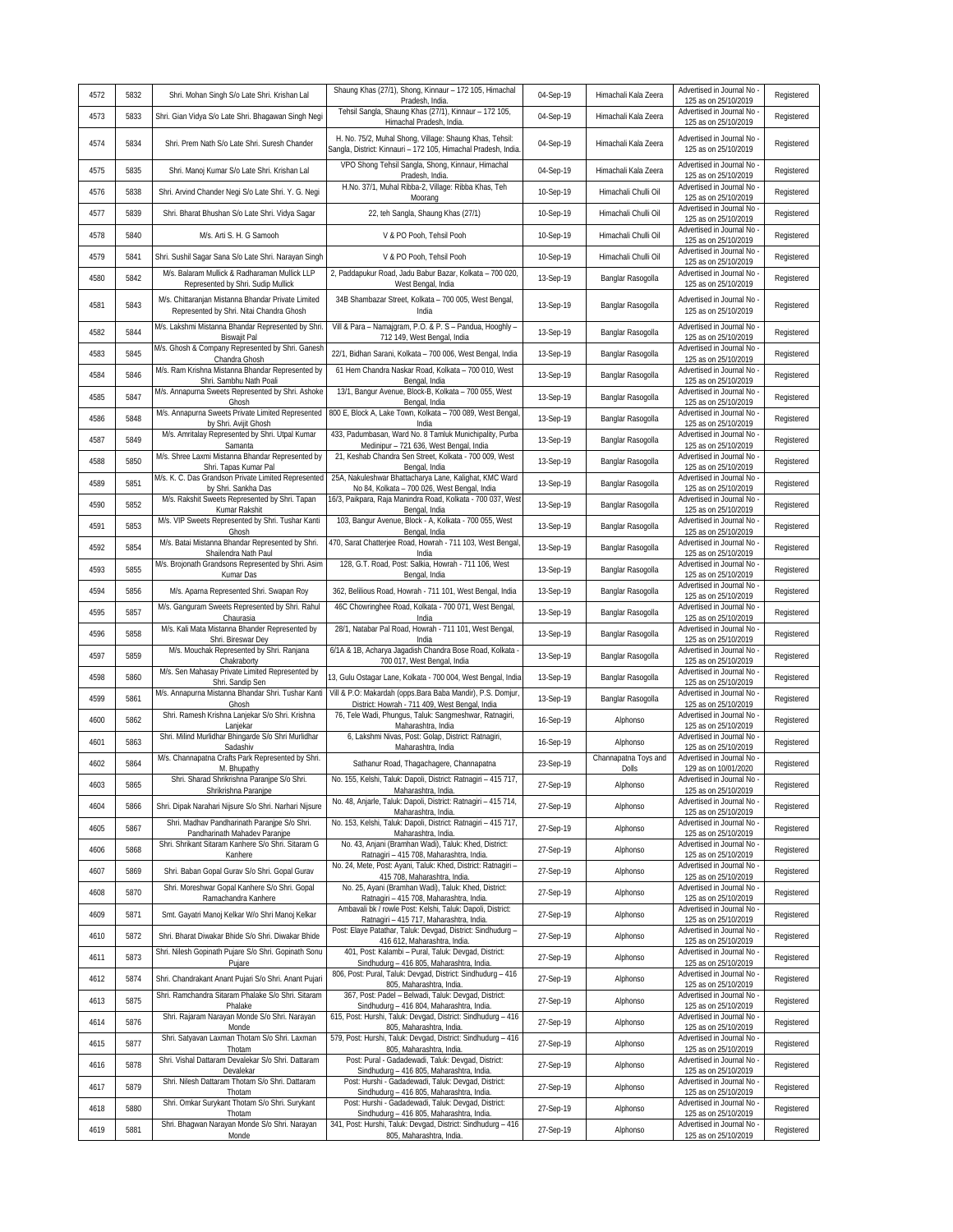| 4620 | 5882 | Shri. Narayan Krushna Bane S/o Shri. Krushna Bane                                            | Post: Padel, Taluk: Devgad, District: Sindhudurg - 416 804,                                                                                   | 27-Sep-19 | Alphonso          | Advertised in Journal No                           | Registered |
|------|------|----------------------------------------------------------------------------------------------|-----------------------------------------------------------------------------------------------------------------------------------------------|-----------|-------------------|----------------------------------------------------|------------|
| 4621 | 5883 | Shri. Dattaram Sitaram Sagvekar S/o Shri. Sitaram                                            | Maharashtra, India<br>Post: Jaigad, Sadewadi (Near Jaigad Killa), Taluk: Ratnagiri,                                                           | 30-Sep-19 | Alphonso          | 125 as on 25/10/2019<br>Advertised in Journal No - | Registered |
|      |      | Sagvekar<br>Shri. Ganesh Kamalakar Patil S/o Shri. Kamalakar                                 | District: Ratnagiri - 415 614, Maharashtra, India.<br>No. 902, Upper Crust Complex, Behind Abhudaya Bank,                                     |           |                   | 125 as on 25/10/2019<br>Advertised in Journal No   |            |
| 4622 | 5884 | Patil                                                                                        | Dattawadi, Kharegaon, Kalwa, District: Thane - 400 605,<br>Maharashtra, India.<br>Post: Hashivare, Taluk: Alibaq, District: Raigad - 402 209, | 30-Sep-19 | Alphonso          | 125 as on 25/10/2019<br>Advertised in Journal No - | Registered |
| 4623 | 5885 | Shri. Prachi Sandeep Patil                                                                   | Maharashtra, India.                                                                                                                           | 30-Sep-19 | Alphonso          | 125 as on 25/10/2019                               | Registered |
| 4624 | 5886 | Shri. Manaswi Sandeep Patil                                                                  | Post: Hashivare, Taluk: Alibag, District: Raigad - 402 209,<br>Maharashtra, India.                                                            | 30-Sep-19 | Alphonso          | Advertised in Journal No<br>125 as on 25/10/2019   | Registered |
| 4625 | 5887 | Shri. Sandesh Maruti Patil S/o Shri. Maruti Nagu Patil                                       | Post: Hashivare, Taluk: Alibag, District: Raigad - 402 209,<br>Maharashtra, India.                                                            | 30-Sep-19 | Alphonso          | Advertised in Journal No<br>125 as on 25/10/2019   | Registered |
| 4626 | 5888 | Smt. Archana Sandesh Patil W/o Shri. Sandesh Maruti<br>Patil                                 | Post: Hashivare, Taluk: Alibaq, District: Raigad - 402 209,<br>Maharashtra, India.                                                            | 30-Sep-19 | Alphonso          | Advertised in Journal No<br>125 as on 25/10/2019   | Registered |
| 4627 | 5889 | Shri. Sanjaykumar Maruti Patil S/o Shri. Maruti Nagu<br>Patil                                | Chinchawali, Post: Narangi, Taluk: Alibag, District: Raigad -<br>402 209, Maharashtra, India.                                                 | 30-Sep-19 | Alphonso          | Advertised in Journal No<br>125 as on 25/10/2019   | Registered |
| 4628 | 5890 | Smt. Kumudini Sanjaykumar Patil W/o Shri.<br>Sanjaykumar Maruti Patil                        | Chinchawali, Post: Narangi, Taluk: Alibag, District: Raigad -<br>402 209, Maharashtra, India.                                                 | 30-Sep-19 | Alphonso          | Advertised in Journal No<br>125 as on 25/10/2019   | Registered |
| 4629 | 5891 | Shri. Varun Sanjaykumar Patil S/o Shri. Sanjaykumar<br>Patil                                 | Chinchawali, Post: Narangi, Taluk: Alibag, District: Raigad -<br>402 209, Maharashtra, India.                                                 | 30-Sep-19 | Alphonso          | Advertised in Journal No<br>125 as on 25/10/2019   | Registered |
| 4630 | 5892 | Shri. Tushar Chandrakant Palekar S/o Shri.<br>Chandrakant Shankar Palekar                    | No. 101, Devgad Killa, Taluk: Devgad, District: Sindhudurg -<br>416 613, Maharashtra, India                                                   | 01-Oct-19 | Alphonso          | Advertised in Journal No<br>125 as on 25/10/2019   | Registered |
| 4631 | 5893 | Shri. Samir Yashwant Pednekar S/o Shri. Yashwant<br>Pednekar                                 | Post: Devgad - College Road, Taluk: Devgad, District:<br>Sindhudurg, Maharashtra, India.                                                      | 01-Oct-19 | Alphonso          | Advertised in Journal No<br>125 as on 25/10/2019   | Registered |
| 4632 | 5894 | Shri. Hemant Ganpat Desai S/o Shri. Ganpat Desai                                             | Post: Shirgaon, Taluk: Devgad, District: Sindhudurg - 416                                                                                     | 01-Oct-19 | Alphonso          | Advertised in Journal No                           | Registered |
| 4633 | 5895 | Shri. Sushilkumar Damodar Loke S/o Shri. Damodar                                             | 610, Maharashtra, India.<br>Post: Mithbav, Taluk: Devgad, District: Sindhudurg - 416 615,                                                     | 01-Oct-19 | Alphonso          | 125 as on 25/10/2019<br>Advertised in Journal No   | Registered |
| 4634 | 5896 | Loke<br>Shri. Suhas Dattatray Dongarkar S/o Shri. Dattatray                                  | Maharashtra, India.<br>Post: Hurshi, Taluk: Devgad, District: Sindhudurg - 416 805,                                                           | 01-Oct-19 | Alphonso          | 125 as on 25/10/2019<br>Advertised in Journal No   | Registered |
|      |      | Dongarkar                                                                                    | Maharashtra, India.<br>Post: Hurshi - Gadadewadi, Taluk: Devgad, District:                                                                    |           |                   | 125 as on 25/10/2019<br>Advertised in Journal No   |            |
| 4635 | 5897 | Shri. Anant Hari Tawade S/o Shri. Hari Tawade<br>Shri. Balakrushna Satyavan Thotam S/o Shri. | Sindhudurg - 416 805, Maharashtra, India.<br>Post: Hurshi, Taluk: Devgad, District: Sindhudurg - 416 805                                      | 01-Oct-19 | Alphonso          | 125 as on 25/10/2019<br>Advertised in Journal No   | Registered |
| 4636 | 5898 | Satyavan Thotam<br>Shri. Nilesh Prakash Tirlotkar S/o Shri. Prakash                          | Maharashtra, India.<br>Post: Hurshi - Gadadewadi, Taluk: Devgad, District:                                                                    | 01-Oct-19 | Alphonso          | 125 as on 25/10/2019<br>Advertised in Journal No   | Registered |
| 4637 | 5899 | Tirlotkar<br>Shri. Rajesh Prakash Tirlotkar S/o Shri. Prakash                                | Sindhudurg - 416 805, Maharashtra, India.<br>Post: Hurshi - Gadadewadi, Taluk: Devgad, District:                                              | 01-Oct-19 | Alphonso          | 125 as on 25/10/2019<br>Advertised in Journal No   | Registered |
| 4638 | 5900 | Tirlotkar                                                                                    | Sindhudurg - 416 805, Maharashtra, India.                                                                                                     | 01-Oct-19 | Alphonso          | 125 as on 25/10/2019                               | Registered |
| 4639 | 5901 | Shri. Shankar Ramchandra Bhatale S/o Shri.<br>Ramchandra Bhatale                             | Post: Hurshi, Taluk: Devgad, District: Sindhudurg - 416 805<br>Maharashtra, India.                                                            | 01-Oct-19 | Alphonso          | Advertised in Journal No<br>125 as on 25/10/2019   | Registered |
| 4640 | 5902 | Shri. Satyawan Suryakant Pujari S/o Shri. Suryakant<br>Pujari                                | Post: Pural, Taluk: Devgad, District: Sindhudurg - 416 805,<br>Maharashtra, India.                                                            | 01-Oct-19 | Alphonso          | Advertised in Journal No<br>125 as on 25/10/2019   | Registered |
| 4641 | 5903 | Shri. Manohar Vishram Pujari S/o Shri. Vishram Pujari                                        | Post: Pural, Taluk: Devgad, District: Sindhudurg - 416 805,<br>Maharashtra, India.                                                            | 01-Oct-19 | Alphonso          | Advertised in Journal No<br>125 as on 25/10/2019   | Registered |
| 4642 | 5904 | Shri. Prasad Murlidhar Narvekar S/o Shri. Murlidhar<br>Narvekar                              | Post: Wada - Mulbandh, Taluk: Devgad, District: Sindhudurg<br>- 416 805, Maharashtra, India.                                                  | 01-Oct-19 | Alphonso          | Advertised in Journal No<br>125 as on 25/10/2019   | Registered |
| 4643 | 5905 | Shri. Suhas Manohar Bodas S/o Manohar Bodas                                                  | Post: Padel - Hemalewadi, Taluk: Devgad, District:<br>Sindhudurg - 416 804, Maharashtra, India.                                               | 01-Oct-19 | Alphonso          | Advertised in Journal No<br>125 as on 25/10/2019   | Registered |
| 4644 | 5906 | Shri. Anant Narayan Raghav S/o Shri. Narayan<br>Raghav                                       | Post: Hurshi, Taluk: Devgad, District: Sindhudurg - 416 805,<br>Maharashtra, India.                                                           | 01-Oct-19 | Alphonso          | Advertised in Journal No<br>125 as on 25/10/2019   | Registered |
| 4645 | 5907 | M/s. Mangalmurti Mango Supplier Represented by<br>Shri. Yashwant Ganpat Kulkarni             | House No. 2544, Post: Jamsande, Bazarpeth, Taluk: Devgad,<br>District: Sindhudurg - 416 612, Maharashtra, India.                              | 01-Oct-19 | Alphonso          | Advertised in Journal No -<br>125 as on 25/10/2019 | Registered |
| 4646 | 5909 | M/s. Shridhar Purushottam Ogale Represented by<br>Shri. Shridhar Purushottam Ogale           | Post: Dahibav - Bramhanwadi, Taluk: Devgad, District:<br>Sindhudurg - 416 630, Maharashtra, India                                             | 01-Oct-19 | Alphonso          | Advertised in Journal No<br>125 as on 25/10/2019   | Registered |
| 4647 | 5910 | M/s. Kanak Food Product and Pickles Producers<br>Represented by Smt. Sanika Suhas Bodas      | Post: Padel - Hembalewadi, Taluk: Devgad, District:<br>Sindhudurg - 416 804, Maharashtra, India.                                              | 01-Oct-19 | Alphonso          | Advertised in Journal No<br>125 as on 25/10/2019   | Registered |
| 4648 | 5911 | M/s. Classic Enterprise Represented by Shri. Rahul<br>Jayant Shah                            | No. 108, Century Centre, Kanta Stree Vikas Gruh Road,<br>Rajkot - 360 002                                                                     | 01-Oct-19 | Alphonso          | Advertised in Journal No<br>125 as on 25/10/2019   | Registered |
| 4649 | 5912 | Shri. Pradnesh Surendra Deolekar S/o Surendra<br>Vitthal Deolekar                            | 732, Pawas Road, Teliwadi, Pawas, Taluk: Ratnagiri, District:<br>Ratnagiri, Maharashtra, India                                                | 09-Oct-19 | Alphonso          | Advertised in Journal No<br>125 as on 25/10/2019   | Registered |
| 4650 | 5913 | Shri. Ram Digambar Sathe S/o Shri. Digambar Sathe                                            | 908, Khandala, Watad, Saitavada, Taluk: Ratnagiri, District:<br>Ratnagiri, Maharashtra, India                                                 | 09-Oct-19 | Alphonso          | Advertised in Journal No -<br>125 as on 25/10/2019 | Registered |
| 4651 | 5914 | Shri. Vasant Narahar Phadke S/o Shri. Nrhar Ganesh                                           | Post: Kurdhe, Taluk: Ratnagiri, District: Ratnagiri,                                                                                          | 09-Oct-19 | Alphonso          | Advertised in Journal No                           | Registered |
| 4652 | 5915 | Phadke<br>M/s. Vasant Udyog Represented by Shri. Vasant                                      | Maharashtra, India<br>H. No. 180, Post: Kurdhe, Taluk: Ratnagiri, District: Ratnagiri                                                         | 09-Oct-19 | Alphonso          | 125 as on 25/10/2019<br>Advertised in Journal No   | Registered |
|      |      | Narhar Phadake<br>M/s. Dwarka Mistanna Bhander Represented by Shri.                          | - 415 616, Maharashtra, India<br>77B, Shyampukur Street, Ward No. 10, Kolkata Municipal                                                       |           |                   | 125 as on 25/10/2019<br>Advertised in Journal No   |            |
| 4653 | 5916 | Rishov Ghosh                                                                                 | Corporation, Kolkata - 700 004, West Bengal, India                                                                                            | 09-Oct-19 | Banglar Rasogolla | 125 as on 25/10/2019                               | Registered |
| 4654 | 5917 | M/s. Sandhyasree Sweets Represented by Shri. Arup<br>Kumar Kairi                             | N. S. Road, P.O & P. S: Chinsurah, Hooghly - 712 101, West<br>Bengal, India                                                                   | 09-Oct-19 | Banglar Rasogolla | Advertised in Journal No<br>125 as on 25/10/2019   | Registered |
| 4655 | 5918 | M/s. Suruchi Sweets Represented by Shri. Tapan<br>Kumar Das                                  | B. Dey Road, P.O & P. S: Chinsurah, Hooghly - 712 103,<br>West Bengal, India                                                                  | 09-Oct-19 | Banglar Rasogolla | Advertised in Journal No<br>125 as on 25/10/2019   | Registered |
| 4656 | 5919 | M/s. Ganesh Mistanna Bhandar Represented by Shri.<br>Sukumar Patra                           | 815, Ghosh Para Road, Ichapur, Badamtala, Post: Bengal<br>Enamal - 743 122, West Bengal, India                                                | 09-Oct-19 | Banglar Rasogolla | Advertised in Journal No<br>125 as on 25/10/2019   | Registered |
| 4657 | 5920 | M/s. Sarkar Sweets Represented by Shri. Kasi Nath<br>Sarkar                                  | Village: Kodalia I GP,-Chinsurah Station Road, P.O & P.S:<br>Chinsurah. Hooghly - 712 102, West Bengal, India                                 | 09-Oct-19 | Banglar Rasogolla | Advertised in Journal No<br>125 as on 25/10/2019   | Registered |
| 4658 | 5921 | M/s. Sitala Mistanna Bhandar Represented by Shri.<br>Chandra Nath Panti                      | P-298, Benaras Road, Belgachia, Post: Dasnagar, P.S.:<br>Liluah, Howrah - 711 105, West Bengal, India                                         | 09-Oct-19 | Banglar Rasogolla | Advertised in Journal No<br>125 as on 25/10/2019   | Registered |
| 4659 | 5922 | M/s. Seal Sweets Represented by Shri. Pranab Seal                                            | 222, G. T. Road (East), Barabazar. P.O.: Chandernagore,<br>Hooghly - 712 136, West Bengal, India                                              | 09-Oct-19 | Banglar Rasogolla | Advertised in Journal No<br>125 as on 25/10/2019   | Registered |
| 4660 | 5923 | M/s. Baishaki Sweets Represented by Shri. Prolay<br>Neogi                                    | 256, Kali Charan Ghosh Road, Kolkata - 700 050, West<br>Bengal, India                                                                         | 09-Oct-19 | Banglar Rasogolla | Advertised in Journal No<br>125 as on 25/10/2019   | Registered |
| 4661 | 5924 | M/s. Ghosh Mistanna Bhander Represented by Shri.<br>Chandranath Ghosh                        | Kharua Bazar, P.O.: Chinsurah, Hooghly - 712 101, West                                                                                        | 09-Oct-19 | Banglar Rasogolla | Advertised in Journal No<br>125 as on 25/10/2019   | Registered |
| 4662 | 5925 | M/s. Bhadrakali Sweets Represented by Shri. Asit                                             | Bengal, India<br>98, Indita Gandhi Road, Post: Konnagar, Hooghly - 712235,                                                                    | 09-Oct-19 | Banglar Rasogolla | Advertised in Journal No                           | Registered |
| 4663 | 5926 | Manna<br>M/s. Sarathi Work Shop Represented by Shri.                                         | West Bengal, India<br>43/N/185, Narayantala East, DD-50, Aswinagar, Baguiati,                                                                 | 09-Oct-19 | Banglar Rasogolla | 125 as on 25/10/2019<br>Advertised in Journal No   | Registered |
| 4664 | 5927 | Indranath Bagui<br>M/s. Gandheswari Mistanna Bhander Represented by                          | Kolkata - 700 159, West Bengal, India<br>Satighat, Bankura, Bankura - 722 101, West Bengal, India                                             | 09-Oct-19 | Banglar Rasogolla | 125 as on 25/10/2019<br>Advertised in Journal No   | Registered |
|      |      | Shri. Balai Chand Kundu<br>M/s. Uday Mistanna Bhander Represented by Shri.                   | Gobindanagar Bus-Stand Market, Stall No. 2, Bankura - 722                                                                                     |           |                   | 125 as on 25/10/2019<br>Advertised in Journal No   |            |
| 4665 | 5928 | <b>Uday Das</b>                                                                              | 101, West Bengal, India                                                                                                                       | 09-Oct-19 | Banglar Rasogolla | 125 as on 25/10/2019                               | Registered |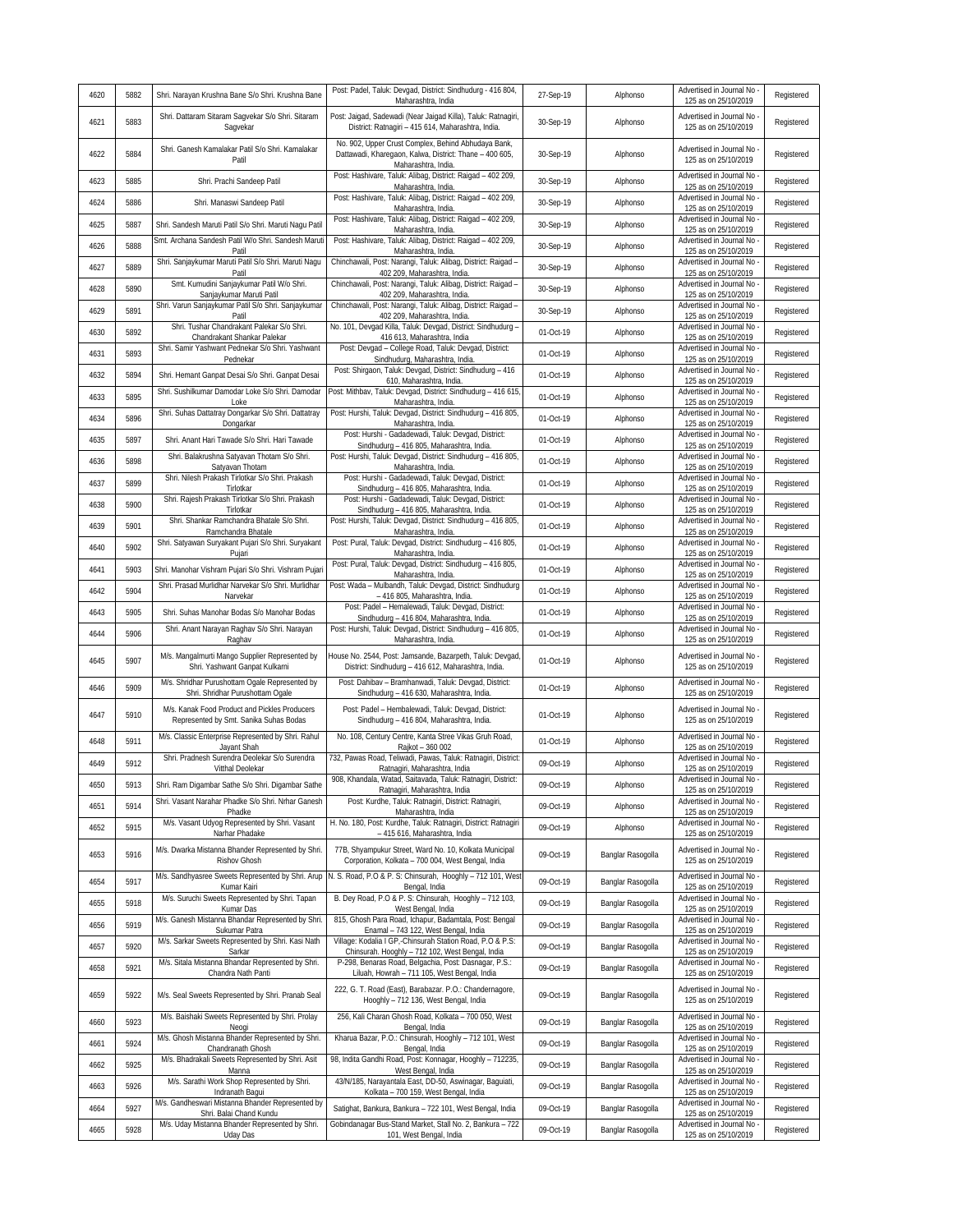| 4666 | 5929 | M/s. Kalika Mistanna Bhander Represented by Shi.<br>Jayanta Barat                         | Ranigang More, Post: Bankura, District: Bankura - 722 101,<br>West Bengal, India                                                                           | 09-Oct-19 | Banglar Rasogolla | Advertised in Journal No<br>125 as on 25/10/2019   | Registered |
|------|------|-------------------------------------------------------------------------------------------|------------------------------------------------------------------------------------------------------------------------------------------------------------|-----------|-------------------|----------------------------------------------------|------------|
| 4667 | 5930 | M/s. Satyanarayan Mistanna Bhandar Represented by<br>Shri. Gopinath Roy                   | Singur (Near Health Centre), P.O. & P.S. Singur, Hooghly -<br>712 409, West Bengal, India                                                                  | 09-Oct-19 | Banglar Rasogolla | Advertised in Journal No<br>125 as on 25/10/2019   | Registered |
| 4668 | 5931 | M/s. Kalimata Sweets & Snacks Represented by Smt<br>Sanchita Dutta                        | 106/3, C.S. Mukherjee Street, Post: Konnagar, Hooghly - 712<br>235, West Bengal, India                                                                     | 09-Oct-19 | Banglar Rasogolla | Advertised in Journal No<br>125 as on 25/10/2019   | Registered |
| 4669 | 5932 | M/s. Mithai Represented by Shri. Nilanjan Ghosh                                           | 48 B, Syed Amir Ali Avenue, Ward No. 64, Kolkata - 700 017<br>West Bengal, India                                                                           | 09-Oct-19 | Banglar Rasogolla | Advertised in Journal No<br>125 as on 25/10/2019   | Registered |
| 4670 | 5933 | M/s. Jalbhara Surjya Kumar Modak Represented by<br>Shri. Saibal Modak                     | 224, T. Road (East), Barasat, P.O. & P. S. Chandernagore,<br>Hooghly - 712 136, West Bengal, India                                                         | 09-Oct-19 | Banglar Rasogolla | Advertised in Journal No<br>125 as on 25/10/2019   | Registered |
| 4671 | 5934 | M/s. Ghosh Brothers Represented by Shri. Tushar<br>Kanti Ghosh                            | P-48, C.I. T. Road, Scheme - XII M, Kolkata - 700 054, West<br>Bengal, India                                                                               | 09-Oct-19 | Banglar Rasogolla | Advertised in Journal No<br>125 as on 25/10/2019   | Registered |
| 4672 | 5935 | M/s. Mahakali Mistanna Bhander Represented by Shri<br>Prodip Kumar Das                    | 7, N.S. Road, Konnagar, Hooghly - 712 235, West Bengal,<br>India                                                                                           | 09-Oct-19 | Banglar Rasogolla | Advertised in Journal No<br>125 as on 25/10/2019   | Registered |
| 4673 | 5936 | M/s. Satish Chandra Das & Sons Represented by Shri<br>Arup Kumar Das                      | N-3, Fathepur 1st Lane, Kol-24, Ward No. 133, Kolkata - 700<br>024, West Bengal, India                                                                     | 09-Oct-19 | Banglar Rasogolla | Advertised in Journal No<br>125 as on 25/10/2019   | Registered |
| 4674 | 5937 | M/s. Saha Sweet Represented by Shri. Pareshnath<br>Saha                                   | 17/9, Bara Bazar, Post: Katwa, District: Burdwan - 713 130,<br>West Bengal, India                                                                          | 09-Oct-19 | Banglar Rasogolla | Advertised in Journal No<br>125 as on 25/10/2019   | Registered |
| 4675 | 5938 | M/s. Sweet Centre Represented by Shri. Arup Ghosh                                         | Ballymore, Bandel Station Road, P.O: Hooghly, Hooghly -<br>712103, West Bengal, India                                                                      | 09-Oct-19 | Banglar Rasogolla | Advertised in Journal No<br>125 as on 25/10/2019   | Registered |
| 4676 | 5939 | M/s. New Bhadrakali Sweets Represented by Shri.<br>Pradip Kumar                           | Village: Nabagram, Station Road, Post: Nabagram, P. S -<br>Uttarpara, Hooghly - 712 246, West Bengal, India                                                | 09-Oct-19 | Banglar Rasogolla | Advertised in Journal No<br>125 as on 25/10/2019   | Registered |
| 4677 | 5940 | M/s. Satyyanarayan Mistanna Bhandar Represented<br>by Shri. Shyamal Kumar Ghosh           | 1(79), G. T. Road, Post: Sheoraphully, P.S: Serampore,<br>Hooghly - 712 223, West Bengal, India                                                            | 09-Oct-19 | Banglar Rasogolla | Advertised in Journal No<br>125 as on 25/10/2019   | Registered |
| 4678 | 5941 | M/s. Joy Baba Panchanan Mistanna Bhander<br>Represented by Smt. Parbati Das               | Tolaphatak, M. G. Road, Chinsurah, Hooghly - 712 101, West<br>Bengal, India                                                                                | 09-Oct-19 | Banglar Rasogolla | Advertised in Journal No<br>125 as on 25/10/2019   | Registered |
| 4679 | 5942 | M/s. Sitalamata Mistanna Bhander Represented by<br>Shri. Mahadeb Pal                      | 64, G. T. Road, P.O. &P. S. - Uttarpara, Hooghly - 712 258,<br>West Bengal, India                                                                          | 09-Oct-19 | Banglar Rasogolla | Advertised in Journal No<br>125 as on 25/10/2019   | Registered |
| 4680 | 5943 | M/s. Manindra Sweets Represented by Shri. Anil<br>Nandy                                   | 127/D, Arabinda Road, Konnagar, Hooghly - 712 235, West<br>Bengal, India                                                                                   | 09-Oct-19 | Banglar Rasogolla | Advertised in Journal No<br>125 as on 25/10/2019   | Registered |
| 4681 | 5944 | M/s. Raj Ballabhi Sweets Represented by Shri. Arun<br>Manna                               | 449/H, Indira Gandhi Road, Konnagar, Uttarpara, Hooghly<br>Ward No. 13, District: Hooghly - 712 235, West Bengal, India                                    | 09-Oct-19 | Banglar Rasogolla | Advertised in Journal No<br>125 as on 25/10/2019   | Registered |
| 4682 | 5945 | M/s. Saha Sweets Represented by Shri. Nani Gopal<br>Saha                                  | Gurudwara Road, Benachity, Durgapur, District: Burdwan -<br>713 213, West Bengal, India                                                                    | 09-Oct-19 | Banglar Rasogolla | Advertised in Journal No<br>125 as on 25/10/2019   | Registered |
| 4683 | 5946 | M/s. Goutam Sweets Represented by Shri. Goutam<br>Ghosh                                   | Camarpara, Post: Chinsura, Hooghly - 712 101, West Bengal<br>India                                                                                         | 09-Oct-19 | Banglar Rasogolla | Advertised in Journal No<br>125 as on 25/10/2019   | Registered |
| 4684 | 5947 | M/s. Pramathanath Mistanna Bhander Represented by<br>Shri. Subharup Pal                   | 34, H. C Dutta Road, Kolkata - 700 115, West Bengal, India                                                                                                 | 09-Oct-19 | Banglar Rasogolla | Advertised in Journal No<br>125 as on 25/10/2019   | Registered |
| 4685 | 5948 | M/s. New Ananda Sweet Represented by Shri. Kanai<br>Chandra Mondal                        | 289, National Para, Word No: 14, Post: Katwa, District: Purba<br>Bardhaman - 713 130, West Bengal, India.                                                  | 09-Oct-19 | Banglar Rasogolla | Advertised in Journal No<br>125 as on 25/10/2019   | Registered |
| 4686 | 5949 | M/s. Baba Panchanan Sweets Represented by Smt.<br>Supriya Das                             | M. G. Road, Khadina More, Post: Chinsurah Municipality,<br>District: Hoogly - 712 101, West Bengal, India.                                                 | 09-Oct-19 | Banglar Rasogolla | Advertised in Journal No<br>125 as on 25/10/2019   | Registered |
| 4687 | 5950 | M/s. Kali Mata Mistanna Vandar Represented by Shri<br>Shyamal Jana                        | 4, S. C. Chatterjee Street, Konnagar, District - Hoogly, West<br>Bengal, India                                                                             | 09-Oct-19 | Banglar Rasogolla | Advertised in Journal No<br>125 as on 25/10/2019   | Registered |
| 4688 | 5951 | M/s. Nagendra Mistanna Bhandar Represented by<br>Shri. Santanu Lurki                      | Village: Chaitanyapur, Post: Chaitanyapur, P.S. Sutahata,<br>District: Purba Medinipur - 721 645, West Bengal, India.                                      | 09-Oct-19 | Banglar Rasogolla | Advertised in Journal No<br>125 as on 25/10/2019   | Registered |
| 4689 | 5952 | M/s. Madan Mohan Ghosh & Brothers Represented by<br>Shri. Siddhartha Ghosh                | 126 A, Bidhan Sarani, District: Kolkata - 700 004, West<br>Bengal, India                                                                                   | 09-Oct-19 | Banglar Rasogolla | Advertised in Journal No<br>125 as on 25/10/2019   | Registered |
| 4690 | 5953 | M/s. Arun Sweets Represented by Shri. Asok Kumar<br>Nag                                   | C. S. O - 7, City Centre, District: Durgapur - 713 216, West<br>Bengal, India                                                                              | 09-Oct-19 | Banglar Rasogolla | Advertised in Journal No<br>125 as on 25/10/2019   | Registered |
| 4691 | 5954 | M/s. Suravi Bhandar Represented by Shri. Suvendu<br>Chatterjee                            | 128/1/1, Raja Ram Mohan Sarani, Word No. 40, Kolkata<br>Municipality, District: Kolkata - 700 009, West Bengal, India.                                     | 09-Oct-19 | Banglar Rasogolla | Advertised in Journal No<br>125 as on 25/10/2019   | Registered |
| 4692 | 5955 | M/s. Vivekananda Sweets Represented by Shri.<br>Sankar Das                                | Basudebpur, Khanjanchak, Haldia, District: Purba Medinipur -<br>721 602, West Bengal, India.                                                               | 09-Oct-19 | Banglar Rasogolla | Advertised in Journal No<br>125 as on 25/10/2019   | Registered |
| 4693 | 5956 | M/s. Pradhan Sweets Represented by Shri. Arabinda<br>Pradhan                              | Khejurberya, Post & P.S. Nandakumar, District: Purba<br>Midnapur - 721 632, West Bengal, India.                                                            | 09-Oct-19 | Banglar Rasogolla | Advertised in Journal No<br>125 as on 25/10/2019   | Registered |
| 4694 | 5957 | M/s. Sontosh Sweets Represented by Shri.<br>Mantraswar Maity                              | Village: Garkamalpur, Post & P.S. Mahishadal, District: Purba<br>Medinipur - 721 628, West Bengal, India.                                                  | 09-Oct-19 | Banglar Rasogolla | Advertised in Journal No<br>125 as on 25/10/2019   | Registered |
| 4695 | 5958 | M/s. Ghorai Mistanna Bhandar Represented by Tarun<br>Kumar Ghorai                         | Village: Bhargram, Word No. 08, Holding No. 01, Post:<br>Panskura R. S, Panskura Municipality, District: Purba<br>Medinipur - 721 152, West Bengal, India. | 09-Oct-19 | Banglar Rasogolla | Advertised in Journal No -<br>125 as on 25/10/2019 | Registered |
| 4696 | 5959 | M/s. New Sitala Mistanna Bhandar Represented by<br>Shri. Chandicharan Ghosh               | Village: Khadinan, Post & P. S. Bagnan, District: Howrah -<br>711 303, West Bengal, India.                                                                 | 09-Oct-19 | Banglar Rasogolla | Advertised in Journal No<br>125 as on 25/10/2019   | Registered |
| 4697 | 5960 | M/s. Ramkrishna Sweets Represented by Shri.<br>Shambhunath Nayek                          | 120, Daharpur, Ward No. 16, Tamluk Municipality, District:<br>Purba Medinipur - 721 636, West Bengal, India.                                               | 09-Oct-19 | Banglar Rasogolla | Advertised in Journal No<br>125 as on 25/10/2019   | Registered |
| 4698 | 5961 | M/s. Vimdeb Mistanna Bhandar Represented by Shri.<br>Soutam Kumar Maity                   | Village: Tarageria, Post: Byabattarhat, P.S - Nandakumar,<br>District: Purba Medinipur - 721 648, West Bengal, India.                                      | 09-Oct-19 | Banglar Rasogolla | Advertised in Journal No<br>125 as on 25/10/2019   | Registered |
| 4699 | 5962 | M/s. Satyanarayan Mistanna Bhandar & Restaurant<br>Represented by Shri. Tarkeshwar Ghorai | Village: Bahargram, Post & P. S. Panskura, District: Purba<br>Medinipur - 721 152, West Bengal, India.                                                     | 09-Oct-19 | Banglar Rasogolla | Advertised in Journal No<br>125 as on 25/10/2019   | Registered |
| 4700 | 5963 | M/s. Tasty Snaks and Sweets Represented by Shri.<br>Sanjoy Jana                           | Village: Garkamalpur, Cenema More, Mahishadal, District:<br>Purba Medinipur - 721 628, West Bengal, India.                                                 | 09-Oct-19 | Banglar Rasogolla | Advertised in Journal No<br>125 as on 25/10/2019   | Registered |
| 4701 | 5964 | M/s. Bhimdeb Mistanna Bhandar Represented by Shri.<br>Goutam Kumar Maiti                  | Nandarampur, Sutahata, Haldia, District: Purba Medinipur -<br>721 635, West Bengal, India.                                                                 | 09-Oct-19 | Banglar Rasogolla | Advertised in Journal No<br>125 as on 25/10/2019   | Registered |
| 4702 | 5965 | M/s. Misti Madhur Sweets Represented by Shri. Uttam<br>Bera                               | Village: Mahammadpur, Post & P.S. Nandakumar, District:<br>Purba Medinipur - 721 632, West Bengal, India.                                                  | 09-Oct-19 | Banglar Rasogolla | Advertised in Journal No<br>125 as on 25/10/2019   | Registered |
| 4703 | 5966 | M/s. Amantran Represented by Shri. Paresh Chandra<br>Jana                                 | Village: Barisha, Uttar Purba para, Post & P. S. Kolaghat,<br>District: Purba Medinipur - 721 134, West Bengal, India.                                     | 09-Oct-19 | Banglar Rasogolla | Advertised in Journal No<br>125 as on 25/10/2019   | Registered |
| 4704 | 5967 | Shri. Arun Avdhut Limaye S/o Shri. Avdhut<br>Ramkrushna Limaye                            | No. 104, Padle, Post: Ade, Taluk: Dapoli, District: Ratnagiri -<br>415 714, Maharashtra, India                                                             | 16-Oct-19 | Alphonso          | Advertised in Journal No<br>125 as on 25/10/2019   | Registered |
| 4705 | 5968 | Shri. Bharat Sukhanivas Vartk S/o Shri. Sukhanivas<br>Raghunath Vartak                    | No. 566, Kelshi, Post: Kelshi, Taluk: Dapoli, District: Ratnagiri<br>- 415 717, Maharashtra, India                                                         | 16-Oct-19 | Alphonso          | Advertised in Journal No<br>125 as on 25/10/2019   | Registered |
| 4706 | 5969 | Shri. Vaibhav Sadanand Limaye S/o Shri. Sadanand<br>Yashwant Limaye                       | No. 105, Padle, Post: Ade, Taluk: Dapoli, District: Ratnagiri -<br>415 714, Maharashtra, India                                                             | 16-Oct-19 | Alphonso          | Advertised in Journal No<br>125 as on 25/10/2019   | Registered |
| 4707 | 5970 | Shri. Yokesh Shrikrishna Bhagwat S/o Shri.<br>Shrikrishna Bhagwat                         | No. 1255, Kelshi, Taluk: Dapoli, District: Ratnagiri - 415 717,<br>Maharashtra, India                                                                      | 16-Oct-19 | Alphonso          | Advertised in Journal No<br>125 as on 25/10/2019   | Registered |
| 4708 | 5971 | Shri. Narendra Kashinath Bhagat S/o Shri. Kashinath<br>Ganpat Bhagat                      | Kelshi, Post: Kelshi, Taluk: Dapoli, District: Ratnagiri - 415<br>712, Maharashtra, India                                                                  | 16-Oct-19 | Alphonso          | Advertised in Journal No<br>125 as on 25/10/2019   | Registered |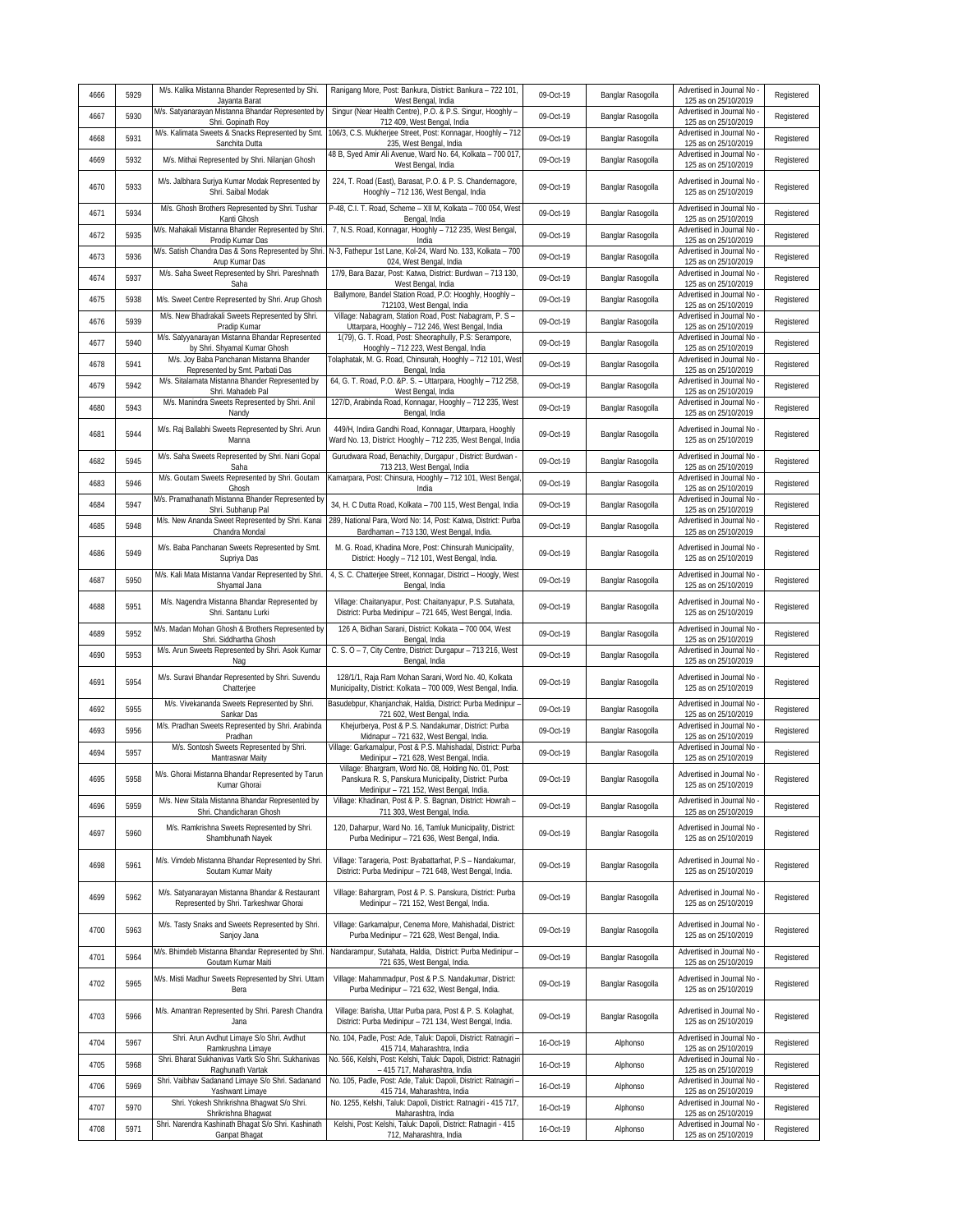| 4709 | 5972 | Shri. Prashant Gajanan Paranjape S/o Shri. Gajanan<br>Dattaraya Paranjape          | No. 3, Pag Mala, Pag, Taluk: Chiplun, District: Ratnagiri - 415<br>605, Maharashtra, India                                      | 16-Oct-19 | Alphonso          | Advertised in Journal No<br>125 as on 25/10/2019   | Registered |
|------|------|------------------------------------------------------------------------------------|---------------------------------------------------------------------------------------------------------------------------------|-----------|-------------------|----------------------------------------------------|------------|
| 4710 | 5973 | M/s. Bhagwat Home Foods Represented by Shri.<br>Yogesh Shrikrishna Bhagwat         | House No. 1255, Post: Kelshi, Pranjape Ali, Taluk: Dapoli,<br>District: Ratnagiri - 415 717, Maharashtra, India                 | 16-Oct-19 | Alphonso          | Advertised in Journal No<br>125 as on 25/10/2019   | Registered |
| 4711 | 5974 | M/s. Powle Home Foods Represented by Shri.<br>Prashant Devendra Powle              | No. 07, Bhave House, Kale Marg, Kurla West, Greater<br>Mumbai Ward-L, Mumbai - 400 070, Maharashtra, India                      | 16-Oct-19 | Alphonso          | Advertised in Journal No<br>125 as on 25/10/2019   | Registered |
| 4712 | 5976 | Mr. Rajesh M. Pugalia S/o Late. Mohanlal Pugalia                                   | No. 7B, Chirag, Mamata Vihar, MB Town, Chandra Nagar,<br>Old Pardi Naka, District: Nagpur - 440 008, Maharashtra,<br>India      | 18-Oct-19 | Nagpur Orange     | Advertised in Journal No<br>128 as on 02/01/2020   | Registered |
| 4713 | 5977 | Shri. Sandip Anant Birje S/o Shri. Anant Birje                                     | 207, Shri Ganesh Krupa, Birje Wadi, Gavade Ambere,<br>District: Ratnagiri - 415 626, Maharastra, India.                         | 21-Oct-19 | Alphonso          | Advertised in Journal No<br>125 as on 25/10/2019   | Registered |
| 4714 | 5978 | Shri. Madhusudan Hari Patwardhan S/o Shri. Hari<br>Patwardhan                      | 2000, Patwardhan Baag, Karivane, Burambewadi, Rajapur,<br>Taluk: Rajapur, District: Ratnagiri - 416 702, Maharashtra,<br>India. | 21-Oct-19 | Alphonso          | Advertised in Journal No<br>125 as on 25/10/2019   | Registered |
| 4715 | 5979 | Shri. Sameer Mohan Patwardhan S/o Shri. Mohan<br>Patwardhan                        | 863, Juna Malnaka, Shivaji Nagar, Taluk: Ratnagiri, District:<br>Ratnagiri - 415 612, Maharashtra, India                        | 21-Oct-19 | Alphonso          | Advertised in Journal No<br>125 as on 25/10/2019   | Registered |
| 4716 | 5980 | M/s. Kalpana Sweets Represented by Shri.<br>Kamakshya Prasad Nag                   | Subhas Road, Barabazar, District: Bankura - 722 101, West<br>Bengal, India.                                                     | 22-Oct-19 | Banglar Rasogolla | Advertised in Journal No<br>128 as on 02/01/2020   | Registered |
| 4717 | 5981 | M/s. The Quality Sweets Represented by Shri.<br>Santanu Mallick                    | Village: Khatra, Post: Khatra, District: Bankura - 722 140,<br>West Bengal, India.                                              | 22-Oct-19 | Banglar Rasogolla | Advertised in Journal No<br>128 as on 02/01/2020   | Registered |
| 4718 | 5982 | M/s. Lokenath Sweets Represented by Shri. Subhash<br>Chandra Barat                 | Village: Guianala, Pump More, Post: Khatra, District: Bankura<br>722 140, West Bengal, India.                                   | 22-Oct-19 | Banglar Rasogolla | Advertised in Journal No<br>128 as on 02/01/2020   | Registered |
| 4719 | 5983 | M/s. Samrat Sweets Represented by Shri. Kinkar<br>Chandra Dutta                    | Village: Khatra, Post: Khatra, District: Bankura - 722 140,<br>West Bengal, India.                                              | 22-Oct-19 | Banglar Rasogolla | Advertised in Journal No<br>128 as on 02/01/2020   | Registered |
| 4720 | 5984 | M/s. Akash Sweets Represented by Shri. Ananda<br>Kumbhakar                         | Satighat Bypass, District: Bankura - 722 101, West Bengal,<br>India.                                                            | 22-Oct-19 | Banglar Rasogolla | Advertised in Journal No<br>128 as on 02/01/2020   | Registered |
| 4721 | 5985 | M/s. New Sree Maa Sweets Represented by Shri.<br>Nirmal Kumar Garai                | Moyrabandh, Post: Sanbandha, District: Bankura - 722 101<br>West Bengal, India.                                                 | 22-Oct-19 | Banglar Rasogolla | Advertised in Journal No<br>128 as on 02/01/2020   | Registered |
| 4722 | 5986 | M/s. Sarangi Sweets Represented by Shri. Dilip<br>Sarangi                          | 591, Bibirhat Road (East), Chandernagore, District: Hoogly<br>712 136, West Bengal, India.                                      | 22-Oct-19 | Banglar Rasogolla | Advertised in Journal No<br>128 as on 02/01/2020   | Registered |
| 4723 | 5987 | M/s. Felu Modak Foods Represented by Shri. Amitava<br>Dey                          | 78, G.T.Road, Post: Rishra, District: Hoogly - 712 248, West<br>Bengal, India.                                                  | 22-Oct-19 | Banglar Rasogolla | Advertised in Journal No<br>128 as on 02/01/2020   | Registered |
| 4724 | 5988 | M/s. Kalpataru Mistanna Bhandar Represented by<br>Shri. Raghubir Gorai             | Lalbazar, Krishna Trading, District: Bankura - 722 101, West<br>Bengal, India.                                                  | 22-Oct-19 | Banglar Rasogolla | Advertised in Journal No<br>128 as on 02/01/2020   | Registered |
| 4725 | 5989 | M/s. Sujata Sweets Represented by Shri. Sandip Dey<br>(Partner)                    | Toiafatak, Post: Chinsurah, District: Hoogly - 712 101, West<br>Bengal, India                                                   | 22-Oct-19 | Banglar Rasogolla | Advertised in Journal No<br>128 as on 02/01/2020   | Registered |
| 4726 | 5990 | Smt. Yashodha Shanu Morab W/o Shri. Shanu Morab                                    | Kumbar Oni, Taluk: Navalgund, District: Dharwad - 582 208,<br>Karnataka, India                                                  | 23-Oct-19 | Navalgund durries | Advertised in Journal No<br>128 as on 02/01/2020   | Registered |
| 4727 | 5991 | Smt. Sushila Laxman Sonappanavar W/o Shri.<br>Laxman Sonappanavar                  | Akki Street, Near Jodi Anjney Temple, Taluk: Navalgund,<br>District: Dharwad - 582 208, Karnataka, India.                       | 23-Oct-19 | Navalgund durries | Advertised in Journal No -<br>128 as on 02/01/2020 | Registered |
| 4728 | 5992 | Smt. Fatimabanu Tahasildar W/o Shri. Imamsab<br>Tahasildar                         | Kumbar Oni, Taluk: Navalgund, District: Dharwad - 582 208,<br>Karnataka, India.                                                 | 23-Oct-19 | Navalgund durries | Advertised in Journal No<br>128 as on 02/01/2020   | Registered |
| 4729 | 5993 | Smt. Mamtaj Shoukatali Jamakhan W/o Shri.<br>Shoukatali Jamakhan                   | Jamakhan Galli, Taluk: Navalgund, District: Dharwad - 582<br>208, Karnataka, India.                                             | 23-Oct-19 | Navalgund durries | Advertised in Journal No<br>128 as on 02/01/2020   | Registered |
| 4730 | 5994 | Smt. Naziya Makandar W/o Shri. Imtiyazahmed<br>Makandar                            | Taluk: Navalgund, District: Dharwad - 582 208, Karnataka,<br>India.                                                             | 23-Oct-19 | Navalgund durries | Advertised in Journal No<br>128 as on 02/01/2020   | Registered |
| 4731 | 5995 | Smt. Mamatajbegam J. Umachagi W/o Shri. Umachagi                                   | Pujar Street, Taluk: Navalgund, District: Dharwad - 582 208,<br>Karnataka, India.                                               | 23-Oct-19 | Navalgund durries | Advertised in Journal No<br>128 as on 02/01/2020   | Registered |
| 4732 | 5996 | Smt. Gangavva Shivappa Dodamani W/o Shri.<br>Shivappa Dodamani                     | Manjunathnagar, Taluk: Navalgund, District: Dharwad - 582<br>208, Karnataka, India.                                             | 23-Oct-19 | Navalgund durries | Advertised in Journal No<br>128 as on 02/01/2020   | Registered |
| 4733 | 5997 | Smt. Ramatabi Kutubuddin Patavegar W/o Shri.<br>Kutubuddin Patavegar               | Jamakhan Galli, Taluk: Navalgund, District: Dharwad - 582<br>208, Karnataka, India.                                             | 23-Oct-19 | Navalgund durries | Advertised in Journal No<br>128 as on 02/01/2020   | Registered |
| 4734 | 5998 | Smt. Huligevva Bharamappa Kataraki W/o Shri.<br>Bharamappa Kataraki                | Manjunath Nagar, Taluk: Navalgund, District: Dharwad - 582<br>208, Karnataka, India.                                            | 23-Oct-19 | Navalgund durries | Advertised in Journal No<br>128 as on 02/01/2020   | Registered |
| 4735 | 5999 | Smt. Rubina Khwajabandanawaz Devaridu W/o Shri.<br>Khwajabandanawaz Devaridu       | Kumbar Oni, Taluk: Navalqund, District: Dharwad - 582 208,<br>Karnataka, India.                                                 | 23-Oct-19 | Navalgund durries | Advertised in Journal No<br>128 as on 02/01/2020   | Registered |
| 4736 | 6000 | Smt. Shantamma Mouneshwar Kataraki W/o Shri.<br>Mouneshwar Kataraki                | Manjunath Nagar, Taluk: Navalgund, District: Dharwad - 582<br>208, Karnataka, India.                                            | 23-Oct-19 | Navalgund durries | Advertised in Journal No<br>128 as on 02/01/2020   | Registered |
| 4737 | 6001 | Shri. Uday Damaji Rahate S/o Shri. Damaji Raghunath<br>Rahate                      | 284, Partwane, Post: Watad Saitavada, Taluk: Ratnagiri,<br>District: Ratnagiri - 415 613, Maharashtra, India.                   | 29-Oct-19 | Alphonso          | Advertised in Journal No<br>129 as on 10/01/2020   | Registered |
| 4738 | 6002 | Shri. Krishnanath Maruti Todankar S/o Shri. Maruti<br>Todankar                     | Post: Ganeshgule, Taluk: Ratnagiri, District: Ratnagiri,<br>Maharashtra, India.                                                 | 29-Oct-19 | Alphonso          | Advertised in Journal No<br>129 as on 10/01/2020   | Registered |
| 4739 | 6003 | Shri. Abhishek Arun Todankar S/o Shri. Arun Todankar                               | Todankar Wadi, Post: Ganeshgule, Taluk: Ratnagiri, District:<br>Ratnagiri - 415 616, Maharashtra, India.                        | 29-Oct-19 | Alphonso          | Advertised in Journal No<br>129 as on 10/01/2020   | Registered |
| 4740 | 6004 | Smt. Mrunal Ravindra Katre                                                         | Ratamshenda, Bhalawali, Taluk: Rajapur, District: Ratnagiri,<br>Maharashtra, India.                                             | 29-Oct-19 | Alphonso          | Advertised in Journal No<br>129 as on 10/01/2020   | Registered |
| 4741 | 6005 | Shri. Ganesh Madhav Alawani S/o Shri. Madhav H.<br>Alawani                         | H. No. 127, Juiwadi, Hatkhamba, District: Ratnagiri,<br>Maharashtra, India.                                                     | 29-Oct-19 | Alphonso          | Advertised in Journal No<br>129 as on 10/01/2020   | Registered |
| 4742 | 6006 | Shri. Sagar Chandrakant Gadekar S/o Shri.<br>Chandrakant Gadekar                   | 293, Khutawal Wadi, Post: Adeli, Taluk: Vengurla, District:<br>Sindhudurg, Maharashtra, India.                                  | 29-Oct-19 | Alphonso          | Advertised in Journal No<br>129 as on 10/01/2020   | Registered |
| 4743 | 6007 | Shri. Sachin Eknath Gawade S/o Shri. Eknath Gawade                                 | Chavhatwadi, Post: Shiroda, Taluk: Vengurla, District:<br>Sindhudurg, Maharashtra, India.                                       | 29-Oct-19 | Alphonso          | Advertised in Journal No<br>129 as on 10/01/2020   | Registered |
| 4744 | 6008 | Shri. Santosh Kamlakant Gadekar S/o Shri. Kamlakant<br>Gadekar                     | 3/49, Torane Stop, Main Road, Post: Bhatwadi, Taluk:<br>Vengurla, District: Sindhudurg, Maharashtra, India.                     | 29-Oct-19 | Alphonso          | Advertised in Journal No<br>129 as on 10/01/2020   | Registered |
| 4745 | 6009 | Shri. Bhooshan Padmakar Nabar S/o Shri. Padmakar<br>Nabar                          | 153, Kudal Titha, Post: Math, Taluk: Vengurla, District:<br>Sindhudurg, Maharashtra, India.                                     | 29-Oct-19 | Alphonso          | Advertised in Journal No<br>129 as on 10/01/2020   | Registered |
| 4746 | 6010 | M/s. Vengurla Producer Company Ltd Represented by<br>Shri. Bhooshan Padmakar Nabar | House No. 598, Kudal Titha, Satye, Post - Math, Taluk:<br>Vengurla, District: Sindhudurg - 416 516, Maharashtra, India.         | 29-Oct-19 | Alphonso          | Advertised in Journal No<br>129 as on 10/01/2020   | Registered |
| 4747 | 6012 | Shri. Anil Laxman Vedare S/o Shri. Laxman Vedare                                   | 998, Vedare Wadi, Karabude Kond, Taluk: Ratnagiri,<br>Maharashtra, India                                                        | 07-Nov-19 | Alphonso          | Advertised in Journal No<br>129 as on 10/01/2020   | Registered |
| 4748 | 6013 | Smt. Prachi Padmakar Gogate W/o Shri. Padmakar<br>Gogate                           | Shrikrishna Nagar, Post: Jamsande, Taluk: Devgad, District:<br>Sindhudurg - 416612, Maharashtra, India                          | 08-Nov-19 | Alphonso          | Advertised in Journal No<br>129 as on 10/01/2020   | Registered |
| 4749 | 6014 | Shri. Prasanna Padmakar Gogate S/o Shri. Padmakar<br>Goagate                       | Shrikrishna Nagar, Post: Jamsande, Taluk: Devgad, District:<br>Sindhudurg - 416612, Maharashtra, India                          | 08-Nov-19 | Alphonso          | Advertised in Journal No<br>129 as on 10/01/2020   | Registered |
| 4750 | 6015 | Shri. Padmakar Pandurang Gogate S/o Shri.<br>Pandurang Gogate                      | Shrikrishna Nagar, Post: Jamsande, Taluk: Devgad, District:<br>Sindhudurg - 416612, Maharashtra, India                          | 08-Nov-19 | Alphonso          | Advertised in Journal No<br>129 as on 10/01/2020   | Registered |
| 4751 | 6016 | Shri. Prakash Vetalrao Gaikwad S/o Shri. Vetalrao<br>Gaikwad                       | Jagtap Complex, Taluk: Devgad, District: Sindhudurg -<br>416613, Maharashtra, India                                             | 08-Nov-19 | Alphonso          | Advertised in Journal No<br>129 as on 10/01/2020   | Registered |
| 4752 | 6017 | Shri. Sandip Vithoba Raghav S/o Shri. Vithoba Raghav                               | 561-a-1, Post: Pural - Hurshi, Taluk: Devgad, District:<br>Sindhudurg - 416805, Maharashtra, India                              | 08-Nov-19 | Alphonso          | Advertised in Journal No<br>129 as on 10/01/2020   | Registered |
| 4753 | 6018 | Shri. Mahesh Narayan Waniwadekar S/o Shri.<br>Narayan Waniwadekar                  | 337, Gadadewadi, Hurshi, Pural, Taluk: Devgad, District:<br>Sindhudurg - 416805, Maharashtra, India                             | 08-Nov-19 | Alphonso          | Advertised in Journal No<br>129 as on 10/01/2020   | Registered |
|      |      |                                                                                    |                                                                                                                                 |           |                   |                                                    |            |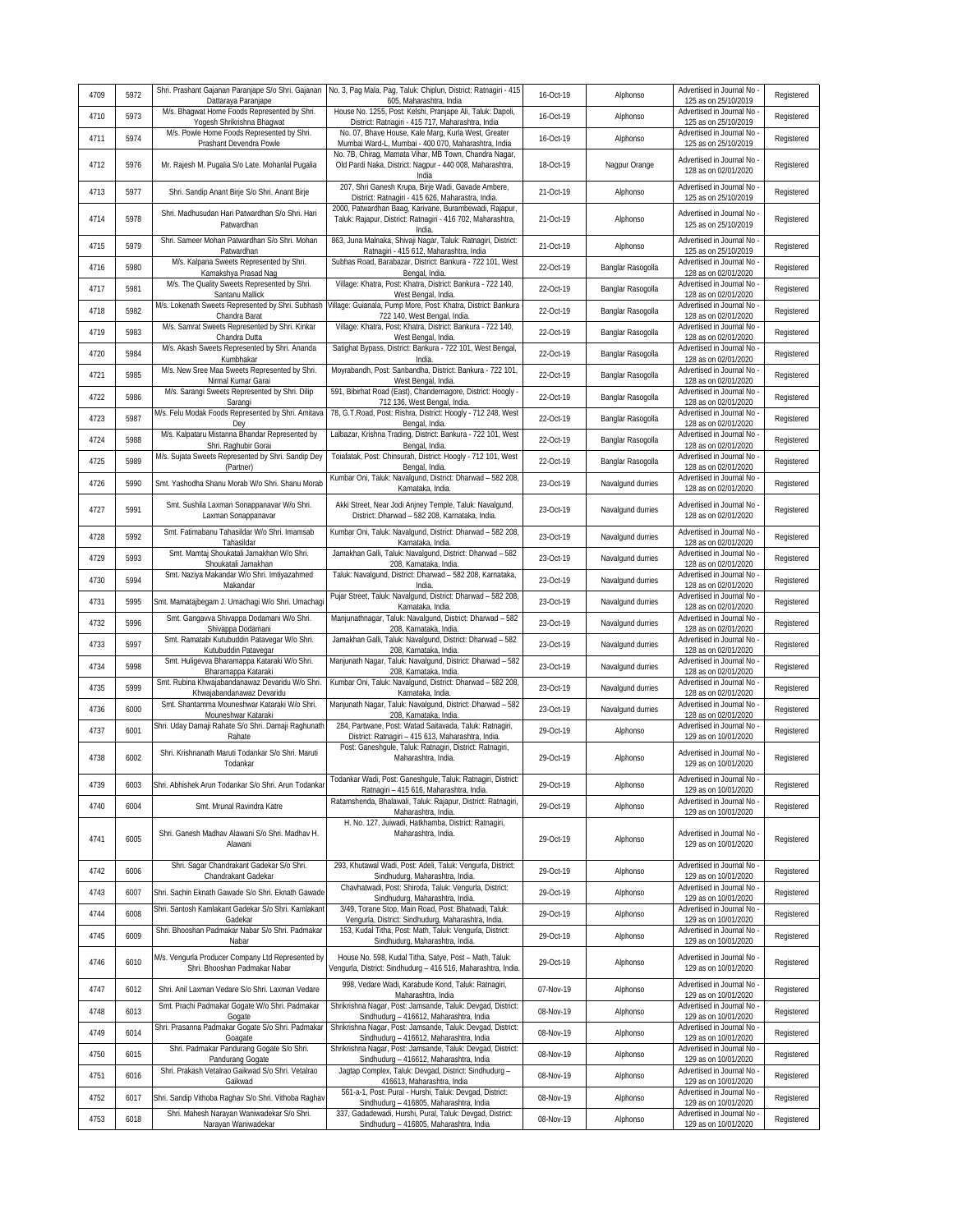| 4754 | 6019 | Shri. Anaji Appa Zarkar S/o Shri. Appa Zarkar                                                            | 7/7 Bhagat Chawl Road, No. 4, Pandurang Wadi Near<br>Santoor Building, Goregaon East, Mumbai - 400 063,<br>Maharashtra, India | 08-Nov-19 | Alphonso           | Advertised in Journal No<br>129 as on 10/01/2020   | Registered |
|------|------|----------------------------------------------------------------------------------------------------------|-------------------------------------------------------------------------------------------------------------------------------|-----------|--------------------|----------------------------------------------------|------------|
| 4755 | 6020 | Shri. Balkrushna Tukaram Mulam S/o Shri. Tukaram<br>Mulam                                                | Post: Kalambai, Taluk: Devgad, District: Sindhudurg -<br>416805, Maharashtra, India                                           | 08-Nov-19 | Alphonso           | Advertised in Journal No<br>129 as on 10/01/2020   | Registered |
| 4756 | 6021 | Shri. Santosh Govind Manchekar S/o Shri. Govind<br>Manchekar                                             | 42, Karanjiwadi, Girye, Taluk: Devgad, District: Sindhudurg -<br>416806, Maharashtra, India                                   | 08-Nov-19 | Alphonso           | Advertised in Journal No<br>129 as on 10/01/2020   | Registered |
| 4757 | 6022 | Shri. Mahesh Pandurang Tirlotkar S/o Shri. Pandurang<br>Tirlotkar                                        | 679, Hurshi, Pural, Taluk: Devgad, District: Sindhudurg -<br>416805, Maharashtra, India                                       | 08-Nov-19 | Alphonso           | Advertised in Journal No<br>129 as on 10/01/2020   | Registered |
| 4758 | 6023 | Shri. Ganpat Shankar Devalekar S/o Shri. Shankar<br>Devalekar                                            | 607, Hurshi Gadadewai, Pural, Taluk: Devgad, District:<br>Sindhudurg - 416805, Maharashtra, India                             | 08-Nov-19 | Alphonso           | Advertised in Journal No<br>129 as on 10/01/2020   | Registered |
| 4759 | 6024 | M/s. Shree Mango Devgad Represented by Shri.<br>Shailesh Vijay Gholap                                    | 1005/3, Flat No A6, Shiv Gouri Society, Rajendra Nagar, Near<br>PMC Colony, Pune - 411 030, Maharashtra, India                | 08-Nov-19 | Alphonso           | Advertised in Journal No<br>129 as on 10/01/2020   | Registered |
| 4760 | 6025 | Pallavi Enterprises Represented by Smt. Pallavi<br>Prasann Gogate                                        | Shrikrishna Nagar, Post: Jamsande, Taluk: Devgad, District:<br>Sindhudurg - 416612, Maharashtra, India                        | 08-Nov-19 | Alphonso           | Advertised in Journal No<br>129 as on 10/01/2020   | Registered |
| 4761 | 6026 | Shri. Dilip Anant Dadarkar                                                                               | 65 Harmony, 302, 3rd Floor, Ranade Road, Dadar,<br>Maharashtra, India                                                         | 19-Nov-19 | Alphonso           | Advertised in Journal No<br>129 as on 10/01/2020   | Registered |
| 4762 | 6027 | M/s Srinath Silks & Sarees Represented by Shri.<br>Thippeswamy D.N                                       | M. G. Road, Near Mutton Market, Molakalmuru - 577 535,<br>District: Chitradurga, Karnataka, India                             | 29-Nov-19 | Molakalmuru Sarees | Advertised in Journal No<br>128 as on 02/01/2020   | Registered |
| 4763 | 6028 | M/s. Kanaka Silk's & Sarees Represented by Shri. K.<br>Rajashekhar                                       | L.B. Road, Molakalmuru - 577 535, District: Chitradurga,<br>Karnataka, India                                                  | 29-Nov-19 | Molakalmuru Sarees | Advertised in Journal No<br>128 as on 02/01/2020   | Registered |
| 4764 | 6029 | M/s. G. Abdul Rahman & Co Represented by Shri. G.<br>Mohammed Ameen                                      | No. 252, C. Abdul Hakeem Road, Melvisharam - 632 509,<br>District: Vellore, Tamil Nadu, India.                                | 29-Nov-19 | East India Leather | Advertised in Journal No<br>128 as on 02/01/2020   | Registered |
| 4765 | 6030 | M/s. Hafeez Leathers Represented by Shri. S. Abdul<br>Hafeez                                             | #206, Hakeem Road, Melvisharam - 632 509, District:<br>Vellore, Tamil Nadu, India.                                            | 29-Nov-19 | East India Leather | Advertised in Journal No<br>128 as on 02/01/2020   | Registered |
| 4766 | 6031 | M/s. Karson Leather Exports Represented by Shri. K.<br>Atheeg Ahmed                                      | No. 141, M.B.T.Road, Ranipet - 632 401, District: Vellore,<br>Tamil Nadu, India.                                              | 29-Nov-19 | East India Leather | Advertised in Journal No<br>128 as on 02/01/2020   | Registered |
| 4767 | 6032 | M/s. R.V. Varadiah & Bros Represented by Shri. A. P.<br>Dhena                                            | No. 30, Pinji Road, Ranipet - 632 401, District: Vellore, Tamil<br>Nadu, India.                                               | 29-Nov-19 | East India Leather | Advertised in Journal No -<br>128 as on 02/01/2020 | Registered |
| 4768 | 6033 | M/s. C.A. Tanning Company Represented by Shri. C.<br>Ashfaq Ahmed                                        | No. 254, C.Abdul Hakeem Road, Melvisharam - 632 509,<br>District: Vellore, Tamil Nadu, India                                  | 29-Nov-19 | East India Leather | Advertised in Journal No<br>128 as on 02/01/2020   | Registered |
| 4769 | 6034 | M/s. Amjad Finished Leather Co., Represented by<br>Shri. C. Asad Ahmed                                   | S.F. No. 299, 303/2 & 304/2, No. 110, Ambur High Road,<br>Pernambut - 635 810, District: Vellore, Tamil Nadu, India.          | 29-Nov-19 | East India Leather | Advertised in Journal No<br>128 as on 02/01/2020   | Registered |
| 4770 | 6035 | M/s. Naser Traders Represented by Shri. Abrar<br>Ahmed                                                   | No. 53/1, V.Kota Road, Pernambut - 635 810, District:<br>Vellore, Tamil Nadu, India.                                          | 29-Nov-19 | East India Leather | Advertised in Journal No<br>128 as on 02/01/2020   | Registered |
| 4771 | 6036 | M/s. M.A. Saleem Ahmed & Co., Represented by Shri.<br>M.A. Saleem Ahmed                                  | No. 149/15, V.Kota Road, Pernambut - 635 810, District:<br>Vellore, Tamil Nadu, India.                                        | 29-Nov-19 | East India Leather | Advertised in Journal No<br>128 as on 02/01/2020   | Registered |
| 4772 | 6037 | M/s. L.R & Co., Represented by Shri. L.<br>Ramachandran                                                  | No. 281/1B, Bakkalapalli, Pernambut - 635 810, District:<br>Vellore, Tamil Nadu, India.                                       | 29-Nov-19 | East India Leather | Advertised in Journal No<br>128 as on 02/01/2020   | Registered |
| 4773 | 6038 | M/s. K.Mumtaz & Co., Represented by Shri.<br>Mohammed Ghouse Vaseem K                                    | No. 7, V.Kota Road, Pernambut - 635 810, District: Vellore,<br>Tamil Nadu, India.                                             | 29-Nov-19 | East India Leather | Advertised in Journal No<br>128 as on 02/01/2020   | Registered |
| 4774 | 6039 | M/s. P.K. Mohamed Basha & Co., Represented by<br>Shri. P.M. Mohamed Ameen                                | Tannery, Bakkalapalli, Pernambut - 635 810, District: Vellore<br>Tamil Nadu, India.                                           | 29-Nov-19 | East India Leather | Advertised in Journal No<br>128 as on 02/01/2020   | Registered |
| 4775 | 6040 | M/s. C.M. Kamaluddin Represented by Shri. C.M.<br>Kamaluddin                                             | S.F. No. 279/1, 286, D.No. 33, Bakkalapalli, Ambur Road,<br>Pernambut - 635 810, District: Vellore, Tamil Nadu, India.        | 29-Nov-19 | East India Leather | Advertised in Journal No<br>128 as on 02/01/2020   | Registered |
| 4776 | 6041 | M/s. Ayoob Tanning Co., Represented by Shri. M.A.<br>Mohamed Ibrahim                                     | No. 378, Bakkalapalli, Ambur Road, Pernambut - 635 810,<br>District: Vellore, Tamil Nadu, India.                              | 29-Nov-19 | East India Leather | Advertised in Journal No<br>128 as on 02/01/2020   | Registered |
| 4777 | 6042 | M/s. A. Abdul Hai Tanning Company Represented by<br>Shri. A. Abdul Hai                                   | 400/1A3, V.Kota Road, Pernambut - 635 810, District:<br>Vellore, Tamil Nadu, India.                                           | 29-Nov-19 | East India Leather | Advertised in Journal No<br>128 as on 02/01/2020   | Registered |
| 4778 | 6043 | M/s. Muzammil Leather Company Represented by<br>Shri. O. Mohammed Basha                                  | No. 340/1, V.Kota Road, Pernambut - 635 810, District:<br>Vellore, Tamil Nadu, India.                                         | 29-Nov-19 | East India Leather | Advertised in Journal No<br>128 as on 02/01/2020   | Registered |
| 4779 | 6044 | M/s. Kothwal Habibur Rahman & Sons Represented<br>by Shri. K. Ameen Ahmed and Shri. K. Mohamed<br>Yameen | No. 17/1, V.Kota Road, Pernambut - 635 810, District:<br>Vellore, Tamil Nadu, India.                                          | 29-Nov-19 | East India Leather | Advertised in Journal No<br>128 as on 02/01/2020   | Registered |
| 4780 | 6045 | M/s. Abdul Khalick & Co., Represented by Shri. M.<br>Zahoor Ahmed                                        | No. 102, Ambur Road, Pernambut - 635 810, District: Vellore<br>Tamil Nadu, India.                                             | 29-Nov-19 | East India Leather | Advertised in Journal No<br>128 as on 02/01/2020   | Registered |
| 4781 | 6046 | M/s. B.A. Ahmed Basha & Co., Represented by Shri.<br>B.A. Suhaib Ahmed                                   | No. 43, Tannery, V.Kota Road, Pernambut - 635 810, District<br>Vellore, Tamil Nadu, India.                                    | 29-Nov-19 | East India Leather | Advertised in Journal No<br>128 as on 02/01/2020   | Registered |
| 4782 | 6047 | M/s. P. Shafeevlla & Co., Represented by Shri. P.<br>Shafeeulla                                          | No. 265/2, Ambur Road, Bakkalapalli, Pernambut - 635 810,<br>District: Vellore, Tamil Nadu, India.                            | 29-Nov-19 | East India Leather | Advertised in Journal No<br>128 as on 02/01/2020   | Registered |
| 4783 | 6048 | M/s. Al-Kinza Leather Exports Represented by Shri.<br>Chittany Irshad Ahmed                              | No. 331, Gudiyatham Road, Pernambut - 635 810, District:<br>Vellore. Tamil Nadu. India.                                       | 29-Nov-19 | East India Leather | Advertised in Journal No<br>128 as on 02/01/2020   | Registered |
| 4784 | 6049 | M/s. P. Mohammed Ismail & Co., Represented by Shri<br>P. Mohammed Basha                                  | No. 14/A, V.Kota Road, Pernambut - 635 810, District:<br>Vellore, Tamil Nadu, India.                                          | 29-Nov-19 | East India Leather | Advertised in Journal No<br>128 as on 02/01/2020   | Registered |
| 4785 | 6050 | M/s. C. Thufail Ahmed & Co., Represented by Shri. C.<br>Abdul Wahab                                      | No. 200/45, Gudiyatham Road, Pernambut - 635 810,<br>District: Vellore, Tamil Nadu, India.                                    | 29-Nov-19 | East India Leather | Advertised in Journal No<br>128 as on 02/01/2020   | Registered |
| 4786 | 6051 | M/s. P.R. Basheer Ahmed & Co., Represented by Shri<br>P.R. Shabeer Ahmed                                 | No. 20/B, V.Kota Road, Pernambut - 635 810, District:<br>Vellore, Tamil Nadu, India.                                          | 29-Nov-19 | East India Leather | Advertised in Journal No -<br>128 as on 02/01/2020 | Registered |
| 4787 | 6052 | M/s. C. Asmath Basha & Co., Represented by Shri.<br>Nasir Ahmed                                          | No. 674/217, Chowk Road, Pernambut - 635 810, District:<br>Vellore, Tamil Nadu, India.                                        | 29-Nov-19 | East India Leather | Advertised in Journal No<br>128 as on 02/01/2020   | Registered |
| 4788 | 6053 | M/s. K. Saleem Basha & Co., Represented by Shri. K.<br>Mohammed Zayeem                                   | No. 39, Chinnadamal Cheruvu Pernambut - 635 810, District:<br>Vellore, Tamil Nadu, India.                                     | 29-Nov-19 | East India Leather | Advertised in Journal No<br>128 as on 02/01/2020   | Registered |
| 4789 | 6054 | M/s. C.M. Hussain Mubarak & Co., Represented by<br>Shri. C.M. Basheer and C.M. Mubarak Ali               | No. 44, V.Kota Road, Pernambut - 635 810, District: Vellore,<br>Tamil Nadu, India.                                            | 29-Nov-19 | East India Leather | Advertised in Journal No<br>128 as on 02/01/2020   | Registered |
| 4790 | 6055 | M/s. C.M. Basheer & Co., Represented by Shri. C.M.<br>Basheer and C.M. Mubarak Ali                       | No. 39/D, V.Kota Road, Pernambut - 635 810, District:<br>Vellore, Tamil Nadu, India.                                          | 29-Nov-19 | East India Leather | Advertised in Journal No<br>128 as on 02/01/2020   | Registered |
| 4791 | 6056 | M/s. R.M.B Global & Co Represented by Shri. C.M.<br>Mubarak Ali                                          | S.F. No. 582/2B1 Part, 44, V.Kota Road, Pernambut - 635<br>810, District: Vellore, Tamil Nadu, India.                         | 29-Nov-19 | East India Leather | Advertised in Journal No<br>128 as on 02/01/2020   | Registered |
| 4792 | 6057 | M/s. Shafeeq Shameel & Co Represented by Shri. N.<br>Mohamed Sayeed                                      | S. F. No. 3&6, Village: Venkatasamudiram, Taluk: Ambur -<br>635 810, District: Vellore, Tamil Nadu, India.                    | 29-Nov-19 | East India Leather | Advertised in Journal No<br>128 as on 02/01/2020   | Registered |
| 4793 | 6058 | M/s. Delta Leathers Represented by Shri. N. Mohamed<br>Sayeed                                            | S. F. No. 1, 2/2, 2/3, 270, 273, 288, Village: Thuthipet, Taluk:<br>Ambur, District: Vellore, Tamil Nadu, India.              | 29-Nov-19 | East India Leather | Advertised in Journal No<br>128 as on 02/01/2020   | Registered |
| 4794 | 6059 | M/s. Zubaida Tanning Industries Represented by Shri.<br>S. M. Madhatullah                                | 4/172, Gudiyattam Road, Village: Thuthipet, Taluk: Ambur -<br>635 802, District: Vellore, Tamil Nadu, India.                  | 29-Nov-19 | East India Leather | Advertised in Journal No<br>128 as on 02/01/2020   | Registered |
| 4795 | 6060 | M/s. T. Abdul Wahid Tanneries Pvt. Ltd Represented<br>by Shri. T. Adnan Ahmed                            | B-Tannery, Solur, Taluk: Ambur - 635 814, District: Vellore                                                                   | 29-Nov-19 | East India Leather | Advertised in Journal No<br>128 as on 02/01/2020   | Registered |
| 4796 | 6061 | M/s. Raafi Leather Company Represented by Shri. V.<br>Kaleemullah                                        | No. 299, Periavarikkam, Post: Thuthipet, Taluk: Ambur - 635<br>811, District: Vellore, Tamil Nadu, India.                     | 29-Nov-19 | East India Leather | Advertised in Journal No -<br>128 as on 02/01/2020 | Registered |
| 4797 | 6062 | M/s. V. Mohammed Faseeullah & Co Represented by<br>Shri. V. Mohammed Faseeullah                          | S. F. No. 149/2, Village: Periyavarikkam, Post: Thuthipet,<br>Taluk: Ambur - 635 811, District: Vellore, Tamil Nadu, India.   | 29-Nov-19 | East India Leather | Advertised in Journal No -<br>128 as on 02/01/2020 | Registered |
| 4798 | 6063 | M/s. Hindustan Skins Tanning Co Represented by<br>Shri. K. M. Fayaz Ahmed                                | 82/83, Gudiyatham Road, Village: Thuthipet, Taluk: Ambur,<br>District: Vellore, Tamil Nadu, India.                            | 29-Nov-19 | East India Leather | Advertised in Journal No<br>128 as on 02/01/2020   | Registered |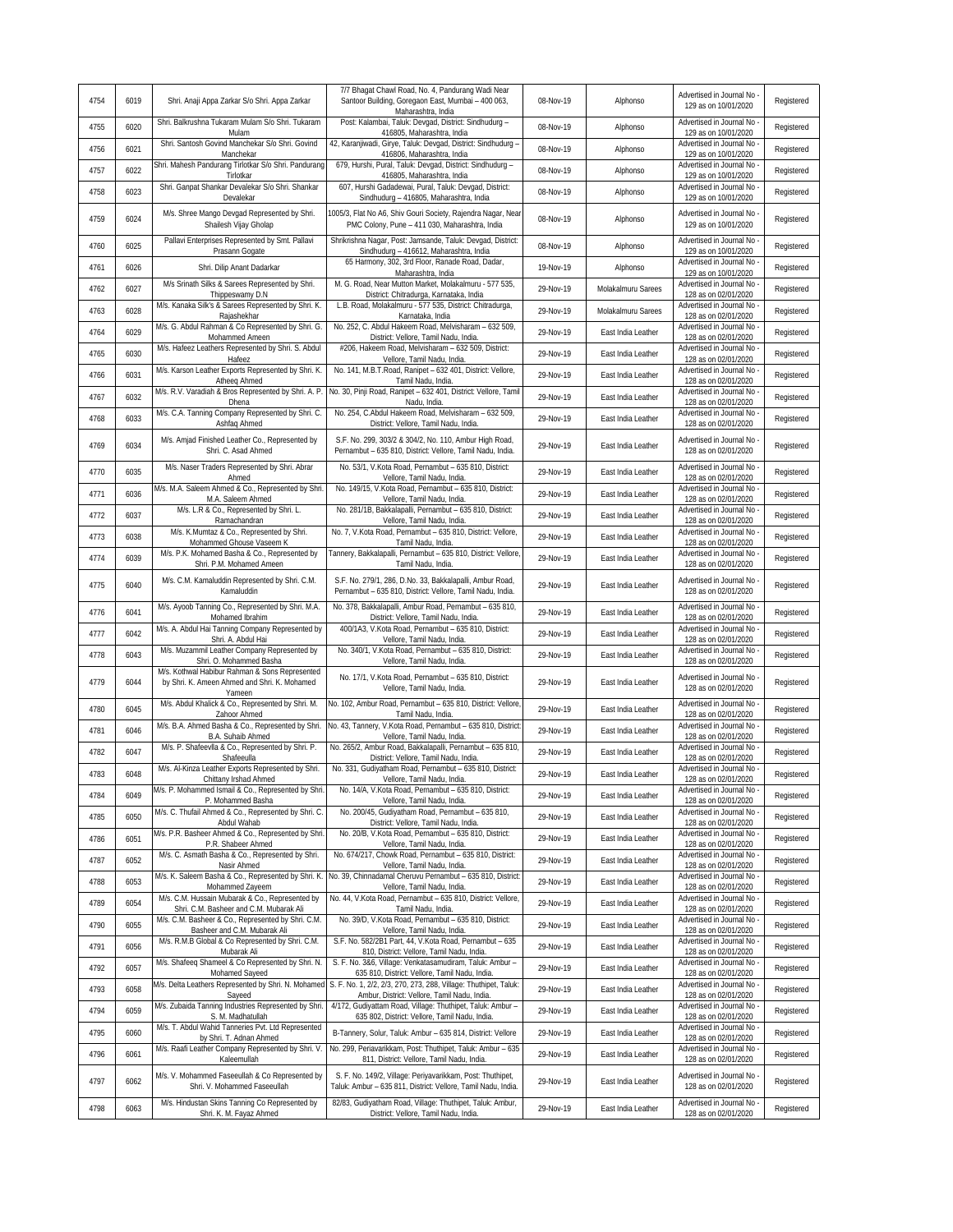| 4799 | 6064 | M/s. Zumraa Leather Exports Represented by Shri. T.<br>Mohammed Alison                                                       | S. F. No. 178/5,179/2 & 297/1, Village: Periavarikkam Road,<br>Taluk: Ambur, District: Vellore, Tamil Nadu, India.                               | 29-Nov-19 | East India Leather | Advertised in Journal No<br>128 as on 02/01/2020                             | Registered |
|------|------|------------------------------------------------------------------------------------------------------------------------------|--------------------------------------------------------------------------------------------------------------------------------------------------|-----------|--------------------|------------------------------------------------------------------------------|------------|
| 4800 | 6065 | M/s. N. M. Jaffer Tanning Industry Represented by. N.<br>Mohammed Jaffer                                                     | No. 317/2C, Village: Labbaimankuppam, Post: Devalapuram,<br>Taluk: Ambur - 635 811, District: Vellore, Tamil Nadu, India.                        | 29-Nov-19 | East India Leather | Advertised in Journal No<br>128 as on 02/01/2020                             | Registered |
| 4801 | 6066 | M/s. Thabasiya Tanning Industry Represented by Shri.<br>M. A. Muhammed Thahir                                                | 92/2, Village: Periyavarikkam, Post: Thuthipet, Taluk: Ambur,<br>District: Vellore, Tamil Nadu, India.                                           | 29-Nov-19 | East India Leather | Advertised in Journal No<br>128 as on 02/01/2020                             | Registered |
| 4802 | 6067 | M/s. R. N. Leathers Safire Tanning Company<br>Represented by Mrs. A. Rizwana Parveen                                         | S. F. No. 293/2, 300/5, Village: Periyavarikkam, Post:<br>Thuthipet, Taluk: Ambur - 635 811, District: Vellore, Tamil<br>Nadu, India.            | 29-Nov-19 | East India Leather | Advertised in Journal No<br>128 as on 02/01/2020                             | Registered |
| 4803 | 6068 | M/s. Farida Prime Tannery Pvt Ltd Represented by<br>Shri. Mecca Rafeeque Ahmed                                               | S. F. No. 422/1, Part Jalal Road Extension, Taluk: Ambur -<br>635 802, District: Vellore, Tamil Nadu, India.                                     | 29-Nov-19 | East India Leather | Advertised in Journal No<br>128 as on 02/01/2020                             | Registered |
| 4804 | 6069 | M/s. Shalimar Tanning Company Represented by Shri<br>A. Mubeen Ahmed                                                         | S. F. No. 75/2F2 & 11/1A, M. C. Road, Village: Solur, Post:<br>Thuthipet, Taluk: Ambur - 635 814, District: Vellore, Tamil<br>Nadu, India.       | 29-Nov-19 | East India Leather | Advertised in Journal No<br>128 as on 02/01/2020                             | Registered |
| 4805 | 6070 | M/s. N. K. G. Leathers Represented by Shri. E.<br>Lithiyasekar                                                               | No. 299, Village: Periyavarikkam, Post: Thuthipet, Taluk:<br>Ambur - 635 811, District: Vellore, Tamil Nadu, India.                              | 29-Nov-19 | East India Leather | Advertised in Journal No<br>128 as on 02/01/2020                             | Registered |
| 4806 | 6071 | M/s. International Prime Tannery Represented by Shri.<br>M. Faiyaz Ahmed                                                     | O. S. No. 184/1, T. S. No. 4/3, Maligai Thope, Taluk: Ambur -<br>635 802, District: Vellore, Tamil Nadu, India.                                  | 29-Nov-19 | East India Leather | Advertised in Journal No<br>128 as on 02/01/2020                             | Registered |
| 4807 | 6072 | M/s. Quba Tanning Company Represented by Shri. P.<br>Nowman                                                                  | S. F. No. 3, Maligai Thope, Taluk: Ambur - 635 802, District:<br>Vellore, Tamil Nadu, India.                                                     | 29-Nov-19 | East India Leather | Advertised in Journal No<br>128 as on 02/01/2020                             | Registered |
| 4808 | 6073 | M/s. P. Ansar Ahmed & Sons Represented by Shri. P.<br>Ansar Ahmed Son                                                        | Gudiyatham Road, Village: Thuthipet, Taluk: Ambur - 635<br>811, District: Vellore, Tamil Nadu, India                                             | 29-Nov-19 | East India Leather | Advertised in Journal No<br>128 as on 02/01/2020                             | Registered |
| 4809 | 6074 | M/s. KH Exports India Private Limited Represented by<br>Shri. Malack Mohamed Thameem                                         | #117, Chennai Mumbai Trunk Road, Ranipet - 632 401,<br>District: Vellore, Tamil Nadu, India.                                                     | 29-Nov-19 | East India Leather | Advertised in Journal No<br>128 as on 02/01/2020                             | Registered |
| 4810 | 6075 | M/s. T. M. Abdul Rahman & Sons Represented by<br>Shri. T. M. Abdul Jameel                                                    | No. 45, Ammor Road, Ranipet - 632 401, District: Vellore,<br>Tamil Nadu, India                                                                   | 29-Nov-19 | East India Leather | Advertised in Journal No<br>128 as on 02/01/2020                             | Registered |
| 4811 | 6076 | M/s. M. J. S. Iqbal & Co Represented by Shri. M.<br>Abdul Jameel SB.                                                         | #42/123, M. B. Trunk. Road, Ranipet - 632 401, District:<br>Vellore, Tamil Nadu, India.                                                          | 29-Nov-19 | East India Leather | Advertised in Journal No<br>128 as on 02/01/2020                             | Registered |
| 4812 | 6077 | M/s. Fathima Tanning Company Represented by Shri.                                                                            | No. 22/B, Old Thiruthani Road, Ranipet - 632 402, District:<br>Vellore, Tamil Nadu, India                                                        | 29-Nov-19 | East India Leather | Advertised in Journal No                                                     | Registered |
| 4813 | 6078 | S. Z. Abrar Ahmed<br>M/s. Ranipet Srinivasa Leathers Represented by Shri.                                                    | 708/3 & 4, Old Thiruthani Road, Post: Manthangal, Ranipet -                                                                                      | 29-Nov-19 | East India Leather | 128 as on 02/01/2020<br>Advertised in Journal No                             | Registered |
| 4814 | 6079 | G. Yogeswaran<br>M/s. Mara Mohamed Ishaq & Co Represented by Shri.                                                           | 632 402, District: Vellore, Tamil Nadu, India.<br>No. 122, M. B. T. Road, Ranipet - 632 401, District: Vellore,                                  | 29-Nov-19 | East India Leather | 128 as on 02/01/2020<br>Advertised in Journal No                             | Registered |
| 4815 | 6080 | Mara Althaf Hussain<br>M/s. A. S. Leather Agency Represented by Shri. K.                                                     | Tamil Nadu, India.<br>No. 15, Pinji Road, Bye-Pass Road, Ranipet - 632 401,                                                                      | 29-Nov-19 | East India Leather | 128 as on 02/01/2020<br>Advertised in Journal No                             | Registered |
|      |      | Mubeen Basha<br>M/s. Taj Leathers Represented by Shri. M. R. Abdul                                                           | District: Vellore, Tamil Nadu, India.<br>No. 122/A, Madras Bangalore, Trunk Road, Ranipet - 632                                                  |           |                    | 128 as on 02/01/2020<br>Advertised in Journal No                             |            |
| 4816 | 6081 | Rahman                                                                                                                       | 401, District: Vellore, Tamil Nadu, India.<br>No. 4A/4, Old Thiruthani Road, S. No. 10/1, & 10/3, Village:                                       | 29-Nov-19 | East India Leather | 128 as on 02/01/2020                                                         | Registered |
| 4817 | 6082 | M/s. Syed Leather Company Represented by Shri. S.<br>E. Mohammed Khizer<br>M/s. Effar Leathers Represented by Shri. P. Fakir | Pinji, Taluk: Walaja, Ranipet - 632 401, District: Vellore, Tamil<br>Nadu, India.<br>No. 4/136, Kathiwadi Road, Melvisharam - 632 509, District: | 29-Nov-19 | East India Leather | Advertised in Journal No<br>128 as on 02/01/2020<br>Advertised in Journal No | Registered |
| 4818 | 6083 | Ahmad                                                                                                                        | Vellore, Tamil Nadu, India                                                                                                                       | 29-Nov-19 | East India Leather | 128 as on 02/01/2020                                                         | Registered |
| 4819 | 6084 | M/s. Radiant & Company Represented by Shri. A.<br>Zakir Hussain                                                              | No. 45, M. B. Trunk. Road, Ranipet - 632 401, District:<br>Vellore, Tamil Nadu, India.                                                           | 29-Nov-19 | East India Leather | Advertised in Journal No<br>128 as on 02/01/2020                             | Registered |
| 4820 | 6085 | M/s. Rahmania Leathers Represented by Shri. T. M.<br>Abdul Shakoor                                                           | 249 C, Abdul Hakeem Road, Melvisharam - 632 509, District:<br>Vellore, Tamil Nadu, India.                                                        | 29-Nov-19 | East India Leather | Advertised in Journal No<br>128 as on 02/01/2020                             | Registered |
| 4821 | 6086 | M/s. A. B. Mohamed Sulaiman Represented by Shri.<br>A. P. Mohamed Sulaiman                                                   | No. 2/120, Ammoor Road, Village: Manthangal, Ranipet - 632<br>402, District: Vellore, Tamil Nadu, India.                                         | 29-Nov-19 | East India Leather | Advertised in Journal No<br>128 as on 02/01/2020                             | Registered |
| 4822 | 6087 | M/s. Supreme International Represented by Shri. S.<br>Mohamed Hassan                                                         | 346-4B & 5A, C. Abdul Hakeem Road, Melvisharam - 632<br>509, District: Vellore, Tamil Nadu, India.                                               | 29-Nov-19 | East India Leather | Advertised in Journal No<br>128 as on 02/01/2020                             | Registered |
| 4823 | 6088 | M/s. Sowcar Leathers Company Represented by Shri.<br>S. Zainulabideen                                                        | No. 40/A, C. Abdul Hakeem Road, Melvisharam - 632 509,<br>District: Vellore, Tamil Nadu, India.                                                  | 29-Nov-19 | East India Leather | Advertised in Journal No<br>128 as on 02/01/2020                             | Registered |
| 4824 | 6089 | M/s. Dheen Leathers Represented by Shri. K. Basheer<br>Ahmed                                                                 | No. 4/95A, Kathivadi Road, Melvisharam - 632 509, District:<br>Vellore, Tamil Nadu, India                                                        | 29-Nov-19 | East India Leather | Advertised in Journal No<br>128 as on 02/01/2020                             | Registered |
| 4825 | 6090 | M/s. Stanley Leather Exports Represented by Shri. P<br><b>Stanley Mohandoss</b>                                              | No. 50, C. Abdul Hakeem Road, Melvisharam - 632 509,<br>District: Vellore, Tamil Nadu, India.                                                    | 29-Nov-19 | East India Leather | Advertised in Journal No<br>128 as on 02/01/2020                             | Registered |
| 4826 | 6091 | M/s. Prara Leathers Private Limited Represented by<br>Shri. Dhanekula Vasudevarao                                            | 31/2A-2, Ammoor Road, Village: Manthangal, Ranipet - 632<br>404, District: Vellore, Tamil Nadu, India.                                           | 29-Nov-19 | East India Leather | Advertised in Journal No<br>128 as on 02/01/2020                             | Registered |
| 4827 | 6092 | M/s. C Usha & Co Represented by Shri. R. K.                                                                                  | No. 699/4, M. B. Trunk Road Cross, Ranipet - 632 401,                                                                                            | 29-Nov-19 | East India Leather | Advertised in Journal No<br>128 as on 02/01/2020                             | Registered |
| 4828 | 6093 | Chandrasekar<br>M/s. K. A. S. Bashu & Co Represented by Shri. Imran                                                          | District: Vellore, Tamil Nadu, India.<br>No. 125, M. B. Trunk Road, Ranipet - 632 401, District:                                                 | 29-Nov-19 | East India Leather | Advertised in Journal No                                                     | Registered |
| 4829 | 6094 | Vanaikar<br>M/s. Splendid Leather Company Represented by Shri.                                                               | Vellore, Tamil Nadu, India.<br>No. 2/283, SF / No. 10/4, Old Thiruthanni Road, Ranipet -                                                         | 29-Nov-19 | East India Leather | 128 as on 02/01/2020<br>Advertised in Journal No                             | Registered |
| 4830 | 6095 | K. R. Munikannan<br>M/s. Manzil Leather Exports Represented by Shri. M.                                                      | 632 401, District: Vellore, Tamil Nadu, India.<br>No. 44/A, C. Abdul Hakeem Raod, Melvisharam - 632 509,                                         | 29-Nov-19 | East India Leather | 128 as on 02/01/2020<br>Advertised in Journal No                             | Registered |
|      |      | Ashraf Ali<br>M/s. A. Ahmed & Co Represented by Shri. Shahnawaz                                                              | District: Vellore, Tamil Nadu, India.<br>No. 38, M. B. Trunk Road, Ranipet - 632 401, District:                                                  |           |                    | 128 as on 02/01/2020<br>Advertised in Journal No                             |            |
| 4831 | 6096 | Ahmed<br>M/s. Mohammed Samiullah & Co Represented by Shri                                                                    | Vellore, Tamil Nadu, India.<br>No. 225, C. Abdul Hakeem Road, Melvisharam - 632 509,                                                             | 29-Nov-19 | East India Leather | 128 as on 02/01/2020<br>Advertised in Journal No                             | Registered |
| 4832 | 6097 | T. Mohammed Naseemullah<br>M/s. Mohamed Junaid & Co Represented by Shri. M.                                                  | District: Vellore, Tamil Nadu, India.<br>Chettithangal Road, Chettithangal, Ranipet - 632 401,                                                   | 29-Nov-19 | East India Leather | 128 as on 02/01/2020<br>Advertised in Journal No                             | Registered |
| 4833 | 6098 | Y. Imtiyaz Ahmed<br>M/s. Sahara Leathers (India) Represented by Shri.                                                        | District: Vellore, Tamil Nadu, India.<br>No. 4/96A, Kathiwadi Road, Melvisharam - 632 509, District:                                             | 29-Nov-19 | East India Leather | 128 as on 02/01/2020<br>Advertised in Journal No                             | Registered |
| 4834 | 6099 | Manoj Kumar Mal                                                                                                              | Vellore, Tamil Nadu, India.                                                                                                                      | 29-Nov-19 | East India Leather | 128 as on 02/01/2020                                                         | Registered |
| 4835 | 6100 | M/s. Ghani Rasheed & Co Represented by Shri. S.<br>Shafeeq Ahmed                                                             | No. 90/A, M. B. Trunk Road, Ranipet - 632 401, District:<br>Vellore, Tamil Nadu, India.                                                          | 29-Nov-19 | East India Leather | Advertised in Journal No<br>128 as on 02/01/2020                             | Registered |
| 4836 | 6101 | M/s. T. M. Abdul Gaffoor & Co Represented by Shri. T<br>M. Abdul Gaffoor                                                     | No. 299, Hakeem Road, Melvisharam - 632 509, District:<br>Vellore, Tamil Nadu, India                                                             | 29-Nov-19 | East India Leather | Advertised in Journal No<br>128 as on 02/01/2020                             | Registered |
| 4837 | 6102 | M/s. Sooraj Tanners Represented by Shri. K. Gopu                                                                             | Krishnagiri By Pass Road, Ranipet - 632 401, District:<br>Vellore, Tamil Nadu, India                                                             | 29-Nov-19 | East India Leather | Advertised in Journal No -<br>128 as on 02/01/2020                           | Registered |
| 4838 | 6103 | M/s. Welfare Leather Company Represented by Shri.<br>P. Ilyas Ahmed                                                          | No. 327/2A, C. Abdul Hakeem Road, Tannery, Melvisharam -<br>632 509, District: Vellore, Tamil Nadu, India.                                       | 29-Nov-19 | East India Leather | Advertised in Journal No -<br>128 as on 02/01/2020                           | Registered |
| 4839 | 6104 | M/s. Victory Associates Represented by Shri. S. Abdul<br>Salam                                                               | No. 91/B, M. B. Truck Road, Ranipet - 632 401, District:<br>Vellore, Tamil Nadu, India.                                                          | 29-Nov-19 | East India Leather | Advertised in Journal No<br>128 as on 02/01/2020                             | Registered |
| 4840 | 6105 | M/s. K. R. Leathers Represented by Mrs. Kalpana<br>Ramesh                                                                    | *KR SQUARE* # 110/32, Ammoor Road, Mantangal, Ranipet<br>- 632 402, District: Vellore, Tamil Nadu, India.                                        | 29-Nov-19 | East India Leather | Advertised in Journal No<br>128 as on 02/01/2020                             | Registered |
| 4841 | 6106 | M/s. PRC Leathers Represented by Shri. R. Ramesh<br>Prasad                                                                   | "MRC Square" #111/33, Ammoor Road, Manthangal, Ranipet<br>- 632 402, District: Vellore, Tamil Nadu, India.                                       | 29-Nov-19 | East India Leather | Advertised in Journal No<br>128 as on 02/01/2020                             | Registered |
| 4842 | 6107 | M/s. Axa Leather Group Represented by Shri. Akbar<br>Basha Kakingare                                                         | No. 1105/A-6, P. J. Nehru Road, Vaniyambadi, District:<br>Vellore, Tamil Nadu, India.                                                            | 29-Nov-19 | East India Leather | Advertised in Journal No<br>128 as on 02/01/2020                             | Registered |
| 4843 | 6108 | M/s. Genuine Leather Associates Pvt Ltd Represented                                                                          | SF. No. 6/2A, Part 6/2 B1, Vaniyambadi, District: Vellore,                                                                                       | 29-Nov-19 | East India Leather | Advertised in Journal No -                                                   | Registered |
|      |      | by Mahmood Faisal                                                                                                            | Tamil Nadu, India.                                                                                                                               |           |                    | 128 as on 02/01/2020                                                         |            |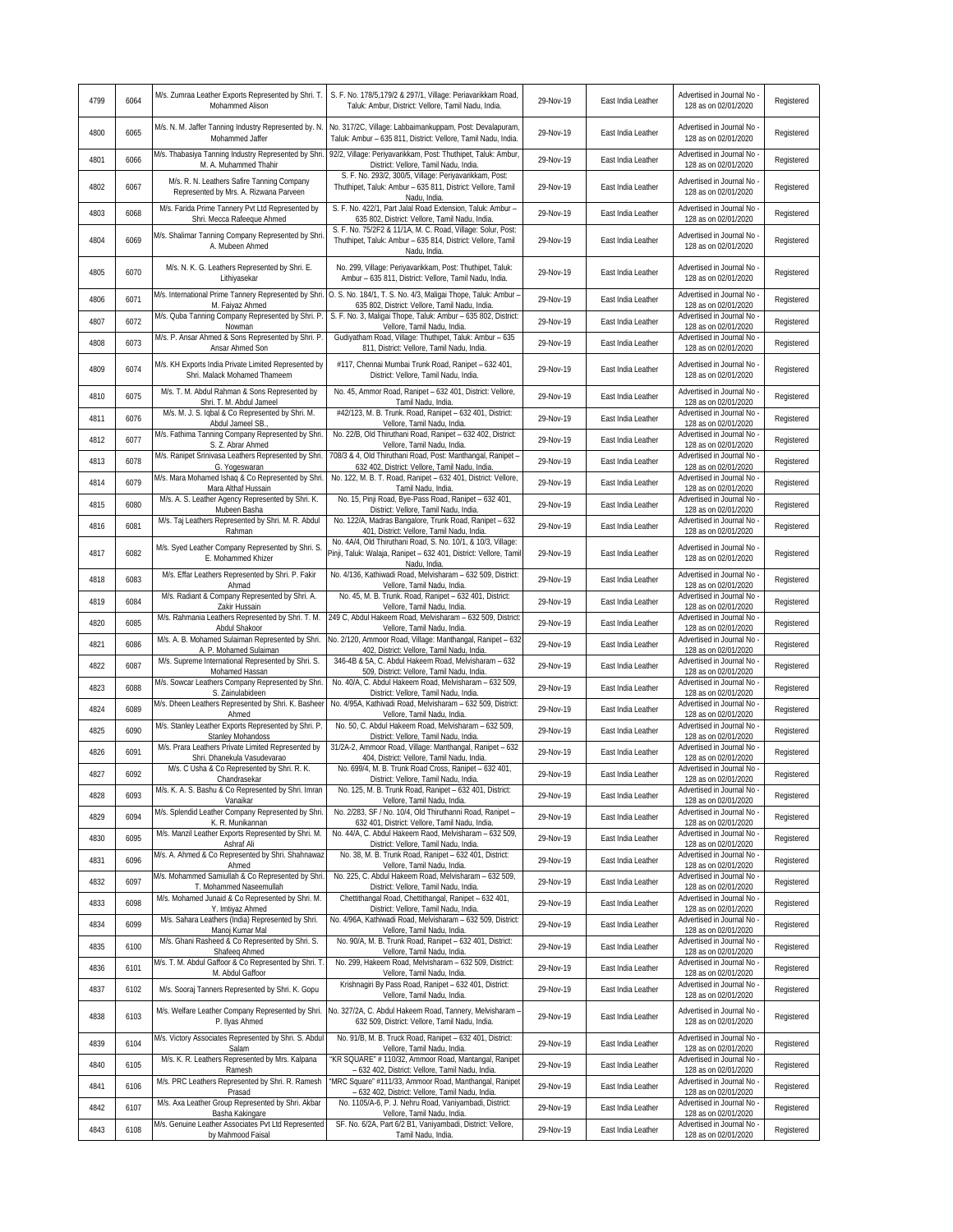| 4844 | 6109 | M/s. Jamal Leathers Represented by Shri. K.<br>Nasrullah                       | No. 1056/G-1, P. J. Nehru Road, Vaniyambadi, District:<br>Vellore, Tamil Nadu, India.                                  | 29-Nov-19 | East India Leather             | Advertised in Journal No<br>128 as on 02/01/2020                             | Registered |
|------|------|--------------------------------------------------------------------------------|------------------------------------------------------------------------------------------------------------------------|-----------|--------------------------------|------------------------------------------------------------------------------|------------|
| 4845 | 6110 | M/s. Javeed Ahmed & Co Represented by Shri.<br>Javeed Ahmed                    | 1/166, Cutchery Road Extn, Valayampet, Vaniyambadi,<br>District: Vellore, Tamil Nadu, India.                           | 29-Nov-19 | East India Leather             | Advertised in Journal No<br>128 as on 02/01/2020                             | Registered |
| 4846 | 6111 | M/s. Kamil Leathers Represented by Shri. K. Anees<br>Ahmed                     | 1/188, Cutchery Road Extn, Valayampet, Vaniyambadi,<br>District: Vellore, Tamil Nadu, India.                           | 29-Nov-19 | East India Leather             | Advertised in Journal No<br>128 as on 02/01/2020                             | Registered |
| 4847 | 6112 | M/s. Khizra Leathers India (P) Ltd Represented by<br>Shri. K. Mohammed Shakeel | 1152/224, P. J. Nehru Road, Vaniyambadi, District: Vellore,<br>Tamil Nadu, India.                                      | 29-Nov-19 | East India Leather             | Advertised in Journal No<br>128 as on 02/01/2020                             | Registered |
| 4848 | 6113 | M/s. Modern Tanning Corporation Represented by<br>Shri. V. K. Basheer Ahmed    | No. 533, 534, Cutchery Road, Vaniyambadi, District: Vellore,<br>Tamil Nadu, India.                                     | 29-Nov-19 | East India Leather             | Advertised in Journal No<br>128 as on 02/01/2020                             | Registered |
| 4849 | 6114 | M/s. Muneer Leathers Represented by Shri. K. Md.<br>lqbal                      | No. 1506/G2, P. J. Nehru Road, Vaniyambadi, District:<br>Vellore, Tamil Nadu, India.                                   | 29-Nov-19 | East India Leather             | Advertised in Journal No<br>128 as on 02/01/2020                             | Registered |
| 4850 | 6115 | M/s. Nadeem Tanning Company Represented by Shri.<br>P. Md. Nowman              | No. 205, Valayampet, Vaniyambadi, District: Vellore, Tamil<br>Nadu, India.                                             | 29-Nov-19 | East India Leather             | Advertised in Journal No<br>128 as on 02/01/2020                             | Registered |
| 4851 | 6116 | M/s. Naser Tanning Company Represented by Shri. A<br>G. Naser Ahmed            | No. 1143, Cutchery Road, Vaniyambadi - 635 751, District:<br>Vellore, Tamil Nadu, India.                               | 29-Nov-19 | East India Leather             | Advertised in Journal No<br>128 as on 02/01/2020                             | Registered |
| 4852 | 6117 | M/s. Pakkar Leather Exports Co Represented by Shri.<br>P. Sayeed Ahmed         | No. 1476/1, P. J. Nehru Road, Vaniyambadi, District: Vellore,<br>Tamil Nadu, India.                                    | 29-Nov-19 | East India Leather             | Advertised in Journal No<br>128 as on 02/01/2020                             | Registered |
| 4853 | 6118 | M/s. Peerva Leather Exports Represented by Shri. P.<br>Mohd Ayaz               | No. 268/1141, P. J. Nehru Road, Vaniyambadi, District:<br>Vellore, Tamil Nadu, India.                                  | 29-Nov-19 | East India Leather             | Advertised in Journal No<br>128 as on 02/01/2020                             | Registered |
| 4854 | 6119 | M/s. Quba Tanning Company (P) Ltd Represented by<br>Shri. K. Mohammed Shakeel  | No. 1506/A-2, P. J. Nehru Road, Vaniyambadi, District:<br>Vellore, Tamil Nadu, India.                                  | 29-Nov-19 | East India Leather             | Advertised in Journal No<br>128 as on 02/01/2020                             | Registered |
| 4855 | 6120 | M/s. Safa Leather Exports 'A' Represented by Shri. P<br>Abdullah Basha         | No. 1506/F, Cutchery Road, Vaniyambadi, District: Vellore,<br>Tamil Nadu, India.                                       | 29-Nov-19 | East India Leather             | Advertised in Journal No<br>128 as on 02/01/2020                             | Registered |
| 4856 | 6121 | M/s. Sirajam Muneera Represented by Shri. Vellore<br>Mujahidul Islam           | No. 31/A, Udayendiram, Vaniyambadi, District: Vellore, Tamil<br>Nadu, India.                                           | 29-Nov-19 | East India Leather             | Advertised in Journal No<br>128 as on 02/01/2020                             | Registered |
| 4857 | 6122 | M/s. Siraj Finished Leather Company Represented by<br>Shri. C. J. Irshad Ahmed | 1105/C, Cutchery Road, Vaniyambadi, District: Vellore, Tamil<br>Nadu, India.                                           | 29-Nov-19 | East India Leather             | Advertised in Journal No<br>128 as on 02/01/2020                             | Registered |
| 4858 | 6123 | M/s. Softan Leathers Represented by Shri. T.                                   | 1520/F, P. J. Nehru Road, Vaniyambadi, District: Vellore,<br>Tamil Nadu, India.                                        | 29-Nov-19 | East India Leather             | Advertised in Journal No                                                     | Registered |
| 4859 | 6124 | Mohamed Mubeen<br>M/s. United Leather Corporation Represented by Shri          | 1/186, P. J. Nehru Road Extn, Valayampet, Vaniyambadi,                                                                 | 29-Nov-19 | East India Leather             | 128 as on 02/01/2020<br>Advertised in Journal No                             | Registered |
| 4860 | 6125 | M. L. Rahmathullah<br>M/s. V. A. S. Noorullah and Co Represented by Shri.      | District: Vellore, Tamil Nadu, India.<br>No. 30, Kailasagiri Road, Udayendiram, Vaniyambadi - 635                      | 29-Nov-19 | East India Leather             | 128 as on 02/01/2020<br>Advertised in Journal No                             | Registered |
|      |      | V. Mohammed Zaid<br>M/s. V. A. S. Noorullah and Co "B" Tannery                 | 754, District: Vellore, Tamil Nadu, India.<br>No. 1056/B, C. N. A Road, Post: Konamedu Khaderpet                       |           |                                | 128 as on 02/01/2020<br>Advertised in Journal No                             |            |
| 4861 | 6126 | Represented by Shri. V. Mohammed Idris                                         | Vaniyambadi - 635 751, District: Vellore, Tamil Nadu, India.                                                           | 29-Nov-19 | East India Leather             | 128 as on 02/01/2020                                                         | Registered |
| 4862 | 6127 | M/s. V. M. Abdul Rahman and Co Represented by<br>Shri. V. Muneer Ahmed         | No. 31, Udayendiram, Vaniyambadi, District: Vellore, Tamil<br>Nadu, India.                                             | 29-Nov-19 | East India Leather             | Advertised in Journal No<br>128 as on 02/01/2020<br>Advertised in Journal No | Registered |
| 4863 | 6128 | M/s. Zuha Leather (P) Limited Represented by Shri. P<br>Shabeer Ahmed          | No. 1056/E, Konamedu, Valayampet, Vaniyambadi, District:<br>Vellore, Tamil Nadu, India.                                | 29-Nov-19 | East India Leather             | 128 as on 02/01/2020                                                         | Registered |
| 4864 | 6129 | M/s. Ejaz Tanning Company Represented by Shri. A.<br>R. Ishtiyaq Ahmed         | No. 1141/B, P. J. Nehru Road, Vaniyambadi - 635 751,<br>District: Vellore, Tamil Nadu, India.                          | 29-Nov-19 | East India Leather             | Advertised in Journal No<br>128 as on 02/01/2020                             | Registered |
| 4865 | 6130 | Shri. Ravindranath Vinayak Khot S/o Shri. Vinakay<br>Khot                      | Shirvane, Taluk: Dapoli, District: Ratnagiri - 415 711,<br>Maharashtra, India.                                         | 29-Nov-19 | Alphonso                       | Advertised in Journal No<br>129 as on 10/01/2020                             | Registered |
| 4866 | 6131 | Shri. Omkar Vishwanath Khot S/o Shri. Vishwanath<br>Khot                       | Shirvane, Taluk: Dapoli, District: Ratnagiri - 415 711,<br>Maharashtra, India.                                         | 29-Nov-19 | Alphonso                       | Advertised in Journal No<br>129 as on 10/01/2020                             | Registered |
| 4867 | 6132 | M/s. Cazcar Represented by Shri. Gurudatta D.<br>Bhakta                        | D3-26 Tivim Industrial Estate, Karaswada, Mapusa, North<br>Goa - 403 507                                               | 29-Nov-19 | Feni                           | Advertised in Journal No<br>129 as on 10/01/2020                             | Registered |
| 4868 | 6133 | M/s. Yendarkaar Represented by Smt. Muzamil<br>Kounsar                         | Lane 8, Pathan Colony, Zakura, Hazratbal, Srinagar - 190<br>006, Jammu & Kashmir, India                                | 29-Nov-19 | Kani Shawl                     | Advertised in Journal No<br>128 as on 02/01/2020                             | Registered |
| 4869 | 6134 | Shri. Zahoor Ahmad Mir S/o Shri. Bashir Ahmad Mir                              | Aram Pora Nawakadal, Srinagar - 190 002, Jammu &<br>Kashmir, India                                                     | 29-Nov-19 | Kani Shawl                     | Advertised in Journal No<br>128 as on 02/01/2020                             | Registered |
| 4870 | 6135 | M/s. Fairshare Cashmere Represented by Shri. Bilal<br>Ahmad Kapra              | Professor Colony Naseem Bagh, Srinagar - 190 006, Jammu<br>& Kashmir, India                                            | 29-Nov-19 | Kani Shawl                     | Advertised in Journal No<br>128 as on 02/01/2020                             | Registered |
| 4871 | 6136 | Shri. Tariq Ahmad Mir S/o Shri. Bashir Ahmad Mir                               | Aram Pora Nawakadal, Srinagar - 190 002, Jammu &<br>Kashmir, India                                                     | 29-Nov-19 | Kani Shawl                     | Advertised in Journal No<br>128 as on 02/01/2020                             | Registered |
| 4872 | 6137 | M/s. Cashmere Kani Novelties Represented by Shri.<br>Tariq Ahmad Mir           | Aram Pora Nawakadal, Srinagar - 190 002, Jammu &<br>Kashmir, India                                                     | 29-Nov-19 | Kani Shawl                     | Advertised in Journal No<br>128 as on 02/01/2020                             | Registered |
| 4873 | 6138 | M/s. Mir Arts Represented by Shri, Naseer Ahmad Mir                            | Aram Pora Nawakadal, Srinagar - 190 002, Jammu &<br>Kashmir, India                                                     | 29-Nov-19 | Kani Shawl                     | Advertised in Journal No<br>128 as on 02/01/2020                             | Registered |
| 4874 | 6139 | M/s. Peerzada Professionals Represented by Shri.<br>Peerzada Zakir Hussain     | 146, Sir Syedabad Sector 01 Bemina, Srinagar - 190 018,<br>Jammu & Kashmir, India                                      | 29-Nov-19 | Kani Shawl                     | Advertised in Journal No<br>128 as on 02/01/2020                             | Registered |
| 4875 | 6140 | M/s. Reshi & Co Represented by Shri. Ghulam Mohi-<br>ud-din Reshi              | Industrial Estate Zakura, Srinagar - 190 006, Jammu &<br>Kashmir, India                                                | 29-Nov-19 | Kashmir Pashmina               | Advertised in Journal No<br>128 as on 02/01/2020                             | Registered |
| 4876 | 6141 | M/s. Yendarkaar Represented by Smt. Muzamil<br>Kounsar                         | Lane 8, Pathan Colony, Zakura, Hazratbal, Srinagar - 190<br>006, Jammu & Kashmir, India                                | 29-Nov-19 | Kashmir Pashmina               | Advertised in Journal No<br>128 as on 02/01/2020                             | Registered |
| 4877 | 6142 | Shri. Zahoor Ahmad Mir S/o Shri. Bashir Ahmad Mir                              | Aram Pora Nawakadal, Srinagar - 190 002, Jammu &<br>Kashmir, India                                                     | 29-Nov-19 | Kashmir Pashmina               | Advertised in Journal No<br>128 as on 02/01/2020                             | Registered |
| 4878 | 6143 | M/s. Fairshare Cashmere Represented by Shri. Bilal<br>Ahmad Kapra              | Professor Colony Naseem Bagh, Srinagar - 190 006, Jammu<br>& Kashmir, India                                            | 29-Nov-19 | Kashmir Pashmina               | Advertised in Journal No<br>128 as on 02/01/2020                             | Registered |
| 4879 | 6144 | Shri. Tariq Ahmad Mir S/o Shri. Bashir Ahmad Mir                               | Aram Pora Nawakadal, Srinagar - 190 002, Jammu &<br>Kashmir, India                                                     | 29-Nov-19 | Kashmir Pashmina               | Advertised in Journal No<br>128 as on 02/01/2020                             | Registered |
| 4880 | 6145 | M/s. Cashmere Kani Novelties Represented by Shri.<br>Tariq Ahmad Mir           | Aram Pora Nawakadal, Srinagar - 190 002, Jammu &<br>Kashmir, India                                                     | 29-Nov-19 | Kashmir Pashmina               | Advertised in Journal No<br>128 as on 02/01/2020                             | Registered |
| 4881 | 6146 | M/s. Mir Arts Represented by Shri, Naseer Ahmad Mir                            | Aram Pora Nawakadal, Srinagar - 190 002, Jammu &<br>Kashmir, India                                                     | 29-Nov-19 | Kashmir Pashmina               | Advertised in Journal No<br>128 as on 02/01/2020                             | Registered |
| 4882 | 6147 | M/s. Peerzada Professionals Represented by Shri.<br>Peerzada Zakir Hussain     | 146, Sir Syedabad Sector 01 Bemina, Srinagar - 190 018,<br>Jammu & Kashmir, India                                      | 29-Nov-19 | Kashmir Pashmina               | Advertised in Journal No<br>128 as on 02/01/2020                             | Registered |
| 4883 | 6148 | M/s. Peerzada Professionals Represented by Shri.<br>Peerzada Zakir Hussain     | 146, Sir Syedabad Sector 01 Bemina, Srinagar - 190 018,<br>Jammu & Kashmir, India                                      | 29-Nov-19 | Khatamband                     | Advertised in Journal No<br>128 as on 02/01/2020                             | Registered |
| 4884 | 6149 | M/s. Peerzada Professionals Represented by Shri.                               | 146, Sir Syedabad Sector 01 Bemina, Srinagar - 190 018,<br>Jammu & Kashmir, India                                      | 29-Nov-19 | Kashmir Walnut Wood<br>Carving | Advertised in Journal No -<br>129 as on 10/01/2020                           | Registered |
|      |      | Peerzada Zakir Hussain                                                         |                                                                                                                        |           |                                |                                                                              |            |
| 4885 | 6150 | M/s. Reshi & Co Represented by Shri. Ghulam Mohi-<br>ud-din Reshi              | Industrial Estate Zakura, Srinagar - 190 006, Jammu &<br>Kashmir, India                                                | 29-Nov-19 | Kashmir Sozani Craft           | Advertised in Journal No<br>128 as on 02/01/2020                             | Registered |
| 4886 | 6151 | M/s. Yendarkaar Represented by Smt. Muzamil<br>Kounsar                         | Lane 8, Pathan Colony, Zakura, Hazratbal, Srinagar - 190<br>006, Jammu & Kashmir, India                                | 29-Nov-19 | Kashmir Sozani Craft           | Advertised in Journal No<br>128 as on 02/01/2020                             | Registered |
| 4887 | 6152 | Shri. Zahoor Ahmad Mir S/o Shri. Bashir Ahmad Mir                              | Aram Pora Nawakadal, Srinagar - 190 002, Jammu &<br>Kashmir, India                                                     | 29-Nov-19 | Kashmir Sozani Craft           | Advertised in Journal No -<br>128 as on 02/01/2020                           | Registered |
| 4888 | 6153 | M/s. Fairshare Cashmere Represented by Shri. Bilal<br>Ahmad Kapra              | Professor Colony Naseem Bagh, Srinagar - 190 006, Jammu<br>& Kashmir, India                                            | 29-Nov-19 | Kashmir Sozani Craft           | Advertised in Journal No<br>128 as on 02/01/2020                             | Registered |
| 4889 | 6154 | Shri. Tariq Ahmad Mir S/o Shri. Bashir Ahmad Mir                               | Aram Pora Nawakadal, Srinagar - 190 002, Jammu &<br>Kashmir, India                                                     | 29-Nov-19 | Kashmir Sozani Craft           | Advertised in Journal No<br>128 as on 02/01/2020                             | Registered |
| 4890 | 6155 | M/s. Cashmere Kani Novelties Represented by Shri.<br>Tariq Ahmad Mir           | Aram Pora Nawakadal, Srinagar - 190 002, Jammu &<br>Kashmir, India<br>Aram Pora Nawakadal, Srinagar - 190 002, Jammu & | 29-Nov-19 | Kashmir Sozani Craft           | Advertised in Journal No<br>128 as on 02/01/2020<br>Advertised in Journal No | Registered |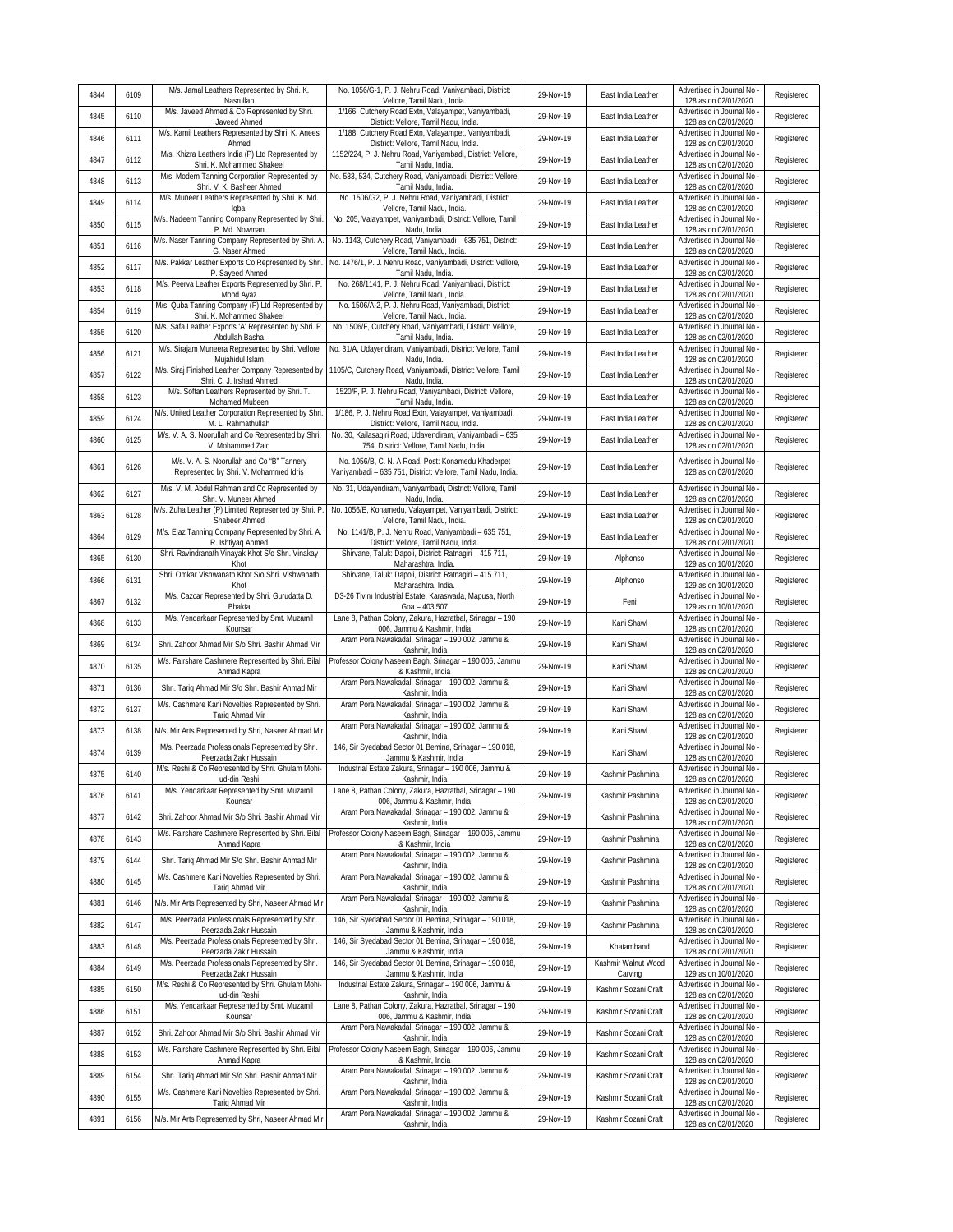| 4892 | 6157 | M/s. Peerzada Professionals Represented by Shri.<br>Peerzada Zakir Hussain               | 146, Sir Syedabad Sector 01 Bemina, Srinagar - 190 018,<br>Jammu & Kashmir, India                                             | 29-Nov-19 | Kashmir Sozani Craft           | Advertised in Journal No<br>128 as on 02/01/2020   | Registered |
|------|------|------------------------------------------------------------------------------------------|-------------------------------------------------------------------------------------------------------------------------------|-----------|--------------------------------|----------------------------------------------------|------------|
| 4893 | 6158 | Shri. Pritam Lal Negi S/o Late Shri. Nardub Ram Negi                                     | VPO Hango, Sub - Tehsil: Hangrang, District: Kannauri,<br>Himchal Pradesh, India                                              | 03-Dec-19 | Himachali Chulli Oil           | Advertised in Journal No<br>129 as on 10/01/2020   | Registered |
| 4894 | 6159 | M/s. Malabar Carpet Exports Represented by Shri.<br>Samrendra Singh                      | Mahboobpur, By Pass Road, District: Bhadohi - 221 401,<br>Uttar Pradesh, India.                                               | 03-Dec-19 | Hand made Carpet of<br>Bhadohi | Advertised in Journal No<br>128 as on 02/01/2020   | Registered |
| 4895 | 6160 | M/s. Adoratex Represented by Shri. Mohd. Rizwan<br>Ansari                                | Puregulab, Post: Gopiganj, Sant Ravidas Nagar, District:<br>Bhadohi - 221 303, Uttar Pradesh, India.                          | 03-Dec-19 | Hand made Carpet of<br>Bhadohi | Advertised in Journal No<br>128 as on 02/01/2020   | Registered |
| 4896 | 6161 | M/s. Kasatex Home Furnishing Private Limited<br>Represented by Shri. Meraj Ahamad Ansari | Puregulab, Post: Gopiganj, Sant Ravidas Nagar, District:<br>Bhadohi - 221 303, Uttar Pradesh, India.                          | 03-Dec-19 | Hand made Carpet of<br>Bhadohi | Advertised in Journal No<br>128 as on 02/01/2020   | Registered |
| 4897 | 6162 | M/s. Home Flooring & Décor Private Limited<br>Represented by Shri. Meraj Ahamad Ansari   | Puregulab, Post: Gopiganj, Sant Ravidas Nagar, District:<br>Bhadohi - 221 303, Uttar Pradesh, India.                          | 03-Dec-19 | Hand made Carpet of<br>Bhadohi | Advertised in Journal No<br>128 as on 02/01/2020   | Registered |
| 4898 | 6163 | M/s. My Home Collections Private Limited<br>Represented by Shri. Meraj Ahamad Ansari     | Puregulab, Post: Gopiganj, Sant Ravidas Nagar, District:<br>Bhadohi - 221 303, Uttar Pradesh, India.                          | 03-Dec-19 | Hand made Carpet of<br>Bhadohi | Advertised in Journal No<br>128 as on 02/01/2020   | Registered |
| 4899 | 6164 | M/s. Faran Teppich Exports Private Limited<br>Represented by Shri. Meraj Ahamad Ansari   | Puregulab, Post: Gopiganj, Sant Ravidas Nagar, District:<br>Bhadohi - 221 303, Uttar Pradesh, India.                          | 03-Dec-19 | Hand made Carpet of<br>Bhadohi | Advertised in Journal No<br>128 as on 02/01/2020   | Registered |
| 4900 | 6165 | M/s. Adoratex Represented by Shri. Mohd. Rizwan<br>Ansari                                | Puregulab, Post: Gopiganj, Sant Ravidas Nagar, District:<br>Bhadohi - 221 303, Uttar Pradesh, India.                          | 03-Dec-19 | Mirzapur Handmade Dari         | Advertised in Journal No<br>128 as on 02/01/2020   | Registered |
| 4901 | 6166 | M/s. Home Flooring & Décor Private Limited<br>Represented by Shri. Meraj Ahamad Ansari   | Puregulab, Post: Gopiganj, Sant Ravidas Nagar, District:<br>Bhadohi - 221 303, Uttar Pradesh, India.                          | 03-Dec-19 | Mirzapur Handmade Dari         | Advertised in Journal No<br>128 as on 02/01/2020   | Registered |
| 4902 | 6167 | M/s. My Home Collections Private Limited<br>Represented by Shri. Meraj Ahamad Ansari     | Puregulab, Post: Gopiganj, Sant Ravidas Nagar, District:<br>Bhadohi - 221 303, Uttar Pradesh, India.                          | 03-Dec-19 | Mirzapur Handmade Dari         | Advertised in Journal No<br>128 as on 02/01/2020   | Registered |
| 4903 | 6168 | M/s. Faran Teppich Exports Private Limited<br>Represented by Shri. Meraj Ahamad Ansari   | Puregulab, Post: Gopiganj, Sant Ravidas Nagar, District:<br>Bhadohi - 221 303, Uttar Pradesh, India.                          | 03-Dec-19 | Mirzapur Handmade Dari         | Advertised in Journal No<br>128 as on 02/01/2020   | Registered |
| 4904 | 6169 | Shri. Pramod Bhaskar Patankar S/o Shri. Bhaskar<br>Gopal Patankar                        | Dabhole - Raut Wadi, Taluk: Devgad, District: Sindhudurg,<br>Maharashtra, India                                               | 05-Dec-19 | Alphonso                       | Advertised in Journal No<br>129 as on 10/01/2020   | Registered |
| 4905 | 6170 | Smt. Suhag Ajit Shirodkar D/o Shri. Ajit Shirodkar                                       | Post: Padel, Taluk: Devgad, District: Sindhudurg,<br>Maharashtra, India                                                       | 05-Dec-19 | Alphonso                       | Advertised in Journal No<br>129 as on 10/01/2020   | Registered |
| 4906 | 6171 | Shri. Suresh Shrikant Chirputkar S/o Shri. Shrikant<br>Chiroutkar                        | Post: Mutat-Palekarwadi (Warikvadi), Taluk: Devgad, District:<br>Sindhudurq 416 803, Maharashtra, India                       | 05-Dec-19 | Alphonso                       | Advertised in Journal No<br>129 as on 10/01/2020   | Registered |
| 4907 | 6172 | Shri. Vasant Shantaram Jadhav S/o Shri. Shantaram<br>Jadhav                              | Post: Wada-Mulbandh, Taluk: Devgad, District: Sindhudurg,<br>Maharashtra, India                                               | 05-Dec-19 | Alphonso                       | Advertised in Journal No<br>129 as on 10/01/2020   | Registered |
| 4908 | 6173 | Shri. Baban Arjun Ghatye S/o Shri. Arjun Ghatye                                          | 517, Ghatyewadi, Girye, Taluk: Devgad, District: Sindhudurg<br>- 416 806, Maharashtra, India                                  | 05-Dec-19 | Alphonso                       | Advertised in Journal No<br>129 as on 10/01/2020   | Registered |
| 4909 | 6174 | Shri, Harishchandra Ramchandra Bhatle S/o Shri,<br>Ramchandra Bhatle                     | Post: Girye-Karanjiwadi, Taluk: Devgad, District: Sindhudurg,<br>Maharashtra, India                                           | 05-Dec-19 | Alphonso                       | Advertised in Journal No<br>129 as on 10/01/2020   | Registered |
| 4910 | 6175 | Shri. Sunil Dhondu Bandabe S/o Shri. Dhondu<br>Bandabe                                   | 389, Post: Padel-Nargol Wadi, Taluk: Devgad, District:<br>Sindhudurg - 416 804, Maharashtra, India                            | 05-Dec-19 | Alphonso                       | Advertised in Journal No<br>129 as on 10/01/2020   | Registered |
| 4911 | 6176 | Shri. Nandaram Mahadev Mulam S/o Shri. Mahadev<br>Mulam                                  | Post: Hurshi - Gadadewadi, Taluk: Devgad, District:<br>Sindhudurg, Maharashtra, India                                         | 05-Dec-19 | Alphonso                       | Advertised in Journal No<br>129 as on 10/01/2020   | Registered |
| 4912 | 6177 | Shri. Anil Dattatray Desai S/o Shri. Dattatray Desai                                     | 35/B, abhijit co op hou society, MTNL Road, Agar Bazar,<br>Dadar west. Mumbai - 400 028, Maharashtra, India                   | 05-Dec-19 | Alphonso                       | Advertised in Journal No<br>129 as on 10/01/2020   | Registered |
| 4913 | 6178 | Shri. Anant Shankar Teli S/o Shri. Shankar Teli                                          | Post: Kunkeshwar, Taluk: Devgad, District: Sindhudurg - 416<br>612, Maharashtra, India                                        | 05-Dec-19 | Alphonso                       | Advertised in Journal No<br>129 as on 10/01/2020   | Registered |
| 4914 | 6179 | Shri. Satyavan Shivram Vanivadekar S/o Shri. Shivram<br>Vanivadekar                      | 398, Sadewaghotan, Mouje Waghotan, Waghotan, Taluk:<br>Devgad, District: Sindhudurg - 416 804, Maharashtra, India             | 05-Dec-19 | Alphonso                       | Advertised in Journal No<br>129 as on 10/01/2020   | Registered |
| 4915 | 6180 | Shri. Sakharam Shantaram Pujare S/o Shri.<br>Shantaram Pujare                            | Post: Padel-Shivadiwadi, Taluk: Devgad, District: Sindhudurg<br>- 416 804, Maharashtra, India                                 | 05-Dec-19 | Alphonso                       | Advertised in Journal No<br>129 as on 10/01/2020   | Registered |
| 4916 | 6181 | Shri. Anil Dattatray Monde S/o Shri. Dattatray Monde                                     | Post: Kotkamte-Dabhalwadi, Taluk: Devgad, District:<br>Sindhudurg - 416 611, Maharashtra, India                               | 05-Dec-19 | Alphonso                       | Advertised in Journal No<br>129 as on 10/01/2020   | Registered |
| 4917 | 6182 | Shri. D G. Nagendra S/o Shri. D S. Govinda Raju                                          | House No. 39, Ward No. 5, Mubarak Mohalla, Molakalmuru -<br>577 535, District: Chitradurga, Karnataka, India                  | 09-Dec-19 | Molakalmuru Sarees             | Advertised in Journal No<br>128 as on 02/01/2020   | Registered |
| 4918 | 6183 | Shri. K T. Markandeya S/o Shri K A. Thyagaraj                                            | Khaji Mohalla Ward No. 4, Molakalmuru - 577 535, District:<br>Chitradurga, Karnataka, India                                   | 09-Dec-19 | Molakalmuru Sarees             | Advertised in Journal No<br>128 as on 02/01/2020   | Registered |
| 4919 | 6184 | Shri. V G. Anantha Raju S/o Shri. Vaddi Gopal                                            | Door No. 117, Ward No. 6, MG Road, Molakalmuru - 577<br>535, District: Chitradurga, Karnataka, India                          | 09-Dec-19 | Molakalmuru Sarees             | Advertised in Journal No<br>128 as on 02/01/2020   | Registered |
| 4920 | 6185 | Shri. V A. Rajashekhara S/o Shri. Anjineyalu                                             | Maruthi Badavane, Molakalmuru - 577 535, District:<br>Chitradurga, Karnataka, India                                           | 09-Dec-19 | Molakalmuru Sarees             | Advertised in Journal No<br>128 as on 02/01/2020   | Registered |
| 4921 | 6186 | Shri. G V. Narashimha Swamy S/o Shri. Late.<br>Venkataswamy                              | 100, Baramppana Katti Ward 4, Molakalmuru - 577 535,<br>District: Chitradurga, Karnataka, India                               | 09-Dec-19 | Molakalmuru Sarees             | Advertised in Journal No<br>128 as on 02/01/2020   | Registered |
| 4922 | 6187 | Shri. K P. Mohana Babu S/o Shri K S. Prakash                                             | Door No. 239, Ward No. 9, Bhagya Jyothi Nagar,<br>Molakalmuru - 577 535, District: Chitradurga, Karnataka,<br>India           | 09-Dec-19 | Molakalmuru Sarees             | Advertised in Journal No -<br>128 as on 02/01/2020 | Registered |
| 4923 | 6188 | Shri. K N. Govinda Raju S/o Shri. Late. K A Namadeva                                     | Bhagya Jyothi Nagara, Molakalmuru - 577 535, District:<br>Chitradurga, Karnataka, India                                       | 09-Dec-19 | Molakalmuru Sarees             | Advertised in Journal No<br>128 as on 02/01/2020   | Registered |
| 4924 | 6189 | Shri. Nagaraja S/o Shri. Ningaiah                                                        | Kote Badavane, Molakalmuru - 577 535, District: Chitradurga,<br>Karnataka, India                                              | 09-Dec-19 | Molakalmuru Sarees             | Advertised in Journal No -<br>128 as on 02/01/2020 | Registered |
| 4925 | 6190 | Shri. K J. Anil Kumar S/o Shri. Jagadish                                                 | Bhovi Colony, Molakalmuru - 577 535, District: Chitradurga,<br>Karnataka, India                                               | 09-Dec-19 | Molakalmuru Sarees             | Advertised in Journal No<br>128 as on 02/01/2020   | Registered |
| 4926 | 6191 | Shri. Anantha Padhmanabha S/o Shri. Devadas                                              | Davalapana Bedhi, Molakalmuru - 577 535, District:<br>Chitradurga, Karnataka, India                                           | 09-Dec-19 | Molakalmuru Sarees             | Advertised in Journal No<br>128 as on 02/01/2020   | Registered |
| 4927 | 6192 | Smt. G. Rajeshwari W/o Shri. G S. Basavaraja                                             | Davalapana Bedhi, Molakalmuru - 577 535, District:<br>Chitradurga, Karnataka, India                                           | 09-Dec-19 | Molakalmuru Sarees             | Advertised in Journal No -<br>128 as on 02/01/2020 | Registered |
| 4928 | 6193 | Shri. G S. Basavaraja S/o Shri. G Sharanappa                                             | Davalapana Bedhi, Molakalmuru - 577 535, District:<br>Chitradurga, Karnataka, India                                           | 09-Dec-19 | Molakalmuru Sarees             | Advertised in Journal No<br>128 as on 02/01/2020   | Registered |
| 4929 | 6194 | Smt. G A. Nethravathi W/o Shri. G M Ashok                                                | Bhagya Jyothi Nagara, Molakalmuru - 577 535, District:<br>Chitradurga, Karnataka, India                                       | 09-Dec-19 | Molakalmuru Sarees             | Advertised in Journal No<br>128 as on 02/01/2020   | Registered |
| 4930 | 6195 | Shri. H N. Srinivasa S/o Shri Nagaraja                                                   | No. 1915, Maruthi Badavane, Molakalmuru - 577 535,<br>District: Chitradurga, Karnataka, India                                 | 09-Dec-19 | Molakalmuru Sarees             | Advertised in Journal No<br>128 as on 02/01/2020   | Registered |
| 4931 | 6196 | Smt. Gunavathi W/o Shri. Anantha Padhmanabha                                             | Davalapana Bedhi, Molakalmuru - 577 535, District:<br>Chitradurga, Karnataka, India                                           | 09-Dec-19 | Molakalmuru Sarees             | Advertised in Journal No -<br>128 as on 02/01/2020 | Registered |
| 4932 | 6197 | Shri. K S. Vittoba S/o Shri. Sidhappa                                                    | No. 135, Panduranga Swamy Temple Road, Davalapana<br>Bedhi, Molakalmuru - 577 535, District: Chitradurga,<br>Karnataka, India | 09-Dec-19 | Molakalmuru Sarees             | Advertised in Journal No -<br>128 as on 02/01/2020 | Registered |
| 4933 | 6198 | Shri. J Jayaprakash S/o Shri. Durugappa                                                  | Doddapete Road, Molakalmuru - 577 535, District:<br>Chitradurga, Karnataka, India                                             | 09-Dec-19 | Molakalmuru Sarees             | Advertised in Journal No -<br>128 as on 02/01/2020 | Registered |
| 4934 | 6199 | Shri. Jinde Manjunatha S/o Shri. Jinde Nagaraja                                          | No. 49, Anjineya Temple Road, Maruthi Badavane,<br>Molakalmuru - 577 535, District: Chitradurga, Karnataka,<br>India          | 09-Dec-19 | Molakalmuru Sarees             | Advertised in Journal No<br>128 as on 02/01/2020   | Registered |
| 4935 | 6200 | Shri. S G. Saibaba S/o Shri. Sarode Gopala Rao                                           | No. 50, Near Maheshwari Temple, Davalapana Bedhi,<br>Molakalmuru - 577 535, District: Chitradurga, Karnataka,<br>India        | 09-Dec-19 | Molakalmuru Sarees             | Advertised in Journal No<br>128 as on 02/01/2020   | Registered |
| 4936 | 6201 | Shri. Sakre Ramachandra S/o Shri. Sakre Thippanna                                        | Bharamappana Katte, Molakalmuru - 577 535, District:<br>Chitradurga, Karnataka, India                                         | 09-Dec-19 | Molakalmuru Sarees             | Advertised in Journal No -<br>128 as on 02/01/2020 | Registered |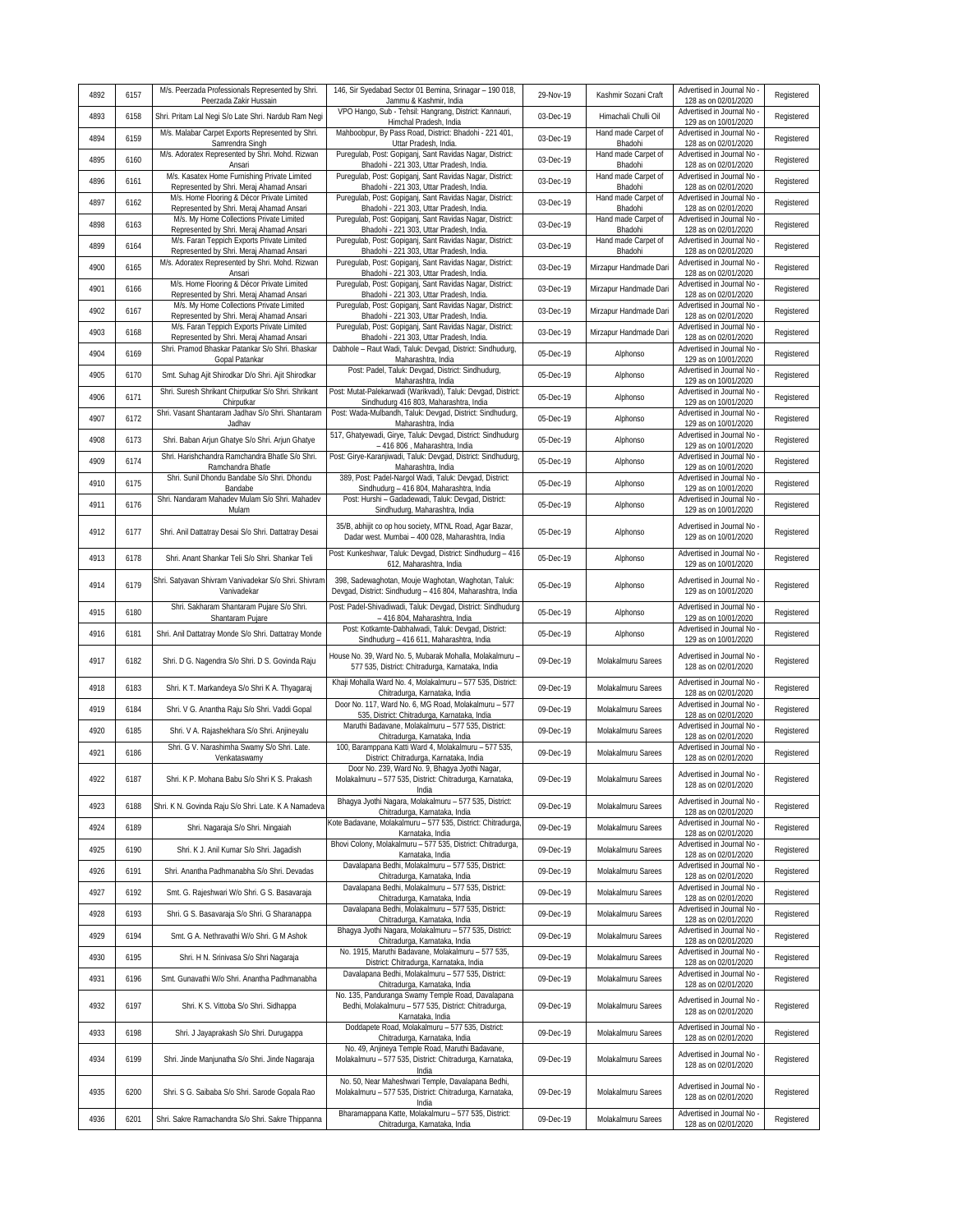| 4937 | 6202 | Shri. J Thukaram S/o Shri. Jinde Nagaraja                         | No. 49, Anjineya Temple Road Maruthi Badavane,<br>Molakalmuru - 577 535, District: Chitradurga, Karnataka,<br>India  | 09-Dec-19 | Molakalmuru Sarees | Advertised in Journal No<br>128 as on 02/01/2020   | Registered |
|------|------|-------------------------------------------------------------------|----------------------------------------------------------------------------------------------------------------------|-----------|--------------------|----------------------------------------------------|------------|
| 4938 | 6203 | Shri. Jinde Nagaraja S/o Shri Jinde Onkarappa                     | No. 49, Anjineya Temple Road, Maruthi Badavane,<br>Molakalmuru - 577 535, District: Chitradurga, Karnataka,<br>India | 09-Dec-19 | Molakalmuru Sarees | Advertised in Journal No<br>128 as on 02/01/2020   | Registered |
| 4939 | 6204 | Sri Raghavendra Swamy Reshme Kaimagga Nekarara<br>Sahakara Sangha | 460/390, Doddapete Main Road, Molakalmuru - 577 535,<br>District: Chitradurga, Karnataka, India                      | 09-Dec-19 | Molakalmuru Sarees | Advertised in Journal No<br>128 as on 02/01/2020   | Registered |
| 4940 | 6205 | Molakalmuru Silk Handloom Weavers Co-op P&S<br>Society Ltd        | Molakalmuru - 577 535, District: Chitradurga, Karnataka,<br>India                                                    | 09-Dec-19 | Molakalmuru Sarees | Advertised in Journal No                           | Registered |
| 4941 | 6206 | Smt. Hurunnisa Begum W/o Shri. Mohommed                           | No. 21, Mailoor Road, Bidri Colony, District: Bidar - 585 401,                                                       | 10-Dec-19 | Bidriware          | 128 as on 02/01/2020<br>Advertised in Journal No   | Registered |
| 4942 | 6207 | Faheemuddin<br>Shri. Abdul Nayeem S/o Shri. Rasool Sab            | Karnataka, India<br>No. 28, Bidri Colony, District: Bidar - 585 401, Karnataka,                                      | 10-Dec-19 | Bidriware          | 129 as on 10/01/2020<br>Advertised in Journal No   | Registered |
| 4943 | 6208 | Smt. Yasmeen Begum D/o Shri. Abdul Saleem                         | India<br>No. DCH 22, Bidri Colony, Mailoor Road, District: Bidar - 585                                               |           |                    | 129 as on 10/01/2020<br>Advertised in Journal No - |            |
|      |      |                                                                   | 401, Karnataka, India<br>No. 73, Mailoor Road, Bidri Colony, District: Bidar - 585 401,                              | 10-Dec-19 | Bidriware          | 129 as on 10/01/2020<br>Advertised in Journal No   | Registered |
| 4944 | 6209 | Smt. Rizwana Begum W/o Shri. Shamshuddin                          | Karnataka, India<br>No. 48, Bidri Colony, District: Bidar - 585 401, Karnataka,                                      | 10-Dec-19 | Bidriware          | 129 as on 10/01/2020<br>Advertised in Journal No   | Registered |
| 4945 | 6210 | Shri. Mohammed Ismail S/o Shri. Mohammed Yaseen                   | India<br>No. 51, Bidri Colony, District: Bidar - 585 401, Karnataka,                                                 | 10-Dec-19 | Bidriware          | 129 as on 10/01/2020<br>Advertised in Journal No   | Registered |
| 4946 | 6211 | Shri. Mohammed Shafiuddin S/o Shri. Abdul Rahman                  | India                                                                                                                | 10-Dec-19 | Bidriware          | 129 as on 10/01/2020                               | Registered |
| 4947 | 6212 | Smt. Aziza Begum W/o Late Shri. Mohammed Yaseen                   | No. 48, Bidri Colony, District: Bidar - 585 401, Karnataka,<br>India                                                 | 10-Dec-19 | Bidriware          | Advertised in Journal No<br>129 as on 10/01/2020   | Registered |
| 4948 | 6213 | Shri. Abdul Raouf S/o Shri. Shaik Ahmed                           | No. 84, Bidri Colony, District: Bidar - 585 401, Karnataka,<br>India                                                 | 10-Dec-19 | Bidriware          | Advertised in Journal No<br>129 as on 10/01/2020   | Registered |
| 4949 | 6214 | Shri. Md Muzamil S/o Shri. Md Ismail                              | No. 16, Bidri Colony, District: Bidar - 585 401, Karnataka,<br>India                                                 | 10-Dec-19 | Bidriware          | Advertised in Journal No<br>129 as on 10/01/2020   | Registered |
| 4950 | 6215 | Shri. Sajeed Ahmed S/o Shri. Abdul Kareem                         | No. 6, Chidri Road, Gandhi Gunj, Bidri Colony, District: Bidar<br>- 585 401, Karnataka, India                        | 10-Dec-19 | Bidriware          | Advertised in Journal No -<br>129 as on 10/01/2020 | Registered |
| 4951 | 6216 | Shri. Mohd Rafi S/o Shri. Abdul Khadeer                           | No. DCH 20, Bidri Colony, District: Bidar - 585 401,<br>Karnataka, India                                             | 10-Dec-19 | Bidriware          | Advertised in Journal No<br>129 as on 10/01/2020   | Registered |
| 4952 | 6217 | Shri. Mohammed Arif S/o Shri. Mohammed Osman                      | No. 20, Mailoor Road, Bidri Colony, District: Bidar - 585 401,<br>Karnataka, India                                   | 10-Dec-19 | Bidriware          | Advertised in Journal No<br>129 as on 10/01/2020   | Registered |
| 4953 | 6218 | Shri. Abdul Khader S/o Md Multani                                 | No. 82, Bidri Colony, Mailoor Road, District: Bidar - 585 401,                                                       | 10-Dec-19 | Bidriware          | Advertised in Journal No                           | Registered |
| 4954 | 6219 | Smt. Farida Begum W/o Shri. Md Faizuddin                          | Karnataka, India<br>No. 53, Bidri Colony, Mailoor Road, District: Bidar - 585 403,                                   | 10-Dec-19 | Bidriware          | 129 as on 10/01/2020<br>Advertised in Journal No   | Registered |
| 4955 | 6220 | Shri. Md Moinuddin S/o Shri. Md Shaik Mahaboob                    | Karnataka, India<br>No. 57, Bidri Colony, Mailoor Road, District: Bidar - 585 401,                                   | 10-Dec-19 | Bidriware          | 129 as on 10/01/2020<br>Advertised in Journal No   | Registered |
| 4956 | 6221 |                                                                   | Karnataka, India<br>No. 22, Bidri Colony, Mailoor Road, District: Bidar - 585 401,                                   |           |                    | 129 as on 10/01/2020<br>Advertised in Journal No   |            |
|      |      | Shri. Amjad Khan S/o Shri. Fareed Khan                            | Karnataka, India<br>No. 57, Bidri Colony, Mailoor Road, District: Bidar - 585 403,                                   | 10-Dec-19 | Bidriware          | 129 as on 10/01/2020<br>Advertised in Journal No   | Registered |
| 4957 | 6222 | Smt. Sana Begum D/o Shri. Md Moinuddin                            | Karnataka, India<br>No. 2/3/79, Chowbara Road, Kulsum Galli, District: Bidar -                                       | 10-Dec-19 | Bidriware          | 129 as on 10/01/2020<br>Advertised in Journal No   | Registered |
| 4958 | 6223 | Shri. Khaleg S/o Shri. M Multani                                  | 585 401, Karnataka, India<br>No. 7, Bidri Colony, Mailoor Road, District: Bidar - 585 401,                           | 10-Dec-19 | Bidriware          | 129 as on 10/01/2020<br>Advertised in Journal No   | Registered |
| 4959 | 6224 | Shri. Syed Rafi S/o Shri. Syed Shafiuddin                         | Karnataka, India<br>No. DCH 02, Bidri Colony, Mailoor Road, District: Bidar - 585                                    | 10-Dec-19 | Bidriware          | 129 as on 10/01/2020<br>Advertised in Journal No   | Registered |
| 4960 | 6225 | Shri. Digambar S/o Shri. Badhivanth Rao                           | 401, Karnataka, India                                                                                                | 10-Dec-19 | Bidriware          | 129 as on 10/01/2020                               | Registered |
| 4961 | 6226 | Shri. Jagannath Rao S/o Shri. Lakshman Rao                        | No. 65, Mailoor Road, Bidri Colony, District: Bidar - 585 401,<br>Karnataka, India                                   | 10-Dec-19 | Bidriware          | Advertised in Journal No<br>129 as on 10/01/2020   | Registered |
| 4962 | 6227 | Shri. Ashok S/o Shri. Sharnappa                                   | Plot No. 82, Jeru Salem Colony, District: Bidar - 585 401,<br>Karnataka, India                                       | 10-Dec-19 | Bidriware          | Advertised in Journal No<br>129 as on 10/01/2020   | Registered |
| 4963 | 6228 | Shri. Shamshuddin Quadri S/o Shri. Fareedulla Quadri              | No. 9, Mailoor Road, Bidri Colony, District: Bidar - 585 403,<br>Karnataka, India                                    | 10-Dec-19 | Bidriware          | Advertised in Journal No<br>129 as on 10/01/2020   | Registered |
| 4964 | 6229 | Shri. Mohammed Sirajuddin S/o Mohammed Khaja<br>Moinuddin         | No. 9-8-425, Baswa Nagar, Mailoor Cross, Bidri Colony,<br>District: Bidar - 585 403, Karnataka, India                | 10-Dec-19 | Bidriware          | Advertised in Journal No -<br>129 as on 10/01/2020 | Registered |
| 4965 | 6230 | Shri. Mohammed Saleem S/o Shri. Mohammed<br>Osman                 | No. DCH 4, Mailoor Road, Opp. Ansar Masjid, Bidri Colony,<br>District: Bidar - 585 401, Karnataka, India             | 10-Dec-19 | Bidriware          | Advertised in Journal No<br>129 as on 10/01/2020   | Registered |
| 4966 | 6231 | Shri. Shah Rasheed Ahmed Quadri S/o Shri. Shah<br>Mustafa Quadri  | No. 5-1-247, Quadriya Pura, Gole Khana, District: Bidar - 585<br>401, Karnataka, India                               | 10-Dec-19 | Bidriware          | Advertised in Journal No<br>129 as on 10/01/2020   | Registered |
| 4967 | 6232 | Shri. Md Salhauddin S/o Shri. Gulam Rasool                        | No. 37, Bidri Colony, District: Bidar - 585 401, Karnataka,                                                          | 10-Dec-19 | Bidriware          | Advertised in Journal No -<br>129 as on 10/01/2020 | Registered |
| 4968 | 6233 | Shri. Mohammed Arif S/o Shri. Mohammed Shafi                      | India<br>No. 2-3-47/1, Kulsum Galli, District: Bidar - 585 401,                                                      | 10-Dec-19 | Bidriware          | Advertised in Journal No -                         | Registered |
| 4969 | 6234 | Smt. Shakera Bee W/o Shri. Abdul Hakeem                           | Karnataka, India<br>No. 7, Chidri Road, Bidri Colony, District: Bidar - 585 401,                                     | 10-Dec-19 | Bidriware          | 129 as on 10/01/2020<br>Advertised in Journal No   | Registered |
| 4970 | 6235 | Shri. Abdul Hameed S/o Md. Yousuf                                 | Karnataka, India<br>No. 60, Mailoor Road, Bidri Colony, District: Bidar - 585 403,                                   | 10-Dec-19 | Bidriware          | 129 as on 10/01/2020<br>Advertised in Journal No   | Registered |
| 4971 |      |                                                                   | Karnataka, India<br>No. 2/3/46/1, Chowbara Road, Kulsum Galli, District: Bidar -                                     |           | Bidriware          | 129 as on 10/01/2020<br>Advertised in Journal No   |            |
|      | 6236 | Shri. Irfan Miyan S/o Shri. Babu Miyan                            | 585 401, Karnataka, India<br>No. V 75, Mailoor Road, Bidri Colony, District: Bidar - 585                             | 10-Dec-19 |                    | 129 as on 10/01/2020<br>Advertised in Journal No   | Registered |
| 4972 | 6237 | Smt. Shanta Bai W/o Shri. Mohan Rao Kamble                        | 401, Karnataka, India<br>No. V 21, Mailoor Road, Bidri Colony, District: Bidar - 585                                 | 10-Dec-19 | Bidriware          | 129 as on 10/01/2020<br>Advertised in Journal No   | Registered |
| 4973 | 6238 | Smt. Sangeeta W/o Shri. Vijay Kumar                               | 403, Karnataka, India<br>No. 1/5/236, Hargeri Channabasava Colony, District: Bidar -                                 | 10-Dec-19 | Bidriware          | 129 as on 10/01/2020<br>Advertised in Journal No   | Registered |
| 4974 | 6239 | Shri. Vinayak S/o Shri. Maruti Rao                                | 585 401, Karnataka, India<br>No. V 75, Mailoor Road, Bidri Colony, District: Bidar - 585                             | 10-Dec-19 | Bidriware          | 129 as on 10/01/2020<br>Advertised in Journal No   | Registered |
| 4975 | 6240 | Shri. Maruti S/o Shri. Mohan Rao Khamble                          | 403, Karnataka, India                                                                                                | 10-Dec-19 | Bidriware          | 129 as on 10/01/2020                               | Registered |
| 4976 | 6241 | Shri. Sham Kumar S/o Shri. Mohan Rao Kamble                       | No. V 75, Mailoor Road, Bidri Colony, District: Bidar - 585<br>403, Karnataka, India                                 | 10-Dec-19 | Bidriware          | Advertised in Journal No<br>129 as on 10/01/2020   | Registered |
| 4977 | 6242 | Shri. Irshad Ahmed S/o Shri. Md Ahmed                             | No. 59, Mailoor Road, Bidri Colony, District: Bidar - 585 401,<br>Karnataka, India                                   | 10-Dec-19 | Bidriware          | Advertised in Journal No<br>129 as on 10/01/2020   | Registered |
| 4978 | 6243 | Smt. Nazmeen Begum D/o Shri. Irshad Ahmed                         | No. 59, Mailoor Road, Bidri Colony, District: Bidar - 585 401,<br>Karnataka, India                                   | 10-Dec-19 | Bidriware          | Advertised in Journal No<br>129 as on 10/01/2020   | Registered |
| 4979 | 6244 | Shri. Abdul Rauf S/o Shri. Abdul Khaliq                           | No. 2-3-82, Chowbara Road, Kulsum Galli, District: Bidar -<br>585 401, Karnataka, India                              | 10-Dec-19 | Bidriware          | Advertised in Journal No -<br>129 as on 10/01/2020 | Registered |
| 4980 | 6245 | Shri. Mohammed Areef S/o Shri. Mohammed Shareef                   | No. 2-2-193, Chowbara Road, Kulsum Galli, District: Bidar -<br>585 401, Karnataka, India                             | 10-Dec-19 | Bidriware          | Advertised in Journal No<br>129 as on 10/01/2020   | Registered |
| 4981 | 6246 | Shri. Md Fayazuddin S/o Shri. Md Hafeezuddin                      | No. 54, Bidri Colony, District: Bidar - 585 401, Karnataka,<br>India                                                 | 10-Dec-19 | Bidriware          | Advertised in Journal No<br>129 as on 10/01/2020   | Registered |
| 4982 | 6247 | Smt. Sameena Fatima W/o Shri. Shakeel Ahmed                       | No. 7, Bidri Colony, Mailoor Road, District: Bidar - 585 401,<br>Karnataka, India                                    | 10-Dec-19 | Bidriware          | Advertised in Journal No<br>129 as on 10/01/2020   | Registered |
| 4983 | 6248 | Shri. Basavaraj S/o Shri. Shivraj                                 | No. 1-5-236/1, Chowbara Road, Siddi Shah Taleem, District:<br>Bidar - 585 401, Karnataka, India                      | 10-Dec-19 | Bidriware          | Advertised in Journal No -<br>129 as on 10/01/2020 | Registered |
| 4984 | 6249 | Shri. Sharu S/o Shri. Ashok                                       | No. 12-2-179, Kumbar Wada Road, Rampuri Colony, District:<br>Bidar - 585 403, Karnataka, India                       | 10-Dec-19 | Bidriware          | Advertised in Journal No<br>129 as on 10/01/2020   | Registered |
|      |      |                                                                   |                                                                                                                      |           |                    |                                                    |            |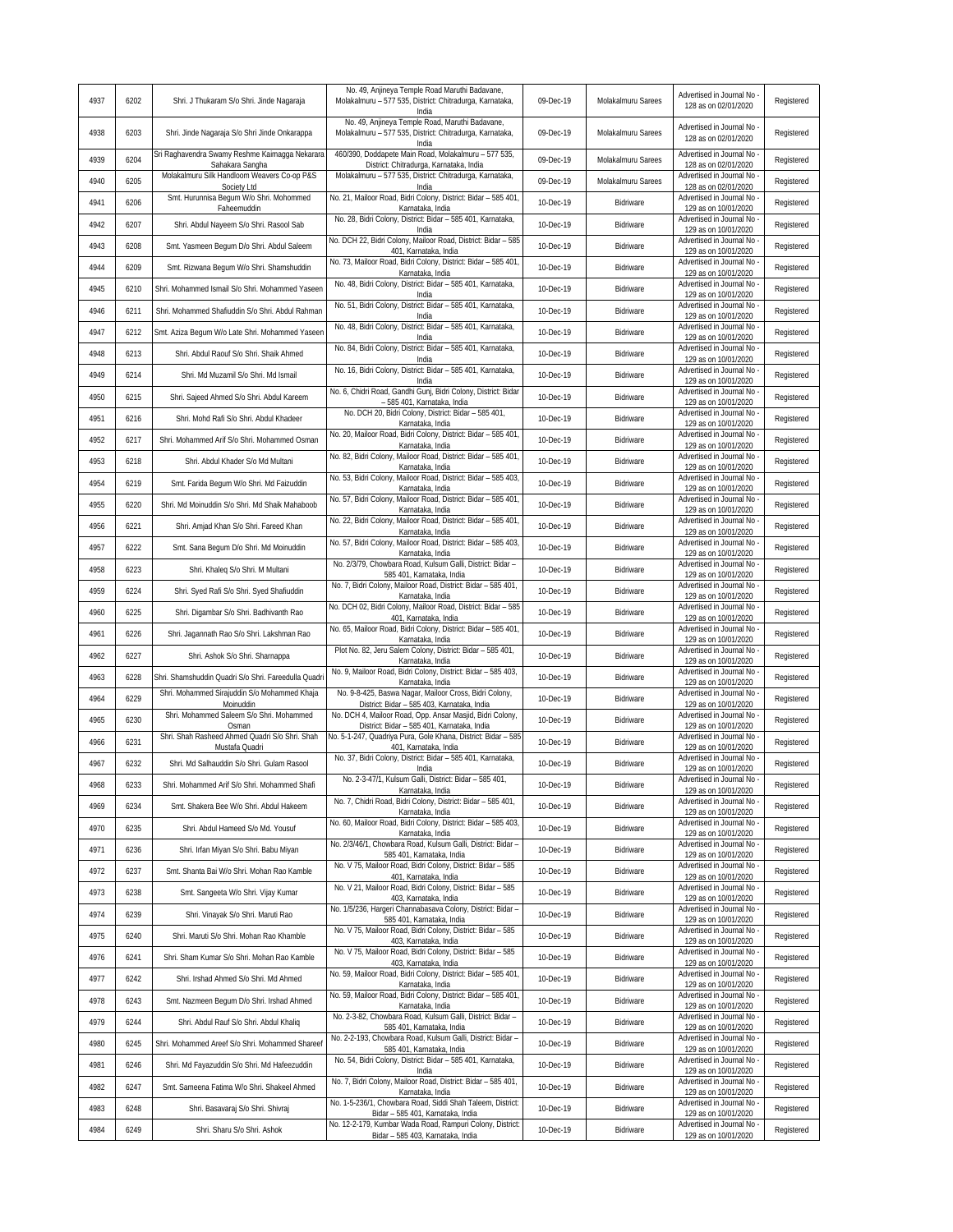| 4985         | 6250         | Shri. Sunil Kumar S/o Shri. Dayanand                                                          | No. 78, Mailoor Road, Bidri Colony, District: Bidar - 585 401,<br>Karnataka, India               | 10-Dec-19              | Bidriware              | Advertised in Journal No<br>129 as on 10/01/2020   | Registered |
|--------------|--------------|-----------------------------------------------------------------------------------------------|--------------------------------------------------------------------------------------------------|------------------------|------------------------|----------------------------------------------------|------------|
| 4986         | 6251         | Shri. Abdul Fayum S/o Shri. Abdul Hakeem                                                      | No 7, Bidri Colony, District: Bidar - 585 401, Karnataka, India                                  | 10-Dec-19              | Bidriware              | Advertised in Journal No<br>129 as on 10/01/2020   | Registered |
| 4987         | 6252         | Shri. Prabhu S/o Shri. Sharnappa Roshembelli                                                  | No. 133, SC Galli, Shambeli, District: Bidar - 585 421,<br>Karnataka, India                      | 10-Dec-19              | Bidriware              | Advertised in Journal No<br>129 as on 10/01/2020   | Registered |
| 4988         | 6253         | Smt. Triveni W/o Shri. Dayanand                                                               | No. V 78, Bidri Colony, District: Bidar - 585 401, Karnataka,<br>India                           | 10-Dec-19              | Bidriware              | Advertised in Journal No<br>129 as on 10/01/2020   | Registered |
| 4989         | 6254         | Smt. Rekha W/o Shri. Rakesh                                                                   | No. 1-5-167, Raj Bidri Works, Chowbara Road, District: Bidar<br>- 585 401, Karnataka, India      | 10-Dec-19              | Bidriware              | Advertised in Journal No<br>129 as on 10/01/2020   | Registered |
| 4990         | 6255         | Shri. Shah Majeed Quadri S/o Shri. Shah Mustafa<br>Quadri                                     | No. 5-1-264, Gole Khana, Quadria pura, District: Bidar - 585<br>401, Karnataka, India            | 10-Dec-19              | Bidriware              | Advertised in Journal No<br>129 as on 10/01/2020   | Registered |
| 4991         | 6256         | Shri. Bhagavan S/o Shri. Ambadas                                                              | No. 15, Mailoor Road, Bidri Colony, District: Bidar - 585 401,<br>Karnataka, India               | 10-Dec-19              | Bidriware              | Advertised in Journal No<br>129 as on 10/01/2020   | Registered |
| 4992         | 6257         | Shri. Abdul Shukur S/o Shri. Abdul Nabi                                                       | No. 4, Mailoor Road, Bidri Colony, District: Bidar - 585 401,<br>Karnataka, India                | 10-Dec-19              | Bidriware              | Advertised in Journal No<br>129 as on 10/01/2020   | Registered |
| 4993         | 6258         | Shri. Shaik Saleem S/o Shri. Shaik Ahmed                                                      | No. 75, Mailoor Road, Bidri Colony, District: Bidar - 585 401,<br>Karnataka, India               | 10-Dec-19              | Bidriware              | Advertised in Journal No<br>129 as on 10/01/2020   | Registered |
| 4994         | 6259         | Shri. Mohammed Abdul Basith S/o Shri. Mohammed<br>Abdul Rauf                                  | No. 2-2-137, Chowbara Road, Kulsum Galli, District: Bidar -<br>585 401, Karnataka, India         | 10-Dec-19              | Bidriware              | Advertised in Journal No<br>129 as on 10/01/2020   | Registered |
| 4995         | 6260         | Shri. Mohammed Abdul Bari S/o Shri. Abdul Rauf                                                | No. 2-2-137, Chowbara Road, Kulsum Galli, District: Bidar -<br>585 401, Karnataka, India         | 10-Dec-19              | Bidriware              | Advertised in Journal No<br>129 as on 10/01/2020   | Registered |
| 4996         | 6261         | Shri. N Rakesh S/o Shri. Narsappa                                                             | No. 1-5-167, Chowbara Road, Near Raj Bidri Works, District:<br>Bidar - 585 401, Karnataka, India | 10-Dec-19              | Bidriware              | Advertised in Journal No<br>129 as on 10/01/2020   | Registered |
| 4997         | 6262         | Shri. Shakeel Ahmed S/o Shri. Abdul Hakeem                                                    | No. 7, Bidri Colony, District: Bidar - 585 401, Karnataka, India                                 | 10-Dec-19              | Bidriware              | Advertised in Journal No<br>129 as on 10/01/2020   | Registered |
| 4998         | 6263         | Shri. Shaik Nayeem S/o Shri. Abdul Hakeem                                                     | No. 7, Bidri Colony, District: Bidar - 585 401, Karnataka, India                                 | 10-Dec-19              | Bidriware              | Advertised in Journal No<br>129 as on 10/01/2020   | Registered |
| 4999         | 6264         | Shri. Mohammed Usman S/o Shri. Md Ismail                                                      | No. 20, Bidri Colony, Mailoor Road, District: Bidar - 585 401,<br>Karnataka, India               | 10-Dec-19              | Bidriware              | Advertised in Journal No -<br>129 as on 10/01/2020 | Registered |
| 5000         | 6265         | Shri. Syed Azeemuddin S/o Shri. Syed Rafiuddin                                                | No. 5-3-25, Golekhana, District: Bidar - 585 401, Karnataka,                                     | 10-Dec-19              | Bidriware              | Advertised in Journal No                           | Registered |
| 5001         | 6266         | Shri. Mohammed Zameeruddin S/o Shri. Mohammed                                                 | India<br>No. 2-1-231, Mustaid Pura, Siddi Shah Taleem, District: Bidar                           | 10-Dec-19              | Bidriware              | 129 as on 10/01/2020<br>Advertised in Journal No   | Registered |
| 5002         | 6267         | Ameeruddin<br>Smt. Sulochanabai W/o Shri. Ramesh                                              | - 585 401, Karnataka, India<br>No. V 20, Mailoor Road, Bidri Colony, District: Bidar - 585       | 10-Dec-19              | Bidriware              | 129 as on 10/01/2020<br>Advertised in Journal No   | Registered |
| 5003         | 6268         | Smt. Afreen W/o Shri. M Khamruddin                                                            | 401, Karnataka, India<br>No. 41, Bidri Colony, District: Bidar - 585 401, Karnataka,             | 10-Dec-19              | Bidriware              | 129 as on 10/01/2020<br>Advertised in Journal No   | Registered |
| 5004         | 6269         | Shri. Ravi S/o Shri. Ramesh Rao                                                               | India<br>No. V 20, Mailoor Road, Bidri Colony, District: Bidar - 585                             | 10-Dec-19              | Bidriware              | 129 as on 10/01/2020<br>Advertised in Journal No   | Registered |
| 5005         | 6270         | Smt. Zaheda Begum W/o Shri. Pasha Miya                                                        | 401, Karnataka, India<br>No. 55, Mailoor Road, Bidri Colony, District: Bidar - 585 401           | 10-Dec-19              | Bidriware              | 129 as on 10/01/2020<br>Advertised in Journal No   | Registered |
| 5006         | 6271         | Shri. Rajaram S/o Shri. Ramji                                                                 | Karnataka, India<br>No. 66, Mailoor Road, Bidri Colony, District: Bidar - 585 401,               | 10-Dec-19              | Bidriware              | 129 as on 10/01/2020<br>Advertised in Journal No   | Registered |
| 5007         | 6272         | Shri. Pradeep S/o Shri. Ramesh Rao                                                            | Karnataka, India<br>No. V 20. Mailoor Road, Bidri Colony, District: Bidar - 585                  | 10-Dec-19              | Bidriware              | 129 as on 10/01/2020<br>Advertised in Journal No   | Registered |
| 5008         | 6273         | Shri. Md Mubeen S/o Shri. Md Moinuddin                                                        | 401, Karnataka, India<br>No. 57, Mailoor Road, Bidri Colony, District: Bidar - 585 401,          | 10-Dec-19              | Bidriware              | 129 as on 10/01/2020<br>Advertised in Journal No   | Registered |
| 5009         | 6274         | Smt. Rehana Begum W/o Shri. Md Moinuddin                                                      | Karnataka, India<br>No. 57, Mailoor Road, Bidri Colony, District: Bidar - 585 401,               | 10-Dec-19              | Bidriware              | 129 as on 10/01/2020<br>Advertised in Journal No   | Registered |
| 5010         | 6275         | Shri. Md Mohsin S/o Shri. Md Usman                                                            | Karnataka, India<br>No. 32, Mailoor Road, Bidri Colony, District: Bidar - 585 401,               | 10-Dec-19              | Bidriware              | 129 as on 10/01/2020<br>Advertised in Journal No   | Registered |
| 5011         | 6276         | Smt. Uzma Afreen W/o Shri. Md Rafi                                                            | Karnataka, India<br>No. 53, Mailoor Road, Bidri Colony, District: Bidar - 585 401,               | 10-Dec-19              | Bidriware              | 129 as on 10/01/2020<br>Advertised in Journal No   | Registered |
| 5012         | 6277         | Shri. Mohammed Muqeem S/o Shri. Md Usman                                                      | Karnataka, India<br>No. 30, Mailoor Road, Bidri Colony, District: Bidar - 585 401                | 10-Dec-19              | Bidriware              | 129 as on 10/01/2020<br>Advertised in Journal No   | Registered |
| 5013         | 6278         | Smt. Firdoos Begum W/o Shri. Ahmed Raza Khan                                                  | Karnataka, India<br>No. 51, Mailoor Road, Bidri Colony, District: Bidar - 585 401,               | 10-Dec-19              | Bidriware              | 129 as on 10/01/2020<br>Advertised in Journal No   | Registered |
| 5014         | 6279         | Shri. Nausheen Begum W/o Shri. Gulam Idrees                                                   | Karnataka, India<br>No. 55, Bidri Colony, Mailoor Road, District: Bidar - 585 401,               | 10-Dec-19              | Bidriware              | 129 as on 10/01/2020<br>Advertised in Journal No   | Registered |
| 5015         | 6280         | Siddique<br>Shri. Pavan S/o Shri. Vijay Kumar                                                 | Karnataka, India<br>No. V 21, Bidri Colony, Mailoor Road, District: Bidar - 585                  | 10-Dec-19              | Bidriware              | 129 as on 10/01/2020<br>Advertised in Journal No - | Registered |
| 5016         | 6281         | Shri. Md Ibrahim S/o Shri. Abdul Rasheed                                                      | 401, Karnataka, India<br>No. 49, Bidri Colony, Mailoor Road, District: Bidar - 585 401           | 10-Dec-19              | Bidriware              | 129 as on 10/01/2020<br>Advertised in Journal No   |            |
|              |              |                                                                                               | Karnataka, India<br>No. 5, Bidri Colony, Mailoor Road, District: Bidar - 585 401,                |                        |                        | 129 as on 10/01/2020<br>Advertised in Journal No - | Registered |
| 5017<br>5018 | 6282<br>6283 | Shri. Abdul Aziz S/o Shri. Abdul Hafeez                                                       | Karnataka, India<br>No. 5/3/25, Gole Khana, District: Bidar - 585 401, Karnataka,                | 10-Dec-19<br>10-Dec-19 | Bidriware<br>Bidriware | 129 as on 10/01/2020<br>Advertised in Journal No   | Registered |
| 5019         | 6284         | Shri. Syed Rafi Uddin S/o Shri. Syed Gosuddin                                                 | India<br>No. 2/3/233, Maten Keri Rajabagh, District: Bidar - 585 401,                            |                        |                        | 129 as on 10/01/2020<br>Advertised in Journal No   | Registered |
|              |              | Shri. Abdul Saleem S/o Shri. Abdul Hameed                                                     | Karnataka, India<br>No. 7, Bidri Colony, District: Bidar - 585 401, Karnataka, India             | 10-Dec-19              | Bidriware              | 129 as on 10/01/2020<br>Advertised in Journal No - | Registered |
| 5020         | 6285         | Shri. Abdul Hakeem S/o Shri. Mohammed Ismail                                                  | No. 53, Bidri Colony, Mailoor Road, District: Bidar - 585 401,                                   | 10-Dec-19              | Bidriware              | 129 as on 10/01/2020<br>Advertised in Journal No   | Registered |
| 5021         | 6286         | Shri. M Khamruddin S/o Shri. Md Faizuddin                                                     | Karnataka, India<br>No. DCH 20, Bidri Colony, District: Bidar - 585 401,                         | 10-Dec-19              | Bidriware              | 129 as on 10/01/2020<br>Advertised in Journal No   | Registered |
| 5022         | 6287         | Smt. Badar Akhtar W/o Shri. Md Rafee                                                          | Karnataka, India<br>No. 26, Bidri Colony, Mailoor Road, District: Bidar - 585 401                | 10-Dec-19              | Bidriware              | 129 as on 10/01/2020<br>Advertised in Journal No   | Registered |
| 5023         | 6288         | Smt. Sultana Begum W/o Shri. Javid Ali                                                        | Karnataka, India<br>No. 2/3/46/1, Chowbara Road, Kulsum Galli, District: Bidar                   | 10-Dec-19              | Bidriware              | 129 as on 10/01/2020<br>Advertised in Journal No   | Registered |
| 5024         | 6289         | Shri. Mohammed Ibrahim S/o Shri. Abdul Gafoor                                                 | 585 401, Karnataka, India<br>No. 22, Bidri Colony, Mailoor Road, District: Bidar - 585 401,      | 10-Dec-19              | Bidriware              | 129 as on 10/01/2020<br>Advertised in Journal No   | Registered |
| 5025         | 6290         | Smt. Shahida Begum W/o Shri. Abdul Saleem                                                     | Karnataka, India<br>No. 5, Bidri Colony, Mailoor Road, District: Bidar - 585 401,                | 10-Dec-19              | Bidriware              | 129 as on 10/01/2020<br>Advertised in Journal No - | Registered |
| 5026         | 6291         | Shri. Abdul Hafeez S/o Shri. Abdul Aziz                                                       | Karnataka, India<br>No. 2/3/79, Chowbara Road, Kulsum Galli, District: Bidar -                   | 10-Dec-19              | Bidriware              | 129 as on 10/01/2020<br>Advertised in Journal No   | Registered |
| 5027         | 6292         | Shri. Abdul Ateeq Ahmed S/o Shri. Abdul Samad<br>Shri. Mohammed Fayazuddin S/o Shri. Mohammed | 585 401, Karnataka, India<br>No. 47/48, Mailoor Road, Bidri Colony, District: Bidar - 585        | 10-Dec-19              | Bidriware              | 129 as on 10/01/2020<br>Advertised in Journal No   | Registered |
| 5028         | 6293         | Yaseen                                                                                        | 401, Karnataka, India<br>No. 71, Mailoor Road, Bidri Colony, District: Bidar - 585 401,          | 10-Dec-19              | Bidriware              | 129 as on 10/01/2020<br>Advertised in Journal No   | Registered |
| 5029         | 6294         | Shri. Abdul Aleem S/o Shri. Rasool Sab<br>Smt. Nazima Begum W/o Shri. Mohammed                | Karnataka, India<br>No. 47/48, Mailoor Road, Bidri Colony, District: Bidar - 585                 | 10-Dec-19              | Bidriware              | 129 as on 10/01/2020<br>Advertised in Journal No   | Registered |
| 5030         | 6295         | Fayazuddin                                                                                    | 401, Karnataka, India<br>No. 71, Mailoor Road, Bidri Colony, District: Bidar - 585 401,          | 10-Dec-19              | Bidriware              | 129 as on 10/01/2020<br>Advertised in Journal No   | Registered |
| 5031         | 6296         | Shri. Md Mohsin S/o Shri. Abdul Alim                                                          | Karnataka, India<br>No. 03, Mailoor Road, Bidri Colony, District: Bidar - 585 401,               | 10-Dec-19              | Bidriware              | 129 as on 10/01/2020<br>Advertised in Journal No   | Registered |
| 5032         | 6297         | Shri. Abdul Khadeer S/o Shri. Mohammad Sultan                                                 | Karnataka, India<br>No. 49, Mailoor Road, Bidri Colony, District: Bidar - 585 401,               | 10-Dec-19              | Bidriware              | 129 as on 10/01/2020<br>Advertised in Journal No   | Registered |
| 5033         | 6298         | Smt. Shaheen Begum W/o Shri. Abdul Hameed                                                     | Karnataka, India                                                                                 | 10-Dec-19              | Bidriware              | 129 as on 10/01/2020                               | Registered |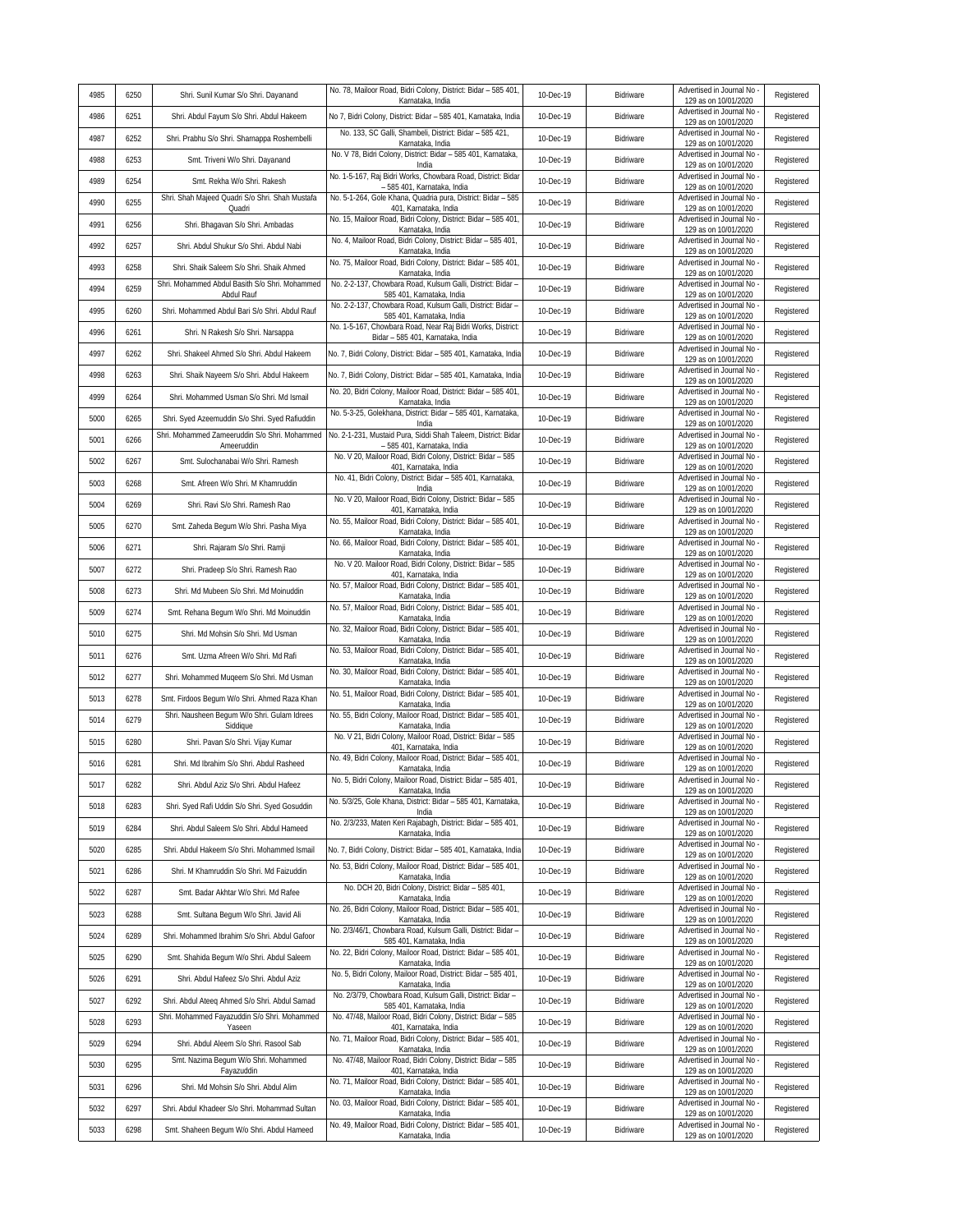| 5034         | 6299         | Shri. Md Majeed S/o Shri. Md Mansoor                                             | No. 45, Bidri Colony, Mailoor Road, District: Bidar - 585 401,<br>Karnataka, India                  | 10-Dec-19              | Bidriware              | Advertised in Journal No<br>129 as on 10/01/2020   | Registered |
|--------------|--------------|----------------------------------------------------------------------------------|-----------------------------------------------------------------------------------------------------|------------------------|------------------------|----------------------------------------------------|------------|
| 5035         | 6300         | Shri. Abdul Gaffar S/o Shri. Abdul Rahman                                        | No. V 43, Bidri Colony, Mailoor Road, District: Bidar - 585<br>401, Karnataka, India                | 10-Dec-19              | Bidriware              | Advertised in Journal No<br>129 as on 10/01/2020   | Registered |
| 5036         | 6301         | Shri. Sarfaraz S/o Shri. Javid Ali                                               | No. 26, Bidri Colony, Mailoor Road, District: Bidar - 585 401,<br>Karnataka, India                  | 10-Dec-19              | Bidriware              | Advertised in Journal No<br>129 as on 10/01/2020   | Registered |
| 5037         | 6302         | Shri. Abdul Jabbar S/o Shri. Abdul Rahman                                        | No. 2/3/45/1, Chowbara Road, Kulsum Galli, District: Bidar -<br>585 401, Karnataka, India           | 10-Dec-19              | Bidriware              | Advertised in Journal No<br>129 as on 10/01/2020   | Registered |
| 5038         | 6303         | Shri. Abdul Khaleq S/o Shri. Abdul Rahman                                        | No. 1/6/162, Chowbara Road, Chowbara, District: Bidar - 585<br>401, Karnataka, India                | 10-Dec-19              | Bidriware              | Advertised in Journal No<br>129 as on 10/01/2020   | Registered |
| 5039         | 6304         | Shri. Mohammed Gouse S/o Shri. Abdul Khadar                                      | No. DCH 11, Bidri Colony, Mailoor Road, District: Bidar - 585<br>401, Karnataka, India              | 10-Dec-19              | Bidriware              | Advertised in Journal No<br>129 as on 10/01/2020   | Registered |
| 5040         | 6305         | Shri. Ashok S/o Shri. Siddappa                                                   | No. 2, Bidri Colony, Mailoor Road, District: Bidar - 585 401,<br>Karnataka, India                   | 10-Dec-19              | Bidriware              | Advertised in Journal No<br>129 as on 10/01/2020   | Registered |
| 5041         | 6306         | Smt. Zubbeda Begum W/o Shri. Abdul Khadar                                        | No. 03, Bidri Colony, Mailoor Road, District: Bidar - 585 401,<br>Karnataka, India                  | 11-Dec-19              | Bidriware              | Advertised in Journal No<br>129 as on 10/01/2020   | Registered |
| 5042         | 6307         | Shri. Md Salauddin S/o Shri. Md Fyazuddin                                        | No. 53, Bidri Colony, Mailoor Road, District: Bidar - 585 401,<br>Karnataka, India                  | 11-Dec-19              | Bidriware              | Advertised in Journal No<br>129 as on 10/01/2020   | Registered |
| 5043         | 6308         | Shri. Saber Miya S/o Shri. Shaik Ahmed                                           | No. 2/2/42, Mustaidpura, District: Bidar - 585 401, Karnataka,<br>India                             | 11-Dec-19              | Bidriware              | Advertised in Journal No -<br>129 as on 10/01/2020 | Registered |
| 5044         | 6309         | Shri. Md Habeebuddin S/o Shri. Md Rasheeduddin                                   | No. 21, Bidri Colony, District: Bidar - 585 401, Karnataka,<br>India                                | 11-Dec-19              | Bidriware              | Advertised in Journal No<br>129 as on 10/01/2020   | Registered |
| 5045         | 6310         | Smt. Zareena Begum W/o Shri. Md Ibraheem                                         | No. V 49, Bidri Colony, District: Bidar - 585 401, Karnataka,<br>India                              | 11-Dec-19              | Bidriware              | Advertised in Journal No<br>129 as on 10/01/2020   | Registered |
| 5046         | 6311         | Smt. Surekha W/o Shri. N Rajkumar                                                | No. 1-5-219, Near Chowbara, Siddi Taleem, District: Bidar -<br>585 401, Karnataka, India            | 11-Dec-19              | Bidriware              | Advertised in Journal No<br>129 as on 10/01/2020   | Registered |
| 5047         | 6312         | Shri. N Rajkumar Nageshwar S/o Shri. Narsappa                                    | No. 1-5-167, Near Chowbara, Raj Bidri Works, District: Bidar<br>585 401, Karnataka, India           | 11-Dec-19              | Bidriware              | Advertised in Journal No<br>129 as on 10/01/2020   | Registered |
| 5048         | 6313         | Shri. Gulab Khan S/o Shri. Fareed Khan                                           | No. V 86, Bidri Colony, Mailoor Road, District: Bidar - 585<br>401, Karnataka, India                | 11-Dec-19              | Bidriware              | Advertised in Journal No -<br>129 as on 10/01/2020 | Registered |
| 5049         | 6314         | Smt. Irfana Begum W/o Shri. Abdul Khaled                                         | No. 82, Bidri Colony, Mailoor Road, District: Bidar - 585 401,                                      | 11-Dec-19              | Bidriware              | Advertised in Journal No                           | Registered |
| 5050         | 6315         | Shri. Gulam Idris Siddique S/o Shri Gulam Pasha                                  | Karnataka, India<br>No. 55, Bidri Colony, Mailoor Road, District: Bidar - 585 401,                  | 11-Dec-19              | Bidriware              | 129 as on 10/01/2020<br>Advertised in Journal No   | Registered |
| 5051         | 6316         | Siddique<br>Smt. Mehraj Begum W/o Shri. Md Mansoor                               | Karnataka, India<br>No. 45, Bidri Colony, Mailoor Road, District: Bidar - 585 401,                  | 11-Dec-19              | Bidriware              | 129 as on 10/01/2020<br>Advertised in Journal No - | Registered |
| 5052         | 6317         | Shri. Md Naseer S/o Shri. A Razak                                                | Karnataka, India<br>No. 42, Bidri Colony, Mailoor Road, District: Bidar - 585 401,                  | 11-Dec-19              | Bidriware              | 129 as on 10/01/2020<br>Advertised in Journal No   | Registered |
| 5053         | 6318         | Shri. Abdul Razak S/o Shri. Ismail Sab                                           | Karnataka, India<br>No. 42, Bidri Colony, Mailoor Road, District: Bidar - 585 401,                  | 11-Dec-19              | Bidriware              | 129 as on 10/01/2020<br>Advertised in Journal No   | Registered |
| 5054         | 6319         | Shri. Abdul Khadar S/o Shri. Abdul Hafeez                                        | Karnataka, India<br>No. 49, Bidri Colony, Mailoor Road, District: Bidar - 585 401,                  | 11-Dec-19              | Bidriware              | 129 as on 10/01/2020<br>Advertised in Journal No   | Registered |
| 5055         | 6320         | Shri. Md Aqeel S/o Shri. Md Mohsin                                               | Karnataka, India<br>No. V 32, Bidri Colony, Mailoor Road, District: Bidar - 585                     | 11-Dec-19              | Bidriware              | 129 as on 10/01/2020<br>Advertised in Journal No   | Registered |
| 5056         | 6321         | Shri. Maruthi S/o Shri. Kishan Rao                                               | 401, Karnataka, India<br>No. 9, Horgeeree Road, Channabasawa Nagara, District:                      | 11-Dec-19              | Bidriware              | 129 as on 10/01/2020<br>Advertised in Journal No   | Registered |
| 5057         | 6322         | Shri. Md Arif S/o Late Shri. Rasheed                                             | Bidar - 585 401, Karnataka, India<br>No. 81, Mailoor Road, Bidri Colony, District: Bidar - 585 401, | 11-Dec-19              | Bidriware              | 129 as on 10/01/2020<br>Advertised in Journal No   | Registered |
| 5058         | 6323         | Smt. Firdous Begum D/o Shri. Md Ibraheem                                         | Karnataka, India<br>No. V 49, Mailoor Road, Bidri Colony, District: Bidar - 585                     | 11-Dec-19              | Bidriware              | 129 as on 10/01/2020<br>Advertised in Journal No - | Registered |
| 5059         | 6324         | Smt. Nasreen Begum D/o Shri. Md Habeeb                                           | 401, Karnataka, India<br>No. 21, Mailoor Road, Bidri Colony, District: Bidar - 585 401,             | 11-Dec-19              | Bidriware              | 129 as on 10/01/2020<br>Advertised in Journal No   | Registered |
| 5060         | 6325         | Shri. Mohammed Abdul Sukoor S/o Shri. Shaik Ahmed                                | Karnataka, India<br>No. V 29, Mailoor Road, Bidri Colony, District: Bidar - 585                     | 11-Dec-19              | Bidriware              | 129 as on 10/01/2020<br>Advertised in Journal No   | Registered |
| 5061         | 6326         | Shri. Raju S/o Shri. Mohan Rao                                                   | 401, Karnataka, India<br>No. V 75, Mailoor Road, Bidri Colony, District: Bidar - 585                | 11-Dec-19              | Bidriware              | 129 as on 10/01/2020<br>Advertised in Journal No - | Registered |
| 5062         | 6327         | Smt. Reshma Begum W/o Shri. Abdul Qayum                                          | 401, Karnataka, India<br>No. 56, Chidri Road, Bidri Colony, District: Bidar - 585 401,              | 11-Dec-19              | Bidriware              | 129 as on 10/01/2020<br>Advertised in Journal No   | Registered |
| 5063         | 6328         | Smt. Seema Samreen W/o Shri. Mohd. Zaheeruddin                                   | Karnataka, India<br>No. 65, Mailoor Road, Bidri Colony, District: Bidar - 585 401,                  | 11-Dec-19              | Bidriware              | 129 as on 10/01/2020<br>Advertised in Journal No   | Registered |
| 5064         | 6329         | Smt. Amreen Begum D/o Shri. Javeed Ali                                           | Karnataka, India<br>No. 26, Mailoor Road, Bidri Colony, District: Bidar - 585 401,                  | 11-Dec-19              | Bidriware              | 129 as on 10/01/2020<br>Advertised in Journal No - | Registered |
| 5065         | 6330         | Smt. Mohammadi Begum D/o Shri. Md Aziz Miyan                                     | Karnataka, India<br>Plot No. 5, Mailoor Road, Bidri Colony, District: Bidar - 585                   | 11-Dec-19              | Bidriware              | 129 as on 10/01/2020<br>Advertised in Journal No   | Registered |
| 5066         | 6331         | Smt. Yashoda W/o Shri. Mallikarjun                                               | 401, Karnataka, India<br>No. V 19, Naya Kamaan, Bidri Colony, District: Bidar - 585                 | 11-Dec-19              | Bidriware              | 129 as on 10/01/2020<br>Advertised in Journal No - | Registered |
| 5067         | 6332         | Smt. Haseena Begum W/o Shri. Mohammed                                            | 401, Karnataka, India<br>No. 2-3-46/1, Chowbara Road, Kulsoom Galli, District: Bidar -              | 11-Dec-19              | Bidriware              | 129 as on 10/01/2020<br>Advertised in Journal No   | Registered |
| 5068         | 6333         | Shri. Khursheed Ahmed S/o Shri. Shaik Ahmed                                      | 585 401, Karnataka, India<br>No. 13, Mailoor Road, Bidri Colony, District: Bidar - 585 401,         | 11-Dec-19              | Bidriware              | 129 as on 10/01/2020<br>Advertised in Journal No - | Registered |
| 5069         | 6334         | Smt. Yasmin W/o Shri. Md Mainoddin                                               | Karnataka, India<br>No. V 28, Mailoor Road, Bidri Colony, District: Bidar - 585                     | 11-Dec-19              | Bidriware              | 129 as on 10/01/2020<br>Advertised in Journal No - | Registered |
| 5070         | 6335         | Shri. Md Rafiuddin S/o Shri. Md Faizuddin                                        | 401, Karnataka, India<br>No. DCH 5, Mailoor Road, Bidri Colony, District: Bidar - 585               | 11-Dec-19              | Bidriware              | 129 as on 10/01/2020<br>Advertised in Journal No   | Registered |
| 5071         | 6336         | Shri. Abdul Rasheed S/o Shri. Abdul Nazeer                                       | 401, Karnataka, India<br>No. 42, Mailoor Road, Bidri Colony, District: Bidar - 585 401,             | 11-Dec-19              | Bidriware              | 129 as on 10/01/2020<br>Advertised in Journal No - | Registered |
| 5072         | 6337         |                                                                                  | Karnataka, India<br>No. 45, Mailoor Road, Bidri Colony, District: Bidar - 585 401,                  | 11-Dec-19              | Bidriware              | 129 as on 10/01/2020<br>Advertised in Journal No - | Registered |
| 5073         | 6338         | Smt. Md Mujeeb W/o Shri. Md Mansoor<br>Smt. Kareema Begum W/o Shri. Abdul Kareem | Karnataka, India<br>No. 54, Mailoor Road, Bidri Colony, District: Bidar - 585 401,                  | 11-Dec-19              | Bidriware              | 129 as on 10/01/2020<br>Advertised in Journal No   | Registered |
| 5074         | 6339         | Shri. Mohammed Shafik S/o Shri. Mohammed Ahmad                                   | Karnataka, India<br>No. 57, Mailoor Road, Bidri Colony, District: Bidar - 585 401,                  | 11-Dec-19              | Bidriware              | 129 as on 10/01/2020<br>Advertised in Journal No - | Registered |
| 5075         | 6340         | Shaik                                                                            | Karnataka, India<br>No. 2-3-46/1, Chowbara Road, Kulsum Galli, District: Bidar -                    | 11-Dec-19              |                        | 129 as on 10/01/2020<br>Advertised in Journal No - |            |
| 5076         | 6341         | Shri. Mohammed Ali S/o Shri. Abdul Gafoor                                        | 585 401, Karnataka, India<br>No. 30, Mailoor Road, Bidri Colony, District: Bidar - 585 401,         | 11-Dec-19              | Bidriware<br>Bidriware | 129 as on 10/01/2020<br>Advertised in Journal No   | Registered |
|              |              | Shri. Abdul Gafoor S/o Shri. Shaik Ali Sab                                       | Karnataka, India<br>No. V 28, Mailoor Road, Bidri Colony, Vidya Nagar, District:                    |                        |                        | 129 as on 10/01/2020<br>Advertised in Journal No   | Registered |
| 5077<br>5078 | 6342<br>6343 | Shri. Md Moinuddin S/o Shri. Md Faizuddin                                        | Bidar - 585 401, Karnataka, India<br>No. V 55, Mailoor Road, Bidri Colony, District: Bidar - 585    | 11-Dec-19<br>11-Dec-19 | Bidriware              | 129 as on 10/01/2020<br>Advertised in Journal No   | Registered |
| 5079         | 6344         | Shri. Syed Basith S/o Shri. Syed Shafiuddin                                      | 401, Karnataka, India<br>No. 48, Mailoor Road, Bidri Colony, District: Bidar - 585 401,             |                        | Bidriware<br>Bidriware | 129 as on 10/01/2020<br>Advertised in Journal No - | Registered |
|              |              | Smt. Tayyaba Begum W/o Shri. Mohammed Ismail                                     | Karnataka, India<br>No. 18, Mailoor Road, Bidri Colony, District: Bidar - 585 401,                  | 11-Dec-19              |                        | 129 as on 10/01/2020<br>Advertised in Journal No   | Registered |
| 5080         | 6345         | Smt. Khairunnissa Begum W/o Shri. Khaja Miyan                                    | Karnataka, India<br>No. 45, Mailoor Road, Bidri Colony, District: Bidar - 585 401,                  | 11-Dec-19              | Bidriware              | 129 as on 10/01/2020<br>Advertised in Journal No - | Registered |
| 5081         | 6346         | Shri. Md Mansoor Ahmed S/o Shri. Md Hussain                                      | Karnataka, India<br>No. V 84, Mailoor Road, Bidri Colony, District: Bidar - 585                     | 11-Dec-19              | Bidriware              | 129 as on 10/01/2020<br>Advertised in Journal No   | Registered |
| 5082         | 6347         | Shri. Abraruddin S/o Shri. Ameeruddin                                            | 401, Karnataka, India                                                                               | 11-Dec-19              | Bidriware              | 129 as on 10/01/2020                               | Registered |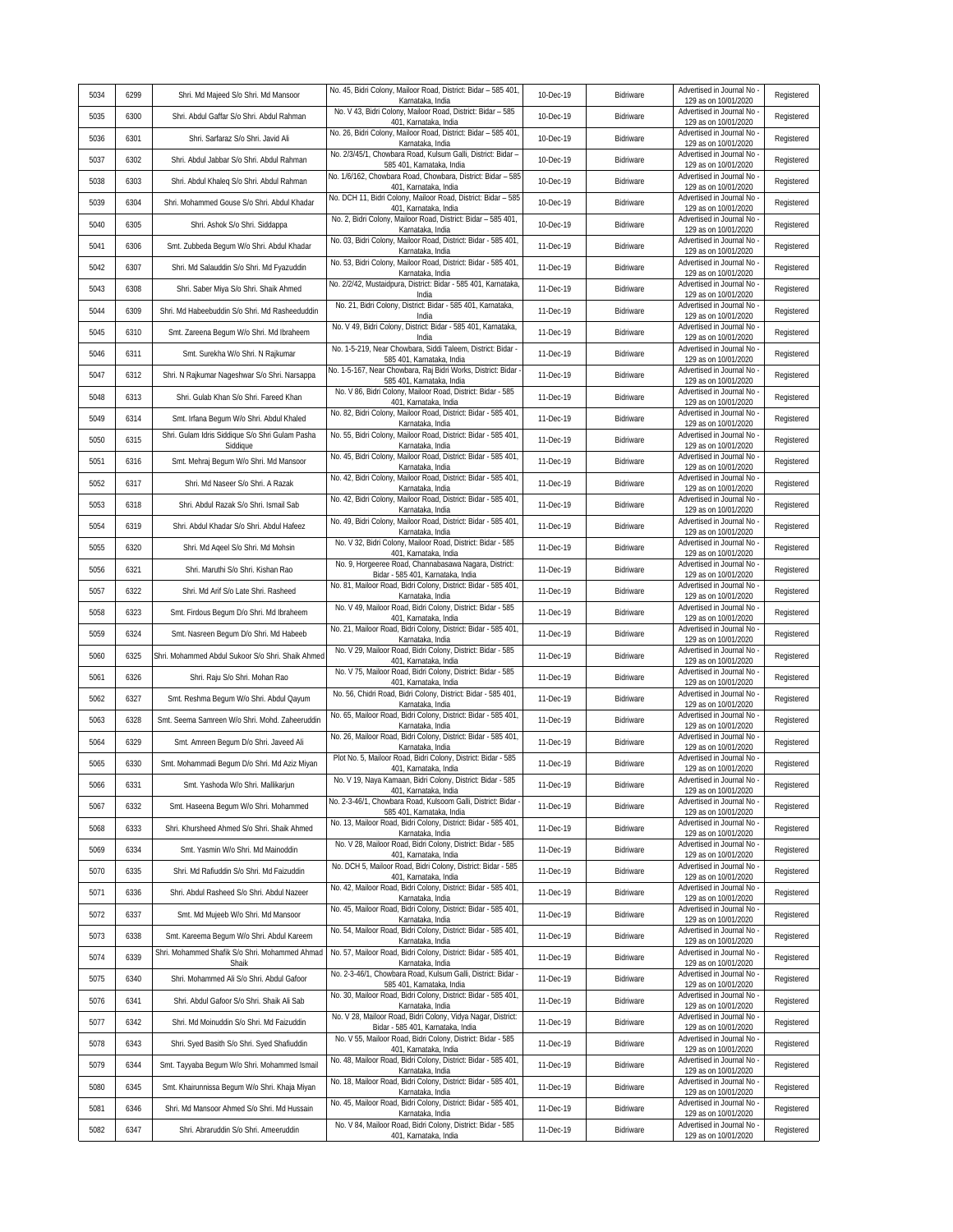| 5083 | 6348 | Smt. Fatima Begum W/o Shri. Fazal Khan                                | No. 21, Mailoor Road, Bidri Colony, District: Bidar - 585 401,<br>Karnataka, India                         | 11-Dec-19 | Bidriware                       | Advertised in Journal No<br>129 as on 10/01/2020   | Registered |
|------|------|-----------------------------------------------------------------------|------------------------------------------------------------------------------------------------------------|-----------|---------------------------------|----------------------------------------------------|------------|
| 5084 | 6349 | Smt. Laxmi Bai W/o Late Shri. Kishan Rao                              | No. 69, Mailoor Road, Bidri Colony, District: Bidar - 585 401,<br>Karnataka, India                         | 11-Dec-19 | Bidriware                       | Advertised in Journal No<br>129 as on 10/01/2020   | Registered |
| 5085 | 6350 | Shri. Mohammed Shoeb S/o Shri. Abdul Shukoor                          | No. 52, Mailoor Road, Bidri Colony, District: Bidar - 585 401,<br>Karnataka, India                         | 11-Dec-19 | Bidriware                       | Advertised in Journal No<br>129 as on 10/01/2020   | Registered |
| 5086 | 6351 | Smt. Haji Begum W/o Shri. Shaik Chand                                 | No. 27, Mailoor Road, Bidri Colony, District: Bidar - 585 401,<br>Karnataka, India                         | 11-Dec-19 | Bidriware                       | Advertised in Journal No<br>129 as on 10/01/2020   | Registered |
| 5087 | 6352 | Shri. Abdul Samad S/o Shri. Md Multani                                | No. 2/3/79, Kulsum Galli, Chowbara Raod, District: Bidar -<br>585 401, Karnataka, India                    | 11-Dec-19 | Bidriware                       | Advertised in Journal No<br>129 as on 10/01/2020   | Registered |
| 5088 | 6353 | Shri. Taufeeq Ahmed S/o Shri. Abdul Samad                             | No. 2/3/79, Kulsum Galli, Chowbara Raod, District: Bidar -<br>585 401, Karnataka, India                    | 11-Dec-19 | Bidriware                       | Advertised in Journal No<br>129 as on 10/01/2020   | Registered |
| 5089 | 6354 | Shri. Mohammed Fasiuddin S/o Shri. Mohammed<br>Shafiuddin             | No. 2/5/24, Pansal Taleem, District: Bidar - 585 401,<br>Karnataka, India                                  | 11-Dec-19 | Bidriware                       | Advertised in Journal No<br>129 as on 10/01/2020   | Registered |
| 5090 | 6355 | Shri. Subhash S/o Shri. Ramji                                         | No. 62, Mailoor Road, Bidri Colony, District: Bidar - 585 401,<br>Karnataka, India                         | 11-Dec-19 | Bidriware                       | Advertised in Journal No<br>129 as on 10/01/2020   | Registered |
| 5091 | 6356 | Shri. Riyaz Ahmed S/o Shri. Khurshid Ahmed                            | No. 13, Mailoor Road, Bidri Colony, District: Bidar - 585 401,<br>Karnataka, India                         | 11-Dec-19 | Bidriware                       | Advertised in Journal No<br>129 as on 10/01/2020   | Registered |
| 5092 | 6357 | Shri. Abdul Waseem S/o Shri. Abdul Kareem                             | No. 54, Mailoor Road, Bidri Colony, District: Bidar - 585 401,<br>Karnataka, India                         | 11-Dec-19 | Bidriware                       | Advertised in Journal No<br>129 as on 10/01/2020   | Registered |
| 5093 | 6358 | Shri. Prabhakar Rao Pise S/o Shri. Kishan Rao Pise                    | No. 69, Mailoor Road, Bidri Colony, District: Bidar - 585 401,<br>Karnataka, India                         | 11-Dec-19 | Bidriware                       | Advertised in Journal No<br>129 as on 10/01/2020   | Registered |
| 5094 | 6359 | Shri. Abdul Hakeem S/o Shri. Md Multani                               | No. 2/3/78, Kulsum Galli, Chowbara Road, District: Bidar -<br>585 401, Karnataka, India                    | 11-Dec-19 | Bidriware                       | Advertised in Journal No<br>129 as on 10/01/2020   | Registered |
| 5095 | 6360 | Shri. Abdul Khaleed S/o Shri. Abdul Khadar                            | No. 5/2/417, CMC Colony, Mailoor Road, District: Bidar - 585<br>401, Karnataka, India                      | 11-Dec-19 | Bidriware                       | Advertised in Journal No<br>129 as on 10/01/2020   | Registered |
| 5096 | 6361 | Smt. Zeheda Begum W/o Shri. Abdul Aziz                                | No. 5, Mailoor Road, Bidri Colony, District: Bidar - 585 401,<br>Karnataka, India                          | 11-Dec-19 | Bidriware                       | Advertised in Journal No<br>129 as on 10/01/2020   | Registered |
| 5097 | 6362 | Shri. Ramesh S/o Shri. Mohan Rao                                      | No. V 20, Mailoor Road, Bidri Colony, District: Bidar - 585<br>401, Karnataka, India                       | 11-Dec-19 | Bidriware                       | Advertised in Journal No<br>129 as on 10/01/2020   | Registered |
| 5098 | 6363 | Smt. Rekha Bai W/o Shri. Prabhakar Rao                                | No. 69, Mailoor Road, Bidri Colony, District: Bidar - 585 401,<br>Karnataka, India                         | 11-Dec-19 | Bidriware                       | Advertised in Journal No<br>129 as on 10/01/2020   | Registered |
| 5099 | 6364 | Shri. Gulam Yaseen Siddiqui S/o Shri. Gulam Samad<br>Siddiqui         | No. 10, DAP, Mailoor Road, Bidri Colony, District: Bidar - 585<br>401, Karnataka, India                    | 11-Dec-19 | Bidriware                       | Advertised in Journal No<br>129 as on 10/01/2020   | Registered |
| 5100 | 6365 | Shri. Rafeeq Ahmed S/o Shri. Md Abdul Samad                           | No. 2/3/79, Kulsum Galli, Chowbara Road, District: Bidar -<br>585 401, Karnataka, India                    | 11-Dec-19 | Bidriware                       | Advertised in Journal No<br>129 as on 10/01/2020   | Registered |
| 5101 | 6366 | Shri. Syed Basheer Uddin S/o Shri. Syed Shafiuddin                    | No. 7, Mailoor Road, Bidri Colony, District: Bidar - 585 401,<br>Karnataka, India                          | 11-Dec-19 | Bidriware                       | Advertised in Journal No<br>129 as on 10/01/2020   | Registered |
| 5102 | 6367 | Smt. Rasheeda Begum W/o Shri. Md Shafiuddin                           | No. V 27, Mailoor Road, Bidri Colony, District: Bidar - 585<br>401, Karnataka, India                       | 11-Dec-19 | Bidriware                       | Advertised in Journal No<br>129 as on 10/01/2020   | Registered |
| 5103 | 6368 | Shri. Md Shafiuddin S/o Shri. Md Faizuddin                            | No. 27, Mailoor Road, Bidri Colony, District: Bidar - 585 401,<br>Karnataka, India                         | 11-Dec-19 | Bidriware                       | Advertised in Journal No<br>129 as on 10/01/2020   | Registered |
| 5104 | 6369 | Shri. Abdul Shukoor S/o Shri. Abdul Wahed                             | No. 52, Mailoor Road, Bidri Colony, District: Bidar - 585 401,<br>Karnataka, India                         | 11-Dec-19 | Bidriware                       | Advertised in Journal No<br>129 as on 10/01/2020   | Registered |
| 5105 | 6370 | Smt. Vijayalakshmi. M W/o Shri. Munimohan. M                          | No. 159/172nd Floor, 5th Cross, Saraswathipuram, Nandhini<br>Layout, Bangalore - 560 096, Karnataka, India | 11-Dec-19 | Mysore Traditional<br>Paintings | Advertised in Journal No<br>129 as on 10/01/2020   | Registered |
| 5106 | 6371 | Shri. Munimohan S/o Shri. Krishna                                     | No. 4/1, 5th Cross, Saraswathipuram, Nandhini Layout,<br>Bangalore - 560 096, Karnataka, India             | 11-Dec-19 | Mysore Traditional<br>Paintings | Advertised in Journal No<br>129 as on 10/01/2020   | Registered |
| 5107 | 6372 | Shri. Shaik Chand S/o Shri. Shaik Mahiboob                            | No. 27, Mailoor Road, Bidri Colony, District: Bidar - 585 401,<br>Karnataka, India                         | 11-Dec-19 | Bidriware                       | Advertised in Journal No<br>129 as on 10/01/2020   | Registered |
| 5108 | 6373 | Smt. Ranjana Vithal Shinde                                            | Near Siddeshwar Temple, Madabhavi, Taluk: Athani, District:<br>Belagavi - 591 232, Karnataka, India        | 11-Dec-19 | Kollapuri Chappal               | Advertised in Journal No<br>128 as on 02/01/2020   | Registered |
| 5109 | 6374 | Smt. Chaya Vishnu Rohidas W/o Shri. Vishnu Rohidas                    | Near Siddeshwar Temple, Madabhavi, Taluk: Athani, District:<br>Belagavi - 591 232, Karnataka, India        | 11-Dec-19 | Kollapuri Chappal               | Advertised in Journal No<br>128 as on 02/01/2020   | Registered |
| 5110 | 6375 | Shri. Anil Anand More S/o Shri. Anand More                            | Madabhavi, Taluk: Athani, District: Belagavi - 591 232,<br>Karnataka, India                                | 11-Dec-19 | Kollapuri Chappal               | Advertised in Journal No<br>128 as on 02/01/2020   | Registered |
| 5111 | 6376 | Shri. Mahadev Sidram Kamble S/o Shri. Sidram<br>Kamble                | Sant Rohidas Nagar, Madabhavi, Taluk: Athani, District:<br>Belagavi - 591 232, Karnataka, India            | 11-Dec-19 | Kollapuri Chappal               | Advertised in Journal No<br>128 as on 02/01/2020   | Registered |
| 5112 | 6377 | Shri. Khandu Sidray Kamble S/o Shri. Sidray Kamble                    | Indra Nagar, Madabhavi, Taluk: Athani, District: Belagavi -<br>591 232, Karnataka, India                   | 11-Dec-19 | Kollapuri Chappal               | Advertised in Journal No<br>128 as on 02/01/2020   | Registered |
| 5113 | 6378 | Shri. Adinath Nivrutti Kamble S/o Shri. Nivrutti Kamble               | Shanti Nagar, Jakkaratti Taluk: Athani, District: Belagavi -<br>591 232, Karnataka, India                  | 11-Dec-19 | Kollapuri Chappal               | Advertised in Journal No<br>128 as on 02/01/2020   | Registered |
| 5114 | 6379 | Shri. Nayaku Ramu Shinde S/o Shri. Ramu Shinde                        | Samagar Galli, Madabhavi, Taluk: Athani, District: Belagavi -<br>591 232, Karnataka, India                 | 11-Dec-19 | Kollapuri Chappal               | Advertised in Journal No<br>128 as on 02/01/2020   | Registered |
| 5115 | 6380 | Shri. Krishna Ramu Shinde S/o Shri. Ramu Shinde                       | Siddeshwar Temple Road, Madabhavi, Taluk: Athani, District:<br>Belagavi - 591 232, Karnataka, India        | 11-Dec-19 | Kollapuri Chappal               | Advertised in Journal No -<br>128 as on 02/01/2020 | Registered |
| 5116 | 6381 | Shri. Khandu Yashavant Suryavanshi S/o Shri.<br>Yashavant Suryavanshi | Khatva Road, Madabhavi, Taluk: Athani, District: Belagavi -<br>591 232, Karnataka, India                   | 11-Dec-19 | Kollapuri Chappal               | Advertised in Journal No<br>128 as on 02/01/2020   | Registered |
| 5117 | 6382 | Shri. Kumar Dadasab Sankapal S/o Shri. Dadasab<br>Sankapal            | Madabhavi, Taluk: Athani, District: Belagavi - 591 232,<br>Karnataka, India                                | 11-Dec-19 | Kollapuri Chappal               | Advertised in Journal No<br>128 as on 02/01/2020   | Registered |
| 5118 | 6383 | Shri. Bapusaheb Mahadev Abhyankar S/o Shri.<br>Mahadev Abhyankar      | No. 400/2, Sant Rohidas Road, Madabhavi, Taluk: Athani,<br>District: Belagavi - 591 232, Karnataka, India  | 11-Dec-19 | Kollapuri Chappal               | Advertised in Journal No -<br>128 as on 02/01/2020 | Registered |
| 5119 | 6384 | Shri. Raghavendra Sadashiv Shinde S/o Shri.<br>Sadashiv Shinde        | Madabhavi, Taluk: Athani, District: Belagavi - 591 232,<br>Karnataka, India                                | 11-Dec-19 | Kollapuri Chappal               | Advertised in Journal No<br>128 as on 02/01/2020   | Registered |
| 5120 | 6385 | Shri. Maruti Namadev Bhandare S/o Shri. Namadev<br>Bhandare           | KVG Bank, Madabhavi, Taluk: Athani, District: Belagavi - 591<br>232, Karnataka, India                      | 11-Dec-19 | Kollapuri Chappal               | Advertised in Journal No<br>128 as on 02/01/2020   | Registered |
| 5121 | 6386 | Shri. Vishnu Chandar Shinde S/o Shri. Chandar<br>Shinde               | 100 Colony, Madabhavi, Taluk: Athani, District: Belagavi -<br>591 232, Karnataka, India                    | 11-Dec-19 | Kollapuri Chappal               | Advertised in Journal No -<br>128 as on 02/01/2020 | Registered |
| 5122 | 6387 | Shri. Tamma Yallappa Soudagar S/o Shri. Yallappa<br>Soudagar          | Madabhavi, Taluk: Athani, District: Belagavi - 591 232,<br>Karnataka, India                                | 11-Dec-19 | Kollapuri Chappal               | Advertised in Journal No<br>128 as on 02/01/2020   | Registered |
| 5123 | 6388 | Shri. Sidray Tukaram Shinde S/o Shri. Tukaram<br>Shinde               | Madabhavi, Taluk: Athani, District: Belagavi - 591 232,<br>Karnataka, India                                | 11-Dec-19 | Kollapuri Chappal               | Advertised in Journal No -<br>128 as on 02/01/2020 | Registered |
| 5124 | 6389 | Shri. Dhasharath Govind Marate S/o Shri. Govind<br>Marate             | Madabhavi, Taluk: Athani, District: Belagavi - 591 232,<br>Karnataka, India                                | 11-Dec-19 | Kollapuri Chappal               | Advertised in Journal No<br>128 as on 02/01/2020   | Registered |
| 5125 | 6390 | Shri. Namadev Kondiba Ajetarao S/o Shri. Kondiba<br>Ajetarao          | Madabhavi, Taluk: Athani, District: Belagavi - 591 232,<br>Karnataka, India                                | 11-Dec-19 | Kollapuri Chappal               | Advertised in Journal No<br>128 as on 02/01/2020   | Registered |
| 5126 | 6391 | Shri. Pandurang Daulat Hankare S/o Shri. Daulat<br>Hankare            | Madabhavi, Taluk: Athani, District: Belagavi - 591 232,<br>Karnataka, India                                | 11-Dec-19 | Kollapuri Chappal               | Advertised in Journal No<br>128 as on 02/01/2020   | Registered |
| 5127 | 6392 | Shri. Maruti Rohidas Sankapal S/o Shri. Rohidas<br>Sankapal           | Indra Nagar, Madabhavi, Taluk: Athani, District: Belagavi -<br>591 232, Karnataka, India                   | 11-Dec-19 | Kollapuri Chappal               | Advertised in Journal No<br>128 as on 02/01/2020   | Registered |
| 5128 | 6393 | Shri. Siddubha Ramu Shindhe S/o Shri. Ramu<br>Shindhe                 | No. 343, Madabhavi, Taluk: Athani, District: Belagavi - 591<br>232, Karnataka, India                       | 11-Dec-19 | Kollapuri Chappal               | Advertised in Journal No<br>128 as on 02/01/2020   | Registered |
| 5129 | 6394 | Shri. Jotiba Ramu Shinde S/o Shri. Ramu Shinde                        | Mali Galli, Madabhavi, Taluk: Athani, District: Belagavi - 591<br>232, Karnataka, India                    | 11-Dec-19 | Kollapuri Chappal               | Advertised in Journal No<br>128 as on 02/01/2020   | Registered |
| 5130 | 6395 | Shri. Anand Parasaram Vanakhande S/o Shri.<br>Parasaram               | Samagar Galli, Madabhavi, Taluk: Athani, District: Belagavi -<br>591 232, Karnataka, India                 | 11-Dec-19 | Kollapuri Chappal               | Advertised in Journal No<br>128 as on 02/01/2020   | Registered |
| 5131 | 6396 | Shri. Datta Maruti Kodate S/o Shri. Maruti Kodate                     | Kodate Farm, Madabhavi, Taluk: Athani, District: Belagavi -<br>591 232, Karnataka, India                   | 11-Dec-19 | Kollapuri Chappal               | Advertised in Journal No -<br>128 as on 02/01/2020 | Registered |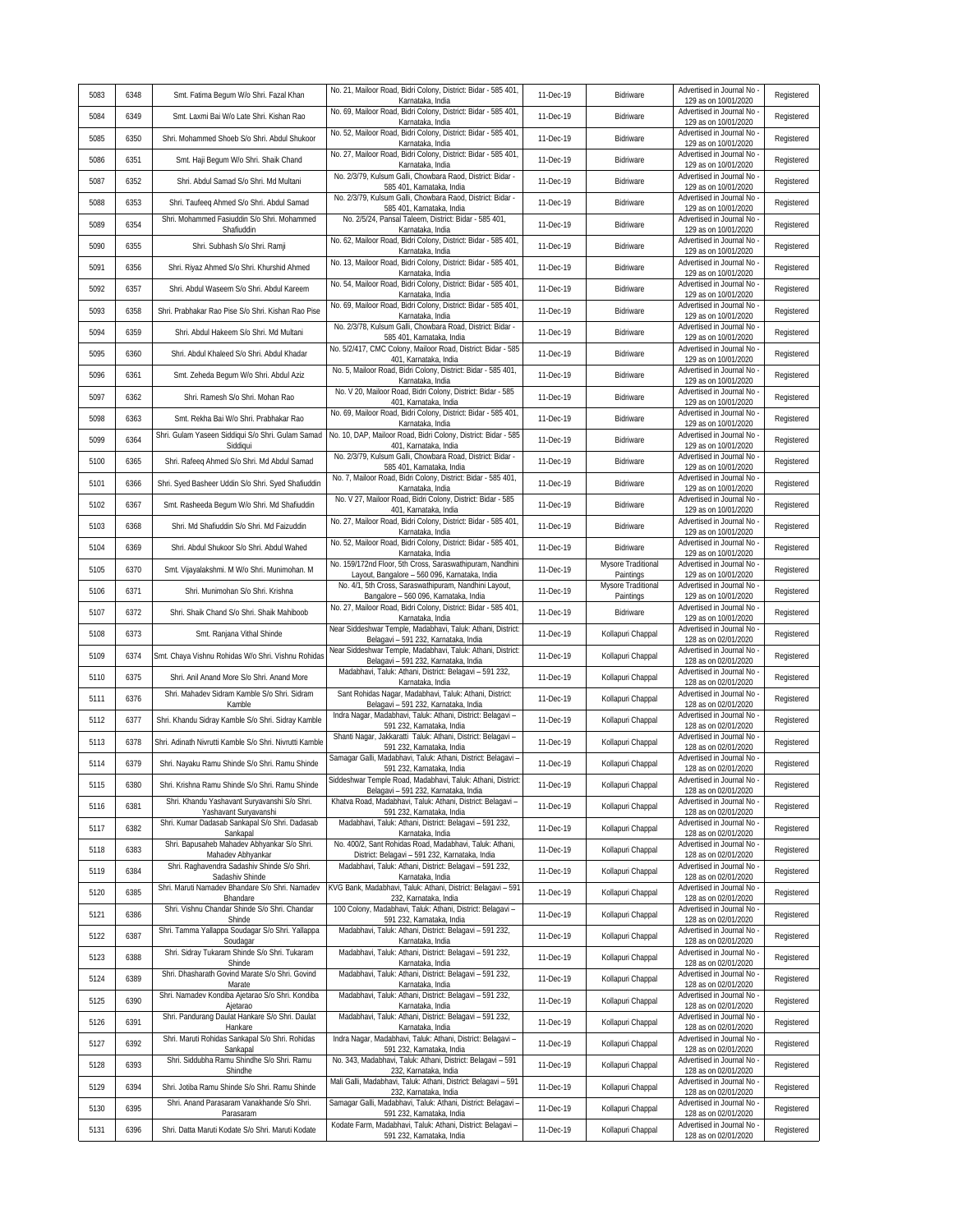| 5132 | 6397 | Shri. Shankar Maruti Kodate S/o Shri. Maruti Kodate                              | Rohidas Circle, Madabhavi, Taluk: Athani, District: Belagavi -<br>591 232, Karnataka, India                                     | 11-Dec-19 | Kollapuri Chappal | Advertised in Journal No<br>128 as on 02/01/2020                         | Registered |
|------|------|----------------------------------------------------------------------------------|---------------------------------------------------------------------------------------------------------------------------------|-----------|-------------------|--------------------------------------------------------------------------|------------|
| 5133 | 6398 | Shri. Appasab Maruti Kamble S/o Shri. Maruti Kamble                              | Miraj Road, 83 Colony, Madabhavi, Taluk: Athani, District:<br>Belagavi - 591 232, Karnataka, India                              | 11-Dec-19 | Kollapuri Chappal | Advertised in Journal No<br>128 as on 02/01/2020                         | Registered |
| 5134 | 6399 | Shri. Datta Mallappa Kamble S/o Shri. Mallappa<br>Kamble                         | Madabhavi, Taluk: Athani, District: Belagavi - 591 232,<br>Karnataka, India                                                     | 11-Dec-19 | Kollapuri Chappal | Advertised in Journal No<br>128 as on 02/01/2020                         | Registered |
| 5135 | 6400 | Shri. Maruti Jayawant Bhandare S/o Shri. Jayawant<br>Bhandare                    | Madabhavi, Taluk: Athani, District: Belagavi - 591 232,<br>Karnataka, India                                                     | 11-Dec-19 | Kollapuri Chappal | Advertised in Journal No<br>128 as on 02/01/2020                         | Registered |
| 5136 | 6401 | Shri. Vishwanath Maruti Bhandare S/o Shri. Maruti<br>Bhandare                    | No. 1990, Near Water Tank, Madabhavi, Taluk: Athani,<br>District: Belagavi - 591 232, Karnataka, India                          | 11-Dec-19 | Kollapuri Chappal | Advertised in Journal No<br>128 as on 02/01/2020                         | Registered |
| 5137 | 6402 | Shri. Santosh Sitaram Kamble S/o Shri. Sitaram<br>Kamble                         | Shanti Nagar, Jakkaratti, Taluk: Athani, District: Belagavi -<br>591 232, Karnataka, India                                      | 11-Dec-19 | Kollapuri Chappal | Advertised in Journal No<br>128 as on 02/01/2020                         | Registered |
| 5138 | 6403 | Shri. Sadashiv Maruti Soudagar S/o Shri. Maruti<br>Soudagar                      | 30 Colony, Madabhavi, Taluk: Athani, District: Belagavi - 591<br>232, Karnataka, India                                          | 11-Dec-19 | Kollapuri Chappal | Advertised in Journal No<br>128 as on 02/01/2020                         | Registered |
| 5139 | 6404 | Shri. Ramesh Dattu Marathe S/o Shri. Dattu Marathe                               | Madabhavi, Taluk: Athani, District: Belagavi - 591 232,<br>Karnataka, India                                                     | 11-Dec-19 | Kollapuri Chappal | Advertised in Journal No<br>128 as on 02/01/2020                         | Registered |
| 5140 | 6405 | Shri. Bharat Bhima Bhandare S/o Shri. Bhima<br>Bhandare                          | Shanti Nagar, Jakkaratti, Taluk: Athani, District: Belagavi -<br>591 232, Karnataka, India                                      | 11-Dec-19 | Kollapuri Chappal | Advertised in Journal No<br>128 as on 02/01/2020                         | Registered |
| 5141 | 6406 | Shri. Sidaray Shivaji Shinde S/o Shri. Shivaji Shinde                            | Indra Nagar, Madabhavi, Taluk: Athani, District: Belagavi -<br>591 232, Karnataka, India                                        | 11-Dec-19 | Kollapuri Chappal | Advertised in Journal No<br>128 as on 02/01/2020                         | Registered |
| 5142 | 6407 | Shri. Sunil Rama Suryavanshi S/o Shri. Rama<br>Suryavanshi                       | Shanti Nagar, Jakkaratti, Taluk: Athani, District: Belagavi -<br>591 232, Karnataka, India                                      | 11-Dec-19 | Kollapuri Chappal | Advertised in Journal No<br>128 as on 02/01/2020                         | Registered |
| 5143 | 6408 | Shri. Ramchandra Kashinath Bhandare S/o Shri.<br>Kashinath Bhandare              | Hostel BCM Madabhavi, 100 Colony, Madabhavi, Taluk:<br>Athani, District: Belagavi - 591 232, Karnataka, India                   | 11-Dec-19 | Kollapuri Chappal | Advertised in Journal No<br>128 as on 02/01/2020                         | Registered |
| 5144 | 6409 | Shri. Sukhadev Jayavant Bhandare S/o Shri. Jayavant<br>Bhandare                  | Madabhavi, Taluk: Athani, District: Belagavi - 591 232,<br>Karnataka, India                                                     | 11-Dec-19 | Kollapuri Chappal | Advertised in Journal No<br>128 as on 02/01/2020                         | Registered |
| 5145 | 6410 | Shri. Pravin Parashuram Kamble S/o Shri.<br>Parashuram Kamble                    | Rohidas Circle, Madabhavi, Taluk: Athani, District: Belagavi -<br>591 232, Karnataka, India                                     | 11-Dec-19 | Kollapuri Chappal | Advertised in Journal No<br>128 as on 02/01/2020                         | Registered |
| 5146 | 6411 | Shri. Vishal Mahadev Kanade S/o Shri. Mahadev<br>Kanade                          | Shivanoor, Taluk: Athani, District: Belagavi - 591 232,<br>Karnataka, India                                                     | 11-Dec-19 | Kollapuri Chappal | Advertised in Journal No<br>128 as on 02/01/2020                         | Registered |
| 5147 | 6412 | Shri. Sidaray Kallappa Bhandare S/o Shri. Kallappa<br>Bhandare                   | 100 Colony, Madabhavi, Taluk: Athani, District: Belagavi -<br>591 232, Karnataka, India                                         | 11-Dec-19 | Kollapuri Chappal | Advertised in Journal No<br>128 as on 02/01/2020                         | Registered |
| 5148 | 6413 | Shri. Datta Narasing Sankpal S/o Shri. Narasing<br>Sankpal                       | Indra Nagar, Madabhavi, Taluk: Athani, District: Belagavi -<br>591 232, Karnataka, India                                        | 11-Dec-19 | Kollapuri Chappal | Advertised in Journal No<br>128 as on 02/01/2020                         | Registered |
| 5149 | 6414 | Shri. Gurudev Laxman Kamble S/o Shri. Laxman<br>Kamble                           | Indra Nagar, Madabhavi, Taluk: Athani, District: Belagavi -<br>591 232, Karnataka, India                                        | 11-Dec-19 | Kollapuri Chappal | Advertised in Journal No<br>128 as on 02/01/2020                         | Registered |
| 5150 | 6415 | Shri. Maruti Rama Rajamane S/o Shri. Rama<br>Rajamane                            | Indra Nagar, Madabhavi, Taluk: Athani, District: Belagavi -<br>591 232, Karnataka, India                                        | 11-Dec-19 | Kollapuri Chappal | Advertised in Journal No<br>128 as on 02/01/2020                         | Registered |
| 5151 | 6416 | Shri. Sandip Ramu Rajamane S/o Shri. Rama                                        | Madabhavi, Taluk: Athani, District: Belagavi - 591 232,                                                                         | 11-Dec-19 | Kollapuri Chappal | Advertised in Journal No                                                 | Registered |
| 5152 | 6417 | Rajamane<br>Shri. Pratap Dharma Bhandare S/o Shri. Dharma                        | Karnataka, India<br>Madabhavi, Taluk: Athani, District: Belagavi - 591 232,                                                     | 11-Dec-19 | Kollapuri Chappal | 128 as on 02/01/2020<br>Advertised in Journal No                         | Registered |
| 5153 | 6418 | Bhandare<br>Shri. Ashok Rama Adate S/o Shri. Rama Adate                          | Karnataka, India<br>Madabhavi, Taluk: Athani, District: Belagavi - 591 232,                                                     | 11-Dec-19 | Kollapuri Chappal | 128 as on 02/01/2020<br>Advertised in Journal No                         | Registered |
| 5154 | 6419 | Shri. Shrikant Datta Dabade S/o Shri. Datta Dabade                               | Karnataka, India<br>100 Colony, Madabhavi, Taluk: Athani, District: Belagavi -                                                  | 11-Dec-19 | Kollapuri Chappal | 128 as on 02/01/2020<br>Advertised in Journal No                         | Registered |
| 5155 | 6420 | Shri. Bajarang Umaji Marathe S/o Shri. Umaji Marathe                             | 591 232, Karnataka, India<br>Shani Road, Madabhavi, Taluk: Athani, District: Belagavi -                                         | 11-Dec-19 | Kollapuri Chappal | 128 as on 02/01/2020<br>Advertised in Journal No                         | Registered |
| 5156 | 6421 | Shri. Vasant Ramu Abhynakar S/o Shri. Ramu                                       | 591 232, Karnataka, India<br>Madabhavi, Taluk: Athani, District: Belagavi - 591 232,                                            | 11-Dec-19 | Kollapuri Chappal | 128 as on 02/01/2020<br>Advertised in Journal No<br>128 as on 02/01/2020 | Registered |
| 5157 | 6422 | Abhynakar<br>Shri. Shrikant Umaji Marathe S/o Shri. Umaji Marathe                | Karnataka, India<br>Shani Road, Madabhavi, Taluk: Athani, District: Belagavi -                                                  | 11-Dec-19 | Kollapuri Chappal | Advertised in Journal No                                                 | Registered |
| 5158 | 6423 | Shri. Sanjay Tukaram Suryavanshi S/o Shri. Tukaram                               | 591 232, Karnataka, India<br>Shanti Nagar, Jakkaratti, Taluk: Athani, District: Belagavi -                                      | 11-Dec-19 | Kollapuri Chappal | 128 as on 02/01/2020<br>Advertised in Journal No                         | Registered |
| 5159 | 6424 | Suryavanshi<br>Shri. Naikaba Bharat Bhandare S/o Shri. Bharat                    | 591 232, Karnataka, India<br>House No. 5136, Shanti Nagar, Jakkaratti, District: Belagavi -                                     | 11-Dec-19 | Kollapuri Chappal | 128 as on 02/01/2020<br>Advertised in Journal No                         | Registered |
| 5160 | 6425 | Bhandare<br>Shri. Maruti Chandar Shinde S/o Shri. Chandar Shinde                 | 591 232, Karnataka, India<br>100 Colony, Madabhavi, Taluk: Athani, District: Belagavi -                                         | 11-Dec-19 | Kollapuri Chappal | 128 as on 02/01/2020<br>Advertised in Journal No                         | Registered |
| 5161 | 6426 | Shri. Ganesh Shidaray Kambale S/o Shri. Shidaray                                 | 591 232, Karnataka, India<br>Madabhavi, Taluk: Athani, District: Belagavi - 591 232,                                            | 11-Dec-19 | Kollapuri Chappal | 128 as on 02/01/2020<br>Advertised in Journal No                         | Registered |
| 5162 | 6427 | Kambale<br>Shri. Margadarshan Balasab Honakhande S/o Shri.<br>Balasab Honakhande | Karnataka, India<br>Rohidas Circle, Madabhavi, Taluk: Athani, District: Belagavi -                                              | 11-Dec-19 | Kollapuri Chappal | 128 as on 02/01/2020<br>Advertised in Journal No                         | Registered |
| 5163 | 6428 | Shri. Pandarinath Vittal Bhandare S/o Shri. Vittal<br>Rhandare                   | 591 232, Karnataka, India<br>Miraj Road, 83 Colony, Madabhavi, Taluk: Athani, District:<br>Belagavi - 591 232. Karnataka, India | 11-Dec-19 | Kollapuri Chappal | 128 as on 02/01/2020<br>Advertised in Journal No<br>128 as on 02/01/2020 | Registered |
| 5164 | 6429 | Shri. Santosh Shivaji Bhandare S/o Shri. Shivaji                                 | Madabhavi, Taluk: Athani, District: Belagavi - 591 232,                                                                         | 11-Dec-19 | Kollapuri Chappal | Advertised in Journal No<br>128 as on 02/01/2020                         | Registered |
| 5165 | 6430 | Bhandare<br>Shri. Datta Shivaji Shinde S/o Shri. Shivaji Bhandare                | Karnataka, India<br>Madabhavi, Taluk: Athani, District: Belagavi - 591 232,<br>Karnataka, India                                 | 11-Dec-19 | Kollapuri Chappal | Advertised in Journal No                                                 | Registered |
| 5166 | 6431 | Shri. Rahul Datta Bhandare S/o Shri. Datta Bhandare                              | Samaj Mandir, Madabhavi, Taluk: Athani, District: Belagavi -                                                                    | 11-Dec-19 | Kollapuri Chappal | 128 as on 02/01/2020<br>Advertised in Journal No<br>128 as on 02/01/2020 | Registered |
| 5167 | 6432 | Shri Yashwant Ragho Chorge                                                       | 591 232, Karnataka, India<br>92, Khariwadi (Sakhari) Post: Chichghar, Taluk: Mandangad,                                         | 12-Dec-19 | Alphonso          | Advertised in Journal No                                                 | Registered |
| 5168 | 6433 | Shri. Shrikrishna Anil Joshi S/o Shri. Anil Narayan                              | Maharashtra, India.<br>Post: Varavade (Marathawada), Taluk: Ratnagiri,                                                          | 12-Dec-19 | Alphonso          | 129 as on 10/01/2020<br>Advertised in Journal No -                       | Registered |
| 5169 | 6434 | Joshi<br>Shri. Sadanand Chandrakant Amberkar S/o Shri.                           | Maharashtra, India.<br>565/B, Post: Kasheli, Taluk: Rajapur, Maharashtra, India.                                                | 12-Dec-19 | Alphonso          | 129 as on 10/01/2020<br>Advertised in Journal No -                       | Registered |
| 5170 | 6435 | Chandrakant Amberkar<br>M/s. R & D Global Consultants Pvt Ltd                    | 106/108, 1st Floor B Wing, Hamilton Bldg, Hiranandani                                                                           | 12-Dec-19 | Alphonso          | 129 as on 10/01/2020<br>Advertised in Journal No                         | Registered |
| 5171 | 6437 | Shri. Ashok Kumar Kayal S/o Shri. Abhimanyu Kayal                                | Estate, Patlipada, G. B. Road, Maharashtra, India.<br>Uttar Kalikapur, Dakshin Barasat, South 24 Parganas,                      | 18-Dec-19 | Joynagar Moa      | 129 as on 10/01/2020<br>Advertised in Journal No                         | Registered |
| 5172 | 6438 | Shri. Gopal Halder S/o Shri. Sanjit Halder                                       | Joynagar Block - 1, West Bengal - 743 372<br>NIMPITH, Tulshighata, South 24 Parganas, Joynagar, West                            | 18-Dec-19 | Joynagar Moa      | 129 as on 10/01/2020<br>Advertised in Journal No                         | Registered |
| 5173 | 6439 | Shri. Gopinath Das S/o Shri. Dulal Chandra Das                                   | Bengal - 743 338<br>Baharu Mallavpur, South 24 Parganas, Joynagar, West                                                         | 18-Dec-19 | Joynagar Moa      | 129 as on 10/01/2020<br>Advertised in Journal No                         | Registered |
| 5174 | 6440 | Shri. Dhananjoy Das S/o Shri. Parikshit Das                                      | Bengal - 743 372<br>Baharu Mallavpur, South 24 Parganas, Joynagar, West                                                         | 18-Dec-19 | Joynagar Moa      | 129 as on 10/01/2020<br>Advertised in Journal No                         | Registered |
| 5175 | 6441 | Shri. Bimal Das S/o Shri. Palu Das                                               | Bengal - 743 372<br>Baharu Mallavpur, South 24 Parganas, Joynagar, West                                                         | 18-Dec-19 | Joynagar Moa      | 129 as on 10/01/2020<br>Advertised in Journal No                         | Registered |
| 5176 | 6442 | Shri. Mahadev Das S/o Shri. Dhananjay Das                                        | Bengal - 743 372<br>Baharu, Daspara, South 24 Parganas, West Bengal - 743                                                       | 18-Dec-19 | Joynagar Moa      | 129 as on 10/01/2020<br>Advertised in Journal No -                       | Registered |
| 5177 | 6443 | Shri. Bechulal Ghosh S/o Shri. Nantu Ghosh                                       | 372<br>Baharu, Mallavpur, South 24 Parganas, West Bengal - 743                                                                  | 18-Dec-19 | Joynagar Moa      | 129 as on 10/01/2020<br>Advertised in Journal No                         | Registered |
| 5178 | 6444 | Shri. Bapan Mondal S/o Shri. Panchu Gopal Mondal                                 | 372<br>Sripur, South 24 Parganas, West Bengal - 743 372                                                                         | 18-Dec-19 | Joynagar Moa      | 129 as on 10/01/2020<br>Advertised in Journal No                         | Registered |
| 5179 | 6445 | Shri. Saurajit Mondal S/o Shri. Sankar Deb Mondal                                | Sripur, Kashimpur, Joynagar-1, South 24 Parganas, West                                                                          | 18-Dec-19 | Joynagar Moa      | 129 as on 10/01/2020<br>Advertised in Journal No                         | Registered |
|      |      |                                                                                  | Bengal - 743 372                                                                                                                |           |                   | 129 as on 10/01/2020                                                     |            |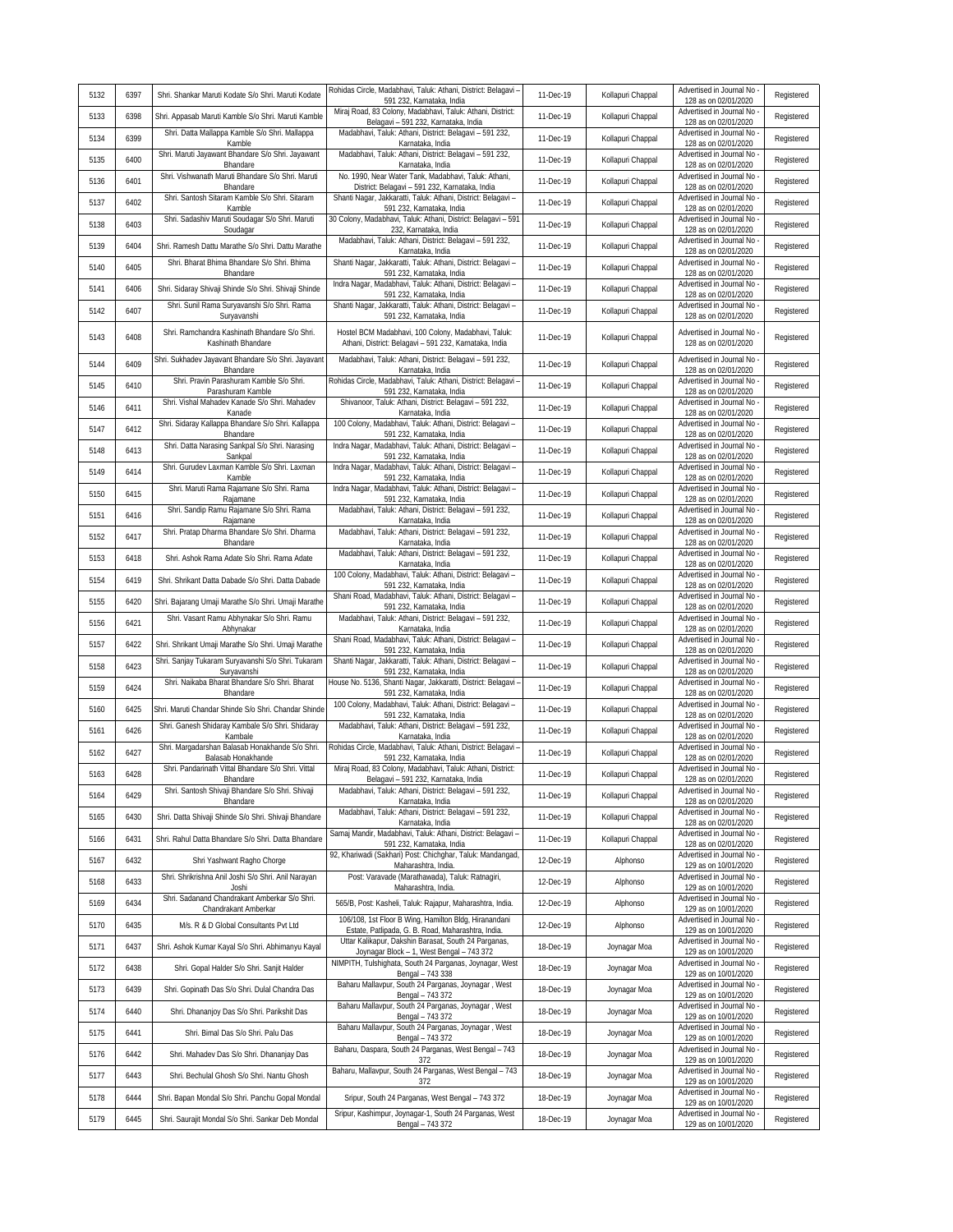| 5180 | 6446 | Shri. Pijush Kanti Mandal S/o Shri. Bhupendra Mandal                       | Tulshighata, Nimpith Ashram, South 24 Parganas, Joynagar<br>Block-II, West Bengal - 743 372                                                        | 18-Dec-19 | Joynagar Moa         | Advertised in Journal No<br>129 as on 10/01/2020                             | Registered |
|------|------|----------------------------------------------------------------------------|----------------------------------------------------------------------------------------------------------------------------------------------------|-----------|----------------------|------------------------------------------------------------------------------|------------|
| 5181 | 6447 | Smt. Pampa Halder W/o Shri. Surajit Halder                                 | Nimpith, Tulshighata, Joynagar Block-II, South 24 Parganas<br>West Bengal - 743 338                                                                | 18-Dec-19 | Joynagar Moa         | Advertised in Journal No<br>129 as on 10/01/2020                             | Registered |
| 5182 | 6448 | Shri. Gauranga Mondal S/o Shri. Dhananjay Mondal                           | Nimpith Ashram, Joynagar Block-II, South 24 Parganas West<br>Bengal - 743 338                                                                      | 18-Dec-19 | Joynagar Moa         | Advertised in Journal No<br>129 as on 10/01/2020                             | Registered |
| 5183 | 6449 | Shri. Ramprasad Purkait S/o Shri. Ganesh Purkait                           | Nimpith Ashram, Tulshighata, Joynagar Block-II, South 24<br>Parganas, West Bengal - 743 338                                                        | 18-Dec-19 | Joynagar Moa         | Advertised in Journal No<br>129 as on 10/01/2020                             | Registered |
| 5184 | 6450 | Shri. Jagadish Mondal S/o Shri. Subal Mondal                               | Nimpith Ashram, Tulshighata, Joynagar Block-1, South 24<br>Parganas, West Bengal - 743 338                                                         | 18-Dec-19 | Joynagar Moa         | Advertised in Journal No<br>129 as on 10/01/2020                             | Registered |
| 5185 | 6451 | Shri. Dashu Mondal S/o Shri. Sadhan Mondal                                 | Nimpith Ashram, Joynagar Block-II, South 24 Parganas, West<br>Bengal - 743 338                                                                     | 18-Dec-19 | Joynagar Moa         | Advertised in Journal No<br>129 as on 10/01/2020                             | Registered |
| 5186 | 6452 | Shri. Tapan Kumar Das S/o Shri. Annada Prasad Das                          | Nimpith Ashram, Joynagar, South 24 Parganas, West Bengal<br>$-743338$                                                                              | 18-Dec-19 | Joynagar Moa         | Advertised in Journal No<br>129 as on 10/01/2020                             | Registered |
| 5187 | 6453 | Shri. Hemanta Mistry S/o Shri. Nimai Mistry                                | Ghosh Para, Baharu, Joynagar, South 24 Parganas, West<br>Bengal - 743 372                                                                          | 18-Dec-19 | Joynagar Moa         | Advertised in Journal No<br>129 as on 10/01/2020                             | Registered |
| 5188 | 6454 | Shri. Biswajit Maity S/o Shri. Sanjay Maity                                | Nimpith Ashram, Tulshighata, Joynagar Block-II, South 24<br>Parganas, West Bengal - 743 338                                                        | 18-Dec-19 | Joynagar Moa         | Advertised in Journal No<br>129 as on 10/01/2020                             | Registered |
| 5189 | 6455 | Shri. Raju Das S/o Shri. Panchu Das                                        | Tulshighata, Joynagar, South 24 Parganas, West Bengal -<br>743 338                                                                                 | 18-Dec-19 | Joynagar Moa         | Advertised in Journal No<br>129 as on 10/01/2020                             | Registered |
| 5190 | 6456 | Shri. Khokan Mondal S/o Shri. Rasbihari Mondal                             | Baharu, Joynagar Block-1, South 24 Parganas, West Bengal<br>$-743372$                                                                              | 18-Dec-19 | Joynagar Moa         | Advertised in Journal No<br>129 as on 10/01/2020                             | Registered |
| 5191 | 6457 | Shri. Amit Ghoshal S/o Shri. Shambhu Ghoshal                               | Nimpith Ashram, Joynagar Block-II, South 24 Parganas, West<br>Bengal - 743 338                                                                     | 18-Dec-19 | Joynagar Moa         | Advertised in Journal No<br>129 as on 10/01/2020                             | Registered |
| 5192 | 6458 | Shri. Sanjay Bhaskar Patankar S/o Shri. Bhaskar<br>Gopal Patankar          | Dabhole - Raut Wadi, Taluk: Devgad, District: Sindhudurg -<br>416612, Maharashtra, India                                                           | 20-Dec-19 | Alphonso             | Advertised in Journal No<br>129 as on 10/01/2020                             | Registered |
| 5193 | 6459 | Shri. Pradeep Bhaskar Patankar S/o Shri. Bhaskar<br>Gopal Patankar         | Dabhole - Raut Wadi, Taluk: Devgad, District: Sindhudurg -<br>416612, Maharashtra, India                                                           | 20-Dec-19 | Alphonso             | Advertised in Journal No<br>129 as on 10/01/2020                             | Registered |
| 5194 | 6460 | Smt. Jayashri Bhaskar Patankar W/o Shri. Bhaskar<br>Gopal Patankar         | Dabhole - Raut Wadi, Taluk: Devgad, District: Sindhudurg -<br>416612, Maharashtra, India                                                           | 20-Dec-19 | Alphonso             | Advertised in Journal No<br>129 as on 10/01/2020                             | Registered |
| 5195 | 6461 | Shri. Uday Balkrushna Mirashi S/o Shri. Balkrushna<br>Mirashi              | Post: Vareri - Dharanewadi, Taluk: Devgad, District:<br>Sindhudurg - 416611, Maharashtra, India                                                    | 20-Dec-19 | Alphonso             | Advertised in Journal No<br>129 as on 10/01/2020                             | Registered |
| 5196 | 6462 | Shri. Nimesh Bhaskar Rane S/o Shri. Bhaskar Rane                           | B-405, Sai Shrushti CHS Ltd. New Link Road Chikuwadi<br>Opp. ICICI Bank Borivali West S.O. Mumbai - 400 092,                                       | 20-Dec-19 | Alphonso             | Advertised in Journal No                                                     | Registered |
| 5197 | 6463 | Shri. Ganesh Jaywant Pujare S/o Jaywant Pujare                             | Maharashtra, India<br>Post: Pural-Kalambai, Taluk: Devgad, District: Sindhudurg -                                                                  | 20-Dec-19 | Alphonso             | 129 as on 10/01/2020<br>Advertised in Journal No                             | Registered |
| 5198 | 6464 | Shri. Ramkrishna Aba Jadhav S/o Shri. Aba Jadhav                           | 416805, Maharashtra, India<br>Padavane, Post: Wada, Taluk: Devgad, District: Sindhudurg                                                            | 20-Dec-19 | Alphonso             | 129 as on 10/01/2020<br>Advertised in Journal No                             | Registered |
| 5199 | 6465 | Shri. Sadashiv Hari Gaonkar S/o Shri. Hari Gaonkar                         | 416805, Maharashtra, India<br>Post: Devgad - Mungekar Nagari, Taluk: Devgad, District:                                                             | 20-Dec-19 | Alphonso             | 129 as on 10/01/2020<br>Advertised in Journal No                             | Registered |
| 5200 | 6466 | Shri. Sachin Sudhakar Nene S/o Shri. Sudhakar Nene                         | Sindhudurg - 416613, Maharashtra, India<br>Rameshwar - Kate, Post: Vijaydurg, Taluk: Devgad, District:                                             | 20-Dec-19 | Alphonso             | 129 as on 10/01/2020<br>Advertised in Journal No                             | Registered |
|      |      | Shri. Vinit Chandrashekhar Bhale S/o Shri.                                 | Sindhudurg - 416806, Maharashtra, India<br>B-1004, Rohan Garima, Survey No. 103 A/10 and 11,                                                       |           |                      | 129 as on 10/01/2020<br>Advertised in Journal No                             |            |
| 5201 | 6467 | Chandrashekhar Bhale                                                       | Senapati Bapat Road, Behind ICC, Shivajinagar, Pune - 411<br>016, Maharashtra, India                                                               | 20-Dec-19 | Alphonso             | 129 as on 10/01/2020                                                         | Registered |
| 5202 | 6468 | Shri. Suresh Khandu Talekar S/o Shri. Khandu Talekar                       | A-101, Landmark Exotica, Deep co op Housing Society,<br>Baner Pashan Link Road, Opposite PMC School, Pashan                                        | 20-Dec-19 | Alphonso             | Advertised in Journal No<br>129 as on 10/01/2020                             | Registered |
|      |      |                                                                            | Pune - 411 021, Maharashtra, India                                                                                                                 |           |                      |                                                                              |            |
| 5203 | 6469 | M/s. Ruchi's Mango Represented by Shri. Rahul<br>Bhagirath chavan          | A2/6, Zala Complex, Bibvewadi Kondhawa Road, Market<br>Yard, Pune - 411 037, Maharashtra, India                                                    | 20-Dec-19 | Alphonso             | Advertised in Journal No<br>129 as on 10/01/2020                             | Registered |
| 5204 | 6470 | M/s. Ada Represented by Shri. Vinod Kumar Arjundas                         | 68 and 73 Hazratganj, Opposite Multi Level Parking,<br>Lucknow - 226 001, Uttar Pradesh, India                                                     | 20-Dec-19 | Lucknow Chikan Craft | Advertised in Journal No<br>128 as on 02/01/2020                             | Registered |
| 5205 | 6471 | Shri. Santosh Pandurang Dhavare S/o Shri.<br>Pandurang Dhavare             | Atgaon (Bhat), Post: Kelshi, Taluk: Dapoli, District: Ratnagiri<br>415 717, Maharashtra, India                                                     | 23-Dec-19 | Alphonso             | Advertised in Journal No<br>129 as on 10/01/2020                             | Registered |
| 5206 | 6472 | Shri. Santosh Dattatray Mahajan S/o Shri. Dattatray<br>Mahajan             | Kalambat, Taluk: Dapoli, District: Ratnagiri - 415 712,<br>Maharashtra, India                                                                      | 23-Dec-19 | Alphonso             | Advertised in Journal No<br>129 as on 10/01/2020                             | Registered |
| 5207 | 6473 | Shri. Sunil Pandurang Zore S/o Shri. Pandurang Zore                        | 1974, Dhangar Wadi, Golap, Taluk: Ratnagiri, District:<br>Ratnagiri - 415 616, Maharashtra, India                                                  | 23-Dec-19 | Alphonso             | Advertised in Journal No<br>129 as on 10/01/2020                             | Registered |
| 5208 | 6474 | Shri. Rakesh Vidyadhar Mahadik S/o Shri. Vidyadhar<br>Mahadik              | Ril, Post: Kespuri, Taluk: Ratnagiri, District: Ratnagiri - 415<br>620, Maharashtra, India                                                         | 23-Dec-19 | Alphonso             | Advertised in Journal No<br>129 as on 10/01/2020                             | Registered |
| 5209 | 6475 | Smt. Rajashri Anand Marathe W/o Shri. Anand<br>Prabhakar Marathe           | 1406, B, Kanak, Gujarali, Taluk: Rajapur, District: Ratnagiri -<br>416 702, Maharashtra, India                                                     | 23-Dec-19 | Alphonso             | Advertised in Journal No<br>129 as on 10/01/2020                             | Registered |
| 5210 | 6476 | Shri. Anand Prabhakar Marathe S/o Shri. Prabhakar<br>Dattatray             | 1406, B, Kanak, Gujarali, Taluk: Rajapur, District: Ratnagiri -<br>416 702. Maharashtra, India                                                     | 23-Dec-19 | Alphonso             | Advertised in Journal No<br>129 as on 10/01/2020                             | Registered |
| 5211 | 6477 | M/s. A1 Mango Supplier Represented by Shri. Siraj A.<br>Latif Nakhwa       | 564, Pawas Bazarpeth, Pawas, Taluk: Ratnagiri, District:<br>Ratnagiri - 415 616, Maharashtra, India                                                | 23-Dec-19 | Alphonso             | Advertised in Journal No<br>129 as on 10/01/2020                             | Registered |
| 5212 | 6478 | M/s. AM. AR. Fruits Represented by Shri. Israr Ahmed<br>Abdul Aziz Ansari  | Plot No. H 9, MIDC, Mirjole, Taluk: Ratnagiri, District:<br>Ratnagiri - 415 639, Maharashtra, India                                                | 23-Dec-19 | Alphonso             | Advertised in Journal No<br>129 as on 10/01/2020                             | Registered |
| 5213 | 6479 | M/s. C Raj Fruits & Foods Represented by Shri.<br>Ikrama Siraj Nakhwa      | 564, Pawas Bazarpeth, Pawas, Taluk: Ratnagiri, District:<br>Ratnagiri - 415 616, Maharashtra, India                                                | 23-Dec-19 | Alphonso             | Advertised in Journal No<br>129 as on 10/01/2020                             | Registered |
| 5214 | 6480 | M/s. Achyut Cashew Factory Represented by Shri.<br>Vasudev Madhukar Zantye | 9, Swami Samarth Ramghat Road, Khatarwadi, Tulas,<br>District: Sindhudurg - 416 515, Maharashtra, India                                            | 24-Dec-19 | Vengurla Cashew      | Advertised in Journal No<br>128 as on 02/01/2020                             | Registered |
| 5215 | 6481 | Shri. Rajendr Vitthal Hingmire S/o Shri. Vitthal<br>Hingmire               | Mu Post Siddhewadi, Taluk Tasgaon, Siddhewadi, District:<br>Sangli - 416 311                                                                       | 24-Dec-19 | Sangli Raisins       | Advertised in Journal No<br>128 as on 02/01/2020                             | Registered |
| 5216 | 6482 | Shri. Sachin Ramchandra Dabholkar                                          | 1173, Bhandarwadi, Adeli, Vengurla, District: Sindhudurg -<br>416 616, Maharashtra, India                                                          | 26-Dec-19 | Alphonso             | Advertised in Journal No<br>134 as on 28/04/2020                             | Registered |
| 5217 | 6483 | Shri. Milind Arvind Samant                                                 | 96, Bhogave, Newali, Vengurla, District: Sindhudurg - 416<br>523, Maharashtra, India                                                               | 26-Dec-19 | Alphonso             | Advertised in Journal No<br>134 as on 28/04/2020                             | Registered |
| 5218 | 6484 | Shri. Sadanand Rama Gavas                                                  | 72, bagayat wadi, Dhakore, District: Sindhudurg - 416 518,<br>Maharashtra, India                                                                   | 26-Dec-19 | Alphonso             | Advertised in Journal No<br>134 as on 28/04/2020                             | Registered |
| 5219 | 6485 | Shri. Satish Vinayak Puranik                                               | Parule Kushewada, Vengurla, District: Sindhudurg - 416 523<br>Maharashtra, India                                                                   | 26-Dec-19 | Alphonso             | Advertised in Journal No<br>134 as on 28/04/2020                             | Registered |
| 5220 | 6486 | Shri. Girish Vasudeo Prabhu                                                | 477, Gavanwadi, Parule, Vengurla, District: Sindhudurg - 416<br>523, Maharashtra, India                                                            | 26-Dec-19 | Alphonso             | Advertised in Journal No<br>134 as on 28/04/2020                             | Registered |
| 5221 | 6487 | Shri. Nilesh Hemant Mithbavkar                                             | 448, Karli Anandwadi, Korjai, Vengurla, District: Sindhudurg<br>416 523, Maharashtra, India                                                        | 26-Dec-19 | Alphonso             | Advertised in Journal No<br>134 as on 28/04/2020                             | Registered |
| 5222 | 6488 | Shri. Sanjay Balasaheb Vajrinkar                                           | Wing-E/J, Siddhivinayak Puram, Dnyaneshwar Chowk,<br>Dattanagar, Vishrambag, Willingdon College, Sangli - 416<br>415, Maharashtra, India           | 26-Dec-19 | Alphonso             | Advertised in Journal No<br>134 as on 28/04/2020                             | Registered |
| 5223 | 6489 | Shri. Krishna Sahadev Hanjankar                                            | 443, Shilaam Wadi, Kochara, Vengurla, District: Sindhudurg -<br>416 522, Maharashtra, India                                                        | 26-Dec-19 | Alphonso             | Advertised in Journal No<br>134 as on 28/04/2020                             | Registered |
| 5224 | 6490 | Shri. Prashant Vitthal Dharne                                              | 5, Dewoolwadi, Adeli, Vengurla, District: Sindhudurg - 416<br>516, Maharashtra, India<br>02, Kate Chawl, hanuman tekdi, pratap nagar road, Bhandup | 26-Dec-19 | Alphonso             | Advertised in Journal No<br>134 as on 28/04/2020<br>Advertised in Journal No | Registered |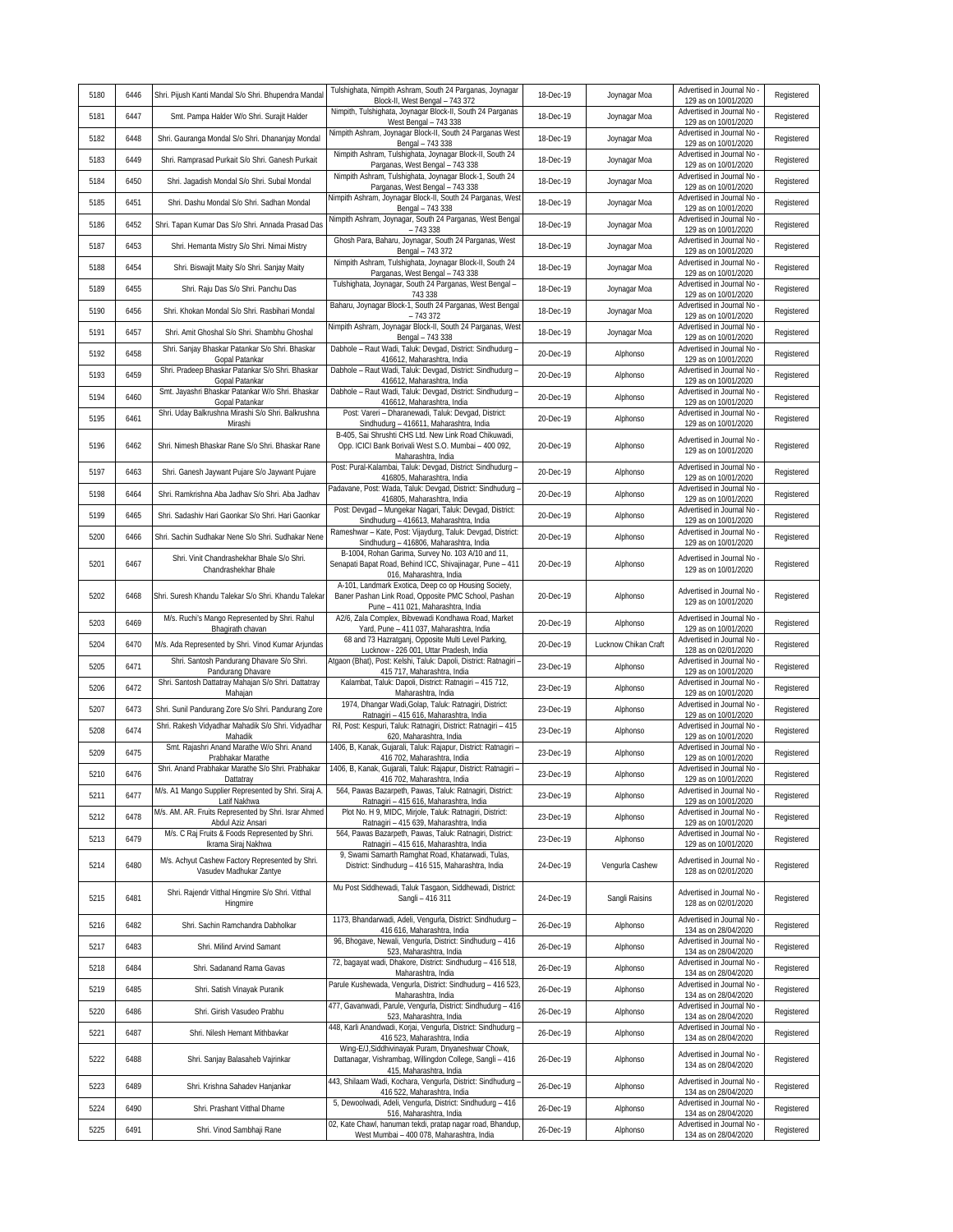| 5226 | 6492 |                                                                                                             | 730, Math Satyewadi, Vengurla, District: Sindhudurg - 416                                                                                                                        | 26-Dec-19 |                   | Advertised in Journal No                                                     |            |
|------|------|-------------------------------------------------------------------------------------------------------------|----------------------------------------------------------------------------------------------------------------------------------------------------------------------------------|-----------|-------------------|------------------------------------------------------------------------------|------------|
|      |      | Shri. Suresh Yashwant Marathe                                                                               | 516, Maharashtra, India<br>826, Chindarwadi, Bhogave, Vengurla, District: Sindhudurg -                                                                                           |           | Alphonso          | 134 as on 28/04/2020<br>Advertised in Journal No                             | Registered |
| 5227 | 6493 | Shri. Madhusudan Laxman Gavankar                                                                            | 416 523, Maharashtra, India<br>Satyagiri Kunj, Sonsure, Arawali, District: Sindhudurg - 416                                                                                      | 26-Dec-19 | Alphonso          | 134 as on 28/04/2020<br>Advertised in Journal No                             | Registered |
| 5228 | 6494 | Shri, Deenesh Namdeo Rane                                                                                   | 518, Maharashtra, India<br>73, Ravalnathwadi, Kochare, District: Sindhudurg - 416 522,                                                                                           | 26-Dec-19 | Alphonso          | 134 as on 28/04/2020<br>Advertised in Journal No                             | Registered |
| 5229 | 6495 | Shri. Prasad Chandrakant Dabholkar                                                                          | Maharashtra, India<br>Palkarwadi Vetore, Vengurla, District: Sindhudurg - 416 516,                                                                                               | 26-Dec-19 | Alphonso          | 134 as on 28/04/2020<br>Advertised in Journal No                             | Registered |
| 5230 | 6496 | Shri. Shivram Govind Gogate                                                                                 | Maharashtra, India<br>204, Chavhata Wadi, Dhakore, District: Sindhudurg - 416                                                                                                    | 26-Dec-19 | Alphonso          | 134 as on 28/04/2020<br>Advertised in Journal No                             | Registered |
| 5231 | 6497 | Shri. Sadguru Vaman Mulik                                                                                   | 518, Maharashtra, India                                                                                                                                                          | 26-Dec-19 | Alphonso          | 134 as on 28/04/2020                                                         | Registered |
| 5232 | 6498 | Shri. Sameer Anand Khot                                                                                     | 399, Near Maruti Mandir Khavne Khot Wadi, Khavane,<br>Vengurla, District: Sindhudurg - 416 522, Maharashtra, India                                                               | 26-Dec-19 | Alphonso          | Advertised in Journal No<br>134 as on 28/04/2020<br>Advertised in Journal No | Registered |
| 5233 | 6499 | Shri. Arun Tukaram Govekar                                                                                  | 132, bagayat Wadi, Dhakore, Maharashtra, India                                                                                                                                   | 26-Dec-19 | Alphonso          | 134 as on 28/04/2020                                                         | Registered |
| 5234 | 6500 | Shri. Pradip Babu Gawas                                                                                     | 308, Bagayat Wadi, Dhakore, District: Sindhudurg - 416 518,<br>Maharashtra, India                                                                                                | 26-Dec-19 | Alphonso          | Advertised in Journal No<br>134 as on 28/04/2020                             | Registered |
| 5235 | 6501 | Shri. Nagesh Pradip Sarang                                                                                  | 169, Gadedhav Wadi, Parule Chipi, District: Sindhudurg - 416<br>523, Maharashtra, India                                                                                          | 26-Dec-19 | Alphonso          | Advertised in Journal No<br>134 as on 28/04/2020                             | Registered |
| 5236 | 6502 | M/s. Maa Ambika Sweets Represented by Shri. Monoji<br>Modak                                                 | 450 (Old), 754 (New), Madhuban, Ward No. 12, Kalna<br>Municipality, District: Purba Bardhaman - 713 409, West<br>Bengal, India                                                   | 30-Dec-19 | Banglar Rasogolla | Advertised in Journal No -<br>134 as on 28/04/2020                           | Registered |
| 5237 | 6503 | M/s. Maa Ambika Sweets Represented by Shri. Uttam<br>Modak                                                  | 142 (Old), 158 (New), Kansaripara Near Ambika<br>Mahismardini High School, Ward No. 11, Kalna Municipality,<br>District: Purba Bardhaman - 713 409, West Bengal, India           | 30-Dec-19 | Banglar Rasogolla | Advertised in Journal No<br>134 as on 28/04/2020                             | Registered |
| 5238 | 6504 | M/s. Barama Mistanna Bhandar Represented by Shri.<br>Provat Nag                                             | 110, Taribmahal, Ward No. 22, Burdwan Municipality, District:<br>Purba Bardhaman - 713 102, West Bengal, India                                                                   | 30-Dec-19 | Banglar Rasogolla | Advertised in Journal No<br>134 as on 28/04/2020                             | Registered |
| 5239 | 6505 | M/s. Manorama Sweets Represented by Shri. Swapan<br>Ghosh                                                   | Mamra Main Road, Durgapur, District: Bardhaman - 713 206,<br>West Bengal, India                                                                                                  | 30-Dec-19 | Banglar Rasogolla | Advertised in Journal No<br>134 as on 28/04/2020                             | Registered |
| 5240 | 6506 | M/s. New Kalpana Mistanna Bhandar Represented by<br>Shri. Gopal Sen                                         | 162/C/408, Lake Gardents, Kolkata - 700 045, West Bengal,<br>India                                                                                                               | 30-Dec-19 | Banglar Rasogolla | Advertised in Journal No<br>134 as on 28/04/2020                             | Registered |
| 5241 | 6508 | M/s. Maa Ambika Sweets Represented by Shri. Ranajit<br>Modak                                                | 106, Fatakdwar, Chawk Bazar, Ward No. 3, Kalna<br>Municipality, District: Purba Bardhaman - 713 409, West<br>Bengal, India                                                       | 30-Dec-19 | Banglar Rasogolla | Advertised in Journal No<br>134 as on 28/04/2020                             | Registered |
| 5242 | 6509 | M/s. Radhaballav Mistanna Bhandar Represented by<br>Shri. Pradip Bhakat                                     | 22, B.B. Ghosh Road, Ward No. 7, Burdwan Municipality,<br>District: Purba Bardhaman - 713 101, West Bengal, India                                                                | 30-Dec-19 | Banglar Rasogolla | Advertised in Journal No<br>134 as on 28/04/2020                             | Registered |
| 5243 | 6510 | Shri. Dattaram Govind Mulik                                                                                 | 144, Baqayatwadi, Post: Dhakore, Taluk: Sawantwadi,<br>District: Sindhudurg- 416 518, Maharashtra, India                                                                         | 30-Dec-19 | Alphonso          | Advertised in Journal No<br>134 as on 28/04/2020                             | Registered |
| 5244 | 6511 | Shri. Ashok Kashinath Parab                                                                                 | 448, Vaswache tale, Post: Dhakore, Taluk: Sawantwadi,<br>District: Sindhudurg- 416 518, Maharashtra, India                                                                       | 30-Dec-19 | Alphonso          | Advertised in Journal No<br>134 as on 28/04/2020                             | Registered |
| 5245 | 6512 | Smt. Manasi Dattaguru Naik                                                                                  | Near Old Viva College Bolinj, Virar West Vasai Virar Municipal<br>Corporation, Thani - 401 303, Maharashtra, India                                                               | 30-Dec-19 | Alphonso          | Advertised in Journal No<br>134 as on 28/04/2020                             | Registered |
| 5246 | 6513 | Shri. Prakash Shivram Kalchavkar                                                                            | Bhatwadi, Malewad, Taluk: Sawantwadi, District: Sindhudurg-<br>416 510, Maharashtra, India                                                                                       | 30-Dec-19 | Alphonso          | Advertised in Journal No<br>134 as on 28/04/2020                             | Registered |
| 5247 | 6514 | Shri. Sanjay Suryaji Samant                                                                                 | Teravale Bhogve Dutond Wadi, Taluk: Vengurla, District:<br>Sindhudurg- 416 523, Maharashtra, India                                                                               | 30-Dec-19 | Alphonso          | Advertised in Journal No<br>134 as on 28/04/2020                             | Registered |
| 5248 | 6515 | Shri. Bhiva Sakharam Parkar                                                                                 | Near Datta Mandir, B.K. Road, Taluk: Vengurla, District:<br>Sindhudurg- 416 516, Maharashtra, India                                                                              | 30-Dec-19 | Alphonso          | Advertised in Journal No<br>134 as on 28/04/2020                             | Registered |
| 5249 | 6516 | Shri. Ramchandra Mahadev Parab                                                                              | 838, Dhulape Wadi, Tulas, Taluk: Vengurla, District:<br>Sindhudurg- 416 515, Maharashtra, India                                                                                  | 30-Dec-19 | Alphonso          | Advertised in Journal No<br>134 as on 28/04/2020                             | Registered |
| 5250 | 6517 | Shri. Ramkrishana Rajaram Chichkar                                                                          | Palkarwadi vetore, Taluk: Vengurla, District: Sindhudurg- 416<br>516, Maharashtra, India                                                                                         | 30-Dec-19 | Alphonso          | Advertised in Journal No<br>134 as on 28/04/2020                             | Registered |
| 5251 | 6518 | Shri. Ramakant Namdev Palkar                                                                                | Palkarwadi vetore, Taluk: Vengurla, District: Sindhudurg- 416<br>516, Maharashtra, India                                                                                         | 30-Dec-19 | Alphonso          | Advertised in Journal No<br>134 as on 28/04/2020                             | Registered |
| 5252 | 6519 | Shri. Kishor Avdoji Kocharekar                                                                              | 67, Manshanti, Rawalnath Wadi, Kochare, Taluk: Vengurla,<br>District: Sindhudurg- 416 516, Maharashtra, India                                                                    | 30-Dec-19 | Alphonso          | Advertised in Journal No<br>134 as on 28/04/2020                             | Registered |
| 5253 | 6520 | Shri. Shubhankar Tukaram Manjarekar                                                                         | 159, Zarap Titha, Taluk: Kudal, District: Sindhudurg- 416 510,<br>Maharashtra, India                                                                                             | 30-Dec-19 | Alphonso          | Advertised in Journal No -<br>134 as on 28/04/2020                           | Registered |
| 5254 | 6521 | Shri. Ratnadeep Ganesh Malvankar                                                                            | Dhanaji Wadi, Shiroda, Taluk: Vengurla, District: Sindhudurg-<br>416 518, Maharashtra, India                                                                                     | 30-Dec-19 | Alphonso          | Advertised in Journal No<br>134 as on 28/04/2020                             | Registered |
| 5255 | 6522 | Shri. Chetan Arun Samant                                                                                    | 830, Dutondwadi, Bhogave, Taluk: Vengurla, District:                                                                                                                             | 30-Dec-19 | Alphonso          | Advertised in Journal No                                                     | Registered |
| 5256 | 6523 | Shri. Narayan Bhagwan Rawool                                                                                | Sindhudurg- 416 523, Maharashtra, India<br>1, Ward No. 20, Vengurla, Taluk: Vengurla, District:                                                                                  | 30-Dec-19 | Alphonso          | 134 as on 28/04/2020<br>Advertised in Journal No                             | Registered |
| 5257 | 6524 | Shri. Ganpat Nilkanth Gawade                                                                                | Sindhudurg, Maharashtra, India<br>230, Post: Ansur, Taluk: Vengurla, District: Sindhudurg - 416                                                                                  | 30-Dec-19 | Alphonso          | 134 as on 28/04/2020<br>Advertised in Journal No                             | Registered |
| 5258 | 6525 | Shri. Swapnil Suresh Shirodkar                                                                              | 516, Maharashtra, India<br>House No. 1041, Ubhadanda, Warchemad Wadi, Taluk:<br>Vengurla, District: Sindhudurg - 416 516, Maharashtra, India                                     | 30-Dec-19 | Alphonso          | 134 as on 28/04/2020<br>Advertised in Journal No<br>134 as on 28/04/2020     | Registered |
| 5259 | 6526 | Shri. Vinayak Pandurang Nabar                                                                               | 154, Kudal Titha, Post: Math, Taluk: Vengurla, District:                                                                                                                         | 30-Dec-19 | Alphonso          | Advertised in Journal No -                                                   | Registered |
| 5260 | 6527 | Shri. Manojkumar Bhagatsing Patil S/o Shri.                                                                 | Sindhudurg - 416 516, Maharashtra, India<br>15 A, Post: Bandiwade - Khurd, Taluk: Malwan, District:                                                                              | 31-Dec-19 | Alphonso          | 134 as on 28/04/2020<br>Advertised in Journal No                             | Registered |
| 5261 | 6528 | <b>Bhagatsing Patil</b><br>Shri. Shriram Vitthal Thakurdesai S/o Shri. Vitthal                              | Sindhudurg - 416 608, Maharashtra, India<br>401, Post: Kunkawan - Bandarwadi, Taluk: Devgad, District:                                                                           | 31-Dec-19 | Alphonso          | 134 as on 28/04/2020<br>Advertised in Journal No                             | Registered |
| 5262 | 6529 | Thakurdesai<br>Shri. Shantaram Tukaram Pujare S/o Shri. Tukaram                                             | Sindhudurg - 416 703, Maharashtra, India<br>109, Post: Nadan - Pujare Wadi, Taluk: Devgad, District:                                                                             | 31-Dec-19 | Alphonso          | 134 as on 28/04/2020<br>Advertised in Journal No                             | Registered |
| 5263 | 6530 | Pujare<br>Shri. Sanjiv Vasudev Velankar S/o Shri. Vasudev                                                   | Sindhudurg - 416 805, Maharashtra, India<br>Post: Vijaydurg Velankar - Wadi, Taluk: Devgad, District:                                                                            | 31-Dec-19 |                   | 134 as on 28/04/2020<br>Advertised in Journal No                             | Registered |
|      |      | Velankar                                                                                                    | Sindhudurg - 416 806, Maharashtra, India                                                                                                                                         |           | Alphonso          | 134 as on 28/04/2020                                                         |            |
| 5264 | 6531 | Shri. Sanjay Mahadeo Velankar S/o Shri. Mahadeo<br>Velankar<br>Shri. Dilip Ganesh Velankar S/o Shri. Ganesh | No. 75/601, Bhatnagar Terrace, Pandurang Wadi, Road No -<br>3, Goregaon (East) Mumbai - 400 063, Maharashtra, India<br>Post: Vijaydurq Velankar - Wadi, Taluk: Devgad, District: | 31-Dec-19 | Alphonso          | Advertised in Journal No<br>134 as on 28/04/2020<br>Advertised in Journal No | Registered |
| 5265 | 6532 | Velankar                                                                                                    | Sindhudurg - 416 806, Maharashtra, India<br>Kamgar sv, Sadan, C Block, Room No. 28 Mahadev Palav                                                                                 | 31-Dec-19 | Alphonso          | 134 as on 28/04/2020                                                         | Registered |
| 5266 | 6533 | Shri. Arvind Seetaram Walke S/o Shri. Seetaram<br>Walke                                                     | Marg, Near currey road station, Mumbai- 400 012,<br>Maharashtra, India<br>Post: Mithmumbari - Valke Wadi, Taluk: Devgad, District:                                               | 31-Dec-19 | Alphonso          | Advertised in Journal No -<br>134 as on 28/04/2020                           | Registered |
| 5267 | 6534 | Shri. Sitaram Arvind Valke S/o Shri. Arvind Valke                                                           | Sindhudurg - 416 612, Maharashtra, India                                                                                                                                         | 31-Dec-19 | Alphonso          | Advertised in Journal No<br>134 as on 28/04/2020                             | Registered |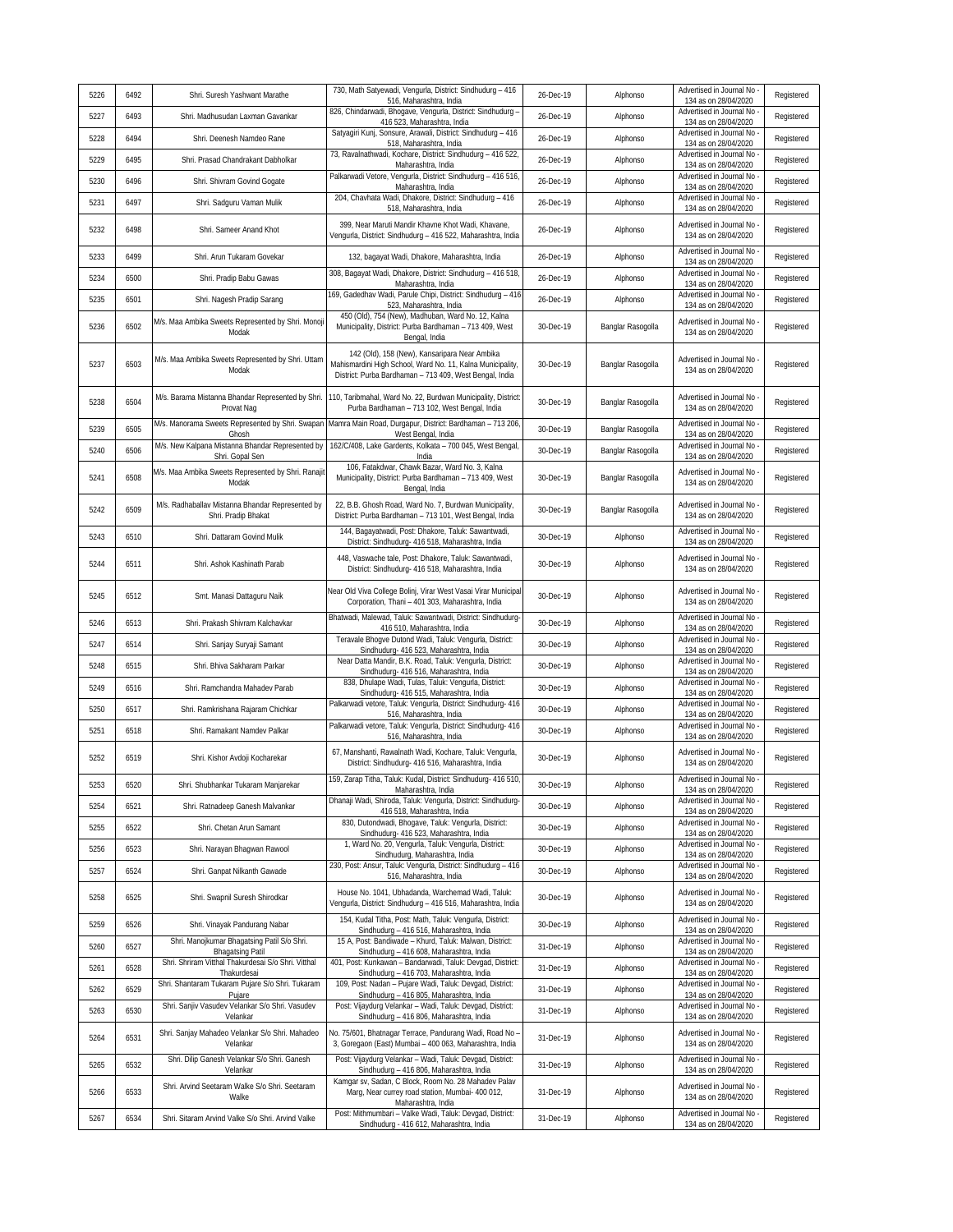| 5268 | 6535 |                                                                                                      | Shri. Santosh Jagannath Ghadi S/o Shri. Jagannath Post: Pural - Ghadiwadi, Taluk: Devgad, District: Sindhudurg                                                           | 31-Dec-19 | Alphonso              | Advertised in Journal No                                                       | Registered |
|------|------|------------------------------------------------------------------------------------------------------|--------------------------------------------------------------------------------------------------------------------------------------------------------------------------|-----------|-----------------------|--------------------------------------------------------------------------------|------------|
| 5269 | 6536 | Ghadi<br>Shri. Kishor Dattatray Sawant S/o Shri. Dattatray Keru                                      | 416 805, Maharashtra, India<br>Post: Velas (Narayan Nagar), Taluk: Mandangad, District:                                                                                  | 31-Dec-19 | Alphonso              | 134 as on 28/04/2020<br>Advertised in Journal No                               | Registered |
| 5270 | 6537 | Sawant<br>Shri. Balkrishna Ramchandra Mulik                                                          | Ratnagiri - 415 208, Maharashtra, India<br>473, Bagayatwadi, Dhakore, Taluk: Sawantwadi, District:                                                                       | 01-Jan-20 | Alphonso              | 134 as on 28/04/2020<br>Advertised in Journal No<br>134 as on 28/04/2020       | Registered |
| 5271 | 6538 | Shri. Mahesh Purushottam Samant                                                                      | Sindhudrug - 416 518, Maharashtra, India<br>100, Bhogve Nevalee, Parule, District: Sindhudrug - 416 523<br>Maharashtra, India                                            | 01-Jan-20 | Alphonso              | Advertised in Journal No<br>134 as on 28/04/2020                               | Registered |
| 5272 | 6539 | Shri. Surykant Krushna Keluskar                                                                      | 336, Adeli Khutawalwadi, Adeli Vengurla, District: Sindhudrug<br>- 416 516, Maharashtra, India                                                                           | 01-Jan-20 | Alphonso              | Advertised in Journal No<br>134 as on 28/04/2020                               | Registered |
| 5273 | 6540 | Shri. Giridhar Vasant Kolkar                                                                         | 118, Gosavi, Math Nagarvadi Palkarwadi, Taluk: Vengurla,<br>Maharashtra, India                                                                                           | 01-Jan-20 | Alphonso              | Advertised in Journal No<br>134 as on 28/04/2020                               | Registered |
| 5274 | 6541 | Shri. Adesh Pramod Barde                                                                             | 304/30, New Goodshed Road, Belgaum, Hukeri, District:<br>Karnataka - 590 001                                                                                             | 01-Jan-20 | Alphonso              | Advertised in Journal No<br>134 as on 28/04/2020                               | Registered |
| 5275 | 6542 | Shri. Ganesh Bhalchandra Tari                                                                        | 187, Gadedhav Wadi Parule Karli Korjal, Taluk: Vengurla,<br>Maharashtra, India                                                                                           | 01-Jan-20 | Alphonso              | Advertised in Journal No<br>134 as on 28/04/2020                               | Registered |
| 5276 | 6543 | Shri. Rantndeep Digamber Samant                                                                      | 14, Dutond Wadi, Bhogave, Taluk: Vengurla, District:<br>Sindhudrug - 416 523, Maharashtra, India                                                                         | 01-Jan-20 | Alphonso              | Advertised in Journal No<br>134 as on 28/04/2020                               | Registered |
| 5277 | 6544 | Shri. Pandurang Waman Parab                                                                          | Patilwada Near Sateri Mandir, Taluk: Vengurla, District:<br>Sindhudrug - 416 516, Maharashtra, India                                                                     | 01-Jan-20 | Alphonso              | Advertised in Journal No<br>134 as on 28/04/2020                               | Registered |
| 5278 | 6545 | Shri. Suresh Savlaram Dhuri                                                                          | 591, Jambharmala Aadeli, Taluk: Vengurla, District:<br>Sindhudrug - 416 516, Maharashtra, India                                                                          | 01-Jan-20 | Alphonso              | Advertised in Journal No<br>134 as on 28/04/2020                               | Registered |
| 5279 | 6546 | Shri. Vijay Vishnu Govekar                                                                           | 126, Bagayatwadi Dhakore, District: Sindhudrug - 416 518,<br>Maharashtra, India                                                                                          | 01-Jan-20 | Alphonso              | Advertised in Journal No<br>134 as on 28/04/2020                               | Registered |
| 5280 | 6547 | Shri. Mahesh Vijay Naik                                                                              | 323, Ghode Mukh Pendhryachi Wadi, Pendur, Taluk:<br>Vengurla, District: Sindhudrug - 416 529, Maharashtra, India                                                         | 01-Jan-20 | Alphonso              | Advertised in Journal No<br>134 as on 28/04/2020                               | Registered |
| 5281 | 6548 | Shri. Prakash Mahadev Gadekar                                                                        | 293, Khutawad Wadi, Adeli, Taluk: Vengurla, District:<br>Sindhudrug - 416 516, Maharashtra, India                                                                        | 01-Jan-20 | Alphonso              | Advertised in Journal No<br>134 as on 28/04/2020                               | Registered |
| 5282 | 6549 | Shri. Vasant Gurunath Satelkar                                                                       | 4 B, Dewoolwadi, Bambarde Tarf Mangaon, Terse Bambarde<br>Kudal, District: Sindhudrug - 416 520, Maharashtra, India                                                      | 01-Jan-20 | Alphonso              | Advertised in Journal No<br>134 as on 28/04/2020                               | Registered |
| 5283 | 6550 | Shri, Vilas Anant Thakur                                                                             | 933, Anant Palace, Math Gavadadev Wadi road gavadeshvar<br>mandir math, Taluk: Vengurla, District: Sindhudrug - 416 516,<br>Maharashtra, India                           | 01-Jan-20 | Alphonso              | Advertised in Journal No<br>134 as on 28/04/2020                               | Registered |
| 5284 | 6551 | Shri. Sanjay Anant Salgaonkar                                                                        | Ubhadanda, Adari, Taluk: Vengurla, District: Sindhudrug -<br>416 516, Maharashtra, India                                                                                 | 01-Jan-20 | Alphonso              | Advertised in Journal No<br>134 as on 28/04/2020                               | Registered |
| 5285 | 6552 | Shri, Sachin Sitaram Gawade                                                                          | 162/8, Shivam Niwas Gawadewadi, Taluk: Vengurla, District:<br>Sindhudrug - 416 516, Maharashtra, India                                                                   | 01-Jan-20 | Alphonso              | Advertised in Journal No<br>134 as on 28/04/2020                               | Registered |
| 5286 | 6553 | Shri. Siddhesh Raman Gadekar                                                                         | 585, Adeli, Bhandarwadi, Taluk: Vengurla, District:<br>Sindhudrug - 416 516, Maharashtra, India                                                                          | 01-Jan-20 | Alphonso              | Advertised in Journal No<br>134 as on 28/04/2020                               | Registered |
| 5287 | 6554 | Shri. Girish Radhakrishna Manjrekar                                                                  | Ubhadanda, Chamankarwadi, Taluk: Vengurla, District:<br>Sindhudrug - 416 516, Maharashtra, India                                                                         | 01-Jan-20 | Alphonso              | Advertised in Journal No<br>134 as on 28/04/2020                               | Registered |
| 5288 | 6555 | Shri. Chetan Chandramohan Kubal                                                                      | Kubalwada, Taluk: Vengurla, District: Sindhudrug - 416 516,<br>Maharashtra, India                                                                                        | 01-Jan-20 | Alphonso              | Advertised in Journal No<br>134 as on 28/04/2020                               | Registered |
| 5289 | 6556 | Shri. Madhav Vasudeo Munishwar                                                                       | C.C.No. 2854, A Ward, Shiralkar lane Varunith Ves Near<br>Kapiltirh Market, Kolhapur City Karvir Kolhapur - 416 012,<br>Maharashtra, India                               | 01-Jan-20 | Alphonso              | Advertised in Journal No<br>134 as on 28/04/2020                               | Registered |
| 5290 | 6557 | M/s. Aarya Agro Farm Represented by Shri. Keshav<br>Nandkishor Bhise                                 | House No. 480, Post: Sukalwad, Taluk: Malvan, District:<br>Sindhudurg - 416 534, Maharashtra, India                                                                      | 06-Jan-20 | Alphonso              | Advertised in Journal No<br>134 as on 28/04/2020                               | Registered |
| 5291 | 6558 | Shri. Sudhakar Shriram Chandorkar S/o Shri. Shriram<br>Chandorkar                                    | Post: Chandor, Taluk: Ratnagiri, District: Ratnagiri,<br>Maharashtra, India                                                                                              | 06-Jan-20 | Alphonso              | Advertised in Journal No<br>134 as on 28/04/2020                               | Registered |
| 5292 | 6559 | Smt. Namrata Hemant Lad W/o Shri. Hemant Lad                                                         | Verawali Khurd, Taluk: Lanja, District: Ratnagiri, Maharashtra<br>India                                                                                                  | 06-Jan-20 | Alphonso              | Advertised in Journal No<br>134 as on 28/04/2020                               | Registered |
| 5293 | 6560 | Shri. Omkar Rajan Mulye S/o Shri. Rajan Narsinha<br>Mulye                                            | 243, Near Shil Dharan, Kond Wadi, Phanasavale, Taluk:<br>Ratnagiri, District: Ratnagiri - 415 612, Maharashtra, India                                                    | 06-Jan-20 | Alphonso              | Advertised in Journal No<br>134 as on 28/04/2020                               | Registered |
| 5294 | 6561 | Shri. Pratap Gopal Shivalkar S/o Shri. Gopal Shivalkar                                               | Ghodepoi, Post: Katali (Sagave), Taluk: Rajapur, District:<br>Ratnagiri, Maharashtra, India                                                                              | 06-Jan-20 | Alphonso              | Advertised in Journal No<br>134 as on 28/04/2020                               | Registered |
| 5295 | 6562 | M/s. Nature Harvest International Represented by Shri<br>Sushant Dattaram Pawar                      | Dwarka Nagar Post: Pomendi Budruk, Taluk: Ratnagiri,<br>District: Ratnagiri - 415 639. Maharashtra. India                                                                | 06-Jan-20 | Alphonso              | Advertised in Journal No<br>134 as on 28/04/2020                               | Registered |
| 5296 | 6563 | Shri. Prakash Balkrishna Rane S/o Shri. Balkrishna<br>Rane                                           | Post: Hindale, Taluk: Devgad, District: Sindhudurg - 416630,<br>Maharashtra, India<br>Post: Rahateshwar - Kalvi, Taluk: Devgad, District:                                | 06-Jan-20 | Alphonso              | Advertised in Journal No<br>134 as on 28/04/2020<br>Advertised in Journal No   | Registered |
| 5297 | 6564 | Shri, Samsher Daud Khan S/o Shri, Daud Khan                                                          | Sindhudurg - 416611 Maharashtra India                                                                                                                                    | 06-Jan-20 | Alphonso              | 134 as on 28/04/2020                                                           | Registered |
| 5298 | 6565 | Shri. Sunil Tukaram Phalke S/o Shri. Tukaram Phalke<br>Shri, Ramakant Bala Pednekar S/o Shri, Bala   | Post: Padel - Belwadi, Taluk: Devgad, District: Sindhudurg -<br>416804, Maharashtra, India                                                                               | 06-Jan-20 | Alphonso              | Advertised in Journal No<br>134 as on 28/04/2020<br>Advertised in Journal No   | Registered |
| 5299 | 6566 | Pednekar                                                                                             | Katwaneshwar, Post: Kunkeshwar, Taluk: Devgad, District:<br>Sindhudurg - 416612, Maharashtra, India                                                                      | 06-Jan-20 | Alphonso              | 134 as on 28/04/2020                                                           | Registered |
| 5300 | 6567 | Smt. Ranita Ravindra Ghadi W/o Shri. Ravindra Ghadi                                                  | House No. 174, Nanar - Varchi Wadi, Taluk: Rajapur, District:<br>Sindhudurg - 416702, Maharashtra, India<br>Post: Pural - Ghadiwadi, Taluk: Devgad, District: Sindhudurg | 06-Jan-20 | Alphonso              | Advertised in Journal No -<br>134 as on 28/04/2020<br>Advertised in Journal No | Registered |
| 5301 | 6568 | Shri. Sudhir Rajaram Ghadi S/o Shri. Rajaram Ghadi<br>Shri, Uttam Mahadev Bhadsale S/o Shri, Mahadev | 416 805, Maharashtra, India<br>Post: Jamsande - Valku Wadi, Taluk: Devgad, District:                                                                                     | 06-Jan-20 | Alphonso              | 134 as on 28/04/2020<br>Advertised in Journal No                               | Registered |
| 5302 | 6569 | Bhadsale<br>M/s. SD Mangoes Represented by Smt. Sonal                                                | Sindhudurg - 416 612, Maharashtra, India<br>Meenal SOC. Bhakti Marg, Law Collage Road, Erandwane,                                                                        | 06-Jan-20 | Alphonso              | 134 as on 28/04/2020<br>Advertised in Journal No -                             | Registered |
| 5303 | 6570 | Sadanand Desai                                                                                       | Pune - 411 004, Maharashtra, India<br>16/2, Plot No. 31, Shop No. 1, Shivparvati Apartment, Achrya                                                                       | 06-Jan-20 | Alphonso              | 134 as on 28/04/2020                                                           | Registered |
| 5304 | 6571 | M/s. Gogate Mangoes and Kokan Food Shoppee<br>Represented by Shri. Bhushan Narayan Gogate            | Society NDA Road, Warje, Haveli, Pune - 411 058,<br>Maharashtra, India                                                                                                   | 06-Jan-20 | Alphonso              | Advertised in Journal No -<br>134 as on 28/04/2020                             | Registered |
| 5305 | 6572 | Shri. Panibhushan M.P. S/o Late Shri. Parthasarathi<br>M.V.                                          | 150, E.W.S. - 11, 1st Cross, Subramanyanagar, Hebbal III<br>Stage, Mysore - 570 016, Karnataka, India                                                                    | 10-Jan-20 | Mysore Rosewood Inlay | Advertised in Journal No<br>134 as on 28/04/2020                               | Registered |
| 5306 | 6573 | Shri. Ananda S/o Late Shri. Andanaiah                                                                | 26, 1st Cross, Kumbar Beedi, Kumbarkoppal, Mysore - 570<br>016, Karnataka, India                                                                                         | 10-Jan-20 | Mysore Rosewood Inlay | Advertised in Journal No<br>134 as on 28/04/2020                               | Registered |
| 5307 | 6574 | Shri. Praveen Kumar M.P S/o Late Shri. Parthasarathi<br>M.V.                                         | No. 1505, 1st Cross, Soppinakeri, Mandi Mohalla, Mysore -<br>570 001, Karnataka, India                                                                                   | 10-Jan-20 | Mysore Rosewood Inlay | Advertised in Journal No<br>134 as on 28/04/2020<br>Advertised in Journal No   | Registered |
| 5308 | 6575 | Shri. Vivekananda R S/o Shri. Ramakrishnaiah                                                         | No. 55, 3rd Cross, N.G.O.'s Colony, Rajendranagar, Mysore -<br>570 007, Karnataka, India<br>No. 1563, 5th Cross, Soppinakeri, Mandi Mohalla, Mysore -                    | 10-Jan-20 | Mysore Rosewood Inlay | 134 as on 28/04/2020                                                           | Registered |
| 5309 | 6576 | Shri. Soma S/o Late Shri. Mahadev                                                                    | 570 001, Karnataka, India<br>No. 1629, 5th Cross, Soppinakeri, Mandi Mohalla, Mysore -                                                                                   | 10-Jan-20 | Mysore Rosewood Inlay | Advertised in Journal No -<br>134 as on 28/04/2020<br>Advertised in Journal No | Registered |
| 5310 | 6577 | Shri. Ashoka C S/o Shri. Chaluvaiah R                                                                | 570 001, Karnataka, India<br>No. 1705/1, 3rd Cross, Uppinakeri, Mandi Mohalla, Mysore -                                                                                  | 10-Jan-20 | Mysore Rosewood Inlay | 134 as on 28/04/2020<br>Advertised in Journal No -                             | Registered |
| 5311 | 6578 | Shri. C. Lokesh S/o Late Shri. K. Chennaborappa                                                      | 570 001, Karnataka, India<br>No. 1533, 3rd Cross, Soppinkeri, Mandi Mohalla, Mysore -                                                                                    | 10-Jan-20 | Mysore Rosewood Inlay | 134 as on 28/04/2020<br>Advertised in Journal No -                             | Registered |
| 5312 | 6579 | Shri. C. Arun Kumar S/o Shri. Cheluvaiah R                                                           | 570 001, Karnataka, India<br>No. 137, Udayagiri Main Road, Sathyanagar, Mysore - 570                                                                                     | 10-Jan-20 | Mysore Rosewood Inlay | 134 as on 28/04/2020<br>Advertised in Journal No                               | Registered |
| 5313 | 6580 | Shri. Mohammed Yusuf S/o Shri. Mohammed Dawood                                                       | 019, Karnataka, India                                                                                                                                                    | 10-Jan-20 | Mysore Rosewood Inlay | 134 as on 28/04/2020                                                           | Registered |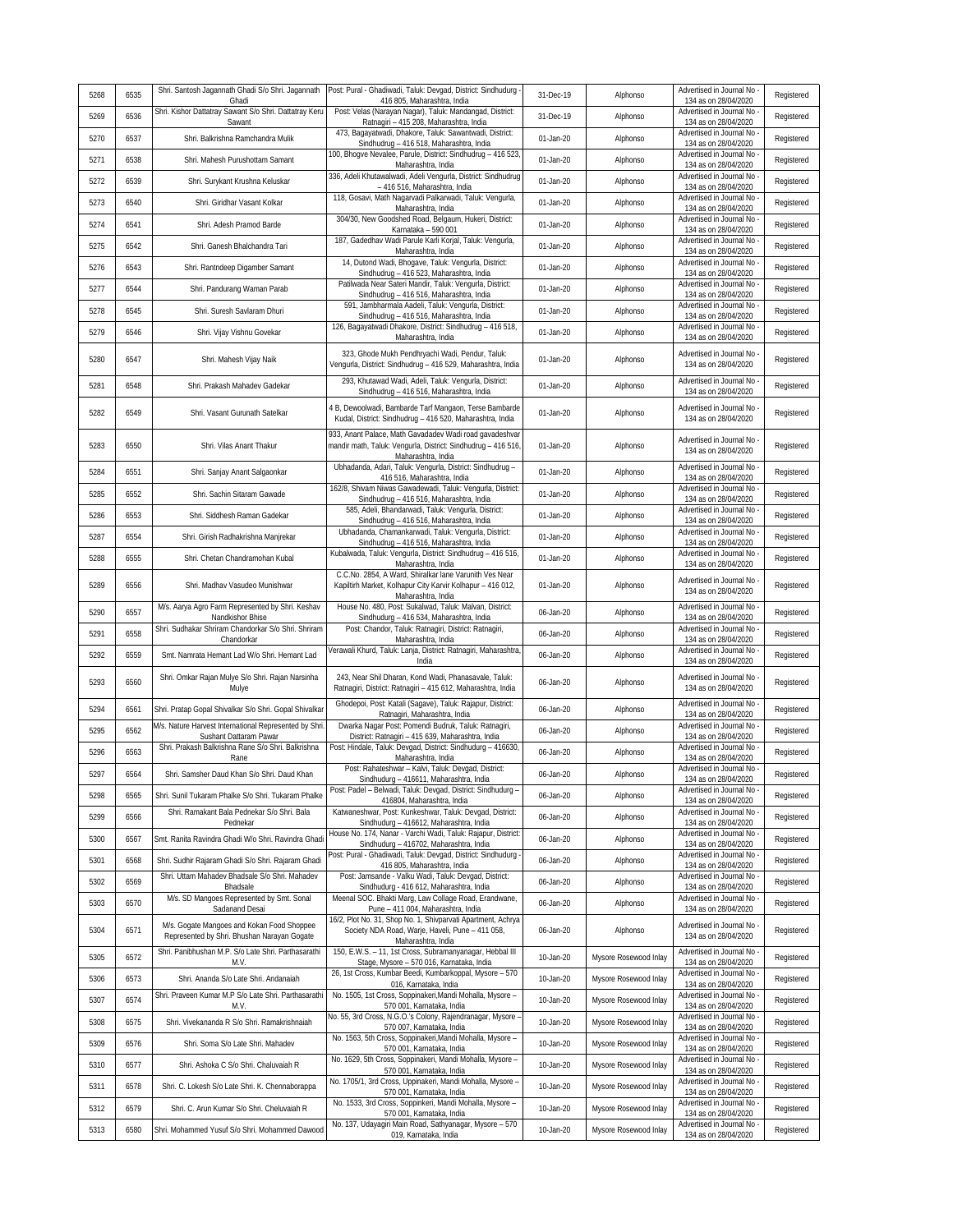| 5314 | 6581 | Shri. Syed Tabraz S/o Shri. Syed Rasool                                                                                             | No. 1527, 3rd Cross, Soppinkeri, Mandi Mohalla, Mysore -<br>570 001, Karnataka, India                                                                                  | 10-Jan-20 | Mysore Rosewood Inlay | Advertised in Journal No<br>134 as on 28/04/2020   | Registered |
|------|------|-------------------------------------------------------------------------------------------------------------------------------------|------------------------------------------------------------------------------------------------------------------------------------------------------------------------|-----------|-----------------------|----------------------------------------------------|------------|
| 5315 | 6582 | Shri. Vasanth Kumar M S/o Late Shri. Muthachar                                                                                      | No. 1980, Wesley Road, Mandi Mohalla, Mysore - 570 001,<br>Karnataka, India                                                                                            | 10-Jan-20 | Mysore Rosewood Inlay | Advertised in Journal No<br>134 as on 28/04/2020   | Registered |
| 5316 | 6583 | Shri. Vilas Vitthal Kelaskar S/o Shri. Vitthal Kelaskar                                                                             | 4, akshay Apartment, Family Mal, Taluk: Dapoli, District:<br>Ratnagiri - 415 712, Maharashtra, India                                                                   | 13-Jan-20 | Alphonso              | Advertised in Journal No<br>134 as on 28/04/2020   | Registered |
| 5317 | 6584 | Shri. Mandar Krishna Gore S/o Shri. Krishna Gopal<br>Gore                                                                           | 303, Ghananeel CHS, Manpada Road, Near K D Agrawal Hall<br>Ayodhya Nagari, Dombivali, East Kalyan, Tilaknagar Kalyan,<br>District: Thane - 421 201, Maharashtra, India | 13-Jan-20 | Alphonso              | Advertised in Journal No<br>134 as on 28/04/2020   | Registered |
| 5318 | 6585 | Shri. Abhijit Pradip Nagvekar S/o Shri. Pradip<br>Nagvekar                                                                          | Rangankar Wadi, Ganeshgule, Taluk: Ratnagiri, District:<br>Ratnagiri - 415 616, Maharashtra, India                                                                     | 13-Jan-20 | Alphonso              | Advertised in Journal No<br>134 as on 28/04/2020   | Registered |
| 5319 | 6586 | Shri. Ashish Ramesh Shinde S/o Shri. Ramesh<br>Balkrishna Shinde                                                                    | 424, Gulekar Wadi, Mavalange, Taluk: Ratnagiri, District:<br>Ratnagiri - 415 616, Maharashtra, India                                                                   | 13-Jan-20 | Alphonso              | Advertised in Journal No<br>134 as on 28/04/2020   | Registered |
| 5320 | 6587 | Shri. Kashinath Shankar Bhogate S/o Shri. Shankar<br>Bhogate                                                                        | Chavanwadi, Taluk: Rajapur, District: Ratnagiri - 416 702,<br>Maharashtra, India                                                                                       | 13-Jan-20 | Alphonso              | Advertised in Journal No<br>134 as on 28/04/2020   | Registered |
| 5321 | 6588 | Shri. Narayan Sadashiv Agre S/o Shri. Sadashiv Agre                                                                                 | 703, Dhopat Wadi, Golap, Taluk: Ratnagiri, District: Ratnagiri,<br>Maharashtra, India                                                                                  | 13-Jan-20 | Alphonso              | Advertised in Journal No<br>134 as on 28/04/2020   | Registered |
| 5322 | 6589 | Shri. Sanjay Krishna Shirsekar S/o Shri. Krishna<br>Shirsekar                                                                       | Shirse, Post: Burambe, Taluk: Rajapur, District: Ratnagiri -<br>416 702, Maharashtra, India                                                                            | 13-Jan-20 | Alphonso              | Advertised in Journal No<br>134 as on 28/04/2020   | Registered |
| 5323 | 6590 | Shri. Ganesh Prabhakar Desai S/o Shri. Prabhakar<br>Desai                                                                           | Post: Manjare, Taluk: Sangmeshwar, District: Ratnagiri - 415<br>620, Maharashtra, India                                                                                | 13-Jan-20 | Alphonso              | Advertised in Journal No<br>134 as on 28/04/2020   | Registered |
| 5324 | 6591 | Shri. Laxman Govind Salvi                                                                                                           | No. 608, Post: Shipole, Taluk: Mandangad, District: Ratnagiri,<br>Maharashtra, India                                                                                   | 21-Jan-20 | Alphonso              | Advertised in Journal No<br>134 as on 28/04/2020   | Registered |
| 5325 | 6592 | M/s. Hindustan Marble Enterprises Represented by<br>Shri. Ganpat Lal Kuri                                                           | 100, Industrial Area Road, Kudiyo Ki Dhani, Makrana, Nagaur<br>- 341 505, Rajasthan, India                                                                             | 24-Jan-20 | Makrana Marble        | Advertised in Journal No<br>147 as on 20/09/2021   | Registered |
| 5326 | 6593 | Shri. Bashir Ahmad Mukadam S/o Shri. Ahmad<br>Mukadam                                                                               | No. 243, Post: Mandivali, Taluk: Dapoli, District: Ratnagiri,<br>Maharashtra, India                                                                                    | 30-Jan-20 | Alphonso              | Advertised in Journal No<br>134 as on 28/04/2020   | Registered |
| 5327 | 6594 | Shri. Mehboob Hasham Mukadam S/o Shri. Hasham<br>Abdulla Mukadam                                                                    | No. 123, Post: Mandivali, Taluk: Dapoli, District: Ratnagiri -<br>415 217, Maharashtra, India                                                                          | 03-Feb-20 | Alphonso              | Advertised in Journal No<br>134 as on 28/04/2020   | Registered |
| 5328 | 6595 | Shri. Ulhas Madhusudan Limaye S/o Shri.<br>Madhusudan Yashwant Limaye                                                               | No. 26B/228, "Yashganga", Pratapganj Peth, Satara - 415<br>002, Maharashtra, India                                                                                     | 03-Feb-20 | Alphonso              | Advertised in Journal No<br>134 as on 28/04/2020   | Registered |
| 5329 | 6596 | Shri. Ismail Abdulla Hamdule S/o Shri. Abdulla<br>Hamdule                                                                           | No. 236, Post: Bankot, Taluk: Mandangad, District: Ratnagiri<br>- 415 208, Maharashtra, India                                                                          | 03-Feb-20 | Alphonso              | Advertised in Journal No<br>134 as on 28/04/2020   | Registered |
| 5330 | 6597 | M/s. Shreyesh Home Foods represented by Shri.<br>Ganesh Purshottam Raut                                                             | No. 243, Murdi, Post: Anjarle, Taluk: Dapoli, District: Ratnagiri<br>- 415 714, Maharashtra, India                                                                     | 03-Feb-20 | Alphonso              | Advertised in Journal No<br>134 as on 28/04/2020   | Registered |
| 5331 | 6598 | Shri. Parshuram Sakharam Mainkar S/o Shri.<br>Sakharam Mainkar                                                                      | Near Sai Baba Mandir E-10 Room No. 6, Deonar Municiple<br>Colony, Govandi West Shivaji Nagar, Mumbai - 400 043,<br>Maharashtra, India                                  | 03-Feb-20 | Alphonso              | Advertised in Journal No<br>134 as on 28/04/2020   | Registered |
| 5332 | 6599 | Shri. Ramesh Shridhar Kadam S/o Shri. Shridhar<br>Kadam                                                                             | Post: Elaye, Taluk: Devgad, District: Sindhudurg - 416 612,<br>Maharashtra, India                                                                                      | 03-Feb-20 | Alphonso              | Advertised in Journal No<br>134 as on 28/04/2020   | Registered |
| 5333 | 6600 | Shri. Ravji Pandurang Walke S/o Shri. Pandurang<br>Walke                                                                            | Post: Kunkeshwar - Walkewadi, Taluk: Devgad, District:<br>Sindhudurg - 416 612, Maharashtra, India                                                                     | 03-Feb-20 | Alphonso              | Advertised in Journal No<br>134 as on 28/04/2020   | Registered |
| 5334 | 6601 | Shri. Dattatray Moreshwar Gogate S/o Shri.<br>Moreshwar Gogate                                                                      | Padthar, Post: Elaye, Taluk: Devgad, District: Sindhudurg -<br>416 612, Maharashtra, India                                                                             | 03-Feb-20 | Alphonso              | Advertised in Journal No<br>134 as on 28/04/2020   | Registered |
| 5335 | 6602 | Shri. Chandrashekhar Shrikrishna Bodas S/o Shri.<br>Shrikrishna Bodas                                                               | Post: Mond-Gavthanwadi, Taluk: Devgad, District: Sindhudurg<br>- 416 623, Maharashtra, India                                                                           | 03-Feb-20 | Alphonso              | Advertised in Journal No<br>134 as on 28/04/2020   | Registered |
| 5336 | 6603 | Shri. Nandkumar Atmaram Pujari S/o Shri. Atmaram<br>Pujari                                                                          | Post: Pural-Pujarewadi, Taluk: Devgad, District: Sindhudurg -<br>416 805, Maharashtra, India                                                                           | 03-Feb-20 | Alphonso              | Advertised in Journal No<br>134 as on 28/04/2020   | Registered |
| 5337 | 6604 | Shri. Prashant Suresh Kelkar S/o Shri. Suresh Kelkar                                                                                | Rameshwar-ghariwadi, Post: Vijaydurg, Taluk: Devgad,<br>District: Sindhudurg - 416 806, Maharashtra, India                                                             | 03-Feb-20 | Alphonso              | Advertised in Journal No<br>134 as on 28/04/2020   | Registered |
| 5338 | 6605 | Shri. Ajit Shantaram Mulam S/o Shri. Shantaram<br>Mulam                                                                             | Hurshi-gadadewadi, Post: Pural, Taluk: Devgad, District:<br>Sindhudurg - 416 805, Maharashtra, India                                                                   | 03-Feb-20 | Alphonso              | Advertised in Journal No<br>134 as on 28/04/2020   | Registered |
| 5339 | 6606 | Shri. Prakash Dinkar Datar S/o Shri. Dinkar Datar                                                                                   | Hurshi-Kotharwadi, Post: Pural, Taluk: Devgad, District:<br>Sindhudurg - 416 805, Maharashtra, India                                                                   | 03-Feb-20 | Alphonso              | Advertised in Journal No<br>134 as on 28/04/2020   | Registered |
| 5340 | 6607 | Shri. Vaibhav Dattatray Dhoke S/o Shri. Dattatray<br>Dhoke                                                                          | Post: Kunkeshwar-Khalchiwadi, Taluk: Devgad, District:<br>Sindhudurg - 416 612, Maharashtra, India                                                                     | 03-Feb-20 | Alphonso              | Advertised in Journal No<br>134 as on 28/04/2020   | Registered |
| 5341 | 6608 | Shri. Shrikant Govind Barve S/o Shri. Govind Barve                                                                                  | Post: Dabhole-Patthar, Taluk: Devgad, District: Sindhudurg -<br>416 612, Maharashtra, India                                                                            | 03-Feb-20 | Alphonso              | Advertised in Journal No<br>134 as on 28/04/2020   | Registered |
| 5342 | 6609 | Shri. Prakash Narayan Patankar S/o Shri. Narayan<br>Patankar                                                                        | Post: Dabhole-Patthar, Taluk: Devgad, District: Sindhudurg -<br>416 612, Maharashtra, India                                                                            | 03-Feb-20 | Alphonso              | Advertised in Journal No<br>134 as on 28/04/2020   | Registered |
| 5343 | 6610 | Shri. Avinash Vishwanath Phalake S/o Shri.<br>Vishwanath Phalake                                                                    | Post: Padel-Belwadi, Taluk: Devgad, District: Sindhudurg -<br>416 804, Maharashtra, India                                                                              | 03-Feb-20 | Alphonso              | Advertised in Journal No<br>134 as on 28/04/2020   | Registered |
| 5344 | 6611 | M/s. Devgad Taluka Amba Sahakari Kharedi Vikri v<br>Krushi Prakriya Sanstha Limited Represented by Shri.<br>Chandrakant Sonu Shirke | Rameshwar, Post: Vijaydurg, Taluk: Devgad, District:<br>Sindhudurg - 416 806, Maharashtra, India                                                                       | 03-Feb-20 | Alphonso              | Advertised in Journal No<br>134 as on 28/04/2020   | Registered |
| 5345 | 6612 | M/s. Balaji Vegetables and Fruits Represented by Shri<br>Bhimsen Maruti Mali                                                        | SR No. 89/90, Flat No. 9, Shop No. 2, Lokmanya Colony,<br>Poud Road, Kotrud, Pune - 411 038, Maharashtra, India                                                        | 03-Feb-20 | Alphonso              | Advertised in Journal No<br>134 as on 28/04/2020   | Registered |
| 5346 | 6613 | Shri. Ganpat Pandurang Kadam S/o Shri. Pandurang<br>Kadam                                                                           | No. 880, Bramhanwadi, Near Rameshwar Mandir, Gavkhadi,<br>Taluk: Ratnagiri, District: Ratnagiri, Maharashtra, India                                                    | 05-Feb-20 | Alphonso              | Advertised in Journal No<br>134 as on 28/04/2020   | Registered |
| 5347 | 6614 | Shri. Nikhil Ashok Khanvilkar S/o Shri. Ashok<br>Khanvilkar                                                                         | Marathwada, Post: Waravade, Taluk: Ratnagiri, District:<br>Ratnagiri, Maharashtra, India                                                                               | 05-Feb-20 | Alphonso              | Advertised in Journal No<br>134 as on 28/04/2020   | Registered |
| 5348 | 6615 | Shri. Shailesh Subhashchandra Shinde Desai S/o Shri<br>Subhashchandra Shinde Desai                                                  | Post: Oni, Taluk: Rajapur, District: Ratnagiri, Maharashtra,<br>India                                                                                                  | 05-Feb-20 | Alphonso              | Advertised in Journal No<br>134 as on 28/04/2020   | Registered |
| 5349 | 6616 | Shri. Hemant Dhondbarao Surve S/o Shri.<br>Dhondbarao Baburao Surve                                                                 | Post: House No. 494, Waravade, Taluk: Ratnagiri, Kumbhar<br>Vadi, District: Ratnagiri, Maharashtra, India                                                              | 05-Feb-20 | Alphonso              | Advertised in Journal No<br>134 as on 28/04/2020   | Registered |
| 5350 | 6617 | Shri. Dharmendra Vinayak Sawant S/o Shri. Vinayak<br>Sawant                                                                         | No. 544, Navlai Kripa, Near Sai Temple, Vinamra Nagar,<br>Nachane, Taluk: Ratnagiri, District: Ratnagiri, Maharashtra,<br>India                                        | 05-Feb-20 | Alphonso              | Advertised in Journal No -<br>134 as on 28/04/2020 | Registered |
| 5351 | 6618 | Shri. Jayendra Pandurang Desai S/o Shri. Pandurang<br>Jijaba Desai                                                                  | Post: Manjare, Taluk: Sangmeshwar, District: Ratnagiri,<br>Maharashtra, India                                                                                          | 05-Feb-20 | Alphonso              | Advertised in Journal No<br>134 as on 28/04/2020   | Registered |
| 5352 | 6619 | Shri. Avinash Janardan Desai S/o Shri. Janardan<br>Vithoba Desai                                                                    | Post: Manjare, Taluk: Sangmeshwar, District: Ratnagiri,<br>Maharashtra, India                                                                                          | 05-Feb-20 | Alphonso              | Advertised in Journal No<br>134 as on 28/04/2020   | Registered |
| 5353 | 6620 | Shri. Dipak Gopal Desai S/o Shri. Gopal Jairam Desai                                                                                | Post: Manjare, Taluk: Sangmeshwar, District: Ratnagiri,<br>Maharashtra, India                                                                                          | 05-Feb-20 | Alphonso              | Advertised in Journal No<br>134 as on 28/04/2020   | Registered |
| 5354 | 6621 | Shri. Manish Gopichand Desai S/o Shri. Gopichand<br>Desai                                                                           | No. 939, Guruprasad, J. Boarding Road, Shivaji Nagar, Taluk:<br>Ratnagiri, District: Ratnagiri, Maharashtra, India                                                     | 05-Feb-20 | Alphonso              | Advertised in Journal No<br>134 as on 28/04/2020   | Registered |
| 5355 | 6622 | Shri. Mangesh Sona Mohite S/o Shri. Sona Mohite                                                                                     | Post: Karbude, Taluk: Ratnagiri, District: Ratnagiri,<br>Maharashtra, India                                                                                            | 05-Feb-20 | Alphonso              | Advertised in Journal No<br>134 as on 28/04/2020   | Registered |
| 5356 | 6623 | Smt. Shilpa Ulhas Joshi W/o Shri. Ulhas Diwakar Joshi                                                                               | Post: Worli, District: Mumbai, Maharashtra, India                                                                                                                      | 05-Feb-20 | Alphonso              | Advertised in Journal No<br>134 as on 28/04/2020   | Registered |
| 5357 | 6624 | Shri. Madhukar Hari Paranjape S/o Shri. Hari<br>Paranjape                                                                           | No. 366, Narayan Peth, Opp. Gokhale Hall, Laxmi Road,<br>District: Pune, Maharashtra, India                                                                            | 05-Feb-20 | Alphonso              | Advertised in Journal No<br>134 as on 28/04/2020   | Registered |
| 5358 | 6625 | Shri. V. Prakasha S/o Shri. S. Venkatesh                                                                                            | No. 255, Sewage Farm Road, Kanakageri, Vidyaranyapuram,<br>Mysore - 570 008, Karnataka, India                                                                          | 06-Feb-20 | Mysore Rosewood Inlay | Advertised in Journal No<br>134 as on 28/04/2020   | Registered |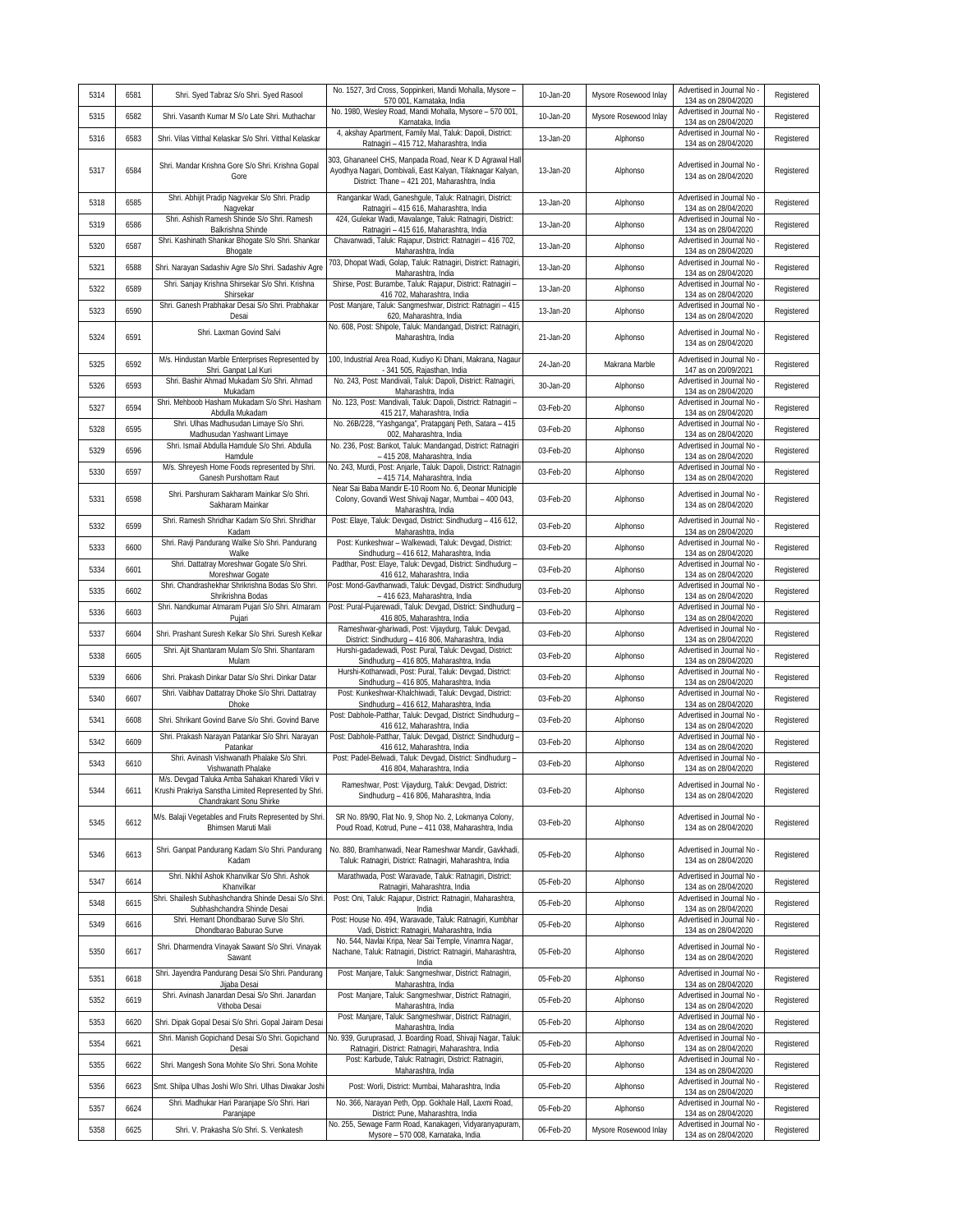|      |      |                                                                                                   | No. 1911, Wesley Road, Mandi Mohalla, Mysore - 570 001,                                                                                                             |           |                            | Advertised in Journal No                           |            |
|------|------|---------------------------------------------------------------------------------------------------|---------------------------------------------------------------------------------------------------------------------------------------------------------------------|-----------|----------------------------|----------------------------------------------------|------------|
| 5359 | 6626 | Shri. V. Sunil Kumar S/o Shri. M. Vasanth Kumar<br>M/s. Godara Marbles Represented by Shri. Deepa | Karnataka, India<br>E-8A, Industrial Area, Bidiyad, Makrana, Nagaur - 341 505,                                                                                      | 06-Feb-20 | Mysore Rosewood Inlay      | 134 as on 28/04/2020<br>Advertised in Journal No   | Registered |
| 5360 | 6627 | Ram Godara                                                                                        | Rajasthan, India                                                                                                                                                    | 10-Feb-20 | Makrana Marble             | 147 as on 20/09/2021                               | Registered |
| 5361 | 6628 | Smt. Athupi Aprawe W/o Shri. Jotin Linggi                                                         | Ezengo, Post: Roing, Village: Lower Dibang Valley, Arunachal<br>Pradesh, India                                                                                      | 10-Feb-20 | <b>Idu Mishmi Textiles</b> | Advertised in Journal No<br>134 as on 28/04/2020   | Registered |
| 5362 | 6629 | Smt. Seema Mena D/o Shri. Late Akine Mena                                                         | Cheta II, Post: Roing, Village: Lower Dibang Valley,<br>Arunachal Pradesh, India                                                                                    | 10-Feb-20 | Idu Mishmi Textiles        | Advertised in Journal No<br>134 as on 28/04/2020   | Registered |
| 5363 | 6630 | Smt. Apowe Mega W/o Shri. Pailo Mele                                                              | Cheta II, Post: Roing, Village: Lower Dibang Valley,<br>Arunachal Pradesh, India                                                                                    | 10-Feb-20 | Idu Mishmi Textiles        | Advertised in Journal No<br>134 as on 28/04/2020   | Registered |
| 5364 | 6631 | Smt. Rima Meto W/o Shri. Emumi Mega                                                               | Abango, Post: Roing, Village: Lower Dibang Valley, Arunacha<br>Pradesh, India                                                                                       | 10-Feb-20 | Idu Mishmi Textiles        | Advertised in Journal No<br>134 as on 28/04/2020   | Registered |
| 5365 | 6632 | Smt. Juli Elapra D/o Shri. Late Tamuge Elapra                                                     | Cheta I, Post: Roing, Village: Lower Dibang Valley, Arunachal<br>Pradesh, India                                                                                     | 10-Feb-20 | Idu Mishmi Textiles        | Advertised in Journal No<br>134 as on 28/04/2020   | Registered |
| 5366 | 6633 | Smt. Jine Tacho W/o Shri. Japani Meto                                                             | Mayu II, Post: Roing, Village: Lower Dibang Valley, Arunachal<br>Pradesh, India                                                                                     | 10-Feb-20 | Idu Mishmi Textiles        | Advertised in Journal No<br>134 as on 28/04/2020   | Registered |
| 5367 | 6634 | Smt. Ngami Mito S/o Shri. Jibon Mito                                                              | Mayu II, Post: Roing, Village: Lower Dibang Valley, Arunachal<br>Pradesh, India                                                                                     | 10-Feb-20 | Idu Mishmi Textiles        | Advertised in Journal No<br>134 as on 28/04/2020   | Registered |
| 5368 | 6635 | Smt. Lipi Meto W/o Shri. Goka Mihu                                                                | Mayu II, Post: Roing, Village: Lower Dibang Valley, Arunachal<br>Pradesh, India                                                                                     | 10-Feb-20 | Idu Mishmi Textiles        | Advertised in Journal No<br>134 as on 28/04/2020   | Registered |
| 5369 | 6636 | Smt. Jisi Linggi W/o Shri. Narmu Mito                                                             | Cheta I, Post: Roing, Village: Lower Dibang Valley, Arunachal<br>Pradesh, India                                                                                     | 10-Feb-20 | Idu Mishmi Textiles        | Advertised in Journal No<br>134 as on 28/04/2020   | Registered |
| 5370 | 6637 | Smt. Meane Megha W/o Shri. Mela Keche                                                             | Koronu, Post: Roing, Village: Lower Dibang Valley, Arunachal<br>Pradesh, India                                                                                      | 10-Feb-20 | Idu Mishmi Textiles        | Advertised in Journal No<br>134 as on 28/04/2020   | Registered |
| 5371 | 6638 | Smt. Soni Umpo W/o Shri. Lokhi Mega                                                               | Koronu, Post: Roing, Village: Lower Dibang Valley, Arunachal<br>Pradesh, India                                                                                      | 10-Feb-20 | Idu Mishmi Textiles        | Advertised in Journal No<br>134 as on 28/04/2020   | Registered |
| 5372 | 6639 | Smt. Reshma Linggi Miyi W/o Shri. Anand Miyi                                                      | Mayu II, Post: Roing, Village: Lower Dibang Valley, Arunachal<br>Pradesh, India                                                                                     | 10-Feb-20 | Idu Mishmi Textiles        | Advertised in Journal No<br>134 as on 28/04/2020   | Registered |
| 5373 | 6640 | Smt. Kariyam Linggi W/o Shri. Somy Keche                                                          | Abango, Post: Roing, Village: Lower Dibang Valley, Arunacha<br>Pradesh, India                                                                                       | 10-Feb-20 | Idu Mishmi Textiles        | Advertised in Journal No<br>134 as on 28/04/2020   | Registered |
| 5374 | 6641 | Smt. Iyang Mena W/o Shri. Huchi Mano                                                              | Mayu II, Post: Roing, Village: Lower Dibang Valley, Arunachal<br>Pradesh, India                                                                                     | 10-Feb-20 | Idu Mishmi Textiles        | Advertised in Journal No<br>134 as on 28/04/2020   | Registered |
| 5375 | 6642 | Smt. Sampi Mega D/o Shri. Mona Mega                                                               | Abango, Post: Roing, Village: Lower Dibang Valley, Arunacha<br>Pradesh, India                                                                                       | 10-Feb-20 | Idu Mishmi Textiles        | Advertised in Journal No<br>134 as on 28/04/2020   | Registered |
| 5376 | 6643 | Smt. Mila Umbey W/o Shri. Emule Mega                                                              | Abango, Post: Roing, Village: Lower Dibang Valley, Arunacha<br>Pradesh, India                                                                                       | 10-Feb-20 | Idu Mishmi Textiles        | Advertised in Journal No<br>134 as on 28/04/2020   | Registered |
| 5377 | 6644 | Smt. Mary Mena W/o Shri. Nanai Mena                                                               | Bizari, Post: Dambuk, Village: Lower Dibang Valley,<br>Arunachal Pradesh, India                                                                                     | 10-Feb-20 | Idu Mishmi Textiles        | Advertised in Journal No<br>134 as on 28/04/2020   | Registered |
| 5378 | 6645 | Smt. Mana Meto D/o Shri. Undi Meto                                                                | Cheta I, Post: Roing, Village: Lower Dibang Valley, Arunachal<br>Pradesh, India                                                                                     | 10-Feb-20 | Idu Mishmi Textiles        | Advertised in Journal No<br>134 as on 28/04/2020   | Registered |
| 5379 | 6646 | Smt. Runa Pulu W/o Shri. Rajeta Mepo                                                              | Koronu, Post: Roing, Village: Lower Dibang Valley, Arunachal<br>Pradesh, India                                                                                      | 10-Feb-20 | Idu Mishmi Textiles        | Advertised in Journal No<br>134 as on 28/04/2020   | Registered |
| 5380 | 6647 | Smt. Anili Umbey W/o Shri. Basi Umbey                                                             | Bizari, Post: Dambuk, Village: Lower Dibang Valley,<br>Arunachal Pradesh, India                                                                                     | 10-Feb-20 | Idu Mishmi Textiles        | Advertised in Journal No<br>134 as on 28/04/2020   | Registered |
| 5381 | 6648 | Smt. Nene Umbey W/o Shri. Tarun Umbey                                                             | Bizari, Post: Dambuk, Village: Lower Dibang Valley,<br>Arunachal Pradesh, India                                                                                     | 10-Feb-20 | Idu Mishmi Textiles        | Advertised in Journal No<br>134 as on 28/04/2020   | Registered |
| 5382 | 6649 | Smt. Juna Umbrey D/o Shri. Akin Umbrey                                                            | Mayu II, Post: Roing, Village: Lower Dibang Valley, Arunachal                                                                                                       | 10-Feb-20 | Idu Mishmi Textiles        | Advertised in Journal No                           | Registered |
| 5383 | 6650 | Smt. Robiti Mikhu D/o Shri. Mango Mikhu                                                           | Pradesh, India<br>Mayu II, Post: Roing, Village: Lower Dibang Valley, Arunachal                                                                                     | 10-Feb-20 | Idu Mishmi Textiles        | 134 as on 28/04/2020<br>Advertised in Journal No   | Registered |
| 5384 | 6651 | Smt. Ene Pulu D/o Shri. Athuko Pulu                                                               | Pradesh, India<br>Koronu, Post: Roing, Village: Lower Dibang Valley, Arunachal                                                                                      | 10-Feb-20 | Idu Mishmi Textiles        | 134 as on 28/04/2020<br>Advertised in Journal No   | Registered |
| 5385 | 6652 | Smt. Disiya Linggi D/o Shri. Sakole Linggi                                                        | Pradesh, India<br>Injonu, Post: Roing, Village: Lower Dibang Valley, Arunachal                                                                                      | 10-Feb-20 | Idu Mishmi Textiles        | 134 as on 28/04/2020<br>Advertised in Journal No   | Registered |
| 5386 | 6653 | Smt. Bobita Umbey W/o Shri. Atudu Umbey                                                           | Pradesh, India<br>Bizari, Post: Roing, Village: Lower Dibang Valley, Arunachal                                                                                      | 10-Feb-20 | Idu Mishmi Textiles        | 134 as on 28/04/2020<br>Advertised in Journal No   | Registered |
| 5387 | 6654 | Smt. Meghali Linggi W/o Shri. Kirti Linggi                                                        | Pradesh, India<br>Bizari, Post: Roing, Village: Lower Dibang Valley, Arunachal                                                                                      | 10-Feb-20 | Idu Mishmi Textiles        | 134 as on 28/04/2020<br>Advertised in Journal No   | Registered |
| 5388 | 6655 | Smt. Mamane Mena W/o Shri. Angore Mena                                                            | Pradesh, India<br>Bizari, Post: Roing, Village: Lower Dibang Valley, Arunachal                                                                                      | 10-Feb-20 | Idu Mishmi Textiles        | 134 as on 28/04/2020<br>Advertised in Journal No   | Registered |
| 5389 | 6656 | Smt. Jina Linggi W/o Shri. Ate Tapo                                                               | Pradesh, India<br>Ezengo, Post: Roing, Village: Lower Dibang Valley, Arunachal                                                                                      | 10-Feb-20 | Idu Mishmi Textiles        | 134 as on 28/04/2020<br>Advertised in Journal No   | Registered |
| 5390 | 6657 | Smt. Mili Pulu D/o Shri. Athuko Pulu                                                              | Pradesh, India<br>Koronu, Post: Roing, Village: Lower Dibang Valley, Arunachal                                                                                      | 10-Feb-20 | Idu Mishmi Textiles        | 134 as on 28/04/2020<br>Advertised in Journal No   | Registered |
| 5391 | 6658 | Smt. Aichu Mimi W/o Shri. Munga Mimi                                                              | Pradesh, India<br>Ezengo, Post: Roing, Village: Lower Dibang Valley, Arunachal                                                                                      | 10-Feb-20 | Idu Mishmi Textiles        | 134 as on 28/04/2020<br>Advertised in Journal No - | Registered |
| 5392 | 6659 | Smt. Basanti Mimi W/o Shri. Tika Mimi                                                             | Pradesh, India<br>Cheta I, Post: Roing, Village: Lower Dibang Valley, Arunachal                                                                                     | 10-Feb-20 | <b>Idu Mishmi Textiles</b> | 134 as on 28/04/2020<br>Advertised in Journal No   | Registered |
| 5393 | 6660 | Smt. Jure Mepo W/o Shri. Kolom Mepo                                                               | Pradesh, India<br>Dampuk, Post: Dambk, Village: Lower Dibang Valley,                                                                                                | 10-Feb-20 | Idu Mishmi Textiles        | 134 as on 28/04/2020<br>Advertised in Journal No   | Registered |
| 5394 | 6661 | Smt. Anita Pulu W/o Shri. Ane Pulu                                                                | Arunachal Pradesh, India<br>Aohali, Post: Pasighat, East Siang, Arunachal Pradesh, India                                                                            | 10-Feb-20 | Idu Mishmi Textiles        | 134 as on 28/04/2020<br>Advertised in Journal No   | Registered |
|      |      |                                                                                                   | 394, Bardeshkarwadi, Bombarde Tarf Mangaon, Terse                                                                                                                   |           |                            | 134 as on 28/04/2020<br>Advertised in Journal No   |            |
| 5395 | 6662 | Shri. Kamalakant Tukaram Shenai                                                                   | Bambarde, Taluk: Kudal, District: Sindhudurg - 416 520,<br>Maharashtra, India                                                                                       | 11-Feb-20 | Alphonso                   | 134 as on 28/04/2020                               | Registered |
| 5396 | 6663 | Shri. Narayan Vitthal Prabhu                                                                      | Post: Terse Bambarde, Taluk: Kudal, District: Sindhudurg -<br>416 520, Maharashtra, India                                                                           | 11-Feb-20 | Alphonso                   | Advertised in Journal No<br>134 as on 28/04/2020   | Registered |
| 5397 | 6664 | Shri. Ramchandra Vasant Parab                                                                     | Pagerewadi, Khavane, Taluk: Vengurla, District: Sindhudurg -<br>416 522, Maharashtra, India                                                                         | 11-Feb-20 | Alphonso                   | Advertised in Journal No<br>134 as on 28/04/2020   | Registered |
| 5398 | 6665 | Shri. Harishchandra Keshav Sonsurkar                                                              | No. 315, Adeli, Khutwalwadi, District: Sindhudurg - 416 516,<br>Maharashtra, India                                                                                  | 11-Feb-20 | Alphonso                   | Advertised in Journal No<br>134 as on 28/04/2020   | Registered |
| 5399 | 6666 | Shri. Mahesh Vishnu Parab                                                                         | No. 97/14, Sateri Mandir Dewoolwadi, Taluk: Vengurla,<br>District: Sindhudurg - 416 516, Maharashtra, India                                                         | 11-Feb-20 | Alphonso                   | Advertised in Journal No<br>134 as on 28/04/2020   | Registered |
| 5400 | 6667 | Shri. Sachhidanand Ghanashyam Naik                                                                | No. 476/4, Bazarpeth, Shiroda, Taluk: Vengurla, District:<br>Sindhudurg - 416 518, Maharashtra, India                                                               | 11-Feb-20 | Alphonso                   | Advertised in Journal No<br>134 as on 28/04/2020   | Registered |
| 5401 | 6668 | Shri. Purushottam Sadanand Dalvi                                                                  | No. 37, Gavdhadwadi, Arawali, Tauk: Vengurla, District:<br>Sindhudurg - 416 518, Maharashtra, India                                                                 | 11-Feb-20 | Alphonso                   | Advertised in Journal No<br>134 as on 28/04/2020   | Registered |
| 5402 | 6669 | Shri. Tukaram Chandrakant Sadekar                                                                 | No. 817, Mumbai Goa Highway, Rameshwar Mandir Najik<br>Sadekarwadi Terse Bambarde Tarf Mangaon, Taluk: Kudal,<br>District: Sindhudurg - 416 520, Maharashtra, India | 11-Feb-20 | Alphonso                   | Advertised in Journal No<br>134 as on 28/04/2020   | Registered |
| 5403 | 6670 | Shri. Pranav Mukund Kamat                                                                         | No. 857, Mumbai Goa Highway, Dhumakwadi Terse<br>Bambarde Tarf Mangaon, District: Sindhudurg - 416 520,<br>Maharashtra, India                                       | 11-Feb-20 | Alphonso                   | Advertised in Journal No<br>134 as on 28/04/2020   | Registered |
| 5404 | 6671 | Shri. Shashikant Shantaram Sadekar                                                                | No. 237 B, Sadekarwadi Terse Bambarde Tarf Mangaon,<br>Kudal, District: Sindhudurg - 416 520, Maharashtra, India                                                    | 11-Feb-20 | Alphonso                   | Advertised in Journal No<br>134 as on 28/04/2020   | Registered |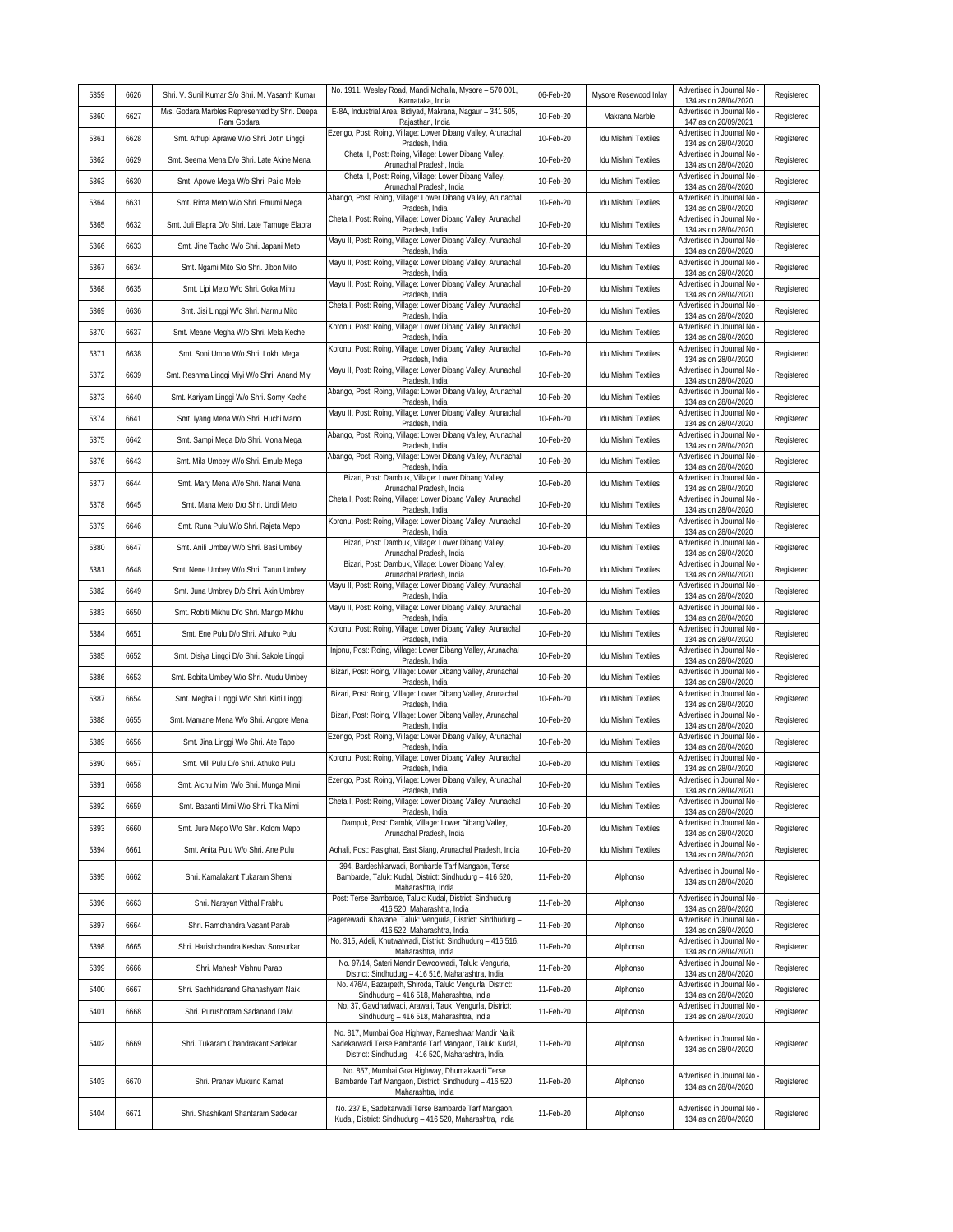| 5405 | 6672 | Shri. Santosh Savalaram Konkar                                                  | No. 562, Mayanewadi, Kochare Vengurla, District: Sindhudurg<br>- 416 522, Maharashtra, India                                                                                                                                          | 11-Feb-20 | Alphonso             | Advertised in Journal No<br>134 as on 28/04/2020   | Registered |
|------|------|---------------------------------------------------------------------------------|---------------------------------------------------------------------------------------------------------------------------------------------------------------------------------------------------------------------------------------|-----------|----------------------|----------------------------------------------------|------------|
| 5406 | 6673 | Shri. Kumar Anant Angchekar                                                     | Adeli, Jambharmala, District: Sindhudurg - 416 516,<br>Maharashtra, India                                                                                                                                                             | 11-Feb-20 | Alphonso             | Advertised in Journal No<br>134 as on 28/04/2020   | Registered |
| 5407 | 6674 | Shri. Hemant Laxman Karalkar                                                    | No. 3072 a, Aadvan Dewoolwada Malwan, District:<br>Sindhudurg - 416 606, Maharashtra, India                                                                                                                                           | 11-Feb-20 | Alphonso             | Advertised in Journal No<br>134 as on 28/04/2020   | Registered |
| 5408 | 6675 | Shri. Lalitkumar Balkrishna Thakur                                              | Math Gawaddevwadi, Vengurla, District: Sindhudurg - 416<br>516, Maharashtra, India                                                                                                                                                    | 11-Feb-20 | Alphonso             | Advertised in Journal No<br>134 as on 28/04/2020   | Registered |
| 5409 | 6676 | Shri. Subhash Vishram Naik                                                      | No. 291, Khutvalwadi Adeli, Vengurla, District: Sindhudurg -<br>416 516, Maharashtra, India                                                                                                                                           | 11-Feb-20 | Alphonso             | Advertised in Journal No<br>134 as on 28/04/2020   | Registered |
| 5410 | 6677 | Shri. Makrand Mahadev Parab                                                     | Dhulape Wadi, Tulas, Vengurla, District: Sindhudurg - 416<br>515, Maharashtra, India                                                                                                                                                  | 11-Feb-20 | Alphonso             | Advertised in Journal No<br>134 as on 28/04/2020   | Registered |
| 5411 | 6678 | Shri. Sandesh Raghunath Parab                                                   | House. No. 1064, Savarjuva Aronda, Sawantwadi, District:<br>Sindhudurg - 416 510, Maharashtra, India                                                                                                                                  | 11-Feb-20 | Alphonso             | Advertised in Journal No<br>134 as on 28/04/2020   | Registered |
| 5412 | 6679 | Smt. Keertimangal Deepak Bhagat                                                 | Near Gavadeshwar Temple, Vengurla, District: Sindhudurg -<br>416 516, Maharashtra, India                                                                                                                                              | 11-Feb-20 | Alphonso             | Advertised in Journal No<br>134 as on 28/04/2020   | Registered |
| 5413 | 6680 | Shri. Babaji Vasant Parab                                                       | No. 648, Pagere Wadi, Khavane, District: Sindhudurg - 416<br>522, Maharashtra, India                                                                                                                                                  | 11-Feb-20 | Alphonso             | Advertised in Journal No<br>134 as on 28/04/2020   | Registered |
| 5414 | 6681 | Shri. Nilesh Giridher Chindarkaar                                               | B/13, Om Shubham Karoti Co-op hou. Society, Street:<br>r.b.kadam marg, Landmark: Near Pooja Hospital, Area:<br>Bhatwadi Kajupada Ghatkopar, Village: Barve Nagar, P.O.<br>Barve Nagar, District: Mumbai - 400 084, Maharashtra, India | 11-Feb-20 | Alphonso             | Advertised in Journal No<br>134 as on 28/04/2020   | Registered |
| 5415 | 6682 | Shri. Manish Mahendra Dicholkar                                                 | Post: Ubhadanda, Kepadevi Mandir Road, Near School No. 3,<br>Muth Vengurla, District: Sindhudurg - 416 516, Maharashtra,<br>India                                                                                                     | 11-Feb-20 | Alphonso             | Advertised in Journal No<br>134 as on 28/04/2020   | Registered |
| 5416 | 6683 | Shri. Shailesh Eknath Gawade                                                    | Chavatawadi, Shiroda, District: Sindhudurg - 416 518,<br>Maharashtra, India                                                                                                                                                           | 11-Feb-20 | Alphonso             | Advertised in Journal No<br>134 as on 28/04/2020   | Registered |
| 5417 | 6684 | Shri. Ramkrishna Arjun Sawant                                                   | VTC: Khanoli. P.O: Khanoli, Sub District: Vengurla, District:<br>Sindhudurg - 416 516, Maharashtra, India                                                                                                                             | 11-Feb-20 | Alphonso             | Advertised in Journal No<br>134 as on 28/04/2020   | Registered |
| 5418 | 6685 | Shri. Ganesh Suryakant Rawool                                                   | M/s. R & D's Freshew Private Limited Represented by No. 428, Rawoolwada, Post: Tulas, Taluka: Vengurla, District:<br>Sindhudurg - 416 515, Maharashtra, India                                                                         | 11-Feb-20 | Alphonso             | Advertised in Journal No<br>134 as on 28/04/2020   | Registered |
| 5419 | 6686 | M/s. Sawant Canning Represented by Shri.<br>Ramkrishna Arjun Sawant             | Building No. 150, Post: Khanoli Sawantwada, Taluk:<br>Vengurla, District: Sindhudurg - 416 516, Maharashtra, India                                                                                                                    | 11-Feb-20 | Alphonso             | Advertised in Journal No<br>134 as on 28/04/2020   | Registered |
| 5420 | 6687 | Shri. Hasham Abdulla Mukadam S/o Shri. Abdulla<br>Mukadam                       | Post: Mandivali, Taluk: Dapoli, District: Ratnagiri - 415 203,<br>Maharashtra, India                                                                                                                                                  | 17-Feb-20 | Alphonso             | Advertised in Journal No<br>134 as on 28/04/2020   | Registered |
| 5421 | 6688 | Shri. Pravin Shrikrishna Limaye S/o Shri. Shrikrishna<br>Ramchandra Limaye      | Lonavadi, Post: Ilane, Taluk: Dapoli, District: Ratnagiri - 415<br>714, Maharashtra, India                                                                                                                                            | 17-Feb-20 | Alphonso             | Advertised in Journal No<br>134 as on 28/04/2020   | Registered |
| 5422 | 6689 | Shri. Rajan Vitthal Girkar S/o Shri. Vitthal Girkar                             | Post: Tirlot - Vahalwadi, Taluka: Devgad, District: Sindhudurg<br>- 416 807, Maharashtra, India                                                                                                                                       | 17-Feb-20 | Alphonso             | Advertised in Journal No<br>134 as on 28/04/2020   | Registered |
| 5423 | 6690 | Shri. Vikas Dhondu Pujare S/o Shri. Dhondu Pujare                               | Post: Nadan - Varchi Pujarewadi, Taluka: Devgad, District:<br>Sindhudurg - 416 805, Maharashtra, India                                                                                                                                | 17-Feb-20 | Alphonso             | Advertised in Journal No<br>134 as on 28/04/2020   | Registered |
| 5424 | 6691 | Shri. Vaibhav Yashwant Koyande S/o Shri. Yashwant<br>Koyande                    | No. A 29, Hemant, Anushakti Nagar, District: Mumbai - 400<br>094, Maharashtra, India                                                                                                                                                  | 17-Feb-20 | Alphonso             | Advertised in Journal No<br>134 as on 28/04/2020   | Registered |
| 5425 | 6692 | Shri. Lahu Govind Dalavi S/o Shri. Govind Dalavi                                | 327 - 2, Post: Tirlot - Dalaviwadi, Taluka: Devgad, District:<br>Sindhudurg - 416 807, Maharashtra, India                                                                                                                             | 17-Feb-20 | Alphonso             | Advertised in Journal No<br>134 as on 28/04/2020   | Registered |
| 5426 | 6693 | Shri. Sachin Shrikant Devdhar S/o Shri. Shrikant<br>Devdhar                     | Post: Padel - Khalchawathar, Taluka: Devgad, District:<br>Sindhudurg - 416 804, Maharashtra, India                                                                                                                                    | 17-Feb-20 | Alphonso             | Advertised in Journal No<br>134 as on 28/04/2020   | Registered |
| 5427 | 6694 | Shri. Hrishikesh Shashikant Golatkar S/o Shri.<br>Shashikant Golatkar           | No. Room No. 302, Sankalp Garden, Jankalyan Near Bhoomi<br>Park, Malad West, Kharodi S.O, District: Mumbai - 400 095,<br>Maharashtra, India                                                                                           | 17-Feb-20 | Alphonso             | Advertised in Journal No<br>134 as on 28/04/2020   | Registered |
| 5428 | 6695 | Shri. Mukund Vinayak Bapat S/o Shri. Vinayak Bapat                              | Post: Hindale - Bhatwadi, Taluka: Devgad, District:<br>Sindhudurg - 416 630, Maharashtra, India                                                                                                                                       | 17-Feb-20 | Alphonso             | Advertised in Journal No<br>134 as on 28/04/2020   | Registered |
| 5429 | 6696 | Shri. Rajendra Shridhar Walkar S/o Shri. Shridhar<br>Walkar                     | Post: Jamsande - Hanuman Nagar, Taluka: Devgad, District:<br>Sindhudurg - 416 612, Maharashtra, India                                                                                                                                 | 17-Feb-20 | Alphonso             | Advertised in Journal No<br>134 as on 28/04/2020   | Registered |
| 5430 | 6697 | M/s. Kalpak Food Products Represented by Shri.<br>Sachin Shrikant Devdhar       | House No. 369, Near Padel Canteen, Post: Padel, Taluka:<br>Devgad, District: Sindhudurg - 416 804, Maharashtra, India                                                                                                                 | 17-Feb-20 | Alphonso             | Advertised in Journal No<br>134 as on 28/04/2020   | Registered |
| 5431 | 6698 | Shri. Vinit Madhukar Pawaskar S/o Shri. Madhukar<br>Pawaskar                    | Post: Samarth Krupa, Telvankar Wadi, Kolamble Fhata,<br>Golap, District: Ratnagiri, Maharashtra, India                                                                                                                                | 20-Feb-20 | Alphonso             | Advertised in Journal No<br>134 as on 28/04/2020   | Registered |
| 5432 | 6699 | Shri. Sagar Ramesh Wadkar S/o Shri. Ramesh Govind<br>Wadkar                     | Post: Kasheli, Taluk: Rajapur, District: Ratnagiri - 416 707,<br>Maharashtra, India                                                                                                                                                   | 20-Feb-20 | Alphonso             | Advertised in Journal No<br>134 as on 28/04/2020   | Registered |
| 5433 | 6700 | Shri. Vinod Rambhau Patil S/o Shri. Rambhau Nagu<br>Patil                       | Post: Hashiware, Taluk: Alibag, District: Raigad, Maharashtra,<br><b>India</b>                                                                                                                                                        | 20-Feb-20 | Alphonso             | Advertised in Journal No<br>134 as on 28/04/2020   | Registered |
| 5434 | 6701 | Shri. Santosh Krishna Shirsekar S/o Shri. Krishna<br>Shirsekar                  | Shirse Wadi, Rajapur, Shirse (Sagave), Burambe Wadi,<br>Taluk: Rajapur, District: Ratnagiri - 416 702, Maharashtra,<br>India                                                                                                          | 20-Feb-20 | Alphonso             | Advertised in Journal No<br>134 as on 28/04/2020   | Registered |
| 5435 | 6702 | Shri. Ninad Ravindranath Awasare S/o Shri.<br>Ravindranath Krishna Awasare      | Post: Padave, Taluk: Rajapur, District: Ratnagiri - 416 702,<br>Maharashtra, India                                                                                                                                                    | 20-Feb-20 | Alphonso             | Advertised in Journal No<br>134 as on 28/04/2020   | Registered |
| 5436 | 6703 | Shri. Vinayak Tulshiram Gotad S/o Shri. Tulshiram<br>Gotad                      | Madhali Wadi, Kondaye, Upale, Taluk: Sangmeshwar,<br>District: Ratnagiri - 415 611, Maharashtra, India                                                                                                                                | 20-Feb-20 | Alphonso             | Advertised in Journal No<br>134 as on 28/04/2020   | Registered |
| 5437 | 6704 | Shri. Rakesh Shashikant Sawant S/o Shri. Shashikant<br>Raghoba Sawant           | 704, Society, Jakimirya, Taluk: Ratnagiri, District: Ratnagiri -<br>415 612, Maharashtra, India                                                                                                                                       | 20-Feb-20 | Alphonso             | Advertised in Journal No<br>134 as on 28/04/2020   | Registered |
| 5438 | 6705 | Shri. Samir Ramakant Rasal S/o Shri. Ramakant<br>Ramchandra Rasal               | Post: Jakadevi, Taluk: Ratnagiri, District: Ratnagiri 415 620,<br>Maharashtra, India                                                                                                                                                  | 20-Feb-20 | Alphonso             | Advertised in Journal No<br>134 as on 28/04/2020   | Registered |
| 5439 | 6706 | Smt. Anagha Madhav Kokane W/o Shri. Madhav<br>Kokane                            | No. 8, Angelina, Bhaikoda Waman Pathare Marg, Near Dadar<br>Catering College Dadar (W), District: Mumbai, Maharashtra,<br>India                                                                                                       | 20-Feb-20 | Alphonso             | Advertised in Journal No -<br>134 as on 28/04/2020 | Registered |
| 5440 | 6707 | Shri. Sushil Purushottam Berde S/o Shri. Purushottam<br>Berde                   | 1954, Ram Ali, Taluk: Ratnagiri, District: Ratnagiri - 415 612,<br>Maharashtra, India                                                                                                                                                 | 20-Feb-20 | Alphonso             | Advertised in Journal No<br>134 as on 28/04/2020   | Registered |
| 5441 | 6708 | Shri. Jayvant Suresh Agre S/o Shri. Suresh Janu Agre                            | Post: Karbude, Taluk: Ratnagiri, District: Ratnagiri,<br>Maharashtra, India                                                                                                                                                           | 20-Feb-20 | Alphonso             | Advertised in Journal No<br>134 as on 28/04/2020   | Registered |
| 5442 | 6709 | Shri. Abid Ali A. Aziz Kazi S/o Shri. A. Aziz Ismail Kazi                       | Flat No. A-2, Rakhangi Plaza, Lanja Bajarpeth, Taluk: Lanja,<br>District: Ratnagiri - 416 701, Maharashtra, India                                                                                                                     | 20-Feb-20 | Alphonso             | Advertised in Journal No -<br>134 as on 28/04/2020 | Registered |
| 5443 | 6710 | M/s. Bharat Jari Enterprise Represented by Shri.<br>Bharat Sakarlal Jariwal     | No. 3/757, Navapura Bhatnipith, Mani Vaid's Khancha, Surat<br>- 395 003, Gujarat, India                                                                                                                                               | 21-Feb-20 | Surat Zari Craft     | Advertised in Journal No<br>134 as on 28/04/2020   | Registered |
| 5444 | 6711 | M/s. S.K. Enterprise Represented by Shri. Devesh<br>Surykant Jariwala           | 7/2718, Bordisheri, Sayedpura, Surat - 395 003, Gujarat,<br>India                                                                                                                                                                     | 21-Feb-20 | Surat Zari Craft     | Advertised in Journal No<br>134 as on 28/04/2020   | Registered |
| 5445 | 6712 | M/s Jariwala Bhavesh Traders Represented by Shri.<br>Bhavesh Natvarlal Jariwala | No. 3/757, Navapura Bhatnipith, Mani Vaid's Khancha, Surat<br>- 395 003, Gujarat, India                                                                                                                                               | 21-Feb-20 | Surat Zari Craft     | Advertised in Journal No<br>134 as on 28/04/2020   | Registered |
| 5446 | 6713 | M/s. Ankur Jari Traders Represented by Shri. Ankur<br>Navinchandra Jariwala     | No. 3/757, Navapura Bhatnipith, Mani Vaid's Khancha, Surat<br>- 395 003, Gujarat, India                                                                                                                                               | 21-Feb-20 | Surat Zari Craft     | Advertised in Journal No<br>134 as on 28/04/2020   | Registered |
| 5447 | 6714 | M/s. Snehal Jari Traders Represented by Shri. Snehal<br>Navinchandra Jariwala   | <b>Textile Committee</b>                                                                                                                                                                                                              | 21-Feb-20 | Surat Zari Craft     | Advertised in Journal No<br>134 as on 28/04/2020   | Registered |
| 5448 | 6715 |                                                                                 | Smt. Joyanti Choudhury W/o Shri. Pavitra Choudhury House No. 6/161, Vikas Nagar, Lucknow, Uttar Pradesh, India                                                                                                                        | 21-Feb-20 | Lucknow Chikan Craft | Advertised in Journal No<br>134 as on 28/04/2020   | Registered |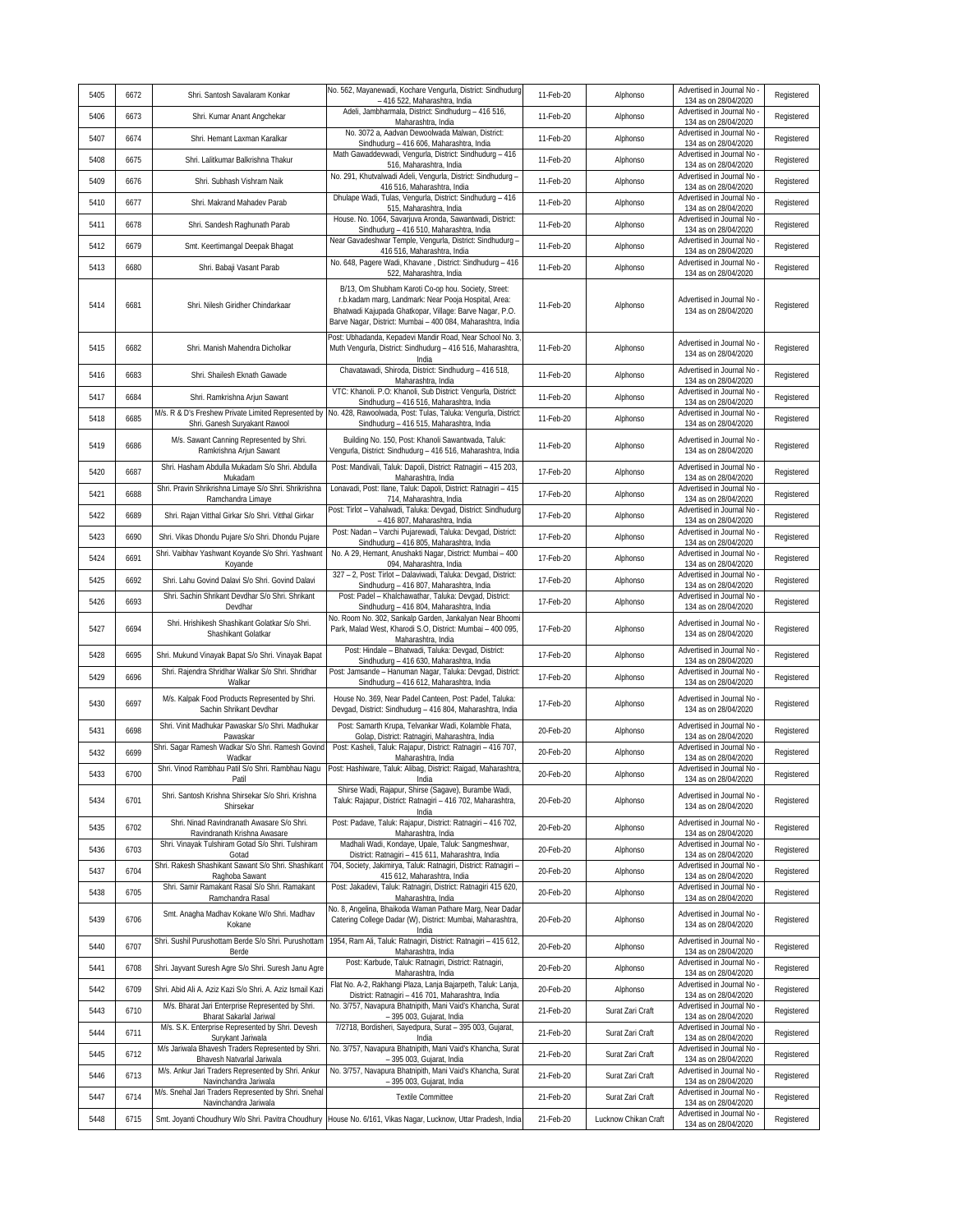| 5449 | 6716 | M/s. Sandeep Jari Traders Represented by Shri.<br>Sandeep Kantilal Jariwala        | No. 3/757, Navapura Bhatnipith, Mani Vaid's Khancha, Surat<br>- 395 003, Gujarat, India                                | 21-Feb-20 | Surat Zari Craft | Advertised in Journal No<br>134 as on 28/04/2020   | Registered |
|------|------|------------------------------------------------------------------------------------|------------------------------------------------------------------------------------------------------------------------|-----------|------------------|----------------------------------------------------|------------|
| 5450 | 6717 | M/s. Saptagiri Enterprise Represented by Shri. Anil<br>Kumar Champaklal Jariwala   | No. 10/885, Maki Mansuf ni Sheri, Limdikuli, Amliran, Surat -<br>395 003, Gujarat, India                               | 21-Feb-20 | Surat Zari Craft | Advertised in Journal No<br>134 as on 28/04/2020   | Registered |
| 5451 | 6718 | Shri. Maheshkumar Rameshchandra Dalia                                              | No. 8/1796, Gopipura, Kirparam Mehtano Khancho, Surat-<br>395 001, Gujarat, India                                      | 21-Feb-20 | Surat Zari Craft | Advertised in Journal No<br>134 as on 28/04/2020   | Registered |
| 5452 | 6719 | Shri. Darshna Ojaskumar Dalia                                                      | No. 4/1108, Tulsi Falia, Begampura, Near Moti Cinema, Sura<br>- 395 003, Gujarat, India                                | 21-Feb-20 | Surat Zari Craft | Advertised in Journal No<br>134 as on 28/04/2020   | Registered |
| 5453 | 6720 | Shri. Ojaskumar Sundarlal Dalia                                                    | No. 4/1108, Tulsi Falia, Begampura, Near Moti Cinema, Surat<br>- 395 003, Gujarat, India                               | 21-Feb-20 | Surat Zari Craft | Advertised in Journal No<br>134 as on 28/04/2020   | Registered |
| 5454 | 6721 | M/s. Samir Jari Products Represented by Shri.<br>Dharmeshkumar Kanchanlal Jariwala | No. 9/315-316, Chakawala Sheri, Wadi Fala, Surat - 395 003<br>Gujarat, India                                           | 21-Feb-20 | Surat Zari Craft | Advertised in Journal No<br>134 as on 28/04/2020   | Registered |
| 5455 | 6722 | Shri. Jignesh Shashikant Rana                                                      | No. 4/3842-B-1,4/3886, Chowky Sheri, Begampura, Surat-<br>395 003, Gujarat, India                                      | 21-Feb-20 | Surat Zari Craft | Advertised in Journal No<br>134 as on 28/04/2020   | Registered |
| 5456 | 6723 | Shri. Chandrashekhar Kashinath Limaye                                              | 3303, Cts No - 88/97, Mayfair Greens, Gaodeui Road, Near<br>Poisar subway, Kandivali (W), Maharashtra, India           | 24-Feb-20 | Alphonso         | Advertised in Journal No<br>134 as on 28/04/2020   | Registered |
| 5457 | 6724 | M/s. S C L Export Retailer Represented by Smt. Saili<br>Chandrashekhar Limaye      | 3303, Cts No - 88/97, Mayfair Greens, Gaodeui Road, Near<br>Poisar subway, Kandivali (W), Maharashtra, India           | 24-Feb-20 | Alphonso         | Advertised in Journal No<br>134 as on 28/04/2020   | Registered |
| 5458 | 6725 | Shri. Ashok Shreekrishna Beharay                                                   | No. 25, 'Bahar' Bunglow, Vishwamitra Colony, Gulmohar<br>Path, Deccan Gymkhana, Maharashtra, India                     | 24-Feb-20 | Alphonso         | Advertised in Journal No<br>134 as on 28/04/2020   | Registered |
| 5459 | 6726 | Smt. Aruna Ashok Beharay                                                           | No. 25, 'Bahar' Bunglow, Vishwamitra Colony, Gulmohar<br>Path, Deccan Gymkhana, Maharashtra, India                     | 24-Feb-20 | Alphonso         | Advertised in Journal No<br>134 as on 28/04/2020   | Registered |
| 5460 | 6727 | Shri. Bhiku Dhondu Humane                                                          | Rawtoli (Kond Wadi), Post: Mandiwali, Taluk: Dapoli,<br>Maharashtra, India                                             | 24-Feb-20 | Alphonso         | Advertised in Journal No<br>134 as on 28/04/2020   | Registered |
| 5461 | 6728 | Shri. Sitaram Kanhoji Phatak S/o Shri. Kanhoji Phatak                              | 190, Tembwadi, Post: Kolamb, Taluk: Malwan, District:<br>Sindhudrug - 416 606, Maharashtra, India                      | 24-Feb-20 | Alphonso         | Advertised in Journal No<br>134 as on 28/04/2020   | Registered |
| 5462 | 6729 | Shri. Vikas Vilas Phansekar S/o Shri. Vilas Phansekar                              | 495, Post: Kochare-Chavhatawadi, Taluk: Vengurle, District:<br>Sindhudrug - 416 522, Maharashtra, India                | 24-Feb-20 | Alphonso         | Advertised in Journal No<br>134 as on 28/04/2020   | Registered |
| 5463 | 6730 | Shri, Subhash Vasant Malvankar S/o Shri, Vasant<br>Malvankar                       | 2559, Post: Bharad, Taluk: Malwan, District: Sindhudrug -<br>416 606, Maharashtra, India                               | 24-Feb-20 | Alphonso         | Advertised in Journal No<br>134 as on 28/04/2020   | Registered |
| 5464 | 6731 | Shri. Prashant Yashwant Parab S/o Shri. Yashwant<br>Parab                          | 100, Post: Malwan-Kolamb, Taluk: Malwan, District:<br>Sindhudrug - 416 606, Maharashtra, India                         | 24-Feb-20 | Alphonso         | Advertised in Journal No<br>134 as on 28/04/2020   | Registered |
| 5465 | 6732 | Shri. Anil Kashiram Gavakar S/o Shri. Kashiram<br>Gavakar                          | 661, Gavadewadi, Post: Malwan-Chindar, Taluk: Malwan,<br>District: Sindhudrug - 416 614, Maharashtra, India            | 24-Feb-20 | Alphonso         | Advertised in Journal No<br>134 as on 28/04/2020   | Registered |
| 5466 | 6733 | Shri. Sanjeev Hanumant Nagwekar S/o Shri.<br>Hanumant Nagwekar                     | 925, Swasthi, Post: Malwan-Warad, Taluk: Malwan, District:<br>Sindhudrug - 416 604, Maharashtra, India                 | 24-Feb-20 | Alphonso         | Advertised in Journal No<br>134 as on 28/04/2020   | Registered |
| 5467 | 6734 | Shri. Vijay Laxman Phatak S/o Shri. Laxman Phatak                                  | 2827, Post: Malwan-Dewoolwada, Aadari Roda, Taluk:<br>Malwan, District: Sindhudrug - 416 606, Maharashtra, India       | 24-Feb-20 | Alphonso         | Advertised in Journal No<br>134 as on 28/04/2020   | Registered |
| 5468 | 6735 | Shri. Sambhaji Laxman Narvekar S/o Shri. Laxman<br>Narvekar                        | 811, Post: Malwan-Bharad, Taluk: Malwan, District:<br>Sindhudrug - 416 606, Maharashtra, India                         | 24-Feb-20 | Alphonso         | Advertised in Journal No<br>134 as on 28/04/2020   | Registered |
| 5469 | 6736 | Shri. Milin Gopal Veturekar S/o Shri. Gopal Veturekar                              | 930, Post: Malwan-Devali, Taluk: Malwan, District:<br>Sindhudrug - 416 606, Maharashtra, India                         | 24-Feb-20 | Alphonso         | Advertised in Journal No<br>134 as on 28/04/2020   | Registered |
| 5470 | 6737 | Shri. Sandesh Ramchandra Malvankar S/o Shri.<br>Ramchandra Malvankar               | 262, Salkunbhawadi Nandrukh, Post: Khaida-Katawad, Taluk<br>Malwan, District: Sindhudrug - 416 606, Maharashtra, India | 24-Feb-20 | Alphonso         | Advertised in Journal No<br>134 as on 28/04/2020   | Registered |
| 5471 | 6738 | Shri. Ashok Bapu Hadkar S/o Shri. Bapu Hadkar                                      | 1091-a, Post: Malwan-Gaonkarwada, Taluk: Malwan, District:<br>Sindhudrug - 416 606, Maharashtra, India                 | 24-Feb-20 | Alphonso         | Advertised in Journal No<br>134 as on 28/04/2020   | Registered |
| 5472 | 6739 | Shri. Vinayak Madhusudan Arolkar S/o Shri.<br>Madhusudan Arolkar                   | 37, Post: Sarjekat, Miryabanda, Taluk: Malwan, District:<br>Sindhudrug - 416 606, Maharashtra, India                   | 24-Feb-20 | Alphonso         | Advertised in Journal No<br>134 as on 28/04/2020   | Registered |
| 5473 | 6740 | Shri. Yashwant Pundalik Chavan S/o Shri. Pundalik<br>Chavan                        | 405, Post: Malwan-Devli, Taluk: Malwan, District: Sindhudrug<br>- 416 606, Maharashtra, India                          | 24-Feb-20 | Alphonso         | Advertised in Journal No<br>134 as on 28/04/2020   | Registered |
| 5474 | 6741 | Shri. Hanumant Yashwant Ludbe S/o Shri. Yashwant<br>Ludbe                          | 36-a, Ludbewadi, Post: Wairy-Bhutnath, Taluk: Malwan,<br>District: Sindhudrug - 416 606, Maharashtra, India            | 24-Feb-20 | Alphonso         | Advertised in Journal No<br>134 as on 28/04/2020   | Registered |
| 5475 | 6742 | Shri, Krishna Madhavrav S/o Shri, Madhavrav Chavan                                 | 415/A, Varchi Wadi, Post: Malwan-Devli, Taluk: Malwan,<br>District: Sindhudrug - 416 606, Maharashtra, India           | 24-Feb-20 | Alphonso         | Advertised in Journal No<br>134 as on 28/04/2020   | Registered |
| 5476 | 6743 | Shri. Mahesh Dattaram Kolge S/o Shri. Dattaram<br>Kolge                            | 2615, Post: Malwan-Bharad, Taluk: Malwan, District:<br>Sindhudrug - 416 606, Maharashtra, India                        | 24-Feb-20 | Alphonso         | Advertised in Journal No<br>134 as on 28/04/2020   | Registered |
| 5477 | 6744 | Shri. Shivdas Raghoji Chavan S/o Shri. Raghoji<br>Chavan                           | 309, Khalchiwadi, Post: Malwan-Devli, Taluk: Malwan,<br>District: Sindhudrug - 416 606, Maharashtra, India             | 24-Feb-20 | Alphonso         | Advertised in Journal No<br>134 as on 28/04/2020   | Registered |
| 5478 | 6745 | Shri. Ramchandra Shantaram Chavan S/o Shri.<br>Shantaram Chavan                    | 274 A, Khalchi, Post: Malwan-Devli, Taluk: Malwan, District:<br>Sindhudrug - 416 606, Maharashtra, India               | 24-Feb-20 | Alphonso         | Advertised in Journal No<br>134 as on 28/04/2020   | Registered |
| 5479 | 6746 | Shri. Subhash Shantaram Malvankar S/o Shri.<br>Shantaram Malvankar                 | 2967, Near Narayan Mandir, Post: Malwan-Deulwada, Taluk:<br>Malwan, District: Sindhudrug - 416 606, Maharashtra, India | 24-Feb-20 | Alphonso         | Advertised in Journal No<br>134 as on 28/04/2020   | Registered |
| 5480 | 6747 | Shri. Vinayak Vishram Gaonkar S/o Shri. Vishram<br>Gaonkar                         | 1073, Gaonkarwada, Post: Malwan, Taluk: Malwan, District:<br>Sindhudrug - 416 606, Maharashtra, India                  | 24-Feb-20 | Alphonso         | Advertised in Journal No<br>134 as on 28/04/2020   | Registered |
| 5481 | 6748 | Shri. Tushar Pandurang Tandel S/o Shri. Pandurang<br>Tandel                        | 182, Post: Sarjekat, Taluk: Malwan, District: Sindhudrug - 416<br>606, Maharashtra, India                              | 24-Feb-20 | Alphonso         | Advertised in Journal No -<br>134 as on 28/04/2020 | Registered |
| 5482 | 6749 | Shri. Sundar Yashwant Parab S/o Shri. Yashwant<br>Parab                            | 100, Post: Kolamb, Taluk: Malwan, District: Sindhudrug - 416<br>606, Maharashtra, India                                | 24-Feb-20 | Alphonso         | Advertised in Journal No<br>134 as on 28/04/2020   | Registered |
| 5483 | 6750 | Shri. Kashinath Gopal Tondvalkar S/o Shri. Gopal<br>Tondvalkar                     | 19/a, Khalchiwada, Post: Revandi, Taluk: Malwan, District:<br>Sindhudrug - 416 606, Maharashtra, India                 | 24-Feb-20 | Alphonso         | Advertised in Journal No -<br>134 as on 28/04/2020 | Registered |
| 5484 | 6751 | Shri. Nitin Gangaram Dicholkar S/o Shri. Gangaram<br>Dicholkar                     | 175-b, Madhiwadi, Post: Kolamb, Taluk: Malwan, District:<br>Sindhudrug - 416 606, Maharashtra, India                   | 24-Feb-20 | Alphonso         | Advertised in Journal No<br>134 as on 28/04/2020   | Registered |
| 5485 | 6752 | Shri. Sagar Chandrakant Govekar S/o Shri.<br>Chandrakant Govekar                   | 415, Thalkarwadi, Post: Malwan-Chouke, Taluk: Malwan,<br>District: Sindhudrug - 416 605, Maharashtra, India            | 24-Feb-20 | Alphonso         | Advertised in Journal No<br>134 as on 28/04/2020   | Registered |
| 5486 | 6753 | Shri. Sunil Bapu Chavan S/o Shri. Bapu Chavan                                      | 56, Palikadchewadi, Post: Nandrukh, Taluk: Malwan, District:<br>Sindhudrug - 416 605, Maharashtra, India               | 24-Feb-20 | Alphonso         | Advertised in Journal No<br>134 as on 28/04/2020   | Registered |
| 5487 | 6754 | Shri. Sandip Shridhar Methar S/o Shri. Shridhar<br>Methar                          | 91-a, Post: Kolamb, Taluk: Malwan, District: Sindhudrug -<br>416 606, Maharashtra, India                               | 24-Feb-20 | Alphonso         | Advertised in Journal No<br>134 as on 28/04/2020   | Registered |
| 5488 | 6755 | Shri. Sachin Dattatray Amberkar S/o Shri. Dattatray<br>Amberkar                    | 393, Mandkholwadi, Post: Chouke, Taluk: Malwan, District:<br>Sindhudrug - 416 605, Maharashtra, India                  | 24-Feb-20 | Alphonso         | Advertised in Journal No<br>134 as on 28/04/2020   | Registered |
| 5489 | 6756 | Shri. Santosh Ramchandra Gaonkar S/o Shri.<br>Ramchandra Gaonkar                   | 1221, Post: Makarebag-Malwan, Taluk: Malwan, District:<br>Sindhudrug - 416 606, Maharashtra, India                     | 24-Feb-20 | Alphonso         | Advertised in Journal No -<br>134 as on 28/04/2020 | Registered |
| 5490 | 6757 | Shri. Dipak Giridhar Gaonkar S/o Shri. Giridhar<br>Gaonkar                         | Post: Katta-Dholamwadi, Taluk: Malwan, District: Sindhudrug<br>- 416 604, Maharashtra, India                           | 24-Feb-20 | Alphonso         | Advertised in Journal No<br>134 as on 28/04/2020   | Registered |
| 5491 | 6758 | Shri. Uday Dinkar Kode S/o Shri. Dinkar Kode                                       | Post: Kandalgaon, Taluk: Malwan, District: Sindhudrug - 416<br>606, Maharashtra, India                                 | 24-Feb-20 | Alphonso         | Advertised in Journal No<br>134 as on 28/04/2020   | Registered |
| 5492 | 6759 | Shri. Dattatray Babu Balwan S/o Shri. Babu Balwan                                  | Post: Jamsande-Katta, Taluk: Devgad, District: Sindhudrug -<br>416 612, Maharashtra, India                             | 24-Feb-20 | Alphonso         | Advertised in Journal No<br>134 as on 28/04/2020   | Registered |
| 5493 | 6760 | Shri. Yogesh Janardan Parab S/o Shri. Janardan<br>Parab                            | Bhat Wadi, Post: Hindale-Bhatwadi, Taluk: Devgad, District:<br>Sindhudrug - 416 630, Maharashtra, India                | 24-Feb-20 | Alphonso         | Advertised in Journal No<br>134 as on 28/04/2020   | Registered |
| 5494 | 6761 | Shri. Brahmanath Narhari Tikam S/o Shri. Narhari<br>Tikam                          | 78, Post: Wayangani-Tikamwadi, Taluk: Malwan, District:<br>Sindhudrug - 416 614, Maharashtra, India                    | 24-Feb-20 | Alphonso         | Advertised in Journal No<br>134 as on 28/04/2020   | Registered |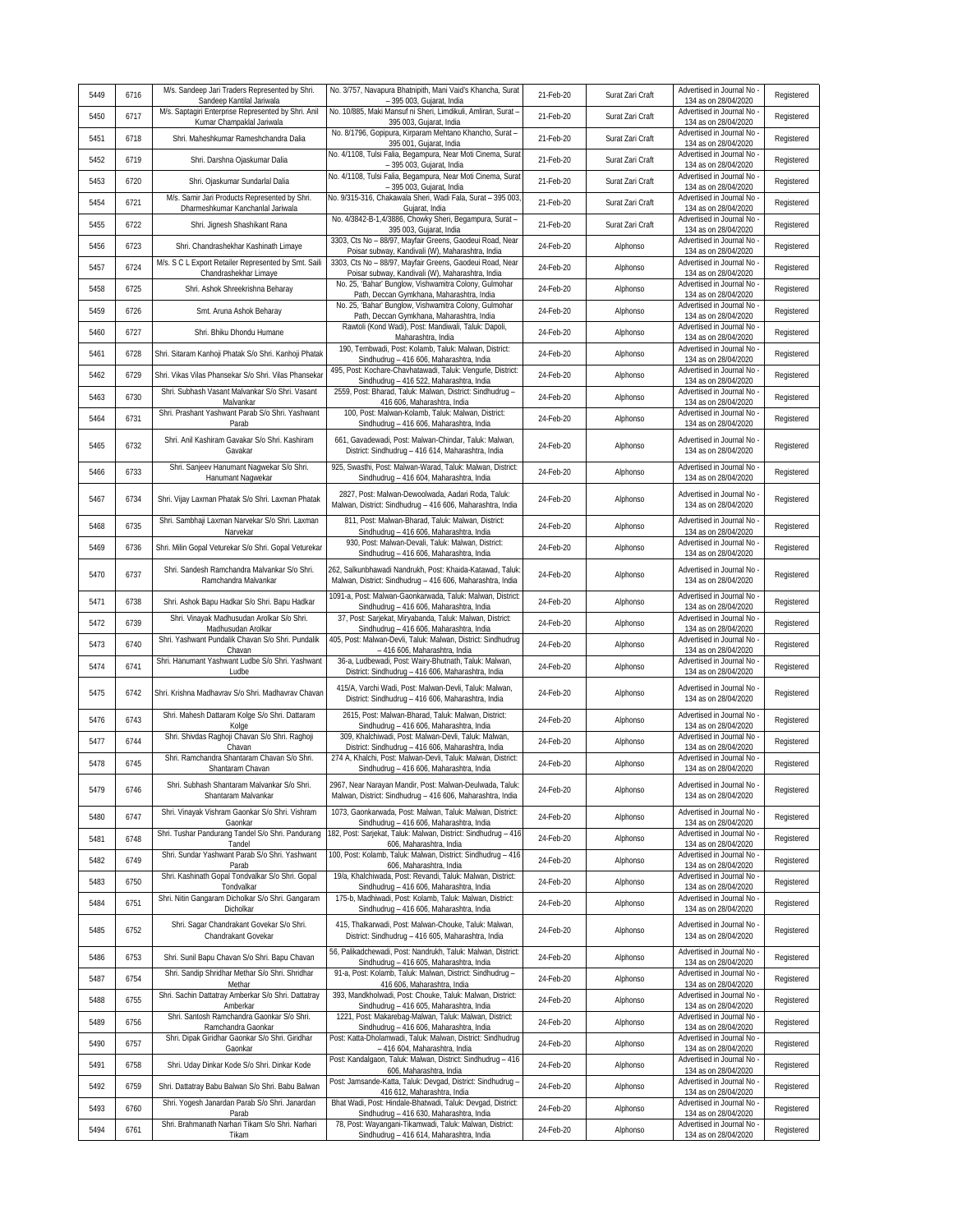|      |      | Shri. Jayant Shrikant Gokhale S/o Shri. Shrikant                                                                | 1B7, Indrayani Soc, Belapur Road, Near TMT Aagar Kalwa,                                                                     |           |                       | Advertised in Journal No                           |            |
|------|------|-----------------------------------------------------------------------------------------------------------------|-----------------------------------------------------------------------------------------------------------------------------|-----------|-----------------------|----------------------------------------------------|------------|
| 5495 | 6762 | Gokhale                                                                                                         | District: Thane - 400 605, Maharashtra, India                                                                               | 24-Feb-20 | Alphonso              | 134 as on 28/04/2020                               | Registered |
| 5496 | 6763 | Shri. Vijay Bapu Gurav S/o Shri. Bapu Gurav                                                                     | Post: Pombhurle-Dewoolwadi, Taluk: Devgad, District:<br>Sindhudrug - 416 811, Maharashtra, India                            | 24-Feb-20 | Alphonso              | Advertised in Journal No<br>134 as on 28/04/2020   | Registered |
| 5497 | 6764 | Shri. Sudhir Madhav Prabhupendharkar S/o Shri.<br>Madhav                                                        | Post: Pombhurle-Dewoolwadi, Taluk: Devgad, District:<br>Sindhudrug - 416 811, Maharashtra, India                            | 24-Feb-20 | Alphonso              | Advertised in Journal No<br>134 as on 28/04/2020   | Registered |
| 5498 | 6765 | Shri. Jalal Abdul Latif Dongarkar S/o Shri. Abdul Latif<br>Dongarkar                                            | Post: Pombhurle-Ghadiwadi, Taluk: Devgad, District:<br>Sindhudrug - 416 811, Maharashtra, India                             | 24-Feb-20 | Alphonso              | Advertised in Journal No<br>134 as on 28/04/2020   | Registered |
| 5499 | 6766 | Shri. Prasad Waman Ranade S/o Shri. Waman<br>Ranade                                                             | 360, Post: Padel-Belwadi, Taluk: Devgad, District: Sindhudrug<br>- 416 804, Maharashtra, India                              | 24-Feb-20 | Alphonso              | Advertised in Journal No<br>134 as on 28/04/2020   | Registered |
| 5500 | 6767 | Shri. Dhondu Ragho Warik S/o Shri. Ragho Warik                                                                  | Daddadewadi, Post: Padel, Taluk: Devgad, District:<br>Sindhudrug - 416 804, Maharashtra, India                              | 24-Feb-20 | Alphonso              | Advertised in Journal No<br>134 as on 28/04/2020   | Registered |
| 5501 | 6768 | Shri. Narayan Dhonu Tirlotkar S/o Shri. Dhondu<br>Tirlotkar                                                     | Hurshi, Post: Pural, Taluk: Devgad, District: Sindhudrug - 416<br>805, Maharashtra, India                                   | 24-Feb-20 | Alphonso              | Advertised in Journal No<br>134 as on 28/04/2020   | Registered |
| 5502 | 6769 | M/s. Sindhudurg Jillha Aamba Vyavasari Sahakari<br>Sangh Maryadit Represented by Shri. Sanjay<br>Gangadhar Nare | Hotel Vishwabharati, Bharad, Post: Malwan, Taluk: Malwan,<br>Maharashtra, India                                             | 24-Feb-20 | Alphonso              | Advertised in Journal No<br>134 as on 28/04/2020   | Registered |
| 5503 | 6770 | M/s. Shree Swami Samarth Packaging Represented<br>by Shri. Preetam Vijay Chavan                                 | Post: Malwan-Dewoolwadi, Taluk: Malwan, District:<br>Sindhudrug - 416 606, Maharashtra, India                               | 24-Feb-20 | Alphonso              | Advertised in Journal No<br>134 as on 28/04/2020   | Registered |
| 5504 | 6771 | Shri. Taniya Mango Devgad Represented by Shri.<br>Amol Madhukar Bhale                                           | 8B-407, Provident Sunworth, Apartment, Kengeri, Bengaluru,<br>Karnataka - 560 060                                           | 24-Feb-20 | Alphonso              | Advertised in Journal No<br>134 as on 28/04/2020   | Registered |
| 5505 | 6772 | Shri. Bharat Prabhakar Khot                                                                                     | Shirvane (Khotwadi), Post: Panhabe, Taluk: Dapoli, District:<br>Ratnagiri - 415 111, Maharashtra, India.                    | 02-Mar-20 | Alphonso              | Advertised in Journal No<br>134 as on 28/04/2020   | Registered |
| 5506 | 6773 | Shri. Sanjay Ratangiri Gosavi                                                                                   | Palkar Complex 37/18, Post: Dapoli, District: Ratnagiri - 415<br>712, Maharashtra, India                                    | 02-Mar-20 | Alphonso              | Advertised in Journal No<br>134 as on 28/04/2020   | Registered |
| 5507 | 6774 | Shri. Ravindra Bhaskar Churi S/o Shri. Bhaskar Churi                                                            | 202, Kinara Co-op Housing Society, Near Govt. Hospital,<br>Gholvad, District: palghar - 401 702, Maharashtra, India         | 04-Mar-20 | Dahanu Gholvad Chikoo | Advertised in Journal No                           | Registered |
|      |      | Shri. Yashwant Sahadev Shetye S/o Shri. Sahadev                                                                 | Tamastirth, Post: Karajgaon, Taluk: Dapoli, District: Ratnagiri                                                             |           |                       | 134 as on 28/04/2020<br>Advertised in Journal No   |            |
| 5508 | 6775 | Shetye                                                                                                          | 415 720, Maharashtra, India<br>Post: Dhutroli, Taluk: Mandangad, District: Ratnagiri - 415                                  | 05-Mar-20 | Alphonso              | 134 as on 28/04/2020<br>Advertised in Journal No   | Registered |
| 5509 | 6776 | Shri. Anand Shashikant Paranjape<br>Shri. Ratnakar Tulashidas Keluskar S/o Shri.                                | 203, Maharashtra, India<br>Post: Devgad-Taramumbari, Taluk: Devgad, District:                                               | 09-Mar-20 | Alphonso              | 134 as on 28/04/2020<br>Advertised in Journal No   | Registered |
| 5510 | 6777 | Tulashidas Keluskar                                                                                             | Sindhudurg - 416 613, Maharashtra, India<br>House No: 87, Post: Devgad-Killa, Taluk: Devgad, District:                      | 09-Mar-20 | Alphonso              | 134 as on 28/04/2020                               | Registered |
| 5511 | 6778 | Shri. Rajan Bhagavan Prabhu S/o Shri. Bhagavan<br>Prabhu                                                        | Sindhudurg - 416 613, Maharashtra, India                                                                                    | 09-Mar-20 | Alphonso              | Advertised in Journal No<br>134 as on 28/04/2020   | Registered |
| 5512 | 6779 | Shri. Laxman Balkrishna Ghadi S/o Shri. Balkrishna<br>Ghadi                                                     | Post: Devgad, Taluk: Devgad, District: Sindhudurg - 416 613<br>Maharashtra, India                                           | 09-Mar-20 | Alphonso              | Advertised in Journal No<br>134 as on 28/04/2020   | Registered |
| 5513 | 6780 | Shri. Santosh Mahadev Warik S/o Shri. Mahadev<br>Warik                                                          | Post: Padel-Nargolwadi, Taluk: Devgad, District: Sindhudurg<br>- 416 804, Maharashtra, India                                | 09-Mar-20 | Alphonso              | Advertised in Journal No<br>134 as on 28/04/2020   | Registered |
| 5514 | 6781 | Shri. Sahdeo Raoji Warik S/o Shri. Raoji Warik                                                                  | T-62/002, Mhada Saptshrungi Sadan, Pratiksha Nagar, Sion,<br>Koliwada, District: Mumbai - 400 022, Maharashtra, India       | 09-Mar-20 | Alphonso              | Advertised in Journal No<br>134 as on 28/04/2020   | Registered |
| 5515 | 6782 | Shri. Abhay Rajaram Tamhankar S/o Shri. Rajaram<br>Tamhankar                                                    | A/601, Dheeraj Uphar, Behind Dindoshi Bus, Depot Malad<br>East, District: Mumbai - 400 097, Maharashtra, India              | 09-Mar-20 | Alphonso              | Advertised in Journal No<br>134 as on 28/04/2020   | Registered |
| 5516 | 6783 | Shri. Prabhakar Sakharam Joshi S/o Shri. Sakharam<br>Joshi                                                      | Post: Waghotan, Taluk: Devgad, District: Sindhudurg - 416<br>804, Maharashtra, India                                        | 09-Mar-20 | Alphonso              | Advertised in Journal No<br>134 as on 28/04/2020   | Registered |
| 5517 | 6784 | Shri. Ashok Mahadev Ghadi S/o Shri. Mahadev Ghadi                                                               | Post: Baparde, Taluk: Devgad, District: Sindhudurg - 416<br>613, Maharashtra, India                                         | 09-Mar-20 | Alphonso              | Advertised in Journal No<br>134 as on 28/04/2020   | Registered |
| 5518 | 6785 | Shri. Nandkishor Sitaram Tawade S/o Shri. Sitaram<br>Tawade                                                     | Post: Baparde-Gaikwad Wadi, Taluk: Devgad, District:<br>Sindhudurg - 416 613, Maharashtra, India                            | 09-Mar-20 | Alphonso              | Advertised in Journal No<br>134 as on 28/04/2020   | Registered |
| 5519 | 6786 | Shri. Tushar Pradip Gaonkar S/o Shri. Pradip Gaonkar                                                            | Kelayewadi, Post: Pural, Taluk: Devgad, District: Sindhudurg<br>- 416 805, Maharashtra, India                               | 09-Mar-20 | Alphonso              | Advertised in Journal No<br>134 as on 28/04/2020   | Registered |
| 5520 | 6787 | Shri. Parag Namdev Hirnaik S/o Shri. Namdev Hirnaik                                                             | Post: Dabhole-Kondama, Taluk: Devgad, District: Sindhudurg<br>- 416 612, Maharashtra, India                                 | 09-Mar-20 | Alphonso              | Advertised in Journal No<br>134 as on 28/04/2020   | Registered |
| 5521 | 6788 | Shri. Rajendra Raghunath Parulekar S/o Shri.                                                                    | Post: Vijaydurg-Dhulpwadi, Taluk: Devgad, District:                                                                         | 09-Mar-20 | Alphonso              | Advertised in Journal No                           | Registered |
| 5522 | 6789 | Raghunath Parulekar<br>Shri. Yashwant Vishwas Kadam S/o Shri. Vishwas                                           | Sindhudurg - 416 806, Maharashtra, India<br>Post: Gadhitamhane-Madhaliwadi, Taluk: Devgad, District:                        | 09-Mar-20 | Alphonso              | 134 as on 28/04/2020<br>Advertised in Journal No   | Registered |
| 5523 | 6790 | Kadam<br>Shri. Prafullchandra Devarao Parab                                                                     | Sindhudurq - 416 611, Maharashtra, India<br>1071, Sukalewadi, Matond, District: Sindhudurg - 416 529,                       | 09-Mar-20 | Alphonso              | 134 as on 28/04/2020<br>Advertised in Journal No   | Registered |
|      |      | M/s. Chintamani Amba Vikri Kendra Represented by                                                                | Maharashtra, India<br>4/8, Guru Prasad Khanaval, Vyankoba Maidan Javal,                                                     |           |                       | 134 as on 28/04/2020<br>Advertised in Journal No - |            |
| 5524 | 6791 | Shri. Vaman Prakash Mulye<br>M/s. Mahesh Dharashivkar Represented by Shri.                                      | chalkaranji, Hatkanangale, Kolhapur - 416 115, Maharashtra<br>India<br>91, Laxmi Market Road, Dakshin Kasba, Solapur North, | 09-Mar-20 | Alphonso              | 134 as on 28/04/2020<br>Advertised in Journal No - | Registered |
| 5525 | 6792 | Mahesh Nagnath Dharashivkar<br>M/s. Sane Bandhu Ambewale Represented by Shri.                                   | District: Solapur - 413 007, Maharashtra, India<br>Shrishilp 114, Guruwar Peth, Batane Galli, Taluk: Karad,                 | 09-Mar-20 | Alphonso              | 134 as on 28/04/2020<br>Advertised in Journal No   | Registered |
| 5526 | 6793 | Shrikant Govind Sane                                                                                            | District: Satara - 415 110, Maharashtra, India                                                                              | 09-Mar-20 | Alphonso              | 134 as on 28/04/2020                               | Registered |
| 5527 | 6794 | Shri. Manoj Suresh Kelkar S/o Shri. Suresh Balwant<br>Kelkar                                                    | Ambavali BK & Rowale, Post: Kelshi, Taluk: Dapoli, District:<br>Ratnagiri - 415 717, Maharashtra, India                     | 11-Mar-20 | Alphonso              | Advertised in Journal No<br>144 as on 31/03/2021   | Registered |
| 5528 | 6795 | M/s. Mahajan Krishi Udyog Represented by Shri.<br>Vinayak Shrikrishna Mahajan                                   | Post: Kudavale, Taluk: Dapoli, District: Ratnagiri - 415 712,<br>Maharashtra, India                                         | 11-Mar-20 | Alphonso              | Advertised in Journal No<br>144 as on 31/03/2021   | Registered |
| 5529 | 6796 | Shri. Rajendra Shamrao Shetye S/o Shri. Shamrao<br>Shetye                                                       | Post: Shirgaon-Satamwadi, Taluk: Devgad, District:<br>Sindhudurg - 416 610, Maharashtra, India                              | 11-Mar-20 | Alphonso              | Advertised in Journal No<br>144 as on 31/03/2021   | Registered |
| 5530 | 6797 | Shri. Anant Vishram Bane S/o Shri. Vishram Bane                                                                 | Post: Padel-Khalacha Vathar, Taluk: Devgad, District:<br>Sindhudurg - 416 804, Maharashtra, India                           | 11-Mar-20 | Alphonso              | Advertised in Journal No -<br>144 as on 31/03/2021 | Registered |
| 5531 | 6798 | Shri. Subhash Bhargav Tirlotkar S/o Shri. Bhargav<br>Tirlotkar                                                  | Post: Pural-Hurshi, Taluk: Devgad, District: Sindhudurg - 416<br>805, Maharashtra, India                                    | 11-Mar-20 | Alphonso              | Advertised in Journal No<br>144 as on 31/03/2021   | Registered |
| 5532 | 6799 | Shri. Vasant Shivram Lele S/o Shri. Shivram Lele                                                                | Post: Mutat-Bhatwadi, Taluk: Devgad, District: Sindhudurg -<br>416 803, Maharashtra, India                                  | 11-Mar-20 | Alphonso              | Advertised in Journal No<br>144 as on 31/03/2021   | Registered |
| 5533 | 6800 | Shri. Kapil Vasant Lele S/o Shri. Vasant Lele                                                                   | Post: Mutat-Bhatwadi, Taluk: Devgad, District: Sindhudurg -<br>416 803, Maharashtra, India                                  | 11-Mar-20 | Alphonso              | Advertised in Journal No<br>144 as on 31/03/2021   | Registered |
| 5534 | 6801 | Shri. Devendra Dinkar Tanavade S/o Shri. Dinkar<br>Tanavade                                                     | Post: Padel, Taluk: Devgad, District: Sindhudurg - 416 804<br>Maharashtra, India                                            | 11-Mar-20 | Alphonso              | Advertised in Journal No<br>144 as on 31/03/2021   | Registered |
| 5535 | 6802 | Shri. Mangesh Sudhakar Bane S/o Shri. Sudhakar                                                                  | Post: Padel-Khalachawathar, Taluk: Devgad, District:<br>Sindhudurg - 416 804, Maharashtra, India                            | 11-Mar-20 | Alphonso              | Advertised in Journal No<br>144 as on 31/03/2021   | Registered |
| 5536 | 6803 | Bane<br>Shri. Vilas Shankar Ghadi S/o Shri. Shankar Ghadi                                                       | Post: Nadan-Ghadi Wadi, Taluk: Devgad, District: Sindhudurg                                                                 | 11-Mar-20 | Alphonso              | Advertised in Journal No -                         | Registered |
| 5537 | 6804 | Shri. Imtiyaj Siraj Chougule S/o Shri. Siraj Chougule                                                           | - 416 805, Maharashtra, India<br>Post: Pombhurle-Sakharwadi, Taluk: Devgad, District:                                       | 11-Mar-20 | Alphonso              | 144 as on 31/03/2021<br>Advertised in Journal No   | Registered |
| 5538 | 6805 | Shri. Janu Mahadev Ghadi S/o Shri. Mahadev Ghadi                                                                | Sindhudurg - 416 811, Maharashtra, India<br>Post: Baparde, Taluk: Devgad, District: Sindhudurg - 416                        | 11-Mar-20 | Alphonso              | 144 as on 31/03/2021<br>Advertised in Journal No   | Registered |
| 5539 | 6806 | Shri. Prashant Vasant Lele S/o Shri. Vasant Lele                                                                | 613, Maharashtra, India<br>Post: Mutat-Bhatwadi, Taluk: Devgad, District: Sindhudurg -                                      | 11-Mar-20 | Alphonso              | 144 as on 31/03/2021<br>Advertised in Journal No   | Registered |
| 5540 | 6807 | Shri. Vidyadhar Shridhar Patil S/o Shri. Shridhar Patil                                                         | 416 803, Maharashtra, India<br>Post: Hindale, Taluk: Devgad, District: Sindhudurg - 416 630                                 | 11-Mar-20 | Alphonso              | 144 as on 31/03/2021<br>Advertised in Journal No   | Registered |
|      |      |                                                                                                                 | Maharashtra, India                                                                                                          |           |                       | 144 as on 31/03/2021                               |            |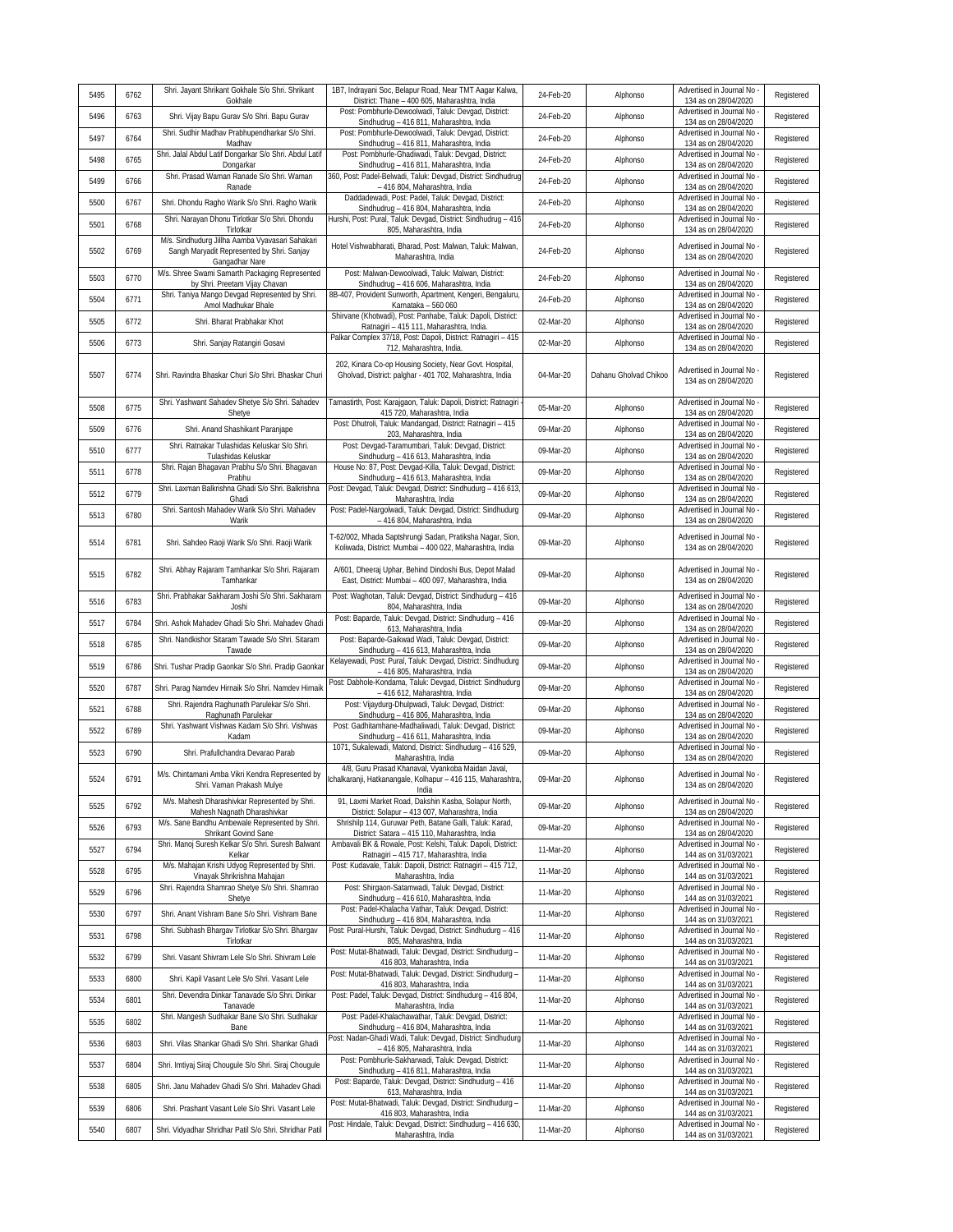| 5541 | 6808 | M/s. Ramakant Nalawade Devgad Hapoos Amba Vikri<br>Kendra Represented by Shri. Ramakant Baliram<br>Nalawade | Post: Jamsande-Belwadi, Taluk: Devgad, District: Sindhudurg<br>- 416 612, Maharashtra, India                                         | 11-Mar-20 | Alphonso | Advertised in Journal No<br>144 as on 31/03/2021   | Registered |
|------|------|-------------------------------------------------------------------------------------------------------------|--------------------------------------------------------------------------------------------------------------------------------------|-----------|----------|----------------------------------------------------|------------|
| 5542 | 6809 | Shri. Vinayak Bhalchandra Thakur                                                                            | 1045, Post: Dewoolwadi Adeli, Taluk: Vengurla, District:<br>Sindhudurg - 416 516, Maharashtra, India                                 | 12-Mar-20 | Alphonso | Advertised in Journal No<br>144 as on 31/03/2021   | Registered |
| 5543 | 6810 | Shri. Vishwas Sonu Gonabare S/o Shri. Sonu<br>Gonabare                                                      | Velye Wadi, Post: Parchuri, Taluk: Sangmeshwar, District:<br>Ratnagiri - 415 637, Maharashtra, India                                 | 12-Mar-20 | Alphonso | Advertised in Journal No<br>144 as on 31/03/2021   | Registered |
| 5544 | 6811 | Shri. Dipak Kamalakar Sawant S/o Shri. Kamalakar<br><b>Bhau Sawant</b>                                      | 161, Post: Manjare, Taluk: Sangmeshwar, District: Ratnagiri<br>415 620, Maharashtra, India                                           | 12-Mar-20 | Alphonso | Advertised in Journal No<br>144 as on 31/03/2021   | Registered |
| 5545 | 6812 | Shri. Anil Balkrishan Desai S/o Shri. Balkrishan Shipat<br>Desai                                            | 92, Post: Manjare, Taluk: Sangmeshwar, District: Ratnagiri -<br>415 620, Maharashtra, India                                          | 12-Mar-20 | Alphonso | Advertised in Journal No<br>144 as on 31/03/2021   | Registered |
| 5546 | 6813 | Shri. Sachin Sudhakar Sawant S/o Shri. Sudhakar<br>Sawant                                                   | 18, Patil Wadi, 161, Post: Parule, Taluk: Rajapur, District:<br>Ratnagiri - 416 704, Maharashtra, India                              | 12-Mar-20 | Alphonso | Advertised in Journal No<br>144 as on 31/03/2021   | Registered |
| 5547 | 6814 | Shri. Dattaram Mahipat Desai S/o Shri. Mahipat Desai                                                        | Desai Wadi, Post: Manjare, Taluk: Sangmeshwar, District:<br>Ratnagiri - 415 620, Maharashtra, India                                  | 12-Mar-20 | Alphonso | Advertised in Journal No<br>144 as on 31/03/2021   | Registered |
| 5548 | 6815 | Shri. Prakash Shashikant Limaye S/o Shri. Shashikant<br>Limaye                                              | 115, Vitthalanand, Hanuman Wadi, Post: Tonade, Taluk:<br>Ratnagiri, District: Ratnagiri - 415 612, Maharashtra, India                | 12-Mar-20 | Alphonso | Advertised in Journal No<br>144 as on 31/03/2021   | Registered |
| 5549 | 6816 | Shri. Sudhir Krishnaji Abhyankar S/o Shri. Krishnaji<br>Abhyankar                                           | 117, Nalewatar, Post: Pawas, Taluk: Ratnagiri, District:<br>Ratnagiri - 415 616, Maharashtra, India                                  | 12-Mar-20 | Alphonso | Advertised in Journal No<br>144 as on 31/03/2021   | Registered |
| 5550 | 6817 | Shri. Ramdas Pandurang Borkar S/o Shri. Pandurang<br>Tukaram Borkar                                         | 781, Tisari Wadi, Post: Chinchkhari, Taluk: Ratnagiri, District:<br>Ratnagiri -415 612, Maharashtra, India                           | 12-Mar-20 | Alphonso | Advertised in Journal No<br>144 as on 31/03/2021   | Registered |
| 5551 | 6818 | Shri. Sushant Shashikant Desai S/o Shri. Shashikant<br>Yashwant Desai                                       | 8, Wadachi Wadi, Post: Manjare, Taluk: Sangmeshwar,<br>District: Ratnagiri -415 620, Maharashtra, India                              | 12-Mar-20 | Alphonso | Advertised in Journal No<br>144 as on 31/03/2021   | Registered |
| 5552 | 6819 | Shri. Mangesh Yashwant Desai S/o Shri. Yashwant<br>Desai                                                    | Post: Manjare, Taluk: Sangmeshwar, District: Ratnagiri,<br>Maharashtra, India                                                        | 12-Mar-20 | Alphonso | Advertised in Journal No<br>144 as on 31/03/2021   | Registered |
| 5553 | 6820 | Shri. Dinesh Suresh Desai S/o Shri. Suresh Desai                                                            | House No. 65, Desai Wadi, Post: Manjare, Taluk:<br>Sangmeshwar, District: Ratnagiri, Maharashtra, India                              | 12-Mar-20 | Alphonso | Advertised in Journal No<br>144 as on 31/03/2021   | Registered |
| 5554 | 6821 | Shri. Mandar Jayant Karmarkar S/o Shri. Jayant<br>Vishnu Karmarkar                                          | C-3/4, Pushpendra Complex, Post: Shere Naka, Savarkar<br>Marg, Taluk: Ratnagiri, District: Ratnagiri -415 612,<br>Maharashtra, India | 12-Mar-20 | Alphonso | Advertised in Journal No<br>144 as on 31/03/2021   | Registered |
| 5555 | 6822 | Shri. Ashok Madhusudan Lanjekar S/o Shri.                                                                   | 1584, Lanjekar Compound, Fansi Bag, Post: Udyamnagar,<br>Taluk: Ratnagiri, District: Ratnagiri -415 639, Maharashtra,                | 12-Mar-20 | Alphonso | Advertised in Journal No                           | Registered |
|      | 6824 | Madhusudan G Lanjekar<br>M/s. Hapusddiction LLP Represented by Shri. Nikhil                                 | India<br>119, Aros, Taluk: Sawantwadi, District: Sindhudurg - 416 510,                                                               |           |          | 144 as on 31/03/2021<br>Advertised in Journal No - |            |
| 5556 |      | Anand Naik<br>M/s. Guru Enterprises Represented by Smt. Indrayani                                           | Maharashtra, India<br>8/1/1, Sutarwadi Pashan, Taluk: Mulshi, District: Pune,                                                        | 12-Mar-20 | Alphonso | 144 as on 31/03/2021<br>Advertised in Journal No   | Registered |
| 5557 | 6826 | Guruprasad Kane<br>Mrs. Jyoti Liladhar Redij W/o Shri. Liladhar Shivram                                     | Maharashtra, India<br>Ganesh Wadi, Dapoli, Asond, District: Ratnagiri - 415 711,                                                     | 12-Mar-20 | Alphonso | 144 as on 31/03/2021<br>Advertised in Journal No   | Registered |
| 5558 | 6827 | Redii<br>Shri. Suresh Shankar Patankar S/o Shri. Shankar                                                    | Maharashtra, India<br>Ganesh Wadi, Dapoli, Asond, District: Ratnagiri - 415 711,                                                     | 16-Mar-20 | Alphonso | 144 as on 31/03/2021<br>Advertised in Journal No   | Registered |
| 5559 | 6828 | Dattatraya Patankar<br>Shri. Dilip Vinayak Kelkar S/o Shri. Vinayak Rajaram                                 | Maharashtra, India<br>Dinmani Building, Markandi Chiplun, District: Ratnagiri - 415                                                  | 16-Mar-20 | Alphonso | 144 as on 31/03/2021<br>Advertised in Journal No   | Registered |
| 5560 | 6829 | Kelkar<br>Shri. Vishwas Ashok Kelkar S/o Shri. Ashok Rajaram                                                | 605, Maharashtra, India<br>Ambawli, Kelashi, Kelshi, District: Ratnagiri - 415 605,                                                  | 17-Mar-20 | Alphonso | 144 as on 31/03/2021<br>Advertised in Journal No   | Registered |
| 5561 | 6830 | Kelkar                                                                                                      | Maharashtra, India<br>322, Patil Wadi, Post: Mirjole, Taluk: Ratnagiri, District:                                                    | 17-Mar-20 | Alphonso | 144 as on 31/03/2021<br>Advertised in Journal No   | Registered |
| 5562 | 6831 | Shri. Jitendra Ashok Patil S/o Shri. Ashok Vithoba Pati                                                     | Ratnagiri - 415 639, Maharashtra, India                                                                                              | 19-Mar-20 | Alphonso | 144 as on 31/03/2021                               | Registered |
| 5563 | 6832 | Shri. Rajendra Motiram Kadam S/o Shri. Motiram<br>Dhakatu Kadam                                             | House No. 136, Sheel, Post: Majgaon, Taluk: Ratnagiri,<br>District: Ratnagiri - 415 612, Maharashtra, India                          | 19-Mar-20 | Alphonso | Advertised in Journal No<br>144 as on 31/03/2021   | Registered |
| 5564 | 6833 | Shri. Sanjay Prataprao Khanvilkar S/o Shri. Prataprao<br>Khanvilkar                                         | 205, Mal Wadi, Post: Bengi Budruk, Taluk: Lanja, District:<br>Ratnagiri, Maharashtra, India                                          | 19-Mar-20 | Alphonso | Advertised in Journal No<br>144 as on 31/03/2021   | Registered |
| 5565 | 6834 | Shri. Arvind Dhondu Desai S/o Shri. Dhundu Shripat<br>Desai                                                 | Post: Manjare, Taluk: Sangmeshwar, District: Ratnagiri,<br>Maharashtra, India                                                        | 19-Mar-20 | Alphonso | Advertised in Journal No<br>144 as on 31/03/2021   | Registered |
| 5566 | 6835 | Shri. Sanjay Shantaram Parkar S/o Shri. Shantaram<br>Parkar                                                 | Madachya Banat, Gram Malgand, Gaiwadi, Taluk: Ratnagiri,<br>District: Ratnagiri, Maharashtra, India                                  | 19-Mar-20 | Alphonso | Advertised in Journal No<br>144 as on 31/03/2021   | Registered |
| 5567 | 6836 | Smt. Anagha Shrikrishna Aradhye W/o Shri.<br>Shrikrishna Aradhye                                            | Omkar, Nachane Road, Maitry Park, Post: Abhyudaynagar,<br>Taluk: Ratnagiri, District: Ratnagiri - 415 639, Maharashtra,<br>India     | 19-Mar-20 | Alphonso | Advertised in Journal No<br>144 as on 31/03/2021   | Registered |
| 5568 | 6837 | Shri. Janardan Keshav Gurav S/o Shri. Keshav<br>Narayan Gurav                                               | 730, Post: Harchiri, Taluk: Ratnagiri, District: Ratnagiri - 416<br>712, Maharashtra, India                                          | 19-Mar-20 | Alphonso | Advertised in Journal No -<br>144 as on 31/03/2021 | Registered |
| 5569 | 6838 | Shri. Madan Anant Mulye S/o Shri. Anant Raghunath<br>Mulye                                                  | Post: Kalzondi, Taluk: Ratnagiri, District: Ratnagiri,<br>Maharashtra, India                                                         | 19-Mar-20 | Alphonso | Advertised in Journal No<br>144 as on 31/03/2021   | Registered |
| 5570 | 6839 | Shri. Sanjay Keshav Patwardhan S/o Shri. Keshav<br>Anant Patwardhan                                         | Post: 3102, Zadgaon Naka, Taluk: Ratnagiri, District:<br>Ratnagiri, Maharashtra, India                                               | 19-Mar-20 | Alphonso | Advertised in Journal No<br>144 as on 31/03/2021   | Registered |
| 5571 | 6840 | Shri. Abhay Keshav Patwardhan S/o Shri. Keshav<br>Anant Patwardhan                                          | Post: 3102, Zadgaon Naka, Taluk: Ratnagiri, District:<br>Ratnagiri, Maharashtra, India                                               | 19-Mar-20 | Alphonso | Advertised in Journal No<br>144 as on 31/03/2021   | Registered |
| 5572 | 6841 | Smt. Shweta Suresh Yadav W/o Shri. Suresh Anant<br>Yadav                                                    | Post: Basani, Taluk: Ratnagiri, District: Ratnagiri,<br>Maharashtra, India                                                           | 19-Mar-20 | Alphonso | Advertised in Journal No<br>144 as on 31/03/2021   | Registered |
| 5573 | 6842 | Smt. Pooja Prasad Yadav W/o Shri. Prasad Anant<br>Yadav                                                     | Post: Basani, Taluk: Ratnagiri, District: Ratnagiri,<br>Maharashtra, India                                                           | 19-Mar-20 | Alphonso | Advertised in Journal No -<br>144 as on 31/03/2021 | Registered |
| 5574 | 6843 | Shri. Dinanath Vijay Joshi S/o Shri. Vijay Joshi                                                            | R-6, Ganesh Nath, Near J.K. Files, MIDC, Nachane, Taluk:<br>Ratnagiri, District: Ratnagiri - 415 639, Maharashtra, India             | 19-Mar-20 | Alphonso | Advertised in Journal No<br>144 as on 31/03/2021   | Registered |
| 5575 | 6844 | Shri. Govind Mahadev Bhanage S/o Shri. Mahadev<br>Bhanage                                                   | 405, Asharam Mandir, Khariwadi, Post: Tulas, Taluk:<br>Vengurla, District: Sindhudurg - 416 515, Maharashtra, India                  | 19-Mar-20 | Alphonso | Advertised in Journal No<br>144 as on 31/03/2021   | Registered |
| 5576 | 6845 | M/s. Shri Ganesh Industries Represented by Shri.<br>Vijay Waman Joshi                                       | Plot No. D - 23, MIDC, Mirjole Block, Taluk: Ratnagiri,<br>District: Ratnagiri - 415 639, Maharashtra, India                         | 19-Mar-20 | Alphonso | Advertised in Journal No<br>144 as on 31/03/2021   | Registered |
| 5577 | 6846 | M/s. Arihant Mango Suppliers Represented by Shri.<br>Varun Mangilal Shaha                                   | Post: 2322, A/1/2, Joshi Paland, Kumbhar Wada, Taluk:<br>Ratnagiri, District: Ratnagiri - 415 612, Maharashtra, India                | 19-Mar-20 | Alphonso | Advertised in Journal No<br>144 as on 31/03/2021   | Registered |
| 5578 | 6848 | Shri. Dattatrey Mahadev Gurav S/o Shri. Mahadev<br>Gurav                                                    | Post: Wada-Guravwadi, Taluk: Devgad, District: Sindhudurg -<br>416 805, Maharashtra, India                                           | 19-Mar-20 | Alphonso | Advertised in Journal No -<br>144 as on 31/03/2021 | Registered |
| 5579 | 6849 | Shri. Harischandra Yashwant Bait S/o Shri. Yashvant<br>Bait                                                 | Post: Saundale-Helade Wadi, Taluk: Devgad, District:<br>Sindhudurg - 416 804, Maharashtra, India                                     | 19-Mar-20 | Alphonso | Advertised in Journal No<br>144 as on 31/03/2021   | Registered |
| 5580 | 6850 | Shri. Nitin Madhukar Warik S/o Shri. Madhukar Warik                                                         | Post: Nadan-Warik Wadi, Taluk: Devgad, District: Sindhudurg<br>- 416 805, Maharashtra, India                                         | 19-Mar-20 | Alphonso | Advertised in Journal No<br>144 as on 31/03/2021   | Registered |
| 5581 | 6851 | Shri. Nikhil Chandrakant Pujare S/o Shri. Chandrakant<br>Pujare                                             | Post: Nadan-Varachi Pujarewadi, Taluk: Devgad, District:<br>Sindhudurg - 416 805, Maharashtra, India                                 | 19-Mar-20 | Alphonso | Advertised in Journal No<br>144 as on 31/03/2021   | Registered |
| 5582 | 6852 | Shri.Mohan Sitaram Ghadi S/o Shri. Sitaram Ghadi                                                            | Post: Jamsande-Hanuman Nagar, Taluk: Devgad, District:<br>Sindhudurg - 416 612, Maharashtra, India                                   | 19-Mar-20 | Alphonso | Advertised in Journal No<br>144 as on 31/03/2021   | Registered |
| 5583 | 6853 | Shri. Ravikant Vitthal Zarkar S/o Shri. Vitthal Zarkar                                                      | Pitrusankalp 121, Post: Nadan, Taluk: Devgad, District:<br>Sindhudurg - 416 812, Maharashtra, India                                  | 19-Mar-20 | Alphonso | Advertised in Journal No<br>144 as on 31/03/2021   | Registered |
| 5584 | 6854 | Shri. Sanjay Sahadev Warik S/o Shri. Sahadev Warik                                                          | Post: Nadan-Warik Wadi, Taluk: Devgad, District: Sindhudurg<br>- 416 805, Maharashtra, India                                         | 19-Mar-20 | Alphonso | Advertised in Journal No<br>144 as on 31/03/2021   | Registered |
|      |      |                                                                                                             |                                                                                                                                      |           |          |                                                    |            |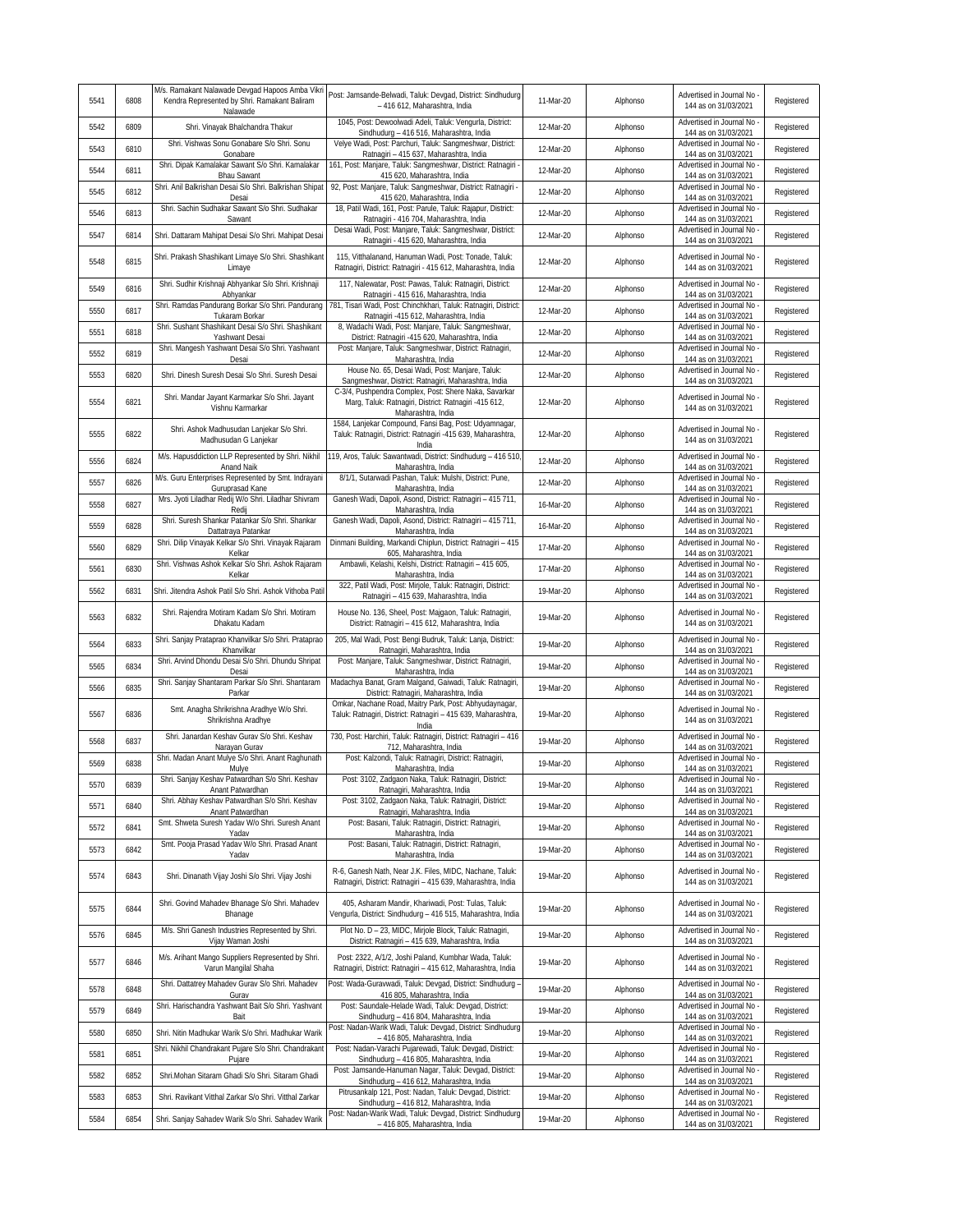| 5585 | 6855 | Shri. Sadashiv Lavu Bane S/o Shri. Lavu Bane                                            | Post: Jamsande-Belwadi, Taluk: Devgad, District: Sindhudurg<br>- 416 612, Maharashtra, India                                                                | 19-Mar-20 | Alphonso                       | Advertised in Journal No<br>144 as on 31/03/2021   | Registered |
|------|------|-----------------------------------------------------------------------------------------|-------------------------------------------------------------------------------------------------------------------------------------------------------------|-----------|--------------------------------|----------------------------------------------------|------------|
| 5586 | 6856 | Shri. Makarand Shrikrishna Phatak S/o Shrikrishna<br>Phatak                             | Post: Devgad-Bazar peth, Taluk: Devgad, District: Sindhudurg<br>- 416 613, Maharashtra, India                                                               | 19-Mar-20 | Alphonso                       | Advertised in Journal No<br>144 as on 31/03/2021   | Registered |
| 5587 | 6857 | Shri. Avinash Vinayak Bapat S/o Shri. Vinayak Bapat                                     | Post: Devgad, Taluk: Devgad, District: Sindhudurg - 416 613<br>Maharashtra, India                                                                           | 19-Mar-20 | Alphonso                       | Advertised in Journal No<br>144 as on 31/03/2021   | Registered |
| 5588 | 6858 | M/s. Mango World Represented by Smt. Archana<br>Pradeep Huddedar                        | 10/270, Abhijit Bunglow, Near Durga Provision Stores,<br>Deoghar Society, Pimpri Chinchwad Link Road, Chinchwad<br>Gaon, Pune - 411 033, Maharashtra, India | 19-Mar-20 | Alphonso                       | Advertised in Journal No<br>144 as on 31/03/2021   | Registered |
| 5589 | 6859 | Mr. Shriram Gopal Phatak                                                                | A/P-Jalqaon,(Brahmanwadi), Tal-Dapoli, District: Ratnagiri -<br>415 712, Maharashtra, India                                                                 | 20-Apr-20 | Alphonso                       | Advertised in Journal No<br>144 as on 31/03/2021   | Registered |
| 5590 | 6860 | Mr. Ravindra Gangadhar Bagul                                                            | 929, Vishnu nagar, Jalgaon, Tal- Dapoli. District: Ratnagiri -<br>415 712, Maharashtra, India                                                               | 20-Apr-20 | Alphonso                       | Advertised in Journal No<br>144 as on 31/03/2021   | Registered |
| 5591 | 6861 | Mrs. Nilima Hemant Deodhar                                                              | Avishkar gruh Sankul, Barve Ali Jalgaon, Tal- Dapoli,<br>Ratnagiri - 415 712, Maharashtra, India                                                            | 20-Apr-20 | Alphonso                       | Advertised in Journal No<br>144 as on 31/03/2021   | Registered |
| 5592 | 6862 | Mr.Tausif Jaid Kazi                                                                     | At. Post. Pawas, Bajarpeth, Taluk: Ratnagiri, District: Ratnagiri<br>- 415 616, Maharashtra, India                                                          | 28-Apr-20 | Alphonso                       | Advertised in Journal No<br>144 as on 31/03/2021   | Registered |
| 5593 | 6863 | Mr. Mahesh Chandra Sharma                                                               | No.F, No.4, Sapphire Building, S.No. 87-6 At. Post. Baner,<br>District: Pune - 411 045, Maharastra, India                                                   | 28-Apr-20 | Alphonso                       | Advertised in Journal No<br>144 as on 31/03/2021   | Registered |
| 5594 | 6864 | Shafi Yasin Sayyad (Inamdar)                                                            | At.Post. panderi Taluk: Mandangad, District: Ratnagiri,<br>Maharashtra, India                                                                               | 28-Apr-20 | Alphonso                       | Advertised in Journal No<br>144 as on 31/03/2021   | Registered |
| 5595 | 6865 | Deepak Ramachandra Pilke                                                                | At. Post Khawadi Taluk: Lanja, District: Ratnagiri - 416 701,<br>Maharashtra, India                                                                         | 28-Apr-20 | Alphonso                       | Advertised in Journal No<br>144 as on 31/03/2021   | Registered |
| 5596 | 6866 | Mr. Atharva Prakash Shevade                                                             | At.Post. Rai, Taluk: Ratnagiri, District: Ratnagiri - 415 620,<br>Maharashtra, India                                                                        | 28-Apr-20 | Alphonso                       | Advertised in Journal No<br>144 as on 31/03/2021   | Registered |
| 5597 | 6867 | Mr. Akbar Hasan Rakhangi                                                                | At.Post. Satavali, Taluk: Lanja, District: Ratnagiri - 416 701,<br>Maharashtra, India                                                                       | 28-Apr-20 | Alphonso                       | Advertised in Journal No<br>144 as on 31/03/2021   | Registered |
| 5598 | 6868 | Mrs. Saheen Zubeen Khan                                                                 | At Post. Kanavaje Wadi, Taluk: Lanja, District: Ratnagiri,<br>Maharashtra, India                                                                            | 28-Apr-20 | Alphonso                       | Advertised in Journal No<br>144 as on 31/03/2021   | Registered |
| 5599 | 6869 | M/s. Anand K. Kullkarni Authorised Person: Anand<br>Krishnarao Kulkarni                 | No.F/2Vinayak Apartment 2495, B Ward, Post. Mangalwar<br>Peth, District: Kolhapur - 416 012, Maharashtra, India                                             | 28-Apr-20 | Alphonso                       | Advertised in Journal No<br>144 as on 31/03/2021   | Registered |
| 5600 | 6870 | M/s. Shri Krupa Agro Division Represented by:<br>Sambhaji Mahadev Koparde               | Post. Hanchanal KS, Chikodi, Taluk: Belgaum, District:<br>Karnataka - 591215, Maharashtra, India                                                            | 28-Apr-20 | Alphonso                       | Advertised in Journal No<br>144 as on 31/03/2021   | Registered |
| 5601 | 6871 | M/s. Tapas Agro Represented by Sharmila Shivaji<br>Sawant                               | Post.23, Mangal Wadi Co., Op, HSG.SOC. SB Road, Pune<br>City, Model Colony, District: Pune - 411 016, Maharashtra,<br>India                                 | 28-Apr-20 | Alphonso                       | Advertised in Journal No -<br>144 as on 31/03/2021 | Registered |
| 5602 | 6872 | M/s. A F C Mango Suppliers Represented by Ashraf<br>Fakirmohammad Captain               | 566 Post. Pawas, Opp. Bank of India Taluk: Ratnagiri, District<br>Ratnagiri 415 616, Maharashtra, India                                                     | 28-Apr-20 | Alphonso                       | Advertised in Journal No -<br>144 as on 31/03/2021 | Registered |
| 5603 | 6873 | M/s. Arsh Alfanso Represented by Mujeeb Yusuf<br>Kalsekar                               | Post. Kanavajewadi Taluk: Lanja, District: Ratnagiri - 416 701<br>Maharashtra, India                                                                        | 28-Apr-20 | Alphonso                       | Advertised in Journal No<br>144 as on 31/03/2021   | Registered |
| 5604 | 6874 | M/s. SK Mangoz Partner: Varun Sanjaykumar Patil                                         | Chinchawali, Post. Narangi, Taluk: Alibag, District: Raigad,<br>Maharashtra, India                                                                          | 28-Apr-20 | Alphonso                       | Advertised in Journal No<br>144 as on 31/03/2021   | Registered |
| 5605 | 6875 | Mr. Munaf Noormohammed Mukadam                                                          | Post Mandivali, Taluk: Dapoli, District: Ratnagiri - 415 203,<br>Maharashtra, India                                                                         | 20-May-20 | Alphonso                       | Advertised in Journal No<br>144 as on 31/03/2021   | Registered |
| 5606 | 6876 | Mr. Noormahamad Kasam Mukadam                                                           | Post Mandivali, Taluk: Dapoli, District: Ratnagiri - 415 203,<br>Maharashtra, India                                                                         | 20-May-20 | Alphonso                       | Advertised in Journal No<br>144 as on 31/03/2021   | Registered |
| 5607 | 6877 | Mr. Irfan Shamssuddin Mapkar                                                            | Post Bankot, Taluk: Mandangad, District: Ratnagiri - 415 208,<br>Maharashtra, India                                                                         | 20-May-20 | Alphonso                       | Advertised in Journal No<br>144 as on 31/03/2021   | Registered |
| 5608 | 6878 | M/s. Thakkar Bhavinkumar Girishkumar Authorised<br>Person : Bhavin Girishchndra Thakkar | Shop No 20, New Fruit Market, Naroda Road, Taluk:<br>Ahmedabad, District: Gujarat                                                                           | 02-Jun-20 | Alphonso                       | Advertised in Journal No<br>144 as on 31/03/2021   | Registered |
| 5609 | 6879 | M/s. K.K. Packaging Authorized person:Pradip<br>Kashinath Patil                         | Plot No.26.F-Lane, Sector -8, Vashi Navi, District: Mumbai<br>400 703                                                                                       | 02-Jun-20 | Alphonso                       | Advertised in Journal No<br>144 as on 31/03/2021   | Registered |
| 5610 | 6880 | Riyaz Hasan Kazi                                                                        | At. Post. Pawas, Taluk: Ratnagiri, District: Ratnagiri - 415<br>616, Maharashtra, India                                                                     | 02-Jun-20 | Alphonso                       | Advertised in Journal No<br>144 as on 31/03/2021   | Registered |
| 5611 | 6881 | M/s. Bhadohi Floor Covering Represented by its<br>Partner Mr. Priyam Baranwal           | Address: Chak Saif, Main Road, District: Bhadohi - 221 401,<br>Uttar Pradesh, India                                                                         | 02-Jun-20 | Hand made Carpet of<br>Bhadohi | Advertised in Journal No<br>144 as on 31/03/2021   | Registered |
| 5612 | 6882 | M/s. Rug Resources, Represented by its Partner Mr.<br>Pankaj Kumar Baranwal             | Address: Near Ram Talkies, Maryadpatti, District: Bhadohi -<br>221 401, Uttar Pradesh, India                                                                | 02-Jun-20 | Hand made Carpet of<br>Bhadohi | Advertised in Journal No<br>144 as on 31/03/2021   | Registered |
| 5613 | 6883 | M/s. Bhadohi Carpets Represented by its Partner Mr.<br>Pankaj Kumar Baranwal            | Maryadpatti, Main Road, District: Bhadohi - 221 401, Uttar<br>Pradesh, India                                                                                | 02-Jun-20 | Hand made Carpet of<br>Bhadohi | Advertised in Journal No<br>144 as on 31/03/2021   | Registered |
| 5614 | 6884 | M/s. Ajaz Carpets Represented by its Partner<br>Mr.Ishtiaq Ahamad Khan                  | Address Noorkhanpur Road, District: Bhadohi - 221 401, Uttar<br>Pradesh, India                                                                              | 02-Jun-20 | Hand made Carpet of<br>Bhadohi | Advertised in Journal No<br>144 as on 31/03/2021   | Registered |
| 5615 | 6885 | M/s. Indiature Private Limited Represented by its<br>Director Mr. Anirudh Jhanwar       | B.27/87, Durgakund Road, Bhagwanpur, Varanasi, Uttar<br>Pradesh                                                                                             | 02-Jun-20 | Benaras Metal Repouse<br>Craft | Advertised in Journal No -<br>146 as on 08/07/2021 | Registered |
| 5616 | 6886 | Mr. Shashikant Rai, S/o Mr. Sadanand Rai                                                | Address Sa.9/100 AK, Ghurahupur Varanasi - 221 007, Uttar<br>Pradesh, India                                                                                 | 02-Jun-20 | Chunar Balua Patthar           | Advertised in Journal No<br>146 as on 08/07/2021   | Registered |
| 5617 | 6888 | Shri. Chandrashekhar Gajanan Nimkar                                                     | Post. Bhagwati Nagar, Niwendi                                                                                                                               | 22-Jun-20 | Alphonso                       | Advertised in Journal No<br>144 as on 31/03/2021   | Registered |
| 5618 | 6889 | Shri Sanjay Balkrishna Ghadi S/o Balkrishna Ghadi                                       | Post.Mutat Tal. Devgad                                                                                                                                      | 22-Jun-20 | Alphonso                       | Advertised in Journal No<br>144 as on 31/03/2021   | Registered |
| 5619 | 6890 | Shri. Mahadev Pandurag Gogate S/o, Pandurang<br>Gogate                                  | Post. Jamsande - Vadamba Tal. Devgad                                                                                                                        | 22-Jun-20 | Alphonso                       | Advertised in Journal No<br>144 as on 31/03/2021   | Registered |
| 5620 | 6891 | Shri. Ashok Vasudev Marathe S/o, Vasudev Marathe                                        | Post. Kalvi-Tembavali Tal.Devgad                                                                                                                            | 22-Jun-20 | Alphonso                       | Advertised in Journal No<br>144 as on 31/03/2021   | Registered |
| 5621 | 6892 | Shri. Anil Krishnaji Thakur S/o Krishnaji Thakur                                        | Post. Jamsande - Walkuwadi Tal. Devagad                                                                                                                     | 22-Jun-20 | Alphonso                       | Advertised in Journal No<br>144 as on 31/03/2021   | Registered |
| 5622 | 6893 | Shri. Harshvardhan Jaysing Rane S/o Jaysing Rane                                        | Post.Naringre Tal.Devgad                                                                                                                                    | 22-Jun-20 | Alphonso                       | Advertised in Journal No<br>144 as on 31/03/2021   | Registered |
| 5623 | 6894 | Shri. Anand Gopal Adam S/o Gopal Adam                                                   | Post. Jamsande-Belwadi Tal. Devgad                                                                                                                          | 22-Jun-20 | Alphonso                       | Advertised in Journal No<br>144 as on 31/03/2021   | Registered |
| 5624 | 6895 | Shri. Mahesh Shrikrisha Phatak S/o Shrikrishna<br>Vishnu Phatak                         | Post. Devgad- Bajar Peth Tal.Devgad                                                                                                                         | 22-Jun-20 | Alphonso                       | Advertised in Journal No<br>144 as on 31/03/2021   | Registered |
| 5625 | 6896 | Shri. Satyawan Shankar thukarul S/o Shankar<br>Thukarul                                 | Post. Jamsande - Belwadi Tal.Devgad                                                                                                                         | 22-Jun-20 | Alphonso                       | Advertised in Journal No<br>144 as on 31/03/2021   | Registered |
| 5626 | 6897 | Shri. Nitin Balkrishna Ghadi S/o Balkrishna Ghadi                                       | 301,302, Kach Karkhana, A Wing, CHS LTD GD, Amberkar<br>Marg, Near Wadala, Udyog Bhavan Wadala                                                              | 22-Jun-20 | Alphonso                       | Advertised in Journal No<br>144 as on 31/03/2021   | Registered |
| 5627 | 6898 | Shri. Manohar Vilas Kamtekar S/o Vilas Kamtekar                                         | Post. Kolamb Tal.Malwan                                                                                                                                     | 22-Jun-20 | Alphonso                       | Advertised in Journal No<br>144 as on 31/03/2021   | Registered |
| 5628 | 6899 | Shri. Bhushan Dinkar Bodas S/o Dinkar Bodas                                             | Post. Padel Tal. Devgad                                                                                                                                     | 22-Jun-20 | Alphonso                       | Advertised in Journal No<br>144 as on 31/03/2021   | Registered |
| 5629 | 6900 | Shri Nilesh Mohan Pednaker S/o Mohan Pednekar                                           | Post. Kunkeshwar Tal.Devgad                                                                                                                                 | 22-Jun-20 | Alphonso                       | Advertised in Journal No<br>144 as on 31/03/2021   | Registered |
| 5630 | 6901 | Shri. Ramchandra Anaji Shirke S/o Anaji Shirke                                          | Post. Girye Tal. Devgad                                                                                                                                     | 22-Jun-20 | Alphonso                       | Advertised in Journal No<br>144 as on 31/03/2021   | Registered |
| 5631 | 6902 | Shri. Shravan Dattatray Jadhav S/o Dattatray Jadhav                                     | Post. Wada -Mulbandh Tal. Devgad                                                                                                                            | 22-Jun-20 | Alphonso                       | Advertised in Journal No<br>144 as on 31/03/2021   | Registered |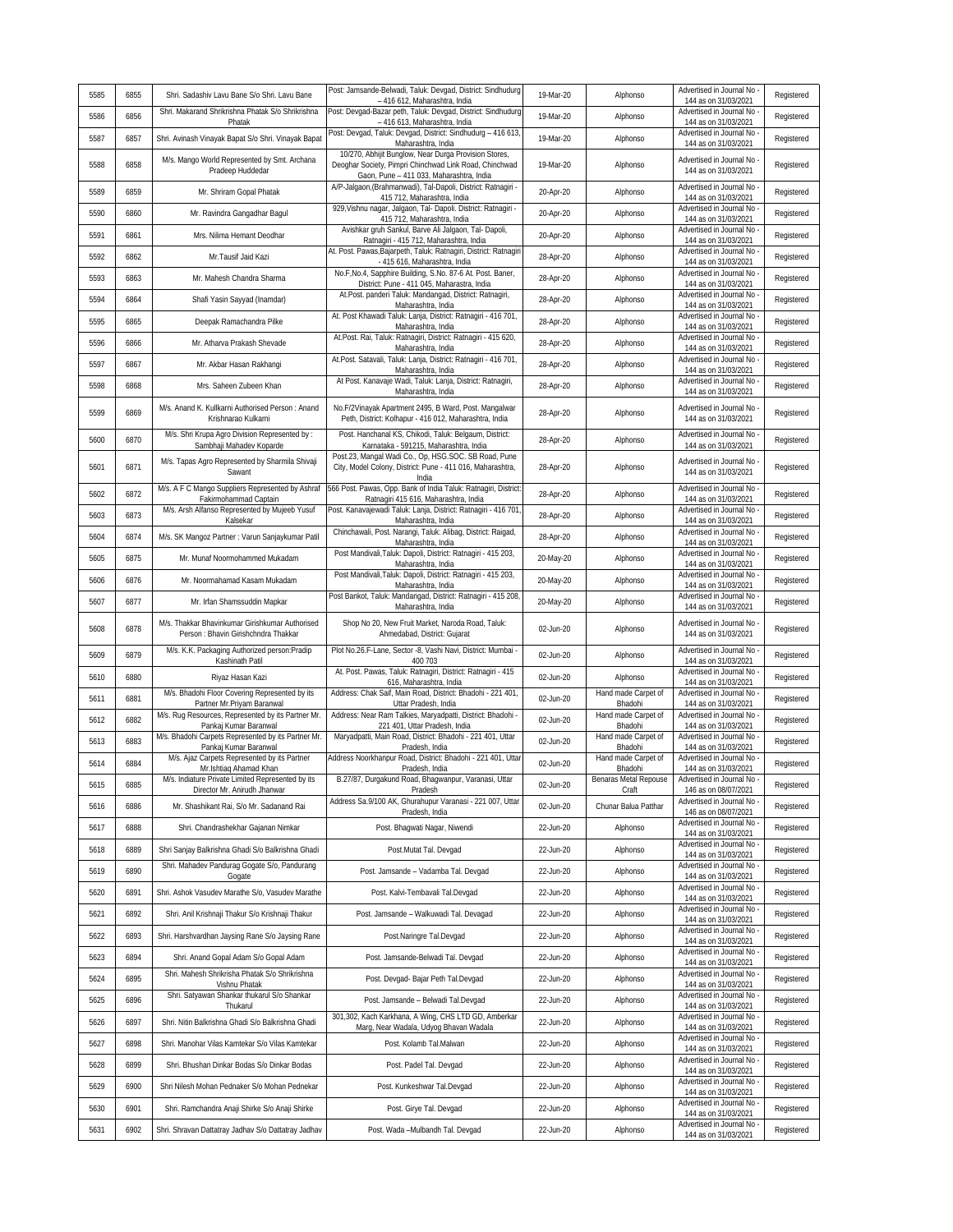| 5632 | 6903 | Smt. Sundari Devi W/o Sh Ajay kumar                                                 | Mohalla Dharog, Post Chamba                                                                                                                                                           | 23-Jun-20   | Chamba Rumal                   | Advertised in Journal No<br>144 as on 31/03/2021                         | Registered |
|------|------|-------------------------------------------------------------------------------------|---------------------------------------------------------------------------------------------------------------------------------------------------------------------------------------|-------------|--------------------------------|--------------------------------------------------------------------------|------------|
| 5633 | 6904 | Smt. Bhawna Kumari, W/o Sh. Man Singh                                               | Village Udaipur (Dhampu), Post Saru, Chamba                                                                                                                                           | 23-Jun-20   | Chamba Rumal                   | Advertised in Journal No<br>144 as on 31/03/2021                         | Registered |
| 5634 | 6905 | Smt. Rajni, W/o Sh. Kewal Krishnan                                                  | Village Sungal, Post Barour, Tehsil Chamba                                                                                                                                            | 23-Jun-20   | Chamba Rumal                   | Advertised in Journal No<br>144 as on 31/03/2021                         | Registered |
| 5635 | 6906 | Smt. Manu Radha, W/o Sh. Vikrant Gill                                               | Mohilla Sultanpur, Post Sulthanpur                                                                                                                                                    | 23-Jun-20   | Chamba Rumal                   | Advertised in Journal No<br>144 as on 31/03/2021                         | Registered |
| 5636 | 6907 | Smt. Kiran Kumari W/o Sh. Desh Raj                                                  | Village Degha, Tehsil Chamba                                                                                                                                                          | 23-Jun-20   | Chamba Rumal                   | Advertised in Journal No<br>144 as on 31/03/2021                         | Registered |
| 5637 | 6908 | Smt. Champa Devi W/o Sh. Machlu Ram                                                 | Village Lothal, Post Choori, Sub Tehsil Dharwala                                                                                                                                      | 23-Jun-20   | Chamba Rumal                   | Advertised in Journal No<br>144 as on 31/03/2021                         | Registered |
| 5638 | 6909 | Smt. Chandresh Kumari W/o Sh. Sharvan Kumar                                         | Village Chihani, Post Sherkoo, Tehsil Bharmour                                                                                                                                        | 23-Jun-20   | Chamba Rumal                   | Advertised in Journal No<br>144 as on 31/03/2021                         | Registered |
| 5639 | 6910 | Smt. Champa Devi W/o Sh. Mahinder Singh                                             | Village Kakian, Post Uteep, Tehsil Chamba                                                                                                                                             | 23-Jun-20   | Chamba Rumal                   | Advertised in Journal No<br>144 as on 31/03/2021                         | Registered |
| 5640 | 6911 | Mr. Girish Madhav Joshi S/o Madhav Joshi                                            | Post. Wada Vetye, Adivare, Tal. Rajapur                                                                                                                                               | 01-Jul-20   | Alphonso                       | Advertised in Journal No<br>144 as on 31/03/2021                         | Registered |
| 5641 | 6912 | M/s. Joshi Agritech Represented by Mr. Girish Madhav<br>Joshi                       | Post. Wada Vetye, Adivare Tal. Rajpur                                                                                                                                                 | $01-Jul-20$ | Alphonso                       | Advertised in Journal No<br>144 as on 31/03/2021                         | Registered |
| 5642 | 6913 | Mr. Sadashiv Sambhu Gurav S/o Sambhu Govind<br>Gurav                                | Post. Mawalange Tal. & Dist Ratnagiri, Maharashtra, India                                                                                                                             | 16-Jul-20   | Alphonso                       | Advertised in Journal No<br>144 as on 31/03/2021                         | Registered |
| 5643 | 6915 | Shri. Bramhanand Ramdasji Pangul S/o Shri. Ramdas<br>Ramchandra Pangul              | Pawangaon, Post: Washi, Taluk: Samudrapur, District:<br>Whardha - 442 305, Maharashtra, India.                                                                                        | 10-Aug-20   | Waigaon Turmeric               | Advertised in Journal No<br>144 as on 31/03/2021                         | Registered |
| 5644 | 6916 | Shri. Hemraj Shankar Tejane S/o Shri. Shankar Lataru<br>Tejane                      | Pawangaon, Post: Washi, Taluk: Samudrapur, District:<br>Wardha - 442 305, Maharashtra, India                                                                                          | 10-Aug-20   | Waigaon Turmeric               | Advertised in Journal No<br>144 as on 31/03/2021                         | Registered |
| 5645 | 6917 | Shri. Ghanshyam Maroti Tejane S/o Shri. Maroti<br>Kashinath Tejane                  | Pawangaon, Post: Washi, Taluk: Samudrapur, District:<br>Wardha - 442 305, Maharashtra, India                                                                                          | 10-Aug-20   | Waigaon Turmeric               | Advertised in Journal No<br>144 as on 31/03/2021                         | Registered |
| 5646 | 6918 | Shri. Anil Madho Pisudde S/o Shri. Madho Pomaji<br>Pisudde                          | Pawangaon, Post: Washi, Taluk: Samudrapur, District:<br>Wardha - 442 305, Maharashtra, India                                                                                          | 10-Aug-20   | Waigaon Turmeric               | Advertised in Journal No<br>144 as on 31/03/2021                         | Registered |
| 5647 | 6919 | Shri. Uttam Keshavrao Sabale S/o Shri. Keshavrao<br>Abhiman Sabale                  | Pawangaon, Post: Washi, Taluk: Samudrapur, District:<br>Wardha - 442 305, Maharashtra, India                                                                                          | 10-Aug-20   | Waigaon Turmeric               | Advertised in Journal No<br>144 as on 31/03/2021                         | Registered |
| 5648 | 6920 | Shri. Dnyaneshwar Nilkanthrao Tejane S/o Shri.<br>Nilkanthrao Kawduji Tejane        | Pawangaon, Post: Washi, Taluk: Samudrapur, District:<br>Wardha - 442 305, Maharashtra, India                                                                                          | 10-Aug-20   | Waigaon Turmeric               | Advertised in Journal No<br>144 as on 31/03/2021                         | Registered |
| 5649 | 6921 | Shri. Dnyaneshwar Ashok Raut S/o Shri. Ashok<br>Sadashiv Raut                       | Pawangaon, Post: Washi, Taluk: Samudrapur, District:<br>Wardha - 442 305, Maharashtra, India                                                                                          | 10-Aug-20   | Waigaon Turmeric               | Advertised in Journal No<br>144 as on 31/03/2021                         | Registered |
| 5650 | 6922 | Shri. Sukhadeo Daulatrao Kolse S/o Shri. Daulat<br>Kisnaji Kolse                    | Aasola, Post: Washi, Taluk: Samudrapur, District: Wardha -<br>442 305, Maharashtra, India                                                                                             | 10-Aug-20   | Waigaon Turmeric               | Advertised in Journal No<br>144 as on 31/03/2021                         | Registered |
| 5651 | 6923 | Shri. Dhanraj Ramlal Jaiswal S/o Shri. Ramlal                                       | Pawangaon, Post: Washi, Taluk: Samudrapur, District:                                                                                                                                  | 10-Aug-20   | Waigaon Turmeric               | Advertised in Journal No                                                 | Registered |
| 5652 | 6924 | Ganeshlal Jaiswal<br>Shri. Praful Vasanta Ledade S/o Shri. Vasanta                  | Wardha - 442 305, Maharashtra, India<br>Gangapur, Post: Washi, Taluk: Samudrapur, District: Wardha                                                                                    | 10-Aug-20   | Waigaon Turmeric               | 144 as on 31/03/2021<br>Advertised in Journal No                         | Registered |
| 5653 | 6925 | Santoshrao Ledade<br>Shri. Maroti Sudhakar Sable S/o Shri. Sudhakar                 | - 442 305, Maharashtra, India<br>Pawangaon, Post: Washi, Taluk: Samudrapur, District:                                                                                                 | 10-Aug-20   | Waigaon Turmeric               | 144 as on 31/03/2021<br>Advertised in Journal No                         | Registered |
| 5654 | 6926 | Jagannath<br>Shri. Vijay Pandhari Pangul S/o Shri. Pandhari                         | Wardha - 442 305, Maharashtra, India<br>Pawangaon, Post: Washi, Taluk: Samudrapur, District:                                                                                          | 10-Aug-20   | Waigaon Turmeric               | 144 as on 31/03/2021<br>Advertised in Journal No                         | Registered |
| 5655 | 6927 | Ramchandra Pangul<br>Shri. Santosh Janbaji Warghane S/o Shri. Janbaji               | Wardha - 442 305, Maharashtra, India<br>Usegaon, Post: Kora, Taluk: Samudrapur, District: Wardha                                                                                      | 10-Aug-20   | Waigaon Turmeric               | 144 as on 31/03/2021<br>Advertised in Journal No                         | Registered |
| 5656 | 6928 | Narayan Warghane<br>Shri. Ramu Namdevrao Sable S/o Shri. Namdevrao                  | 442 305, Maharashtra, India<br>Maroti Ward, Post: Hinganghat, Taluk: Hindanghat, District:                                                                                            | 10-Aug-20   | Waigaon Turmeric               | 144 as on 31/03/2021<br>Advertised in Journal No                         | Registered |
| 5657 | 6929 | Shamrao Sable<br>Smt. Namdeorao Gopalrao Satone W/o Shri. Gopalrao<br>Maroti Satone | Wardha - 442 301, Maharashtra, India<br>Near Wanvasi Hanuman Mandir, Sant Dnyaneshwar Ward,<br>Post: Hinganghat, Taluk: Hinganghat, District: Wardha - 442<br>301, Maharashtra, India | 10-Aug-20   | Waigaon Turmeric               | 144 as on 31/03/2021<br>Advertised in Journal No<br>144 as on 31/03/2021 | Registered |
| 5658 | 6930 | Shri. Adhik Ramaji Gahurkar S/o Shri. Ramaji Laxman<br>Gahurkar                     | Ward No. 2, Nandori, Post: Nandori, Taluk: Samudrapur,<br>District: Wardha - 442 301, Maharashtra, India                                                                              | 10-Aug-20   | Waigaon Turmeric               | Advertised in Journal No<br>144 as on 31/03/2021                         | Registered |
| 5659 | 6931 | Smt. Urmilabai Harilal Morshiya W/o Shri. Harilal<br>Laxman Morshiya                | Ward No. 2, Nandori, Post: Nandori, Taluk: Samudrapur,<br>District: Wardha - 442 301, Maharashtra, India                                                                              | 10-Aug-20   | Waigaon Turmeric               | Advertised in Journal No<br>144 as on 31/03/2021                         | Registered |
| 5660 | 6932 | Shri. Harilal Laxman Morshiya W/o Smt. Laxman<br>Sakharam Morshiya                  | Ward No. 2, Nandori, Post: Nandori, Taluk: Samudrapur,<br>District: Wardha - 442 301, Maharashtra, India                                                                              | 10-Aug-20   | Waigaon Turmeric               | Advertised in Journal No<br>144 as on 31/03/2021                         | Registered |
| 5661 | 6933 | Shri. Ajay Vinayak Deshpande S/o Shri. Vinayak<br>Ramchandra Deshpande              | Near State Bank of India, Gandhi Ward, Post: Hinganghat,<br>Taluk: Hinganghat, District: Wardha - 442 301, Maharashtra,<br>India                                                      | 10-Aug-20   | Waigaon Turmeric               | Advertised in Journal No<br>144 as on 31/03/2021                         | Registered |
| 5662 | 6934 | M/s. Kunta Devi Tea Factory Represented by Shri.<br>Rajan                           | Village: Bhadal Devi, Post: Mansimbal, Tehsil: Palampur                                                                                                                               | 13-Aug-20   | Kangra Tea                     | Advertised in Journal No<br>145 as on 30/04/2021                         | Registered |
| 5663 | 6935 | M/s. Moi Aru Muga Private Limited Represented by<br>Smt. Karabi Baruah              | C/o Madhab Chandra Barua, Thakuria Para, Post: Azara,                                                                                                                                 | 18-Aug-20   | Muga Silk of Assam             | Advertised in Journal No<br>147 as on 20/09/2021                         | Registered |
| 5664 | 6936 | Mr. Vijay Tanaji Lad                                                                | Plot No. 58, A Ward, 3rd Bus Stop, Phulewadi                                                                                                                                          | 15-Sep-20   | Kolhapur Jaggery               | Advertised in Journal No<br>146 as on 08/07/2021                         | Registered |
| 5665 | 6937 | Mr. Rohan Ashok Gavali                                                              | 347, A Ward Gaganbavada Road, Opp. Datta Mandir,<br>Phulewadi                                                                                                                         | 15-Sep-20   | Kollapuri Chappal              | Advertised in Journal No<br>146 as on 08/07/2021                         | Registered |
| 5666 | 6938 | Mr. Vaibhav Yashavant Sawant                                                        | House No. 294, Ghotage Vayanganatad Konal Dodamarg                                                                                                                                    | 15-Sep-20   | Vengurla Cashew                | Advertised in Journal No<br>145 as on 30/04/2021                         | Registered |
| 5667 | 6939 | Mr. Suryakant Uttam Gawas                                                           | 15, Ugade Talkat, Dadamarg                                                                                                                                                            | 15-Sep-20   | Vengurla Cashew                | Advertised in Journal No<br>145 as on 30/04/2021                         | Registered |
| 5668 | 6940 | Mr. Vidyadhar Ramchandra Shirodkar                                                  | Gulmohar, Housing Board Colony, Valshi, Bordem Bicholim                                                                                                                               | 15-Sep-20   | Vengurla Cashew                | Advertised in Journal No<br>145 as on 30/04/2021                         | Registered |
| 5669 | 6941 | Mrs. Isha Milind Khadye                                                             | House No. 1142, A/p Kalmath, Bajarpeth, Kankavli, front of<br>kakade Hall, Kalmath                                                                                                    | 15-Sep-20   | Vengurla Cashew                | Advertised in Journal No<br>145 as on 30/04/2021                         | Registered |
| 5670 | 6942 | C. Y. Cheriyan                                                                      | Chambakottukudiyil House, Pulpally Road, Sulthan Bathery,<br>Wayanaad                                                                                                                 | 05-Oct-20   | Nayanaad Robusta Coffee        | Advertised in Journal No<br>146 as on 08/07/2021                         | Registered |
| 5671 | 6943 | M/s. Pearl Exports Represented by Shri. Farooq<br>Ahmed Wangnoo                     | Lal Bazar, Bagwanpora, Srinagar - 190 001, Jammu &<br>Kashmir, India                                                                                                                  | 06-Oct-20   | Kashmir Pashmina               | Advertised in Journal No<br>144 as on 31/03/2021                         | Registered |
| 5672 | 6944 | M/s. Pearl Exports Represented by Shri. Farooq<br>Ahmed Wangnoo                     | Lal Bazar, Bagwanpora, Srinagar - 190 001, Jammu &<br>Kashmir, India                                                                                                                  | 06-Oct-20   | Kashmir Sozani Craft           | Advertised in Journal No<br>145 as on 30/04/2021                         | Registered |
| 5673 | 6945 | M/s. Pearl Exports Represented by Shri. Farooq<br>Ahmed Wangnoo                     | Lal Bazar, Bagwanpora, Srinagar - 190 001, Jammu &<br>Kashmir, India                                                                                                                  | 06-Oct-20   | Kani Shawl                     | Advertised in Journal No<br>145 as on 30/04/2021                         | Registered |
| 5674 | 6946 | M/s. Om Teppich Exports Represented by Shri. Abhai<br>Kumar Mishra                  | Bithalpur (Chattmi), G. T. Road, Post: Radhaswami Dham,<br>Gopiganj - 221 303                                                                                                         | 13-Oct-20   | Hand made Carpet of<br>Bhadohi | Advertised in Journal No<br>144 as on 31/03/2021                         | Registered |
| 5675 | 6947 | M/s. Raheem & Son (Shah Mohammad) Represented<br>by Shri. Ozair Mahmood             | Chauri Road, Bazar Sardar Khan, Bhadohi - 221 401                                                                                                                                     | 13-Oct-20   | Hand made Carpet of<br>Bhadohi | Advertised in Journal No<br>144 as on 31/03/2021                         | Registered |
| 5676 | 6948 | M/s. Shoaib International Represented by Shri.<br>Naseem Ali Ansari                 | Kurauna, Post: Aurai, Bhadohi - 221 301                                                                                                                                               | 13-Oct-20   | Hand made Carpet of<br>Bhadohi | Advertised in Journal No<br>144 as on 31/03/2021                         | Registered |
| 5677 | 6949 | M/s. Friday Rugs Represented by Shri. Tamseel                                       | Aurai Road, Bhadohi - 221 401                                                                                                                                                         | 13-Oct-20   | Hand made Carpet of<br>Bhadohi | Advertised in Journal No<br>144 as on 31/03/2021                         | Registered |
|      |      |                                                                                     |                                                                                                                                                                                       |             |                                |                                                                          |            |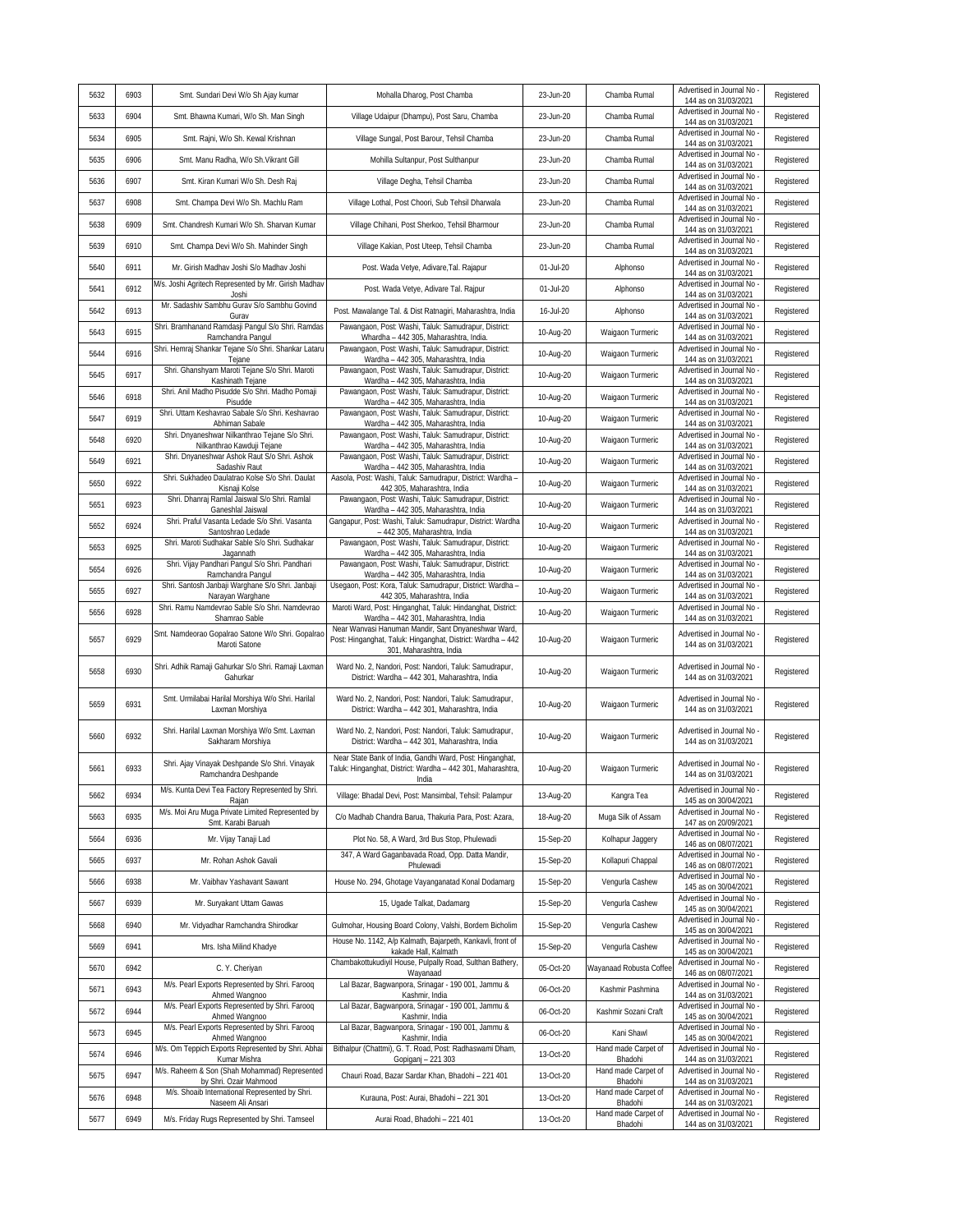| 5678 | 6950 | M/s. Deepak Rugs Represented by Shri. Deepak                             | Gyanpur Road, Hariyawan Bhadohi - 221 401                                                                                                                  | 13-Oct-20 | Hand made Carpet of            | Advertised in Journal No                           | Registered |
|------|------|--------------------------------------------------------------------------|------------------------------------------------------------------------------------------------------------------------------------------------------------|-----------|--------------------------------|----------------------------------------------------|------------|
| 5679 | 6951 | Srivastava<br>M/s. Indian Art Gallery Represented by Shri. Suhail        | Quazipur, Bhadohi - 221 401                                                                                                                                | 13-Oct-20 | Bhadohi<br>Hand made Carpet of | 144 as on 31/03/2021<br>Advertised in Journal No   | Registered |
| 5680 | 6952 | Akbar<br>M/s. Art House Represented by Shri. Aftab Alam                  | Salabat Khan, Bhadohi - 221 401                                                                                                                            | 13-Oct-20 | Bhadohi<br>Hand made Carpet of | 144 as on 31/03/2021<br>Advertised in Journal No   | Registered |
| 5681 | 6953 | Ansari                                                                   | M/s. Teppiche International Represented by Shri. Anil A-7, Industrial Estate, Chandpur, Maheshpur, Varanasi - 221                                          | 13-Oct-20 | Bhadohi<br>Hand made Carpet of | 144 as on 31/03/2021<br>Advertised in Journal No   | Registered |
| 5682 | 6954 | Kumar Agrawal<br>M/s. Mahesh Exports Represented by Shri. Chirag         | 106<br>Araji No. 141, 143, 145, G.T. Road, Jagatpur, Varanasi                                                                                              | 13-Oct-20 | Bhadohi<br>Hand made Carpet of | 144 as on 31/03/2021<br>Advertised in Journal No   | Registered |
| 5683 | 6955 | Maheshwari<br>M/s. Sujata Exports Represented by Shri. Raghu             | D. 15/18 Big Industrial Estate, Chandpur, District: Varanasi -                                                                                             | 13-Oct-20 | Bhadohi<br>Hand made Carpet of | 144 as on 31/03/2021<br>Advertised in Journal No   | Registered |
|      | 6956 | Mehra<br>M/s. Sun-deep Exports Represented by Shri. Sandeep              | 221 006, Uttar Pradesh, India<br>853, Katra Baji Rao, District: Mirzapur - 231 001, Uttar                                                                  | 13-Oct-20 | Bhadohi<br>Hand made Carpet of | 144 as on 31/03/2021<br>Advertised in Journal No   | Registered |
| 5684 |      | Jain<br>M/s. Ideal Carpet Industries Represented by Shri. Sri            | Pradesh, India<br>Raj Nagar G. T Road Gopiganj S. R. N Bhadohi - 221 303,                                                                                  |           | Bhadohi<br>Hand made Carpet of | 144 as on 31/03/2021<br>Advertised in Journal No   |            |
| 5685 | 6957 | Ram Maurya<br>M/s. Ideal Impex Represented by Shri. Sri Ram              | Uttar Pradesh, India<br>Raj Nagar G. T Road Gopiganj S. R. N Bhadohi - 221 303,                                                                            | 13-Oct-20 | Bhadohi<br>Hand made Carpet of | 144 as on 31/03/2021<br>Advertised in Journal No   | Registered |
| 5686 | 6958 | Maurya<br>M/s. Ideal Carpets Limited Represented by Shri. Sri            | Uttar Pradesh, India<br>Raj Nagar G. T Road Gopiganj S. R. N Bhadohi - 221 303,                                                                            | 13-Oct-20 | Bhadohi<br>Hand made Carpet of | 144 as on 31/03/2021<br>Advertised in Journal No   | Registered |
| 5687 | 6959 | Ram Maurya<br>M/s. Sujata Exports Represented by Shri. Raghu             | Uttar Pradesh, India<br>D. 15/18 Big Industrial Estate, Chandpur, District: Varanasi                                                                       | 13-Oct-20 | Bhadohi                        | 144 as on 31/03/2021<br>Advertised in Journal No   | Registered |
| 5688 | 6960 | Mehra<br>M/s. TEPPICHE International Represented by Shri.                | 221 006, Uttar Pradesh, India<br>A - 7, Industrial Estate, Chandpur, Maheshpur, District:                                                                  | 13-Oct-20 | Mirzapur Handmade Dari         | 144 as on 31/03/2021<br>Advertised in Journal No   | Registered |
| 5689 | 6961 | Anil Kumar Agrawal<br>M/s. Sun-deep Exports Represented by Shri. Sandeep | Varanasi - 221 106, Uttar Pradesh, India<br>853, Katra Baji Rao, District: Mirzapur - 231 001, Uttar                                                       | 13-Oct-20 | Mirzapur Handmade Dari         | 144 as on 31/03/2021<br>Advertised in Journal No   | Registered |
| 5690 | 6962 | Jain<br>M/s. Mahesh Exports Represented by Shri. Chirag                  | Pradesh, India<br>Araji No. 141, 143, 145 G.T. Road Jagatpur, District: Varanasi                                                                           | 13-Oct-20 | Mirzapur Handmade Dari         | 144 as on 31/03/2021<br>Advertised in Journal No   | Registered |
| 5691 | 6963 | Maheshwari                                                               | - 221 313, Uttar Pradesh, India<br>Village: Pure, Post: Kachhawa Road, Thana-Mirzamurad,                                                                   | 13-Oct-20 | Mirzapur Handmade Dari         | 144 as on 31/03/2021                               | Registered |
| 5692 | 6964 | Shri. Mahesh Prasad Maurya                                               | Block - Sewapuri, District: Varanasi - 221 307, Uttar<br>Pradesh, India                                                                                    | 13-Oct-20 | Mirzapur Handmade Dari         | Advertised in Journal No -<br>144 as on 31/03/2021 | Registered |
| 5693 | 6965 | Shri. Maqsood Ahmad Khan S/o Shri. Abdul Hamid<br>Khan                   | Kathi Darwaza, Mohallah Ashraf Khan, Rainawari                                                                                                             | 19-Oct-20 | Kashmir Pashmina               | Advertised in Journal No<br>144 as on 31/03/2021   | Registered |
| 5694 | 6966 | Smt. Gauravi G. Zaraonkar                                                | H. No. 837, Gaval Khola (Cola), Canacona, Goa - 403 702                                                                                                    | 19-Oct-20 | Khola Chilli                   | Advertised in Journal No<br>146 as on 08/07/2021   | Registered |
| 5695 | 6967 | Smt. Radha K. Talpikar                                                   | H.No. 616, Molorem, Khola (Cola), Canacona, Goa - 403 702                                                                                                  | 19-Oct-20 | Khola Chilli                   | Advertised in Journal No<br>146 as on 08/07/2021   | Registered |
| 5696 | 6968 | Smt. Sumita S. Velip                                                     | H.No. 922/3, Kuddi, Khola(Cola), Canacona, Goa - 403 702                                                                                                   | 19-Oct-20 | Khola Chilli                   | Advertised in Journal No<br>146 as on 08/07/2021   | Registered |
| 5697 | 6969 | Shri. Ratnakar P. Velip                                                  | H.No. 356 (2) Soliem, Khola (Cola), Canacona, Goa - 403<br>702                                                                                             | 19-Oct-20 | Khola Chilli                   | Advertised in Journal No<br>146 as on 08/07/2021   | Registered |
| 5698 | 6970 | Smt. Suvidha S. Zaravkar                                                 | H.No. 829, Gaval, Khola (Cola), Canacona, Goa - 403 702                                                                                                    | 19-Oct-20 | Khola Chilli                   | Advertised in Journal No<br>146 as on 08/07/2021   | Registered |
| 5699 | 6971 | Smt. Neelam Madhav Joshi                                                 | Shenale, Post: Soveli, Taluk: Mandangad, District: Ratnagiri -<br>415 203, Maharashtra, India                                                              | 27-Oct-20 | Alphonso                       | Advertised in Journal No<br>145 as on 30/04/2021   | Registered |
| 5700 | 6972 | Shri. Shrinivas Vaman Ghaisas                                            | Flat No. 122/9, Manek Mansion, Sion West, Near Sion<br>Hospital, District: Mumbai - 400 022, Maharashtra, India                                            | 27-Oct-20 | Alphonso                       | Advertised in Journal No<br>145 as on 30/04/2021   | Registered |
| 5701 | 6973 | Shri. Sangam Tulshiram Gamre                                             | Post: Vanoshi Tarfe Panchnadi, Taluk: Dapoli, District:<br>Ratnagiri - 415 712, Maharashtra, India                                                         | 27-Oct-20 | Alphonso                       | Advertised in Journal No<br>145 as on 30/04/2021   | Registered |
| 5702 | 6974 | Smt. Anjali Shrinivas Ghaisas                                            | Flat No. 122/9, Manek Mansion, Sion West, Near Sion<br>Hospital, District: Mumbai - 400 022, Maharashtra, India                                            | 27-Oct-20 | Alphonso                       | Advertised in Journal No<br>145 as on 30/04/2021   | Registered |
| 5703 | 6975 | Shri. Sanjay Ramkrishna Joshi                                            | No. B 11, Shivaranjani Society, N.S. Mankikar Marg, Near<br>Sion Talao, Sion, District: Mumbai - 400 022, Maharashtra,<br>India                            | 27-Oct-20 | Alphonso                       | Advertised in Journal No<br>145 as on 30/04/2021   | Registered |
| 5704 | 6976 | Shri. Prathamesh Vivek Rangnekar                                         | House No. 47/4, Varachi Wadi, Post: Kochra, Taluk:<br>Vengurla, District: Sindhudurg, Maharashtra, India                                                   | 27-Nov-20 | Alphonso                       | Advertised in Journal No<br>145 as on 30/04/2021   | Registered |
| 5705 | 6977 | Shri. Pradip Pandurang Ambre                                             | House No. 117, Teli Wadi, Nirool, Taluk: Ratnagiri, District,<br>Ratnagir, Maharashtra, India                                                              | 27-Nov-20 | Alphonso                       | Advertised in Journal No<br>145 as on 30/04/2021   | Registered |
| 5706 | 6978 | Shri. Krishna Bhikaling Lingayat                                         | 529, Musaltad, Waravade, Taluk: Ratnagiri, District, Ratnagir,<br>Maharashtra, India                                                                       | 27-Nov-20 | Alphonso                       | Advertised in Journal No<br>145 as on 30/04/2021   | Registered |
| 5707 | 6979 | Shri. Pravin Prakash Padyar                                              | 724, Gavkond Wadi. Gaonkhadi, Taluk: Ratnaqiri, District,                                                                                                  | 27-Nov-20 | Alphonso                       | Advertised in Journal No                           | Registered |
| 5708 | 6980 | Shri. Rakesh Shankar Satope                                              | Ratnagir, Maharashtra, India<br>16, Satope Wadi. Kasheli, Taluk: Ratnagiri, District, Ratnagir,                                                            | 27-Nov-20 | Alphonso                       | 145 as on 30/04/2021<br>Advertised in Journal No   | Registered |
|      |      |                                                                          | Maharashtra, India<br>Office of the Senior Liaison Officer, Technology Evaluation                                                                          |           |                                | 145 as on 30/04/2021<br>Advertised in Journal No   |            |
| 5709 | 6981 | Director of Finance, Coffee Board                                        | Centre, Coffee Board, Onivayal Kalpetta, District: Wayanad,<br>Kerala, India                                                                               | 08-Dec-20 | Wayanaad Robusta Coffee        | 146 as on 08/07/2021                               | Registered |
| 5710 | 6982 | Director of Finance, Coffee Board                                        | Technology Evaluation Centre, Coffee Board, Village:<br>Arasinaguppe, Post: Kaimara, District: Chikkamagluru - 577<br>131, Karnataka, India                | 08-Dec-20 | Chikmagalur Arabica<br>Coffee  | Advertised in Journal No -<br>146 as on 08/07/2021 | Registered |
| 5711 | 6983 | Director of Finance, Coffee Board                                        | The Senior Liaison Officer, Technology Evaluation Centre,<br>Coffee Board, Minumuluru, Paderu Mandal, Visakhapatnam -<br>531 024, Andhra Pradesh, India    | 08-Dec-20 | Araku Valley Arabica<br>Coffee | Advertised in Journal No<br>146 as on 08/07/2021   | Registered |
| 5712 | 6984 | Director of Finance, Coffee Board                                        | Technology Evaluation Centre, Koraput Odisha, Coffee<br>Board, NH26 Jepore Road, Koraput - 764 021, Odisha, India                                          | 08-Dec-20 | Araku Valley Arabica<br>Coffee | Advertised in Journal No<br>146 as on 08/07/2021   | Registered |
| 5713 | 6985 | Director of Finance, Coffee Board                                        | Regional Coffee Research Station, Research Farm, Coffee<br>Board, RV Nagar, GK Veedhi, GK Veedhi Mandal,<br>Visakhapatnam - 531 113, Andhra Pradesh, India | 08-Dec-20 | Araku Valley Arabica<br>Coffee | Advertised in Journal No -<br>146 as on 08/07/2021 | Registered |
| 5714 | 6986 | Director of Finance, Coffee Board                                        | Coffee Research Sub Section, Coffee Board, Chettalli, Taluk:<br>Somvarpet, North Kodagu - 571 248, Karnataka, India                                        | 08-Dec-20 | Coorg Arabica Coffee           | Advertised in Journal No -<br>146 as on 08/07/2021 | Registered |
| 5715 | 6987 | Director of Finance, Coffee Board                                        | Regional Coffee Research Station, Chundale, Perumthatta,<br>Kalpetta, Wayanad - 673 123, Kerala, India                                                     | 08-Dec-20 | Wayanaad Robusta Coffee        | Advertised in Journal No<br>146 as on 08/07/2021   | Registered |
| 5716 | 6988 | Director of Finance, Coffee Board                                        | The Senior Liaison Officer, Technology Evalution Centre,<br>Kuzhinilam, Mananthavady, Wayanad - 670 645, Kerala,<br>India                                  | 08-Dec-20 | Wayanaad Robusta Coffee        | Advertised in Journal No<br>146 as on 08/07/2021   | Registered |
| 5717 | 6989 | Shri. Sanket Shivaji Sawant                                              | 570, Varchi Wadi, Jakimirya, Taluk: Ratnagiri, District:<br>Ratnagiri, Maharashtra, India                                                                  | 08-Dec-20 | Alphonso                       | Advertised in Journal No<br>145 as on 30/04/2021   | Registered |
| 5718 | 6990 | Shri. Dnyaneshwar Hanuman Teke                                           | Post: Kuwe, Taluk: Lanja, District: Ratnagiri, Maharashtra,<br>India                                                                                       | 08-Dec-20 | Alphonso                       | Advertised in Journal No<br>145 as on 30/04/2021   | Registered |
| 5719 | 6991 | Shri. Shrinivas Deepak Vichare                                           | 698, Mahajanwadi, Waravade, Taluk: Ratnagiri, District:<br>Ratnagiri, Maharashtra, India                                                                   | 08-Dec-20 | Alphonso                       | Advertised in Journal No<br>145 as on 30/04/2021   | Registered |
| 5720 | 6992 | Shri. Bhavesh Vilas Padyar                                               | 1009, Gavkond Wadi, Gaonkhadi, Taluk: Ratnagiri, District:<br>Ratnagiri, Maharashtra, India                                                                | 08-Dec-20 | Alphonso                       | Advertised in Journal No<br>145 as on 30/04/2021   | Registered |
|      |      |                                                                          |                                                                                                                                                            |           |                                |                                                    |            |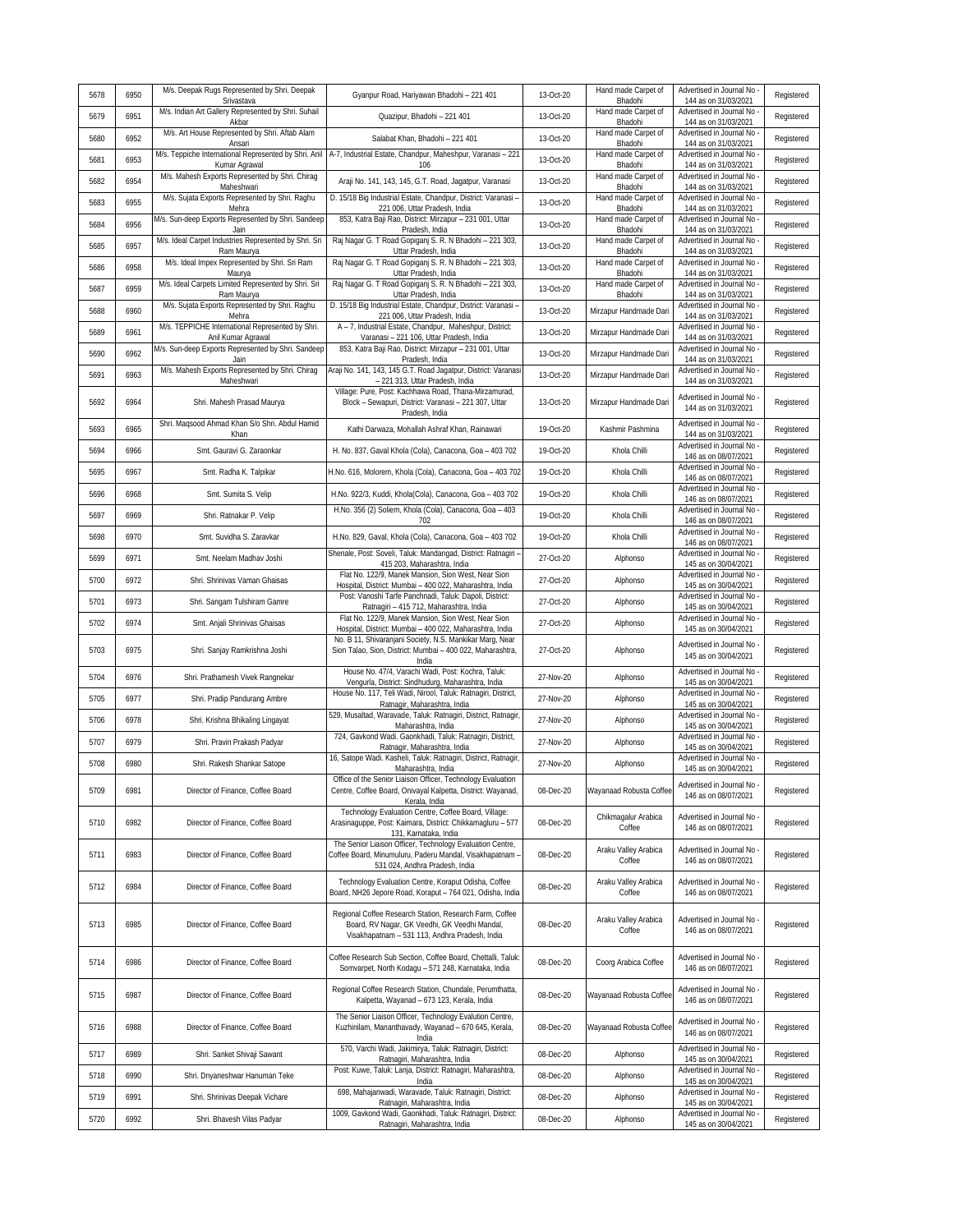| 5721 | 6993 | Shri. Suraj Suresh Padyar                                         | 707, Padyar Wadi, Gaonkhadi, Taluk: Ratnagiri, District:<br>Ratnagiri, Maharashtra, India                                                     | 08-Dec-20 | Alphonso                        | Advertised in Journal No<br>145 as on 30/04/2021 | Registered |
|------|------|-------------------------------------------------------------------|-----------------------------------------------------------------------------------------------------------------------------------------------|-----------|---------------------------------|--------------------------------------------------|------------|
| 5722 | 6994 | Shri. Manoj Mahadev Padyar                                        | 365, Chawl No. 86, Mazgaon, Konkan Nagar, Taluk:<br>Ratnagiri, District: Ratnagiri, Maharashtra, India                                        | 08-Dec-20 | Alphonso                        | Advertised in Journal No<br>145 as on 30/04/2021 | Registered |
| 5723 | 6995 | Shri. Tukaram Vitthal Mule                                        | 1291, Gurav Wadi, Pawas, Taluk: Ratnagiri, District:<br>Ratnagiri, Maharashtra, India                                                         | 08-Dec-20 | Alphonso                        | Advertised in Journal No<br>145 as on 30/04/2021 | Registered |
| 5724 | 6996 | Shri. Rajesh Mohan Parkar                                         | 568 A, Bhandar Wadi, Benagi, Adivare, Taluk: Rajapur,<br>District: Ratnagiri, Maharashtra, India                                              | 08-Dec-20 | Alphonso                        | Advertised in Journal No<br>145 as on 30/04/2021 | Registered |
| 5725 | 6997 | Krishi Vigyan Kendra                                              | Post: Pal, Taluk: Raver, Jalgaon - 425 504, Maharashtra<br>India                                                                              | 11-Dec-20 | Jalgaon Banana                  | Advertised in Journal No<br>146 as on 08/07/2021 | Registered |
| 5726 | 6998 | Krishi Vigyan Kendra                                              | Post: Pal, Taluk: Raver, Jalgaon - 425 504, Maharashtra<br>India                                                                              | 11-Dec-20 | Jalgaon Bharit Brinjal          | Advertised in Journal No<br>146 as on 08/07/2021 | Registered |
| 5727 | 7009 | Smt. Ramani Ramachandran                                          | 4.21/12 Park Town 1st Cross Street Pan T Nagar                                                                                                | 14-Dec-20 | Madurai Malli                   | Advertised in Journal No<br>147 as on 20/09/2021 | Registered |
| 5728 | 7010 | Shri. Jatinkumar Thakorlal Naik                                   | Post: Sakhloli (Shivaji Nagar), Taluk: Dapoli, District: Ratnagiri<br>- 415 712, Maharashtra, India                                           | 21-Dec-20 | Alphonso                        | Advertised in Journal No<br>145 as on 30/04/2021 | Registered |
| 5729 | 7011 | Shri. Ashish Arvind Abhyankar                                     | Sr. No. 68/14/15/17, Post: Sakhloli, Taluk: Dapoli, District:<br>Ratnagiri - 415 712, Maharashtra, India                                      | 21-Dec-20 | Alphonso                        | Advertised in Journal No<br>145 as on 30/04/2021 | Registered |
| 5730 | 7012 | Smt. Charushila Vijay Atre                                        | Sr. No. 42/9 & 42/12, Post: Sakhloli (Shivaji Nagar), Taluk:<br>Dapoli, District: Ratnagiri - 415 712, Maharashtra, India                     | 21-Dec-20 | Alphonso                        | Advertised in Journal No<br>145 as on 30/04/2021 | Registered |
| 5731 | 7013 | Smt. Uma Vijay Tambe                                              | Sr No. 45, Kamal Bag, Kamat Kond Shivaji Nagar, Post:<br>Sakhloli, Taluk: Dapoli, District: Ratnagiri - 415 712,<br>Maharashtra, India        | 21-Dec-20 | Alphonso                        | Advertised in Journal No<br>145 as on 30/04/2021 | Registered |
| 5732 | 7014 | Smt. Suvarna Sadanand Deo                                         | Sr No. 75/22, Post: Sakhloli, Buddha wadi, Taluk: Dapoli,<br>District: Ratnagiri - 415 712, Maharashtra, India                                | 21-Dec-20 | Alphonso                        | Advertised in Journal No<br>145 as on 30/04/2021 | Registered |
| 5733 | 7015 | Shri. Nandkumar Vasant Kalekar                                    | Post: Karanjani (Mavalat Wadi), Taluk: Dapoli, District:<br>Ratnagiri - 415 712, Maharashtra, India                                           | 21-Dec-20 | Alphonso                        | Advertised in Journal No<br>145 as on 30/04/2021 | Registered |
| 5734 | 7016 | Shri, Eknath Bhau Zagade                                          | Adkhal, Post: Anjarle, Taluk: Dapoli, District: Ratnagiri - 415<br>712, Maharashtra, India                                                    | 21-Dec-20 | Alphonso                        | Advertised in Journal No<br>145 as on 30/04/2021 | Registered |
| 5735 | 7017 | Shri. Machaiah. I. M.                                             | Crystal Valley Estate, Biligiri Village, Kumboor Post,<br>Somwarpet Taluk, Kodagu - 571 234, Karnataka, India                                 | 28-Dec-20 | Coorg Arabica Coffee            | Advertised in Journal No<br>146 as on 08/07/2021 | Registered |
| 5736 | 7018 | Shri. C. Narendra                                                 | Baragalli Estate, Thannirahalla B.O, Somwarpet - 571 236,<br>Karnataka, India                                                                 | 28-Dec-20 | Coorg Arabica Coffee            | Advertised in Journal No<br>146 as on 08/07/2021 | Registered |
| 5737 | 7019 | Shri. Ravishankar Channabasappa                                   | E-1203, Mantri Elegance, Bannerghatta Road, N.S. Palya,<br>Bangalore - 560 076, Karnataka, India                                              | 28-Dec-20 | Coorg Arabica Coffee            | Advertised in Journal No<br>146 as on 08/07/2021 | Registered |
| 5738 | 7020 | M/s. Chakhesang Woman Multipurpose Cooperative<br>Society Limited | T.Chikpi pfutsero, Phek, Nagaland                                                                                                             | 04-Jan-21 | Chakhesang Shawl                | Advertised in Journal No<br>146 as on 08/07/2021 | Registered |
| 5739 | 7021 | Shri. Tejas Yogendra Kulkarni                                     | 1014, Laxmi Niwas, Gidaye Wadi, Nivendi, Taluk: Ratnagiri,<br>District: Ratnagiri, Maharashtra, India                                         | 04-Jan-21 | Alphonso                        | Advertised in Journal No<br>145 as on 30/04/2021 | Registered |
| 5740 | 7022 | Shri. Prabhakar Keshav Apte                                       | 193, Dhaulwali, Taluk: Rajapur, District: Ratnagiri,<br>Maharashtra, India                                                                    | 04-Jan-21 | Alphonso                        | Advertised in Journal No<br>145 as on 30/04/2021 | Registered |
| 5741 | 7023 | Shri. Mahesh Balkrishna Sinkar                                    | No. 71/1, Post: Sakhloli, Taluk: Dapoli, Maharashtra, India                                                                                   | 04-Jan-21 | Alphonso                        | Advertised in Journal No<br>145 as on 30/04/2021 | Registered |
| 5742 | 7024 | Smt. Tejashree Devanshu Shah                                      | 68/6, 48/, Sterling City, Bopal, Taluk: Daskroi, District:<br>Ahmedabad - 380 058, Gujarat, India                                             | 04-Jan-21 | Alphonso                        | Advertised in Journal No<br>145 as on 30/04/2021 | Registered |
| 5743 | 7025 | Shri. Pramod Narayan Bhonde                                       | No. 67/21, 67/22, 67/19, Post: Sakhaloli, Taluk: Dapoli,<br>District: Ratnagiri - 415 712, Maharashtra, India                                 | 04-Jan-21 | Alphonso                        | Advertised in Journal No<br>145 as on 30/04/2021 | Registered |
| 5744 | 7026 | Shri. Shashvat Devarshu Shah                                      | No. 70/17, Post: Sakhloli, Taluk: Dapoli, District: Ratnagiri -<br>415 712, Maharashtra, India                                                | 04-Jan-21 | Alphonso                        | Advertised in Journal No<br>145 as on 30/04/2021 | Registered |
| 5745 | 7027 | Smt. Devayani Parag Purandare                                     | No. 68/11, 70/19, Post: Sakhloli, Taluk: Dapoli, District:<br>Ratnagiri - 415 712, Maharashtra, India                                         | 04-Jan-21 | Alphonso                        | Advertised in Journal No<br>145 as on 30/04/2021 | Registered |
| 5746 | 7028 | Smt. Suchitra Vinayak Soman                                       | No. 68/13, 70/18 & 70/21, Post: Sakhloli, Taluk: Dapoli,<br>District: Ratnagiri - 415 712, Maharashtra, India                                 | 04-Jan-21 | Alphonso                        | Advertised in Journal No<br>145 as on 30/04/2021 | Registered |
| 5747 | 7029 | Shri. Rajendra Parshuram Bhagwat                                  | No. 67/13, Post: Sakhloli, Taluk: Dapoli, District: Ratnagiri -<br>415 712, Maharashtra, India                                                | 04-Jan-21 | Alphonso                        | Advertised in Journal No<br>145 as on 30/04/2021 | Registered |
| 5748 | 7030 | Shri. Devanshu Ramesh Chandra Shah                                | No. 68/3, Post: Sakhloli, Taluk: Dapoli, District: Ratnagiri -<br>415 712, Maharashtra, India                                                 | 04-Jan-21 | Alphonso                        | Advertised in Journal No<br>145 as on 30/04/2021 | Registered |
| 5749 | 7031 | Shri. Milind Vishnu Bapat                                         | Bapat Farm. Sr. No. 964, 967, Post: Asond, Taluk: Dapoli,<br>District: Ratnagiri - 415 711, Maharashtra, India                                | 11-Jan-21 | Alphonso                        | Advertised in Journal No<br>145 as on 30/04/2021 | Registered |
| 5750 | 7032 | Shri. Navanath Nathu Khade                                        | Sr. No. 65/15/16, Post: Sakhloli, Taluk: Dapoli, District:<br>Ratnagiri - 415 712, Maharashtra, India.                                        | 11-Jan-21 | Alphonso                        | Advertised in Journal No<br>145 as on 30/04/2021 | Registered |
| 5751 | 7033 | Mr. Narahari T. Haldankar                                         | House No. 179, Ward No. 10, Behind Hanuman Temple,<br>Valpoi-Sattari, Goa - 403 506                                                           | 13-Jan-21 | Feni                            | Advertised in Journal No<br>146 as on 08/07/2021 | Registered |
| 5752 | 7034 | Dr. Sandip S. Sawant                                              | Dattaprasad Niwas, H.No. 17, Warcha wada, Sarvan,<br>Bicholim, Goa - 403 529                                                                  | 13-Jan-21 | Feni                            | Advertised in Journal No<br>146 as on 08/07/2021 | Registered |
| 5753 | 7035 | Mr. Hansel Vaz                                                    | Shalom, 201/1, River Sal Estate, Pulvaddo Benaulim Goa                                                                                        | 13-Jan-21 | Feni                            | Advertised in Journal No<br>146 as on 08/07/2021 | Registered |
| 5754 | 7036 | Mr. Regan Henriques                                               | H.No. 213, Senaulim, Verna, Salcete, Goa - 403 722                                                                                            | 13-Jan-21 | Feni                            | Advertised in Journal No<br>146 as on 08/07/2021 | Registered |
| 5755 | 7037 | M/s. Rageeb Enterprises Represented by Raffeu<br>Rageeb           | Galib Abad, East, Lane - 1, HMT Srinagar - 190 017                                                                                            | 18-Jan-21 | Kashmir Walnut Wood<br>Carving  | Advertised in Journal No<br>145 as on 30/04/2021 | Registered |
| 5756 | 7038 | Smt. Hemalatha B                                                  | No. 571, 4th Cross, HMT Layout, Ganganagar, R.T.Nagar<br>Post, Bangalore - 560 032                                                            | 18-Jan-21 | Mysore Traditional<br>Paintings | Advertised in Journal No<br>145 as on 30/04/2021 | Registered |
| 5757 | 7039 | Smt. Divya Viraj                                                  | #174, 9th Main, NRI Layout, Kalkere Main Road, Rammurthy<br>Nagar, Bangalore - 16                                                             | 18-Jan-21 | Mysore Traditional<br>Paintings | Advertised in Journal No<br>145 as on 30/04/2021 | Registered |
| 5758 | 7040 | Smt. Thirumala Srikanth                                           | #16, 10th Cross, KSR mn rd, Vijayalakshmi Layout, Kalkere,<br>Bangalore                                                                       | 18-Jan-21 | Mysore Traditional<br>Paintings | Advertised in Journal No<br>145 as on 30/04/2021 | Registered |
| 5759 | 7042 | Shri. Sunil Gopal Nawale                                          | 169 B, Thik Wadi, Nirul, Taluk: Ratnagiri, District: Ratnagiri,<br>Maharashtra, India                                                         | 21-Jan-21 | Alphonso                        | Advertised in Journal No<br>145 as on 30/04/2021 | Registered |
| 5760 | 7043 | Shri. Lahu Ganpat Salvi                                           | Post: Nate (Salavi Wadi), Taluk: Rajapur, District: Ratnagiri<br>Maharashtra, India                                                           | 21-Jan-21 | Alphonso                        | Advertised in Journal No<br>145 as on 30/04/2021 | Registered |
| 5761 | 7044 | Shri. Rohan Rajendra Vichare                                      | 636, Marathwada, Waravade, Khalgaon, Taluk: Rajapur,<br>District: Ratnagiri, Maharashtra, India                                               | 21-Jan-21 | Alphonso                        | Advertised in Journal No<br>145 as on 30/04/2021 | Registered |
| 5762 | 7045 | Shri. Rajendra Kisanrao Bandal                                    | Plot No. 5, Pooja Park, Paud Road, Near Eklaywa Polytechnic<br>College Kothrud, Pune City, Ex. Serviceman Colony, Pune,<br>Maharashtra, India | 21-Jan-21 | Alphonso                        | Advertised in Journal No<br>145 as on 30/04/2021 | Registered |
| 5763 | 7046 | Shri. Devendra Pandurang Bandkar                                  | 407, Bandacha Vada, Nate, Taluk: Rajapur, District: Ratnagiri<br>Maharashtra, India                                                           | 21-Jan-21 | Alphonso                        | Advertised in Journal No<br>145 as on 30/04/2021 | Registered |
| 5764 | 7047 | Smt. Bhavana Sandesh Jadhav                                       | 230, Panose Kond, Post: Koste Khurd, Taluk: Mangoan,<br>District: Raigad - 402 120, Maharashtra, India                                        | 21-Jan-21 | Alphonso                        | Advertised in Journal No<br>145 as on 30/04/2021 | Registered |
| 5765 | 7048 | M/s. Surve Organics (Surve Mangoes)                               | Sr. No. 47, Ashtvinayak Society, Near Shivraj School, Sunita<br>Nagar, Vadgaonsheri, Pune, Maharashtra, India                                 | 21-Jan-21 | Alphonso                        | Advertised in Journal No<br>145 as on 30/04/2021 | Registered |
| 5766 | 7049 | Shri. Ashfak Usman Kazi                                           | Post: Kasaba Waghotan, Taluk: Devgad, District: Sindhudurg<br>Maharshtra, India                                                               | 01-Feb-21 | Alphonso                        | Advertised in Journal No<br>145 as on 30/04/2021 | Registered |
| 5767 | 7050 | Shri. Kaustubh Bhaskar Bhide                                      | Post: Jamsande-Bhatwadi, Taluk: Devgad, District:<br>Sindhudurg, Maharshtra, India                                                            | 01-Feb-21 | Alphonso                        | Advertised in Journal No<br>145 as on 30/04/2021 | Registered |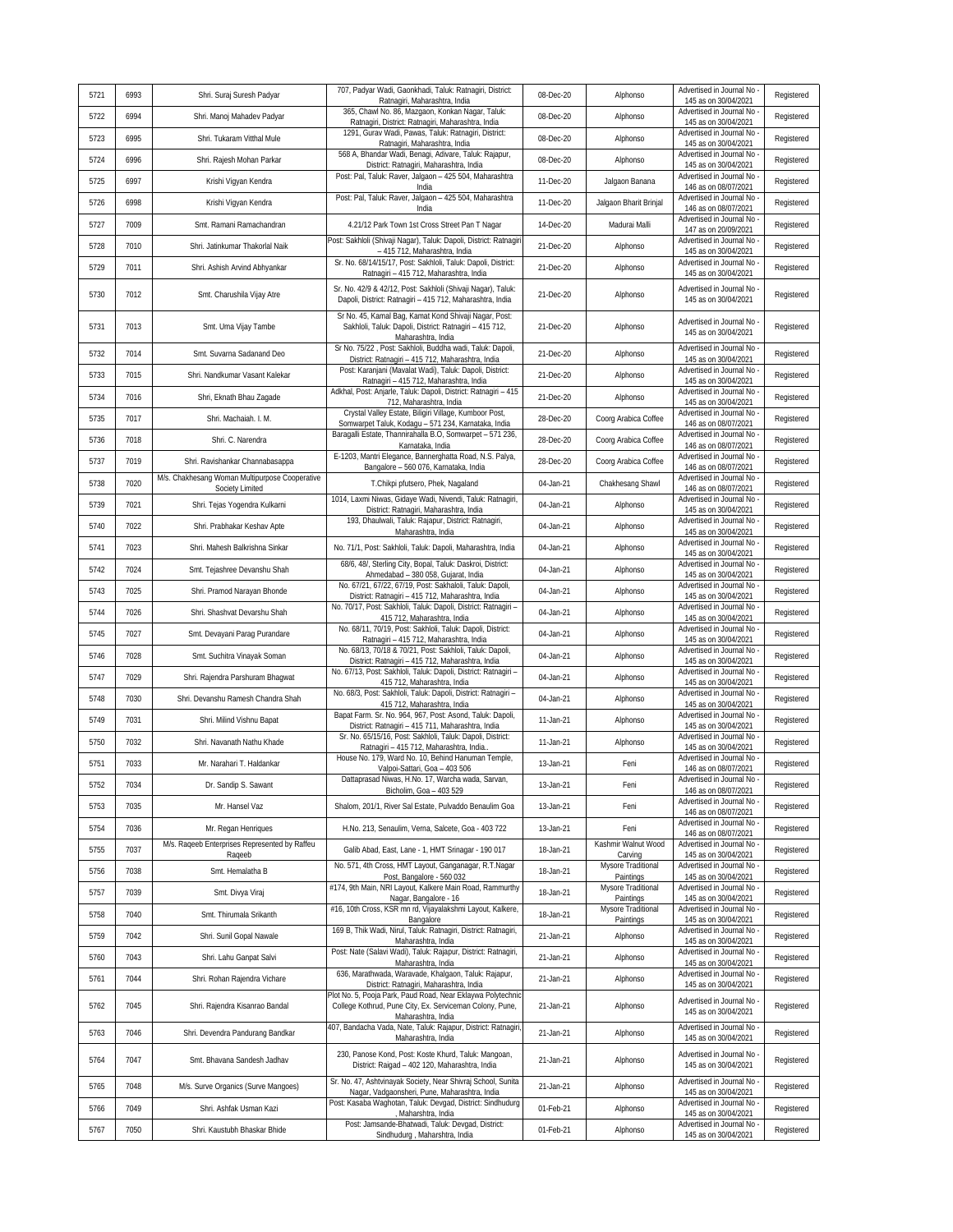| 5768 | 7051 | Shri.Mangesh Anant Loke              | Near Ambe Mata Mandir PS Lawrence, Chawl, New<br>Bamanwada Hill, Chakala, Road Vileparle, East Mumbai -<br>400 099                 | 01-Feb-21 | Alphonso                            | Advertised in Journal No<br>145 as on 30/04/2021   | Registered |
|------|------|--------------------------------------|------------------------------------------------------------------------------------------------------------------------------------|-----------|-------------------------------------|----------------------------------------------------|------------|
| 5769 | 7052 | Shri. Uttam Prabhakar Chauqule       | Post: Girye - Kotharwadi, Taluk: Devgad, District: Sindhudurg<br>Maharshtra, India                                                 | 01-Feb-21 | Alphonso                            | Advertised in Journal No<br>145 as on 30/04/2021   | Registered |
| 5770 | 7053 | Shri. Mukund Purushottam Karandikar  | Hurshi, Post: Pural, Taluk: Devgad, District: Sindhudurg,<br>Maharshtra, India                                                     | 01-Feb-21 | Alphonso                            | Advertised in Journal No<br>145 as on 30/04/2021   | Registered |
| 5771 | 7054 | Shri. Dipak Mahadev Devalekar        | Post: Pural - Hurshi, Taluk: Devgad, District: Sindhudurg<br>Maharshtra, India                                                     | 01-Feb-21 | Alphonso                            | Advertised in Journal No<br>145 as on 30/04/2021   | Registered |
| 5772 | 7055 | Shri. Dilip Ramkrishna Patankar      | Post: Bhatali - Samarthnagar, Taluk: Rajapur, District:<br>Ratnagiri, Maharshtra, India                                            | 01-Feb-21 | Alphonso                            | Advertised in Journal No<br>145 as on 30/04/2021   | Registered |
| 5773 | 7056 | Shri. Raghunathrao Rudrajirao Dhulap | 201, Garai Alka CHS, Plot No. 70, RSC - 48, Gorai - 2,<br>Mumbai, Borivali West, Maharshtra, India                                 | 01-Feb-21 | Alphonso                            | Advertised in Journal No<br>145 as on 30/04/2021   | Registered |
| 5774 | 7057 | Shri. Anant Bhiva Tirlotkar          | Post: Hurshi - Gadadewadi, Taluk: Devgad, District:<br>Sindhudurg - 416 805, Maharshtra, India                                     | 01-Feb-21 | Alphonso                            | Advertised in Journal No<br>145 as on 30/04/2021   | Registered |
| 5775 | 7058 | Shri. Ashok Gharu Rasal              | 505, Ajay Apartment, Bachani Nagar Road, Near Childrens<br>Academy School, Malad East, Mumbai - 400 097,<br>Maharshtra, India      | 01-Feb-21 | Alphonso                            | Advertised in Journal No<br>145 as on 30/04/2021   | Registered |
| 5776 | 7059 | Shri. Sanjay Murari Shirsat          | B-703, Silicon Tower, Plot No. 46, Behind Samnna Press,<br>Sector - 30A, Vashi, Navi Mumbai, Thane - 400 705,<br>Maharshtra, India | 01-Feb-21 | Alphonso                            | Advertised in Journal No<br>145 as on 30/04/2021   | Registered |
| 5777 | 7060 | Shri. Shashishekhar Vishnu Gadgil    | E Ward Dinkar Apartment Rajarampuri, 8th Galli, Kolhapur -<br>416 008, Maharshtra, India                                           | 01-Feb-21 | Alphonso                            | Advertised in Journal No<br>145 as on 30/04/2021   | Registered |
| 5778 | 7061 | Shri. Rajat Vishvas Prabhudesai      | Post: Kinjawade-Dewoolwadi, Taluk: Devgad, District:<br>Sindhudurg, Maharshtra, India                                              | 01-Feb-21 | Alphonso                            | Advertised in Journal No<br>145 as on 30/04/2021   | Registered |
| 5779 | 7062 | M/s. Royal Mangoes                   | Post: Devgad - College Road, Taluk: Devgad, District:<br>Sindhudurg, Maharshtra, India                                             | 01-Feb-21 | Alphonso                            | Advertised in Journal No<br>145 as on 30/04/2021   | Registered |
| 5780 | 7063 | M/s. Loayal Mangoes                  | Post: Devgad - Nalawade Complex, Taluk: Devgad, District:<br>Sindhudurg, Maharshtra, India                                         | 01-Feb-21 | Alphonso                            | Advertised in Journal No<br>145 as on 30/04/2021   | Registered |
| 5781 | 7064 | M/s. Mauli Agro Food Product         | Post: Malgaon-Sawantwadi, Taluk: Sawantwadi, District:<br>Sindhudurg, Maharshtra, India                                            | 01-Feb-21 | Alphonso                            | Advertised in Journal No<br>145 as on 30/04/2021   | Registered |
| 5782 | 7065 | M/s. Shirsat Mangoes.com             | Post: Devgad- Vitthalwadi, Taluk: Devgad, District:<br>Sindhudurg, Maharshtra, India                                               | 01-Feb-21 | Alphonso                            | Advertised in Journal No<br>145 as on 30/04/2021   | Registered |
| 5783 | 7066 | Shri. Abdulla Haji. E                | Edayath, Kaithakkara, Ananthavoor, Malappuram, District:<br>Thirunavaya - 676 301, Kerala, India.                                  | 01-Feb-21 | Tirur Betel Leaf (Tirur<br>Vettila) | Advertised in Journal No<br>145 as on 30/04/2021   | Registered |
| 5784 | 7067 | Shri. Mohammed Haji                  | Poozhikunnath, Valiyaparappur, Ananthavoor, Malappuram,<br>District: Thirunavaya - 676 301, Kerala, India.                         | 01-Feb-21 | Tirur Betel Leaf (Tirur<br>Vettila) | Advertised in Journal No<br>145 as on 30/04/2021   | Registered |
| 5785 | 7068 | Shri. Hamza Machingal                | Machingal, Ananthavoor, Malappuram, District: Thirunavaya -<br>676 301, Kerala, India.                                             | 01-Feb-21 | Tirur Betel Leaf (Tirur<br>Vettila) | Advertised in Journal No<br>145 as on 30/04/2021   | Registered |
| 5786 | 7069 | Shri. Pocker Kutty. K                | Kakkat (H), Ananthavoor, Cherural, Malappuram, District:<br>Thirunavaya - 676 301, Kerala, India.                                  | 01-Feb-21 | Tirur Betel Leaf (Tirur<br>Vettila) | Advertised in Journal No<br>145 as on 30/04/2021   | Registered |
| 5787 | 7070 | Shri. Saidalavi                      | Pariyarath (H), Cherural, Ananthavoor, Malappuram, District:<br>Thirunavaya - 676 301, Kerala, India.                              | 01-Feb-21 | Tirur Betel Leaf (Tirur<br>Vettila) | Advertised in Journal No<br>145 as on 30/04/2021   | Registered |
| 5788 | 7071 | Shri. Muhammed                       | Muliyathil, Ananthavoor, Malappuram, District: Thirunavaya -<br>676 301, Kerala, India.                                            | 01-Feb-21 | Tirur Betel Leaf (Tirur<br>Vettila) | Advertised in Journal No<br>145 as on 30/04/2021   | Registered |
| 5789 | 7072 | Shri. Habeeb Rahiman. M              | Mayyeri, Ananthavoor, Malappuram, District: Thirunavaya -<br>676 301, Kerala, India.                                               | 01-Feb-21 | Tirur Betel Leaf (Tirur<br>Vettila) | Advertised in Journal No<br>145 as on 30/04/2021   | Registered |
| 5790 | 7073 | Shri. Mammu Haji                     | Thiruvakalathil, Pattarnadakkavu, Ananthavoor, Malappuram,<br>District: Thirunavaya - 676 301, Kerala, India                       | 01-Feb-21 | Tirur Betel Leaf (Tirur<br>Vettila) | Advertised in Journal No<br>145 as on 30/04/2021   | Registered |
| 5791 | 7074 | Shri. Abdu Rahiman. K.P              | Kizhakkumppatt, Kandamparra, Ananthavoor, Malappuram,<br>District: Thirunavaya - 676 301, Kerala, India.                           | 01-Feb-21 | Tirur Betel Leaf (Tirur<br>Vettila) | Advertised in Journal No<br>145 as on 30/04/2021   | Registered |
| 5792 | 7075 | Shri. Ali. T                         | Thayyil, Pallipadi, Ananthavoor, Malappuram, District:<br>Thirunavaya - 676 301, Kerala, India.                                    | 01-Feb-21 | Tirur Betel Leaf (Tirur<br>Vettila) | Advertised in Journal No<br>145 as on 30/04/2021   | Registered |
| 5793 | 7076 | Shri, Ahamed                         | Pariyarath (H), Cherural, Ananthavoor, Malappuram, District:<br>Thirunavaya - 676 301, Kerala, India.                              | 01-Feb-21 | Tirur Betel Leaf (Tirur<br>Vettila) | Advertised in Journal No<br>145 as on 30/04/2021   | Registered |
| 5794 | 7077 | Shri. Saidali Kutty. K. M            | Kayalmadathil, Ananthavoor, Malappuram, District:<br>Thirunavaya - 676 301, Kerala, India                                          | 01-Feb-21 | Tirur Betel Leaf (Tirur<br>Vettila) | Advertised in Journal No<br>145 as on 30/04/2021   | Registered |
| 5795 | 7078 | Shri. Gopalan Nair                   | Cheriyalathazhathethil, Vairankode, Kaithakkara,<br>Malappuram, District: Thirunavaya - 676 301, Kerala, India.                    | 01-Feb-21 | Tirur Betel Leaf (Tirur<br>Vettila) | Advertised in Journal No<br>145 as on 30/04/2021   | Registered |
| 5796 | 7079 | Shri. Moideen. T                     | Thazhathethil, Ananthavoor, Malappuram, District:<br>Thirunavaya - 676 301, Kerala, India.                                         | 01-Feb-21 | Tirur Betel Leaf (Tirur<br>Vettila) | Advertised in Journal No<br>145 as on 30/04/2021   | Registered |
| 5797 | 7080 | Shri. Hassanbava                     | Thayyil, Kothakath, Ananthavoor, Malappuram, District:<br>Thirunavaya - 676 301, Kerala, India.                                    | 01-Feb-21 | Tirur Betel Leaf (Tirur<br>Vettila) | Advertised in Journal No<br>145 as on 30/04/2021   | Registered |
| 5798 | 7081 | Shri Rasheed                         | Parammal (H), Valiyaparappur, Ananthavoor, Malappuram,<br>District: Thirunavaya - 676 301, Kerala, India.                          | 01-Feb-21 | Tirur Betel Leaf (Tirur<br>Vettila) | Advertised in Journal No<br>145 as on 30/04/2021   | Registered |
| 5799 | 7082 | Shri. Mohammed                       | Poozhikunnath (H), Ananthavoor, Malappuram, District:<br>Thirunavaya - 676 301, Kerala, India.                                     | 01-Feb-21 | Tirur Betel Leaf (Tirur<br>Vettila) | Advertised in Journal No -<br>145 as on 30/04/2021 | Registered |
| 5800 | 7083 | Shri. Aulankutty                     | Edayath, Kaithakkara, Vairankode, Malappuram, District:<br>Thirunavaya - 676 301, Kerala, India.                                   | 01-Feb-21 | Tirur Betel Leaf (Tirur<br>Vettila) | Advertised in Journal No<br>145 as on 30/04/2021   | Registered |
| 5801 | 7084 | Shri. Unneen. T P                    | Thottupurath (H), Valiyaparappur, Ananthavoor, Malappuram,<br>District: Thirunavaya - 676 301, Kerala, India.                      | 01-Feb-21 | Tirur Betel Leaf (Tirur<br>Vettila) | Advertised in Journal No<br>145 as on 30/04/2021   | Registered |
| 5802 | 7085 | Shri. Balan                          | Anthur Valappil, Ananthavoor, Malappuram, District:<br>Thirunavaya - 676 301, Kerala, India.                                       | 01-Feb-21 | Tirur Betel Leaf (Tirur<br>Vettila) | Advertised in Journal No -<br>145 as on 30/04/2021 | Registered |
| 5803 | 7086 | Shri. Itteeri                        | Thiyyanthiruthi, Nambiyamkunnu, Ananthavoor, Malappuram,<br>District: Thirunavaya - 676 301, Kerala, India.                        | 01-Feb-21 | Tirur Betel Leaf (Tirur<br>Vettila) | Advertised in Journal No -<br>145 as on 30/04/2021 | Registered |
| 5804 | 7087 | Shri. Moideen Kutty. K               | Kundil, Ananthavoor, Malappuram, District: Thirunavaya -<br>676 301, Kerala, India.                                                | 01-Feb-21 | Tirur Betel Leaf (Tirur<br>Vettila) | Advertised in Journal No<br>145 as on 30/04/2021   | Registered |
| 5805 | 7088 | Shri. Muhammedali. P                 | Poozhithara, Kuthukallu Parampu, Ananthavoor, Malappuram,<br>District: Thirunavaya - 676 301, Kerala, India.                       | 01-Feb-21 | Tirur Betel Leaf (Tirur<br>Vettila) | Advertised in Journal No<br>145 as on 30/04/2021   | Registered |
| 5806 | 7089 | Shri. Hameed                         | Thottupurath, Ananthavoor, Malappuram, District:<br>Thirunavaya - 676 301, Kerala, India.                                          | 01-Feb-21 | Tirur Betel Leaf (Tirur<br>Vettila) | Advertised in Journal No<br>145 as on 30/04/2021   | Registered |
| 5807 | 7090 | Smt. K. Devayani                     | Mambatta, Ananthavoor, Malappuram, District: Thirunavaya -<br>676 301, Kerala, India.                                              | 01-Feb-21 | Tirur Betel Leaf (Tirur<br>Vettila) | Advertised in Journal No<br>145 as on 30/04/2021   | Registered |
| 5808 | 7091 | Shri. Beerankutty. M                 | Melethil, Ananthavoor, Malappuram, District: Thirunavaya -<br>676 301, Kerala, India.                                              | 01-Feb-21 | Tirur Betel Leaf (Tirur<br>Vettila) | Advertised in Journal No<br>145 as on 30/04/2021   | Registered |
| 5809 | 7092 | Shri. Moideen                        | Kummali (H), Ananthavoor, Malappuram, District:<br>Thirunavaya - 676 301, Kerala, India.                                           | 01-Feb-21 | Tirur Betel Leaf (Tirur<br>Vettila) | Advertised in Journal No -<br>145 as on 30/04/2021 | Registered |
| 5810 | 7093 | Shri. Muhammed. M.k.                 | Moonnukandathil, Cherural, Ananthavoor, Malappuram,<br>District: Thirunavaya - 676 301, Kerala, India.                             | 01-Feb-21 | Tirur Betel Leaf (Tirur<br>Vettila) | Advertised in Journal No<br>145 as on 30/04/2021   | Registered |
|      |      |                                      |                                                                                                                                    |           |                                     |                                                    |            |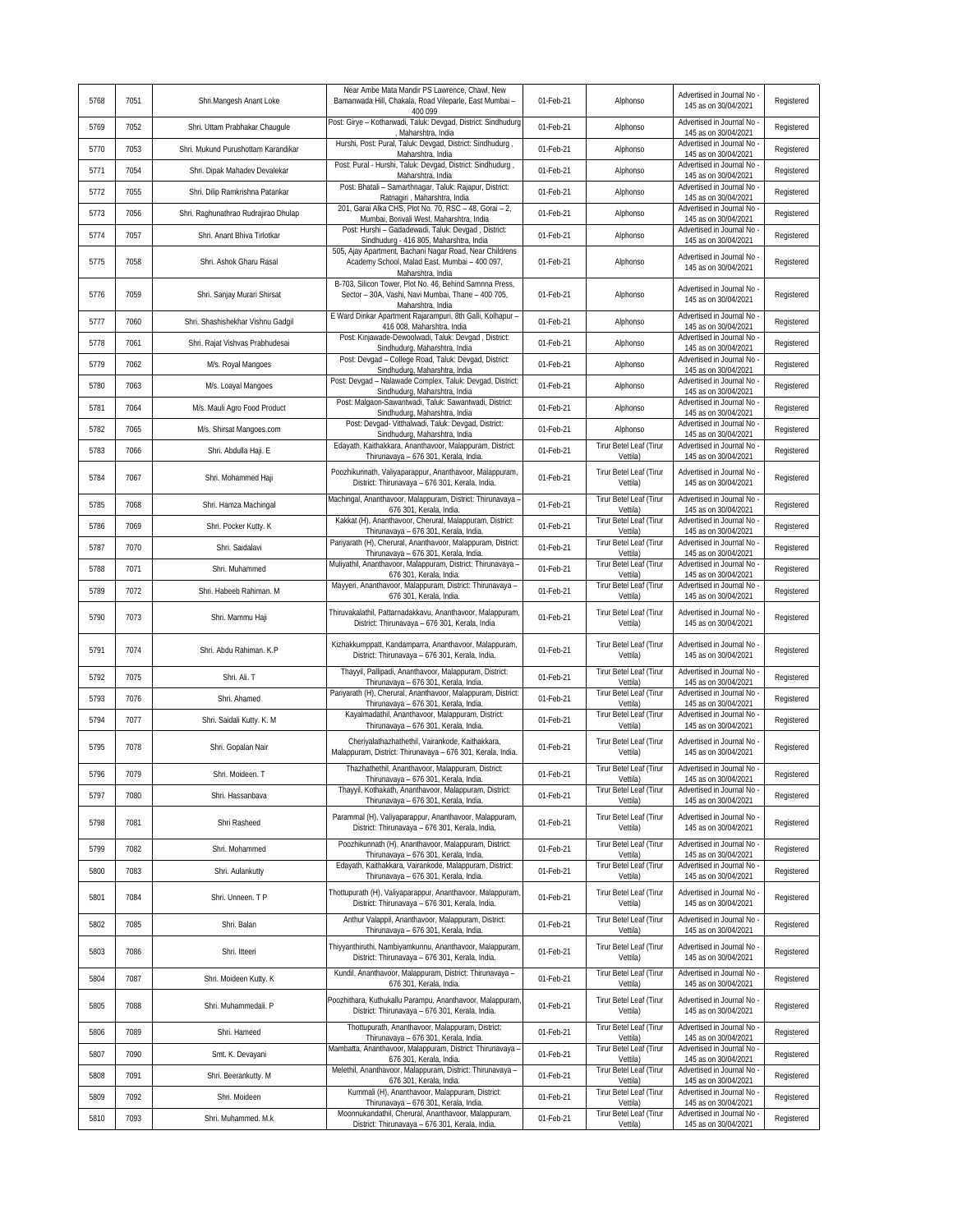| 5811 | 7094 | Shri. Karappan P. P                                                                              | Thekkepurath (H), Ananthavoor, Malappuram, District:<br>Thirunavaya - 676 301, Kerala, India.                                          | 01-Feb-21 | Tirur Betel Leaf (Tirur<br>Vettila) | Advertised in Journal No<br>145 as on 30/04/2021                         | Registered |
|------|------|--------------------------------------------------------------------------------------------------|----------------------------------------------------------------------------------------------------------------------------------------|-----------|-------------------------------------|--------------------------------------------------------------------------|------------|
| 5812 | 7095 | M/s. Harangal Estate Represented by Shri. M. C.<br>Kariappa                                      | Post Box No. 17, Harangal Estate, Madapur - 571 251,<br>Karnataka, India                                                               | 04-Feb-21 | Coorg Arabica Coffee                | Advertised in Journal No<br>146 as on 08/07/2021                         | Registered |
| 5813 | 7097 | M/s. Vintage Wines Private Limited                                                               | S4 Jaldhara Complex, Near Bytco Point, Nashik Road                                                                                     | 08-Feb-21 | Nashik Valley Wine                  | Advertised in Journal No<br>146 as on 08/07/2021                         | Registered |
| 5814 | 7098 | M/s. Amal Farm Solutions Private Limited                                                         | Tower 4, Flat No. 504, White Orchid, Gaur City - 2, Noida<br>Extension, Gautam Buddha Nagar, Uttar Pradesh, 201 309,<br>India          | 09-Feb-21 | Vengurla Cashew                     | Advertised in Journal No<br>146 as on 08/07/2021                         | Registered |
| 5815 | 7099 | Trifed, Ministry of Tribal affairs, RO Guwahati                                                  | House No.3, 1st Floor, Behind Hotel Shiva, Ulubari, Guwahati<br>- 781 007, Assam, India                                                | 11-Feb-21 | Sikkim Large Cardamom               | Advertised in Journal No<br>146 as on 08/07/2021                         | Registered |
| 5816 | 7100 | Trifed, Ministry of Tribal affairs, RO Guwahati                                                  | House No.3, 1st Floor, Behind Hotel Shiva, Ulubari, Guwahati<br>- 781 007, Assam, India                                                | 11-Feb-21 | Naga Mircha                         | Advertised in Journal No<br>146 as on 08/07/2021                         | Registered |
| 5817 | 7101 | Trifed, Ministry of Tribal affairs, RO Guwahati                                                  | House No.3, 1st Floor, Behind Hotel Shiva, Ulubari, Guwahati<br>- 781 007. Assam. India                                                | 11-Feb-21 | Mizo Chilli                         | Advertised in Journal No<br>146 as on 08/07/2021                         | Registered |
| 5818 | 7102 | Trifed, Ministry of Tribal affairs, RO Guwahati                                                  | House No.3, 1st Floor, Behind Hotel Shiva, Ulubari, Guwahati<br>- 781 007, Assam, India                                                | 11-Feb-21 | Kachai Lemon                        | Advertised in Journal No<br>146 as on 08/07/2021                         | Registered |
| 5819 | 7104 | Trifed, Ministry of Tribal affairs, RO Guwahati                                                  | House No.3, 1st Floor, Behind Hotel Shiva, Ulubari, Guwahati<br>- 781 007, Assam, India                                                | 11-Feb-21 | Chak - Hao                          | Advertised in Journal No<br>146 as on 08/07/2021                         | Registered |
| 5820 | 7105 | Trifed, Ministry of Tribal affairs, RO Guwahati                                                  | House No.3, 1st Floor, Behind Hotel Shiva, Ulubari, Guwahati<br>- 781 007, Assam, India                                                | 11-Feb-21 | Boka Chaul                          | Advertised in Journal No<br>146 as on 08/07/2021                         | Registered |
| 5821 | 7106 | Trifed, Ministry of Tribal affairs, RO Guwahati                                                  | House No.3, 1st Floor, Behind Hotel Shiva, Ulubari, Guwahati<br>- 781 007, Assam, India                                                | 11-Feb-21 | Assam (Orthodox)                    | Advertised in Journal No<br>146 as on 08/07/2021                         | Registered |
| 5822 | 7107 | M/s. Amal Farm Solutions Private Limited                                                         | Tower 4, Flat No. 504, White Orchid, Gaur City - 2, Noida<br>Extension, Gautam Buddha Nagar, Uttar Pradesh, 201 309,                   | 15-Feb-21 | Waigaon Turmeric                    | Advertised in Journal No                                                 | Registered |
|      |      |                                                                                                  | India<br>691, Laxmikant Niwas, A/P Kalmath, Taluk: Kankavli, District:                                                                 |           |                                     | 147 as on 20/09/2021<br>Advertised in Journal No                         |            |
| 5823 | 7108 | Mr. Laxmikant Chandrashekhar Kanekar                                                             | Sindhudurg - 416 602, Maharashtra, India<br>Narwara Mallapora Near New Bonvivant School, Srinagar,                                     | 15-Feb-21 | Vengurla Cashew                     | 145 as on 30/04/2021<br>Advertised in Journal No                         | Registered |
| 5824 | 7109 | M/s. Arisoz Represented By Arif Ashraf Geer                                                      | Jammu and Kashmir, 190 002, India                                                                                                      | 19-Feb-21 | Kashmir Pashmina                    | 145 as on 30/04/2021<br>Advertised in Journal No                         | Registered |
| 5825 | 7110 | Shri. Sarfaraz Ahmad Bhat                                                                        | House No. 13, Sector 3, Gulberg Colony, Hyderpora, Jammu<br>and Kashmir, India                                                         | 19-Feb-21 | Kashmir Pashmina                    | 145 as on 30/04/2021                                                     | Registered |
| 5826 | 7111 | Shri. Sarfaraz Ahmad Bhat                                                                        | House No. 13, Sector 3, Gulberg Colony, Hyderpora, Jammu<br>and Kashmir, India                                                         | 19-Feb-21 | Kani Shawl                          | Advertised in Journal No<br>145 as on 30/04/2021                         | Registered |
| 5827 | 7112 | Shri. Sarfaraz Ahmad Bhat                                                                        | House No. 13, Sector 3, Gulberg Colony, Hyderpora, Jammu<br>and Kashmir, India                                                         | 19-Feb-21 | Kashmir Sozani Craft                | Advertised in Journal No<br>145 as on 30/04/2021                         | Registered |
| 5828 | 7113 | Shri. Juneed Raj Baba                                                                            | 76, Kaka Sathu New Road Shoragari Mohalla Nawab Bazar<br>Opp Fire Station, Jammu and Kashmir, India                                    | 19-Feb-21 | Kashmir Pashmina                    | Advertised in Journal No<br>145 as on 30/04/2021                         | Registered |
| 5829 | 7114 | Shri. Mohammad Ishfaq Baba                                                                       | Pazwal Pora Srinagar North, Nowshara, Jammu and Kashmir,<br>India                                                                      | 19-Feb-21 | Kashmir Pashmina                    | Advertised in Journal No<br>145 as on 30/04/2021                         | Registered |
| 5830 | 7115 | Shri. Mehraj Din Baba                                                                            | Pazwal Pora Srinagar North, Nowshara, Jammu and Kashmir,                                                                               | 19-Feb-21 | Kashmir Pashmina                    | Advertised in Journal No                                                 | Registered |
| 5831 | 7116 | Shri. Mohd Rafiq                                                                                 | India<br>Pazwal Pora Srinagar North, Nowshara, Jammu and Kashmir,<br>India                                                             | 19-Feb-21 | Kashmir Pashmina                    | 145 as on 30/04/2021<br>Advertised in Journal No<br>145 as on 30/04/2021 | Registered |
| 5832 | 7118 | Shri. Suresh Mukund Jadhav                                                                       | 233/36, Arvind Appartment, Flat No. 11, Surve Colony,<br>Tarabai Park, Near Krupalini Hospital, District: Kolhapur,                    | 19-Feb-21 | Alphonso                            | Advertised in Journal No                                                 | Registered |
|      |      |                                                                                                  | Maharashtra, India<br>Post: Devgad - Bajarpeth, Taluk: Devgad, District:                                                               |           |                                     | 145 as on 30/04/2021<br>Advertised in Journal No                         |            |
| 5833 | 7119 | Shri. Mayuresh Vishnu Gokhale                                                                    | Sindhudurg - 416 613, Maharashtra, India<br>B/111, Madhupuri Apartment, Gokhale Road, Dahanukar                                        | 19-Feb-21 | Alphonso                            | 145 as on 30/04/2021                                                     | Registered |
| 5834 | 7120 | Shri. Yogesh Vijay Girkar                                                                        | Wadi, Kandivali (West), District: Mumbai - 400 067,<br>Maharashtra, India<br>Vatsalya, Friends CHS, Nandivli Road, Opp. Krishna Sudama | 19-Feb-21 | Alphonso                            | Advertised in Journal No<br>145 as on 30/04/2021                         | Registered |
| 5835 | 7121 | Shri. Pramod Waman Apte                                                                          | Building, Dombivali East, Tilaknagar, District: Thane - 421<br>201, Maharashtra, India                                                 | 19-Feb-21 | Alphonso                            | Advertised in Journal No<br>145 as on 30/04/2021                         | Registered |
| 5836 | 7122 | Shri. Bhikaji Krishna Lingayat Gurao                                                             | Post: Tirlot - Deulwadi, Taluk: Devgad, District: Sindhudurg,<br>Maharashtra, India                                                    | 19-Feb-21 | Alphonso                            | Advertised in Journal No<br>145 as on 30/04/2021                         | Registered |
| 5837 | 7123 | Shri. Rahul Rajendra Kadam                                                                       | Post: Elaye Sada, Taluk: Devgad, District: Sindhudurg,<br>Maharashtra, India                                                           | 19-Feb-21 | Alphonso                            | Advertised in Journal No<br>145 as on 30/04/2021                         | Registered |
| 5838 | 7124 | Shri. Chandrakant Lavu Goim                                                                      | Post: Elaye, Taluk: Devgad, District: Sindhudrug,<br>Maharashtra, India                                                                | 19-Feb-21 | Alphonso                            | Advertised in Journal No<br>145 as on 30/04/2021                         | Registered |
| 5839 | 7125 | Shri. Kiran Bhalchandra Marathe                                                                  | Post: Jamsande - Tilak Nagar, Taluk: Devgad, District:<br>Sindhudrug, Maharashtra, India                                               | 19-Feb-21 | Alphonso                            | Advertised in Journal No<br>145 as on 30/04/2021                         | Registered |
| 5840 | 7126 | Smt. Archana Kiran Marathe                                                                       | Post: Jamsande - Tilak Nagar, Taluk: Devgad, District:<br>Sindhudrug, Maharashtra, India                                               | 19-Feb-21 | Alphonso                            | Advertised in Journal No<br>145 as on 30/04/2021                         | Registered |
| 5841 | 7127 | Shri. Ashok Dattatray Gadre                                                                      | Post: Elaye, Taluk: Devgad, District: Sindhudrug,<br>Maharashtra, India                                                                | 19-Feb-21 | Alphonso                            | Advertised in Journal No<br>145 as on 30/04/2021                         | Registered |
| 5842 | 7128 | Shri. Amol Tanaji Ghadi                                                                          | Post: Manche - Muragwadi, Taluk: Devgad, District:                                                                                     | 19-Feb-21 | Alphonso                            | Advertised in Journal No                                                 | Registered |
| 5843 | 7129 | Shri. Yogesh Govind Joshi                                                                        | Sindhudrug, Maharashtra, India<br>Post: Jamsande-Shrikrishna Nagar, Taluk: Devgad, District:                                           | 19-Feb-21 | Alphonso                            | 145 as on 30/04/2021<br>Advertised in Journal No                         | Registered |
| 5844 | 7130 | Shri. Sunil Shashikant Kulkarni                                                                  | Sindhudrug, Maharashtra, India<br>Post: Devgad Sada, Taluk: Devgad, District: Sindhudurg,                                              | 19-Feb-21 | Alphonso                            | 145 as on 30/04/2021<br>Advertised in Journal No                         | Registered |
|      |      |                                                                                                  | Maharashtra, India<br>88/2-3B, Zende, Niwas, Vrundawan Colony, Azad Wadi,                                                              |           |                                     | 145 as on 30/04/2021<br>Advertised in Journal No                         |            |
| 5845 | 7131 | M/s. Ambeshahi                                                                                   | Behind Azad wadi Bus Stop, Kothrud, Pune - 411 038,<br>Maharahstra, India                                                              | 19-Feb-21 | Alphonso                            | 145 as on 30/04/2021                                                     | Registered |
| 5846 | 7132 | M/s. Madhur Agro Products                                                                        | Post: Jamsande-Tilak nagar, Taluk: Devgad, District:<br>Sindhudurg, Maharahstra, India                                                 | 19-Feb-21 | Alphonso                            | Advertised in Journal No -<br>145 as on 30/04/2021                       | Registered |
| 5847 | 7133 | M/s. Sanjay M Shirsat                                                                            | B-703, Silicon Tower, Plot No. 46, Behind Samnna Press,<br>Sector 30A, Vashi, Navi Mumbai, Thane - 400705,<br>Maharashtra, India       | 19-Feb-21 | Alphonso                            | Advertised in Journal No<br>145 as on 30/04/2021                         | Registered |
| 5848 | 7134 | M/s. Bhawani Amba Canning                                                                        | Post: Talebazar, Taluk: Devgad, District: Sindhudurg,<br>Maharahstra, India                                                            | 19-Feb-21 | Alphonso                            | Advertised in Journal No<br>145 as on 30/04/2021                         | Registered |
| 5849 | 7138 | Tribal Cooperative Marketing Development Federaion<br>of India Limited (TRIFED), Regional Office | 323/1,2 nd floor, Hosur Main Road, Near Madiwala Police<br>Station, Madiwala, District: Bangalore - 560 068, Karnataka,<br>India       | 22-Feb-21 | <b>Toda Embroidery</b>              | Advertised in Journal No -<br>146 as on 08/07/2021                       | Registered |
| 5850 | 7139 | Tribal Cooperative Marketing Development Federaion<br>of India Limited (TRIFED), Regional Office | 323/1,2 nd floor, Hosur Main Road, Near Madiwala Police<br>Station, Madiwala, District: Bangalore - 560 068, Karnataka,<br>India       | 22-Feb-21 | Bidriware                           | Advertised in Journal No<br>146 as on 08/07/2021                         | Registered |
| 5851 | 7140 | Tribal Cooperative Marketing Development Federaion<br>of India Limited (TRIFED), Regional Office | 323/1,2 nd floor, Hosur Main Road, Near Madiwala Police<br>Station, Madiwala, District: Bangalore - 560 068, Karnataka,<br>India       | 22-Feb-21 | Sandur Lambani<br>Embroidery        | Advertised in Journal No<br>146 as on 08/07/2021                         | Registered |
| 5852 | 7141 | Tribal Cooperative Marketing Development Federaion<br>of India Limited (TRIFED), Regional Office | 323/1,2 nd floor, Hosur Main Road, Near Madiwala Police<br>Station, Madiwala, District: Bangalore - 560 068, Karnataka,<br>India       | 22-Feb-21 | Malabar Pepper                      | Advertised in Journal No<br>146 as on 08/07/2021                         | Registered |
| 5853 | 7142 | Tribal Cooperative Marketing Development Federaion<br>of India Limited (TRIFED), Regional Office | 323/1,2 nd floor, Hosur Main Road, Near Madiwala Police<br>Station, Madiwala, District: Bangalore - 560 068, Karnataka,<br>India       | 22-Feb-21 | Alleppey Green<br>Cardamom          | Advertised in Journal No<br>146 as on 08/07/2021                         | Registered |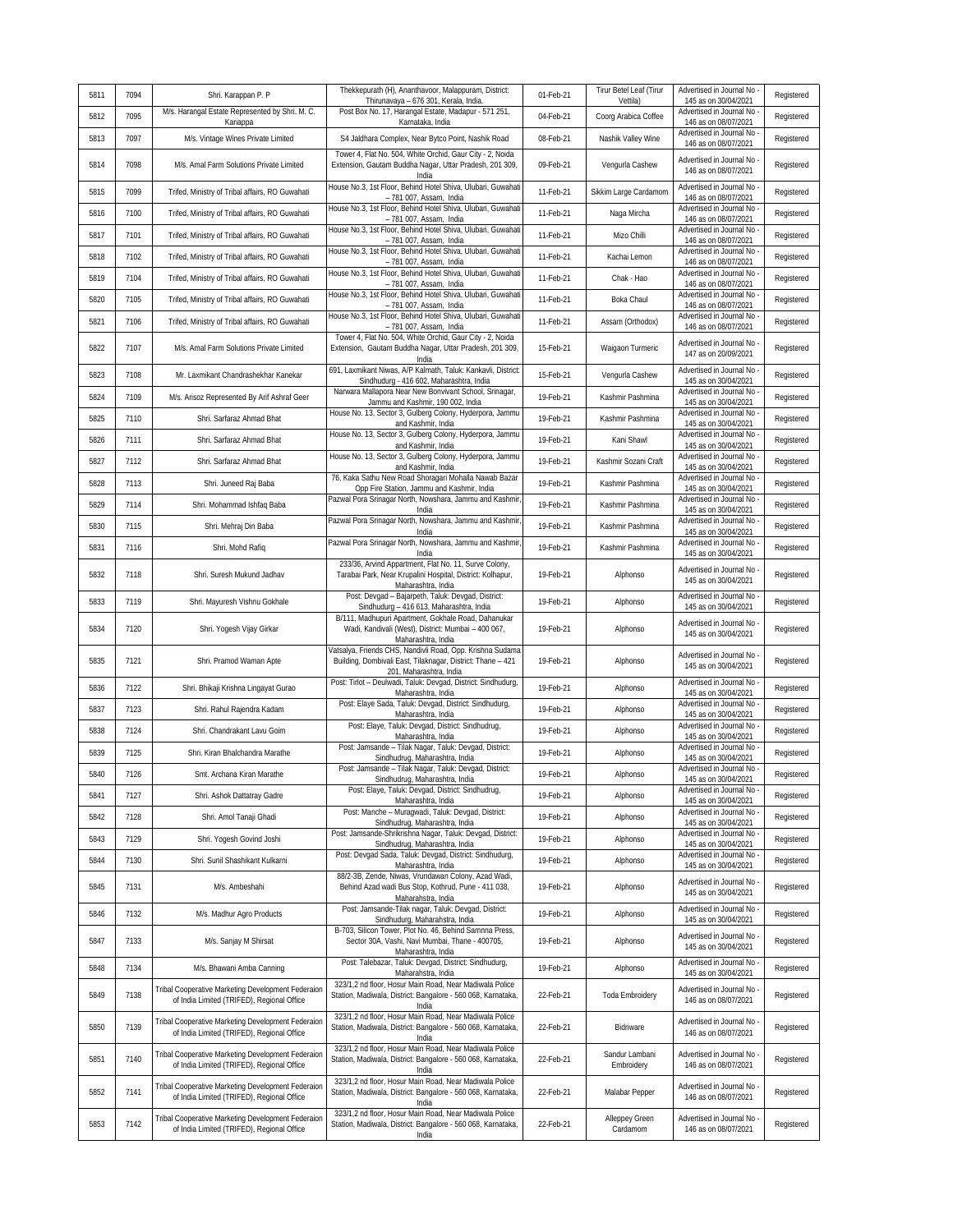| 5854 | 7143 | Trifed, Ministry of Tribal affairs, Regional Office<br>Guwahati | House No.3, 1st Floor, Behind Hotel Shiva, Ulubari, Guwahati<br>- 781 007, Assam, India                                | 23-Feb-21 | Chakhesang Shawl                    | Advertised in Journal No<br>146 as on 08/07/2021                         | Registered |
|------|------|-----------------------------------------------------------------|------------------------------------------------------------------------------------------------------------------------|-----------|-------------------------------------|--------------------------------------------------------------------------|------------|
| 5855 | 7147 | Shri. Anil Damodar Phodkar                                      | 115/A, Phodkar Wadi, Kasheli, Taluk: Rajapur, District:<br>Ranagiri, Maharashtra, India                                | 23-Feb-21 | Alphonso                            | Advertised in Journal No<br>145 as on 30/04/2021                         | Registered |
| 5856 | 7148 | Shri. Milind Bhalchandra Joshi                                  | Kuwarbav, Post: M.I.D.C, Taluk: Ratnagiri, District: Ratnagiri,<br>Maharashtra, India                                  | 23-Feb-21 | Alphonso                            | Advertised in Journal No<br>145 as on 30/04/2021                         | Registered |
| 5857 | 7149 | Shri. Hrishikesh Jayant Patwardhan                              | 768/A, Patwardhan Wadi, Shiwaji Nagar, Taluk:<br>Sangmeshwar, District: Ratnagiri, Maharashtra, India                  | 23-Feb-21 | Alphonso                            | Advertised in Journal No<br>145 as on 30/04/2021                         | Registered |
| 5858 | 7150 | Shri. Padmakar Namdev Thakur                                    | Deul Ali, Hashiware, Raigad, Taluk: Alibag, District: Raigad,<br>Maharashtra, India                                    | 23-Feb-21 | Alphonso                            | Advertised in Journal No<br>145 as on 30/04/2021                         | Registered |
| 5859 | 7151 | Smt. Varsha Sudhakar Kumbhar                                    | B41, Sector7, Panvel, Taluk: New Panvel, District: Raigad,<br>Maharashtra, India                                       | 23-Feb-21 | Alphonso                            | Advertised in Journal No<br>145 as on 30/04/2021                         | Registered |
| 5860 | 7152 | Shri. Vasant Dhondu Lokhande                                    | Khamboli, Taluk: Tala, District: Raigad, Maharashtra, India                                                            | 23-Feb-21 | Alphonso                            | Advertised in Journal No<br>145 as on 30/04/2021                         | Registered |
| 5861 | 7153 | Smt. Supriya Ashish Deshpande                                   | B-11, Jivan Padma, Holy Cross Road, I.C. Colony, Near<br>Mayank Apts, Borivali, West Mumbai, Maharashtra, India        | 23-Feb-21 | Alphonso                            | Advertised in Journal No<br>145 as on 30/04/2021                         | Registered |
| 5862 | 7154 | Smt. Shubhangi Dattatray Naik                                   | House No. 416, Bhavani Naka, Varsoli, Taluk: Alibag, District:<br>Raigad, Maharashtra, India                           | 23-Feb-21 | Alphonso                            | Advertised in Journal No<br>145 as on 30/04/2021                         | Registered |
| 5863 | 7155 | Shri. Mahadu Satu Mankar                                        | Warawane, Post: Diwanmal, Pen, District: Raigad,<br>Maharashtra, India                                                 | 23-Feb-21 | Alphonso                            | Advertised in Journal No<br>145 as on 30/04/2021                         | Registered |
| 5864 | 7156 | Shri. Dhairyashil Mohan Patil                                   | Vakrul, Post: Kamarli, Taluk: Pen, District: Raigad,<br>Maharashtra, India                                             | 23-Feb-21 | Alphonso                            | Advertised in Journal No<br>145 as on 30/04/2021                         | Registered |
| 5865 | 7157 | Smt. Vijaya Mohan Patil                                         | Vakrul, Post: Kamarli, Taluk: Pen, District: Raigad,<br>Maharashtra, India                                             | 23-Feb-21 | Alphonso                            | Advertised in Journal No<br>145 as on 30/04/2021                         | Registered |
| 5866 | 7158 | Shri. Ramchandra Dhondiram Jadhav                               | Talashi, Post: Vavashi, Taluk: Khalapur, District: Raigad,<br>Maharashtra, India                                       | 23-Feb-21 | Alphonso                            | Advertised in Journal No<br>145 as on 30/04/2021                         | Registered |
| 5867 | 7159 | Shri. Nishant Suresh Patil                                      | Tambadi Wadi, Taluk: Roha, District: Raigad, Maharashtra,<br>India                                                     | 23-Feb-21 | Alphonso                            | Advertised in Journal No<br>145 as on 30/04/2021                         | Registered |
| 5868 | 7160 | Shri. Nitin Vasant Pawar                                        | B-1, Raikar Park, Taluk: Roha, District: Raigad, Maharashtra,<br>India                                                 | 23-Feb-21 | Alphonso                            | Advertised in Journal No<br>145 as on 30/04/2021                         | Registered |
| 5869 | 7161 | Shri. Nitin Yashwant Pimple                                     | 45, Kasar Ali, Ashtami Roha, Taluk: Roha, District: Raigad,<br>Maharashtra, India                                      | 23-Feb-21 | Alphonso                            | Advertised in Journal No<br>145 as on 30/04/2021                         | Registered |
| 5870 | 7162 | Shri. Dhananjay Madhukar Joshi                                  | 599, Ghosale, Taluk: Roha, District: Raigad, Maharashtra,<br>India                                                     | 23-Feb-21 | Alphonso                            | Advertised in Journal No<br>145 as on 30/04/2021                         | Registered |
| 5871 | 7163 | Shri. Chandrakant Dattatray Patil                               | Gotheghar, Kamarle, District: Raigad, Maharashtra, India                                                               | 23-Feb-21 | Alphonso                            | Advertised in Journal No<br>145 as on 30/04/2021                         | Registered |
| 5872 | 7164 | Smt. Anuradha Prakash Kanade                                    | 380, Shubham, Tudal, Navedar Navqaon, Taluk: Alibaq,<br>District: Raigad, Maharashtra, India                           | 23-Feb-21 | Alphonso                            | Advertised in Journal No<br>145 as on 30/04/2021                         | Registered |
| 5873 | 7165 | Shri. Sadanand Dhanaji Raul                                     | 637, Chinchghar Road, Murud Janjira, Borli, District: Raigad,<br>Maharashtra, India                                    | 23-Feb-21 | Alphonso                            | Advertised in Journal No<br>145 as on 30/04/2021                         | Registered |
| 5874 | 7166 | Shri. Vinod Kashinath Patil                                     | Sonu Hights Building, Govt Godown, Damkhadi, Taluk:<br>Roaha, District: Raigad, Maharashtra, India                     | 23-Feb-21 | Alphonso                            | Advertised in Journal No<br>145 as on 30/04/2021                         | Registered |
| 5875 | 7167 | Shri. Unni.A                                                    | Attirikkal House, Post: Tanur, District: Malappuram, Kerala,<br>India                                                  | 25-Feb-21 | Tirur Betel Leaf (Tirur<br>Vettila) | Advertised in Journal No<br>145 as on 30/04/2021                         | Registered |
| 5876 | 7168 | Shri. Prabhakaran.K                                             | Kattungal Sobha Paramba, Post: Tanur, District: Malappuram<br>Kerala, India                                            | 25-Feb-21 | Tirur Betel Leaf (Tirur<br>Vettila) | Advertised in Journal No<br>145 as on 30/04/2021                         | Registered |
| 5877 | 7169 | Shri. Minu.C                                                    | Attirikkal House, East Mukkula, Rajirimangalam, Post: Tanur,<br>District: Malappuram, Kerala, India                    | 25-Feb-21 | Tirur Betel Leaf (Tirur<br>Vettila) | Advertised in Journal No<br>145 as on 30/04/2021                         | Registered |
| 5878 | 7170 | Shri. Sreedharan.E                                              | Eranhikkal House, East Mukkula, Pariyapuram, Post: Tanur,<br>District: Malappuram - 676 302, Kerala, India             | 25-Feb-21 | Tirur Betel Leaf (Tirur<br>Vettila) | Advertised in Journal No<br>145 as on 30/04/2021                         | Registered |
| 5879 | 7171 | Shri. Gopalan                                                   | Eranhikkal House, Rajirimangalam, Post: Tanur, District:<br>Malappuram, Kerala, India                                  | 25-Feb-21 | Tirur Betel Leaf (Tirur<br>Vettila) | Advertised in Journal No<br>145 as on 30/04/2021                         | Registered |
| 5880 | 7172 | Shri. Dinesan.E                                                 | Edoor House, Rajirimangalam, Mukkula, Post: Tanur, District:<br>Malappuram, Kerala, India                              | 25-Feb-21 | Tirur Betel Leaf (Tirur<br>Vettila) | Advertised in Journal No<br>145 as on 30/04/2021                         | Registered |
| 5881 | 7173 | Shri. Surendran                                                 | Edoor House, Post: Tanur, District: Malappuram, Kerala, India                                                          | 25-Feb-21 | Tirur Betel Leaf (Tirur<br>Vettila) | Advertised in Journal No<br>145 as on 30/04/2021                         | Registered |
| 5882 | 7174 | Shri. Gangadharan                                               | Cholakkulangara (H), Pangatoor, Post: Tanur, District:<br>Malappuram, Kerala, India                                    | 25-Feb-21 | Tirur Betel Leaf (Tirur<br>Vettila) | Advertised in Journal No<br>145 as on 30/04/2021                         | Registered |
| 5883 | 7175 | Shri. Madhusoodanan                                             | Vazhungal (H), Pangatoor, Post: Tanur, District: Malappuram,<br>Kerala, India                                          | 25-Feb-21 | Tirur Betel Leaf (Tirur<br>Vettila) | Advertised in Journal No<br>145 as on 30/04/2021                         | Registered |
| 5884 | 7176 | Shri. Rajan                                                     | Cholayil (H), Pangatoor, Post: Tanur, District: Malappuram,<br>Kerala, India                                           | 25-Feb-21 | Tirur Betel Leaf (Tirur<br>Vettila) | Advertised in Journal No<br>145 as on 30/04/2021                         | Registered |
| 5885 | 7177 | Shri. Choyikutty                                                | Manamkundil (H), Pariyapuram, Post: Tanur, District:<br>Malappuram. Kerala. India                                      | 25-Feb-21 | Tirur Betel Leaf (Tirur<br>Vettila) | Advertised in Journal No<br>145 as on 30/04/2021                         | Registered |
| 5886 | 7178 | Shri. Unni Balan                                                | Korangottu (H), Pariyapuram, Post: Tanur, District:<br>Malappuram, Kerala, India                                       | 25-Feb-21 | Tirur Betel Leaf (Tirur<br>Vettila) | Advertised in Journal No<br>145 as on 30/04/2021                         | Registered |
| 5887 | 7179 | Shri. Kunhimon.P                                                | Padippurakkal (H), Pariyapuram, Post: Tanur, District:<br>Malappuram, Kerala, India                                    | 25-Feb-21 | Tirur Betel Leaf (Tirur<br>Vettila) | Advertised in Journal No<br>145 as on 30/04/2021                         | Registered |
| 5888 | 7180 | Shri. Sathyanadhan.E                                            | Eranhikkal (H), Post: Tanur, District: Malappuram - 676 302,<br>Kerala, India                                          | 25-Feb-21 | Tirur Betel Leaf (Tirur<br>Vettila) | Advertised in Journal No<br>145 as on 30/04/2021                         | Registered |
| 5889 | 7181 | Shri. Sajeevan. V.P                                             | Valiya Purakkal, Near Sobha parambu, Post: Tanur, District:<br>Malappuram, Kerala, India                               | 25-Feb-21 | Tirur Betel Leaf (Tirur<br>Vettila) | Advertised in Journal No<br>145 as on 30/04/2021                         | Registered |
| 5890 | 7182 | Shri. Babu                                                      | Cholakkulangara (H), Rajirimangalam, Post: Tanur, District:<br>Malappuram, Kerala, India                               | 25-Feb-21 | Tirur Betel Leaf (Tirur<br>Vettila) | Advertised in Journal No -<br>145 as on 30/04/2021                       | Registered |
| 5891 | 7183 | Shri. Venu.C                                                    | Chathangattil (H), Post: Tanur, District: Malappuram - 676                                                             | 25-Feb-21 | Tirur Betel Leaf (Tirur<br>Vettila) | Advertised in Journal No                                                 | Registered |
| 5892 | 7184 | Shri. Choyikutty                                                | 302, Kerala, India<br>Kallingal (H), Post: Pangatoor, Pariyapuram, Post: Tanur,<br>District: Malappuram, Kerala, India | 25-Feb-21 | Tirur Betel Leaf (Tirur<br>Vettila) | 145 as on 30/04/2021<br>Advertised in Journal No<br>145 as on 30/04/2021 | Registered |
| 5893 | 7185 | Shri. Velayudhan                                                | Pazhayavalappil (H), Pangatoor, Post: Tanur, District:<br>Malappuram, Kerala, India                                    | 25-Feb-21 | Tirur Betel Leaf (Tirur<br>Vettila) | Advertised in Journal No<br>145 as on 30/04/2021                         | Registered |
| 5894 | 7186 | Shri. Unni                                                      | Korangottu (H), Mukkula, Pariyapuram, Post: Tanur, District:                                                           | 25-Feb-21 | Tirur Betel Leaf (Tirur             | Advertised in Journal No                                                 | Registered |
| 5895 | 7187 | Shri. Balan                                                     | Malappuram - 676 302, Kerala, India<br>Ulliyeri (H), Pariyapuram, District: Tanur, District: Malappuram                | 25-Feb-21 | Vettila)<br>Tirur Betel Leaf (Tirur | 145 as on 30/04/2021<br>Advertised in Journal No                         | Registered |
| 5896 | 7188 | Shri. Moideenkutty                                              | - 676 302, Kerala, India<br>Kannanchery (H), Olapedika, Pariyapuram, Post: Tanur,                                      | 25-Feb-21 | Vettila)<br>Tirur Betel Leaf (Tirur | 145 as on 30/04/2021<br>Advertised in Journal No                         | Registered |
| 5897 | 7189 | Shri. Thupran (Chandran)                                        | District: Malappuram - 676 302, Kerala, India<br>Pilakkattu, Olapedika, Pariyapuram, Post: Tanur, District:            | 25-Feb-21 | Vettila)<br>Tirur Betel Leaf (Tirur | 145 as on 30/04/2021<br>Advertised in Journal No                         | Registered |
| 5898 | 7190 | Shri. Manoj                                                     | Malappuram - 676 302, Kerala, India<br>Chellakkattu (H), Olapedika, Pariyapuram, Post: Tanur,                          | 25-Feb-21 | Vettila)<br>Tirur Betel Leaf (Tirur | 145 as on 30/04/2021<br>Advertised in Journal No                         | Registered |
| 5899 | 7191 | Shri. Chandran                                                  | District: Malappuram, Kerala, India<br>Padippurakkal (H), Mukkula, Pariyapuram, Post: Tanur,                           | 25-Feb-21 | Vettila)<br>Tirur Betel Leaf (Tirur | 145 as on 30/04/2021<br>Advertised in Journal No                         | Registered |
| 5900 | 7192 | Shri. Balan.V                                                   | District: Malappuram, Kerala, India<br>Valliyodath (H), Mukkula, Pariyapuram, Post: Tanur, District:                   | 25-Feb-21 | Vettila)<br>Tirur Betel Leaf (Tirur | 145 as on 30/04/2021<br>Advertised in Journal No                         | Registered |
| 5901 | 7193 | Shri. Sekharajan                                                | Malappuram, Kerala, India<br>Valliyodath (H), Pariyapuram, Post: Tanur, District:                                      | 25-Feb-21 | Vettila)<br>Tirur Betel Leaf (Tirur | 145 as on 30/04/2021<br>Advertised in Journal No                         | Registered |
|      |      |                                                                 | Malappuram, Kerala, India                                                                                              |           | Vettila)                            | 145 as on 30/04/2021                                                     |            |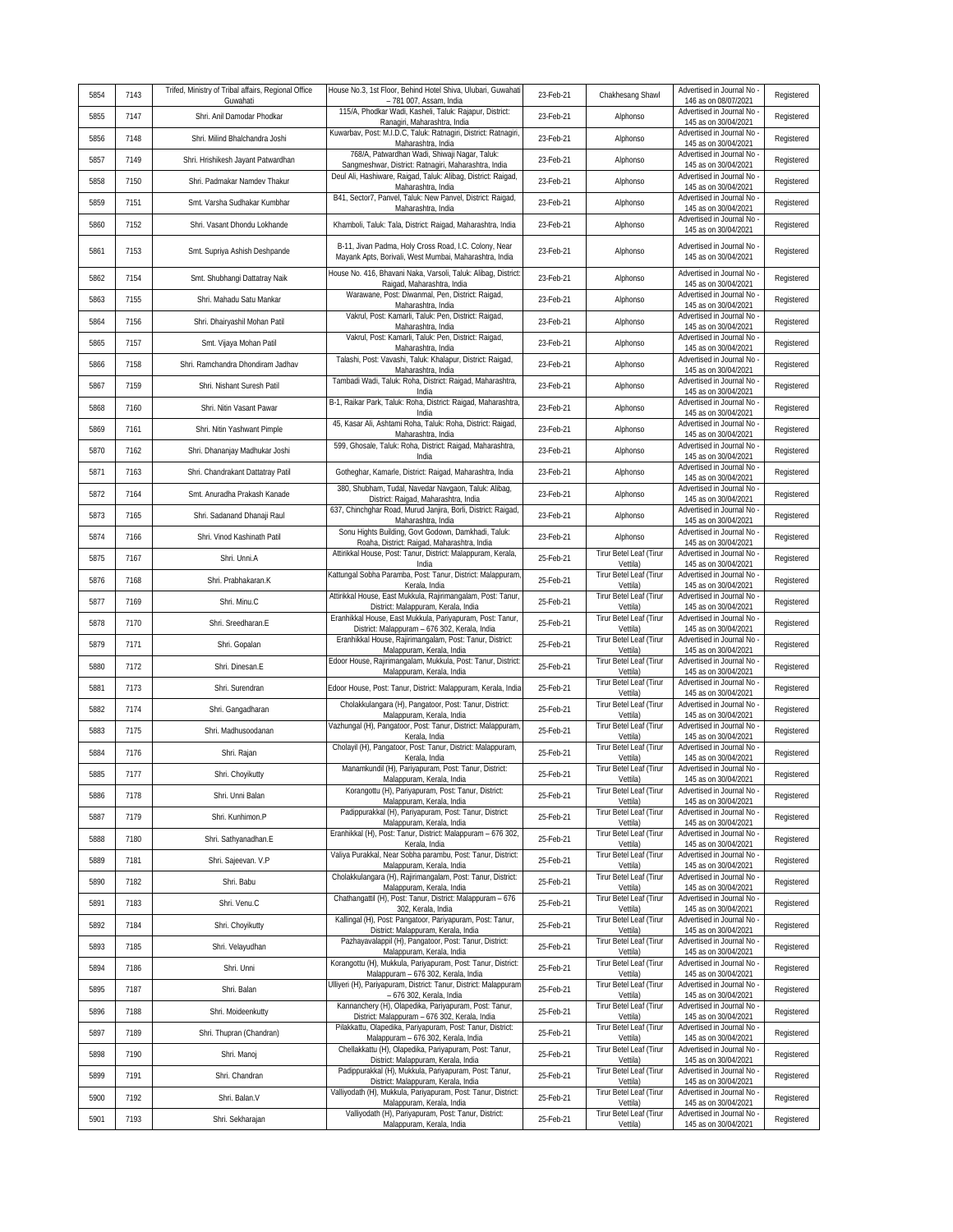| 5902 | 7194 | Shri. Satheesan.T                  | Thiyyath (H), Pariyapuram, Mukkula, Post: Tanur, District:<br>Malappuram, Kerala, India                                                             | 25-Feb-21 | Tirur Betel Leaf (Tirur<br>Vettila)        | Advertised in Journal No<br>145 as on 30/04/2021                           | Registered |
|------|------|------------------------------------|-----------------------------------------------------------------------------------------------------------------------------------------------------|-----------|--------------------------------------------|----------------------------------------------------------------------------|------------|
| 5903 | 7195 | Shri. Manikandan                   | Naduviithodi (H), Mukkula, Pariyapuram, Post: Tanur, District:<br>Malappuram, Kerala, India                                                         | 25-Feb-21 | Tirur Betel Leaf (Tirur<br>Vettila)        | Advertised in Journal No<br>145 as on 30/04/2021                           | Registered |
| 5904 | 7196 | Shri. Unni                         | Thuppayil (H), Olapeedika, Pariyapuram, Post: Tanur, District:<br>Malappuram, Kerala, India                                                         | 25-Feb-21 | <b>Tirur Betel Leaf (Tirur</b><br>Vettila) | Advertised in Journal No<br>145 as on 30/04/2021                           | Registered |
| 5905 | 7197 | Shri. Yakkoob                      | Kuttalur (H), Olapeedika, Pariyapuram, Post: Tanur, District:<br>Malappuram, Kerala, India                                                          | 25-Feb-21 | Tirur Betel Leaf (Tirur<br>Vettila)        | Advertised in Journal No<br>145 as on 30/04/2021                           | Registered |
| 5906 | 7198 | Shri. Kunhimoideenkutty            | Cheravath Kottayil (H), Olapeedika, Pariyapuram, Post:<br>Tanur, District: Malappuram, Kerala, India                                                | 25-Feb-21 | Tirur Betel Leaf (Tirur<br>Vettila)        | Advertised in Journal No<br>145 as on 30/04/2021                           | Registered |
| 5907 | 7199 | Shri. Kunhumon                     | Thuluthattil (H), Pariyapuram, Post: Tanur, District:<br>Malappuram, Kerala, India                                                                  | 25-Feb-21 | Tirur Betel Leaf (Tirur<br>Vettila)        | Advertised in Journal No<br>145 as on 30/04/2021                           | Registered |
| 5908 | 7200 | Shri. Vallittayil Suresh           | Vallittayil (H), Mukkula, Pariyapuram, Post: Tanur, District:<br>Malappuram, Kerala, India                                                          | 25-Feb-21 | Tirur Betel Leaf (Tirur<br>Vettila)        | Advertised in Journal No<br>145 as on 30/04/2021                           | Registered |
| 5909 | 7201 | Shri. Nazar                        | Kolangath (H) Olapeedika, Pariyapuram, Post: Tanur, District:<br>Malappuram - 676 302, Kerala. India                                                | 25-Feb-21 | Tirur Betel Leaf (Tirur<br>Vettila)        | Advertised in Journal No<br>145 as on 30/04/2021                           | Registered |
| 5910 | 7202 | Shri. Satheesan M                  | Kannacheri (H), Pariyapuram, Post: Tanur, District:<br>Malappuram, Kerala, India                                                                    | 25-Feb-21 | Tirur Betel Leaf (Tirur<br>Vettila)        | Advertised in Journal No<br>145 as on 30/04/2021                           | Registered |
| 5911 | 7203 | Shri. Ramachandran                 | Pattayath (H), Kunnumpuram, Pariyapuram, Post: Tanur,<br>District: Malappuram - 676 302, Kerala, India                                              | 25-Feb-21 | Tirur Betel Leaf (Tirur<br>Vettila)        | Advertised in Journal No<br>145 as on 30/04/2021                           | Registered |
| 5912 | 7204 | Shri. Parameswaran                 | Eleppankattil (H), Mukkola. Post: Tanur, District: Malappuram,<br>Kerala, India                                                                     | 25-Feb-21 | Tirur Betel Leaf (Tirur<br>Vettila)        | Advertised in Journal No<br>145 as on 30/04/2021                           | Registered |
| 5913 | 7205 | Shri. Parameswaran                 | Manakkal (H), Pariyapuram, Post: Tanur, District:<br>Malappuram - 676 302, Kerala, India                                                            | 25-Feb-21 | Tirur Betel Leaf (Tirur<br>Vettila)        | Advertised in Journal No<br>145 as on 30/04/2021                           | Registered |
| 5914 | 7206 | Shri. Saidalikutty                 | Mariyathumbrayi (H), Morya, Pariyapuram, Post: Tanur,<br>District: Malappuram - 676 302, Kerala, India                                              | 25-Feb-21 | Tirur Betel Leaf (Tirur<br>Vettila)        | Advertised in Journal No<br>145 as on 30/04/2021                           | Registered |
| 5915 | 7207 | Shri. Kumaran K                    | Koorikattil (H), Morya, Pariyapuram, Post: Tanur, District:<br>Malappuram, Kerala, India                                                            | 25-Feb-21 | Tirur Betel Leaf (Tirur<br>Vettila)        | Advertised in Journal No<br>145 as on 30/04/2021                           | Registered |
| 5916 | 7208 | Shri. Panhan Alias Unni            | Meril (H), Morya, Pariyapuram, Post: Tanur, District:<br>Malappuram - 676 302, Kerala, India                                                        | 25-Feb-21 | Tirur Betel Leaf (Tirur<br>Vettila)        | Advertised in Journal No<br>145 as on 30/04/2021                           | Registered |
| 5917 | 7209 | Shri. Devarajan                    | Manjayil (H), Pariyapuram, Post: Tanur, District: Malappuram<br>Kerala, India                                                                       | 25-Feb-21 | Tirur Betel Leaf (Tirur<br>Vettila)        | Advertised in Journal No<br>145 as on 30/04/2021                           | Registered |
| 5918 | 7210 | Shri. Haridasan T                  | Thuppayil (H), Olapeedika, Pariyapuram, Post: Tanur, District:<br>Malappuram - 676 302, Kerala, India                                               | 25-Feb-21 | Tirur Betel Leaf (Tirur<br>Vettila)        | Advertised in Journal No<br>145 as on 30/04/2021                           | Registered |
| 5919 | 7211 | Shri. Unni                         | Thuppayil (H), Olapeedika, Pariyapuram, Post: Tanur, District:<br>Malappuram - 676 302, Kerala, India                                               | 25-Feb-21 | Tirur Betel Leaf (Tirur<br>Vettila)        | Advertised in Journal No<br>145 as on 30/04/2021                           | Registered |
| 5920 | 7212 | Shri. Radhakrishnan MK             | Mandapathil Kandi (H), Nirmalyam, Olapeedika, Pariyapuram,<br>Post: Tanur, District: Malappuram, Kerala, India                                      | 25-Feb-21 | Tirur Betel Leaf (Tirur<br>Vettila)        | Advertised in Journal No<br>145 as on 30/04/2021                           | Registered |
| 5921 | 7213 | Shri. Krishnan                     | Pottanchery (H), Pariyapuram, Post: Tanur, District:                                                                                                | 25-Feb-21 | Tirur Betel Leaf (Tirur                    | Advertised in Journal No                                                   | Registered |
| 5922 | 7214 | Shri. Khadeeja                     | Malappuram - 676 302, Kerala, India<br>Kolangath (H), Olapeedika, Pariyapuram, Post: Tanur,                                                         | 25-Feb-21 | Vettila)<br>Tirur Betel Leaf (Tirur        | 145 as on 30/04/2021<br>Advertised in Journal No                           | Registered |
| 5923 | 7215 | Shri. Jafsal K.M                   | District: Malappuram -676 302, Kerala, India<br>Kottakkaran Manappurath, Panangattoor Post: Tanur, District:                                        | 25-Feb-21 | Vettila)<br>Tirur Betel Leaf (Tirur        | 145 as on 30/04/2021<br>Advertised in Journal No                           | Registered |
| 5924 | 7216 | Shri. Aboobacker P.P               | Malappuram -676 302, Kerala, India<br>Pulikkaparambil (H), Pangatoor, Post: Tannur, District:                                                       | 25-Feb-21 | Vettila)<br>Tirur Betel Leaf (Tirur        | 145 as on 30/04/2021<br>Advertised in Journal No                           | Registered |
| 5925 | 7217 | Shri. Raveendran                   | Malappuram - 676 302, Kerala, India<br>Kunnath (H), Pangatoor, Post: Tannur, District: Malappuram,                                                  | 25-Feb-21 | Vettila)<br>Tirur Betel Leaf (Tirur        | 145 as on 30/04/2021<br>Advertised in Journal No                           | Registered |
| 5926 | 7218 | Shri. Bhaskaran A.M                | Kerala, India<br>Azhippurath Meenedath (H), Pariyapuram, Post: Tanur,                                                                               | 25-Feb-21 | Vettila)<br>Tirur Betel Leaf (Tirur        | 145 as on 30/04/2021<br>Advertised in Journal No                           | Registered |
| 5927 | 7219 | Shri. Vasu.M                       | District: Malappuram, Kerala, India<br>Azhippurath Meenedath (H), Pariyapuram, Post: Tanur,                                                         | 25-Feb-21 | Vettila)<br>Tirur Betel Leaf (Tirur        | 145 as on 30/04/2021<br>Advertised in Journal No                           | Registered |
| 5928 | 7220 | Shri. Mohanan                      | District: Malappuram, Kerala, India<br>Azhippurath Meenedath (H), Pariyapuram, Post: Tanur,                                                         | 25-Feb-21 | Vettila)<br>Tirur Betel Leaf (Tirur        | 145 as on 30/04/2021<br>Advertised in Journal No                           | Registered |
| 5929 | 7221 | Shri. Gopi                         | District: Malappuram, Kerala, India<br>Azhippurath Meenedath (H), Morya, Pariyapuram, Post:                                                         | 25-Feb-21 | Vettila)<br>Tirur Betel Leaf (Tirur        | 145 as on 30/04/2021<br>Advertised in Journal No                           | Registered |
| 5930 | 7222 | Shri. Ramanan. V.K                 | Tanur, District: Malappuram, Kerala, India<br>Kethur (H), Krishnankcctty Nair, Pariyapuram, Post: Tanur,                                            | 25-Feb-21 | Vettila)<br>Tirur Betel Leaf (Tirur        | 145 as on 30/04/2021<br>Advertised in Journal No                           | Registered |
| 5931 | 7223 | Shri. Velayudhan.M                 | District: Malappuram, Kerala, India<br>Azhippurath Meenedath (H), Morya, Pariyapuram, Morya,                                                        | 25-Feb-21 | Vettila)<br>Tirur Betel Leaf (Tirur        | 145 as on 30/04/2021<br>Advertised in Journal No                           | Registered |
| 5932 | 7224 | Shri. Gopalakrishnan               | Post: Tanur, District: Malappuram, Kerala, India<br>Sharath Mukkula, Pariyapuram, Post: Tanur, District:                                            | 25-Feb-21 | Vettila)<br>Tirur Betel Leaf (Tirur        | 145 as on 30/04/2021<br>Advertised in Journal No                           | Registered |
| 5933 | 7225 | Shri. Mohamedafsal                 | Malappuram, Kerala, India<br>Pulikkaparambil, Pangatoor, Post: Tannur, District:                                                                    | 25-Feb-21 | Vettila)<br>Tirur Betel Leaf (Tirur        | 145 as on 30/04/2021<br>Advertised in Journal No                           | Registered |
| 5934 | 7226 | Shri. Narayanan                    | Malappuram, Kerala, India<br>Othavancheri (H), Pangatoor, Post: Tannur, District:                                                                   | 25-Feb-21 | Vettila)<br>Tirur Betel Leaf (Tirur        | 145 as on 30/04/2021<br>Advertised in Journal No                           | Registered |
| 5935 | 7227 | Shri. Hussain                      | Malappuram, Kerala, India<br>Kunnummal (H), Pangatoor, Post: Tannur, District:                                                                      | 25-Feb-21 | Vettila)<br>Tirur Betel Leaf (Tirur        | 145 as on 30/04/2021<br>Advertised in Journal No                           | Registered |
| 5936 | 7228 | Shri. Govindan.P                   | Malappuram, Kerala, India<br>Parambil, Pangatoor, Post: Tannur, District: Malappuram,                                                               | 25-Feb-21 | Vettila)<br>Tirur Betel Leaf (Tirur        | 145 as on 30/04/2021<br>Advertised in Journal No                           | Registered |
| 5937 | 7229 | Shri. Muhmmedali                   | Kerala, India<br>Angathil (H), Pangatoor, Post: Tannur, District: Malappuram,                                                                       | 25-Feb-21 | Vettila)<br>Tirur Betel Leaf (Tirur        | 145 as on 30/04/2021<br>Advertised in Journal No                           | Registered |
| 5938 | 7230 | Shri. Aboobakkar R.P               | Kerala, India<br>Ramath Puthanparambil, Morya, Post: Tannur, District:                                                                              | 25-Feb-21 | Vettila)<br>Tirur Betel Leaf (Tirur        | 145 as on 30/04/2021<br>Advertised in Journal No                           | Registered |
| 5939 | 7231 | Shri. Haridasan                    | Malappuram, Kerala, India<br>Meril (H), Morya, Pariyapuram, Post: Tanur, District:                                                                  | 25-Feb-21 | Vettila)<br>Tirur Betel Leaf (Tirur        | 145 as on 30/04/2021<br>Advertised in Journal No                           | Registered |
| 5940 | 7232 | Shri. Hamazakutty                  | Malappuram, Kerala, India<br>Nellikatt, Pangatoor, Post: Tannur, District: Malappuram,                                                              | 25-Feb-21 | Vettila)<br>Tirur Betel Leaf (Tirur        | 145 as on 30/04/2021<br>Advertised in Journal No                           | Registered |
| 5941 | 7233 | Shri. Mohammedkutty                | Kerala, India<br>Kothangath Parambil (H), Pangatoor, Post: Tannur, District:                                                                        | 25-Feb-21 | Vettila)<br>Tirur Betel Leaf (Tirur        | 145 as on 30/04/2021<br>Advertised in Journal No                           | Registered |
| 5942 | 7234 | Shri. Govindan                     | Malappuram, Kerala, India<br>Chathangattil (H), Rajirimangalam, Pariyapuram, Post: Tanur,                                                           | 25-Feb-21 | Vettila)<br>Tirur Betel Leaf (Tirur        | 145 as on 30/04/2021<br>Advertised in Journal No                           | Registered |
| 5943 | 7235 | Smt. Sujatha                       | District: Malappuram, Kerala, India<br>Puthanpurakkal (H), Nadakkavu, Post: Tanur, District:                                                        | 25-Feb-21 | Vettila)<br>Tirur Betel Leaf (Tirur        | 145 as on 30/04/2021<br>Advertised in Journal No                           | Registered |
| 5944 | 7242 | Shri. Ashish Rameshchandra Mehta   | Malappuram - 676 302, Kerala, India<br>A3701, One Avighna Park Plot No. Cs.77, Curry Road, M<br>Palav Marg, Lower Parel, Mumbai, Maharashtra, India | 01-Mar-21 | Vettila)<br>Alphonso                       | 145 as on 30/04/2021<br>Advertised in Journal No -<br>145 as on 30/04/2021 | Registered |
| 5945 | 7243 | Shri. Balkrishna Jayaram Labade    | Plot No. 5/B, Vitthal Sadan, Reliance Employee Chs First<br>Dhirubhai Ambani Hospital, Lodhivali, Taluk: Khalapur,                                  | 01-Mar-21 | Alphonso                                   | Advertised in Journal No<br>145 as on 30/04/2021                           | Registered |
| 5946 | 7244 | Shri. Chandrshekhar Lakshman Bhopi | District: Raigad, Maharashtra, India<br>600 B, Beloshi, Taluk: Alibag, District: Raigad, Maharashtra,                                               | 01-Mar-21 | Alphonso                                   | Advertised in Journal No                                                   | Registered |
| 5947 | 7245 | Shri. Prabhakar Dasu Poojary       | India<br>Loharmal, Near Om Sai Hotel, Lohare, Taluk: Poladpur,                                                                                      | 01-Mar-21 | Alphonso                                   | 145 as on 30/04/2021<br>Advertised in Journal No                           | Registered |
| 5948 | 7246 | Smt. Ranjana Shantaram Salunkhe    | District: Raigad, Maharashtra, India<br>Lohate, TAluk: Poladpur, District: Raigad, Maharashtra, India                                               | 01-Mar-21 | Alphonso                                   | 145 as on 30/04/2021<br>Advertised in Journal No -                         | Registered |
|      |      |                                    |                                                                                                                                                     |           |                                            | 145 as on 30/04/2021                                                       |            |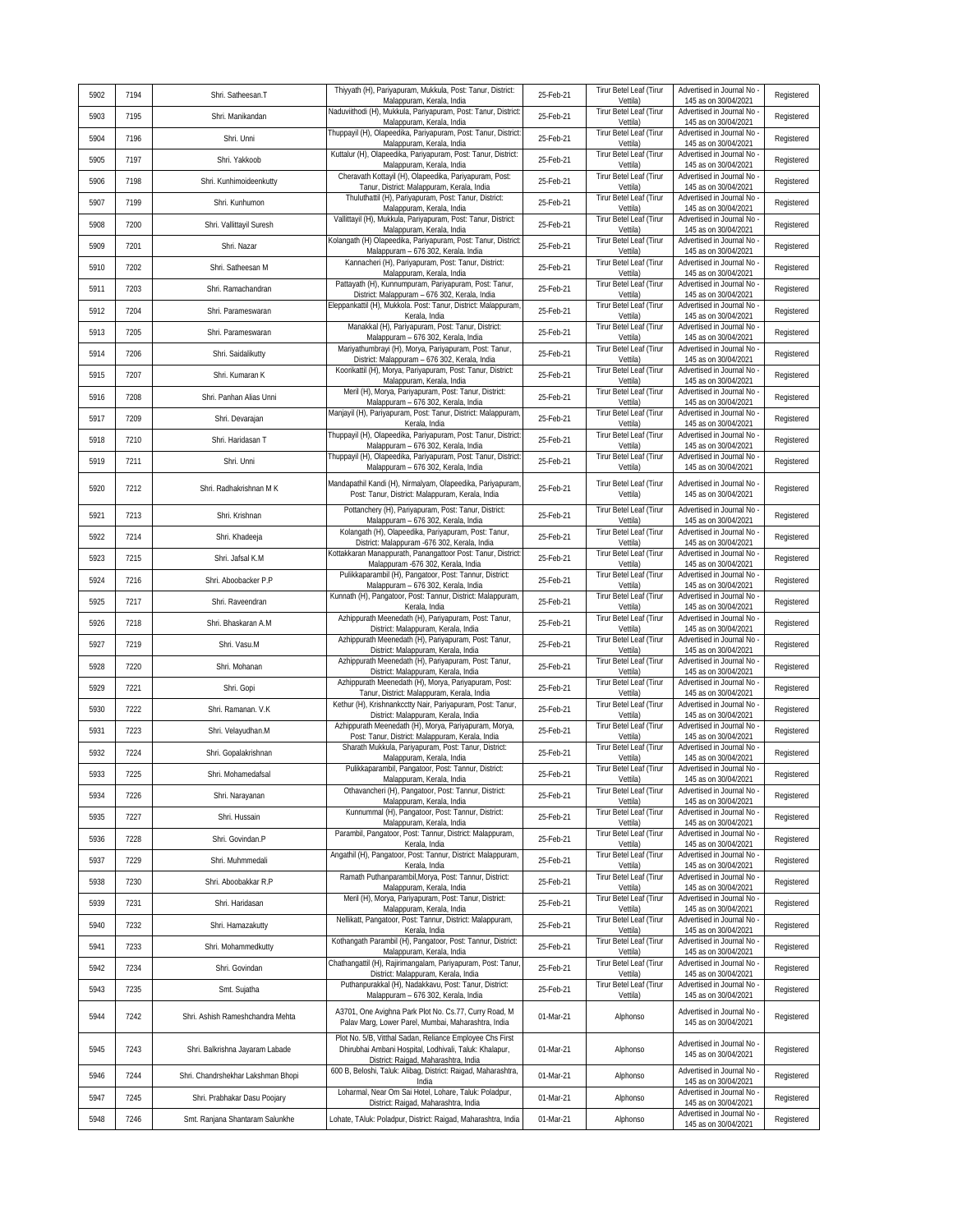|      |      |                                  |                                                                                                                                                                 |           |          | Advertised in Journal No                           |            |
|------|------|----------------------------------|-----------------------------------------------------------------------------------------------------------------------------------------------------------------|-----------|----------|----------------------------------------------------|------------|
| 5949 | 7247 | Shri. Shantaram Damu Salunkhe    | Lohate, TAluk: Poladpur, District: Raigad, Maharashtra, India                                                                                                   | 01-Mar-21 | Alphonso | 145 as on 30/04/2021                               | Registered |
| 5950 | 7248 | Shri. Swapnil Prakash Patil      | Satghar, Post: Narangi, Taluk: Alibag, District: Raigad,<br>Maharashtra, India                                                                                  | 01-Mar-21 | Alphonso | Advertised in Journal No<br>145 as on 30/04/2021   | Registered |
| 5951 | 7249 | Shri. Prakash Krushna Patil      | Post: Narangi, Taluk: Alibag, District: Raigad, Maharashtra,<br>India                                                                                           | 01-Mar-21 | Alphonso | Advertised in Journal No<br>145 as on 30/04/2021   | Registered |
| 5952 | 7250 | Shri. Nityanath Tukaram Patil    | Patil Baug, Near Shankar Temple, Shiravli, Hashiware, Taluk<br>Alibag, District: Raigad, Maharashtra, India                                                     | 01-Mar-21 | Alphonso | Advertised in Journal No -<br>145 as on 30/04/2021 | Registered |
| 5953 | 7251 | Shri. Ramchandra Haribhau Vartak | VTC: Narangi, Post: Narangi, Taluk: Alibag, District: Raigad,<br>Maharashtra, India                                                                             | 01-Mar-21 | Alphonso | Advertised in Journal No<br>145 as on 30/04/2021   | Registered |
| 5954 | 7252 | Smt. Saroj Ramchandra Vartak     | VTC: Narangi, Post: Narangi, Taluk: Alibag, District: Raigad,<br>Maharashtra, India                                                                             | 01-Mar-21 | Alphonso | Advertised in Journal No<br>145 as on 30/04/2021   | Registered |
| 5955 | 7253 | Shri. Rahul Ramchandra Vartak    | Pedhambe, Post: Narangi, Taluk: Alibag, District: Raigad,<br>Maharashtra, India                                                                                 | 01-Mar-21 | Alphonso | Advertised in Journal No -<br>145 as on 30/04/2021 | Registered |
| 5956 | 7254 | Shri. Manohar Dattatrey Patil    | Gotheghar, Kamarle, Taluk: Alibag, District: Raigad,<br>Maharashtra, India                                                                                      | 01-Mar-21 | Alphonso | Advertised in Journal No<br>145 as on 30/04/2021   | Registered |
| 5957 | 7255 | Shri. Madhukar Tukarm Tamboli    | 95 Amtem, Nigde, Taluk: Pen, District: Raigad, Maharashtra,<br>India                                                                                            | 01-Mar-21 | Alphonso | Advertised in Journal No<br>145 as on 30/04/2021   | Registered |
| 5958 | 7256 | Shri. Vasant Hari Joshi          | 63, Narangi, Taluk: Alibag, District: Raigad, Maharashtra,<br>India                                                                                             | 01-Mar-21 | Alphonso | Advertised in Journal No -<br>145 as on 30/04/2021 | Registered |
| 5959 | 7257 | Shri. Sachin Anant Kardele       | 1325, Kolgaon, Rahatalegaon, Taluk: Alibag, District: Raigad,<br>Maharashtra, India                                                                             | 01-Mar-21 | Alphonso | Advertised in Journal No<br>145 as on 30/04/2021   | Registered |
| 5960 | 7258 | Shri. Rambhau Laxman Gawand      | 521, Foferi, Mandavkhar, Taluk: Alibag, District: Raigad,<br>Maharashtra, India                                                                                 | 01-Mar-21 | Alphonso | Advertised in Journal No -<br>145 as on 30/04/2021 | Registered |
| 5961 | 7259 | Shri. Jagannath Raghunath Puro   | 309, Puro Ali, Near Ram Temple, Sasawane, Taluk: Alibag,<br>District: Raigad, Maharashtra, India                                                                | 01-Mar-21 | Alphonso | Advertised in Journal No -<br>145 as on 30/04/2021 | Registered |
| 5962 | 7260 | Shri. Shailendra Baburao Mhatre  | Mhatre Hospital, Raju Pote Marg, Near Moreshwar Talkies,<br>Shree Samarth Prasad Nagar, Post: Pen Taluk: Pen, District:<br>Raigad - 402 107, Maharashtra, India | 01-Mar-21 | Alphonso | Advertised in Journal No -<br>145 as on 30/04/2021 | Registered |
| 5963 | 7261 | Smt. Mahananda Shailendra Mhatre | Mhatre Hospital, Raju Pote Marq, Near Moreshwar Talkies,<br>Shree Samarth Prasad Nagar, Post: Pen Taluk: Pen, District:<br>Raigad - 402 107, Maharashtra, India | 01-Mar-21 | Alphonso | Advertised in Journal No -<br>145 as on 30/04/2021 | Registered |
| 5964 | 7262 | Shri. Bhikaji Vaman Patwardhan   | 773, Bhikaji Niwas, Patwardhan Wadi, Shiwaji Nagar, Taluk:<br>Ratnagiri, District: Ratnagiri - 415 639, Maharashtra, India                                      | 01-Mar-21 | Alphonso | Advertised in Journal No -<br>145 as on 30/04/2021 | Registered |
| 5965 | 7263 | Shri. Shrikant Jayram Desi       | 208, Baul Wadi, Dewood, Taluk: Ratnagiri, District: Ratnagiri,<br>Maharashtra, India                                                                            | 01-Mar-21 | Alphonso | Advertised in Journal No -<br>145 as on 30/04/2021 | Registered |
| 5966 | 7264 | Shri. Motiram Moreshwar Mahabale | Jirne, Post: Kharpale, District: Raigad, Maharashtra, India                                                                                                     | 01-Mar-21 | Alphonso | Advertised in Journal No<br>145 as on 30/04/2021   | Registered |
| 5967 | 7265 | Shri. Dhananjay Krishna Mokal    | 9, Mokal Ali, Vaijali, Subhash Chauke (Dhaba), Taluk: Alibag,<br>District: Raigad, Maharashtra, India                                                           | 01-Mar-21 | Alphonso | Advertised in Journal No<br>145 as on 30/04/2021   | Registered |
| 5968 | 7266 | Shri. Gopinath Marba Bhagat      | 88, Vadgaon, Taluk: Alibag, District: Raigad, Maharashtra,<br>India                                                                                             | 01-Mar-21 | Alphonso | Advertised in Journal No<br>145 as on 30/04/2021   | Registered |
| 5969 | 7267 | Shri. Subodh Manohar Mahadik     | 55, Barshiv, Taluk: Murud, District: Raigad, Maharashtra,<br>India                                                                                              | 01-Mar-21 | Alphonso | Advertised in Journal No<br>145 as on 30/04/2021   | Registered |
| 5970 | 7268 | Shri. Rajesh Manohar Mahadik     | 55, Barshiv, Taluk: Murud, District: Raigad, Maharashtra,<br>India                                                                                              | 01-Mar-21 | Alphonso | Advertised in Journal No<br>145 as on 30/04/2021   | Registered |
| 5971 | 7269 | Shri. Jeevan Tukaram Pardeshi    | 463, 27, Kolamandarle, Taluk: Murud, District: Raigad,<br>Maharashtra, India                                                                                    | 01-Mar-21 | Alphonso | Advertised in Journal No<br>145 as on 30/04/2021   | Registered |
| 5972 | 7270 | Shri. Ulhas Pandharinath Varge   | 9(B), Mahalunge Khurd Murud, Taluk: Murud, District: Raigad<br>Maharashtra, India                                                                               | 01-Mar-21 | Alphonso | Advertised in Journal No<br>145 as on 30/04/2021   | Registered |
| 5973 | 7271 | Shri. Vishnu Bhikaji Neman       | 78, Kankeshwar Phata, Revas, Taluk: Alibag, District: Raigad<br>Maharashtra, India                                                                              | 01-Mar-21 | Alphonso | Advertised in Journal No<br>145 as on 30/04/2021   | Registered |
| 5974 | 7272 | Shri. Sanjay Ramakant Bagade     | 374, Loharmal, Lohare, Taluk: Poladpur, District: Raigad,<br>Maharashtra, India                                                                                 | 01-Mar-21 | Alphonso | Advertised in Journal No<br>145 as on 30/04/2021   | Registered |
| 5975 | 7273 | Shri. Shrikant Ramakant Bagade   | 554, Loharmal, Lohare, Taluk: Poladpur, District: Raigad,<br>Maharashtra, India                                                                                 | 01-Mar-21 | Alphonso | Advertised in Journal No -<br>145 as on 30/04/2021 | Registered |
| 5976 | 7274 | Shri. Prabhakar Mhatarba Gawade  | 1164, Shri. Samarth Krupa, Behind Bhalchandra Complex,<br>Vidhyanagar, Varsoli, Taluk: Alibag, District: Raigad,<br>Maharashtra, India                          | 01-Mar-21 | Alphonso | Advertised in Journal No -<br>145 as on 30/04/2021 | Registered |
| 5977 | 7275 | Shri. Harishchandra Ambaji Patil | 1309, Mani Phata, Gharat Ali, Sambhaji Vada, Lonare, Taluk:<br>Alibag, District: Raigad, Maharashtra, India                                                     | 01-Mar-21 | Alphonso | Advertised in Journal No<br>145 as on 30/04/2021   | Registered |
| 5978 | 7276 | Shri. Prakash Anant Patil        | Jambhulpada, Post: Kamarle, Taluk: Alibag, District: Raigad,<br>Maharashtra, India                                                                              | 01-Mar-21 | Alphonso | Advertised in Journal No -<br>145 as on 30/04/2021 | Registered |
| 5979 | 7277 | M/s. Balaji Exports              | Shop No. E-887 / 888, APMC Vegetable Market, Vashi, New<br>Mumbai, Maharashtra, India                                                                           | 01-Mar-21 | Alphonso | Advertised in Journal No -<br>145 as on 30/04/2021 | Registered |
| 5980 | 7278 | M/s. Namdev Haribhau Jadhav      | Gala No. G-325, APMC Fruit Market, Plot No. 3/7, Sector-19,<br>Turbhe, Navi Mumbai, Maharashtra, India                                                          | 01-Mar-21 | Alphonso | Advertised in Journal No -<br>145 as on 30/04/2021 | Registered |
| 5981 | 7279 | M/s. Ram Maruti Kokane           | G-319, APMC Fruit Market, Turbhe, Navi Mumbai,<br>Maharashtra, India                                                                                            | 01-Mar-21 | Alphonso | Advertised in Journal No -<br>145 as on 30/04/2021 | Registered |
| 5982 | 7280 | M/s. Vitthalrao Laxman Patil     | Gala No. G-248, APMC Fruit Market, Plot No. 3/7, Sector-19,<br>Turbhe, Navi Mumbai, Maharashtra, India                                                          | 01-Mar-21 | Alphonso | Advertised in Journal No<br>145 as on 30/04/2021   | Registered |
| 5983 | 7281 | M/s. Jay Shriram Fruit           | Sea Pearl CHS, Flat No. 102, Plot No. A 24/25, Near Ganesh<br>Visarjan Talao, Sector 19/A, Navi Mumbai, Kopar Khairne<br>S.O. Thane, Maharashtra, India         | 01-Mar-21 | Alphonso | Advertised in Journal No -<br>145 as on 30/04/2021 | Registered |
| 5984 | 7287 | Shri. Chaitanya Deepak Palsule   | Bavkar Wadi, Post: Kasheli, Taluk: Rajapur, District:<br>Ratnagiri, Maharashtra, India                                                                          | 02-Mar-21 | Alphonso | Advertised in Journal No -<br>145 as on 30/04/2021 | Registered |
| 5985 | 7288 | Shri. Sandip Shankar Thukarul    | 559, Nagale Wadi, Benagi, Post: Adivare, Taluk: Rajapur,<br>District: Ratnagiri, Maharashtra, India                                                             | 02-Mar-21 | Alphonso | Advertised in Journal No<br>145 as on 30/04/2021   | Registered |
| 5986 | 7289 | Shri. Jaykant Nathuram Warik     | 559, Warik Wadi, Benagi, Post: Adivare, Taluk: Rajapur,<br>District: Ratnagiri, Maharashtra, India                                                              | 02-Mar-21 | Alphonso | Advertised in Journal No -<br>145 as on 30/04/2021 | Registered |
| 5987 | 7290 | Shri. Suhas Sitaram Phodkar      | 64, Fodkar Wadi, Post: Kasheli, Taluk: Rajapur, District:<br>Ratnagiri, Maharashtra, India                                                                      | 02-Mar-21 | Alphonso | Advertised in Journal No -<br>145 as on 30/04/2021 | Registered |
| 5988 | 7291 | Shri. Sandip Suresh Adivrekar    | Vada Peth, Post; Adivare, Taluk; Rajapur, District: Ratnagiri,<br>Maharashtra, India                                                                            | 02-Mar-21 | Alphonso | Advertised in Journal No -<br>145 as on 30/04/2021 | Registered |
| 5989 | 7292 | Shri. Bhikaji Dhondu Sakpal      | 450, Andhar Galli, Wada Peth, Post: Adivare, Taluk: Rajapur,<br>District: Ratnagiri, Maharashtra, India                                                         | 02-Mar-21 | Alphonso | Advertised in Journal No -<br>145 as on 30/04/2021 | Registered |
| 5990 | 7293 | Shri. Sachin Sudhakar Adiwarekar | 662, Wada Peth, Post: Adivare, Taluk: Rajapur, District:<br>Ratnagiri, Maharashtra, India                                                                       | 02-Mar-21 | Alphonso | Advertised in Journal No -<br>145 as on 30/04/2021 | Registered |
| 5991 | 7294 | Shri. Vivek Atmaram Adivarekar   | 454, Andhar Galli, Post: Adivare, Taluk: Rajapur, District:<br>Ratnagiri, Maharashtra, India                                                                    | 02-Mar-21 | Alphonso | Advertised in Journal No<br>145 as on 30/04/2021   | Registered |
| 5992 | 7295 | Shri. Santosh Sona Sakpal        | 466, Wada Peth, Post: Adivare, Taluk: Rajapur, District:<br>Ratnagiri, Maharashtra, India                                                                       | 02-Mar-21 | Alphonso | Advertised in Journal No -<br>145 as on 30/04/2021 | Registered |
| 5993 | 7296 | Shri. Rajan Sadashiv Agavekar    | 242, Agavekar Wadi, Post; Kasheli, Taluk: Rajapur, District:<br>Ratnagiri, Maharashtra, India                                                                   | 02-Mar-21 | Alphonso | Advertised in Journal No -<br>145 as on 30/04/2021 | Registered |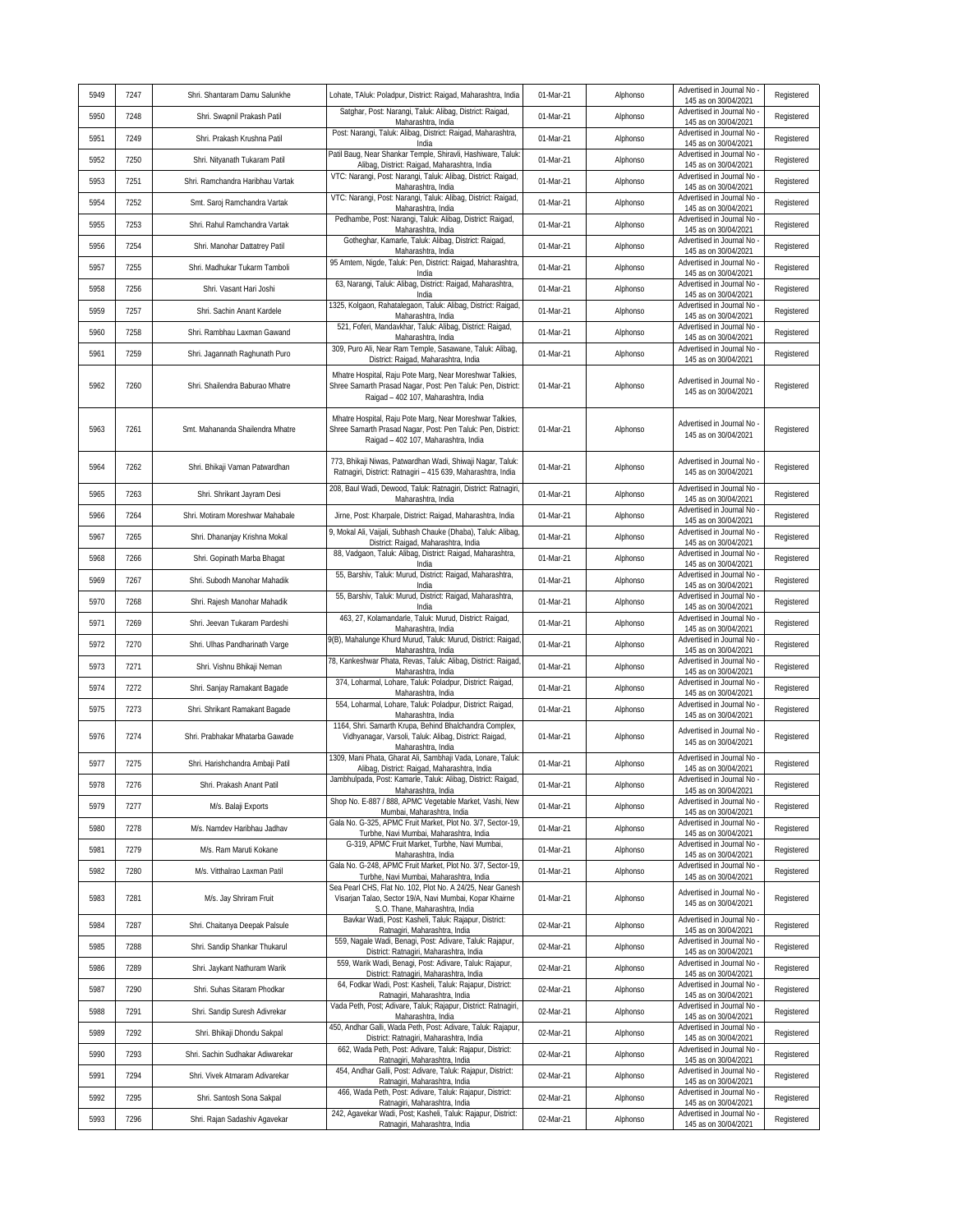| 5994 | 7297 | Shri. Ravikant Shantaram Wargavkar         | 390, Post: Adivare, Taluk: Rajapur, District: Ratnagiri,<br>Maharashtra, India                                                                 | 02-Mar-21 | Alphonso                                   | Advertised in Journal No<br>145 as on 30/04/2021   | Registered |
|------|------|--------------------------------------------|------------------------------------------------------------------------------------------------------------------------------------------------|-----------|--------------------------------------------|----------------------------------------------------|------------|
| 5995 | 7298 | Shri. Sanjay Shridhar Karekar              | Wada Peth, Post: Adivare, Taluk: Rajapur, District: Ratnagiri,<br>Maharashtra, Inida                                                           | 02-Mar-21 | Alphonso                                   | Advertised in Journal No<br>145 as on 30/04/2021   | Registered |
| 5996 | 7299 | Shri. Kalpak Krishna Khanvilkar            | 910 A, Teli Wadi, Post: Kasheli, Taluk: Rajapur, District:<br>Ratnagiri, Maharashtra, Inida                                                    | 02-Mar-21 | Alphonso                                   | Advertised in Journal No<br>145 as on 30/04/2021   | Registered |
| 5997 | 7300 | Smt. Priyanka Sanjay Mulye                 | 746, K, Jaydeep, Ratnagiri Kolhapur Highway, Opp. BSNL<br>Vasahat, Shivaji Nagar, Taluk: Ratnagiri, District: Ratnagiri,<br>Maharashtra, India | 02-Mar-21 | Alphonso                                   | Advertised in Journal No<br>145 as on 30/04/2021   | Registered |
| 5998 | 7301 | M/s. Gau Gopal Goushala                    | Nakhare, Muganekar Wadi, Taluk: Ratnagiri, District:<br>Ratnagiri - 415 616, Maharashtra, Inida                                                | 02-Mar-21 | Alphonso                                   | Advertised in Journal No<br>145 as on 30/04/2021   | Registered |
| 5999 | 7302 | M/s. Seven Star Fruits Private Limited     | 19, Raj Mahal, 4th Floor, 84 Veer Nariman Road, District:<br>Mumbai - 400 020, Maharashtra, India                                              | 02-Mar-21 | Alphonso                                   | Advertised in Journal No<br>145 as on 30/04/2021   | Registered |
| 6000 | 7303 | M/s. Nature Valley Farms LLP, HAV-a-MANGO  | D-2-B, Durga Marg, Bani Park, District: Jaipur - 302 016,<br>Rajasthan, India                                                                  | 02-Mar-21 | Alphonso                                   | Advertised in Journal No<br>145 as on 30/04/2021   | Registered |
| 6001 | 7304 | M/s. Weisheit Home                         | Flat No. D/7, S.No. 2/3, 3rd Floor, Kashi Apartment Guruwar<br>Peth, Maharashtra, India                                                        | 02-Mar-21 | Alphonso                                   | Advertised in Journal No<br>145 as on 30/04/2021   | Registered |
| 6002 | 7305 | Shri Feroz Ahmad wani                      | Khawaja Pora, Nowshera, Srinagar - 190 011, Jammu and<br>Kashmir, India                                                                        | 02-Mar-21 | Kani Shawl                                 | Advertised in Journal No<br>145 as on 30/04/2021   | Registered |
| 6003 | 7306 | Shri Feroz Ahmad wani                      | Khawaja Pora, Nowshera, Srinagar - 190 011, Jammu and<br>Kashmir, India                                                                        | 02-Mar-21 | Kashmir Sozani Craft                       | Advertised in Journal No<br>145 as on 30/04/2021   | Registered |
| 6004 | 7307 | Shri Feroz Ahmad wani                      | Khawaja Pora, Nowshera, Srinagar - 190 011, Jammu and<br>Kashmir, India                                                                        | 02-Mar-21 | Kashmir Pashmina                           | Advertised in Journal No<br>145 as on 30/04/2021   | Registered |
| 6005 | 7308 | Shri. Taqadus Nazir Wani                   | Khawaja Pora, Nowshera, Srinagar - 190 011, Jammu and<br>Kashmir, India                                                                        | 02-Mar-21 | Kashmir Sozani Craft                       | Advertised in Journal No<br>145 as on 30/04/2021   | Registered |
| 6006 | 7309 | Shri. Taqadus Nazir Wani                   | Khawaja Pora, Nowshera, Srinagar - 190 011, Jammu and<br>Kashmir, India                                                                        | 02-Mar-21 | Kani Shawl                                 | Advertised in Journal No<br>145 as on 30/04/2021   | Registered |
| 6007 | 7310 | Shri. Taqadus Nazir Wani                   | Khawaja Pora, Nowshera, Srinagar - 190 011, Jammu and<br>Kashmir, India                                                                        | 02-Mar-21 | Kashmir Pashmina                           | Advertised in Journal No<br>145 as on 30/04/2021   | Registered |
| 6008 | 7311 | M/s. Mayuri Silk Palace                    | 1st Floor Classic Complex, Patan Bazar, Post: Panbazar, P.S.<br>Paltanbazar                                                                    | 04-Mar-21 | Muga Silk of Assam                         | Advertised in Journal No<br>147 as on 20/09/2021   | Registered |
| 6009 | 7312 | M/s. Artisanpride Producer Company Limited | Maya, Plot No. 9, Channapatna Craft Park, Thagechagere,<br>Sathnur Road, Channapatna                                                           | 04-Mar-21 | Channapatna Toys and<br>Dolls              | Advertised in Journal No<br>147 as on 20/09/2021   | Registered |
| 6010 | 7313 | M/s. Marvella Associates                   | 4, Bhabani Prasad Baruah Path, 2nd Floor, Narikolbari, Bye-<br>$lane - 1$                                                                      | 04-Mar-21 | Muga Silk of Assam                         | Advertised in Journal No<br>147 as on 20/09/2021   | Registered |
| 6011 | 7314 | Shri.Nediyodath Hamsa                      | Nediyodath (H), Pullur, Thalakkad, Thekkan Kuttoor, District:<br>Malappuram - 676 551, Kerala, India                                           | 04-Mar-21 | Tirur Betel Leaf (Tirur<br>Vettila)        | Advertised in Journal No<br>145 as on 30/04/2021   | Registered |
| 6012 | 7315 | Shri. Ahammed Kutty A                      | Athikkal (H), Thalakkad, Thekkan Kuttur, District: Malappuram<br>- 676 551, Kerala, India                                                      | 04-Mar-21 | Tirur Betel Leaf (Tirur<br>Vettila)        | Advertised in Journal No<br>145 as on 30/04/2021   | Registered |
| 6013 | 7316 | Shri. Muhammed Kutty                       | Vettanam kadavath, Thalakkad, Thekkan Kuttur, District:<br>Malappuram - 676 551, Kerala, India                                                 | 04-Mar-21 | Tirur Betel Leaf (Tirur<br>Vettila)        | Advertised in Journal No<br>145 as on 30/04/2021   | Registered |
| 6014 | 7317 | Shri. Kunjikkoya                           | Vettanam kadavath, Thalakkad, Thekkan Kuttur, District:<br>Malappuram - 676 551, Kerala, India                                                 | 04-Mar-21 | Tirur Betel Leaf (Tirur<br>Vettila)        | Advertised in Journal No<br>145 as on 30/04/2021   | Registered |
| 6015 | 7318 | Shri. AbdullakKutty M.K                    | Munnazhikkattil (H), Kanchirakkol, Thekkan Kuttur, District:<br>Malappuram, Kerala, India                                                      | 04-Mar-21 | Tirur Betel Leaf (Tirur<br>Vettila)        | Advertised in Journal No<br>145 as on 30/04/2021   | Registered |
| 6016 | 7319 | Shri. Ali K                                | Kolakkadan House, Thekkan Kuttur, District: Malappuram,<br>Kerala, India                                                                       | 04-Mar-21 | Tirur Betel Leaf (Tirur<br>Vettila)        | Advertised in Journal No<br>145 as on 30/04/2021   | Registered |
| 6017 | 7320 | Shri. Kadhiyamu                            | Panniyath (H), Kanchirakkol, Thekkan Kuttur, Kerala, India                                                                                     | 04-Mar-21 | Tirur Betel Leaf (Tirur<br>Vettila)        | Advertised in Journal No<br>145 as on 30/04/2021   | Registered |
| 6018 | 7321 | Shri, Unneen Kutty P                       | Panniyath (H), Thekkan Kuttur, Kerala, India                                                                                                   | 04-Mar-21 | Tirur Betel Leaf (Tirur<br>Vettila)        | Advertised in Journal No<br>145 as on 30/04/2021   | Registered |
| 6019 | 7322 | Shri. Thayilurath Beeran                   | Thayyil Oorath House, District: Thekkan Kuttur - 676 101,<br>Kerala, India                                                                     | 04-Mar-21 | Tirur Betel Leaf (Tirur<br>Vettila)        | Advertised in Journal No<br>145 as on 30/04/2021   | Registered |
| 6020 | 7323 | Shri. Ismail Munnazhikkattil               | Kanchirakkol, District: Thekkan Kuttur - 676 551, Kerala, India                                                                                | 04-Mar-21 | Tirur Betel Leaf (Tirur<br>Vettila)        | Advertised in Journal No<br>145 as on 30/04/2021   | Registered |
| 6021 | 7324 | Shri. Hamza                                | Chatheri (H), District: Thekkan Kuttur - 676 551, Kerla, India                                                                                 | 04-Mar-21 | Tirur Betel Leaf (Tirur<br>Vettila)        | Advertised in Journal No<br>145 as on 30/04/2021   | Registered |
| 6022 | 7325 | Shri. Chandran K                           | Kottiyattil, District: Thekkan Kuttur - 676 102, Kerala, India                                                                                 | 04-Mar-21 | <b>Tirur Betel Leaf (Tirur</b><br>Vettila) | Advertised in Journal No<br>145 as on 30/04/2021   | Registered |
| 6023 | 7326 | Shri. Hamsa T                              | Rayin, Thayyil House, District: Thekkan Kuttur, Kerala, India                                                                                  | 04-Mar-21 | Tirur Betel Leaf (Tirur<br>Vettila)        | Advertised in Journal No<br>145 as on 30/04/2021   | Registered |
| 6024 | 7327 | Shri. Moideen Kutty                        | Kallumottakkal (H), District: Thekkan Kuttur - 676 551, Kerala,<br>India                                                                       | 04-Mar-21 | Tirur Betel Leaf (Tirur<br>Vettila)        | Advertised in Journal No<br>145 as on 30/04/2021   | Registered |
| 6025 | 7328 | Shri. Muhammed Kutty                       | Kallumottakkal (H), District: Thekkan Kuttur - 676 551, Kerala,<br>India                                                                       | 04-Mar-21 | Tirur Betel Leaf (Tirur<br>Vettila)        | Advertised in Journal No<br>145 as on 30/04/2021   | Registered |
| 6026 | 7329 | Shri. Muhammed                             | Munnazhikkathil (H), Vengallur, District: Thekkan Kuttur,<br>Kerala, India                                                                     | 04-Mar-21 | Tirur Betel Leaf (Tirur<br>Vettila)        | Advertised in Journal No<br>145 as on 30/04/2021   | Registered |
| 6027 | 7330 | Shri. Muhammadali                          | Athikkal House, District: Thekkan Kuttur, Kerala, India                                                                                        | 04-Mar-21 | Tirur Betel Leaf (Tirur<br>Vettila)        | Advertised in Journal No<br>145 as on 30/04/2021   | Registered |
| 6028 | 7331 | Shri. Moideen Kutty Haji                   | Neiyodath (H), District: Thekkan Kuttur, Kerala, India                                                                                         | 04-Mar-21 | Tirur Betel Leaf (Tirur<br>Vettila)        | Advertised in Journal No<br>145 as on 30/04/2021   | Registered |
| 6029 | 7332 | Shri. Hamsakkutty                          | Munnazahikkattil, Kanjirakol, District: Thekkan Kuttur - 676<br>551, Kerala, India                                                             | 04-Mar-21 | Tirur Betel Leaf (Tirur<br>Vettila)        | Advertised in Journal No<br>145 as on 30/04/2021   | Registered |
| 6030 | 7333 | Shir. Devarajan                            | Thembalath, District: Thekkan Kuttur - 676 551, Kerala, India                                                                                  | 04-Mar-21 | Tirur Betel Leaf (Tirur<br>Vettila)        | Advertised in Journal No<br>145 as on 30/04/2021   | Registered |
| 6031 | 7334 | Shri. Krishnan Kutty                       | Thembalath (H), Pullural, District: Thekkan Kuttur, Kerala,<br>India                                                                           | 04-Mar-21 | Tirur Betel Leaf (Tirur<br>Vettila)        | Advertised in Journal No<br>145 as on 30/04/2021   | Registered |
| 6032 | 7335 | Shri. Saidali                              | Karipparamabath (H), Post: Kadampuzha, District:<br>Malappuram - 676 553, Kerala, India                                                        | 04-Mar-21 | Tirur Betel Leaf (Tirur<br>Vettila)        | Advertised in Journal No -<br>145 as on 30/04/2021 | Registered |
| 6033 | 7336 | Shri. Velayudhan                           | Elavallu, Post: Kadampuzha, District: Malauram - 676 553,<br>Kerala, India                                                                     | 04-Mar-21 | Tirur Betel Leaf (Tirur<br>Vettila)        | Advertised in Journal No<br>145 as on 30/04/2021   | Registered |
| 6034 | 7337 | Shri. Alavi Kutty                          | Vakkayil (H), Karekad, Post: Melmuri, District: Malappuram -<br>676 553, Kerala, India                                                         | 04-Mar-21 | Tirur Betel Leaf (Tirur<br>Vettila)        | Advertised in Journal No<br>145 as on 30/04/2021   | Registered |
| 6035 | 7338 | Shri. Aboo                                 | Kunnathodi (H), Post: Kadampuzha, District: Malappuram -<br>676 553, Kerala, India                                                             | 04-Mar-21 | Tirur Betel Leaf (Tirur<br>Vettila)        | Advertised in Journal No<br>145 as on 30/04/2021   | Registered |
| 6036 | 7339 | Shri. Ahammed                              | Karuthedath, Karekkad, District: Malappuram - 676 553,<br>Kerala, India                                                                        | 04-Mar-21 | Tirur Betel Leaf (Tirur<br>Vettila)        | Advertised in Journal No<br>145 as on 30/04/2021   | Registered |
| 6037 | 7340 | Shri. Yoosafaly                            | Vakkayil (H), Post: Vadakkumpuram, District: Malappuram -<br>676 553, Kerala, India                                                            | 04-Mar-21 | Tirur Betel Leaf (Tirur<br>Vettila)        | Advertised in Journal No -<br>145 as on 30/04/2021 | Registered |
| 6038 | 7341 | Shri. Panambulakkal Abdu Rahiman           | Mukkila Peedika, Melmuri, District: Malappuram - 676 553,<br>Kerala, India                                                                     | 04-Mar-21 | Tirur Betel Leaf (Tirur<br>Vettila)        | Advertised in Journal No<br>145 as on 30/04/2021   | Registered |
|      |      |                                            |                                                                                                                                                |           |                                            |                                                    |            |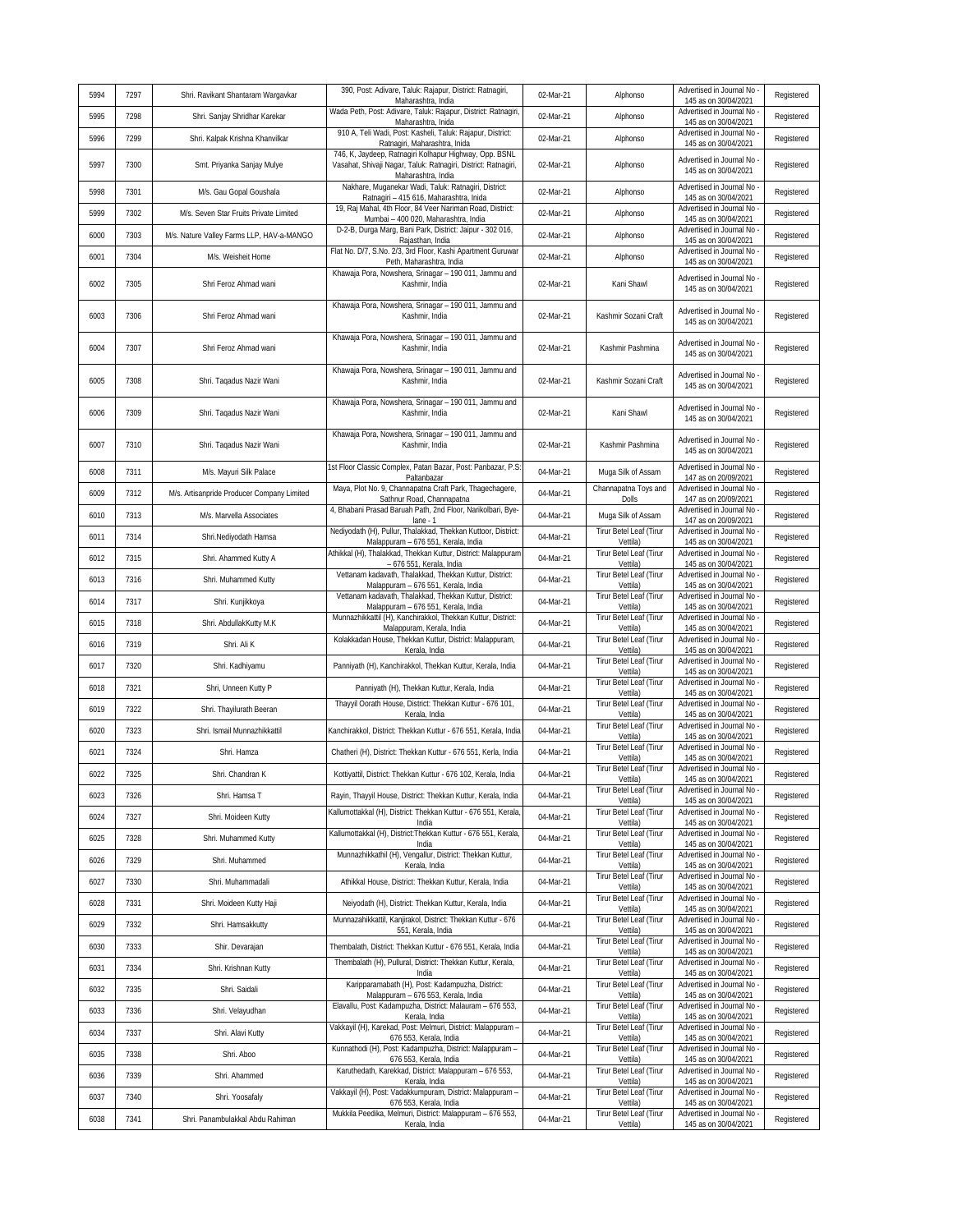| 6039 | 7342 |                             | Neyyathur, Post:Neeradi, Kadampuzha, District: Malappuram                                                                                                               |           | Tirur Betel Leaf (Tirur                    | Advertised in Journal No                           |            |
|------|------|-----------------------------|-------------------------------------------------------------------------------------------------------------------------------------------------------------------------|-----------|--------------------------------------------|----------------------------------------------------|------------|
|      |      | Shri. Haris                 | - 676 553, Kerala, India<br>Panambulakkal, Melmuri, District: Malappuram - 676 553,                                                                                     | 04-Mar-21 | Vettila)<br>Tirur Betel Leaf (Tirur        | 145 as on 30/04/2021<br>Advertised in Journal No   | Registered |
| 6040 | 7343 | Shri. Musthafa              | Kerala, India<br>Chirakkal (H), Post: Kadampuzha, District: Malappuram - 676                                                                                            | 04-Mar-21 | Vettila)<br>Tirur Betel Leaf (Tirur        | 145 as on 30/04/2021<br>Advertised in Journal No   | Registered |
| 6041 | 7344 | Shri. Sethumadhavan         | 553, Kerala, India<br>Chirakkal (H), Post: Kadampuzha, District: Malappuram - 676                                                                                       | 04-Mar-21 | Vettila)<br>Tirur Betel Leaf (Tirur        | 145 as on 30/04/2021<br>Advertised in Journal No   | Registered |
| 6042 | 7345 | Shri. Haridasan             | 553, Kerala, India<br>Areekkara (H), Post: Kadampuzha, District: Malappuram -                                                                                           | 04-Mar-21 | Vettila)                                   | 145 as on 30/04/2021<br>Advertised in Journal No   | Registered |
| 6043 | 7346 | Shri. Rajeesh               | 676 553, Kerala, India                                                                                                                                                  | 04-Mar-21 | Tirur Betel Leaf (Tirur<br>Vettila)        | 145 as on 30/04/2021                               | Registered |
| 6044 | 7347 | Shri. Karunakaran Nair      | Malayath (H), Post: Kadampuzha, District: Malappuram - 676<br>553, Kerala, India                                                                                        | 04-Mar-21 | Tirur Betel Leaf (Tirur<br>Vettila)        | Advertised in Journal No<br>145 as on 30/04/2021   | Registered |
| 6045 | 7348 | Shri. Rajan                 | Kizhakethil (H), Post: Kadampuzha, District: Malappuram -<br>676 553, Kerala, India                                                                                     | 04-Mar-21 | Tirur Betel Leaf (Tirur<br>Vettila)        | Advertised in Journal No<br>145 as on 30/04/2021   | Registered |
| 6046 | 7349 | Shri. Moosa                 | Nechikadan (H), Post: Kadampuzha, District: Malappuram -<br>676 553, Kerala, India                                                                                      | 04-Mar-21 | Tirur Betel Leaf (Tirur<br>Vettila)        | Advertised in Journal No<br>145 as on 30/04/2021   | Registered |
| 6047 | 7350 | Shri. Unnikrishnan          | Valiyathodi (H), Post: Kadampuzha, District: Malappuram -<br>676 553, Kerala, India                                                                                     | 04-Mar-21 | Tirur Betel Leaf (Tirur<br>Vettila)        | Advertised in Journal No<br>145 as on 30/04/2021   | Registered |
| 6048 | 7351 | Shri. Mohamed Shafi         | Nechikadan (H), Post: Kadampuzha, District: Malappuram -<br>676 553, Kerala, India                                                                                      | 04-Mar-21 | Tirur Betel Leaf (Tirur<br>Vettila)        | Advertised in Journal No<br>145 as on 30/04/2021   | Registered |
| 6049 | 7352 | Shri. Hamza                 | Machinchery (H), Post: Kadampuzha, District: Malappuram<br>676 553, Kerala, India                                                                                       | 04-Mar-21 | Tirur Betel Leaf (Tirur<br>Vettila)        | Advertised in Journal No<br>145 as on 30/04/2021   | Registered |
| 6050 | 7353 | Shri. Sreedharan            | Kodiyedath (H), Post: Kadampuzha, District: Malappuram -<br>676 553, Kerala, India                                                                                      | 04-Mar-21 | Tirur Betel Leaf (Tirur<br>Vettila)        | Advertised in Journal No<br>145 as on 30/04/2021   | Registered |
| 6051 | 7354 | Shri. Beeran                | Machinchery (H), Post: Kadampuzha, District: Malappuram -<br>676 553, Kerala, India                                                                                     | 04-Mar-21 | Tirur Betel Leaf (Tirur<br>Vettila)        | Advertised in Journal No<br>145 as on 30/04/2021   | Registered |
| 6052 | 7355 | Shri. Moidu                 | Edakandan (H), Post: Kadampuzha, District: Malappuram -                                                                                                                 | 04-Mar-21 | Tirur Betel Leaf (Tirur                    | Advertised in Journal No                           | Registered |
| 6053 | 7356 | Shri. Mammi K.P             | 676 553, Kerala, India<br>Kariparam Bath (H), Post: Kadampuzha, District: Malappuram                                                                                    | 04-Mar-21 | Vettila)<br>Tirur Betel Leaf (Tirur        | 145 as on 30/04/2021<br>Advertised in Journal No   | Registered |
| 6054 | 7357 | Shri. Muhammadu Kutti       | - 676 553, Kerala, India<br>Parambadan (H), Post: Kadampuzha, District: Malappuram -                                                                                    | 04-Mar-21 | Vettila)<br>Tirur Betel Leaf (Tirur        | 145 as on 30/04/2021<br>Advertised in Journal No   | Registered |
| 6055 | 7358 | Shri. Alavikutty            | 676 553, Kerala, India<br>Mattil (H), Post: Randathani, District: Malappuram - 676 553,                                                                                 | 04-Mar-21 | Vettila)<br>Tirur Betel Leaf (Tirur        | 145 as on 30/04/2021<br>Advertised in Journal No   | Registered |
|      |      |                             | Kerala, India<br>Amariyil (H), Marakkara, District: Malappuram - 676 510,                                                                                               |           | Vettila)<br>Tirur Betel Leaf (Tirur        | 145 as on 30/04/2021<br>Advertised in Journal No   |            |
| 6056 | 7359 | Shri. Alavikutty            | Kerala, India<br>Valiyaparambil, Palliyal, District: Malappuram - 676 553,                                                                                              | 04-Mar-21 | Vettila)<br>Tirur Betel Leaf (Tirur        | 145 as on 30/04/2021<br>Advertised in Journal No   | Registered |
| 6057 | 7360 | Shri. Hamza                 | Kerala, India<br>Mattummal, Vattaparamb, Randathani, District: Malappuram                                                                                               | 04-Mar-21 | Vettila)<br>Tirur Betel Leaf (Tirur        | 145 as on 30/04/2021<br>Advertised in Journal No   | Registered |
| 6058 | 7361 | Shri. Muhammed Kutty        | 676 510, Kerala, India<br>Valiyaparambil, Palliyal, Marakkara, District: Malappuram -                                                                                   | 04-Mar-21 | Vettila)<br>Tirur Betel Leaf (Tirur        | 145 as on 30/04/2021<br>Advertised in Journal No   | Registered |
| 6059 | 7362 | Shri. Hussain               | 676 553, Kerala, India<br>Manattil (H), Post: Kallarmangalam, District: Malappuram -                                                                                    | 04-Mar-21 | Vettila)<br>Tirur Betel Leaf (Tirur        | 145 as on 30/04/2021<br>Advertised in Journal No   | Registered |
| 6060 | 7363 | Shri. Kunhikader            | 676 553, Kerala, India                                                                                                                                                  | 04-Mar-21 | Vettila)                                   | 145 as on 30/04/2021                               | Registered |
| 6061 | 7364 | Shri. Avarankutty           | Kallingal (H), Kallarmangalam, Chelakkuth, District:<br>Malappuram - 676 553, Kerala, India                                                                             | 04-Mar-21 | Tirur Betel Leaf (Tirur<br>Vettila)        | Advertised in Journal No<br>145 as on 30/04/2021   | Registered |
| 6062 | 7365 | Shri. Mohamed T.P           | Thathrampalli (H), Post: Marakkara, District: Malappuram -<br>676 553, Kerala, India                                                                                    | 04-Mar-21 | Tirur Betel Leaf (Tirur<br>Vettila)        | Advertised in Journal No<br>145 as on 30/04/2021   | Registered |
| 6063 | 7366 | Shri. Saidalavi             | Kadakkadan(H), Palliyal, Marakkara, District: Malappuram -<br>676 553, Kerala, India                                                                                    | 04-Mar-21 | Tirur Betel Leaf (Tirur<br>Vettila)        | Advertised in Journal No<br>145 as on 30/04/2021   | Registered |
| 6064 | 7367 | Shri. Kunhimuhammed         | Manattil, Kallarmangalam, District: Malappuram - 676 553,<br>Kerala, India                                                                                              | 04-Mar-21 | Tirur Betel Leaf (Tirur<br>Vettila)        | Advertised in Journal No<br>145 as on 30/04/2021   | Registered |
| 6065 | 7368 | Shri. Hussain               | Manattil, Kallarmangalam, Ammengara, District: Malappuram<br>- 676 553, Kerala, India                                                                                   | 04-Mar-21 | Tirur Betel Leaf (Tirur<br>Vettila)        | Advertised in Journal No<br>145 as on 30/04/2021   | Registered |
| 6066 | 7369 | Shri. Hamza                 | Puthanpeediyekkal (H), Marakkara, District: Malappuram -<br>676 553, Kerala, India                                                                                      | 04-Mar-21 | Tirur Betel Leaf (Tirur<br>Vettila)        | Advertised in Journal No<br>145 as on 30/04/2021   | Registered |
| 6067 | 7370 | Shri. Hassan                | Thekkiniyath(H), Kallarmangalam, Marakkara, District:<br>Malappuram - 676 553, Kerala, India                                                                            | 04-Mar-21 | Tirur Betel Leaf (Tirur<br>Vettila)        | Advertised in Journal No<br>145 as on 30/04/2021   | Registered |
| 6068 | 7371 | Shri. Yahutty               | Variyamparambil (H), Post: Randathani, District: Malappuram<br>- 676 510, Kerala, India                                                                                 | 04-Mar-21 | Tirur Betel Leaf (Tirur<br>Vettila)        | Advertised in Journal No<br>145 as on 30/04/2021   | Registered |
| 6069 | 7372 | Shri. Moosa                 | Kaniyathodi, Post: Randathani, District: Malappuram - 676<br>510, Kerala, India                                                                                         | 04-Mar-21 | Tirur Betel Leaf (Tirur<br>Vettila)        | Advertised in Journal No<br>145 as on 30/04/2021   | Registered |
| 6070 | 7373 | Shri. Azeez                 | Valiyaparambil (H), Post: Marakkara, District: Malappuram -<br>676 553, Kerala, India                                                                                   | 04-Mar-21 | Tirur Betel Leaf (Tirur<br>Vettila)        | Advertised in Journal No<br>145 as on 30/04/2021   | Registered |
| 6071 | 7374 | Shri. Saidalavi             | Valiyaparambil (H), Post: Marakkara, District: Malappuram -                                                                                                             | 04-Mar-21 | Tirur Betel Leaf (Tirur                    | Advertised in Journal No -                         | Registered |
| 6072 | 7375 | Shri. Muhammed              | 676 553, Kerala, India<br>Kambakkodan, Kallarmangalam, District: Malappuram - 676                                                                                       | 04-Mar-21 | Vettila)<br>Tirur Betel Leaf (Tirur        | 145 as on 30/04/2021<br>Advertised in Journal No   | Registered |
| 6073 | 7376 | Shri. Koya                  | 553, Kerala, India<br>Kalodi(H), Kallarmangalam, District: Malappuram - 676 553,                                                                                        | 04-Mar-21 | Vettila)<br><b>Tirur Betel Leaf (Tirur</b> | 145 as on 30/04/2021<br>Advertised in Journal No   | Registered |
| 6074 | 7377 | Shri. Hussain               | Kerala, India<br>Parathodi, Randathani, Marakkara, District: Malappuram -                                                                                               | 04-Mar-21 | Vettila)<br><b>Tirur Betel Leaf (Tirur</b> | 145 as on 30/04/2021<br>Advertised in Journal No   | Registered |
| 6075 | 7385 | Shri. Abhijeet Anil Jadhav  | 676 510, Kerala, India<br>Post: Wada-Mulbandh, Taluk: Devgad, District: Sindhudurg,                                                                                     | 08-Mar-21 | Vettila)<br>Alphonso                       | 145 as on 30/04/2021<br>Advertised in Journal No   | Registered |
|      |      |                             | Maharashtra, India<br>7 Gulmohar Condominium Sahakar Sadan Path, Erandwane,                                                                                             |           |                                            | 145 as on 30/04/2021<br>Advertised in Journal No   |            |
| 6076 | 7386 | M/s. Aadyaa                 | District: Pune - 411 004, Maharashtra, India                                                                                                                            | 08-Mar-21 | Alphonso                                   | 145 as on 30/04/2021                               | Registered |
| 6077 | 7387 | M/s. The Konkan Store       | Anandi Building Flat No. 101, Plot No. 99, Sector No. 20,<br>Krushna Nagar, Chinchwad East, District: Pune - 411 019,                                                   | 08-Mar-21 | Alphonso                                   | Advertised in Journal No<br>145 as on 30/04/2021   | Registered |
| 6078 | 7388 | M/s. Gajanan Fruits         | Maharashtra, India<br>Sr. No. 17/01, Trimuri Niwas, Durga Colony, Near Durga<br>Mandir, Ganesh Nagar, Theregaon, Jambe, District: Pune -<br>411 033, Maharashtra, India | 08-Mar-21 | Alphonso                                   | Advertised in Journal No<br>145 as on 30/04/2021   | Registered |
| 6079 | 7389 | Shri. Dhruba Sarkar         | Village: Barakrishnapur, Post: Manikor, P.S. Kushmundi,<br>District: Dakshin Dinajpur - 733 132, West Bengal, India                                                     | 08-Mar-21 | Wooden Mask of<br>Kushmandi                | Advertised in Journal No -<br>145 as on 30/04/2021 | Registered |
| 6080 | 7390 | Shri. Dipak Sarkar          | Village: Beldanga, Post: Manikor, P.S. Kushmundi, District:<br>Dakshin Dinajpur - 733 132, West Bengal, India                                                           | 08-Mar-21 | Wooden Mask of<br>Kushmandi                | Advertised in Journal No<br>145 as on 30/04/2021   | Registered |
| 6081 | 7391 | Shri. Kalyan Chandra Sarkar | Village: Manikor, Post: Manikor, P.S. Kushmundi, District:<br>Dakshin Dinajpur - 733 132, West Bengal, India                                                            | 08-Mar-21 | Wooden Mask of<br>Kushmandi                | Advertised in Journal No<br>145 as on 30/04/2021   | Registered |
| 6082 | 7392 | Shri. Nandi Chandra Sarkar  | Village: Beldanga, Post: Manikor, P.S. Kushmundi, District:<br>Dakshin Dinajpur - 733 132, West Bengal, India                                                           | 08-Mar-21 | Wooden Mask of<br>Kushmandi                | Advertised in Journal No -<br>145 as on 30/04/2021 | Registered |
| 6083 | 7393 | Shri. Paramesh Sarkar       | Village: Beldanga, Post: Manikor, P.S. Kushmundi, District:<br>Dakshin Dinajpur - 733 132, West Bengal, India                                                           | 08-Mar-21 | Wooden Mask of<br>Kushmandi                | Advertised in Journal No<br>145 as on 30/04/2021   | Registered |
| 6084 | 7394 | Shri. Sanjulal Sarkar       | Village: Manikor, Post: Manikor, P.S. Kushmundi, District:<br>Dakshin Dinajpur - 733 132, West Bengal, India                                                            | 08-Mar-21 | Wooden Mask of<br>Kushmandi                | Advertised in Journal No<br>145 as on 30/04/2021   | Registered |
| 6085 | 7395 | Shri. Shankar Das           | Village: Sabdalpur, Post: Manikor, P.S. Kushmundi, District:                                                                                                            | 08-Mar-21 | Wooden Mask of                             | Advertised in Journal No                           | Registered |
|      |      |                             | Dakshin Dinajpur - 733 132, West Bengal, India                                                                                                                          |           | Kushmandi                                  | 145 as on 30/04/2021                               |            |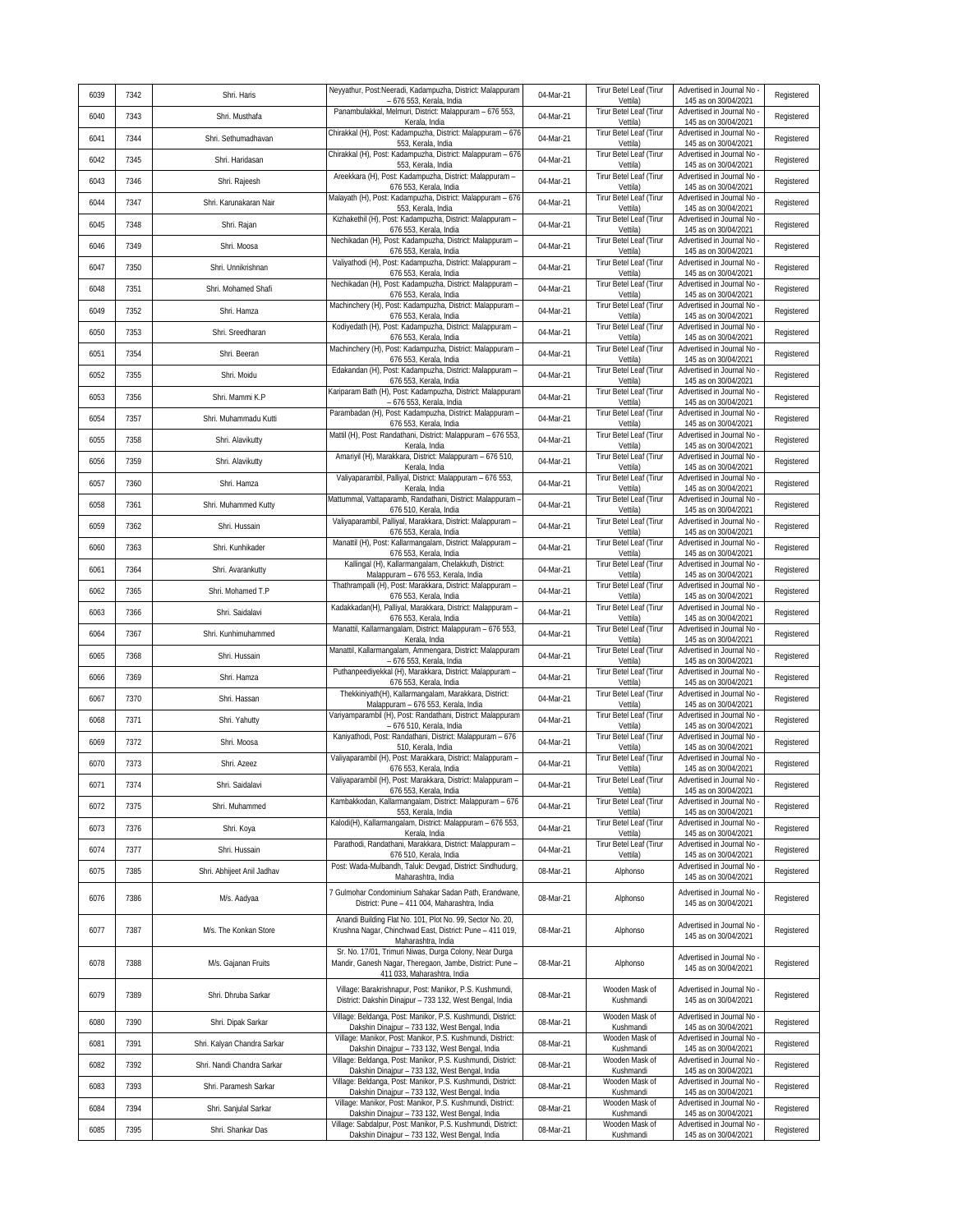| 6086 | 7396 | Shri. Tulu Sarkar            | Village: Beldanga, Post: Manikor, P.S. Kushmundi, District:                                             | 08-Mar-21 | Wooden Mask of                               | Advertised in Journal No                         | Registered |
|------|------|------------------------------|---------------------------------------------------------------------------------------------------------|-----------|----------------------------------------------|--------------------------------------------------|------------|
|      |      |                              | Dakshin Dinajpur - 733 132, West Bengal, India<br>Village: Saraihat Bajedinor, Post: Ushaharanhar, P.S. |           | Kushmandi<br>Wooden Mask of                  | 145 as on 30/04/2021<br>Advertised in Journal No |            |
| 6087 | 7397 | Shri. Jaga Baishya           | Kushmundi, District: Dakshin Dinajpur - 733 132, West<br>Bengal, India                                  | 08-Mar-21 | Kushmandi                                    | 145 as on 30/04/2021                             | Registered |
| 6088 | 7398 | Shri. Bhim Sutradhar         | Village: Charida, Post: Charida, P.S. Bagmundi, District:<br>Purulia - 723 152, West Bengal, India      | 08-Mar-21 | Purulia Chau Mask                            | Advertised in Journal No<br>145 as on 30/04/2021 | Registered |
| 6089 | 7399 | Shri. Dharmendra Sutradhar   | Village: Charida, Post: Charida, P.S. Bagmundi, District:<br>Purulia - 723 152, West Bengal, India      | 08-Mar-21 | Purulia Chau Mask                            | Advertised in Journal No<br>145 as on 30/04/2021 | Registered |
| 6090 | 7400 | Shri. Falguni Sutradhar      | Village: Charida, Post: Charida, P.S. Bagmundi, District:<br>Purulia - 723 152, West Bengal, India      | 08-Mar-21 | Purulia Chau Mask                            | Advertised in Journal No<br>145 as on 30/04/2021 | Registered |
| 6091 | 7401 | Shri. Goutam Sutradhar       | Village: Charida, Post: Charida, P.S. Bagmundi, District:<br>Purulia - 723 152, West Bengal, India      | 08-Mar-21 | Purulia Chau Mask                            | Advertised in Journal No<br>145 as on 30/04/2021 | Registered |
| 6092 | 7402 | Shri. Jagadish Sutradhar     | Village: Charida, Post: Charida, P.S. Bagmundi, District:<br>Purulia - 723 152, West Bengal, India      | 08-Mar-21 | Purulia Chau Mask                            | Advertised in Journal No<br>145 as on 30/04/2021 | Registered |
| 6093 | 7403 | Smt. Kaberi Dutta            | Village: Charida, Post: Charida, P.S. Bagmundi, District:<br>Purulia - 723 152, West Bengal, India      | 08-Mar-21 | Purulia Chau Mask                            | Advertised in Journal No<br>145 as on 30/04/2021 | Registered |
| 6094 | 7404 | Shri. Manoranjan Sutradhar   | Village: Charida, Post: Charida, P.S. Bagmundi, District:<br>Purulia - 723 152, West Bengal, India      | 08-Mar-21 | Purulia Chau Mask                            | Advertised in Journal No<br>145 as on 30/04/2021 | Registered |
| 6095 | 7405 | Shri. Nepal Sutradhar        | Village: Charida, Post: Charida, P.S. Bagmundi, District:<br>Purulia - 723 152, West Bengal, India      | 08-Mar-21 | Purulia Chau Mask                            | Advertised in Journal No<br>145 as on 30/04/2021 | Registered |
| 6096 | 7406 | Shri. Parimal Dutta          | Village: Charida, Post: Charida, P.S. Bagmundi, District:<br>Purulia - 723 152, West Bengal, India      | 08-Mar-21 | Purulia Chau Mask                            | Advertised in Journal No<br>145 as on 30/04/2021 | Registered |
| 6097 | 7407 | Shri. Rajesh Sutradhar       | Village: Charida, Post: Charida, P.S. Bagmundi, District:<br>Purulia - 723 152, West Bengal, India      | 08-Mar-21 | Purulia Chau Mask                            | Advertised in Journal No<br>145 as on 30/04/2021 | Registered |
| 6098 | 7408 | Smt. Rama Sutradhar          | Village: Charida, Post: Charida, P.S. Bagmundi, District:<br>Purulia - 723 152, West Bengal, India      | 08-Mar-21 | Purulia Chau Mask                            | Advertised in Journal No<br>145 as on 30/04/2021 | Registered |
| 6099 | 7409 | Shri. Shanti Sutradhar       | Village: Charida, Post: Charida, P.S. Bagmundi, District:<br>Purulia - 723 152, West Bengal, India      | 08-Mar-21 | Purulia Chau Mask                            | Advertised in Journal No<br>145 as on 30/04/2021 | Registered |
| 6100 | 7410 | Shri. Triguni Sutradhar      | Village: Charida, Post: Charida, P.S. Bagmundi, District:<br>Purulia - 723 152, West Bengal, India      | 08-Mar-21 | Purulia Chau Mask                            | Advertised in Journal No<br>145 as on 30/04/2021 | Registered |
| 6101 | 7411 | Shri. Prangobinda Sutradhar  | Village: Charida, Post: Charida, P.S. Bagmundi, District:<br>Purulia - 723 152, West Bengal, India      | 08-Mar-21 | Purulia Chau Mask                            | Advertised in Journal No<br>145 as on 30/04/2021 | Registered |
| 6102 | 7412 | Shri. Haren Dutta            | Village: Charida, Post: Charida, P.S. Bagmundi, District:                                               | 08-Mar-21 | Purulia Chau Mask                            | Advertised in Journal No<br>145 as on 30/04/2021 | Registered |
| 6103 | 7413 | Shri. Kanchan Sutradhar      | Purulia - 723 152, West Bengal, India<br>Village: Charida, Post: Charida, P.S. Bagmundi, District:      | 08-Mar-21 | Purulia Chau Mask                            | Advertised in Journal No                         | Registered |
| 6104 | 7414 | Shri. Karunasindhu Sutradhar | Purulia - 723 152, West Bengal, India<br>Village: Charida, Post: Charida, P.S. Bagmundi, District:      | 08-Mar-21 | Purulia Chau Mask                            | 145 as on 30/04/2021<br>Advertised in Journal No | Registered |
| 6105 | 7415 | Shri. Uttam Sutradhar        | Purulia - 723 152, West Bengal, India<br>Village: Charida, Post: Charida, P.S. Bagmundi, District:      | 08-Mar-21 | Purulia Chau Mask                            | 145 as on 30/04/2021<br>Advertised in Journal No | Registered |
| 6106 | 7416 | Shri. Amar Sutradhar         | Purulia - 723 152, West Bengal, India<br>Village: Charida, Post: Charida, P.S. Bagmundi, District:      | 08-Mar-21 | Purulia Chau Mask                            | 145 as on 30/04/2021<br>Advertised in Journal No | Registered |
| 6107 | 7417 | Smt. Baby Pal                | Purulia - 723 152, West Bengal, India<br>Village: Charida, Post: Charida, P.S. Bagmundi, District:      | 08-Mar-21 | Purulia Chau Mask                            | 145 as on 30/04/2021<br>Advertised in Journal No | Registered |
| 6108 | 7418 | Shri. Jiten Sutradhar        | Purulia - 723 152, West Bengal, India<br>Village: Charida, Post: Charida, P.S. Bagmundi, District:      | 08-Mar-21 | Purulia Chau Mask                            | 145 as on 30/04/2021<br>Advertised in Journal No | Registered |
| 6109 | 7419 | Shri. Joydeb Sutradhar       | Purulia - 723 152, West Bengal, India<br>Village: Charida, Post: Charida, P.S. Bagmundi, District:      | 08-Mar-21 | Purulia Chau Mask                            | 145 as on 30/04/2021<br>Advertised in Journal No | Registered |
| 6110 | 7420 | Shri. Kajal Dutta            | Purulia - 723 152, West Bengal, India<br>Village: Charida, Post: Charida, P.S. Bagmundi, District:      | 08-Mar-21 | Purulia Chau Mask                            | 145 as on 30/04/2021<br>Advertised in Journal No | Registered |
| 6111 | 7421 | Shri. Nayan Sutradhar        | Purulia - 723 152, West Bengal, India<br>Village: Charida, Post: Charida, P.S. Bagmundi, District:      | 08-Mar-21 | Purulia Chau Mask                            | 145 as on 30/04/2021<br>Advertised in Journal No | Registered |
| 6112 | 7422 | Shri. Prangobinda Dutta      | Purulia - 723 152, West Bengal, India<br>Village: Charida, Post: Charida, P.S. Bagmundi, District:      | 08-Mar-21 | Purulia Chau Mask                            | 145 as on 30/04/2021<br>Advertised in Journal No | Registered |
| 6113 | 7423 | Shri. Sanjay Sutradhar       | Purulia - 723 152, West Bengal, India<br>Village: Charida, Post: Charida, P.S. Bagmundi, District:      | 08-Mar-21 | Purulia Chau Mask                            | 145 as on 30/04/2021<br>Advertised in Journal No | Registered |
| 6114 | 7424 | Shri. Shyamal Sutradhar      | Purulia - 723 152, West Bengal, India<br>Village: Charida, Post: Charida, P.S. Bagmundi, District:      | 08-Mar-21 | Purulia Chau Mask                            | 145 as on 30/04/2021<br>Advertised in Journal No | Registered |
|      |      | Shri. Sudam Sutradhar        | Purulia - 723 152, West Bengal, India<br>Village: Charida, Post: Charida, P.S. Bagmundi, District:      |           | Purulia Chau Mask                            | 145 as on 30/04/2021<br>Advertised in Journal No |            |
| 6115 | 7425 |                              | Purulia - 723 152, West Bengal, India<br>Village: Charida, Post: Charida, P.S. Bagmundi, District:      | 08-Mar-21 |                                              | 145 as on 30/04/2021<br>Advertised in Journal No | Registered |
| 6116 | 7426 | Shri. Swapan Dutta           | Purulia - 723 152, West Bengal, India<br>Village: Charida, Post: Charida, P.S. Bagmundi, District:      | 08-Mar-21 | Purulia Chau Mask                            | 145 as on 30/04/2021<br>Advertised in Journal No | Registered |
| 6117 | 7427 | Shri. Umacharan Sutradhar    | Purulia - 723 152. West Bengal, India<br>Village: Charida, Post: Charida, P.S. Bagmundi, District:      | 08-Mar-21 | Purulia Chau Mask                            | 145 as on 30/04/2021<br>Advertised in Journal No | Registered |
| 6118 | 7428 | Shri. Sajal Dutta            | Purulia - 723 152, West Bengal, India<br>Kallayi (H), Post: Kodur, District: Malappuram - 676 504,      | 08-Mar-21 | Purulia Chau Mask<br>Tirur Betel Leaf (Tirur | 145 as on 30/04/2021<br>Advertised in Journal No | Registered |
| 6119 | 7429 | Shri. Abdul Nasar K          | Kerala, India<br>Villan (H), Puliyattukulam, Post: Kodur, District: Malappuram -                        | 09-Mar-21 | Vettila)<br>Tirur Betel Leaf (Tirur          | 145 as on 30/04/2021<br>Advertised in Journal No | Registered |
| 6120 | 7430 | Shri. Moideen                | 676 504, Kerala, India<br>Pattupara (H), Palakkal, Post: Kodur, District: Malappuram -                  | 09-Mar-21 | Vettila)<br>Tirur Betel Leaf (Tirur          | 145 as on 30/04/2021<br>Advertised in Journal No | Registered |
| 6121 | 7431 | Shri. Mohammed Ali           | 676 504. Kerala, India<br>Karippathodi (H), Alapattakulamba, Post: Kodur, District:                     | 09-Mar-21 | Vettila)<br>Tirur Betel Leaf (Tirur          | 145 as on 30/04/2021<br>Advertised in Journal No | Registered |
| 6122 | 7432 | Shri. Abdu K. T              | Malappuram - 676 504, Kerala, India<br>Pari (H), Tahnnikkal, Post: Kodur, District: Malappuram - 676    | 09-Mar-21 | Vettila)<br>Tirur Betel Leaf (Tirur          | 145 as on 30/04/2021<br>Advertised in Journal No | Registered |
| 6123 | 7433 | Shri. Vijayan P              | 504, Kerala, India<br>Thondikkal (H), Alapattakulamba, Post: Kodur, District:                           | 09-Mar-21 | Vettila)<br>Tirur Betel Leaf (Tirur          | 145 as on 30/04/2021<br>Advertised in Journal No | Registered |
| 6124 | 7434 | Shri. Hamsa                  | Malappuram - 676 504, Kerala, India<br>Thodekkatt, Alapattakulamba, Post: Kodur, District:              | 09-Mar-21 | Vettila)<br><b>Tirur Betel Leaf (Tirur</b>   | 145 as on 30/04/2021<br>Advertised in Journal No | Registered |
| 6125 | 7435 | Shri. Moideenkutty T K       | Malappuram - 676 504, Kerala, India<br>Cherukattil, Kottappulayil (H), Alapattakulamba, Post: Kodur,    | 09-Mar-21 | Vettila)<br><b>Tirur Betel Leaf (Tirur</b>   | 145 as on 30/04/2021<br>Advertised in Journal No | Registered |
| 6126 | 7436 | Shri. Mohamed Basheer C K    | District: Malappuram - 676 504, Kerala, India<br>Parambadan (H), West Kodur, Post: Kodur, District:     | 09-Mar-21 | Vettila)<br>Tirur Betel Leaf (Tirur          | 145 as on 30/04/2021<br>Advertised in Journal No | Registered |
| 6127 | 7437 | Shri. Abdul Razak            | Malappuram - 676 504, Kerala, India                                                                     | 09-Mar-21 | Vettila)                                     | 145 as on 30/04/2021                             | Registered |
| 6128 | 7438 | Shri. Khalid C.P             | Cholakkaparamban (H), Mangatturpulam, Post: Kodur,<br>District: Malappuram - 676 504, Kerala, India     | 09-Mar-21 | Tirur Betel Leaf (Tirur<br>Vettila)          | Advertised in Journal No<br>145 as on 30/04/2021 | Registered |
| 6129 | 7439 | Shri. Ali K                  | Kainali (H), Alapattakulamba, Post: Kodur, District:<br>Malappuram - 676 504, Kerala, India             | 09-Mar-21 | Tirur Betel Leaf (Tirur<br>Vettila)          | Advertised in Journal No<br>145 as on 30/04/2021 | Registered |
| 6130 | 7440 | Shri. Mammu                  | Karuvanthodi (H), Post: Kodur, District: Malappuram - 676<br>504, Kerala, India                         | 09-Mar-21 | Tirur Betel Leaf (Tirur<br>Vettila)          | Advertised in Journal No<br>145 as on 30/04/2021 | Registered |
| 6131 | 7441 | Shri. AbbasV. P              | Vilanhipulan (H), Alapattakulamba, Post: Kodur, District:<br>Malappuram - 676 504, Kerala, India        | 09-Mar-21 | Tirur Betel Leaf (Tirur<br>Vettila)          | Advertised in Journal No<br>145 as on 30/04/2021 | Registered |
| 6132 | 7442 | Shri. Mohammed               | Panangampurath (H), Alapattakulamba, Post: Kodur, District:<br>Malappuram - 676 504, Kerala, India      | 09-Mar-21 | Tirur Betel Leaf (Tirur<br>Vettila)          | Advertised in Journal No<br>145 as on 30/04/2021 | Registered |
| 6133 | 7443 | Shri. Kunhi Mohammed         | Machingal, Alapattakulamba, Post: Kodur, District:<br>Malappuram - 676 504, Kerala, India               | 09-Mar-21 | Tirur Betel Leaf (Tirur<br>Vettila)          | Advertised in Journal No<br>145 as on 30/04/2021 | Registered |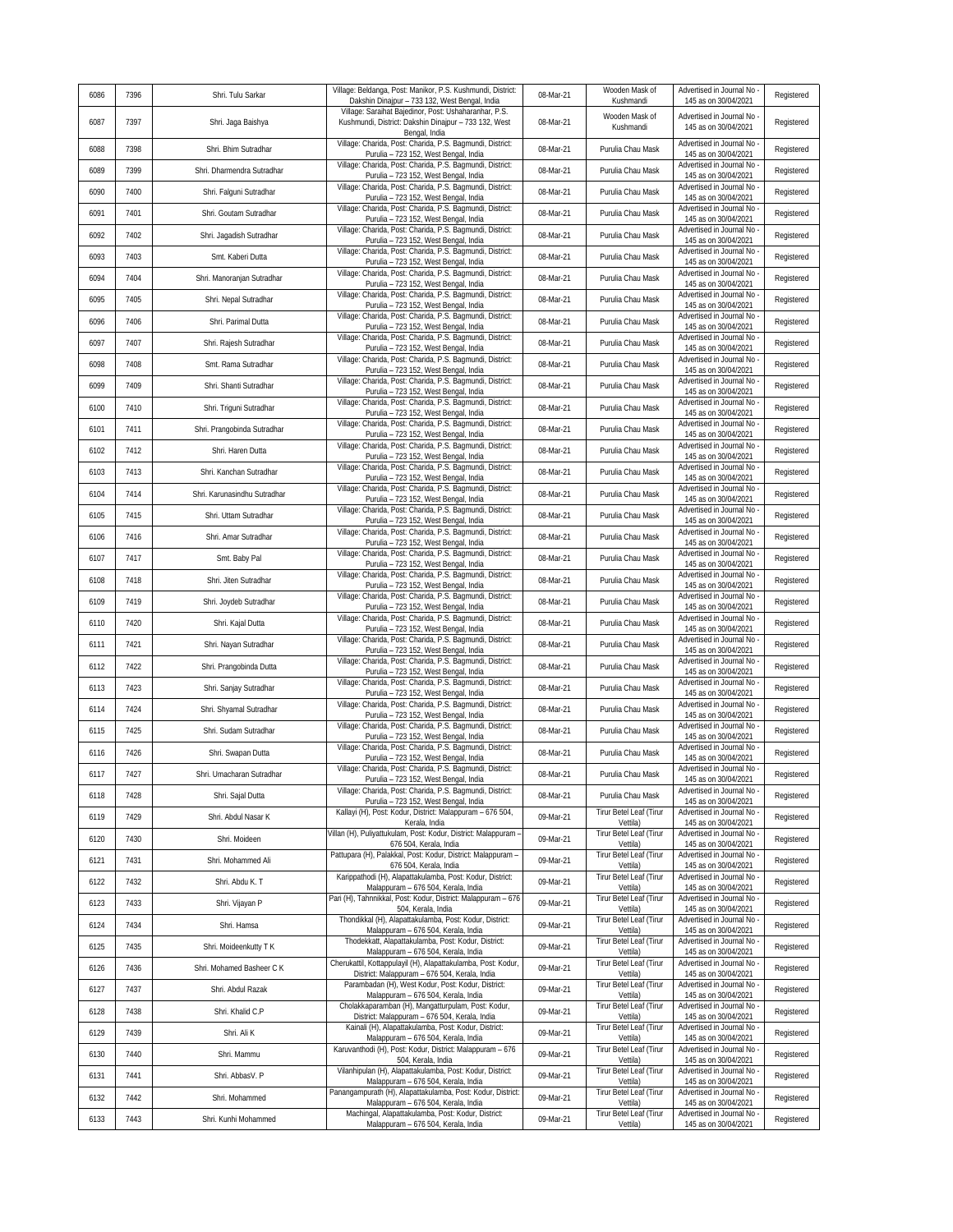| 6134 | 7444 | Shri. Kunhi Muhammed M      | Machingal, Alapattakulamba, Post: Kodur, District:<br>Malappuram - 676 504, Kerala, India                        | 09-Mar-21 | Tirur Betel Leaf (Tirur<br>Vettila) | Advertised in Journal No<br>145 as on 30/04/2021   | Registered |
|------|------|-----------------------------|------------------------------------------------------------------------------------------------------------------|-----------|-------------------------------------|----------------------------------------------------|------------|
| 6135 | 7445 | Shri. Abdul Asees K         | Kolakkadan (H), Mangattupulam, Post: Kodur, District:<br>Malappuram - 676 504, Kerala, India                     | 09-Mar-21 | Tirur Betel Leaf (Tirur<br>Vettila) | Advertised in Journal No<br>145 as on 30/04/2021   | Registered |
| 6136 | 7446 | Shri. Parangodan            | Pallath (H), Chattiparamba, District: Malappuram - 676 504<br>Kerala, India                                      | 09-Mar-21 | Tirur Betel Leaf (Tirur<br>Vettila) | Advertised in Journal No<br>145 as on 30/04/2021   | Registered |
| 6137 | 7447 | Shri. Shereef               | Elampilasser (H), Post: Kodur, District: Malappuram - 676<br>504, Kerala, India                                  | 09-Mar-21 | Tirur Betel Leaf (Tirur<br>Vettila) | Advertised in Journal No<br>145 as on 30/04/2021   | Registered |
| 6138 | 7448 | Shri. Hassan                | Elambilassery (H), Post: Kodur, District: Malappuram - 676<br>504, Kerala, India                                 | 09-Mar-21 | Tirur Betel Leaf (Tirur<br>Vettila) | Advertised in Journal No<br>145 as on 30/04/2021   | Registered |
| 6139 | 7449 | Shri. Ajoy Karmakar         | Village: Bikna, Post: Keshiakole, District: Bankura - 722 155,<br>West Bengal, India                             | 12-Mar-21 | Bengal Dokra                        | Advertised in Journal No<br>146 as on 08/07/2021   | Registered |
| 6140 | 7450 | Shri. Chandan Karmakar      | Village: Bikna, Post: Keshiakole, District: Bankura - 722 155,<br>West Bengal, India                             | 12-Mar-21 | Bengal Dokra                        | Advertised in Journal No<br>146 as on 08/07/2021   | Registered |
| 6141 | 7451 | Smt. Gita Karmakar          | Village: Bikna, Post: Keshiakole, District: Bankura - 722 155,<br>West Bengal, India                             | 12-Mar-21 | Bengal Dokra                        | Advertised in Journal No<br>146 as on 08/07/2021   | Registered |
| 6142 | 7452 | Shri. Gopan Karmakar        | Village: Bikna, Post: Keshiakole, District: Bankura - 722 155,<br>West Bengal, India                             | 12-Mar-21 | Bengal Dokra                        | Advertised in Journal No<br>146 as on 08/07/2021   | Registered |
| 6143 | 7453 | Shri. Harendra Nath Rana    | Village: Bikna, Post: Keshiakole, District: Bankura - 722 155,<br>West Bengal, India                             | 12-Mar-21 | Bengal Dokra                        | Advertised in Journal No<br>146 as on 08/07/2021   | Registered |
| 6144 | 7454 | Shri. Mada Karmakar         | Village: Bikna, Post: Keshiakole, District: Bankura - 722 155,<br>West Bengal, India                             | 12-Mar-21 | Bengal Dokra                        | Advertised in Journal No<br>146 as on 08/07/2021   | Registered |
| 6145 | 7455 | Smt. Putul Karmakar         | Village: Bikna, Post: Keshiakole, District: Bankura - 722 155,<br>West Bengal, India                             | 12-Mar-21 | Bengal Dokra                        | Advertised in Journal No<br>146 as on 08/07/2021   | Registered |
| 6146 | 7456 | Shri. Shyamapada Karmakar   | Village: Bikna, Post: Keshiakole, District: Bankura - 722 155,<br>West Bengal, India                             | 12-Mar-21 | Bengal Dokra                        | Advertised in Journal No<br>146 as on 08/07/2021   | Registered |
| 6147 | 7457 | Shri. Sudhir Karmakar       | Village: Bikna, Post: Keshiakole, District: Bankura - 722 155<br>West Bengal, India                              | 12-Mar-21 | Bengal Dokra                        | Advertised in Journal No<br>146 as on 08/07/2021   | Registered |
| 6148 | 7458 | Shri. Swapan Karmakar       | Shilpadanga, Village: Bikna, Post: Keshiakole, District:<br>Bankura - 722 155, West Bengal, India                | 12-Mar-21 | Bengal Dokra                        | Advertised in Journal No<br>146 as on 08/07/2021   | Registered |
| 6149 | 7459 | Shri. Subhankar Rana        | Shilpadanga, Village: Bikna, Post: Keshiakole, District:<br>Bankura - 722 155, West Bengal, India                | 12-Mar-21 | Bengal Dokra                        | Advertised in Journal No<br>146 as on 08/07/2021   | Registered |
| 6150 | 7460 | Shri. Basudeb Karmakar      | Village: Dariyapur, Dokrapara, Post: Ganya Dariyapur,<br>District: Purba Bardhaman - 713 128, West Bengal, India | 12-Mar-21 | Bengal Dokra                        | Advertised in Journal No<br>146 as on 08/07/2021   | Registered |
| 6151 | 7461 | Shri. Ganga Karmakar        | Village: Dariyapur, Dokrapara, Post: Ganya Dariyapur,<br>District: Purba Bardhaman - 713 128, West Bengal, India | 12-Mar-21 | Bengal Dokra                        | Advertised in Journal No<br>146 as on 08/07/2021   | Registered |
| 6152 | 7462 | Shri. Mukul Karmakar        | Village: Dariyapur, Dokrapara, Post: Ganya Dariyapur,<br>District: Purba Bardhaman - 713 128, West Bengal, India | 12-Mar-21 | Bengal Dokra                        | Advertised in Journal No<br>146 as on 08/07/2021   | Registered |
| 6153 | 7463 | Shri. Raju Karmakar         | Village: Dariyapur, Dokrapara, Post: Ganya Dariyapur,<br>District: Purba Bardhaman - 713 128, West Bengal, India | 12-Mar-21 | Bengal Dokra                        | Advertised in Journal No<br>146 as on 08/07/2021   | Registered |
| 6154 | 7464 | Shri. Ramu Karmakar         | Village: Dariyapur, Dokrapara, Post: Ganya Dariyapur,<br>District: Purba Bardhaman - 713 128, West Bengal, India | 12-Mar-21 | Bengal Dokra                        | Advertised in Journal No<br>146 as on 08/07/2021   | Registered |
| 6155 | 7465 | Shri. Sanjay Karmakar       | Village: Dariyapur, Dokrapara, Post: Ganya Dariyapur,<br>District: Purba Bardhaman - 713 128, West Bengal, India | 12-Mar-21 | Bengal Dokra                        | Advertised in Journal No<br>146 as on 08/07/2021   | Registered |
| 6156 | 7466 | Shri. Shib Shankar Karmakar | Village: Dariyapur, Dokrapara, Post: Ganya Dariyapur,<br>District: Purba Bardhaman - 713 128, West Bengal, India | 12-Mar-21 | Bengal Dokra                        | Advertised in Journal No<br>146 as on 08/07/2021   | Registered |
| 6157 | 7467 | Shri. Subha Karmakar        | Village: Dariyapur, Dokrapara, Post: Ganya Dariyapur,<br>District: Purba Bardhaman - 713 128, West Bengal, India | 12-Mar-21 | Bengal Dokra                        | Advertised in Journal No<br>146 as on 08/07/2021   | Registered |
| 6158 | 7468 | Shri. Gauranga Karmakar     | Gushkara Mankar Road, Gonna Dariapur, Dariapur, Burdwan<br>- 713 128, West Bengal, India                         | 12-Mar-21 | Bengal Dokra                        | Advertised in Journal No<br>146 as on 08/07/2021   | Registered |
| 6159 | 7469 | Shri. Subhas Mondal         | Gonna Dariyapur, Dariyapur, District: Bardhaman - 713 128,<br>West Bengal, India                                 | 12-Mar-21 | Bengal Dokra                        | Advertised in Journal No<br>146 as on 08/07/2021   | Registered |
| 6160 | 7470 | Shri. Ashok Karmakar        | Gonna Dariyapur, Dariyapur, District: Burdwan - 713 128,<br>West Bengal, India                                   | 12-Mar-21 | Bengal Dokra                        | Advertised in Journal No<br>146 as on 08/07/2021   | Registered |
| 6161 | 7471 | Shri. Suresh Karmakar       | Gonna Dariyapur, Dariyapur, District: Burdwan - 713 128,<br>West Bengal, India                                   | 12-Mar-21 | Bengal Dokra                        | Advertised in Journal No<br>146 as on 08/07/2021   | Registered |
| 6162 | 7472 | Shri. Anwar Chitrakar       | Village: Naya, Post: Naya, P.S. Pingla, Paschim, District:<br>Medinipur - 721 140, West Bengal, India            | 12-Mar-21 | Bengal Patachitra                   | Advertised in Journal No -<br>146 as on 08/07/2021 | Registered |
| 6163 | 7473 | Smt. Ganga Manna            | Village: Naya, Post: Naya, P.S. Pingla, Paschim, District:<br>Medinipur - 721 140, West Bengal, India            | 12-Mar-21 | Bengal Patachitra                   | Advertised in Journal No<br>146 as on 08/07/2021   | Registered |
| 6164 | 7474 | Shri. Gurupada Chitrakar    | Village: Naya, Post: Naya, P.S. Pingla, Paschim, District:<br>Medinipur - 721 140, West Bengal, India            | 12-Mar-21 | Bengal Patachitra                   | Advertised in Journal No<br>146 as on 08/07/2021   | Registered |
| 6165 | 7475 | Smt. Hajra Chitrakar        | Village: Naya, Post: Naya, P.S. Pingla, Paschim, District:<br>Medinipur - 721 140, West Bengal, India            | 12-Mar-21 | Bengal Patachitra                   | Advertised in Journal No<br>146 as on 08/07/2021   | Registered |
| 6166 | 7476 | Smt. Jaba Chitrakar         | Village: Naya, Post: Naya, P.S. Pingla, Paschim, District:<br>Medinipur - 721 140, West Bengal, India            | 12-Mar-21 | Bengal Patachitra                   | Advertised in Journal No<br>146 as on 08/07/2021   | Registered |
| 6167 | 7477 | Smt. Manimala Chitrakar     | Village: Naya, Post: Naya, P.S. Pingla, Paschim, District:<br>Medinipur - 721 140, West Bengal, India            | 12-Mar-21 | Bengal Patachitra                   | Advertised in Journal No<br>146 as on 08/07/2021   | Registered |
| 6168 | 7478 | Shri. Manoranjan Chitrakar  | Village: Naya, Post: Naya, P.S. Pingla, Paschim, District:<br>Medinipur - 721 140, West Bengal, India            | 12-Mar-21 | Bengal Patachitra                   | Advertised in Journal No<br>146 as on 08/07/2021   | Registered |
| 6169 | 7479 | Shri. Rahim Chitrakar       | Village: Naya, Post: Naya, P.S. Pingla, Paschim, District:<br>Medinipur - 721 140, West Bengal, India            | 12-Mar-21 | Bengal Patachitra                   | Advertised in Journal No<br>146 as on 08/07/2021   | Registered |
| 6170 | 7480 | Smt. Rupban Chitrakar       | Village: Naya, Post: Naya, P.S. Pingla, Paschim, District:<br>Medinipur - 721 140, West Bengal, India            | 12-Mar-21 | Bengal Patachitra                   | Advertised in Journal No<br>146 as on 08/07/2021   | Registered |
| 6171 | 7481 | Shri. Amit Chitrakar        | Village: Naya, Post: Naya, P.S. Pingla, Paschim, District:<br>Medinipur - 721 140, West Bengal, India            | 12-Mar-21 | Bengal Patachitra                   | Advertised in Journal No<br>146 as on 08/07/2021   | Registered |
| 6172 | 7482 | Shri. Chandan Chitrakar     | Village: Naya, Paschim, District: Medinipur - 721 140, West<br>Bengal, India                                     | 12-Mar-21 | Bengal Patachitra                   | Advertised in Journal No<br>146 as on 08/07/2021   | Registered |
| 6173 | 7483 | Smt. Imran Chitrakar        | Village: Naya, Post: Naya, P.S. Pingla, Paschim, District:<br>Medinipur - 721 140, West Bengal, India            | 12-Mar-21 | Bengal Patachitra                   | Advertised in Journal No<br>146 as on 08/07/2021   | Registered |
| 6174 | 7484 | Shri. Iyakub Chitrakar      | Village: Naya, Post: Naya, P.S. Pingla, Paschim, District:<br>Medinipur - 721 140, West Bengal, India            | 12-Mar-21 | Bengal Patachitra                   | Advertised in Journal No<br>146 as on 08/07/2021   | Registered |
| 6175 | 7485 | Shri. Mahiuddin Chitrakar   | Village: Naya, Post: Naya, P.S. Pingla, Paschim, District:<br>Medinipur - 721 140, West Bengal, India            | 12-Mar-21 | Bengal Patachitra                   | Advertised in Journal No<br>146 as on 08/07/2021   | Registered |
| 6176 | 7486 | Shri. Malay Chitrakar       | Village: Naya, Post: Naya, P.S. Pingla, Paschim, District:<br>Medinipur - 721 140, West Bengal, India            | 12-Mar-21 | Bengal Patachitra                   | Advertised in Journal No<br>146 as on 08/07/2021   | Registered |
| 6177 | 7487 | Shri. Mantu Chitrakar       | Village: Naya, Post: Naya, P.S. Pingla, Paschim, District:<br>Medinipur - 721 140, West Bengal, India            | 12-Mar-21 | Bengal Patachitra                   | Advertised in Journal No<br>146 as on 08/07/2021   | Registered |
| 6178 | 7488 | Shri. Rahaman Chitrakar     | Village: Naya, Post: Naya, P.S. Pingla, Paschim, District:<br>Medinipur - 721 140, West Bengal, India            | 12-Mar-21 | Bengal Patachitra                   | Advertised in Journal No<br>146 as on 08/07/2021   | Registered |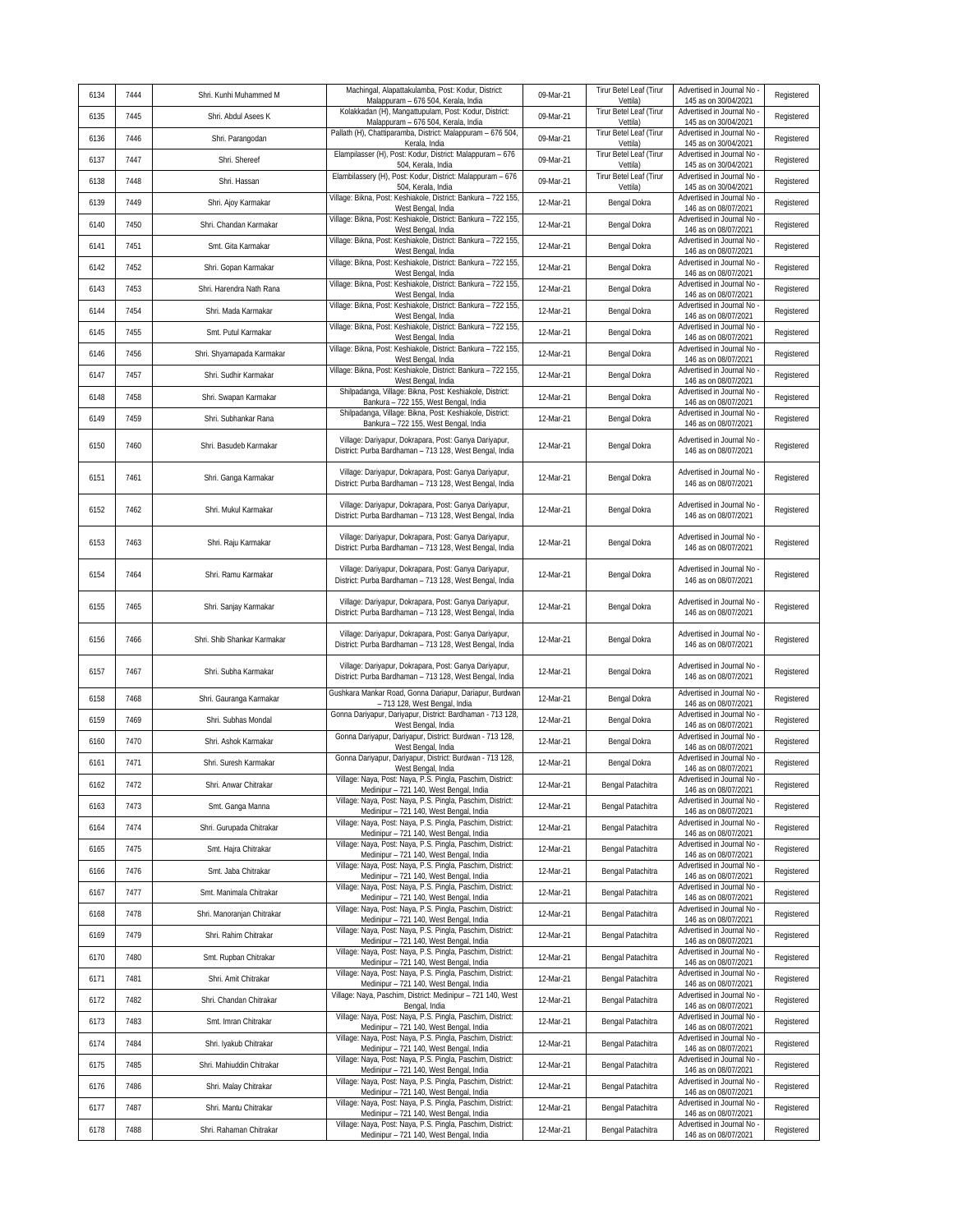|      |      |                              | Village: Naya, Post: Naya, P.S. Pingla, Paschim, District:                                                                         |           |                                     | Advertised in Journal No                           |            |
|------|------|------------------------------|------------------------------------------------------------------------------------------------------------------------------------|-----------|-------------------------------------|----------------------------------------------------|------------|
| 6179 | 7489 | Shri. Rahim Chitrakar        | Medinipur - 721 140, West Bengal, India<br>Village: Naya, Paschim, District: Medinipur - 721 140, West                             | 12-Mar-21 | Bengal Patachitra                   | 146 as on 08/07/2021<br>Advertised in Journal No   | Registered |
| 6180 | 7490 | Shri. Sajahan Chitrakar      | Bengal, India<br>Village: Naya, Paschim, District: Medinipur - 721 140, West                                                       | 12-Mar-21 | Bengal Patachitra                   | 146 as on 08/07/2021<br>Advertised in Journal No   | Registered |
| 6181 | 7491 | Shri. Sanuyar Chitrakar      | Bengal, India<br>Village: Naya, Paschim, District: Medinipur - 721 140, West                                                       | 12-Mar-21 | Bengal Patachitra                   | 146 as on 08/07/2021<br>Advertised in Journal No   | Registered |
| 6182 | 7492 | Shri. Seramuddin Chitrakar   | Bengal, India<br>Village: Naya, Post: Naya, P.S. Pingla, Paschim, District:                                                        | 12-Mar-21 | Bengal Patachitra                   | 146 as on 08/07/2021<br>Advertised in Journal No   | Registered |
| 6183 | 7493 | Smt. Sonali Chitrakar        | Medinipur - 721 140, West Bengal, India<br>Village: Naya, Paschim, District: Medinipur - 721 140, West                             | 12-Mar-21 | Bengal Patachitra                   | 146 as on 08/07/2021                               | Registered |
| 6184 | 7494 | Smt. Soniya Chitrakar        | Bengal, India                                                                                                                      | 12-Mar-21 | Bengal Patachitra                   | Advertised in Journal No<br>146 as on 08/07/2021   | Registered |
| 6185 | 7495 | Shri. Uttam Chitrakar        | Village: Naya, Post: Naya, P.S. Pingla, Paschim, District:<br>Medinipur - 721 140, West Bengal, India                              | 12-Mar-21 | Bengal Patachitra                   | Advertised in Journal No<br>146 as on 08/07/2021   | Registered |
| 6186 | 7496 | Smt. Susama Chitrakar        | Village: Naya, Post: Naya, P.S. Pingla, Paschim, District:<br>Medinipur - 721 140, West Bengal, India                              | 12-Mar-21 | Bengal Patachitra                   | Advertised in Journal No<br>146 as on 08/07/2021   | Registered |
| 6187 | 7497 | Smt. Tagar Chitrakar         | Village: Naya, Post: Naya, P.S. Pingla, Paschim, District:<br>Medinipur - 721 140, West Bengal, India                              | 12-Mar-21 | Bengal Patachitra                   | Advertised in Journal No<br>146 as on 08/07/2021   | Registered |
| 6188 | 7498 | Smt. Alpana Jana             | Panchuria, Patashpur, Purba Medinipur - 721 434, West<br>Bengal, India                                                             | 12-Mar-21 | Madurkathi                          | Advertised in Journal No<br>146 as on 08/07/2021   | Registered |
| 6189 | 7499 | Shri. Ashok Jana             | Sarta, Sabang, Paschim Medinipur - 721 467, West Bengal,<br>India                                                                  | 12-Mar-21 | Madurkathi                          | Advertised in Journal No<br>146 as on 08/07/2021   | Registered |
| 6190 | 7500 | Shri. Biswajit Dutta         | Pajankul, Bhagabanpur, Purba Medinipur - 721 601, West<br>Bengal, India                                                            | 12-Mar-21 | Madurkathi                          | Advertised in Journal No<br>146 as on 08/07/2021   | Registered |
| 6191 | 7501 | Shri. Chandan Mula           | Ruinan, Sabang, Paschim Medinipur - 721 144, West Bengal<br>India                                                                  | 12-Mar-21 | Madurkathi                          | Advertised in Journal No<br>146 as on 08/07/2021   | Registered |
| 6192 | 7502 | Smt. Gouri Bala Das          | Sabang, Paschim Medinipur - 721 467, West Bengal, India                                                                            | 12-Mar-21 | Madurkathi                          | Advertised in Journal No<br>146 as on 08/07/2021   | Registered |
| 6193 | 7503 | Smt. Gouri Rani Jana         | Paschim Beguni, Chakshyampur, Debra, Paschim Medinipur<br>- 721 124, West Bengal, India                                            | 12-Mar-21 | Madurkathi                          | Advertised in Journal No<br>146 as on 08/07/2021   | Registered |
| 6194 | 7504 | Shri. Jadab Kumar Samanta    | Bankibehari, Panchuria, Patashpur, Purba, District: Medinipur<br>- 721 434, West Bengal, India                                     | 12-Mar-21 | Madurkathi                          | Advertised in Journal No<br>146 as on 08/07/2021   | Registered |
| 6195 | 7505 | Shri. Kanaila Sarkar         | Dubda Purbapara, Dubda, Purba, District: Medinipur - 721<br>448, West Bengal, India                                                | 12-Mar-21 | Madurkathi                          | Advertised in Journal No<br>146 as on 08/07/2021   | Registered |
| 6196 | 7506 | Shri. Lakshmi Kanta Sahoo    | Barchahara, Sabang, Pashim, District: Medinipur - 721 467,<br>West Bengal, India                                                   | 12-Mar-21 | Madurkathi                          | Advertised in Journal No<br>146 as on 08/07/2021   | Registered |
| 6197 | 7507 | Smt. Lakshmi Rani Mula       | Ruinan, Sabang, Paschim, District: Medinipur - 721 144,<br>West Bengal, India                                                      | 12-Mar-21 | Madurkathi                          | Advertised in Journal No<br>146 as on 08/07/2021   | Registered |
| 6198 | 7508 | Smt. Lakshmi Sahoo           | Barchahara, Sabang, Paschim, District: Medinipur - 721 467<br>West Bengal, India                                                   | 12-Mar-21 | Madurkathi                          | Advertised in Journal No<br>146 as on 08/07/2021   | Registered |
| 6199 | 7509 | Smt. Mukul Rani Dutta        | Panjakal, Bhagabanpur, Purba, District: Medinipur - 721 601<br>West Bengal, India                                                  | 12-Mar-21 | Madurkathi                          | Advertised in Journal No<br>146 as on 08/07/2021   | Registered |
| 6200 | 7510 | Shri. Nishikanta Das         | Sarta, Sabang, Paschim, District: Medinipur - 721 461, West<br>Bengal, India                                                       | 12-Mar-21 | Madurkathi                          | Advertised in Journal No<br>146 as on 08/07/2021   | Registered |
| 6201 | 7511 | Shri. Ranjit Kumar Guchhait  | Kuber Dutta Bheri, Bhagabanpur, Purba, District: Medinipur -<br>721 601, West Bengal, India                                        | 12-Mar-21 | Madurkathi                          | Advertised in Journal No<br>146 as on 08/07/2021   | Registered |
| 6202 | 7512 | Smt. Rumpa Guchhait          | Kuber Dutta Bheri, Bhagabanpur, Purba, District: Medinipur -<br>721 601, West Bengal, India                                        | 12-Mar-21 | Madurkathi                          | Advertised in Journal No<br>146 as on 08/07/2021   | Registered |
|      |      |                              | Barbasudevpur Deshpran Pragati Sangha, Kuber Dutta Bheri                                                                           |           |                                     | Advertised in Journal No                           |            |
| 6203 | 7513 | Shri. Sachindranath Guchhait | Bhagabanpur, Purba, District: Medinipur - 721 601, West<br>Bengal, India                                                           | 12-Mar-21 | Madurkathi                          | 146 as on 08/07/2021                               | Registered |
| 6204 | 7514 | Smt. Shankari Jana           | Barchahara, Sabang, Paschim, District: Medinipur - 721 467<br>West Bengal, India                                                   | 12-Mar-21 | Madurkathi                          | Advertised in Journal No<br>146 as on 08/07/2021   | Registered |
| 6205 | 7515 | Shri. Susanta Kumar Sasmal   | Bhatda, Purba, District: Medinipur - 721 422, West Bengal,<br>India                                                                | 12-Mar-21 | Madurkathi                          | Advertised in Journal No<br>146 as on 08/07/2021   | Registered |
| 6206 | 7516 | Shri. Tapas Kumar Jana       | Paschim Beguni, Chakshyampur, Debra, Paschim, District:<br>Medinipur - 721 124, West Bengal, India                                 | 12-Mar-21 | Madurkathi                          | Advertised in Journal No<br>146 as on 08/07/2021   | Registered |
| 6207 | 7517 | Smt. Saraju Bala Giri        | Murarichak Sadihat, Kholaberya, East Medinipur - 721 446,<br>West Bengal, India                                                    | 12-Mar-21 | Madurkathi                          | Advertised in Journal No<br>146 as on 08/07/2021   | Registered |
| 6208 | 7518 | Shri. Purna Chandra Giri     | Kholaberia, Post: Sadihat, Purba, District: Medinipur - 721<br>446, West Bengal, India                                             | 12-Mar-21 | Madurkathi                          | Advertised in Journal No<br>146 as on 08/07/2021   | Registered |
| 6209 | 7519 | Shri. Pabitra Samanta        | Village: Bankibheri, BI - Pataspur -1, Purba, District:<br>Medinipur - 721 434, Bengal, India                                      | 12-Mar-21 | Madurkathi                          | Advertised in Journal No<br>146 as on 08/07/2021   | Registered |
| 6210 | 7520 | Shri. Gopal Jana             | Village: Panchuria, Post: Panchuria, PS - Pataspur, Amarchi,<br>Manglamaro East, District: Medinipur - 721 434, Bengal, India      | 12-Mar-21 | Madurkathi                          | Advertised in Journal No -<br>146 as on 08/07/2021 | Registered |
| 6211 | 7521 | Shri. Biswajit Pradhan       | Kuberdattabheri, Paikbheri, East, District: Medinipur - 721<br>601, West Bengal, India                                             | 12-Mar-21 | Madurkathi                          | Advertised in Journal No -<br>146 as on 08/07/2021 | Registered |
| 6212 | 7522 | Shri. Alak Jana              | Sarta (East), Sarta, Sabang, Pashchim, District: Medinipur -<br>721 467, West Bengal, India                                        | 12-Mar-21 | Madurkathi                          | Advertised in Journal No<br>146 as on 08/07/2021   | Registered |
| 6213 | 7523 | Smt. Mithu Rani Jana         | Sarta (East), Sarta, Sabang, Pashchim, District: Medinipur -<br>721 467, West Bengal, India                                        | 12-Mar-21 | Madurkathi                          | Advertised in Journal No -<br>146 as on 08/07/2021 | Registered |
| 6214 | 7524 | Shri. Akhil Jana             | Sarta (East), Sarta, Sabang, Pashchim, District: Medinipur -<br>721 467, West Bengal, India                                        | 12-Mar-21 | Madurkathi                          | Advertised in Journal No<br>146 as on 08/07/2021   | Registered |
| 6215 | 7525 | Smt. Supriti Jana            | Village: Sarta, Post: Sarta, Sub District: Sabang, District:<br>Paschim - Medinipur - 721 467, West Bengal, India                  | 12-Mar-21 | Madurkathi                          | Advertised in Journal No<br>146 as on 08/07/2021   | Registered |
| 6216 | 7526 | Smt. Kalyani Rani Das Maity  | Village: Mashumpur, Post: Lokepith, Mashumpur, Lokepith<br>Bishnupur Paschim, District: Medinipur - 721 144, West<br>Bengal, India | 12-Mar-21 | Madurkathi                          | Advertised in Journal No<br>146 as on 08/07/2021   | Registered |
| 6217 | 7527 | Shri. Arun Khatua            | Village: Maligram, Post: Maligram, Pingla, Paschim, District:<br>Medinipur - 721 140, West Bengal, India                           | 12-Mar-21 | Madurkathi                          | Advertised in Journal No -<br>146 as on 08/07/2021 | Registered |
| 6218 | 7528 | Shri. Kunjalavi              | Kolakkadan (H), Palliyali, Post: Ponmala, District:<br>Malappuram - 676 528, Kerala, India                                         | 15-Mar-21 | Tirur Betel Leaf (Tirur<br>Vettila) | Advertised in Journal No<br>146 as on 08/07/2021   | Registered |
| 6219 | 7529 | Shri. Kunhathan              | Kalathil (H), Palliyali, Post: Ponmala, District: Malappuram -<br>676 528, Kerala, India                                           | 15-Mar-21 | Tirur Betel Leaf (Tirur<br>Vettila) | Advertised in Journal No<br>146 as on 08/07/2021   | Registered |
| 6220 | 7530 | Shri. Koya                   | Pokkatt (H), Parammal, Post: Ponmala, District: Malappuram<br>- 676 528, Kerala, India                                             | 15-Mar-21 | Tirur Betel Leaf (Tirur<br>Vettila) | Advertised in Journal No<br>146 as on 08/07/2021   | Registered |
| 6221 | 7531 | Shri. Thami                  | Kalathil (H), Palliyali, Post: Ponmala, District: Malappuram -<br>676 528, Kerala, India                                           | 15-Mar-21 | Tirur Betel Leaf (Tirur<br>Vettila) | Advertised in Journal No<br>146 as on 08/07/2021   | Registered |
| 6222 | 7532 | Shri. Ibrahim                | Kolakkadan (H), Palliyali, Post: Ponmala, District:<br>Malappuram - 676 528, Kerala, India                                         | 15-Mar-21 | Tirur Betel Leaf (Tirur<br>Vettila) | Advertised in Journal No<br>146 as on 08/07/2021   | Registered |
| 6223 | 7533 | Shri. Abdul Nasar            | Mullappalli (H), Palliyali, Post: Ponmala, District: Malappuram<br>- 676 528, Kerala, India                                        | 15-Mar-21 | Tirur Betel Leaf (Tirur<br>Vettila) | Advertised in Journal No<br>146 as on 08/07/2021   | Registered |
| 6224 | 7534 | Shri. Kunhi Mohammed         | Kunduvayil (H), Post: Ponmala, District: Malappuram - 676<br>528, Kerala, India                                                    | 15-Mar-21 | Tirur Betel Leaf (Tirur<br>Vettila) | Advertised in Journal No<br>146 as on 08/07/2021   | Registered |
| 6225 | 7535 | Shri. Mohammed Musthafa      | Kunduvayil, Pothalil (H), Palliyalil, Post: Ponmala, District:<br>Malappuram - 676 528, Kerala, India                              | 15-Mar-21 | Tirur Betel Leaf (Tirur<br>Vettila) | Advertised in Journal No<br>146 as on 08/07/2021   | Registered |
|      |      |                              |                                                                                                                                    |           |                                     |                                                    |            |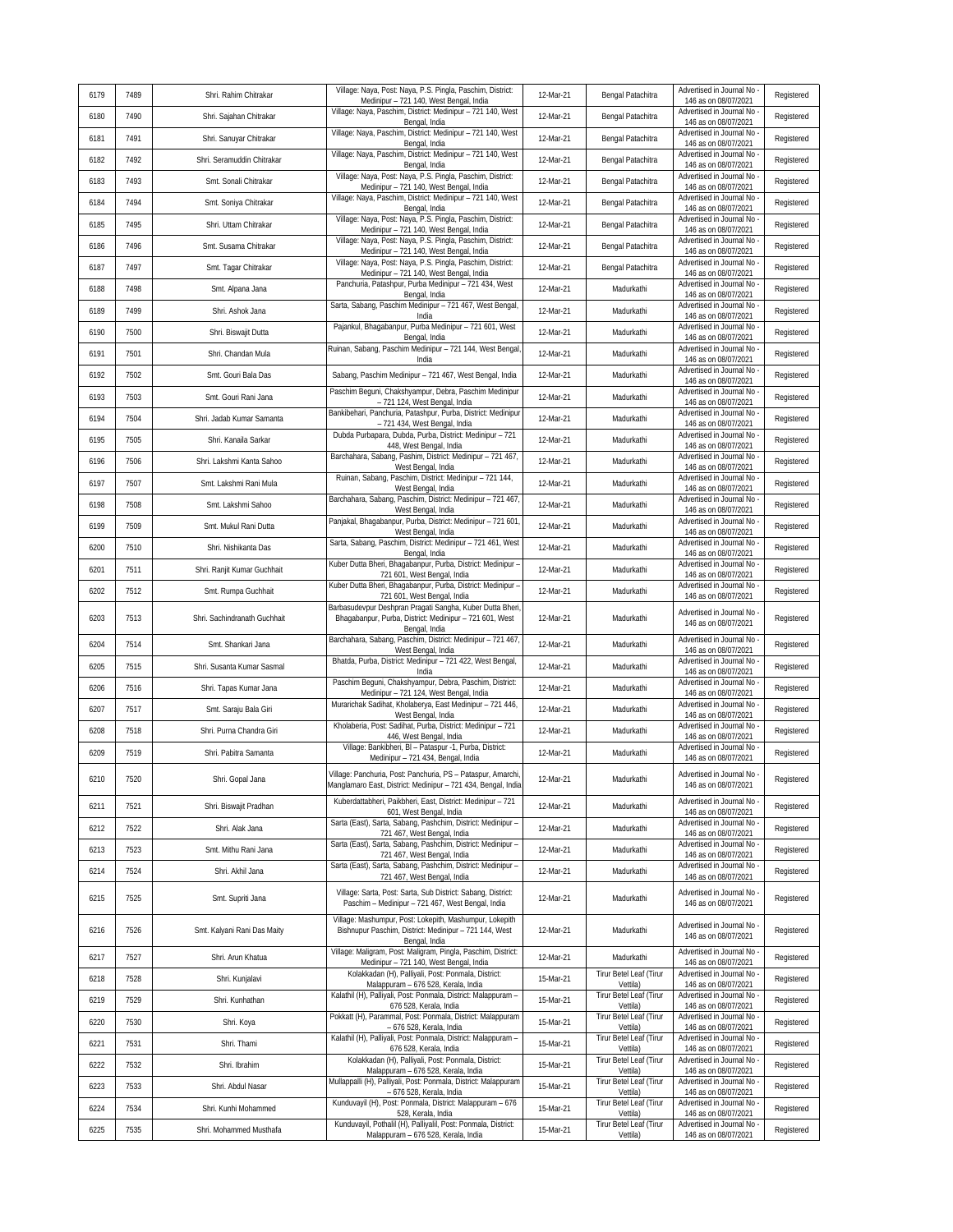| 6226 | 7536 | Shri. Marakkar          | Odalakundan (H), Palliyali, Post: Ponmala, District:<br>Malappuram - 676 528, Kerala, India                      | 15-Mar-21 | Tirur Betel Leaf (Tirur<br>Vettila) | Advertised in Journal No<br>146 as on 08/07/2021   | Registered |
|------|------|-------------------------|------------------------------------------------------------------------------------------------------------------|-----------|-------------------------------------|----------------------------------------------------|------------|
| 6227 | 7537 | Shri. Abdul Latheef. K  | Kunduvayil (H), Palliyali, Post: Ponmala, District: Malappuram<br>- 676 528, Kerala, India                       | 15-Mar-21 | Tirur Betel Leaf (Tirur<br>Vettila) | Advertised in Journal No<br>146 as on 08/07/2021   | Registered |
| 6228 | 7538 | Shri. Abbas             | Kunduvayil (H), Post: Ponmala, District: Malappuram - 676<br>528, Kerala, India                                  | 15-Mar-21 | Tirur Betel Leaf (Tirur<br>Vettila) | Advertised in Journal No<br>146 as on 08/07/2021   | Registered |
| 6229 | 7539 | Shri. Kunhi Mohammed    | Kunnakkadan (H), Palliyali, Post: Ponmala, District:<br>Malappuram - 676 528, Kerala, India                      | 15-Mar-21 | Tirur Betel Leaf (Tirur<br>Vettila) | Advertised in Journal No<br>146 as on 08/07/2021   | Registered |
| 6230 | 7540 | Shri. Mohammedali       | Kunduvayil (H), Palliyali, Post: Ponmala, District: Malappuram<br>- 676 528, Kerala, India                       | 15-Mar-21 | Tirur Betel Leaf (Tirur<br>Vettila) | Advertised in Journal No<br>146 as on 08/07/2021   | Registered |
| 6231 | 7541 | Shri. V. Gopinathan     | Ayanikkatt (H), Palliyali, Post: Ponmala, District: Malappuram<br>- 676 528, Kerala, India                       | 15-Mar-21 | Tirur Betel Leaf (Tirur<br>Vettila) | Advertised in Journal No<br>146 as on 08/07/2021   | Registered |
| 6232 | 7542 | Shri. Alavi             | Poovallur (H), Melmuri, Post: Ponmala, District: Malappuram<br>- 676 528, Kerala, India                          | 15-Mar-21 | Tirur Betel Leaf (Tirur<br>Vettila) | Advertised in Journal No<br>146 as on 08/07/2021   | Registered |
| 6233 | 7543 | Shri. Ibrahim           | Poovallur (H), Melmuri, Post: Ponmala, District: Malappuram<br>- 676 528, Kerala, India                          | 15-Mar-21 | Tirur Betel Leaf (Tirur<br>Vettila) | Advertised in Journal No<br>146 as on 08/07/2021   | Registered |
| 6234 | 7544 | Shri. Kunhimoideen      | Chenangatt (H), Melmuri, Post: Ponmala, District:<br>Malappuram - 676 528, Kerala, India                         | 15-Mar-21 | Tirur Betel Leaf (Tirur<br>Vettila) | Advertised in Journal No<br>146 as on 08/07/2021   | Registered |
| 6235 | 7545 | Shri. Ibrahim           | Kunduvayil (H), Palliyali, Post: Ponmala, District: Malappuram<br>- 676 528, Kerala, India                       | 15-Mar-21 | Tirur Betel Leaf (Tirur<br>Vettila) | Advertised in Journal No<br>146 as on 08/07/2021   | Registered |
| 6236 | 7546 | Shri. Kunhalankutty     | Chenangatt (H), Melmuri, Post: Ponmala, District:<br>Malappuram - 676 528, Kerala, India                         | 15-Mar-21 | Tirur Betel Leaf (Tirur<br>Vettila) | Advertised in Journal No<br>146 as on 08/07/2021   | Registered |
| 6237 | 7547 | Shri. Moideen Kutty     | Chenangatt (H), Melmuri, Post: Ponmala, District:<br>Malappuram - 676 528, Kerala, India                         | 15-Mar-21 | Tirur Betel Leaf (Tirur<br>Vettila) | Advertised in Journal No<br>146 as on 08/07/2021   | Registered |
| 6238 | 7548 | Shri. Mohammed          | Poonthottathil (H), Parangimoochikkal, Post: Chappanangadi,<br>District: Malappuram - 676 503, Kerala, India     | 15-Mar-21 | Tirur Betel Leaf (Tirur<br>Vettila) | Advertised in Journal No<br>146 as on 08/07/2021   | Registered |
| 6239 | 7549 | Shri. Mujeeb Rahman     | Thaithodi (H), Parangimoochikkal, Post: Chappanangadi,<br>District: Malappuram - 676 503, Kerala, India          | 15-Mar-21 | Tirur Betel Leaf (Tirur<br>Vettila) | Advertised in Journal No<br>146 as on 08/07/2021   | Registered |
| 6240 | 7550 | Shri. Abdul Razak       | Marakkar Kunnan (H), Parangimoochikkal, Post:<br>Chappanangadi, District: Malappuram - 676 503, Kerala,<br>India | 15-Mar-21 | Tirur Betel Leaf (Tirur<br>Vettila) | Advertised in Journal No<br>146 as on 08/07/2021   | Registered |
| 6241 | 7551 | Shri. Abdusalam         | Athimannil (H), Parangimoochikkal, Post: Chappanangadi,<br>District: Malappuram - 676 503, Kerala, India         | 15-Mar-21 | Tirur Betel Leaf (Tirur<br>Vettila) | Advertised in Journal No<br>146 as on 08/07/2021   | Registered |
| 6242 | 7552 | Shri. Mohammed Musthafa | Verkkott (H), Post: Chappanangadi, District: Malappuram -<br>676 503. Kerala, India                              | 15-Mar-21 | Tirur Betel Leaf (Tirur<br>Vettila) | Advertised in Journal No<br>146 as on 08/07/2021   | Registered |
| 6243 | 7553 | Shri. Koyappu           | Kunduvayil (H), Parangimoochikkal, Post: Chappanangadi,<br>District: Malappuram - 676 503, Kerala, India         | 15-Mar-21 | Tirur Betel Leaf (Tirur<br>Vettila) | Advertised in Journal No<br>146 as on 08/07/2021   | Registered |
| 6244 | 7554 | Shri. Mohammed Ashraf   | Athimannil (H), Parangimoochikkal, Post: Chappanangadi,<br>District: Malappuram - 676 503, Kerala, India         | 15-Mar-21 | Tirur Betel Leaf (Tirur<br>Vettila) | Advertised in Journal No<br>146 as on 08/07/2021   | Registered |
| 6245 | 7555 | Shri. Abubecker         | Athimannil (H), Parangimoochikkal, Post: Chappanangadi,<br>District: Malappuram - 676 503, Kerala, India         | 15-Mar-21 | Tirur Betel Leaf (Tirur<br>Vettila) | Advertised in Journal No<br>146 as on 08/07/2021   | Registered |
| 6246 | 7556 | Shri. Mohammed Musthafa | Thaithodi (H), Parangimoochikkal, Post: Chappanangadi,<br>District: Malappuram - 676 503, Kerala, India          | 15-Mar-21 | Tirur Betel Leaf (Tirur<br>Vettila) | Advertised in Journal No<br>146 as on 08/07/2021   | Registered |
| 6247 | 7557 | Shri. Aboobacker        | Panthodi (H), Parangimoochikkal, Post: Chappanangadi,<br>District: Malappuram - 676 503, Kerala, India           | 15-Mar-21 | Tirur Betel Leaf (Tirur<br>Vettila) | Advertised in Journal No<br>146 as on 08/07/2021   | Registered |
| 6248 | 7558 | Shri. Alavi             | Chenangatt (H), Parangimoochikkal, Post: Chappanangadi,<br>District: Malappuram - 676 503, Kerala, India         | 15-Mar-21 | Tirur Betel Leaf (Tirur<br>Vettila) | Advertised in Journal No<br>146 as on 08/07/2021   | Registered |
| 6249 | 7559 | Shri. Hassan Haji       | Thaithodi (H), Parangimoochikkal, Post: Chappanangadi,<br>District: Malappuram - 676 503, Kerala, India          | 15-Mar-21 | Tirur Betel Leaf (Tirur<br>Vettila) | Advertised in Journal No<br>146 as on 08/07/2021   | Registered |
| 6250 | 7560 | Shri. Ali. A. M         | Athimannil (H), Parangimoochikkal, Post: Chappanangadi,<br>District: Malappuram - 676 503, Kerala, India         | 15-Mar-21 | Tirur Betel Leaf (Tirur<br>Vettila) | Advertised in Journal No<br>146 as on 08/07/2021   | Registered |
| 6251 | 7561 | Shri, Mohammed Sakkeer  | Mondath (H), Parangimoochikkal, Post: Chappanangadi,<br>District: Malappuram - 676 503, Kerala, India            | 15-Mar-21 | Tirur Betel Leaf (Tirur<br>Vettila) | Advertised in Journal No<br>146 as on 08/07/2021   | Registered |
| 6252 | 7562 | Shri. Shafeeq. M. K     | Marakkar Kunnan (H), Parangimoochikkal, Post:<br>Chappanangadi, District: Malappuram - 676 503, Kerala,<br>India | 15-Mar-21 | Tirur Betel Leaf (Tirur<br>Vettila) | Advertised in Journal No<br>146 as on 08/07/2021   | Registered |
| 6253 | 7563 | Shri. Alavi             | Marakkar Kunnan (H), Kuruppin Padi, Post: Chappanangadi,<br>District: Malappuram - 676 503, Kerala, India        | 15-Mar-21 | Tirur Betel Leaf (Tirur<br>Vettila) | Advertised in Journal No<br>146 as on 08/07/2021   | Registered |
| 6254 | 7564 | Shri. Hydress           | Thamarasseri (H), Choonur, Post: Chengotur, District:<br>Malappuram - 676 503, Kerala, India                     | 15-Mar-21 | Tirur Betel Leaf (Tirur<br>Vettila) | Advertised in Journal No<br>146 as on 08/07/2021   | Registered |
| 6255 | 7565 | Shri. Ahammed Kutty     | Thamarasseri (H), Choonur, Post: Chengotur, District:<br>Malappuram - 676 503, Kerala, India                     | 15-Mar-21 | Tirur Betel Leaf (Tirur<br>Vettila) | Advertised in Journal No<br>146 as on 08/07/2021   | Registered |
| 6256 | 7566 | Shri. Azeez. C          | Chelapolikkal, Choonur, Post: Chengotur, District:<br>Malappuram - 676 503, Kerala, India                        | 15-Mar-21 | Tirur Betel Leaf (Tirur<br>Vettila) | Advertised in Journal No<br>146 as on 08/07/2021   | Registered |
| 6257 | 7567 | Shri. Velayudhan        | Chittikaparambil (H), Post: Ponmala, District: Malappuram -<br>676 528, Kerala, India                            | 15-Mar-21 | Tirur Betel Leaf (Tirur<br>Vettila) | Advertised in Journal No<br>146 as on 08/07/2021   | Registered |
| 6258 | 7568 | Shri. Abdussalam        | Malayil (H), Melmuri, Post: Ponmala, District: Malappuram -<br>676 528, Kerala, India                            | 15-Mar-21 | Tirur Betel Leaf (Tirur<br>Vettila) | Advertised in Journal No<br>146 as on 08/07/2021   | Registered |
| 6259 | 7569 | Shri. Moossa            | Chenangatt (H), Melmuri, Post: Ponmala, District:<br>Malappuram - 676 528, Kerala, India                         | 15-Mar-21 | Tirur Betel Leaf (Tirur<br>Vettila) | Advertised in Journal No<br>146 as on 08/07/2021   | Registered |
| 6260 | 7570 | Shri. Anwar             | Chenangatt (H), Melmuri, Post: Ponmala, District:<br>Malappuram - 676 528, Kerala, India                         | 15-Mar-21 | Tirur Betel Leaf (Tirur<br>Vettila) | Advertised in Journal No -<br>146 as on 08/07/2021 | Registered |
| 6261 | 7571 | Shri. Narayanan         | Cherikkallummal (H), Melmuri, Post: Ponmala, District:<br>Malappuram - 676 528, Kerala, India                    | 15-Mar-21 | Tirur Betel Leaf (Tirur<br>Vettila) | Advertised in Journal No<br>146 as on 08/07/2021   | Registered |
| 6262 | 7572 | Shri. Kunjimarakkar     | Poolakundan (H), Melmuri, Post: Ponmala, District:<br>Malappuram - 676 528, Kerala, India                        | 15-Mar-21 | Tirur Betel Leaf (Tirur<br>Vettila) | Advertised in Journal No<br>146 as on 08/07/2021   | Registered |
| 6263 | 7573 | Shri. Shiju             | Vakkayil (H), Melmuri, Post: Ponmala, District: Malappuram -<br>676 528, Kerala, India                           | 15-Mar-21 | Tirur Betel Leaf (Tirur<br>Vettila) | Advertised in Journal No<br>146 as on 08/07/2021   | Registered |
| 6264 | 7574 | Shri. Kumaran           | Vakkayil (H), Melmuri, Post: Ponmala, District: Malappuram -<br>676 528, Kerala, India                           | 15-Mar-21 | Tirur Betel Leaf (Tirur<br>Vettila) | Advertised in Journal No<br>146 as on 08/07/2021   | Registered |
| 6265 | 7575 | Shri. Mohammed Kutty    | Poonthottathil (H), Muttipalam, Post: Ponmala, District:<br>Malappuram - 676 528, Kerala, India                  | 15-Mar-21 | Tirur Betel Leaf (Tirur<br>Vettila) | Advertised in Journal No<br>146 as on 08/07/2021   | Registered |
| 6266 | 7576 | Shri. Arumukhan         | Chalil (H), Muttipalam, Post: Ponmala, District: Malappuram -<br>676 528, Kerala, India                          | 15-Mar-21 | Tirur Betel Leaf (Tirur<br>Vettila) | Advertised in Journal No<br>146 as on 08/07/2021   | Registered |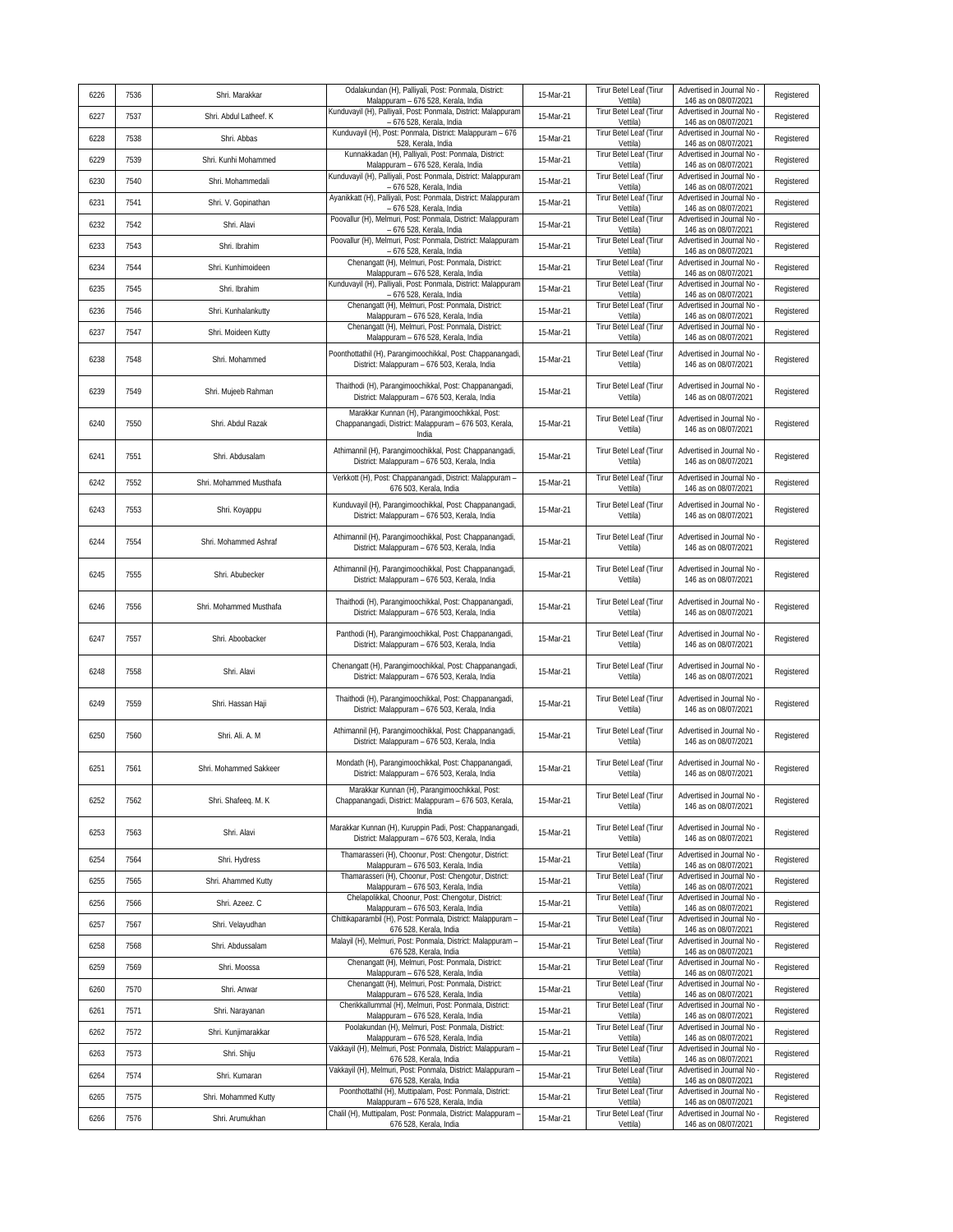| 6267 | 7577 | Shri. Mohammed Musthafa              | Kunduvayil (H), Muttipalam, Post: Ponmala, District:<br>Malappuram - 676 528, Kerala, India                                                              | 15-Mar-21 | Tirur Betel Leaf (Tirur<br>Vettila)        | Advertised in Journal No<br>146 as on 08/07/2021   | Registered |
|------|------|--------------------------------------|----------------------------------------------------------------------------------------------------------------------------------------------------------|-----------|--------------------------------------------|----------------------------------------------------|------------|
| 6268 | 7578 | Shri. Moitheen                       | Thoppil (H), Muttipalam, Post: Ponmala, District: Malappuram<br>- 676 528, Kerala, India                                                                 | 15-Mar-21 | Tirur Betel Leaf (Tirur<br>Vettila)        | Advertised in Journal No<br>146 as on 08/07/2021   | Registered |
| 6269 | 7579 | Shri. Unneen                         | Thoppil (H), Muttipalam, Post: Ponmala, District: Malappuram<br>- 676 528, Kerala, India                                                                 | 15-Mar-21 | Tirur Betel Leaf (Tirur<br>Vettila)        | Advertised in Journal No<br>146 as on 08/07/2021   | Registered |
| 6270 | 7580 | Shri. Sanoop. K                      | Kunnath (H), Muttipalam, Post: Ponmala, District:<br>Malappuram - 676 528, Kerala, India                                                                 | 15-Mar-21 | Tirur Betel Leaf (Tirur<br>Vettila)        | Advertised in Journal No<br>146 as on 08/07/2021   | Registered |
| 6271 | 7581 | Shri, Hamza, C                       | Chenangatt (H), Melmuri, Post: Ponmala, District:<br>Malappuram - 676 528, Kerala, India                                                                 | 15-Mar-21 | Tirur Betel Leaf (Tirur<br>Vettila)        | Advertised in Journal No<br>146 as on 08/07/2021   | Registered |
| 6272 | 7582 | Shri. Koru                           | Cherikkallummal (H), Melmuri, Post: Ponmala, District:<br>Malappuram - 676 528, Kerala, India                                                            | 15-Mar-21 | Tirur Betel Leaf (Tirur<br>Vettila)        | Advertised in Journal No<br>146 as on 08/07/2021   | Registered |
| 6273 | 7583 | Shri. Suresh                         | Cherikkallummal (H), Melmuri, Post: Ponmala, District:<br>Malappuram - 676 528, Kerala, India                                                            | 15-Mar-21 | Tirur Betel Leaf (Tirur<br>Vettila)        | Advertised in Journal No<br>146 as on 08/07/2021   | Registered |
| 6274 | 7584 | Shri. Mohammed Musthafa              | Kunduvayil (H), Post: Ponmala, District: Malappuram - 676<br>528, Kerala, India                                                                          | 15-Mar-21 | Tirur Betel Leaf (Tirur<br>Vettila)        | Advertised in Journal No<br>146 as on 08/07/2021   | Registered |
| 6275 | 7585 | Shri, Munavvir M. K.                 | Marakkar Kunnan (H), Parangimoochikkal, Post:<br>Chappanangadi, District: Malappuram - 676 503, Kerala,<br>India                                         | 15-Mar-21 | Tirur Betel Leaf (Tirur<br>Vettila)        | Advertised in Journal No<br>146 as on 08/07/2021   | Registered |
| 6276 | 7586 | Shri. Rameezali                      | Athimannil (H), Parangimoochikkal, Post: Chappanangadi,<br>District: Malappuram - 676 503, Kerala, India                                                 | 15-Mar-21 | Tirur Betel Leaf (Tirur<br>Vettila)        | Advertised in Journal No<br>146 as on 08/07/2021   | Registered |
| 6277 | 7587 | Shri. Muthanikat Abdul Jaleel        | Post: Cheriyamundam, District: Malappuram - 676 106,<br>Kerala, India                                                                                    | 15-Mar-21 | Tirur Betel Leaf (Tirur<br>Vettila)        | Advertised in Journal No<br>146 as on 08/07/2021   | Registered |
| 6278 | 7588 | Shri. Kader Kallumthiruthy           | Parapputhadam, Cheriyamundam, District: Malappuram - 676<br>106, Kerala, India                                                                           | 15-Mar-21 | Tirur Betel Leaf (Tirur<br>Vettila)        | Advertised in Journal No<br>146 as on 08/07/2021   | Registered |
| 6279 | 7589 | Shri. Saidalavi T. P                 | Thallasseri Parambil (H), Asharippara, Post: Iringavur,<br>District: Malappuram - 676 103, Kerala, India                                                 | 15-Mar-21 | Tirur Betel Leaf (Tirur<br>Vettila)        | Advertised in Journal No<br>146 as on 08/07/2021   | Registered |
| 6280 | 7590 | Shri. Pulikkaparambil Hamza Haji     | Post: Iringavur, District: Malappuram - 676 103, Kerala, India                                                                                           | 15-Mar-21 | Tirur Betel Leaf (Tirur<br>Vettila)        | Advertised in Journal No<br>146 as on 08/07/2021   | Registered |
| 6281 | 7591 | Shri. Muduvattil Saidali             | Cheriyamundam, District: Malappuram - 676 106, Kerala,<br>India                                                                                          | 15-Mar-21 | Tirur Betel Leaf (Tirur<br>Vettila)        | Advertised in Journal No<br>146 as on 08/07/2021   | Registered |
| 6282 | 7592 | Shri. Rajan C                        | Cholakkal, Post: Iringavur, District: Malappuram - 676 103,<br>Kerala, India                                                                             | 15-Mar-21 | Tirur Betel Leaf (Tirur<br>Vettila)        | Advertised in Journal No<br>146 as on 08/07/2021   | Registered |
| 6283 | 7593 | Shri. Sulaiman                       | Kundil, Post: Iringavur, Cheriyamundam, District: Malappuram<br>- 676 103, Kerala, India                                                                 | 15-Mar-21 | Tirur Betel Leaf (Tirur<br>Vettila)        | Advertised in Journal No<br>146 as on 08/07/2021   | Registered |
| 6284 | 7594 | Shri. Arumughan C                    | Chelatt, Ponmundam VIA, Cheriyamundam, District:<br>Malappuram - 676 106, Kerala, India                                                                  | 15-Mar-21 | Tirur Betel Leaf (Tirur<br>Vettila)        | Advertised in Journal No<br>146 as on 08/07/2021   | Registered |
| 6285 | 7595 | Shri. Ibrahim Kutty Parampat         | Post: Iringavur, District: Malappuram - 676 103, Kerala, India                                                                                           | 15-Mar-21 | Tirur Betel Leaf (Tirur<br>Vettila)        | Advertised in Journal No<br>146 as on 08/07/2021   | Registered |
| 6286 | 7596 | Shri. Muhammed Haji                  | Kallumthiruthi (H), Parapputhadam, Post: Cheriyamundam,<br>District: Malappuram - 676 106, Kerala, India                                                 | 15-Mar-21 | Tirur Betel Leaf (Tirur<br>Vettila)        | Advertised in Journal No -<br>146 as on 08/07/2021 | Registered |
| 6287 | 7597 | Shri. Chelatt Kumaran                | Nariyarakkunnu, Post: Cheriyamundam, District: Malappuram<br>- 676 106, Kerala, India                                                                    | 15-Mar-21 | Tirur Betel Leaf (Tirur<br>Vettila)        | Advertised in Journal No<br>146 as on 08/07/2021   | Registered |
| 6288 | 7598 | Shri. Ismayil P                      | Palakkal (H), Post: Iringavur, District: Malappuram - 676 103,<br>Kerala, India                                                                          | 15-Mar-21 | Tirur Betel Leaf (Tirur<br>Vettila)        | Advertised in Journal No<br>146 as on 08/07/2021   | Registered |
| 6289 | 7599 | Shri. Mayin                          | Kuttipulakkal (H), Parapputhadam, Post: Cheriyamundam,<br>District: Malappuram - 676 106, Kerala, India                                                  | 15-Mar-21 | Tirur Betel Leaf (Tirur<br>Vettila)        | Advertised in Journal No<br>146 as on 08/07/2021   | Registered |
| 6290 | 7600 | Shri. Moideen                        | Kallumthiruthi (H), Parapputhadam, Post: Cheriyamundam,<br>District: Malappuram - 676 106, Kerala, India                                                 | 15-Mar-21 | Tirur Betel Leaf (Tirur<br>Vettila)        | Advertised in Journal No<br>146 as on 08/07/2021   | Registered |
| 6291 | 7601 | Shri. Moideen Kutty Haji C. K        | Cholakkal Kalengal (H), Post: Cheriyamundam, District:<br>Malappuram - 676 106, Kerala, India                                                            | 15-Mar-21 | Tirur Betel Leaf (Tirur<br>Vettila)        | Advertised in Journal No<br>146 as on 08/07/2021   | Registered |
| 6292 | 7602 | Shri. N. T Moideen Kutty             | Nellikkathodi, Post: Cheriyamundam, District: Malappuram -<br>676 106, Kerala, India                                                                     | 15-Mar-21 | Tirur Betel Leaf (Tirur<br>Vettila)        | Advertised in Journal No<br>146 as on 08/07/2021   | Registered |
| 6293 | 7603 | Shri. Assainar                       | Kayalmadathil (H), Vailathur, Post: Cheriyamundam, District:<br>Malappuram - 676 106, Kerala, India                                                      | 15-Mar-21 | Tirur Betel Leaf (Tirur<br>Vettila)        | Advertised in Journal No<br>146 as on 08/07/2021   | Registered |
| 6294 | 7604 | Shri. Mammu Kutty                    | Cholakal Chepala, Post: Cheriyamundam, District:<br>Malappuram - 676 106, Kerala, India                                                                  | 15-Mar-21 | Tirur Betel Leaf (Tirur<br>Vettila)        | Advertised in Journal No<br>146 as on 08/07/2021   | Registered |
| 6295 | 7605 | Shri. Mohammed Basheer               | Kundil (H), Post: Cheriyamundam, District: Malappuram - 676<br>106, Kerala, India                                                                        | 15-Mar-21 | Tirur Betel Leaf (Tirur<br>Vettila)        | Advertised in Journal No<br>146 as on 08/07/2021   | Registered |
| 6296 | 7606 | Shri. Mohammed Kutty                 | Orikkaparambil, Post: Cheriyamundam, District: Malappuram -<br>676 106. Kerala, India                                                                    | 15-Mar-21 | Tirur Betel Leaf (Tirur<br>Vettila)        | Advertised in Journal No<br>146 as on 08/07/2021   | Registered |
| 6297 | 7607 | Shri. Pathummol                      | Nelliyali, Post: Cheriyamundam, District: Malappuram - 676<br>106, Kerala, India                                                                         | 15-Mar-21 | Tirur Betel Leaf (Tirur<br>Vettila)        | Advertised in Journal No<br>146 as on 08/07/2021   | Registered |
| 6298 | 7608 | Shri. Ibrahim Kutty Haji. V          | Valliyengal (H), Kuruppinpadi, Post: Iringavoor, District:<br>Malappuram - 676 106, Kerala, India                                                        | 15-Mar-21 | <b>Tirur Betel Leaf (Tirur</b><br>Vettila) | Advertised in Journal No<br>146 as on 08/07/2021   | Registered |
| 6299 | 7609 | Shri. Aboobaker                      | Kayalmadathil, Vailathur VIA, Post: Cheriyamundam, District:<br>Malappuram - 676 106, Kerala, India                                                      | 15-Mar-21 | Tirur Betel Leaf (Tirur<br>Vettila)        | Advertised in Journal No -<br>146 as on 08/07/2021 | Registered |
| 6300 | 7610 | Shri. Beeran Kutty Cholakarathoombil | Alumkundu, Post: Cheriyamundam, District: Malappuram -<br>676 106, Kerala, India                                                                         | 15-Mar-21 | Tirur Betel Leaf (Tirur<br>Vettila)        | Advertised in Journal No<br>146 as on 08/07/2021   | Registered |
| 6301 | 7611 | Shri. Muhammed Kutty C. V            | Cheruvalappil (H), Alumkundu, Post: Cheriyamundam,<br>District: Malappuram - 676 106, Kerala, India                                                      | 15-Mar-21 | Tirur Betel Leaf (Tirur<br>Vettila)        | Advertised in Journal No -<br>146 as on 08/07/2021 | Registered |
| 6302 | 7613 | Shri. Mahesh Vasudev Ranade          | Post: Jamsande - Bhatawadi, Taluk: Devgad, District:<br>Sindhudurq, Maharashtra, India                                                                   | 22-Mar-21 | Alphonso                                   | Advertised in Journal No<br>145 as on 30/04/2021   | Registered |
| 6303 | 7614 | Shri. Ajit Vishnu Joshi              | Post: Girye - Karanjaiwadi, Taluk: Devgad, District:<br>Sindhudurg, Maharashtra, India                                                                   | 22-Mar-21 | Alphonso                                   | Advertised in Journal No<br>145 as on 30/04/2021   | Registered |
| 6304 | 7615 | Shri. Jayesh Anand Gore              | Post: Jamsande, Taluk: Devgad, District: Sindhudurg,<br>Maharashtra, India                                                                               | 22-Mar-21 | Alphonso                                   | Advertised in Journal No<br>145 as on 30/04/2021   | Registered |
| 6305 | 7616 | M/s. Saiaarohi Devgad Farms          | B. 21, Pavanaidevi Prasanna Chs, Kanjur Village Road, Near<br>Kamaghar Aghadi, Shivkrupa Nagar, Bhandup East, Mumbai<br>- 400 042, Maharashtra, India    | 22-Mar-21 | Alphonso                                   | Advertised in Journal No -<br>145 as on 30/04/2021 | Registered |
| 6306 | 7617 | M/s. Alpha Mangoes                   | A-403, Waterbay Apartment, New Kalyani Nagar, Pune - 411<br>014, Maharashtra, India                                                                      | 22-Mar-21 | Alphonso                                   | Advertised in Journal No<br>145 as on 30/04/2021   | Registered |
| 6307 | 7618 | M/s. Parkar Agro                     | Post: Devgad - Bazarpeth, Taluk: Devgad, District:<br>Sindhudurg, Maharashtra, India                                                                     | 22-Mar-21 | Alphonso                                   | Advertised in Journal No -<br>145 as on 30/04/2021 | Registered |
| 6308 | 7619 | M/s. D P N Farms Pvt. Ltd            | Bamanghar, Taluk: Tala, District: Raigad, Maharashtra, India                                                                                             | 22-Mar-21 | Alphonso                                   | Advertised in Journal No<br>145 as on 30/04/2021   | Registered |
| 6309 | 7620 | Shri. Kanoji Laxman Jadhav           | Ransai, Post: Uchat Ransai, Taluk: Khalapur, District: Raigad,<br>Maharashtra, India                                                                     | 22-Mar-21 | Alphonso                                   | Advertised in Journal No<br>145 as on 30/04/2021   | Registered |
| 6310 | 7621 | Smt. Nilima Vidyadhar Jukar          | Post: Beloli, Mapgaon Grampanchayat, Taluk: Alibag, District:                                                                                            | 22-Mar-21 | Alphonso                                   | Advertised in Journal No -<br>145 as on 30/04/2021 | Registered |
| 6311 | 7622 | Shri. Nikhil Navinchandra Shah       | Raigad, Maharashtra, India<br>12-121, Mu, H. No. 68, Ashoka Apts, B, RUnga Lane,<br>Malabar Hill, District: Mumbai City - 400 006, Maharashtra,<br>India | 22-Mar-21 | Alphonso                                   | Advertised in Journal No<br>145 as on 30/04/2021   | Registered |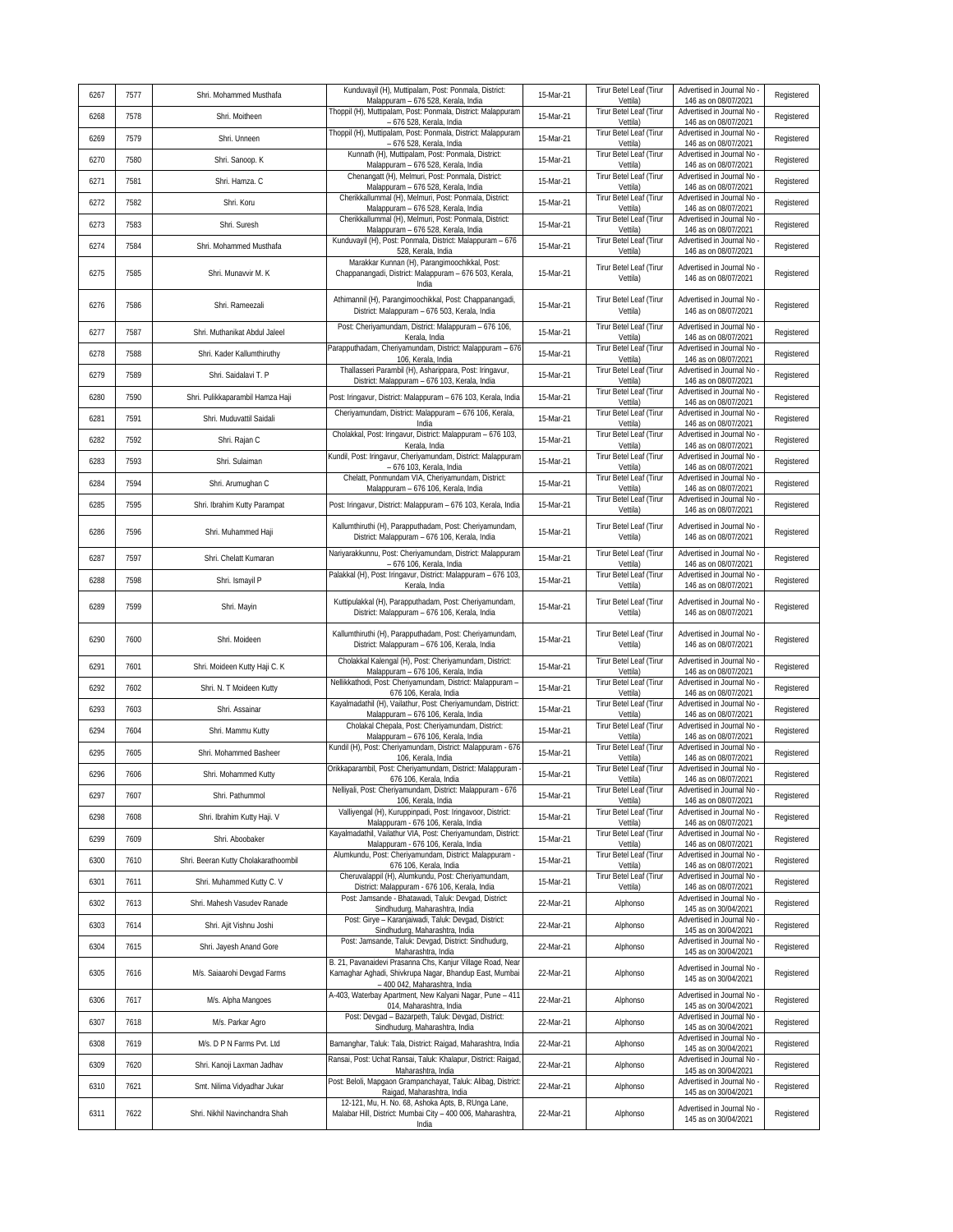| 6312 | 7623 | Shri. Mehul Navinchand Shah                      | 121, Mu H. No. 68, Ashok Apartment, B) Rungantha Len,<br>Malbar Hill, District: Mumbai - 400 006, Maharashtra, India              | 22-Mar-21 | Alphonso       | Advertised in Journal No<br>145 as on 30/04/2021   | Registered |
|------|------|--------------------------------------------------|-----------------------------------------------------------------------------------------------------------------------------------|-----------|----------------|----------------------------------------------------|------------|
| 6313 | 7624 | Shri. Dharmaji Ganpat Bhagat                     | 120-A, Mandavkhar, Taluk: Alibag, District: Raigad,<br>Maharashtra, India                                                         | 22-Mar-21 | Alphonso       | Advertised in Journal No -<br>145 as on 30/04/2021 | Registered |
| 6314 | 7625 | Shri. Prakash Narayan Saware                     | Post: Kasheli, Taluk: Rajapur, District: Ratnagiri, Maharashtra<br>India                                                          | 22-Mar-21 | Alphonso       | Advertised in Journal No -<br>145 as on 30/04/2021 | Registered |
| 6315 | 7626 | Shri. Mujeeb Yusuf Kalsekar                      | 2852, Kanavaje Wadi, Taluk: Lanja, District: Ratnagiri,<br>Maharashtra, India                                                     | 22-Mar-21 | Alphonso       | Advertised in Journal No<br>145 as on 30/04/2021   | Registered |
| 6316 | 7627 | Shri. Hrishikesh Ramesh Marathe                  | 13 A, Bharad Wadi, Dongar, Taluk: Rajapur, District:<br>Ratnagiri, Maharashtra, India                                             | 22-Mar-21 | Alphonso       | Advertised in Journal No<br>145 as on 30/04/2021   | Registered |
| 6317 | 7628 | Shri. Manoj Ramesh Prabhudesai                   | Bane Wadi, Kumbhavade, Taluk: Rajapur, District: Ratnagiri<br>Maharashtra, India                                                  | 22-Mar-21 | Alphonso       | Advertised in Journal No<br>145 as on 30/04/2021   | Registered |
| 6318 | 7629 | Shri. Vinayak Manohar Padwal                     | Bhandarwada, Opp. Krishna Temple, Taluk: Ratnagiri,<br>District: Ratnagiri - 415 615, Maharashtra, India                          | 22-Mar-21 | Alphonso       | Advertised in Journal No<br>145 as on 30/04/2021   | Registered |
| 6319 | 7630 | Smt. Yasmeen Javed Kazi                          | 392 K, Dale, Jaitapur, Taluk: Rajapur, District: Ratnagiri,                                                                       | 22-Mar-21 | Alphonso       | Advertised in Journal No                           | Registered |
| 6320 | 7631 | Shri. Javed Vahab Kazi                           | Maharashtra, India<br>392 K, Dale, Jaitapur, Taluk: Rajapur, District: Ratnagiri,                                                 | 22-Mar-21 | Alphonso       | 145 as on 30/04/2021<br>Advertised in Journal No   | Registered |
| 6321 | 7632 | Shri. Firoz Sadik Kazi                           | Maharashtra, India<br>743, Talimkhana, Taluk: Rajpur, District: Ratnagiri,                                                        | 22-Mar-21 | Alphonso       | 145 as on 30/04/2021<br>Advertised in Journal No   | Registered |
| 6322 | 7633 | M/s. Arham Mango Suppliers                       | Maharashtra, India<br>1984, Radha Krishna Naka, M.G. Road, Taluk: Ratnagiri,                                                      | 22-Mar-21 | Alphonso       | 145 as on 30/04/2021<br>Advertised in Journal No   | Registered |
|      |      |                                                  | District: Ratnagiri, Maharashtra, India<br>1501 / 1502, Bhavya Heights CHSL, A wing, Katrak Road,                                 |           |                | 145 as on 30/04/2021<br>Advertised in Journal No - |            |
| 6323 | 7634 | M/s. Padwal Organics and Farming                 | Near Wadala Ram Mandir, Wadala West, District: Mumbai -<br>400 031, Maharashtra, India                                            | 22-Mar-21 | Alphonso       | 145 as on 30/04/2021                               | Registered |
| 6324 | 7635 | M/s. Pixel Agro Foods                            | 68/465, MHB Colony, Dindoshi, Malad East, District: Mumbai<br>400 097, Maharashtra, India                                         | 22-Mar-21 | Alphonso       | Advertised in Journal No<br>145 as on 30/04/2021   | Registered |
| 6325 | 7636 | M/s. Ekvira Fresh Fruits and Vegetable Supplier  | The Leaf, S.R. No. 35, E-502, Yewale Wadi, District: Pune -<br>411 048, Maharashtra, India                                        | 22-Mar-21 | Alphonso       | Advertised in Journal No<br>145 as on 30/04/2021   | Registered |
| 6326 | 7637 | Shri. Yogesh Ramesh Hardikar                     | Agvekar Wadi, Post: Kasheli, Taluk: Rajapur, District:<br>Ratnagiri, Maharashtra, India                                           | 22-Mar-21 | Alphonso       | Advertised in Journal No<br>145 as on 30/04/2021   | Registered |
| 6327 | 7638 | Shri. Ramesh Manohar Vanage                      | Post: Kamarle, Taluk: Pen, District: Raigad, Maharashtra,<br>India                                                                | 22-Mar-21 | Alphonso       | Advertised in Journal No<br>145 as on 30/04/2021   | Registered |
| 6328 | 7639 | Shri. Sanjay Damodar Patil                       | Gotheghar, Post: Kamarle, Taluk: Alibag, District: Raigad,<br>Maharashtra, India                                                  | 22-Mar-21 | Alphonso       | Advertised in Journal No<br>145 as on 30/04/2021   | Registered |
| 6329 | 7640 | Shri. Suresh Krushna Patil                       | Post: Gharat Ali, Taluk: Alibag, District: Raigad, Maharashtra,<br>India                                                          | 22-Mar-21 | Alphonso       | Advertised in Journal No<br>145 as on 30/04/2021   | Registered |
| 6330 | 7641 | Shri. Adinath Tukaram Patil                      | 80, Mokal Ali, Hashivare, Taluk: Alibag, District: Raigad,<br>Maharashtra, India                                                  | 22-Mar-21 | Alphonso       | Advertised in Journal No -<br>145 as on 30/04/2021 | Registered |
| 6331 | 7642 | Shri. Santosh Manohar Mahadik                    | 55, Barshiv, Taluk: Murud, District: Raigad, Maharashtra,<br>India                                                                | 22-Mar-21 | Alphonso       | Advertised in Journal No<br>145 as on 30/04/2021   | Registered |
| 6332 | 7643 | Shri. Trimbak Vaman Phatak                       | 93, Sasawane, Taluk: Alibag, District: Raigad, Maharashtra,<br>India                                                              | 22-Mar-21 | Alphonso       | Advertised in Journal No -<br>145 as on 30/04/2021 | Registered |
| 6333 | 7644 | Shri. Balkrishna Shrikrishna Patil               | 182, Shekhach Gaon, Pedhambe, Ketkicha Mala, Taluk:<br>Alibag, District: Raigad, Maharashtra, India                               | 22-Mar-21 | Alphonso       | Advertised in Journal No<br>145 as on 30/04/2021   | Registered |
| 6334 | 7645 | Shri. Pranay Anant Gharat                        | 27, Belavali, Bahirole, Taluk: Alibag, District: Raigad,<br>Maharashtra, India                                                    | 22-Mar-21 | Alphonso       | Advertised in Journal No<br>145 as on 30/04/2021   | Registered |
| 6335 | 7646 | Shri. Prashant Gulabrao Shinde                   | Post: Kurdus, Taluk: Alibag, District: Raigad, Maharashtra,<br>India                                                              | 22-Mar-21 | Alphonso       | Advertised in Journal No<br>145 as on 30/04/2021   | Registered |
| 6336 | 7647 | Smt. Manasi Prashant Shinde                      | 346, Bidwagale, Kurdus, Shivaji Nagar, Taluk: Alibag, District:<br>Raigad, Maharashtra, India                                     | 22-Mar-21 | Alphonso       | Advertised in Journal No<br>145 as on 30/04/2021   | Registered |
| 6337 | 7648 | Shri. Suhas Namdeo Mhatre                        | 25/3, Mhatre Udyan, Gan-Tarfe-Parhur, Taluk: Alibag, District<br>Raigad, Maharashtra, India                                       | 22-Mar-21 | Alphonso       | Advertised in Journal No<br>145 as on 30/04/2021   | Registered |
| 6338 | 7649 | Smt. Rekha Ravindra Mhatre                       | 160, Gotheghar, Talavade, Jambhulpada, Taluk: Alibag,<br>District: Raigad, Maharashtra, India                                     | 22-Mar-21 | Alphonso       | Advertised in Journal No -<br>145 as on 30/04/2021 | Registered |
| 6339 | 7650 | Smt. Prabhavati Ghanshyam Patil                  | 117, Hedavali, Taluk: Roha, District: Raigad, Maharashtra,<br>India                                                               | 22-Mar-21 | Alphonso       | Advertised in Journal No<br>145 as on 30/04/2021   | Registered |
| 6340 | 7651 | Smt. Vijaya Amarnath Patil                       | 239, Shekhach Gaon, Ketkicha Mala, Pedhambe, Taluk:                                                                               | 22-Mar-21 | Alphonso       | Advertised in Journal No<br>145 as on 30/04/2021   | Registered |
| 6341 | 7652 | Shri. Harishchandra Moru Mhatre                  | Alibag, District: Raigad, Maharashtra, India<br>34 B, Narangi, Ranjankhar, Taluk: Alibag, District: Raigad,<br>Maharashtra, India | 22-Mar-21 | Alphonso       | Advertised in Journal No<br>145 as on 30/04/2021   | Registered |
| 6342 | 7653 | Smt. Shubhangi Krishnaji Dabholkar               | Vagholiwadi, Taluk: Alibag, District: Raigad, Maharashtra,                                                                        | 22-Mar-21 | Alphonso       | Advertised in Journal No                           | Registered |
| 6343 | 7654 | Shri. Moreshwar Posu Patil                       | India<br>Post: Narangi, District: Raigad, Maharashtra, India                                                                      | 22-Mar-21 | Alphonso       | 145 as on 30/04/2021<br>Advertised in Journal No - | Registered |
| 6344 | 7655 | Smt. Vasanti Shrikant Deo                        | Post: Deo Ali, Taluk: Pen, District: Raigad, Maharashtra, India                                                                   | 22-Mar-21 | Alphonso       | 145 as on 30/04/2021<br>Advertised in Journal No   | Registered |
| 6345 | 7656 | Shri. Sandesh Pandurang Tavate                   | 597, Post: Narnagi, Taluk: Alibag, District: Raigad,                                                                              | 22-Mar-21 | Alphonso       | 145 as on 30/04/2021<br>Advertised in Journal No   | Registered |
| 6346 | 7657 | Shri. Allikhan Hamidkhan Pathan                  | Maharashtra, India<br>Shrigaon, Poynad, Taluk: Alibag, District: Raigad,                                                          | 22-Mar-21 | Alphonso       | 145 as on 30/04/2021<br>Advertised in Journal No - | Registered |
| 6347 | 7658 | Shri. Chandrakant Damodar Desai                  | Maharashtra, India<br>246, Devichamala, Deud, Taluk: Ratnagiri, District: Ratnagiri,                                              | 22-Mar-21 | Alphonso       | 145 as on 30/04/2021<br>Advertised in Journal No   | Registered |
| 6348 | 7659 | Shri. Janardan Mahadev Pokle                     | Maharashtra, India<br>G-510, Ubha Bazar, Mahatma Gandhi Road, Taluk:                                                              | 22-Mar-21 | Alphonso       | 145 as on 30/04/2021<br>Advertised in Journal No - | Registered |
| 6349 | 7660 | Shri. Anant Ragho More                           | Sawantwadi, District: Sindhudurq, Maharashtra, India<br>Vaiji, Post: Bhom, Taluk: Chiplun, District: Ratnaqiri,                   | 22-Mar-21 | Alphonso       | 145 as on 30/04/2021<br>Advertised in Journal No - | Registered |
| 6350 | 7661 | M/s. Surana Agro Products                        | Maharashtra, India<br>RH01, G-60 / 67, Matruchhaya CHS, CBD Belapur, Navi                                                         | 22-Mar-21 | Alphonso       | 145 as on 30/04/2021<br>Advertised in Journal No   | Registered |
| 6351 | 7662 | M/s. Sabrewing Agro & Consumer Products Pvt. Ltd | Mumbai - 400 614, Maharashtra, India<br>68 / 465, MHB Colony, Dindoshi, Malad East, District; Mumbai                              | 22-Mar-21 | Alphonso       | 145 as on 30/04/2021<br>Advertised in Journal No   | Registered |
| 6352 | 7663 | Shri. Dashrath Anant Surve                       | - 400 097, Maharashtra, India<br>Sr. No. 850, Post: Asond, Taluk: Dapoli, Maharashtra, India                                      | 23-Mar-21 | Alphonso       | 145 as on 30/04/2021<br>Advertised in Journal No   | Registered |
| 6353 | 7664 | Shri. Laxminarayan Rajsoni                       | A-3 Nai Abadi, Pratapgarh, District: Pratapgarh - 312 605,                                                                        | 25-Mar-21 | Thewa Art Work | 145 as on 30/04/2021<br>Advertised in Journal No   | Registered |
|      |      |                                                  | Rajasthan, India                                                                                                                  |           |                | 145 as on 30/04/2021<br>Advertised in Journal No   |            |
| 6354 | 7665 | Shri. Jagdish Rajsoni                            | Dhaijee Darwaja Pratapgarh, Rajasthan, India                                                                                      | 25-Mar-21 | Thewa Art Work | 145 as on 30/04/2021<br>Advertised in Journal No - | Registered |
| 6355 | 7666 | Shri. Pawan Rajsoni                              | Salampura Road, Pratapgarh Raj, Rajasthan, India<br>Outside Bhatpura Darwaja, Pratapgarh - 312 605, Rajasthan,                    | 25-Mar-21 | Thewa Art Work | 145 as on 30/04/2021<br>Advertised in Journal No - | Registered |
| 6356 | 7667 | Shri. Rajendra Kumar Soni                        | India<br>Opp. Asthal Mandir Jhanda Gali, Pratapgarh - 312 605,                                                                    | 25-Mar-21 | Thewa Art Work | 145 as on 30/04/2021<br>Advertised in Journal No   | Registered |
| 6357 | 7668 | Shri. Puneet Rajsoni                             | Rajasthan, India                                                                                                                  | 25-Mar-21 | Thewa Art Work | 145 as on 30/04/2021<br>Advertised in Journal No - | Registered |
| 6358 | 7669 | Shri. Deepak Rajsoni                             | Dhaijee Darwaja Pratapgarh, Rajasthan, India<br>Bhatpura Darwaja Ke Bahar, Pratapgarh - 312 605,                                  | 25-Mar-21 | Thewa Art Work | 145 as on 30/04/2021<br>Advertised in Journal No - | Registered |
| 6359 | 7670 | Shri. Manish Soni                                | Rajasthan, India                                                                                                                  | 25-Mar-21 | Thewa Art Work | 145 as on 30/04/2021                               | Registered |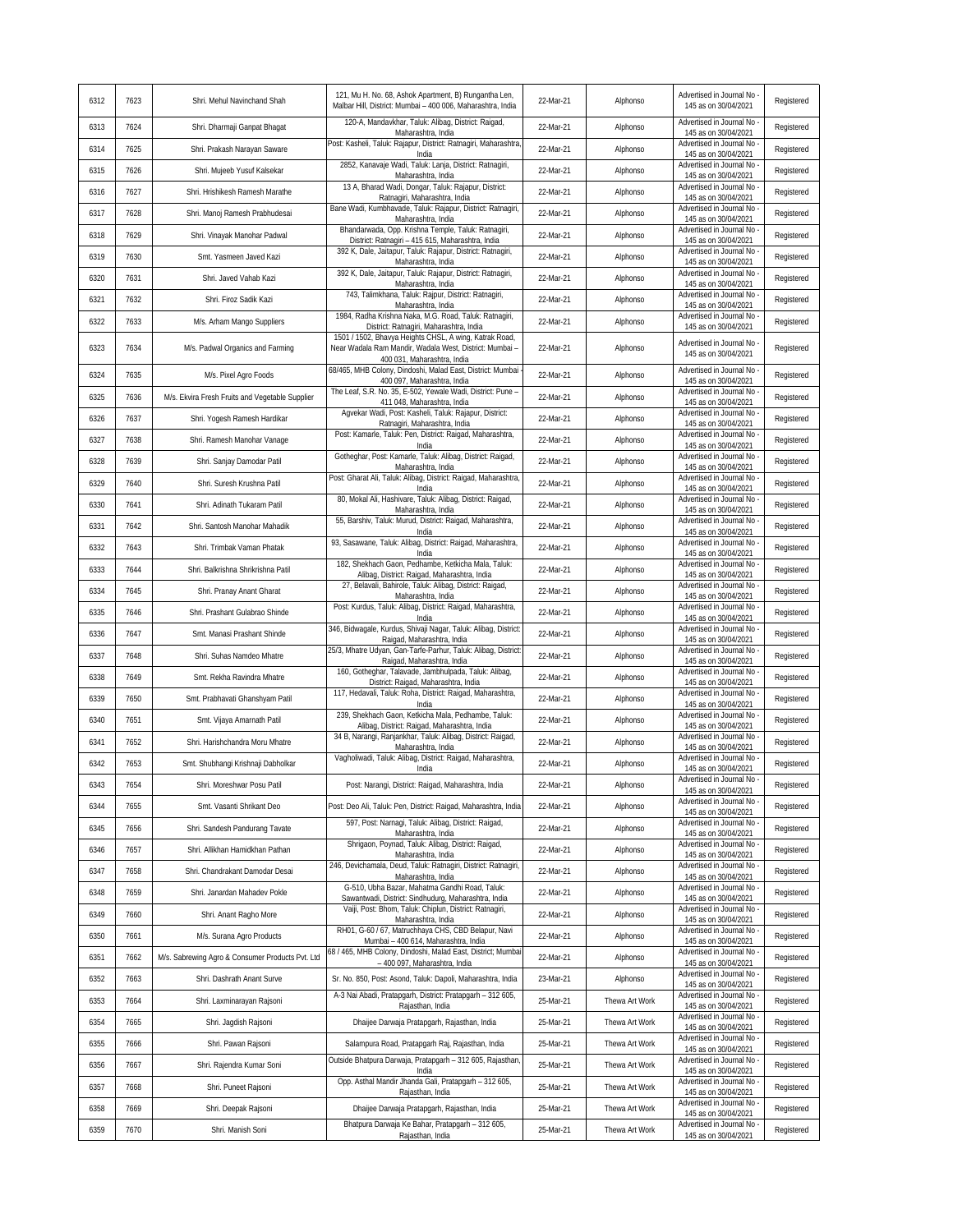| 6360 | 7671 | Shri. Harish Kumar Soni     | Opp. Asthal Mandir Jhanda Gali, Pratapgarh - 312 605,<br>Rajasthan, India                                                   | 25-Mar-21 | Thewa Art Work                             | Advertised in Journal No<br>145 as on 30/04/2021                         | Registered |
|------|------|-----------------------------|-----------------------------------------------------------------------------------------------------------------------------|-----------|--------------------------------------------|--------------------------------------------------------------------------|------------|
| 6361 | 7672 | Shri. Vijay Rajsoni         | Jhandha Gali Pratapgarh, Rajasthan, India                                                                                   | 25-Mar-21 | Thewa Art Work                             | Advertised in Journal No<br>145 as on 30/04/2021                         | Registered |
| 6362 | 7673 | Shri. Virendra Rajsoni      | Salampura Road, Pratapgarh - 312 605, Rajasthan, India                                                                      | 25-Mar-21 | Thewa Art Work                             | Advertised in Journal No<br>145 as on 30/04/2021                         | Registered |
| 6363 | 7674 | Shri. Arvind Kumar Soni     | Jhanda Gali, Pratapgarh - 312 605, Rajasthan, India                                                                         | 25-Mar-21 | Thewa Art Work                             | Advertised in Journal No<br>145 as on 30/04/2021                         | Registered |
| 6364 | 7675 | Shri. Nirmal Rajsoni        | Salampura Road, Jhandha Gali Pratapgarh, Rajasthan, India                                                                   | 25-Mar-21 | Thewa Art Work                             | Advertised in Journal No<br>145 as on 30/04/2021                         | Registered |
| 6365 | 7676 | Shri. Shashikant Soni       | Outside Bhatpura Darwaja, Pratapgarh - 312 605, Rajasthan,<br>India                                                         | 25-Mar-21 | Thewa Art Work                             | Advertised in Journal No<br>145 as on 30/04/2021                         | Registered |
| 6366 | 7677 | Shri. Jitendra Rajsoni      | A-3 Nai Aabadi Near Aastha Hospital, High School Road,<br>Pratapgarh, Rajasthan, India                                      | 25-Mar-21 | Thewa Art Work                             | Advertised in Journal No<br>145 as on 30/04/2021                         | Registered |
| 6367 | 7678 | Shri. Hitesh Rajsoni        | A-3 Nai Abadi, Pratapgarh - 312 605, Rajasthan, India                                                                       | 25-Mar-21 | Thewa Art Work                             | Advertised in Journal No<br>145 as on 30/04/2021                         | Registered |
| 6368 | 7679 | Shri. Girish Rajsoni        | BR Thewa Jewellery Jain Boarding KE Samne MG Road,<br>Pratapgarh, Rajasthan, India                                          | 25-Mar-21 | Thewa Art Work                             | Advertised in Journal No<br>145 as on 30/04/2021                         | Registered |
| 6369 | 7680 | Shri. Lokesh Rajsoni        | A-3 Nai Aabadi Near Aastha Hospital, High School Road,<br>Pratapgarh, Rajasthan, India                                      | 25-Mar-21 | Thewa Art Work                             | Advertised in Journal No<br>145 as on 30/04/2021                         | Registered |
| 6370 | 7681 | Shri. Piyush Rajsoni        | Bhatpura Darwaja KE Bahar, Pratapgarh - 312 605,                                                                            | 25-Mar-21 | Thewa Art Work                             | Advertised in Journal No<br>145 as on 30/04/2021                         | Registered |
| 6371 | 7682 | Shri. Bhavishya Rajsoni     | Rajasthan, India<br>Jhanda Gali, Pratapgarh - 312 605, Rajasthan, India                                                     | 25-Mar-21 | Thewa Art Work                             | Advertised in Journal No                                                 | Registered |
| 6372 | 7683 | Shri. Arpit Rajsoni         | Jhandha Gali, Pratapgarh, Rajasthan, India                                                                                  | 25-Mar-21 | Thewa Art Work                             | 145 as on 30/04/2021<br>Advertised in Journal No                         | Registered |
| 6373 | 7684 | Shri. Raghav Raj Soni       | Jhanda Gali, Salampura Road, Pratapgarh, Rajasthan, India                                                                   | 25-Mar-21 | Thewa Art Work                             | 145 as on 30/04/2021<br>Advertised in Journal No                         | Registered |
| 6374 | 7685 | Shri. Jay Soni              | Sawariya Colony, Ariya Pati Road, Pratapgarh - 312 605,                                                                     | 25-Mar-21 | Thewa Art Work                             | 145 as on 30/04/2021<br>Advertised in Journal No                         | Registered |
| 6375 | 7686 | Shri. Debaditya Chakraborty | Rajasthan, India<br>31/167, Nutanpally (E), Post: Bardhaman, District:                                                      | 26-Mar-21 | Bardhaman Mihidana                         | 145 as on 30/04/2021<br>Advertised in Journal No                         | Registered |
|      |      |                             | Bardhaman - 713 101, West Bengal, India<br>Tikurhat B.T. College Road, Post: Lakurddi, P.S: Burdwan                         |           |                                            | 146 as on 08/07/2021<br>Advertised in Journal No                         |            |
| 6376 | 7687 | Shri. Hemanta Ghosh         | Sadar, Distric: Purba Bardhaman - 713 102, West Bengal,<br>India                                                            | 26-Mar-21 | Bardhaman Mihidana                         | 146 as on 08/07/2021                                                     | Registered |
| 6377 | 7688 | Shri. Mohar Lal Ghosh       | 661A Officers Colony, Post: Sripally, Burdwan - 713 103,<br>West Bengal, India                                              | 26-Mar-21 | Bardhaman Mihidana                         | Advertised in Journal No<br>146 as on 08/07/2021                         | Registered |
| 6378 | 7689 | Shri. Pradip Bhakat         | B.B. Ghosh Road, Burir Bagan, Post: Purba Bardhaman,<br>Distric: Purba Bardhaman 713 101, West Bengal, India                | 26-Mar-21 | Bardhaman Mihidana                         | Advertised in Journal No<br>146 as on 08/07/2021                         | Registered |
| 6379 | 7690 | Shri. Pramod KR. Singh      | 551, G.T Road, Mehedi Bagan, Distric: Purba Bardhaman 713<br>101, West Bengal, India                                        | 26-Mar-21 | Bardhaman Mihidana                         | Advertised in Journal No<br>146 as on 08/07/2021                         | Registered |
| 6380 | 7691 | Shri. Soumen Das            | Netaji Bhawan, 315 G.T Road, Mehedi Bagan, Distric: Purba<br>Bardhaman 713 101, West Bengal, India                          | 26-Mar-21 | Bardhaman Mihidana                         | Advertised in Journal No<br>146 as on 08/07/2021                         | Registered |
| 6381 | 7692 | Shri. Subrata Rakshit       | Vivekananda College More, Sadar Ghat Road, Distric: Purba<br>Bardhaman 713 103, West Bengal, India                          | 26-Mar-21 | Bardhaman Mihidana                         | Advertised in Journal No<br>146 as on 08/07/2021                         | Registered |
| 6382 | 7693 | Shri. Sulekha Das           | Netaji Mistanna Bhandar Unit - 2. 315 G.T Road, Mehedi<br>Bagan, Distric: Purba Bardhaman 713 101, West Bengal,<br>India    | 26-Mar-21 | Bardhaman Mihidana                         | Advertised in Journal No<br>146 as on 08/07/2021                         | Registered |
| 6383 | 7694 | Shri. Tapan Kumar Nag       | 19 B.B. Ghosh Road, Choudhury Bazar, Bardhaman - 713<br>101, West Bengal, India                                             | 26-Mar-21 | Bardhaman Mihidana                         | Advertised in Journal No<br>146 as on 08/07/2021                         | Registered |
| 6384 | 7695 | Shri. Tapas Kumar Sen       | 37, B.B. Ghosh Road, Purba Bardhaman - 713 101, West<br>Bengal, India                                                       | 26-Mar-21 | Bardhaman Mihidana                         | Advertised in Journal No<br>146 as on 08/07/2021                         | Registered |
| 6385 | 7696 | Shri. Debaditya Chakraborty | 31/167, Nutanpally (E), Post: Bardhaman, District:<br>Bardhaman - 713 101, West Bengal, India                               | 26-Mar-21 | Bardhaman Sitabhog                         | Advertised in Journal No<br>146 as on 08/07/2021                         | Registered |
| 6386 | 7697 | Shri. Hemanta Ghosh         | Tikurhat B.T. College Road, Post: Lakurddi, P.S: Burdwan<br>Sadar, District: Purba Bardhaman - 713 102, West Bengal,        | 26-Mar-21 | Bardhaman Sitabhog                         | Advertised in Journal No<br>146 as on 08/07/2021                         | Registered |
|      |      |                             | India                                                                                                                       |           |                                            |                                                                          |            |
| 6387 | 7698 | Shri. Mohar Lal Ghosh       | 661A Officers Colony, Post: Sripally, Burdwan - 713 103,<br>West Bengal, India                                              | 26-Mar-21 | Bardhaman Sitabhog                         | Advertised in Journal No<br>146 as on 08/07/2021                         | Registered |
| 6388 | 7699 | Shri. Pradip Bhakat         | B.B. Ghosh Road, Burir Bagan, Post: Purba Bardhaman,<br>District: Purba Bardhaman - 713 101, West Bengal, India             | 26-Mar-21 | Bardhaman Sitabhog                         | Advertised in Journal No<br>146 as on 08/07/2021                         | Registered |
| 6389 | 7700 | Shri. Pramod KR. Singh      | 551, G.T Road, Mehedi Bagan, District: Purba Bardhaman -<br>713 101, West Bengal, India                                     | 26-Mar-21 | Bardhaman Sitabhog                         | Advertised in Journal No<br>146 as on 08/07/2021                         | Registered |
| 6390 | 7701 | Shri. Soumen Das            | Netaji Bhawan, 315 G.T Road, Mehedi Bagan, District: Purba<br>Bardhaman - 713 101, West Bengal, India                       | 26-Mar-21 | Bardhaman Sitabhog                         | Advertised in Journal No                                                 | Registered |
| 6391 | 7702 | Shri. Subrata Rakshit       | Vivekananda College More, Sadar Ghat Road, District: Purba<br>Bardhaman - 713 103, West Bengal, India                       | 26-Mar-21 | Bardhaman Sitabhog                         | 146 as on 08/07/2021<br>Advertised in Journal No<br>146 as on 08/07/2021 | Registered |
| 6392 | 7703 | Shri. Sulekha Das           | Netaji Mistanna Bhandar Unit - 2. 315 G.T Road, Mehedi<br>Bagan, District: Purba Bardhaman - 713 101, West Bengal,<br>India | 26-Mar-21 | Bardhaman Sitabhog                         | Advertised in Journal No -<br>146 as on 08/07/2021                       | Registered |
| 6393 | 7704 | Shri. Tapan Kumar Nag       | 19 B.B. Ghosh Road, Choudhury Bazar, Bardhaman - 713<br>101, West Bengal, India                                             | 26-Mar-21 | Bardhaman Sitabhog                         | Advertised in Journal No<br>146 as on 08/07/2021                         | Registered |
| 6394 | 7705 | Shri. Tapas Kumar Sen       | 37, B.B. Ghosh Road, District: Purba Bardhaman - 713 101,<br>West Bengal, India                                             | 26-Mar-21 | Bardhaman Sitabhog                         | Advertised in Journal No -<br>146 as on 08/07/2021                       | Registered |
| 6395 | 7706 | Shri. Ahammed Kutty         | Poduvannipparambil (H), Kunnakkad, Morayur, Post:<br>Ozhukar, District: Malappuram - 673 642, Kerala, India                 | 29-Mar-21 | Tirur Betel Leaf (Tirur<br>Vettila)        | Advertised in Journal No<br>146 as on 08/07/2021                         | Registered |
| 6396 | 7707 | Shri. Abdulrasak K. C       | Paralil (H), Post: Ozhukur, District: Malappuram - 673 642,<br>Kerala, India                                                | 29-Mar-21 | Tirur Betel Leaf (Tirur<br>Vettila)        | Advertised in Journal No<br>146 as on 08/07/2021                         | Registered |
| 6397 | 7708 | Shri. Asharaf. K. C         | Paralil (H), Post: Ozhukur, District: Malappuram - 673 642,<br>Kerala, India                                                | 29-Mar-21 | <b>Tirur Betel Leaf (Tirur</b><br>Vettila) | Advertised in Journal No<br>146 as on 08/07/2021                         | Registered |
| 6398 | 7709 | Shri. Unninagan. K          | Cholakkal (H), Post: Ozhukur, District: Malappuram - 673<br>642, Kerala, India                                              | 29-Mar-21 | Tirur Betel Leaf (Tirur<br>Vettila)        | Advertised in Journal No<br>146 as on 08/07/2021                         | Registered |
| 6399 | 7710 | Shri. Mohammed. M           | Cholakkandi (H), Post: Ozhukur, District: Malappuram - 673<br>642, Kerala, India                                            | 29-Mar-21 | Tirur Betel Leaf (Tirur<br>Vettila)        | Advertised in Journal No<br>146 as on 08/07/2021                         | Registered |
| 6400 | 7711 | Shri. Moideenkutty. P       | Thuppanthoduvil (H), Post: Ozhukur, District: Malappuram -<br>673 642, Kerala, India                                        | 29-Mar-21 | Tirur Betel Leaf (Tirur<br>Vettila)        | Advertised in Journal No<br>146 as on 08/07/2021                         | Registered |
| 6401 | 7712 | Shri. Syedalavi. K. C       | Paralil (H), Post: Ozhukur, District: Malappuram - 673 642,<br>Kerala, India                                                | 29-Mar-21 | Tirur Betel Leaf (Tirur<br>Vettila)        | Advertised in Journal No<br>146 as on 08/07/2021                         | Registered |
| 6402 | 7713 | Shri. Ummer. K. M           | Paralil (H), Post: Ozhukur, District: Malappuram - 673 642,<br>Kerala, India                                                | 29-Mar-21 | Tirur Betel Leaf (Tirur<br>Vettila)        | Advertised in Journal No -<br>146 as on 08/07/2021                       | Registered |
| 6403 | 7714 | Shri. Muhammed. P           | Padavattiyil (H), Post: Ozhukur, District: Malappuram - 673<br>642, Kerala, India                                           | 29-Mar-21 | Tirur Betel Leaf (Tirur<br>Vettila)        | Advertised in Journal No<br>146 as on 08/07/2021                         | Registered |
| 6404 | 7715 | Shri. Muhammed. K. C        | Paralil (H), Kunnakkad, Post: Ozhukur, District: Malappuram -<br>673 642, Kerala, India                                     | 29-Mar-21 | Tirur Betel Leaf (Tirur<br>Vettila)        | Advertised in Journal No<br>146 as on 08/07/2021                         | Registered |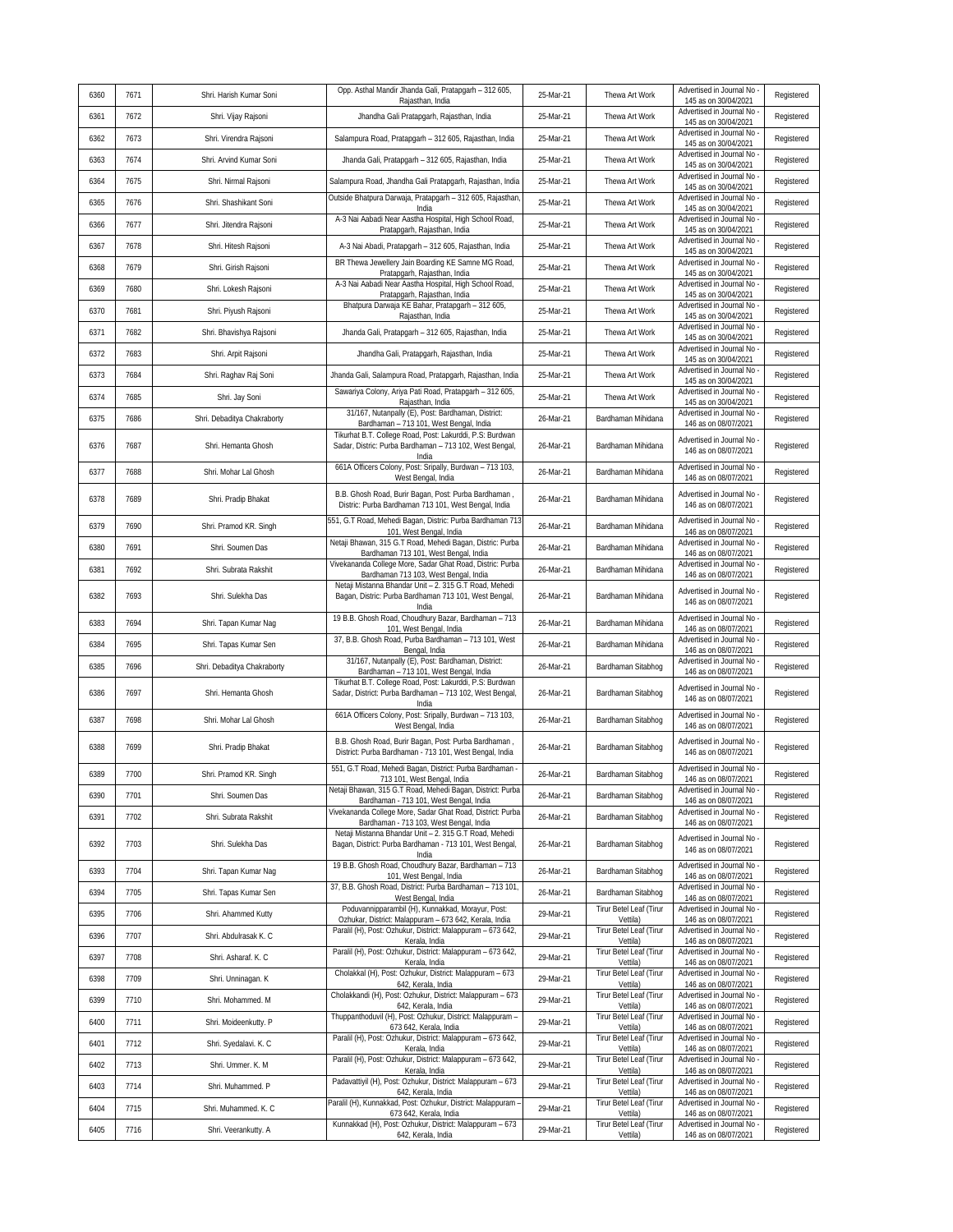| 6406 | 7717 | Shri. Alavi. M               | Pengatteeri (H), Post: Ozhukur, District: Malappuram - 673<br>642, Kerala, India                                              | 29-Mar-21 | Tirur Betel Leaf (Tirur<br>Vettila)        | Advertised in Journal No<br>146 as on 08/07/2021   | Registered |
|------|------|------------------------------|-------------------------------------------------------------------------------------------------------------------------------|-----------|--------------------------------------------|----------------------------------------------------|------------|
| 6407 | 7718 | Moitheen. A. M               | Paralil (H), Post: Ozhukur, District: Malappuram - 673 642,<br>Kerala, India                                                  | 29-Mar-21 | Tirur Betel Leaf (Tirur<br>Vettila)        | Advertised in Journal No<br>146 as on 08/07/2021   | Registered |
| 6408 | 7719 | Shri. Ayyoli Moideen         | Paralil (H), Post: Ozhukur, District: Malappuram - 673 642,<br>Kerala, India                                                  | 29-Mar-21 | Tirur Betel Leaf (Tirur<br>Vettila)        | Advertised in Journal No<br>146 as on 08/07/2021   | Registered |
| 6409 | 7720 | Shri. Assainar. K. C         | Paralil (H), Post: Ozhukur, District: Malappuram - 673 642,<br>Kerala, India                                                  | 29-Mar-21 | Tirur Betel Leaf (Tirur<br>Vettila)        | Advertised in Journal No<br>146 as on 08/07/2021   | Registered |
| 6410 | 7721 | Shri. Moideenkutty. K. C     | Kummaliparambil (H), Post: Ozhukur, District: Malappuram -<br>673 642, Kerala, India                                          | 29-Mar-21 | Tirur Betel Leaf (Tirur<br>Vettila)        | Advertised in Journal No<br>146 as on 08/07/2021   | Registered |
| 6411 | 7722 | Shri. Ahammed. K. C          | Paralil (H), Post: Ozhukur, District: Malappuram - 673 642,<br>Kerala, India                                                  | 29-Mar-21 | Tirur Betel Leaf (Tirur<br>Vettila)        | Advertised in Journal No<br>146 as on 08/07/2021   | Registered |
| 6412 | 7723 | Shri. Mohammed. K. C         | Kaliyamparambil (H), Post: Ozhukur, District: Malappuram -<br>673 642, Kerala, India                                          | 29-Mar-21 | Tirur Betel Leaf (Tirur<br>Vettila)        | Advertised in Journal No<br>146 as on 08/07/2021   | Registered |
| 6413 | 7724 | Shri. Muhammed. A            | Paralil (H), Post: Ozhukur, District: Malappuram - 673 642,<br>Kerala, India                                                  | 29-Mar-21 | Tirur Betel Leaf (Tirur<br>Vettila)        | Advertised in Journal No<br>146 as on 08/07/2021   | Registered |
| 6414 | 7725 | Shri. Mohamedkutty. M        | Mundodan (H), Post: Ozhukur, District: Malappuram - 673<br>642, Kerala, India                                                 | 29-Mar-21 | Tirur Betel Leaf (Tirur<br>Vettila)        | Advertised in Journal No<br>146 as on 08/07/2021   | Registered |
| 6415 | 7726 | Shri. Saidali Kutty          | Kariimbum Kandathil House, Kalpakanchery, Kalpakancheri,<br>District: Malappuram - 676 551, Kerala, India                     | 29-Mar-21 | Tirur Betel Leaf (Tirur<br>Vettila)        | Advertised in Journal No<br>146 as on 08/07/2021   | Registered |
| 6416 | 7727 | Shri. Balakrishnan           | Kadengal, Kalpakanchery, Kalpakancheri, District:<br>Malappuram - 676 551, Kerala, India                                      | 29-Mar-21 | Tirur Betel Leaf (Tirur<br>Vettila)        | Advertised in Journal No<br>146 as on 08/07/2021   | Registered |
| 6417 | 7728 | Shri. Abdul Kader            | Machinchery House, Kanachery, Kalpakancheri, Randathani,<br>District: Malappuram - 676 510, Kerala, India                     | 29-Mar-21 | Tirur Betel Leaf (Tirur<br>Vettila)        | Advertised in Journal No<br>146 as on 08/07/2021   | Registered |
| 6418 | 7729 | Shri. Muthammed Kutty        | Changanakattil, Kanachery, Kalpakancheri, Randathani,<br>District: Malappuram - 676 510, Kerala, India                        | 29-Mar-21 | Tirur Betel Leaf (Tirur<br>Vettila)        | Advertised in Journal No<br>146 as on 08/07/2021   | Registered |
| 6419 | 7730 | Shri. Moosa Kutti            | Kongadan House, Thozhannur Variyath, Kalpakancheri,<br>Randathani, District: Malappuram - 676 510, Kerala, India              | 29-Mar-21 | Tirur Betel Leaf (Tirur<br>Vettila)        | Advertised in Journal No<br>146 as on 08/07/2021   | Registered |
| 6420 | 7731 | Shri. Hariz. K.K.            | Karimbumkandathil House, Kavappura, Kalpakanchery,<br>District: Malappuram - 676 551, Kerala, India                           | 29-Mar-21 | <b>Tirur Betel Leaf (Tirur</b><br>Vettila) | Advertised in Journal No<br>146 as on 08/07/2021   | Registered |
| 6421 | 7732 | Shri. Ahammed Shafi          | Adiyattil House, Paravannoor, Kalpakanchery, District:<br>Malappuram - 676 551, Kerala, India                                 | 29-Mar-21 | <b>Tirur Betel Leaf (Tirur</b><br>Vettila) | Advertised in Journal No<br>146 as on 08/07/2021   | Registered |
| 6422 | 7733 | Shri. Kunhahammed Kutty      | Pallimalil, Kalpakanchery, District: Malappuram - 676 551,<br>Kerala, India                                                   | 29-Mar-21 | Tirur Betel Leaf (Tirur<br>Vettila)        | Advertised in Journal No<br>146 as on 08/07/2021   | Registered |
| 6423 | 7734 | Shri. HasanKuty Neduvancheri | Neduvancheri House, Kavappura, Kalpakanchery, District:<br>Malappuram - 676 551, Kerala, India                                | 29-Mar-21 | Tirur Betel Leaf (Tirur<br>Vettila)        | Advertised in Journal No<br>146 as on 08/07/2021   | Registered |
| 6424 | 7735 | Shri. Mayinkutty M.T         | Machincheri Thoombil, Kavappura, Kalpakanchery, District:<br>Malappuram - 676 551, Kerala, India                              | 29-Mar-21 | Tirur Betel Leaf (Tirur<br>Vettila)        | Advertised in Journal No<br>146 as on 08/07/2021   | Registered |
| 6425 | 7736 | Shri. Abdul Saleem P         | Pottengal, Pottengalpadi, Kalpakanchery, District:<br>Malappuram - 676 551, Kerala, India                                     | 29-Mar-21 | Tirur Betel Leaf (Tirur<br>Vettila)        | Advertised in Journal No<br>146 as on 08/07/2021   | Registered |
| 6426 | 7737 | Shri. Moideen kutty          | Machincheri House, Kalpakanchery, Randathani, District:<br>Malappuram - 676 551, Kerala, India                                | 29-Mar-21 | Tirur Betel Leaf (Tirur<br>Vettila)        | Advertised in Journal No<br>146 as on 08/07/2021   | Registered |
| 6427 | 7738 | Shri. Muhammad Kutty         | Kottayil House, Kalingalparamb, Kalpakanchery, District:<br>Malappuram - 676 551, Kerala, India                               | 29-Mar-21 | Tirur Betel Leaf (Tirur<br>Vettila)        | Advertised in Journal No<br>146 as on 08/07/2021   | Registered |
| 6428 | 7739 | Shri. Chekkutty              | Pariyarath House, Kizhakepuram, Randathani,<br>Kalpakanchery, District: Malappuram - 676 551, Kerala, India                   | 29-Mar-21 | Tirur Betel Leaf (Tirur<br>Vettila)        | Advertised in Journal No<br>146 as on 08/07/2021   | Registered |
| 6429 | 7740 | Shri. Saidu                  | Pallimalil House, Kavappura, Kalpakanchery, District:<br>Malappuram - 676 551, Kerala, India                                  | 29-Mar-21 | Tirur Betel Leaf (Tirur<br>Vettila)        | Advertised in Journal No<br>146 as on 08/07/2021   | Registered |
| 6430 | 7741 | Shri. Mohammed M             | Moottaparamban, Paravannur, Kalpakanchery, District:<br>Malappuram - 676 551, Kerala, India                                   | 29-Mar-21 | Tirur Betel Leaf (Tirur<br>Vettila)        | Advertised in Journal No<br>146 as on 08/07/2021   | Registered |
| 6431 | 7742 | Shri. Mohammed Kutty         | Perinchery, Paravannoor West, Parammalangadi,<br>Kalpakanchery, District: Malappuram - 676 551, Kerala, India                 | 29-Mar-21 | Tirur Betel Leaf (Tirur<br>Vettila)        | Advertised in Journal No<br>146 as on 08/07/2021   | Registered |
| 6432 | 7743 | Shri. Beeran P               | Palliyath House, Kalpakanchery, District: Malappuram - 676<br>551, Kerala, India                                              | 29-Mar-21 | Tirur Betel Leaf (Tirur<br>Vettila)        | Advertised in Journal No<br>146 as on 08/07/2021   | Registered |
| 6433 | 7744 | Shri. K Ahmed                | Kuttikattil, Kallingal Paramba, Kalpakanchery, District:<br>Malappuram - 676 551, Kerala, India                               | 29-Mar-21 | Tirur Betel Leaf (Tirur<br>Vettila)        | Advertised in Journal No<br>146 as on 08/07/2021   | Registered |
| 6434 | 7745 | Shri. Kunhimoitheen K        | Kiliyamparambil House, Kalpakanchery, District: Malappuram<br>- 676 551, Kerala, India                                        | 29-Mar-21 | Tirur Betel Leaf (Tirur<br>Vettila)        | Advertised in Journal No<br>146 as on 08/07/2021   | Registered |
| 6435 | 7746 | Shri. Moideen Kutty N        | Neduvancheri House, Randathani, Thozhannur,<br>Muthukaparamb, Kalpakancheri, District: Malappuram - 676<br>510, Kerala, India | 29-Mar-21 | Tirur Betel Leaf (Tirur<br>Vettila)        | Advertised in Journal No -<br>146 as on 08/07/2021 | Registered |
| 6436 | 7747 | Shri. Saidavali M            | Machinchery, Kundan China, Kuruga, Kalpakancheri, District:<br>Malappuram - 676 551, Kerala, India                            | 29-Mar-21 | Tirur Betel Leaf (Tirur<br>Vettila)        | Advertised in Journal No<br>146 as on 08/07/2021   | Registered |
| 6437 | 7748 | Shri. Ahammed Abdul Nasar    | Kalluvetti House, Kuruka Parappuram, Post: Kalpakancheri,<br>District: Malappuram - 676 551, Kerala, India                    | 29-Mar-21 | Tirur Betel Leaf (Tirur<br>Vettila)        | Advertised in Journal No<br>146 as on 08/07/2021   | Registered |
| 6438 | 7749 | Shri. Mohamed MC             | Machinchery, Kundanchina, Kuruga, Post: Kalpakancheri,<br>District: Malappuram - 676 551, Kerala, India                       | 29-Mar-21 | Tirur Betel Leaf (Tirur<br>Vettila)        | Advertised in Journal No<br>146 as on 08/07/2021   | Registered |
| 6439 | 7750 | Shri. Kutty Rayeenhaji       | Neduvanchery (H), Post: Kalpakancheri, District: Malappuram<br>- 676 551, Kerala, India                                       | 29-Mar-21 | Tirur Betel Leaf (Tirur<br>Vettila)        | Advertised in Journal No<br>146 as on 08/07/2021   | Registered |
| 6440 | 7751 | Shri. Kuncheema              | Thevar Parambil (H), Kananchery, Randathani,<br>Kalpakancheri, District: Malappuram - 676 551, Kerala, India                  | 29-Mar-21 | Tirur Betel Leaf (Tirur<br>Vettila)        | Advertised in Journal No.<br>146 as on 08/07/2021  | Registered |
| 6441 | 7752 | Shri. Kunchikammu            | Pariyarath (H), Paravannur, Kalpakancheri, District:<br>Malappuram - 676 551, Kerala, India                                   | 29-Mar-21 | Tirur Betel Leaf (Tirur<br>Vettila)        | Advertised in Journal No<br>146 as on 08/07/2021   | Registered |
| 6442 | 7753 | Shri. Kasim                  | Pulikkathodi (H), Randathani, District: Malappuram - 676 510<br>Kerala, India                                                 | 29-Mar-21 | Tirur Betel Leaf (Tirur<br>Vettila)        | Advertised in Journal No<br>146 as on 08/07/2021   | Registered |
| 6443 | 7754 | Shri. Hydross Parambadan     | Parambadan House, Paravannoor, Kalpakancheri, District:<br>Malappuram - 676 551, Kerala, India                                | 29-Mar-21 | Tirur Betel Leaf (Tirur<br>Vettila)        | Advertised in Journal No<br>146 as on 08/07/2021   | Registered |
| 6444 | 7755 | Shri. Kunchipokker           | Chemban House, Kananchery, Randathani, District:<br>Malappuram - 676 510, Kerala, India                                       | 29-Mar-21 | Tirur Betel Leaf (Tirur<br>Vettila)        | Advertised in Journal No<br>146 as on 08/07/2021   | Registered |
| 6445 | 7756 | Shri. Kunchi Moideen Kutty   | Kakkidi Parambil House, Thottayi, Kalpakancheri, District:<br>Malappuram - 676 551, Kerala, India                             | 29-Mar-21 | Tirur Betel Leaf (Tirur<br>Vettila)        | Advertised in Journal No<br>146 as on 08/07/2021   | Registered |
| 6446 | 7757 | Shri. Habeebrahiman          | Kurniyan House, Kallingalparambu, Kalpakancheri, District:<br>Malappuram - 676 551, Kerala, India                             | 29-Mar-21 | Tirur Betel Leaf (Tirur<br>Vettila)        | Advertised in Journal No<br>146 as on 08/07/2021   | Registered |
| 6447 | 7758 | Shri. Abdusalam Chemban      | Chemban House, Kundanchinaa, Kuruka, Kalpakancheri,<br>District: Malappuram - 676 551, Kerala, India                          | 29-Mar-21 | Tirur Betel Leaf (Tirur<br>Vettila)        | Advertised in Journal No<br>146 as on 08/07/2021   | Registered |
| 6448 | 7759 | Shri. Abdul Vahab P          | Pallikkattil House, Paravannur, Kalpakancheri, District:<br>Malappuram - 676 551, Kerala, India                               | 29-Mar-21 | Tirur Betel Leaf (Tirur<br>Vettila)        | Advertised in Journal No<br>146 as on 08/07/2021   | Registered |
| 6449 | 7760 | Shri. Aidru K M              | Kayalmadathil House, Paravannur, Kalpakancheri, District:<br>Malappuram - 676 551, Kerala, India                              | 29-Mar-21 | Tirur Betel Leaf (Tirur<br>Vettila)        | Advertised in Journal No<br>146 as on 08/07/2021   | Registered |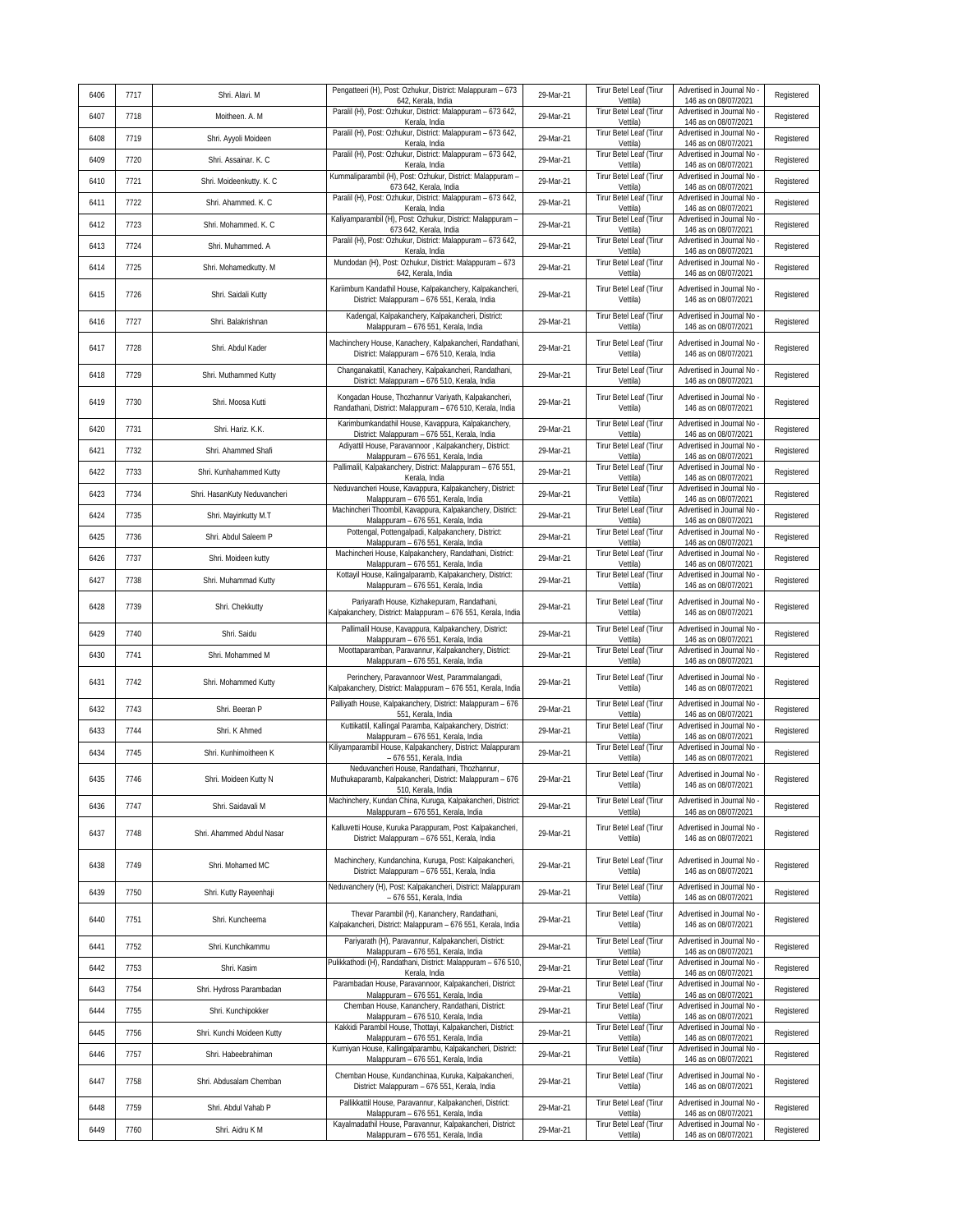| 6450 | 7761 | Shri. Hassan Kutty              | Thachaparambil House, Kizhakkepuram, Randathani,<br>Kalpakancheri, District: Malappuram - 676 510, Kerala, India | 29-Mar-21 | Tirur Betel Leaf (Tirur<br>Vettila)        | Advertised in Journal No<br>146 as on 08/07/2021 | Registered |
|------|------|---------------------------------|------------------------------------------------------------------------------------------------------------------|-----------|--------------------------------------------|--------------------------------------------------|------------|
| 6451 | 7762 | Shri. Hussain                   | Pallikkattil House, Paravannur, Kalpakancheri, District:<br>Malappuram - 676 551, Kerala, India                  | 29-Mar-21 | Tirur Betel Leaf (Tirur<br>Vettila)        | Advertised in Journal No<br>146 as on 08/07/2021 | Registered |
| 6452 | 7763 | Smt. Safiya Kuruniyan           | Kuruniyan (H), Kallingalparambu Kalpakancheri, District:<br>Malappuram - 676 551, Kerala, India                  | 29-Mar-21 | Tirur Betel Leaf (Tirur<br>Vettila)        | Advertised in Journal No<br>146 as on 08/07/2021 | Registered |
| 6453 | 7764 | Shri. Aliyamutty                | Pallimalil House, Kavapura, Kalpakancheri, District:<br>Malappuram - 676 551, Kerala, India                      | 29-Mar-21 | Tirur Betel Leaf (Tirur<br>Vettila)        | Advertised in Journal No<br>146 as on 08/07/2021 | Registered |
| 6454 | 7765 | Smt. Kunheeriya Kutty           | Padinchakkara House, Parappuram, Kuruga, Kalpakancheri,<br>District: Malappuram - 676 551, Kerala, India         | 29-Mar-21 | Tirur Betel Leaf (Tirur<br>Vettila)        | Advertised in Journal No<br>146 as on 08/07/2021 | Registered |
| 6455 | 7766 | Shri. Alavikutty                | Kalody House, Thozhannur, Randathani, Kalpakancheri,<br>District: Malappuram - 676 510, Kerala, India            | 29-Mar-21 | Tirur Betel Leaf (Tirur<br>Vettila)        | Advertised in Journal No<br>146 as on 08/07/2021 | Registered |
| 6456 | 7767 | Shri. Enthu                     | Mundakathodi House, Paravannur, Kalpakancheri, District:<br>Malappuram - 676 551, Kerala, India                  | 29-Mar-21 | Tirur Betel Leaf (Tirur<br>Vettila)        | Advertised in Journal No<br>146 as on 08/07/2021 | Registered |
| 6457 | 7768 | Shri. Mujeeb Rahiman            | Karimbum Kandathil House, Kavappura, Kalpakancheri,<br>District: Malappuram - 676 551, Kerala, India             | 29-Mar-21 | Tirur Betel Leaf (Tirur<br>Vettila)        | Advertised in Journal No<br>146 as on 08/07/2021 | Registered |
| 6458 | 7769 | Shri. Ali                       | Pariyarath (H), Paravannur, Kavappura, Kalpakancheri,<br>District: Malappuram - 676 551, Kerala, India           | 29-Mar-21 | Tirur Betel Leaf (Tirur<br>Vettila)        | Advertised in Journal No<br>146 as on 08/07/2021 | Registered |
| 6459 | 7770 | Shri. Sulaiman                  | Thachaparambil, Karinirabil, Randathani, Kalpakancheri,<br>District: Malappuram - 676 510, Kerala, India         | 29-Mar-21 | Tirur Betel Leaf (Tirur<br>Vettila)        | Advertised in Journal No<br>146 as on 08/07/2021 | Registered |
| 6460 | 7771 | Shri. Mohammed E                | Edathadathil House, Kizhakkeppuram, Thozhannur,<br>Kalpakancheri, District: Malappuram - 676 510, Kerala, India  | 29-Mar-21 | Tirur Betel Leaf (Tirur<br>Vettila)        | Advertised in Journal No<br>146 as on 08/07/2021 | Registered |
| 6461 | 7772 | Shri. Noufal Cheenikkal         | Cheenikkal House, Kallingalparamba, Kalpakancheri, District:<br>Malappuram - 676 551, Kerala, India              | 29-Mar-21 | Tirur Betel Leaf (Tirur<br>Vettila)        | Advertised in Journal No<br>146 as on 08/07/2021 | Registered |
| 6462 | 7773 | Shri. Hamza                     | Thachaparambil, Chittani, Randathani, Kalpakancheri,<br>District: Malappuram - 676 510, Kerala, India            | 29-Mar-21 | Tirur Betel Leaf (Tirur<br>Vettila)        | Advertised in Journal No<br>146 as on 08/07/2021 | Registered |
| 6463 | 7774 | Shri. Saidalikutty              | Ozhukka Parambil House, Kizhakkeppuram, Randathani,<br>District: Malappuram - 676 510, Kerala, India             | 29-Mar-21 | Tirur Betel Leaf (Tirur<br>Vettila)        | Advertised in Journal No<br>146 as on 08/07/2021 | Registered |
| 6464 | 7775 | Shri, Abdul Razak               | Chatheri House, Kalpakanchery, District: Malappuram - 676<br>551, Kerala, India                                  | 29-Mar-21 | Tirur Betel Leaf (Tirur<br>Vettila)        | Advertised in Journal No<br>146 as on 08/07/2021 | Registered |
| 6465 | 7776 | Shri. Sidheque                  | Karimbumkandathil, Mayyerichira, VTC Kalpakancheri,<br>District: Malappuram - 676 551, Kerala, India             | 29-Mar-21 | Tirur Betel Leaf (Tirur<br>Vettila)        | Advertised in Journal No<br>146 as on 08/07/2021 | Registered |
| 6466 | 7777 | Shri. Hamza Changaranchola      | Valiya Paramba, Randathani, Kalpakancheri, District:<br>Malappuram - 676 510, Kerala, India                      | 29-Mar-21 | Tirur Betel Leaf (Tirur<br>Vettila)        | Advertised in Journal No<br>146 as on 08/07/2021 | Registered |
| 6467 | 7778 | Shri. Balkkees                  | Karinpil Kandathil, Mayyerichira, Kalpakancheri, District:<br>Malappuram - 676 551, Kerala, India                | 29-Mar-21 | Tirur Betel Leaf (Tirur<br>Vettila)        | Advertised in Journal No<br>146 as on 08/07/2021 | Registered |
| 6468 | 7779 | Shri. Abdul Sameer              | Kottayil House, Melangadi, Post: Kalpakancheri, District:<br>Malappuram - 676 551, Kerala, India                 | 29-Mar-21 | Tirur Betel Leaf (Tirur<br>Vettila)        | Advertised in Journal No<br>146 as on 08/07/2021 | Registered |
| 6469 | 7780 | Shri. Kabir                     | Nayikadungil, Kavappura, Kalpakancheri, District:<br>Malappuram - 676 551, Kerala, India                         | 29-Mar-21 | Tirur Betel Leaf (Tirur<br>Vettila)        | Advertised in Journal No<br>146 as on 08/07/2021 | Registered |
| 6470 | 7781 | Shri. Neduvancheri Ali          | Neduvancheri House, Kavappura, Kalpakancheri, District:<br>Malappuram - 676 551, Kerala, India                   | 29-Mar-21 | Tirur Betel Leaf (Tirur<br>Vettila)        | Advertised in Journal No<br>146 as on 08/07/2021 | Registered |
| 6471 | 7782 | Smt. Ayisha                     | Kalliyath House, Paravannur, Kalpakancheri District:<br>Malappuram - 676 551, Kerala, India                      | 29-Mar-21 | Tirur Betel Leaf (Tirur<br>Vettila)        | Advertised in Journal No<br>146 as on 08/07/2021 | Registered |
| 6472 | 7783 | Shri. Jamaludheen K             | Kalliyath House, Paravannur, Nellikunn, Kalpakancheri,<br>District: Malappuram - 676 551, Kerala, India          | 29-Mar-21 | Tirur Betel Leaf (Tirur<br>Vettila)        | Advertised in Journal No<br>146 as on 08/07/2021 | Registered |
| 6473 | 7784 | Shri. Hamza                     | Kanakkanath House, Kavappura, Kalpakancheri, District:<br>Malappuram - 676 551, Kerala, India                    | 29-Mar-21 | Tirur Betel Leaf (Tirur<br>Vettila)        | Advertised in Journal No<br>146 as on 08/07/2021 | Registered |
| 6474 | 7785 | Shri. Hamza T                   | Thachaparambil, Chittani, Randathani, Kalpakancheri,<br>District: Malappuram - 676 510, Kerala, India            | 29-Mar-21 | Tirur Betel Leaf (Tirur<br>Vettila)        | Advertised in Journal No<br>146 as on 08/07/2021 | Registered |
| 6475 | 7786 | Shri. Sajudheen P               | Parambat, Paravannur, Kalpakancheri, District: Malappuram -<br>676 551, Kerala, India                            | 29-Mar-21 | Tirur Betel Leaf (Tirur<br>Vettila)        | Advertised in Journal No<br>146 as on 08/07/2021 | Registered |
| 6476 | 7787 | Shri. Hamsakutty Haji           | Mayyeri House, Paravannur, Kalpakancheri, District:<br>Malappuram - 676 551, Kerala, India                       | 29-Mar-21 | Tirur Betel Leaf (Tirur<br>Vettila)        | Advertised in Journal No<br>146 as on 08/07/2021 | Registered |
| 6477 | 7788 | Shri. Kunhali Kuty Chemban      | Chemban House, Kanachery, Kalpakancheri, District:<br>Malappuram - 676 510, Kerala, India                        | 29-Mar-21 | Tirur Betel Leaf (Tirur<br>Vettila)        | Advertised in Journal No<br>146 as on 08/07/2021 | Registered |
| 6478 | 7789 | Shri. Kunheethutty P            | Parambadan House, Randathani, Kalpakancheri, District:<br>Malappuram - 676 510, Kerala, India                    | 29-Mar-21 | Tirur Betel Leaf (Tirur<br>Vettila)        | Advertised in Journal No<br>146 as on 08/07/2021 | Registered |
| 6479 | 7790 | Shri. Hamza P                   | Parakundil, Thottayi, Kalpakancheri, District: Malappuram -<br>676 551, Kerala, India                            | 29-Mar-21 | Tirur Betel Leaf (Tirur<br>Vettila)        | Advertised in Journal No<br>146 as on 08/07/2021 | Registered |
| 6480 | 7791 | Shri. Abdul Basheer             | Kannadan, Thozhnur, Randathani, Kalpakancheri, District:<br>Malappuram - 676 510, Kerala, India                  | 29-Mar-21 | Tirur Betel Leaf (Tirur<br>Vettila)        | Advertised in Journal No<br>146 as on 08/07/2021 | Registered |
| 6481 | 7792 | Shri. Ebraheem Kutty V          | Valappil House, Randathani, Kalpakancheri, District:<br>Malappuram - 676 510, Kerala, India                      | 29-Mar-21 | Tirur Betel Leaf (Tirur<br>Vettila)        | Advertised in Journal No<br>146 as on 08/07/2021 | Registered |
| 6482 | 7793 | Shri. A. P. Ali Muhammed        | Ambayappully House, Kallingal parambu, Kalpakancheri,<br>District: Malappuram - 676 551, Kerala, India           | 29-Mar-21 | Tirur Betel Leaf (Tirur<br>Vettila)        | Advertised in Journal No<br>146 as on 08/07/2021 | Registered |
| 6483 | 7794 | Shri. Jamal Muhammed            | Paramban House, Mayyerichira, Kalpakancheri, District:<br>Malappuram - 676 551, Kerala, India                    | 29-Mar-21 | Tirur Betel Leaf (Tirur<br>Vettila)        | Advertised in Journal No<br>146 as on 08/07/2021 | Registered |
| 6484 | 7795 | Shri. Abdurahiman               | Kaithakkal House, Kundan China, Kuruga, Kalpakancheri,<br>District: Malappuram - 676 551, Kerala, India          | 29-Mar-21 | Tirur Betel Leaf (Tirur<br>Vettila)        | Advertised in Journal No<br>146 as on 08/07/2021 | Registered |
| 6485 | 7796 | Shri. Kunhammu MT               | Machincheri Thoombil House, Kavappura, Kalpakancheri,<br>District: Malappuram - 676 551, Kerala, India           | 29-Mar-21 | Tirur Betel Leaf (Tirur<br>Vettila)        | Advertised in Journal No<br>146 as on 08/07/2021 | Registered |
| 6486 | 7797 | Shri. Ibrahim                   | Machinchery, Kundanchina, Kuruga, Kalpakancheri, District:<br>Malappuram - 676 551, Kerala, India                | 29-Mar-21 | <b>Tirur Betel Leaf (Tirur</b><br>Vettila) | Advertised in Journal No<br>146 as on 08/07/2021 | Registered |
| 6487 | 7798 | Shri. Mohammed Kutty N          | Nalakath House, Paravannur, Kalpakancheri, District:<br>Malappuram - 676 551, Kerala, India                      | 29-Mar-21 | Tirur Betel Leaf (Tirur<br>Vettila)        | Advertised in Journal No<br>146 as on 08/07/2021 | Registered |
| 6488 | 7799 | Shri. Abdulla                   | Nayikkadungil House, Kavappura, Kalpakancheri, District:<br>Malappuram - 676 551, Kerala, India                  | 29-Mar-21 | Tirur Betel Leaf (Tirur<br>Vettila)        | Advertised in Journal No<br>146 as on 08/07/2021 | Registered |
| 6489 | 7800 | Shri. Kunhimohammed P           | Parambadan House, Randathani, Kalpakancheri, District:<br>Malappuram - 676 510, Kerala, India                    | 29-Mar-21 | Tirur Betel Leaf (Tirur<br>Vettila)        | Advertised in Journal No<br>146 as on 08/07/2021 | Registered |
| 6490 | 7801 | Shri. Rayeen                    | Perumbally, Kizhakkepuram, Randathani, Kalpakancheri,<br>District: Malappuram - 676 510, Kerala, India           | 29-Mar-21 | Tirur Betel Leaf (Tirur<br>Vettila)        | Advertised in Journal No<br>146 as on 08/07/2021 | Registered |
| 6491 | 7802 | Shri. Mohammed Kutty A          | Akayithodi, Variyath, Randathani, Kalpakancheri, District:<br>Malappuram - 676 510, Kerala, India                | 29-Mar-21 | Tirur Betel Leaf (Tirur<br>Vettila)        | Advertised in Journal No<br>146 as on 08/07/2021 | Registered |
| 6492 | 7803 | Shri. Ashok Dashrath Gambhirrao | 119, Askot, Post: Kasgaon, Taluk: Murbad, District: Thane,<br>Maharashtra, India                                 | 30-Mar-21 | Alphonso                                   | Advertised in Journal No<br>146 as on 08/07/2021 | Registered |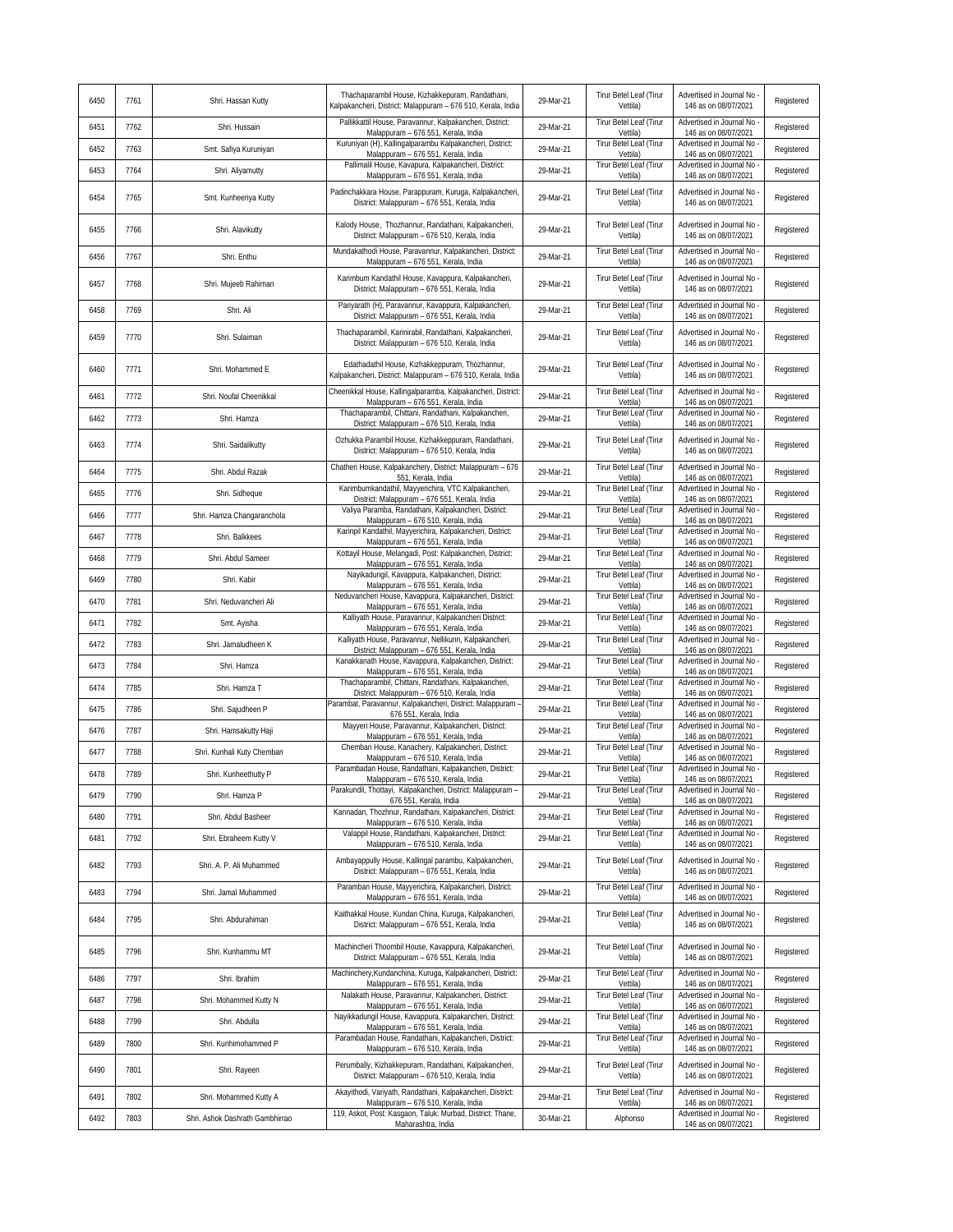| 6493 | 7804 | Shri. Khandu Shivram Patil                                      | Khambe Wadi, Umbare, Taluk: Khalapur, District: Raigad,<br>Maharashtra, India                                                                     | 30-Mar-21 | Alphonso                       | Advertised in Journal No<br>146 as on 08/07/2021                         | Registered |
|------|------|-----------------------------------------------------------------|---------------------------------------------------------------------------------------------------------------------------------------------------|-----------|--------------------------------|--------------------------------------------------------------------------|------------|
| 6494 | 7805 | Shri. Atul Krishnaji Gharat                                     | Near Hanuman Mandir, Belvali, Mapgaon, Taluk: Alibag,<br>District: Raigad, Maharashtra, India                                                     | 30-Mar-21 | Alphonso                       | Advertised in Journal No<br>146 as on 08/07/2021                         | Registered |
| 6495 | 7806 | Shri. Parth Mehul Shah                                          | 12-121, House No. 68, Ashok Apartment, B) Rungantha Len,<br>Malbar Hill, District: Mumbai - 400 006, Maharashtra, India                           | 30-Mar-21 | Alphonso                       | Advertised in Journal No<br>146 as on 08/07/2021                         | Registered |
| 6496 | 7807 | Shri. Monang Ketan Kothari                                      | 403, Tareti Bldg., Dongersi Cross RD., Walkeshwar, District:<br>Mumbai, Maharashtra, India                                                        | 30-Mar-21 | Alphonso                       | Advertised in Journal No<br>146 as on 08/07/2021                         | Registered |
| 6497 | 7808 | Shri. Ajit Krishnaji Gharat                                     | 13K, Belvali, Mapgaon, Taluk: Alibag, District: Raigad,<br>Maharashtra, India                                                                     | 30-Mar-21 | Alphonso                       | Advertised in Journal No<br>146 as on 08/07/2021                         | Registered |
| 6498 | 7809 | Smt. Nishita Navinchandra Shah                                  | 121, Mu. H. No. 68, Ashok Apartment, B) Rungantha Len,<br>Malbar Hill, District: Mumbai - 400 006, Maharashtra, India                             | 30-Mar-21 | Alphonso                       | Advertised in Journal No<br>146 as on 08/07/2021                         | Registered |
| 6499 | 7810 | Shri. Nathuram Nagu Kambali                                     | Kakalghar, Post: Borli-Mandla, Taluk: Murud, District: Raigad,<br>Maharashtra, India                                                              | 30-Mar-21 | Alphonso                       | Advertised in Journal No<br>146 as on 08/07/2021                         | Registered |
| 6500 | 7811 | Smt. Priti Mehul Shah                                           | 121, Mu. H. No. 68, Ashok Apartment, B) Rungantha Len,<br>Malbar Hill, District: Mumbai - 400 006, Maharashtra, India                             | 30-Mar-21 | Alphonso                       | Advertised in Journal No<br>146 as on 08/07/2021                         | Registered |
| 6501 | 7812 | Shri. Arvind Prbhakar Athavale                                  | 1441, Near Bhimeshwar Mandir, Nagaon, District: Raigad,<br>Maharashtra, India                                                                     | 30-Mar-21 | Alphonso                       | Advertised in Journal No<br>146 as on 08/07/2021                         | Registered |
| 6502 | 7813 | Shri. Kotibasavaiya Lingayya Nalluri                            | Post: Alibag, District: Raigad, Maharashtra, India                                                                                                | 30-Mar-21 | Alphonso                       | Advertised in Journal No<br>146 as on 08/07/2021                         | Registered |
| 6503 | 7814 | Shri. Shrikant Parshuram Patankar                               | Khapoli, Taluk: Khalapur, District: Raigad, Maharashtra, India                                                                                    | 30-Mar-21 | Alphonso                       | Advertised in Journal No<br>146 as on 08/07/2021                         | Registered |
| 6504 | 7815 | Shri. Krishna Bhau Patil                                        | Post: Tuksai, Taluk: Khalapur, District: Raigad, Maharashtra,<br>India                                                                            | 30-Mar-21 | Alphonso                       | Advertised in Journal No<br>146 as on 08/07/2021                         | Registered |
| 6505 | 7816 | Smt. Sangita Raju Prabhale                                      | Teenvira Road, Near By sona farm, Poynad, District: Raigad,<br>Maharashtra, India                                                                 | 30-Mar-21 | Alphonso                       | Advertised in Journal No<br>146 as on 08/07/2021                         | Registered |
| 6506 | 7817 | Shri. Jayesh Motiram Vishwasrao                                 | C-402, Green Wood CHS New Link Road, Chikoowadi,<br>Shimpoli, Borivali (West), District: Mumbai - 400 092,<br>Maharashtra, India                  | 30-Mar-21 | Alphonso                       | Advertised in Journal No<br>146 as on 08/07/2021                         | Registered |
| 6507 | 7818 | Shri. Pranit Pratap Khopkar                                     | Near Asalpha Bhaji Market, 2/3, Gruh Society, N.S.S Road,<br>Asalpha Village, Ghatkopar (West), District: Mumbai - 400<br>084, Maharashtra, India | 30-Mar-21 | Alphonso                       | Advertised in Journal No<br>146 as on 08/07/2021                         | Registered |
| 6508 | 7819 | Shri. Ganesh Hemant Shinde                                      | 393, Salapewadi, Khanwali, Taluk: Lanja, District: Ratnagiri,<br>Maharashtra, India                                                               | 30-Mar-21 | Alphonso                       | Advertised in Journal No<br>146 as on 08/07/2021                         | Registered |
| 6509 | 7820 | Shri. Ramchandra Dhondu Satope                                  | 382, Salapewadi, Khanwali, Taluk: Lanja, District: Ratnagiri,<br>Maharashtra, India                                                               | 30-Mar-21 | Alphonso                       | Advertised in Journal No<br>146 as on 08/07/2021                         | Registered |
| 6510 | 7821 | Shri. Rajan Prabhakar Karmarkar                                 | 2/201, Pathabandare Vasajat Javal, Kuwarbav, Taluk:<br>Ratnagiri, District: Ratnagiri, Maharashtra, India                                         | 30-Mar-21 | Alphonso                       | Advertised in Journal No<br>146 as on 08/07/2021                         | Registered |
| 6511 | 7822 | Shri. Jagdish Narayan Chamankar                                 | Varcha Mad, Ubhadanda, Taluk: Vengurla, District:<br>Sindhudurg, Maharashtra, India                                                               | 30-Mar-21 | Alphonso                       | Advertised in Journal No<br>146 as on 08/07/2021                         | Registered |
| 6512 | 7823 | M/s. Radha Swyam Sahayata Samooh                                | Baba Market, Meena Complex, Dakbel, Bagru                                                                                                         | 31-Mar-21 | Bagru Hand Block Print         | Advertised in Journal No<br>146 as on 08/07/2021                         | Registered |
| 6513 | 7825 | Shri. Ramdas Tulaji Naikdhure                                   | Post: Baparde, Taluk: Devgad, District: Sindhudurg,<br>Maharashtra, India                                                                         | 05-Apr-21 | Alphonso                       | Advertised in Journal No<br>146 as on 08/07/2021                         | Registered |
| 6514 | 7826 | Shri. Madhusudan Shashikant Kale                                | Post: Padel-Khalcha Vathar, Taluk: Devgad, District:<br>Sindhudurg, Maharashtra, India                                                            | 05-Apr-21 | Alphonso                       | Advertised in Journal No<br>146 as on 08/07/2021                         | Registered |
| 6515 | 7827 | Shri. Nachiket Ashok Bhide                                      | Sr. No. 157/158, 1st Floor, Parvatigaon, Near Adhar Hospital,<br>Parvati, District: Pune - 411 009, Maharashtra, India                            | 05-Apr-21 | Alphonso                       | Advertised in Journal No<br>146 as on 08/07/2021                         | Registered |
| 6516 | 7828 | M/s. Shreeram Abhinav Sarvasadharan Sahakari<br>Sanstha Limited | 38/269, Shree Samarth Chs Itd, Shivai Nagar, District: Thane<br>West - 400 606, Maharashtra, India                                                | 05-Apr-21 | Alphonso                       | Advertised in Journal No<br>146 as on 08/07/2021                         | Registered |
| 6517 | 7829 | M/s. Saga Oriental Crafts                                       | Munawarabad, Post Box No. 609, Srinagar, Jammu &<br>Kashmir, 190 001                                                                              | 05-Apr-21 | Kashmir Walnut Wood<br>Carving | Advertised in Journal No<br>146 as on 08/07/2021                         | Registered |
| 6518 | 7830 | M/s. Saga Oriental Crafts                                       | Munawarabad, Post Box No. 609, Srinagar, Jammu &<br>Kashmir, 190 001                                                                              | 05-Apr-21 | Kashmir Pashmina               | Advertised in Journal No<br>146 as on 08/07/2021                         | Registered |
| 6519 | 7831 | M/s. A.Y. Exports                                               | Lakhripora, Nowshera, Srinagar 190 011, Jammu & Kashmir,<br>India                                                                                 | 05-Apr-21 | Kashmir Pashmina               | Advertised in Journal No<br>146 as on 08/07/2021                         | Registered |
| 6520 | 7881 | Shri. Khaja Shabir Hussain                                      | Hasamabad, Ramawari, District: 190 003, Jammu & Kahsmir,<br>India                                                                                 | 09-Apr-21 | Kashmir Sozani Craft           | Advertised in Journal No<br>146 as on 08/07/2021                         | Registered |
| 6521 | 7882 | Shri. Khaja Shabir Hussain                                      | Hasamabad, Ramawari, District: 190 003, Jammu & Kahsmir,<br>India                                                                                 | 09-Apr-21 | Kani Shawl                     | Advertised in Journal No<br>146 as on 08/07/2021                         | Registered |
| 6522 | 7883 | Shri. Khaja Shabir Hussain                                      | Hasamabad, Ramawari, District: 190 003, Jammu & Kahsmir,<br>India                                                                                 | 09-Apr-21 | Kashmir Paper Machie           | Advertised in Journal No -<br>146 as on 08/07/2021                       | Registered |
| 6523 | 7884 | Shri. Khaja Shabir Hussain                                      | Hasamabad, Ramawari, District: 190 003, Jammu & Kahsmir,<br>India                                                                                 | 09-Apr-21 | Kashmir Pashmina               | Advertised in Journal No<br>146 as on 08/07/2021                         | Registered |
| 6524 | 7885 | Smt. Megha Mehul Shah                                           | 121, Mu, H. No. 68, Ashok Apartment B, Rugantha Len,<br>Malbar Hill, District: Mumbai - 400 006, Maharashtra, India                               | 12-Apr-21 | Alphonso                       | Advertised in Journal No<br>146 as on 08/07/2021                         | Registered |
| 6525 | 7886 | Shri. Sandip Shankar Murkar                                     | Bhandar Wada, Dabhol, Taluk: Dapoli, District: Ratnagiri,<br>Maharashtra, India                                                                   | 12-Apr-21 | Alphonso                       | Advertised in Journal No<br>146 as on 08/07/2021                         | Registered |
| 6526 | 7887 | Shri. Prashant Shankar Pawar                                    | Post: Fanasawle, Taluk: Ratnagiri, District: Ratnagiri,<br>Maharashtra, India                                                                     | 12-Apr-21 | Alphonso                       | Advertised in Journal No<br>146 as on 08/07/2021                         | Registered |
| 6527 | 7888 | Shri. Mangesh Pandurang Jadhav                                  | 593, Ambekar Wadi, Bhoke, Taluk: Ratnagiri, District:<br>Ratnagiri, Maharashtra, India                                                            | 12-Apr-21 | Alphonso                       | Advertised in Journal No<br>146 as on 08/07/2021                         | Registered |
| 6528 | 7889 | Shri. Rajendra Prasad Maloo                                     | Pundarik 161/A, Modibaug, Sudhir Pawar Path, Shivaji Nagar,<br>District: Pune - 411 016, Maharashtra, India                                       | 12-Apr-21 | Alphonso                       | Advertised in Journal No<br>146 as on 08/07/2021                         | Registered |
| 6529 | 7890 | Shri. Nitin Kashinath Orpe                                      | 9, Ugavati Orpe Wadi, Lajool, Taluk: Ratnagiri, District:<br>Ratnagiri, Maharashtra, India                                                        | 12-Apr-21 | Alphonso                       | Advertised in Journal No<br>146 as on 08/07/2021                         | Registered |
| 6530 | 7891 | Shri. Sanjay Dattaram Harshe                                    | 309, Lavganwadi, Neware, Taluk: Ratnagiri, District:<br>Ratnagiri, Maharashtra, India                                                             | 12-Apr-21 | Alphonso                       | Advertised in Journal No<br>146 as on 08/07/2021                         | Registered |
| 6531 | 7892 | Shri. Pradeep Gopal Desai                                       | 286-B, Rev Wadi, Dewood, Taluk: Ratnagiri, District:<br>Ratnagiri, Maharashtra, India                                                             | 12-Apr-21 | Alphonso                       | Advertised in Journal No<br>146 as on 08/07/2021                         | Registered |
| 6532 | 7893 | Shri. Khalil Yusuf Khatib                                       | 344, Muslim Wadi, Devale, Taluk: Sangmeshwar, District:<br>Ratnagiri, Maharashtra, India                                                          | 12-Apr-21 | Alphonso                       | Advertised in Journal No<br>146 as on 08/07/2021                         | Registered |
|      |      |                                                                 |                                                                                                                                                   |           |                                |                                                                          |            |
| 6533 | 7894 | Shri. Vishwas Vasant Chandorkar                                 | 344, Muslim Wadi, Devale, Taluk: Sangmeshwar, District:                                                                                           | 12-Apr-21 | Alphonso                       | Advertised in Journal No                                                 | Registered |
| 6534 | 7895 | Shri. Jayant Vasant Datte                                       | Ratnagiri, Maharashtra, India<br>599, Vadi Vathar, Post: Kasheli, Taluk: Rajapur, District:                                                       | 12-Apr-21 | Alphonso                       | 146 as on 08/07/2021<br>Advertised in Journal No                         | Registered |
| 6535 | 7896 | Shri. Arun Dwarkanath Potade                                    | Ratnagiri, Maharashtra, India<br>Post: Kasheli, Taluk: Rajapur, District: Ratnagiri, Maharashtra,                                                 | 12-Apr-21 | Alphonso                       | 146 as on 08/07/2021<br>Advertised in Journal No                         | Registered |
| 6536 | 7897 | M/s. Rainbow International                                      | India<br>Office No. 1, Suyash Plaza, S. No. 796/A5 Bhandarkar Road,<br>District: Pune - 411 004, Maharashtra, India                               | 12-Apr-21 | Alphonso                       | 146 as on 08/07/2021<br>Advertised in Journal No<br>146 as on 08/07/2021 | Registered |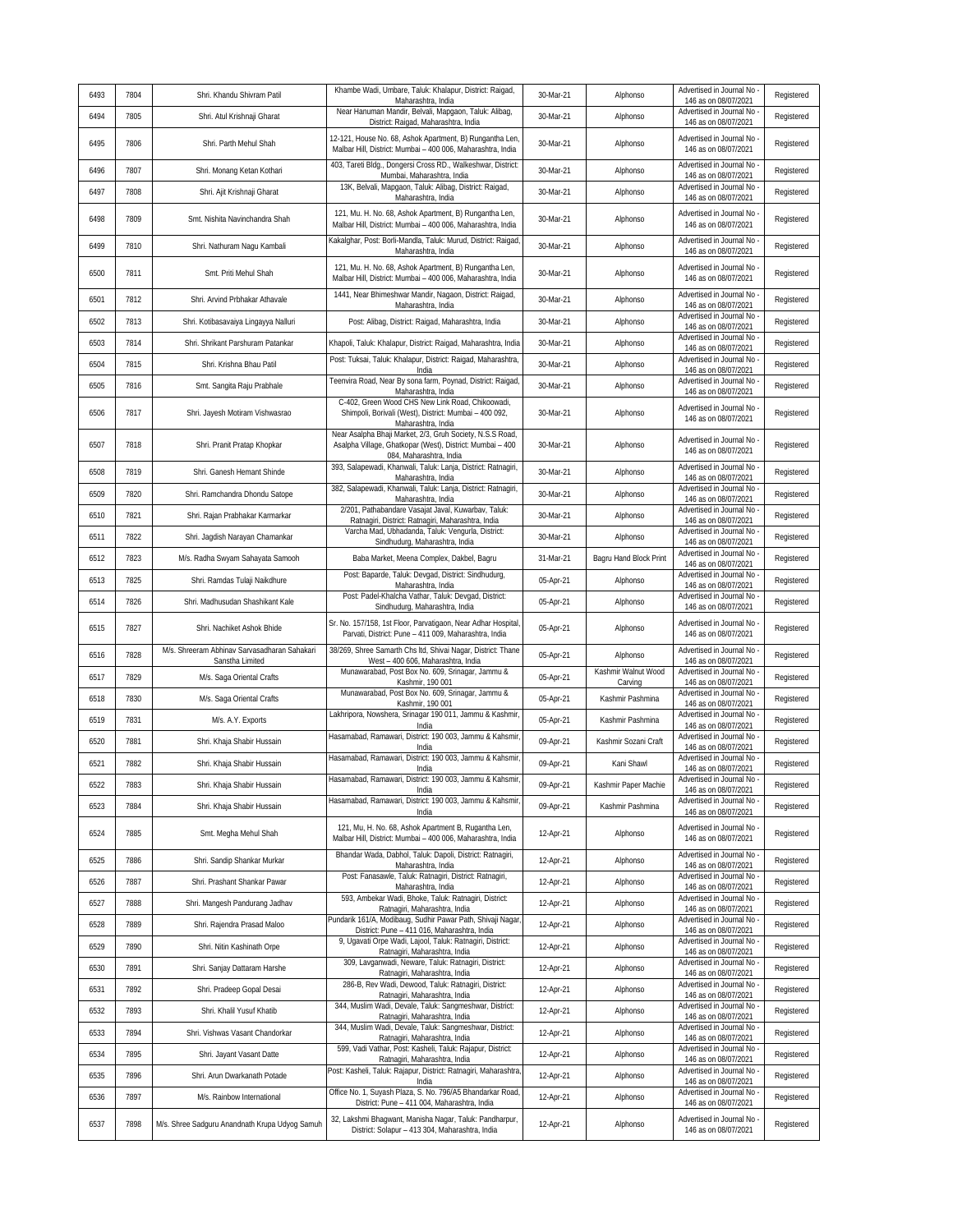| 6538 | 7899 | M/s. Eco Potli LLP                                  | B-106, Woods Royale, Off NH-4, Dukkar Khind, Kothrud,<br>District: Pune - 411 038, Maharashtra, India | 12-Apr-21 | Alphonso                              | Advertised in Journal No<br>146 as on 08/07/2021   | Registered |
|------|------|-----------------------------------------------------|-------------------------------------------------------------------------------------------------------|-----------|---------------------------------------|----------------------------------------------------|------------|
| 6539 | 7900 | Smt. Prasanna.M                                     | Kannath Palliyalil (H), P.O. Naduvattam, District: Malappuram<br>- 679571, Kerala, India              | 12-Apr-21 | Tirur Betel Leaf (Tirur<br>Vettila)   | Advertised in Journal No<br>146 as on 08/07/2021   | Registered |
| 6540 | 7901 | Shri. Ismail.M.P                                    | Madathil Palliyalil (H), P.O. Kuttippuram, District: Malappuram<br>- 679571, Kerala, India            | 12-Apr-21 | Tirur Betel Leaf (Tirur<br>Vettila)   | Advertised in Journal No<br>146 as on 08/07/2021   | Registered |
| 6541 | 7902 | Shri. Abdul Hameed                                  | Kalappattil (H), P.O. Perassannur, District: Malappuram -<br>679571, Kerala, India                    | 12-Apr-21 | Tirur Betel Leaf (Tirur<br>Vettila)   | Advertised in Journal No<br>146 as on 08/07/2021   | Registered |
| 6542 | 7903 | Shri. Velayudhan                                    | Thottekattil (H), Ananthavoor, P.O. Valiyaparappur, District:<br>Malappuram - 676 301, Kerala, India  | 12-Apr-21 | Tirur Betel Leaf (Tirur<br>Vettila)   | Advertised in Journal No<br>146 as on 08/07/2021   | Registered |
| 6543 | 7904 | Shri. Ramachandran.K                                | Kadavath (H), P.O. Naduvattam, District: Malappuram - 679<br>571, Kerala, India                       | 12-Apr-21 | Tirur Betel Leaf (Tirur<br>Vettila)   | Advertised in Journal No<br>146 as on 08/07/2021   | Registered |
| 6544 | 7905 | Shri. Beeran                                        | Malayambadi (H), P.O. Pazhoor, District: Malappuram - 679<br>571, Kerala, India                       | 12-Apr-21 | Tirur Betel Leaf (Tirur<br>Vettila)   | Advertised in Journal No<br>146 as on 08/07/2021   | Registered |
| 6545 | 7906 | Shri. Krishnankutty                                 | Kadavath (H), P.O. Naduvattam, District: Malappuram - 679<br>571, Kerala, India                       | 12-Apr-21 | Tirur Betel Leaf (Tirur<br>Vettila)   | Advertised in Journal No<br>146 as on 08/07/2021   | Registered |
| 6546 | 7907 | Shri. Muhamed Shareef.K                             | Kaithakkal (H), P.O. Thozhuvanoor, District: Malappuram -<br>676 552, Kerala, India                   | 12-Apr-21 | Tirur Betel Leaf (Tirur<br>Vettila)   | Advertised in Journal No<br>146 as on 08/07/2021   | Registered |
| 6547 | 7908 | Shri. Liyakkath                                     | Thazhathethil (H), P.O. Karippol, District: Malappuram - 676<br>552, Kerala, India                    | 12-Apr-21 | Tirur Betel Leaf (Tirur<br>Vettila)   | Advertised in Journal No<br>146 as on 08/07/2021   | Registered |
| 6548 | 7909 | Shri. Abdussalam.M                                  | Mattath (H), P.O. Karippol, District: Malappuram - 676 552,<br>Kerala, India                          | 12-Apr-21 | Tirur Betel Leaf (Tirur<br>Vettila)   | Advertised in Journal No<br>146 as on 08/07/2021   | Registered |
| 6549 | 7910 | Shri. Hussain.K                                     | Kizhakkiniyakath (H), Post:Thozhuvanur, District: Malappuram<br>- 676 552, Kerala, India              | 12-Apr-21 | Tirur Betel Leaf (Tirur<br>Vettila)   | Advertised in Journal No<br>146 as on 08/07/2021   | Registered |
| 6550 | 7911 | Shri. Ashraf                                        | Erkottil (H), Post: Valiyakumu, District: Malappuram - 676<br>552, Kerala, India                      | 12-Apr-21 | Tirur Betel Leaf (Tirur<br>Vettila)   | Advertised in Journal No<br>146 as on 08/07/2021   | Registered |
| 6551 | 7912 | Shri. Ali                                           | Pampalath (H), Pookkod, Post: Edayoor North, District:<br>Malappuram - 676 552, Kerala, India         | 12-Apr-21 | Tirur Betel Leaf (Tirur<br>Vettila)   | Advertised in Journal No<br>146 as on 08/07/2021   | Registered |
| 6552 | 7913 | Shri. Ashraf                                        | Peringattuthodi (H), Post: Vadakkumpuram, District:<br>Malappuram - 676 552, Kerala, India            | 12-Apr-21 | Tirur Betel Leaf (Tirur<br>Vettila)   | Advertised in Journal No<br>146 as on 08/07/2021   | Registered |
| 6553 | 7914 | Shri. Mohammed M                                    | Muslyarakath, Munnakkal, Post: Edayoor North, District:<br>Malappuram - 676 552, Kerala, India        | 12-Apr-21 | Tirur Betel Leaf (Tirur<br>Vettila)   | Advertised in Journal No<br>146 as on 08/07/2021   | Registered |
| 6554 | 7915 | Shri. Saidalavi                                     | Perool (H), Post: Karekkad, District: Malappuram - 676 553,<br>Kerala, India                          | 12-Apr-21 | Tirur Betel Leaf (Tirur<br>Vettila)   | Advertised in Journal No<br>146 as on 08/07/2021   | Registered |
| 6555 | 7916 | Shri. Yahu                                          | Thekkiniyan (H), Post: Vadakkumpuram, District: Malappuram<br>- 676 552, Kerala, India                | 12-Apr-21 | Tirur Betel Leaf (Tirur<br>Vettila)   | Advertised in Journal No<br>146 as on 08/07/2021   | Registered |
| 6556 | 7917 | Shri. Koya Haji T.V.                                | Thuluvadath (H), Post: Edayoor North, District: Malappuram -<br>676 552, Kerala, India                | 12-Apr-21 | Tirur Betel Leaf (Tirur<br>Vettila)   | Advertised in Journal No<br>146 as on 08/07/2021   | Registered |
| 6557 | 7918 | Shri. Ahamed Kutty. P                               | Pulakkavil (H), Post: Edayoor North, District: Malappuram -                                           | 12-Apr-21 | Tirur Betel Leaf (Tirur               | Advertised in Journal No                           | Registered |
| 6558 | 7919 | M/s. Yaave                                          | 676 552, Kerala, India<br>Awanta Bown, District: Soura - 190 011, Jammu & Kashmir,                    | 12-Apr-21 | Vettila)<br>Kani Shawl                | 146 as on 08/07/2021<br>Advertised in Journal No   | Registered |
| 6559 | 7920 | M/s. Yaave                                          | India<br>Awanta Bown, District: Soura - 190 011, Jammu & Kashmir,                                     | 12-Apr-21 | Kashmir Paper Machie                  | 146 as on 08/07/2021<br>Advertised in Journal No   | Registered |
| 6560 | 7921 | M/s. Yaave                                          | India<br>Awanta Bown, District: Soura - 190 011, Jammu & Kashmir,                                     | 12-Apr-21 | Kashmir Pashmina                      | 146 as on 08/07/2021<br>Advertised in Journal No   | Registered |
| 6561 | 7922 | M/s. Yaave                                          | India<br>Awanta Bown, District: Soura - 190 011, Jammu & Kashmir,                                     | 12-Apr-21 | Kashmir Sozani Craft                  | 146 as on 08/07/2021<br>Advertised in Journal No   | Registered |
| 6562 | 7923 | M/s. Rizwan Rugs                                    | India<br>Mohalla Bagaicha, Post: Khamaria, District: Bhadohi - 221                                    | 15-Apr-21 | Hand made Carpet of                   | 146 as on 08/07/2021<br>Advertised in Journal No   | Registered |
| 6563 | 7924 | M/s. Deonathpur Overseas                            | 306, Uttar Pradesh, India<br>Laxmanpatti, Gyanpur Road, District: Bhadohi - 221 304,                  | 15-Apr-21 | Bhadohi<br>Hand made Carpet of        | 146 as on 08/07/2021<br>Advertised in Journal No   | Registered |
| 6564 | 7925 | M/s. Shamshi Carpets                                | Uttar Pradesh, India<br>Alampur, District: Bhadohi - 221 401, Uttar Pradesh, India                    | 15-Apr-21 | Bhadohi<br>Hand made Carpet of        | 146 as on 08/07/2021<br>Advertised in Journal No   | Registered |
| 6565 | 7926 | M/s. Noori Exports                                  | Alam Shaheed Road, Alampur, District: Bhadohi - 221 401,                                              | 15-Apr-21 | Bhadohi<br>Hand made Carpet of        | 146 as on 08/07/2021<br>Advertised in Journal No   | Registered |
| 6566 | 7927 | M/s. M.A. Trading Company                           | Uttar Pradesh, India<br>Post Box No. 72, Noorkhanpur, District: Bhadohi - 221 401,                    | 15-Apr-21 | Bhadohi<br>Hand made Carpet of        | 146 as on 08/07/2021<br>Advertised in Journal No   | Registered |
| 6567 | 7928 | M/s. Designers Desire                               | Uttar Pradesh, India<br>New Bazar District: Bhadohi - 221 409, Uttar Pradesh, India                   | 15-Apr-21 | Bhadohi<br>Hand made Carpet of        | 146 as on 08/07/2021<br>Advertised in Journal No   | Registered |
| 6568 | 7929 | M/s. Patodia Carpet                                 | Maryadpatti, District: Bhadohi - 221 306, Uttar Pradesh, India                                        | 15-Apr-21 | Bhadohi<br>Hand made Carpet of        | 146 as on 08/07/2021<br>Advertised in Journal No   | Registered |
| 6569 | 7930 | M/s. Orient Palace                                  | Civil Lines, Power House Road, District: Bhadohi - 221 401,                                           | 15-Apr-21 | Bhadohi<br>Hand made Carpet of        | 146 as on 08/07/2021<br>Advertised in Journal No   | Registered |
| 6570 | 7931 | M/s. Khanna Carpet Collection                       | Uttar Pradesh, India<br>Khannapur, Civil Lines, District: Bhadohi - 221 401, Uttar                    | 15-Apr-21 | Bhadohi<br>Hand made Carpet of        | 146 as on 08/07/2021<br>Advertised in Journal No - | Registered |
| 6571 | 7932 | M/s. Alfiya Handloom Silk Cooperative Society Ltd   | Pradesh, India<br>Satpokhri, Dulhipur, Mughalsarai, District: Chandauli - 232                         | 15-Apr-21 | Bhadohi<br>Banaras Brocades &         | 146 as on 08/07/2021<br>Advertised in Journal No   | Registered |
|      |      |                                                     | 101, Uttar Pradesh, India<br>Village: Ganeshpur (Panchayat Bhavan), Post: Shivpur,                    |           | Saress<br>Banaras Brocades &          | 146 as on 08/07/2021<br>Advertised in Journal No - |            |
| 6572 | 7933 | M/s. Janjatiya Shodh Evam Vikas                     | Tarana, District: Varanasi - 221 003, Uttar Pradesh, India                                            | 15-Apr-21 | Saress                                | 146 as on 08/07/2021                               | Registered |
| 6573 | 7934 | M/s. Mohammad Arshad                                | Satpokhari, Dulhipur, Muqhalsarai, District: Chandauli - 232<br>101. Uttar Pradesh. India             | 15-Apr-21 | Banaras Brocades &<br>Saress          | Advertised in Journal No<br>146 as on 08/07/2021   | Registered |
| 6574 | 7935 | M/s. Adarsh Bunkar Vikas Kendra Sahakari Samiti Ltd | Babiyaon (Kamana), Cholapur, District: Varanasi - 221 101,<br>Uttar Pradesh, India                    | 15-Apr-21 | Banaras Brocades &<br>Saress          | Advertised in Journal No -<br>146 as on 08/07/2021 | Registered |
| 6575 | 7936 | M/s. Banarasi Weavers Shop                          | B. 21/223, C.K.-1, Ashfaq Nagar, Kamachha, District:<br>Varanasi, Uttar Pradesh, India                | 15-Apr-21 | Banaras Brocades &<br>Saress          | Advertised in Journal No<br>146 as on 08/07/2021   | Registered |
| 6576 | 7937 | M/s. Jai Bhim Hathkargha Bunkar Sahkari Samiti Ltd  | Paranapatti (Chaubepur Khurd), Cholapur, District: Varanasi,<br>Uttar Pradesh, India                  | 15-Apr-21 | Banaras Brocades &<br>Saress          | Advertised in Journal No<br>146 as on 08/07/2021   | Registered |
| 6577 | 7938 | M/s. Bunkar Sahakari Samiti Ltd                     | Sarangpur, Post: Daipur, Block-Sewapuri, District: Varanasi,<br>Uttar Pradesh, India                  | 15-Apr-21 | Banaras Brocades &<br>Saress          | Advertised in Journal No<br>146 as on 08/07/2021   | Registered |
| 6578 | 7939 | M/s. Rifat Rukhsana                                 | B. 21/223, C.K 1 Kamachha, Asfaq Nagar, District: Varanasi -<br>221 010, Uttar Pradesh, India         | 15-Apr-21 | Banaras Brocades &<br>Saress          | Advertised in Journal No<br>146 as on 08/07/2021   | Registered |
| 6579 | 7940 | Shri. Kaishar Jahan Ahamad                          | H. No. 94/182, Paharpur Kalan, District: Ghazpur - 233 306,<br>Uttar Pradesh, India                   | 15-Apr-21 | Ghazipur Wall Hanging                 | Advertised in Journal No -<br>146 as on 08/07/2021 | Registered |
| 6580 | 7941 | Smt. Kamar Jahan                                    | H. No. 94/182, Paharpur Kalan, District: Ghazpur - 233 306,<br>Uttar Pradesh, India                   | 15-Apr-21 | Ghazipur Wall Hanging                 | Advertised in Journal No<br>146 as on 08/07/2021   | Registered |
| 6581 | 7942 | Shri. Babar Ali                                     | Paharpur Kalan, District: Ghazpur - 233 306, Uttar Pradesh,<br>India                                  | 15-Apr-21 | Ghazipur Wall Hanging                 | Advertised in Journal No<br>146 as on 08/07/2021   | Registered |
| 6582 | 7943 | Shri. Jane Alam                                     | H. No. 94, Utraul, Paharpur Kalan, District: Ghazpur - 233<br>306, Uttar Pradesh, India               | 15-Apr-21 | Ghazipur Wall Hanging                 | Advertised in Journal No -<br>146 as on 08/07/2021 | Registered |
| 6583 | 7944 | M/s. Agrawal Toys Emporium                          | D. 10/56, 1st Floor, Vishwanath Gali, District: Varanasi - 221<br>001, Uttar Pradesh, India           | 15-Apr-21 | Varanasi Wooden<br>Lacquerware & Toys | Advertised in Journal No<br>146 as on 08/07/2021   | Registered |
| 6584 | 7945 | M/s. Namrata Craft Centre                           | B. 24/146, Kashmiriganj, Khojva, Bhelupur, District: Varanasi<br>- 221 005, Uttar Pradesh, India      | 15-Apr-21 | Varanasi Wooden<br>Lacquerware & Toys | Advertised in Journal No -<br>146 as on 08/07/2021 | Registered |
| 6585 | 7946 | Shri. Dharmraj Singh                                | 24/146, Kashmiriganj, Khojva, Bhelupur, District: Varanasi -<br>221 005, Uttar Pradesh, India         | 15-Apr-21 | Varanasi Wooden<br>Lacquerware & Toys | Advertised in Journal No -<br>146 as on 08/07/2021 | Registered |
|      |      |                                                     |                                                                                                       |           |                                       |                                                    |            |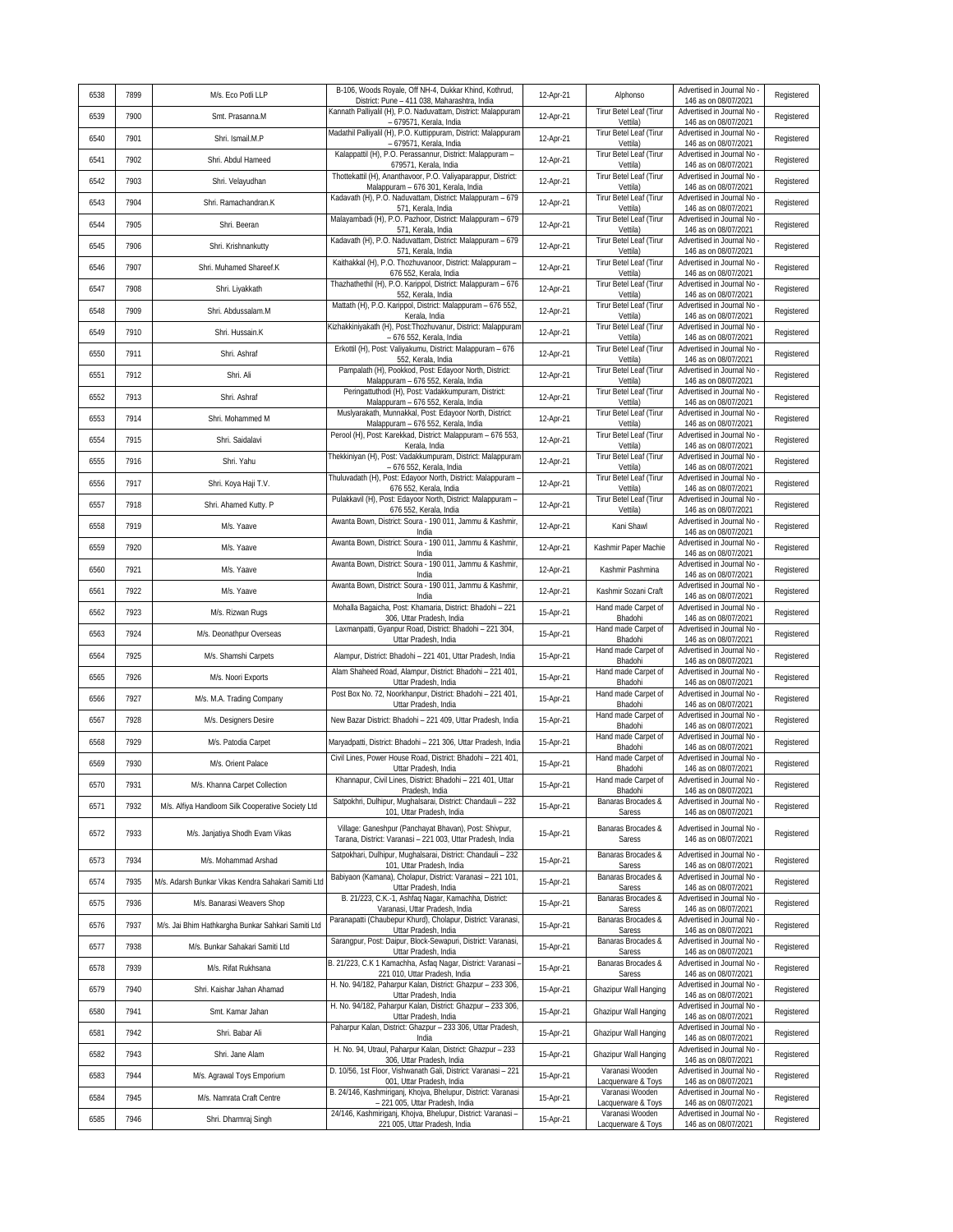| 6586 | 7947 | TVJ & SONS Essential Oils and Spices | 350A, Puthachyvayal, Marayoor P.O., Idukki - 685 620,<br>Kerala, India                                              | 19-Apr-21 | Marayoor Jaggery<br>(Marayoor Sharkara)   | Advertised in Journal No<br>146 as on 08/07/2021   | Registered |
|------|------|--------------------------------------|---------------------------------------------------------------------------------------------------------------------|-----------|-------------------------------------------|----------------------------------------------------|------------|
| 6587 | 7948 | Shri. Muzaffar Ahmad Mir             | Bhagoan Pora Noorbagh, Near Marriage Hall, District:<br>Srinagar - 190 002, Jammu & Kashmir, India                  | 19-Apr-21 | Kashmir Walnut Wood<br>Carving            | Advertised in Journal No<br>146 as on 08/07/2021   | Registered |
| 6588 | 7949 | Shri. Abdul Rahman Mir               | Bhagoan Pora Noorbagh, Near Marriage Hall, District:<br>Srinagar - 190 002, Jammu & Kashmir, India                  | 19-Apr-21 | Kashmir Walnut Wood                       | Advertised in Journal No<br>146 as on 08/07/2021   | Registered |
| 6589 | 7950 | Farooq Ahmad Bhat                    | Narwara Iddgah Near Kharqah Masjad - 190 002, Jammu &<br>Kashmir, India                                             | 19-Apr-21 | Carving<br>Kashmir Walnut Wood<br>Carving | Advertised in Journal No<br>146 as on 08/07/2021   | Registered |
| 6590 | 7951 | M/s. Labib Farooq                    | Narwara Iddgah Near Kharqah Masjad - 190 002, Jammu &<br>Kashmir, India                                             | 19-Apr-21 | Kashmir Walnut Wood<br>Carving            | Advertised in Journal No<br>146 as on 08/07/2021   | Registered |
| 6591 | 7952 | Smt. Shahzada Khan                   | Alamqari Bazar Behind J&K Bank ATM Lane, Hawal, District:<br>Srinagar - 190 011, Jammu & Kashmir, India             | 19-Apr-21 | Kashmir Sozani Craft                      | Advertised in Journal No<br>146 as on 08/07/2021   | Registered |
| 6592 | 7953 | M/s. Kashmir Shawls                  | Tengapora Zoonimar, District: Srinagar - 190 011, Jammu &<br>Kashmir, India                                         | 20-Apr-21 | Kashmir Pashmina                          | Advertised in Journal No -<br>146 as on 08/07/2021 | Registered |
| 6593 | 7954 | M/s. Kashmir Shawls                  | Tengapora Zoonimar, District: Srinagar - 190 011, Jammu &<br>Kashmir, India                                         | 20-Apr-21 | Kani Shawl                                | Advertised in Journal No<br>146 as on 08/07/2021   | Registered |
| 6594 | 7955 | M/s. Kashmir Shawls                  | Tengapora Zoonimar, District: Srinagar - 190 011, Jammu &<br>Kashmir, India                                         | 20-Apr-21 | Kashmir Sozani Craft                      | Advertised in Journal No<br>146 as on 08/07/2021   | Registered |
| 6595 | 7956 | M/s. Alamdar Arts                    | Tengapora Zoonimar, District: Srinagar - 190 011, Jammu &<br>Kashmir, India                                         | 20-Apr-21 | Kashmir Sozani Craft                      | Advertised in Journal No -<br>146 as on 08/07/2021 | Registered |
| 6596 | 7957 | M/s. Alamdar Arts                    | District: Srinagar - 190 011, Jammu &<br>Tengapora Zoonimar,<br>Kashmir, India                                      | 20-Apr-21 | Kashmir Pashmina                          | Advertised in Journal No<br>146 as on 08/07/2021   | Registered |
| 6597 | 7958 | M/s. Alamdar Arts                    | District: Srinagar - 190 011, Jammu &<br>Tengapora Zoonimar,<br>Kashmir, India                                      | 20-Apr-21 | Kani Shawl                                | Advertised in Journal No -<br>146 as on 08/07/2021 | Registered |
| 6598 | 7959 | Smt. Saima Jan                       | Tengapora Zoonimar, District: Srinagar - 190 011, Jammu &<br>Kashmir, India                                         | 20-Apr-21 | Kashmir Sozani Craft                      | Advertised in Journal No<br>146 as on 08/07/2021   | Registered |
| 6599 | 7960 | Smt. Gousia Nazir                    | Awanta Bawan, District: Srinagar - 190 011, Jammu &<br>Kashmir, India                                               | 20-Apr-21 | Kashmir Sozani Craft                      | Advertised in Journal No<br>146 as on 08/07/2021   | Registered |
| 6600 | 7961 | Shri. Mahadeo Rama Sonwadkar         | 245, Karbude, Taluk: Ratnagiri, District: Ratnagiri,<br>Maharashtra, India                                          | 22-Apr-21 | Alphonso                                  | Advertised in Journal No -<br>146 as on 08/07/2021 | Registered |
| 6601 | 7962 | M/s. Rudra Farm Fresh                | The Leaf, C-204, Katraj Kondhwa Road, Yelwlewadi,<br>Kondhwa (BK), Pune - 411 048, Maharashtra, India               | 22-Apr-21 | Alphonso                                  | Advertised in Journal No<br>146 as on 08/07/2021   | Registered |
| 6602 | 7963 | M/s. Jyoti Food Products             | House No. 510, Post: Chandor Brahminwadi, Taluk: Ratnagiri,<br>District: Ratnagiri - 415 612, Maharashtra, India    | 22-Apr-21 | Alphonso                                  | Advertised in Journal No -<br>146 as on 08/07/2021 | Registered |
| 6603 | 7964 | M/s. JSW Energy Ltd.                 | Nandiwade, Post: Jaigad, Taluk: Ratnagiri, District: Ratnagiri,<br>Maharashtra, India                               | 22-Apr-21 | Alphonso                                  | Advertised in Journal No -<br>146 as on 08/07/2021 | Registered |
| 6604 | 7965 | Smt. Khima Devi                      | Village: Kandhi Tilli, Post: Gohar, Taluk: Chachyot, District:<br>Mandi - 175 029, Himachal Pradesh, India          | 26-Apr-21 | Kullu Shawl                               | Advertised in Journal No -<br>146 as on 08/07/2021 | Registered |
| 6605 | 7966 | Smt. Sakina Devi                     | Village: Chhaprahan, Post: Nandi, Taluk: Chachyot, District:<br>Mandi - 175 124, Himachal Pradesh, India            | 26-Apr-21 | Kullu Shawl                               | Advertised in Journal No<br>146 as on 08/07/2021   | Registered |
| 6606 | 7967 | Shri. Puran Chand                    | Village: Nandi, Post: Nandi, District: Mandi - 175 124,<br>Himachal Pradesh, India                                  | 26-Apr-21 | Kullu Shawl                               | Advertised in Journal No<br>146 as on 08/07/2021   | Registered |
| 6607 | 7968 | Smt. Pooja                           | Village: Chhaprahan, Post: Nandi, Taluk: Chachyot, District:<br>Mandi - 175 124, Himachal Pradesh, India            | 26-Apr-21 | Kullu Shawl                               | Advertised in Journal No<br>146 as on 08/07/2021   | Registered |
| 6608 | 7969 | Smt. Heema Devi                      | Village: Nandi, Post: Nandi, Taluk: Chachyot, District: Mandi -<br>175 124, Himachal Pradesh, India                 | 26-Apr-21 | Kullu Shawl                               | Advertised in Journal No<br>146 as on 08/07/2021   | Registered |
| 6609 | 7970 | Smt. Sonam                           | Village: Koot, Post: Nandi, Taluk: Chachyot, District: Mandi -<br>175 124, Himachal Pradesh, India                  | 26-Apr-21 | Kullu Shawl                               | Advertised in Journal No -<br>146 as on 08/07/2021 | Registered |
| 6610 | 7971 | Smt. Bandna Kumari                   | Village: Dalikar (Manogali), Post: Moviseri, Taluk: Chachyot,<br>District: Mandi - 175 029, Himachal Pradesh, India | 26-Apr-21 | Kullu Shawl                               | Advertised in Journal No -<br>146 as on 08/07/2021 | Registered |
| 6611 | 7972 | Shri. Nand Lal                       | Village: Nandi, Post: Nandi, Taluk: Chachyot, District: Mandi -<br>175 124, Himachal Pradesh, India                 | 26-Apr-21 | Kullu Shawl                               | Advertised in Journal No<br>146 as on 08/07/2021   | Registered |
| 6612 | 7973 | Smt. Nagan Devi                      | Village: Nandi, Post: Nandi, Taluk: Chachyot, District: Mandi<br>175 124, Himachal Pradesh, India                   | 26-Apr-21 | Kullu Shawl                               | Advertised in Journal No<br>146 as on 08/07/2021   | Registered |
| 6613 | 7974 | Smt. Pushpa Devi                     | Village: Nandi, Post: Nandi, Taluk: Chachyot, District: Mandi -<br>175 124, Himachal Pradesh, India                 | 26-Apr-21 | Kullu Shawl                               | Advertised in Journal No<br>146 as on 08/07/2021   | Registered |
| 6614 | 7975 | Smt. Savitari Devi                   | Village: Nandi, Post: Nandi, Taluk: Chachyot, District: Mandi -<br>175 124, Himachal Pradesh, India                 | 26-Apr-21 | Kullu Shawl                               | Advertised in Journal No<br>146 as on 08/07/2021   | Registered |
| 6615 | 7976 | Shri. Balak Ram                      | Village: Nandi, Post: Nandi, Taluk: Chachyot, District: Mandi -<br>175 124, Himachal Pradesh, India                 | 26-Apr-21 | Kullu Shawl                               | Advertised in Journal No<br>146 as on 08/07/2021   | Registered |
| 6616 | 7977 | Smt. Sapna                           | Village: Kutachi, Post: Gohar, Taluk: Chachyot, District: Mandi<br>- 175 029, Himachal Pradesh, India               | 26-Apr-21 | Kullu Shawl                               | Advertised in Journal No<br>146 as on 08/07/2021   | Registered |
| 6617 | 7978 | Shri. Khem Chand                     | Village: Batoli, Post: Nandi, Taluk: Chachyot, District: Mandi -<br>175 124, Himachal Pradesh, India                | 26-Apr-21 | Kullu Shawl                               | Advertised in Journal No -<br>146 as on 08/07/2021 | Registered |
| 6618 | 7979 | Shri. Yash Pal                       | Village: Bahnu, Post: Jagat Sukh, Taluk: Manali, District: Kullu<br>- 175 143, Himachal Pradesh, India              | 26-Apr-21 | Kullu Shawl                               | Advertised in Journal No -<br>146 as on 08/07/2021 | Registered |
| 6619 | 7980 | Smt. Lajja Devi                      | Village: Kandhi Tilli, Post: Gohar, Taluk: Chachyot, District:<br>Mandi - 175 029, Himachal Pradesh, India          | 26-Apr-21 | Kullu Shawl                               | Advertised in Journal No -<br>146 as on 08/07/2021 | Registered |
| 6620 | 7981 | Smt. Meera Devi                      | Village: Sianj, Post: Sianj, Taluk: Chachyot, District: Mandi -<br>175 029, Himachal Pradesh, India                 | 26-Apr-21 | Kullu Shawl                               | Advertised in Journal No -<br>146 as on 08/07/2021 | Registered |
| 6621 | 7982 | Shri. Lekh Raj                       | Village: Nandi, Post: Nandi, Taluk: Chachyot, District: Mandi -<br>175 124, Himachal Pradesh, India                 | 26-Apr-21 | Kullu Shawl                               | Advertised in Journal No -<br>146 as on 08/07/2021 | Registered |
| 6622 | 7983 | Smt. Pushpa Devi                     | Village: Nandi, Post: Nandi, Taluk: Chachyot, District: Mandi -<br>175 124, Himachal Pradesh, India                 | 26-Apr-21 | Kullu Shawl                               | Advertised in Journal No -<br>146 as on 08/07/2021 | Registered |
| 6623 | 7984 | Smt. Tula Devi                       | Village: Kandhi Tilli, Post: Gohar, Taluk: Chachyot, District:<br>Mandi - 175 029, Himachal Pradesh, India          | 26-Apr-21 | Kullu Shawl                               | Advertised in Journal No -<br>146 as on 08/07/2021 | Registered |
| 6624 | 7985 | Smt. Leela Devi                      | Village: Sianj, Post: Sianj, Taluk: Chachyot, District: Mandi -<br>175 029. Himachal Pradesh, India                 | 26-Apr-21 | Kullu Shawl                               | Advertised in Journal No<br>146 as on 08/07/2021   | Registered |
| 6625 | 7986 | Smt. Krishna Devi                    | Village: Nandi, Post: Nandi, Taluk: Chachyot, District: Mandi -<br>175 124, Himachal Pradesh, India                 | 26-Apr-21 | Kullu Shawl                               | Advertised in Journal No -<br>146 as on 08/07/2021 | Registered |
| 6626 | 7987 | Smt. Gumati Devi                     | Village: Chhol, Post: Nandi, Taluk: Chachyot, District: Mandi-<br>175 124, Himachal Pradesh, India                  | 26-Apr-21 | Kullu Shawl                               | Advertised in Journal No -<br>146 as on 08/07/2021 | Registered |
| 6627 | 7988 | Smt. Dramti Devi                     | Village: Kandhi Tilli, Post: Gohar, Taluk: Chachyot, District:<br>Mandi - 175 029, Himachal Pradesh, India          | 26-Apr-21 | Kullu Shawl                               | Advertised in Journal No<br>146 as on 08/07/2021   | Registered |
| 6628 | 7989 | M/s. Narotam Handloom Industry       | Village: Takoli, Sub-Taluk: Mandi, District: Mandi - 175 121,<br>Himachal Pradesh, India                            | 26-Apr-21 | Kullu Shawl                               | Advertised in Journal No -<br>146 as on 08/07/2021 | Registered |
| 6629 | 7990 | Smt. Isha Devi                       | Village: Nandi, Post: Nandi, Taluk: Chachyot, District: Mandi -<br>175 124, Himachal Pradesh, India                 | 26-Apr-21 | Kullu Shawl                               | Advertised in Journal No<br>146 as on 08/07/2021   | Registered |
| 6630 | 7991 | Shri. Gur Dev                        | Village: Nandi, Post: Nandi, Taluk: Chachyot, District: Mandi -<br>175 124, Himachal Pradesh, India                 | 26-Apr-21 | Kullu Shawl                               | Advertised in Journal No -<br>146 as on 08/07/2021 | Registered |
| 6631 | 7992 | Shri. Devi Chand                     | Village: Nandi, Post: Nandi, Taluk: Chachyot, District: Mandi -<br>175 124, Himachal Pradesh, India                 | 26-Apr-21 | Kullu Shawl                               | Advertised in Journal No<br>146 as on 08/07/2021   | Registered |
| 6632 | 7993 | Smt. Kushma Devi                     | Village: Nandi, Post: Nandi, Taluk: Chachyot, District: Mandi -<br>175 124, Himachal Pradesh, India                 | 26-Apr-21 | Kullu Shawl                               | Advertised in Journal No -<br>146 as on 08/07/2021 | Registered |
| 6633 | 7994 | Smt. Tara Pati                       | Village: Sianj, Post: Sianj, Taluk: Chachyot, District: Mandi -<br>175 029, Himachal Pradesh, India                 | 26-Apr-21 | Kullu Shawl                               | Advertised in Journal No -<br>146 as on 08/07/2021 | Registered |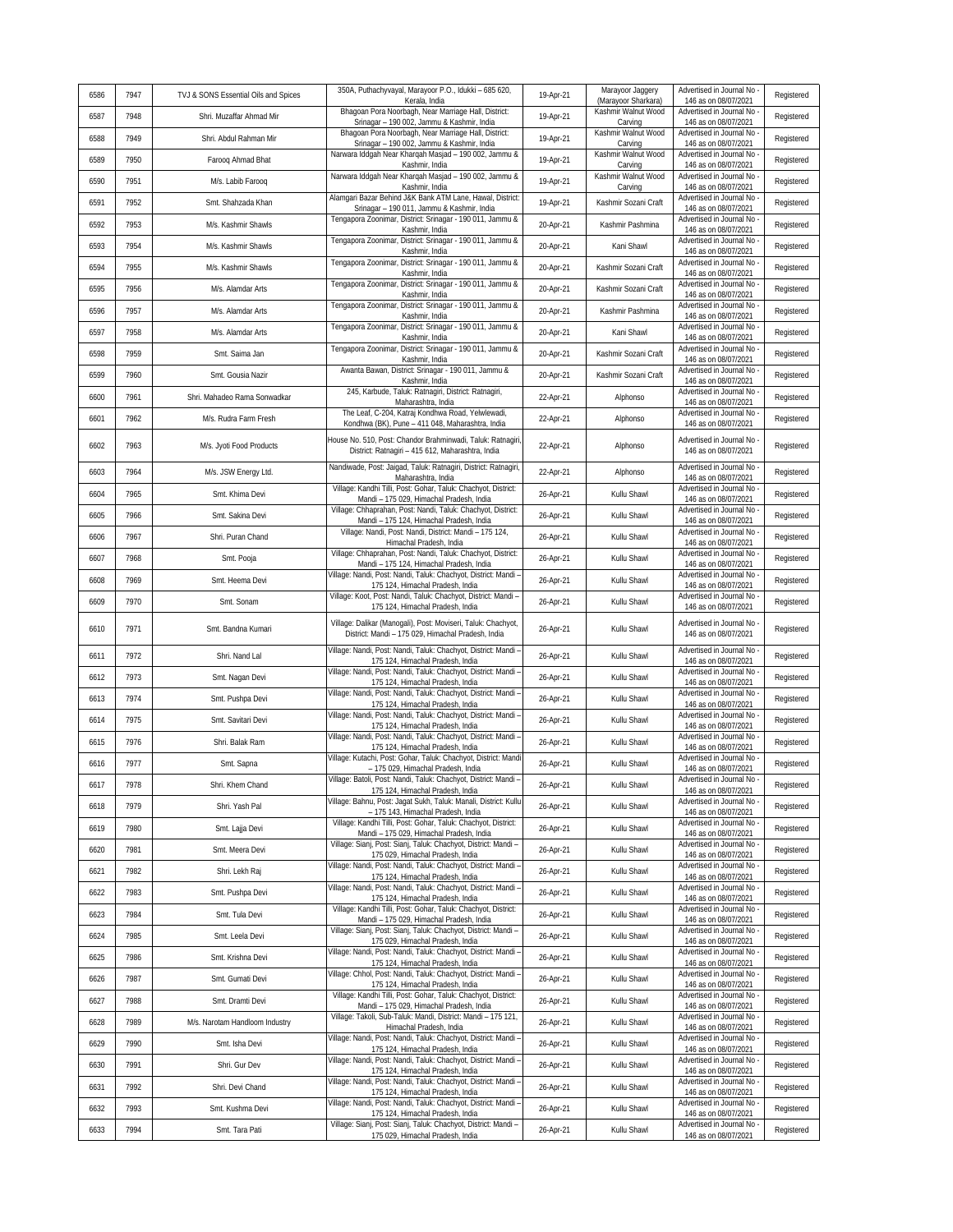| 6634 | 7995 | Smt. Kanta Devi                                                   | Village: Nandi, Post: Nandi, Taluk: Chachyot, District: Mandi -<br>175 124, Himachal Pradesh, India                            | 26-Apr-21 | Kullu Shawl                         | Advertised in Journal No<br>146 as on 08/07/2021   | Registered |
|------|------|-------------------------------------------------------------------|--------------------------------------------------------------------------------------------------------------------------------|-----------|-------------------------------------|----------------------------------------------------|------------|
| 6635 | 7996 | M/s. Shawls                                                       | Bismillah Colony Naseemabad, District: Srinagar - 190 006,<br>Jammu & Kashmir, India                                           | 27-Apr-21 | Kani Shawl                          | Advertised in Journal No<br>146 as on 08/07/2021   | Registered |
| 6636 | 7997 | M/s. Shawls                                                       | Bismillah Colony Naseemabad, District: Srinagar - 190 006,<br>Jammu & Kashmir, India                                           | 27-Apr-21 | Kashmir Pashmina                    | Advertised in Journal No<br>146 as on 08/07/2021   | Registered |
| 6637 | 7998 | M/s. Shawls                                                       | Bismillah Colony Naseemabad, District: Srinagar - 190 006,<br>Jammu & Kashmir, India                                           | 27-Apr-21 | Kashmir Sozani Craft                | Advertised in Journal No<br>146 as on 08/07/2021   | Registered |
| 6638 | 7999 | M/s. Kashmir Craft Export Represented by Shri. Mohd<br>Safdar Mir | Iqbal Colony, Eidgah, District: Srinagar - 190 002, Jammu &<br>Kashmir, India                                                  | 27-Apr-21 | Kashmir Sozani Craft                | Advertised in Journal No<br>146 as on 08/07/2021   | Registered |
| 6639 | 8000 | M/s. Kashmir Craft Export Represented by Shri. Mohd<br>Safdar Mir | Iqbal Colony, Eidgah, District: Srinagar - 190 002, Jammu &<br>Kashmir, India                                                  | 27-Apr-21 | Kashmir Pashmina                    | Advertised in Journal No<br>146 as on 08/07/2021   | Registered |
| 6640 | 8001 | Shri. Farooq Ahmad Mir                                            | Doom Pora Rajouri Kadal, District: Srinagar - 190 007,<br>Jammu & Kashmir, India                                               | 27-Apr-21 | Kashmir Pashmina                    | Advertised in Journal No<br>146 as on 08/07/2021   | Registered |
| 6641 | 8007 | Shri. Muhammed Kutty                                              | Kazhungil (H), Parambilangadi, Perumanna, Edarikode Tirur,                                                                     | 07-Jun-21 | Tirur Betel Leaf (Tirur             | Advertised in Journal No                           | Registered |
| 6642 | 8008 | Shri. Abdulla                                                     | District: Malappuram - 676 501, Kerala, India<br>Changaranchola (H), Swagathamad, Post: Cherushola,                            | 07-Jun-21 | Vettila)<br>Tirur Betel Leaf (Tirur | 147 as on 20/09/2021<br>Advertised in Journal No   | Registered |
| 6643 | 8009 | Shri. Gopalan Nair                                                | Thennala, District: Malappuram - 676 510, Kerala, India<br>Mundayil (H), Post: Cherushola, Thennala, District:                 | 07-Jun-21 | Vettila)<br>Tirur Betel Leaf (Tirur | 147 as on 20/09/2021<br>Advertised in Journal No   | Registered |
| 6644 | 8010 | Shri. Ahammed. T                                                  | Malappuram - 676 510, Kerala, India<br>Thaikkadan (H), Post: Cherushola, Thennala, District:                                   | 07-Jun-21 | Vettila)<br>Tirur Betel Leaf (Tirur | 147 as on 20/09/2021<br>Advertised in Journal No   | Registered |
| 6645 | 8011 | Shri. Muhammed Kutty                                              | Malappuram - 676 510, Kerala, India<br>Thoombil (H), Village: Randathani, Post: Cherushola,                                    | 07-Jun-21 | Vettila)<br>Tirur Betel Leaf (Tirur | 147 as on 20/09/2021<br>Advertised in Journal No   | Registered |
| 6646 | 8012 | Shri. Gopinadhan                                                  | Thennala, District: Malappuram - 676 510, Kerala, India<br>Cholakkal, Post: Cherushola, Thennala, District: Malappuram         | 07-Jun-21 | Vettila)<br>Tirur Betel Leaf (Tirur | 147 as on 20/09/2021<br>Advertised in Journal No   | Registered |
| 6647 | 8013 | Shri. Kuttoossa                                                   | - 676 510. Kerala, India<br>Kurungattil (H), Swagathamadu, Post: Cherushola, Thennala                                          | 07-Jun-21 | Vettila)<br>Tirur Betel Leaf (Tirur | 147 as on 20/09/2021<br>Advertised in Journal No   | Registered |
|      |      |                                                                   | District: Malappuram - 676 510, Kerala, India<br>Musliyar Kurungattil (H), Swagathamadu Post: Cherushola,                      |           | Vettila)<br>Tirur Betel Leaf (Tirur | 147 as on 20/09/2021<br>Advertised in Journal No   |            |
| 6648 | 8014 | Shri. Hydras                                                      | Thennala, District: Malappuram - 676 510, Kerala, India                                                                        | 07-Jun-21 | Vettila)                            | 147 as on 20/09/2021                               | Registered |
| 6649 | 8015 | Shri, Hamza                                                       | Mangadan (H), Parambilangadi, Thennala, District:<br>Malappuram - 676 510, Kerala, India                                       | 07-Jun-21 | Tirur Betel Leaf (Tirur<br>Vettila) | Advertised in Journal No<br>147 as on 20/09/2021   | Registered |
| 6650 | 8016 | Shri. Mohammed Kutty                                              | Parammal (H), Post: Cherushola, Thennala, District:<br>Malappuram - 676 510, Kerala, India                                     | 07-Jun-21 | Tirur Betel Leaf (Tirur<br>Vettila) | Advertised in Journal No<br>147 as on 20/09/2021   | Registered |
| 6651 | 8017 | Shri. Hamza                                                       | Vattaparambil (H), Post: Cherushola, Edarikode, Thennala,<br>District: Malappuram - 676 510, Kerala, India                     | 07-Jun-21 | Tirur Betel Leaf (Tirur<br>Vettila) | Advertised in Journal No<br>147 as on 20/09/2021   | Registered |
| 6652 | 8018 | Shri. Abdul Rahman                                                | Maniyamthodika, Ottatheng, Thennala, Puthuparamba,<br>District: Malappuram - 676 501, Kerala, India                            | 07-Jun-21 | Tirur Betel Leaf (Tirur<br>Vettila) | Advertised in Journal No<br>147 as on 20/09/2021   | Registered |
| 6653 | 8019 | Shri. Chathan                                                     | Vettan (H), Cheenippadi, Puthuparamba, District:<br>Malappuram - 676 501, Kerala, India                                        | 07-Jun-21 | Tirur Betel Leaf (Tirur<br>Vettila) | Advertised in Journal No<br>147 as on 20/09/2021   | Registered |
| 6654 | 8020 | Shri. Chathan                                                     | Vettan (H), Chudalappara, Edarikkode, Post: Puthuparamba,<br>Thennala, District: Malappuram - 676 501, Kerala, India           | 07-Jun-21 | Tirur Betel Leaf (Tirur<br>Vettila) | Advertised in Journal No<br>147 as on 20/09/2021   | Registered |
| 6655 | 8021 | Shri. Kasim Pookkayil                                             | Pookkayil (H), Chudalappara, Edarikkode, Post:<br>Puthuparamba, Thennala, District: Malappuram - 676 501,<br>Kerala, India     | 07-Jun-21 | Tirur Betel Leaf (Tirur<br>Vettila) | Advertised in Journal No<br>147 as on 20/09/2021   | Registered |
| 6656 | 8022 | Shri. Mohamed Kutty                                               | Pathur (H), Post: Puthupparamba, Thennala, District:<br>Malappuram - 676 501, Kerala, India                                    | 07-Jun-21 | Tirur Betel Leaf (Tirur<br>Vettila) | Advertised in Journal No<br>147 as on 20/09/2021   | Registered |
| 6657 | 8023 | Shri. Kiliyan Kutty                                               | Vettan Veed, Cheenippadi, Post, Puthuparamba, Edarikode,<br>District: Malappuram - 676 501, Kerala, India                      | 07-Jun-21 | Tirur Betel Leaf (Tirur<br>Vettila) | Advertised in Journal No<br>147 as on 20/09/2021   | Registered |
| 6658 | 8024 | Shri. Radhakrishnan. T                                            | Thayyil, Nharathadam, Post: Puthuparamba, Thennala,<br>District: Malappuram - 676 501, Kerala, India                           | 07-Jun-21 | Tirur Betel Leaf (Tirur<br>Vettila) | Advertised in Journal No<br>147 as on 20/09/2021   | Registered |
| 6659 | 8025 | Shri. Hamza                                                       | Konali, Post: Puthuparamba, Thennala, District: Malappuram<br>- 676 501, Kerala, India                                         | 07-Jun-21 | Tirur Betel Leaf (Tirur<br>Vettila) | Advertised in Journal No<br>147 as on 20/09/2021   | Registered |
| 6660 | 8026 | Shri. Krishnan                                                    | Nellikkatt (H), Chudalappara, Thennala, Post: Puthuparamba,<br>District: Malappuram - 676 501, Kerala, India                   | 07-Jun-21 | Tirur Betel Leaf (Tirur<br>Vettila) | Advertised in Journal No<br>147 as on 20/09/2021   | Registered |
| 6661 | 8027 | Shri. Chathappan                                                  | Vettan (H), Edarikode, Thennala, Post: Puthuparambu,<br>District: Malappuram - 676 501, Kerala, India                          | 07-Jun-21 | Tirur Betel Leaf (Tirur<br>Vettila) | Advertised in Journal No<br>147 as on 20/09/2021   | Registered |
| 6662 | 8028 | Shri. Kunhippalan                                                 | Vettan, Chudalappara, Edarikode, Post: Puthuparamba,<br>Thennala, District: Malappuram - 676 501, Kerala, India                | 07-Jun-21 | Tirur Betel Leaf (Tirur<br>Vettila) | Advertised in Journal No<br>147 as on 20/09/2021   | Registered |
| 6663 | 8029 | Shri. Kunhimoidu                                                  | Vattaparambil (H), Cheenippadi, Post: Puthuparamba,<br>Thennala, Tirurangadi, District: Malappuram - 676 501,<br>Kerala, India | 07-Jun-21 | Tirur Betel Leaf (Tirur<br>Vettila) | Advertised in Journal No<br>147 as on 20/09/2021   | Registered |
| 6664 | 8030 | Shri. Govindan                                                    | Nellikkatt (H), Chudalappara, Thennala, District: Malappuram<br>- 676 501, Kerala, India                                       | 07-Jun-21 | Tirur Betel Leaf (Tirur<br>Vettila) | Advertised in Journal No<br>147 as on 20/09/2021   | Registered |
| 6665 | 8031 | Shri. Hamza                                                       | Mandayappuram (H), Post: Puthuparamba, Thennala, District:<br>Malappuram - 676 501, Kerala, India                              | 07-Jun-21 | Tirur Betel Leaf (Tirur<br>Vettila) | Advertised in Journal No<br>147 as on 20/09/2021   | Registered |
| 6666 | 8032 | Shri. Gangadharan                                                 | Naduvath (H), Post: Puthuparamba, Thennala, Tirurangadi,<br>District: Malappuram - 676 501, Kerala, India                      | 07-Jun-21 | Tirur Betel Leaf (Tirur<br>Vettila) | Advertised in Journal No -<br>147 as on 20/09/2021 | Registered |
| 6667 | 8033 | Shri. Muhammed Shareef. K                                         | Korattil (H), Post: Puthuparamba, Thennala, Tirurangadi,<br>District: Malappuram - 676 501, Kerala, India                      | 07-Jun-21 | Tirur Betel Leaf (Tirur<br>Vettila) | Advertised in Journal No<br>147 as on 20/09/2021   | Registered |
| 6668 | 8034 | Shri. Kuttan                                                      | Punathil (H), Post: Puthuparamba, Thennala, Tirurangadi,<br>District: Malappuram - 676 501, Kerala, India                      | 07-Jun-21 | Tirur Betel Leaf (Tirur<br>Vettila) | Advertised in Journal No<br>147 as on 20/09/2021   | Registered |
| 6669 | 8035 | Shri. Narayanan                                                   | Moothatt (H), Post: Puthuparamba, Thennala, District:<br>Malappuram - 676 501, Kerala, India                                   | 07-Jun-21 | Tirur Betel Leaf (Tirur<br>Vettila) | Advertised in Journal No<br>147 as on 20/09/2021   | Registered |
| 6670 | 8036 | Shri. Jabir                                                       | Pookkayil (H), Post: Puthuparamba, Thennala, District:<br>Malappuram - 676 501, Kerala, India                                  | 07-Jun-21 | Tirur Betel Leaf (Tirur<br>Vettila) | Advertised in Journal No<br>147 as on 20/09/2021   | Registered |
| 6671 | 8037 | Shri. Moosa                                                       | Edakandan (H), Ottatheng, Post: Puthuparamba, Thennala,<br>District: Malappuram - 676 501, Kerala, India                       | 07-Jun-21 | Tirur Betel Leaf (Tirur<br>Vettila) | Advertised in Journal No<br>147 as on 20/09/2021   | Registered |
| 6672 | 8038 | Shri. Hamza                                                       | Moorkkath (H), Ambalavattam, Edarikode P.O, Thennala,<br>District: Malappuram - 676 501, Kerala, India                         | 07-Jun-21 | Tirur Betel Leaf (Tirur<br>Vettila) | Advertised in Journal No<br>147 as on 20/09/2021   | Registered |
| 6673 | 8039 | Shri. Moosakutty                                                  | Kadakkottu (H), Klari South, Edarikode P.O, Thennala,<br>District: Malappuram - 676 501, Kerala, India                         | 07-Jun-21 | Tirur Betel Leaf (Tirur<br>Vettila) | Advertised in Journal No<br>147 as on 20/09/2021   | Registered |
| 6674 | 8040 | Smt. Ramla. P                                                     | Mangadan (H), Kalluvettupara, Edarikode P.O, Thennala,<br>District: Malappuram - 676 501, Kerala, India                        | 07-Jun-21 | Tirur Betel Leaf (Tirur<br>Vettila) | Advertised in Journal No<br>147 as on 20/09/2021   | Registered |
| 6675 | 8041 | Shri. Kunhalavi                                                   | Pokkatt (H), Ambalavattam, Edarikode P.O, Thennala,<br>District: Malappuram - 676 501, Kerala, India                           | 07-Jun-21 | Tirur Betel Leaf (Tirur<br>Vettila) | Advertised in Journal No -<br>147 as on 20/09/2021 | Registered |
| 6676 | 8042 | Shri. Koderan                                                     | Mullancheri (H), Ambalavattam, Edarikode P.O, Thennala,<br>District: Malappuram - 676 501, Kerala, India                       | 07-Jun-21 | Tirur Betel Leaf (Tirur<br>Vettila) | Advertised in Journal No<br>147 as on 20/09/2021   | Registered |
|      |      |                                                                   |                                                                                                                                |           |                                     |                                                    |            |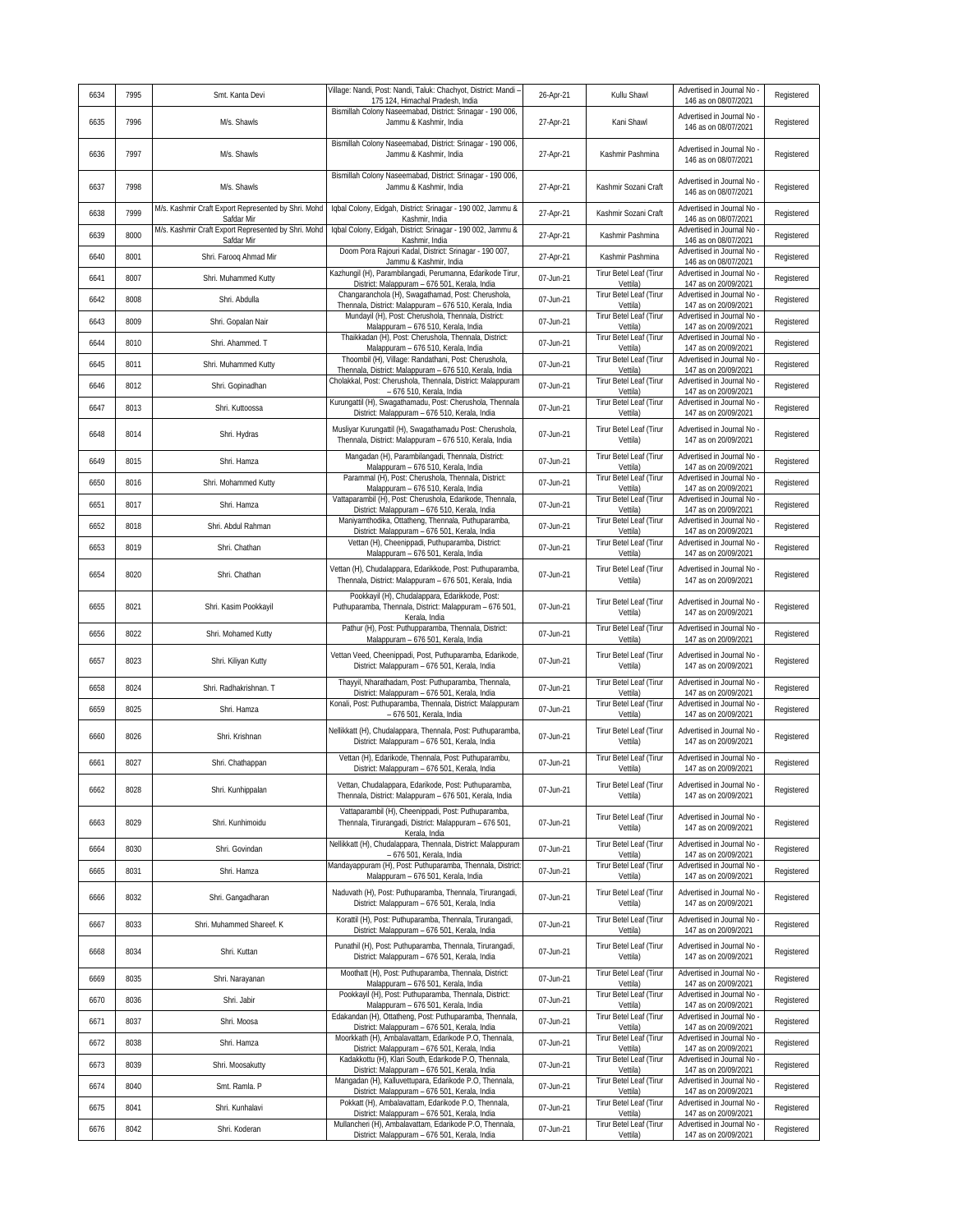| 6677 | 8043 | Shri. Moideen                  | Thoombath (H), Klari South, Edarikode P.O, Thennala,<br>District: Malappuram - 676 501, Kerala, India                | 07-Jun-21 | Tirur Betel Leaf (Tirur<br>Vettila)        | Advertised in Journal No<br>147 as on 20/09/2021   | Registered |
|------|------|--------------------------------|----------------------------------------------------------------------------------------------------------------------|-----------|--------------------------------------------|----------------------------------------------------|------------|
| 6678 | 8044 | Shri. Alavikkutty              | Thottathil, Klari South, Edarikode Tirurangadi P.O, Thennala,<br>District: Malappuram - 676 501, Kerala, India       | 07-Jun-21 | Tirur Betel Leaf (Tirur<br>Vettila)        | Advertised in Journal No<br>147 as on 20/09/2021   | Registered |
| 6679 | 8045 | Shri. Muneer                   | Thoombath (H), Klari South, Edarikode P.O, Thennala,<br>District: Malappuram - 676 501, Kerala, India                | 07-Jun-21 | Tirur Betel Leaf (Tirur<br>Vettila)        | Advertised in Journal No<br>147 as on 20/09/2021   | Registered |
| 6680 | 8046 | Shri. Ummer                    | Vattapparambil (H), Klari South, Edarikode P.O, Thennala,<br>District: Malappuram - 676 501, Kerala, India           | 07-Jun-21 | Tirur Betel Leaf (Tirur<br>Vettila)        | Advertised in Journal No<br>147 as on 20/09/2021   | Registered |
| 6681 | 8047 | Shri. Hamsa                    | Kalodi (H), Klari South, Edarikode P.O, Thennala, District:<br>Malappuram - 676 501, Kerala, India                   | 07-Jun-21 | Tirur Betel Leaf (Tirur<br>Vettila)        | Advertised in Journal No<br>147 as on 20/09/2021   | Registered |
| 6682 | 8048 | Shri. Moideen                  | Edavath (H), Klari South, Edarikode P.O, Thennala, District:<br>Malappuram - 676 501, Kerala, India                  | 07-Jun-21 | Tirur Betel Leaf (Tirur<br>Vettila)        | Advertised in Journal No<br>147 as on 20/09/2021   | Registered |
| 6683 | 8049 | Shri. Zainudheen               | Vattaparambil (H), Klari South, Edarikode P.O, Thennala,<br>District: Malappuram - 676 501, Kerala, India            | 07-Jun-21 | Tirur Betel Leaf (Tirur<br>Vettila)        | Advertised in Journal No<br>147 as on 20/09/2021   | Registered |
| 6684 | 8050 | Shri. Abdul Razak              | Kunnath Parambil, Klari South, Edarikode P.O, Thennala,<br>District: Malappuram - 676 501, Kerala, India             | 07-Jun-21 | Tirur Betel Leaf (Tirur<br>Vettila)        | Advertised in Journal No<br>147 as on 20/09/2021   | Registered |
| 6685 | 8051 | Shri. Mohamed                  | Athikal (H), Klari South, Edarikode P.O, Thennala, District:<br>Malappuram - 676 501, Kerala, India                  | 07-Jun-21 | Tirur Betel Leaf (Tirur<br>Vettila)        | Advertised in Journal No<br>147 as on 20/09/2021   | Registered |
| 6686 | 8052 | Shri. Alavi                    | Kunnakkadan (H), Puthuparambu, Edarikode P.O, Thennala,<br>District: Malappuram - 676 501, Kerala, India             | 07-Jun-21 | <b>Tirur Betel Leaf (Tirur</b><br>Vettila) | Advertised in Journal No<br>147 as on 20/09/2021   | Registered |
| 6687 | 8053 | Shri. Kunhikkomu               | Vailikulamb, Edarikode P.O, Thennala, District: Malappuram -<br>676 501, Kerala, India                               | 07-Jun-21 | Tirur Betel Leaf (Tirur<br>Vettila)        | Advertised in Journal No<br>147 as on 20/09/2021   | Registered |
| 6688 | 8054 | Shri. Marakkar                 | Thanikkodan (H), Areekkal, Edarikode P.O, Thennala, District:<br>Malappuram - 676 501, Kerala, India                 | 07-Jun-21 | Tirur Betel Leaf (Tirur<br>Vettila)        | Advertised in Journal No<br>147 as on 20/09/2021   | Registered |
| 6689 | 8055 | Shri. Hamza                    | Panthakkan, Edarikode P.O, Thennala, District: Malappuram<br>- 676 501, Kerala, India                                | 07-Jun-21 | Tirur Betel Leaf (Tirur<br>Vettila)        | Advertised in Journal No<br>147 as on 20/09/2021   | Registered |
| 6690 | 8056 | Shri. Muhammed. P              | Pullatt (H), Edarikode P.O, Thennala, District: Malappuram -<br>676 501, Kerala, India                               | 07-Jun-21 | Tirur Betel Leaf (Tirur<br>Vettila)        | Advertised in Journal No<br>147 as on 20/09/2021   | Registered |
| 6691 | 8057 | Smt. Ayisha                    | Kottekkadan (H), Areekkal, Edarikode P.O, Thennala,<br>Puthunaramba, District: Malappuram - 676 501, Kerala, India   | 07-Jun-21 | Tirur Betel Leaf (Tirur<br>Vettila)        | Advertised in Journal No<br>147 as on 20/09/2021   | Registered |
| 6692 | 8058 | Shri. Kunhahammed Kutty        | Panthakkan (H), Edarikode P.O, Thennala, District:<br>Malappuram - 676 501, Kerala, India                            | 07-Jun-21 | Tirur Betel Leaf (Tirur<br>Vettila)        | Advertised in Journal No<br>147 as on 20/09/2021   | Registered |
| 6693 | 8059 | Shri. Kuttan                   | Kanchanchira, Areekkal, Edarikode P.O, Thennala,<br>Puthuparamba, District: Malappuram - 676 501, Kerala, India      | 07-Jun-21 | Tirur Betel Leaf (Tirur<br>Vettila)        | Advertised in Journal No<br>147 as on 20/09/2021   | Registered |
| 6694 | 8060 | Smt. Pathummu                  | Onangallaparamban, Areekkal City, Edarikode P.O,<br>Thennala, District: Malappuram - 676 501, Kerala, India          | 07-Jun-21 | Tirur Betel Leaf (Tirur<br>Vettila)        | Advertised in Journal No<br>147 as on 20/09/2021   | Registered |
| 6695 | 8061 | Shri. Saithalavi               | Kolakkadan (H), Areekkal City, Edarikode P.O, Thennala,<br>District: Malappuram - 676 501, Kerala, India             | 07-Jun-21 | Tirur Betel Leaf (Tirur<br>Vettila)        | Advertised in Journal No<br>147 as on 20/09/2021   | Registered |
| 6696 | 8062 | Shri. Mammad Kutty             | Thirunilath (H), Areekkal City Perumanna, Edarikode P.O,<br>Thennala, District: Malappuram - 676 501, Kerala, India  | 07-Jun-21 | Tirur Betel Leaf (Tirur<br>Vettila)        | Advertised in Journal No -<br>147 as on 20/09/2021 | Registered |
| 6697 | 8063 | Smt. Kadeeja                   | Kadayikkal, Areekkal City, Edarikode P.O, Thennala, District:<br>Malappuram - 676 501, Kerala, India                 | 07-Jun-21 | Tirur Betel Leaf (Tirur<br>Vettila)        | Advertised in Journal No<br>147 as on 20/09/2021   | Registered |
| 6698 | 8064 | Smt. lyyachakutty              | Panginikkat (H), Areekkal, Edarikode P.O, Thennala, District<br>Malappuram - 676 501, Kerala, India                  | 07-Jun-21 | Tirur Betel Leaf (Tirur<br>Vettila)        | Advertised in Journal No<br>147 as on 20/09/2021   | Registered |
| 6699 | 8065 | Shri. Alavikutty               | Chenganakkattil (H), Areekkal, Edarikode P.O, Thennala,<br>District: Malappuram - 676 501, Kerala, India             | 07-Jun-21 | Tirur Betel Leaf (Tirur<br>Vettila)        | Advertised in Journal No<br>147 as on 20/09/2021   | Registered |
| 6700 | 8066 | Smt. Kadiyamu                  | Valiyaparambil (H), Areekkal, Edarikode P.O, Thennala,<br>District: Malappuram - 676 501, Kerala, India              | 07-Jun-21 | Tirur Betel Leaf (Tirur<br>Vettila)        | Advertised in Journal No<br>147 as on 20/09/2021   | Registered |
| 6701 | 8067 | Shri. Moosakutty               | Panginikkatt (H), Areekkal, Edarikode P.O, Thennala,<br>Puthuparamba, District: Malappuram - 676 501, Kerala, India  | 07-Jun-21 | Tirur Betel Leaf (Tirur<br>Vettila)        | Advertised in Journal No<br>147 as on 20/09/2021   | Registered |
| 6702 | 8068 | Shri. Abdul Salam              | Parambil (H), Areekkal City, Edarikode P.O, Thennala,<br>District: Malappuram - 676 501, Kerala, India               | 07-Jun-21 | Tirur Betel Leaf (Tirur<br>Vettila)        | Advertised in Journal No<br>147 as on 20/09/2021   | Registered |
| 6703 | 8069 | Shri. Yoosuf                   | Thirunilath (H), Areekkal, Edarikode P.O, Thennala, District:<br>Malappuram - 676 501, Kerala, India                 | 07-Jun-21 | <b>Tirur Betel Leaf (Tirur</b><br>Vettila) | Advertised in Journal No<br>147 as on 20/09/2021   | Registered |
| 6704 | 8070 | Shri. Shihabudheen             | Kadakkott, Vailikulamba, Edarikode P.O, Thennala, District:<br>Malappuram - 676 501, Kerala, India                   | 07-Jun-21 | Tirur Betel Leaf (Tirur<br>Vettila)        | Advertised in Journal No<br>147 as on 20/09/2021   | Registered |
| 6705 | 8071 | Shri. Velayudhan. P            | Panthalody, Chudalappara, Edarikode P.O, Thennala,<br>Puthuparamba, District: Malappuram - 676 501, Kerala, India    | 07-Jun-21 | Tirur Betel Leaf (Tirur<br>Vettila)        | Advertised in Journal No<br>147 as on 20/09/2021   | Registered |
| 6706 | 8072 | Smt. Sarojini                  | Kandamchira (H), Ottathengu, Edarikode P.O, Thennala,<br>Puthuparamba, District: Malappuram - 676 501, Kerala, India | 07-Jun-21 | Tirur Betel Leaf (Tirur<br>Vettila)        | Advertised in Journal No -<br>147 as on 20/09/2021 | Registered |
| 6707 | 8073 | Shri. Ibrahim                  | Irumbili (H), Appala, Thennala, District: Malappuram - 676<br>508, Kerala, India                                     | 07-Jun-21 | Tirur Betel Leaf (Tirur<br>Vettila)        | Advertised in Journal No<br>147 as on 20/09/2021   | Registered |
| 6708 | 8074 | Shri. Kunnathedath Abdurahiman | Kunnathadath (H), Thennala, Chemmeri Para, District:<br>Malappuram - 676 508, Kerala, India                          | 07-Jun-21 | Tirur Betel Leaf (Tirur<br>Vettila)        | Advertised in Journal No<br>147 as on 20/09/2021   | Registered |
| 6709 | 8075 | Shri. Mohammad Ali             | Kalathingal, Tharayil, Thennala, District: Malappuram - 676<br>508, Kerala, India                                    | 07-Jun-21 | Tirur Betel Leaf (Tirur<br>Vettila)        | Advertised in Journal No<br>147 as on 20/09/2021   | Registered |
| 6710 | 8076 | Shri. Kunhikoya                | Chemmala (H), Venniyur, Kodakkallu, Thennala, District:<br>Malappuram - 676 508, Kerala, India                       | 07-Jun-21 | Tirur Betel Leaf (Tirur<br>Vettila)        | Advertised in Journal No<br>147 as on 20/09/2021   | Registered |
| 6711 | 8077 | Shri. Aboobacker Siddique      | Kalathingal, Tharayil, Thennala, District: Malappuram - 676<br>508, Kerala, India                                    | 07-Jun-21 | Tirur Betel Leaf (Tirur<br>Vettila)        | Advertised in Journal No<br>147 as on 20/09/2021   | Registered |
| 6712 | 8078 | Shri. Moossakkutty             | Chemmala (H), Kodakkallu, Tirurangadi, Chullippara, District:<br>Malappuram - 676 508, Kerala, India                 | 07-Jun-21 | Tirur Betel Leaf (Tirur<br>Vettila)        | Advertised in Journal No<br>147 as on 20/09/2021   | Registered |
| 6713 | 8079 | Shri. Moosa Kunnathedath       | Kunnathedath (H), Thennala, Chemmeri Para, District:<br>Malappuram - 676 508, Kerala, India                          | 07-Jun-21 | Tirur Betel Leaf (Tirur<br>Vettila)        | Advertised in Journal No<br>147 as on 20/09/2021   | Registered |
| 6714 | 8080 | Shri. Kumaran                  | Kalangattu (H), Parappuram, Thennala, District: Malappuram<br>- 676 508, Kerala, India                               | 07-Jun-21 | Tirur Betel Leaf (Tirur<br>Vettila)        | Advertised in Journal No<br>147 as on 20/09/2021   | Registered |
| 6715 | 8081 | Shri. Muhammed Ali             | Changaram Chola (H), Kundu Valakkulam P.O, Thennala,<br>District: Malappuram - 676 508, Kerala, India                | 07-Jun-21 | Tirur Betel Leaf (Tirur<br>Vettila)        | Advertised in Journal No<br>147 as on 20/09/2021   | Registered |
| 6716 | 8082 | Shri. Seidalavi                | Puthiyodath (H), Palacharamad, Edarikode P.O, Perumanna,<br>District: Malappuram - 676 501, Kerala, India            | 07-Jun-21 | Tirur Betel Leaf (Tirur<br>Vettila)        | Advertised in Journal No<br>147 as on 20/09/2021   | Registered |
| 6717 | 8083 | Shri. Velu                     | Kummarambil, Edarikkode P.O, Palachiramad, Perumanna,<br>District: Malappuram - 676 501, Kerala, India               | 07-Jun-21 | Tirur Betel Leaf (Tirur<br>Vettila)        | Advertised in Journal No<br>147 as on 20/09/2021   | Registered |
| 6718 | 8084 | Shri. Abdul Kareem             | Andisseri (H), Thiruthi, Thennala, Valakolam, District:<br>Malappuram - 676 508, Kerala, India                       | 07-Jun-21 | Tirur Betel Leaf (Tirur<br>Vettila)        | Advertised in Journal No<br>147 as on 20/09/2021   | Registered |
| 6719 | 8085 | Shri. Appu                     | Arakkal (H), Thennala Valakolam District: Malappuram - 676<br>508, Kerala, India                                     | 07-Jun-21 | Tirur Betel Leaf (Tirur<br>Vettila)        | Advertised in Journal No<br>147 as on 20/09/2021   | Registered |
| 6720 | 8086 | Shri. Kunharamutti             | Kozhikkal, Thiruthi, Thennala, Valakolam, District:<br>Malappuram - 676 508, Kerala, India                           | 07-Jun-21 | Tirur Betel Leaf (Tirur<br>Vettila)        | Advertised in Journal No<br>147 as on 20/09/2021   | Registered |
|      |      | Shri. Saidalavi A.P            | Alassan Pattil (H), Parayilpadi Valakolam, Thennala, District:                                                       | 07-Jun-21 | Tirur Betel Leaf (Tirur                    | Advertised in Journal No                           |            |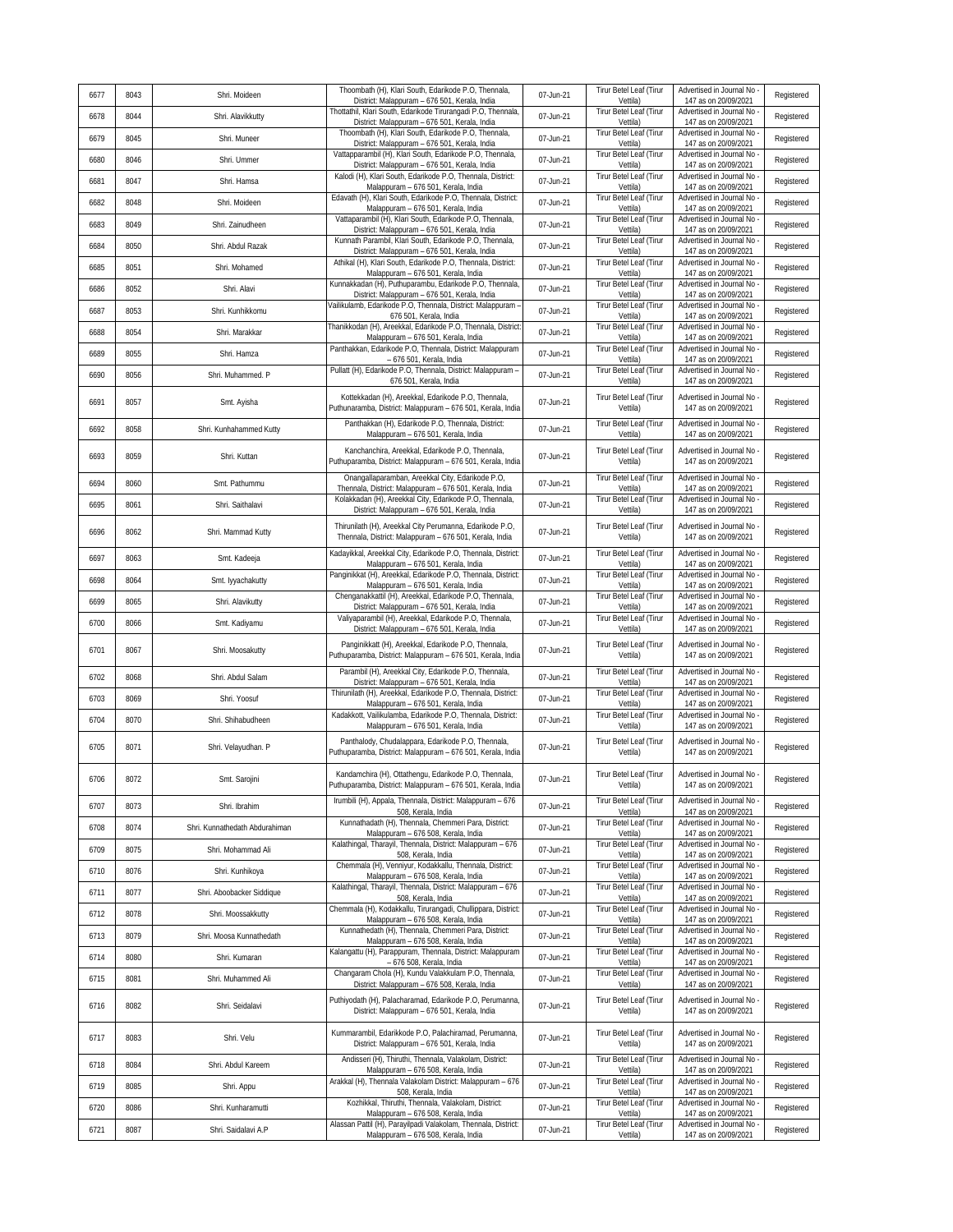| 6722 | 8088 | Shri. Kozhikkal Beeran Kutty   | Kozhikkal (H), Valakolam, Thiruthi, Thennala, District:<br>Malappuram - 676 508, Kerala, India                      | 07-Jun-21 | Tirur Betel Leaf (Tirur<br>Vettila)        | Advertised in Journal No<br>147 as on 20/09/2021   | Registered |
|------|------|--------------------------------|---------------------------------------------------------------------------------------------------------------------|-----------|--------------------------------------------|----------------------------------------------------|------------|
| 6723 | 8089 | Shri. Asainar                  | Peringodan (H), Kozhichena, Valakolam, Thennala, District:<br>Malappuram - 676 508, Kerala, India                   | 07-Jun-21 | Tirur Betel Leaf (Tirur<br>Vettila)        | Advertised in Journal No<br>147 as on 20/09/2021   | Registered |
| 6724 | 8090 | Smt. Thithummu                 | Ullattuthodi (H), Valakolam, Kozhichena, Thennala, District:<br>Malappuram - 676 508, Kerala, India                 | 07-Jun-21 | Tirur Betel Leaf (Tirur<br>Vettila)        | Advertised in Journal No<br>147 as on 20/09/2021   | Registered |
| 6725 | 8091 | Shri. Ummer Palasseri Ithikkal | Palasseri Ithikkal, Arumada Valakolam, Thennala, District:<br>Malappuram - 676 508, Kerala, India                   | 07-Jun-21 | Tirur Betel Leaf (Tirur<br>Vettila)        | Advertised in Journal No<br>147 as on 20/09/2021   | Registered |
| 6726 | 8092 | Shri. Alavi. P                 | Peringodan (H), Palachiramad, Edarikkode, Perumanna,<br>District: Malappuram - 676 508, Kerala, India               | 07-Jun-21 | Tirur Betel Leaf (Tirur<br>Vettila)        | Advertised in Journal No<br>147 as on 20/09/2021   | Registered |
| 6727 | 8093 | Shri. Abdul Nasar. P           | Paredath (H), Kundukolam Valakolam, Thennala, District:<br>Malappuram - 676 508, Kerala, India                      | 07-Jun-21 | Tirur Betel Leaf (Tirur<br>Vettila)        | Advertised in Journal No<br>147 as on 20/09/2021   | Registered |
| 6728 | 8094 | Smt. Sarojini                  | Parengal (H), Apla, Thennala, District: Malappuram - 676<br>508, Kerala, India                                      | 07-Jun-21 | Tirur Betel Leaf (Tirur<br>Vettila)        | Advertised in Journal No<br>147 as on 20/09/2021   | Registered |
| 6729 | 8095 | Shri. Hussain. M               | Mankada (H), Appla, Thennala, District: Malappuram - 676<br>508, Kerala, India                                      | 07-Jun-21 | Tirur Betel Leaf (Tirur<br>Vettila)        | Advertised in Journal No<br>147 as on 20/09/2021   | Registered |
| 6730 | 8096 | Shri. Entheenkutty             | Mankada (H), Appla, Thennala, District: Malappuram - 676<br>508, Kerala, India                                      | 07-Jun-21 | Tirur Betel Leaf (Tirur<br>Vettila)        | Advertised in Journal No<br>147 as on 20/09/2021   | Registered |
| 6731 | 8097 | Shri. Marackar                 | Pulikkal (H), Appla, Thennala, District: Malappuram - 676<br>508, Kerala, India                                     | 07-Jun-21 | Tirur Betel Leaf (Tirur<br>Vettila)        | Advertised in Journal No<br>147 as on 20/09/2021   | Registered |
| 6732 | 8098 | Shri. Moideenkutty Haji        | Mannil Kurikkal, Appla, Thennala, District: Malappuram - 676<br>508, Kerala, India                                  | 07-Jun-21 | Tirur Betel Leaf (Tirur<br>Vettila)        | Advertised in Journal No<br>147 as on 20/09/2021   | Registered |
| 6733 | 8099 | Shri. Alikutty Haji            | Vellathamattil, Thennala, District: Malappuram - 676 508,<br>Kerala, India                                          | 07-Jun-21 | Tirur Betel Leaf (Tirur<br>Vettila)        | Advertised in Journal No<br>147 as on 20/09/2021   | Registered |
| 6734 | 8100 | Shri. Hussain                  | Koonari, Appla, Thennala, District: Malappuram - 676 508,<br>Kerala, India                                          | 07-Jun-21 | Tirur Betel Leaf (Tirur<br>Vettila)        | Advertised in Journal No<br>147 as on 20/09/2021   | Registered |
| 6735 | 8101 | Shri. Kumaran                  | Thembalath (H), Moochithara, Thennala, District: Malappuram<br>- 676 508, Kerala, India                             | 07-Jun-21 | Tirur Betel Leaf (Tirur<br>Vettila)        | Advertised in Journal No<br>147 as on 20/09/2021   | Registered |
| 6736 | 8102 | Shri. Mammathu                 | Mankada (H), Appla, Thennala, District: Malappuram - 676<br>508, Kerala, India                                      | 07-Jun-21 | Tirur Betel Leaf (Tirur<br>Vettila)        | Advertised in Journal No<br>147 as on 20/09/2021   | Registered |
| 6737 | 8103 | Shri. Subrahmanian             | Nannattu, Appla, Thennala, District: Malappuram - 676 508,<br>Kerala, India                                         | 07-Jun-21 | Tirur Betel Leaf (Tirur<br>Vettila)        | Advertised in Journal No<br>147 as on 20/09/2021   | Registered |
| 6738 | 8104 | Shri. Moosa                    | Pulikkal (H), Appla, Thennala, District: Malappuram - 676<br>508, Kerala, India                                     | 07-Jun-21 | Tirur Betel Leaf (Tirur<br>Vettila)        | Advertised in Journal No<br>147 as on 20/09/2021   | Registered |
| 6739 | 8105 | Shri. Kunhalan                 | Irumbili (H), Thennala, District: Malappuram - 676 508,<br>Kerala, India                                            | 07-Jun-21 | Tirur Betel Leaf (Tirur<br>Vettila)        | Advertised in Journal No<br>147 as on 20/09/2021   | Registered |
| 6740 | 8106 | Shri. Sukumaran                | Palliyembil (H), Venniyur, Thennala, Chullippara P.O,<br>Tirurangadi, District: Malappuram - 676 508, Kerala, India | 07-Jun-21 | Tirur Betel Leaf (Tirur<br>Vettila)        | Advertised in Journal No<br>147 as on 20/09/2021   | Registered |
| 6741 | 8107 | Shri. Rajan                    | Parengal (H), Appla, Pookkiparamb, Thennala, District:<br>Malappuram - 676 508, Kerala, India                       | 07-Jun-21 | Tirur Betel Leaf (Tirur<br>Vettila)        | Advertised in Journal No<br>147 as on 20/09/2021   | Registered |
| 6742 | 8108 | Smt. Sakeena                   | Koonari (H), Malayil, Thennala, District: Malappuram - 676<br>508, Kerala, India                                    | 07-Jun-21 | Tirur Betel Leaf (Tirur<br>Vettila)        | Advertised in Journal No<br>147 as on 20/09/2021   | Registered |
| 6743 | 8109 | Shri. Entheenkutty             | Mankada (H), Appla, Thennala, District: Malappuram - 676<br>508, Kerala, India                                      | 07-Jun-21 | Tirur Betel Leaf (Tirur<br>Vettila)        | Advertised in Journal No<br>147 as on 20/09/2021   | Registered |
| 6744 | 8110 | Shri. Hamza Karumbil           | Karumbil (H), Appla West, Thennala, District: Malappuram -<br>676 508, Kerala, India                                | 07-Jun-21 | Tirur Betel Leaf (Tirur<br>Vettila)        | Advertised in Journal No<br>147 as on 20/09/2021   | Registered |
| 6745 | 8111 | Shri. Kammu Haji               | Vellathumattil (H), Appla, Thennala, District: Malappuram -<br>676 508, Kerala, India                               | 07-Jun-21 | Tirur Betel Leaf (Tirur<br>Vettila)        | Advertised in Journal No<br>147 as on 20/09/2021   | Registered |
| 6746 | 8112 | Shri. Ahammedaji               | Parathodika (H), Appla, Thennala, District: Malappuram - 676<br>508, Kerala, India                                  | 07-Jun-21 | Tirur Betel Leaf (Tirur<br>Vettila)        | Advertised in Journal No<br>147 as on 20/09/2021   | Registered |
| 6747 | 8113 | Shri. Mammeedu                 | Kunnath (H), Post: Valavannur, District: Malappuram - 676<br>551, Kerala, India                                     | 07-Jun-21 | Tirur Betel Leaf (Tirur<br>Vettila)        | Advertised in Journal No<br>147 as on 20/09/2021   | Registered |
| 6748 | 8114 | Shri. Beerankutty              | Parammal (H), Post: Kanmanam, District: Malappuram - 676<br>551, Kerala, India                                      | 07-Jun-21 | Tirur Betel Leaf (Tirur<br>Vettila)        | Advertised in Journal No<br>147 as on 20/09/2021   | Registered |
| 6749 | 8115 | Shri. Marakkar                 | Alungal (H), Post: Kanmanam, District: Malappuram - 676<br>551, Kerala, India                                       | 07-Jun-21 | Tirur Betel Leaf (Tirur<br>Vettila)        | Advertised in Journal No<br>147 as on 20/09/2021   | Registered |
| 6750 | 8116 | Smt. Pathumma                  | Naduvilthodi (H), Kanmanam, Post: ValavannurDistrict:<br>Malappuram - 676 551, Kerala, India                        | 07-Jun-21 | Tirur Betel Leaf (Tirur<br>Vettila)        | Advertised in Journal No<br>147 as on 20/09/2021   | Registered |
| 6751 | 8117 | Shri. Dinesan                  | Ulluparambil (H), Post: Parammalangadi, District:<br>Malappuram - 676 551, Kerala, India                            | 07-Jun-21 | Tirur Betel Leaf (Tirur<br>Vettila)        | Advertised in Journal No<br>147 as on 20/09/2021   | Registered |
| 6752 | 8118 | Shri. Abu                      | Naduvilthodi (H), Kanmanam, Post: Valavannur, District:<br>Malappuram - 676 551, Kerala, India                      | 07-Jun-21 | Tirur Betel Leaf (Tirur<br>Vettila)        | Advertised in Journal No<br>147 as on 20/09/2021   | Registered |
| 6753 | 8119 | Shri. Mohammad Haji            | Alukkal (H), Post: Kanmanam, Valavannur, District:<br>Malappuram - 676 551, Kerala, India                           | 07-Jun-21 | Tirur Betel Leaf (Tirur<br>Vettila)        | Advertised in Journal No -<br>147 as on 20/09/2021 | Registered |
| 6754 | 8120 | Shri. Unni                     | Kadambil (H), Post: Kanmanam, Valavannur, District:<br>Malappuram - 676 551, Kerala, India                          | 07-Jun-21 | Tirur Betel Leaf (Tirur<br>Vettila)        | Advertised in Journal No<br>147 as on 20/09/2021   | Registered |
| 6755 | 8121 | Shri. Ali                      | Thayyil (H), Post: Kanmanam, Valavannur, Thekkumuri,<br>District: Malappuram - 676 551, Kerala, India               | 07-Jun-21 | <b>Tirur Betel Leaf (Tirur</b><br>Vettila) | Advertised in Journal No<br>147 as on 20/09/2021   | Registered |
| 6756 | 8122 | Shri. Yahu                     | Alukkal (H), Post: Kanmanam, Valavannur, District:<br>Malappuram - 676 551, Kerala, India                           | 07-Jun-21 | Tirur Betel Leaf (Tirur<br>Vettila)        | Advertised in Journal No<br>147 as on 20/09/2021   | Registered |
| 6757 | 8123 | Shri. Mohamed Ali              | Karatt (H), Post: Parammalangadi, District: Malappuram - 676<br>551, Kerala, India                                  | 07-Jun-21 | Tirur Betel Leaf (Tirur<br>Vettila)        | Advertised in Journal No<br>147 as on 20/09/2021   | Registered |
| 6758 | 8124 | Shri. Aboobacker               | Thazhathethil (H), Parammalangadi, District: Malappuram -<br>676 551, Kerala, India                                 | 07-Jun-21 | Tirur Betel Leaf (Tirur<br>Vettila)        | Advertised in Journal No<br>147 as on 20/09/2021   | Registered |
| 6759 | 8125 | Shri. Hameed                   | Thayyil (H), Post: Kanmanam, Thekkumuri, District:<br>Malappuram - 676 551, Kerala, India                           | 07-Jun-21 | Tirur Betel Leaf (Tirur<br>Vettila)        | Advertised in Journal No -<br>147 as on 20/09/2021 | Registered |
| 6760 | 8126 | Shri. Pockar                   | Thayyil (H), Post: Kanmanam, Thekkumuri, District:<br>Malappuram - 676 551, Kerala, India                           | 07-Jun-21 | <b>Tirur Betel Leaf (Tirur</b><br>Vettila) | Advertised in Journal No<br>147 as on 20/09/2021   | Registered |
| 6761 | 8127 | Shri. Hamza                    | Valliyengal (H), Iringavoor, Cheriyamundam, District:<br>Malappuram - 676 551, Kerala, India                        | 07-Jun-21 | Tirur Betel Leaf (Tirur<br>Vettila)        | Advertised in Journal No<br>147 as on 20/09/2021   | Registered |
| 6762 | 8128 | Shri. Hussain                  | Thachaparambil (H), Parammalangadi, District: Malappuram -<br>676 551, Kerala, India                                | 07-Jun-21 | Tirur Betel Leaf (Tirur<br>Vettila)        | Advertised in Journal No<br>147 as on 20/09/2021   | Registered |
| 6763 | 8129 | Shri. Saidalu Haji             | Thalika Parambil (H), Kanmanam, District: Malappuram - 676<br>551, Kerala, India                                    | 07-Jun-21 | Tirur Betel Leaf (Tirur<br>Vettila)        | Advertised in Journal No<br>147 as on 20/09/2021   | Registered |
| 6764 | 8130 | Shri. Kunhammu                 | Vettanakadavath (H), Kanmanam, District: Malappuram - 676<br>551, Kerala, India                                     | 07-Jun-21 | Tirur Betel Leaf (Tirur<br>Vettila)        | Advertised in Journal No<br>147 as on 20/09/2021   | Registered |
| 6765 | 8131 | Shri. Balan                    | Kadaliyil (H), Kanmanam, District: Malappuram - 676 551,<br>Kerala, India                                           | 07-Jun-21 | Tirur Betel Leaf (Tirur<br>Vettila)        | Advertised in Journal No<br>147 as on 20/09/2021   | Registered |
| 6766 | 8132 | Shri. Hussain                  | Chenganakkattil (H), Post: Parammalangadi, District:<br>Malappuram - 676 551, Kerala, India                         | 07-Jun-21 | Tirur Betel Leaf (Tirur<br>Vettila)        | Advertised in Journal No<br>147 as on 20/09/2021   | Registered |
| 6767 | 8133 | Shri. Mohammad Kutty           | Marakkadavath (H), Post: Kanmanam, Valavannur, District:<br>Malappuram - 676 551, Kerala, India                     | 07-Jun-21 | Tirur Betel Leaf (Tirur<br>Vettila)        | Advertised in Journal No<br>147 as on 20/09/2021   | Registered |
| 6768 | 8134 | Shri. Moideenkutty             | Ittikaparambil (H), Post: Kanmanam, Valavannur, District:<br>Malappuram - 676 551, Kerala, India                    | 07-Jun-21 | Tirur Betel Leaf (Tirur<br>Vettila)        | Advertised in Journal No<br>147 as on 20/09/2021   | Registered |
| 6769 | 8135 | Shri. Moideenkutty             | Edathadathil (H), Post: Kanmanam, Valavannur, District:<br>Malappuram - 676 551, Kerala, India                      | 07-Jun-21 | Tirur Betel Leaf (Tirur<br>Vettila)        | Advertised in Journal No<br>147 as on 20/09/2021   | Registered |
|      |      |                                |                                                                                                                     |           |                                            |                                                    |            |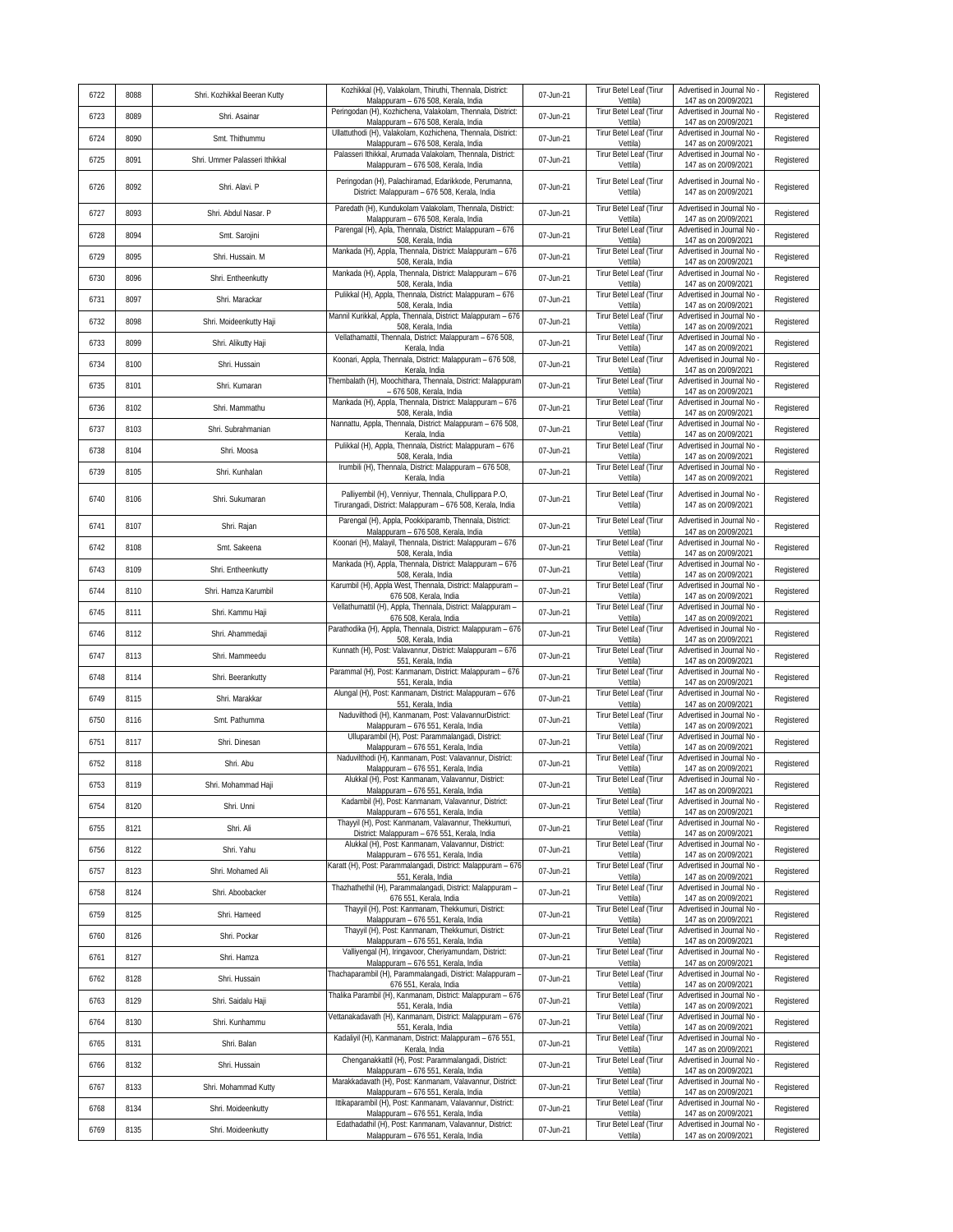| 6770 | 8136 | Shri. Ahammad                                                             | Thayyil Urath (H), Post: Kanmanam, Valavannur, District:<br>Malappuram - 676 551, Kerala, India              | 07-Jun-21 | Tirur Betel Leaf (Tirur<br>Vettila) | Advertised in Journal No<br>147 as on 20/09/2021   | Registered |
|------|------|---------------------------------------------------------------------------|--------------------------------------------------------------------------------------------------------------|-----------|-------------------------------------|----------------------------------------------------|------------|
| 6771 | 8137 | Shri. Kunhammutty                                                         | Thirunelli (H), Post: Kanmanam, Valavannur, District:<br>Malappuram - 676 551, Kerala, India                 | 07-Jun-21 | Tirur Betel Leaf (Tirur<br>Vettila) | Advertised in Journal No<br>147 as on 20/09/2021   | Registered |
| 6772 | 8138 | Shri. Moideen                                                             | Nharakkad (H), Post: Kanmanam, Valavannur, District:<br>Malappuram - 676 551, Kerala, India                  | 07-Jun-21 | Tirur Betel Leaf (Tirur<br>Vettila) | Advertised in Journal No<br>147 as on 20/09/2021   | Registered |
| 6773 | 8139 | Shri. Haneefa                                                             | Changaram Chola (H), Post: Kanmanam, Valavannur, District<br>Malappuram - 676 551, Kerala, India             | 07-Jun-21 | Tirur Betel Leaf (Tirur<br>Vettila) | Advertised in Journal No<br>147 as on 20/09/2021   | Registered |
| 6774 | 8140 | Smt. Nafeesa                                                              | Ayappalli (H), Post: Kanmanam, Valavannur, District:<br>Malappuram - 676 551, Kerala, India                  | 07-Jun-21 | Tirur Betel Leaf (Tirur<br>Vettila) | Advertised in Journal No<br>147 as on 20/09/2021   | Registered |
| 6775 | 8141 | Shri. Abu                                                                 | Alukkal (H), Post: Kanmanam, Valavannur, District:<br>Malappuram - 676 551, Kerala, India                    | 07-Jun-21 | Tirur Betel Leaf (Tirur<br>Vettila) | Advertised in Journal No<br>147 as on 20/09/2021   | Registered |
| 6776 | 8142 | Smt. Amina                                                                | Thirunelli (H), Post: Kanmanam, Valavannur, District:<br>Malappuram - 676 551, Kerala, India                 | 07-Jun-21 | Tirur Betel Leaf (Tirur<br>Vettila) | Advertised in Journal No<br>147 as on 20/09/2021   | Registered |
| 6777 | 8143 | Shri. Moideen Haji                                                        | Parayil (H), Post: Parammalangadi, District: Malappuram -<br>676 551, Kerala, India                          | 07-Jun-21 | Tirur Betel Leaf (Tirur<br>Vettila) | Advertised in Journal No<br>147 as on 20/09/2021   | Registered |
| 6778 | 8144 | Shri. Rayinkutty                                                          | Chenganakattil (H), Post: Valavannur, District: Malappuram -<br>676 551, Kerala, India                       | 07-Jun-21 | Tirur Betel Leaf (Tirur<br>Vettila) | Advertised in Journal No<br>147 as on 20/09/2021   | Registered |
| 6779 | 8145 | Shri. Musthafa                                                            | Parammal (H), Parammalangadi, Post: Valavannur, District:<br>Malappuram - 676 551, Kerala, India             | 07-Jun-21 | Tirur Betel Leaf (Tirur<br>Vettila) | Advertised in Journal No<br>147 as on 20/09/2021   | Registered |
| 6780 | 8146 | Shri. Saidali                                                             | Cherungal (H), Post: Valavannur, District: Malappuram - 676<br>551, Kerala, India                            | 07-Jun-21 | Tirur Betel Leaf (Tirur<br>Vettila) | Advertised in Journal No<br>147 as on 20/09/2021   | Registered |
| 6781 | 8147 | Shri. Kunhimohammad                                                       | Kallumotakkal (H), Post: Kanmanam, Valavannur, District:<br>Malappuram - 676 551, Kerala, India              | 07-Jun-21 | Tirur Betel Leaf (Tirur<br>Vettila) | Advertised in Journal No<br>147 as on 20/09/2021   | Registered |
| 6782 | 8148 | Shri. Abdul Jaleel                                                        | Palakkal (H), Post: Kanmanam, Valavannur, District:<br>Malappuram - 676 551, Kerala, India                   | 07-Jun-21 | Tirur Betel Leaf (Tirur<br>Vettila) | Advertised in Journal No<br>147 as on 20/09/2021   | Registered |
| 6783 | 8149 | Shri. Hussain                                                             | Elamkulath (H), Parammalangadi, Post: Kanmanam,<br>Valavannur, District: Malappuram - 676 551, Kerala, India | 07-Jun-21 | Tirur Betel Leaf (Tirur<br>Vettila) | Advertised in Journal No<br>147 as on 20/09/2021   | Registered |
| 6784 | 8150 | Amol Vishnu Salunke                                                       | Room 1301, Building No. 1A, Dreams Hsg Soc Bhandup (W)<br>District: Mumbai - 400 078, Maharashtra, India     | 08-Jun-21 | Alphonso                            | Advertised in Journal No<br>147 as on 20/09/2021   | Registered |
| 6785 | 8151 | Mukund Govind Joshi                                                       | 592, D/1, Nilanjan, Pandit Compound, Stadium Road, Maruti<br>Mandir, District: Ratnagiri, Maharashtra, India | 08-Jun-21 | Alphonso                            | Advertised in Journal No<br>147 as on 20/09/2021   | Registered |
| 6786 | 8152 | M/s. Scalar Trading Company                                               | 592, D/1, Nilanjan, Pandit Compound, Stadium Road, Maruti<br>Mandir, District: Ratnagiri, Maharashtra, India | 08-Jun-21 | Alphonso                            | Advertised in Journal No<br>147 as on 20/09/2021   | Registered |
| 6787 | 8153 | M/s. Horticon                                                             | Shop No. 2, Mhada Commercial Complex, Gokhale Nagar,<br>Shivajinagar, Pune - 411 016, Maharashtra, India     | 08-Jun-21 | Alphonso                            | Advertised in Journal No<br>147 as on 20/09/2021   | Registered |
| 6788 | 8154 | Shri, Ghulam Ahmad Sheikh                                                 | Saida Kadal, Rainawari, Near Tube Well Station, District:<br>Srinagar - 190 003, Jammu & Kashmir, India      | 08-Jun-21 | Kashmir Pashmina                    | Advertised in Journal No<br>147 as on 20/09/2021   | Registered |
| 6789 | 8155 | Shri. Fayaz Ahmad Sheikh                                                  | Saida Kadal, Rainawari, Near Tube Well Station, District:<br>Srinagar - 190 003, Jammu & Kashmir, India      | 08-Jun-21 | Kashmir Pashmina                    | Advertised in Journal No<br>147 as on 20/09/2021   | Registered |
| 6790 | 8156 | M/s. Shalla & Sons                                                        | Zampa Kadal, Kaka Sarai, Karan Nagar, District: Srinagar -<br>190 003, Jammu & Kashmir, India                | 08-Jun-21 | Kashmir Pashmina                    | Advertised in Journal No<br>147 as on 20/09/2021   | Registered |
| 6791 | 8157 | M/s. Shalla & Sons                                                        | Zampa Kadal, Kaka Sarai, Karan Nagar, District: Srinagar -<br>190 003, Jammu & Kashmir, India                | 08-Jun-21 | Kashmir Sozani Craft                | Advertised in Journal No<br>147 as on 20/09/2021   | Registered |
| 6792 | 8158 | M/s. Sheen Pashmina                                                       | Shah Mohallah, New Colony, Sonarkul, District: Srinagar -<br>190 002, Jammu & Kashmir, India                 | 08-Jun-21 | Kashmir Pashmina                    | Advertised in Journal No<br>147 as on 20/09/2021   | Registered |
| 6793 | 8159 | M/s. Sheen Pashmina                                                       | Shah Mohallah, New Colony, Sonarkul, District: Srinagar -<br>190 002, Jammu & Kashmir, India                 | 08-Jun-21 | Kashmir Sozani Craft                | Advertised in Journal No<br>147 as on 20/09/2021   | Registered |
| 6794 | 8160 | Shri. Nisar Ahmad Khan                                                    | New Colony, Haka Bazar, Badamwari, Hawal, District:<br>Srinagar - 190 002, Jammu & Kashmir, India            | 08-Jun-21 | Kani Shawl                          | Advertised in Journal No<br>147 as on 20/09/2021   | Registered |
| 6795 | 8161 | Shri. Ghulam Mohammad Bhat                                                | Shallabagh, Alamgari Bazar, District: Srinagar - 190 011,<br>Jammu & Kashmir, India                          | 08-Jun-21 | Kashmir Paper Machie                | Advertised in Journal No<br>147 as on 20/09/2021   | Registered |
| 6796 | 8162 | Shri. Ishtiyaq Hussain Beigh                                              | Shallabagh, Alamgari Bazar, District: Srinagar - 190 011,<br>Jammu & Kashmir, India                          | 08-Jun-21 | Kashmir Paper Machie                | Advertised in Journal No<br>147 as on 20/09/2021   | Registered |
| 6797 | 8163 | Shri. Tanveer Hussain                                                     | Shalla Bagh Zadi Bagh, District: Srinagar - 190 011, Jammu<br>& Kashmir, India                               | 08-Jun-21 | Kashmir Paper Machie                | Advertised in Journal No<br>147 as on 20/09/2021   | Registered |
| 6798 | 8164 | Shri. Muneer Hussain Biegh                                                | Shalla Bagh Zadi Bagh, District: Srinagar - 190 011, Jammu<br>& Kashmir, India                               | 08-Jun-21 | Kashmir Paper Machie                | Advertised in Journal No<br>147 as on 20/09/2021   | Registered |
| 6799 | 8221 | Shri. Pradhyum Singh Negi                                                 | Village: Baturi, Tehil: Snagla, District: Kinnaur, Himachal<br>Pradesh, India                                | 15-Jun-21 | Himachali Chulli Oil                | Advertised in Journal No<br>147 as on 20/09/2021   | Registered |
| 6800 | 8222 | Shri. Sunil Kumar                                                         | Village: Sapni, Tehsil: Sangla, District: Kinnaur, Himachal<br>Pradesh, India                                | 15-Jun-21 | Himachali Chulli Oil                | Advertised in Journal No<br>147 as on 20/09/2021   | Registered |
| 6801 | 8223 | Smt. Dev Kumari                                                           | Village: Sapni, Tehsil: Sangla, District: Kinnaur, Himachal<br>Pradesh, India                                | 15-Jun-21 | Himachali Chulli Oil                | Advertised in Journal No<br>147 as on 20/09/2021   | Registered |
| 6802 | 8224 | Shri. Ramesh Chand                                                        | Village: Dhadi Ghunsa, Tehsil: Jubbal                                                                        | 15-Jun-21 | Himachali Chulli Oil                | Advertised in Journal No<br>147 as on 20/09/2021   | Registered |
| 6803 | 8225 | Shri. Sunil Kumar                                                         | Village: Sapni, Tehsil: Sangla, District: Kinnaur, Himachal<br>Pradesh, India                                | 15-Jun-21 | Himachali Kala Zeera                | Advertised in Journal No<br>147 as on 20/09/2021   | Registered |
| 6804 | 8226 | Smt. Dev Kumari                                                           | Village: Sapni, Tehsil: Sangla, District: Kinnaur, Himachal<br>Pradesh, India                                | 15-Jun-21 | Himachali Kala Zeera                | Advertised in Journal No<br>147 as on 20/09/2021   | Registered |
| 6805 | 8227 | M/s. Sanskriti                                                            | Village: Tharman, Post: Neoli, Tehsil, District: Kullu - 175 138,<br>Himachal Pradesh, India                 | 15-Jun-21 | Kullu Shawl                         | Advertised in Journal No<br>147 as on 20/09/2021   | Registered |
| 6806 | 8228 | M/s. James Rodrigues Plantations Represented by<br>Shri. Vivian Rodrigues | Hanchibetta Estate, Pollibetta                                                                               | 17-Jun-21 | Coorg Arabica Coffee                | Advertised in Journal No -<br>147 as on 20/09/2021 | Registered |
| 6807 | 8229 | M/s. Nancy Rodrigues & Sons Represented By Shri<br>Vivian Rodrigues       | Cowricad Estate,                                                                                             | 17-Jun-21 | Coorg Arabica Coffee                | Advertised in Journal No<br>147 as on 20/09/2021   | Registered |
| 6808 | 8230 | M/s. Giri Valley Estate Represented By Shri. Girish<br>Punja              | Kirendur Village, Somwarpet Post, District: Kodagu - 571 236                                                 | 17-Jun-21 | Coorg Arabica Coffee                | Advertised in Journal No<br>147 as on 20/09/2021   | Registered |
| 6809 | 8231 | Ashraf Ambalavan Aadumannil                                               | Pottikkallu. Mattathur Post: Othukkungal. District:<br>Malappuram - 676 528, Kerala, India                   | 21-Jun-21 | Tirur Betel Leaf (Tirur<br>Vettila) | Advertised in Journal No<br>147 as on 20/09/2021   | Registered |
| 6810 | 8232 | Ahammed                                                                   | Muthuvadan, Parappur, Alachulli, District: Malappuram - 676<br>503, Kerala, India                            | 21-Jun-21 | Tirur Betel Leaf (Tirur<br>Vettila) | Advertised in Journal No<br>147 as on 20/09/2021   | Registered |
| 6811 | 8233 | Kunhalavi                                                                 | Palani Parappur, Iringallur Thiruvangadi, District: Malappuram<br>- 676 503, Kerala, India                   | 21-Jun-21 | Tirur Betel Leaf (Tirur<br>Vettila) | Advertised in Journal No<br>147 as on 20/09/2021   | Registered |
| 6812 | 8234 | Moideenkutty Thoobath Kayalattil                                          | Kizhakkekundu, Parappur, District: Malappuram - 676 503,<br>Kerala, India                                    | 21-Jun-21 | Tirur Betel Leaf (Tirur<br>Vettila) | Advertised in Journal No<br>147 as on 20/09/2021   | Registered |
| 6813 | 8235 | Mohammed Abbas Panchili                                                   | Kizhakkekundu, Parappur, District: Malappuram - 676 503,<br>Kerala, India                                    | 21-Jun-21 | Tirur Betel Leaf (Tirur<br>Vettila) | Advertised in Journal No<br>147 as on 20/09/2021   | Registered |
| 6814 | 8236 | Ashokan Arayangattumadathil                                               | Iringallur, Parappur, District: Malappuram - 676 503, Kerala,<br>India                                       | 21-Jun-21 | Tirur Betel Leaf (Tirur<br>Vettila) | Advertised in Journal No<br>147 as on 20/09/2021   | Registered |
| 6815 | 8237 | Madhavan Arayangattumadathil                                              | Iringallur, Parappur, District: Malappuram - 676 503, Kerala,<br>India                                       | 21-Jun-21 | Tirur Betel Leaf (Tirur<br>Vettila) | Advertised in Journal No<br>147 as on 20/09/2021   | Registered |
| 6816 | 8238 | Muhammed Naduthodika                                                      | Thekakulambu, Parappur, District: Malappuram - 676 503,<br>Kerala, India                                     | 21-Jun-21 | Tirur Betel Leaf (Tirur<br>Vettila) | Advertised in Journal No<br>147 as on 20/09/2021   | Registered |
|      |      |                                                                           |                                                                                                              |           |                                     |                                                    |            |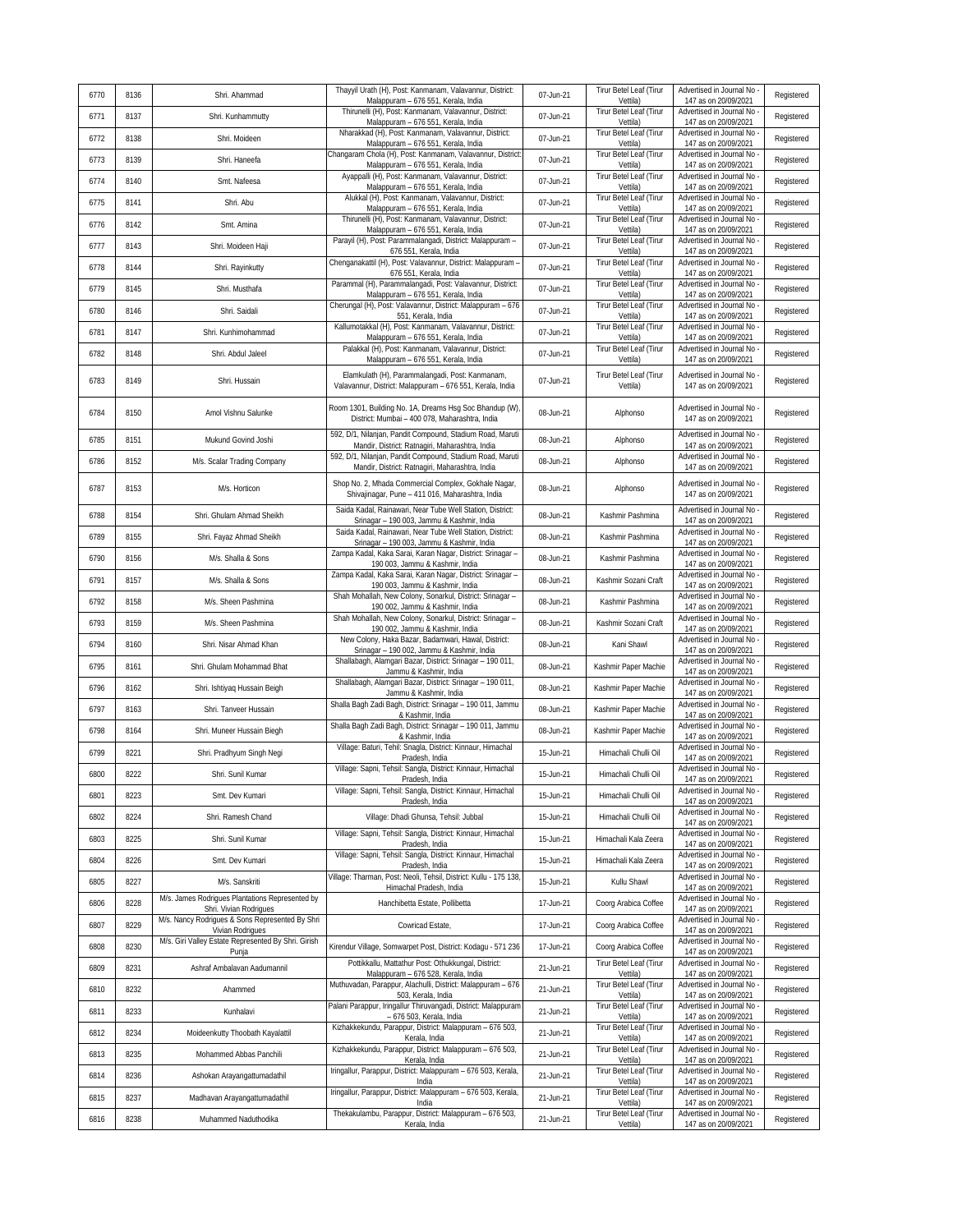| 6817 | 8239 | Abdu Rahiman                                                                                 | Kottakkaran (H), Mattanapada, Post: Mattathur, Parappur,<br>Thirurangadi, District: Malappuram - 676 503, Kerala, India | 21-Jun-21 | Tirur Betel Leaf (Tirur<br>Vettila) | Advertised in Journal No<br>147 as on 20/09/2021   | Registered |
|------|------|----------------------------------------------------------------------------------------------|-------------------------------------------------------------------------------------------------------------------------|-----------|-------------------------------------|----------------------------------------------------|------------|
| 6818 | 8240 | Beerankutty                                                                                  | Thekkeparambil (H), Mattanappad, Parappur, Othukangal,<br>Mattathur, District: Malappuram - 676 503, Kerala, India      | 21-Jun-21 | Tirur Betel Leaf (Tirur<br>Vettila) | Advertised in Journal No<br>147 as on 20/09/2021   | Registered |
| 6819 | 8263 | Shri. Ghulam Hussain Mir                                                                     | Khatimaidaan Alamgari Bazar, District: Srinagar - 190 011,<br>Jammu & Kashmir, India                                    | 22-Jun-21 | Kashmir Paper Machie                | Advertised in Journal No<br>147 as on 20/09/2021   | Registered |
| 6820 | 8264 | Shri. Mohammad Rafiq Beigh                                                                   | Gazidoori Alamqari Bazar, District: Srinaqar - 190 011,<br>Jammu & Kashmir, India                                       | 22-Jun-21 | Kashmir Paper Machie                | Advertised in Journal No<br>147 as on 20/09/2021   | Registered |
| 6821 | 8265 | Shri. Afaq Ahmad Mir                                                                         | Khaiwan, Narwara, District: Srinagar - 190 002, Jammu &<br>Kashmir, India                                               | 22-Jun-21 | Kashmir Pashmina                    | Advertised in Journal No<br>147 as on 20/09/2021   | Registered |
| 6822 | 8266 | Shri. Afaq Ahmad Mir                                                                         | Khaiwan, Narwara, District: Srinagar - 190 002, Jammu &<br>Kashmir, India                                               | 22-Jun-21 | Kashmir Sozani Craft                | Advertised in Journal No<br>147 as on 20/09/2021   | Registered |
| 6823 | 8267 | Shri. Afaq Ahmad Mir                                                                         | Khaiwan, Narwara, District: Srinagar - 190 002, Jammu &<br>Kashmir, India                                               | 22-Jun-21 | Kani Shawl                          | Advertised in Journal No<br>147 as on 20/09/2021   | Registered |
| 6824 | 8268 | M/s. Kani Weave Handloom Kani Shawl Unit                                                     | Batapora, Kanihama, Budgam, District: Srinagar - 193 401,<br>Jammu & Kashmir, India                                     | 22-Jun-21 | Kani Shawl                          | Advertised in Journal No<br>147 as on 20/09/2021   | Registered |
| 6825 | 8269 | Shri. Farooq Ahmad Dar                                                                       | Batapora, Kanihama, Budgam, District: Srinagar - 193 401,<br>Jammu & Kashmir, India                                     | 22-Jun-21 | Kani Shawl                          | Advertised in Journal No<br>147 as on 20/09/2021   | Registered |
| 6826 | 8270 | M/s. Sada Bahar Pashmina, Kani Shawl & Raffal<br>Handloom Weavers Industrial Cooperative Ltd | Umerabad, Zainakot, District: Srinagar - 190 012, Jammu &<br>Kashmir, India                                             | 22-Jun-21 | Kani Shawl                          | Advertised in Journal No<br>147 as on 20/09/2021   | Registered |
| 6827 | 8271 | M/s. Sada Bahar Pashmina, Kani Shawl & Raffal<br>Handloom Weavers Industrial Cooperative Ltd | Umerabad, Zainakot, District: Srinagar - 190 012, Jammu &<br>Kashmir, India                                             | 22-Jun-21 | Kashmir Pashmina                    | Advertised in Journal No<br>147 as on 20/09/2021   | Registered |
| 6828 | 8272 | M/s. Sada Bahar Pashmina, Kani Shawl & Raffal<br>Handloom Weavers Industrial Cooperative Ltd | Umerabad, Zainakot, District: Srinagar - 190 012, Jammu &<br>Kashmir, India                                             | 22-Jun-21 | Kashmir Sozani Craft                | Advertised in Journal No<br>147 as on 20/09/2021   | Registered |
| 6829 | 8273 | Shri. Dilkash Kani Shawl Workers                                                             | Umerabad, Zainakot, District: Srinagar - 190 012, Jammu &<br>Kashmir, India                                             | 22-Jun-21 | Kashmir Sozani Craft                | Advertised in Journal No<br>147 as on 20/09/2021   | Registered |
| 6830 | 8274 | Shri. Dilkash Kani Shawl Workers                                                             | Umerabad, Zainakot, District: Srinagar - 190 012, Jammu &<br>Kashmir, India                                             | 22-Jun-21 | Kashmir Pashmina                    | Advertised in Journal No<br>147 as on 20/09/2021   | Registered |
| 6831 | 8275 | Shri. Dilkash Kani Shawl Workers                                                             | Umerabad, Zainakot, District: Srinagar - 190 012, Jammu &<br>Kashmir, India                                             | 22-Jun-21 | Kani Shawl                          | Advertised in Journal No<br>147 as on 20/09/2021   | Registered |
| 6832 | 8276 | M/s. Snow World Village                                                                      | Dhobiwan, Tangmarg, Baramulla, District: Srinagar - 193<br>401, Jammu & Kashmir, India                                  | 22-Jun-21 | Kashmir Pashmina                    | Advertised in Journal No<br>147 as on 20/09/2021   | Registered |
| 6833 | 8277 | M/s. Snow World Village                                                                      | Tangmarg, Baramulla, District: Srinagar - 193<br>Dhobiwan.<br>401, Jammu & Kashmir, India                               | 22-Jun-21 | Kani Shawl                          | Advertised in Journal No<br>147 as on 20/09/2021   | Registered |
| 6834 | 8278 | M/s. Snow World Village                                                                      | Dhobiwan, Tangmarg, Baramulla, District: Srinagar - 193<br>401, Jammu & Kashmir, India                                  | 22-Jun-21 | Kashmir Sozani Craft                | Advertised in Journal No<br>147 as on 20/09/2021   | Registered |
| 6835 | 8279 | M/s. Jan Shawl Manufacturers                                                                 | Aarath Budgam, District: Srinagar - 193 401, Jammu &<br>Kashmir, India                                                  | 22-Jun-21 | Kashmir Sozani Craft                | Advertised in Journal No<br>147 as on 20/09/2021   | Registered |
| 6836 | 8280 | M/s. Jan Shawl Manufacturers                                                                 | Aarath Budgam, District: Srinagar - 193 401, Jammu &<br>Kashmir, India                                                  | 22-Jun-21 | Kani Shawl                          | Advertised in Journal No<br>147 as on 20/09/2021   | Registered |
| 6837 | 8281 | M/s. Jan Shawl Manufacturers                                                                 | Aarath Budgam, District: Srinagar - 193 401, Jammu &<br>Kashmir, India                                                  | 22-Jun-21 | Kashmir Pashmina                    | Advertised in Journal No<br>147 as on 20/09/2021   | Registered |
| 6838 | 8282 | M/s. Raheem International                                                                    | Chauri Road, Bazar Sardar Khan, District: Bhadhohi - 221<br>401, Uttar Pradesh, India                                   | 24-Jun-21 | Hand made Carpet of<br>Bhadohi      | Advertised in Journal No<br>147 as on 20/09/2021   | Registered |
| 6839 | 8283 | M/s. Aasir Rugs Emporium                                                                     | Chauri Road, Bazar Sardar Khan, District: Bhadhohi - 221<br>401, Uttar Pradesh, India                                   | 24-Jun-21 | Hand made Carpet of<br>Bhadohi      | Advertised in Journal No<br>147 as on 20/09/2021   | Registered |
| 6840 | 8284 | M/s. International Allianz                                                                   | Noorkhan Pur Road Pachbhaiya, District: Bhadhohi - 221 401<br>Uttar Pradesh, India                                      | 24-Jun-21 | Hand made Carpet of<br>Bhadohi      | Advertised in Journal No<br>147 as on 20/09/2021   | Registered |
| 6841 | 8316 | M/s. Sabzaar Pashmina Kani Shawl & Raffal<br>Handloom Weavers Industrial Cooperative Ltd     | Chayera Gune Narbal Tehsil Magaam, District: Kashmir - 193<br>401, Jammu & Kashmir, India                               | 05-Jul-21 | Kani Shawl                          | Advertised in Journal No<br>147 as on 20/09/2021   | Registered |
| 6842 | 8317 | M/s. Sabzaar Pashmina Kani Shawl & Raffal<br>Handloom Weavers Industrial Cooperative Ltd     | Chayera Gune Narbal Tehsil Magaam, District: Kashmir - 193<br>401, Jammu & Kashmir, India                               | 05-Jul-21 | Kashmir Sozani Craft                | Advertised in Journal No<br>147 as on 20/09/2021   | Registered |
| 6843 | 8318 | Azaan Pashmina Kani Shawl & Raffal Handloom<br>Weavers Industrial Cooperative Ltd            | Chayera Gune Narbal Tehsil Magaam, District: Kashmir - 193<br>401, Jammu & Kashmir, India                               | 05-Jul-21 | Kani Shawl                          | Advertised in Journal No<br>147 as on 20/09/2021   | Registered |
| 6844 | 8319 | R CO. Arts & Crafts                                                                          | Khawja Pora (B) Nowshera, District: Srinagar - 190 011,<br>Jammu & Kashmir, India                                       | 05-Jul-21 | Kashmir Sozani Craft                | Advertised in Journal No<br>147 as on 20/09/2021   | Registered |
| 6845 | 8320 | R CO. Arts & Crafts                                                                          | Khawja Pora (B) Nowshera, District: Srinagar - 190 011,<br>Jammu & Kashmir, India                                       | 05-Jul-21 | Kani Shawl                          | Advertised in Journal No<br>147 as on 20/09/2021   | Registered |
| 6846 | 8321 | R CO. Arts & Crafts                                                                          | Khawja Pora (B) Nowshera, District: Srinagar - 190 011,<br>Jammu & Kashmir, India                                       | 05-Jul-21 | Kashmir Pashmina                    | Advertised in Journal No<br>147 as on 20/09/2021   | Registered |
| 6847 | 8322 | M/s. M Hussainy & Sons                                                                       | Langipora, Alipora, New Bota Kadal, Lal Bazar, District:<br>Srinagar - 190 011, Jammu & Kashmir, India                  | 05-Jul-21 | Kashmir Pashmina                    | Advertised in Journal No<br>147 as on 20/09/2021   | Registered |
| 6848 | 8323 | Shri. Mohmad Iqbal Mir                                                                       | Alipora, New Bota Kadal, Lal Bazar, District: Srinagar - 190<br>011, Jammu & Kashmir, India                             | 05-Jul-21 | Kashmir Pashmina                    | Advertised in Journal No -<br>147 as on 20/09/2021 | Registered |
| 6849 | 8324 | M/s. Cottage Craft Treasure                                                                  | Bhag Dooji Mohallah, Rainawari, District: Srinagar - 190 003,<br>Jammu & Kashmir, India                                 | 05-Jul-21 | Kashmir Pashmina                    | Advertised in Journal No<br>147 as on 20/09/2021   | Registered |
| 6850 | 8325 | M/s. Cottage Craft Treasure                                                                  | Bhag Dooji Mohallah, Rainawari, District: Srinagar - 190 003,<br>Jammu & Kashmir, India                                 | 05-Jul-21 | Kani Shawl                          | Advertised in Journal No<br>147 as on 20/09/2021   | Registered |
| 6851 | 8326 | M/s. Cottage Craft Treasure                                                                  | Bhag Dooji Mohallah, Rainawari, District: Srinagar - 190 003,<br>Jammu & Kashmir, India                                 | 05-Jul-21 | Kashmir Sozani Craft                | Advertised in Journal No -<br>147 as on 20/09/2021 | Registered |
| 6852 | 8327 | M/s. The Window of Kashmir                                                                   | Tengpora Zoonimar, District: Srinagar - 190 011, Jammu &<br>Kashmir, India                                              | 05-Jul-21 | Kashmir Pashmina                    | Advertised in Journal No<br>147 as on 20/09/2021   | Registered |
| 6853 | 8328 | M/s. The Window of Kashmir                                                                   | Tengpora Zoonimar, District: Srinagar - 190 011, Jammu &<br>Kashmir, India                                              | 05-Jul-21 | Kani Shawl                          | Advertised in Journal No<br>147 as on 20/09/2021   | Registered |
| 6854 | 8329 | M/s. The Window of Kashmir                                                                   | Tengpora Zoonimar, District: Srinagar - 190 011, Jammu &<br>Kashmir, India                                              | 05-Jul-21 | Kashmir Sozani Craft                | Advertised in Journal No<br>147 as on 20/09/2021   | Registered |
| 6855 | 8330 | Shri. Imtiyaz Ahmad Bangroo                                                                  | Khaiwan, Eidgah, District: Srinagar - 190 002, Jammu &<br>Kashmir, India                                                | 05-Jul-21 | Kashmir Pashmina                    | Advertised in Journal No<br>147 as on 20/09/2021   | Registered |
| 6856 | 8331 | Shri. Imtiyaz Ahmad Bangroo                                                                  | Khaiwan, Eidgah, District: Srinagar - 190 002, Jammu &<br>Kashmir, India                                                | 05-Jul-21 | Kani Shawl                          | Advertised in Journal No<br>147 as on 20/09/2021   | Registered |
| 6857 | 8342 | M/s. Kashmir Shawl Galerie                                                                   | H 162/A, Bhagwanpora, Lal Bazar, District: Srinagar - 190<br>023, Jammu & Kashmir, India                                | 08-Jul-21 | Kashmir Pashmina                    | Advertised in Journal No<br>147 as on 20/09/2021   | Registered |
| 6858 | 8343 | M/s. Kashmir Shawl Galerie                                                                   | H 162/A, Bhagwanpora, Lal Bazar, District: Srinagar - 190<br>023, Jammu & Kashmir, India                                | 08-Jul-21 | Kani Shawl                          | Advertised in Journal No<br>147 as on 20/09/2021   | Registered |
| 6859 | 8344 | M/s. Kashmir Shawl Galerie                                                                   | H 162/A, Bhagwanpora, Lal Bazar, District: Srinagar - 190<br>023, Jammu & Kashmir, India                                | 08-Jul-21 | Kashmir Sozani Craft                | Advertised in Journal No<br>147 as on 20/09/2021   | Registered |
| 6860 | 8345 | Shri. Owais Nazir Sheikh                                                                     | Gilli Kadal, Zoonimar, District: Srinagar - 190 011, Jammu &<br>Kashmir, India                                          | 08-Jul-21 | Kashmir Pashmina                    | Advertised in Journal No<br>147 as on 20/09/2021   | Registered |
| 6861 | 8346 | Shri. Shafiq Ahmad Darzi                                                                     | Gilli Kadal, Zoonimar, District: Srinagar - 190 011, Jammu &<br>Kashmir, India                                          | 08-Jul-21 | Kani Shawl                          | Advertised in Journal No<br>147 as on 20/09/2021   | Registered |
| 6862 | 8347 | Shri. Abdul Quyoom Mir                                                                       | Gilli Kadal, Zoonimar, District: Srinagar - 190 011, Jammu &<br>Kashmir, India                                          | 08-Jul-21 | Kashmir Pashmina                    | Advertised in Journal No<br>147 as on 20/09/2021   | Registered |
| 6863 | 8348 | Shri. Ghulam Hassan Mir                                                                      | Gilli Kadal, Zoonimar, District: Srinagar - 190 011, Jammu &<br>Kashmir, India                                          | 08-Jul-21 | Kashmir Sozani Craft                | Advertised in Journal No<br>147 as on 20/09/2021   | Registered |
| 6864 | 8349 | Shri. Ali Mohammad Mir                                                                       | Gilli Kadal, Zoonimar, District: Srinagar - 190 011, Jammu &<br>Kashmir, India                                          | 08-Jul-21 | Kani Shawl                          | Advertised in Journal No -<br>147 as on 20/09/2021 | Registered |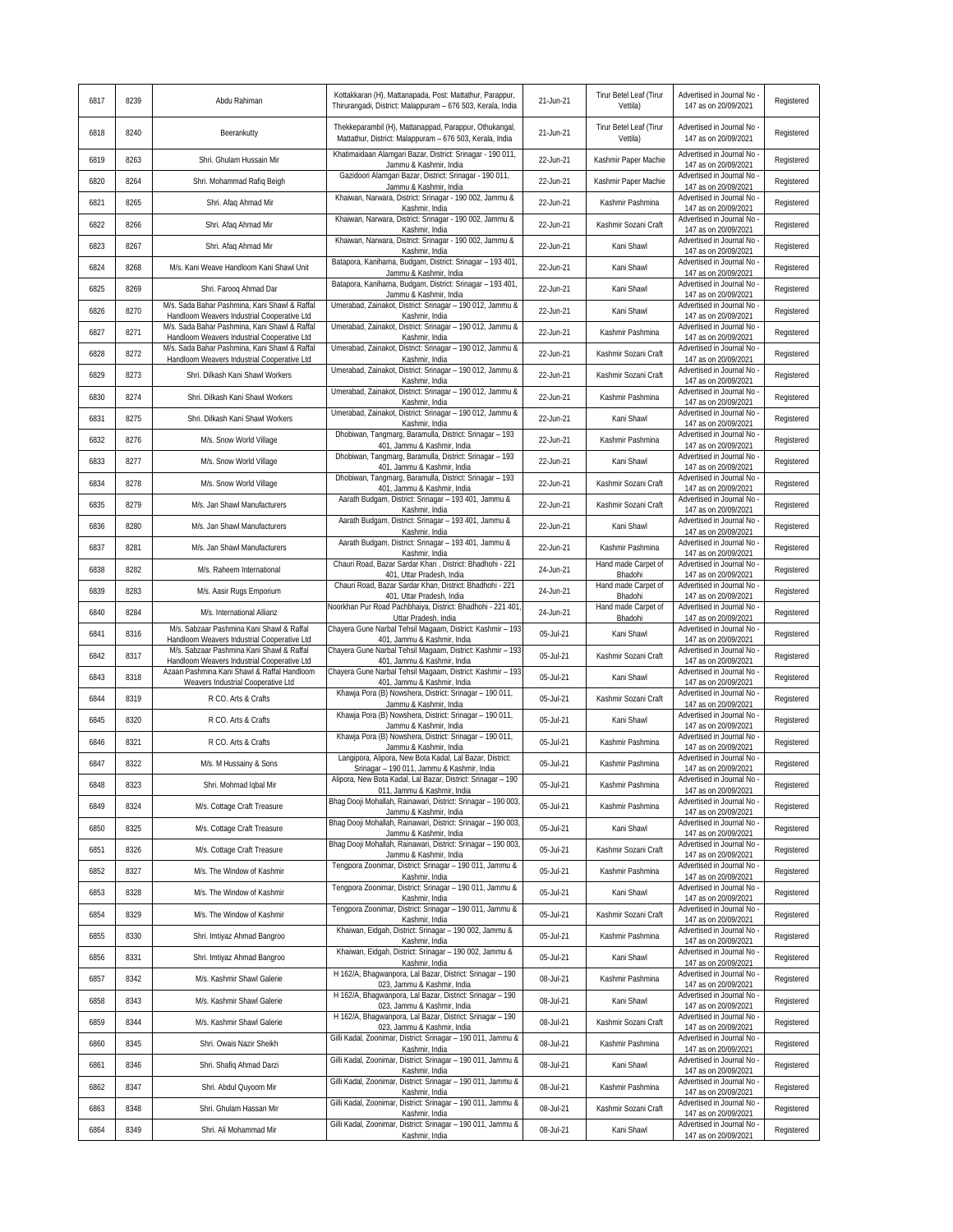| Gilli Kadal, Zoonimar, District: Srinagar - 190 011, Jammu &<br>Advertised in Journal No<br>6865<br>8350<br>08-Jul-21<br>Kashmir Pashmina<br>Shri. Mohammad Yaseen Mir<br>147 as on 20/09/2021<br>Kashmir, India                                                          | Registered |
|---------------------------------------------------------------------------------------------------------------------------------------------------------------------------------------------------------------------------------------------------------------------------|------------|
| Gilli Kadal, Zoonimar, District: Srinagar - 190 011, Jammu &<br>Advertised in Journal No<br>8351<br>08-Jul-21<br>Kashmir Pashmina<br>6866<br>Shri. Mehraj Ud Din Mir<br>Kashmir, India<br>147 as on 20/09/2021                                                            | Registered |
| Gilli Kadal, Zoonimar, District: Srinagar - 190 011, Jammu &<br>Advertised in Journal No<br>8352<br>6867<br>Shri. Nazir Ahmad Sheikh<br>08-Jul-21<br>Kashmir Pashmina<br>147 as on 20/09/2021<br>Kashmir, India                                                           | Registered |
| Gilli Kadal, Zoonimar, District: Srinagar - 190 011, Jammu &<br>Advertised in Journal No<br>6868<br>8353<br>Shri. Waseem Ali Hakak<br>08-Jul-21<br>Kashmir Pashmina<br>147 as on 20/09/2021<br>Kashmir, India                                                             | Registered |
| Gilli Kadal, Zoonimar, District: Srinagar - 190 011, Jammu &<br>Advertised in Journal No<br>6869<br>8354<br>08-Jul-21<br>Kani Shawl<br>M/s. G. M. Mir & Sons<br>147 as on 20/09/2021<br>Kashmir, India                                                                    | Registered |
| Gilli Kadal, Zoonimar, District: Srinagar - 190 011, Jammu &<br>Advertised in Journal No<br>6870<br>8355<br>08-Jul-21<br>Kashmir Pashmina<br>M/s. G. M. Mir & Sons<br>147 as on 20/09/2021<br>Kashmir, India                                                              | Registered |
| Gilli Kadal, Zoonimar, District: Srinagar - 190 011, Jammu &<br>Advertised in Journal No<br>6871<br>8356<br>08-Jul-21<br>Kashmir Pashmina<br>Shri. Shafiq Ahmad Darzi<br>Kashmir, India<br>147 as on 20/09/2021                                                           | Registered |
| Chatrehama, Hazratbat, District: Srinagar - 190 006, Jammu<br>Advertised in Journal No<br>08-Jul-21<br>6872<br>8357<br>M/s. Dar Royal Arts<br>Kashmir Pashmina<br>& Kashmir, India<br>147 as on 20/09/2021                                                                | Registered |
| Chatrehama, Hazratbat, District: Srinagar - 190 006, Jammu<br>Advertised in Journal No<br>6873<br>8358<br>08-Jul-21<br>M/s. Dar Royal Arts<br>Kashmir Sozani Craft<br>147 as on 20/09/2021<br>& Kashmir, India                                                            | Registered |
| Chatrehama, Hazratbat, District: Srinagar - 190 006, Jammu<br>Advertised in Journal No -<br>6874<br>8359<br>08-Jul-21<br>Kani Shawl<br>M/s. Dar Royal Arts<br>147 as on 20/09/2021<br>& Kashmir, India                                                                    | Registered |
| Chatrehama, Hazratbat, District: Srinagar - 190 006, Jammu<br>Advertised in Journal No<br>6875<br>08-Jul-21<br>8360<br>M/s. Al Haram Royal Crafts<br>Kashmir Pashmina<br>& Kashmir, India<br>147 as on 20/09/2021                                                         | Registered |
| Chatrehama, Hazratbat, District: Srinagar - 190 006, Jammu<br>Advertised in Journal No<br>6876<br>8361<br>M/s. Al Haram Royal Crafts<br>08-Jul-21<br>Kashmir Sozani Craft<br>147 as on 20/09/2021<br>& Kashmir, India                                                     | Registered |
| Chatrehama, Hazratbat, District: Srinagar - 190 006, Jammu<br>Advertised in Journal No -<br>6877<br>08-Jul-21<br>8362<br>M/s. Al Haram Royal Crafts<br>Kani Shawl<br>147 as on 20/09/2021<br>& Kashmir, India                                                             | Registered |
| Yachipora Narwara, District: Srinagar - 190 002, Jammu &<br>Advertised in Journal No<br>6878<br>08-Jul-21<br>8363<br>Shri. Altaf Ahmad<br>Kashmir Pashmina<br>Kashmir, India<br>147 as on 20/09/2021                                                                      | Registered |
| Yachipora Narwara, District: Srinagar - 190 002, Jammu &<br>Advertised in Journal No<br>6879<br>8364<br>Shri. Altaf Ahmad<br>08-Jul-21<br>Kashmir Sozani Craft<br>Kashmir, India<br>147 as on 20/09/2021                                                                  | Registered |
| Yachipora Narwara, District: Srinagar - 190 002, Jammu &<br>Advertised in Journal No<br>6880<br>8365<br>Shri. Altaf Ahmad<br>08-Jul-21<br>Kani Shawl<br>Kashmir, India<br>147 as on 20/09/2021                                                                            | Registered |
| Parimpora Qamarwari, District: Srinagar - 190 002, Jammu &<br>Advertised in Journal No<br>08-Jul-21<br>Kani Shawl<br>6881<br>8366<br>M/s. Isma Noor Handloom Unit<br>147 as on 20/09/2021                                                                                 | Registered |
| Kashmir, India<br>Chikmahud, Taluk: Sangola, District: Solapur - 413 306,<br>Advertised in Journal No -<br>12-Jul-21<br>6882<br>Solapur Pomegranate<br>8367<br>Shri. Namdev Nivrutti Bandgar                                                                              | Registered |
| Maharashtra, India<br>147 as on 20/09/2021<br>Chikmahud, Taluk: Sangola, District: Solapur - 413 306,<br>Advertised in Journal No<br>6883<br>8368<br>12-Jul-21<br>Solapur Pomegranate<br>Smt. Sanjivani Appaso Bandgar<br>Maharashtra, India                              | Registered |
| 147 as on 20/09/2021<br>Chikmahud, Taluk: Sangola, District: Solapur - 413 306,<br>Advertised in Journal No<br>6884<br>8369<br>Smt. Mangal Namdeo Bandgar<br>12-Jul-21<br>Solapur Pomegranate                                                                             | Registered |
| 147 as on 20/09/2021<br>Maharashtra, India<br>Chikmahud, Taluk: Sangola, District: Solapur - 413 306,<br>Advertised in Journal No<br>12-Jul-21<br>6885<br>8370<br>Shri. Akash Appaso Bandgar<br>Solapur Pomegranate                                                       | Registered |
| Maharashtra, India<br>147 as on 20/09/2021<br>Chikmahud, Taluk: Sangola, District: Solapur - 413 306,<br>Advertised in Journal No<br>6886<br>8371<br>12-Jul-21<br>Shri. Mahaling Bhanudas Maharanvar<br>Solapur Pomegranate                                               | Registered |
| Maharashtra, India<br>147 as on 20/09/2021<br>Khawaspur, Taluk: Sangola, District: Solapur - 413 307,<br>Advertised in Journal No<br>6887<br>8372<br>Shri. Vaibhav Devgan Bhajnavale<br>12-Jul-21<br>Solapur Pomegranate                                                  | Registered |
| 147 as on 20/09/2021<br>Maharashtra, India<br>Khawaspur, Taluk: Sangola, District: Solapur - 413 307,<br>Advertised in Journal No<br>12-Jul-21<br>Solapur Pomegranate<br>6888<br>8373<br>Shri. Ramchandra Maruti Hagawne                                                  | Registered |
| 147 as on 20/09/2021<br>Maharashtra, India<br>Khawaspur, Taluk: Sangola, District: Solapur - 413 307,<br>Advertised in Journal No<br>6889<br>8374<br>12-Jul-21<br>Shri. Rohitkumar Namdev Gaikwad<br>Solapur Pomegranate                                                  | Registered |
| Maharashtra, India<br>147 as on 20/09/2021<br>Khawaspur, Taluk: Sangola, District: Solapur - 413 307,<br>Advertised in Journal No<br>12-Jul-21<br>6890<br>8375<br>Shri. Balaso Sadashiv Hagawne<br>Solapur Pomegranate                                                    | Registered |
| Maharashtra, India<br>147 as on 20/09/2021<br>Khawaspur, Taluk: Sangola, District: Solapur - 413 307,<br>Advertised in Journal No<br>12-Jul-21<br>6891<br>8376<br>Solapur Pomegranate<br>Shri. Vilas Sadashiv Bhosle                                                      | Registered |
| Maharashtra, India<br>147 as on 20/09/2021<br>Lotewadi, Taluk: Sangola, District: Solapur - 413 307,<br>Advertised in Journal No<br>6892<br>12-Jul-21<br>8377<br>Shri. Dhondiram Ganpat Lavate<br>Solapur Pomegranate                                                     | Registered |
| Maharashtra, India<br>147 as on 20/09/2021<br>Khawaspur, Taluk: Sangola, District: Solapur - 413 307,<br>Advertised in Journal No<br>6893<br>8378<br>12-Jul-21<br>Shri. Kondiba Kuberdas Bhosale<br>Solapur Pomegranate                                                   | Registered |
| 147 as on 20/09/2021<br>Maharashtra, India<br>Khawaspur, Taluk: Sangola, District: Solapur - 413 307,<br>Advertised in Journal No<br>6894<br>8379<br>12-Jul-21<br>Solapur Pomegranate<br>Shri. Bharat Sandipan Hagvane                                                    | Registered |
| 147 as on 20/09/2021<br>Maharashtra, India<br>Khawaspur, Taluk: Sangola, District: Solapur - 413 307,<br>Advertised in Journal No<br>12-Jul-21<br>6895<br>8380<br>Solapur Pomegranate<br>Shri. Sanjay Murlidhar Jare                                                      | Registered |
| Maharashtra, India<br>147 as on 20/09/2021<br>Khawaspur, Taluk: Sangola, District: Solapur - 413 307,<br>Advertised in Journal No<br>6896<br>8381<br>Shri. Mahadev Tatoba Mali (Phule)<br>12-Jul-21<br>Solapur Pomegranate                                                | Registered |
| Maharashtra, India<br>147 as on 20/09/2021<br>Khawaspur, Taluk: Sangola, District: Solapur - 413 307,<br>Advertised in Journal No -<br>6897<br>8382<br>Shri. Dipak Dharmraj Yadav<br>12-Jul-21<br>Solapur Pomegranate                                                     | Registered |
| Maharashtra, India<br>147 as on 20/09/2021<br>Khawaspur, Taluk: Sangola, District: Solapur - 413 307,<br>Advertised in Journal No<br>6898<br>8383<br>12-Jul-21<br>Solapur Pomegranate<br>Shri. Pratik Namdev Hagawne                                                      | Registered |
| Maharashtra, India<br>147 as on 20/09/2021<br>Khawaspur, Taluk: Sangola, District: Solapur - 413 307,<br>Advertised in Journal No<br>6899<br>8384<br>Shri. Tanaji Prabhu Jare<br>12-Jul-21<br>Solapur Pomegranate                                                         | Registered |
| Maharashtra, India<br>147 as on 20/09/2021<br>Khawaspur, Taluk: Sangola, District: Solapur - 413 307,<br>Advertised in Journal No -<br>6900<br>8385<br>Shri. Balasaheb Bhaqwan Bhosle<br>12-Jul-21<br>Solapur Pomegranate<br>Maharashtra, India                           | Registered |
| 147 as on 20/09/2021<br>Devale, Taluk: Sangola, District: Solapur - 413 307,<br>Advertised in Journal No<br>6901<br>8386<br>12-Jul-21<br>Solapur Pomegranate<br>Shri. Shivaji Maruti Mali<br>Maharashtra, India                                                           | Registered |
| 147 as on 20/09/2021<br>Devale, Taluk: Sangola, District: Solapur - 413 305,<br>Advertised in Journal No -<br>6902<br>8387<br>Shri. Amarnath Dattatray Patil<br>12-Jul-21<br>Solapur Pomegranate<br>Maharashtra, India<br>147 as on 20/09/2021                            | Registered |
| Methavade, Taluk: Sangola, District: Solapur - 413 307,<br>Advertised in Journal No -<br>6903<br>8388<br>12-Jul-21<br>Solapur Pomegranate<br>Shri. Anil Ananda Pawar<br>147 as on 20/09/2021                                                                              | Registered |
| Maharashtra, India<br>Methavade, Taluk: Sangola, District: Solapur - 413 307,<br>Advertised in Journal No<br>12-Jul-21<br>Solapur Pomegranate<br>6904<br>8389<br>Smt. Sindhubai Ashok Sargar<br>Maharashtra, India<br>147 as on 20/09/2021                                | Registered |
| Methavade, Taluk: Sangola, District: Solapur - 413 307,<br>Advertised in Journal No -<br>6905<br>8390<br>12-Jul-21<br>Shri. Vitthal Kondiba Tathe<br>Solapur Pomegranate<br>Maharashtra, India<br>147 as on 20/09/2021                                                    | Registered |
| Methavade, Taluk: Sangola, District: Solapur - 413 307,<br>Advertised in Journal No -<br>6906<br>8391<br>12-Jul-21<br>Solapur Pomegranate<br>Shri. Popat Ramchandra Gavali<br>Maharashtra, India<br>147 as on 20/09/2021                                                  | Registered |
| Methavade, Taluk: Sangola, District: Solapur - 413 317,<br>Advertised in Journal No<br>6907<br>8392<br>12-Jul-21<br>Solapur Pomegranate<br>Shri. Gorakh Ramchandra Lendave<br>Maharashtra, India<br>147 as on 20/09/2021                                                  | Registered |
| Methavade, Taluk: Sangola, District: Solapur - 413 317,<br>Advertised in Journal No<br>6908<br>8393<br>12-Jul-21<br>Shri. Dadasaheb Sadashiv Pawar<br>Solapur Pomegranate<br>147 as on 20/09/2021<br>Maharashtra, India                                                   | Registered |
| Methavade, Taluk: Sangola, District: Solapur - 413 317,<br>Advertised in Journal No<br>6909<br>8394<br>12-Jul-21<br>Solapur Pomegranate<br>Shri. Shankar Duryodhan Palse<br>147 as on 20/09/2021<br>Maharashtra, India                                                    | Registered |
|                                                                                                                                                                                                                                                                           | Registered |
| Methavade, Taluk: Sangola, District: Solapur - 413 317,<br>Advertised in Journal No -<br>6910<br>8395<br>Solapur Pomegranate<br>Shri. Aaba Mahadev Kamble<br>12-Jul-21                                                                                                    |            |
| Maharashtra, India<br>147 as on 20/09/2021<br>Sangewadi, Taluk: Sangola, District: Solapur - 413 317,<br>Advertised in Journal No<br>6911<br>8396<br>12-Jul-21<br>Solapur Pomegranate<br>Shri. Namdev Mahadev Tathe                                                       | Registered |
| Maharashtra, India<br>147 as on 20/09/2021<br>Sangewadi, Taluk: Sangola, District: Solapur - 413 317,<br>Advertised in Journal No -<br>6912<br>8397<br>12-Jul-21<br>Solapur Pomegranate<br>Shri. Sudarshan Janik Khandagale<br>147 as on 20/09/2021<br>Maharashtra, India | Registered |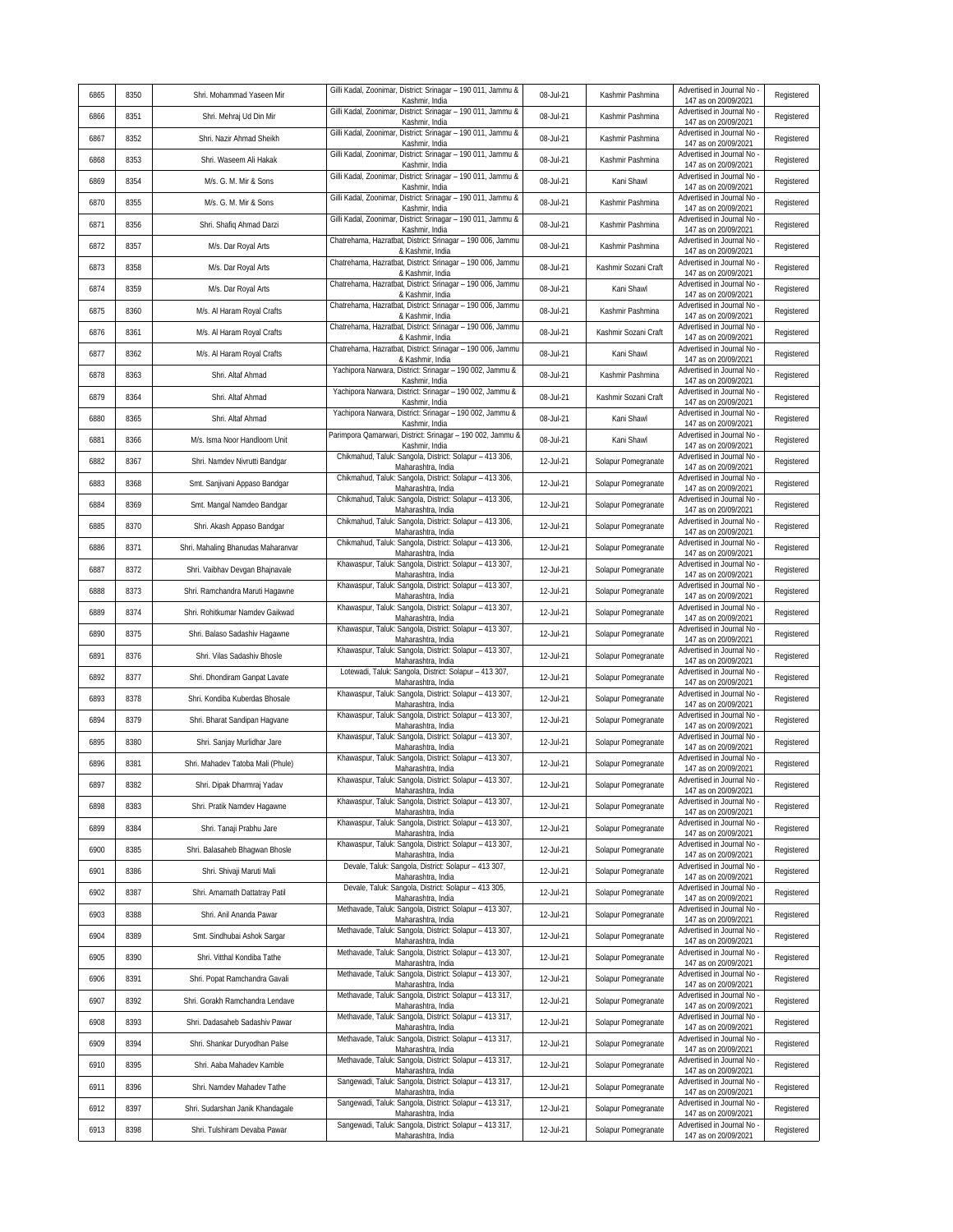| 6914 | 8399 | Shri. Devidas Mahadev Tathe       | Sangewadi, Taluk: Sangola, District: Solapur - 413 317,                       | 12-Jul-21 | Solapur Pomegranate | Advertised in Journal No                           | Registered |
|------|------|-----------------------------------|-------------------------------------------------------------------------------|-----------|---------------------|----------------------------------------------------|------------|
| 6915 | 8400 | Shri. Mahadev Dhondi Bile         | Maharashtra, India<br>Sangewadi, Taluk: Sangola, District: Solapur - 413 317, | 12-Jul-21 | Solapur Pomegranate | 147 as on 20/09/2021<br>Advertised in Journal No   | Registered |
| 6916 | 8401 | Shri. Dnyaneshwar Lakshman Tathe  | Maharashtra, India<br>Sangewadi, Taluk: Sangola, District: Solapur - 413 317, | 12-Jul-21 | Solapur Pomegranate | 147 as on 20/09/2021<br>Advertised in Journal No   | Registered |
| 6917 | 8402 | Shri. Raju Hari Khandagale        | Maharashtra, India<br>Sangewadi, Taluk: Sangola, District: Solapur - 413 317, | 12-Jul-21 | Solapur Pomegranate | 147 as on 20/09/2021<br>Advertised in Journal No   | Registered |
| 6918 | 8403 | Shri. Namdev Ramhari Karande      | Maharashtra, India<br>Junoni, Taluk: Sangola, District: Solapur - 413 307,    | 12-Jul-21 | Solapur Pomegranate | 147 as on 20/09/2021<br>Advertised in Journal No   | Registered |
| 6919 | 8404 | Shri. Satish Ramhari Karande      | Maharashtra, India<br>Junoni, Taluk: Sangola, District: Solapur - 413 307,    | 12-Jul-21 | Solapur Pomegranate | 147 as on 20/09/2021<br>Advertised in Journal No   | Registered |
| 6920 | 8405 | Smt. Shubhangi Machindra Dhere    | Maharashtra, India<br>Khawaspur, Taluk: Sangola, District: Solapur - 413 307, | 12-Jul-21 | Solapur Pomegranate | 147 as on 20/09/2021<br>Advertised in Journal No   | Registered |
| 6921 | 8406 | Shri. Dadaso Dagadu Dhere         | Maharashtra, India<br>Khawaspur, Taluk: Sangola, District: Solapur - 413 307, | 12-Jul-21 | Solapur Pomegranate | 147 as on 20/09/2021<br>Advertised in Journal No   | Registered |
| 6922 | 8407 | Shri. Namdev Hanmant Yadav        | Maharashtra, India<br>Khawaspur, Taluk: Sangola, District: Solapur - 413 307, | 12-Jul-21 | Solapur Pomegranate | 147 as on 20/09/2021<br>Advertised in Journal No   | Registered |
| 6923 | 8408 | Shri. Ganesh Vasant Gavali        | Maharashtra, India<br>Khawaspur, Taluk: Sangola, District: Solapur - 413 306, | 12-Jul-21 | Solapur Pomegranate | 147 as on 20/09/2021<br>Advertised in Journal No   | Registered |
| 6924 | 8409 | Shri. Samadhan Kalidas Sutar      | Maharashtra, India<br>Khawaspur, Taluk: Sangola, District: Solapur - 413 306, | 12-Jul-21 | Solapur Pomegranate | 147 as on 20/09/2021<br>Advertised in Journal No   | Registered |
| 6925 | 8410 | Shri. Shamrao Bhagwan Bagal       | Maharashtra, India<br>Khawaspur, Taluk: Sangola, District: Solapur - 413 306, | 12-Jul-21 | Solapur Pomegranate | 147 as on 20/09/2021<br>Advertised in Journal No   | Registered |
| 6926 | 8411 | Shri. Maruti Mahadev More         | Maharashtra, India<br>Khawaspur, Taluk: Sangola, District: Solapur - 413 306, | 12-Jul-21 | Solapur Pomegranate | 147 as on 20/09/2021<br>Advertised in Journal No   | Registered |
| 6927 | 8412 | Shri. Suhas Vishwasrao Bagal      | Maharashtra, India<br>Khawaspur, Taluk: Sangola, District: Solapur - 413 306, | 12-Jul-21 | Solapur Pomegranate | 147 as on 20/09/2021<br>Advertised in Journal No   | Registered |
| 6928 | 8413 | Shri. Akshay Balaso Yadav         | Maharashtra, India<br>Khawaspur, Taluk: Sangola, District: Solapur - 413 306, | 12-Jul-21 | Solapur Pomegranate | 147 as on 20/09/2021<br>Advertised in Journal No   | Registered |
| 6929 | 8414 | Smt. Manisha Kailas Jare          | Maharashtra, India<br>Khawaspur, Taluk: Sangola, District: Solapur - 413 306, | 12-Jul-21 | Solapur Pomegranate | 147 as on 20/09/2021<br>Advertised in Journal No   | Registered |
| 6930 | 8415 | Shri. Krushanadev Laxman Jare     | Maharashtra, India<br>Khawaspur, Taluk: Sangola, District: Solapur - 413 306, | 12-Jul-21 | Solapur Pomegranate | 147 as on 20/09/2021<br>Advertised in Journal No   | Registered |
| 6931 | 8416 | Shri. Yogesh Shahaji Jare         | Maharashtra, India<br>Khawaspur, Taluk: Sangola, District: Solapur - 413 306, | 12-Jul-21 | Solapur Pomegranate | 147 as on 20/09/2021<br>Advertised in Journal No   | Registered |
| 6932 | 8417 | Shri. Bharat Vasant Bhosale       | Maharashtra, India<br>Khawaspur, Taluk: Sangola, District: Solapur - 413 306, | 12-Jul-21 | Solapur Pomegranate | 147 as on 20/09/2021<br>Advertised in Journal No   | Registered |
| 6933 | 8418 | Smt. Swati Nanaso Bhosale         | Maharashtra, India<br>Khawaspur, Taluk: Sangola, District: Solapur - 413 306, | 12-Jul-21 | Solapur Pomegranate | 147 as on 20/09/2021<br>Advertised in Journal No   | Registered |
| 6934 | 8419 | Shri. Balaso Tatoba Bhosale       | Maharashtra, India<br>Khawaspur, Taluk: Sangola, District: Solapur - 413 306, | 12-Jul-21 | Solapur Pomegranate | 147 as on 20/09/2021<br>Advertised in Journal No   | Registered |
| 6935 | 8420 | Shri. Rajendra Dharmaraj Phadtare | Maharashtra, India<br>Khawaspur, Taluk: Sangola, District: Solapur - 413 306, | 12-Jul-21 | Solapur Pomegranate | 147 as on 20/09/2021<br>Advertised in Journal No   | Registered |
| 6936 | 8421 | Shri. Vijay Shivaji Dhere         | Maharashtra, India<br>Khawaspur, Taluk: Sangola, District: Solapur - 413 306, | 12-Jul-21 | Solapur Pomegranate | 147 as on 20/09/2021<br>Advertised in Journal No   | Registered |
| 6937 | 8422 | Shri. Jagannath Dattu Bhosale     | Maharashtra, India<br>Khawaspur, Taluk: Sangola, District: Solapur - 413 306, | 12-Jul-21 | Solapur Pomegranate | 147 as on 20/09/2021<br>Advertised in Journal No   | Registered |
| 6938 | 8423 | Shri. Amitkumar Bhimrao Sawant    | Maharashtra, India<br>Khawaspur, Taluk: Sangola, District: Solapur - 413 307, | 12-Jul-21 | Solapur Pomegranate | 147 as on 20/09/2021<br>Advertised in Journal No   | Registered |
| 6939 | 8424 | Shri. Adinath Mahadev Bodare      | Maharashtra, India<br>Khawaspur, Taluk: Sangola, District: Solapur - 413 307, | 12-Jul-21 | Solapur Pomegranate | 147 as on 20/09/2021<br>Advertised in Journal No   | Registered |
| 6940 | 8425 | Shri. Laxman Tatoba Ghadage       | Maharashtra, India<br>Shivane, Taluk: Sangola, District: Solapur - 413 307,   | 12-Jul-21 | Solapur Pomegranate | 147 as on 20/09/2021<br>Advertised in Journal No   | Registered |
| 6941 | 8426 | Shri. Subhash Eknath Ghadage      | Maharashtra, India<br>Shivane, Taluk: Sangola, District: Solapur - 413 307,   | 12-Jul-21 | Solapur Pomegranate | 147 as on 20/09/2021<br>Advertised in Journal No   | Registered |
| 6942 | 8427 | Shri. Anil Madhukar Pawar         | Maharashtra, India<br>Shivane, Taluk: Sangola, District: Solapur - 413 307,   | 12-Jul-21 | Solapur Pomegranate | 147 as on 20/09/2021<br>Advertised in Journal No   | Registered |
| 6943 | 8428 | Shri. Pradip Prakash Ghadage      | Maharashtra, India<br>Shivane, Taluk: Sangola, District: Solapur - 413 307,   | 12-Jul-21 | Solapur Pomegranate | 147 as on 20/09/2021<br>Advertised in Journal No   | Registered |
| 6944 | 8429 | Shri. Prashant Vishwanath Ghadage | Maharashtra, India<br>Shivane, Taluk: Sangola, District: Solapur - 413 307,   | 12-Jul-21 | Solapur Pomegranate | 147 as on 20/09/2021<br>Advertised in Journal No   | Registered |
| 6945 | 8430 | Shri. Balaso Bapu Ghadage         | Maharashtra, India<br>Shivane, Taluk: Sangola, District: Solapur - 413 307,   | 12-Jul-21 | Solapur Pomegranate | 147 as on 20/09/2021<br>Advertised in Journal No   | Registered |
| 6946 | 8431 | Shri. Mahadeo Rangnath Ghadage    | Maharashtra, India<br>Shivane, Taluk: Sangola, District: Solapur - 413 307,   | 12-Jul-21 | Solapur Pomegranate | 147 as on 20/09/2021<br>Advertised in Journal No - | Registered |
| 6947 | 8432 | Shri. Arjun Bira Takale           | Maharashtra, India<br>Gaygavhan, Taluk: Sangola, District: Solapur - 413 306, | 12-Jul-21 | Solapur Pomegranate | 147 as on 20/09/2021<br>Advertised in Journal No   | Registered |
| 6948 | 8433 | Shri. Rajendra Arjun Takale       | Maharashtra, India<br>Gaygavhan, Taluk: Sangola, District: Solapur - 413 306, | 12-Jul-21 | Solapur Pomegranate | 147 as on 20/09/2021<br>Advertised in Journal No   | Registered |
| 6949 | 8434 | Shri. Dattatray Shivaji Takale    | Maharashtra, India<br>Gaygavhan, Taluk: Sangola, District: Solapur - 413 306, | 12-Jul-21 | Solapur Pomegranate | 147 as on 20/09/2021<br>Advertised in Journal No   | Registered |
| 6950 | 8435 | Shri. Shivaji Bira Takale         | Maharashtra, India<br>Gaygavhan, Taluk: Sangola, District: Solapur - 413 306, | 12-Jul-21 | Solapur Pomegranate | 147 as on 20/09/2021<br>Advertised in Journal No   | Registered |
| 6951 | 8436 | Shri. Ramesh Arjun Takale         | Maharashtra, India<br>Gaygavhan, Taluk: Sangola, District: Solapur - 413 306, | 12-Jul-21 | Solapur Pomegranate | 147 as on 20/09/2021<br>Advertised in Journal No   | Registered |
| 6952 | 8437 | Shri. Navanath Namdeo Takale      | Maharashtra, India<br>Gaygavhan, Taluk: Sangola, District: Solapur - 413 306, | 12-Jul-21 | Solapur Pomegranate | 147 as on 20/09/2021<br>Advertised in Journal No   | Registered |
| 6953 | 8438 | Shri. Prashant Uttamrao Sawant    | Maharashtra, India<br>Mahud Bu. Taluk: Sangola, District: Solapur - 413 306,  | 12-Jul-21 | Solapur Pomegranate | 147 as on 20/09/2021<br>Advertised in Journal No   | Registered |
| 6954 | 8439 | Shri. Pravin Prabhakar Mahajan    | Maharashtra, India<br>Mahud Bu. Taluk: Sangola, District: Solapur - 413 306,  | 12-Jul-21 | Solapur Pomegranate | 147 as on 20/09/2021<br>Advertised in Journal No   | Registered |
| 6955 | 8440 | Shri. Pramod Prabhakar Mahajan    | Maharashtra, India<br>Mahud Bu. Taluk: Sangola, District: Solapur - 413 306,  | 12-Jul-21 | Solapur Pomegranate | 147 as on 20/09/2021<br>Advertised in Journal No   | Registered |
| 6956 | 8441 | Shri. Sagar Dada Yedage           | Maharashtra, India<br>Mahud Bu. Taluk: Sangola, District: Solapur - 413 306,  | 12-Jul-21 | Solapur Pomegranate | 147 as on 20/09/2021<br>Advertised in Journal No   | Registered |
| 6957 | 8442 | Shri. Sitaram Dada Yedage         | Maharashtra, India<br>Mahud Bu. Taluk: Sangola, District: Solapur - 413 306,  | 12-Jul-21 | Solapur Pomegranate | 147 as on 20/09/2021<br>Advertised in Journal No   | Registered |
| 6958 | 8443 | Shri. Digambar Dhondiram Yedage   | Maharashtra, India<br>Mahud Bu. Taluk: Sangola, District: Solapur - 413 306,  | 12-Jul-21 | Solapur Pomegranate | 147 as on 20/09/2021<br>Advertised in Journal No   | Registered |
| 6959 | 8444 | Shri. Maruti Digambar Yedage      | Maharashtra, India<br>Mahud Bu. Taluk: Sangola, District: Solapur - 413 306,  | 12-Jul-21 | Solapur Pomegranate | 147 as on 20/09/2021<br>Advertised in Journal No   | Registered |
| 6960 | 8445 | Shri. Mohankumar Digambar Yedage  | Maharashtra, India<br>Mahud Bu. Taluk: Sangola, District: Solapur - 413 306,  | 12-Jul-21 | Solapur Pomegranate | 147 as on 20/09/2021<br>Advertised in Journal No   | Registered |
| 6961 | 8446 | Shri. Vijay Yashwant Nagane       | Maharashtra, India<br>Mahud Bu. Taluk: Sangola, District: Solapur - 413 306,  | 12-Jul-21 | Solapur Pomegranate | 147 as on 20/09/2021<br>Advertised in Journal No   | Registered |
| 6962 | 8447 | Shri. Arun Bajirao Nagane         | Maharashtra, India<br>Mahud Bu. Taluk: Sangola, District: Solapur - 413 306,  | 12-Jul-21 | Solapur Pomegranate | 147 as on 20/09/2021<br>Advertised in Journal No - | Registered |
|      |      |                                   | Maharashtra, India                                                            |           |                     | 147 as on 20/09/2021                               |            |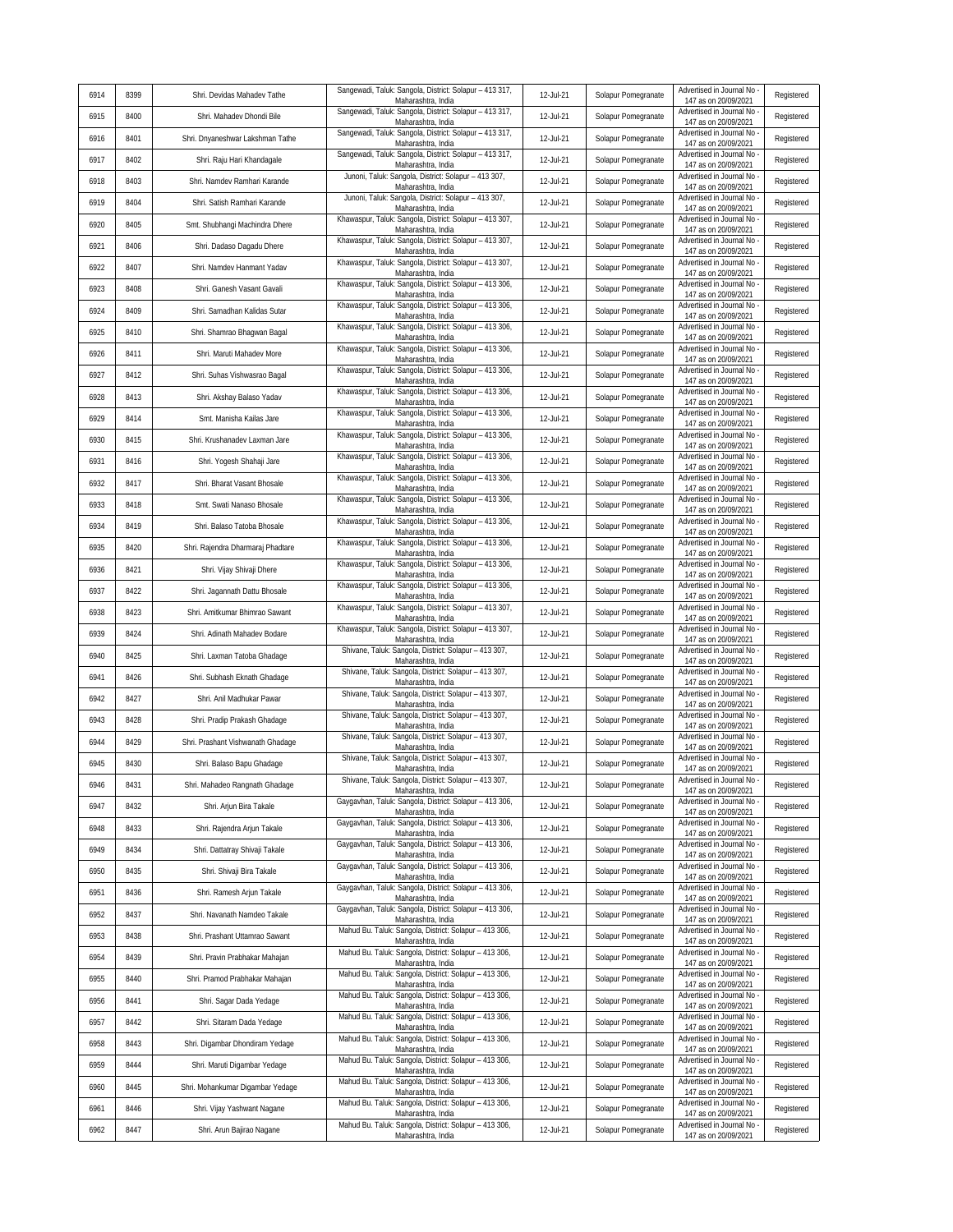| 6963 | 8448 | Shri. Mahadev Sakharam Yele                                         | Mahud Bu. Taluk: Sangola, District: Solapur - 413 306,<br>Maharashtra, India                              | 12-Jul-21 | Solapur Pomegranate            | Advertised in Journal No<br>147 as on 20/09/2021   | Registered |
|------|------|---------------------------------------------------------------------|-----------------------------------------------------------------------------------------------------------|-----------|--------------------------------|----------------------------------------------------|------------|
| 6964 | 8449 | Shri. Arun Bhagwan Nagane                                           | Mahud Bu. Taluk: Sangola, District: Solapur - 413 306,<br>Maharashtra, India                              | 12-Jul-21 | Solapur Pomegranate            | Advertised in Journal No<br>147 as on 20/09/2021   | Registered |
| 6965 | 8450 | Shri. Mahadev Bhagwan Nagane                                        | Mahud Bu. Taluk: Sangola, District: Solapur - 413 306,<br>Maharashtra, India                              | 12-Jul-21 | Solapur Pomegranate            | Advertised in Journal No<br>147 as on 20/09/2021   | Registered |
| 6966 | 8451 | Shri. Baba Sakharam Yele                                            | Mahud Bu. Taluk: Sangola, District: Solapur - 413 306,<br>Maharashtra, India                              | 12-Jul-21 | Solapur Pomegranate            | Advertised in Journal No<br>147 as on 20/09/2021   | Registered |
| 6967 | 8452 | Shri. Dattatray Shankar Nagane                                      | Mahud Bu. Taluk: Sangola, District: Solapur - 413 306,<br>Maharashtra, India                              | 12-Jul-21 | Solapur Pomegranate            | Advertised in Journal No<br>147 as on 20/09/2021   | Registered |
| 6968 | 8453 | Shri. Rajendra Shankar Nagane                                       | Mahud Bu. Taluk: Sangola, District: Solapur - 413 306,<br>Maharashtra, India                              | 12-Jul-21 | Solapur Pomegranate            | Advertised in Journal No<br>147 as on 20/09/2021   | Registered |
| 6969 | 8454 | Nana Shivaji Yedage                                                 | Mahud Bu. Taluk: Sangola, District: Solapur - 413 306,<br>Maharashtra, India                              | 12-Jul-21 | Solapur Pomegranate            | Advertised in Journal No<br>147 as on 20/09/2021   | Registered |
| 6970 | 8455 | Shri. Dattatray Maruti Yedage                                       | Mahim, Taluk: Sangola, District: Solapur - 413 306,<br>Maharashtra, India                                 | 12-Jul-21 | Solapur Pomegranate            | Advertised in Journal No<br>147 as on 20/09/2021   | Registered |
| 6971 | 8456 | Shri. Shankar Sopan Thombare                                        | Mahim, Taluk: Sangola, District: Solapur - 413 306,<br>Maharashtra, India                                 | 12-Jul-21 | Solapur Pomegranate            | Advertised in Journal No<br>147 as on 20/09/2021   | Registered |
| 6972 | 8457 | Smt. Chaya Balu Gavade                                              | Mahim, Taluk: Sangola, District: Solapur - 413 306,<br>Maharashtra, India                                 | 12-Jul-21 | Solapur Pomegranate            | Advertised in Journal No<br>147 as on 20/09/2021   | Registered |
| 6973 | 8458 | Shri. Birudev Balu Gavade                                           | Mahim, Taluk: Sangola, District: Solapur - 413 306,<br>Maharashtra, India                                 | 12-Jul-21 | Solapur Pomegranate            | Advertised in Journal No<br>147 as on 20/09/2021   | Registered |
| 6974 | 8459 | Shri. Virshen Jagannath Karande                                     | Mahim, Taluk: Sangola, District: Solapur - 413 306,<br>Maharashtra, India                                 | 12-Jul-21 | Solapur Pomegranate            | Advertised in Journal No<br>147 as on 20/09/2021   | Registered |
| 6975 | 8460 | Shri. Bharat Jagannath Karande                                      | Mahim, Taluk: Sangola, District: Solapur - 413 306,<br>Maharashtra, India                                 | 12-Jul-21 | Solapur Pomegranate            | Advertised in Journal No<br>147 as on 20/09/2021   | Registered |
| 6976 | 8461 | Shri. Dagadu Rama Ghogare                                           | Mahim, Taluk: Sangola, District: Solapur - 413 306,<br>Maharashtra, India                                 | 12-Jul-21 | Solapur Pomegranate            | Advertised in Journal No<br>147 as on 20/09/2021   | Registered |
| 6977 | 8462 | Shri. Vijay Laxman Margar                                           | Karandewadi, Taluk: Sangola, District: Solapur - 413 306,<br>Maharashtra, India                           | 12-Jul-21 | Solapur Pomegranate            | Advertised in Journal No<br>147 as on 20/09/2021   | Registered |
| 6978 | 8463 | Shri. Rajendra Laxman Margar                                        | Karandewadi, Taluk: Sangola, District: Solapur - 413 306,<br>Maharashtra, India                           | 12-Jul-21 | Solapur Pomegranate            | Advertised in Journal No<br>147 as on 20/09/2021   | Registered |
| 6979 | 8464 | Smt. Suman Mahadev Kolekar                                          | Karandewadi, Taluk: Sangola, District: Solapur - 413 306,<br>Maharashtra, India                           | 12-Jul-21 | Solapur Pomegranate            | Advertised in Journal No<br>147 as on 20/09/2021   | Registered |
| 6980 | 8465 | Shri. Tanaji Sadashiv Thorat                                        | Karandewadi, Taluk: Sangola, District: Solapur - 413 306,<br>Maharashtra, India                           | 12-Jul-21 | Solapur Pomegranate            | Advertised in Journal No<br>147 as on 20/09/2021   | Registered |
| 6981 | 8466 | Shri. Parubai Laxman Margar                                         | Karandewadi, Taluk: Sangola, District: Solapur - 413 306,<br>Maharashtra, India                           | 12-Jul-21 | Solapur Pomegranate            | Advertised in Journal No<br>147 as on 20/09/2021   | Registered |
| 6982 | 8467 | Shri. Hriday Srivastav                                              | Village: Dugni, Malahu teh, Palampur, Kangra - 176 087.<br>Himachal Pradesh, India                        | 12-Jul-21 | Kangra Tea                     | Advertised in Journal No<br>147 as on 20/09/2021   | Registered |
| 6983 | 8468 | Shri. Ashish Kumar Sharma                                           | Village: Pantehar, Post: Patti Teh, Palampur, Kangra - 176<br>061. Himachal Pradesh, India                | 12-Jul-21 | Kangra Tea                     | Advertised in Journal No<br>147 as on 20/09/2021   | Registered |
| 6984 | 8469 | M/s. Chandpur Tea Estate Represented byShri. Navin<br>Chander Sarin | V.P. Chandpur Tehsil Palampur, Kangra- 176 061                                                            | 12-Jul-21 | Kangra Tea                     | Advertised in Journal No<br>147 as on 20/09/2021   | Registered |
| 6985 | 8470 | Shri. Tariq Ahmad Wani                                              | Gilli Kadal, Zoonimar, Nowshera, District: Srinagar - 190 011,<br>Jammu & Kashmir, India                  | 14-Jul-21 | Kashmir Pashmina               | Advertised in Journal No<br>147 as on 20/09/2021   | Registered |
| 6986 | 8471 | Shri. Tariq Ahmad Wani                                              | Gilli Kadal, Zoonimar, Nowshera, District: Srinagar - 190 011,<br>Jammu & Kashmir, India                  | 14-Jul-21 | Kashmir Pashmina               | Advertised in Journal No<br>147 as on 20/09/2021   | Registered |
| 6987 | 8472 | Shri. Zameer Ahmad Khan                                             | Gilli Kadal, Zoonimar, Nowshera, District: Srinagar - 190 011,<br>Jammu & Kashmir, India                  | 14-Jul-21 | Kashmir Pashmina               | Advertised in Journal No<br>147 as on 20/09/2021   | Registered |
| 6988 | 8473 | Shri. Rais Ali Khan                                                 | Gilli Kadal, Zoonimar, Nowshera, District: Srinagar - 190 011,<br>Jammu & Kashmir, India                  | 14-Jul-21 | Kashmir Pashmina               | Advertised in Journal No<br>147 as on 20/09/2021   | Registered |
| 6989 | 8474 | Shri. Majid Ahmad Baba                                              | Nalabal, Nowshera, District: Srinagar - 190 011, Jammu &<br>Kashmir, India                                | 14-Jul-21 | Kashmir Pashmina               | Advertised in Journal No<br>147 as on 20/09/2021   | Registered |
| 6990 | 8475 | Shri. Bilal Ahmad Dar                                               | Syed Pora Eidgah, District: Srinagar - 190 011, Jammu &<br>Kashmir, India                                 | 14-Jul-21 | Kashmir Pashmina               | Advertised in Journal No<br>147 as on 20/09/2021   | Registered |
| 6991 | 8476 | Shri. Nazir Ahmad Dar                                               | Syed Pora Eidgah, District: Srinagar - 190 011, Jammu &<br>Kashmir, India                                 | 14-Jul-21 | Kashmir Pashmina               | Advertised in Journal No<br>147 as on 20/09/2021   | Registered |
| 6992 | 8477 | Shri. Umer Ahmad Dar                                                | Syed Pora Eidgah, District: Srinagar - 190 011, Jammu &<br>Kashmir, India                                 | 14-Jul-21 | Kashmir Pashmina               | Advertised in Journal No<br>147 as on 20/09/2021   | Registered |
| 6993 | 8478 | M/s. Kashmir Weaving Art                                            | Shah Hamdaan Colony Eidgah, Rathpora, District: Srinagar -<br>190 002, Jammu & Kashmir, India             | 14-Jul-21 | Kashmir Sozani Craft           | Advertised in Journal No<br>147 as on 20/09/2021   | Registered |
| 6994 | 8479 | Shri. Mukhtar Ahmad Bhat                                            | Sonapah, Beerwah District: Budgam - 193 411 Jammu &<br>Kashmir, India                                     | 14-Jul-21 | Kashmir Sozani Craft           | Advertised in Journal No<br>147 as on 20/09/2021   | Registered |
| 6995 | 8480 | Shri. Sajad Hussain Bhat                                            | Sonapah, Beerwah District: Budgam - 193 411 Jammu &<br>Kashmir, India                                     | 14-Jul-21 | Kashmir Sozani Craft           | Advertised in Journal No -<br>147 as on 20/09/2021 | Registered |
| 6996 | 8481 | Shri. Ali Mohmad Malik                                              | Sonapah, Beerwah District: Budgam - 193 411 Jammu &<br>Kashmir, India                                     | 14-Jul-21 | Kashmir Sozani Craft           | Advertised in Journal No<br>147 as on 20/09/2021   | Registered |
| 6997 | 8482 | Shri. Zahoor Ahmad Bhat                                             | Shalla Bagh, Zadibal, Near Ali Park, District: Srinagar - 190<br>011, Jammu & Kashmir, India              | 14-Jul-21 | Kashmir Sozani Craft           | Advertised in Journal No<br>147 as on 20/09/2021   | Registered |
| 6998 | 8483 | Smt. Naseema Akhter                                                 | Gilli Kadal, Zoonimar, Nowshera, District: Srinagar - 190 011,<br>Jammu & Kashmir, India                  | 14-Jul-21 | Kashmir Sozani Craft           | Advertised in Journal No<br>147 as on 20/09/2021   | Registered |
| 6999 | 8484 | Shri. Mohammad Yaseen Wani                                          | Gilli Kadal, Zoonimar, Nowshera, District: Srinagar - 190 011,<br>Jammu & Kashmir, India                  | 14-Jul-21 | Kani Shawl                     | Advertised in Journal No<br>147 as on 20/09/2021   | Registered |
| 7000 | 8485 | Shri. Altaf Ahmad Wani                                              | Gilli Kadal, Zoonimar, Nowshera, District: Srinagar - 190 011,<br>Jammu & Kashmir, India                  | 14-Jul-21 | Kani Shawl                     | Advertised in Journal No<br>147 as on 20/09/2021   | Registered |
| 7001 | 8486 | M/s. Hakak Arts and Crafts                                          | Gilli Kadal, Zoonimar, Nowshera, District: Srinagar - 190 011,<br>Jammu & Kashmir, India                  | 14-Jul-21 | Kani Shawl                     | Advertised in Journal No -<br>147 as on 20/09/2021 | Registered |
| 7002 | 8487 | Shri. Rafiq Ahmad Wani                                              | Gilli Kadal, Zoonimar, Nowshera, District: Srinagar - 190 011,<br>Jammu & Kashmir, India                  | 14-Jul-21 | Kani Shawl                     | Advertised in Journal No<br>147 as on 20/09/2021   | Registered |
| 7003 | 8488 | Shri, Feroz Ahmad Khan                                              | Gilli Kadal, Zoonimar, Nowshera, District: Srinagar - 190 011,<br>Jammu & Kashmir, India                  | 14-Jul-21 | Kani Shawl                     | Advertised in Journal No -<br>147 as on 20/09/2021 | Registered |
| 7004 | 8489 | Shri. Ali Mohammad Hakak                                            | Gilli Kadal, Zoonimar, Nowshera, District: Srinagar - 190 011,<br>Jammu & Kashmir, India                  | 14-Jul-21 | Kashmir Walnut Wood<br>Carving | Advertised in Journal No<br>147 as on 20/09/2021   | Registered |
| 7005 | 8490 | M/s. Yasir Arts and Crafts                                          | H. No. 20 Green Lane, Bota Shah Sahib, Lal Bazar, District:<br>Srinagar - 190 006, Jammu & Kashmir, India | 14-Jul-21 | Kashmir Pashmina               | Advertised in Journal No<br>147 as on 20/09/2021   | Registered |
| 7006 | 8491 | M/s. Yasir Arts and Crafts                                          | H. No. 20 Green Lane, Bota Shah Sahib, Lal Bazar, District:<br>Srinagar - 190 006, Jammu & Kashmir, India | 14-Jul-21 | Kashmir Sozani Craft           | Advertised in Journal No<br>147 as on 20/09/2021   | Registered |
| 7007 | 8492 | M/s. Yasir Arts and Crafts                                          | H. No. 20 Green Lane, Bota Shah Sahib, Lal Bazar, District:<br>Srinagar - 190 006, Jammu & Kashmir, India | 14-Jul-21 | Kani Shawl                     | Advertised in Journal No<br>147 as on 20/09/2021   | Registered |
| 7008 | 8493 | M/s. Purecashmere                                                   | H. No. 12, Jeelani Lane, Saderbal, Naseemabad, District:<br>Srinagar - 190 006, Jammu & Kashmir, India    | 14-Jul-21 | Kashmir Pashmina               | Advertised in Journal No -<br>147 as on 20/09/2021 | Registered |
| 7009 | 8494 | M/s. Purecashmere                                                   | H. No. 12, Jeelani Lane, Saderbal, Naseemabad, District:<br>Srinagar - 190 006, Jammu & Kashmir, India    | 14-Jul-21 | Kashmir Sozani Craft           | Advertised in Journal No<br>147 as on 20/09/2021   | Registered |
| 7010 | 8495 | M/s. Purecashmere                                                   | H. No. 12, Jeelani Lane, Saderbal, Naseemabad, District:<br>Srinagar - 190 006, Jammu & Kashmir, India    | 14-Jul-21 | Kani Shawl                     | Advertised in Journal No<br>147 as on 20/09/2021   | Registered |
| 7011 | 8496 | M/s. Adventure Arts                                                 | Hazari Bazar, Rainawari, District: Srinagar - 190 003, Jammu<br>& Kashmir, India                          | 14-Jul-21 | Kashmir Pashmina               | Advertised in Journal No<br>147 as on 20/09/2021   | Registered |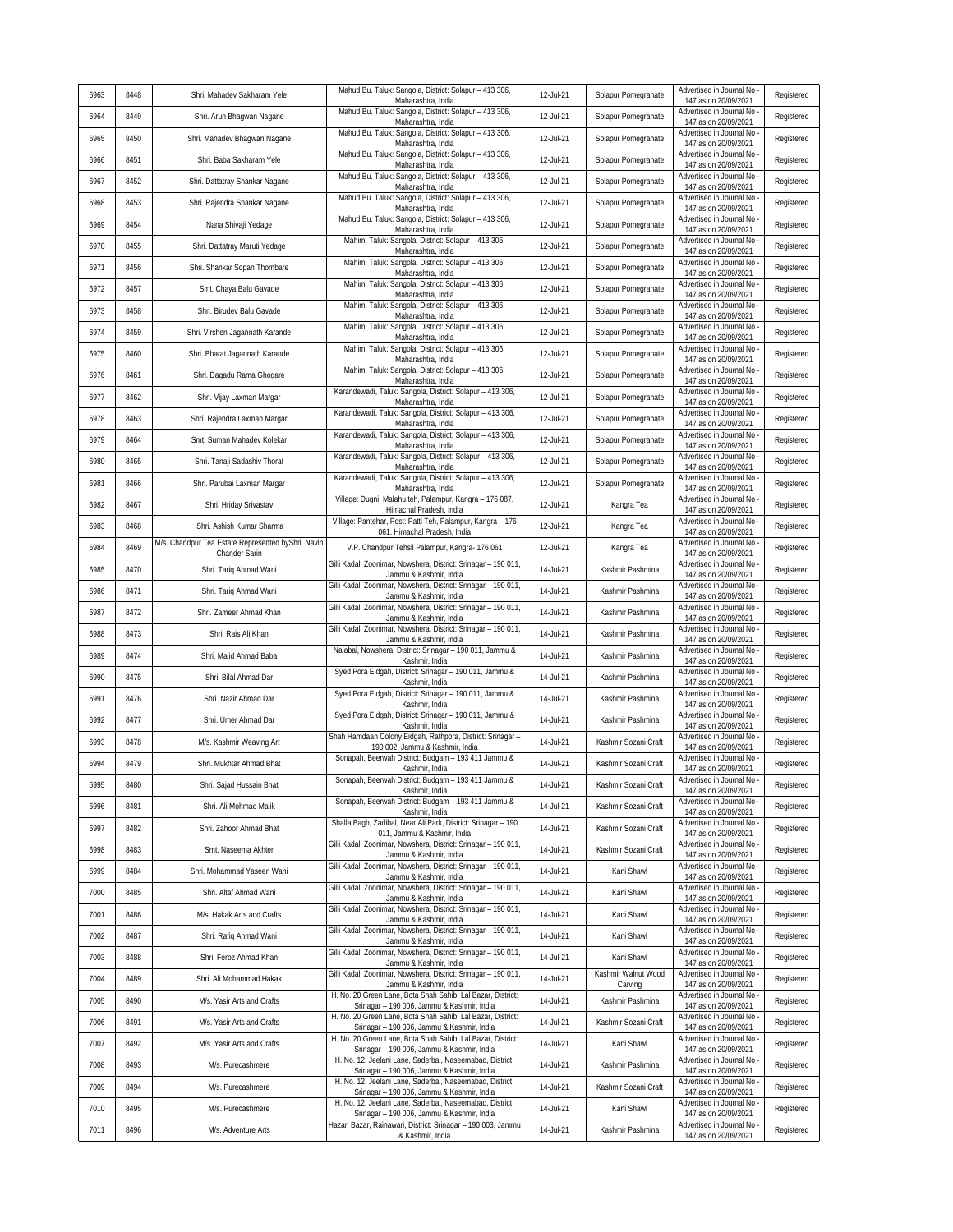| 7012 | 8497 | M/s. Adventure Arts                  | Hazari Bazar, Rainawari, District: Srinagar - 190 003, Jammu<br>& Kashmir, India                                | 14-Jul-21 | Kashmir Sozani Craft | Advertised in Journal No<br>147 as on 20/09/2021   | Registered |
|------|------|--------------------------------------|-----------------------------------------------------------------------------------------------------------------|-----------|----------------------|----------------------------------------------------|------------|
| 7013 | 8498 | M/s. Adventure Arts                  | Hazari Bazar, Rainawari, District: Srinagar - 190 003, Jammu<br>& Kashmir, India                                | 14-Jul-21 | Kani Shawl           | Advertised in Journal No<br>147 as on 20/09/2021   | Registered |
| 7014 | 8499 | M/s. Shawl Craze                     | Hubby Colony, Lal Bazar, Srinagar - 190 023, Jammu &<br>Kashmir, India                                          | 14-Jul-21 | Kashmir Pashmina     | Advertised in Journal No<br>147 as on 20/09/2021   | Registered |
| 7015 | 8500 | M/s. Shawl Craze                     | Hubby Colony, Lal Bazar, District: Srinagar - 190 023,<br>Jammu & Kashmir, India                                | 14-Jul-21 | Kashmir Sozani Craft | Advertised in Journal No<br>147 as on 20/09/2021   | Registered |
| 7016 | 8501 | M/s. Shawl Craze                     | Hubby Colony, Lal Bazar, Srinagar - 190 023, Jammu &<br>Kashmir, India                                          | 14-Jul-21 | Kani Shawl           | Advertised in Journal No<br>147 as on 20/09/2021   | Registered |
| 7017 | 8502 | Shri. Siraj Ud Din Dar               | Syed Pora, Eidgah, District: Srinagar - 190 011, Jammu &<br>Kashmir, India                                      | 23-Jul-21 | Kashmir Pashmina     | Advertised in Journal No<br>147 as on 20/09/2021   | Registered |
| 7018 | 8503 | M/s. Rose Enterprise                 | Nageen Lake Castle, District: Srinagar - 190 006, Jammu &<br>Kashmir, India                                     | 23-Jul-21 | Kashmir Pashmina     | Advertised in Journal No<br>147 as on 20/09/2021   | Registered |
| 7019 | 8504 | Shri. Ghulam Jeelani                 | Nawab Bagh, Bhagwanpora, Nigeen Lake, Lal Bazar, District:<br>Srinagar - 190 023, Jammu & Kashmir, India        | 23-Jul-21 | Kashmir Pashmina     | Advertised in Journal No<br>147 as on 20/09/2021   | Registered |
| 7020 | 8505 | Shri. Ghulam Jeelani                 | Nawab Bagh, Bhagwanpora, Nigeen Lake, Lal Bazar, District:<br>Srinagar - 190 023, Jammu & Kashmir, India        | 23-Jul-21 | Kashmir Sozani Craft | Advertised in Journal No<br>147 as on 20/09/2021   | Registered |
| 7021 | 8506 | Shri. Ghulam Jeelani                 | Nawab Bagh, Bhagwanpora, Nigeen Lake, Lal Bazar, District:<br>Srinagar - 190 023, Jammu & Kashmir, India        | 23-Jul-21 | Kani Shawl           | Advertised in Journal No<br>147 as on 20/09/2021   | Registered |
| 7022 | 8507 | Shri. Showkat Ahmad Malik            | Wanganpora, Eidgah, District: Srinagar - 190 002, Jammu &<br>Kashmir, India                                     | 23-Jul-21 | Kashmir Pashmina     | Advertised in Journal No<br>147 as on 20/09/2021   | Registered |
| 7023 | 8508 | Shri. Showkat Ahmad Malik            | Wanganpora, Eidgah, District: Srinagar - 190 002, Jammu &<br>Kashmir, India                                     | 23-Jul-21 | Kashmir Sozani Craft | Advertised in Journal No<br>147 as on 20/09/2021   | Registered |
| 7024 | 8509 | Shri. Showkat Ahmad Malik            | Wanganpora, Eidgah, District: Srinagar - 190 002, Jammu &<br>Kashmir, India                                     | 23-Jul-21 | Kani Shawl           | Advertised in Journal No<br>147 as on 20/09/2021   | Registered |
| 7025 | 8510 | M/s. Kashmir Handicrafts & Treasures | Degdarhar, Zoonimar, Nowshera, District: Srinagar - 190 011<br>Jammu & Kashmir, India                           | 23-Jul-21 | Kashmir Pashmina     | Advertised in Journal No<br>147 as on 20/09/2021   | Registered |
| 7026 | 8511 | M/s. Kashmir Handicrafts & Treasures | Degdarhar, Zoonimar, Nowshera, District: Srinagar - 190 011<br>Jammu & Kashmir, India                           | 23-Jul-21 | Kashmir Sozani Craft | Advertised in Journal No<br>147 as on 20/09/2021   | Registered |
| 7027 | 8512 | M/s. Kashmir Handicrafts & Treasures | Degdarhar, Zoonimar, Nowshera, District: Srinagar - 190 011<br>Jammu & Kashmir, India                           | 23-Jul-21 | Kani Shawl           | Advertised in Journal No<br>147 as on 20/09/2021   | Registered |
| 7028 | 8513 | M/s. Kashmir Arts & Crafts           | Degdarhar, Zoonimar, Nowshera, District: Srinagar - 190 011<br>Jammu & Kashmir, India                           | 23-Jul-21 | Kashmir Pashmina     | Advertised in Journal No<br>147 as on 20/09/2021   | Registered |
| 7029 | 8514 | M/s. Kashmir Arts & Crafts           | Degdarhar, Zoonimar, Nowshera, District: Srinagar - 190 011<br>Jammu & Kashmir, India                           | 23-Jul-21 | Kashmir Sozani Craft | Advertised in Journal No<br>147 as on 20/09/2021   | Registered |
| 7030 | 8515 | M/s. Kashmir Arts & Crafts           | Degdarhar, Zoonimar, Nowshera, District: Srinagar - 190 011<br>Jammu & Kashmir, India                           | 23-Jul-21 | Kani Shawl           | Advertised in Journal No<br>147 as on 20/09/2021   | Registered |
| 7031 | 8516 | M/s. Amazing Craft Collection        | Dana Mazar, Safa Kadal, District: Srinagar - 190 002, Jammu<br>& Kashmir, India                                 | 23-Jul-21 | Kashmir Pashmina     | Advertised in Journal No<br>147 as on 20/09/2021   | Registered |
| 7032 | 8517 | M/s. Amazing Craft Collection        | Dana Mazar, Safa Kadal, District: Srinagar - 190 002, Jammu<br>& Kashmir, India                                 | 23-Jul-21 | Kashmir Sozani Craft | Advertised in Journal No<br>147 as on 20/09/2021   | Registered |
| 7033 | 8518 | M/s. Amazing Craft Collection        | Dana Mazar, Safa Kadal, District: Srinagar - 190 002, Jammu<br>& Kashmir, India                                 | 23-Jul-21 | Kani Shawl           | Advertised in Journal No<br>147 as on 20/09/2021   | Registered |
| 7034 | 8519 | Shri. Baqir Ali Bhat                 | Shalla Bagh, Zadibal, Near Ali Park, District: Srinagar - 190<br>011, Jammu & Kashmir, India                    | 23-Jul-21 | Kashmir Sozani Craft | Advertised in Journal No<br>147 as on 20/09/2021   | Registered |
| 7035 | 8520 | Smt. Tabasum Parveen                 | Shalla Bagh, Zadibal, Near Ali Park, District: Srinagar - 190<br>011, Jammu & Kashmir, India                    | 23-Jul-21 | Kashmir Sozani Craft | Advertised in Journal No<br>147 as on 20/09/2021   | Registered |
| 7036 | 8521 | M/s. N S Crafts                      | Syed Pora, Edigah, District: Srinagar - 190 011, Jammu &<br>Kashmir, India                                      | 23-Jul-21 | Kashmir Pashmina     | Advertised in Journal No<br>147 as on 20/09/2021   | Registered |
| 7037 | 8522 | Shri. Sameer Ahmad Dar               | Syed Pora, Edigah, District: Srinagar - 190 011, Jammu &<br>Kashmir, India                                      | 23-Jul-21 | Kashmir Pashmina     | Advertised in Journal No<br>147 as on 20/09/2021   | Registered |
| 7038 | 8523 | Shri. Javeed Ahmad Lone              | Syed Pora, Edigah, Near SMD School, District: Srinagar -<br>190 011, Jammu & Kashmir, India                     | 23-Jul-21 | Kashmir Pashmina     | Advertised in Journal No<br>147 as on 20/09/2021   | Registered |
| 7039 | 8524 | Shri. Abdul Wahid Deva               | Syed Pora, Edigah, District: Srinagar - 190 011, Jammu &<br>Kashmir, India                                      | 23-Jul-21 | Kashmir Pashmina     | Advertised in Journal No<br>147 as on 20/09/2021   | Registered |
| 7040 | 8525 | Shri. Abdul Wahid Deva               | Syed Pora, Edigah, District: Srinagar - 190 011, Jammu &<br>Kashmir, India                                      | 23-Jul-21 | Kani Shawl           | Advertised in Journal No<br>147 as on 20/09/2021   | Registered |
| 7041 | 8526 | M/s. Sofi Yaseen & Sons              | Syed Pora, Edigah, District: Srinagar - 190 011, Jammu &<br>Kashmir, India                                      | 23-Jul-21 | Kashmir Pashmina     | Advertised in Journal No<br>147 as on 20/09/2021   | Registered |
| 7042 | 8527 | Shri. Ishfaq Ahmad Sofi              | Syed Pora, Edigah, District: Srinagar - 190 011, Jammu &<br>Kashmir, India                                      | 23-Jul-21 | Kashmir Sozani Craft | Advertised in Journal No<br>147 as on 20/09/2021   | Registered |
| 7043 | 8528 | Shri. Ishfaq Ahmad Sofi              | Syed Pora, Edigah, District: Srinagar - 190 011, Jammu &<br>Kashmir, India                                      | 23-Jul-21 | Kashmir Pashmina     | Advertised in Journal No<br>147 as on 20/09/2021   | Registered |
| 7044 | 8529 | Shri. Ishfaq Ahmad Sofi              | Syed Pora, Edigah, District: Srinagar - 190 011, Jammu &<br>Kashmir, India                                      | 23-Jul-21 | Kani Shawl           | Advertised in Journal No -<br>147 as on 20/09/2021 | Registered |
| 7045 | 8530 | Shri. Amjid Hussain Bhat             | Kathi Maidan, Alamgari Bazar, District: Srinagar - 190 011,<br>Jammu & Kashmir, India                           | 23-Jul-21 | Kashmir Paper Machie | Advertised in Journal No<br>147 as on 20/09/2021   | Registered |
| 7046 | 8531 | Shri. Iqbal Hussain Bhat             | Kathi Maidan, Alamgari Bazar, District: Srinagar - 190 011,<br>Jammu & Kashmir, India                           | 23-Jul-21 | Kashmir Paper Machie | Advertised in Journal No<br>147 as on 20/09/2021   | Registered |
| 7047 | 8532 | Shri. Nazir Ahmad Dar                | Lane No. 1, Salimar Colony, Saidapora, Eidgah, District:<br>Srinagar - 190 011, Jammu & Kashmir, India          | 23-Jul-21 | Kashmir Pashmina     | Advertised in Journal No<br>147 as on 20/09/2021   | Registered |
| 7048 | 8533 | Shri. Nazir Ahmad Dar                | Lane No. 1, Salimar Colony, Saidapora, Eidgah, District:<br>Srinagar - 190 011, Jammu & Kashmir, India          | 23-Jul-21 | Kashmir Sozani Craft | Advertised in Journal No<br>147 as on 20/09/2021   | Registered |
| 7049 | 8534 | Shri. Nazir Ahmad Dar                | Lane No. 1, Salimar Colony, Saidapora, Eidgah, District:<br>Srinagar - 190 011, Jammu & Kashmir, India          | 23-Jul-21 | Kani Shawl           | Advertised in Journal No<br>147 as on 20/09/2021   | Registered |
| 7050 | 8535 | Shri. Hilal Ahmad Dar                | Lane No. 1, Salimar Colony, Saidapora, Eidgah, District:<br>Srinagar - 190 011, Jammu & Kashmir, India          | 23-Jul-21 | Kashmir Pashmina     | Advertised in Journal No<br>147 as on 20/09/2021   | Registered |
| 7051 | 8536 | Shri. Hilal Ahmad Dar                | Lane No. 1, Salimar Colony, Saidapora, Eidgah, District:<br>Srinagar - 190 011, Jammu & Kashmir, India          | 23-Jul-21 | Kashmir Sozani Craft | Advertised in Journal No<br>147 as on 20/09/2021   | Registered |
| 7052 | 8537 | Shri. Hilal Ahmad Dar                | Lane No. 1, Salimar Colony, Saidapora, Eidgah, District:<br>Srinagar - 190 011, Jammu & Kashmir, India          | 23-Jul-21 | Kani Shawl           | Advertised in Journal No<br>147 as on 20/09/2021   | Registered |
| 7053 | 8538 | Shri. Abdulrahim Allimiya Rakhangi   | B - 204, Samarth Plaza, Kurup Wadi, Taluk: Lanja, District:<br>Ratnagiri, Maharashtra, India                    | 26-Jul-21 | Alphonso             | Advertised in Journal No -<br>147 as on 20/09/2021 | Registered |
| 7054 | 8539 | Shri. Nilesh Raghunath Desai         | Post. 292A, Revwadi NR. Bus Stop Dewood, Taluk: Ratnagiri,<br>District: Ratnagiri - 415 620, Maharashtra, India | 26-Jul-21 | Alphonso             | Advertised in Journal No<br>147 as on 20/09/2021   | Registered |
| 7055 | 8540 | Shri. Murad Yunus Mulla              | 329, Mullawada, Taluk: Rajapur, District: Ratnagiri - 416 702,<br>Maharashtra, India                            | 26-Jul-21 | Alphonso             | Advertised in Journal No<br>147 as on 20/09/2021   | Registered |
| 7056 | 8541 | Shri. Mahammad Ismail                | Post: Dasur, Taluk: Rajapur, District: Ratnagiri - 416 713,<br>Maharashtra, India                               | 26-Jul-21 | Alphonso             | Advertised in Journal No<br>147 as on 20/09/2021   | Registered |
| 7057 | 8542 | Smt. Hajira Javid Kalsekar           | 1204, Post: Kondhetad, Taluk: Rajapur, District: Ratnagiri -<br>416 702, Maharashtra, India                     | 26-Jul-21 | Alphonso             | Advertised in Journal No<br>147 as on 20/09/2021   | Registered |
| 7058 | 8543 | Shri. Javid Ismail Kalsekar          | 1204, Post: Kondhetad, Taluk: Rajapur, District: Ratnagiri -<br>416 702, Maharashtra, India                     | 26-Jul-21 | Alphonso             | Advertised in Journal No<br>147 as on 20/09/2021   | Registered |
| 7059 | 8544 | Shri. Nisar Isa Yahu                 | Post: Pendkhale, Taluk: Rajapur, District: Ratnagiri - 416 702,<br>Maharashtra, India                           | 26-Jul-21 | Alphonso             | Advertised in Journal No -<br>147 as on 20/09/2021 | Registered |